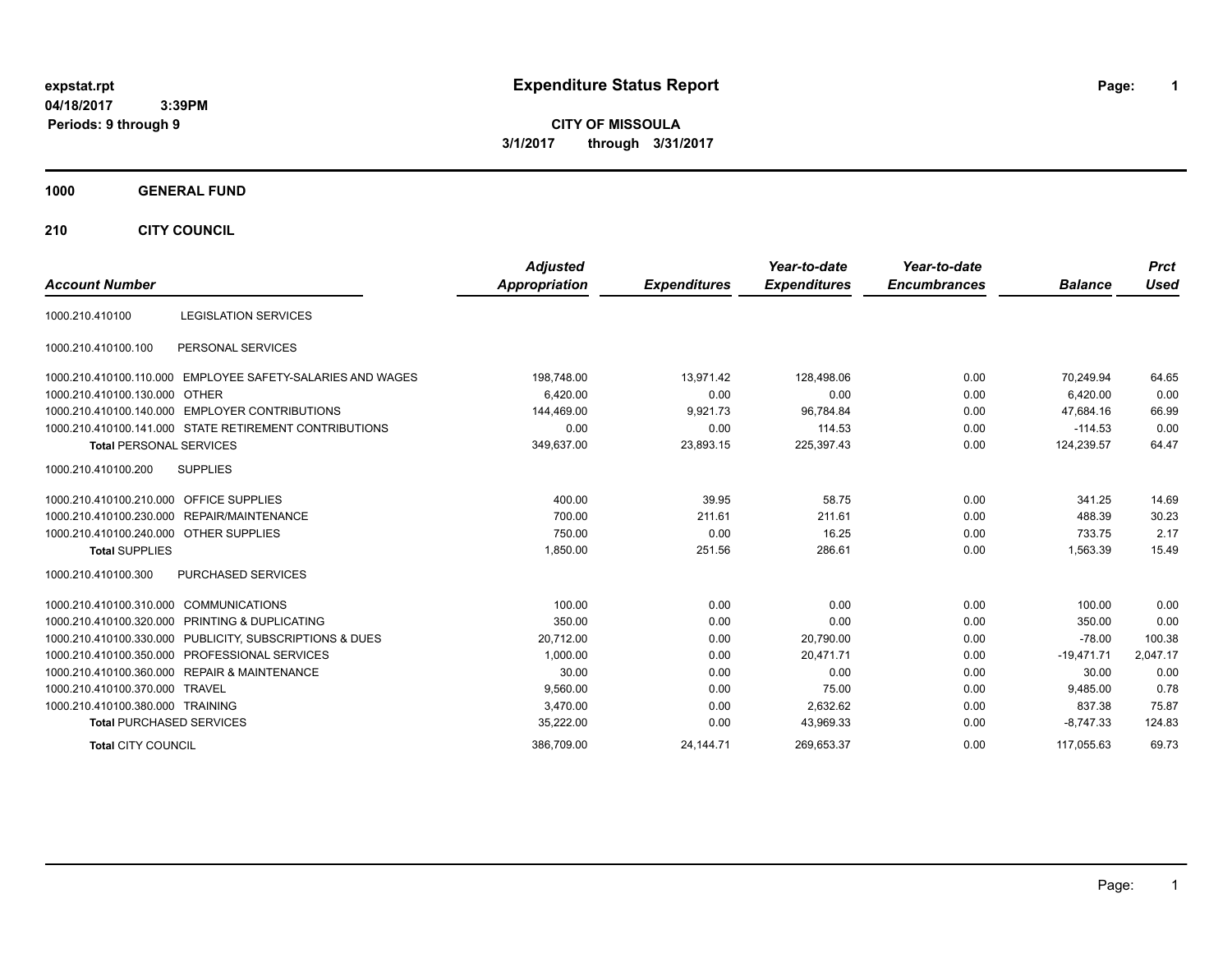**CITY OF MISSOULA 3/1/2017 through 3/31/2017**

**1000 GENERAL FUND**

**220 MAYOR**

| <b>Account Number</b>                   |                                                         | <b>Adjusted</b><br><b>Appropriation</b> | <b>Expenditures</b> | Year-to-date<br><b>Expenditures</b> | Year-to-date<br><b>Encumbrances</b> | <b>Balance</b> | <b>Prct</b><br><b>Used</b> |
|-----------------------------------------|---------------------------------------------------------|-----------------------------------------|---------------------|-------------------------------------|-------------------------------------|----------------|----------------------------|
| 1000.220.410210                         | <b>ADMINISTRATION</b>                                   |                                         |                     |                                     |                                     |                |                            |
| 1000.220.410210.100                     | PERSONAL SERVICES                                       |                                         |                     |                                     |                                     |                |                            |
|                                         | 1000.220.410210.110.000 SALARIES AND WAGES              | 309,096.00                              | 24,269.53           | 225,504.72                          | 0.00                                | 83,591.28      | 72.96                      |
|                                         | 1000.220.410210.120.000 OVERTIME/TERMINATION            | 500.00                                  | 0.00                | 0.00                                | 0.00                                | 500.00         | 0.00                       |
| 1000.220.410210.130.000 OTHER           |                                                         | 6,600.00                                | 0.00                | 0.00                                | 0.00                                | 6,600.00       | 0.00                       |
|                                         | 1000.220.410210.140.000 EMPLOYER CONTRIBUTIONS          | 94,567.00                               | 7,477.23            | 71,390.05                           | 0.00                                | 23,176.95      | 75.49                      |
|                                         | 1000.220.410210.141.000 STATE RETIREMENT CONTRIBUTIONS  | 0.00                                    | 0.00                | 253.87                              | 0.00                                | $-253.87$      | 0.00                       |
| <b>Total PERSONAL SERVICES</b>          |                                                         | 410,763.00                              | 31,746.76           | 297,148.64                          | 0.00                                | 113,614.36     | 72.34                      |
| 1000.220.410210.200                     | <b>SUPPLIES</b>                                         |                                         |                     |                                     |                                     |                |                            |
| 1000.220.410210.210.000 OFFICE SUPPLIES |                                                         | 1,004.00                                | 27.24               | 630.03                              | 0.00                                | 373.97         | 62.75                      |
|                                         | 1000.220.410210.220.000 OPERATING SUPPLIES              | 1,120.00                                | 182.90              | 633.29                              | 0.00                                | 486.71         | 56.54                      |
|                                         | 1000.220.410210.230.000 REPAIR/MAINTENANCE              | 100.00                                  | 0.00                | 0.00                                | 0.00                                | 100.00         | 0.00                       |
| 1000.220.410210.231.000 GASOLINE        |                                                         | 107.00                                  | 0.00                | 33.76                               | 0.00                                | 73.24          | 31.55                      |
| <b>Total SUPPLIES</b>                   |                                                         | 2,331.00                                | 210.14              | 1,297.08                            | 0.00                                | 1,033.92       | 55.64                      |
| 1000.220.410210.300                     | PURCHASED SERVICES                                      |                                         |                     |                                     |                                     |                |                            |
| 1000.220.410210.310.000 COMMUNICATIONS  |                                                         | 890.00                                  | 15.20               | 443.93                              | 0.00                                | 446.07         | 49.88                      |
|                                         | 1000.220.410210.320.000 PRINTING & DUPLICATING          | 956.00                                  | 0.00                | 0.00                                | 0.00                                | 956.00         | 0.00                       |
|                                         | 1000.220.410210.330.000 PUBLICITY, SUBSCRIPTIONS & DUES | 8,214.00                                | 325.00              | 9,088.07                            | 0.00                                | $-874.07$      | 110.64                     |
|                                         | 1000.220.410210.344.000 TELEPHONE SERVICE               | 4,124.00                                | 210.84              | 1,627.14                            | 0.00                                | 2,496.86       | 39.46                      |
|                                         | 1000.220.410210.350.000 PROFESSIONAL SERVICES           | 2,072.00                                | 0.00                | 738.74                              | 0.00                                | 1,333.26       | 35.65                      |
|                                         | 1000.220.410210.360.000 REPAIR & MAINTENANCE            | 605.00                                  | 25.73               | 231.25                              | 0.00                                | 373.75         | 38.22                      |
| 1000.220.410210.370.000 TRAVEL          |                                                         | 2,508.00                                | 0.00                | 626.79                              | 0.00                                | 1,881.21       | 24.99                      |
| 1000.220.410210.380.000 TRAINING        |                                                         | 1,900.00                                | 150.00              | 1,175.00                            | 0.00                                | 725.00         | 61.84                      |
|                                         | 1000.220.410210.390.000 OTHER PURCHASED SERVICES        | 1,050.00                                | 0.00                | 362.00                              | 0.00                                | 688.00         | 34.48                      |
| <b>Total PURCHASED SERVICES</b>         |                                                         | 22,319.00                               | 726.77              | 14,292.92                           | 0.00                                | 8,026.08       | 64.04                      |
| <b>Total ADMINISTRATION</b>             |                                                         | 435,413.00                              | 32.683.67           | 312,738.64                          | 0.00                                | 122,674.36     | 71.83                      |
| 1000000110005                           | <b>DUDLIO DEL ATIONO</b>                                |                                         |                     |                                     |                                     |                |                            |

1000.220.410225 PUBLIC RELATIONS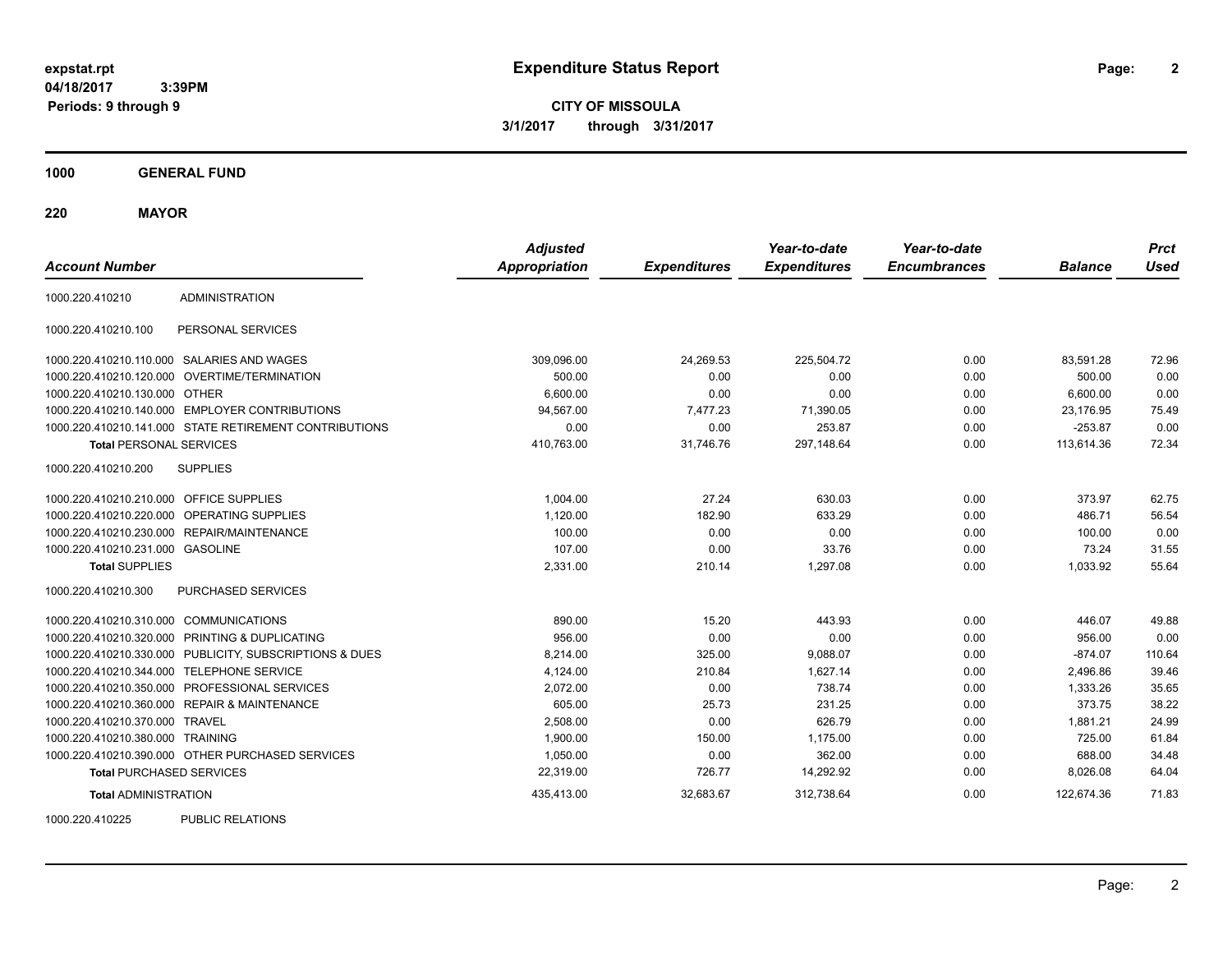**3**

**CITY OF MISSOULA 3/1/2017 through 3/31/2017**

**1000 GENERAL FUND**

**220 MAYOR**

| <b>Account Number</b>                                   | <b>Adjusted</b><br><b>Appropriation</b> | <b>Expenditures</b> | Year-to-date<br><b>Expenditures</b> | Year-to-date<br><b>Encumbrances</b> | <b>Balance</b> | <b>Prct</b><br><b>Used</b> |
|---------------------------------------------------------|-----------------------------------------|---------------------|-------------------------------------|-------------------------------------|----------------|----------------------------|
| PERSONAL SERVICES<br>1000.220.410225.100                |                                         |                     |                                     |                                     |                |                            |
| 1000.220.410225.110.000 SALARIES AND WAGES              | 6,308.00                                | 495.29              | 4.602.10                            | 0.00                                | 1,705.90       | 72.96                      |
| 1000.220.410225.140.000 EMPLOYER CONTRIBUTIONS          | 1,928.00                                | 152.59              | 996.64                              | 0.00                                | 931.36         | 51.69                      |
| <b>Total PERSONAL SERVICES</b>                          | 8,236.00                                | 647.88              | 5,598.74                            | 0.00                                | 2,637.26       | 67.98                      |
| 1000.220.410225.200<br><b>SUPPLIES</b>                  |                                         |                     |                                     |                                     |                |                            |
| 1000.220.410225.240.000 OTHER SUPPLIES                  | 400.00                                  | 0.00                | 0.00                                | 0.00                                | 400.00         | 0.00                       |
| <b>Total SUPPLIES</b>                                   | 400.00                                  | 0.00                | 0.00                                | 0.00                                | 400.00         | 0.00                       |
| PURCHASED SERVICES<br>1000.220.410225.300               |                                         |                     |                                     |                                     |                |                            |
| 1000.220.410225.330.000 PUBLICITY, SUBSCRIPTIONS & DUES | 1,982.00                                | 80.00               | 1,982.00                            | 0.00                                | 0.00           | 100.00                     |
| 1000.220.410225.390.000 OTHER PURCHASED SERVICES        | 200.00                                  | 0.00                | 0.00                                | 0.00                                | 200.00         | 0.00                       |
| <b>Total PURCHASED SERVICES</b>                         | 2,182.00                                | 80.00               | 1,982.00                            | 0.00                                | 200.00         | 90.83                      |
| <b>Total PUBLIC RELATIONS</b>                           | 10,818.00                               | 727.88              | 7,580.74                            | 0.00                                | 3,237.26       | 70.08                      |
| 1000.220.410250<br><b>ADMINISTRATION</b>                |                                         |                     |                                     |                                     |                |                            |
| 1000.220.410250.100<br>PERSONAL SERVICES                |                                         |                     |                                     |                                     |                |                            |
| 1000.220.410250.110.000 SALARIES AND WAGES              | 76,368.00                               | 5,871.65            | 54,394.43                           | 0.00                                | 21,973.57      | 71.23                      |
| 1000.220.410250.140.000 EMPLOYER CONTRIBUTIONS          | 22,059.00                               | 1,765.53            | 16,870.46                           | 0.00                                | 5,188.54       | 76.48                      |
| <b>Total PERSONAL SERVICES</b>                          | 98,427.00                               | 7,637.18            | 71,264.89                           | 0.00                                | 27,162.11      | 72.40                      |
| PURCHASED SERVICES<br>1000.220.410250.300               |                                         |                     |                                     |                                     |                |                            |
| 1000.220.410250.320.000 PRINTING & DUPLICATING          | 2,100.00                                | 0.00                | 0.00                                | 0.00                                | 2,100.00       | 0.00                       |
| 1000.220.410250.344.000 TELEPHONE SERVICE               | 1,952.00                                | 121.41              | 946.31                              | 0.00                                | 1,005.69       | 48.48                      |
| 1000.220.410250.350.000 PROFESSIONAL SERVICES           | 1,235.00                                | 0.00                | 0.00                                | 0.00                                | 1,235.00       | 0.00                       |
| 1000.220.410250.380.000 TRAINING                        | 420.00                                  | 0.00                | 0.00                                | 0.00                                | 420.00         | 0.00                       |
| <b>Total PURCHASED SERVICES</b>                         | 5,707.00                                | 121.41              | 946.31                              | 0.00                                | 4,760.69       | 16.58                      |
| <b>Total ADMINISTRATION</b>                             | 104,134.00                              | 7,758.59            | 72,211.20                           | 0.00                                | 31,922.80      | 69.34                      |
| <b>Total MAYOR</b>                                      | 550,365.00                              | 41,170.14           | 392,530.58                          | 0.00                                | 157,834.42     | 71.32                      |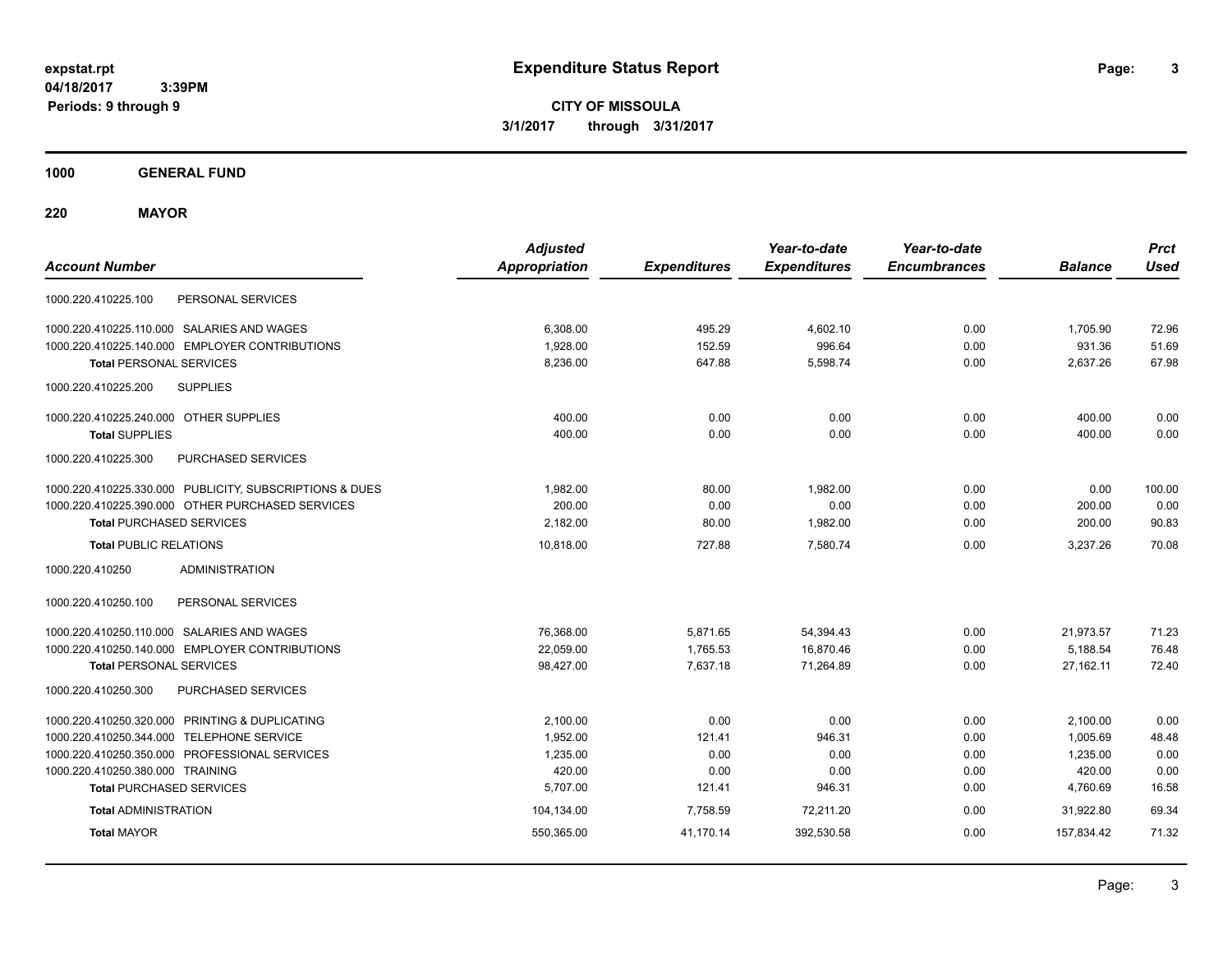**CITY OF MISSOULA 3/1/2017 through 3/31/2017**

**1000 GENERAL FUND**

|                                                         | <b>Adjusted</b>      |                     | Year-to-date        | Year-to-date        |                | <b>Prct</b> |
|---------------------------------------------------------|----------------------|---------------------|---------------------|---------------------|----------------|-------------|
| <b>Account Number</b>                                   | <b>Appropriation</b> | <b>Expenditures</b> | <b>Expenditures</b> | <b>Encumbrances</b> | <b>Balance</b> | <b>Used</b> |
| <b>ADMINISTRATION</b><br>1000.221.410810                |                      |                     |                     |                     |                |             |
| PERSONAL SERVICES<br>1000.221.410810.100                |                      |                     |                     |                     |                |             |
| 1000.221.410810.110.000 SALARIES AND WAGES              | 95,811.00            | 6,961.25            | 64,948.68           | 0.00                | 30,862.32      | 67.79       |
| 1000.221.410810.140.000 EMPLOYER CONTRIBUTIONS          | 33.311.00            | 2,502.15            | 24,088.96           | 0.00                | 9,222.04       | 72.32       |
| 1000.221.410810.141.000 STATE RETIREMENT CONTRIBUTIONS  | 0.00                 | 0.00                | 133.77              | 0.00                | $-133.77$      | 0.00        |
| <b>Total PERSONAL SERVICES</b>                          | 129,122.00           | 9,463.40            | 89,171.41           | 0.00                | 39,950.59      | 69.06       |
| 1000.221.410810.200<br><b>SUPPLIES</b>                  |                      |                     |                     |                     |                |             |
| 1000.221.410810.210.000 OFFICE SUPPLIES                 | 1,000.00             | 79.98               | 972.83              | 0.00                | 27.17          | 97.28       |
| <b>Total SUPPLIES</b>                                   | 1,000.00             | 79.98               | 972.83              | 0.00                | 27.17          | 97.28       |
| 1000.221.410810.300<br><b>PURCHASED SERVICES</b>        |                      |                     |                     |                     |                |             |
| 1000.221.410810.310.000 COMMUNICATIONS                  | 450.00               | 38.63               | 170.52              | 0.00                | 279.48         | 37.89       |
| 1000.221.410810.320.000 PRINTING & DUPLICATING          | 417.00               | 0.00                | 282.28              | 0.00                | 134.72         | 67.69       |
| 1000.221.410810.330.000 PUBLICITY, SUBSCRIPTIONS & DUES | 750.00               | 0.00                | 818.00              | 0.00                | $-68.00$       | 109.07      |
| 1000.221.410810.344.000 TELEPHONE SERVICE               | 45.00                | 13.72               | 58.62               | 0.00                | $-13.62$       | 130.27      |
| 1000.221.410810.360.000 REPAIR & MAINTENANCE            | 1,260.00             | 0.00                | 18.99               | 0.00                | 1,241.01       | 1.51        |
| 1000.221.410810.370.000 TRAVEL                          | 995.00               | 0.00                | 0.00                | 0.00                | 995.00         | 0.00        |
| 1000.221.410810.380.000 TRAINING                        | 1,225.00             | 2,004.00            | 2,507.60            | 0.00                | $-1,282.60$    | 204.70      |
| <b>Total PURCHASED SERVICES</b>                         | 5,142.00             | 2,056.35            | 3,856.01            | 0.00                | 1.285.99       | 74.99       |
| <b>Total ADMINISTRATION</b>                             | 135,264.00           | 11,599.73           | 94,000.25           | 0.00                | 41,263.75      | 69.49       |
| 1000.221.410820<br><b>TRAINING</b>                      |                      |                     |                     |                     |                |             |
| 1000.221.410820.100<br>PERSONAL SERVICES                |                      |                     |                     |                     |                |             |
| 1000.221.410820.110.000 SALARIES AND WAGES              | 4,823.00             | 184.96              | 1.718.68            | 0.00                | 3,104.32       | 35.64       |
| 1000.221.410820.140.000 EMPLOYER CONTRIBUTIONS          | 1,732.00             | 69.78               | 672.97              | 0.00                | 1,059.03       | 38.86       |
| <b>Total PERSONAL SERVICES</b>                          | 6,555.00             | 254.74              | 2,391.65            | 0.00                | 4,163.35       | 36.49       |
| <b>SUPPLIES</b><br>1000.221.410820.200                  |                      |                     |                     |                     |                |             |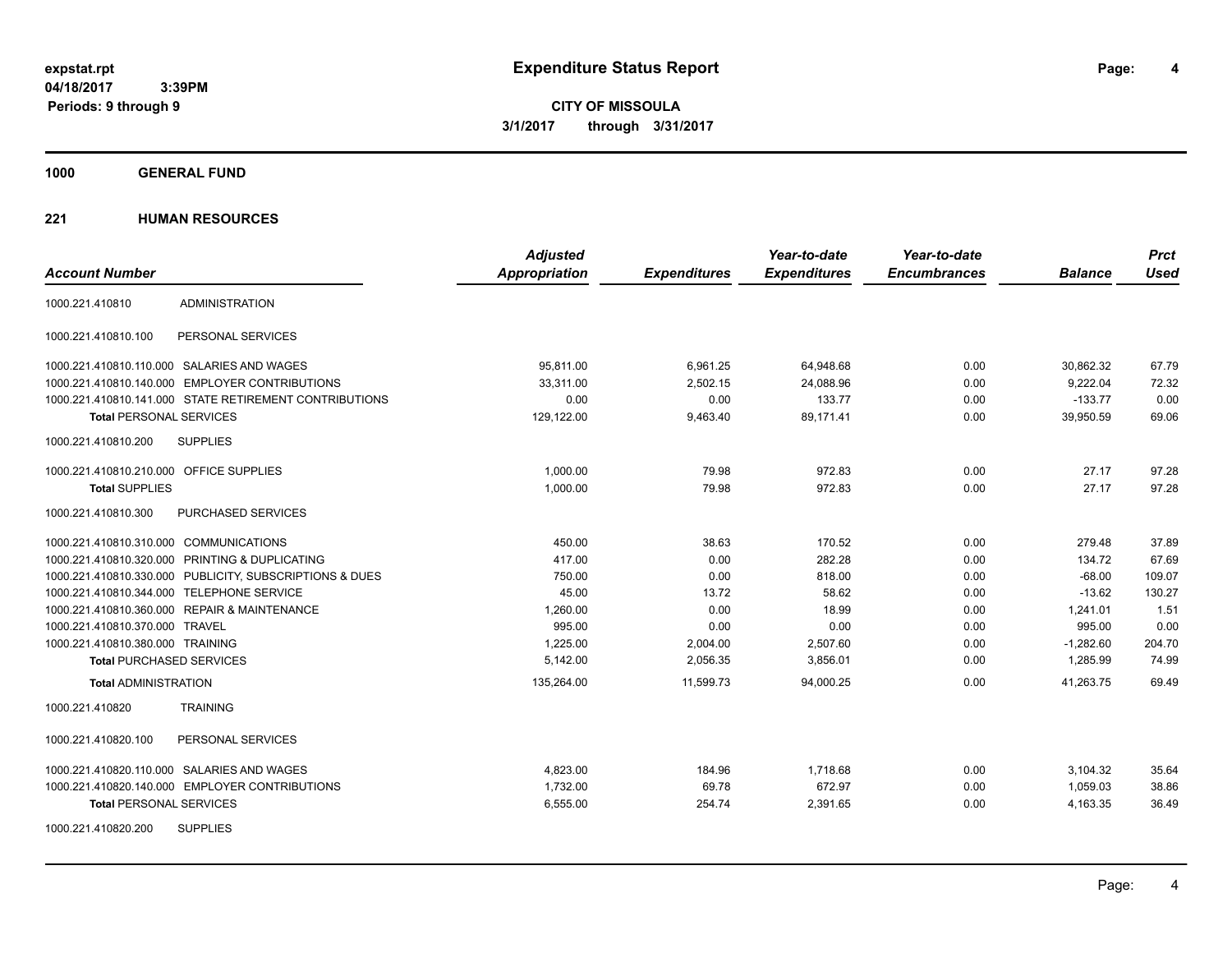**CITY OF MISSOULA 3/1/2017 through 3/31/2017**

## **1000 GENERAL FUND**

|                                                         | <b>Adjusted</b>      |                     | Year-to-date        | Year-to-date        |                | <b>Prct</b> |
|---------------------------------------------------------|----------------------|---------------------|---------------------|---------------------|----------------|-------------|
| <b>Account Number</b>                                   | <b>Appropriation</b> | <b>Expenditures</b> | <b>Expenditures</b> | <b>Encumbrances</b> | <b>Balance</b> | <b>Used</b> |
| 1000.221.410820.210.000 OFFICE SUPPLIES                 | 405.00               | 0.00                | 0.00                | 0.00                | 405.00         | 0.00        |
| <b>Total SUPPLIES</b>                                   | 405.00               | 0.00                | 0.00                | 0.00                | 405.00         | 0.00        |
| 1000.221.410820.300<br>PURCHASED SERVICES               |                      |                     |                     |                     |                |             |
| 1000.221.410820.320.000 PRINTING & DUPLICATING          | 500.00               | 0.00                | 81.31               | 0.00                | 418.69         | 16.26       |
| 1000.221.410820.330.000 PUBLICITY, SUBSCRIPTIONS & DUES | 26.00                | 0.00                | 89.00               | 0.00                | $-63.00$       | 342.31      |
| 1000.221.410820.344.000 TELEPHONE SERVICE               | 34.00                | 0.00                | 0.00                | 0.00                | 34.00          | 0.00        |
| 1000.221.410820.350.000 PROFESSIONAL SERVICES           | 2,000.00             | 179.00              | 179.00              | 0.00                | 1,821.00       | 8.95        |
| 1000.221.410820.360.000 REPAIR & MAINTENANCE            | 1,556.00             | 0.00                | 0.00                | 0.00                | 1,556.00       | 0.00        |
| 1000.221.410820.370.000 TRAVEL                          | 600.00               | 0.00                | 30.00               | 0.00                | 570.00         | 5.00        |
| 1000.221.410820.380.000 TRAINING                        | 1,250.00             | 0.00                | 1,034.90            | 0.00                | 215.10         | 82.79       |
| <b>Total PURCHASED SERVICES</b>                         | 5,966.00             | 179.00              | 1,414.21            | 0.00                | 4,551.79       | 23.70       |
| <b>Total TRAINING</b>                                   | 12,926.00            | 433.74              | 3,805.86            | 0.00                | 9,120.14       | 29.44       |
| <b>LABOR RELATIONS</b><br>1000.221.410840               |                      |                     |                     |                     |                |             |
| PERSONAL SERVICES<br>1000.221.410840.100                |                      |                     |                     |                     |                |             |
| 1000.221.410840.110.000 SALARIES AND WAGES              | 43,660.00            | 3,173.28            | 29,491.46           | 0.00                | 14,168.54      | 67.55       |
| 1000.221.410840.140.000 EMPLOYER CONTRIBUTIONS          | 17,824.00            | 1,363.91            | 13,200.12           | 0.00                | 4,623.88       | 74.06       |
| <b>Total PERSONAL SERVICES</b>                          | 61,484.00            | 4,537.19            | 42,691.58           | 0.00                | 18,792.42      | 69.44       |
| 1000.221.410840.200<br><b>SUPPLIES</b>                  |                      |                     |                     |                     |                |             |
| 1000.221.410840.210.000 OFFICE SUPPLIES                 | 950.00               | 118.84              | 132.81              | 0.00                | 817.19         | 13.98       |
| <b>Total SUPPLIES</b>                                   | 950.00               | 118.84              | 132.81              | 0.00                | 817.19         | 13.98       |
| PURCHASED SERVICES<br>1000.221.410840.300               |                      |                     |                     |                     |                |             |
| 1000.221.410840.320.000 PRINTING & DUPLICATING          | 350.00               | 0.00                | 249.02              | 0.00                | 100.98         | 71.15       |
| 1000.221.410840.330.000 PUBLICITY, SUBSCRIPTIONS & DUES | 450.00               | 0.00                | 190.00              | 0.00                | 260.00         | 42.22       |
| 1000.221.410840.344.000 TELEPHONE SERVICE               | 24.00                | 0.00                | 0.00                | 0.00                | 24.00          | 0.00        |
| 1000.221.410840.360.000 REPAIR & MAINTENANCE            | 526.00               | 0.00                | 0.00                | 0.00                | 526.00         | 0.00        |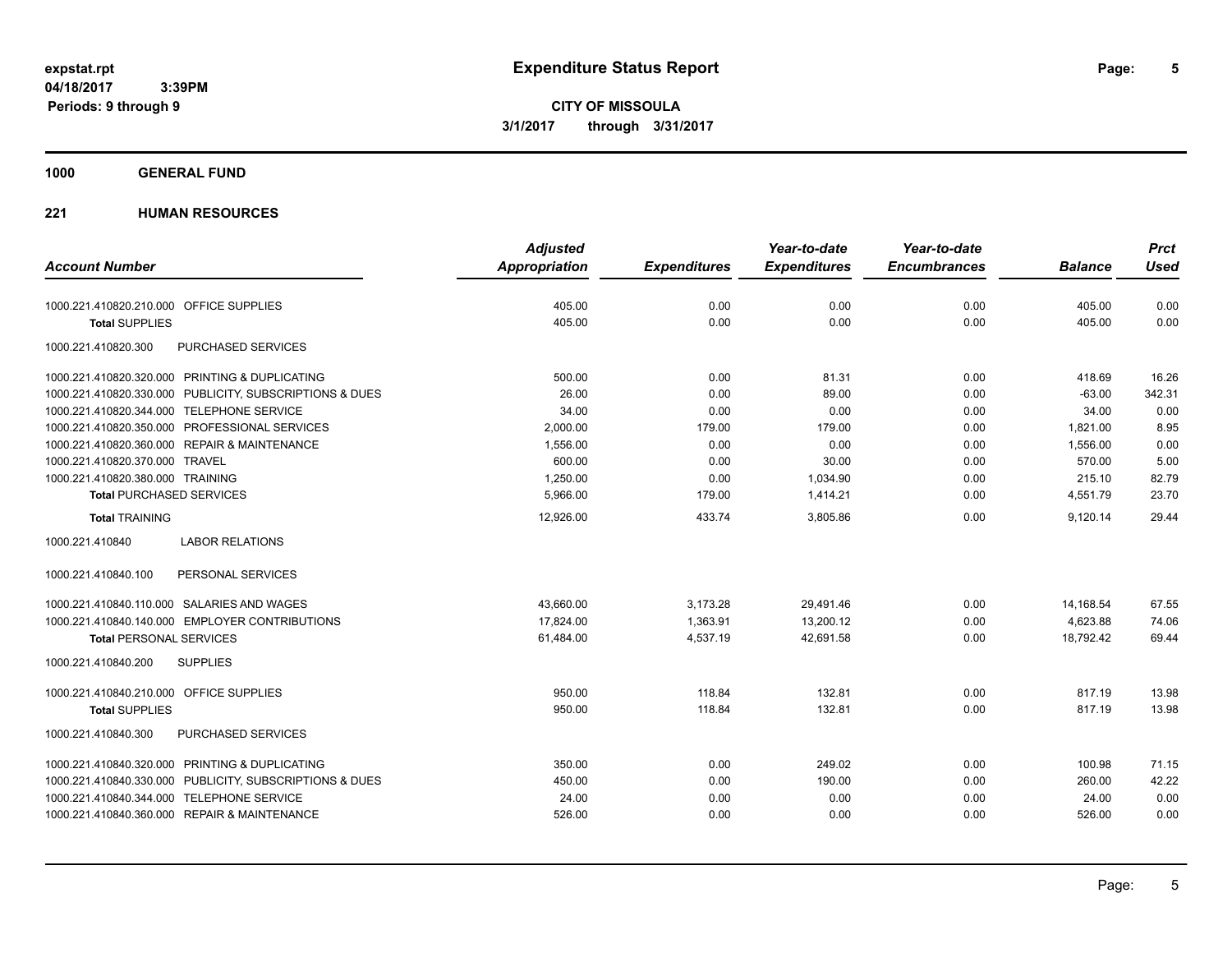**1000 GENERAL FUND**

| <b>Account Number</b>                          | <b>Adjusted</b><br>Appropriation | <b>Expenditures</b> | Year-to-date<br><b>Expenditures</b> | Year-to-date<br><b>Encumbrances</b> | <b>Balance</b> | <b>Prct</b><br><b>Used</b> |
|------------------------------------------------|----------------------------------|---------------------|-------------------------------------|-------------------------------------|----------------|----------------------------|
| 1000.221.410840.370.000 TRAVEL                 | 815.00                           | 668.59              | 1,016.96                            | 0.00                                | $-201.96$      | 124.78                     |
| 1000.221.410840.380.000 TRAINING               | 300.00                           | 0.00                | 264.50                              | 0.00                                | 35.50          | 88.17                      |
| <b>Total PURCHASED SERVICES</b>                | 2,465.00                         | 668.59              | 1,720.48                            | 0.00                                | 744.52         | 69.80                      |
| <b>Total LABOR RELATIONS</b>                   | 64,899.00                        | 5,324.62            | 44,544.87                           | 0.00                                | 20,354.13      | 68.64                      |
| <b>EEO COMPLIANCE</b><br>1000.221.410850       |                                  |                     |                                     |                                     |                |                            |
| PERSONAL SERVICES<br>1000.221.410850.100       |                                  |                     |                                     |                                     |                |                            |
| 1000.221.410850.110.000 SALARIES AND WAGES     | 38.742.00                        | 3,129.11            | 29,082.08                           | 0.00                                | 9,659.92       | 75.07                      |
| 1000.221.410850.140.000 EMPLOYER CONTRIBUTIONS | 13,364.00                        | 1,118.47            | 10,748.12                           | 0.00                                | 2,615.88       | 80.43                      |
| <b>Total PERSONAL SERVICES</b>                 | 52,106.00                        | 4,247.58            | 39,830.20                           | 0.00                                | 12,275.80      | 76.44                      |
| 1000.221.410850.200<br><b>SUPPLIES</b>         |                                  |                     |                                     |                                     |                |                            |
| <b>Total SUPPLIES</b>                          | 0.00                             | 0.00                | 0.00                                | 0.00                                | 0.00           | 0.00                       |
| 1000.221.410850.300<br>PURCHASED SERVICES      |                                  |                     |                                     |                                     |                |                            |
| 1000.221.410850.350.000 PROFESSIONAL SERVICES  | 9,000.00                         | 0.00                | 0.00                                | 0.00                                | 9,000.00       | 0.00                       |
| <b>Total PURCHASED SERVICES</b>                | 9,000.00                         | 0.00                | 0.00                                | 0.00                                | 9,000.00       | 0.00                       |
| 1000.221.410850.900<br><b>CAPITAL OUTLAY</b>   |                                  |                     |                                     |                                     |                |                            |
| <b>Total CAPITAL OUTLAY</b>                    | 0.00                             | 0.00                | 0.00                                | 0.00                                | 0.00           | 0.00                       |
| <b>Total EEO COMPLIANCE</b>                    | 61,106.00                        | 4,247.58            | 39,830.20                           | 0.00                                | 21,275.80      | 65.18                      |
| <b>EMPLOYEE BENEFITS</b><br>1000.221.410860    |                                  |                     |                                     |                                     |                |                            |
| 1000.221.410860.100<br>PERSONAL SERVICES       |                                  |                     |                                     |                                     |                |                            |
| 1000.221.410860.110.000 SALARIES AND WAGES     | 26,202.00                        | 2,648.19            | 24,613.28                           | 0.00                                | 1,588.72       | 93.94                      |
| 1000.221.410860.140.000 EMPLOYER CONTRIBUTIONS | 8,861.00                         | 936.73              | 8,995.99                            | 0.00                                | $-134.99$      | 101.52                     |
| <b>Total PERSONAL SERVICES</b>                 | 35,063.00                        | 3,584.92            | 33,609.27                           | 0.00                                | 1,453.73       | 95.85                      |
| <b>SUPPLIES</b><br>1000.221.410860.200         |                                  |                     |                                     |                                     |                |                            |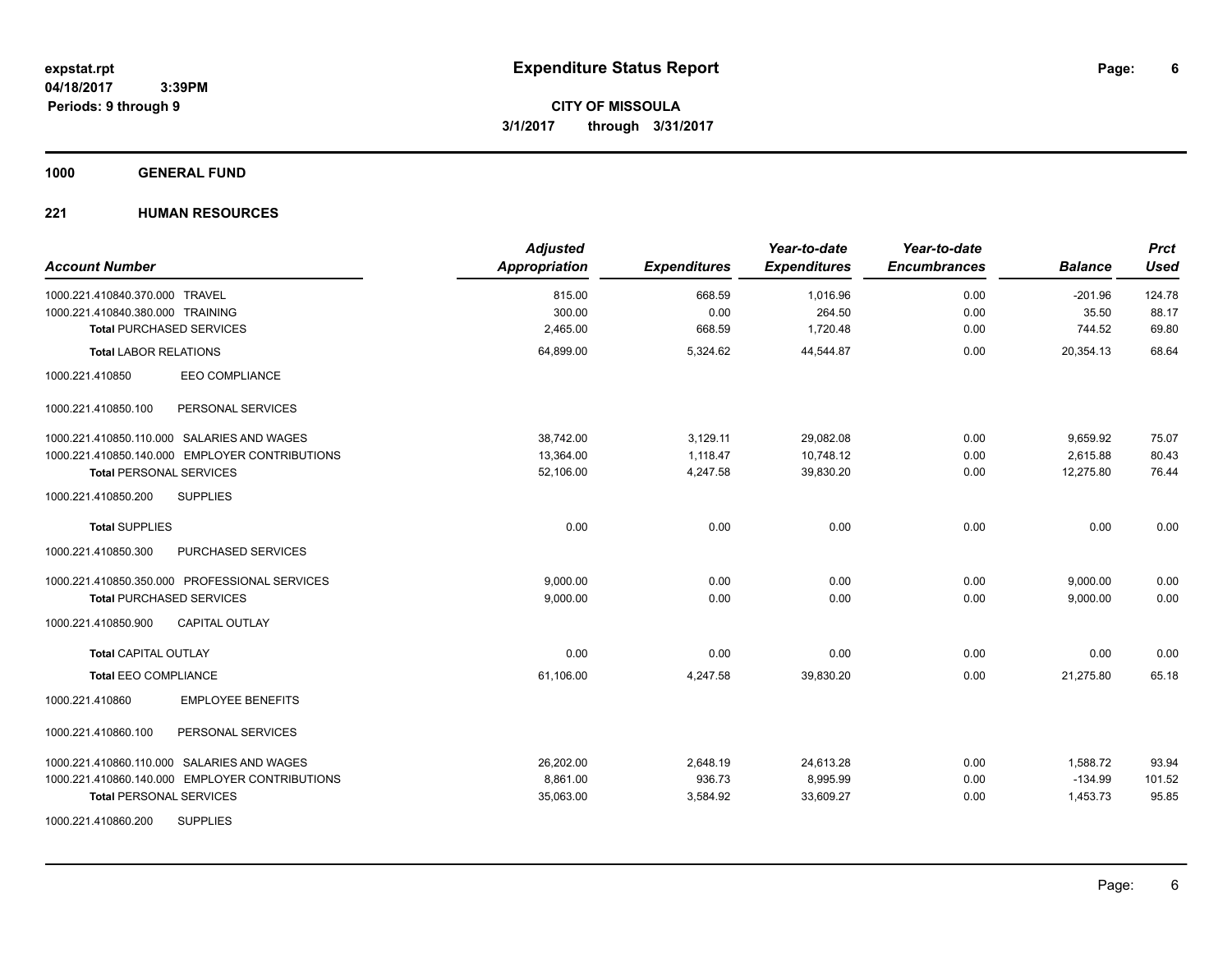## **1000 GENERAL FUND**

|                                                         | <b>Adjusted</b> |                     | Year-to-date        | Year-to-date        |                | <b>Prct</b> |
|---------------------------------------------------------|-----------------|---------------------|---------------------|---------------------|----------------|-------------|
| <b>Account Number</b>                                   | Appropriation   | <b>Expenditures</b> | <b>Expenditures</b> | <b>Encumbrances</b> | <b>Balance</b> | <b>Used</b> |
| <b>OFFICE SUPPLIES</b><br>1000.221.410860.210.000       | 760.00          | 344.00              | 542.93              | 0.00                | 217.07         | 71.44       |
| <b>Total SUPPLIES</b>                                   | 760.00          | 344.00              | 542.93              | 0.00                | 217.07         | 71.44       |
| <b>PURCHASED SERVICES</b><br>1000.221.410860.300        |                 |                     |                     |                     |                |             |
| 1000.221.410860.320.000 PRINTING & DUPLICATING          | 365.00          | 0.00                | 135.25              | 0.00                | 229.75         | 37.05       |
| 1000.221.410860.330.000 PUBLICITY, SUBSCRIPTIONS & DUES | 865.00          | 0.00                | 858.00              | 0.00                | 7.00           | 99.19       |
| 1000.221.410860.344.000 TELEPHONE SERVICE               | 87.00           | 0.00                | 0.00                | 0.00                | 87.00          | 0.00        |
| 1000.221.410860.360.000 REPAIR & MAINTENANCE            | 650.00          | 0.00                | 363.80              | 0.00                | 286.20         | 55.97       |
| 1000.221.410860.370.000 TRAVEL                          | 678.00          | 0.00                | 0.00                | 0.00                | 678.00         | 0.00        |
| 1000.221.410860.380.000 TRAINING                        | 275.00          | 0.00                | 0.00                | 0.00                | 275.00         | 0.00        |
| 1000.221.410860.390.000 OTHER PURCHASED SERVICES        | 17,490.00       | 0.00                | 15,318.40           | 0.00                | 2,171.60       | 87.58       |
| <b>Total PURCHASED SERVICES</b>                         | 20,410.00       | 0.00                | 16,675.45           | 0.00                | 3,734.55       | 81.70       |
| <b>Total EMPLOYEE BENEFITS</b>                          | 56,233.00       | 3,928.92            | 50,827.65           | 0.00                | 5,405.35       | 90.39       |
| <b>Total HUMAN RESOURCES</b>                            | 330,428.00      | 25,534.59           | 233,008.83          | 0.00                | 97.419.17      | 70.52       |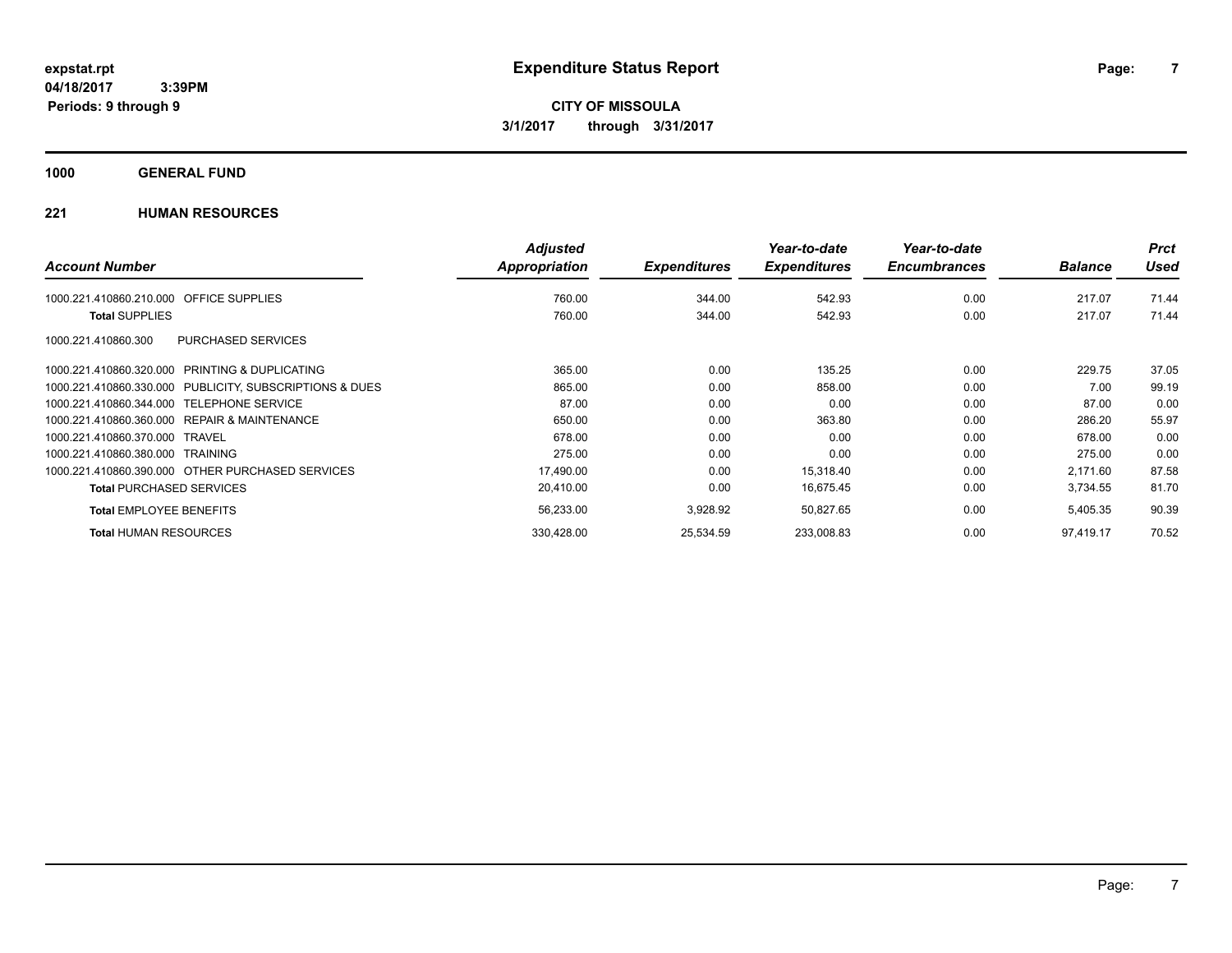**8**

**CITY OF MISSOULA 3/1/2017 through 3/31/2017**

**1000 GENERAL FUND**

| <b>Account Number</b>                  |                                                                                             | <b>Adjusted</b><br><b>Appropriation</b> | <b>Expenditures</b> | Year-to-date<br><b>Expenditures</b> | Year-to-date<br><b>Encumbrances</b> | <b>Balance</b>       | <b>Prct</b><br><b>Used</b> |
|----------------------------------------|---------------------------------------------------------------------------------------------|-----------------------------------------|---------------------|-------------------------------------|-------------------------------------|----------------------|----------------------------|
| 1000.223.410101                        | <b>NC-GRANT CREEK</b>                                                                       |                                         |                     |                                     |                                     |                      |                            |
| 1000.223.410101.300                    | PURCHASED SERVICES                                                                          |                                         |                     |                                     |                                     |                      |                            |
|                                        | 1000.223.410101.310.000 GRANT CREEK NC/COMMUNICATIONS<br><b>Total PURCHASED SERVICES</b>    | 328.00<br>328.00                        | 0.00<br>0.00        | 401.83<br>401.83                    | 0.00<br>0.00                        | $-73.83$<br>$-73.83$ | 122.51<br>122.51           |
| 1000.223.410101.700                    | <b>GRANTS &amp; CONTRIBUTIONS</b>                                                           |                                         |                     |                                     |                                     |                      |                            |
|                                        | 1000.223.410101.700.000 GRANTS & CONTRIBUTIONS<br><b>Total GRANTS &amp; CONTRIBUTIONS</b>   | 800.00<br>800.00                        | 0.00<br>0.00        | 168.80<br>168.80                    | 0.00<br>0.00                        | 631.20<br>631.20     | 21.10<br>21.10             |
| <b>Total NC-GRANT CREEK</b>            |                                                                                             | 1,128.00                                | 0.00                | 570.63                              | 0.00                                | 557.37               | 50.59                      |
| 1000.223.410102                        | NC-UPPER RATTLESNAKE                                                                        |                                         |                     |                                     |                                     |                      |                            |
| 1000.223.410102.300                    | PURCHASED SERVICES                                                                          |                                         |                     |                                     |                                     |                      |                            |
|                                        | 1000.223.410102.310.000 UPPER RATTLESNAKE/COMMUNICATIONS<br><b>Total PURCHASED SERVICES</b> | 753.00<br>753.00                        | 0.00<br>0.00        | 408.42<br>408.42                    | 0.00<br>0.00                        | 344.58<br>344.58     | 54.24<br>54.24             |
| 1000.223.410102.700                    | <b>GRANTS &amp; CONTRIBUTIONS</b>                                                           |                                         |                     |                                     |                                     |                      |                            |
|                                        | 1000.223.410102.700.000 GRANTS & CONTRIBUTIONS<br><b>Total GRANTS &amp; CONTRIBUTIONS</b>   | 800.00<br>800.00                        | 9.05<br>9.05        | 49.70<br>49.70                      | 0.00<br>0.00                        | 750.30<br>750.30     | 6.21<br>6.21               |
|                                        | Total NC-UPPER RATTLESNAKE                                                                  | 1.553.00                                | 9.05                | 458.12                              | 0.00                                | 1.094.88             | 29.50                      |
| 1000.223.410103                        | <b>NC-LOWER RATTLESNAKE</b>                                                                 |                                         |                     |                                     |                                     |                      |                            |
| 1000.223.410103.300                    | PURCHASED SERVICES                                                                          |                                         |                     |                                     |                                     |                      |                            |
| 1000.223.410103.310.000 COMMUNICATIONS | <b>Total PURCHASED SERVICES</b>                                                             | 413.00<br>413.00                        | 0.00<br>0.00        | 385.66<br>385.66                    | 0.00<br>0.00                        | 27.34<br>27.34       | 93.38<br>93.38             |
| 1000.223.410103.700                    | <b>GRANTS &amp; CONTRIBUTIONS</b>                                                           |                                         |                     |                                     |                                     |                      |                            |
|                                        | 1000.223.410103.700.000 GRANTS & CONTRIBUTIONS                                              | 800.00                                  | 0.00                | 168.20                              | 0.00                                | 631.80               | 21.03                      |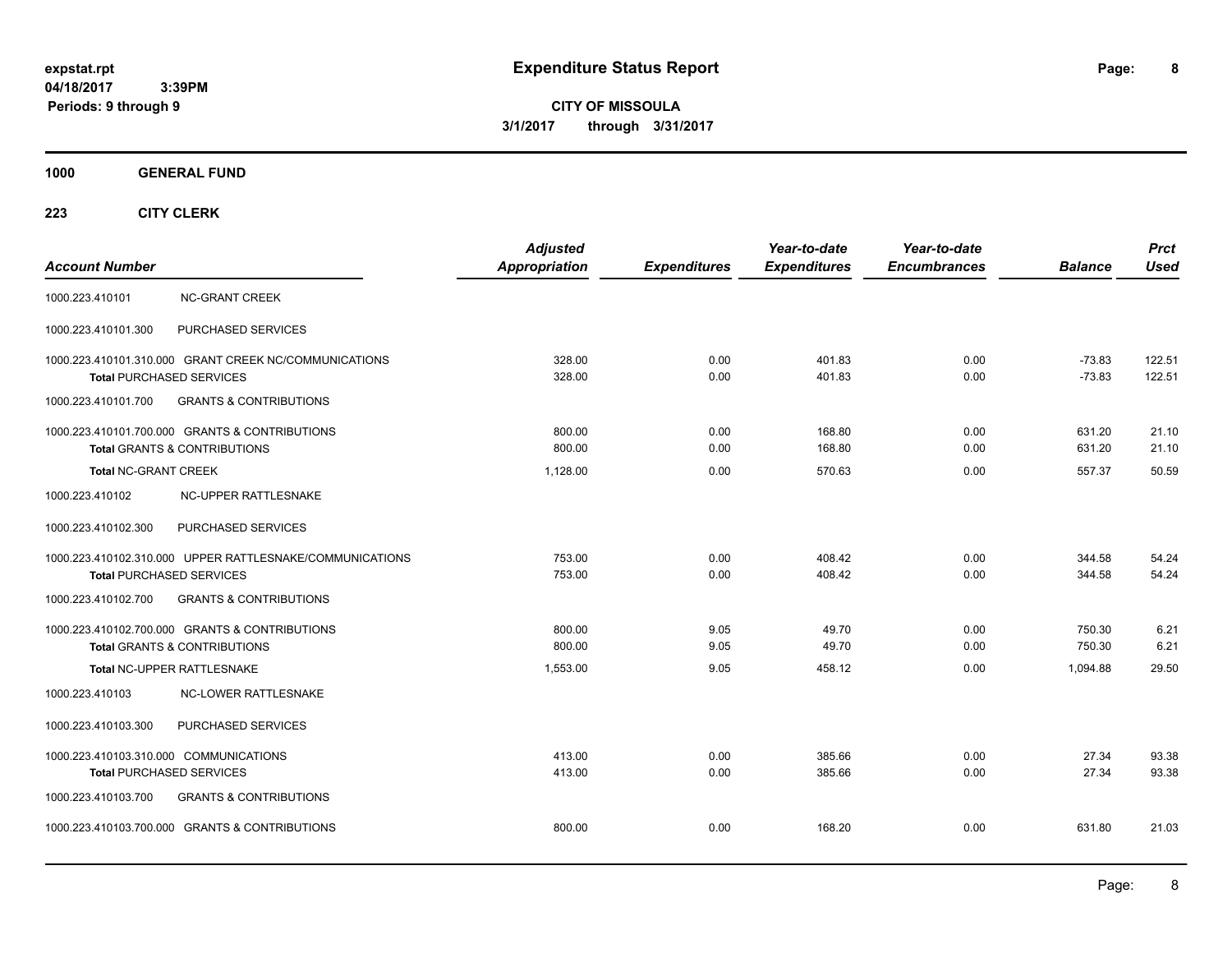**CITY OF MISSOULA 3/1/2017 through 3/31/2017**

**1000 GENERAL FUND**

| <b>Account Number</b>                   |                                                | <b>Adjusted</b><br>Appropriation | <b>Expenditures</b> | Year-to-date<br><b>Expenditures</b> | Year-to-date<br><b>Encumbrances</b> | <b>Balance</b> | <b>Prct</b><br><b>Used</b> |
|-----------------------------------------|------------------------------------------------|----------------------------------|---------------------|-------------------------------------|-------------------------------------|----------------|----------------------------|
| <b>Total GRANTS &amp; CONTRIBUTIONS</b> |                                                | 800.00                           | 0.00                | 168.20                              | 0.00                                | 631.80         | 21.03                      |
| Total NC-LOWER RATTLESNAKE              |                                                | 1,213.00                         | 0.00                | 553.86                              | 0.00                                | 659.14         | 45.66                      |
| 1000.223.410104                         | NC-NORTHSIDE                                   |                                  |                     |                                     |                                     |                |                            |
| 1000.223.410104.300                     | PURCHASED SERVICES                             |                                  |                     |                                     |                                     |                |                            |
| 1000.223.410104.310.000 COMMUNICATIONS  |                                                | 627.00                           | 0.00                | 575.67                              | 0.00                                | 51.33          | 91.81                      |
| <b>Total PURCHASED SERVICES</b>         |                                                | 627.00                           | 0.00                | 575.67                              | 0.00                                | 51.33          | 91.81                      |
| 1000.223.410104.700                     | <b>GRANTS &amp; CONTRIBUTIONS</b>              |                                  |                     |                                     |                                     |                |                            |
|                                         | 1000.223.410104.700.000 GRANTS & CONTRIBUTIONS | 800.00                           | 0.00                | 122.57                              | 0.00                                | 677.43         | 15.32                      |
| <b>Total GRANTS &amp; CONTRIBUTIONS</b> |                                                | 800.00                           | 0.00                | 122.57                              | 0.00                                | 677.43         | 15.32                      |
| <b>Total NC-NORTHSIDE</b>               |                                                | 1,427.00                         | 0.00                | 698.24                              | 0.00                                | 728.76         | 48.93                      |
| 1000.223.410105                         | NC-WESTSIDE                                    |                                  |                     |                                     |                                     |                |                            |
| 1000.223.410105.300                     | PURCHASED SERVICES                             |                                  |                     |                                     |                                     |                |                            |
| 1000.223.410105.310.000 COMMUNICATIONS  |                                                | 1,183.00                         | 0.00                | 575.68                              | 0.00                                | 607.32         | 48.66                      |
| <b>Total PURCHASED SERVICES</b>         |                                                | 1,183.00                         | 0.00                | 575.68                              | 0.00                                | 607.32         | 48.66                      |
| 1000.223.410105.700                     | <b>GRANTS &amp; CONTRIBUTIONS</b>              |                                  |                     |                                     |                                     |                |                            |
|                                         | 1000.223.410105.700.000 GRANTS & CONTRIBUTIONS | 800.00                           | 0.00                | 122.57                              | 0.00                                | 677.43         | 15.32                      |
| <b>Total GRANTS &amp; CONTRIBUTIONS</b> |                                                | 800.00                           | 0.00                | 122.57                              | 0.00                                | 677.43         | 15.32                      |
| <b>Total NC-WESTSIDE</b>                |                                                | 1,983.00                         | 0.00                | 698.25                              | 0.00                                | 1,284.75       | 35.21                      |
| 1000.223.410106                         | NC-HEART OF MISSOULA                           |                                  |                     |                                     |                                     |                |                            |
| 1000.223.410106.300                     | PURCHASED SERVICES                             |                                  |                     |                                     |                                     |                |                            |
| 1000.223.410106.310.000 COMMUNICATIONS  |                                                | 637.00                           | 0.00                | 0.00                                | 0.00                                | 637.00         | 0.00                       |
| <b>Total PURCHASED SERVICES</b>         |                                                | 637.00                           | 0.00                | 0.00                                | 0.00                                | 637.00         | 0.00                       |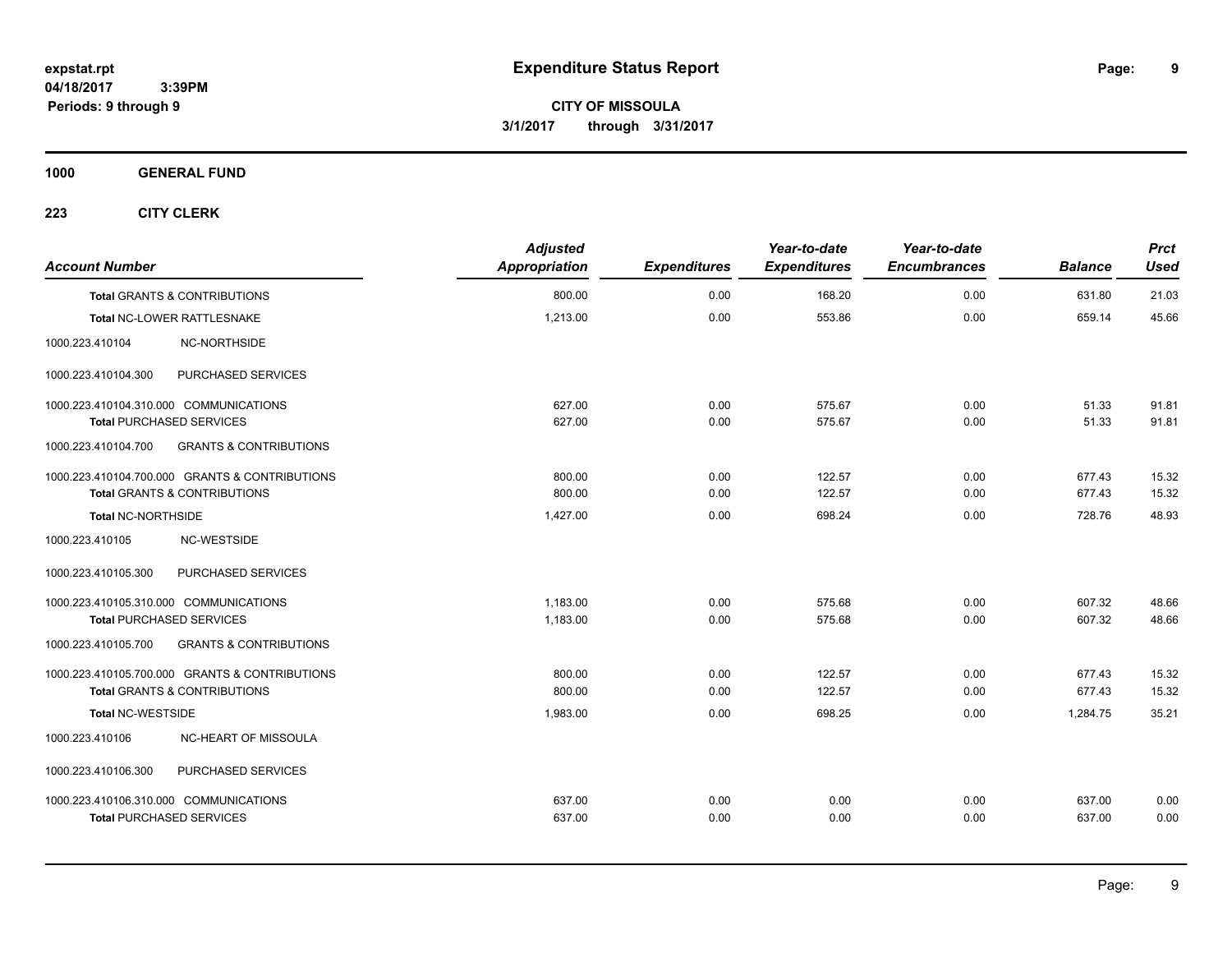**CITY OF MISSOULA 3/1/2017 through 3/31/2017**

**1000 GENERAL FUND**

**223 CITY CLERK**

| <b>Account Number</b>                                                                                                                 | <b>Adjusted</b><br>Appropriation | <b>Expenditures</b> | Year-to-date<br><b>Expenditures</b> | Year-to-date<br><b>Encumbrances</b> | <b>Balance</b>         | <b>Prct</b><br><b>Used</b> |
|---------------------------------------------------------------------------------------------------------------------------------------|----------------------------------|---------------------|-------------------------------------|-------------------------------------|------------------------|----------------------------|
| 1000.223.410106.700<br><b>GRANTS &amp; CONTRIBUTIONS</b>                                                                              |                                  |                     |                                     |                                     |                        |                            |
| 1000.223.410106.700.000 GRANTS & CONTRIBUTIONS<br><b>Total GRANTS &amp; CONTRIBUTIONS</b>                                             | 800.00<br>800.00                 | 0.00<br>0.00        | 0.00<br>0.00                        | 0.00<br>0.00                        | 800.00<br>800.00       | 0.00<br>0.00               |
| Total NC-HEART OF MISSOULA                                                                                                            | 1,437.00                         | 0.00                | 0.00                                | 0.00                                | 1,437.00               | 0.00                       |
| NC-UNIVERSITY DISTRICT<br>1000.223.410107                                                                                             |                                  |                     |                                     |                                     |                        |                            |
| PURCHASED SERVICES<br>1000.223.410107.300                                                                                             |                                  |                     |                                     |                                     |                        |                            |
| 1000.223.410107.310.000 COMMUNICATIONS<br><b>Total PURCHASED SERVICES</b><br><b>GRANTS &amp; CONTRIBUTIONS</b><br>1000.223.410107.700 | 1.683.00<br>1,683.00             | 0.00<br>0.00        | 0.00<br>0.00                        | 0.00<br>0.00                        | 1.683.00<br>1,683.00   | 0.00<br>0.00               |
| 1000.223.410107.700.000 GRANTS & CONTRIBUTIONS<br><b>Total GRANTS &amp; CONTRIBUTIONS</b>                                             | 800.00<br>800.00                 | 31.50<br>31.50      | 1,408.17<br>1,408.17                | 0.00<br>0.00                        | $-608.17$<br>$-608.17$ | 176.02<br>176.02           |
| <b>Total NC-UNIVERSITY DISTRICT</b>                                                                                                   | 2,483.00                         | 31.50               | 1,408.17                            | 0.00                                | 1,074.83               | 56.71                      |
| NC-RIVERFRONT<br>1000.223.410108                                                                                                      |                                  |                     |                                     |                                     |                        |                            |
| 1000.223.410108.300<br>PURCHASED SERVICES                                                                                             |                                  |                     |                                     |                                     |                        |                            |
| 1000.223.410108.310.000 COMMUNICATIONS<br><b>Total PURCHASED SERVICES</b>                                                             | 587.00<br>587.00                 | 0.00<br>0.00        | 233.15<br>233.15                    | 0.00<br>0.00                        | 353.85<br>353.85       | 39.72<br>39.72             |
| <b>GRANTS &amp; CONTRIBUTIONS</b><br>1000.223.410108.700                                                                              |                                  |                     |                                     |                                     |                        |                            |
| 1000.223.410108.700.000 GRANTS & CONTRIBUTIONS<br><b>Total GRANTS &amp; CONTRIBUTIONS</b>                                             | 800.00<br>800.00                 | 0.00<br>0.00        | 208.78<br>208.78                    | 0.00<br>0.00                        | 591.22<br>591.22       | 26.10<br>26.10             |
| Total NC-RIVERFRONT                                                                                                                   | 1.387.00                         | 0.00                | 441.93                              | 0.00                                | 945.07                 | 31.86                      |
| <b>NC-EMMA DICKENSON &amp; ORCHARD HOMES</b><br>1000.223.410109                                                                       |                                  |                     |                                     |                                     |                        |                            |

1000.223.410109.300 PURCHASED SERVICES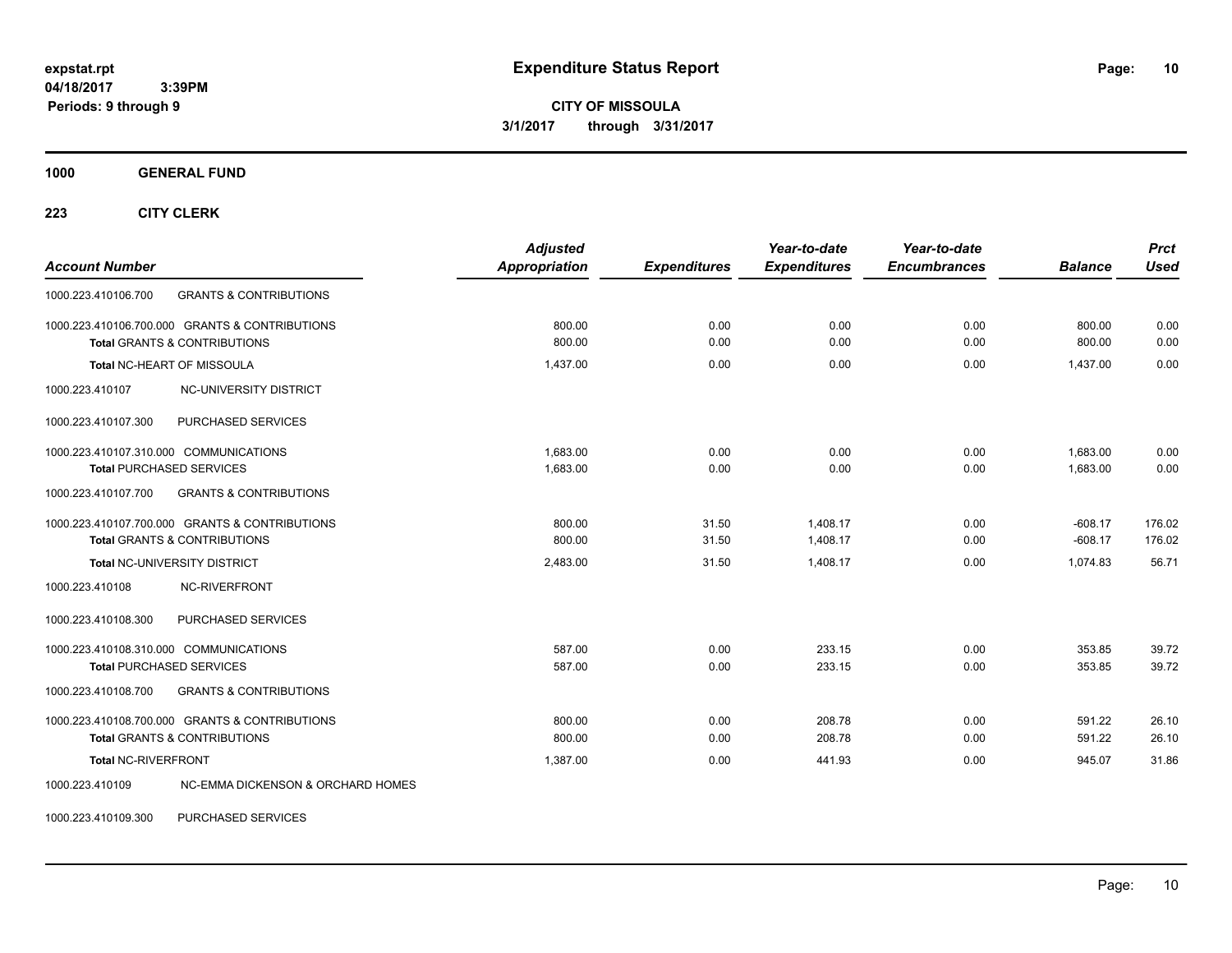**1000 GENERAL FUND**

| <b>Account Number</b>                  |                                                | <b>Adjusted</b><br><b>Appropriation</b> | <b>Expenditures</b> | Year-to-date<br><b>Expenditures</b> | Year-to-date<br><b>Encumbrances</b> | <b>Balance</b> | <b>Prct</b><br><b>Used</b> |
|----------------------------------------|------------------------------------------------|-----------------------------------------|---------------------|-------------------------------------|-------------------------------------|----------------|----------------------------|
|                                        | 1000.223.410109.310.000 COMMUNICATIONS         | 723.00                                  | 547.64              | 1,015.42                            | 0.00                                | $-292.42$      | 140.45                     |
|                                        | <b>Total PURCHASED SERVICES</b>                | 723.00                                  | 547.64              | 1,015.42                            | 0.00                                | $-292.42$      | 140.45                     |
| 1000.223.410109.700                    | <b>GRANTS &amp; CONTRIBUTIONS</b>              |                                         |                     |                                     |                                     |                |                            |
|                                        | 1000.223.410109.700.000 GRANTS & CONTRIBUTIONS | 800.00                                  | 104.47              | 289.15                              | 0.00                                | 510.85         | 36.14                      |
|                                        | <b>Total GRANTS &amp; CONTRIBUTIONS</b>        | 800.00                                  | 104.47              | 289.15                              | 0.00                                | 510.85         | 36.14                      |
|                                        | Total NC-EMMA DICKENSON & ORCHARD HOMES        | 1.523.00                                | 652.11              | 1.304.57                            | 0.00                                | 218.43         | 85.66                      |
| 1000.223.410110                        | <b>NC-FRANKLIN TO FORT</b>                     |                                         |                     |                                     |                                     |                |                            |
| 1000.223.410110.300                    | PURCHASED SERVICES                             |                                         |                     |                                     |                                     |                |                            |
| 1000.223.410110.310.000 COMMUNICATIONS |                                                | 1.735.00                                | 0.00                | 1.710.00                            | 0.00                                | 25.00          | 98.56                      |
|                                        | <b>Total PURCHASED SERVICES</b>                | 1,735.00                                | 0.00                | 1,710.00                            | 0.00                                | 25.00          | 98.56                      |
| 1000.223.410110.700                    | <b>GRANTS &amp; CONTRIBUTIONS</b>              |                                         |                     |                                     |                                     |                |                            |
|                                        | 1000.223.410110.700.000 GRANTS & CONTRIBUTIONS | 800.00                                  | 0.00                | 866.81                              | 0.00                                | $-66.81$       | 108.35                     |
|                                        | <b>Total GRANTS &amp; CONTRIBUTIONS</b>        | 800.00                                  | 0.00                | 866.81                              | 0.00                                | $-66.81$       | 108.35                     |
|                                        | <b>Total NC-FRANKLIN TO FORT</b>               | 2,535.00                                | 0.00                | 2,576.81                            | 0.00                                | $-41.81$       | 101.65                     |
| 1000.223.410111                        | <b>NC-ROSE PARK</b>                            |                                         |                     |                                     |                                     |                |                            |
| 1000.223.410111.300                    | PURCHASED SERVICES                             |                                         |                     |                                     |                                     |                |                            |
| 1000.223.410111.310.000 COMMUNICATIONS |                                                | 1,081.00                                | 0.00                | 0.00                                | 0.00                                | 1,081.00       | 0.00                       |
|                                        | <b>Total PURCHASED SERVICES</b>                | 1,081.00                                | 0.00                | 0.00                                | 0.00                                | 1,081.00       | 0.00                       |
| 1000.223.410111.700                    | <b>GRANTS &amp; CONTRIBUTIONS</b>              |                                         |                     |                                     |                                     |                |                            |
|                                        | 1000.223.410111.700.000 GRANTS & CONTRIBUTIONS | 800.00                                  | 0.00                | 0.00                                | 0.00                                | 800.00         | 0.00                       |
|                                        | <b>Total GRANTS &amp; CONTRIBUTIONS</b>        | 800.00                                  | 0.00                | 0.00                                | 0.00                                | 800.00         | 0.00                       |
| <b>Total NC-ROSE PARK</b>              |                                                | 1.881.00                                | 0.00                | 0.00                                | 0.00                                | 1.881.00       | 0.00                       |
| 1000.223.410112                        | NC-FARVIEWS & PATTEE CANYON                    |                                         |                     |                                     |                                     |                |                            |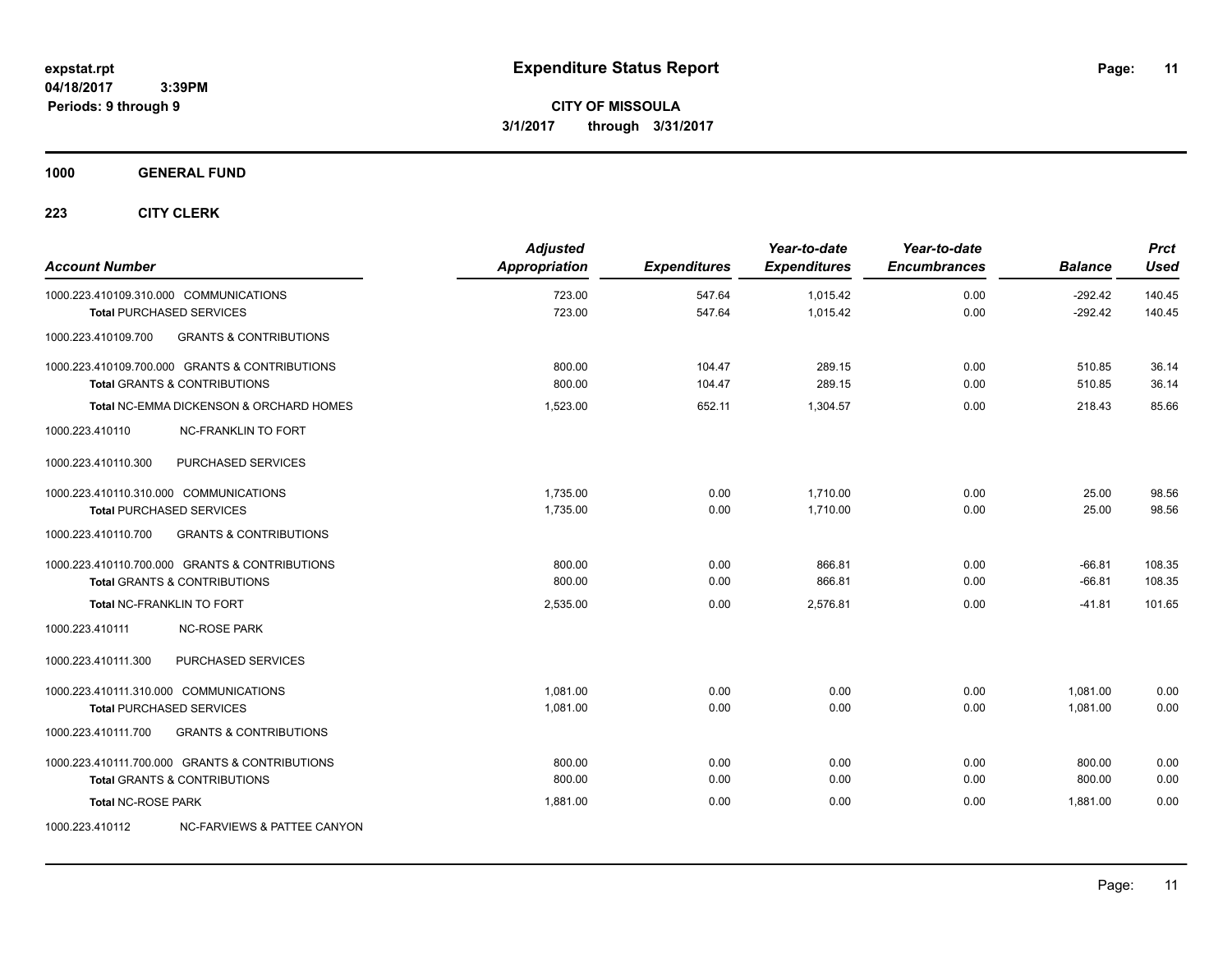**CITY OF MISSOULA 3/1/2017 through 3/31/2017**

## **1000 GENERAL FUND**

|                                                          | <b>Adjusted</b> |                     | Year-to-date        | Year-to-date        |                | <b>Prct</b> |
|----------------------------------------------------------|-----------------|---------------------|---------------------|---------------------|----------------|-------------|
| <b>Account Number</b>                                    | Appropriation   | <b>Expenditures</b> | <b>Expenditures</b> | <b>Encumbrances</b> | <b>Balance</b> | <b>Used</b> |
| PURCHASED SERVICES<br>1000.223.410112.300                |                 |                     |                     |                     |                |             |
| 1000.223.410112.310.000 COMMUNICATIONS                   | 716.00          | 0.00                | 0.00                | 0.00                | 716.00         | 0.00        |
| <b>Total PURCHASED SERVICES</b>                          | 716.00          | 0.00                | 0.00                | 0.00                | 716.00         | 0.00        |
| 1000.223.410112.700<br><b>GRANTS &amp; CONTRIBUTIONS</b> |                 |                     |                     |                     |                |             |
| 1000.223.410112.700.000 GRANTS & CONTRIBUTIONS           | 800.00          | 0.00                | 230.21              | 0.00                | 569.79         | 28.78       |
| <b>Total GRANTS &amp; CONTRIBUTIONS</b>                  | 800.00          | 0.00                | 230.21              | 0.00                | 569.79         | 28.78       |
| Total NC-FARVIEWS & PATTEE CANYON                        | 1,516.00        | 0.00                | 230.21              | 0.00                | 1.285.79       | 15.19       |
| <b>NC-SOUTHGATE &amp; TRIANGLE</b><br>1000.223.410113    |                 |                     |                     |                     |                |             |
| 1000.223.410113.300<br>PURCHASED SERVICES                |                 |                     |                     |                     |                |             |
| 1000.223.410113.310.000 COMMUNICATIONS                   | 625.00          | 0.00                | 0.00                | 0.00                | 625.00         | 0.00        |
| <b>Total PURCHASED SERVICES</b>                          | 625.00          | 0.00                | 0.00                | 0.00                | 625.00         | 0.00        |
| 1000.223.410113.700<br><b>GRANTS &amp; CONTRIBUTIONS</b> |                 |                     |                     |                     |                |             |
| 1000.223.410113.700.000 GRANTS & CONTRIBUTIONS           | 800.00          | 0.00                | 320.13              | 0.00                | 479.87         | 40.02       |
| <b>Total GRANTS &amp; CONTRIBUTIONS</b>                  | 800.00          | 0.00                | 320.13              | 0.00                | 479.87         | 40.02       |
| Total NC-SOUTHGATE & TRIANGLE                            | 1,425.00        | 0.00                | 320.13              | 0.00                | 1.104.87       | 22.47       |
| 1000.223.410114<br><b>NC-LEWIS &amp; CLARK</b>           |                 |                     |                     |                     |                |             |
| PURCHASED SERVICES<br>1000.223.410114.300                |                 |                     |                     |                     |                |             |
| 1000.223.410114.310.000 COMMUNICATIONS                   | 669.00          | 0.00                | 0.00                | 0.00                | 669.00         | 0.00        |
| <b>Total PURCHASED SERVICES</b>                          | 669.00          | 0.00                | 0.00                | 0.00                | 669.00         | 0.00        |
| <b>GRANTS &amp; CONTRIBUTIONS</b><br>1000.223.410114.700 |                 |                     |                     |                     |                |             |
| 1000.223.410114.700.000 GRANTS & CONTRIBUTIONS           | 800.00          | 0.00                | 0.00                | 0.00                | 800.00         | 0.00        |
| <b>Total GRANTS &amp; CONTRIBUTIONS</b>                  | 800.00          | 0.00                | 0.00                | 0.00                | 800.00         | 0.00        |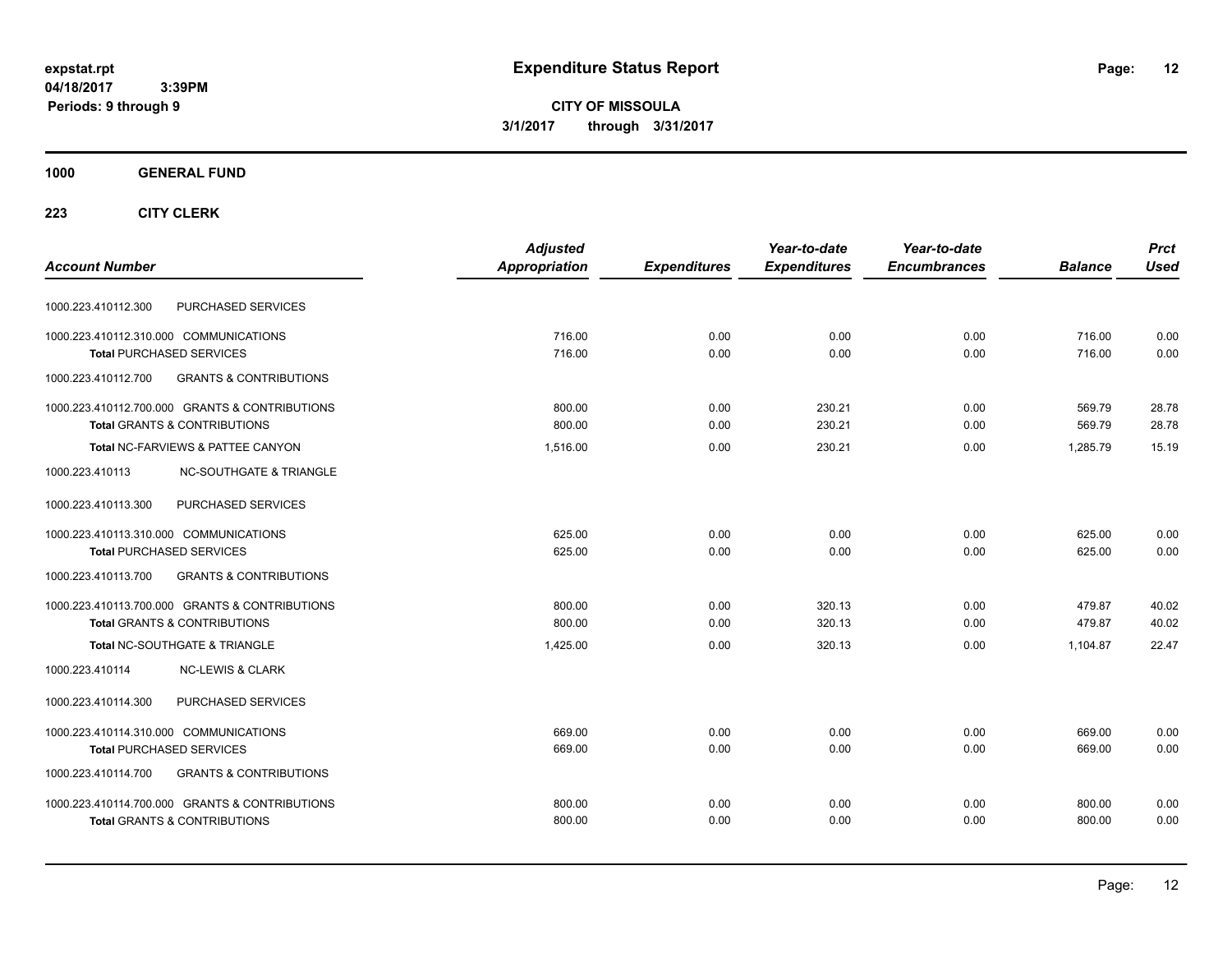**CITY OF MISSOULA 3/1/2017 through 3/31/2017**

**1000 GENERAL FUND**

| <b>Account Number</b>  |                                                                                           | <b>Adjusted</b><br><b>Appropriation</b> | <b>Expenditures</b> | Year-to-date<br><b>Expenditures</b> | Year-to-date<br><b>Encumbrances</b> | <b>Balance</b>   | <b>Prct</b><br><b>Used</b> |
|------------------------|-------------------------------------------------------------------------------------------|-----------------------------------------|---------------------|-------------------------------------|-------------------------------------|------------------|----------------------------|
| Total NC-LEWIS & CLARK |                                                                                           | 1,469.00                                | 0.00                | 0.00                                | 0.00                                | 1,469.00         | 0.00                       |
| 1000.223.410115        | NC-S 39TH                                                                                 |                                         |                     |                                     |                                     |                  |                            |
| 1000.223.410115.300    | PURCHASED SERVICES                                                                        |                                         |                     |                                     |                                     |                  |                            |
|                        | 1000.223.410115.310.000 COMMUNICATIONS<br><b>Total PURCHASED SERVICES</b>                 | 548.00<br>548.00                        | 0.00<br>0.00        | 333.02<br>333.02                    | 0.00<br>0.00                        | 214.98<br>214.98 | 60.77<br>60.77             |
| 1000.223.410115.700    | <b>GRANTS &amp; CONTRIBUTIONS</b>                                                         |                                         |                     |                                     |                                     |                  |                            |
|                        | 1000.223.410115.700.000 GRANTS & CONTRIBUTIONS<br><b>Total GRANTS &amp; CONTRIBUTIONS</b> | 800.00<br>800.00                        | 0.00<br>0.00        | 177.48<br>177.48                    | 0.00<br>0.00                        | 622.52<br>622.52 | 22.19<br>22.19             |
| Total NC-S 39TH        |                                                                                           | 1,348.00                                | 0.00                | 510.50                              | 0.00                                | 837.50           | 37.87                      |
| 1000.223.410116        | <b>NC-MOOSE CAN GULLY</b>                                                                 |                                         |                     |                                     |                                     |                  |                            |
| 1000.223.410116.300    | PURCHASED SERVICES                                                                        |                                         |                     |                                     |                                     |                  |                            |
|                        | 1000.223.410116.310.000 COMMUNICATIONS<br><b>Total PURCHASED SERVICES</b>                 | 983.00<br>983.00                        | 0.00<br>0.00        | 0.00<br>0.00                        | 0.00<br>0.00                        | 983.00<br>983.00 | 0.00<br>0.00               |
| 1000.223.410116.700    | <b>GRANTS &amp; CONTRIBUTIONS</b>                                                         |                                         |                     |                                     |                                     |                  |                            |
|                        | 1000.223.410116.700.000 GRANTS & CONTRIBUTIONS<br><b>Total GRANTS &amp; CONTRIBUTIONS</b> | 800.00<br>800.00                        | 0.00<br>0.00        | 55.99<br>55.99                      | 0.00<br>0.00                        | 744.01<br>744.01 | 7.00<br>7.00               |
|                        | Total NC-MOOSE CAN GULLY                                                                  | 1,783.00                                | 0.00                | 55.99                               | 0.00                                | 1,727.01         | 3.14                       |
| 1000.223.410117        | <b>NC-MILLER CREEK</b>                                                                    |                                         |                     |                                     |                                     |                  |                            |
| 1000.223.410117.300    | PURCHASED SERVICES                                                                        |                                         |                     |                                     |                                     |                  |                            |
|                        | 1000.223.410117.310.000 COMMUNICATIONS<br><b>Total PURCHASED SERVICES</b>                 | 704.00<br>704.00                        | 0.00<br>0.00        | 394.06<br>394.06                    | 0.00<br>0.00                        | 309.94<br>309.94 | 55.97<br>55.97             |
| 1000.223.410117.700    | <b>GRANTS &amp; CONTRIBUTIONS</b>                                                         |                                         |                     |                                     |                                     |                  |                            |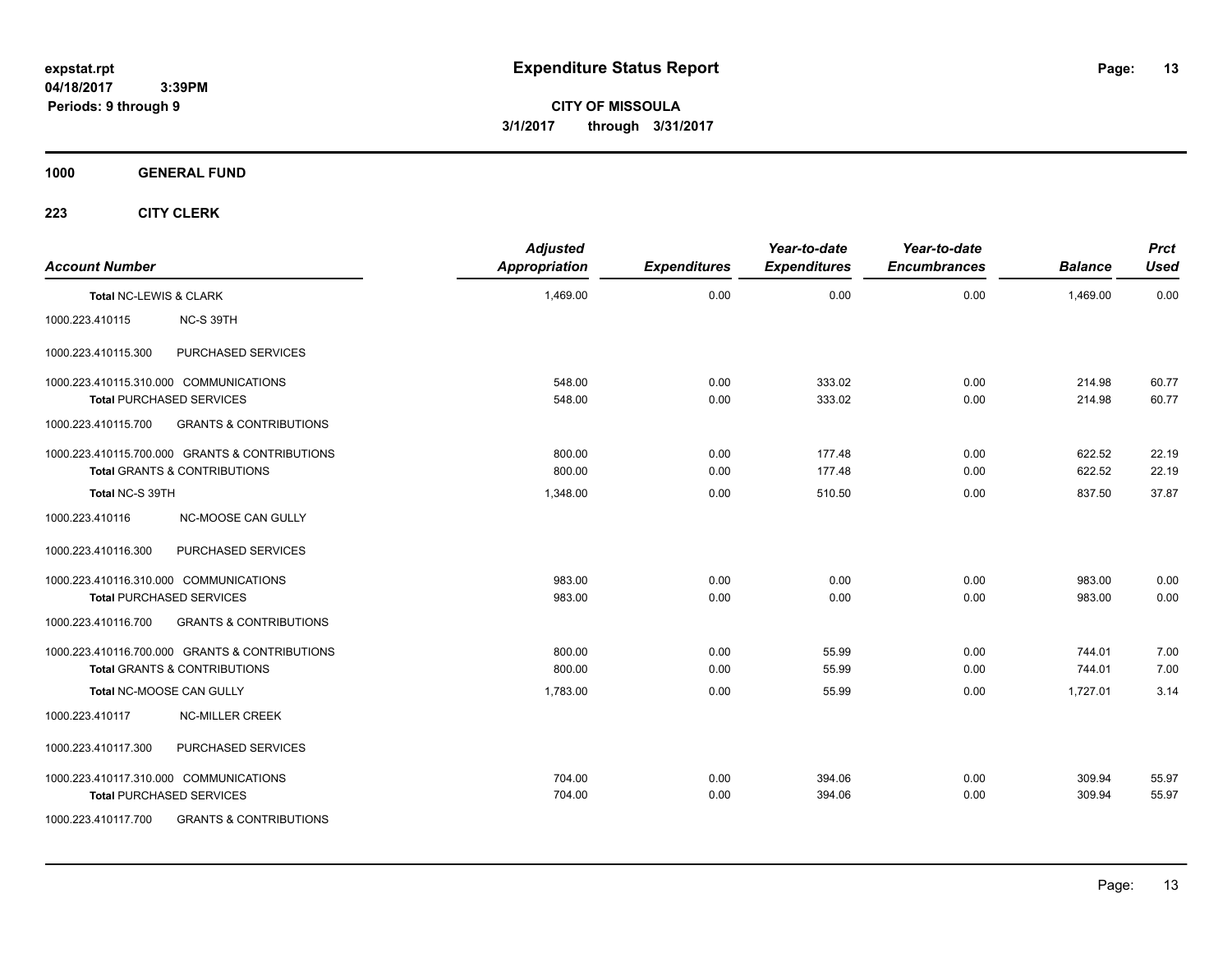**CITY OF MISSOULA 3/1/2017 through 3/31/2017**

**1000 GENERAL FUND**

| <b>Account Number</b>                                                                     | <b>Adjusted</b><br><b>Appropriation</b> | <b>Expenditures</b> | Year-to-date<br><b>Expenditures</b> | Year-to-date<br><b>Encumbrances</b> | <b>Balance</b>   | <b>Prct</b><br><b>Used</b> |
|-------------------------------------------------------------------------------------------|-----------------------------------------|---------------------|-------------------------------------|-------------------------------------|------------------|----------------------------|
| 1000.223.410117.700.000 GRANTS & CONTRIBUTIONS<br><b>Total GRANTS &amp; CONTRIBUTIONS</b> | 800.00<br>800.00                        | 0.00<br>0.00        | 368.49<br>368.49                    | 0.00<br>0.00                        | 431.51<br>431.51 | 46.06<br>46.06             |
|                                                                                           |                                         |                     |                                     |                                     |                  |                            |
| <b>Total NC-MILLER CREEK</b>                                                              | 1,504.00                                | 0.00                | 762.55                              | 0.00                                | 741.45           | 50.70                      |
| MULLAN ROAD NC<br>1000.223.410118                                                         |                                         |                     |                                     |                                     |                  |                            |
| PURCHASED SERVICES<br>1000.223.410118.300                                                 |                                         |                     |                                     |                                     |                  |                            |
| 1000.223.410118.310.000 COMMUNICATIONS                                                    | 724.00                                  | 0.00                | 714.00                              | 0.00                                | 10.00            | 98.62                      |
| <b>Total PURCHASED SERVICES</b>                                                           | 724.00                                  | 0.00                | 714.00                              | 0.00                                | 10.00            | 98.62                      |
| 1000.223.410118.700<br><b>GRANTS &amp; CONTRIBUTIONS</b>                                  |                                         |                     |                                     |                                     |                  |                            |
| 1000.223.410118.700.000 GRANTS & CONTRIBUTIONS                                            | 800.00                                  | 0.00                | 391.65                              | 0.00                                | 408.35           | 48.96                      |
| Total GRANTS & CONTRIBUTIONS                                                              | 800.00                                  | 0.00                | 391.65                              | 0.00                                | 408.35           | 48.96                      |
| <b>Total MULLAN ROAD NC</b>                                                               | 1,524.00                                | 0.00                | 1,105.65                            | 0.00                                | 418.35           | 72.55                      |
| 1000.223.410119<br>EAST MISSOULA NC                                                       |                                         |                     |                                     |                                     |                  |                            |
| 1000.223.410119.300<br>PURCHASED SERVICES                                                 |                                         |                     |                                     |                                     |                  |                            |
| 1000.223.410119.310.000 COMMUNICATIONS                                                    | 12.00                                   | 0.00                | 0.00                                | 0.00                                | 12.00            | 0.00                       |
| <b>Total PURCHASED SERVICES</b>                                                           | 12.00                                   | 0.00                | 0.00                                | 0.00                                | 12.00            | 0.00                       |
| <b>GRANTS &amp; CONTRIBUTIONS</b><br>1000.223.410119.700                                  |                                         |                     |                                     |                                     |                  |                            |
| 1000.223.410119.700.000 EAST MISSOULA NEIGHBORHOOD COUNCIL                                | 800.00                                  | 0.00                | 0.00                                | 0.00                                | 800.00           | 0.00                       |
| <b>Total GRANTS &amp; CONTRIBUTIONS</b>                                                   | 800.00                                  | 0.00                | 0.00                                | 0.00                                | 800.00           | 0.00                       |
| <b>Total EAST MISSOULA NC</b>                                                             | 812.00                                  | 0.00                | 0.00                                | 0.00                                | 812.00           | 0.00                       |
| 1000.223.410120<br><b>COMMUNITY FORUM/NC LIAISON</b>                                      |                                         |                     |                                     |                                     |                  |                            |
| PURCHASED SERVICES<br>1000.223.410120.300                                                 |                                         |                     |                                     |                                     |                  |                            |
| 1000.223.410120.320.000 PRINTING & DUPLICATING                                            | 500.00                                  | 0.00                | 146.14                              | 0.00                                | 353.86           | 29.23                      |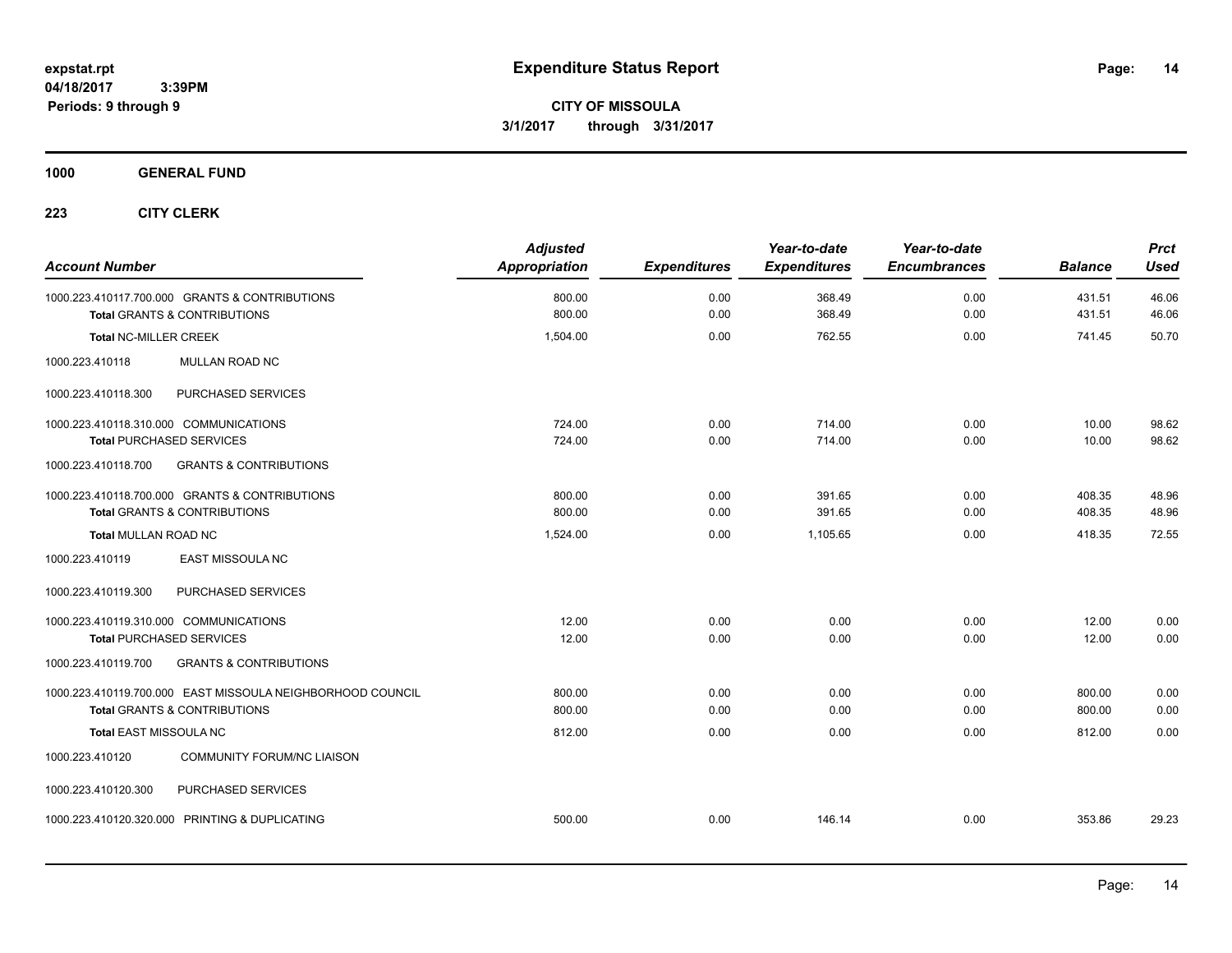**CITY OF MISSOULA 3/1/2017 through 3/31/2017**

**1000 GENERAL FUND**

| <b>Account Number</b>                  |                                                                                                  | <b>Adjusted</b><br><b>Appropriation</b> | <b>Expenditures</b> | Year-to-date<br><b>Expenditures</b> | Year-to-date<br><b>Encumbrances</b> | <b>Balance</b>        | <b>Prct</b><br>Used |
|----------------------------------------|--------------------------------------------------------------------------------------------------|-----------------------------------------|---------------------|-------------------------------------|-------------------------------------|-----------------------|---------------------|
|                                        | <b>Total PURCHASED SERVICES</b>                                                                  | 500.00                                  | 0.00                | 146.14                              | 0.00                                | 353.86                | 29.23               |
| 1000.223.410120.700                    | <b>GRANTS &amp; CONTRIBUTIONS</b>                                                                |                                         |                     |                                     |                                     |                       |                     |
|                                        | 1000.223.410120.700.000 GRANTS & CONTRIBUTIONS<br>1000.223.410120.700.799 GRANTS & CONTRIBUTIONS | 1,700.00<br>0.00                        | 0.00<br>99.00       | 270.85<br>834.88                    | 0.00<br>0.00                        | 1,429.15<br>$-834.88$ | 15.93<br>0.00       |
|                                        | <b>Total GRANTS &amp; CONTRIBUTIONS</b>                                                          | 1,700.00                                | 99.00               | 1,105.73                            | 0.00                                | 594.27                | 65.04               |
|                                        | Total COMMUNITY FORUM/NC LIAISON                                                                 | 2,200.00                                | 99.00               | 1.251.87                            | 0.00                                | 948.13                | 56.90               |
| 1000.223.410121                        | NEIGHBORHOOD PROJECT                                                                             |                                         |                     |                                     |                                     |                       |                     |
| 1000.223.410121.700                    | <b>GRANTS &amp; CONTRIBUTIONS</b>                                                                |                                         |                     |                                     |                                     |                       |                     |
|                                        | 1000.223.410121.700.000 NEIGHBORHOOD PROJECT                                                     | 21,000.00                               | 0.00                | 2,425.00                            | 0.00                                | 18,575.00             | 11.55               |
|                                        | Total NEIGHBORHOOD PROJECT                                                                       | 21.000.00                               | 0.00                | 2,425.00                            | 0.00                                | 18,575.00             | 11.55               |
| 1000.223.410122                        | ORCHARD HOMES NEIGHBORHOOD COUNCIL                                                               |                                         |                     |                                     |                                     |                       |                     |
| 1000.223.410122.300                    | PURCHASED SERVICES                                                                               |                                         |                     |                                     |                                     |                       |                     |
| 1000.223.410122.310.000 COMMUNICATIONS |                                                                                                  | 242.00                                  | 0.00                | 238.00                              | 0.00                                | 4.00                  | 98.35               |
|                                        | <b>Total PURCHASED SERVICES</b>                                                                  | 242.00                                  | 0.00                | 238.00                              | 0.00                                | 4.00                  | 98.35               |
| 1000.223.410122.700                    | <b>GRANTS &amp; CONTRIBUTIONS</b>                                                                |                                         |                     |                                     |                                     |                       |                     |
|                                        | 1000.223.410122.700.000 ORCHARD HOMES NEIGHBORHOOD COUNCIL                                       | 800.00                                  | 0.00                | 295.96                              | 0.00                                | 504.04                | 37.00               |
|                                        | <b>Total GRANTS &amp; CONTRIBUTIONS</b>                                                          | 800.00                                  | 0.00                | 295.96                              | 0.00                                | 504.04                | 37.00               |
|                                        | Total ORCHARD HOMES NEIGHBORHOOD COUNCIL                                                         | 1.042.00                                | 0.00                | 533.96                              | 0.00                                | 508.04                | 51.24               |
| 1000.223.410125                        | NEIGHBORHOOD OFFICE                                                                              |                                         |                     |                                     |                                     |                       |                     |
| 1000.223.410125.100                    | PERSONAL SERVICES                                                                                |                                         |                     |                                     |                                     |                       |                     |
|                                        | 1000.223.410125.110.000 SALARIES AND WAGES                                                       | 80,194.00                               | 6,569.05            | 54,384.40                           | 0.00                                | 25,809.60             | 67.82               |
|                                        | 1000.223.410125.120.000 OVERTIME/TERMINATION                                                     | 0.00                                    | 0.00                | $-55.39$                            | 0.00                                | 55.39                 | 0.00                |
|                                        | 1000.223.410125.140.000 EMPLOYER CONTRIBUTIONS                                                   | 32,160.00                               | 1,899.04            | 22,350.87                           | 0.00                                | 9,809.13              | 69.50               |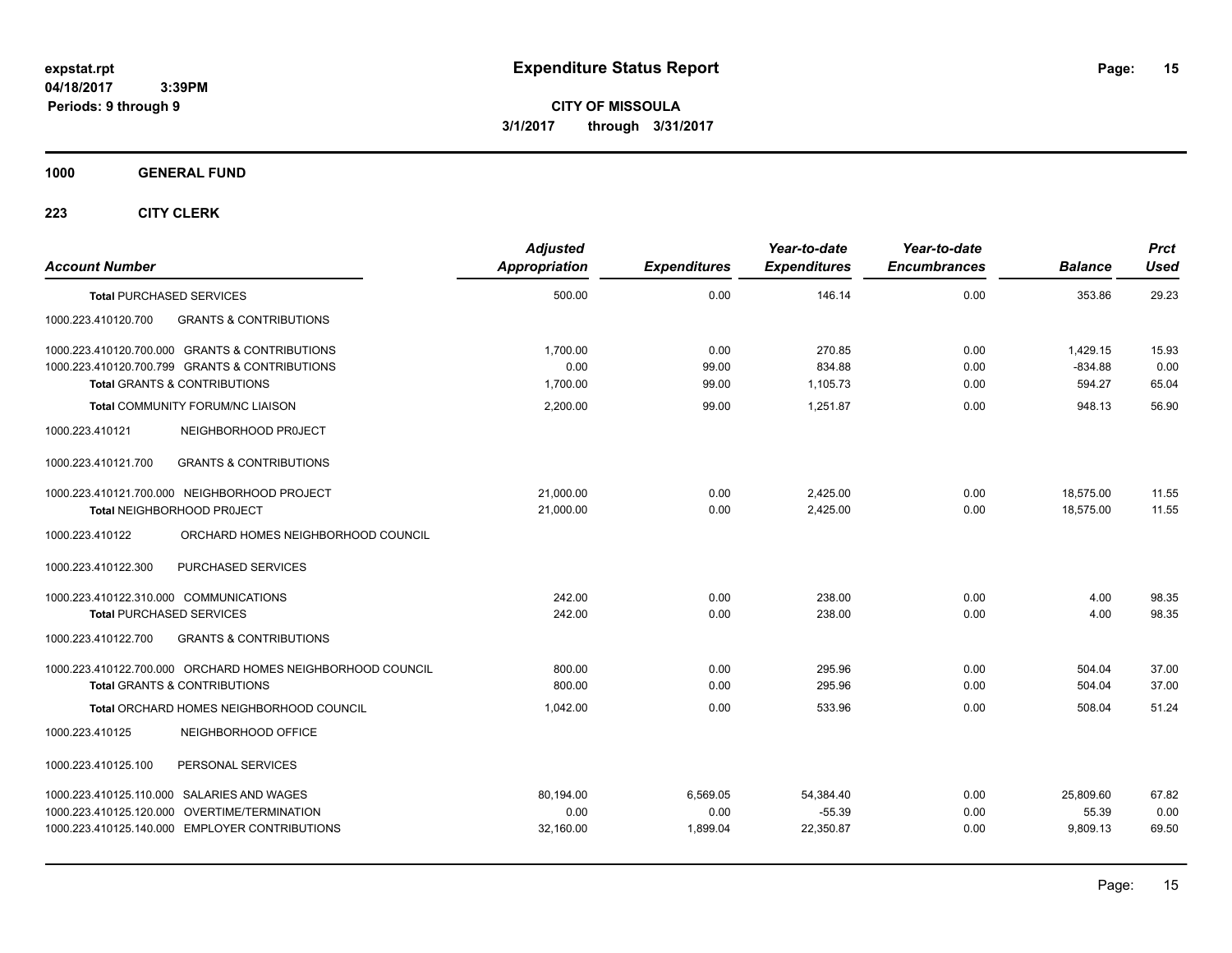**CITY OF MISSOULA 3/1/2017 through 3/31/2017**

## **1000 GENERAL FUND**

| <b>Account Number</b>                   |                                                         | <b>Adjusted</b><br>Appropriation | <b>Expenditures</b> | Year-to-date<br><b>Expenditures</b> | Year-to-date<br><b>Encumbrances</b> | <b>Balance</b> | <b>Prct</b><br><b>Used</b> |
|-----------------------------------------|---------------------------------------------------------|----------------------------------|---------------------|-------------------------------------|-------------------------------------|----------------|----------------------------|
| <b>Total PERSONAL SERVICES</b>          |                                                         | 112,354.00                       | 8,468.09            | 76,679.88                           | 0.00                                | 35,674.12      | 68.25                      |
| 1000.223.410125.200                     | <b>SUPPLIES</b>                                         |                                  |                     |                                     |                                     |                |                            |
| 1000.223.410125.210.000 OFFICE SUPPLIES |                                                         | 210.00                           | 8.49                | 308.49                              | 0.00                                | $-98.49$       | 146.90                     |
|                                         | 1000.223.410125.220.000 OPERATING SUPPLIES              | 150.00                           | 0.00                | 0.00                                | 0.00                                | 150.00         | 0.00                       |
| 1000.223.410125.231.000 GASOLINE        |                                                         | 100.00                           | 42.83               | 84.56                               | 0.00                                | 15.44          | 84.56                      |
| 1000.223.410125.240.000 OTHER SUPPLIES  |                                                         | 65.00                            | 46.95               | 46.95                               | 0.00                                | 18.05          | 72.23                      |
| <b>Total SUPPLIES</b>                   |                                                         | 525.00                           | 98.27               | 440.00                              | 0.00                                | 85.00          | 83.81                      |
| 1000.223.410125.300                     | PURCHASED SERVICES                                      |                                  |                     |                                     |                                     |                |                            |
| 1000.223.410125.310.000 COMMUNICATIONS  |                                                         | 135.00                           | 5,008.95            | 5,107.85                            | 0.00                                | $-4,972.85$    | 3,783.59                   |
|                                         | 1000.223.410125.320.000 PRINTING & DUPLICATING          | 100.00                           | 0.00                | 7.00                                | 0.00                                | 93.00          | 7.00                       |
|                                         | 1000.223.410125.330.000 PUBLICITY, SUBSCRIPTIONS & DUES | 200.00                           | 0.00                | 288.80                              | 0.00                                | $-88.80$       | 144.40                     |
|                                         | 1000.223.410125.344.000 TELEPHONE SERVICE               | 100.00                           | 0.00                | 0.00                                | 0.00                                | 100.00         | 0.00                       |
|                                         | 1000.223.410125.350.000 PROFESSIONAL SERVICES           | 3,000.00                         | 0.00                | 0.00                                | 0.00                                | 3,000.00       | 0.00                       |
|                                         | 1000.223.410125.360.000 REPAIR & MAINTENANCE            | 350.00                           | 0.00                | 309.39                              | 0.00                                | 40.61          | 88.40                      |
| 1000.223.410125.370.000 TRAVEL          |                                                         | 1,460.00                         | 0.00                | 0.00                                | 0.00                                | 1,460.00       | 0.00                       |
| 1000.223.410125.380.000 TRAINING        |                                                         | 1,550.00                         | 0.00                | 15.32                               | 0.00                                | 1,534.68       | 0.99                       |
|                                         | <b>Total PURCHASED SERVICES</b>                         | 6,895.00                         | 5,008.95            | 5,728.36                            | 0.00                                | 1,166.64       | 83.08                      |
| 1000.223.410125.900                     | CAPITAL OUTLAY                                          |                                  |                     |                                     |                                     |                |                            |
| <b>Total CAPITAL OUTLAY</b>             |                                                         | 0.00                             | 0.00                | 0.00                                | 0.00                                | 0.00           | 0.00                       |
|                                         | Total NEIGHBORHOOD OFFICE                               | 119,774.00                       | 13,575.31           | 82,848.24                           | 0.00                                | 36,925.76      | 69.17                      |
| 1000.223.410600                         | <b>ELECTIONS</b>                                        |                                  |                     |                                     |                                     |                |                            |
| 1000.223.410600.300                     | PURCHASED SERVICES                                      |                                  |                     |                                     |                                     |                |                            |
| <b>Total ELECTIONS</b>                  |                                                         | 0.00                             | 0.00                | 0.00                                | 0.00                                | 0.00           | 0.00                       |
| 1000.223.410900                         | <b>RECORDS ADMINISTRATION</b>                           |                                  |                     |                                     |                                     |                |                            |
| 1000.223.410900.100                     | PERSONAL SERVICES                                       |                                  |                     |                                     |                                     |                |                            |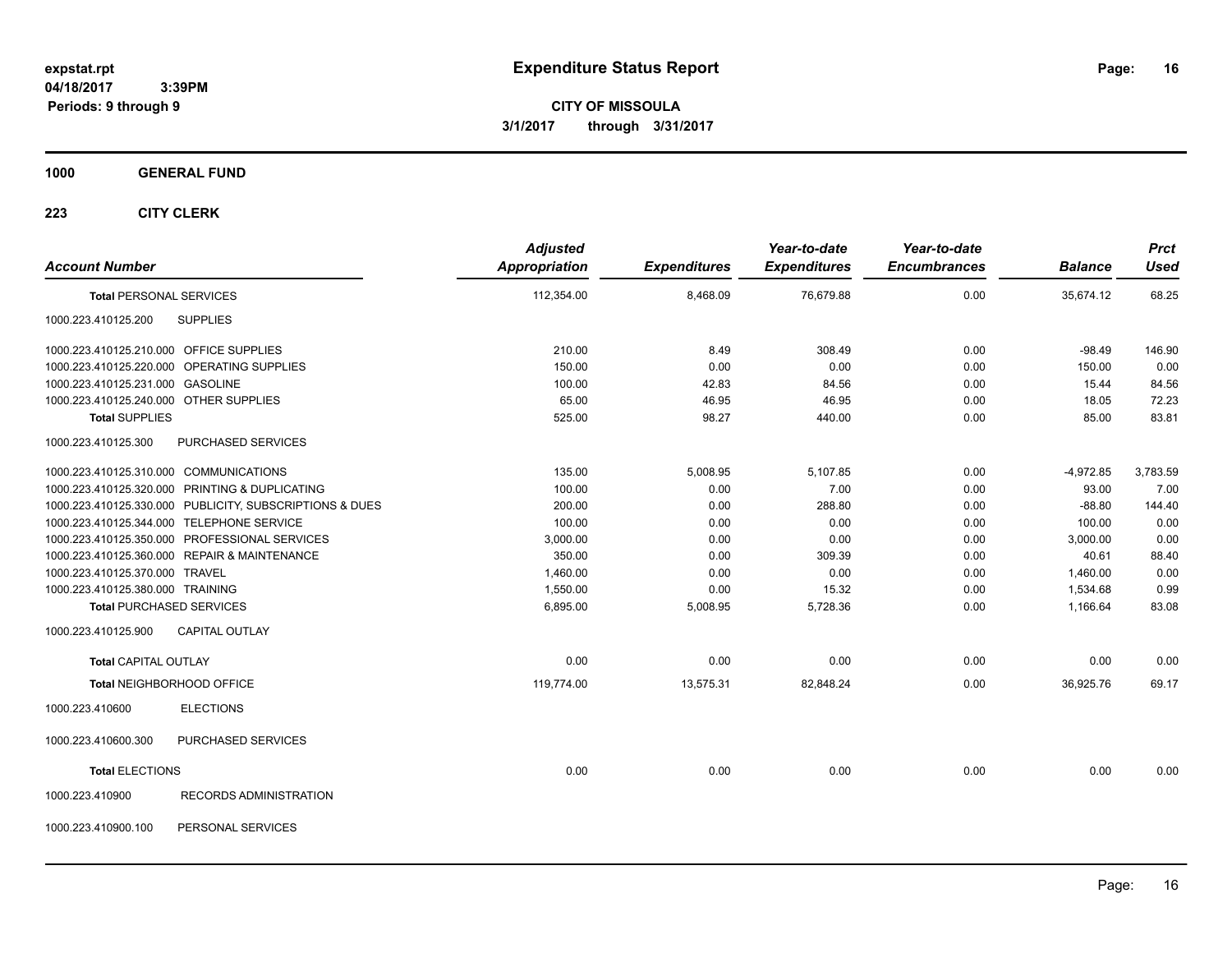**CITY OF MISSOULA 3/1/2017 through 3/31/2017**

**1000 GENERAL FUND**

| <b>Account Number</b>                                                                         | <b>Adjusted</b><br><b>Appropriation</b> | <b>Expenditures</b> | Year-to-date<br><b>Expenditures</b> | Year-to-date<br><b>Encumbrances</b> | <b>Balance</b>         | <b>Prct</b><br><b>Used</b> |
|-----------------------------------------------------------------------------------------------|-----------------------------------------|---------------------|-------------------------------------|-------------------------------------|------------------------|----------------------------|
|                                                                                               |                                         |                     |                                     |                                     |                        |                            |
| 1000.223.410900.141.000 STATE RETIREMENT CONTRIBUTIONS<br><b>Total RECORDS ADMINISTRATION</b> | 0.00<br>0.00                            | 0.00<br>0.00        | 144.01<br>144.01                    | 0.00<br>0.00                        | $-144.01$<br>$-144.01$ | 0.00<br>0.00               |
|                                                                                               |                                         |                     |                                     |                                     |                        |                            |
| 1000.223.410910<br><b>ADMINISTRATION</b>                                                      |                                         |                     |                                     |                                     |                        |                            |
| PERSONAL SERVICES<br>1000.223.410910.100                                                      |                                         |                     |                                     |                                     |                        |                            |
| 1000.223.410910.110.000 SALARIES AND WAGES                                                    | 150,101.00                              | 11,576.99           | 107,783.40                          | 0.00                                | 42,317.60              | 71.81                      |
| 1000.223.410910.140.000 EMPLOYER CONTRIBUTIONS                                                | 56,286.00                               | 4,556.93            | 43,857.96                           | 0.00                                | 12,428.04              | 77.92                      |
| <b>Total PERSONAL SERVICES</b>                                                                | 206,387.00                              | 16,133.92           | 151,641.36                          | 0.00                                | 54,745.64              | 73.47                      |
| 1000.223.410910.200<br><b>SUPPLIES</b>                                                        |                                         |                     |                                     |                                     |                        |                            |
| 1000.223.410910.210.000 OFFICE SUPPLIES                                                       | 5,091.00                                | 18.51               | 419.98                              | 0.00                                | 4,671.02               | 8.25                       |
| 1000.223.410910.220.000 OPERATING SUPPLIES                                                    | 100.00                                  | 0.00                | 0.00                                | 0.00                                | 100.00                 | 0.00                       |
| 1000.223.410910.231.000 GASOLINE                                                              | 150.00                                  | 0.00                | 0.00                                | 0.00                                | 150.00                 | 0.00                       |
| 1000.223.410910.240.000 OTHER SUPPLIES                                                        | 160.00                                  | 0.00                | 0.00                                | 0.00                                | 160.00                 | 0.00                       |
| <b>Total SUPPLIES</b>                                                                         | 5,501.00                                | 18.51               | 419.98                              | 0.00                                | 5,081.02               | 7.63                       |
| 1000.223.410910.300<br>PURCHASED SERVICES                                                     |                                         |                     |                                     |                                     |                        |                            |
| 1000.223.410910.310.000 COMMUNICATIONS                                                        | 4,446.00                                | $-3,623.17$         | 2,125.75                            | 0.00                                | 2,320.25               | 47.81                      |
| 1000.223.410910.320.000 PRINTING & DUPLICATING                                                | 100.00                                  | 0.00                | 0.00                                | 0.00                                | 100.00                 | 0.00                       |
| 1000.223.410910.330.000 PUBLICITY, SUBSCRIPTIONS & DUES                                       | 1,725.00                                | 12.00               | 1,379.00                            | 0.00                                | 346.00                 | 79.94                      |
| 1000.223.410910.344.000 TELEPHONE SERVICE                                                     | 100.00                                  | 3.54                | 23.90                               | 0.00                                | 76.10                  | 23.90                      |
| 1000.223.410910.350.000 PROFESSIONAL SERVICES                                                 | 17,300.00                               | 567.00              | 5,397.25                            | 0.00                                | 11,902.75              | 31.20                      |
| 1000.223.410910.360.000 REPAIR & MAINTENANCE                                                  | 1,100.00                                | 0.00                | 349.56                              | 0.00                                | 750.44                 | 31.78                      |
| 1000.223.410910.370.000 TRAVEL                                                                | 3.690.00                                | 0.00                | 264.38                              | 0.00                                | 3,425.62               | 7.16                       |
| 1000.223.410910.380.000 TRAINING                                                              | 3.070.00                                | 573.00              | 1,718.00                            | 0.00                                | 1,352.00               | 55.96                      |
| 1000.223.410910.390.000 OTHER PURCHASED SERVICES                                              | 3,500.00                                | 87.00               | 3,336.75                            | 0.00                                | 163.25                 | 95.34                      |
| <b>Total PURCHASED SERVICES</b>                                                               | 35,031.00                               | $-2,380.63$         | 14.594.59                           | 0.00                                | 20,436.41              | 41.66                      |
| 1000.223.410910.500<br><b>FIXED CHARGES</b>                                                   |                                         |                     |                                     |                                     |                        |                            |
| <b>Total FIXED CHARGES</b>                                                                    | 0.00                                    | 0.00                | 0.00                                | 0.00                                | 0.00                   | 0.00                       |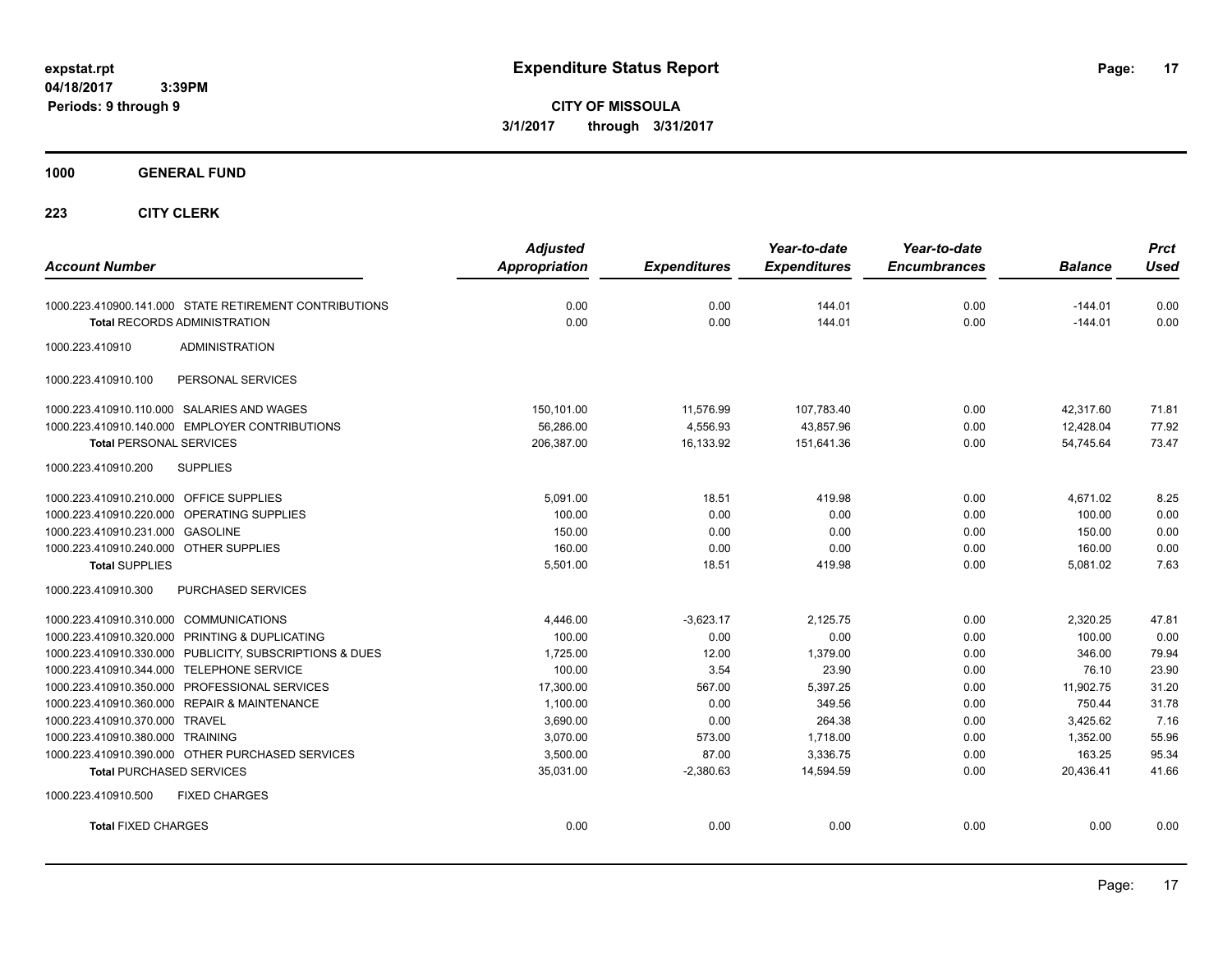**CITY OF MISSOULA 3/1/2017 through 3/31/2017**

**1000 GENERAL FUND**

| <b>Account Number</b>           |                                                | <b>Adjusted</b><br>Appropriation | <b>Expenditures</b> | Year-to-date<br><b>Expenditures</b> | Year-to-date<br><b>Encumbrances</b> | <b>Balance</b> | <b>Prct</b><br><b>Used</b> |
|---------------------------------|------------------------------------------------|----------------------------------|---------------------|-------------------------------------|-------------------------------------|----------------|----------------------------|
| 1000.223.410910.800             | OTHER OBJECTS                                  |                                  |                     |                                     |                                     |                |                            |
| <b>Total OTHER OBJECTS</b>      |                                                | 0.00                             | 0.00                | 0.00                                | 0.00                                | 0.00           | 0.00                       |
| 1000.223.410910.900             | <b>CAPITAL OUTLAY</b>                          |                                  |                     |                                     |                                     |                |                            |
| <b>Total CAPITAL OUTLAY</b>     |                                                | 0.00                             | 0.00                | 0.00                                | 0.00                                | 0.00           | 0.00                       |
| <b>Total ADMINISTRATION</b>     |                                                | 246,919.00                       | 13,771.80           | 166,655.93                          | 0.00                                | 80,263.07      | 67.49                      |
| 1000.223.411802                 | <b>VOLUNTEER MISSOULA</b>                      |                                  |                     |                                     |                                     |                |                            |
| 1000.223.411802.700             | <b>GRANTS &amp; CONTRIBUTIONS</b>              |                                  |                     |                                     |                                     |                |                            |
|                                 | 1000.223.411802.700.000 GRANTS & CONTRIBUTIONS | 10,000.00                        | 0.00                | 10,000.00                           | 0.00                                | 0.00           | 100.00                     |
| <b>Total VOLUNTEER MISSOULA</b> |                                                | 10,000.00                        | 0.00                | 10,000.00                           | 0.00                                | 0.00           | 100.00                     |
| 1000.223.411854                 | NEIGHBORHOOD AMBASSADOR                        |                                  |                     |                                     |                                     |                |                            |
| 1000.223.411854.700             | <b>GRANTS &amp; CONTRIBUTIONS</b>              |                                  |                     |                                     |                                     |                |                            |
|                                 | 1000.223.411854.700.000 GRANTS & CONTRIBUTIONS | 10.000.00                        | 10.000.00           | 10.000.00                           | 0.00                                | 0.00           | 100.00                     |
|                                 | Total NEIGHBORHOOD AMBASSADOR                  | 10,000.00                        | 10,000.00           | 10,000.00                           | 0.00                                | 0.00           | 100.00                     |
| 1000.223.460451                 | *** Title Not Found ***                        |                                  |                     |                                     |                                     |                |                            |
| 1000.223.460451.700             | <b>GRANTS &amp; CONTRIBUTIONS</b>              |                                  |                     |                                     |                                     |                |                            |
|                                 | 1000.223.460451.700.000 GRANTS & CONTRIBUTIONS | 5,880.00                         | 0.00                | 5.875.36                            | 0.00                                | 4.64           | 99.92                      |
| Total *** Title Not Found ***   |                                                | 5,880.00                         | 0.00                | 5,875.36                            | 0.00                                | 4.64           | 99.92                      |
| <b>Total CITY CLERK</b>         |                                                | 446,746.00                       | 38,138.77           | 291,429.98                          | 0.00                                | 155,316.02     | 65.23                      |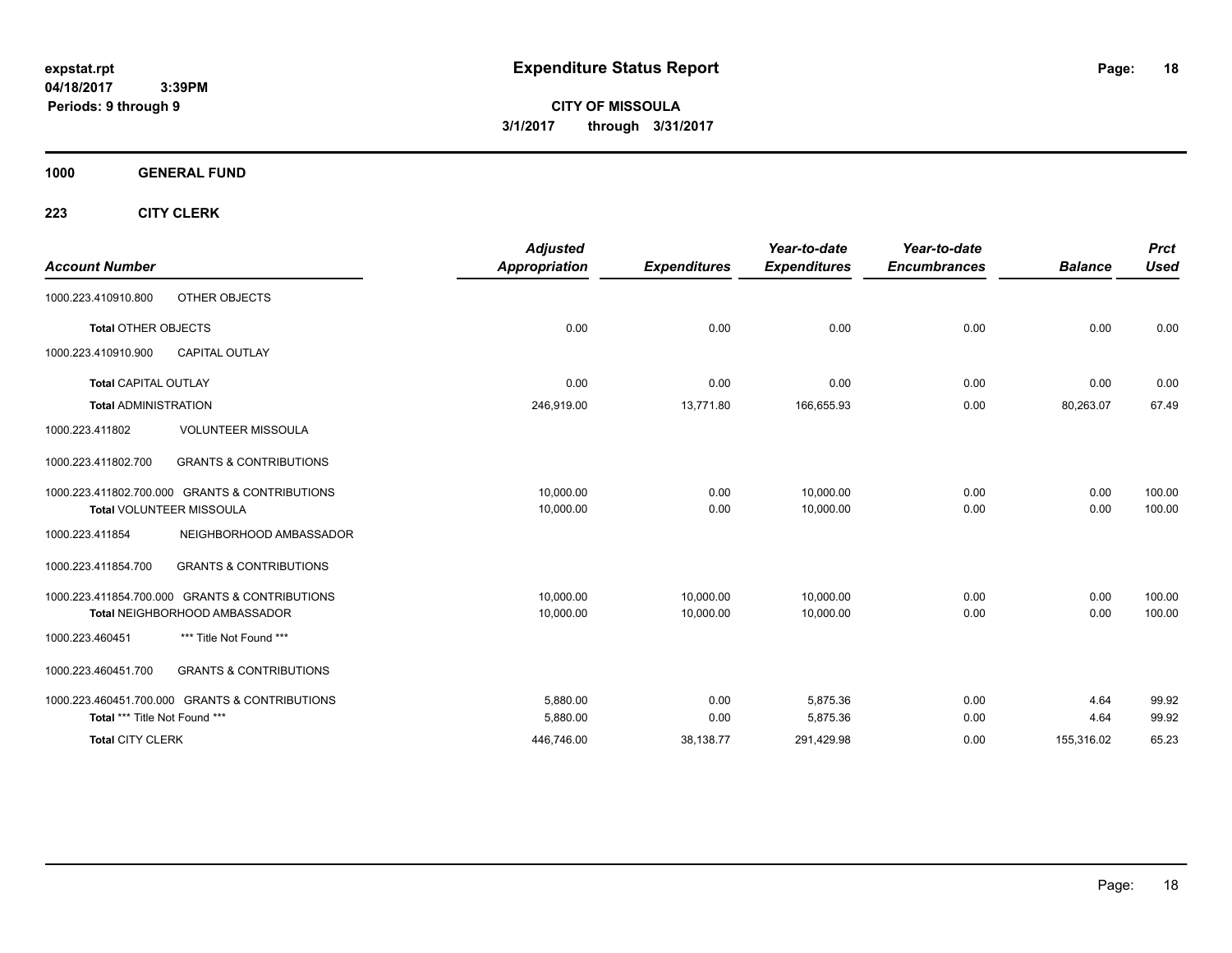**CITY OF MISSOULA 3/1/2017 through 3/31/2017**

**1000 GENERAL FUND**

## **224 INFORMATION SERVICES**

|                                         |                                                        | <b>Adjusted</b>      |                     | Year-to-date        | Year-to-date        |                | <b>Prct</b> |
|-----------------------------------------|--------------------------------------------------------|----------------------|---------------------|---------------------|---------------------|----------------|-------------|
| <b>Account Number</b>                   |                                                        | <b>Appropriation</b> | <b>Expenditures</b> | <b>Expenditures</b> | <b>Encumbrances</b> | <b>Balance</b> | <b>Used</b> |
| 1000.224.410580                         | <b>INFORMATION TECHNOLOGIES</b>                        |                      |                     |                     |                     |                |             |
| 1000.224.410580.100                     | PERSONAL SERVICES                                      |                      |                     |                     |                     |                |             |
|                                         | 1000.224.410580.110.000 SALARIES AND WAGES             | 344,500.00           | 26.833.16           | 248.619.99          | 0.00                | 95,880.01      | 72.17       |
| 1000.224.410580.130.000 OTHER           |                                                        | 5.400.00             | 0.00                | 0.00                | 0.00                | 5.400.00       | 0.00        |
| 1000.224.410580.140.000                 | <b>EMPLOYER CONTRIBUTIONS</b>                          | 117,907.00           | 9,415.99            | 90,391.36           | 0.00                | 27,515.64      | 76.66       |
|                                         | 1000.224.410580.141.000 STATE RETIREMENT CONTRIBUTIONS | 0.00                 | 0.00                | 287.47              | 0.00                | $-287.47$      | 0.00        |
| <b>Total PERSONAL SERVICES</b>          |                                                        | 467,807.00           | 36,249.15           | 339,298.82          | 0.00                | 128,508.18     | 72.53       |
| 1000.224.410580.200                     | <b>SUPPLIES</b>                                        |                      |                     |                     |                     |                |             |
| 1000.224.410580.210.000 OFFICE SUPPLIES |                                                        | 1,735.00             | 65.39               | 897.56              | 0.00                | 837.44         | 51.73       |
| 1000.224.410580.220.000                 | OPERATING SUPPLIES                                     | 12,525.00            | 351.35              | 3,445.65            | 0.00                | 9,079.35       | 27.51       |
|                                         | 1000.224.410580.230.000 REPAIR/MAINTENANCE             | 3,000.00             | 360.00              | 1,091.51            | 0.00                | 1,908.49       | 36.38       |
| 1000.224.410580.231.000 GASOLINE        |                                                        | 250.00               | 0.00                | 27.67               | 0.00                | 222.33         | 11.07       |
| 1000.224.410580.240.000 OTHER SUPPLIES  |                                                        | 1,900.00             | 0.00                | 0.00                | 0.00                | 1.900.00       | 0.00        |
| <b>Total SUPPLIES</b>                   |                                                        | 19,410.00            | 776.74              | 5,462.39            | 0.00                | 13,947.61      | 28.14       |
| 1000.224.410580.300                     | PURCHASED SERVICES                                     |                      |                     |                     |                     |                |             |
| 1000.224.410580.310.000                 | <b>COMMUNICATIONS</b>                                  | 100.00               | 31.00               | 31.00               | 0.00                | 69.00          | 31.00       |
| 1000.224.410580.320.000                 | PRINTING & DUPLICATING                                 | 350.00               | 0.00                | 0.00                | 0.00                | 350.00         | 0.00        |
| 1000.224.410580.344.000                 | <b>TELEPHONE SERVICE</b>                               | 129,675.00           | 15,343.73           | 99,105.33           | 0.00                | 30,569.67      | 76.43       |
| 1000.224.410580.350.000                 | PROFESSIONAL SERVICES                                  | 4,000.00             | 0.00                | 483.26              | 0.00                | 3,516.74       | 12.08       |
|                                         | 1000.224.410580.360.000 REPAIR & MAINTENANCE           | 247,649.00           | 822.08              | 224,630.10          | 0.00                | 23,018.90      | 90.71       |
| 1000.224.410580.370.000 TRAVEL          |                                                        | 6,809.00             | 0.00                | 1.827.82            | 0.00                | 4.981.18       | 26.84       |
| 1000.224.410580.380.000 TRAINING        |                                                        | 11.981.00            | 1,110.00            | 1.885.00            | 0.00                | 10.096.00      | 15.73       |
|                                         | 1000.224.410580.390.000 OTHER PURCHASED SERVICES       | 2,150.00             | 0.00                | 0.00                | 0.00                | 2,150.00       | 0.00        |
| <b>Total PURCHASED SERVICES</b>         |                                                        | 402,714.00           | 17,306.81           | 327,962.51          | 0.00                | 74.751.49      | 81.44       |
| 1000.224.410580.500                     | <b>FIXED CHARGES</b>                                   |                      |                     |                     |                     |                |             |
| <b>Total FIXED CHARGES</b>              |                                                        | 0.00                 | 0.00                | 0.00                | 0.00                | 0.00           | 0.00        |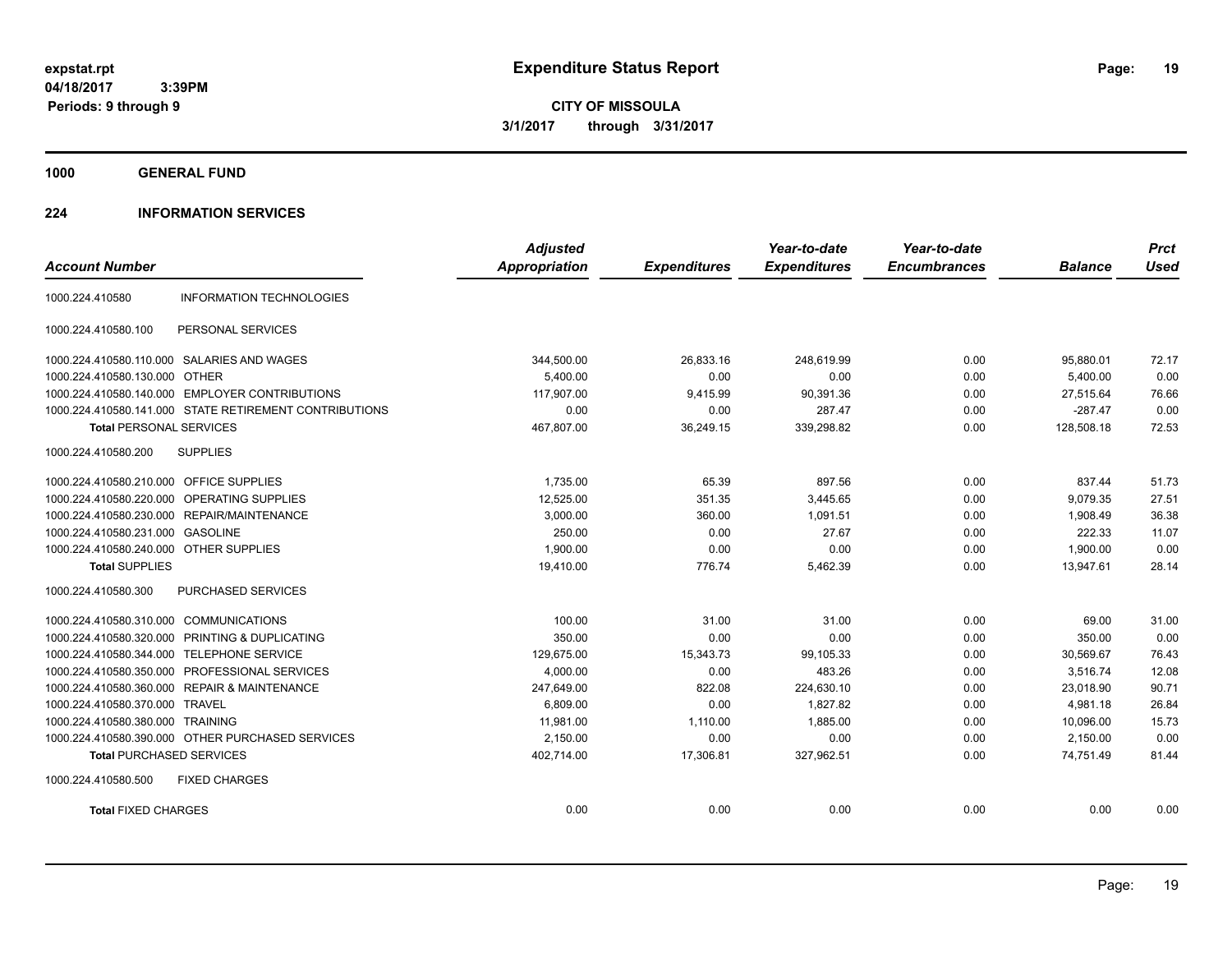**1000 GENERAL FUND**

## **224 INFORMATION SERVICES**

| <b>Account Number</b>                   |                                                         | <b>Adjusted</b><br><b>Appropriation</b> | <b>Expenditures</b> | Year-to-date<br><b>Expenditures</b> | Year-to-date<br><b>Encumbrances</b> | <b>Balance</b> | <b>Prct</b><br><b>Used</b> |
|-----------------------------------------|---------------------------------------------------------|-----------------------------------------|---------------------|-------------------------------------|-------------------------------------|----------------|----------------------------|
| 1000.224.410580.900                     | <b>CAPITAL OUTLAY</b>                                   |                                         |                     |                                     |                                     |                |                            |
| <b>Total CAPITAL OUTLAY</b>             |                                                         | 0.00                                    | 0.00                | 0.00                                | 0.00                                | 0.00           | 0.00                       |
|                                         | <b>Total INFORMATION TECHNOLOGIES</b>                   | 889,931.00                              | 54,332.70           | 672,723.72                          | 0.00                                | 217,207.28     | 75.59                      |
| 1000.224.411060                         | GIS                                                     |                                         |                     |                                     |                                     |                |                            |
| 1000.224.411060.100                     | PERSONAL SERVICES                                       |                                         |                     |                                     |                                     |                |                            |
|                                         | 1000.224.411060.110.000 SALARIES AND WAGES              | 102,950.00                              | 7,921.01            | 73,589.36                           | 0.00                                | 29,360.64      | 71.48                      |
|                                         | 1000.224.411060.140.000 GIS-EMPLOYER CONTRIBUTIONS      | 38,501.00                               | 3,102.03            | 29.818.24                           | 0.00                                | 8,682.76       | 77.45                      |
| <b>Total PERSONAL SERVICES</b>          |                                                         | 141,451.00                              | 11,023.04           | 103,407.60                          | 0.00                                | 38,043.40      | 73.10                      |
| 1000.224.411060.200                     | <b>SUPPLIES</b>                                         |                                         |                     |                                     |                                     |                |                            |
| 1000.224.411060.210.000 OFFICE SUPPLIES |                                                         | 3,500.00                                | 13.22               | 3,057.82                            | 0.00                                | 442.18         | 87.37                      |
|                                         | 1000.224.411060.220.000 OPERATING SUPPLIES              | 684.00                                  | 0.00                | 496.31                              | 0.00                                | 187.69         | 72.56                      |
| 1000.224.411060.230.000                 | REPAIR/MAINTENANCE                                      | 2,140.00                                | 0.00                | 0.00                                | 0.00                                | 2,140.00       | 0.00                       |
| 1000.224.411060.231.000 GASOLINE        |                                                         | 500.00                                  | 0.00                | 27.67                               | 0.00                                | 472.33         | 5.53                       |
| 1000.224.411060.240.000 OTHER SUPPLIES  |                                                         | 1,000.00                                | 0.00                | 1,000.00                            | 0.00                                | 0.00           | 100.00                     |
| <b>Total SUPPLIES</b>                   |                                                         | 7,824.00                                | 13.22               | 4,581.80                            | 0.00                                | 3,242.20       | 58.56                      |
| 1000.224.411060.300                     | PURCHASED SERVICES                                      |                                         |                     |                                     |                                     |                |                            |
|                                         | 1000.224.411060.330.000 PUBLICITY, SUBSCRIPTIONS & DUES | 500.00                                  | 0.00                | 0.00                                | 0.00                                | 500.00         | 0.00                       |
| 1000.224.411060.344.000                 | <b>TELEPHONE SERVICE</b>                                | 1,370.00                                | 110.47              | 441.95                              | 0.00                                | 928.05         | 32.26                      |
|                                         | 1000.224.411060.350.000 PROFESSIONAL SERVICES           | 380.00                                  | 0.00                | 310.85                              | 0.00                                | 69.15          | 81.80                      |
|                                         | 1000.224.411060.360.000 REPAIR & MAINTENANCE            | 172,800.00                              | 0.00                | 138,962.93                          | 0.00                                | 33,837.07      | 80.42                      |
| 1000.224.411060.370.000 TRAVEL          |                                                         | 2,450.00                                | 0.00                | 0.00                                | 0.00                                | 2,450.00       | 0.00                       |
| 1000.224.411060.380.000 TRAINING        |                                                         | 2,425.00                                | 0.00                | 0.00                                | 0.00                                | 2,425.00       | 0.00                       |
|                                         | 1000.224.411060.390.000 OTHER PURCHASED SERVICES        | 1,550.00                                | 0.00                | 1,550.00                            | 0.00                                | 0.00           | 100.00                     |
|                                         | <b>Total PURCHASED SERVICES</b>                         | 181,475.00                              | 110.47              | 141,265.73                          | 0.00                                | 40,209.27      | 77.84                      |
| <b>Total GIS</b>                        |                                                         | 330,750.00                              | 11,146.73           | 249,255.13                          | 0.00                                | 81.494.87      | 75.36                      |
|                                         | <b>Total INFORMATION SERVICES</b>                       | 1,220,681.00                            | 65,479.43           | 921,978.85                          | 0.00                                | 298,702.15     | 75.53                      |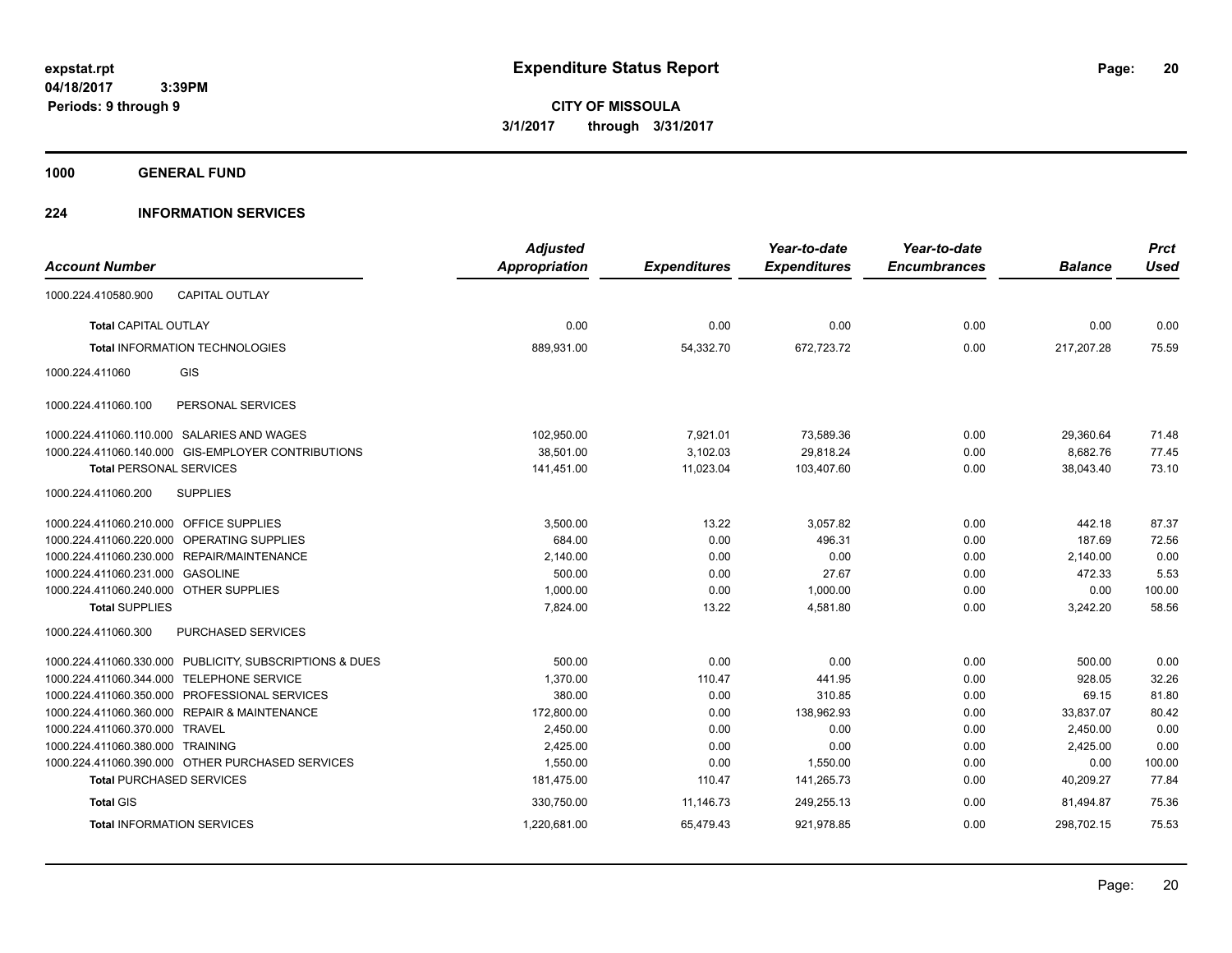**21**

**CITY OF MISSOULA 3/1/2017 through 3/31/2017**

**1000 GENERAL FUND**

**230 MUNICIPAL COURT**

|                                                         | <b>Adjusted</b>      |                     | Year-to-date        | Year-to-date        |                | <b>Prct</b> |
|---------------------------------------------------------|----------------------|---------------------|---------------------|---------------------|----------------|-------------|
| <b>Account Number</b>                                   | <b>Appropriation</b> | <b>Expenditures</b> | <b>Expenditures</b> | <b>Encumbrances</b> | <b>Balance</b> | <b>Used</b> |
| CITY/MUNICIPAL COURT<br>1000.230.410360                 |                      |                     |                     |                     |                |             |
| PERSONAL SERVICES<br>1000.230.410360.100                |                      |                     |                     |                     |                |             |
| 1000.230.410360.110.000 SALARIES AND WAGES              | 853,094.00           | 59,846.02           | 555,921.49          | 0.00                | 297,172.51     | 65.17       |
| 1000.230.410360.120.000 OVERTIME/TERMINATION            | 10,000.00            | 783.49              | 6,290.83            | 0.00                | 3,709.17       | 62.91       |
| 1000.230.410360.140.000 EMPLOYER CONTRIBUTIONS          | 334,107.00           | 23,693.07           | 230,959.00          | 0.00                | 103,148.00     | 69.13       |
| 1000.230.410360.141.000 STATE RETIREMENT CONTRIBUTIONS  | 0.00                 | 0.00                | 496.09              | 0.00                | $-496.09$      | 0.00        |
| <b>Total PERSONAL SERVICES</b>                          | 1,197,201.00         | 84,322.58           | 793,667.41          | 0.00                | 403,533.59     | 66.29       |
| 1000.230.410360.200<br><b>SUPPLIES</b>                  |                      |                     |                     |                     |                |             |
| 1000.230.410360.210.000 OFFICE SUPPLIES                 | 6,181.00             | 463.84              | 3,843.89            | 0.00                | 2,337.11       | 62.19       |
| <b>OPERATING SUPPLIES</b><br>1000.230.410360.220.000    | 4,972.00             | 0.00                | 1,047.26            | 0.00                | 3,924.74       | 21.06       |
| 1000.230.410360.240.000 OTHER SUPPLIES                  | 6,496.00             | 10,075.57           | 13,506.44           | 0.00                | $-7,010.44$    | 207.92      |
| <b>Total SUPPLIES</b>                                   | 17,649.00            | 10,539.41           | 18,397.59           | 0.00                | $-748.59$      | 104.24      |
| 1000.230.410360.300<br><b>PURCHASED SERVICES</b>        |                      |                     |                     |                     |                |             |
| 1000.230.410360.310.000 COMMUNICATIONS                  | 11.911.00            | 706.12              | 9.555.27            | 0.00                | 2.355.73       | 80.22       |
| 1000.230.410360.320.000 PRINTING & DUPLICATING          | 1,187.00             | 0.00                | 51.28               | 0.00                | 1,135.72       | 4.32        |
| 1000.230.410360.330.000 PUBLICITY, SUBSCRIPTIONS & DUES | 10,196.00            | 1,639.00            | 7.212.56            | 0.00                | 2,983.44       | 70.74       |
| 1000.230.410360.344.000 TELEPHONE SERVICE               | 1,584.00             | 76.35               | 2,393.81            | 0.00                | $-809.81$      | 151.12      |
| 1000.230.410360.350.000 PROFESSIONAL SERVICES           | 188.969.00           | 0.00                | 30.063.00           | 0.00                | 158.906.00     | 15.91       |
| 1000.230.410360.350.005 PROFESSIONAL SERVICES           | 0.00                 | 478.94              | 11,223.59           | 0.00                | $-11,223.59$   | 0.00        |
| 1000.230.410360.350.006 PROFESSIONAL SERVICES           | 0.00                 | 1,476.00            | 6,546.00            | 0.00                | $-6,546.00$    | 0.00        |
| 1000.230.410360.360.000 REPAIR & MAINTENANCE            | 3,790.00             | 0.00                | 215.80              | 0.00                | 3,574.20       | 5.69        |
| 1000.230.410360.370.000 TRAVEL                          | 5,174.00             | 143.61              | 8,227.10            | 0.00                | $-3,053.10$    | 159.01      |
| 1000.230.410360.380.000 TRAINING                        | 9,000.00             | 939.00              | 4,168.58            | 0.00                | 4,831.42       | 46.32       |
| 1000.230.410360.390.000 OTHER PURCHASED SERVICES        | 6,263.00             | 869.90              | 2,801.34            | 0.00                | 3,461.66       | 44.73       |
| <b>Total PURCHASED SERVICES</b>                         | 238,074.00           | 6,328.92            | 82,458.33           | 0.00                | 155,615.67     | 34.64       |
| 1000.230.410360.500<br><b>FIXED CHARGES</b>             |                      |                     |                     |                     |                |             |
| 1000.230.410360.500.000 FIXED CHARGES                   | 0.00                 | 0.00                | 29,889.40           | 0.00                | $-29,889.40$   | 0.00        |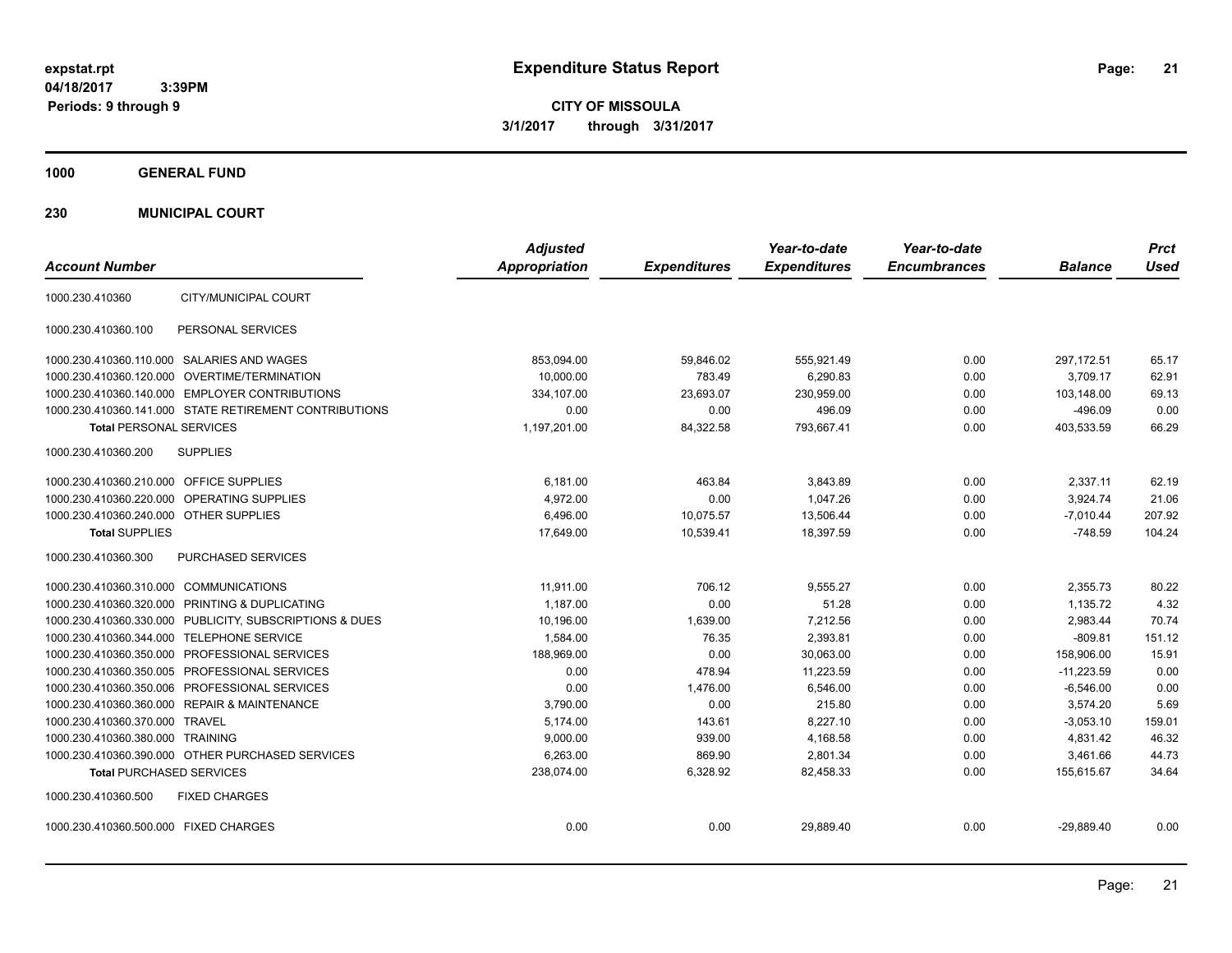**CITY OF MISSOULA 3/1/2017 through 3/31/2017**

**1000 GENERAL FUND**

**230 MUNICIPAL COURT**

| <b>Account Number</b>                                                                     | <b>Adjusted</b><br>Appropriation | <b>Expenditures</b> | Year-to-date<br><b>Expenditures</b> | Year-to-date<br><b>Encumbrances</b> | <b>Balance</b>             | <b>Prct</b><br><b>Used</b> |
|-------------------------------------------------------------------------------------------|----------------------------------|---------------------|-------------------------------------|-------------------------------------|----------------------------|----------------------------|
| <b>Total FIXED CHARGES</b>                                                                | 0.00                             | 0.00                | 29,889.40                           | 0.00                                | $-29,889.40$               | 0.00                       |
| <b>GRANTS &amp; CONTRIBUTIONS</b><br>1000.230.410360.700                                  |                                  |                     |                                     |                                     |                            |                            |
| 1000.230.410360.700.000 GRANTS & CONTRIBUTIONS<br><b>Total GRANTS &amp; CONTRIBUTIONS</b> | 2,500.00<br>2,500.00             | 0.00<br>0.00        | 0.00<br>0.00                        | 0.00<br>0.00                        | 2,500.00<br>2,500.00       | 0.00<br>0.00               |
| 1000.230.410360.800<br>OTHER OBJECTS                                                      |                                  |                     |                                     |                                     |                            |                            |
| 1000.230.410360.820.000 TRANSFERS TO OTHER FUNDS<br><b>Total OTHER OBJECTS</b>            | 0.00<br>0.00                     | 0.00<br>0.00        | 1,250.00<br>1,250.00                | 0.00<br>0.00                        | $-1,250.00$<br>$-1,250.00$ | 0.00<br>0.00               |
| 1000.230.410360.900<br><b>CAPITAL OUTLAY</b>                                              |                                  |                     |                                     |                                     |                            |                            |
| <b>Total CAPITAL OUTLAY</b>                                                               | 0.00                             | 0.00                | 0.00                                | 0.00                                | 0.00                       | 0.00                       |
| <b>Total CITY/MUNICIPAL COURT</b>                                                         | 1,455,424.00                     | 101,190.91          | 925,662.73                          | 0.00                                | 529.761.27                 | 63.60                      |
| <b>MCS</b><br>1000.230.411853                                                             |                                  |                     |                                     |                                     |                            |                            |
| PURCHASED SERVICES<br>1000.230.411853.300                                                 |                                  |                     |                                     |                                     |                            |                            |
| MCS-OTHER PURCHASED SERVICES<br>1000.230.411853.390.000<br><b>Total MCS</b>               | 68,400.00<br>68,400.00           | 0.00<br>0.00        | 22,799.84<br>22,799.84              | 0.00<br>0.00                        | 45.600.16<br>45,600.16     | 33.33<br>33.33             |
| <b>Total MUNICIPAL COURT</b>                                                              | 1,523,824.00                     | 101,190.91          | 948,462.57                          | 0.00                                | 575,361.43                 | 62.24                      |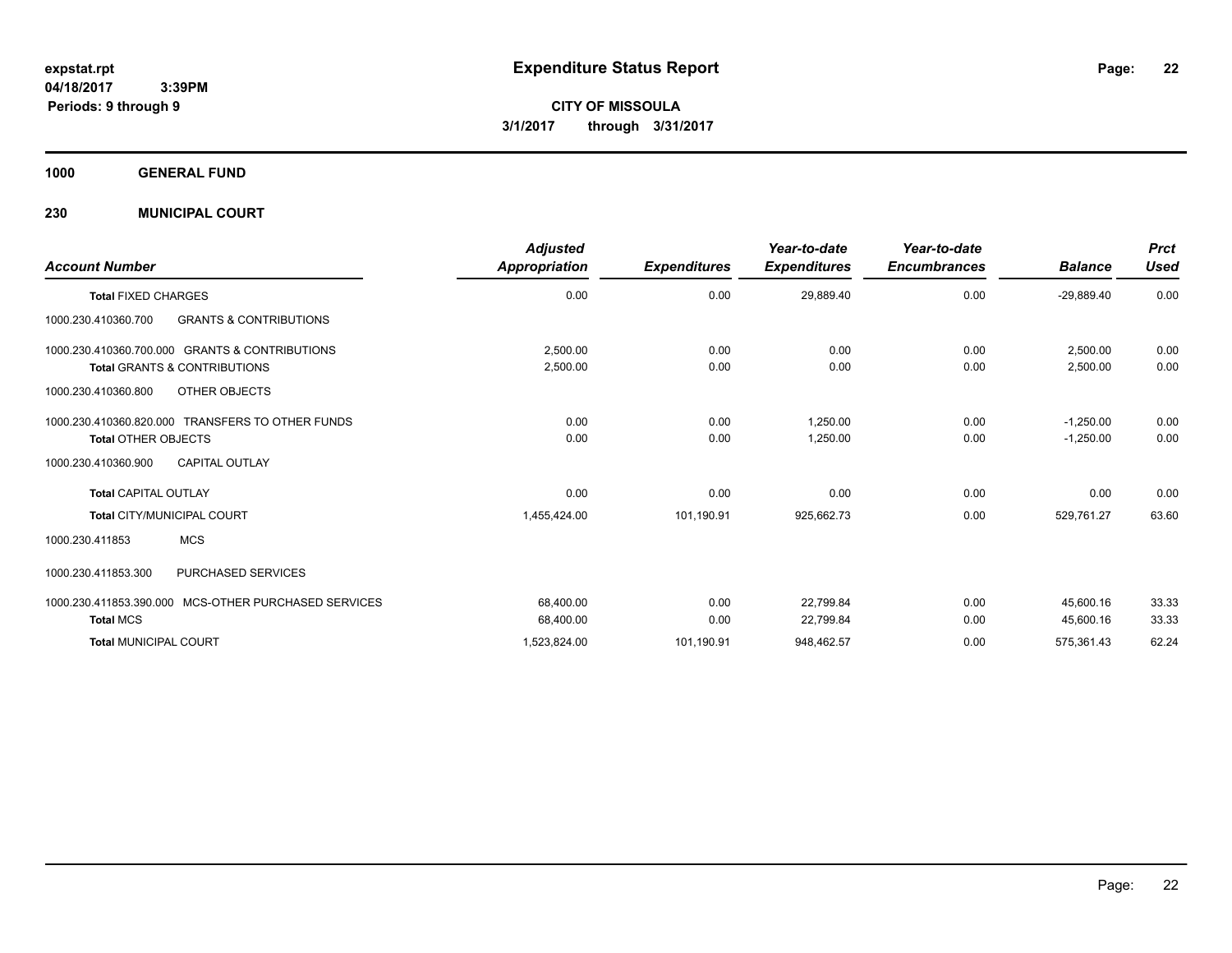**CITY OF MISSOULA 3/1/2017 through 3/31/2017**

**1000 GENERAL FUND**

| <b>Account Number</b>                                | <b>Adjusted</b><br><b>Appropriation</b> | <b>Expenditures</b> | Year-to-date<br><b>Expenditures</b> | Year-to-date<br><b>Encumbrances</b> | <b>Balance</b> | <b>Prct</b><br><b>Used</b> |
|------------------------------------------------------|-----------------------------------------|---------------------|-------------------------------------|-------------------------------------|----------------|----------------------------|
| <b>BUDGETING</b><br>1000.240.410520                  |                                         |                     |                                     |                                     |                |                            |
| PERSONAL SERVICES<br>1000.240.410520.100             |                                         |                     |                                     |                                     |                |                            |
| 1000.240.410520.110.000 SALARIES AND WAGES           | 85,237.00                               | 5,000.58            | 55,850.01                           | 0.00                                | 29,386.99      | 65.52                      |
| 1000.240.410520.140.000 EMPLOYER CONTRIBUTIONS       | 29,176.00                               | 1,639.01            | 18,921.66                           | 0.00                                | 10,254.34      | 64.85                      |
| <b>Total PERSONAL SERVICES</b>                       | 114,413.00                              | 6,639.59            | 74,771.67                           | 0.00                                | 39,641.33      | 65.35                      |
| <b>SUPPLIES</b><br>1000.240.410520.200               |                                         |                     |                                     |                                     |                |                            |
| 1000.240.410520.210.000 OFFICE SUPPLIES              | 160.00                                  | 0.00                | 15.48                               | 0.00                                | 144.52         | 9.68                       |
| 1000.240.410520.220.000 OPERATING SUPPLIES           | 285.00                                  | 0.00                | 0.00                                | 0.00                                | 285.00         | 0.00                       |
| <b>Total SUPPLIES</b>                                | 445.00                                  | 0.00                | 15.48                               | 0.00                                | 429.52         | 3.48                       |
| 1000.240.410520.300<br>PURCHASED SERVICES            |                                         |                     |                                     |                                     |                |                            |
| 1000.240.410520.320.000 PRINTING & DUPLICATING       | 823.00                                  | 146.17              | 524.81                              | 0.00                                | 298.19         | 63.77                      |
| 1000.240.410520.350.000 PROFESSIONAL SERVICES        | 148,289.00                              | 0.00                | 0.00                                | 0.00                                | 148,289.00     | 0.00                       |
| <b>Total PURCHASED SERVICES</b>                      | 149,112.00                              | 146.17              | 524.81                              | 0.00                                | 148,587.19     | 0.35                       |
| <b>Total BUDGETING</b>                               | 263,970.00                              | 6,785.76            | 75,311.96                           | 0.00                                | 188,658.04     | 28.53                      |
| <b>TREASURY</b><br>1000.240.410540                   |                                         |                     |                                     |                                     |                |                            |
| PERSONAL SERVICES<br>1000.240.410540.100             |                                         |                     |                                     |                                     |                |                            |
| 1000.240.410540.110.000 SALARIES AND WAGES           | 266,276.00                              | 13,765.56           | 115,345.39                          | 0.00                                | 150,930.61     | 43.32                      |
| 1000.240.410540.140.000 EMPLOYER CONTRIBUTIONS       | 98,231.00                               | 5,373.36            | 48,248.11                           | 0.00                                | 49,982.89      | 49.12                      |
| <b>Total PERSONAL SERVICES</b>                       | 364,507.00                              | 19,138.92           | 163,593.50                          | 0.00                                | 200,913.50     | 44.88                      |
| 1000.240.410540.200<br><b>SUPPLIES</b>               |                                         |                     |                                     |                                     |                |                            |
| 1000.240.410540.210.000 OFFICE SUPPLIES              | 1,402.00                                | 117.32              | 1,450.61                            | 0.00                                | $-48.61$       | 103.47                     |
| 1000.240.410540.220.000<br><b>OPERATING SUPPLIES</b> | 303.00                                  | 0.00                | 1.140.54                            | 0.00                                | $-837.54$      | 376.42                     |
| <b>Total SUPPLIES</b>                                | 1,705.00                                | 117.32              | 2,591.15                            | 0.00                                | $-886.15$      | 151.97                     |
| 1000.240.410540.300<br>PURCHASED SERVICES            |                                         |                     |                                     |                                     |                |                            |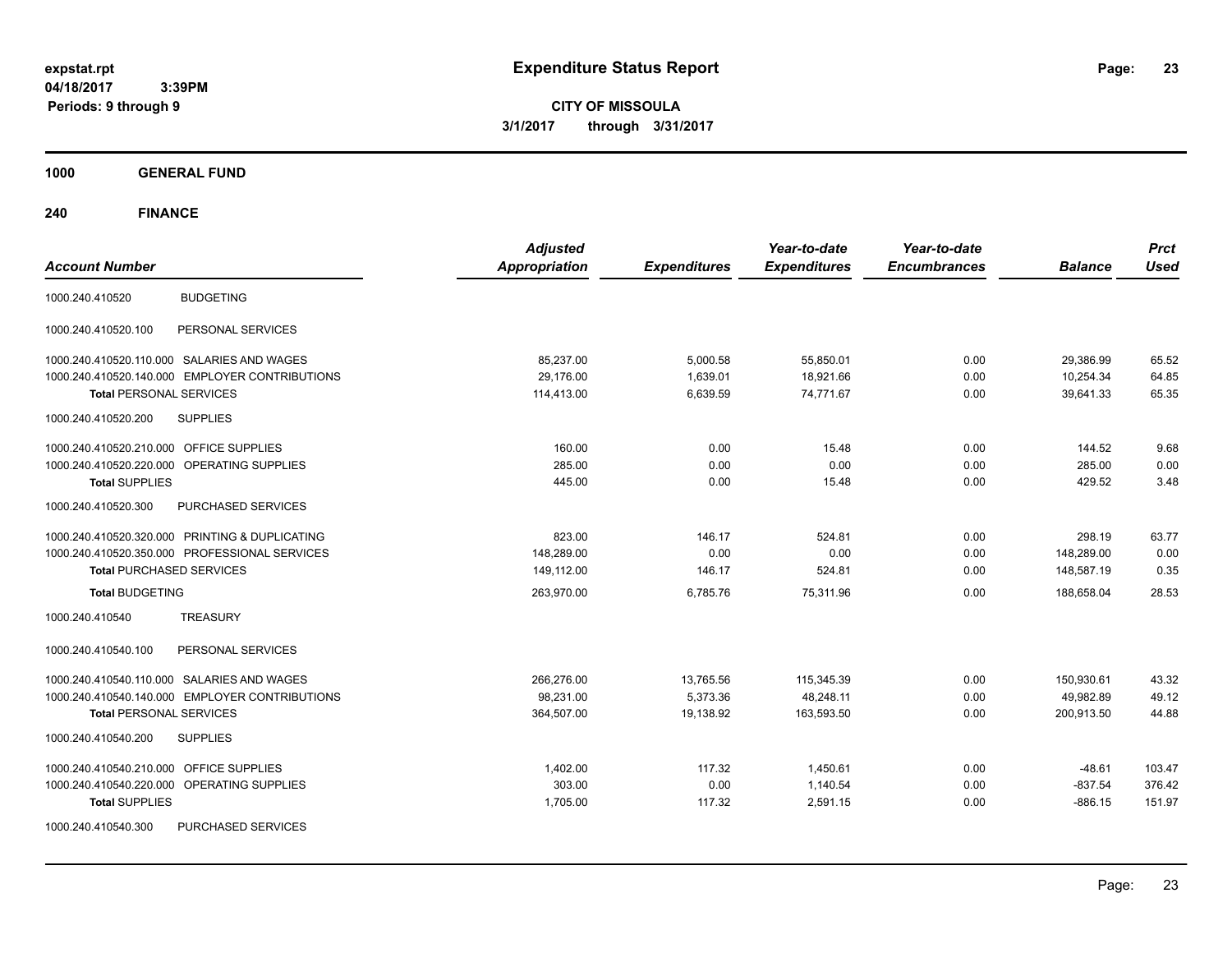**CITY OF MISSOULA 3/1/2017 through 3/31/2017**

**1000 GENERAL FUND**

| <b>Account Number</b>                                   | <b>Adjusted</b><br><b>Appropriation</b> | <b>Expenditures</b> | Year-to-date<br><b>Expenditures</b> | Year-to-date<br><b>Encumbrances</b> | <b>Balance</b> | <b>Prct</b><br><b>Used</b> |
|---------------------------------------------------------|-----------------------------------------|---------------------|-------------------------------------|-------------------------------------|----------------|----------------------------|
|                                                         |                                         |                     |                                     |                                     |                |                            |
| 1000.240.410540.310.000 COMMUNICATIONS                  | 5,518.00                                | 586.17              | 3,777.91                            | 0.00                                | 1,740.09       | 68.47                      |
| 1000.240.410540.320.000 PRINTING & DUPLICATING          | 448.00                                  | 65.10               | 198.50                              | 0.00                                | 249.50         | 44.31                      |
| 1000.240.410540.330.000 PUBLICITY, SUBSCRIPTIONS & DUES | 10.00                                   | 9.60                | 38.40                               | 0.00                                | $-28.40$       | 384.00                     |
| 1000.240.410540.344.000 TELEPHONE SERVICE               | 25.00                                   | 0.00                | 0.00                                | 0.00                                | 25.00          | 0.00                       |
| 1000.240.410540.350.000 PROFESSIONAL SERVICES           | 12,511.00                               | 300.00              | 3,415.37                            | 0.00                                | 9,095.63       | 27.30                      |
| 1000.240.410540.360.000 REPAIR & MAINTENANCE            | 26.00                                   | 0.00                | 0.00                                | 0.00                                | 26.00          | 0.00                       |
| 1000.240.410540.370.000 TRAVEL                          | 4,125.00                                | 0.00                | 0.00                                | 0.00                                | 4,125.00       | 0.00                       |
| 1000.240.410540.380.000 TRAINING                        | 2,000.00                                | 0.00                | 670.56                              | 0.00                                | 1,329.44       | 33.53                      |
| 1000.240.410540.390.000 OTHER PURCHASED SERVICES        | 0.00                                    | 0.00                | 480.98                              | 0.00                                | $-480.98$      | 0.00                       |
| <b>Total PURCHASED SERVICES</b>                         | 24,663.00                               | 960.87              | 8,581.72                            | 0.00                                | 16,081.28      | 34.80                      |
| <b>FIXED CHARGES</b><br>1000.240.410540.500             |                                         |                     |                                     |                                     |                |                            |
| 1000.240.410540.500.000 FIXED CHARGES                   | 500.00                                  | 0.00                | 0.00                                | 0.00                                | 500.00         | 0.00                       |
| <b>Total FIXED CHARGES</b>                              | 500.00                                  | 0.00                | 0.00                                | 0.00                                | 500.00         | 0.00                       |
| 1000.240.410540.900<br><b>CAPITAL OUTLAY</b>            |                                         |                     |                                     |                                     |                |                            |
| <b>Total CAPITAL OUTLAY</b>                             | 0.00                                    | 0.00                | 0.00                                | 0.00                                | 0.00           | 0.00                       |
| <b>Total TREASURY</b>                                   | 391,375.00                              | 20,217.11           | 174,766.37                          | 0.00                                | 216,608.63     | 44.65                      |
| 1000.240.410550<br><b>ACCOUNTING</b>                    |                                         |                     |                                     |                                     |                |                            |
| 1000.240.410550.100<br>PERSONAL SERVICES                |                                         |                     |                                     |                                     |                |                            |
| 1000.240.410550.110.000 SALARIES AND WAGES              | 341,365.00                              | 27,447.49           | 284,590.66                          | 0.00                                | 56.774.34      | 83.37                      |
| 1000.240.410550.120.000 OVERTIME/TERMINATION            | 1,000.00                                | 0.00                | 0.00                                | 0.00                                | 1,000.00       | 0.00                       |
| 1000.240.410550.140.000 EMPLOYER CONTRIBUTIONS          | 134,888.00                              | 10,901.62           | 111,731.48                          | 0.00                                | 23,156.52      | 82.83                      |
| 1000.240.410550.141.000 STATE RETIREMENT CONTRIBUTIONS  | 0.00                                    | 0.00                | 443.44                              | 0.00                                | $-443.44$      | 0.00                       |
| <b>Total PERSONAL SERVICES</b>                          | 477,253.00                              | 38,349.11           | 396,765.58                          | 0.00                                | 80,487.42      | 83.14                      |
| 1000.240.410550.200<br><b>SUPPLIES</b>                  |                                         |                     |                                     |                                     |                |                            |
| 1000.240.410550.210.000 OFFICE SUPPLIES                 | 2.374.00                                | 247.41              | 2,999.54                            | 0.00                                | $-625.54$      | 126.35                     |
| 1000.240.410550.220.000 OPERATING SUPPLIES              | 2,064.00                                | 4.47                | 2,226.83                            | 0.00                                | $-162.83$      | 107.89                     |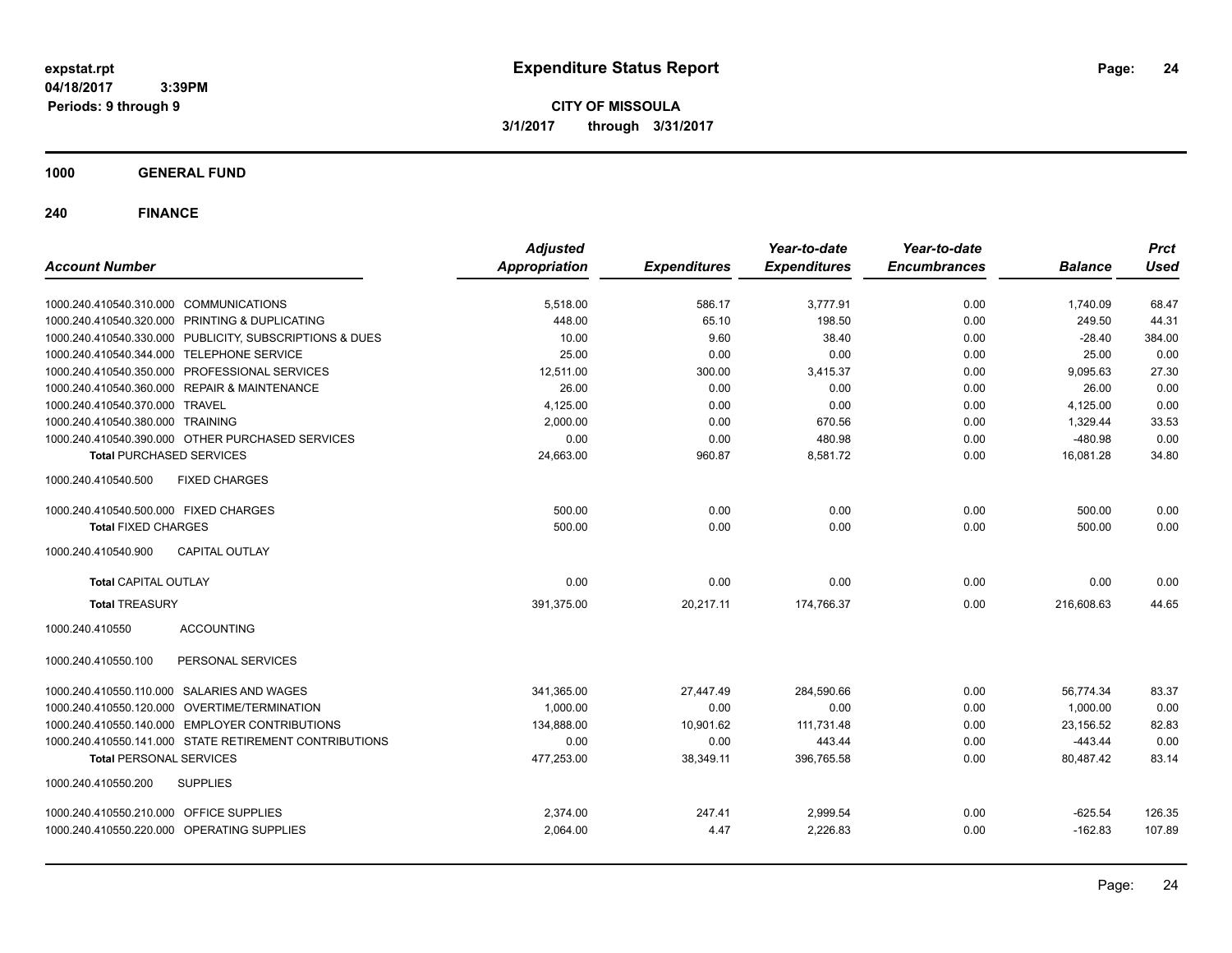**CITY OF MISSOULA 3/1/2017 through 3/31/2017**

**1000 GENERAL FUND**

| <b>Account Number</b>                                   | <b>Adjusted</b><br>Appropriation | <b>Expenditures</b> | Year-to-date<br><b>Expenditures</b> | Year-to-date<br><b>Encumbrances</b> | <b>Balance</b> | <b>Prct</b><br><b>Used</b> |
|---------------------------------------------------------|----------------------------------|---------------------|-------------------------------------|-------------------------------------|----------------|----------------------------|
| 1000.240.410550.230.000 REPAIR/MAINTENANCE              | 300.00                           | 0.00                | 0.00                                | 0.00                                | 300.00         | 0.00                       |
| 1000.240.410550.231.000 GASOLINE                        | 92.00                            | 0.00                | 94.06                               | 0.00                                | $-2.06$        | 102.24                     |
| 1000.240.410550.240.000 OTHER SUPPLIES                  | 500.00                           | 0.00                | 0.00                                | 0.00                                | 500.00         | 0.00                       |
| <b>Total SUPPLIES</b>                                   | 5,330.00                         | 251.88              | 5,320.43                            | 0.00                                | 9.57           | 99.82                      |
| 1000.240.410550.300<br>PURCHASED SERVICES               |                                  |                     |                                     |                                     |                |                            |
| 1000.240.410550.310.000 COMMUNICATIONS                  | 36.270.00                        | 0.00                | 33.620.49                           | 0.00                                | 2.649.51       | 92.70                      |
| 1000.240.410550.320.000 PRINTING & DUPLICATING          | 2,014.00                         | 97.65               | 415.36                              | 0.00                                | 1,598.64       | 20.62                      |
| 1000.240.410550.330.000 PUBLICITY, SUBSCRIPTIONS & DUES | 3,400.00                         | 14.40               | 3,749.44                            | 0.00                                | $-349.44$      | 110.28                     |
| 1000.240.410550.344.000 TELEPHONE SERVICE               | 1,200.00                         | 14.73               | 66.95                               | 0.00                                | 1,133.05       | 5.58                       |
| 1000.240.410550.350.000 PROFESSIONAL SERVICES           | 144,665.00                       | 3,318.00            | 147,430.60                          | 0.00                                | $-2.765.60$    | 101.91                     |
| 1000.240.410550.360.000 REPAIR & MAINTENANCE            | 674.00                           | 0.00                | 0.00                                | 0.00                                | 674.00         | 0.00                       |
| 1000.240.410550.370.000 TRAVEL                          | 3,520.00                         | 0.00                | 0.00                                | 0.00                                | 3,520.00       | 0.00                       |
| 1000.240.410550.380.000 TRAINING                        | 3,805.00                         | 412.00              | 1,228.04                            | 0.00                                | 2,576.96       | 32.27                      |
| 1000.240.410550.390.000 OTHER PURCHASED SERVICES        | 0.00                             | 0.00                | 721.46                              | 0.00                                | $-721.46$      | 0.00                       |
| <b>Total PURCHASED SERVICES</b>                         | 195,548.00                       | 3,856.78            | 187,232.34                          | 0.00                                | 8,315.66       | 95.75                      |
| 1000.240.410550.500<br><b>FIXED CHARGES</b>             |                                  |                     |                                     |                                     |                |                            |
| <b>Total FIXED CHARGES</b>                              | 0.00                             | 0.00                | 0.00                                | 0.00                                | 0.00           | 0.00                       |
| 1000.240.410550.900<br><b>CAPITAL OUTLAY</b>            |                                  |                     |                                     |                                     |                |                            |
| <b>Total CAPITAL OUTLAY</b>                             | 0.00                             | 0.00                | 0.00                                | 0.00                                | 0.00           | 0.00                       |
| <b>Total ACCOUNTING</b>                                 | 678.131.00                       | 42,457.77           | 589.318.35                          | 0.00                                | 88,812.65      | 86.90                      |
| <b>FINANCIAL REPORTING</b><br>1000.240.410552           |                                  |                     |                                     |                                     |                |                            |
| 1000.240.410552.100<br>PERSONAL SERVICES                |                                  |                     |                                     |                                     |                |                            |
| 1000.240.410552.110.000 SALARIES AND WAGES              | 49.218.00                        | 6,706.18            | 40.580.68                           | 0.00                                | 8,637.32       | 82.45                      |
| 1000.240.410552.140.000 EMPLOYER CONTRIBUTIONS          | 17.599.00                        | 2,325.59            | 14,751.70                           | 0.00                                | 2.847.30       | 83.82                      |
| <b>Total PERSONAL SERVICES</b>                          | 66,817.00                        | 9,031.77            | 55,332.38                           | 0.00                                | 11,484.62      | 82.81                      |
| <b>SUPPLIES</b><br>1000.240.410552.200                  |                                  |                     |                                     |                                     |                |                            |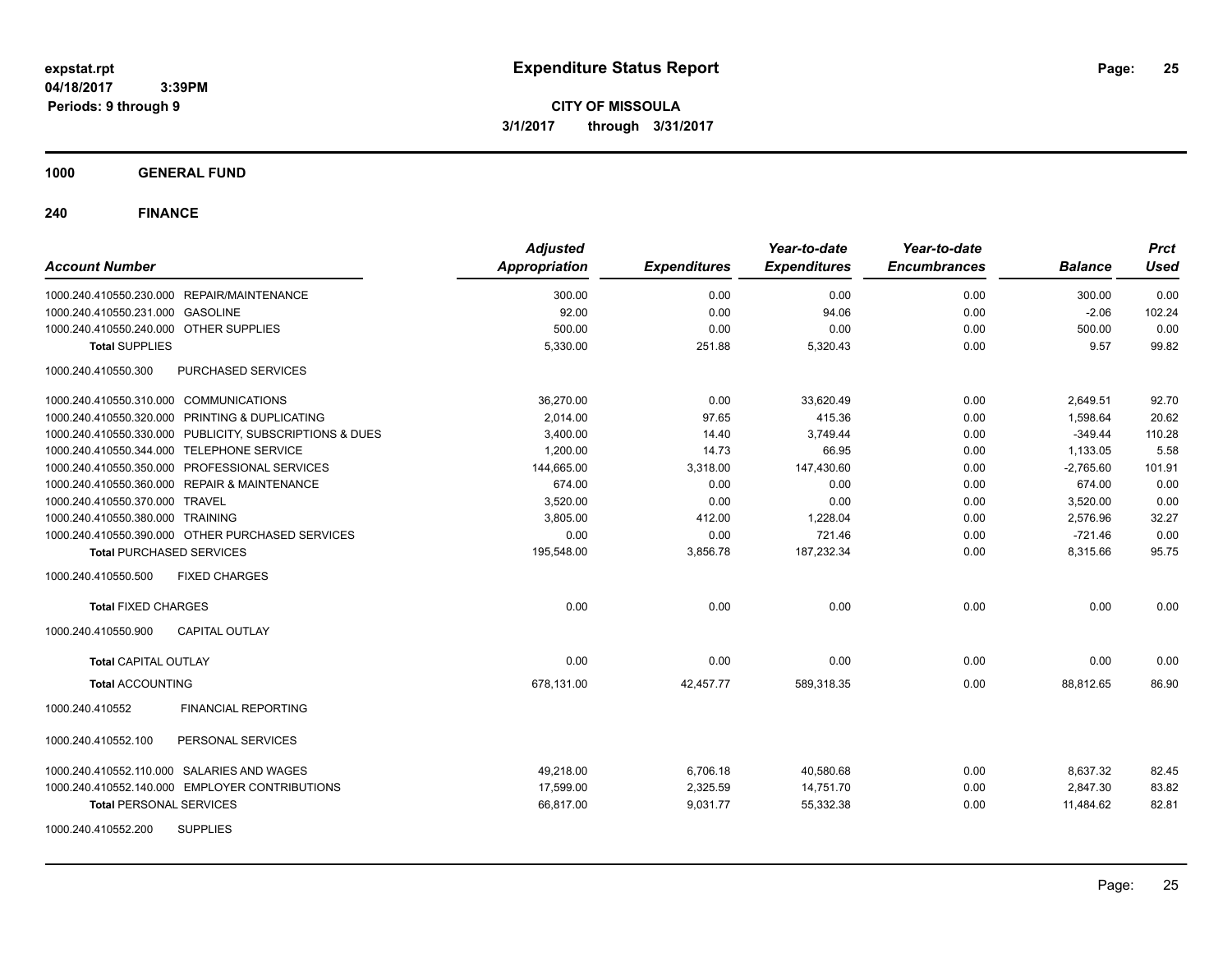**CITY OF MISSOULA 3/1/2017 through 3/31/2017**

**1000 GENERAL FUND**

|                                                         | <b>Adjusted</b>      |                     | Year-to-date        | Year-to-date        |                | <b>Prct</b> |
|---------------------------------------------------------|----------------------|---------------------|---------------------|---------------------|----------------|-------------|
| <b>Account Number</b>                                   | <b>Appropriation</b> | <b>Expenditures</b> | <b>Expenditures</b> | <b>Encumbrances</b> | <b>Balance</b> | <b>Used</b> |
| 1000.240.410552.210.000 OFFICE SUPPLIES                 | 129.00               | 0.00                | 15.40               | 0.00                | 113.60         | 11.94       |
|                                                         |                      |                     |                     |                     |                |             |
| 1000.240.410552.220.000 OPERATING SUPPLIES              | 390.00               | 4.47                | 4.47                | 0.00                | 385.53         | 1.15        |
| <b>Total SUPPLIES</b>                                   | 519.00               | 4.47                | 19.87               | 0.00                | 499.13         | 3.83        |
| <b>PURCHASED SERVICES</b><br>1000.240.410552.300        |                      |                     |                     |                     |                |             |
| 1000.240.410552.310.000 COMMUNICATIONS                  | 321.00               | 0.00                | 0.00                | 0.00                | 321.00         | 0.00        |
| 1000.240.410552.320.000 PRINTING & DUPLICATING          | 2,195.00             | 305.00              | 756.37              | 0.00                | 1,438.63       | 34.46       |
| 1000.240.410552.330.000 PUBLICITY, SUBSCRIPTIONS & DUES | 0.00                 | 0.00                | 3,000.00            | 0.00                | $-3,000.00$    | 0.00        |
| <b>PROFESSIONAL SERVICES</b><br>1000.240.410552.350.000 | 10,530.00            | 0.00                | 0.00                | 0.00                | 10,530.00      | 0.00        |
| 1000.240.410552.370.000 TRAVEL                          | 600.00               | 0.00                | 0.00                | 0.00                | 600.00         | 0.00        |
| 1000.240.410552.380.000 TRAINING                        | 1,525.00             | 155.00              | 155.00              | 0.00                | 1,370.00       | 10.16       |
| <b>Total PURCHASED SERVICES</b>                         | 15,171.00            | 460.00              | 3,911.37            | 0.00                | 11,259.63      | 25.78       |
| <b>CAPITAL OUTLAY</b><br>1000.240.410552.900            |                      |                     |                     |                     |                |             |
| <b>Total CAPITAL OUTLAY</b>                             | 0.00                 | 0.00                | 0.00                | 0.00                | 0.00           | 0.00        |
| <b>Total FINANCIAL REPORTING</b>                        | 82,507.00            | 9,496.24            | 59,263.62           | 0.00                | 23,243.38      | 71.83       |
| <b>Total FINANCE</b>                                    | 1,415,983.00         | 78,956.88           | 898,660.30          | 0.00                | 517,322.70     | 63.47       |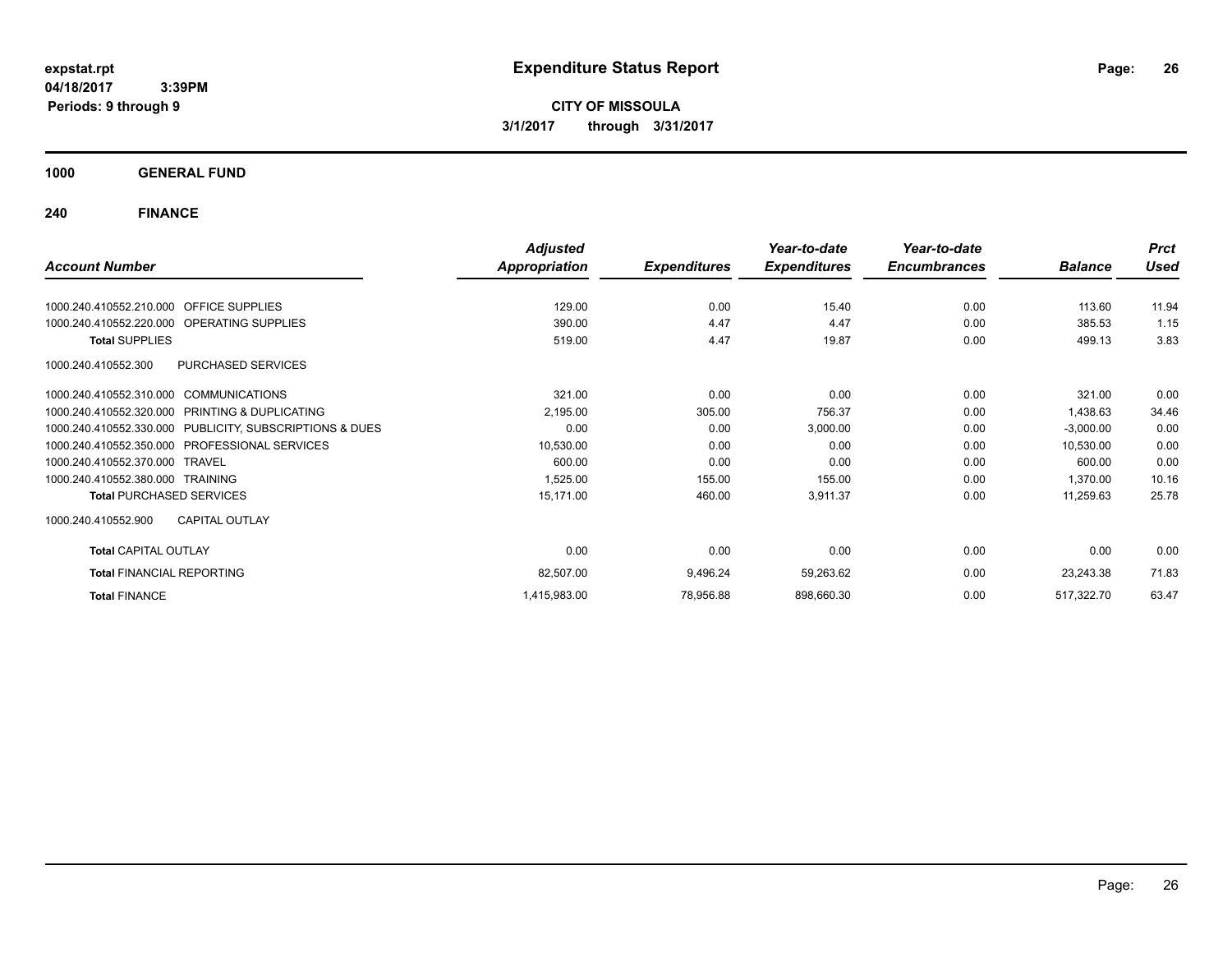**CITY OF MISSOULA 3/1/2017 through 3/31/2017**

**1000 GENERAL FUND**

## **245 CENTRALIZED SERVICES**

| <b>Account Number</b>                     |                                                        | <b>Adjusted</b><br><b>Appropriation</b> | <b>Expenditures</b> | Year-to-date<br><b>Expenditures</b> | Year-to-date<br><b>Encumbrances</b> | <b>Balance</b> | <b>Prct</b><br><b>Used</b> |
|-------------------------------------------|--------------------------------------------------------|-----------------------------------------|---------------------|-------------------------------------|-------------------------------------|----------------|----------------------------|
| 1000.245.410810                           | <b>ADMINISTRATION</b>                                  |                                         |                     |                                     |                                     |                |                            |
| 1000.245.410810.100                       | PERSONAL SERVICES                                      |                                         |                     |                                     |                                     |                |                            |
| 1000.245.410810.110.000                   | CENTRALIZED SERVICES/SALARIES AND WAGES                | 123,332.00                              | 9,487.02            | 88,209.75                           | 0.00                                | 35,122.25      | 71.52                      |
| 1000.245.410810.140.000                   | <b>EMPLOYER CONTRIBUTIONS</b>                          | 34,477.00                               | 2,686.05            | 25,482.50                           | 0.00                                | 8,994.50       | 73.91                      |
|                                           | 1000.245.410810.141.000 STATE RETIREMENT CONTRIBUTIONS | 0.00                                    | 0.00                | 196.99                              | 0.00                                | $-196.99$      | 0.00                       |
| <b>Total PERSONAL SERVICES</b>            |                                                        | 157,809.00                              | 12,173.07           | 113,889.24                          | 0.00                                | 43,919.76      | 72.17                      |
| 1000.245.410810.200                       | <b>SUPPLIES</b>                                        |                                         |                     |                                     |                                     |                |                            |
| 1000.245.410810.210.000 OFFICE SUPPLIES   |                                                        | 500.00                                  | 0.00                | 0.00                                | 0.00                                | 500.00         | 0.00                       |
| 1000.245.410810.220.000                   | OPERATING SUPPLIES                                     | 350.00                                  | 0.00                | 0.00                                | 0.00                                | 350.00         | 0.00                       |
| 1000.245.410810.231.000 GASOLINE          |                                                        | 175.00                                  | 0.00                | 0.00                                | 0.00                                | 175.00         | 0.00                       |
| <b>Total SUPPLIES</b>                     |                                                        | 1,025.00                                | 0.00                | 0.00                                | 0.00                                | 1,025.00       | 0.00                       |
| 1000.245.410810.300                       | PURCHASED SERVICES                                     |                                         |                     |                                     |                                     |                |                            |
| 1000.245.410810.310.000 COMMUNICATIONS    |                                                        | 100.00                                  | 0.00                | 0.00                                | 0.00                                | 100.00         | 0.00                       |
|                                           | 1000.245.410810.320.000 PRINTING & DUPLICATING         | 200.00                                  | 0.00                | 20.16                               | 0.00                                | 179.84         | 10.08                      |
| 1000.245.410810.330.000                   | PUBLICITY, SUBSCRIPTIONS & DUES                        | 200.00                                  | 0.00                | 0.00                                | 0.00                                | 200.00         | 0.00                       |
| 1000.245.410810.344.000 TELEPHONE SERVICE |                                                        | 500.00                                  | 25.44               | 54.28                               | 0.00                                | 445.72         | 10.86                      |
|                                           | 1000.245.410810.350.000 PROFESSIONAL SERVICES          | 40,000.00                               | 0.00                | 0.00                                | 0.00                                | 40.000.00      | 0.00                       |
| 1000.245.410810.370.000 TRAVEL            |                                                        | 1,000.00                                | 0.00                | 0.00                                | 0.00                                | 1,000.00       | 0.00                       |
| 1000.245.410810.380.000 TRAINING          |                                                        | 1,500.00                                | 0.00                | 0.00                                | 0.00                                | 1,500.00       | 0.00                       |
| <b>Total PURCHASED SERVICES</b>           |                                                        | 43,500.00                               | 25.44               | 74.44                               | 0.00                                | 43,425.56      | 0.17                       |
| 1000.245.410810.700                       | <b>GRANTS &amp; CONTRIBUTIONS</b>                      |                                         |                     |                                     |                                     |                |                            |
|                                           | 1000.245.410810.700.000 GRANTS & CONTRIBUTIONS         | 5.000.00                                | 0.00                | 0.00                                | 0.00                                | 5,000.00       | 0.00                       |
|                                           | <b>Total GRANTS &amp; CONTRIBUTIONS</b>                | 5,000.00                                | 0.00                | 0.00                                | 0.00                                | 5,000.00       | 0.00                       |
| <b>Total ADMINISTRATION</b>               |                                                        | 207,334.00                              | 12,198.51           | 113,963.68                          | 0.00                                | 93,370.32      | 54.97                      |
| 1000.245.410835                           | *** Title Not Found ***                                |                                         |                     |                                     |                                     |                |                            |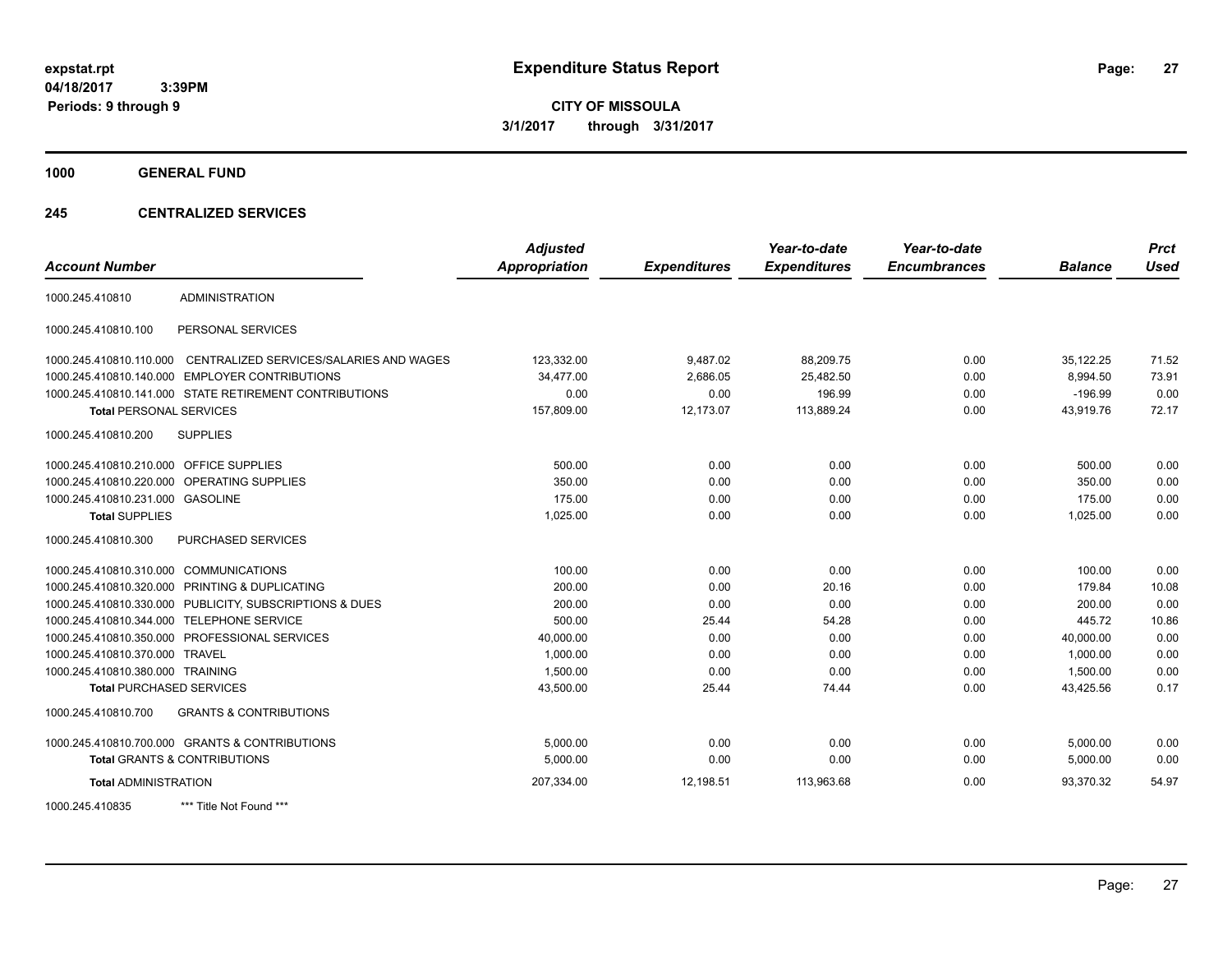**CITY OF MISSOULA 3/1/2017 through 3/31/2017**

**1000 GENERAL FUND**

## **245 CENTRALIZED SERVICES**

| <b>Account Number</b>                                         | <b>Adjusted</b><br><b>Appropriation</b> | <b>Expenditures</b> | Year-to-date<br><b>Expenditures</b> | Year-to-date<br><b>Encumbrances</b> | <b>Balance</b> | <b>Prct</b><br><b>Used</b> |
|---------------------------------------------------------------|-----------------------------------------|---------------------|-------------------------------------|-------------------------------------|----------------|----------------------------|
| PERSONAL SERVICES<br>1000.245.410835.100                      |                                         |                     |                                     |                                     |                |                            |
| 1000.245.410835.110.000 SALARIES AND WAGES                    | 66,812.00                               | 0.00                | 84,916.69                           | 0.00                                | $-18,104.69$   | 127.10                     |
| 1000.245.410835.140.000 EMPLOYER CONTRIBUTIONS                | 22,895.00                               | 0.00                | 22,024.59                           | 0.00                                | 870.41         | 96.20                      |
| <b>Total PERSONAL SERVICES</b>                                | 89,707.00                               | 0.00                | 106,941.28                          | 0.00                                | $-17,234.28$   | 119.21                     |
| 1000.245.410835.200<br><b>SUPPLIES</b>                        |                                         |                     |                                     |                                     |                |                            |
| 1000.245.410835.210.000 OFFICE SUPPLIES                       | 200.00                                  | 0.00                | 0.00                                | 0.00                                | 200.00         | 0.00                       |
| 1000.245.410835.220.000<br>OPERATING SUPPLIES                 | 300.00                                  | 0.00                | 0.00                                | 0.00                                | 300.00         | 0.00                       |
| 1000.245.410835.231.000 GASOLINE                              | 172.00                                  | 0.00                | 0.00                                | 0.00                                | 172.00         | 0.00                       |
| <b>Total SUPPLIES</b>                                         | 672.00                                  | 0.00                | 0.00                                | 0.00                                | 672.00         | 0.00                       |
| 1000.245.410835.300<br>PURCHASED SERVICES                     |                                         |                     |                                     |                                     |                |                            |
| 1000.245.410835.310.000 COMMUNICATIONS                        | 100.00                                  | 0.00                | 0.00                                | 0.00                                | 100.00         | 0.00                       |
| 1000.245.410835.320.000 PRINTING & DUPLICATING                | 100.00                                  | 0.00                | 0.00                                | 0.00                                | 100.00         | 0.00                       |
| 1000.245.410835.330.000 PUBLICITY, SUBSCRIPTIONS & DUES       | 150.00                                  | 0.00                | 0.00                                | 0.00                                | 150.00         | 0.00                       |
| 1000.245.410835.344.000 TELEPHONE SERVICE                     | 145.00                                  | 0.00                | 360.07                              | 0.00                                | $-215.07$      | 248.32                     |
| <b>Total PURCHASED SERVICES</b>                               | 495.00                                  | 0.00                | 360.07                              | 0.00                                | 134.93         | 72.74                      |
| Total *** Title Not Found ***                                 | 90,874.00                               | 0.00                | 107.301.35                          | 0.00                                | $-16,427.35$   | 118.08                     |
| *** Title Not Found ***<br>1000.245.411010                    |                                         |                     |                                     |                                     |                |                            |
| PERSONAL SERVICES<br>1000.245.411010.100                      |                                         |                     |                                     |                                     |                |                            |
| Total *** Title Not Found ***                                 | 0.00                                    | 0.00                | 0.00                                | 0.00                                | 0.00           | 0.00                       |
| <b>ENERGY CONSERVATION</b><br>1000.245.411231                 |                                         |                     |                                     |                                     |                |                            |
| PERSONAL SERVICES<br>1000.245.411231.100                      |                                         |                     |                                     |                                     |                |                            |
| 1000.245.411231.110.000 ENERGY COORDINATOR/SALARIES AND WAGES | 52,397.00                               | 4,019.64            | 37,368.40                           | 0.00                                | 15,028.60      | 71.32                      |
| 1000.245.411231.140.000 EMPLOYER CONTRIBUTIONS                | 21,027.00                               | 1,662.09            | 15,958.02                           | 0.00                                | 5,068.98       | 75.89                      |
| <b>Total PERSONAL SERVICES</b>                                | 73,424.00                               | 5,681.73            | 53,326.42                           | 0.00                                | 20,097.58      | 72.63                      |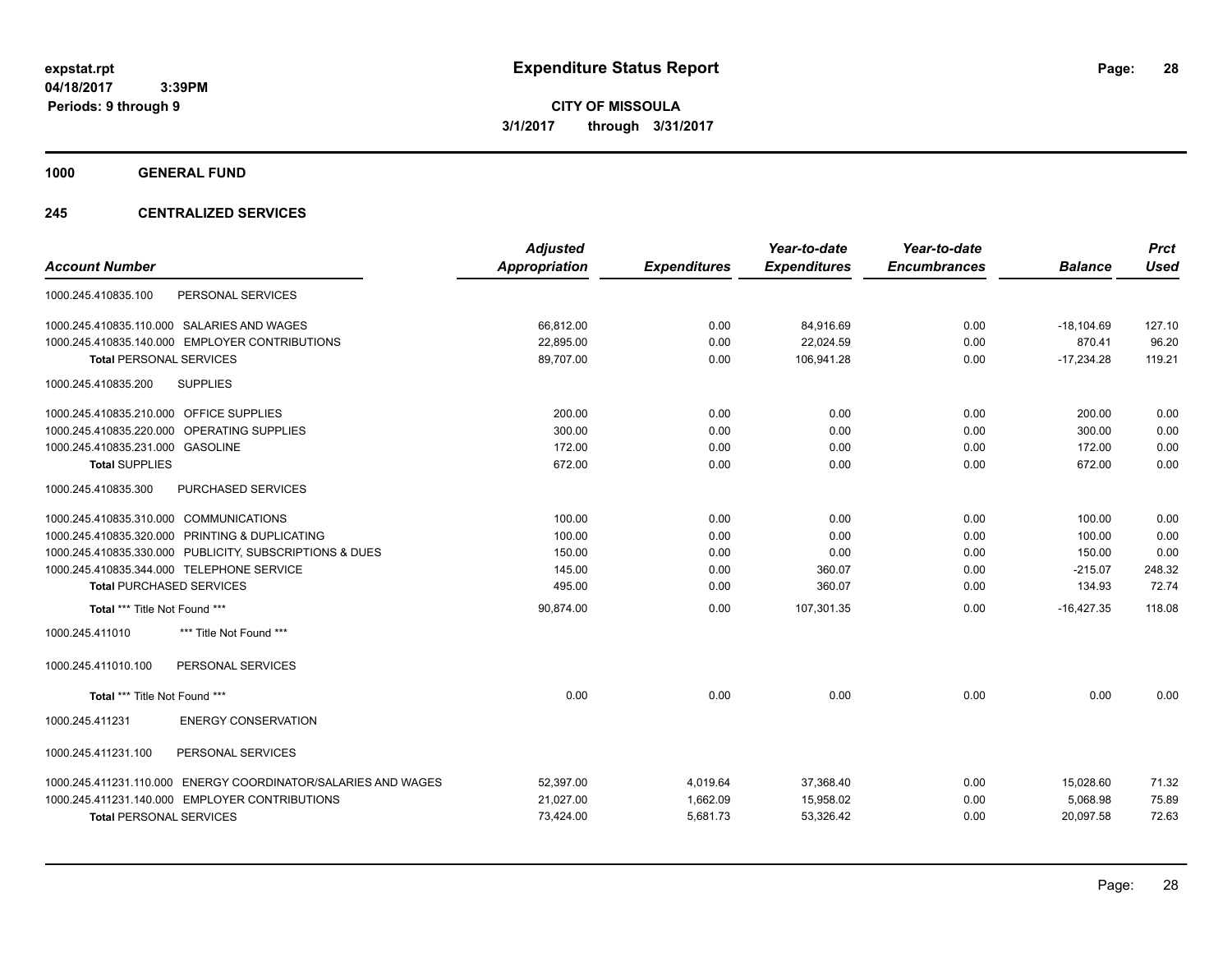**CITY OF MISSOULA 3/1/2017 through 3/31/2017**

**1000 GENERAL FUND**

## **245 CENTRALIZED SERVICES**

|                                                         | <b>Adjusted</b>      |                     | Year-to-date        | Year-to-date        |                | <b>Prct</b> |
|---------------------------------------------------------|----------------------|---------------------|---------------------|---------------------|----------------|-------------|
| <b>Account Number</b>                                   | <b>Appropriation</b> | <b>Expenditures</b> | <b>Expenditures</b> | <b>Encumbrances</b> | <b>Balance</b> | Used        |
| <b>SUPPLIES</b><br>1000.245.411231.200                  |                      |                     |                     |                     |                |             |
| 1000.245.411231.210.000 OFFICE SUPPLIES                 | 500.00               | 0.00                | 248.29              | 0.00                | 251.71         | 49.66       |
| 1000.245.411231.220.000 OPERATING SUPPLIES              | 350.00               | 0.00                | 0.00                | 0.00                | 350.00         | 0.00        |
| 1000.245.411231.231.000 GASOLINE                        | 175.00               | 0.00                | 14.59               | 0.00                | 160.41         | 8.34        |
| <b>Total SUPPLIES</b>                                   | 1,025.00             | 0.00                | 262.88              | 0.00                | 762.12         | 25.65       |
| PURCHASED SERVICES<br>1000.245.411231.300               |                      |                     |                     |                     |                |             |
| 1000.245.411231.310.000 COMMUNICATIONS                  | 200.00               | 0.00                | 0.00                | 0.00                | 200.00         | 0.00        |
| 1000.245.411231.320.000 PRINTING & DUPLICATING          | 250.00               | 4.01                | 54.01               | 0.00                | 195.99         | 21.60       |
| 1000.245.411231.330.000 PUBLICITY, SUBSCRIPTIONS & DUES | 200.00               | 0.00                | 1,188.34            | 0.00                | $-988.34$      | 594.17      |
| <b>TELEPHONE SERVICE</b><br>1000.245.411231.344.000     | 200.00               | 0.00                | 0.00                | 0.00                | 200.00         | 0.00        |
| 1000.245.411231.350.000 PROFESSIONAL SERVICES           | 11,500.00            | 0.00                | 11,500.00           | 0.00                | 0.00           | 100.00      |
| 1000.245.411231.370.000 TRAVEL                          | 1,000.00             | 0.00                | 375.64              | 0.00                | 624.36         | 37.56       |
| 1000.245.411231.380.000 TRAINING                        | 1,500.00             | 0.00                | 0.00                | 0.00                | 1,500.00       | 0.00        |
| <b>Total PURCHASED SERVICES</b>                         | 14,850.00            | 4.01                | 13,117.99           | 0.00                | 1,732.01       | 88.34       |
| <b>Total ENERGY CONSERVATION</b>                        | 89,299.00            | 5,685.74            | 66,707.29           | 0.00                | 22,591.71      | 74.70       |
| <b>Total CENTRALIZED SERVICES</b>                       | 387,507.00           | 17,884.25           | 287,972.32          | 0.00                | 99,534.68      | 74.31       |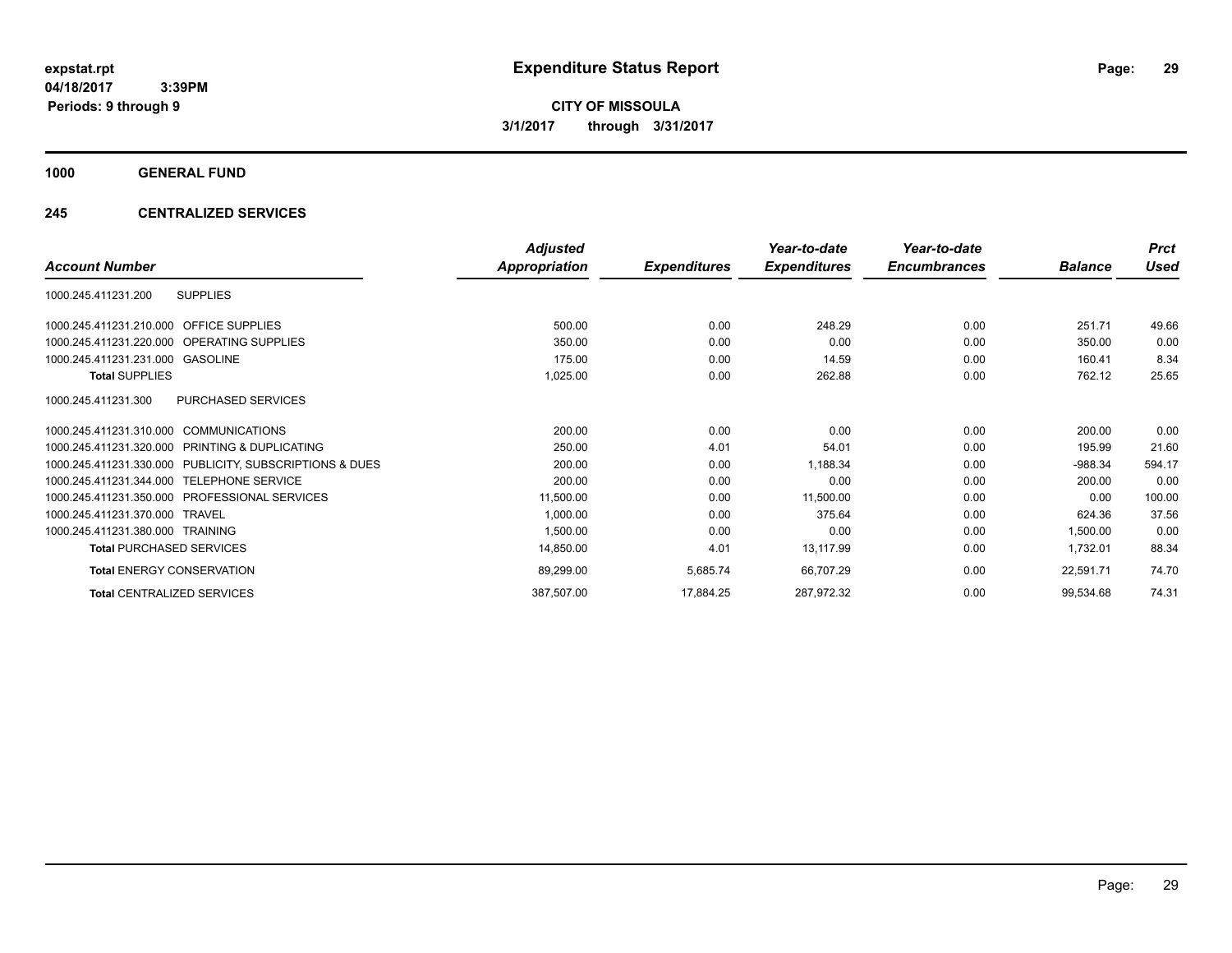**1000 GENERAL FUND**

|                                                |                                                              | <b>Adjusted</b>      |                     | Year-to-date        | Year-to-date        |                | <b>Prct</b> |
|------------------------------------------------|--------------------------------------------------------------|----------------------|---------------------|---------------------|---------------------|----------------|-------------|
| <b>Account Number</b>                          |                                                              | <b>Appropriation</b> | <b>Expenditures</b> | <b>Expenditures</b> | <b>Encumbrances</b> | <b>Balance</b> | <b>Used</b> |
| 1000.250.411000                                | *** Title Not Found ***                                      |                      |                     |                     |                     |                |             |
| 1000.250.411000.700                            | <b>GRANTS &amp; CONTRIBUTIONS</b>                            |                      |                     |                     |                     |                |             |
| 1000.250.411000.700.000 MISSOULA RAVALI TMA    |                                                              | 10,780.00            | 0.00                | 10,780.00           | 0.00                | 0.00           | 100.00      |
| Total *** Title Not Found ***                  |                                                              | 10,780.00            | 0.00                | 10,780.00           | 0.00                | 0.00           | 100.00      |
| 1000.250.411010                                | <b>ADMINISTRATION</b>                                        |                      |                     |                     |                     |                |             |
| 1000.250.411010.100                            | PERSONAL SERVICES                                            |                      |                     |                     |                     |                |             |
|                                                | 1000.250.411010.110.000 ADMIN/SALARIES AND WAGES             | 111,905.00           | 15,762.57           | 86,733.77           | 0.00                | 25,171.23      | 77.51       |
|                                                | 1000.250.411010.120.000 ADMIN-OVERTIME/TERMINATION           | 1,155.00             | 0.00                | 0.00                | 0.00                | 1,155.00       | 0.00        |
|                                                | 1000.250.411010.140.000 ADMIN/EMPLOYER CONTRIBUTIONS         | 40,111.00            | 6,596.75            | 41,462.30           | 0.00                | $-1,351.30$    | 103.37      |
|                                                | 1000.250.411010.141.000 ADMIN-STATE RETIREMENT CONTRIBUTIONS | 0.00                 | 0.00                | 889.78              | 0.00                | $-889.78$      | 0.00        |
| <b>Total PERSONAL SERVICES</b>                 |                                                              | 153,171.00           | 22,359.32           | 129,085.85          | 0.00                | 24,085.15      | 84.28       |
| 1000.250.411010.200                            | <b>SUPPLIES</b>                                              |                      |                     |                     |                     |                |             |
| 1000.250.411010.210.000 OFFICE SUPPLIES        |                                                              | 7,100.00             | 1,205.89            | 7,130.24            | 0.00                | $-30.24$       | 100.43      |
| 1000.250.411010.210.301 OFFICE SUPPLIES        |                                                              | 0.00                 | 12.93               | 25.63               | 0.00                | $-25.63$       | 0.00        |
|                                                | 1000.250.411010.220.000 ADMIN-OPERATING SUPPLIES             | 181.00               | 0.00                | 65.27               | 0.00                | 115.73         | 36.06       |
| 1000.250.411010.230.000 REPAIR/MAINTENANCE     |                                                              | 50.00                | 0.00                | 225.14              | 0.00                | $-175.14$      | 450.28      |
| 1000.250.411010.231.000 GASOLINE               |                                                              | 916.00               | 0.00                | 0.00                | 0.00                | 916.00         | 0.00        |
| 1000.250.411010.240.000 OTHER SUPPLIES         |                                                              | 100.00               | 0.00                | 0.00                | 0.00                | 100.00         | 0.00        |
| <b>Total SUPPLIES</b>                          |                                                              | 8,347.00             | 1,218.82            | 7,446.28            | 0.00                | 900.72         | 89.21       |
| 1000.250.411010.300                            | <b>PURCHASED SERVICES</b>                                    |                      |                     |                     |                     |                |             |
| 1000.250.411010.310.000 COMMUNICATIONS         |                                                              | 3.343.00             | 0.00                | 0.00                | 0.00                | 3.343.00       | 0.00        |
| 1000.250.411010.310.351 COMMUNICATIONS         |                                                              | 0.00                 | 11.20               | 18.63               | 0.00                | $-18.63$       | 0.00        |
| 1000.250.411010.320.000 PRINTING & DUPLICATING |                                                              | 1,365.00             | 122.99              | 769.09              | 0.00                | 595.91         | 56.34       |
|                                                | 1000.250.411010.330.000 PUBLICITY, SUBSCRIPTIONS & DUES      | 1,370.00             | 0.00                | 758.28              | 0.00                | 611.72         | 55.35       |
| 1000.250.411010.344.000 TELEPHONE SERVICE      |                                                              | 700.00               | 48.54               | 419.34              | 0.00                | 280.66         | 59.91       |
| 1000.250.411010.350.000 PROFESSIONAL SERVICES  |                                                              | 110,500.00           | 0.00                | 5,982.04            | 0.00                | 104,517.96     | 5.41        |
|                                                |                                                              |                      |                     |                     |                     |                |             |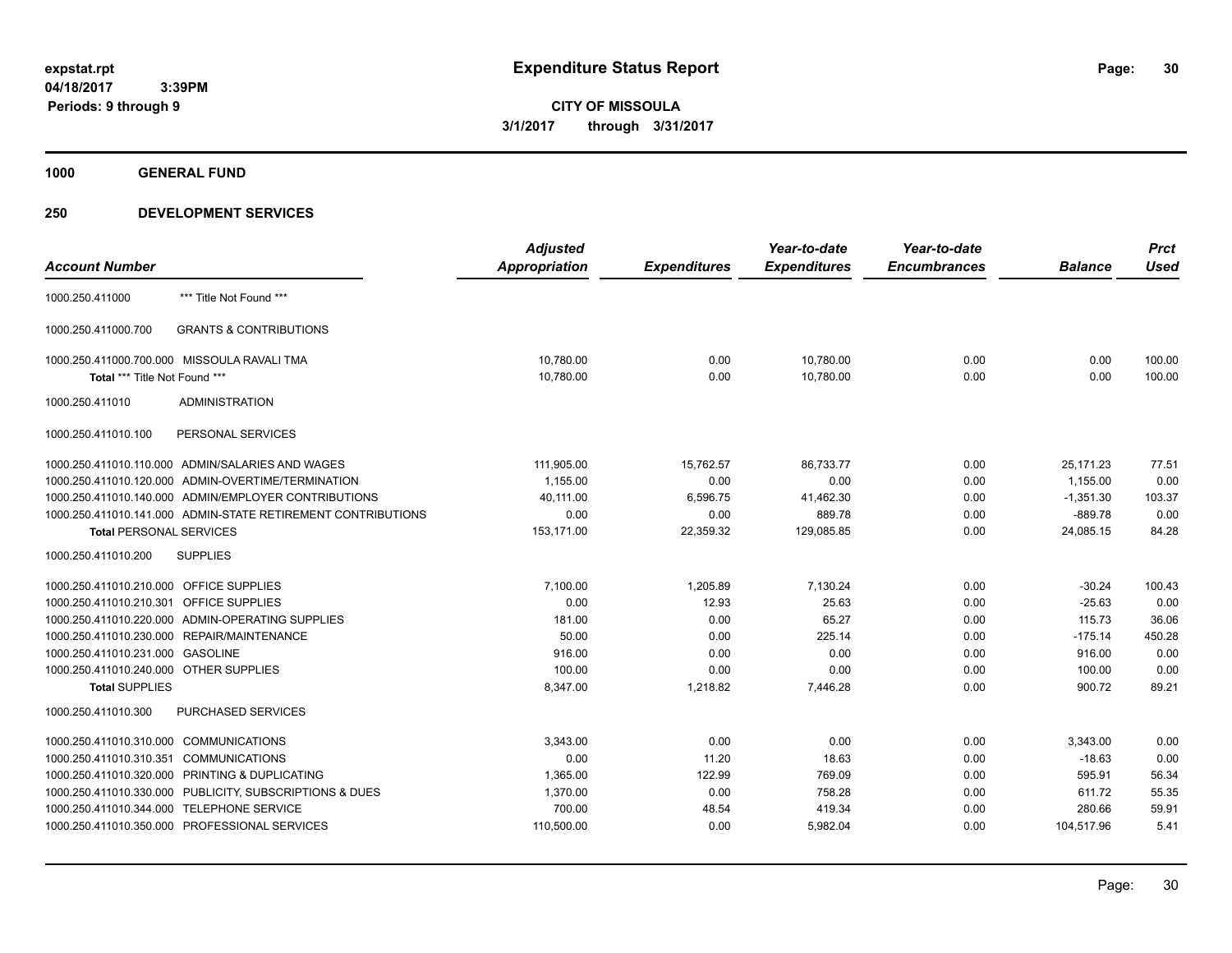**1000 GENERAL FUND**

| <b>Account Number</b>                    |                                                                | <b>Adjusted</b><br><b>Appropriation</b> | <b>Expenditures</b> | Year-to-date<br><b>Expenditures</b> | Year-to-date<br><b>Encumbrances</b> | <b>Balance</b>     | <b>Prct</b><br><b>Used</b> |
|------------------------------------------|----------------------------------------------------------------|-----------------------------------------|---------------------|-------------------------------------|-------------------------------------|--------------------|----------------------------|
| 1000.250.411010.370.000 TRAVEL           | 1000.250.411010.360.000 REPAIR & MAINTENANCE                   | 650.00<br>1,500.00                      | 0.00<br>0.00        | 18.99<br>215.36                     | 0.00<br>0.00                        | 631.01<br>1,284.64 | 2.92<br>14.36              |
| 1000.250.411010.380.000 TRAINING         |                                                                | 1,300.00                                | 0.00                | 848.80                              | 0.00                                | 451.20             | 65.29                      |
| <b>Total PURCHASED SERVICES</b>          |                                                                | 120,728.00                              | 182.73              | 9,030.53                            | 0.00                                | 111,697.47         | 7.48                       |
| <b>Total ADMINISTRATION</b>              |                                                                | 282,246.00                              | 23,760.87           | 145,562.66                          | 0.00                                | 136,683.34         | 51.57                      |
| 1000.250.411030                          | <b>GRANTS &amp; COMMUNITY PROGRAM CONTRIBUTIONS</b>            |                                         |                     |                                     |                                     |                    |                            |
| 1000.250.411030.300                      | PURCHASED SERVICES                                             |                                         |                     |                                     |                                     |                    |                            |
|                                          | 1000.250.411030.390.000 GCP CONTRIBUTION                       | 169,309.00                              | 18,459.81           | 89,553.64                           | 0.00                                | 79,755.36          | 52.89                      |
|                                          | Total GRANTS & COMMUNITY PROGRAM CONTRIBUTIONS                 | 169,309.00                              | 18,459.81           | 89,553.64                           | 0.00                                | 79,755.36          | 52.89                      |
| 1000.250.411031                          | PLANNING SUBSIDY                                               |                                         |                     |                                     |                                     |                    |                            |
| 1000.250.411031.800                      | OTHER OBJECTS                                                  |                                         |                     |                                     |                                     |                    |                            |
| 1000.250.411031.820.000 PLANNING SUBSIDY |                                                                | 18,900.00                               | 0.00                | 9,450.00                            | 0.00                                | 9,450.00           | 50.00                      |
| <b>Total PLANNING SUBSIDY</b>            |                                                                | 18,900.00                               | 0.00                | 9,450.00                            | 0.00                                | 9,450.00           | 50.00                      |
| 1000.250.411050                          | DEVELOPMENT & PERMIT REVIEWS                                   |                                         |                     |                                     |                                     |                    |                            |
| 1000.250.411050.100                      | PERSONAL SERVICES                                              |                                         |                     |                                     |                                     |                    |                            |
|                                          | 1000.250.411050.110.000 DEV & PERMIT REVIEW/SALARIES AND WAGES | 700,118.00                              | 58,505.67           | 504,406.18                          | 0.00                                | 195,711.82         | 72.05                      |
|                                          | 1000.250.411050.120.000 OVERTIME/TERMINATION                   | 684.00                                  | 0.00                | 0.00                                | 0.00                                | 684.00             | 0.00                       |
|                                          | 1000.250.411050.140.000 EMPLOYER CONTRIBUTIONS                 | 236,773.00                              | 21,781.11           | 196.241.31                          | 0.00                                | 40,531.69          | 82.88                      |
| <b>Total PERSONAL SERVICES</b>           |                                                                | 937,575.00                              | 80,286.78           | 700,647.49                          | 0.00                                | 236,927.51         | 74.73                      |
| 1000.250.411050.200                      | <b>SUPPLIES</b>                                                |                                         |                     |                                     |                                     |                    |                            |
|                                          | 1000.250.411050.210.000 DEV & PERMIT REVIEW-OFFICE SUPPLIES    | 4,998.00                                | 830.84              | 4,435.90                            | 0.00                                | 562.10             | 88.75                      |
| 1000.250.411050.210.301 OFFICE SUPPLIES  |                                                                | 0.00                                    | 0.02                | 33.88                               | 0.00                                | $-33.88$           | 0.00                       |
|                                          | 1000.250.411050.220.000 OPERATING SUPPLIES                     | 700.00                                  | 0.00                | 599.84                              | 0.00                                | 100.16             | 85.69                      |
|                                          | 1000.250.411050.230.000 REPAIR/MAINTENANCE                     | 1,300.00                                | 87.01               | 1,089.17                            | 0.00                                | 210.83             | 83.78                      |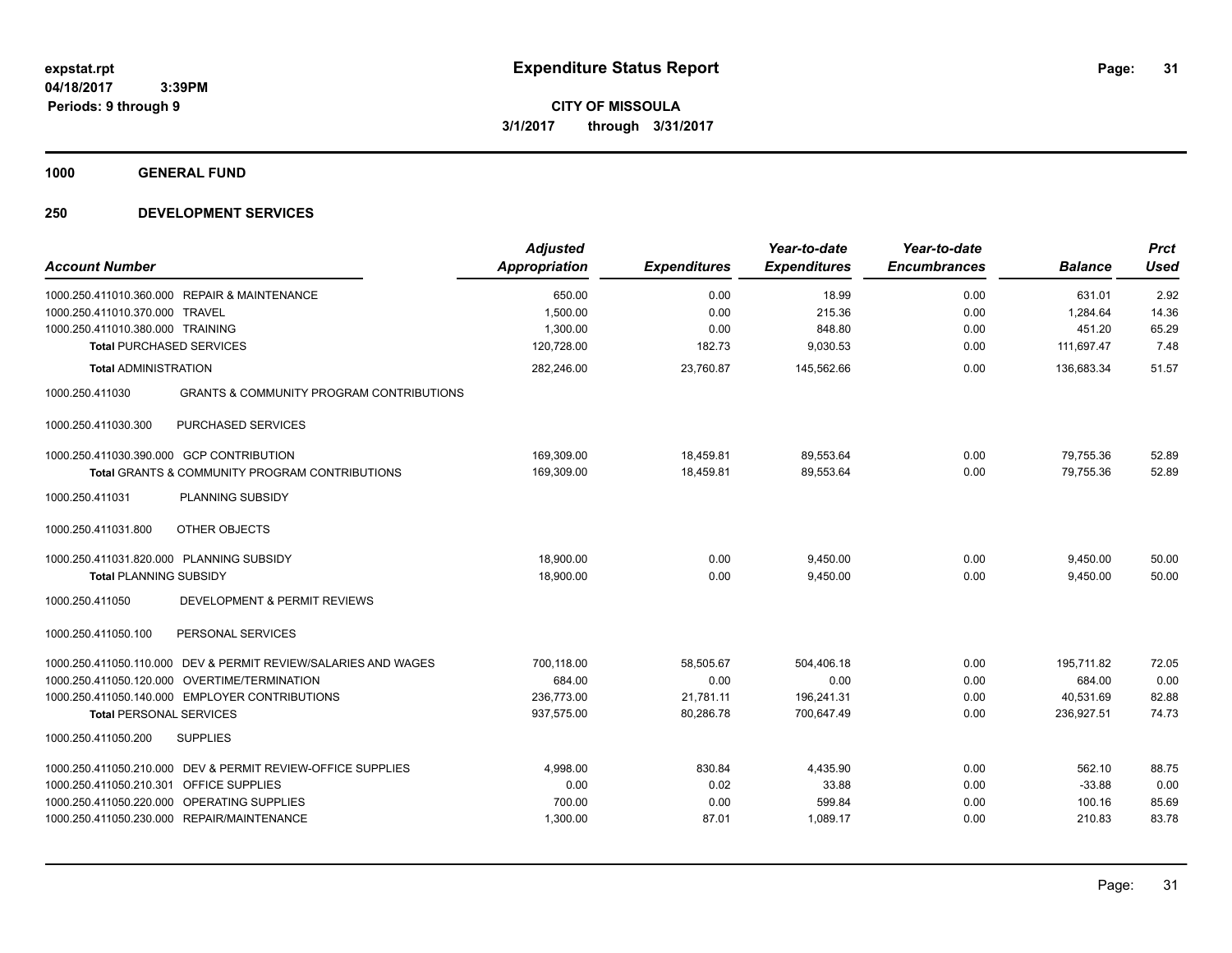**1000 GENERAL FUND**

| <b>Account Number</b>                                    | <b>Adjusted</b><br><b>Appropriation</b> | <b>Expenditures</b> | Year-to-date<br><b>Expenditures</b> | Year-to-date<br><b>Encumbrances</b> | <b>Balance</b> | <b>Prct</b><br><b>Used</b> |
|----------------------------------------------------------|-----------------------------------------|---------------------|-------------------------------------|-------------------------------------|----------------|----------------------------|
| 1000.250.411050.231.000 DEV & PERMIT REVIEW-GASOLINE     | 4,841.00                                | 58.29               | 1,171.99                            | 0.00                                | 3,669.01       | 24.21                      |
| 1000.250.411050.240.000 OTHER SUPPLIES                   | 505.00                                  | 0.00                | 69.66                               | 0.00                                | 435.34         | 13.79                      |
| <b>Total SUPPLIES</b>                                    | 12,344.00                               | 976.16              | 7,400.44                            | 0.00                                | 4,943.56       | 59.95                      |
| <b>PURCHASED SERVICES</b><br>1000.250.411050.300         |                                         |                     |                                     |                                     |                |                            |
| 1000.250.411050.310.000 COMMUNICATIONS                   | 7.750.00                                | 0.00                | 63.63                               | 0.00                                | 7,686.37       | 0.82                       |
| 1000.250.411050.310.351 COMMUNICATIONS                   | 0.00                                    | 1,975.35            | 5,067.16                            | 0.00                                | $-5,067.16$    | 0.00                       |
| 1000.250.411050.320.000 PRINTING & DUPLICATING           | 5,189.00                                | 372.47              | 1,689.47                            | 0.00                                | 3,499.53       | 32.56                      |
| 1000.250.411050.330.000 PUBLICITY, SUBSCRIPTIONS & DUES  | 3,980.00                                | 390.00              | 16,004.02                           | 0.00                                | $-12,024.02$   | 402.11                     |
| 1000.250.411050.344.000 TELEPHONE SERVICE                | 5,345.00                                | 364.00              | 3,907.25                            | 0.00                                | 1,437.75       | 73.10                      |
| 1000.250.411050.350.000 PROFESSIONAL SERVICES            | 24,856.00                               | 1,411.70            | 16,258.13                           | 0.00                                | 8,597.87       | 65.41                      |
| 1000.250.411050.360.000 REPAIR & MAINTENANCE             | 12,275.00                               | 0.00                | 0.00                                | 0.00                                | 12,275.00      | 0.00                       |
| 1000.250.411050.370.000 DEV & PERMIT REVIEW-TRAVEL       | 9,373.00                                | 410.60              | 977.33                              | 0.00                                | 8,395.67       | 10.43                      |
| 1000.250.411050.380.000 TRAINING                         | 7,839.00                                | 1,010.50            | 1,345.50                            | 0.00                                | 6,493.50       | 17.16                      |
| 1000.250.411050.390.000 OTHER PURCHASED SERVICES         | 400.00                                  | 0.00                | 0.00                                | 0.00                                | 400.00         | 0.00                       |
| <b>Total PURCHASED SERVICES</b>                          | 77,007.00                               | 5,934.62            | 45,312.49                           | 0.00                                | 31,694.51      | 58.84                      |
| <b>Total DEVELOPMENT &amp; PERMIT REVIEWS</b>            | 1,026,926.00                            | 87,197.56           | 753,360.42                          | 0.00                                | 273,565.58     | 73.36                      |
| 1000.250.411055<br>CODE COMPLIANCE                       |                                         |                     |                                     |                                     |                |                            |
| 1000.250.411055.100<br>PERSONAL SERVICES                 |                                         |                     |                                     |                                     |                |                            |
| 1000.250.411055.140.000 EMPLOYER CONTRIBUTIONS           | 0.00                                    | 0.00                | 0.01                                | 0.00                                | $-0.01$        | 0.00                       |
| <b>Total PERSONAL SERVICES</b>                           | 0.00                                    | 0.00                | 0.01                                | 0.00                                | $-0.01$        | 0.00                       |
| 1000.250.411055.300<br>PURCHASED SERVICES                |                                         |                     |                                     |                                     |                |                            |
| <b>Total PURCHASED SERVICES</b>                          | 0.00                                    | 0.00                | 0.00                                | 0.00                                | 0.00           | 0.00                       |
| <b>Total CODE COMPLIANCE</b>                             | 0.00                                    | 0.00                | 0.01                                | 0.00                                | $-0.01$        | 0.00                       |
| 1000.250.411071<br>MOUNTAIN LINE SUBSIDY                 |                                         |                     |                                     |                                     |                |                            |
| 1000.250.411071.700<br><b>GRANTS &amp; CONTRIBUTIONS</b> |                                         |                     |                                     |                                     |                |                            |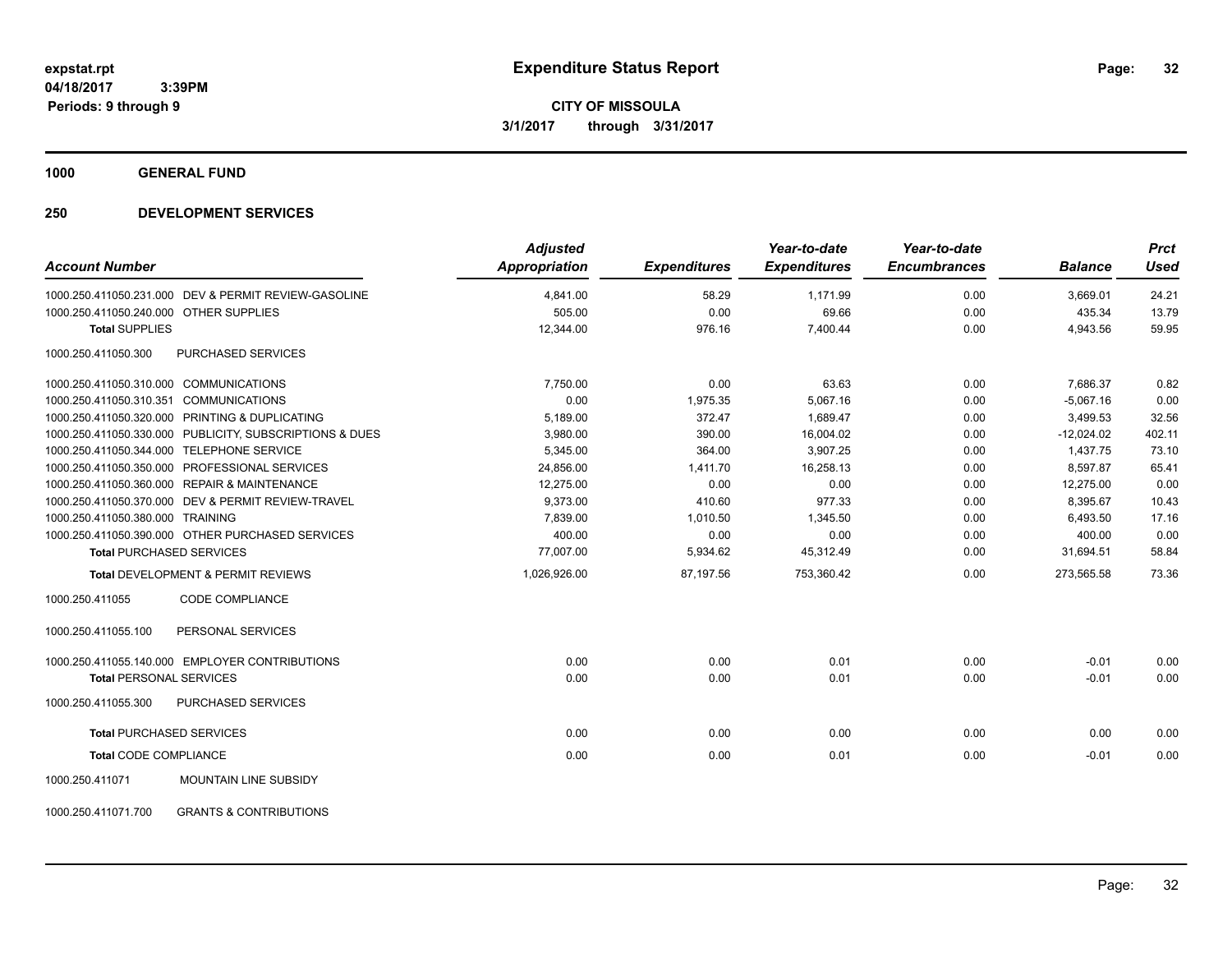**1000 GENERAL FUND**

| <b>Account Number</b>      |                                                                               | <b>Adjusted</b><br><b>Appropriation</b> | <b>Expenditures</b> | Year-to-date<br><b>Expenditures</b> | Year-to-date<br><b>Encumbrances</b> | <b>Balance</b> | <b>Prct</b><br><b>Used</b> |
|----------------------------|-------------------------------------------------------------------------------|-----------------------------------------|---------------------|-------------------------------------|-------------------------------------|----------------|----------------------------|
|                            | 1000.250.411071.700.000 GRANTS & CONTRIBUTIONS<br>Total MOUNTAIN LINE SUBSIDY | 100,000.00<br>100,000.00                | 0.00<br>0.00        | 100,000.00<br>100,000.00            | 0.00<br>0.00                        | 0.00<br>0.00   | 100.00<br>100.00           |
| 1000.250.411080            | <b>MIM MDT</b>                                                                |                                         |                     |                                     |                                     |                |                            |
| 1000.250.411080.800        | OTHER OBJECTS                                                                 |                                         |                     |                                     |                                     |                |                            |
| <b>Total MIM MDT</b>       | 1000.250.411080.820.000 MIM & BIKE PED SUBSIDY                                | 9,900.00<br>9,900.00                    | 0.00<br>0.00        | 9,900.00<br>9,900.00                | 0.00<br>0.00                        | 0.00<br>0.00   | 100.00<br>100.00           |
| 1000.250.411081            | <b>MIM-TRANSIT</b>                                                            |                                         |                     |                                     |                                     |                |                            |
| 1000.250.411081.100        | PERSONAL SERVICES                                                             |                                         |                     |                                     |                                     |                |                            |
|                            | <b>Total PERSONAL SERVICES</b>                                                | 0.00                                    | 0.00                | 0.00                                | 0.00                                | 0.00           | 0.00                       |
| 1000.250.411081.200        | <b>SUPPLIES</b>                                                               |                                         |                     |                                     |                                     |                |                            |
| <b>Total SUPPLIES</b>      |                                                                               | 0.00                                    | 0.00                | 0.00                                | 0.00                                | 0.00           | 0.00                       |
| 1000.250.411081.300        | PURCHASED SERVICES                                                            |                                         |                     |                                     |                                     |                |                            |
|                            | <b>Total PURCHASED SERVICES</b>                                               | 0.00                                    | 0.00                | 0.00                                | 0.00                                | 0.00           | 0.00                       |
| 1000.250.411081.500        | <b>FIXED CHARGES</b>                                                          |                                         |                     |                                     |                                     |                |                            |
| <b>Total FIXED CHARGES</b> |                                                                               | 0.00                                    | 0.00                | 0.00                                | 0.00                                | 0.00           | 0.00                       |
| 1000.250.411081.700        | <b>GRANTS &amp; CONTRIBUTIONS</b>                                             |                                         |                     |                                     |                                     |                |                            |
|                            | Total GRANTS & CONTRIBUTIONS                                                  | 0.00                                    | 0.00                | 0.00                                | 0.00                                | 0.00           | 0.00                       |
| 1000.250.411081.900        | CAPITAL OUTLAY                                                                |                                         |                     |                                     |                                     |                |                            |
| <b>Total MIM-TRANSIT</b>   |                                                                               | 0.00                                    | 0.00                | 0.00                                | 0.00                                | 0.00           | 0.00                       |
| 1000.250.411084            | *** Title Not Found ***                                                       |                                         |                     |                                     |                                     |                |                            |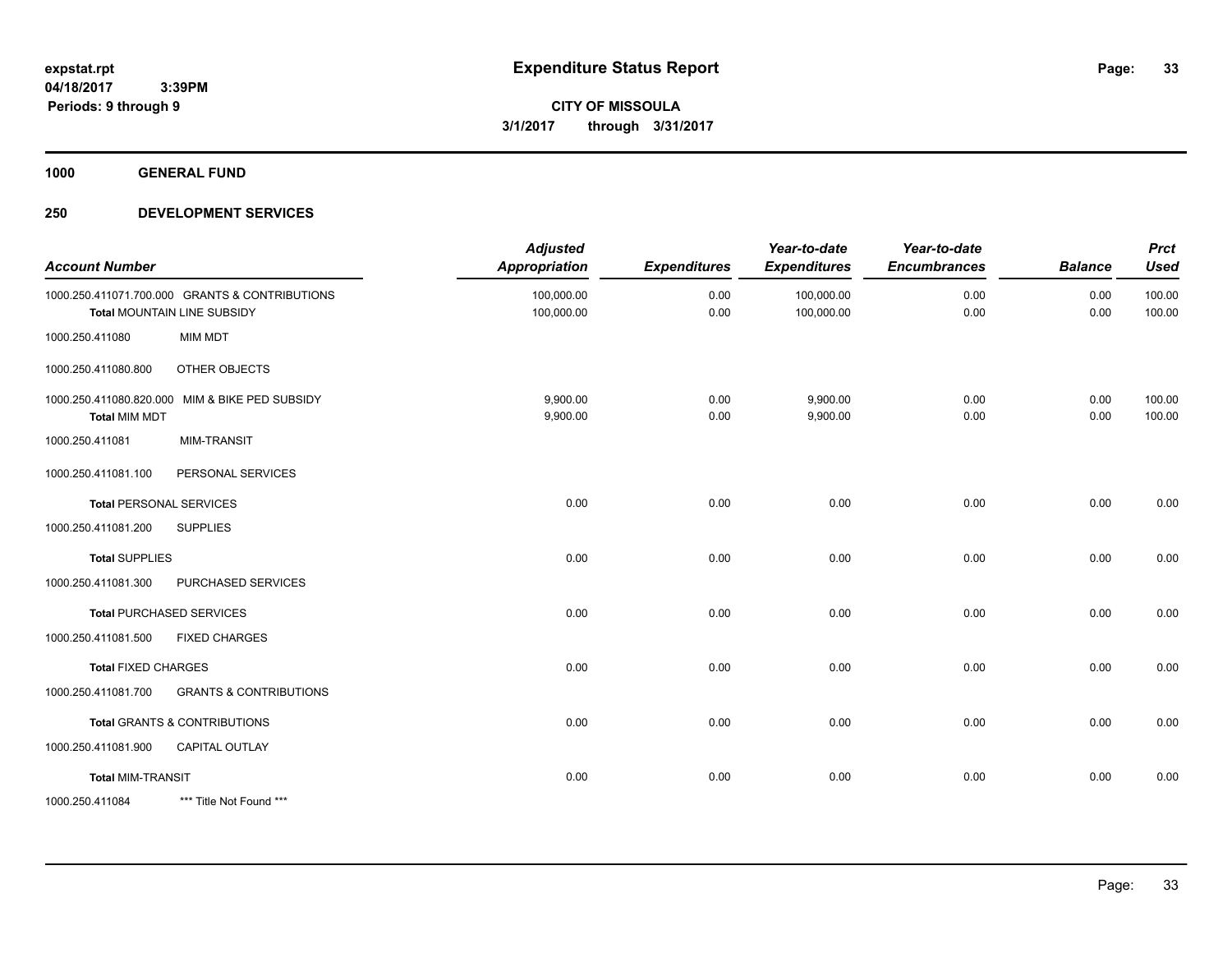**1000 GENERAL FUND**

|                                |                                                  | <b>Adjusted</b>      |                     | Year-to-date        | Year-to-date        |                | <b>Prct</b> |
|--------------------------------|--------------------------------------------------|----------------------|---------------------|---------------------|---------------------|----------------|-------------|
| <b>Account Number</b>          |                                                  | <b>Appropriation</b> | <b>Expenditures</b> | <b>Expenditures</b> | <b>Encumbrances</b> | <b>Balance</b> | <b>Used</b> |
| 1000.250.411084.800            | OTHER OBJECTS                                    |                      |                     |                     |                     |                |             |
|                                | 1000.250.411084.820.000 TRANSFERS TO OTHER FUNDS | 82,086.00            | 0.00                | 41,043.00           | 0.00                | 41,043.00      | 50.00       |
| Total *** Title Not Found ***  |                                                  | 82,086.00            | 0.00                | 41,043.00           | 0.00                | 41,043.00      | 50.00       |
| 1000.250.430255                | <b>BIKE-PED PROGRAM</b>                          |                      |                     |                     |                     |                |             |
| 1000.250.430255.100            | PERSONAL SERVICES                                |                      |                     |                     |                     |                |             |
| <b>Total PERSONAL SERVICES</b> |                                                  | 0.00                 | 0.00                | 0.00                | 0.00                | 0.00           | 0.00        |
| 1000.250.430255.200            | <b>SUPPLIES</b>                                  |                      |                     |                     |                     |                |             |
| Total BIKE-PED PROGRAM         |                                                  | 0.00                 | 0.00                | 0.00                | 0.00                | 0.00           | 0.00        |
| 1000.250.430256                | SAFE ROUTES TO SCHOOLS                           |                      |                     |                     |                     |                |             |
| 1000.250.430256.100            | PERSONAL SERVICES                                |                      |                     |                     |                     |                |             |
| <b>Total PERSONAL SERVICES</b> |                                                  | 0.00                 | 0.00                | 0.00                | 0.00                | 0.00           | 0.00        |
| 1000.250.430256.300            | PURCHASED SERVICES                               |                      |                     |                     |                     |                |             |
|                                | Total SAFE ROUTES TO SCHOOLS                     | 0.00                 | 0.00                | 0.00                | 0.00                | 0.00           | 0.00        |
| 1000.250.430262                | <b>SIDEWALKS</b>                                 |                      |                     |                     |                     |                |             |
| 1000.250.430262.300            | PURCHASED SERVICES                               |                      |                     |                     |                     |                |             |
| <b>Total SIDEWALKS</b>         |                                                  | 0.00                 | 0.00                | 0.00                | 0.00                | 0.00           | 0.00        |
| 1000.250.430267                | <b>CMAQ GRANT</b>                                |                      |                     |                     |                     |                |             |
| 1000.250.430267.100            | PERSONAL SERVICES                                |                      |                     |                     |                     |                |             |
| <b>Total PERSONAL SERVICES</b> |                                                  | 0.00                 | 0.00                | 0.00                | 0.00                | 0.00           | 0.00        |
| 1000.250.430267.200            | <b>SUPPLIES</b>                                  |                      |                     |                     |                     |                |             |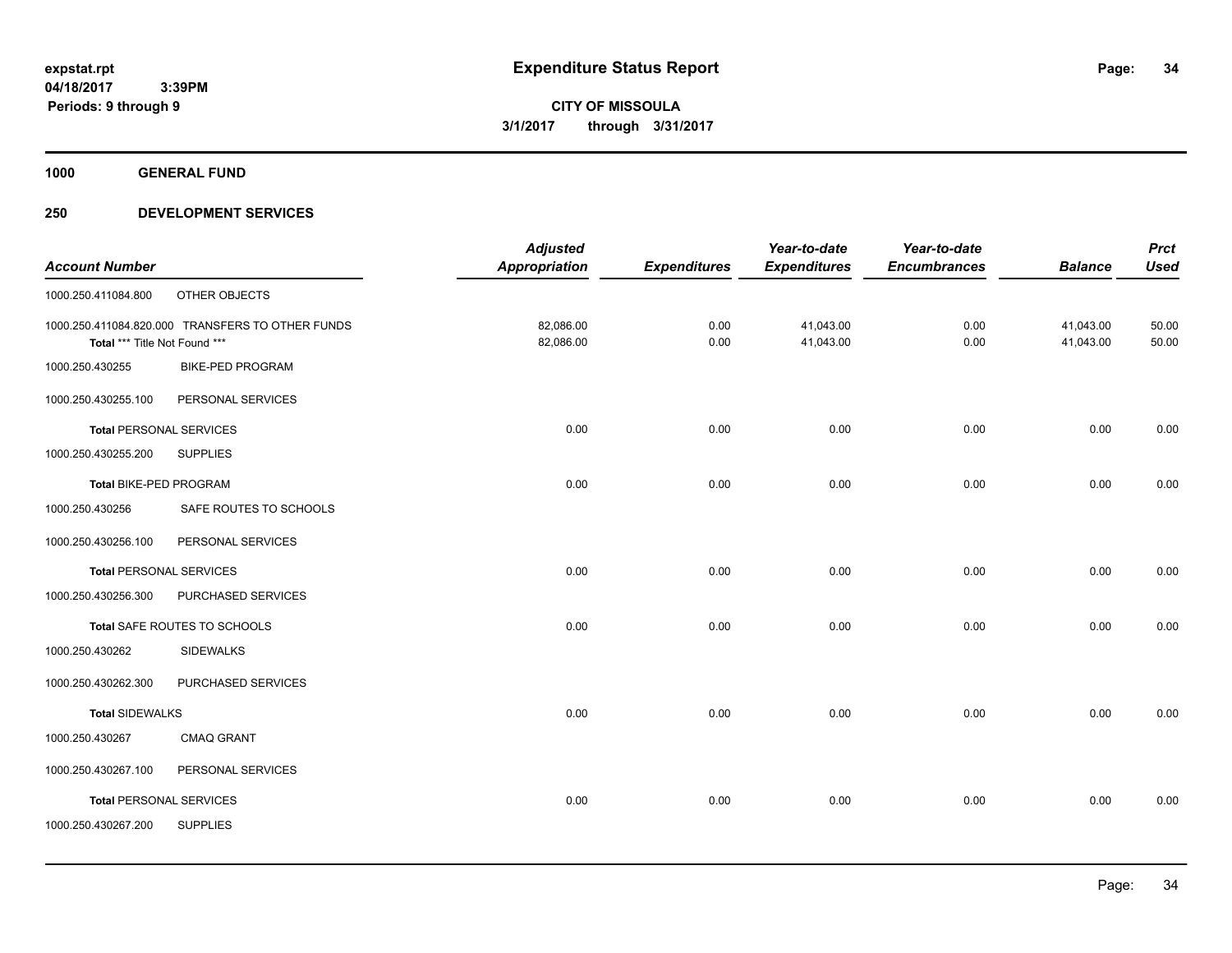**1000 GENERAL FUND**

|                                         |                                                         | <b>Adjusted</b> |                     | Year-to-date        | Year-to-date        |                | <b>Prct</b> |
|-----------------------------------------|---------------------------------------------------------|-----------------|---------------------|---------------------|---------------------|----------------|-------------|
| <b>Account Number</b>                   |                                                         | Appropriation   | <b>Expenditures</b> | <b>Expenditures</b> | <b>Encumbrances</b> | <b>Balance</b> | <b>Used</b> |
| <b>Total SUPPLIES</b>                   |                                                         | 0.00            | 0.00                | 0.00                | 0.00                | 0.00           | 0.00        |
| 1000.250.430267.300                     | <b>PURCHASED SERVICES</b>                               |                 |                     |                     |                     |                |             |
| <b>Total PURCHASED SERVICES</b>         |                                                         | 0.00            | 0.00                | 0.00                | 0.00                | 0.00           | 0.00        |
| 1000.250.430267.500                     | <b>FIXED CHARGES</b>                                    |                 |                     |                     |                     |                |             |
| <b>Total CMAQ GRANT</b>                 |                                                         | 0.00            | 0.00                | 0.00                | 0.00                | 0.00           | 0.00        |
| 1000.250.431400                         | <b>ENGINEERING</b>                                      |                 |                     |                     |                     |                |             |
| 1000.250.431400.100                     | PERSONAL SERVICES                                       |                 |                     |                     |                     |                |             |
|                                         | 1000.250.431400.110.000 ENGINEERING/SALARIES AND WAGES  | 459,224.00      | 35,956.26           | 322,497.19          | 0.00                | 136,726.81     | 70.23       |
|                                         | 1000.250.431400.120.00 OVERTIME/TERMINATION             | 2,437.00        | 0.00                | 0.00                | 0.00                | 2,437.00       | 0.00        |
|                                         | 1000.250.431400.120.000 OVERTIME/TERMINATION            | 0.00            | 0.00                | 89.58               | 0.00                | $-89.58$       | 0.00        |
|                                         | 1000.250.431400.140.000 EMPLOYER CONTRIBUTIONS          | 154,334.00      | 12,609.31           | 113.707.40          | 0.00                | 40.626.60      | 73.68       |
| <b>Total PERSONAL SERVICES</b>          |                                                         | 615,995.00      | 48,565.57           | 436,294.17          | 0.00                | 179,700.83     | 70.83       |
| 1000.250.431400.200                     | <b>SUPPLIES</b>                                         |                 |                     |                     |                     |                |             |
|                                         | 1000.250.431400.210.000 ENGINEERING-OFFICE SUPPLIES     | 1,423.00        | 73.74               | 1,143.72            | 0.00                | 279.28         | 80.37       |
| 1000.250.431400.210.301 OFFICE SUPPLIES |                                                         | 0.00            | 102.35              | 510.02              | 0.00                | $-510.02$      | 0.00        |
|                                         | 1000.250.431400.220.000 OPERATING SUPPLIES              | 525.00          | 0.00                | 283.96              | 0.00                | 241.04         | 54.09       |
|                                         | 1000.250.431400.230.000 REPAIR/MAINTENANCE              | 1,650.00        | 4.63                | 657.07              | 0.00                | 992.93         | 39.82       |
|                                         | 1000.250.431400.231.000 ENGINEERING-GASOLINE            | 8,568.00        | 283.77              | 2,884.27            | 0.00                | 5,683.73       | 33.66       |
| 1000.250.431400.240.000 OTHER SUPPLIES  |                                                         | 650.00          | 0.00                | 260.71              | 0.00                | 389.29         | 40.11       |
| <b>Total SUPPLIES</b>                   |                                                         | 12,816.00       | 464.49              | 5,739.75            | 0.00                | 7,076.25       | 44.79       |
| 1000.250.431400.300                     | PURCHASED SERVICES                                      |                 |                     |                     |                     |                |             |
| 1000.250.431400.310.000 COMMUNICATIONS  |                                                         | 4,395.00        | 0.00                | 0.00                | 0.00                | 4,395.00       | 0.00        |
| 1000.250.431400.310.351                 | <b>COMMUNICATIONS</b>                                   | 0.00            | 203.34              | 535.96              | 0.00                | $-535.96$      | 0.00        |
|                                         | 1000.250.431400.320.000 PRINTING & DUPLICATING          | 770.00          | 66.34               | 280.29              | 0.00                | 489.71         | 36.40       |
|                                         | 1000.250.431400.330.000 PUBLICITY, SUBSCRIPTIONS & DUES | 6,025.00        | 170.00              | 10,120.00           | 0.00                | $-4,095.00$    | 167.97      |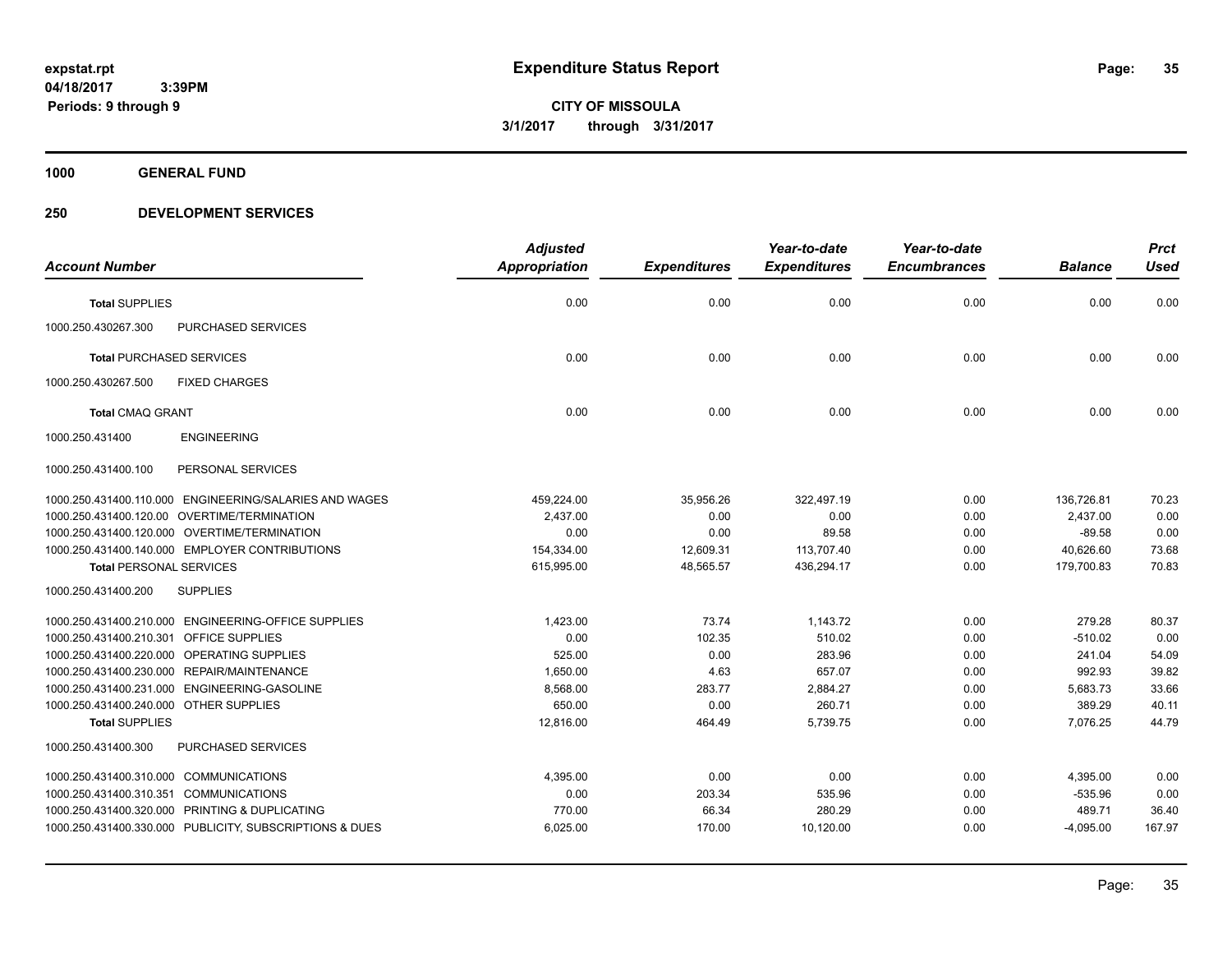**1000 GENERAL FUND**

|                                |                                                          | <b>Adjusted</b>      |                     | Year-to-date        | Year-to-date        |                | <b>Prct</b> |
|--------------------------------|----------------------------------------------------------|----------------------|---------------------|---------------------|---------------------|----------------|-------------|
| <b>Account Number</b>          |                                                          | <b>Appropriation</b> | <b>Expenditures</b> | <b>Expenditures</b> | <b>Encumbrances</b> | <b>Balance</b> | <b>Used</b> |
| 1000.250.431400.344.000        | <b>TELEPHONE SERVICE</b>                                 | 5,425.00             | 596.70              | 5,481.83            | 0.00                | $-56.83$       | 101.05      |
| 1000.250.431400.350.000        | PROFESSIONAL SERVICES                                    | 63,580.00            | 0.00                | 84,956.16           | 0.00                | $-21.376.16$   | 133.62      |
|                                | 1000.250.431400.360.000 ENGINEERING-REPAIR & MAINTENANCE | 10,680.00            | 0.00                | 0.00                | 0.00                | 10,680.00      | 0.00        |
|                                | 1000.250.431400.370.000 ENGINEERING-TRAVEL               | 2,850.00             | 0.00                | 24.50               | 0.00                | 2,825.50       | 0.86        |
| 1000.250.431400.380.000        | <b>TRAINING</b>                                          | 3,100.00             | 325.00              | 735.00              | 0.00                | 2,365.00       | 23.71       |
|                                | 1000.250.431400.390.000 OTHER PURCHASED SERVICES         | 550.00               | 0.00                | 0.00                | 0.00                | 550.00         | 0.00        |
|                                | <b>Total PURCHASED SERVICES</b>                          | 97,375.00            | 1,361.38            | 102,133.74          | 0.00                | $-4,758.74$    | 104.89      |
| 1000.250.431400.900            | <b>CAPITAL OUTLAY</b>                                    |                      |                     |                     |                     |                |             |
| <b>Total CAPITAL OUTLAY</b>    |                                                          | 0.00                 | 0.00                | 0.00                | 0.00                | 0.00           | 0.00        |
| <b>Total ENGINEERING</b>       |                                                          | 726,186.00           | 50,391.44           | 544,167.66          | 0.00                | 182,018.34     | 74.94       |
| 1000.250.460460                | <b>HISTORIC PRESERVATION</b>                             |                      |                     |                     |                     |                |             |
| 1000.250.460460.800            | OTHER OBJECTS                                            |                      |                     |                     |                     |                |             |
|                                | 1000.250.460460.820.000 HISTORIC PRESERVATION SUBSIDY    | 64.834.00            | 0.00                | 32.417.00           | 0.00                | 32,417.00      | 50.00       |
|                                | <b>Total HISTORIC PRESERVATION</b>                       | 64,834.00            | 0.00                | 32,417.00           | 0.00                | 32.417.00      | 50.00       |
| 1000.250.510110                | <b>MERCHANT SERVICES</b>                                 |                      |                     |                     |                     |                |             |
| 1000.250.510110.500            | <b>FIXED CHARGES</b>                                     |                      |                     |                     |                     |                |             |
| <b>Total MERCHANT SERVICES</b> |                                                          | 0.00                 | 0.00                | 0.00                | 0.00                | 0.00           | 0.00        |
|                                | <b>Total DEVELOPMENT SERVICES</b>                        | 2,491,167.00         | 179,809.68          | 1,736,234.39        | 0.00                | 754,932.61     | 69.70       |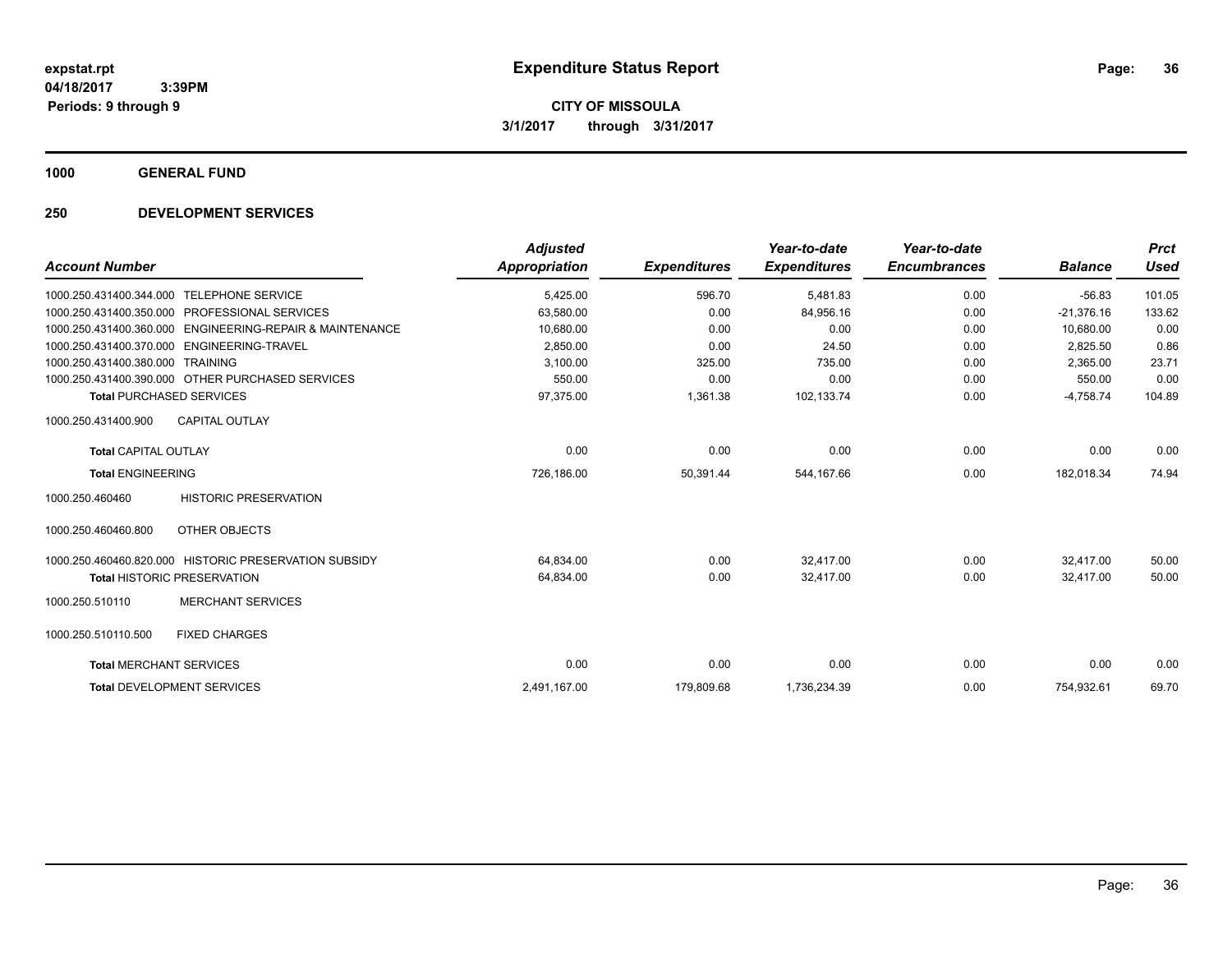**Periods: 9 through 9**

**37**

**CITY OF MISSOULA 3/1/2017 through 3/31/2017**

**1000 GENERAL FUND**

 **3:39PM**

## **255 HOUSING & COMMUNITY DEVELOPMENT**

| <b>Account Number</b>           |                                                                                                        | <b>Adjusted</b><br><b>Appropriation</b> | <b>Expenditures</b> | Year-to-date<br><b>Expenditures</b> | Year-to-date<br><b>Encumbrances</b> | <b>Balance</b>                 | <b>Prct</b><br><b>Used</b> |
|---------------------------------|--------------------------------------------------------------------------------------------------------|-----------------------------------------|---------------------|-------------------------------------|-------------------------------------|--------------------------------|----------------------------|
| 1000.255.411850                 | ECONOMIC DEVELOPMENT                                                                                   |                                         |                     |                                     |                                     |                                |                            |
| 1000.255.411850.700             | <b>GRANTS &amp; CONTRIBUTIONS</b>                                                                      |                                         |                     |                                     |                                     |                                |                            |
|                                 | 1000.255.411850.700.000 ECONOMIC PARTNERSHIP CONTRIBUTION<br><b>Total ECONOMIC DEVELOPMENT</b>         | 0.00<br>0.00                            | 0.00<br>0.00        | 100,000.00<br>100,000.00            | 0.00<br>0.00                        | $-100,000.00$<br>$-100,000.00$ | 0.00<br>0.00               |
| 1000.255.440191                 | PARTNERSHIP HEALTH                                                                                     |                                         |                     |                                     |                                     |                                |                            |
| 1000.255.440191.700             | <b>GRANTS &amp; CONTRIBUTIONS</b>                                                                      |                                         |                     |                                     |                                     |                                |                            |
| <b>Total PARTNERSHIP HEALTH</b> |                                                                                                        | 0.00                                    | 0.00                | 0.00                                | 0.00                                | 0.00                           | 0.00                       |
| 1000.255.450131                 | <b>GENERAL ASSISTANCE</b>                                                                              |                                         |                     |                                     |                                     |                                |                            |
| 1000.255.450131.700             | <b>GRANTS &amp; CONTRIBUTIONS</b>                                                                      |                                         |                     |                                     |                                     |                                |                            |
| <b>Total GENERAL ASSISTANCE</b> | 1000.255.450131.700.000 REACHING HOME - 10 YR PLAN END HOMLESS                                         | 0.00<br>0.00                            | 0.00<br>0.00        | 35,000.00<br>35,000.00              | 0.00<br>0.00                        | $-35,000.00$<br>$-35,000.00$   | 0.00<br>0.00               |
| 1000.255.460300                 | OTHER COMMUNITY EVENTS                                                                                 |                                         |                     |                                     |                                     |                                |                            |
| 1000.255.460300.700             | <b>GRANTS &amp; CONTRIBUTIONS</b>                                                                      |                                         |                     |                                     |                                     |                                |                            |
|                                 | 1000.255.460300.700.000 CULTURAL COUNCIL/GRANTS & CONTRIBUTIONS<br><b>Total OTHER COMMUNITY EVENTS</b> | 0.00<br>0.00                            | 0.00<br>0.00        | 116.000.00<br>116,000.00            | 0.00<br>0.00                        | $-116,000.00$<br>$-116,000.00$ | 0.00<br>0.00               |
| 1000.255.460453                 | <b>BANDS</b>                                                                                           |                                         |                     |                                     |                                     |                                |                            |
| 1000.255.460453.700             | <b>GRANTS &amp; CONTRIBUTIONS</b>                                                                      |                                         |                     |                                     |                                     |                                |                            |
| <b>Total BANDS</b>              | 1000.255.460453.700.000 INTL CHORAL FESTIVAL                                                           | 0.00<br>0.00                            | 0.00<br>0.00        | 12,000.00<br>12,000.00              | 0.00<br>0.00                        | $-12,000.00$<br>$-12,000.00$   | 0.00<br>0.00               |
| 1000.255.470210                 | <b>ADMINISTRATION</b>                                                                                  |                                         |                     |                                     |                                     |                                |                            |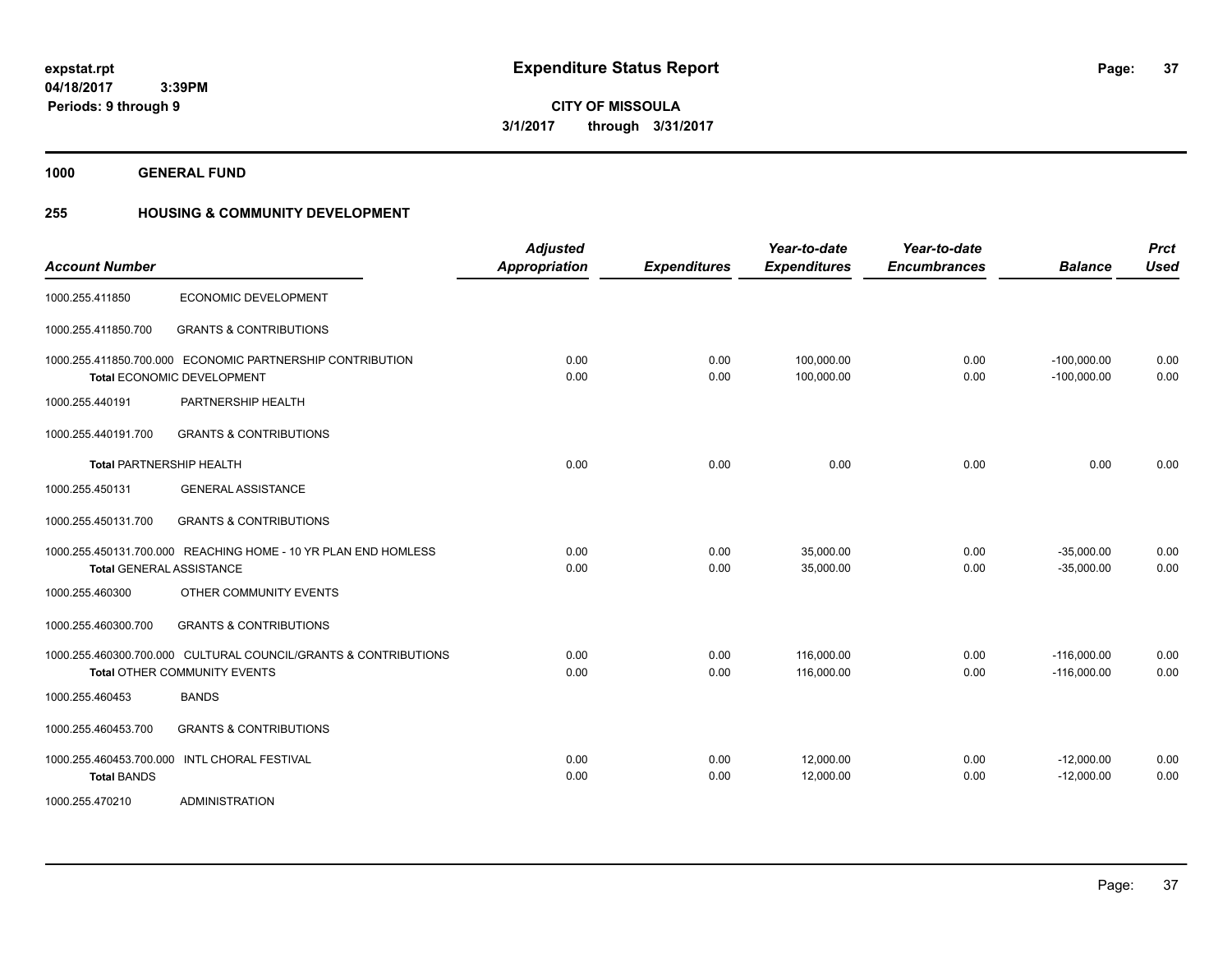**CITY OF MISSOULA 3/1/2017 through 3/31/2017**

**1000 GENERAL FUND**

### **255 HOUSING & COMMUNITY DEVELOPMENT**

|                                                          | <b>Adjusted</b>      |                     | Year-to-date        | Year-to-date        |                | <b>Prct</b> |
|----------------------------------------------------------|----------------------|---------------------|---------------------|---------------------|----------------|-------------|
| <b>Account Number</b>                                    | <b>Appropriation</b> | <b>Expenditures</b> | <b>Expenditures</b> | <b>Encumbrances</b> | <b>Balance</b> | <b>Used</b> |
| PERSONAL SERVICES<br>1000.255.470210.100                 |                      |                     |                     |                     |                |             |
| 1000.255.470210.110.000 SALARIES AND WAGES               | 151,749.00           | 10,074.44           | 67,909.56           | 0.00                | 83,839.44      | 44.75       |
| 1000.255.470210.140.000 EMPLOYER CONTRIBUTIONS           | 56,154.00            | 3,207.70            | 18.071.37           | 0.00                | 38,082.63      | 32.18       |
| 1000.255.470210.141.000 STATE RETIREMENT CONTRIBUTIONS   | 152.00               | 0.00                | 57.83               | 0.00                | 94.17          | 38.05       |
| <b>Total PERSONAL SERVICES</b>                           | 208,055.00           | 13,282.14           | 86,038.76           | 0.00                | 122,016.24     | 41.35       |
| <b>SUPPLIES</b><br>1000.255.470210.200                   |                      |                     |                     |                     |                |             |
| 1000.255.470210.210.000 OFFICE SUPPLIES                  | 3,466.00             | 15.58               | 7,513.23            | 0.00                | $-4,047.23$    | 216.77      |
| 1000.255.470210.220.000 OPERATING SUPPLIES               | 200.00               | 0.00                | 0.00                | 0.00                | 200.00         | 0.00        |
| 1000.255.470210.230.000 REPAIR/MAINTENANCE               | 0.00                 | 0.00                | 225.00              | 0.00                | $-225.00$      | 0.00        |
| <b>Total SUPPLIES</b>                                    | 3,666.00             | 15.58               | 7,738.23            | 0.00                | $-4,072.23$    | 211.08      |
| 1000.255.470210.300<br>PURCHASED SERVICES                |                      |                     |                     |                     |                |             |
| 1000.255.470210.310.000 COMMUNICATIONS                   | 320.00               | 116.73              | 582.51              | 0.00                | $-262.51$      | 182.03      |
| 1000.255.470210.320.000 PRINTING & DUPLICATING           | 4,535.00             | 0.00                | 257.49              | 0.00                | 4,277.51       | 5.68        |
| 1000.255.470210.330.000 PUBLICITY, SUBSCRIPTIONS & DUES  | 1,700.00             | 55.00               | 303.74              | 0.00                | 1,396.26       | 17.87       |
| 1000.255.470210.344.000 TELEPHONE SERVICE                | 2,150.00             | 1.89                | 347.63              | 0.00                | 1,802.37       | 16.17       |
| 1000.255.470210.350.000 PROFESSIONAL SERVICES            | 110,652.00           | 228.60              | 1,520.76            | 0.00                | 109,131.24     | 1.37        |
| 1000.255.470210.360.000 REPAIR & MAINTENANCE             | 2,350.00             | 0.00                | 0.00                | 0.00                | 2,350.00       | 0.00        |
| 1000.255.470210.370.000 TRAVEL                           | 8.077.00             | 1.355.84            | 4,096.19            | 0.00                | 3,980.81       | 50.71       |
| 1000.255.470210.380.000 TRAINING                         | 1,250.00             | 0.00                | 1,862.50            | 0.00                | $-612.50$      | 149.00      |
| 1000.255.470210.390.000 OTHER PURCHASED SERVICES         | 2,822.00             | 0.00                | 2,035.20            | 0.00                | 786.80         | 72.12       |
| <b>Total PURCHASED SERVICES</b>                          | 133,856.00           | 1,758.06            | 11,006.02           | 0.00                | 122,849.98     | 8.22        |
| 1000.255.470210.500<br><b>FIXED CHARGES</b>              |                      |                     |                     |                     |                |             |
| 1000.255.470210.500.000 FIXED CHARGES                    | 13,500.00            | 1,675.00            | 10,385.54           | 0.00                | 3,114.46       | 76.93       |
| <b>Total FIXED CHARGES</b>                               | 13,500.00            | 1,675.00            | 10,385.54           | 0.00                | 3,114.46       | 76.93       |
| <b>GRANTS &amp; CONTRIBUTIONS</b><br>1000.255.470210.700 |                      |                     |                     |                     |                |             |
| 1000.255.470210.700.000 GRANTS & CONTRIBUTIONS           | 305,532.00           | 0.00                | 2,900.00            | 0.00                | 302,632.00     | 0.95        |
| <b>Total GRANTS &amp; CONTRIBUTIONS</b>                  | 305,532.00           | 0.00                | 2.900.00            | 0.00                | 302.632.00     | 0.95        |
|                                                          |                      |                     |                     |                     |                |             |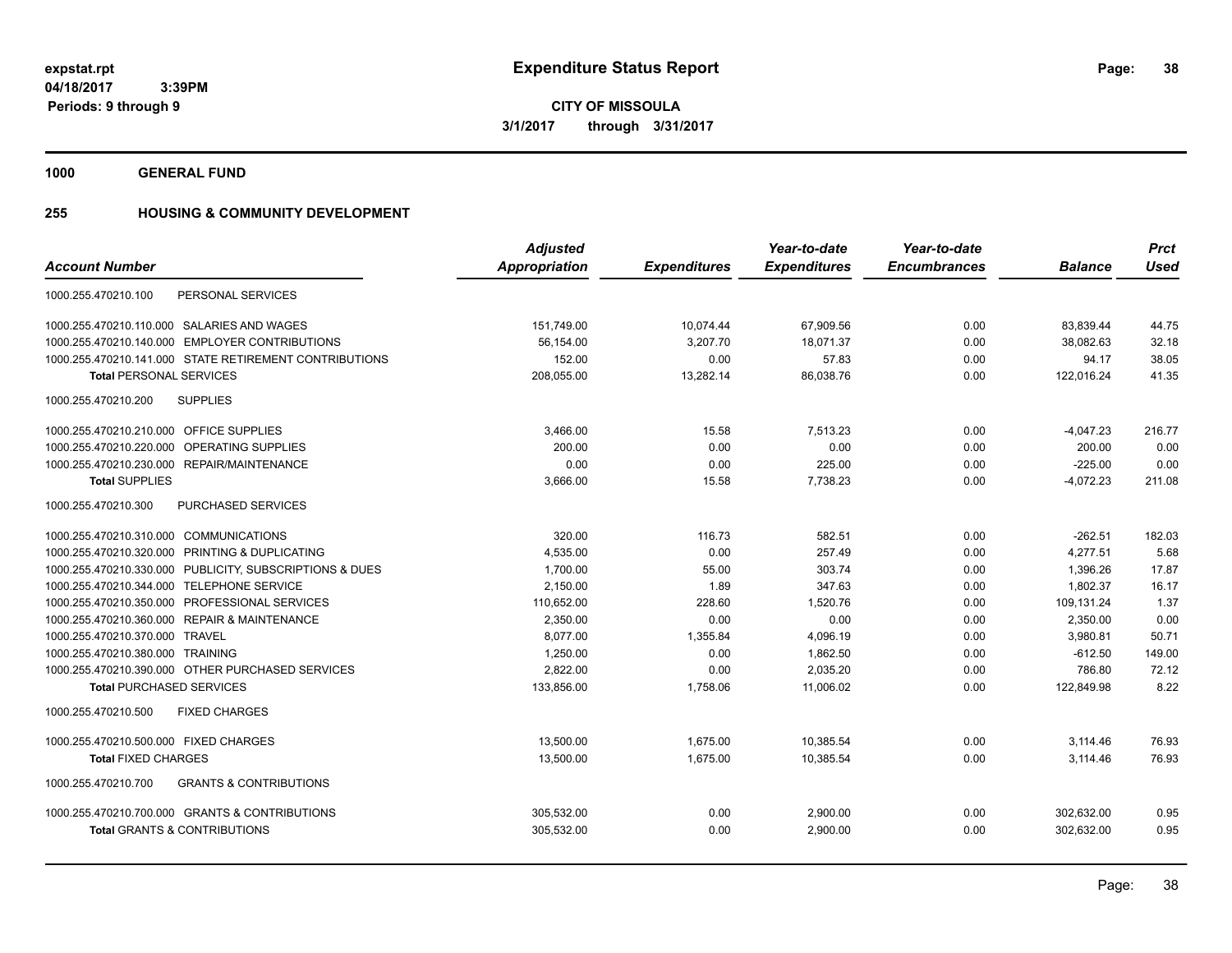**Periods: 9 through 9**

**CITY OF MISSOULA 3/1/2017 through 3/31/2017**

**1000 GENERAL FUND**

 **3:39PM**

# **255 HOUSING & COMMUNITY DEVELOPMENT**

| <b>Account Number</b>                                                        | <b>Adjusted</b><br>Appropriation | <b>Expenditures</b> | Year-to-date<br><b>Expenditures</b> | Year-to-date<br><b>Encumbrances</b> | <b>Balance</b>       | <b>Prct</b><br>Used |
|------------------------------------------------------------------------------|----------------------------------|---------------------|-------------------------------------|-------------------------------------|----------------------|---------------------|
| 1000.255.470210.900<br><b>CAPITAL OUTLAY</b>                                 |                                  |                     |                                     |                                     |                      |                     |
| 1000.255.470210.940.000 MACHINERY & EQUIPMENT<br><b>Total CAPITAL OUTLAY</b> | 8.500.00<br>8,500.00             | 0.00<br>0.00        | 0.00<br>0.00                        | 0.00<br>0.00                        | 8.500.00<br>8.500.00 | 0.00<br>0.00        |
| <b>Total ADMINISTRATION</b>                                                  | 673,109.00                       | 16.730.78           | 118.068.55                          | 0.00                                | 555.040.45           | 17.54               |
| <b>Total HOUSING &amp; COMMUNITY DEVELOPMENT</b>                             | 673,109.00                       | 16,730.78           | 381,068.55                          | 0.00                                | 292,040.45           | 56.61               |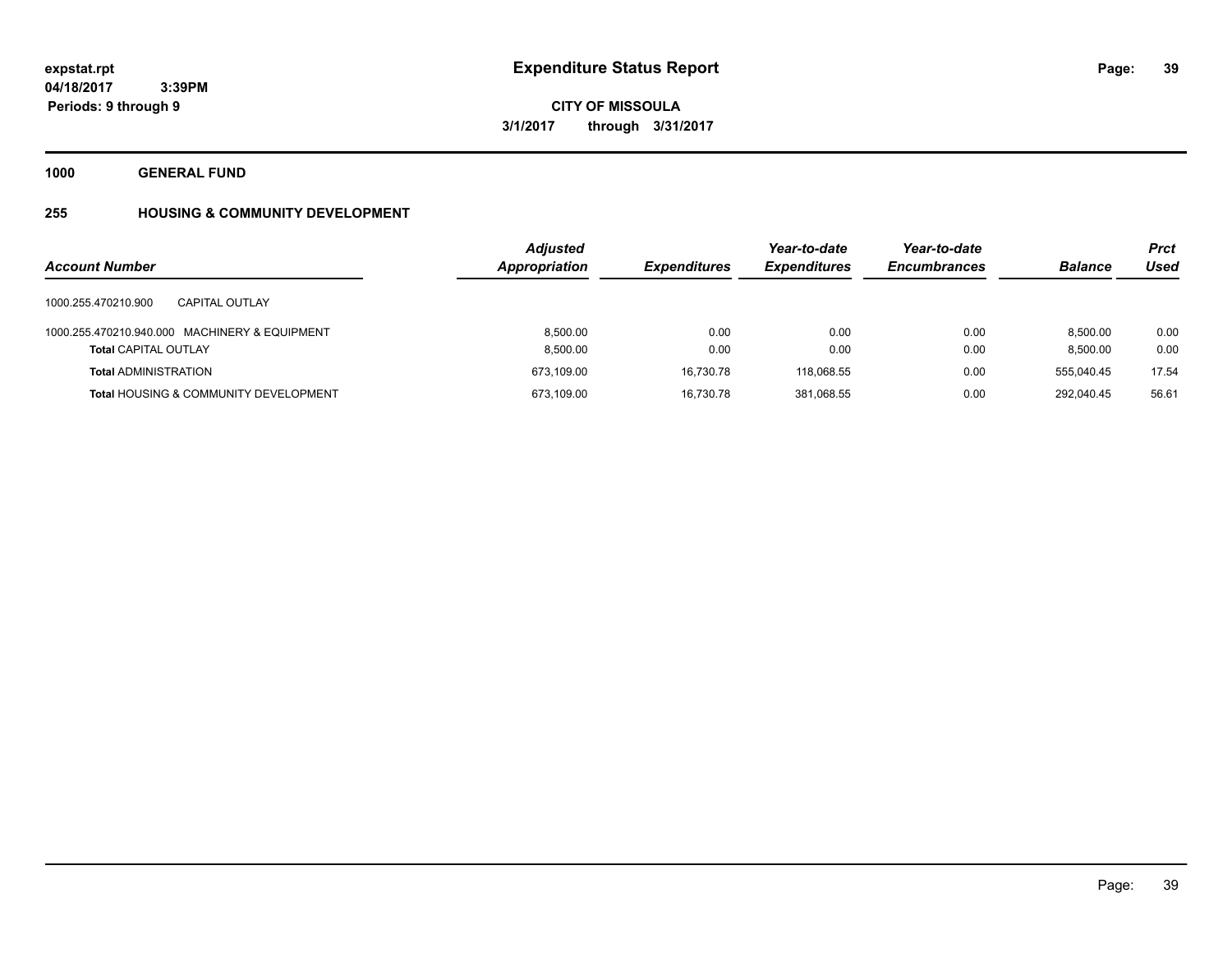**CITY OF MISSOULA 3/1/2017 through 3/31/2017**

**1000 GENERAL FUND**

**270 CITY ATTORNEY**

| <b>Account Number</b>          |                                                                                                       | <b>Adjusted</b><br><b>Appropriation</b> | <b>Expenditures</b> | Year-to-date<br><b>Expenditures</b> | Year-to-date<br><b>Encumbrances</b> | <b>Balance</b>           | <b>Prct</b><br><b>Used</b> |
|--------------------------------|-------------------------------------------------------------------------------------------------------|-----------------------------------------|---------------------|-------------------------------------|-------------------------------------|--------------------------|----------------------------|
| 1000.270.410360                | ALTERNATIVE DISPUTE RESOLUTION                                                                        |                                         |                     |                                     |                                     |                          |                            |
| 1000.270.410360.700            | <b>GRANTS &amp; CONTRIBUTIONS</b>                                                                     |                                         |                     |                                     |                                     |                          |                            |
|                                | 1000.270.410360.700.000 ALTERNATIVE DISPUTE RESOLUTION<br><b>Total ALTERNATIVE DISPUTE RESOLUTION</b> | 7,200.00<br>7,200.00                    | 0.00<br>0.00        | 0.00<br>0.00                        | 0.00<br>0.00                        | 7,200.00<br>7,200.00     | 0.00<br>0.00               |
| 1000.270.410371                | SEXUAL ASSUALT PREVENTION CAMPAIGN                                                                    |                                         |                     |                                     |                                     |                          |                            |
| 1000.270.410371.700            | <b>GRANTS &amp; CONTRIBUTIONS</b>                                                                     |                                         |                     |                                     |                                     |                          |                            |
|                                | 1000.270.410371.700.000 SEXUAL ASSUAL PREVENTION CAMPAIGN<br>Total SEXUAL ASSUALT PREVENTION CAMPAIGN | 160.618.00<br>160.618.00                | 0.00<br>0.00        | 80,309.00<br>80.309.00              | 0.00<br>0.00                        | 80.309.00<br>80.309.00   | 50.00<br>50.00             |
| 1000.270.411115                | <b>VICTIM SERVICES</b>                                                                                |                                         |                     |                                     |                                     |                          |                            |
| 1000.270.411115.100            | PERSONAL SERVICES                                                                                     |                                         |                     |                                     |                                     |                          |                            |
|                                | 1000.270.411115.110.000 SALARIES AND WAGES                                                            | 17,911.00                               | 0.00                | 0.00                                | 0.00                                | 17,911.00                | 0.00                       |
|                                | 1000.270.411115.140.000 EMPLOYER CONTRIBUTIONS                                                        | 5,837.00                                | 0.00                | 0.00                                | 0.00                                | 5,837.00                 | 0.00                       |
| <b>Total PERSONAL SERVICES</b> | 1000.270.411115.141.000 STATE RETIREMENT CONTRIBUTIONS                                                | 0.00<br>23,748.00                       | 0.00<br>0.00        | 1,500.59<br>1.500.59                | 0.00<br>0.00                        | $-1,500.59$<br>22,247.41 | 0.00<br>6.32               |
|                                |                                                                                                       |                                         |                     |                                     |                                     |                          |                            |
| 1000.270.411115.300            | PURCHASED SERVICES                                                                                    |                                         |                     |                                     |                                     |                          |                            |
|                                | <b>Total PURCHASED SERVICES</b>                                                                       | 0.00                                    | 0.00                | 0.00                                | 0.00                                | 0.00                     | 0.00                       |
| 1000.270.411115.900            | <b>CAPITAL OUTLAY</b>                                                                                 |                                         |                     |                                     |                                     |                          |                            |
| <b>Total CAPITAL OUTLAY</b>    |                                                                                                       | 0.00                                    | 0.00                | 0.00                                | 0.00                                | 0.00                     | 0.00                       |
| <b>Total VICTIM SERVICES</b>   |                                                                                                       | 23,748.00                               | 0.00                | 1,500.59                            | 0.00                                | 22,247.41                | 6.32                       |
| 1000.270.411120                | ADMINISTRATION & CIVIL LAW                                                                            |                                         |                     |                                     |                                     |                          |                            |

1000.270.411120.100 PERSONAL SERVICES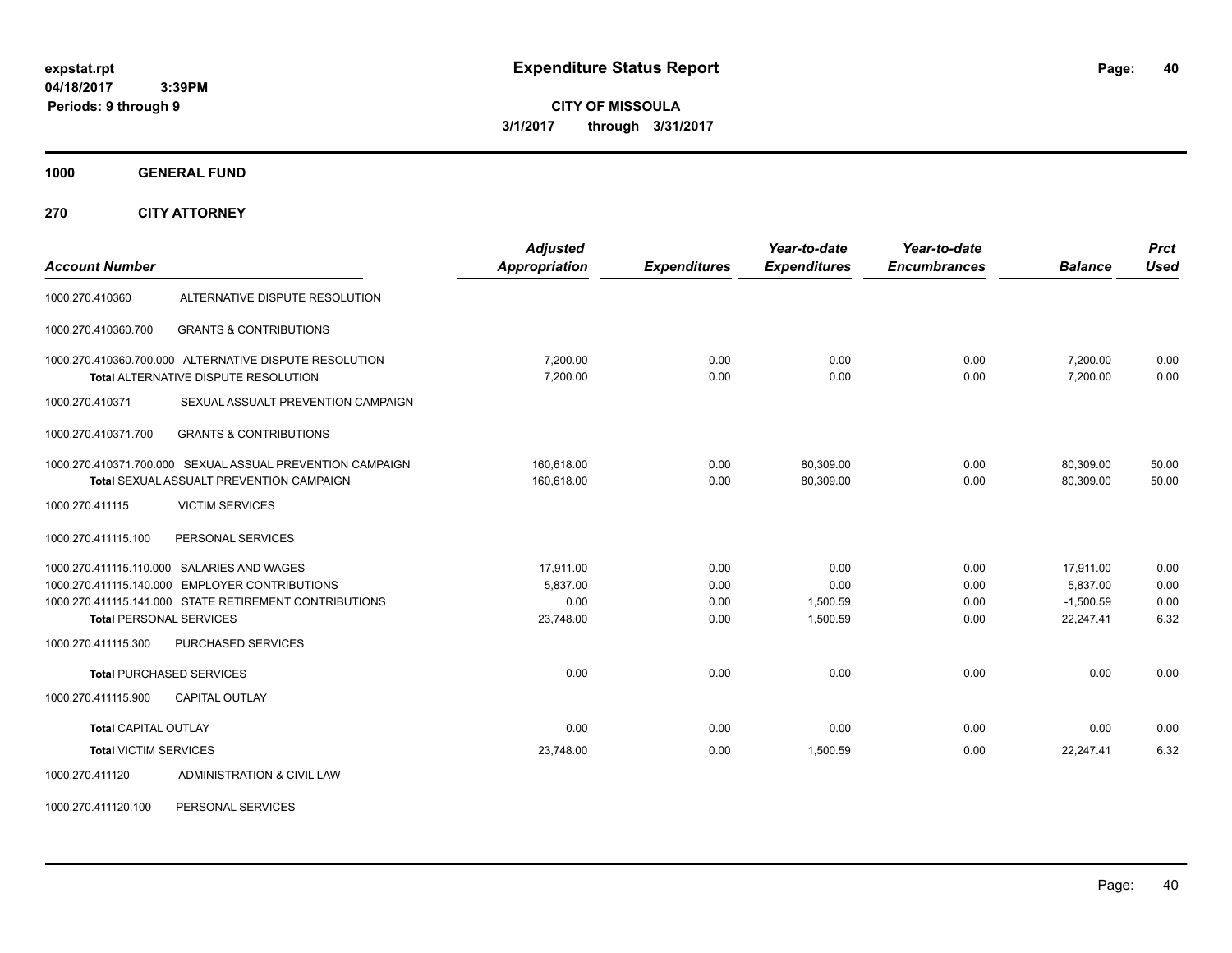**CITY OF MISSOULA 3/1/2017 through 3/31/2017**

**1000 GENERAL FUND**

**270 CITY ATTORNEY**

| <b>Account Number</b>                          |                                                         | <b>Adjusted</b><br><b>Appropriation</b> | <b>Expenditures</b> | Year-to-date<br><b>Expenditures</b> | Year-to-date<br><b>Encumbrances</b> | <b>Balance</b> | <b>Prct</b><br><b>Used</b> |
|------------------------------------------------|---------------------------------------------------------|-----------------------------------------|---------------------|-------------------------------------|-------------------------------------|----------------|----------------------------|
| 1000.270.411120.110.000 SALARIES AND WAGES     |                                                         | 341.611.00                              | 39.141.75           | 365,051.45                          | 0.00                                | $-23.440.45$   | 106.86                     |
| 1000.270.411120.120.000 OVERTIME/TERMINATION   |                                                         | 5,000.00                                | 70.42               | 4,133.06                            | 0.00                                | 866.94         | 82.66                      |
| 1000.270.411120.140.000 EMPLOYER CONTRIBUTIONS |                                                         | 101,401.00                              | 12,180.82           | 116,433.36                          | 0.00                                | $-15,032.36$   | 114.82                     |
| <b>Total PERSONAL SERVICES</b>                 |                                                         | 448,012.00                              | 51,392.99           | 485,617.87                          | 0.00                                | $-37,605.87$   | 108.39                     |
| 1000.270.411120.200<br><b>SUPPLIES</b>         |                                                         |                                         |                     |                                     |                                     |                |                            |
| 1000.270.411120.210.000 OFFICE SUPPLIES        |                                                         | 2,959.00                                | $-25.53$            | 1.735.67                            | 0.00                                | 1,223.33       | 58.66                      |
| 1000.270.411120.220.000 OPERATING SUPPLIES     |                                                         | 550.00                                  | 0.00                | 400.00                              | 0.00                                | 150.00         | 72.73                      |
| 1000.270.411120.231.000 GASOLINE               |                                                         | 163.00                                  | 325.52              | 382.36                              | 0.00                                | $-219.36$      | 234.58                     |
| <b>Total SUPPLIES</b>                          |                                                         | 3,672.00                                | 299.99              | 2,518.03                            | 0.00                                | 1,153.97       | 68.57                      |
| 1000.270.411120.300                            | PURCHASED SERVICES                                      |                                         |                     |                                     |                                     |                |                            |
| 1000.270.411120.310.000 COMMUNICATIONS         |                                                         | 500.00                                  | 0.00                | 6.93                                | 0.00                                | 493.07         | 1.39                       |
| 1000.270.411120.320.000 PRINTING & DUPLICATING |                                                         | 275.00                                  | 238.00              | 538.30                              | 0.00                                | $-263.30$      | 195.75                     |
|                                                | 1000.270.411120.330.000 PUBLICITY, SUBSCRIPTIONS & DUES | 7,605.00                                | 1,197.00            | 4,927.00                            | 0.00                                | 2,678.00       | 64.79                      |
| 1000.270.411120.344.000 TELEPHONE SERVICE      |                                                         | 132.00                                  | 33.24               | 122.03                              | 0.00                                | 9.97           | 92.45                      |
| 1000.270.411120.350.000 PROFESSIONAL SERVICES  |                                                         | 900.00                                  | 0.00                | 64.85                               | 0.00                                | 835.15         | 7.21                       |
| 1000.270.411120.360.000 REPAIR & MAINTENANCE   |                                                         | 1,258.00                                | 67.88               | 472.92                              | 0.00                                | 785.08         | 37.59                      |
| 1000.270.411120.370.000 TRAVEL                 |                                                         | 2,200.00                                | 476.00              | 476.00                              | 0.00                                | 1,724.00       | 21.64                      |
| 1000.270.411120.380.000 TRAINING               |                                                         | 3,511.00                                | 199.00              | 3,143.00                            | 0.00                                | 368.00         | 89.52                      |
| <b>Total PURCHASED SERVICES</b>                |                                                         | 16,381.00                               | 2,211.12            | 9,751.03                            | 0.00                                | 6,629.97       | 59.53                      |
| 1000.270.411120.800                            | OTHER OBJECTS                                           |                                         |                     |                                     |                                     |                |                            |
| <b>Total OTHER OBJECTS</b>                     |                                                         | 0.00                                    | 0.00                | 0.00                                | 0.00                                | 0.00           | 0.00                       |
| 1000.270.411120.900                            | <b>CAPITAL OUTLAY</b>                                   |                                         |                     |                                     |                                     |                |                            |
| <b>Total CAPITAL OUTLAY</b>                    |                                                         | 0.00                                    | 0.00                | 0.00                                | 0.00                                | 0.00           | 0.00                       |
| Total ADMINISTRATION & CIVIL LAW               |                                                         | 468,065.00                              | 53,904.10           | 497,886.93                          | 0.00                                | $-29,821.93$   | 106.37                     |
| 1000.270.411125                                | <b>CRIMINAL LAW</b>                                     |                                         |                     |                                     |                                     |                |                            |

1000.270.411125.100 PERSONAL SERVICES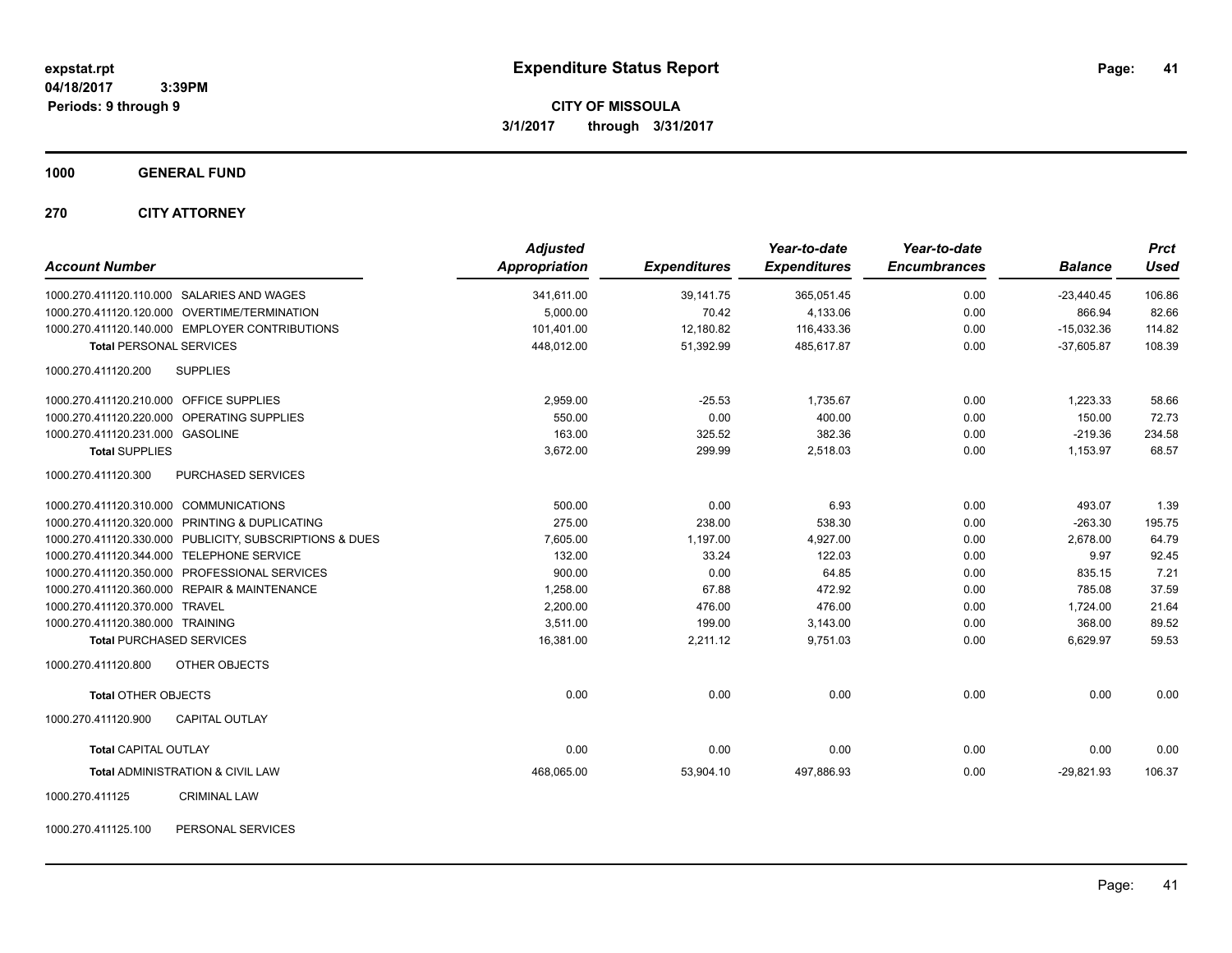**CITY OF MISSOULA 3/1/2017 through 3/31/2017**

### **1000 GENERAL FUND**

### **270 CITY ATTORNEY**

|                                                         | <b>Adjusted</b>      |                     | Year-to-date        | Year-to-date        |                | <b>Prct</b> |
|---------------------------------------------------------|----------------------|---------------------|---------------------|---------------------|----------------|-------------|
| <b>Account Number</b>                                   | <b>Appropriation</b> | <b>Expenditures</b> | <b>Expenditures</b> | <b>Encumbrances</b> | <b>Balance</b> | <b>Used</b> |
| 1000.270.411125.110.000 SALARIES AND WAGES              | 607,744.00           | 34,939.23           | 315,252.60          | 0.00                | 292.491.40     | 51.87       |
| 1000.270.411125.120.000 OVERTIME/TERMINATION            | 0.00                 | 7.82                | 851.39              | 0.00                | $-851.39$      | 0.00        |
| 1000.270.411125.140.000 EMPLOYER CONTRIBUTIONS          | 211.044.00           | 13,173.20           | 119,866.50          | 0.00                | 91,177.50      | 56.80       |
| <b>Total PERSONAL SERVICES</b>                          | 818,788.00           | 48,120.25           | 435,970.49          | 0.00                | 382,817.51     | 53.25       |
| <b>SUPPLIES</b><br>1000.270.411125.200                  |                      |                     |                     |                     |                |             |
| 1000.270.411125.210.000 OFFICE SUPPLIES                 | 3,159.00             | 14.38               | 2,082.35            | 0.00                | 1,076.65       | 65.92       |
| 1000.270.411125.220.000 OPERATING SUPPLIES              | 700.00               | 0.00                | 673.68              | 0.00                | 26.32          | 96.24       |
| 1000.270.411125.231.000 GASOLINE                        | 100.00               | 0.00                | 0.00                | 0.00                | 100.00         | 0.00        |
| <b>Total SUPPLIES</b>                                   | 3,959.00             | 14.38               | 2,756.03            | 0.00                | 1,202.97       | 69.61       |
| 1000.270.411125.300<br>PURCHASED SERVICES               |                      |                     |                     |                     |                |             |
| 1000.270.411125.310.000 COMMUNICATIONS                  | 850.00               | 178.91              | 1,005.93            | 0.00                | $-155.93$      | 118.34      |
| 1000.270.411125.320.000 PRINTING & DUPLICATING          | 275.00               | 0.00                | 0.00                | 0.00                | 275.00         | 0.00        |
| 1000.270.411125.330.000 PUBLICITY, SUBSCRIPTIONS & DUES | 5,395.00             | 1,975.00            | 2,218.92            | 0.00                | 3,176.08       | 41.13       |
| 1000.270.411125.344.000 TELEPHONE SERVICE               | 132.00               | 0.00                | 0.00                | 0.00                | 132.00         | 0.00        |
| 1000.270.411125.350.000 PROFESSIONAL SERVICES           | 2,350.00             | 45.20               | 484.17              | 0.00                | 1.865.83       | 20.60       |
| 1000.270.411125.360.000 REPAIR & MAINTENANCE            | 18,189.00            | 0.00                | 17,977.00           | 0.00                | 212.00         | 98.83       |
| 1000.270.411125.370.000 TRAVEL                          | 3,800.00             | 0.00                | 440.50              | 0.00                | 3,359.50       | 11.59       |
| 1000.270.411125.380.000 TRAINING                        | 5,489.00             | 1,873.00            | 2,746.00            | 0.00                | 2,743.00       | 50.03       |
| <b>Total PURCHASED SERVICES</b>                         | 36,480.00            | 4,072.11            | 24,872.52           | 0.00                | 11,607.48      | 68.18       |
| 1000.270.411125.500<br><b>FIXED CHARGES</b>             |                      |                     |                     |                     |                |             |
| <b>Total FIXED CHARGES</b>                              | 0.00                 | 0.00                | 0.00                | 0.00                | 0.00           | 0.00        |
| <b>CAPITAL OUTLAY</b><br>1000.270.411125.900            |                      |                     |                     |                     |                |             |
| <b>Total CAPITAL OUTLAY</b>                             | 0.00                 | 0.00                | 0.00                | 0.00                | 0.00           | 0.00        |
| <b>Total CRIMINAL LAW</b>                               | 859,227.00           | 52,206.74           | 463,599.04          | 0.00                | 395.627.96     | 53.96       |
| <b>Total CITY ATTORNEY</b>                              | 1,518,858.00         | 106,110.84          | 1,043,295.56        | 0.00                | 475,562.44     | 68.69       |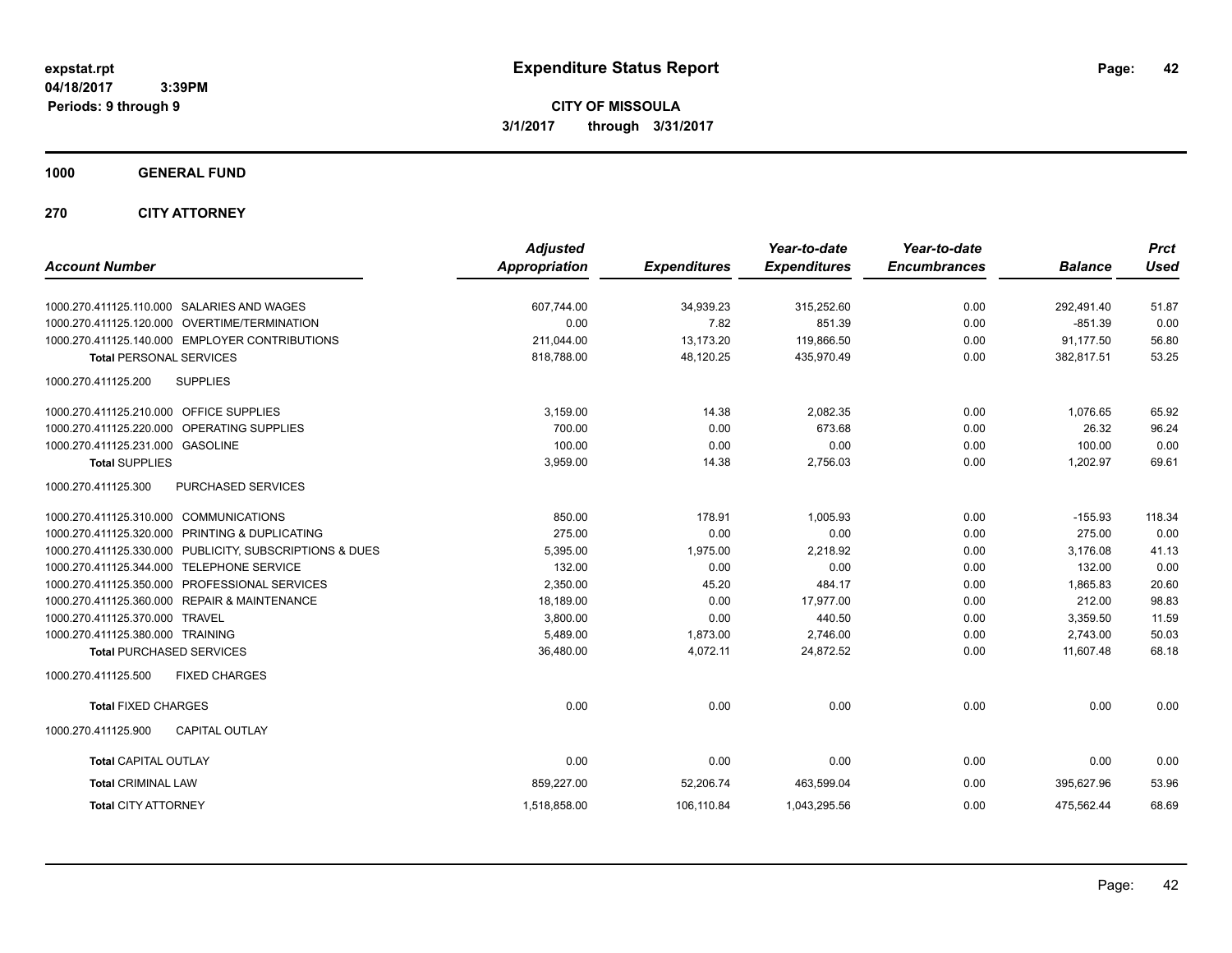**CITY OF MISSOULA 3/1/2017 through 3/31/2017**

**1000 GENERAL FUND**

### **280 PUBLIC WORKS OPERATIONS**

| <b>Account Number</b>                   |                                                         | <b>Adjusted</b><br>Appropriation | <b>Expenditures</b> | Year-to-date<br><b>Expenditures</b> | Year-to-date<br><b>Encumbrances</b> | <b>Balance</b> | <b>Prct</b><br><b>Used</b> |
|-----------------------------------------|---------------------------------------------------------|----------------------------------|---------------------|-------------------------------------|-------------------------------------|----------------|----------------------------|
|                                         |                                                         |                                  |                     |                                     |                                     |                |                            |
| 1000.280.430100                         | PUBLIC WORKS ADMINISTRATION                             |                                  |                     |                                     |                                     |                |                            |
| 1000.280.430100.100                     | PERSONAL SERVICES                                       |                                  |                     |                                     |                                     |                |                            |
|                                         | 1000.280.430100.110.000 SALARIES AND WAGES              | 116,829.00                       | 12,276.24           | 108,581.70                          | 0.00                                | 8,247.30       | 92.94                      |
| 1000.280.430100.120.000                 | OVERTIME/TERMINATION                                    | 477.00                           | 0.00                | 0.00                                | 0.00                                | 477.00         | 0.00                       |
|                                         | 1000.280.430100.140.000 EMPLOYER CONTRIBUTIONS          | 33,262.00                        | 3,154.87            | 28,885.56                           | 0.00                                | 4.376.44       | 86.84                      |
|                                         | 1000.280.430100.141.000 STATE RETIREMENT CONTRIBUTIONS  | 0.00                             | 0.00                | 355.29                              | 0.00                                | $-355.29$      | 0.00                       |
| <b>Total PERSONAL SERVICES</b>          |                                                         | 150,568.00                       | 15,431.11           | 137,822.55                          | 0.00                                | 12,745.45      | 91.54                      |
| 1000.280.430100.200                     | <b>SUPPLIES</b>                                         |                                  |                     |                                     |                                     |                |                            |
| 1000.280.430100.210.000 OFFICE SUPPLIES |                                                         | 450.00                           | 24.76               | 494.36                              | 0.00                                | $-44.36$       | 109.86                     |
|                                         | 1000.280.430100.230.000 REPAIR/MAINTENANCE              | 50.00                            | 0.00                | 0.00                                | 0.00                                | 50.00          | 0.00                       |
| 1000.280.430100.231.000 GASOLINE        |                                                         | 249.00                           | 0.00                | 0.00                                | 0.00                                | 249.00         | 0.00                       |
| <b>Total SUPPLIES</b>                   |                                                         | 749.00                           | 24.76               | 494.36                              | 0.00                                | 254.64         | 66.00                      |
| 1000.280.430100.300                     | PURCHASED SERVICES                                      |                                  |                     |                                     |                                     |                |                            |
| 1000.280.430100.310.000                 | <b>COMMUNICATIONS</b>                                   | 300.00                           | 0.00                | 30.94                               | 0.00                                | 269.06         | 10.31                      |
| 1000.280.430100.310.351                 | COMMUNICATIONS~POSTAGE                                  | 0.00                             | 1.79                | 45.37                               | 0.00                                | $-45.37$       | 0.00                       |
| 1000.280.430100.320.000                 | PRINTING & DUPLICATING                                  | 200.00                           | 0.00                | 0.00                                | 0.00                                | 200.00         | 0.00                       |
|                                         | 1000.280.430100.330.000 PUBLICITY, SUBSCRIPTIONS & DUES | 920.00                           | 527.00              | 725.00                              | 0.00                                | 195.00         | 78.80                      |
| 1000.280.430100.344.000                 | <b>TELEPHONE SERVICE</b>                                | 733.00                           | 92.67               | 898.80                              | 0.00                                | $-165.80$      | 122.62                     |
| 1000.280.430100.344.391                 | <b>TELEPHONE SERVICE</b>                                | 0.00                             | 23.73               | 63.49                               | 0.00                                | $-63.49$       | 0.00                       |
|                                         | 1000.280.430100.360.000 REPAIR & MAINTENANCE            | 100.00                           | 0.00                | 0.00                                | 0.00                                | 100.00         | 0.00                       |
| 1000.280.430100.370.000                 | <b>TRAVEL</b>                                           | 700.00                           | 0.00                | 140.40                              | 0.00                                | 559.60         | 20.06                      |
| 1000.280.430100.380.000 TRAINING        |                                                         | 800.00                           | 0.00                | 150.00                              | 0.00                                | 650.00         | 18.75                      |
| <b>Total PURCHASED SERVICES</b>         |                                                         | 3,753.00                         | 645.19              | 2,054.00                            | 0.00                                | 1,699.00       | 54.73                      |
| 1000.280.430100.500                     | <b>FIXED CHARGES</b>                                    |                                  |                     |                                     |                                     |                |                            |
| <b>Total FIXED CHARGES</b>              |                                                         | 0.00                             | 0.00                | 0.00                                | 0.00                                | 0.00           | 0.00                       |
| 1000.280.430100.800                     | OTHER OBJECTS                                           |                                  |                     |                                     |                                     |                |                            |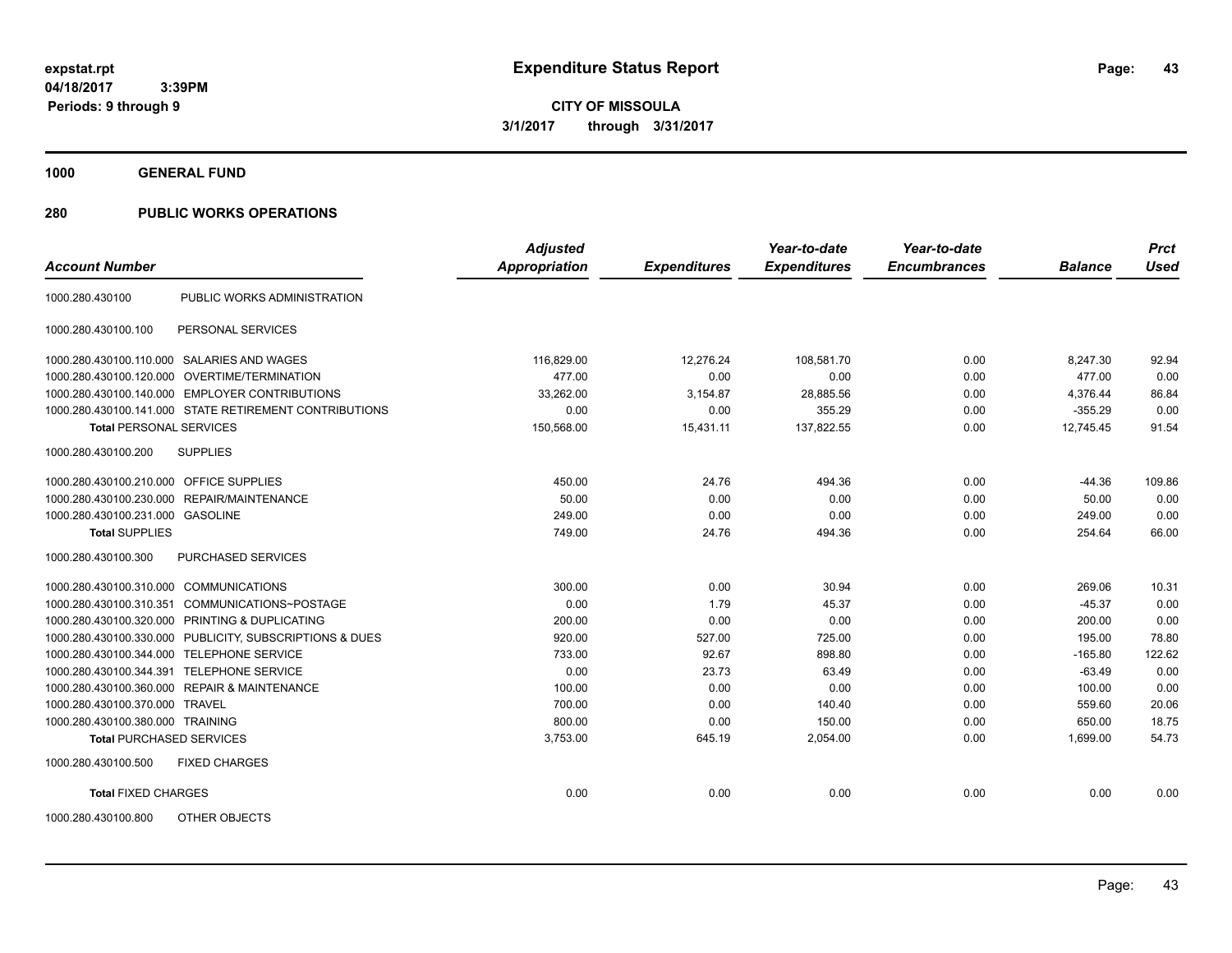**1000 GENERAL FUND**

### **280 PUBLIC WORKS OPERATIONS**

| <b>Account Number</b>                             | <b>Adjusted</b><br>Appropriation | <b>Expenditures</b> | Year-to-date<br><b>Expenditures</b> | Year-to-date<br><b>Encumbrances</b> | <b>Balance</b> | <b>Prct</b><br><b>Used</b> |
|---------------------------------------------------|----------------------------------|---------------------|-------------------------------------|-------------------------------------|----------------|----------------------------|
| <b>Total OTHER OBJECTS</b>                        | 0.00                             | 0.00                | 0.00                                | 0.00                                | 0.00           | 0.00                       |
| <b>Total PUBLIC WORKS ADMINISTRATION</b>          | 155,070.00                       | 16,101.06           | 140,370.91                          | 0.00                                | 14,699.09      | 90.52                      |
| 1000.280.430250<br>REIMBURSABLE SERVICES          |                                  |                     |                                     |                                     |                |                            |
| <b>SUPPLIES</b><br>1000.280.430250.200            |                                  |                     |                                     |                                     |                |                            |
| 1000.280.430250.230.000 REPAIR/MAINTENANCE        | 10,000.00                        | 0.00                | 0.00                                | 0.00                                | 10,000.00      | 0.00                       |
| <b>Total SUPPLIES</b>                             | 10,000.00                        | 0.00                | 0.00                                | 0.00                                | 10,000.00      | 0.00                       |
| PURCHASED SERVICES<br>1000.280.430250.300         |                                  |                     |                                     |                                     |                |                            |
| 1000.280.430250.360.000 REPAIR & MAINTENANCE      | 10,000.00                        | 0.00                | 0.00                                | 0.00                                | 10,000.00      | 0.00                       |
| 1000.280.430250.360.300 REPAIR & MAINTENANCE      | 0.00                             | 2,883.26            | 17,648.26                           | 0.00                                | $-17,648.26$   | 0.00                       |
| <b>Total PURCHASED SERVICES</b>                   | 10,000.00                        | 2,883.26            | 17,648.26                           | 0.00                                | $-7,648.26$    | 176.48                     |
| <b>Total REIMBURSABLE SERVICES</b>                | 20,000.00                        | 2,883.26            | 17,648.26                           | 0.00                                | 2,351.74       | 88.24                      |
| 1000.280.430263<br><b>STREET LIGHTING</b>         |                                  |                     |                                     |                                     |                |                            |
| 1000.280.430263.100<br>PERSONAL SERVICES          |                                  |                     |                                     |                                     |                |                            |
| 1000.280.430263.110.000 SALARIES AND WAGES        | 3.833.00                         | 255.82              | 2,355.66                            | 0.00                                | 1.477.34       | 61.46                      |
| 1000.280.430263.120.000 OVERTIME/TERMINATION      | 624.00                           | 0.00                | 2.47                                | 0.00                                | 621.53         | 0.40                       |
| 1000.280.430263.130.000 OTHER                     | 256.00                           | 0.00                | 0.00                                | 0.00                                | 256.00         | 0.00                       |
| 1000.280.430263.140.000 EMPLOYER CONTRIBUTIONS    | 2,090.00                         | 101.13              | 964.30                              | 0.00                                | 1,125.70       | 46.14                      |
| <b>Total PERSONAL SERVICES</b>                    | 6,803.00                         | 356.95              | 3,322.43                            | 0.00                                | 3,480.57       | 48.84                      |
| 1000.280.430263.300<br>PURCHASED SERVICES         |                                  |                     |                                     |                                     |                |                            |
| 1000.280.430263.341.000 ELECTRICITY & NATURAL GAS | 123,400.00                       | 11,852.60           | 87,873.48                           | 0.00                                | 35,526.52      | 71.21                      |
| <b>Total PURCHASED SERVICES</b>                   | 123,400.00                       | 11,852.60           | 87,873.48                           | 0.00                                | 35,526.52      | 71.21                      |
| <b>Total STREET LIGHTING</b>                      | 130,203.00                       | 12,209.55           | 91,195.91                           | 0.00                                | 39,007.09      | 70.04                      |
| 1000.280.430264<br>TRAFFIC SIGNAL MAINTENANCE     |                                  |                     |                                     |                                     |                |                            |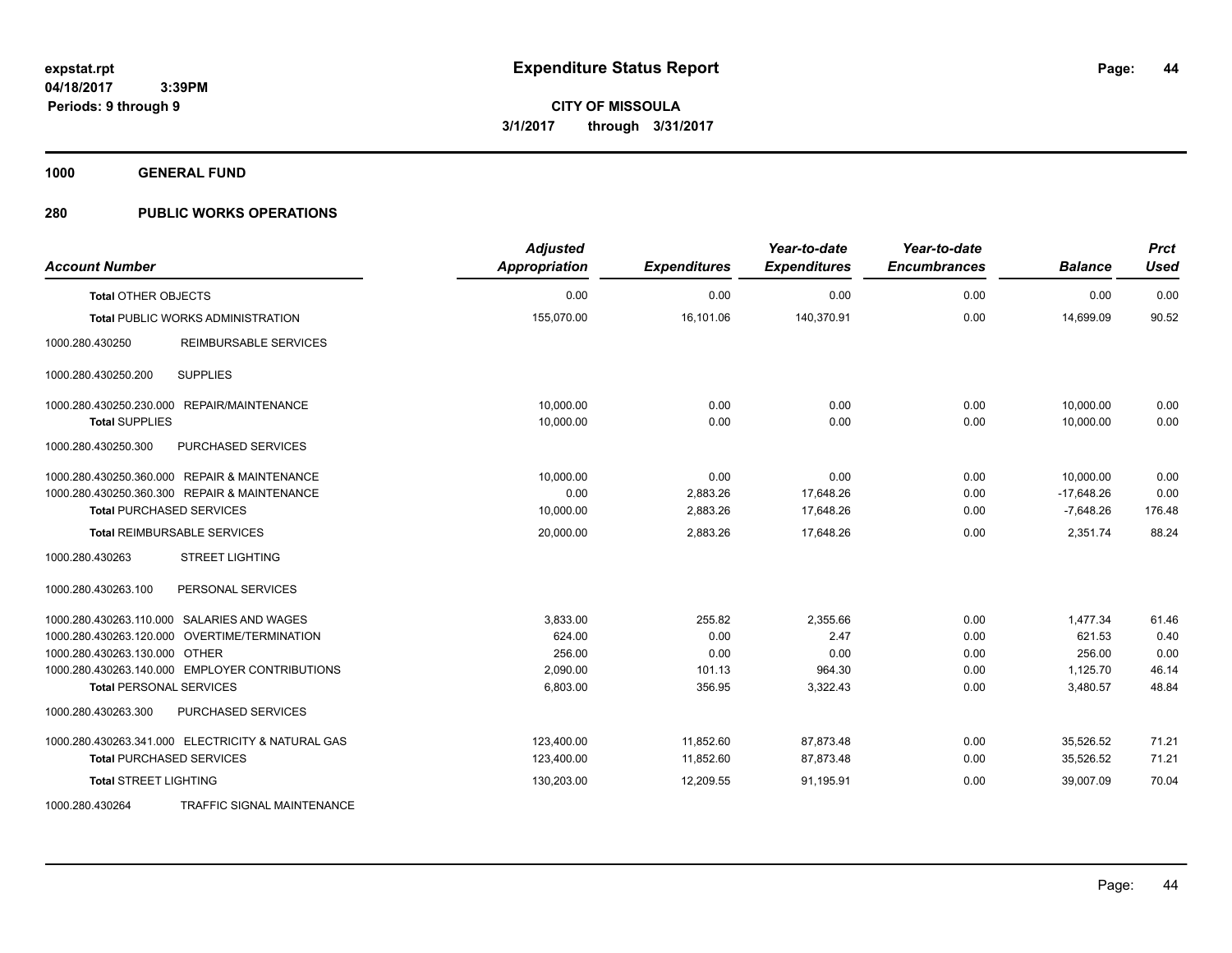**Periods: 9 through 9**

**45**

**CITY OF MISSOULA 3/1/2017 through 3/31/2017**

**1000 GENERAL FUND**

### **280 PUBLIC WORKS OPERATIONS**

 **3:39PM**

|                                                          | <b>Adjusted</b>      |                     | Year-to-date        | Year-to-date        |                | <b>Prct</b> |
|----------------------------------------------------------|----------------------|---------------------|---------------------|---------------------|----------------|-------------|
| <b>Account Number</b>                                    | <b>Appropriation</b> | <b>Expenditures</b> | <b>Expenditures</b> | <b>Encumbrances</b> | <b>Balance</b> | <b>Used</b> |
| 1000.280.430264.100<br>PERSONAL SERVICES                 |                      |                     |                     |                     |                |             |
| 1000.280.430264.110.000 SALARIES AND WAGES               | 86,250.00            | 5,755.57            | 53,000.34           | 0.00                | 33.249.66      | 61.45       |
| 1000.280.430264.120.000 OVERTIME/TERMINATION             | 2.017.00             | 0.00                | 55.62               | 0.00                | 1,961.38       | 2.76        |
| 1000.280.430264.130.000 OTHER                            | 5,758.00             | 0.00                | 0.00                | 0.00                | 5,758.00       | 0.00        |
| 1000.280.430264.140.000 EMPLOYER CONTRIBUTIONS           | 44.095.00            | 2,275.77            | 21,695.88           | 0.00                | 22,399.12      | 49.20       |
| <b>Total PERSONAL SERVICES</b>                           | 138,120.00           | 8,031.34            | 74,751.84           | 0.00                | 63,368.16      | 54.12       |
| 1000.280.430264.200<br><b>SUPPLIES</b>                   |                      |                     |                     |                     |                |             |
| 1000.280.430264.210.000 OFFICE SUPPLIES                  | 350.00               | 0.00                | 0.00                | 0.00                | 350.00         | 0.00        |
| 1000.280.430264.220.000 OPERATING SUPPLIES               | 235.00               | 0.00                | 193.81              | 0.00                | 41.19          | 82.47       |
| 1000.280.430264.220.311 OPERATING SUPPLIES               | 0.00                 | 0.00                | 149.98              | 0.00                | $-149.98$      | 0.00        |
| 1000.280.430264.230.000 REPAIR/MAINTENANCE               | 1,060.00             | 169.97              | 711.85              | 0.00                | 348.15         | 67.16       |
| 1000.280.430264.230.321 REPAIR/MAINTENANCE~VEHICLE PARTS | 0.00                 | 31.96               | 621.56              | 0.00                | $-621.56$      | 0.00        |
| 1000.280.430264.231.000 GASOLINE                         | 2.799.00             | 0.00                | 639.84              | 0.00                | 2,159.16       | 22.86       |
| 1000.280.430264.240.000 OTHER SUPPLIES                   | 9,880.00             | 709.05              | 11,922.89           | 0.00                | $-2,042.89$    | 120.68      |
| <b>Total SUPPLIES</b>                                    | 14,324.00            | 910.98              | 14,239.93           | 0.00                | 84.07          | 99.41       |
| <b>PURCHASED SERVICES</b><br>1000.280.430264.300         |                      |                     |                     |                     |                |             |
| 1000.280.430264.341.000 ELECTRICITY & NATURAL GAS        | 15.236.00            | 980.07              | 6.789.20            | 0.00                | 8,446.80       | 44.56       |
| 1000.280.430264.350.000 PROFESSIONAL SERVICES            | 200.00               | 0.00                | 110.00              | 0.00                | 90.00          | 55.00       |
| 1000.280.430264.360.000 REPAIR & MAINTENANCE             | 1,100.00             | 0.00                | 657.80              | 0.00                | 442.20         | 59.80       |
| 1000.280.430264.370.000 TRAVEL                           | 150.00               | 0.00                | 0.00                | 0.00                | 150.00         | 0.00        |
| 1000.280.430264.380.000 TRAINING                         | 450.00               | 0.00                | 0.00                | 0.00                | 450.00         | 0.00        |
| <b>Total PURCHASED SERVICES</b>                          | 17,136.00            | 980.07              | 7,557.00            | 0.00                | 9,579.00       | 44.10       |
| <b>Total TRAFFIC SIGNAL MAINTENANCE</b>                  | 169,580.00           | 9,922.39            | 96.548.77           | 0.00                | 73.031.23      | 56.93       |
| 1000.280.430265<br><b>SIGNING &amp; STRIPING</b>         |                      |                     |                     |                     |                |             |
| 1000.280.430265.100<br>PERSONAL SERVICES                 |                      |                     |                     |                     |                |             |
| 1000.280.430265.110.000 SALARIES AND WAGES               | 200.051.00           | 13.244.66           | 167.247.42          | 0.00                | 32.803.58      | 83.60       |
| 1000.280.430265.120.000 OVERTIME/TERMINATION             | 110.00               | 0.00                | 1.603.53            | 0.00                | $-1,493.53$    | 1,457.75    |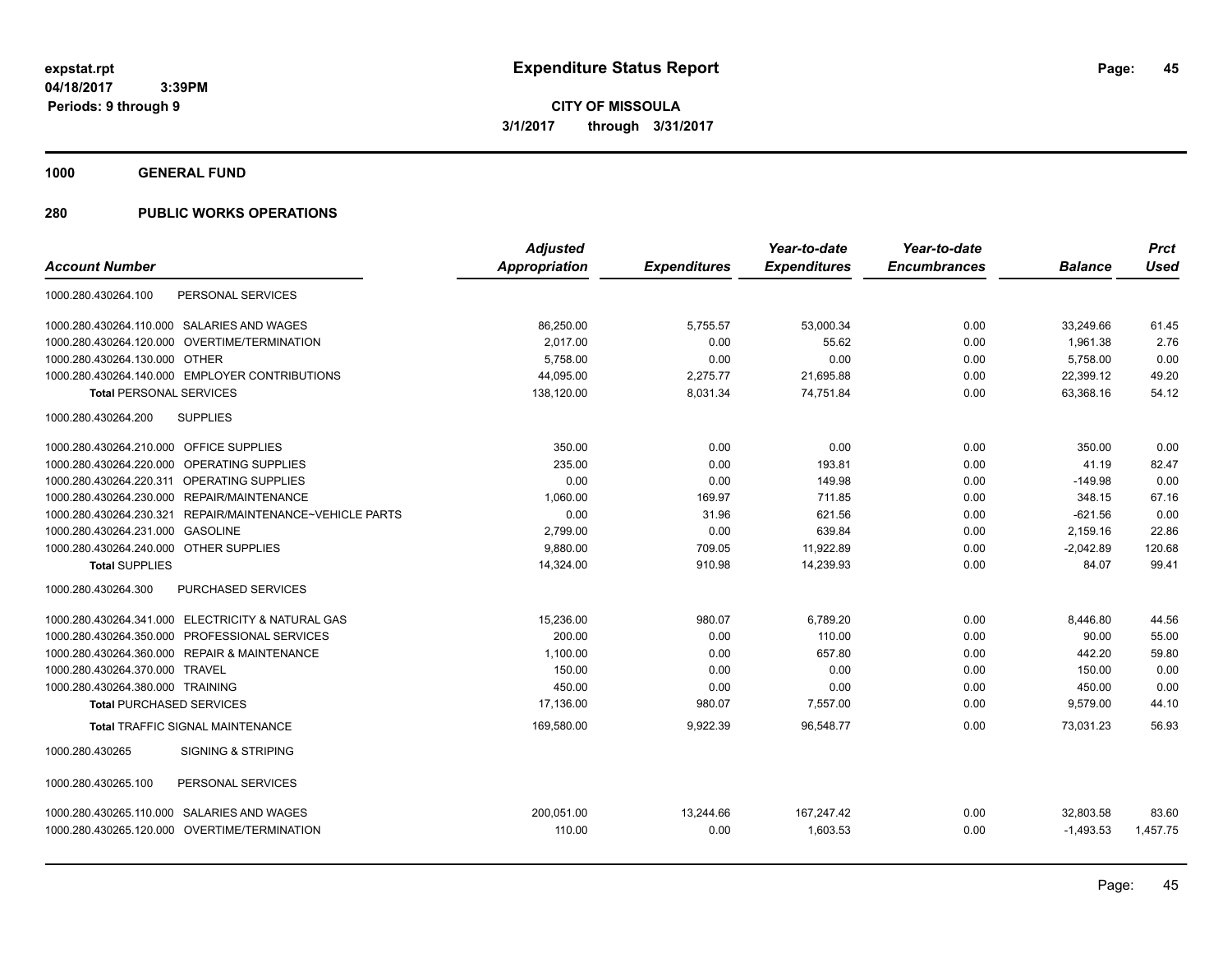**1000 GENERAL FUND**

### **280 PUBLIC WORKS OPERATIONS**

| <b>Account Number</b>                                        | <b>Adjusted</b><br><b>Appropriation</b> | <b>Expenditures</b> | Year-to-date<br><b>Expenditures</b> | Year-to-date<br><b>Encumbrances</b> | <b>Balance</b> | <b>Prct</b><br>Used |
|--------------------------------------------------------------|-----------------------------------------|---------------------|-------------------------------------|-------------------------------------|----------------|---------------------|
| 1000.280.430265.130.000 OTHER                                | 2,440.00                                | 17.50               | 388.50                              | 0.00                                | 2,051.50       | 15.92               |
| 1000.280.430265.140.000 EMPLOYER CONTRIBUTIONS               | 101,110.00                              | 6,539.69            | 88,372.33                           | 0.00                                | 12,737.67      | 87.40               |
| <b>Total PERSONAL SERVICES</b>                               | 303,711.00                              | 19,801.85           | 257,611.78                          | 0.00                                | 46,099.22      | 84.82               |
| <b>SUPPLIES</b><br>1000.280.430265.200                       |                                         |                     |                                     |                                     |                |                     |
| 1000.280.430265.210.000 OFFICE SUPPLIES                      | 350.00                                  | 0.00                | 193.29                              | 0.00                                | 156.71         | 55.23               |
| OPERATING SUPPLIES<br>1000.280.430265.220.000                | 1,700.00                                | 0.00                | 5,502.49                            | 0.00                                | $-3,802.49$    | 323.68              |
| 1000.280.430265.220.311<br>OPERATING SUPPLIES~CLOTHING ALLOW | 0.00                                    | 0.00                | 950.90                              | 0.00                                | $-950.90$      | 0.00                |
| 1000.280.430265.230.000<br><b>REPAIR/MAINTENANCE</b>         | 40,700.00                               | 0.00                | 2,152.89                            | 0.00                                | 38,547.11      | 5.29                |
| 1000.280.430265.230.321<br>REPAIR/MAINTENANCE~VEHICLE PARTS  | 0.00                                    | 111.36              | 400.08                              | 0.00                                | $-400.08$      | 0.00                |
| 1000.280.430265.231.000 GASOLINE                             | 3,739.00                                | 386.56              | 2,864.04                            | 0.00                                | 874.96         | 76.60               |
| 1000.280.430265.240.000 OTHER SUPPLIES                       | 21,210.00                               | 314.95              | 11,306.02                           | 0.00                                | 9,903.98       | 53.31               |
| <b>Total SUPPLIES</b>                                        | 67,699.00                               | 812.87              | 23,369.71                           | 0.00                                | 44,329.29      | 34.52               |
| 1000.280.430265.300<br>PURCHASED SERVICES                    |                                         |                     |                                     |                                     |                |                     |
| <b>TELEPHONE SERVICE</b><br>1000.280.430265.344.000          | 558.00                                  | 0.00                | 2.96                                | 0.00                                | 555.04         | 0.53                |
| <b>TELEPHONE SERVICE</b><br>1000.280.430265.344.399          | 0.00                                    | 692.54              | 1,242.66                            | 0.00                                | $-1,242.66$    | 0.00                |
| 1000.280.430265.345.000<br>GARBAGE                           | 475.00                                  | 15.60               | 140.40                              | 0.00                                | 334.60         | 29.56               |
| PROFESSIONAL SERVICES<br>1000.280.430265.350.000             | 457.00                                  | 0.00                | 0.00                                | 0.00                                | 457.00         | 0.00                |
| 1000.280.430265.360.000 REPAIR & MAINTENANCE                 | 1,700.00                                | 0.00                | 0.00                                | 0.00                                | 1,700.00       | 0.00                |
| 1000.280.430265.370.000<br><b>TRAVEL</b>                     | 700.00                                  | 0.00                | 0.00                                | 0.00                                | 700.00         | 0.00                |
| 1000.280.430265.380.000 TRAINING                             | 950.00                                  | 0.00                | 330.90                              | 0.00                                | 619.10         | 34.83               |
| <b>Total PURCHASED SERVICES</b>                              | 4,840.00                                | 708.14              | 1,716.92                            | 0.00                                | 3,123.08       | 35.47               |
| CAPITAL OUTLAY<br>1000.280.430265.900                        |                                         |                     |                                     |                                     |                |                     |
| <b>Total CAPITAL OUTLAY</b>                                  | 0.00                                    | 0.00                | 0.00                                | 0.00                                | 0.00           | 0.00                |
| <b>Total SIGNING &amp; STRIPING</b>                          | 376,250.00                              | 21,322.86           | 282,698.41                          | 0.00                                | 93,551.59      | 75.14               |
| 1000 280 430270<br>COMMITMICATIONS                           |                                         |                     |                                     |                                     |                |                     |

1000.280.430270 COMMUNICATIONS

1000.280.430270.100 PERSONAL SERVICES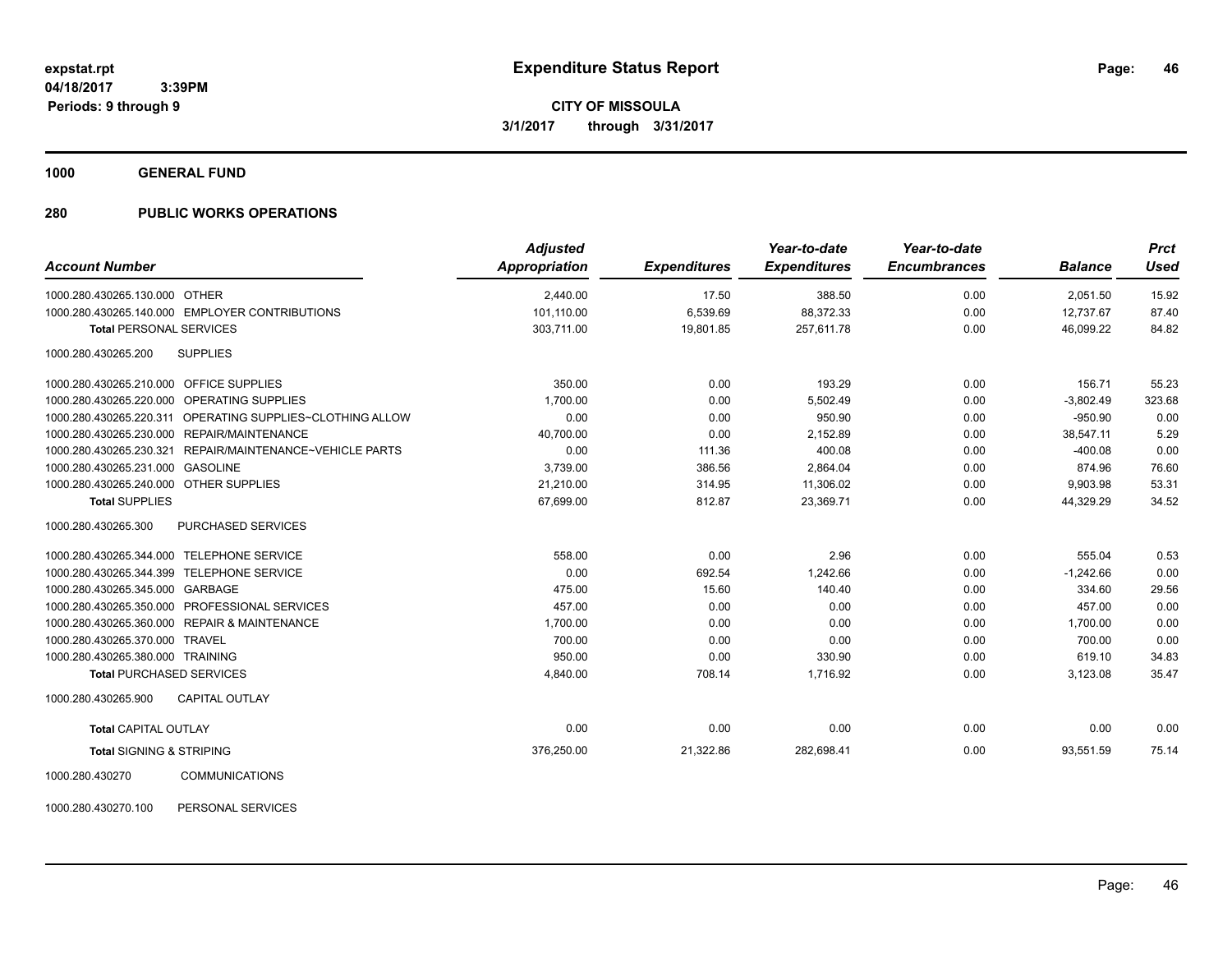**1000 GENERAL FUND**

### **280 PUBLIC WORKS OPERATIONS**

| <b>Account Number</b>                                           | <b>Adjusted</b><br><b>Appropriation</b> | <b>Expenditures</b> | Year-to-date<br><b>Expenditures</b> | Year-to-date<br><b>Encumbrances</b> | <b>Balance</b> | <b>Prct</b><br><b>Used</b> |
|-----------------------------------------------------------------|-----------------------------------------|---------------------|-------------------------------------|-------------------------------------|----------------|----------------------------|
| 1000.280.430270.110.000 SALARIES AND WAGES                      | 101.583.00                              | 6,778.71            | 62,421.87                           | 0.00                                | 39.161.13      | 61.45                      |
| 1000.280.430270.120.000 OVERTIME/TERMINATION                    | 440.00                                  | 0.00                | 65.51                               | 0.00                                | 374.49         | 14.89                      |
| 1000.280.430270.130.000 OTHER                                   | 6,782.00                                | 0.00                | 0.00                                | 0.00                                | 6,782.00       | 0.00                       |
| 1000.280.430270.140.000 EMPLOYER CONTRIBUTIONS                  | 51,456.00                               | 2,680.36            | 25,369.78                           | 0.00                                | 26,086.22      | 49.30                      |
| <b>Total PERSONAL SERVICES</b>                                  | 160,261.00                              | 9,459.07            | 87,857.16                           | 0.00                                | 72.403.84      | 54.82                      |
| 1000.280.430270.200<br><b>SUPPLIES</b>                          |                                         |                     |                                     |                                     |                |                            |
| 1000.280.430270.230.000 REPAIR/MAINTENANCE                      | 8,050.00                                | 801.54              | 6,586.85                            | 0.00                                | 1,463.15       | 81.82                      |
| 1000.280.430270.231.000<br>GASOLINE                             | 2,493.00                                | 138.97              | 352.43                              | 0.00                                | 2,140.57       | 14.14                      |
| <b>Total SUPPLIES</b>                                           | 10,543.00                               | 940.51              | 6,939.28                            | 0.00                                | 3,603.72       | 65.82                      |
| 1000.280.430270.300<br><b>PURCHASED SERVICES</b>                |                                         |                     |                                     |                                     |                |                            |
| 1000.280.430270.330.000 PUBLICITY, SUBSCRIPTIONS & DUES         | 180.00                                  | 0.00                | 220.00                              | 0.00                                | $-40.00$       | 122.22                     |
| <b>ELECTRICITY &amp; NATURAL GAS</b><br>1000.280.430270.341.000 | 2,573.00                                | 261.19              | 1,839.94                            | 0.00                                | 733.06         | 71.51                      |
| <b>TELEPHONE SERVICE</b><br>1000.280.430270.344.000             | 513.00                                  | 233.89              | 257.12                              | 0.00                                | 255.88         | 50.12                      |
| 1000.280.430270.344.400<br><b>TELEPHONE SERVICE</b>             | 0.00                                    | 105.72              | 473.10                              | 0.00                                | $-473.10$      | 0.00                       |
| 1000.280.430270.350.000 PROFESSIONAL SERVICES                   | 100.00                                  | 0.00                | 120.00                              | 0.00                                | $-20.00$       | 120.00                     |
| 1000.280.430270.360.000 REPAIR & MAINTENANCE                    | 3,000.00                                | 0.00                | 0.00                                | 0.00                                | 3,000.00       | 0.00                       |
| <b>Total PURCHASED SERVICES</b>                                 | 6,366.00                                | 600.80              | 2,910.16                            | 0.00                                | 3,455.84       | 45.71                      |
| <b>Total COMMUNICATIONS</b>                                     | 177,170.00                              | 11,000.38           | 97,706.60                           | 0.00                                | 79,463.40      | 55.15                      |
| <b>Total PUBLIC WORKS OPERATIONS</b>                            | 1,028,273.00                            | 73.439.50           | 726.168.86                          | 0.00                                | 302.104.14     | 70.62                      |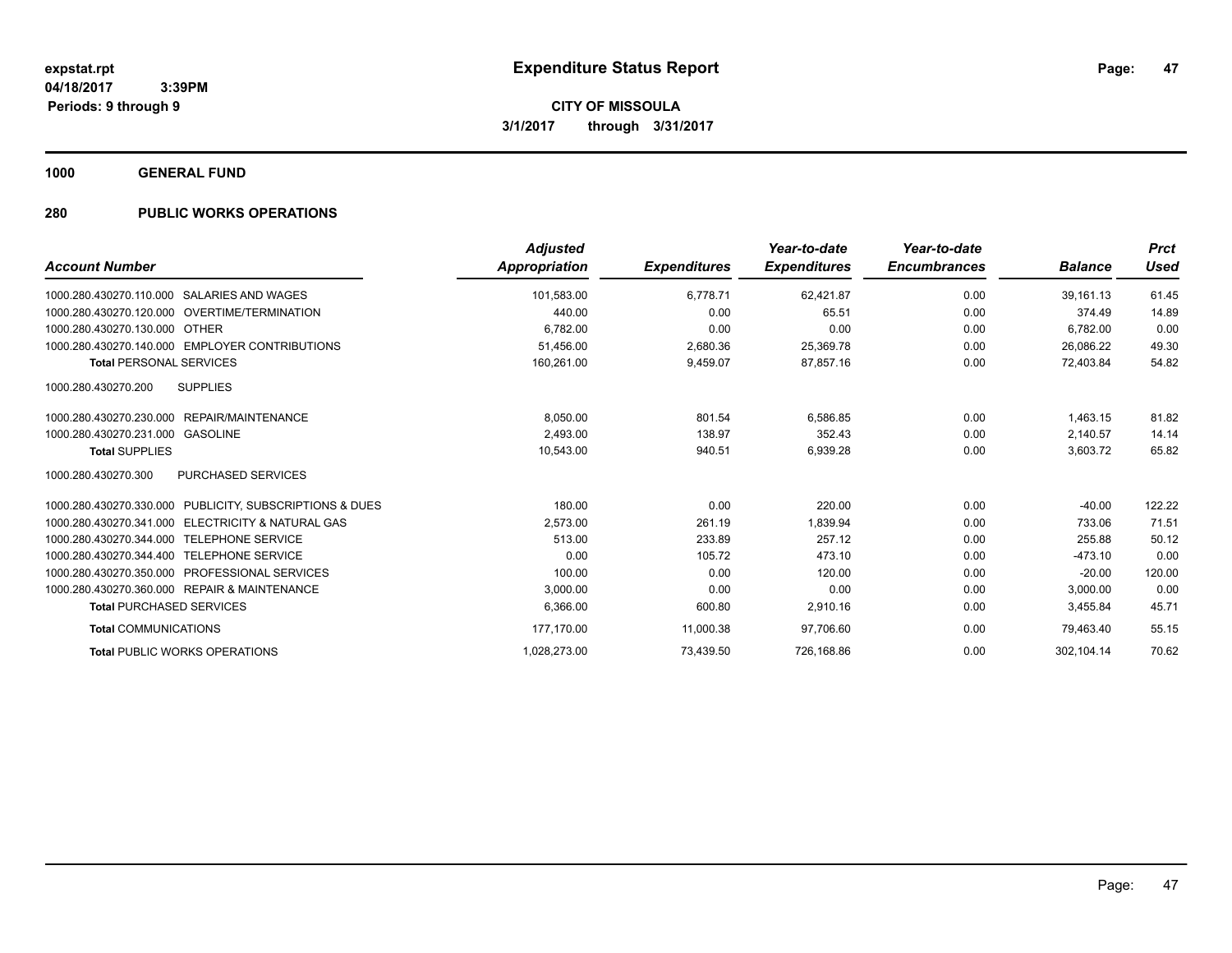**CITY OF MISSOULA 3/1/2017 through 3/31/2017**

**1000 GENERAL FUND**

| <b>Account Number</b>                   |                                                        | <b>Adjusted</b><br><b>Appropriation</b> | <b>Expenditures</b> | Year-to-date<br><b>Expenditures</b> | Year-to-date<br><b>Encumbrances</b> | <b>Balance</b> | <b>Prct</b><br>Used |
|-----------------------------------------|--------------------------------------------------------|-----------------------------------------|---------------------|-------------------------------------|-------------------------------------|----------------|---------------------|
| 1000.290.420110                         | <b>ADMINISTRATION</b>                                  |                                         |                     |                                     |                                     |                |                     |
| 1000.290.420110.100                     | PERSONAL SERVICES                                      |                                         |                     |                                     |                                     |                |                     |
|                                         | 1000.290.420110.110.000 SALARIES AND WAGES             | 747,373.00                              | 55,527.08           | 513,476.50                          | 0.00                                | 233,896.50     | 68.70               |
| 1000.290.420110.115.000                 | SALARIES/HEALTH INSURANCE BENEFIT                      | 0.00                                    | 3,510.00            | 29,133.00                           | 0.00                                | $-29.133.00$   | 0.00                |
|                                         | 1000.290.420110.120.000 OVERTIME/TERMINATION           | 9,246.00                                | 501.41              | 2,449.84                            | 0.00                                | 6,796.16       | 26.50               |
|                                         | 1000.290.420110.121.000 OUTSIDE HIRE OVERTIME          | 75,000.00                               | 3,090.90            | 75,628.96                           | 0.00                                | $-628.96$      | 100.84              |
|                                         | 1000.290.420110.123.000 CELL PHONE OVERTIME            | 60,690.00                               | 1.288.37            | 8.839.83                            | 0.00                                | 51.850.17      | 14.57               |
| 1000.290.420110.130.000 OTHER           |                                                        | 4,994.00                                | 0.00                | 3,500.00                            | 0.00                                | 1,494.00       | 70.08               |
|                                         | 1000.290.420110.133.000 EDUCATION COMPENSATION         | 0.00                                    | 50.00               | 465.00                              | 0.00                                | $-465.00$      | 0.00                |
|                                         | 1000.290.420110.140.000 EMPLOYER CONTRIBUTIONS         | 432,448.00                              | 16,602.09           | 159,847.75                          | 0.00                                | 272,600.25     | 36.96               |
|                                         | 1000.290.420110.141.000 STATE RETIREMENT CONTRIBUTIONS | 0.00                                    | 0.00                | 98,925.50                           | 0.00                                | $-98,925.50$   | 0.00                |
| <b>Total PERSONAL SERVICES</b>          |                                                        | 1,329,751.00                            | 80,569.85           | 892,266.38                          | 0.00                                | 437,484.62     | 67.10               |
| 1000.290.420110.200                     | <b>SUPPLIES</b>                                        |                                         |                     |                                     |                                     |                |                     |
| 1000.290.420110.210.000 OFFICE SUPPLIES |                                                        | 11.650.00                               | 205.02              | 3.746.41                            | 0.00                                | 7,903.59       | 32.16               |
|                                         | 1000.290.420110.220.000 OPERATING SUPPLIES             | 22,750.00                               | 1,311.71            | 28,284.46                           | 0.00                                | $-5,534.46$    | 124.33              |
|                                         | 1000.290.420110.230.000 REPAIR/MAINTENANCE             | 900.00                                  | 72.63               | 926.03                              | 0.00                                | $-26.03$       | 102.89              |
| 1000.290.420110.231.000 GASOLINE        |                                                        | 3,515.00                                | 416.57              | 3,194.85                            | 0.00                                | 320.15         | 90.89               |
| <b>Total SUPPLIES</b>                   |                                                        | 38,815.00                               | 2,005.93            | 36, 151.75                          | 0.00                                | 2,663.25       | 93.14               |
| 1000.290.420110.300                     | <b>PURCHASED SERVICES</b>                              |                                         |                     |                                     |                                     |                |                     |
| 1000.290.420110.310.000                 | <b>COMMUNICATIONS</b>                                  | 4,712.00                                | 290.91              | 3,226.11                            | 0.00                                | 1,485.89       | 68.47               |
| 1000.290.420110.320.000                 | PRINTING & DUPLICATING                                 | 500.00                                  | 0.00                | 371.69                              | 0.00                                | 128.31         | 74.34               |
| 1000.290.420110.330.000                 | PUBLICITY, SUBSCRIPTIONS & DUES                        | 12,538.00                               | 811.02              | 12,453.52                           | 0.00                                | 84.48          | 99.33               |
| 1000.290.420110.344.000                 | <b>TELEPHONE SERVICE</b>                               | 47,692.00                               | 4,142.44            | 34,512.83                           | 0.00                                | 13.179.17      | 72.37               |
|                                         | 1000.290.420110.350.000 PROFESSIONAL SERVICES          | 7,920.00                                | 122.40              | 9,096.60                            | 0.00                                | $-1,176.60$    | 114.86              |
| 1000.290.420110.360.000                 | <b>REPAIR &amp; MAINTENANCE</b>                        | 66,700.00                               | 4,979.97            | 80,486.05                           | 0.00                                | $-13,786.05$   | 120.67              |
|                                         | 1000.290.420110.392.000 DONATIONS AND SALES            | 0.00                                    | 0.00                | 1,749.48                            | 0.00                                | $-1,749.48$    | 0.00                |
| <b>Total PURCHASED SERVICES</b>         |                                                        | 140,062.00                              | 10,346.74           | 141.896.28                          | 0.00                                | $-1,834.28$    | 101.31              |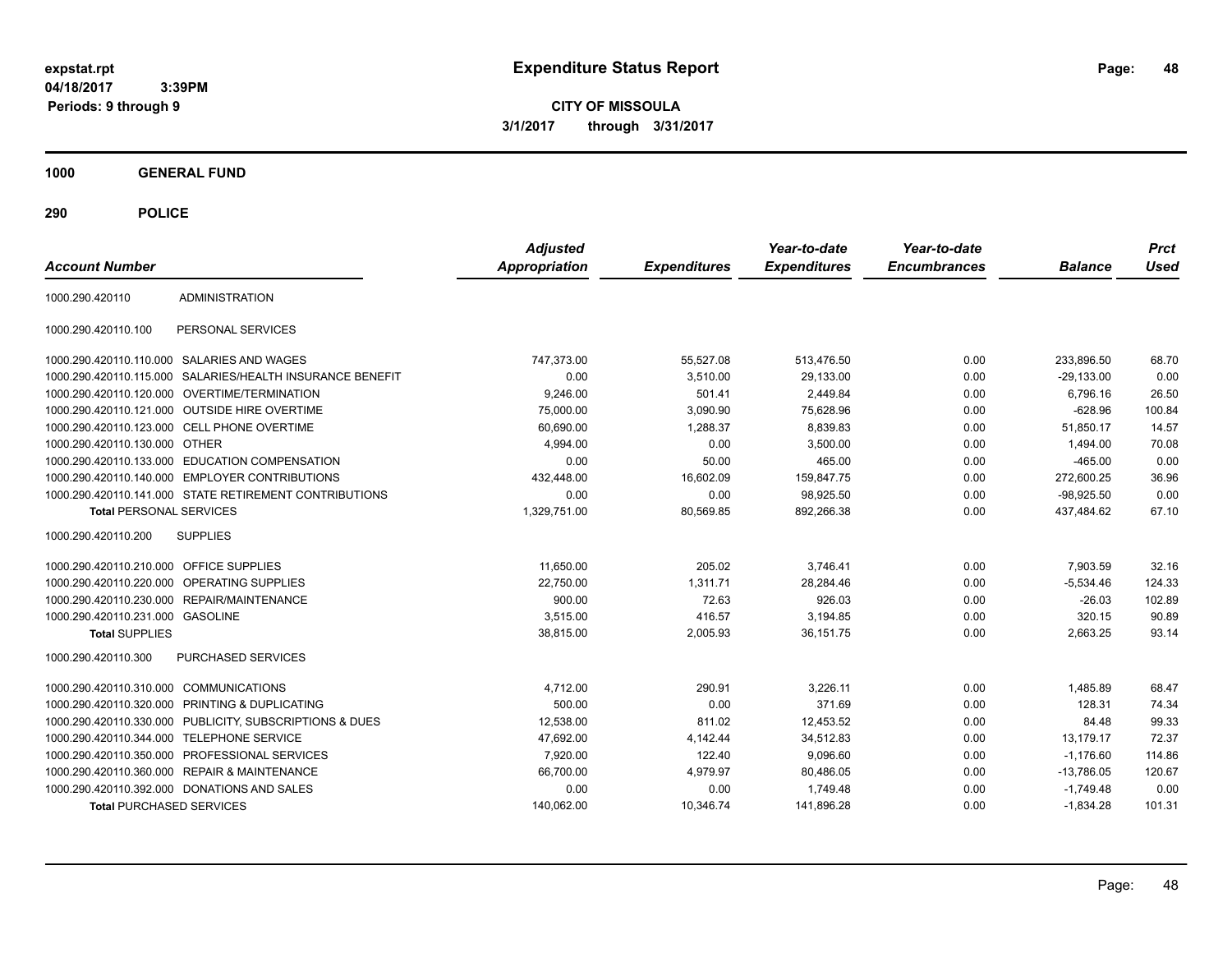**CITY OF MISSOULA 3/1/2017 through 3/31/2017**

**1000 GENERAL FUND**

| <b>Account Number</b>                                                                                    | <b>Adjusted</b><br><b>Appropriation</b> | <b>Expenditures</b> | Year-to-date<br><b>Expenditures</b> | Year-to-date<br><b>Encumbrances</b> | <b>Balance</b>            | <b>Prct</b><br><b>Used</b> |
|----------------------------------------------------------------------------------------------------------|-----------------------------------------|---------------------|-------------------------------------|-------------------------------------|---------------------------|----------------------------|
| <b>FIXED CHARGES</b><br>1000.290.420110.500                                                              |                                         |                     |                                     |                                     |                           |                            |
| 1000.290.420110.500.000 FIXED CHARGES                                                                    | 71,214.00                               | 5,904.97            | 59,461.70                           | 0.00                                | 11,752.30                 | 83.50                      |
| <b>Total FIXED CHARGES</b>                                                                               | 71.214.00                               | 5,904.97            | 59,461.70                           | 0.00                                | 11,752.30                 | 83.50                      |
| <b>GRANTS &amp; CONTRIBUTIONS</b><br>1000.290.420110.700                                                 |                                         |                     |                                     |                                     |                           |                            |
| 1000.290.420110.700.000 GRANTS & CONTRIBUTIONS                                                           | 4,000.00                                | 0.00                | 0.00                                | 0.00                                | 4,000.00                  | 0.00                       |
| <b>Total GRANTS &amp; CONTRIBUTIONS</b>                                                                  | 4,000.00                                | 0.00                | 0.00                                | 0.00                                | 4,000.00                  | 0.00                       |
| 1000.290.420110.800<br>OTHER OBJECTS                                                                     |                                         |                     |                                     |                                     |                           |                            |
| 1000.290.420110.820.000 TRANSFERS TO LAW ENFORCEMENT BLOCK GRANT                                         | 6,000.00                                | 0.00                | 6,000.00                            | 0.00                                | 0.00                      | 100.00                     |
| <b>Total OTHER OBJECTS</b>                                                                               | 6,000.00                                | 0.00                | 6,000.00                            | 0.00                                | 0.00                      | 100.00                     |
| CAPITAL OUTLAY<br>1000.290.420110.900                                                                    |                                         |                     |                                     |                                     |                           |                            |
| <b>Total CAPITAL OUTLAY</b>                                                                              | 0.00                                    | 0.00                | 0.00                                | 0.00                                | 0.00                      | 0.00                       |
| <b>Total ADMINISTRATION</b>                                                                              | 1,589,842.00                            | 98,827.49           | 1.135.776.11                        | 0.00                                | 454,065.89                | 71.44                      |
| 1000.290.420130<br>PERSONNEL TRAINING                                                                    |                                         |                     |                                     |                                     |                           |                            |
| 1000.290.420130.100<br>PERSONAL SERVICES                                                                 |                                         |                     |                                     |                                     |                           |                            |
| 1000.290.420130.110.000 SALARIES AND WAGES                                                               | 70,063.00                               | 5,313.39            | 49,406.79                           | 0.00                                | 20,656.21                 | 70.52                      |
| 1000.290.420130.115.000 SALARIES/HEALTH INSURANCE BENEFIT                                                | 0.00                                    | 702.00              | 5,826.60                            | 0.00                                | $-5,826.60$               | 0.00                       |
| 1000.290.420130.120.000 OVERTIME/TERMINATION                                                             | 1,168.00                                | 0.00                | 345.94                              | 0.00                                | 822.06                    | 29.62                      |
| 1000.290.420130.130.000 OTHER                                                                            | 713.00                                  | 0.00                | 700.00                              | 0.00                                | 13.00                     | 98.18                      |
| 1000.290.420130.133.000 EDUCATION COMPENSATION                                                           | 0.00                                    | 20.00               | 186.00                              | 0.00                                | $-186.00$                 | 0.00                       |
| 1000.290.420130.140.000 EMPLOYER CONTRIBUTIONS<br>1000.290.420130.141.000 STATE RETIREMENT CONTRIBUTIONS | 48,796.00<br>0.00                       | 1,365.60<br>0.00    | 12,479.36<br>13,793.90              | 0.00<br>0.00                        | 36,316.64<br>$-13,793.90$ | 25.57<br>0.00              |
| <b>Total PERSONAL SERVICES</b>                                                                           | 120,740.00                              | 7,400.99            | 82.738.59                           | 0.00                                | 38.001.41                 | 68.53                      |
| 1000.290.420130.200<br><b>SUPPLIES</b>                                                                   |                                         |                     |                                     |                                     |                           |                            |
| 1000.290.420130.210.000 OFFICE SUPPLIES                                                                  | 200.00                                  | 0.00                | 81.41                               | 0.00                                | 118.59                    | 40.71                      |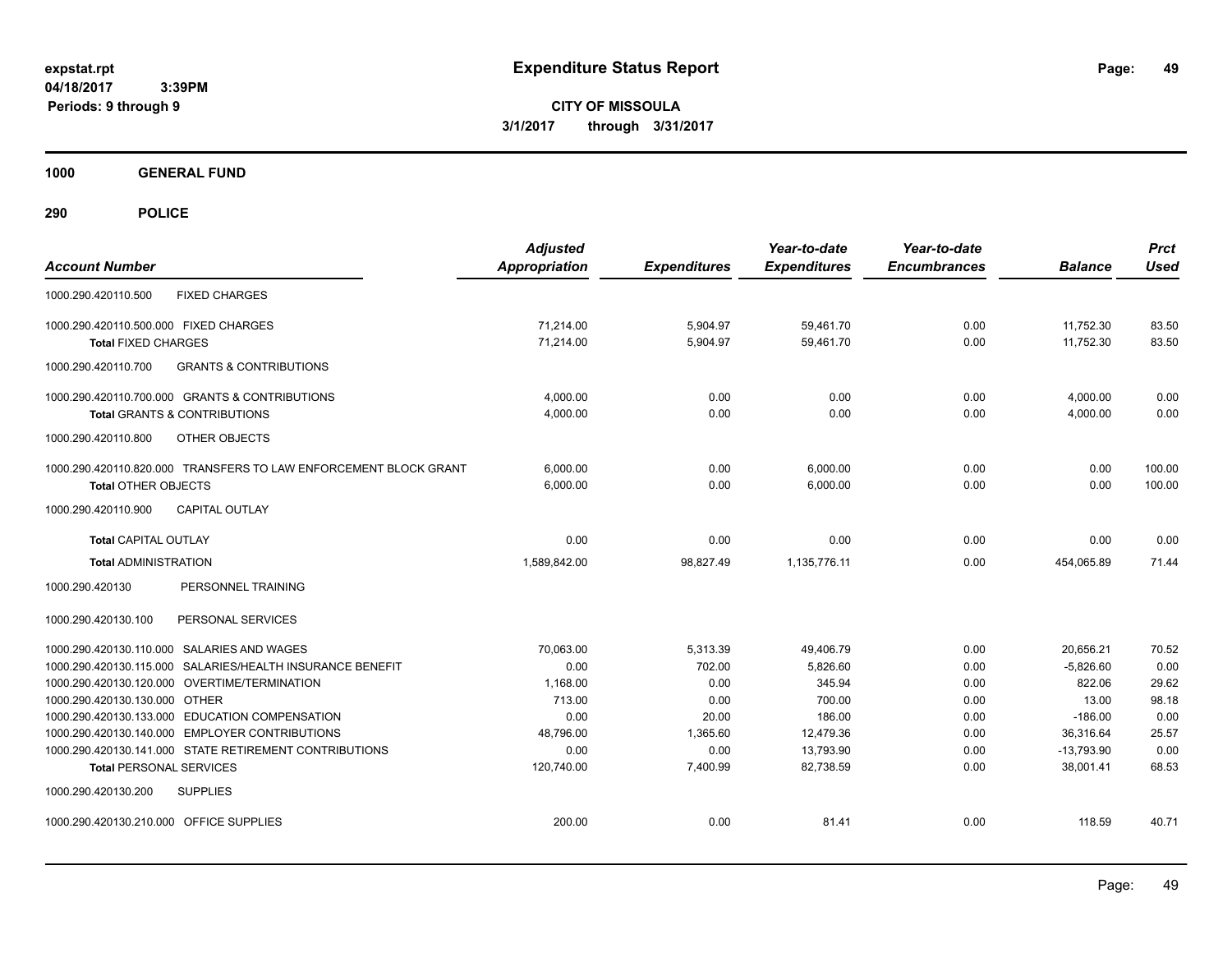**CITY OF MISSOULA 3/1/2017 through 3/31/2017**

**1000 GENERAL FUND**

| <b>Account Number</b>                                     | <b>Adjusted</b><br><b>Appropriation</b> | <b>Expenditures</b> | Year-to-date<br><b>Expenditures</b> | Year-to-date<br><b>Encumbrances</b> | <b>Balance</b> | <b>Prct</b><br><b>Used</b> |
|-----------------------------------------------------------|-----------------------------------------|---------------------|-------------------------------------|-------------------------------------|----------------|----------------------------|
| 1000.290.420130.220.000 OPERATING SUPPLIES                | 28,485.00                               | 94.94               | 25,148.59                           | 0.00                                | 3,336.41       | 88.29                      |
| <b>Total SUPPLIES</b>                                     | 28,685.00                               | 94.94               | 25,230.00                           | 0.00                                | 3,455.00       | 87.96                      |
| 1000.290.420130.300<br>PURCHASED SERVICES                 |                                         |                     |                                     |                                     |                |                            |
| 1000.290.420130.320.000 PRINTING & DUPLICATING            | 350.00                                  | 0.00                | 0.00                                | 0.00                                | 350.00         | 0.00                       |
| 1000.290.420130.360.000 REPAIR & MAINTENANCE              | 100.00                                  | 0.00                | 205.00                              | 0.00                                | $-105.00$      | 205.00                     |
| 1000.290.420130.370.000 TRAVEL                            | 29,500.00                               | 1.263.31            | 17.911.76                           | 0.00                                | 11.588.24      | 60.72                      |
| 1000.290.420130.380.000 TRAINING                          | 35,200.00                               | 4,382.60            | 30,811.60                           | 0.00                                | 4.388.40       | 87.53                      |
| 1000.290.420130.390.000 OTHER PURCHASED SERVICES          | 25,000.00                               | 523.15              | 3,082.32                            | 0.00                                | 21,917.68      | 12.33                      |
| 1000.290.420130.390.031 MISC TRAINING/TRAVEL EXPENSES     | 0.00                                    | 1,299.28            | 2,739.78                            | 0.00                                | $-2,739.78$    | 0.00                       |
| <b>Total PURCHASED SERVICES</b>                           | 90,150.00                               | 7,468.34            | 54,750.46                           | 0.00                                | 35,399.54      | 60.73                      |
| <b>Total PERSONNEL TRAINING</b>                           | 239,575.00                              | 14,964.27           | 162,719.05                          | 0.00                                | 76,855.95      | 67.92                      |
| <b>CRIMINAL INVESTIGATION</b><br>1000.290.420141          |                                         |                     |                                     |                                     |                |                            |
| 1000.290.420141.100<br>PERSONAL SERVICES                  |                                         |                     |                                     |                                     |                |                            |
| 1000.290.420141.110.000 SALARIES AND WAGES                | 1,291,963.00                            | 90.389.53           | 870.028.71                          | 0.00                                | 421.934.29     | 67.34                      |
| 1000.290.420141.115.000 SALARIES/HEALTH INSURANCE BENEFIT | 0.00                                    | 10,530.00           | 88,452.00                           | 0.00                                | $-88.452.00$   | 0.00                       |
| 1000.290.420141.120.000 OVERTIME/TERMINATION              | 50,611.00                               | 4,996.40            | 54,648.58                           | 0.00                                | $-4,037.58$    | 107.98                     |
| 1000.290.420141.122.000 COURT & CELL PHONE OT             | 4,129.00                                | 0.00                | 0.00                                | 0.00                                | 4,129.00       | 0.00                       |
| 1000.290.420141.130.000 OTHER                             | 10,702.00                               | 0.00                | 10,500.00                           | 0.00                                | 202.00         | 98.11                      |
| 1000.290.420141.133.000 EDUCATION COMPENSATION            | 0.00                                    | 240.00              | 2.030.00                            | 0.00                                | $-2.030.00$    | 0.00                       |
| 1000.290.420141.140.000 EMPLOYER CONTRIBUTIONS            | 858.863.00                              | 23,808.78           | 225,552.22                          | 0.00                                | 633.310.78     | 26.26                      |
| 1000.290.420141.141.000 STATE RETIREMENT CONTRIBUTIONS    | 0.00                                    | 0.00                | 224,089.38                          | 0.00                                | $-224,089.38$  | 0.00                       |
| <b>Total PERSONAL SERVICES</b>                            | 2,216,268.00                            | 129,964.71          | 1,475,300.89                        | 0.00                                | 740,967.11     | 66.57                      |
| 1000.290.420141.200<br><b>SUPPLIES</b>                    |                                         |                     |                                     |                                     |                |                            |
| 1000.290.420141.210.000 OFFICE SUPPLIES                   | 2,500.00                                | 0.00                | 1,104.88                            | 0.00                                | 1,395.12       | 44.20                      |
| 1000.290.420141.220.000 OPERATING SUPPLIES                | 3,500.00                                | 0.00                | 1,915.63                            | 0.00                                | 1,584.37       | 54.73                      |
| 1000.290.420141.230.000 REPAIR/MAINTENANCE                | 3,900.00                                | 565.39              | 1,950.96                            | 0.00                                | 1,949.04       | 50.02                      |
| 1000.290.420141.231.000 GASOLINE                          | 7,744.00                                | 868.08              | 6,454.63                            | 0.00                                | 1,289.37       | 83.35                      |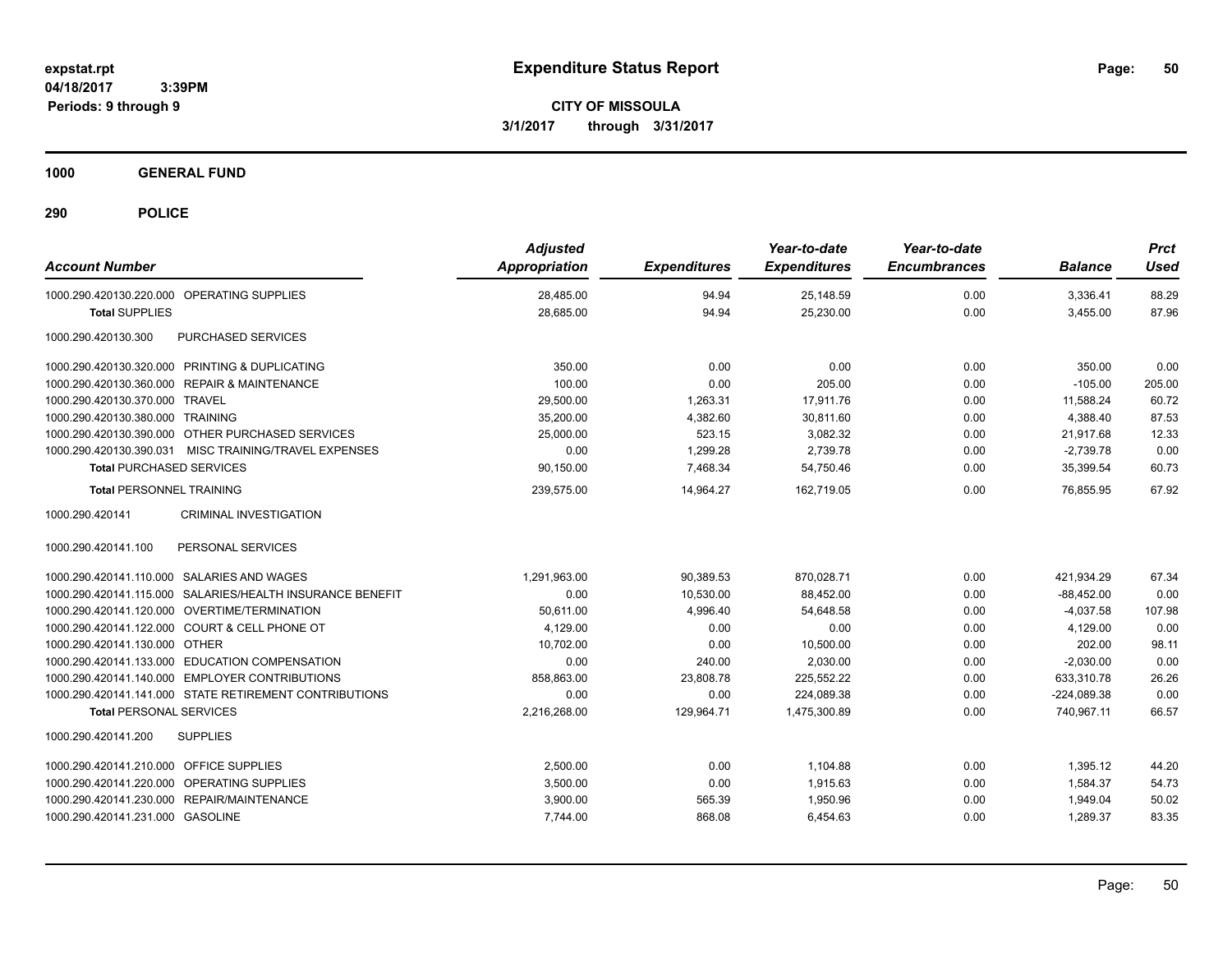**CITY OF MISSOULA 3/1/2017 through 3/31/2017**

**1000 GENERAL FUND**

| <b>Account Number</b>                                     | <b>Adjusted</b><br><b>Appropriation</b> | <b>Expenditures</b> | Year-to-date<br><b>Expenditures</b> | Year-to-date<br><b>Encumbrances</b> | <b>Balance</b> | <b>Prct</b><br><b>Used</b> |
|-----------------------------------------------------------|-----------------------------------------|---------------------|-------------------------------------|-------------------------------------|----------------|----------------------------|
| <b>Total SUPPLIES</b>                                     | 17,644.00                               | 1,433.47            | 11,426.10                           | 0.00                                | 6,217.90       | 64.76                      |
| PURCHASED SERVICES<br>1000.290.420141.300                 |                                         |                     |                                     |                                     |                |                            |
| 1000.290.420141.310.000 COMMUNICATIONS                    | 200.00                                  | 0.00                | 0.00                                | 0.00                                | 200.00         | 0.00                       |
| 1000.290.420141.320.000 PRINTING & DUPLICATING            | 1,300.00                                | 0.00                | 0.00                                | 0.00                                | 1,300.00       | 0.00                       |
| 1000.290.420141.350.000 PROFESSIONAL SERVICES             | 2,500.00                                | 100.00              | 356.74                              | 0.00                                | 2,143.26       | 14.27                      |
| 1000.290.420141.360.000 REPAIR & MAINTENANCE              | 1,500.00                                | 63.99               | 332.99                              | 0.00                                | 1,167.01       | 22.20                      |
| <b>Total PURCHASED SERVICES</b>                           | 5,500.00                                | 163.99              | 689.73                              | 0.00                                | 4,810.27       | 12.54                      |
| 1000.290.420141.900<br><b>CAPITAL OUTLAY</b>              |                                         |                     |                                     |                                     |                |                            |
| <b>Total CAPITAL OUTLAY</b>                               | 0.00                                    | 0.00                | 0.00                                | 0.00                                | 0.00           | 0.00                       |
| <b>Total CRIMINAL INVESTIGATION</b>                       | 2,239,412.00                            | 131,562.17          | 1.487.416.72                        | 0.00                                | 751.995.28     | 66.42                      |
| <b>NARCOTICS</b><br>1000.290.420142                       |                                         |                     |                                     |                                     |                |                            |
| PERSONAL SERVICES<br>1000.290.420142.100                  |                                         |                     |                                     |                                     |                |                            |
| 1000.290.420142.110.000 SALARIES AND WAGES                | 287.614.00                              | 17,151.05           | 153,005.72                          | 0.00                                | 134,608.28     | 53.20                      |
| 1000.290.420142.115.000 SALARIES/HEALTH INSURANCE BENEFIT | 0.00                                    | 2,106.00            | 17,128.80                           | 0.00                                | $-17,128.80$   | 0.00                       |
| 1000.290.420142.120.000 OVERTIME/TERMINATION              | 5,061.00                                | 639.21              | 5,876.89                            | 0.00                                | $-815.89$      | 116.12                     |
| 1000.290.420142.122.000 COURT & CELL PHONE OT             | 924.00                                  | 0.00                | 0.00                                | 0.00                                | 924.00         | 0.00                       |
| 1000.290.420142.130.000 OTHER                             | 2.854.00                                | 0.00                | 2.100.00                            | 0.00                                | 754.00         | 73.58                      |
| 1000.290.420142.133.000 EDUCATION COMPENSATION            | 0.00                                    | 0.00                | 106.00                              | 0.00                                | $-106.00$      | 0.00                       |
| 1000.290.420142.140.000 EMPLOYER CONTRIBUTIONS            | 199,016.00                              | 4,303.56            | 38,114.03                           | 0.00                                | 160,901.97     | 19.15                      |
| 1000.290.420142.141.000 STATE RETIREMENT CONTRIBUTIONS    | 0.00                                    | 0.00                | 42,172.02                           | 0.00                                | $-42,172.02$   | 0.00                       |
| <b>Total PERSONAL SERVICES</b>                            | 495,469.00                              | 24,199.82           | 258,503.46                          | 0.00                                | 236,965.54     | 52.17                      |
| 1000.290.420142.200<br><b>SUPPLIES</b>                    |                                         |                     |                                     |                                     |                |                            |
| 1000.290.420142.210.000 OFFICE SUPPLIES                   | 100.00                                  | 0.00                | 7.78                                | 0.00                                | 92.22          | 7.78                       |
| 1000.290.420142.220.000 OPERATING SUPPLIES                | 200.00                                  | 0.00                | 0.00                                | 0.00                                | 200.00         | 0.00                       |
| 1000.290.420142.230.000 REPAIR/MAINTENANCE                | 700.00                                  | 0.00                | 0.00                                | 0.00                                | 700.00         | 0.00                       |
| 1000.290.420142.231.000 GASOLINE                          | 2,674.00                                | 76.15               | 642.11                              | 0.00                                | 2,031.89       | 24.01                      |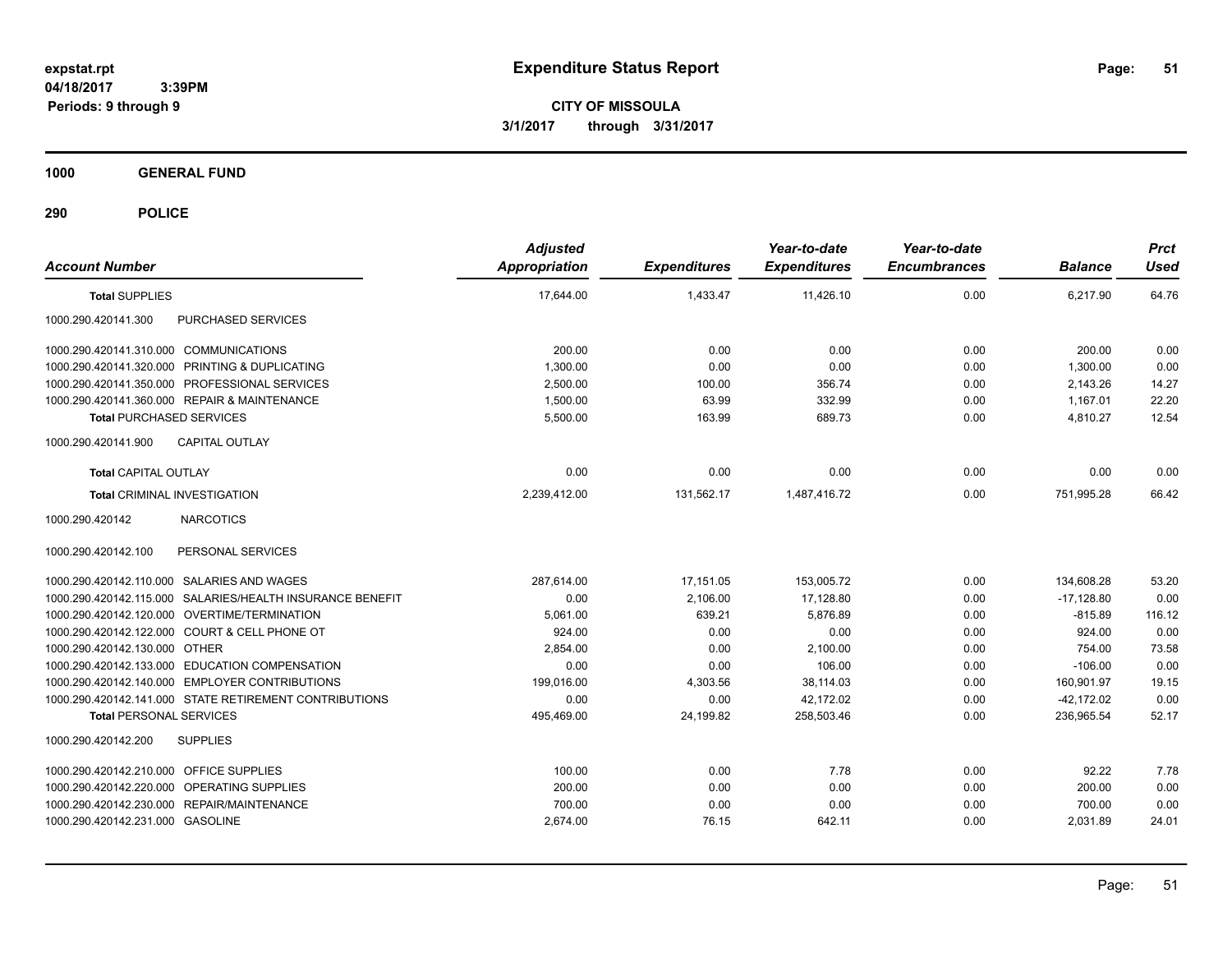**CITY OF MISSOULA 3/1/2017 through 3/31/2017**

**1000 GENERAL FUND**

| <b>Account Number</b>                                           | <b>Adjusted</b><br><b>Appropriation</b> | <b>Expenditures</b> | Year-to-date<br><b>Expenditures</b> | Year-to-date<br><b>Encumbrances</b> | <b>Balance</b> | <b>Prct</b><br><b>Used</b> |
|-----------------------------------------------------------------|-----------------------------------------|---------------------|-------------------------------------|-------------------------------------|----------------|----------------------------|
| <b>Total SUPPLIES</b>                                           | 3,674.00                                | 76.15               | 649.89                              | 0.00                                | 3,024.11       | 17.69                      |
| 1000.290.420142.300<br>PURCHASED SERVICES                       |                                         |                     |                                     |                                     |                |                            |
| 1000.290.420142.320.000 PRINTING & DUPLICATING                  | 100.00                                  | 0.00                | 0.00                                | 0.00                                | 100.00         | 0.00                       |
| 1000.290.420142.350.000 PROFESSIONAL SERVICES                   | 300.00                                  | 0.00                | 100.00                              | 0.00                                | 200.00         | 33.33                      |
| 1000.290.420142.360.000 REPAIR & MAINTENANCE                    | 300.00                                  | 0.00                | 0.00                                | 0.00                                | 300.00         | 0.00                       |
| <b>Total PURCHASED SERVICES</b>                                 | 700.00                                  | 0.00                | 100.00                              | 0.00                                | 600.00         | 14.29                      |
| <b>Total NARCOTICS</b>                                          | 499,843.00                              | 24,275.97           | 259,253.35                          | 0.00                                | 240,589.65     | 51.87                      |
| REIMBURSABLE SERVICES/COMPLIANCE CHECKS<br>1000.290.420143      |                                         |                     |                                     |                                     |                |                            |
| 1000.290.420143.100<br>PERSONAL SERVICES                        |                                         |                     |                                     |                                     |                |                            |
| 1000.290.420143.120.000 REIMBURSABLE SVS/COMPLIANCE CHECKS      | 0.00                                    | 0.00                | 497.35                              | 0.00                                | $-497.35$      | 0.00                       |
| 1000.290.420143.140.000 REIMBURSABLE SVS/EMPLOYER CONTRIBUTIONS | 0.00                                    | 0.00                | 34.31                               | 0.00                                | $-34.31$       | 0.00                       |
| <b>Total PERSONAL SERVICES</b>                                  | 0.00                                    | 0.00                | 531.66                              | 0.00                                | $-531.66$      | 0.00                       |
| PURCHASED SERVICES<br>1000.290.420143.300                       |                                         |                     |                                     |                                     |                |                            |
| <b>Total PURCHASED SERVICES</b>                                 | 0.00                                    | 0.00                | 0.00                                | 0.00                                | 0.00           | 0.00                       |
| Total REIMBURSABLE SERVICES/COMPLIANCE CHECKS                   | 0.00                                    | 0.00                | 531.66                              | 0.00                                | $-531.66$      | 0.00                       |
| 1000.290.420150<br>TRAFFIC POLICING-UNIFORM                     |                                         |                     |                                     |                                     |                |                            |
| 1000.290.420150.100<br>PERSONAL SERVICES                        |                                         |                     |                                     |                                     |                |                            |
| 1000.290.420150.110.000 SALARIES AND WAGES                      | 4,255,923.00                            | 323,540.86          | 2,942,906.11                        | 0.00                                | 1,313,016.89   | 69.15                      |
| 1000.290.420150.115.000 SALARIES/HEALTH INSURANCE BENEFIT       | 0.00                                    | 42,822.00           | 351,631.80                          | 0.00                                | $-351,631.80$  | 0.00                       |
| 1000.290.420150.120.000 OVERTIME/TERMINATION                    | 168.267.00                              | 15,461.70           | 152,970.48                          | 0.00                                | 15,296.52      | 90.91                      |
| 1000.290.420150.122.000 COURT & CELL PHONE OT                   | 13,986.00                               | 3,073.68            | 25,443.51                           | 0.00                                | $-11,457.51$   | 181.92                     |
| 1000.290.420150.130.000 OTHER                                   | 44,948.00                               | 0.00                | 39.626.75                           | 0.00                                | 5,321.25       | 88.16                      |
| 1000.290.420150.133.000 EDUCATION COMPENSATION                  | 0.00                                    | 920.00              | 8,421.00                            | 0.00                                | $-8,421.00$    | 0.00                       |
| 1000.290.420150.140.000 EMPLOYER CONTRIBUTIONS                  | 3,021,519.00                            | 80,390.55           | 736,337.75                          | 0.00                                | 2,285,181.25   | 24.37                      |
| 1000.290.420150.141.000 STATE RETIREMENT CONTRIBUTIONS          | 0.00                                    | 0.00                | 816,405.04                          | 0.00                                | $-816,405.04$  | 0.00                       |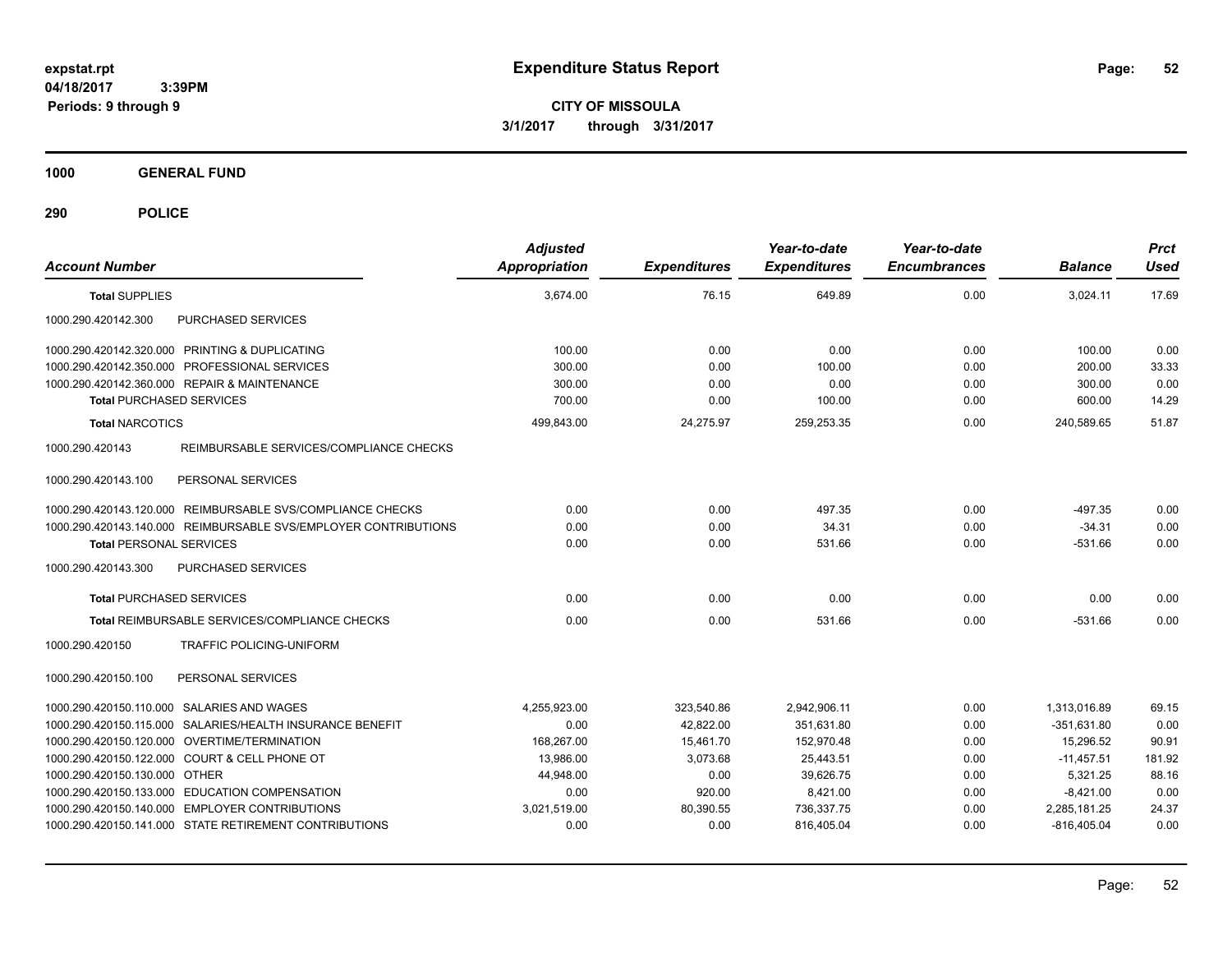**CITY OF MISSOULA 3/1/2017 through 3/31/2017**

**1000 GENERAL FUND**

| <b>Account Number</b>                                     | <b>Adjusted</b><br><b>Appropriation</b> | <b>Expenditures</b> | Year-to-date<br><b>Expenditures</b> | Year-to-date<br><b>Encumbrances</b> | <b>Balance</b> | <b>Prct</b><br><b>Used</b> |
|-----------------------------------------------------------|-----------------------------------------|---------------------|-------------------------------------|-------------------------------------|----------------|----------------------------|
| <b>Total PERSONAL SERVICES</b>                            | 7,504,643.00                            | 466,208.79          | 5.073.742.44                        | 0.00                                | 2,430,900.56   | 67.61                      |
| 1000.290.420150.200<br><b>SUPPLIES</b>                    |                                         |                     |                                     |                                     |                |                            |
| 1000.290.420150.210.000 OFFICE SUPPLIES                   | 2,494.00                                | 0.00                | 256.84                              | 0.00                                | 2,237.16       | 10.30                      |
| 1000.290.420150.220.000 OPERATING SUPPLIES                | 23,524.00                               | 2,080.85            | 18,409.98                           | 0.00                                | 5,114.02       | 78.26                      |
| 1000.290.420150.230.000 REPAIR/MAINTENANCE                | 35,784.00                               | 2,090.67            | 22,333.04                           | 0.00                                | 13,450.96      | 62.41                      |
| 1000.290.420150.231.000 GASOLINE                          | 145,486.00                              | 9,507.92            | 77.636.49                           | 0.00                                | 67,849.51      | 53.36                      |
| <b>Total SUPPLIES</b>                                     | 207,288.00                              | 13.679.44           | 118.636.35                          | 0.00                                | 88.651.65      | 57.23                      |
| 1000.290.420150.300<br>PURCHASED SERVICES                 |                                         |                     |                                     |                                     |                |                            |
| 1000.290.420150.320.000 PRINTING & DUPLICATING            | 6,209.00                                | 0.00                | 1.676.11                            | 0.00                                | 4,532.89       | 26.99                      |
| 1000.290.420150.344.000 TELEPHONE SERVICE                 | 680.00                                  | 0.00                | 0.00                                | 0.00                                | 680.00         | 0.00                       |
| 1000.290.420150.350.000 PROFESSIONAL SERVICES             | 4.425.00                                | 145.00              | 970.61                              | 0.00                                | 3,454.39       | 21.93                      |
| 1000.290.420150.360.000 REPAIR & MAINTENANCE              | 15,130.00                               | 8,436.60            | 26,843.96                           | 0.00                                | $-11,713.96$   | 177.42                     |
| <b>Total PURCHASED SERVICES</b>                           | 26.444.00                               | 8,581.60            | 29.490.68                           | 0.00                                | $-3.046.68$    | 111.52                     |
| CAPITAL OUTLAY<br>1000.290.420150.900                     |                                         |                     |                                     |                                     |                |                            |
| <b>Total CAPITAL OUTLAY</b>                               | 0.00                                    | 0.00                | 0.00                                | 0.00                                | 0.00           | 0.00                       |
| <b>Total TRAFFIC POLICING-UNIFORM</b>                     | 7,738,375.00                            | 488,469.83          | 5.221.869.47                        | 0.00                                | 2.516.505.53   | 67.48                      |
| <b>ACCIDENT INVESTIGATION</b><br>1000.290.420151          |                                         |                     |                                     |                                     |                |                            |
| 1000.290.420151.100<br>PERSONAL SERVICES                  |                                         |                     |                                     |                                     |                |                            |
| 1000.290.420151.110.000 SALARIES AND WAGES                | 557.541.00                              | 51.676.08           | 472.549.55                          | 0.00                                | 84.991.45      | 84.76                      |
| 1000.290.420151.115.000 SALARIES/HEALTH INSURANCE BENEFIT | 0.00                                    | 5.616.00            | 46.051.20                           | 0.00                                | $-46.051.20$   | 0.00                       |
| 1000.290.420151.120.000 OVERTIME/TERMINATION              | 14,599.00                               | 2,223.53            | 23,254.66                           | 0.00                                | $-8,655.66$    | 159.29                     |
| 1000.290.420151.122.000 COURT & CELL PHONE OT             | 1,740.00                                | 0.00                | 0.00                                | 0.00                                | 1,740.00       | 0.00                       |
| 1000.290.420151.130.000 OTHER                             | 3,567.00                                | 0.00                | 5,600.00                            | 0.00                                | $-2,033.00$    | 156.99                     |
| 1000.290.420151.133.000 EDUCATION COMPENSATION            | 0.00                                    | 100.00              | 904.00                              | 0.00                                | $-904.00$      | 0.00                       |
| 1000.290.420151.140.000 EMPLOYER CONTRIBUTIONS            | 356,036.00                              | 14,977.53           | 139,723.35                          | 0.00                                | 216,312.65     | 39.24                      |
| 1000.290.420151.141.000 STATE RETIREMENT CONTRIBUTIONS    | 0.00                                    | 0.00                | 118,041.23                          | 0.00                                | $-118,041.23$  | 0.00                       |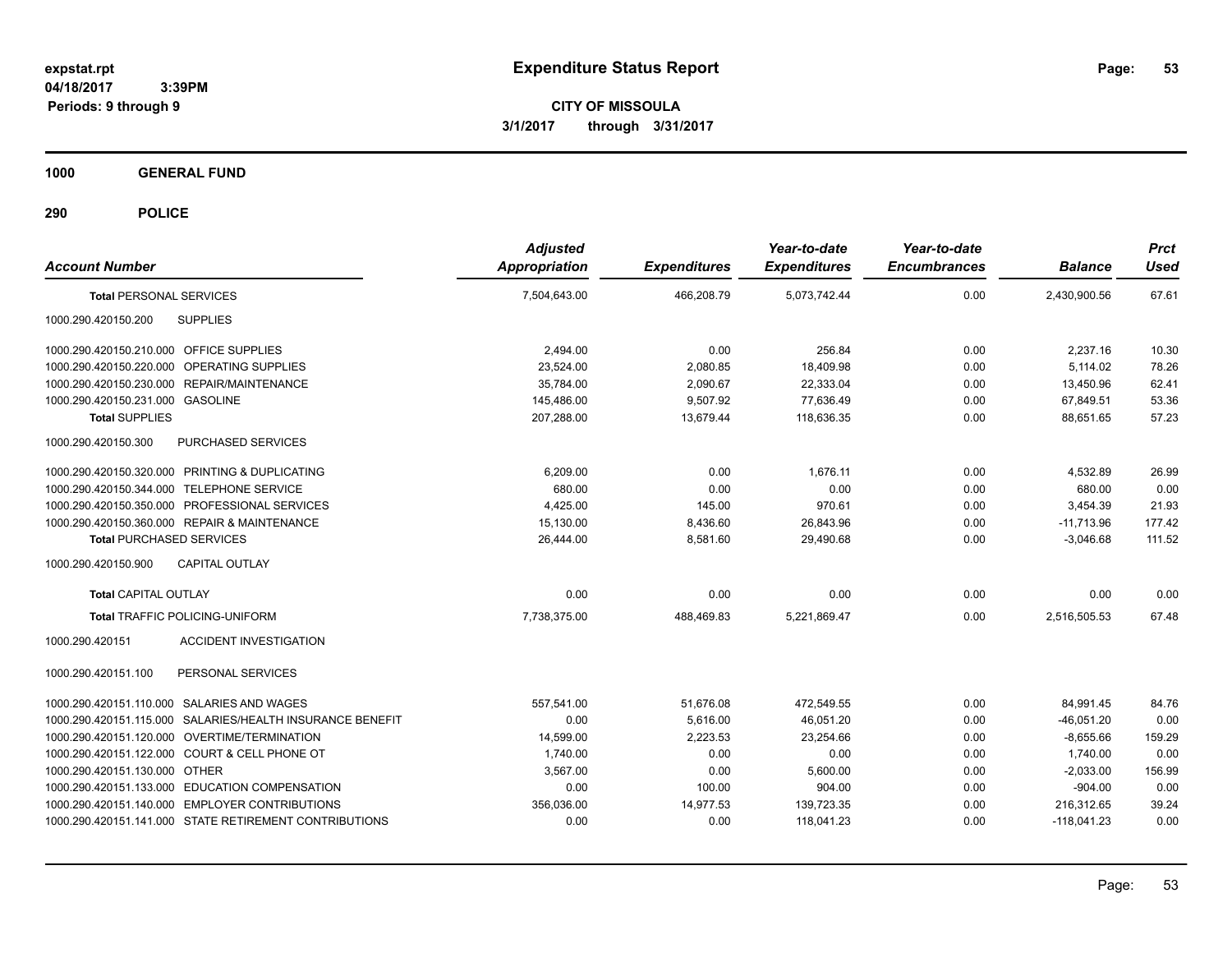**CITY OF MISSOULA 3/1/2017 through 3/31/2017**

**1000 GENERAL FUND**

| <b>Account Number</b>                                     | <b>Adjusted</b><br><b>Appropriation</b> | <b>Expenditures</b> | Year-to-date<br><b>Expenditures</b> | Year-to-date<br><b>Encumbrances</b> | <b>Balance</b> | <b>Prct</b><br><b>Used</b> |
|-----------------------------------------------------------|-----------------------------------------|---------------------|-------------------------------------|-------------------------------------|----------------|----------------------------|
| <b>Total PERSONAL SERVICES</b>                            | 933,483.00                              | 74,593.14           | 806,123.99                          | 0.00                                | 127,359.01     | 86.36                      |
| 1000.290.420151.200<br><b>SUPPLIES</b>                    |                                         |                     |                                     |                                     |                |                            |
| 1000.290.420151.210.000 OFFICE SUPPLIES                   | 200.00                                  | 35.70               | 39.59                               | 0.00                                | 160.41         | 19.80                      |
| 1000.290.420151.220.000 OPERATING SUPPLIES                | 2,966.00                                | 5.99                | 3,712.44                            | 0.00                                | $-746.44$      | 125.17                     |
| 1000.290.420151.230.000 REPAIR/MAINTENANCE                | 4,151.00                                | 673.82              | 1,637.25                            | 0.00                                | 2,513.75       | 39.44                      |
| 1000.290.420151.231.000 GASOLINE                          | 13,423.00                               | 2,197.25            | 12.943.04                           | 0.00                                | 479.96         | 96.42                      |
| <b>Total SUPPLIES</b>                                     | 20.740.00                               | 2.912.76            | 18.332.32                           | 0.00                                | 2,407.68       | 88.39                      |
| 1000.290.420151.300<br>PURCHASED SERVICES                 |                                         |                     |                                     |                                     |                |                            |
| 1000.290.420151.320.000 PRINTING & DUPLICATING            | 207.00                                  | 0.00                | 278.78                              | 0.00                                | $-71.78$       | 134.68                     |
| 1000.290.420151.350.000 PROFESSIONAL SERVICES             | 300.00                                  | 0.00                | 65.00                               | 0.00                                | 235.00         | 21.67                      |
| 1000.290.420151.360.000 REPAIR & MAINTENANCE              | 5.615.00                                | 370.65              | 7.015.94                            | 0.00                                | $-1,400.94$    | 124.95                     |
| <b>Total PURCHASED SERVICES</b>                           | 6,122.00                                | 370.65              | 7.359.72                            | 0.00                                | $-1,237.72$    | 120.22                     |
| 1000.290.420151.900<br><b>CAPITAL OUTLAY</b>              |                                         |                     |                                     |                                     |                |                            |
| <b>Total CAPITAL OUTLAY</b>                               | 0.00                                    | 0.00                | 0.00                                | 0.00                                | 0.00           | 0.00                       |
| <b>Total ACCIDENT INVESTIGATION</b>                       | 960,345.00                              | 77,876.55           | 831,816.03                          | 0.00                                | 128,528.97     | 86.62                      |
| <b>PLANS UNIT</b><br>1000.290.420152                      |                                         |                     |                                     |                                     |                |                            |
| 1000.290.420152.100<br>PERSONAL SERVICES                  |                                         |                     |                                     |                                     |                |                            |
| 1000.290.420152.110.000 SALARIES AND WAGES                | 237,505.00                              | 12,573.77           | 116,287.45                          | 0.00                                | 121,217.55     | 48.96                      |
| 1000.290.420152.115.000 SALARIES/HEALTH INSURANCE BENEFIT | 0.00                                    | 1,404.00            | 11,653.20                           | 0.00                                | $-11,653.20$   | 0.00                       |
| 1000.290.420152.120.000 OVERTIME/TERMINATION              | 2,920.00                                | 489.16              | 5,532.59                            | 0.00                                | $-2,612.59$    | 189.47                     |
| 1000.290.420152.122.000 COURT & CELL PHONE OT             | 752.00                                  | 0.00                | 0.00                                | 0.00                                | 752.00         | 0.00                       |
| 1000.290.420152.130.000 OTHER                             | 2,140.00                                | 0.00                | 1,400.00                            | 0.00                                | 740.00         | 65.42                      |
| 1000.290.420152.140.000 EMPLOYER CONTRIBUTIONS            | 160,217.00                              | 3,026.63            | 28,119.49                           | 0.00                                | 132,097.51     | 17.55                      |
| 1000.290.420152.141.000 STATE RETIREMENT CONTRIBUTIONS    | 0.00                                    | 0.00                | 33,683.63                           | 0.00                                | $-33,683.63$   | 0.00                       |
| <b>Total PERSONAL SERVICES</b>                            | 403,534.00                              | 17,493.56           | 196,676.36                          | 0.00                                | 206,857.64     | 48.74                      |
| <b>SUPPLIES</b><br>1000.290.420152.200                    |                                         |                     |                                     |                                     |                |                            |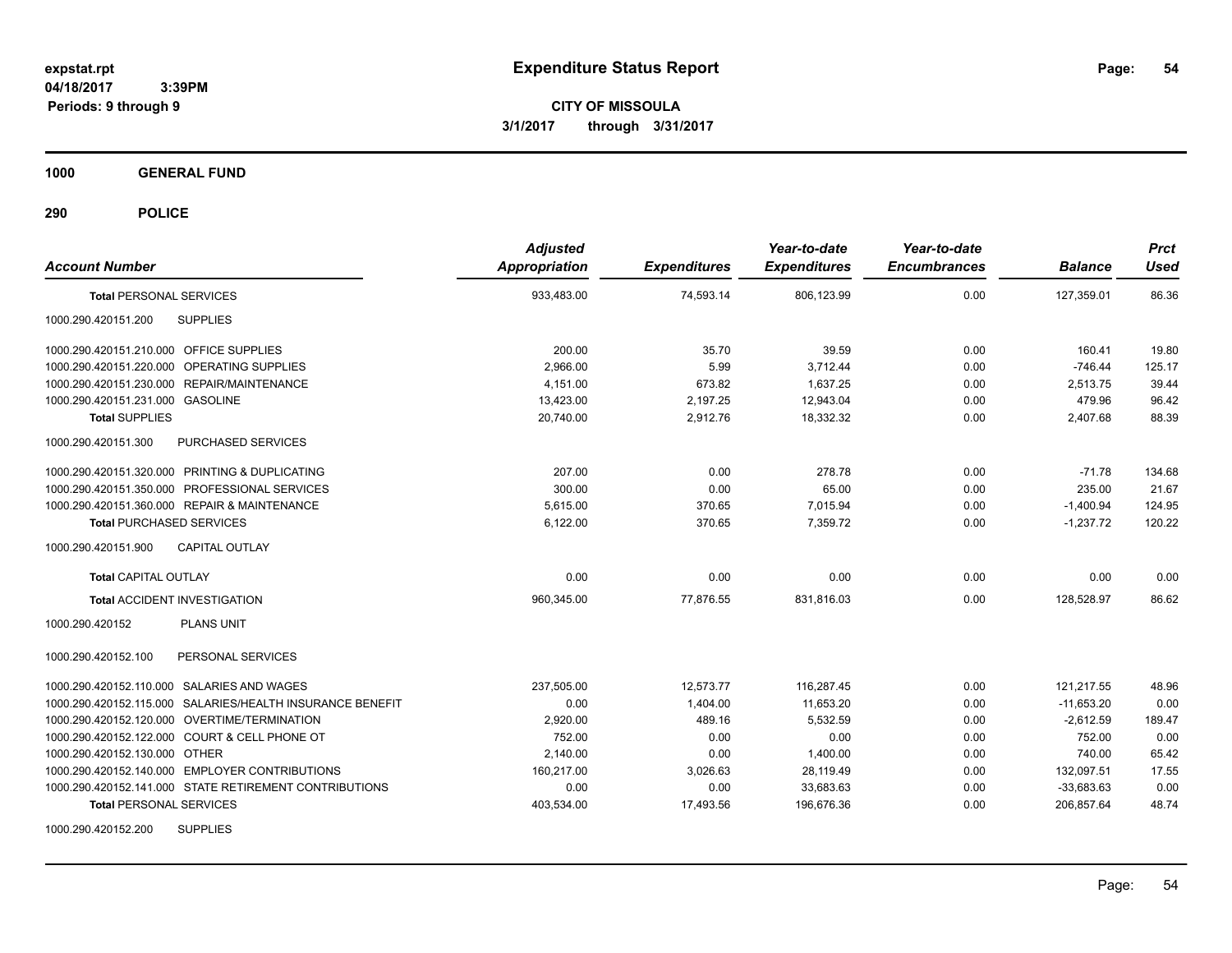**CITY OF MISSOULA 3/1/2017 through 3/31/2017**

**1000 GENERAL FUND**

| <b>Account Number</b>                                     | <b>Adjusted</b><br>Appropriation | <b>Expenditures</b> | Year-to-date<br><b>Expenditures</b> | Year-to-date<br><b>Encumbrances</b> | <b>Balance</b> | <b>Prct</b><br><b>Used</b> |
|-----------------------------------------------------------|----------------------------------|---------------------|-------------------------------------|-------------------------------------|----------------|----------------------------|
| 1000.290.420152.210.000 OFFICE SUPPLIES                   | 200.00                           | 0.00                | 0.00                                | 0.00                                | 200.00         | 0.00                       |
| OPERATING SUPPLIES<br>1000.290.420152.220.000             | 2,000.00                         | 0.00                | 620.75                              | 0.00                                | 1,379.25       | 31.04                      |
| <b>Total SUPPLIES</b>                                     | 2,200.00                         | 0.00                | 620.75                              | 0.00                                | 1,579.25       | 28.22                      |
| 1000.290.420152.300<br>PURCHASED SERVICES                 |                                  |                     |                                     |                                     |                |                            |
| 1000.290.420152.320.000 PRINTING & DUPLICATING            | 200.00                           | 0.00                | 0.00                                | 0.00                                | 200.00         | 0.00                       |
| 1000.290.420152.350.000 PROFESSIONAL SERVICES             | 150.00                           | 0.00                | 0.00                                | 0.00                                | 150.00         | 0.00                       |
| 1000.290.420152.360.000 REPAIR & MAINTENANCE              | 500.00                           | 0.00                | 0.00                                | 0.00                                | 500.00         | 0.00                       |
| <b>Total PURCHASED SERVICES</b>                           | 850.00                           | 0.00                | 0.00                                | 0.00                                | 850.00         | 0.00                       |
| <b>Total PLANS UNIT</b>                                   | 406,584.00                       | 17,493.56           | 197,297.11                          | 0.00                                | 209,286.89     | 48.53                      |
| 1000.290.420153<br><b>COMMUNITY RESOURCE</b>              |                                  |                     |                                     |                                     |                |                            |
| 1000.290.420153.100<br>PERSONAL SERVICES                  |                                  |                     |                                     |                                     |                |                            |
| 1000.290.420153.110.000 CRO/SALARIES AND WAGES            | 579.787.00                       | 44,486.07           | 410,939.18                          | 0.00                                | 168,847.82     | 70.88                      |
| 1000.290.420153.115.000 SALARIES/HEALTH INSURANCE BENEFIT | 0.00                             | 4,914.00            | 40,786.20                           | 0.00                                | $-40,786.20$   | 0.00                       |
| 1000.290.420153.120.000 OVERTIME/TERMINATION              | 3.893.00                         | 968.61              | 10.363.09                           | 0.00                                | $-6,470.09$    | 266.20                     |
| 1000.290.420153.122.000 COURT & CELL PHONE OT             | 1,811.00                         | 0.00                | 0.00                                | 0.00                                | 1,811.00       | 0.00                       |
| 1000.290.420153.130.000 OTHER                             | 4,281.00                         | 0.00                | 4,900.00                            | 0.00                                | $-619.00$      | 114.46                     |
| 1000.290.420153.133.000 EDUCATION COMPENSATION            | 0.00                             | 50.00               | 465.00                              | 0.00                                | $-465.00$      | 0.00                       |
| 1000.290.420153.140.000 EMPLOYER CONTRIBUTIONS            | 386.633.00                       | 12,642.50           | 115,735.18                          | 0.00                                | 270,897.82     | 29.93                      |
| 1000.290.420153.141.000 STATE RETIREMENT CONTRIBUTIONS    | 0.00                             | 0.00                | 107,700.38                          | 0.00                                | $-107,700.38$  | 0.00                       |
| <b>Total PERSONAL SERVICES</b>                            | 976,405.00                       | 63,061.18           | 690,889.03                          | 0.00                                | 285,515.97     | 70.76                      |
| 1000.290.420153.200<br><b>SUPPLIES</b>                    |                                  |                     |                                     |                                     |                |                            |
| 1000.290.420153.210.000<br><b>OFFICE SUPPLIES</b>         | 1,340.00                         | 0.00                | 0.00                                | 0.00                                | 1,340.00       | 0.00                       |
| OPERATING SUPPLIES<br>1000.290.420153.220.000             | 3,500.00                         | 0.00                | 3,039.43                            | 0.00                                | 460.57         | 86.84                      |
| 1000.290.420153.230.000 REPAIR/MAINTENANCE                | 1,100.00                         | 0.00                | 5.50                                | 0.00                                | 1,094.50       | 0.50                       |
| 1000.290.420153.231.000 GASOLINE                          | 3,561.00                         | 59.17               | 308.04                              | 0.00                                | 3,252.96       | 8.65                       |
| <b>Total SUPPLIES</b>                                     | 9,501.00                         | 59.17               | 3,352.97                            | 0.00                                | 6,148.03       | 35.29                      |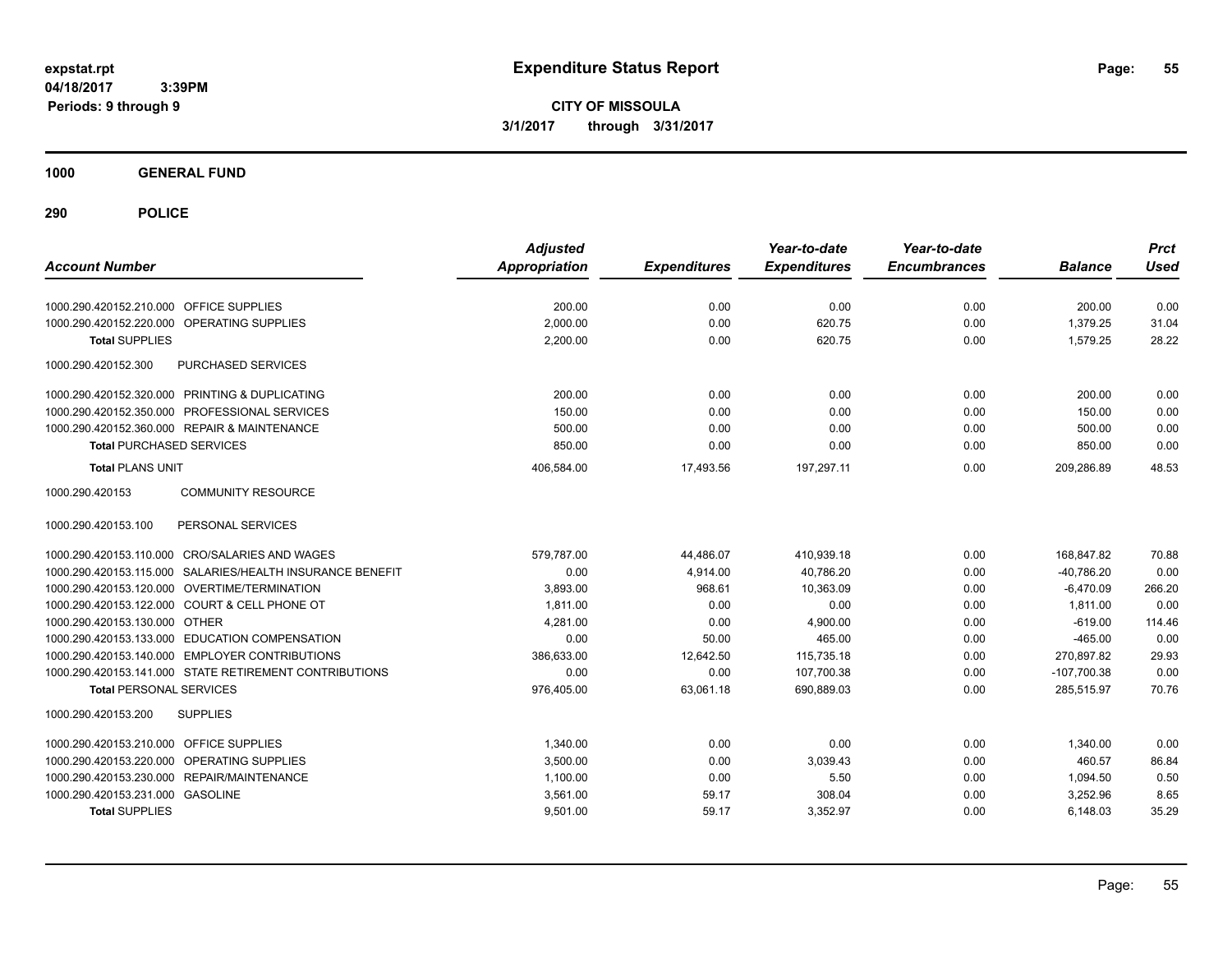**CITY OF MISSOULA 3/1/2017 through 3/31/2017**

**1000 GENERAL FUND**

| <b>Account Number</b>                   |                                                         | <b>Adjusted</b><br><b>Appropriation</b> | <b>Expenditures</b> | Year-to-date<br><b>Expenditures</b> | Year-to-date<br><b>Encumbrances</b> | <b>Balance</b> | <b>Prct</b><br><b>Used</b> |
|-----------------------------------------|---------------------------------------------------------|-----------------------------------------|---------------------|-------------------------------------|-------------------------------------|----------------|----------------------------|
| 1000.290.420153.300                     | <b>PURCHASED SERVICES</b>                               |                                         |                     |                                     |                                     |                |                            |
|                                         | 1000.290.420153.320.000 PRINTING & DUPLICATING          | 580.00                                  | 0.00                | 0.00                                | 0.00                                | 580.00         | 0.00                       |
|                                         | 1000.290.420153.360.000 REPAIR & MAINTENANCE            | 500.00                                  | 0.00                | 180.00                              | 0.00                                | 320.00         | 36.00                      |
| <b>Total PURCHASED SERVICES</b>         |                                                         | 1,080.00                                | 0.00                | 180.00                              | 0.00                                | 900.00         | 16.67                      |
| 1000.290.420153.900                     | <b>CAPITAL OUTLAY</b>                                   |                                         |                     |                                     |                                     |                |                            |
| <b>Total CAPITAL OUTLAY</b>             |                                                         | 0.00                                    | 0.00                | 0.00                                | 0.00                                | 0.00           | 0.00                       |
| <b>Total COMMUNITY RESOURCE</b>         |                                                         | 986,986.00                              | 63,120.35           | 694,422.00                          | 0.00                                | 292,564.00     | 70.36                      |
| 1000.290.420154                         | ABANDONED VEHICLE PROGRAM                               |                                         |                     |                                     |                                     |                |                            |
| 1000.290.420154.100                     | PERSONAL SERVICES                                       |                                         |                     |                                     |                                     |                |                            |
|                                         | 1000.290.420154.110.000 SALARIES AND WAGES              | 38,119.00                               | 2,943.90            | 27,340.17                           | 0.00                                | 10.778.83      | 71.72                      |
|                                         | 1000.290.420154.120.000 OVERTIME/TERMINATION            | 973.00                                  | 0.00                | 57.50                               | 0.00                                | 915.50         | 5.91                       |
|                                         | 1000.290.420154.140.000 EMPLOYER CONTRIBUTIONS          | 16,199.00                               | 1,307.43            | 12,620.83                           | 0.00                                | 3.578.17       | 77.91                      |
| <b>Total PERSONAL SERVICES</b>          |                                                         | 55,291.00                               | 4,251.33            | 40.018.50                           | 0.00                                | 15,272.50      | 72.38                      |
| 1000.290.420154.200                     | <b>SUPPLIES</b>                                         |                                         |                     |                                     |                                     |                |                            |
| 1000.290.420154.210.000 OFFICE SUPPLIES |                                                         | 240.00                                  | 0.00                | 65.45                               | 0.00                                | 174.55         | 27.27                      |
|                                         | 1000.290.420154.220.000 OPERATING SUPPLIES              | 400.00                                  | 0.00                | 41.27                               | 0.00                                | 358.73         | 10.32                      |
| <b>Total SUPPLIES</b>                   |                                                         | 640.00                                  | 0.00                | 106.72                              | 0.00                                | 533.28         | 16.68                      |
| 1000.290.420154.300                     | PURCHASED SERVICES                                      |                                         |                     |                                     |                                     |                |                            |
| 1000.290.420154.310.000 COMMUNICATIONS  |                                                         | 2,484.00                                | 143.12              | 440.80                              | 0.00                                | 2,043.20       | 17.75                      |
|                                         | 1000.290.420154.320.000 PRINTING & DUPLICATING          | 768.00                                  | 0.00                | 676.21                              | 0.00                                | 91.79          | 88.05                      |
|                                         | 1000.290.420154.330.000 PUBLICITY, SUBSCRIPTIONS & DUES | 2,400.00                                | 0.00                | 254.00                              | 0.00                                | 2,146.00       | 10.58                      |
|                                         | 1000.290.420154.350.000 PROFESSIONAL SERVICES           | 12,429.00                               | 33.75               | 188.59                              | 0.00                                | 12,240.41      | 1.52                       |
|                                         | 1000.290.420154.350.011 PROFESSIONAL SERVICES           | 0.00                                    | 635.00              | 2,717.00                            | 0.00                                | $-2.717.00$    | 0.00                       |
|                                         | 1000.290.420154.350.012 PROFESSIONAL SERVICES           | 0.00                                    | 500.00              | 4,000.00                            | 0.00                                | $-4,000.00$    | 0.00                       |
| <b>Total PURCHASED SERVICES</b>         |                                                         | 18,081.00                               | 1,311.87            | 8,276.60                            | 0.00                                | 9,804.40       | 45.78                      |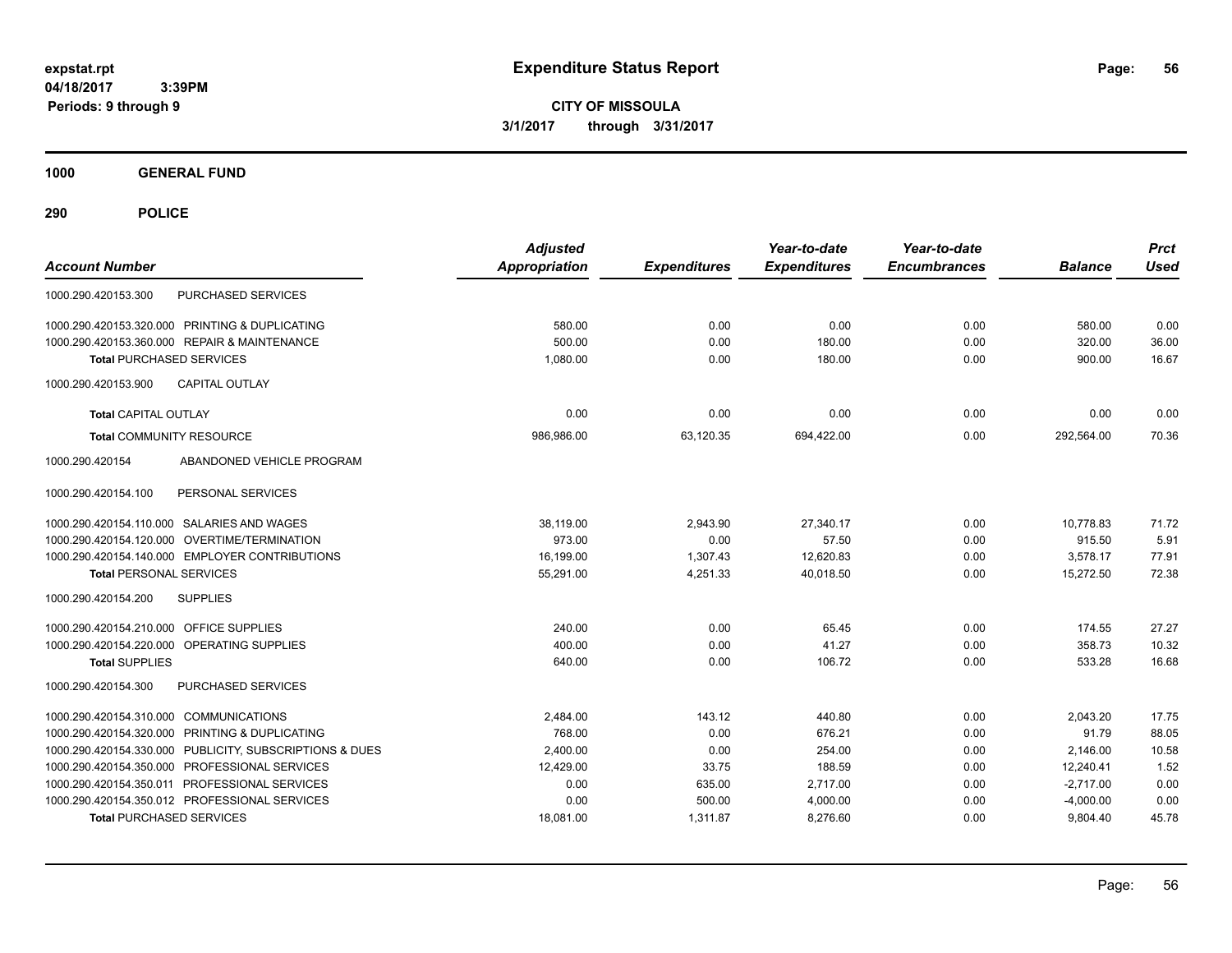**CITY OF MISSOULA 3/1/2017 through 3/31/2017**

**1000 GENERAL FUND**

| <b>Account Number</b>                          | <b>Adjusted</b><br>Appropriation | <b>Expenditures</b> | Year-to-date<br><b>Expenditures</b> | Year-to-date<br><b>Encumbrances</b> | <b>Balance</b> | <b>Prct</b><br><b>Used</b> |
|------------------------------------------------|----------------------------------|---------------------|-------------------------------------|-------------------------------------|----------------|----------------------------|
| Total ABANDONED VEHICLE PROGRAM                | 74,012.00                        | 5,563.20            | 48,401.82                           | 0.00                                | 25,610.18      | 65.40                      |
| 1000.290.420160<br><b>COMMUNICATIONS</b>       |                                  |                     |                                     |                                     |                |                            |
| PERSONAL SERVICES<br>1000.290.420160.100       |                                  |                     |                                     |                                     |                |                            |
| 1000.290.420160.110.000 SALARIES AND WAGES     | 257,927.00                       | 16,948.63           | 172,299.20                          | 0.00                                | 85.627.80      | 66.80                      |
| 1000.290.420160.120.000 OVERTIME/TERMINATION   | 9,733.00                         | 415.22              | 4,358.95                            | 0.00                                | 5,374.05       | 44.79                      |
| 1000.290.420160.140.000 EMPLOYER CONTRIBUTIONS | 102,210.00                       | 6,809.17            | 74,502.36                           | 0.00                                | 27,707.64      | 72.89                      |
| <b>Total PERSONAL SERVICES</b>                 | 369,870.00                       | 24,173.02           | 251,160.51                          | 0.00                                | 118,709.49     | 67.91                      |
| 1000.290.420160.200<br><b>SUPPLIES</b>         |                                  |                     |                                     |                                     |                |                            |
| 1000.290.420160.210.000 OFFICE SUPPLIES        | 400.00                           | 13.99               | 748.47                              | 0.00                                | $-348.47$      | 187.12                     |
| 1000.290.420160.220.000 OPERATING SUPPLIES     | 800.00                           | 9.99                | 105.99                              | 0.00                                | 694.01         | 13.25                      |
| <b>Total SUPPLIES</b>                          | 1,200.00                         | 23.98               | 854.46                              | 0.00                                | 345.54         | 71.21                      |
| 1000.290.420160.300<br>PURCHASED SERVICES      |                                  |                     |                                     |                                     |                |                            |
| 1000.290.420160.310.000 COMMUNICATIONS         | 14,200.00                        | 0.00                | 16,772.48                           | 0.00                                | $-2,572.48$    | 118.12                     |
| 1000.290.420160.320.000 PRINTING & DUPLICATING | 150.00                           | 0.00                | 78.72                               | 0.00                                | 71.28          | 52.48                      |
| <b>Total PURCHASED SERVICES</b>                | 14,350.00                        | 0.00                | 16,851.20                           | 0.00                                | $-2,501.20$    | 117.43                     |
| <b>Total COMMUNICATIONS</b>                    | 385,420.00                       | 24,197.00           | 268,866.17                          | 0.00                                | 116,553.83     | 69.76                      |
| 1000.290.420170<br><b>RECORDS</b>              |                                  |                     |                                     |                                     |                |                            |
| PERSONAL SERVICES<br>1000.290.420170.100       |                                  |                     |                                     |                                     |                |                            |
| 1000.290.420170.110.000 SALARIES AND WAGES     | 147,886.00                       | 11,434.51           | 105,944.69                          | 0.00                                | 41,941.31      | 71.64                      |
| 1000.290.420170.120.000 OVERTIME/TERMINATION   | 779.00                           | 61.88               | 474.40                              | 0.00                                | 304.60         | 60.90                      |
| 1000.290.420170.140.000 EMPLOYER CONTRIBUTIONS | 63,593.00                        | 5,163.30            | 49,834.03                           | 0.00                                | 13.758.97      | 78.36                      |
| <b>Total PERSONAL SERVICES</b>                 | 212,258.00                       | 16,659.69           | 156,253.12                          | 0.00                                | 56,004.88      | 73.61                      |
| <b>SUPPLIES</b><br>1000.290.420170.200         |                                  |                     |                                     |                                     |                |                            |
| 1000.290.420170.210.000 OFFICE SUPPLIES        | 800.00                           | 0.00                | 24.87                               | 0.00                                | 775.13         | 3.11                       |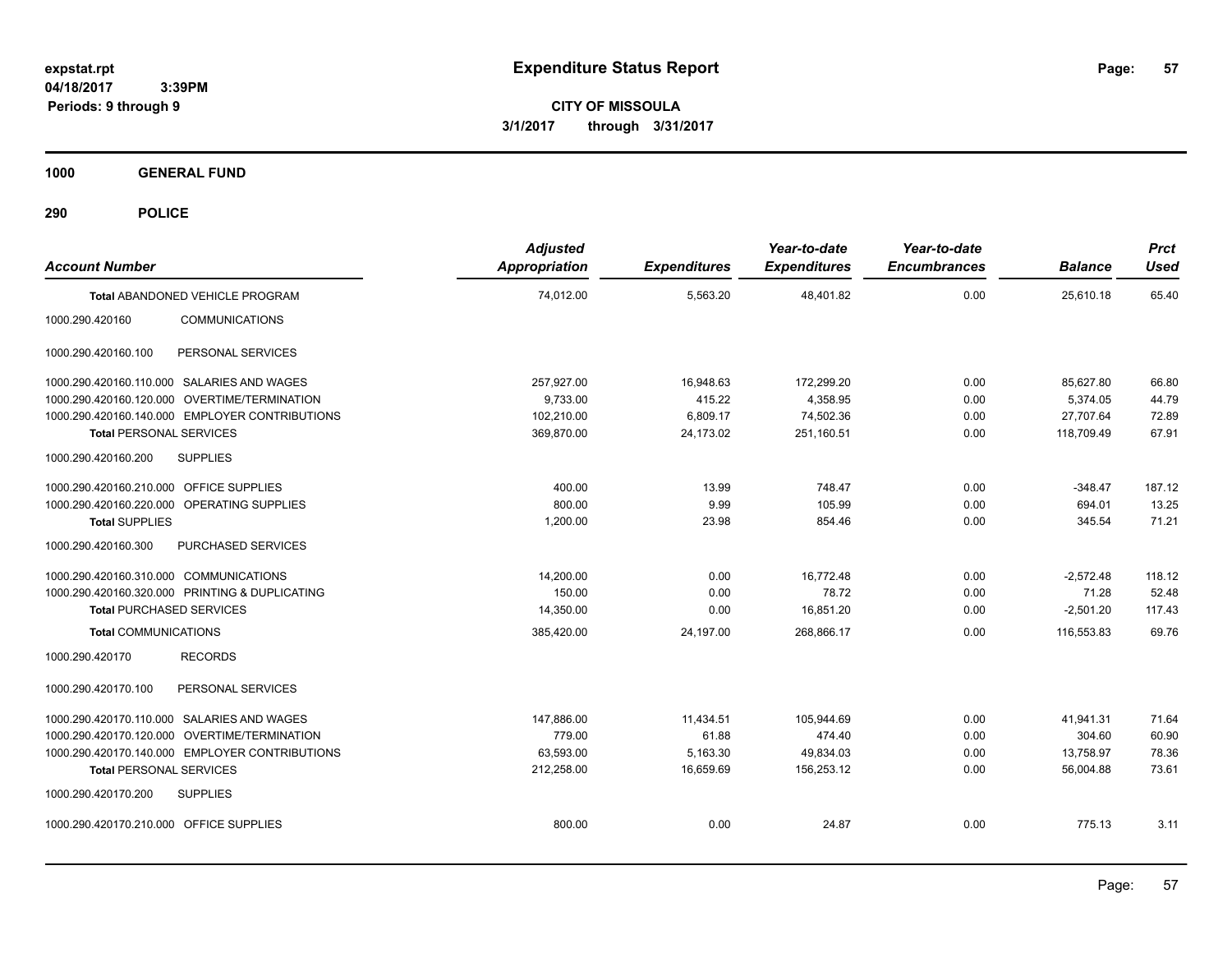**58**

**CITY OF MISSOULA 3/1/2017 through 3/31/2017**

**1000 GENERAL FUND**

| <b>Account Number</b>                                               | <b>Adjusted</b><br><b>Appropriation</b> | <b>Expenditures</b> | Year-to-date<br><b>Expenditures</b> | Year-to-date<br><b>Encumbrances</b> | <b>Balance</b>     | <b>Prct</b><br><b>Used</b> |
|---------------------------------------------------------------------|-----------------------------------------|---------------------|-------------------------------------|-------------------------------------|--------------------|----------------------------|
| 1000.290.420170.220.000 OPERATING SUPPLIES<br><b>Total SUPPLIES</b> | 850.00<br>1,650.00                      | 0.00<br>0.00        | 155.62<br>180.49                    | 0.00<br>0.00                        | 694.38<br>1,469.51 | 18.31<br>10.94             |
| 1000.290.420170.300<br>PURCHASED SERVICES                           |                                         |                     |                                     |                                     |                    |                            |
| <b>Total PURCHASED SERVICES</b>                                     | 0.00                                    | 0.00                | 0.00                                | 0.00                                | 0.00               | 0.00                       |
| 1000.290.420170.500<br><b>FIXED CHARGES</b>                         |                                         |                     |                                     |                                     |                    |                            |
| <b>Total FIXED CHARGES</b>                                          | 0.00                                    | 0.00                | 0.00                                | 0.00                                | 0.00               | 0.00                       |
| 1000.290.420170.900<br><b>CAPITAL OUTLAY</b>                        |                                         |                     |                                     |                                     |                    |                            |
| <b>Total CAPITAL OUTLAY</b>                                         | 0.00                                    | 0.00                | 0.00                                | 0.00                                | 0.00               | 0.00                       |
| <b>Total RECORDS</b>                                                | 213,908.00                              | 16,659.69           | 156,433.61                          | 0.00                                | 57,474.39          | 73.13                      |
| 1000.290.420182<br><b>EVIDENCE</b>                                  |                                         |                     |                                     |                                     |                    |                            |
| 1000.290.420182.100<br>PERSONAL SERVICES                            |                                         |                     |                                     |                                     |                    |                            |
| 1000.290.420182.110.000 SALARIES AND WAGES                          | 115,324.00                              | 8,903.65            | 82,743.07                           | 0.00                                | 32,580.93          | 71.75                      |
| 1000.290.420182.120.000 OVERTIME/TERMINATION                        | 2,433.00                                | 51.82               | 1,297.27                            | 0.00                                | 1,135.73           | 53.32                      |
| 1000.290.420182.140.000 EMPLOYER CONTRIBUTIONS                      | 47,691.00                               | 3,848.39            | 37,387.01                           | 0.00                                | 10,303.99          | 78.39                      |
| <b>Total PERSONAL SERVICES</b>                                      | 165,448.00                              | 12,803.86           | 121,427.35                          | 0.00                                | 44,020.65          | 73.39                      |
| 1000.290.420182.200<br><b>SUPPLIES</b>                              |                                         |                     |                                     |                                     |                    |                            |
| 1000.290.420182.210.000 OFFICE SUPPLIES                             | 800.00                                  | 0.00                | 17.05                               | 0.00                                | 782.95             | 2.13                       |
| 1000.290.420182.220.000 OPERATING SUPPLIES                          | 5,800.00                                | 82.32               | 5,577.30                            | 0.00                                | 222.70             | 96.16                      |
| 1000.290.420182.230.000 REPAIR/MAINTENANCE                          | 500.00                                  | 0.00                | 0.00                                | 0.00                                | 500.00             | 0.00                       |
| 1000.290.420182.231.000 GASOLINE                                    | 479.00                                  | 105.26              | 543.03                              | 0.00                                | $-64.03$           | 113.37                     |
| <b>Total SUPPLIES</b>                                               | 7,579.00                                | 187.58              | 6,137.38                            | 0.00                                | 1,441.62           | 80.98                      |
| 1000.290.420182.300<br>PURCHASED SERVICES                           |                                         |                     |                                     |                                     |                    |                            |
| 1000.290.420182.310.000 COMMUNICATIONS                              | 300.00                                  | 0.00                | 0.00                                | 0.00                                | 300.00             | 0.00                       |
| 1000.290.420182.320.000 PRINTING & DUPLICATING                      | 1,000.00                                | 0.00                | 22.61                               | 0.00                                | 977.39             | 2.26                       |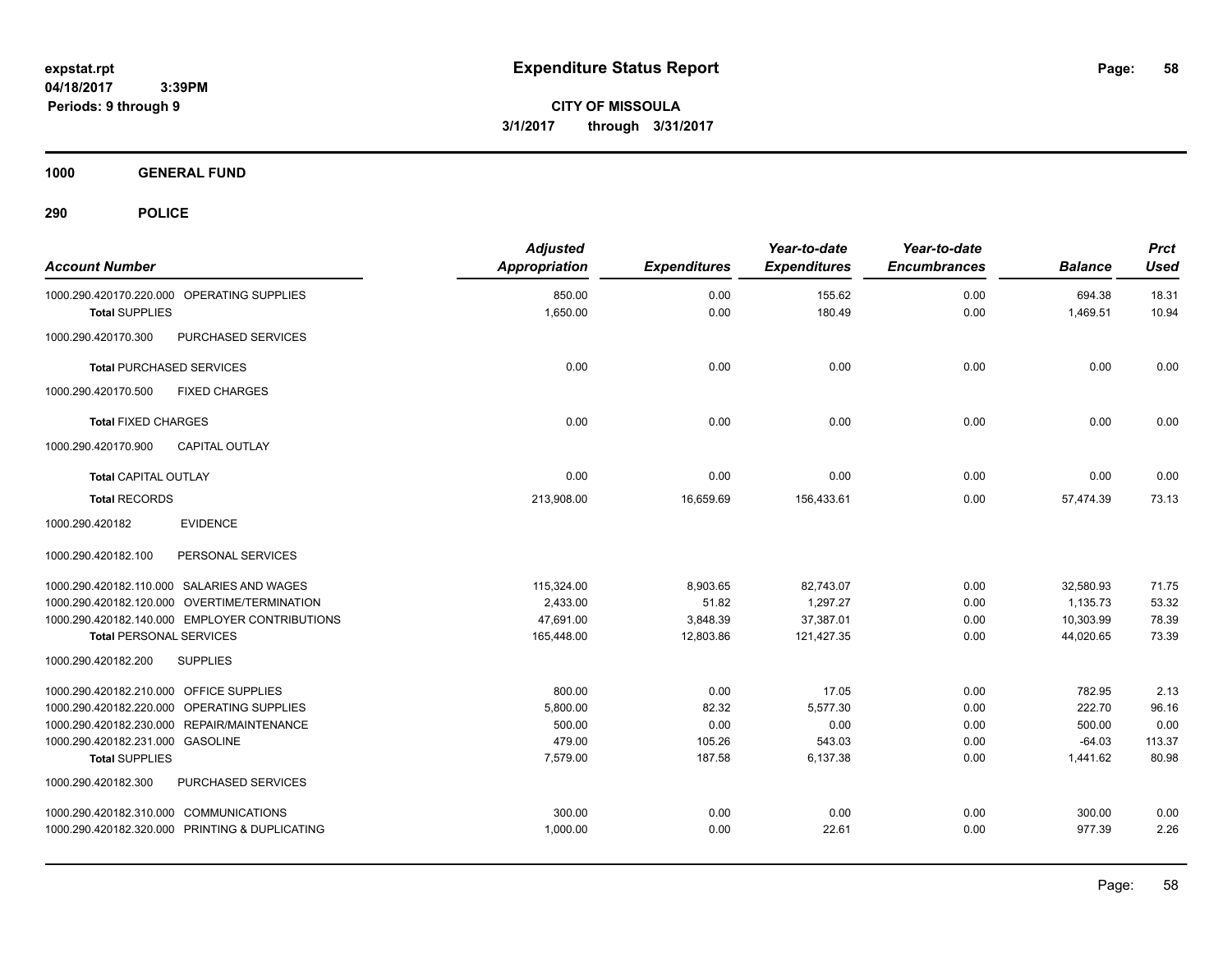**CITY OF MISSOULA 3/1/2017 through 3/31/2017**

**1000 GENERAL FUND**

| <b>Account Number</b>                            | <b>Adjusted</b><br>Appropriation | <b>Expenditures</b> | Year-to-date<br><b>Expenditures</b> | Year-to-date<br><b>Encumbrances</b> | <b>Balance</b> | <b>Prct</b><br><b>Used</b> |
|--------------------------------------------------|----------------------------------|---------------------|-------------------------------------|-------------------------------------|----------------|----------------------------|
| 1000.290.420182.350.000 PROFESSIONAL SERVICES    | 42,956.00                        | 2,382.00            | 17,749.50                           | 0.00                                | 25,206.50      | 41.32                      |
| 1000.290.420182.360.000 REPAIR & MAINTENANCE     | 150.00                           | 0.00                | 63.99                               | 0.00                                | 86.01          | 42.66                      |
| <b>Total PURCHASED SERVICES</b>                  | 44,406.00                        | 2,382.00            | 17,836.10                           | 0.00                                | 26,569.90      | 40.17                      |
| 1000.290.420182.500<br><b>FIXED CHARGES</b>      |                                  |                     |                                     |                                     |                |                            |
| 1000.290.420182.500.000 FIXED CHARGES            | 650.00                           | 0.00                | 412.00                              | 0.00                                | 238.00         | 63.38                      |
| <b>Total FIXED CHARGES</b>                       | 650.00                           | 0.00                | 412.00                              | 0.00                                | 238.00         | 63.38                      |
| <b>Total EVIDENCE</b>                            | 218,083.00                       | 15,373.44           | 145,812.83                          | 0.00                                | 72,270.17      | 66.86                      |
| 1000.290.420185<br><b>SPECIAL TEAMS</b>          |                                  |                     |                                     |                                     |                |                            |
| 1000.290.420185.100<br>PERSONAL SERVICES         |                                  |                     |                                     |                                     |                |                            |
| <b>Total PERSONAL SERVICES</b>                   | 0.00                             | 0.00                | 0.00                                | 0.00                                | 0.00           | 0.00                       |
| 1000.290.420185.200<br><b>SUPPLIES</b>           |                                  |                     |                                     |                                     |                |                            |
| 1000.290.420185.220.000 OPERATING SUPPLIES       | 19,112.00                        | 874.32              | 13.244.87                           | 0.00                                | 5,867.13       | 69.30                      |
| 1000.290.420185.230.000 REPAIR/MAINTENANCE       | 200.00                           | 0.00                | 1,034.87                            | 0.00                                | $-834.87$      | 517.44                     |
| 1000.290.420185.231.000 GASOLINE                 | 239.00                           | 15.53               | 232.79                              | 0.00                                | 6.21           | 97.40                      |
| <b>Total SUPPLIES</b>                            | 19,551.00                        | 889.85              | 14,512.53                           | 0.00                                | 5,038.47       | 74.23                      |
| 1000.290.420185.300<br>PURCHASED SERVICES        |                                  |                     |                                     |                                     |                |                            |
| 1000.290.420185.350.000 PROFESSIONAL SERVICES    | 175.00                           | 0.00                | 0.00                                | 0.00                                | 175.00         | 0.00                       |
| 1000.290.420185.360.000 REPAIR & MAINTENANCE     | 350.00                           | 0.00                | 0.00                                | 0.00                                | 350.00         | 0.00                       |
| <b>Total PURCHASED SERVICES</b>                  | 525.00                           | 0.00                | 0.00                                | 0.00                                | 525.00         | 0.00                       |
| <b>Total SPECIAL TEAMS</b>                       | 20,076.00                        | 889.85              | 14,512.53                           | 0.00                                | 5,563.47       | 72.29                      |
| CONTINGENCY-NEW AWARD FUNDING<br>1000.290.420199 |                                  |                     |                                     |                                     |                |                            |
| 1000.290.420199.100<br>PERSONAL SERVICES         |                                  |                     |                                     |                                     |                |                            |
| <b>Total PERSONAL SERVICES</b>                   | 0.00                             | 0.00                | 0.00                                | 0.00                                | 0.00           | 0.00                       |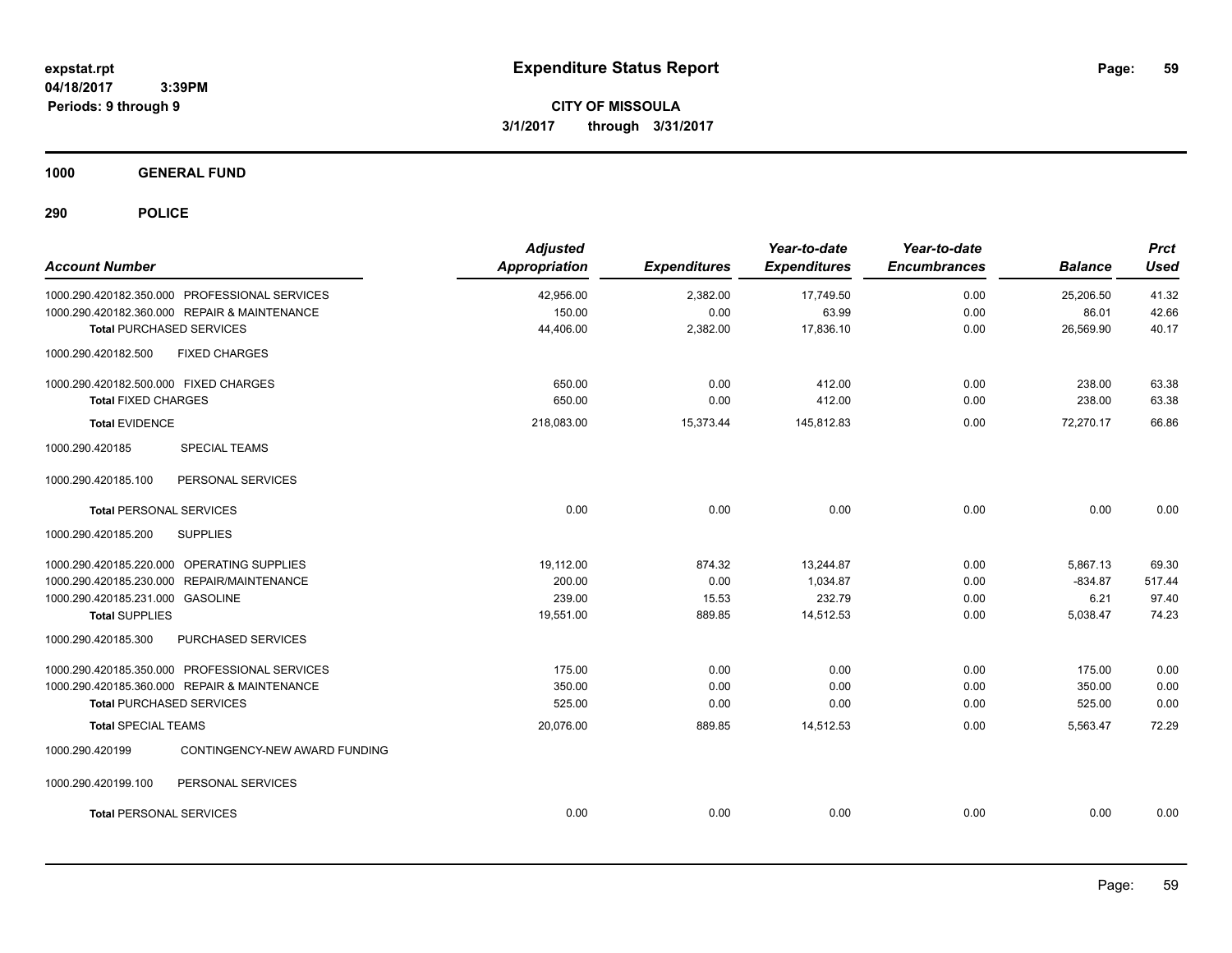**CITY OF MISSOULA 3/1/2017 through 3/31/2017**

**1000 GENERAL FUND**

|                               |                                            | <b>Adjusted</b>      |                     | Year-to-date        | Year-to-date        |                | <b>Prct</b> |
|-------------------------------|--------------------------------------------|----------------------|---------------------|---------------------|---------------------|----------------|-------------|
| <b>Account Number</b>         |                                            | <b>Appropriation</b> | <b>Expenditures</b> | <b>Expenditures</b> | <b>Encumbrances</b> | <b>Balance</b> | <b>Used</b> |
| 1000.290.420199.200           | <b>SUPPLIES</b>                            |                      |                     |                     |                     |                |             |
| <b>Total SUPPLIES</b>         |                                            | 0.00                 | 0.00                | 0.00                | 0.00                | 0.00           | 0.00        |
| 1000.290.420199.300           | PURCHASED SERVICES                         |                      |                     |                     |                     |                |             |
|                               | <b>Total PURCHASED SERVICES</b>            | 0.00                 | 0.00                | 0.00                | 0.00                | 0.00           | 0.00        |
| 1000.290.420199.900           | <b>CAPITAL OUTLAY</b>                      |                      |                     |                     |                     |                |             |
|                               | <b>Total CONTINGENCY-NEW AWARD FUNDING</b> | 0.00                 | 0.00                | 0.00                | 0.00                | 0.00           | 0.00        |
| 1000.290.420256               | *** Title Not Found ***                    |                      |                     |                     |                     |                |             |
| 1000.290.420256.100           | PERSONAL SERVICES                          |                      |                     |                     |                     |                |             |
| Total *** Title Not Found *** |                                            | 0.00                 | 0.00                | 0.00                | 0.00                | 0.00           | 0.00        |
| <b>Total POLICE</b>           |                                            | 15,572,461.00        | 979,273.37          | 10,625,128.46       | 0.00                | 4,947,332.54   | 68.23       |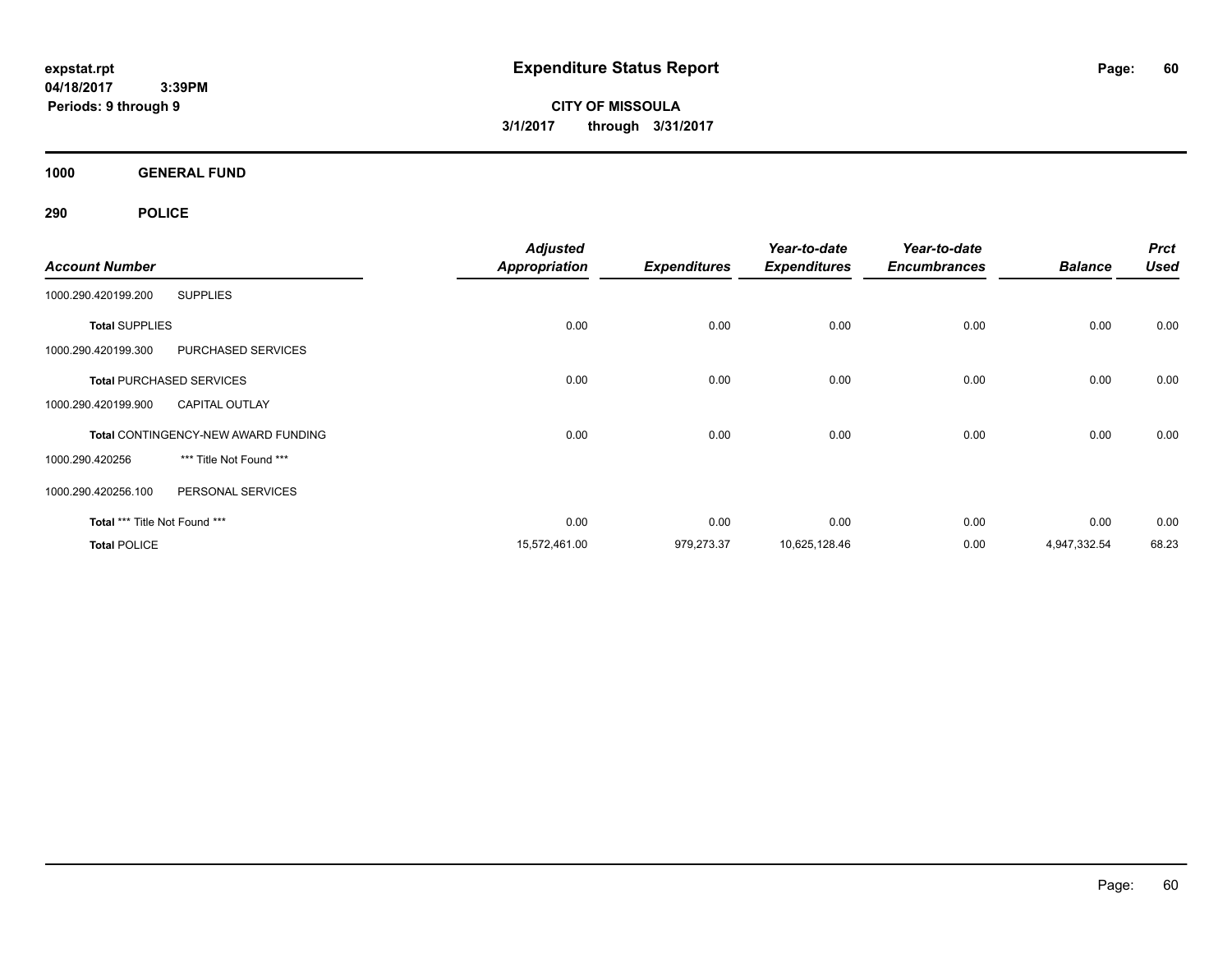**CITY OF MISSOULA 3/1/2017 through 3/31/2017**

**1000 GENERAL FUND**

| <b>Account Number</b>                   |                                                         | <b>Adjusted</b><br>Appropriation | <b>Expenditures</b> | Year-to-date<br><b>Expenditures</b> | Year-to-date<br><b>Encumbrances</b> | <b>Balance</b> | <b>Prct</b><br><b>Used</b> |
|-----------------------------------------|---------------------------------------------------------|----------------------------------|---------------------|-------------------------------------|-------------------------------------|----------------|----------------------------|
| 1000.300.420410                         | ADMINISTRATION                                          |                                  |                     |                                     |                                     |                |                            |
| 1000.300.420410.100                     | PERSONAL SERVICES                                       |                                  |                     |                                     |                                     |                |                            |
|                                         | 1000.300.420410.110.000 SALARIES AND WAGES              | 462,190.00                       | 68,737.75           | 364,212.13                          | 0.00                                | 97,977.87      | 78.80                      |
| 1000.300.420410.115.000                 | SALARIES/HEALTH INSURANCE BENEFIT                       | 25,695.00                        | 702.00              | 16,075.80                           | 0.00                                | 9,619.20       | 62.56                      |
| 1000.300.420410.130.000                 | <b>OTHER</b>                                            | 0.00                             | 0.00                | 1,875.00                            | 0.00                                | $-1,875.00$    | 0.00                       |
|                                         | 1000.300.420410.140.000 EMPLOYER CONTRIBUTIONS          | 125,417.00                       | 13,897.38           | 97,674.92                           | 0.00                                | 27,742.08      | 77.88                      |
|                                         | 1000.300.420410.141.000 STATE RETIREMENT CONTRIBUTIONS  | 119,128.00                       | 0.00                | 71,891.51                           | 0.00                                | 47,236.49      | 60.35                      |
| <b>Total PERSONAL SERVICES</b>          |                                                         | 732,430.00                       | 83,337.13           | 551,729.36                          | 0.00                                | 180,700.64     | 75.33                      |
| 1000.300.420410.200                     | <b>SUPPLIES</b>                                         |                                  |                     |                                     |                                     |                |                            |
| 1000.300.420410.210.000 OFFICE SUPPLIES |                                                         | 8,471.00                         | 135.28              | 3,450.50                            | 0.00                                | 5,020.50       | 40.73                      |
|                                         | 1000.300.420410.220.000 OPERATING SUPPLIES              | 2,822.00                         | 181.28              | 1,672.44                            | 0.00                                | 1,149.56       | 59.26                      |
|                                         | 1000.300.420410.230.000 REPAIR/MAINTENANCE              | 300.00                           | 0.00                | 1,128.44                            | 0.00                                | $-828.44$      | 376.15                     |
| 1000.300.420410.240.000 OTHER SUPPLIES  |                                                         | 593.00                           | 74.95               | 74.95                               | 0.00                                | 518.05         | 12.64                      |
| <b>Total SUPPLIES</b>                   |                                                         | 12,186.00                        | 391.51              | 6,326.33                            | 0.00                                | 5,859.67       | 51.91                      |
| 1000.300.420410.300                     | <b>PURCHASED SERVICES</b>                               |                                  |                     |                                     |                                     |                |                            |
| 1000.300.420410.310.000 COMMUNICATIONS  |                                                         | 577.00                           | 40.42               | 408.22                              | 0.00                                | 168.78         | 70.75                      |
| 1000.300.420410.320.000                 | PRINTING & DUPLICATING                                  | 240.00                           | 0.00                | 53.36                               | 0.00                                | 186.64         | 22.23                      |
|                                         | 1000.300.420410.330.000 PUBLICITY, SUBSCRIPTIONS & DUES | 1,238.00                         | 0.00                | 404.00                              | 0.00                                | 834.00         | 32.63                      |
|                                         | 1000.300.420410.350.000 PROFESSIONAL SERVICES           | 192.00                           | 0.00                | 192.00                              | 0.00                                | 0.00           | 100.00                     |
| 1000.300.420410.360.000                 | <b>REPAIR &amp; MAINTENANCE</b>                         | 12,177.00                        | 0.00                | 12,177.00                           | 0.00                                | 0.00           | 100.00                     |
| 1000.300.420410.370.000                 | <b>TRAVEL</b>                                           | 4,240.00                         | 677.43              | 677.43                              | 0.00                                | 3,562.57       | 15.98                      |
| 1000.300.420410.380.000 TRAINING        |                                                         | 1,054.00                         | 1,700.00            | 1,700.00                            | 0.00                                | $-646.00$      | 161.29                     |
| <b>Total PURCHASED SERVICES</b>         |                                                         | 19,718.00                        | 2,417.85            | 15,612.01                           | 0.00                                | 4,105.99       | 79.18                      |
| 1000.300.420410.700                     | <b>GRANTS &amp; CONTRIBUTIONS</b>                       |                                  |                     |                                     |                                     |                |                            |
|                                         | 1000.300.420410.700.000 GRANTS & CONTRIBUTIONS          | 2,700.00                         | 0.00                | 0.00                                | 0.00                                | 2,700.00       | 0.00                       |
|                                         | <b>Total GRANTS &amp; CONTRIBUTIONS</b>                 | 2,700.00                         | 0.00                | 0.00                                | 0.00                                | 2,700.00       | 0.00                       |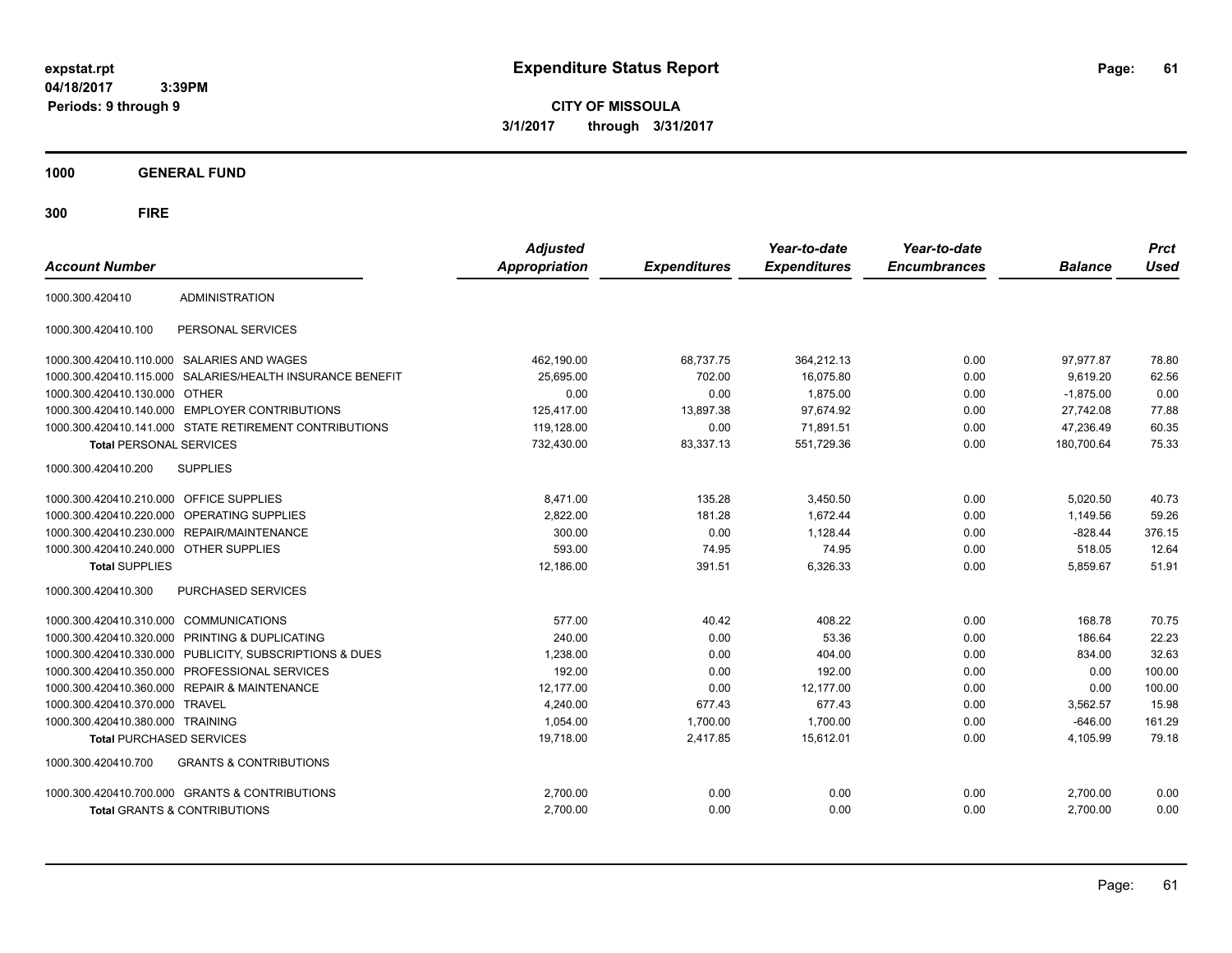**CITY OF MISSOULA 3/1/2017 through 3/31/2017**

**1000 GENERAL FUND**

| <b>Account Number</b>                   |                                                   | <b>Adjusted</b><br><b>Appropriation</b> | <b>Expenditures</b> | Year-to-date<br><b>Expenditures</b> | Year-to-date<br><b>Encumbrances</b> | <b>Balance</b> | <b>Prct</b><br><b>Used</b> |
|-----------------------------------------|---------------------------------------------------|-----------------------------------------|---------------------|-------------------------------------|-------------------------------------|----------------|----------------------------|
| 1000.300.420410.800                     | <b>OTHER OBJECTS</b>                              |                                         |                     |                                     |                                     |                |                            |
| <b>Total OTHER OBJECTS</b>              |                                                   | 0.00                                    | 0.00                | 0.00                                | 0.00                                | 0.00           | 0.00                       |
| <b>Total ADMINISTRATION</b>             |                                                   | 767,034.00                              | 86,146.49           | 573,667.70                          | 0.00                                | 193,366.30     | 74.79                      |
| 1000.300.420420                         | <b>FACILITY</b>                                   |                                         |                     |                                     |                                     |                |                            |
| 1000.300.420420.100                     | PERSONAL SERVICES                                 |                                         |                     |                                     |                                     |                |                            |
| <b>Total PERSONAL SERVICES</b>          |                                                   | 0.00                                    | 0.00                | 0.00                                | 0.00                                | 0.00           | 0.00                       |
| 1000.300.420420.200                     | <b>SUPPLIES</b>                                   |                                         |                     |                                     |                                     |                |                            |
| 1000.300.420420.210.000 OFFICE SUPPLIES |                                                   | 7.245.00                                | 0.00                | 2.853.00                            | 0.00                                | 4,392.00       | 39.38                      |
| 1000.300.420420.220.000                 | OPERATING SUPPLIES                                | 6.448.00                                | 9.98                | 3.678.73                            | 0.00                                | 2,769.27       | 57.05                      |
|                                         | 1000.300.420420.230.000 REPAIR/MAINTENANCE        | 14,000.00                               | 286.66              | 4,960.68                            | 0.00                                | 9,039.32       | 35.43                      |
| <b>Total SUPPLIES</b>                   |                                                   | 27,693.00                               | 296.64              | 11,492.41                           | 0.00                                | 16,200.59      | 41.50                      |
| 1000.300.420420.300                     | PURCHASED SERVICES                                |                                         |                     |                                     |                                     |                |                            |
| 1000.300.420420.340.000 SEWER           |                                                   | 1,429.00                                | 0.00                | 1,186.72                            | 0.00                                | 242.28         | 83.05                      |
|                                         | 1000.300.420420.341.000 ELECTRICITY & NATURAL GAS | 69,567.00                               | 8,821.86            | 53,557.68                           | 0.00                                | 16,009.32      | 76.99                      |
| 1000.300.420420.343.000 WATER CHARGES   |                                                   | 14.677.00                               | 576.84              | 8.068.46                            | 0.00                                | 6.608.54       | 54.97                      |
|                                         | 1000.300.420420.344.000 TELEPHONE SERVICE         | 19,484.00                               | 1.440.87            | 11.973.08                           | 0.00                                | 7.510.92       | 61.45                      |
| 1000.300.420420.345.000 GARBAGE         |                                                   | 5,680.00                                | 454.55              | 4,090.95                            | 0.00                                | 1,589.05       | 72.02                      |
|                                         | 1000.300.420420.360.000 REPAIR & MAINTENANCE      | 26,258.00                               | 4,666.24            | 27,578.93                           | 0.00                                | $-1,320.93$    | 105.03                     |
|                                         | <b>Total PURCHASED SERVICES</b>                   | 137,095.00                              | 15,960.36           | 106,455.82                          | 0.00                                | 30,639.18      | 77.65                      |
| 1000.300.420420.500                     | <b>FIXED CHARGES</b>                              |                                         |                     |                                     |                                     |                |                            |
| 1000.300.420420.500.000 FIXED CHARGES   |                                                   | 226.00                                  | 0.00                | 0.00                                | 0.00                                | 226.00         | 0.00                       |
|                                         | 1000.300.420420.530.000 PROPANE TANK RENTAL       | 0.00                                    | 77.00               | 77.00                               | 0.00                                | $-77.00$       | 0.00                       |
| <b>Total FIXED CHARGES</b>              |                                                   | 226.00                                  | 77.00               | 77.00                               | 0.00                                | 149.00         | 34.07                      |
| <b>Total FACILITY</b>                   |                                                   | 165,014.00                              | 16,334.00           | 118,025.23                          | 0.00                                | 46,988.77      | 71.52                      |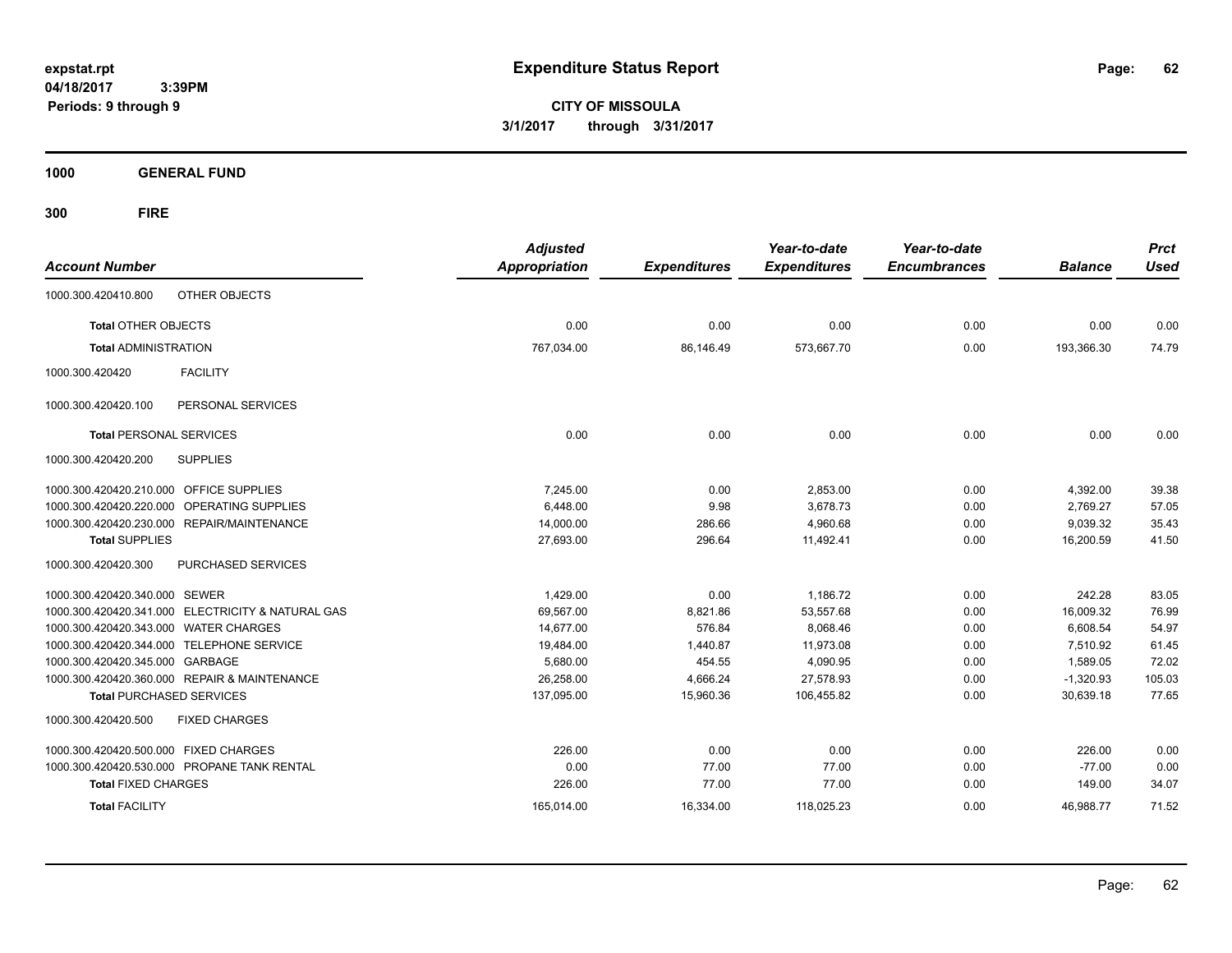**CITY OF MISSOULA 3/1/2017 through 3/31/2017**

**1000 GENERAL FUND**

| <b>Account Number</b>            |                                                        | <b>Adjusted</b><br>Appropriation | <b>Expenditures</b> | Year-to-date<br><b>Expenditures</b> | Year-to-date<br><b>Encumbrances</b> | <b>Balance</b> | <b>Prct</b><br><b>Used</b> |
|----------------------------------|--------------------------------------------------------|----------------------------------|---------------------|-------------------------------------|-------------------------------------|----------------|----------------------------|
| 1000.300.420430                  | PERSONNEL TRAINING                                     |                                  |                     |                                     |                                     |                |                            |
| 1000.300.420430.100              | PERSONAL SERVICES                                      |                                  |                     |                                     |                                     |                |                            |
| 1000.300.420430.110.000          | SALARIES AND WAGES                                     | 90,817.00                        | 6,988.46            | 65,108.98                           | 0.00                                | 25,708.02      | 71.69                      |
| 1000.300.420430.115.000          | SALARIES/HEALTH INSURANCE BENEFIT                      | 8.424.00                         | 702.00              | 5,967.00                            | 0.00                                | 2.457.00       | 70.83                      |
| 1000.300.420430.120.000          | OVERTIME/TERMINATION                                   | 5,288.00                         | 0.00                | 556.90                              | 0.00                                | 4,731.10       | 10.53                      |
| 1000.300.420430.130.000          | OTHER                                                  | 0.00                             | 0.00                | 625.00                              | 0.00                                | $-625.00$      | 0.00                       |
| 1000.300.420430.140.000          | <b>EMPLOYER CONTRIBUTIONS</b>                          | 20,845.00                        | 1,562.69            | 14,193.99                           | 0.00                                | 6,651.01       | 68.09                      |
|                                  | 1000.300.420430.141.000 STATE RETIREMENT CONTRIBUTIONS | 32,362.00                        | 0.00                | 19,712.81                           | 0.00                                | 12,649.19      | 60.91                      |
| <b>Total PERSONAL SERVICES</b>   |                                                        | 157,736.00                       | 9,253.15            | 106,164.68                          | 0.00                                | 51,571.32      | 67.31                      |
| 1000.300.420430.200              | <b>SUPPLIES</b>                                        |                                  |                     |                                     |                                     |                |                            |
| 1000.300.420430.210.000          | <b>OFFICE SUPPLIES</b>                                 | 96.00                            | 0.00                | 0.00                                | 0.00                                | 96.00          | 0.00                       |
| 1000.300.420430.220.000          | OPERATING SUPPLIES                                     | 3,701.00                         | 363.51              | 1,827.92                            | 0.00                                | 1,873.08       | 49.39                      |
|                                  | 1000.300.420430.230.000 REPAIR/MAINTENANCE             | 320.00                           | 0.00                | 0.00                                | 0.00                                | 320.00         | 0.00                       |
| <b>Total SUPPLIES</b>            |                                                        | 4,117.00                         | 363.51              | 1,827.92                            | 0.00                                | 2,289.08       | 44.40                      |
| 1000.300.420430.300              | PURCHASED SERVICES                                     |                                  |                     |                                     |                                     |                |                            |
|                                  | 1000.300.420430.320.000 PRINTING & DUPLICATING         | 192.00                           | 0.00                | 0.00                                | 0.00                                | 192.00         | 0.00                       |
| 1000.300.420430.330.000          | PUBLICITY, SUBSCRIPTIONS & DUES                        | 322.00                           | 0.00                | 0.00                                | 0.00                                | 322.00         | 0.00                       |
| 1000.300.420430.370.000          | <b>TRAVEL</b>                                          | 1,148.00                         | 0.00                | 0.00                                | 0.00                                | 1,148.00       | 0.00                       |
| 1000.300.420430.380.000 TRAINING |                                                        | 480.00                           | 0.00                | 0.00                                | 0.00                                | 480.00         | 0.00                       |
| <b>Total PURCHASED SERVICES</b>  |                                                        | 2,142.00                         | 0.00                | 0.00                                | 0.00                                | 2,142.00       | 0.00                       |
| <b>Total PERSONNEL TRAINING</b>  |                                                        | 163,995.00                       | 9,616.66            | 107,992.60                          | 0.00                                | 56.002.40      | 65.85                      |
| 1000.300.420440                  | <b>FIRE PREVENTION</b>                                 |                                  |                     |                                     |                                     |                |                            |
| 1000.300.420440.100              | PERSONAL SERVICES                                      |                                  |                     |                                     |                                     |                |                            |
| 1000.300.420440.110.000          | <b>SALARIES AND WAGES</b>                              | 422,496.00                       | 31,965.61           | 297,449.94                          | 0.00                                | 125,046.06     | 70.40                      |
| 1000.300.420440.115.000          | SALARIES/HEALTH INSURANCE BENEFIT                      | 42,120.00                        | 3,510.00            | 29,835.00                           | 0.00                                | 12,285.00      | 70.83                      |
|                                  | 1000.300.420440.120.000 OVERTIME/TERMINATION           | 22,749.00                        | 1,513.80            | 6,843.25                            | 0.00                                | 15,905.75      | 30.08                      |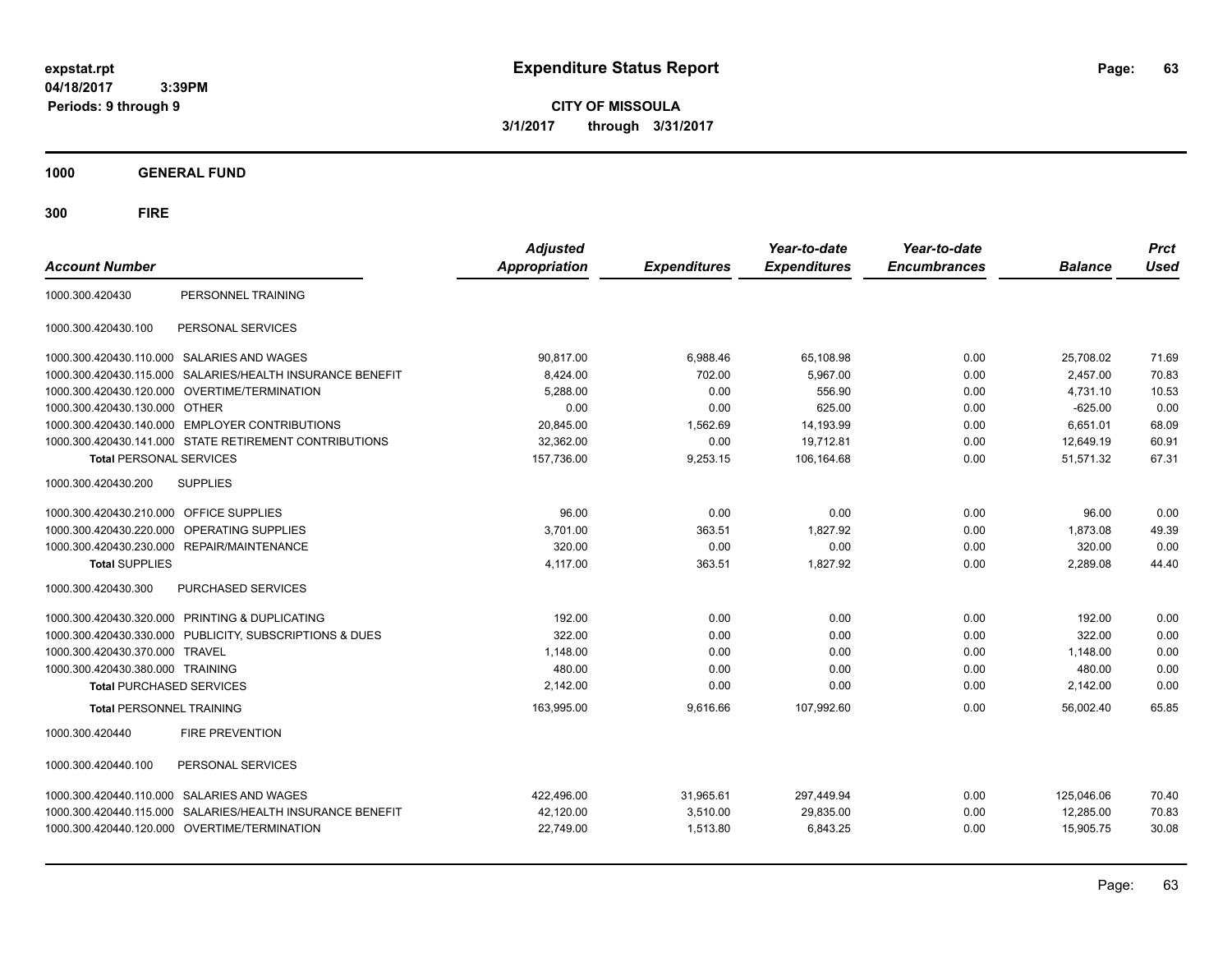**CITY OF MISSOULA 3/1/2017 through 3/31/2017**

**1000 GENERAL FUND**

| <b>Account Number</b>                   |                                                           | <b>Adjusted</b><br><b>Appropriation</b> | <b>Expenditures</b> | Year-to-date<br><b>Expenditures</b> | Year-to-date<br><b>Encumbrances</b> | <b>Balance</b> | <b>Prct</b><br><b>Used</b> |
|-----------------------------------------|-----------------------------------------------------------|-----------------------------------------|---------------------|-------------------------------------|-------------------------------------|----------------|----------------------------|
| 1000.300.420440.130.000 OTHER           |                                                           | 0.00                                    | 0.00                | 3,125.00                            | 0.00                                | $-3,125.00$    | 0.00                       |
|                                         | 1000.300.420440.140.000 EMPLOYER CONTRIBUTIONS            | 97,835.00                               | 7,444.97            | 67,216.66                           | 0.00                                | 30,618.34      | 68.70                      |
|                                         | 1000.300.420440.141.000 STATE RETIREMENT CONTRIBUTIONS    | 151,511.00                              | 0.00                | 90,829.33                           | 0.00                                | 60,681.67      | 59.95                      |
| <b>Total PERSONAL SERVICES</b>          |                                                           | 736.711.00                              | 44.434.38           | 495.299.18                          | 0.00                                | 241.411.82     | 67.23                      |
| 1000.300.420440.200                     | <b>SUPPLIES</b>                                           |                                         |                     |                                     |                                     |                |                            |
| 1000.300.420440.210.000 OFFICE SUPPLIES |                                                           | 144.00                                  | 0.00                | 2.19                                | 0.00                                | 141.81         | 1.52                       |
|                                         | 1000.300.420440.220.000 OPERATING SUPPLIES                | 4,956.00                                | 205.99              | 744.92                              | 0.00                                | 4,211.08       | 15.03                      |
|                                         | 1000.300.420440.230.000 REPAIR/MAINTENANCE                | 1,540.00                                | 0.00                | 108.89                              | 0.00                                | 1,431.11       | 7.07                       |
| <b>Total SUPPLIES</b>                   |                                                           | 6,640.00                                | 205.99              | 856.00                              | 0.00                                | 5,784.00       | 12.89                      |
| 1000.300.420440.300                     | PURCHASED SERVICES                                        |                                         |                     |                                     |                                     |                |                            |
|                                         | 1000.300.420440.320.000 PRINTING & DUPLICATING            | 192.00                                  | 0.00                | 73.76                               | 0.00                                | 118.24         | 38.42                      |
|                                         | 1000.300.420440.330.000 PUBLICITY, SUBSCRIPTIONS & DUES   | 4,916.00                                | 0.00                | 2,469.00                            | 0.00                                | 2,447.00       | 50.22                      |
| 1000.300.420440.370.000 TRAVEL          |                                                           | 5,448.00                                | 79.00               | 1.037.01                            | 0.00                                | 4,410.99       | 19.03                      |
| 1000.300.420440.380.000 TRAINING        |                                                           | 2.506.00                                | 0.00                | 195.00                              | 0.00                                | 2,311.00       | 7.78                       |
| <b>Total PURCHASED SERVICES</b>         |                                                           | 13,062.00                               | 79.00               | 3,774.77                            | 0.00                                | 9,287.23       | 28.90                      |
| <b>Total FIRE PREVENTION</b>            |                                                           | 756,413.00                              | 44,719.37           | 499,929.95                          | 0.00                                | 256,483.05     | 66.09                      |
| 1000.300.420450                         | <b>FIRE GRANTS</b>                                        |                                         |                     |                                     |                                     |                |                            |
| 1000.300.420450.300                     | <b>PURCHASED SERVICES</b>                                 |                                         |                     |                                     |                                     |                |                            |
| <b>Total FIRE GRANTS</b>                |                                                           | 0.00                                    | 0.00                | 0.00                                | 0.00                                | 0.00           | 0.00                       |
| 1000.300.420455                         | <b>EMS</b>                                                |                                         |                     |                                     |                                     |                |                            |
| 1000.300.420455.100                     | PERSONAL SERVICES                                         |                                         |                     |                                     |                                     |                |                            |
|                                         | 1000.300.420455.110.000 SALARIES AND WAGES                | 86,575.00                               | 6,747.23            | 62,813.39                           | 0.00                                | 23,761.61      | 72.55                      |
|                                         | 1000.300.420455.115.000 SALARIES/HEALTH INSURANCE BENEFIT | 8,424.00                                | 702.00              | 5,967.00                            | 0.00                                | 2,457.00       | 70.83                      |
|                                         | 1000.300.420455.120.000 OVERTIME/TERMINATION              | 5,132.00                                | 0.00                | 0.00                                | 0.00                                | 5,132.00       | 0.00                       |
| 1000.300.420455.130.000 OTHER           |                                                           | 0.00                                    | 0.00                | 625.00                              | 0.00                                | $-625.00$      | 0.00                       |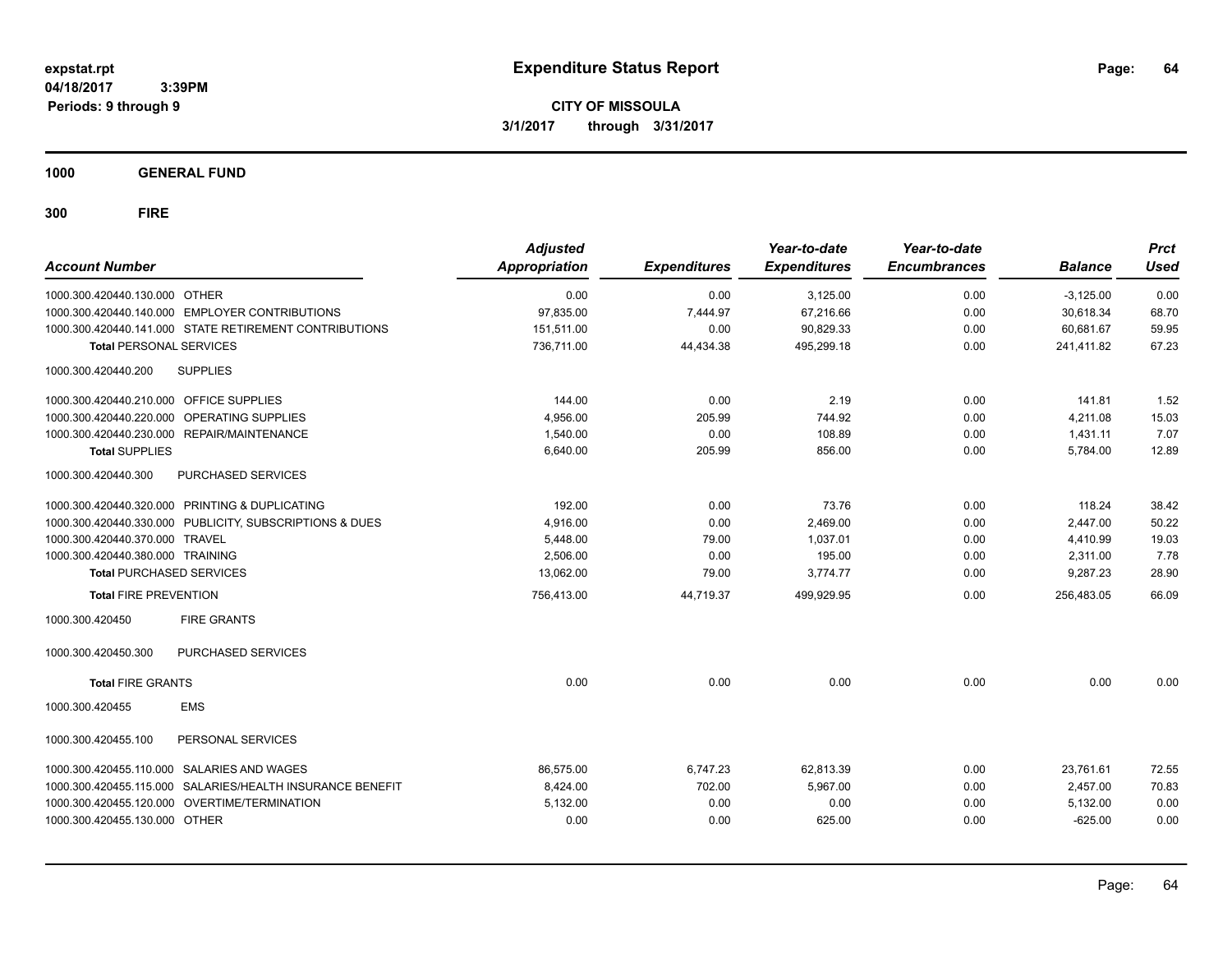**CITY OF MISSOULA 3/1/2017 through 3/31/2017**

**1000 GENERAL FUND**

| <b>Account Number</b>                                      | <b>Adjusted</b><br>Appropriation | <b>Expenditures</b> | Year-to-date<br><b>Expenditures</b> | Year-to-date<br><b>Encumbrances</b> | <b>Balance</b> | <b>Prct</b><br><b>Used</b> |
|------------------------------------------------------------|----------------------------------|---------------------|-------------------------------------|-------------------------------------|----------------|----------------------------|
| 1000.300.420455.140.000 EMPLOYER CONTRIBUTIONS             | 19,987.00                        | 1,576.86            | 13,829.52                           | 0.00                                | 6.157.48       | 69.19                      |
| 1000.300.420455.141.000 STATE RETIREMENT CONTRIBUTIONS     | 30.979.00                        | 0.00                | 19.072.62                           | 0.00                                | 11.906.38      | 61.57                      |
| <b>Total PERSONAL SERVICES</b>                             | 151,097.00                       | 9,026.09            | 102,307.53                          | 0.00                                | 48.789.47      | 67.71                      |
| <b>SUPPLIES</b><br>1000.300.420455.200                     |                                  |                     |                                     |                                     |                |                            |
| 1000.300.420455.220.000 OPERATING SUPPLIES                 | 18,581.00                        | 1,333.51            | 13,486.75                           | 0.00                                | 5,094.25       | 72.58                      |
| 1000.300.420455.230.000 REPAIR/MAINTENANCE                 | 320.00                           | 0.00                | 182.68                              | 0.00                                | 137.32         | 57.09                      |
| <b>Total SUPPLIES</b>                                      | 18,901.00                        | 1,333.51            | 13,669.43                           | 0.00                                | 5,231.57       | 72.32                      |
| 1000.300.420455.300<br>PURCHASED SERVICES                  |                                  |                     |                                     |                                     |                |                            |
| 1000.300.420455.330.000 PUBLICITY, SUBSCRIPTIONS & DUES    | 3,984.00                         | 2,120.00            | 3,555.00                            | 0.00                                | 429.00         | 89.23                      |
| PROFESSIONAL SERVICES<br>1000.300.420455.350.000           | 5,000.00                         | 0.00                | 0.00                                | 0.00                                | 5.000.00       | 0.00                       |
| 1000.300.420455.360.000<br><b>REPAIR &amp; MAINTENANCE</b> | 4,500.00                         | 0.00                | 3,024.46                            | 0.00                                | 1,475.54       | 67.21                      |
| 1000.300.420455.370.000 TRAVEL                             | 1,023.00                         | 0.00                | 352.88                              | 0.00                                | 670.12         | 34.49                      |
| 1000.300.420455.380.000 TRAINING                           | 1,920.00                         | 195.75              | 978.03                              | 0.00                                | 941.97         | 50.94                      |
| 1000.300.420455.390.000 OTHER PURCHASED SERVICES           | 10,080.00                        | 0.00                | 924.20                              | 0.00                                | 9.155.80       | 9.17                       |
| <b>Total PURCHASED SERVICES</b>                            | 26,507.00                        | 2,315.75            | 8,834.57                            | 0.00                                | 17.672.43      | 33.33                      |
| <b>Total EMS</b>                                           | 196,505.00                       | 12,675.35           | 124,811.53                          | 0.00                                | 71,693.47      | 63.52                      |
| <b>OPERATIONS</b><br>1000.300.420460                       |                                  |                     |                                     |                                     |                |                            |
| PERSONAL SERVICES<br>1000.300.420460.100                   |                                  |                     |                                     |                                     |                |                            |
| 1000.300.420460.110.000 SALARIES AND WAGES                 | 5,629,678.00                     | 426,680.65          | 3,970,533.63                        | 0.00                                | 1.659.144.37   | 70.53                      |
| 1000.300.420460.115.000 SALARIES/HEALTH INSURANCE BENEFIT  | 673,920.00                       | 54,756.00           | 468,585.00                          | 0.00                                | 205,335.00     | 69.53                      |
| 1000.300.420460.120.000 OVERTIME/TERMINATION               | 787,235.00                       | 23,623.57           | 599,771.84                          | 0.00                                | 187,463.16     | 76.19                      |
| 1000.300.420460.130.000 OTHER                              | 57,500.00                        | 0.00                | 49,375.00                           | 0.00                                | 8,125.00       | 85.87                      |
| 1000.300.420460.140.000 EMPLOYER CONTRIBUTIONS             | 1,384,955.00                     | 104,153.05          | 964,204.75                          | 0.00                                | 420,750.25     | 69.62                      |
| 1000.300.420460.141.000 STATE RETIREMENT CONTRIBUTIONS     | 2,046,640.00                     | 0.00                | 1,230,241.25                        | 0.00                                | 816,398.75     | 60.11                      |
| <b>Total PERSONAL SERVICES</b>                             | 10,579,928.00                    | 609,213.27          | 7,282,711.47                        | 0.00                                | 3,297,216.53   | 68.84                      |
| <b>SUPPLIES</b><br>1000.300.420460.200                     |                                  |                     |                                     |                                     |                |                            |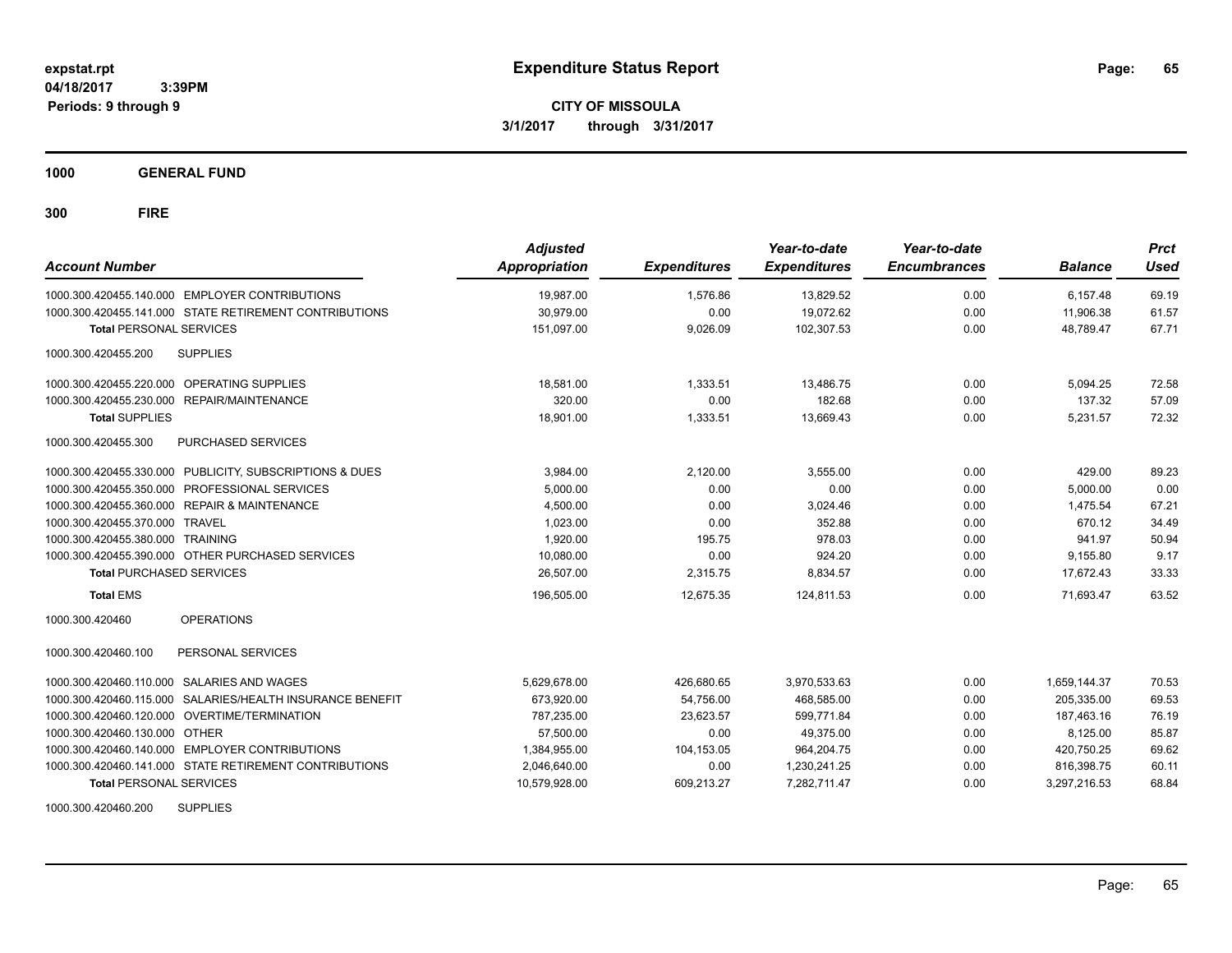**CITY OF MISSOULA 3/1/2017 through 3/31/2017**

**1000 GENERAL FUND**

| <b>Account Number</b>                                     | <b>Adjusted</b><br>Appropriation | <b>Expenditures</b> | Year-to-date<br><b>Expenditures</b> | Year-to-date<br><b>Encumbrances</b> | <b>Balance</b> | <b>Prct</b><br><b>Used</b> |
|-----------------------------------------------------------|----------------------------------|---------------------|-------------------------------------|-------------------------------------|----------------|----------------------------|
| 1000.300.420460.220.000 OPERATING SUPPLIES                | 180.436.00                       | 313.75              | 72,912.29                           | 0.00                                | 107,523.71     | 40.41                      |
| 1000.300.420460.230.000 REPAIR/MAINTENANCE                | 41,420.00                        | 2,714.37            | 26,646.71                           | 0.00                                | 14.773.29      | 64.33                      |
| 1000.300.420460.231.000 GASOLINE                          | 61,827.00                        | 2,681.02            | 27,717.56                           | 0.00                                | 34,109.44      | 44.83                      |
| <b>Total SUPPLIES</b>                                     | 283,683.00                       | 5,709.14            | 127,276.56                          | 0.00                                | 156,406.44     | 44.87                      |
| PURCHASED SERVICES<br>1000.300.420460.300                 |                                  |                     |                                     |                                     |                |                            |
| 1000.300.420460.320.000 PRINTING & DUPLICATING            | 864.00                           | 258.55              | 718.80                              | 0.00                                | 145.20         | 83.19                      |
| 1000.300.420460.330.000 PUBLICITY, SUBSCRIPTIONS & DUES   | 312.00                           | 144.00              | 144.00                              | 0.00                                | 168.00         | 46.15                      |
| 1000.300.420460.350.000 PROFESSIONAL SERVICES             | 19,080.00                        | 620.00              | 21,705.00                           | 0.00                                | $-2,625.00$    | 113.76                     |
| 1000.300.420460.360.000 REPAIR & MAINTENANCE              | 22,400.00                        | 276.54              | 9,773.59                            | 0.00                                | 12,626.41      | 43.63                      |
| 1000.300.420460.370.000 TRAVEL                            | 6,158.00                         | 1,337.92            | 3,323.18                            | 0.00                                | 2,834.82       | 53.97                      |
| 1000.300.420460.380.000 TRAINING                          | 6,556.00                         | 0.00                | 443.86                              | 0.00                                | 6.112.14       | 6.77                       |
| 1000.300.420460.390.000 OTHER PURCHASED SERVICES          | 1,500.00                         | 0.00                | 7.18                                | 0.00                                | 1,492.82       | 0.48                       |
| <b>Total PURCHASED SERVICES</b>                           | 56,870.00                        | 2,637.01            | 36,115.61                           | 0.00                                | 20,754.39      | 63.51                      |
| <b>CAPITAL OUTLAY</b><br>1000.300.420460.900              |                                  |                     |                                     |                                     |                |                            |
| <b>Total CAPITAL OUTLAY</b>                               | 0.00                             | 0.00                | 0.00                                | 0.00                                | 0.00           | 0.00                       |
| <b>Total OPERATIONS</b>                                   | 10.920.481.00                    | 617.559.42          | 7.446.103.64                        | 0.00                                | 3.474.377.36   | 68.18                      |
| <b>MAINTENANCE</b><br>1000.300.420490                     |                                  |                     |                                     |                                     |                |                            |
| PERSONAL SERVICES<br>1000.300.420490.100                  |                                  |                     |                                     |                                     |                |                            |
| 1000.300.420490.110.000 SALARIES AND WAGES                | 163,504.00                       | 12,462.68           | 116,068.74                          | 0.00                                | 47.435.26      | 70.99                      |
| 1000.300.420490.115.000 SALARIES/HEALTH INSURANCE BENEFIT | 16,848.00                        | 1,404.00            | 11,934.00                           | 0.00                                | 4,914.00       | 70.83                      |
| 1000.300.420490.120.000 OVERTIME/TERMINATION              | 10,568.00                        | 0.00                | 3,981.93                            | 0.00                                | 6,586.07       | 37.68                      |
| 1000.300.420490.130.000 OTHER                             | 0.00                             | 0.00                | 1,250.00                            | 0.00                                | $-1,250.00$    | 0.00                       |
| 1000.300.420490.140.000 EMPLOYER CONTRIBUTIONS            | 38,024.00                        | 2,914.08            | 26,849.03                           | 0.00                                | 11,174.97      | 70.61                      |
| 1000.300.420490.141.000 STATE RETIREMENT CONTRIBUTIONS    | 58,813.00                        | 0.00                | 35,615.10                           | 0.00                                | 23,197.90      | 60.56                      |
| <b>Total PERSONAL SERVICES</b>                            | 287,757.00                       | 16,780.76           | 195,698.80                          | 0.00                                | 92,058.20      | 68.01                      |
| <b>SUPPLIES</b><br>1000.300.420490.200                    |                                  |                     |                                     |                                     |                |                            |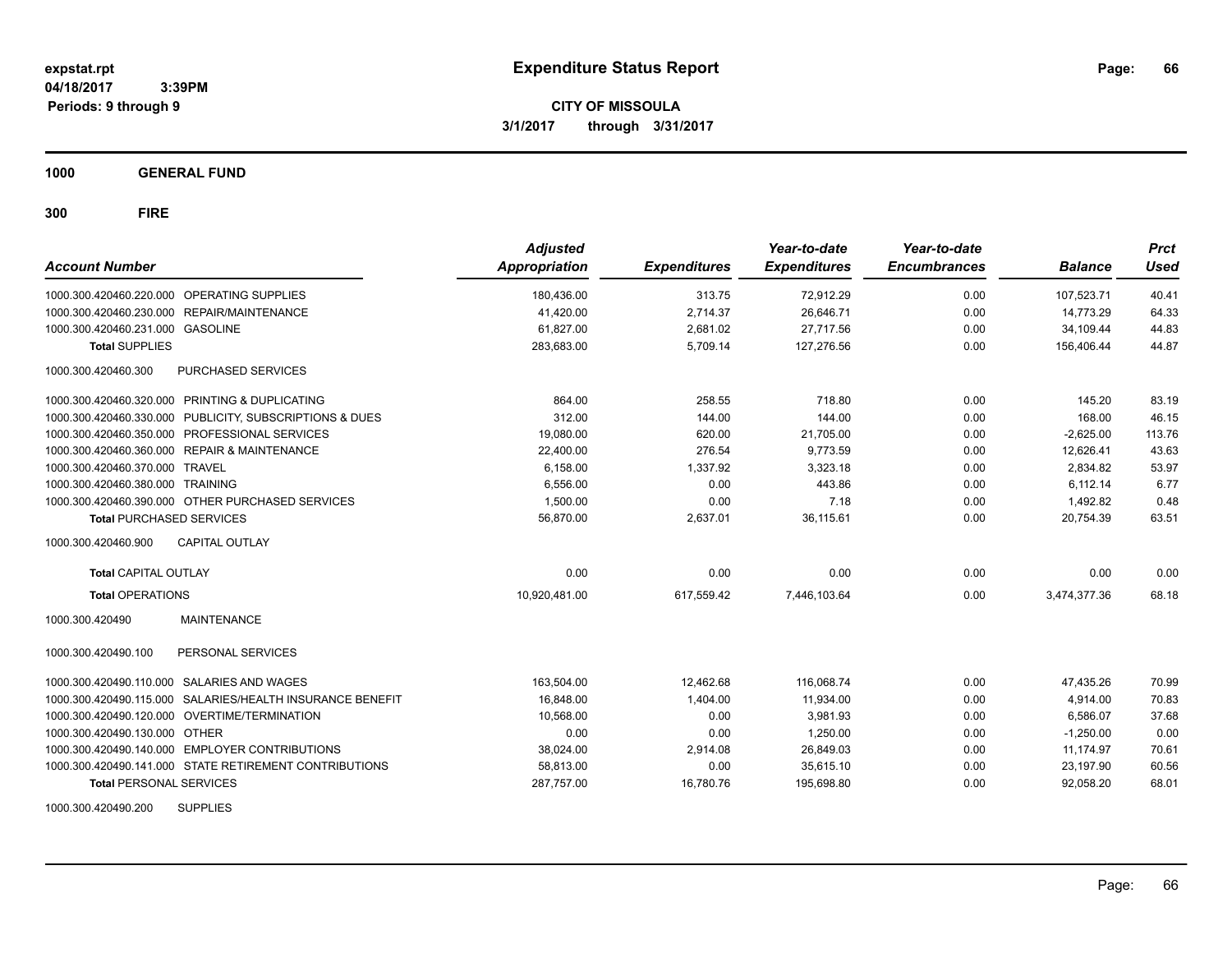**CITY OF MISSOULA 3/1/2017 through 3/31/2017**

**1000 GENERAL FUND**

| <b>Account Number</b>                                   | <b>Adjusted</b><br><b>Appropriation</b> | <b>Expenditures</b> | Year-to-date<br><b>Expenditures</b> | Year-to-date<br><b>Encumbrances</b> | <b>Balance</b> | <b>Prct</b><br><b>Used</b> |
|---------------------------------------------------------|-----------------------------------------|---------------------|-------------------------------------|-------------------------------------|----------------|----------------------------|
| 1000.300.420490.210.000 OFFICE SUPPLIES                 | 48.00                                   | 0.00                | 0.00                                | 0.00                                | 48.00          | 0.00                       |
| 1000.300.420490.230.000 REPAIR/MAINTENANCE              | 3,600.00                                | 0.00                | 6,057.80                            | 0.00                                | $-2.457.80$    | 168.27                     |
| <b>Total SUPPLIES</b>                                   | 3,648.00                                | 0.00                | 6,057.80                            | 0.00                                | $-2,409.80$    | 166.06                     |
| PURCHASED SERVICES<br>1000.300.420490.300               |                                         |                     |                                     |                                     |                |                            |
| 1000.300.420490.330.000 PUBLICITY, SUBSCRIPTIONS & DUES | 91.00                                   | 0.00                | 0.00                                | 0.00                                | 91.00          | 0.00                       |
| 1000.300.420490.360.000 REPAIR & MAINTENANCE            | 1,700.00                                | 0.00                | 1,695.00                            | 0.00                                | 5.00           | 99.71                      |
| 1000.300.420490.370.000 TRAVEL                          | 2,000.00                                | 0.00                | 0.00                                | 0.00                                | 2,000.00       | 0.00                       |
| 1000.300.420490.380.000 TRAINING                        | 1,500.00                                | 0.00                | 0.00                                | 0.00                                | 1,500.00       | 0.00                       |
| <b>Total PURCHASED SERVICES</b>                         | 5.291.00                                | 0.00                | 1,695.00                            | 0.00                                | 3,596.00       | 32.04                      |
| <b>Total MAINTENANCE</b>                                | 296,696.00                              | 16.780.76           | 203.451.60                          | 0.00                                | 93.244.40      | 68.57                      |
| <b>Total FIRE</b>                                       | 13,266,138.00                           | 803,832.05          | 9,073,982.25                        | 0.00                                | 4.192.155.75   | 68.40                      |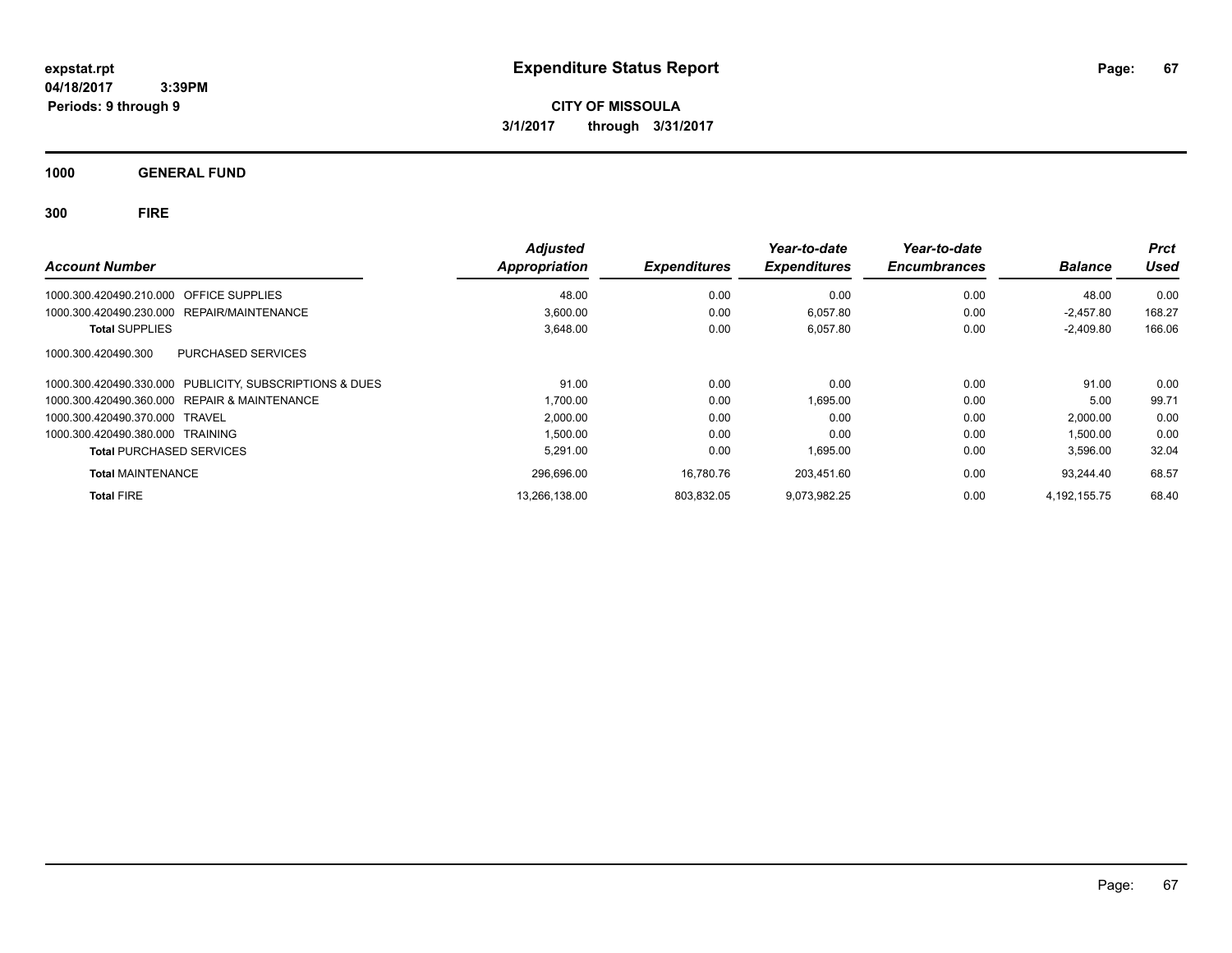**CITY OF MISSOULA 3/1/2017 through 3/31/2017**

**1000 GENERAL FUND**

### **320 STREET MAINTENANCE**

| <b>Account Number</b>                   |                                                         | <b>Adjusted</b><br>Appropriation | <b>Expenditures</b> | Year-to-date<br><b>Expenditures</b> | Year-to-date<br><b>Encumbrances</b> | <b>Balance</b> | <b>Prct</b><br><b>Used</b> |
|-----------------------------------------|---------------------------------------------------------|----------------------------------|---------------------|-------------------------------------|-------------------------------------|----------------|----------------------------|
|                                         |                                                         |                                  |                     |                                     |                                     |                |                            |
| 1000.320.420460                         | <b>OPERATIONS</b>                                       |                                  |                     |                                     |                                     |                |                            |
| 1000.320.420460.100                     | PERSONAL SERVICES                                       |                                  |                     |                                     |                                     |                |                            |
| <b>Total OPERATIONS</b>                 |                                                         | 0.00                             | 0.00                | 0.00                                | 0.00                                | 0.00           | 0.00                       |
| 1000.320.430210                         | <b>ADMINISTRATION</b>                                   |                                  |                     |                                     |                                     |                |                            |
| 1000.320.430210.100                     | PERSONAL SERVICES                                       |                                  |                     |                                     |                                     |                |                            |
|                                         | 1000.320.430210.110.000 SALARIES AND WAGES              | 107,914.00                       | 7,899.26            | 73,663.67                           | 0.00                                | 34,250.33      | 68.26                      |
|                                         | 1000.320.430210.120.000 OVERTIME/TERMINATION            | 0.00                             | 197.51              | 2,110.59                            | 0.00                                | $-2,110.59$    | 0.00                       |
| 1000.320.430210.130.000 OTHER           |                                                         | 0.00                             | 32.50               | 286.78                              | 0.00                                | $-286.78$      | 0.00                       |
|                                         | 1000.320.430210.140.000 EMPLOYER CONTRIBUTIONS          | 59.685.00                        | 4,594.51            | 43.776.05                           | 0.00                                | 15,908.95      | 73.35                      |
|                                         | 1000.320.430210.141.000 STATE RETIREMENT CONTRIBUTIONS  | 0.00                             | 0.00                | 887.52                              | 0.00                                | $-887.52$      | 0.00                       |
| <b>Total PERSONAL SERVICES</b>          |                                                         | 167,599.00                       | 12,723.78           | 120.724.61                          | 0.00                                | 46,874.39      | 72.03                      |
| 1000.320.430210.200                     | <b>SUPPLIES</b>                                         |                                  |                     |                                     |                                     |                |                            |
| 1000.320.430210.210.000 OFFICE SUPPLIES |                                                         | 1.600.00                         | 0.00                | 0.00                                | 0.00                                | 1,600.00       | 0.00                       |
|                                         | 1000.320.430210.220.000 OPERATING SUPPLIES              | 8,440.00                         | 259.00              | 5,945.89                            | 0.00                                | 2,494.11       | 70.45                      |
| <b>Total SUPPLIES</b>                   |                                                         | 10,040.00                        | 259.00              | 5,945.89                            | 0.00                                | 4,094.11       | 59.22                      |
| 1000.320.430210.300                     | PURCHASED SERVICES                                      |                                  |                     |                                     |                                     |                |                            |
| 1000.320.430210.310.000 COMMUNICATIONS  |                                                         | 0.00                             | 0.00                | 5.87                                | 0.00                                | $-5.87$        | 0.00                       |
|                                         | 1000.320.430210.320.000 PRINTING & DUPLICATING          | 7,000.00                         | 0.00                | 4,148.71                            | 0.00                                | 2,851.29       | 59.27                      |
|                                         | 1000.320.430210.330.000 PUBLICITY, SUBSCRIPTIONS & DUES | 3,000.00                         | 0.00                | 1,305.68                            | 0.00                                | 1,694.32       | 43.52                      |
| 1000.320.430210.370.000 TRAVEL          |                                                         | 2,300.00                         | 0.00                | 935.09                              | 0.00                                | 1,364.91       | 40.66                      |
| 1000.320.430210.380.000 TRAINING        |                                                         | 1,500.00                         | 1,470.00            | 1,960.00                            | 0.00                                | $-460.00$      | 130.67                     |
| <b>Total PURCHASED SERVICES</b>         |                                                         | 13,800.00                        | 1,470.00            | 8,355.35                            | 0.00                                | 5,444.65       | 60.55                      |
| 1000.320.430210.900                     | <b>CAPITAL OUTLAY</b>                                   |                                  |                     |                                     |                                     |                |                            |
| <b>Total CAPITAL OUTLAY</b>             |                                                         | 0.00                             | 0.00                | 0.00                                | 0.00                                | 0.00           | 0.00                       |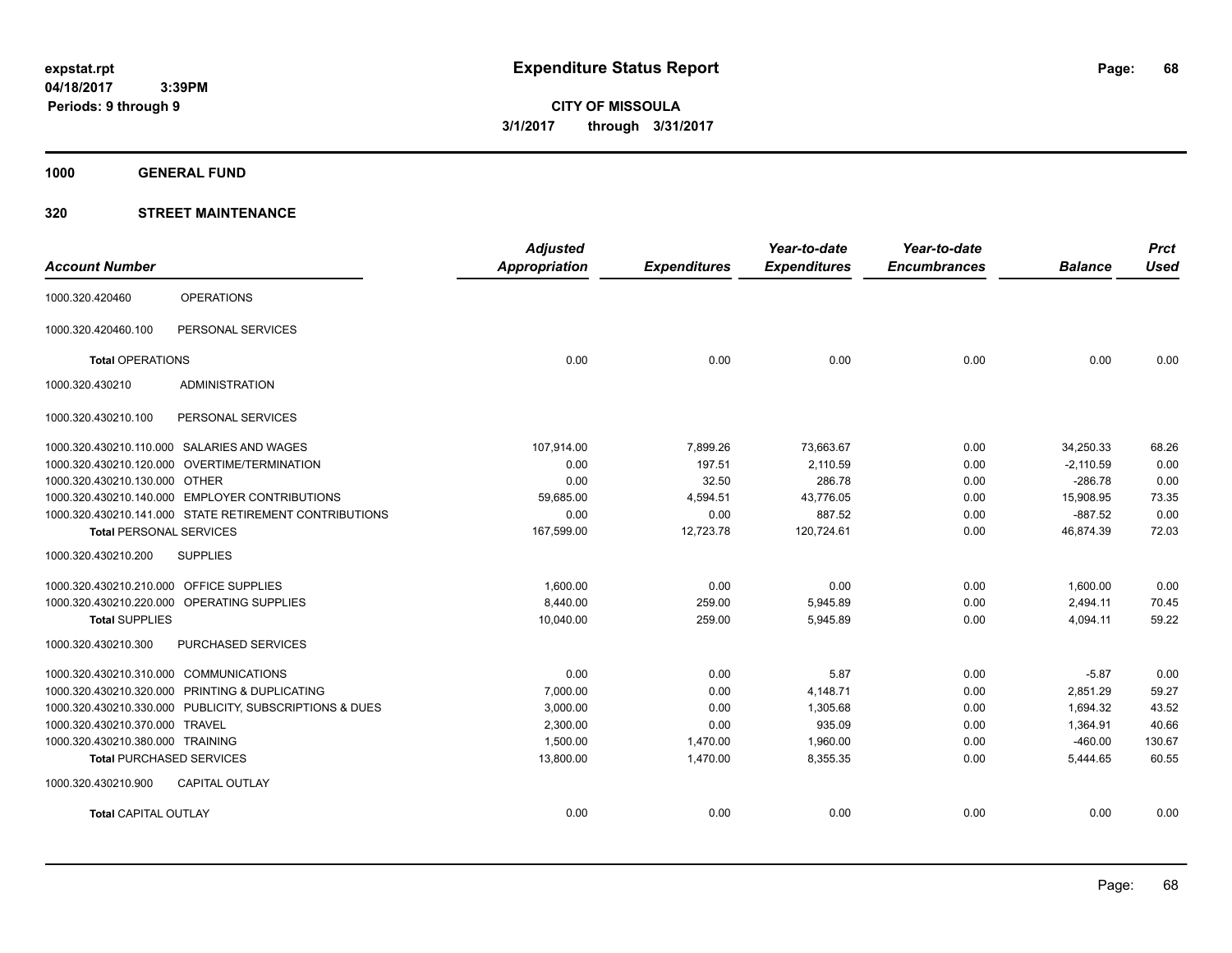**1000 GENERAL FUND**

### **320 STREET MAINTENANCE**

| <b>Account Number</b>                          |                           | <b>Adjusted</b><br>Appropriation | <b>Expenditures</b> | Year-to-date<br><b>Expenditures</b> | Year-to-date<br><b>Encumbrances</b> | <b>Balance</b> | <b>Prct</b><br><b>Used</b> |
|------------------------------------------------|---------------------------|----------------------------------|---------------------|-------------------------------------|-------------------------------------|----------------|----------------------------|
| <b>Total ADMINISTRATION</b>                    |                           | 191,439.00                       | 14,452.78           | 135,025.85                          | 0.00                                | 56,413.15      | 70.53                      |
| <b>FACILITY</b><br>1000.320.430220             |                           |                                  |                     |                                     |                                     |                |                            |
| 1000.320.430220.100                            | PERSONAL SERVICES         |                                  |                     |                                     |                                     |                |                            |
| 1000.320.430220.110.000 SALARIES AND WAGES     |                           | 49,692.00                        | 3,635.23            | 33,899.87                           | 0.00                                | 15,792.13      | 68.22                      |
| 1000.320.430220.120.000 OVERTIME/TERMINATION   |                           | 0.00                             | 90.88               | 971.34                              | 0.00                                | $-971.34$      | 0.00                       |
| 1000.320.430220.130.000 OTHER                  |                           | 0.00                             | 15.00               | 132.36                              | 0.00                                | $-132.36$      | 0.00                       |
| 1000.320.430220.140.000 EMPLOYER CONTRIBUTIONS |                           | 27,484.00                        | 2,115.01            | 20,149.32                           | 0.00                                | 7,334.68       | 73.31                      |
| <b>Total PERSONAL SERVICES</b>                 |                           | 77,176.00                        | 5,856.12            | 55,152.89                           | 0.00                                | 22,023.11      | 71.46                      |
| 1000.320.430220.200<br><b>SUPPLIES</b>         |                           |                                  |                     |                                     |                                     |                |                            |
| 1000.320.430220.220.000 OPERATING SUPPLIES     |                           | 8,000.00                         | 1,662.92            | 8,050.81                            | 0.00                                | $-50.81$       | 100.64                     |
| <b>Total SUPPLIES</b>                          |                           | 8.000.00                         | 1.662.92            | 8.050.81                            | 0.00                                | $-50.81$       | 100.64                     |
| 1000.320.430220.300                            | PURCHASED SERVICES        |                                  |                     |                                     |                                     |                |                            |
| 1000.320.430220.343.000 WATER CHARGES          |                           | 0.00                             | 0.00                | 6.647.16                            | 0.00                                | $-6.647.16$    | 0.00                       |
| 1000.320.430220.344.000 TELEPHONE SERVICE      |                           | 7,000.00                         | 184.07              | 1,227.02                            | 0.00                                | 5,772.98       | 17.53                      |
| 1000.320.430220.345.000 GARBAGE                |                           | 1,821.00                         | 0.00                | 189.25                              | 0.00                                | 1,631.75       | 10.39                      |
| 1000.320.430220.350.000 PROFESSIONAL SERVICES  |                           | 0.00                             | 220.00              | 3,642.46                            | 0.00                                | $-3.642.46$    | 0.00                       |
| 1000.320.430220.360.000 REPAIR & MAINTENANCE   |                           | 1,650.00                         | 0.00                | 0.00                                | 0.00                                | 1,650.00       | 0.00                       |
| <b>Total PURCHASED SERVICES</b>                |                           | 10,471.00                        | 404.07              | 11,705.89                           | 0.00                                | $-1,234.89$    | 111.79                     |
| 1000.320.430220.500                            | <b>FIXED CHARGES</b>      |                                  |                     |                                     |                                     |                |                            |
| 1000.320.430220.500.000 FIXED CHARGES          |                           | 9.000.00                         | 0.00                | 684.40                              | 0.00                                | 8,315.60       | 7.60                       |
| <b>Total FIXED CHARGES</b>                     |                           | 9,000.00                         | 0.00                | 684.40                              | 0.00                                | 8,315.60       | 7.60                       |
| <b>Total FACILITY</b>                          |                           | 104,647.00                       | 7,923.11            | 75,593.99                           | 0.00                                | 29,053.01      | 72.24                      |
| 1000.320.430230                                | <b>STREET RESTORATION</b> |                                  |                     |                                     |                                     |                |                            |

1000.320.430230.100 PERSONAL SERVICES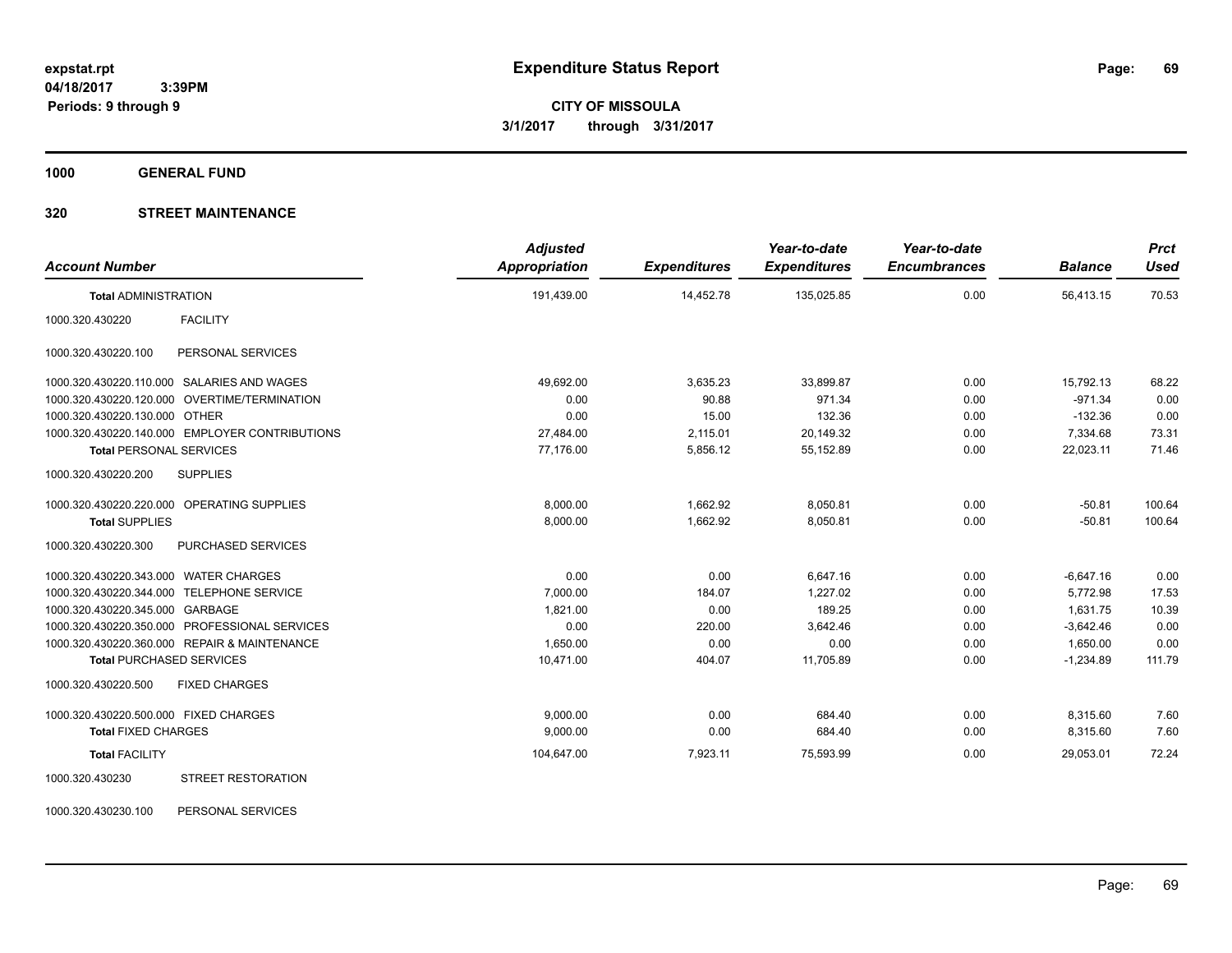**1000 GENERAL FUND**

### **320 STREET MAINTENANCE**

| <b>Account Number</b>                            | <b>Adjusted</b><br><b>Appropriation</b> | <b>Expenditures</b> | Year-to-date<br><b>Expenditures</b> | Year-to-date<br><b>Encumbrances</b> | <b>Balance</b> | <b>Prct</b><br><b>Used</b> |
|--------------------------------------------------|-----------------------------------------|---------------------|-------------------------------------|-------------------------------------|----------------|----------------------------|
| 1000.320.430230.110.000 SALARIES AND WAGES       | 323,245.00                              | 23,890.14           | 222,785.64                          | 0.00                                | 100,459.36     | 68.92                      |
| 1000.320.430230.120.000 OVERTIME/TERMINATION     | 3,000.00                                | 597.26              | 6,383.35                            | 0.00                                | $-3,383.35$    | 212.78                     |
| 1000.320.430230.130.000 OTHER                    | 0.00                                    | 98.00               | 864.70                              | 0.00                                | $-864.70$      | 0.00                       |
| 1000.320.430230.140.000 EMPLOYER CONTRIBUTIONS   | 180,441.00                              | 13,893.87           | 132,383.54                          | 0.00                                | 48,057.46      | 73.37                      |
| <b>Total PERSONAL SERVICES</b>                   | 506,686.00                              | 38,479.27           | 362,417.23                          | 0.00                                | 144,268.77     | 71.53                      |
| <b>SUPPLIES</b><br>1000.320.430230.200           |                                         |                     |                                     |                                     |                |                            |
| 1000.320.430230.220.000 OPERATING SUPPLIES       | 1,599.00                                | 10.04               | 10.04                               | 0.00                                | 1,588.96       | 0.63                       |
| 1000.320.430230.230.000 REPAIR/MAINTENANCE       | 25.009.00                               | 1.608.66            | 10,597.23                           | 0.00                                | 14.411.77      | 42.37                      |
| 1000.320.430230.231.000 GASOLINE                 | 74,487.00                               | 19,895.22           | 108,623.06                          | 0.00                                | $-34,136.06$   | 145.83                     |
| <b>Total SUPPLIES</b>                            | 101,095.00                              | 21,513.92           | 119,230.33                          | 0.00                                | $-18, 135.33$  | 117.94                     |
| <b>PURCHASED SERVICES</b><br>1000.320.430230.300 |                                         |                     |                                     |                                     |                |                            |
| 1000.320.430230.345.000 GARBAGE                  | 5,408.00                                | 0.00                | 0.00                                | 0.00                                | 5,408.00       | 0.00                       |
| 1000.320.430230.350.000 PROFESSIONAL SERVICES    | 1,000.00                                | 0.00                | 0.00                                | 0.00                                | 1,000.00       | 0.00                       |
| 1000.320.430230.360.000 REPAIR & MAINTENANCE     | 2,000.00                                | 0.00                | 422.99                              | 0.00                                | 1,577.01       | 21.15                      |
| <b>Total PURCHASED SERVICES</b>                  | 8,408.00                                | 0.00                | 422.99                              | 0.00                                | 7,985.01       | 5.03                       |
| 1000.320.430230.400<br><b>BUILDING MATERIALS</b> |                                         |                     |                                     |                                     |                |                            |
| 1000.320.430230.400.000 BUILDING MATERIALS       | 17,598.00                               | 0.00                | 29,797.36                           | 0.00                                | $-12,199.36$   | 169.32                     |
| <b>Total BUILDING MATERIALS</b>                  | 17,598.00                               | 0.00                | 29,797.36                           | 0.00                                | $-12,199.36$   | 169.32                     |
| 1000.320.430230.500<br><b>FIXED CHARGES</b>      |                                         |                     |                                     |                                     |                |                            |
| 1000.320.430230.500.000 FIXED CHARGES            | 5,500.00                                | 0.00                | 6,068.00                            | 0.00                                | $-568.00$      | 110.33                     |
| <b>Total FIXED CHARGES</b>                       | 5,500.00                                | 0.00                | 6,068.00                            | 0.00                                | $-568.00$      | 110.33                     |
| 1000.320.430230.900<br><b>CAPITAL OUTLAY</b>     |                                         |                     |                                     |                                     |                |                            |
| <b>Total CAPITAL OUTLAY</b>                      | 0.00                                    | 0.00                | 0.00                                | 0.00                                | 0.00           | 0.00                       |
| <b>Total STREET RESTORATION</b>                  | 639,287.00                              | 59,993.19           | 517,935.91                          | 0.00                                | 121,351.09     | 81.02                      |
| 1000.320.430240<br><b>STREET MAINTENANCE</b>     |                                         |                     |                                     |                                     |                |                            |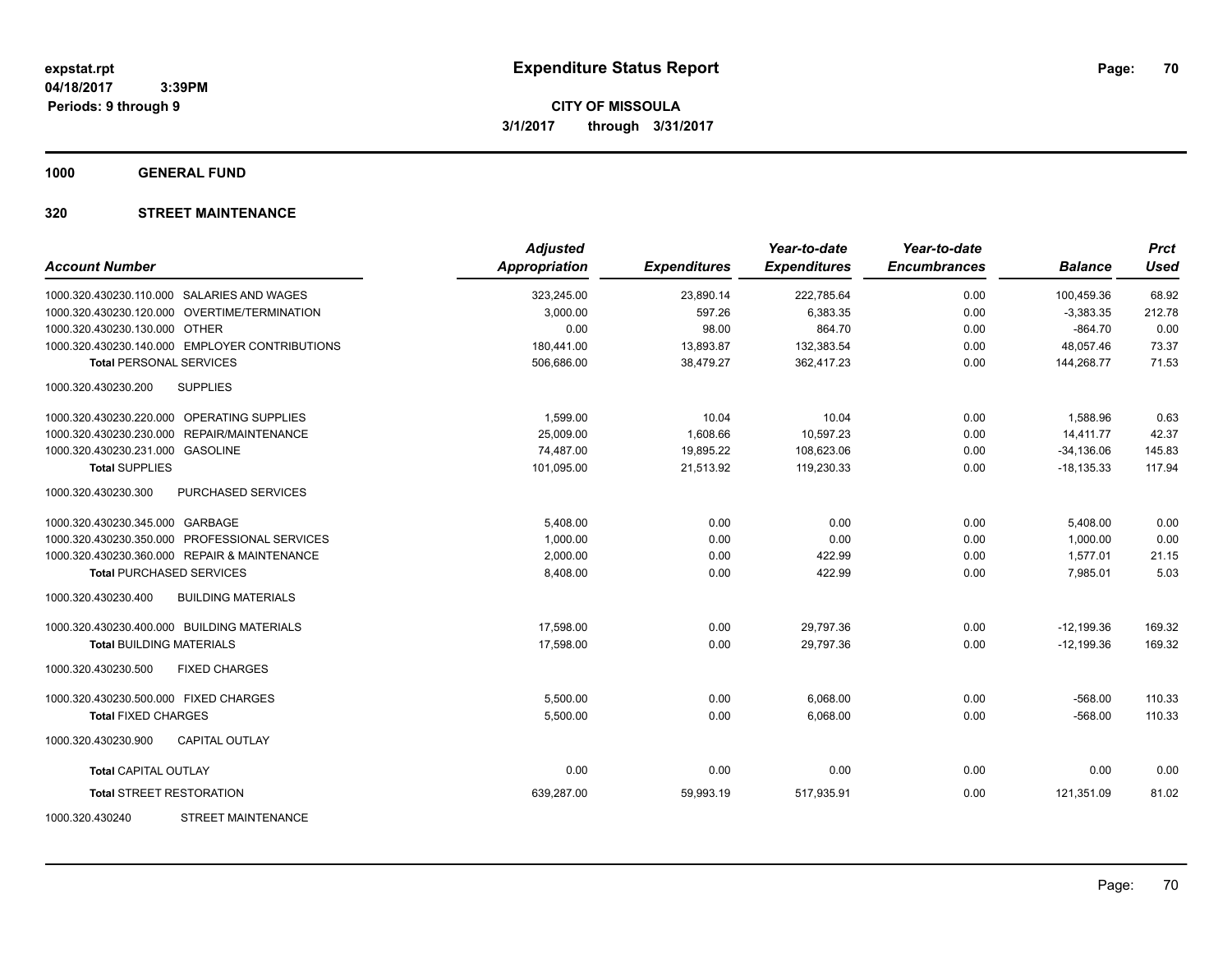**1000 GENERAL FUND**

### **320 STREET MAINTENANCE**

|                                                  | <b>Adjusted</b> |                     | Year-to-date        | Year-to-date        |                | <b>Prct</b> |
|--------------------------------------------------|-----------------|---------------------|---------------------|---------------------|----------------|-------------|
| <b>Account Number</b>                            | Appropriation   | <b>Expenditures</b> | <b>Expenditures</b> | <b>Encumbrances</b> | <b>Balance</b> | <b>Used</b> |
| PERSONAL SERVICES<br>1000.320.430240.100         |                 |                     |                     |                     |                |             |
| 1000.320.430240.110.000 SALARIES AND WAGES       | 437,588.00      | 32,429.14           | 302,415.87          | 0.00                | 135, 172. 13   | 69.11       |
| 1000.320.430240.120.000 OVERTIME/TERMINATION     | 2,100.00        | 810.73              | 8,664.97            | 0.00                | $-6,564.97$    | 412.62      |
| 1000.320.430240.130.000 OTHER                    | 3,000.00        | 133.00              | 1,173.54            | 0.00                | 1,826.46       | 39.12       |
| 1000.320.430240.140.000 EMPLOYER CONTRIBUTIONS   | 244,844.00      | 18,859.59           | 179,452.09          | 0.00                | 65,391.91      | 73.29       |
| <b>Total PERSONAL SERVICES</b>                   | 687,532.00      | 52,232.46           | 491,706.47          | 0.00                | 195,825.53     | 71.52       |
| <b>SUPPLIES</b><br>1000.320.430240.200           |                 |                     |                     |                     |                |             |
| 1000.320.430240.220.000 OPERATING SUPPLIES       | 1,599.00        | 0.00                | 0.00                | 0.00                | 1,599.00       | 0.00        |
| 1000.320.430240.230.000 REPAIR/MAINTENANCE       | 19,455.00       | 9,294.20            | 12,560.43           | 0.00                | 6,894.57       | 64.56       |
| 1000.320.430240.231.000 GASOLINE                 | 14,132.00       | 394.69              | 1,658.21            | 0.00                | 12,473.79      | 11.73       |
| <b>Total SUPPLIES</b>                            | 35,186.00       | 9,688.89            | 14,218.64           | 0.00                | 20,967.36      | 40.41       |
| PURCHASED SERVICES<br>1000.320.430240.300        |                 |                     |                     |                     |                |             |
| 1000.320.430240.345.000 GARBAGE                  | 2.163.00        | 0.00                | 0.00                | 0.00                | 2,163.00       | 0.00        |
| 1000.320.430240.350.000 PROFESSIONAL SERVICES    | 2,000.00        | 0.00                | 0.00                | 0.00                | 2,000.00       | 0.00        |
| 1000.320.430240.360.000 REPAIR & MAINTENANCE     | 0.00            | 3,572.90            | 3,572.90            | 0.00                | $-3,572.90$    | 0.00        |
| <b>Total PURCHASED SERVICES</b>                  | 4,163.00        | 3,572.90            | 3,572.90            | 0.00                | 590.10         | 85.83       |
| 1000.320.430240.400<br><b>BUILDING MATERIALS</b> |                 |                     |                     |                     |                |             |
| 1000.320.430240.400.000 BUILDING MATERIALS       | 44,665.00       | 0.00                | 3,573.50            | 0.00                | 41,091.50      | 8.00        |
| <b>Total BUILDING MATERIALS</b>                  | 44.665.00       | 0.00                | 3.573.50            | 0.00                | 41.091.50      | 8.00        |
| 1000.320.430240.500<br><b>FIXED CHARGES</b>      |                 |                     |                     |                     |                |             |
| 1000.320.430240.500.000 FIXED CHARGES            | 5,000.00        | 0.00                | 2,876.25            | 0.00                | 2,123.75       | 57.53       |
| <b>Total FIXED CHARGES</b>                       | 5,000.00        | 0.00                | 2,876.25            | 0.00                | 2,123.75       | 57.53       |
| 1000.320.430240.900<br>CAPITAL OUTLAY            |                 |                     |                     |                     |                |             |
| <b>Total CAPITAL OUTLAY</b>                      | 0.00            | 0.00                | 0.00                | 0.00                | 0.00           | 0.00        |
| <b>Total STREET MAINTENANCE</b>                  | 776,546.00      | 65,494.25           | 515,947.76          | 0.00                | 260,598.24     | 66.44       |
|                                                  |                 |                     |                     |                     |                |             |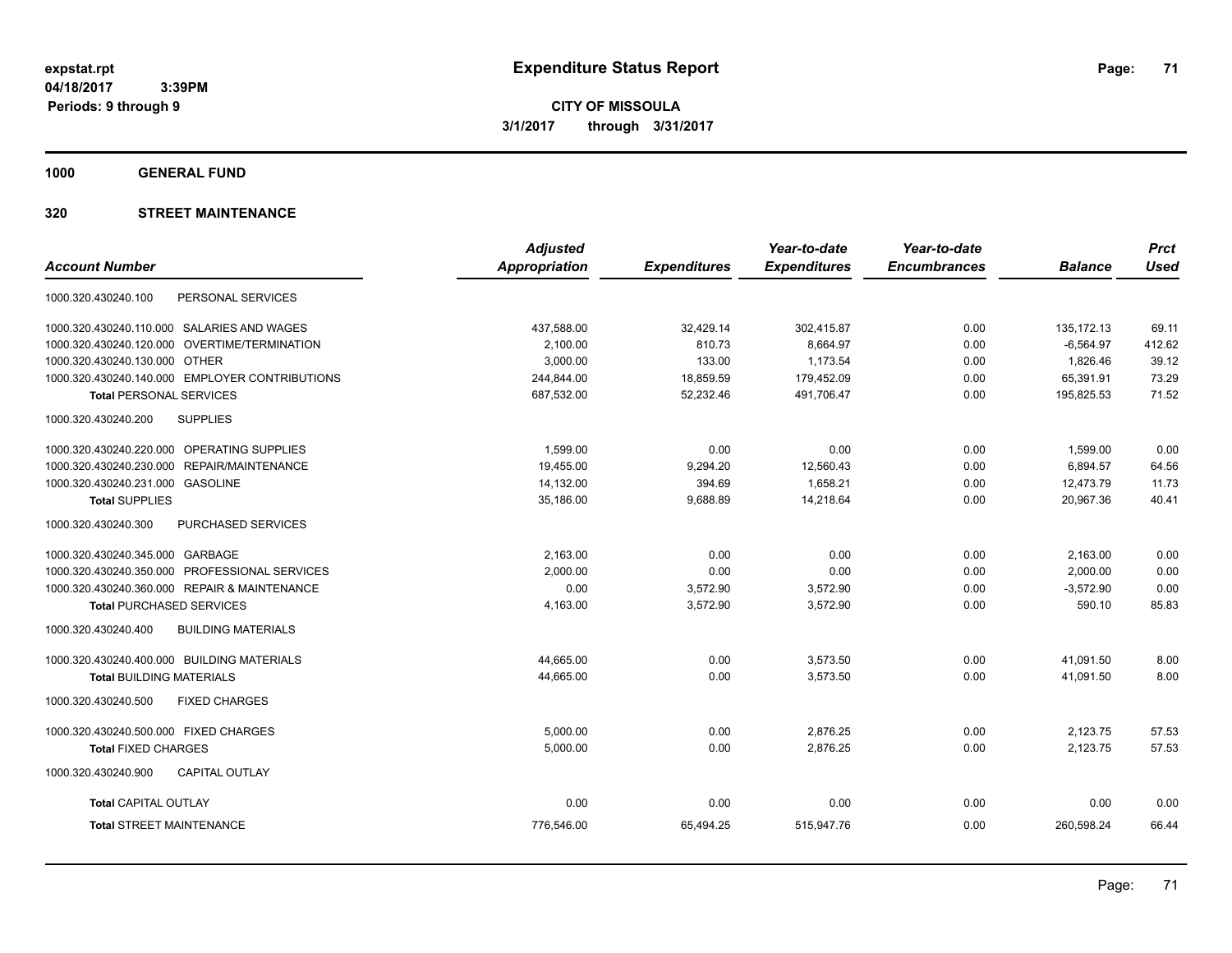**CITY OF MISSOULA 3/1/2017 through 3/31/2017**

**1000 GENERAL FUND**

### **320 STREET MAINTENANCE**

|                                                | <b>Adjusted</b>      |                     | Year-to-date        | Year-to-date        |                | <b>Prct</b> |
|------------------------------------------------|----------------------|---------------------|---------------------|---------------------|----------------|-------------|
| <b>Account Number</b>                          | <b>Appropriation</b> | <b>Expenditures</b> | <b>Expenditures</b> | <b>Encumbrances</b> | <b>Balance</b> | <b>Used</b> |
| ICE & SNOW REMOVAL<br>1000.320.430251          |                      |                     |                     |                     |                |             |
| 1000.320.430251.100<br>PERSONAL SERVICES       |                      |                     |                     |                     |                |             |
| 1000.320.430251.110.000 SALARIES AND WAGES     | 146,630.00           | 11,108.15           | 103,589.02          | 0.00                | 43.040.98      | 70.65       |
| 1000.320.430251.120.000 OVERTIME/TERMINATION   | 4,950.00             | 277.71              | 2,968.12            | 0.00                | 1,981.88       | 59.96       |
| 1000.320.430251.130.000 OTHER                  | 0.00                 | 45.50               | 401.44              | 0.00                | $-401.44$      | 0.00        |
| 1000.320.430251.140.000 EMPLOYER CONTRIBUTIONS | 83,836.00            | 6,458.20            | 61,539.77           | 0.00                | 22,296.23      | 73.40       |
| <b>Total PERSONAL SERVICES</b>                 | 235,416.00           | 17,889.56           | 168,498.35          | 0.00                | 66,917.65      | 71.57       |
| 1000.320.430251.200<br><b>SUPPLIES</b>         |                      |                     |                     |                     |                |             |
| 1000.320.430251.220.000 OPERATING SUPPLIES     | 148,548.00           | 119,115.38          | 294,128.86          | 0.00                | $-145,580.86$  | 198.00      |
| 1000.320.430251.230.000 REPAIR/MAINTENANCE     | 14.316.00            | 10,511.20           | 26.815.06           | 0.00                | $-12.499.06$   | 187.31      |
| 1000.320.430251.231.000 GASOLINE               | 86,170.00            | 0.00                | 0.00                | 0.00                | 86,170.00      | 0.00        |
| <b>Total SUPPLIES</b>                          | 249,034.00           | 129,626.58          | 320,943.92          | 0.00                | $-71,909.92$   | 128.88      |
| PURCHASED SERVICES<br>1000.320.430251.300      |                      |                     |                     |                     |                |             |
| 1000.320.430251.360.000 REPAIR & MAINTENANCE   | 5,000.00             | 2.261.72            | 2,833.66            | 0.00                | 2,166.34       | 56.67       |
| <b>Total PURCHASED SERVICES</b>                | 5,000.00             | 2,261.72            | 2,833.66            | 0.00                | 2,166.34       | 56.67       |
| 1000.320.430251.500<br><b>FIXED CHARGES</b>    |                      |                     |                     |                     |                |             |
| 1000.320.430251.500.000 FIXED CHARGES          | 2,000.00             | 0.00                | 250.00              | 0.00                | 1,750.00       | 12.50       |
| <b>Total FIXED CHARGES</b>                     | 2,000.00             | 0.00                | 250.00              | 0.00                | 1,750.00       | 12.50       |
| 1000.320.430251.900<br><b>CAPITAL OUTLAY</b>   |                      |                     |                     |                     |                |             |
| <b>Total CAPITAL OUTLAY</b>                    | 0.00                 | 0.00                | 0.00                | 0.00                | 0.00           | 0.00        |
| Total ICE & SNOW REMOVAL                       | 491,450.00           | 149,777.86          | 492,525.93          | 0.00                | $-1,075.93$    | 100.22      |
| <b>STREET CLEANING</b><br>1000.320.430252      |                      |                     |                     |                     |                |             |

1000.320.430252.100 PERSONAL SERVICES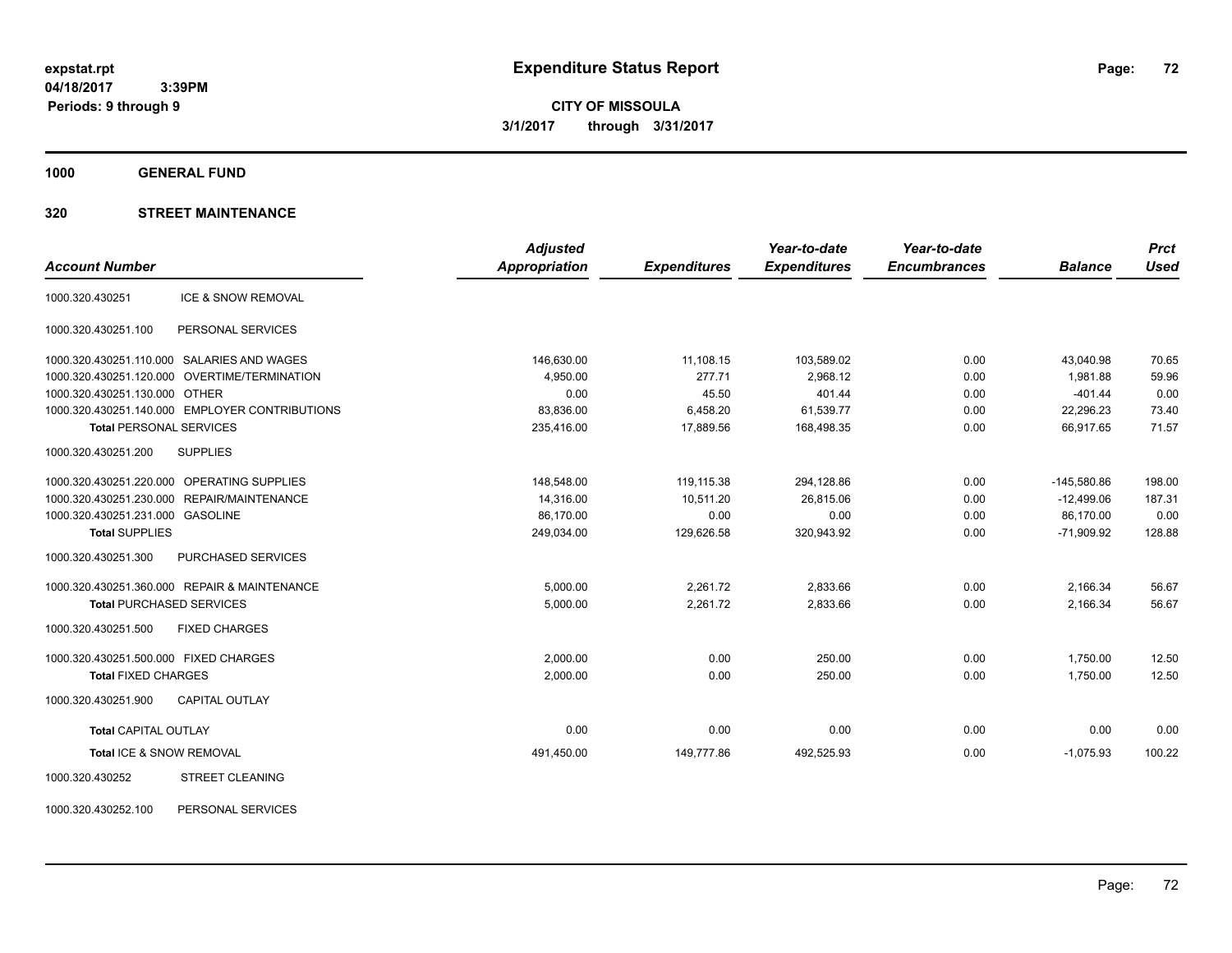**1000 GENERAL FUND**

### **320 STREET MAINTENANCE**

| <b>Account Number</b>                                | <b>Adjusted</b><br><b>Appropriation</b> | <b>Expenditures</b> | Year-to-date<br><b>Expenditures</b> | Year-to-date<br><b>Encumbrances</b> | <b>Balance</b> | <b>Prct</b><br><b>Used</b> |
|------------------------------------------------------|-----------------------------------------|---------------------|-------------------------------------|-------------------------------------|----------------|----------------------------|
|                                                      |                                         |                     |                                     |                                     |                |                            |
| 1000.320.430252.110.000 SALARIES AND WAGES           | 369,472.00                              | 27,642.28           | 257,775.64                          | 0.00                                | 111,696.36     | 69.77                      |
| 1000.320.430252.120.000 OVERTIME/TERMINATION         | 4,950.00                                | 691.04              | 7,385.77                            | 0.00                                | $-2,435.77$    | 149.21                     |
| 1000.320.430252.130.000 OTHER                        | 3,000.00                                | 113.50              | 1,001.42                            | 0.00                                | 1,998.58       | 33.38                      |
| 1000.320.430252.140.000 EMPLOYER CONTRIBUTIONS       | 208,746.00                              | 16,073.77           | 152,558.85                          | 0.00                                | 56,187.15      | 73.08                      |
| <b>Total PERSONAL SERVICES</b>                       | 586.168.00                              | 44,520.59           | 418,721.68                          | 0.00                                | 167,446.32     | 71.43                      |
| <b>SUPPLIES</b><br>1000.320.430252.200               |                                         |                     |                                     |                                     |                |                            |
| 1000.320.430252.220.000 OPERATING SUPPLIES           | 2,132.00                                | 0.00                | 0.00                                | 0.00                                | 2,132.00       | 0.00                       |
| 1000.320.430252.230.000 REPAIR/MAINTENANCE           | 25,435.00                               | 1,194.83            | 3,091.43                            | 0.00                                | 22,343.57      | 12.15                      |
| 1000.320.430252.231.000 GASOLINE                     | 43,814.00                               | 0.00                | 0.00                                | 0.00                                | 43,814.00      | 0.00                       |
| <b>Total SUPPLIES</b>                                | 71,381.00                               | 1,194.83            | 3,091.43                            | 0.00                                | 68,289.57      | 4.33                       |
| 1000.320.430252.300<br>PURCHASED SERVICES            |                                         |                     |                                     |                                     |                |                            |
| 1000.320.430252.350.000 PROFESSIONAL SERVICES        | 500.00                                  | 0.00                | 0.00                                | 0.00                                | 500.00         | 0.00                       |
| 1000.320.430252.360.000 REPAIR & MAINTENANCE         | 14,000.00                               | 0.00                | 0.00                                | 0.00                                | 14,000.00      | 0.00                       |
| <b>Total PURCHASED SERVICES</b>                      | 14,500.00                               | 0.00                | 0.00                                | 0.00                                | 14,500.00      | 0.00                       |
| <b>BUILDING MATERIALS</b><br>1000.320.430252.400     |                                         |                     |                                     |                                     |                |                            |
| <b>Total BUILDING MATERIALS</b>                      | 0.00                                    | 0.00                | 0.00                                | 0.00                                | 0.00           | 0.00                       |
| 1000.320.430252.500<br><b>FIXED CHARGES</b>          |                                         |                     |                                     |                                     |                |                            |
| 1000.320.430252.500.000 FIXED CHARGES                | 9,000.00                                | 0.00                | 1,755.00                            | 0.00                                | 7,245.00       | 19.50                      |
| <b>Total FIXED CHARGES</b>                           | 9,000.00                                | 0.00                | 1,755.00                            | 0.00                                | 7,245.00       | 19.50                      |
| <b>Total STREET CLEANING</b>                         | 681,049.00                              | 45,715.42           | 423,568.11                          | 0.00                                | 257,480.89     | 62.19                      |
| 1000.320.430270<br><b>COMMUNICATIONS MAINTENANCE</b> |                                         |                     |                                     |                                     |                |                            |
| 1000.320.430270.100<br>PERSONAL SERVICES             |                                         |                     |                                     |                                     |                |                            |
| <b>Total PERSONAL SERVICES</b>                       | 0.00                                    | 0.00                | 0.00                                | 0.00                                | 0.00           | 0.00                       |
| <b>SUPPLIES</b><br>1000.320.430270.200               |                                         |                     |                                     |                                     |                |                            |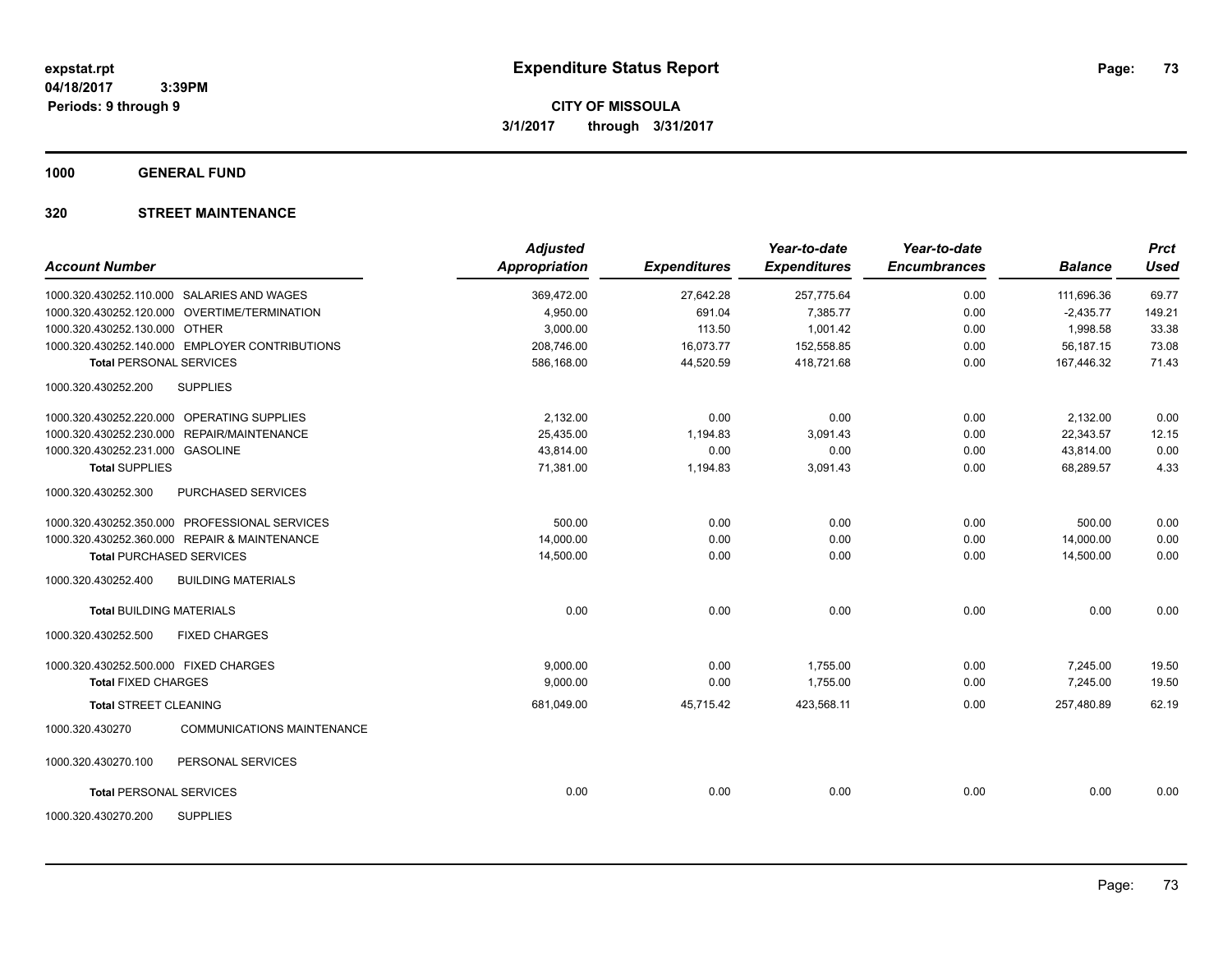**1000 GENERAL FUND**

### **320 STREET MAINTENANCE**

| <b>Account Number</b>                |                                         | <b>Adjusted</b><br><b>Appropriation</b> | <b>Expenditures</b> | Year-to-date<br><b>Expenditures</b> | Year-to-date<br><b>Encumbrances</b> | <b>Balance</b> | <b>Prct</b><br>Used |
|--------------------------------------|-----------------------------------------|-----------------------------------------|---------------------|-------------------------------------|-------------------------------------|----------------|---------------------|
| <b>Total SUPPLIES</b>                |                                         | 0.00                                    | 0.00                | 0.00                                | 0.00                                | 0.00           | 0.00                |
| 1000.320.430270.900                  | <b>CAPITAL OUTLAY</b>                   |                                         |                     |                                     |                                     |                |                     |
| 1000.320.430270.930.000 IMPROVEMENTS |                                         | 104.814.00                              | 0.00                | 42,755.71                           | 0.00                                | 62.058.29      | 40.79               |
|                                      | <b>Total COMMUNICATIONS MAINTENANCE</b> | 104.814.00                              | 0.00                | 42,755.71                           | 0.00                                | 62,058.29      | 40.79               |
| 1000.320.490504                      | <b>DEBT SERVICE</b>                     |                                         |                     |                                     |                                     |                |                     |
| 1000.320.490504.600                  | <b>DEBT SERVICE</b>                     |                                         |                     |                                     |                                     |                |                     |
| <b>Total DEBT SERVICE</b>            |                                         | 0.00                                    | 0.00                | 0.00                                | 0.00                                | 0.00           | 0.00                |
| <b>Total STREET MAINTENANCE</b>      |                                         | 2,989,232.00                            | 343,356.61          | 2,203,353.26                        | 0.00                                | 785.878.74     | 73.71               |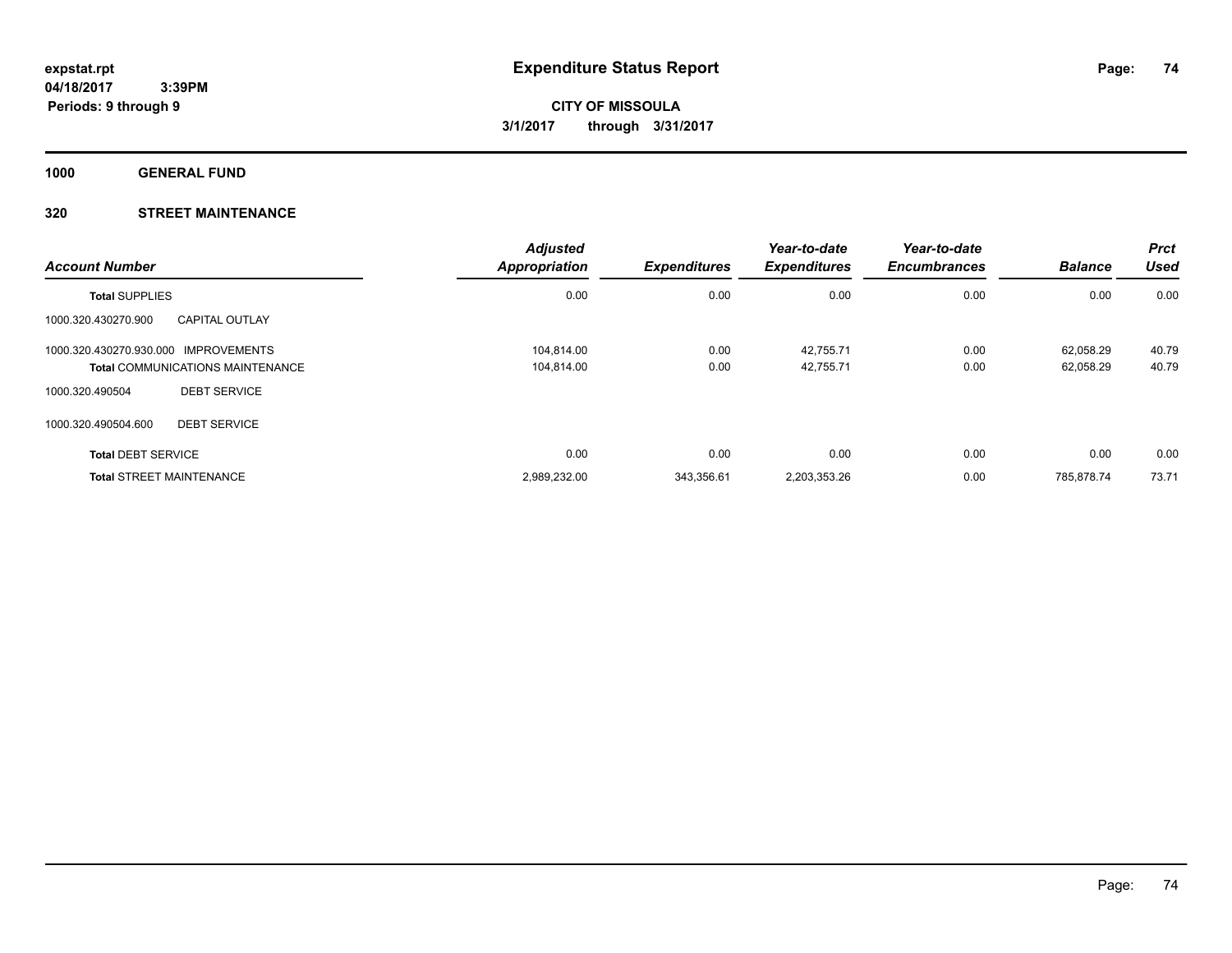**1000 GENERAL FUND**

### **321 FACIITIES MAINTENANCE**

|                                        |                                                   | <b>Adjusted</b>      |                     | Year-to-date        | Year-to-date        |                | <b>Prct</b> |
|----------------------------------------|---------------------------------------------------|----------------------|---------------------|---------------------|---------------------|----------------|-------------|
| <b>Account Number</b>                  |                                                   | <b>Appropriation</b> | <b>Expenditures</b> | <b>Expenditures</b> | <b>Encumbrances</b> | <b>Balance</b> | <b>Used</b> |
| 1000.321.411810                        | <b>FACILITY MAINTENANCE</b>                       |                      |                     |                     |                     |                |             |
| 1000.321.411810.100                    | PERSONAL SERVICES                                 |                      |                     |                     |                     |                |             |
|                                        | 1000.321.411810.110.000 SALARIES AND WAGES        | 52.283.00            | 2,996.48            | 32,031.35           | 0.00                | 20.251.65      | 61.27       |
|                                        | 1000.321.411810.120.000 OVERTIME/TERMINATION      | 0.00                 | 0.00                | 77.21               | 0.00                | $-77.21$       | 0.00        |
| 1000.321.411810.130.000 OTHER          |                                                   | 1,040.00             | 8.61                | 72.34               | 0.00                | 967.66         | 6.96        |
|                                        | 1000.321.411810.140.000 EMPLOYER CONTRIBUTIONS    | 22,275.00            | 1,287.64            | 13,897.63           | 0.00                | 8,377.37       | 62.39       |
| <b>Total PERSONAL SERVICES</b>         |                                                   | 75,598.00            | 4,292.73            | 46,078.53           | 0.00                | 29,519.47      | 60.95       |
| 1000.321.411810.200                    | <b>SUPPLIES</b>                                   |                      |                     |                     |                     |                |             |
|                                        | 1000.321.411810.220.000 OPERATING SUPPLIES        | 450.00               | 0.00                | 52.39               | 0.00                | 397.61         | 11.64       |
| 1000.321.411810.231.000 GASOLINE       |                                                   | 170.00               | 0.00                | 0.00                | 0.00                | 170.00         | 0.00        |
| 1000.321.411810.240.000 OTHER SUPPLIES |                                                   | 6,070.00             | 0.00                | 227.37              | 0.00                | 5,842.63       | 3.75        |
| <b>Total SUPPLIES</b>                  |                                                   | 6,690.00             | 0.00                | 279.76              | 0.00                | 6,410.24       | 4.18        |
| 1000.321.411810.300                    | PURCHASED SERVICES                                |                      |                     |                     |                     |                |             |
| 1000.321.411810.340.000 SEWER          |                                                   | 767.00               | 0.00                | 0.00                | 0.00                | 767.00         | 0.00        |
|                                        | 1000.321.411810.341.000 ELECTRICITY & NATURAL GAS | 26.886.00            | 945.17              | 3.537.48            | 0.00                | 23.348.52      | 13.16       |
| 1000.321.411810.343.000 WATER CHARGES  |                                                   | 957.00               | 0.00                | 0.00                | 0.00                | 957.00         | 0.00        |
|                                        | 1000.321.411810.360.000 REPAIR & MAINTENANCE      | 10,020.00            | 0.00                | 0.00                | 0.00                | 10,020.00      | 0.00        |
| 1000.321.411810.370.000 TRAVEL         |                                                   | 150.00               | 0.00                | 0.00                | 0.00                | 150.00         | 0.00        |
|                                        | <b>Total PURCHASED SERVICES</b>                   | 38,780.00            | 945.17              | 3,537.48            | 0.00                | 35,242.52      | 9.12        |
| 1000.321.411810.900                    | <b>CAPITAL OUTLAY</b>                             |                      |                     |                     |                     |                |             |
| <b>Total CAPITAL OUTLAY</b>            |                                                   | 0.00                 | 0.00                | 0.00                | 0.00                | 0.00           | 0.00        |
|                                        | <b>Total FACILITY MAINTENANCE</b>                 | 121,068.00           | 5,237.90            | 49,895.77           | 0.00                | 71.172.23      | 41.21       |
| 1000.321.430220                        | <b>CITY HALL UTILITIES</b>                        |                      |                     |                     |                     |                |             |

1000.321.430220.200 SUPPLIES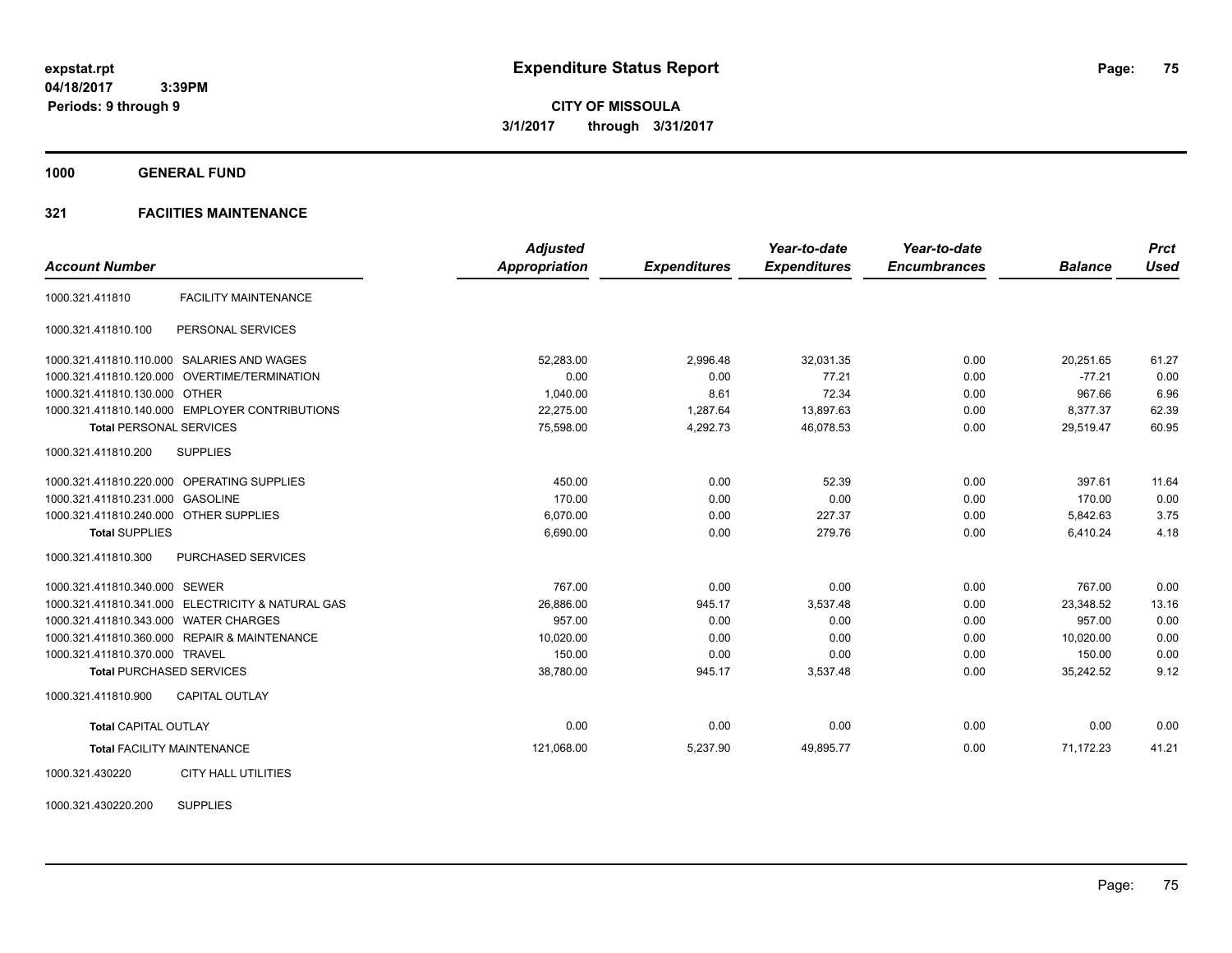**1000 GENERAL FUND**

|                                                            | <b>Adjusted</b> |                     | Year-to-date        | Year-to-date        |                | <b>Prct</b> |
|------------------------------------------------------------|-----------------|---------------------|---------------------|---------------------|----------------|-------------|
| <b>Account Number</b>                                      | Appropriation   | <b>Expenditures</b> | <b>Expenditures</b> | <b>Encumbrances</b> | <b>Balance</b> | <b>Used</b> |
| 1000.321.430220.220.000 OPERATING SUPPLIES                 | 0.00            | 0.00                | 175.16              | 0.00                | $-175.16$      | 0.00        |
| 1000.321.430220.240.000 CITY HALL UTILITIES/OTHER SUPPLIES | 2,340.00        | 54.64               | 526.65              | 0.00                | 1,813.35       | 22.51       |
| <b>Total SUPPLIES</b>                                      | 2,340.00        | 54.64               | 701.81              | 0.00                | 1,638.19       | 29.99       |
| 1000.321.430220.300<br><b>PURCHASED SERVICES</b>           |                 |                     |                     |                     |                |             |
| 1000.321.430220.340.000 CITY HALL/SEWER                    | 1,269.00        | 0.00                | 1,123.79            | 0.00                | 145.21         | 88.56       |
| 1000.321.430220.341.000 CITYHALL/ELECTRICITY & NATURAL GAS | 82,108.00       | 10,023.00           | 86,191.45           | 0.00                | $-4,083.45$    | 104.97      |
| 1000.321.430220.343.000 CITYHALL/WATER CHARGES             | 7,677.00        | 335.53              | 2,968.63            | 0.00                | 4,708.37       | 38.67       |
| 1000.321.430220.344.000 CITYHALL/TELEPHONE SERVICE         | 637.00          | 0.00                | 0.00                | 0.00                | 637.00         | 0.00        |
| 1000.321.430220.345.000 CITY HALL/GARBAGE                  | 9,022.00        | 520.06              | 4,176.44            | 0.00                | 4,845.56       | 46.29       |
| 1000.321.430220.350.000 PROFESSIONAL SERVICES              | 1,720.00        | 0.00                | 598.00              | 0.00                | 1,122.00       | 34.77       |
| 1000.321.430220.360.000 CITY HALL/REPAIR & MAINTENANCE     | 170,086.00      | 17,373.80           | 117,552.27          | 0.00                | 52,533.73      | 69.11       |
| <b>Total PURCHASED SERVICES</b>                            | 272,519.00      | 28,252.39           | 212,610.58          | 0.00                | 59,908.42      | 78.02       |
| 1000.321.430220.900<br><b>CAPITAL OUTLAY</b>               |                 |                     |                     |                     |                |             |
| <b>Total CAPITAL OUTLAY</b>                                | 0.00            | 0.00                | 0.00                | 0.00                | 0.00           | 0.00        |
| <b>Total CITY HALL UTILITIES</b>                           | 274,859.00      | 28,307.03           | 213,312.39          | 0.00                | 61,546.61      | 77.61       |
| <b>ADMINISTRATION</b><br>1000.321.431310                   |                 |                     |                     |                     |                |             |
| PERSONAL SERVICES<br>1000.321.431310.100                   |                 |                     |                     |                     |                |             |
| 1000.321.431310.110.000 SALARIES AND WAGES                 | 114,514.00      | 6,849.06            | 73,214.21           | 0.00                | 41,299.79      | 63.93       |
| 1000.321.431310.120.000 OVERTIME/TERMINATION               | 0.00            | 0.00                | 176.45              | 0.00                | $-176.45$      | 0.00        |
| 1000.321.431310.130.000 OTHER                              | 0.00            | 19.59               | 164.55              | 0.00                | $-164.55$      | 0.00        |
| 1000.321.431310.140.000 EMPLOYER CONTRIBUTIONS             | 46,902.00       | 2,944.17            | 31,876.26           | 0.00                | 15,025.74      | 67.96       |
| <b>Total PERSONAL SERVICES</b>                             | 161,416.00      | 9,812.82            | 105,431.47          | 0.00                | 55,984.53      | 65.32       |
| 1000.321.431310.200<br><b>SUPPLIES</b>                     |                 |                     |                     |                     |                |             |
| 1000.321.431310.210.000 OFFICE SUPPLIES                    | 1,000.00        | 0.00                | 893.78              | 0.00                | 106.22         | 89.38       |
| 1000.321.431310.220.000 OPERATING SUPPLIES                 | 150.00          | 0.00                | 0.00                | 0.00                | 150.00         | 0.00        |
| <b>Total SUPPLIES</b>                                      | 1,150.00        | 0.00                | 893.78              | 0.00                | 256.22         | 77.72       |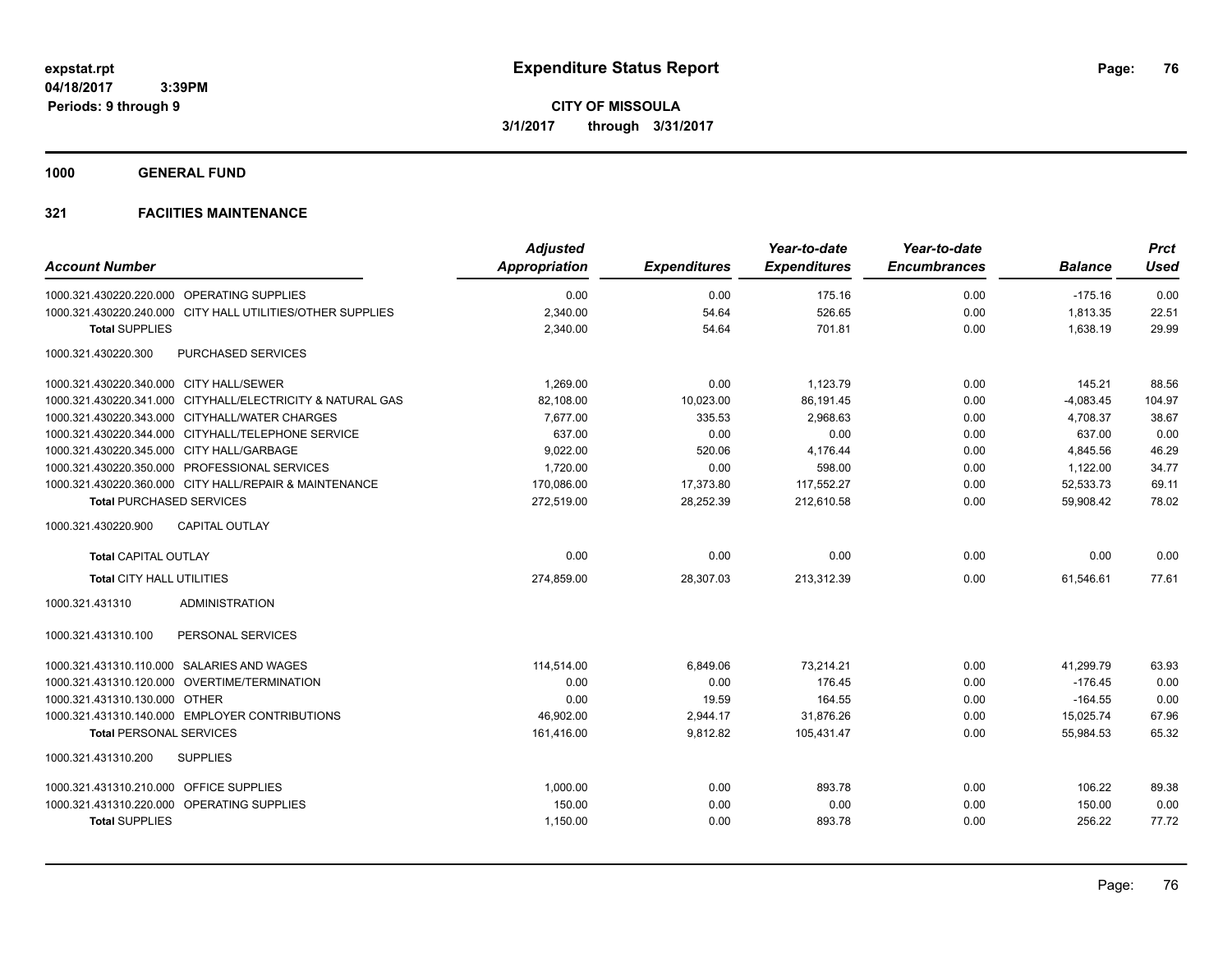**1000 GENERAL FUND**

|                                                         | <b>Adjusted</b>      |                     | Year-to-date        | Year-to-date        |                | <b>Prct</b> |
|---------------------------------------------------------|----------------------|---------------------|---------------------|---------------------|----------------|-------------|
| <b>Account Number</b>                                   | <b>Appropriation</b> | <b>Expenditures</b> | <b>Expenditures</b> | <b>Encumbrances</b> | <b>Balance</b> | <b>Used</b> |
| <b>PURCHASED SERVICES</b><br>1000.321.431310.300        |                      |                     |                     |                     |                |             |
| 1000.321.431310.310.000 COMMUNICATIONS                  | 150.00               | 0.00                | 0.00                | 0.00                | 150.00         | 0.00        |
| 1000.321.431310.320.000 PRINTING & DUPLICATING          | 100.00               | 0.00                | 79.90               | 0.00                | 20.10          | 79.90       |
| 1000.321.431310.330.000 PUBLICITY, SUBSCRIPTIONS & DUES | 230.00               | 170.00              | 451.74              | 0.00                | $-221.74$      | 196.41      |
| <b>Total PURCHASED SERVICES</b>                         | 480.00               | 170.00              | 531.64              | 0.00                | $-51.64$       | 110.76      |
| OTHER OBJECTS<br>1000.321.431310.800                    |                      |                     |                     |                     |                |             |
| <b>Total OTHER OBJECTS</b>                              | 0.00                 | 0.00                | 0.00                | 0.00                | 0.00           | 0.00        |
| <b>Total ADMINISTRATION</b>                             | 163,046.00           | 9,982.82            | 106,856.89          | 0.00                | 56,189.11      | 65.54       |
| 1000.321.431330<br><b>EQUIPMENT MAINTENANCE</b>         |                      |                     |                     |                     |                |             |
| PERSONAL SERVICES<br>1000.321.431330.100                |                      |                     |                     |                     |                |             |
| 1000.321.431330.110.000 SALARIES AND WAGES              | 483,904.00           | 32,960.89           | 352,342.69          | 0.00                | 131,561.31     | 72.81       |
| 1000.321.431330.120.000 OVERTIME/TERMINATION            | 2,000.00             | 0.00                | 849.19              | 0.00                | 1,150.81       | 42.46       |
| 1000.321.431330.130.000 OTHER                           | 1,440.00             | 94.30               | 792.11              | 0.00                | 647.89         | 55.01       |
| 1000.321.431330.140.000 EMPLOYER CONTRIBUTIONS          | 221,602.00           | 14,958.09           | 155,540.07          | 0.00                | 66,061.93      | 70.19       |
| 1000.321.431330.141.000 STATE RETIREMENT CONTRIBUTIONS  | 0.00                 | 0.00                | 414.80              | 0.00                | $-414.80$      | 0.00        |
| <b>Total PERSONAL SERVICES</b>                          | 708,946.00           | 48,013.28           | 509,938.86          | 0.00                | 199,007.14     | 71.93       |
| 1000.321.431330.200<br><b>SUPPLIES</b>                  |                      |                     |                     |                     |                |             |
| 1000.321.431330.220.000 OPERATING SUPPLIES              | 17.600.00            | 960.09              | 19.152.52           | 0.00                | $-1,552.52$    | 108.82      |
| 1000.321.431330.230.000 REPAIR/MAINTENANCE              | 39,399.00            | 1,965.24            | 24,855.29           | 0.00                | 14,543.71      | 63.09       |
| 1000.321.431330.231.000<br><b>GASOLINE</b>              | 3,032.00             | 253.13              | 2,244.04            | 0.00                | 787.96         | 74.01       |
| 1000.321.431330.240.000 OTHER SUPPLIES                  | 2,600.00             | 0.00                | 457.92              | 0.00                | 2,142.08       | 17.61       |
| <b>Total SUPPLIES</b>                                   | 62,631.00            | 3,178.46            | 46,709.77           | 0.00                | 15,921.23      | 74.58       |
| PURCHASED SERVICES<br>1000.321.431330.300               |                      |                     |                     |                     |                |             |
| 1000.321.431330.320.000 PRINTING & DUPLICATING          | 250.00               | 0.00                | 0.00                | 0.00                | 250.00         | 0.00        |
| 1000.321.431330.350.000 PROFESSIONAL SERVICES           | 7,624.00             | 2,185.00            | 6,399.46            | 0.00                | 1,224.54       | 83.94       |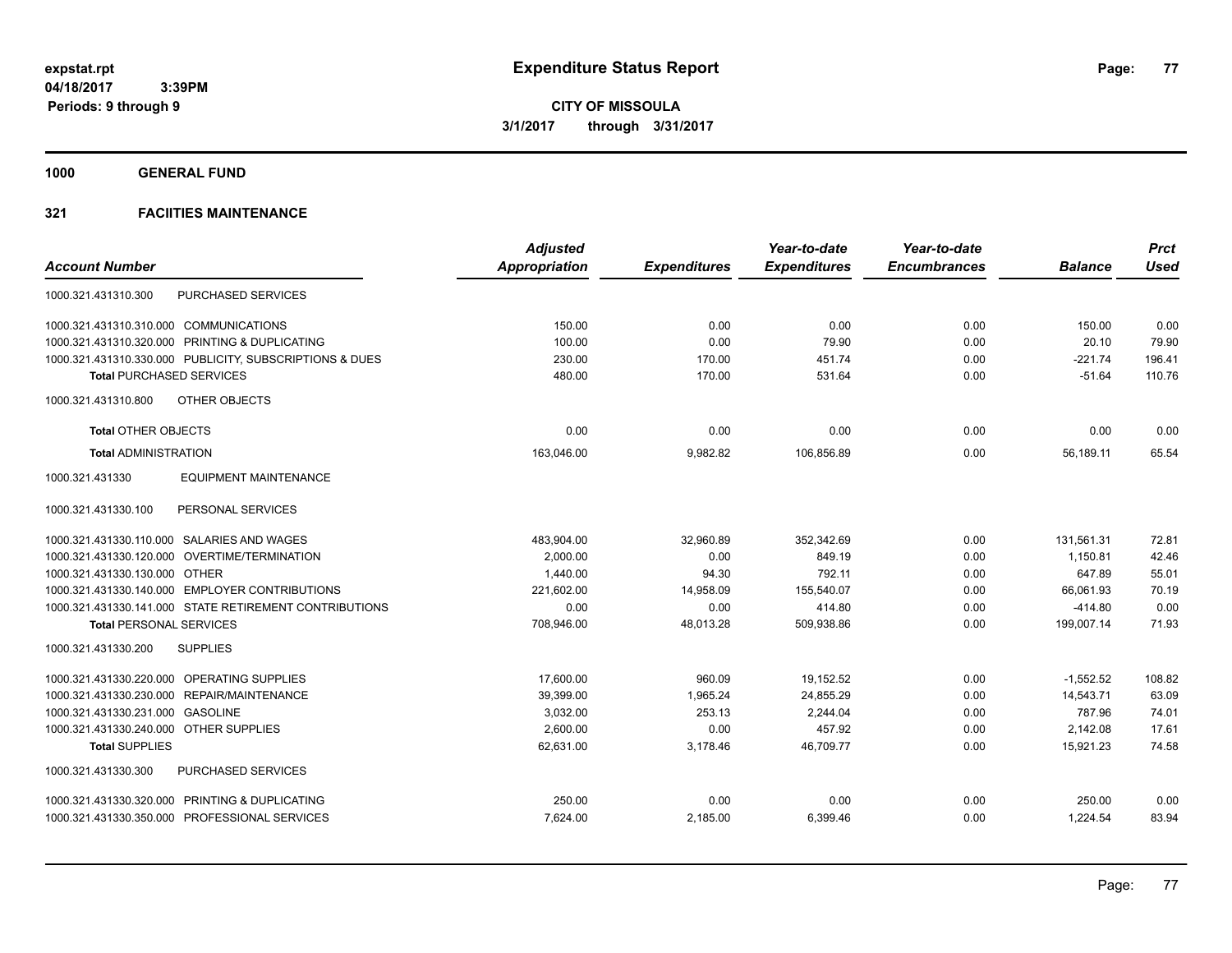**1000 GENERAL FUND**

| <b>Account Number</b>                             | <b>Adjusted</b><br><b>Appropriation</b> | <b>Expenditures</b> | Year-to-date<br><b>Expenditures</b> | Year-to-date<br><b>Encumbrances</b> | <b>Balance</b> | <b>Prct</b><br><b>Used</b> |
|---------------------------------------------------|-----------------------------------------|---------------------|-------------------------------------|-------------------------------------|----------------|----------------------------|
| 1000.321.431330.360.000 REPAIR & MAINTENANCE      | 15,920.00                               | 0.00                | 1,853.09                            | 0.00                                | 14,066.91      | 11.64                      |
| 1000.321.431330.370.000 TRAVEL                    | 900.00                                  | 0.00                | 0.00                                | 0.00                                | 900.00         | 0.00                       |
| 1000.321.431330.380.000 TRAINING                  | 850.00                                  | 0.00                | 0.00                                | 0.00                                | 850.00         | 0.00                       |
| <b>Total PURCHASED SERVICES</b>                   | 25,544.00                               | 2,185.00            | 8,252.55                            | 0.00                                | 17,291.45      | 32.31                      |
| <b>CAPITAL OUTLAY</b><br>1000.321.431330.900      |                                         |                     |                                     |                                     |                |                            |
| <b>Total CAPITAL OUTLAY</b>                       | 0.00                                    | 0.00                | 0.00                                | 0.00                                | 0.00           | 0.00                       |
| <b>Total EQUIPMENT MAINTENANCE</b>                | 797,121.00                              | 53,376.74           | 564,901.18                          | 0.00                                | 232,219.82     | 70.87                      |
| 1000.321.431350<br><b>VEHICLE FACILITY</b>        |                                         |                     |                                     |                                     |                |                            |
| 1000.321.431350.100<br>PERSONAL SERVICES          |                                         |                     |                                     |                                     |                |                            |
| <b>Total PERSONAL SERVICES</b>                    | 0.00                                    | 0.00                | 0.00                                | 0.00                                | 0.00           | 0.00                       |
| 1000.321.431350.200<br><b>SUPPLIES</b>            |                                         |                     |                                     |                                     |                |                            |
| 1000.321.431350.210.000 OFFICE SUPPLIES           | 0.00                                    | 18.06               | 88.28                               | 0.00                                | $-88.28$       | 0.00                       |
| 1000.321.431350.220.000 OPERATING SUPPLIES        | 16,692.00                               | 0.00                | 140.00                              | 0.00                                | 16,552.00      | 0.84                       |
| <b>Total SUPPLIES</b>                             | 16,692.00                               | 18.06               | 228.28                              | 0.00                                | 16,463.72      | 1.37                       |
| 1000.321.431350.300<br>PURCHASED SERVICES         |                                         |                     |                                     |                                     |                |                            |
| 1000.321.431350.340.000 SEWER                     | 767.00                                  | 0.00                | 376.18                              | 0.00                                | 390.82         | 49.05                      |
| 1000.321.431350.341.000 ELECTRICITY & NATURAL GAS | 100,439.00                              | 5,961.66            | 29,203.97                           | 0.00                                | 71,235.03      | 29.08                      |
| 1000.321.431350.343.000 WATER CHARGES             | 3,722.00                                | 105.56              | 1,186.27                            | 0.00                                | 2,535.73       | 31.87                      |
| 1000.321.431350.344.000 TELEPHONE SERVICE         | 1,953.00                                | 117.65              | 1,505.43                            | 0.00                                | 447.57         | 77.08                      |
| 1000.321.431350.345.000 GARBAGE                   | 4,231.00                                | 512.80              | 2,262.10                            | 0.00                                | 1,968.90       | 53.46                      |
| 1000.321.431350.350.000 PROFESSIONAL SERVICES     | 5,300.00                                | 0.00                | 670.01                              | 0.00                                | 4,629.99       | 12.64                      |
| 1000.321.431350.360.000 REPAIR & MAINTENANCE      | 28,795.00                               | 2,825.35            | 18,186.05                           | 0.00                                | 10,608.95      | 63.16                      |
| <b>Total PURCHASED SERVICES</b>                   | 145,207.00                              | 9,523.02            | 53,390.01                           | 0.00                                | 91,816.99      | 36.77                      |
| 1000.321.431350.900<br><b>CAPITAL OUTLAY</b>      |                                         |                     |                                     |                                     |                |                            |
| <b>Total CAPITAL OUTLAY</b>                       | 0.00                                    | 0.00                | 0.00                                | 0.00                                | 0.00           | 0.00                       |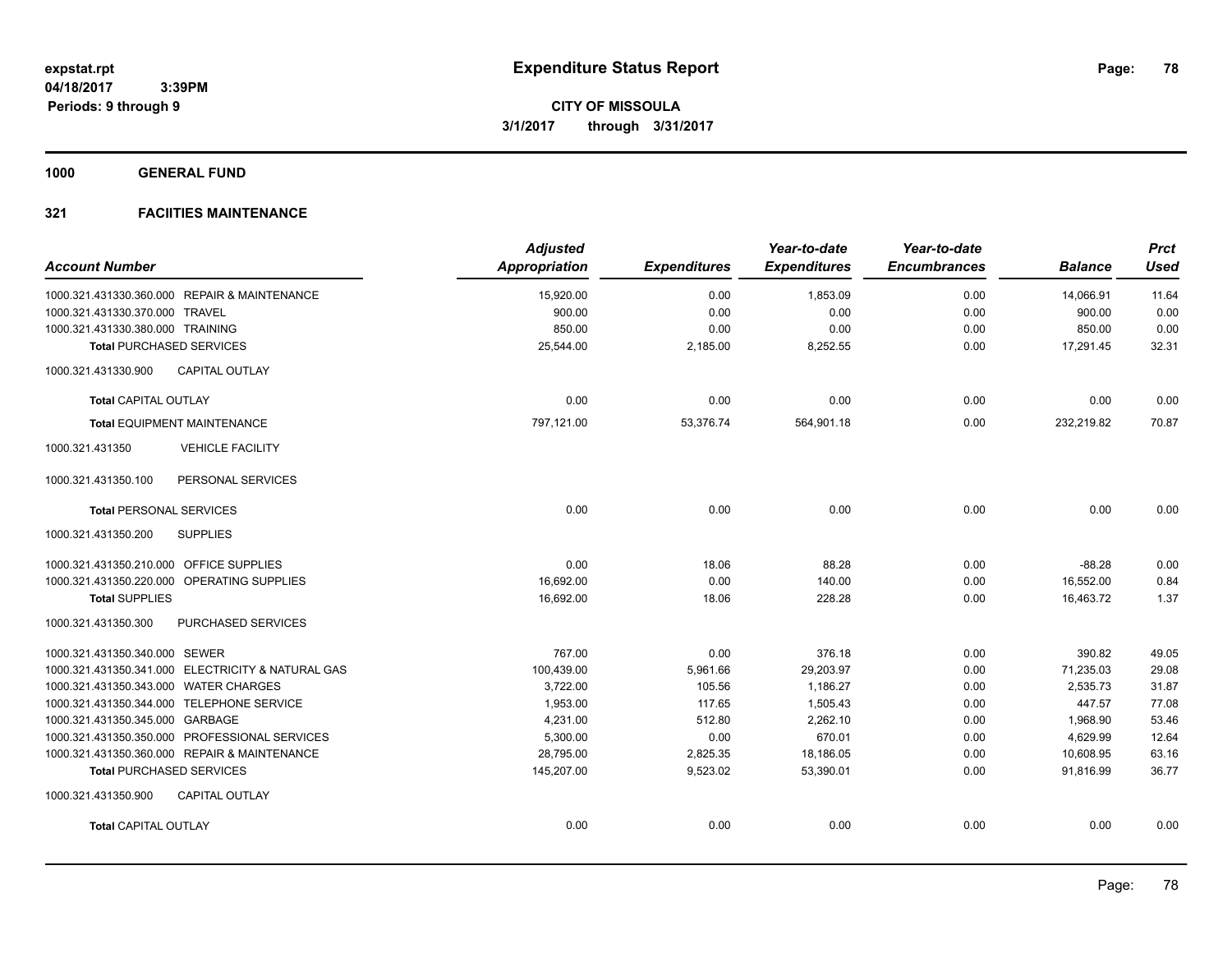**1000 GENERAL FUND**

| <b>Account Number</b>                                    | <b>Adjusted</b><br>Appropriation | <b>Expenditures</b> | Year-to-date<br><b>Expenditures</b> | Year-to-date<br><b>Encumbrances</b> | <b>Balance</b> | <b>Prct</b><br><b>Used</b> |
|----------------------------------------------------------|----------------------------------|---------------------|-------------------------------------|-------------------------------------|----------------|----------------------------|
| <b>Total VEHICLE FACILITY</b>                            | 161,899.00                       | 9,541.08            | 53,618.29                           | 0.00                                | 108,280.71     | 33.12                      |
| <b>ART MUSEUM</b><br>1000.321.460452                     |                                  |                     |                                     |                                     |                |                            |
| <b>SUPPLIES</b><br>1000.321.460452.200                   |                                  |                     |                                     |                                     |                |                            |
| <b>Total SUPPLIES</b>                                    | 0.00                             | 0.00                | 0.00                                | 0.00                                | 0.00           | 0.00                       |
| PURCHASED SERVICES<br>1000.321.460452.300                |                                  |                     |                                     |                                     |                |                            |
| 1000.321.460452.360.000 ART MUSEUM-REPAIR & MAINTENANCE  | 44,525.00                        | 0.00                | 0.00                                | 0.00                                | 44.525.00      | 0.00                       |
| <b>Total PURCHASED SERVICES</b>                          | 44,525.00                        | 0.00                | 0.00                                | 0.00                                | 44,525.00      | 0.00                       |
| <b>GRANTS &amp; CONTRIBUTIONS</b><br>1000.321.460452.700 |                                  |                     |                                     |                                     |                |                            |
| 1000.321.460452.700.000 ART MUSEUM CONTRIBUTIONS         | 0.00                             | 0.00                | 31,009.57                           | 0.00                                | $-31,009.57$   | 0.00                       |
| <b>Total GRANTS &amp; CONTRIBUTIONS</b>                  | 0.00                             | 0.00                | 31,009.57                           | 0.00                                | $-31,009.57$   | 0.00                       |
| <b>Total ART MUSEUM</b>                                  | 44,525.00                        | 0.00                | 31,009.57                           | 0.00                                | 13,515.43      | 69.65                      |
| <b>Total FACIITIES MAINTENANCE</b>                       | 1,562,518.00                     | 106,445.57          | 1,019,594.09                        | 0.00                                | 542,923.91     | 65.25                      |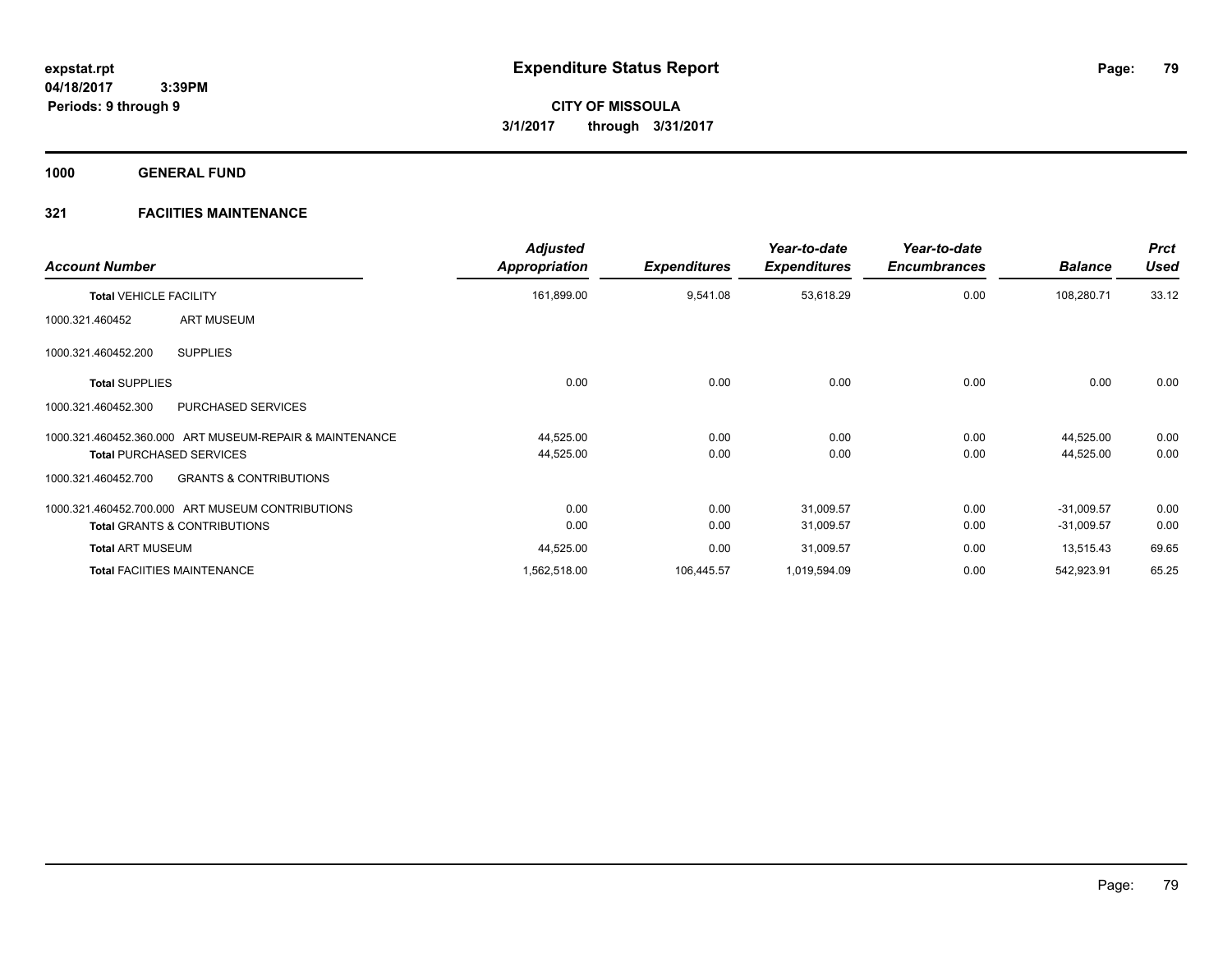**CITY OF MISSOULA 3/1/2017 through 3/31/2017**

**1000 GENERAL FUND**

**340 CEMETERY**

| <b>Account Number</b>                                   | <b>Adjusted</b><br><b>Appropriation</b> | <b>Expenditures</b> | Year-to-date<br><b>Expenditures</b> | Year-to-date<br><b>Encumbrances</b> | <b>Balance</b> | <b>Prct</b><br><b>Used</b> |
|---------------------------------------------------------|-----------------------------------------|---------------------|-------------------------------------|-------------------------------------|----------------|----------------------------|
| <b>ADMINISTRATION</b><br>1000.340.430910                |                                         |                     |                                     |                                     |                |                            |
| 1000.340.430910.100<br>PERSONAL SERVICES                |                                         |                     |                                     |                                     |                |                            |
| 1000.340.430910.110.000 SALARIES AND WAGES              | 89.190.00                               | 7.271.66            | 59.408.19                           | 0.00                                | 29.781.81      | 66.61                      |
| 1000.340.430910.120.000 OVERTIME/TERMINATION            | 5.000.00                                | 0.00                | 740.33                              | 0.00                                | 4.259.67       | 14.81                      |
| 1000.340.430910.140.000 EMPLOYER CONTRIBUTIONS          | 33.066.00                               | 2.770.51            | 22.953.92                           | 0.00                                | 10.112.08      | 69.42                      |
| 1000.340.430910.141.000 STATE RETIREMENT CONTRIBUTIONS  | 0.00                                    | 0.00                | 226.07                              | 0.00                                | $-226.07$      | 0.00                       |
| <b>Total PERSONAL SERVICES</b>                          | 127,256.00                              | 10,042.17           | 83,328.51                           | 0.00                                | 43.927.49      | 65.48                      |
| 1000.340.430910.200<br><b>SUPPLIES</b>                  |                                         |                     |                                     |                                     |                |                            |
| 1000.340.430910.210.000 OFFICE SUPPLIES                 | 2,770.00                                | 0.00                | 1.814.58                            | 0.00                                | 955.42         | 65.51                      |
| <b>Total SUPPLIES</b>                                   | 2,770.00                                | 0.00                | 1,814.58                            | 0.00                                | 955.42         | 65.51                      |
| 1000.340.430910.300<br><b>PURCHASED SERVICES</b>        |                                         |                     |                                     |                                     |                |                            |
| 1000.340.430910.310.000 COMMUNICATIONS                  | 1,933.00                                | 310.92              | 1.639.83                            | 0.00                                | 293.17         | 84.83                      |
| 1000.340.430910.320.000 PRINTING & DUPLICATING          | 775.00                                  | 0.00                | 202.26                              | 0.00                                | 572.74         | 26.10                      |
| 1000.340.430910.330.000 PUBLICITY, SUBSCRIPTIONS & DUES | 813.00                                  | 0.00                | 248.74                              | 0.00                                | 564.26         | 30.60                      |
| 1000.340.430910.344.000 TELEPHONE SERVICE               | 2,100.00                                | 50.98               | 1,161.87                            | 0.00                                | 938.13         | 55.33                      |
| 1000.340.430910.350.000 PROFESSIONAL SERVICES           | 600.00                                  | 0.00                | 0.00                                | 0.00                                | 600.00         | 0.00                       |
| 1000.340.430910.360.000 REPAIR & MAINTENANCE            | 600.00                                  | 100.70              | 1,128.45                            | 0.00                                | $-528.45$      | 188.08                     |
| 1000.340.430910.370.000 TRAVEL                          | 500.00                                  | 0.00                | 0.00                                | 0.00                                | 500.00         | 0.00                       |
| 1000.340.430910.380.000 TRAINING                        | 1,006.00                                | 0.00                | 310.00                              | 0.00                                | 696.00         | 30.82                      |
| <b>Total PURCHASED SERVICES</b>                         | 8,327.00                                | 462.60              | 4,691.15                            | 0.00                                | 3,635.85       | 56.34                      |
| 1000.340.430910.800<br>OTHER OBJECTS                    |                                         |                     |                                     |                                     |                |                            |
| <b>Total OTHER OBJECTS</b>                              | 0.00                                    | 0.00                | 0.00                                | 0.00                                | 0.00           | 0.00                       |
| 1000.340.430910.900<br><b>CAPITAL OUTLAY</b>            |                                         |                     |                                     |                                     |                |                            |
| <b>Total CAPITAL OUTLAY</b>                             | 0.00                                    | 0.00                | 0.00                                | 0.00                                | 0.00           | 0.00                       |
| <b>Total ADMINISTRATION</b>                             | 138,353.00                              | 10,504.77           | 89,834.24                           | 0.00                                | 48,518.76      | 64.93                      |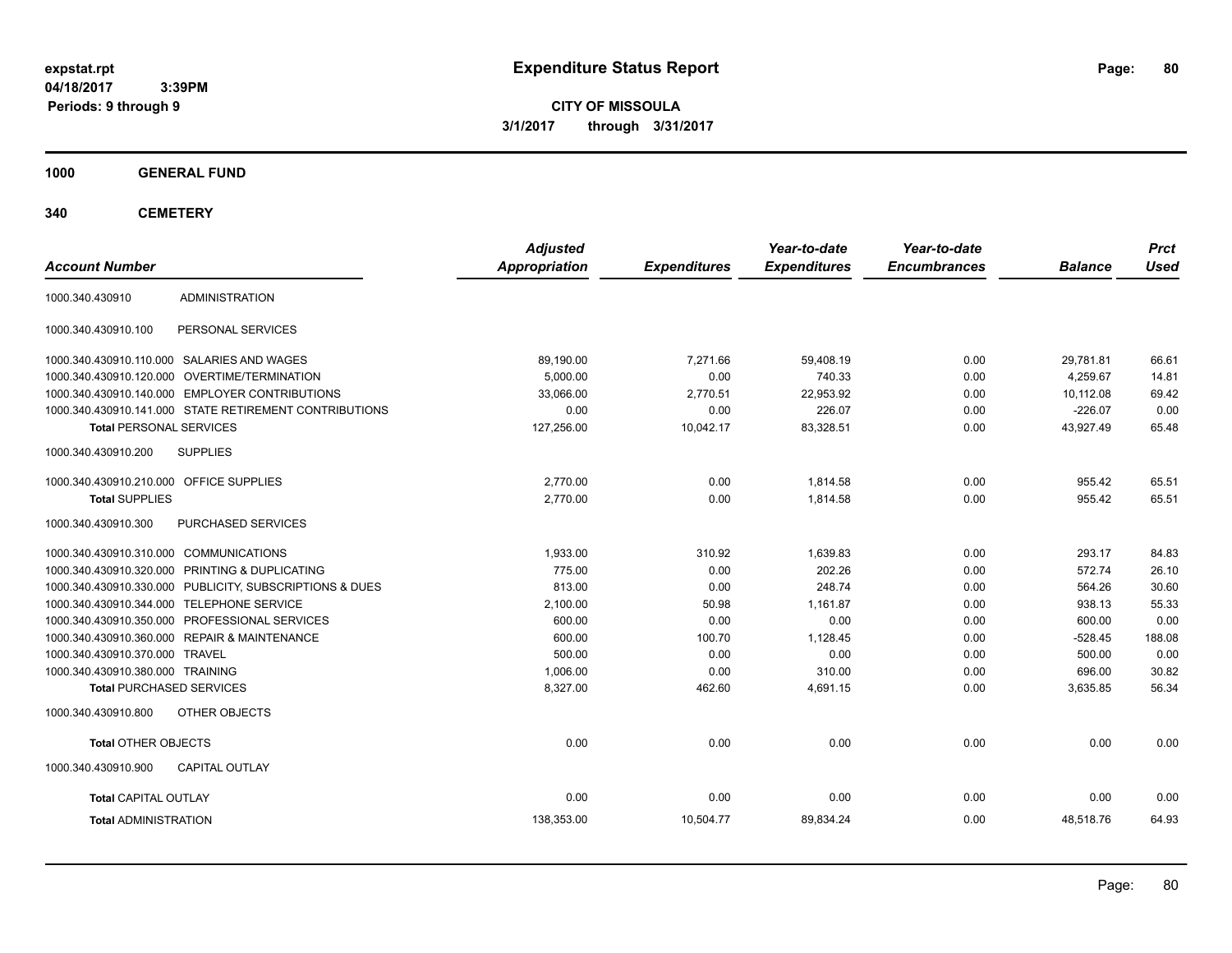**CITY OF MISSOULA 3/1/2017 through 3/31/2017**

**1000 GENERAL FUND**

**340 CEMETERY**

| <b>Account Number</b>                 |                                                   | <b>Adjusted</b><br><b>Appropriation</b> | <b>Expenditures</b> | Year-to-date<br><b>Expenditures</b> | Year-to-date<br><b>Encumbrances</b> | <b>Balance</b> | <b>Prct</b><br><b>Used</b> |
|---------------------------------------|---------------------------------------------------|-----------------------------------------|---------------------|-------------------------------------|-------------------------------------|----------------|----------------------------|
|                                       |                                                   |                                         |                     |                                     |                                     |                |                            |
| 1000.340.430920                       | <b>FACILITIES</b>                                 |                                         |                     |                                     |                                     |                |                            |
| 1000.340.430920.100                   | PERSONAL SERVICES                                 |                                         |                     |                                     |                                     |                |                            |
|                                       | 1000.340.430920.110.000 SALARIES AND WAGES        | 6,738.00                                | 818.45              | 7.175.17                            | 0.00                                | $-437.17$      | 106.49                     |
|                                       | 1000.340.430920.120.000 OVERTIME/TERMINATION      | 0.00                                    | 0.00                | 265.84                              | 0.00                                | $-265.84$      | 0.00                       |
|                                       | 1000.340.430920.140.000 EMPLOYER CONTRIBUTIONS    | 2.957.00                                | 370.84              | 3,302.44                            | 0.00                                | $-345.44$      | 111.68                     |
| <b>Total PERSONAL SERVICES</b>        |                                                   | 9,695.00                                | 1,189.29            | 10,743.45                           | 0.00                                | $-1,048.45$    | 110.81                     |
| 1000.340.430920.200                   | <b>SUPPLIES</b>                                   |                                         |                     |                                     |                                     |                |                            |
|                                       | 1000.340.430920.220.000 OPERATING SUPPLIES        | 2,050.00                                | 449.70              | 1.378.24                            | 0.00                                | 671.76         | 67.23                      |
|                                       | 1000.340.430920.230.000 REPAIR/MAINTENANCE        | 500.00                                  | 116.24              | 116.24                              | 0.00                                | 383.76         | 23.25                      |
| <b>Total SUPPLIES</b>                 |                                                   | 2,550.00                                | 565.94              | 1,494.48                            | 0.00                                | 1,055.52       | 58.61                      |
| 1000.340.430920.300                   | PURCHASED SERVICES                                |                                         |                     |                                     |                                     |                |                            |
|                                       | 1000.340.430920.341.000 ELECTRICITY & NATURAL GAS | 10.617.00                               | 814.93              | 4,344.04                            | 0.00                                | 6,272.96       | 40.92                      |
| 1000.340.430920.343.000 WATER CHARGES |                                                   | 1,082.00                                | 59.49               | 491.60                              | 0.00                                | 590.40         | 45.43                      |
| 1000.340.430920.345.000 GARBAGE       |                                                   | 984.00                                  | 81.15               | 730.35                              | 0.00                                | 253.65         | 74.22                      |
|                                       | 1000.340.430920.350.000 PROFESSIONAL SERVICES     | 400.00                                  | 0.00                | 0.00                                | 0.00                                | 400.00         | 0.00                       |
|                                       | 1000.340.430920.360.000 REPAIR & MAINTENANCE      | 2,145.00                                | 130.00              | 368.50                              | 0.00                                | 1,776.50       | 17.18                      |
| <b>Total PURCHASED SERVICES</b>       |                                                   | 15,228.00                               | 1,085.57            | 5,934.49                            | 0.00                                | 9,293.51       | 38.97                      |
| 1000.340.430920.400                   | <b>BUILDING MATERIALS</b>                         |                                         |                     |                                     |                                     |                |                            |
| <b>Total BUILDING MATERIALS</b>       |                                                   | 0.00                                    | 0.00                | 0.00                                | 0.00                                | 0.00           | 0.00                       |
| 1000.340.430920.900                   | <b>CAPITAL OUTLAY</b>                             |                                         |                     |                                     |                                     |                |                            |
| <b>Total CAPITAL OUTLAY</b>           |                                                   | 0.00                                    | 0.00                | 0.00                                | 0.00                                | 0.00           | 0.00                       |
| <b>Total FACILITIES</b>               |                                                   | 27,473.00                               | 2,840.80            | 18,172.42                           | 0.00                                | 9,300.58       | 66.15                      |
| 1000.340.430930                       | <b>GROUNDS MAINTENANCE</b>                        |                                         |                     |                                     |                                     |                |                            |

1000.340.430930.100 PERSONAL SERVICES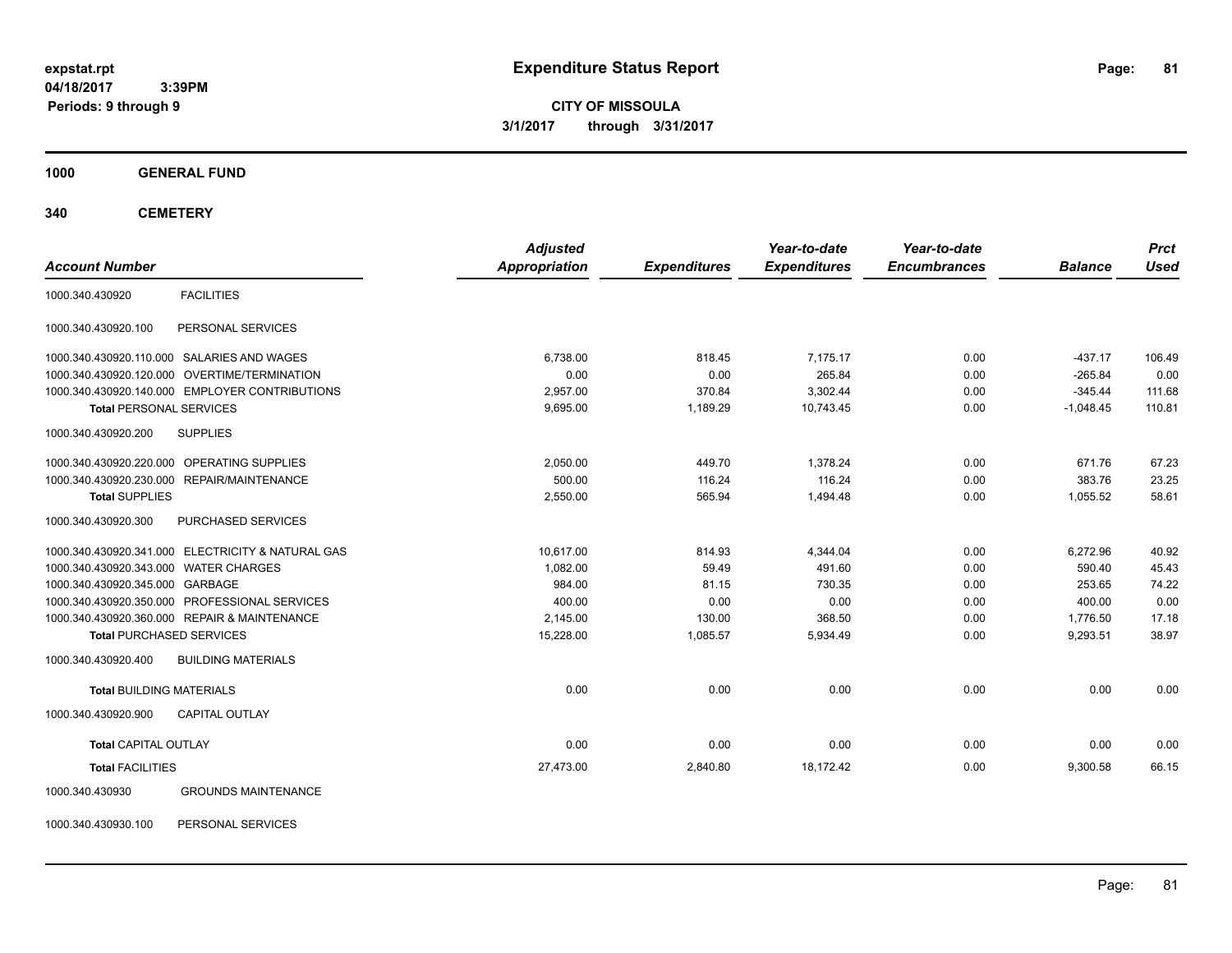**CITY OF MISSOULA 3/1/2017 through 3/31/2017**

**1000 GENERAL FUND**

**340 CEMETERY**

| <b>Account Number</b>                             | <b>Adjusted</b><br><b>Appropriation</b> | <b>Expenditures</b> | Year-to-date<br><b>Expenditures</b> | Year-to-date<br><b>Encumbrances</b> | <b>Balance</b> | <b>Prct</b><br><b>Used</b> |
|---------------------------------------------------|-----------------------------------------|---------------------|-------------------------------------|-------------------------------------|----------------|----------------------------|
| 1000.340.430930.110.000 SALARIES AND WAGES        | 198,640.00                              | 13,465.16           | 131,426.20                          | 0.00                                | 67,213.80      | 66.16                      |
| 1000.340.430930.120.000 OVERTIME/TERMINATION      | 0.00                                    | 0.00                | 2,479.54                            | 0.00                                | $-2,479.54$    | 0.00                       |
| 1000.340.430930.140.000 EMPLOYER CONTRIBUTIONS    | 90,397.00                               | 6,679.84            | 63,863.69                           | 0.00                                | 26,533.31      | 70.65                      |
| <b>Total PERSONAL SERVICES</b>                    | 289,037.00                              | 20,145.00           | 197,769.43                          | 0.00                                | 91,267.57      | 68.42                      |
| 1000.340.430930.200<br><b>SUPPLIES</b>            |                                         |                     |                                     |                                     |                |                            |
| 1000.340.430930.220.000 OPERATING SUPPLIES        | 32.252.00                               | 4.347.11            | 17,695.50                           | 0.00                                | 14,556.50      | 54.87                      |
| 1000.340.430930.230.000 REPAIR/MAINTENANCE        | 19,620.00                               | 570.37              | 10,614.19                           | 0.00                                | 9,005.81       | 54.10                      |
| 1000.340.430930.231.000 GASOLINE                  | 14,398.00                               | 229.79              | 6,246.94                            | 0.00                                | 8,151.06       | 43.39                      |
| <b>Total SUPPLIES</b>                             | 66,270.00                               | 5,147.27            | 34,556.63                           | 0.00                                | 31,713.37      | 52.15                      |
| PURCHASED SERVICES<br>1000.340.430930.300         |                                         |                     |                                     |                                     |                |                            |
| 1000.340.430930.341.000 ELECTRICITY & NATURAL GAS | 7.963.00                                | 0.00                | 5.909.45                            | 0.00                                | 2,053.55       | 74.21                      |
| 1000.340.430930.344.000 TELEPHONE SERVICE         | 300.00                                  | 29.50               | 455.55                              | 0.00                                | $-155.55$      | 151.85                     |
| 1000.340.430930.345.000 GARBAGE                   | 302.00                                  | 0.00                | 70.00                               | 0.00                                | 232.00         | 23.18                      |
| 1000.340.430930.360.000 REPAIR & MAINTENANCE      | 955.00                                  | 0.00                | 130.00                              | 0.00                                | 825.00         | 13.61                      |
| 1000.340.430930.390.000 OTHER PURCHASED SERVICES  | 3.342.00                                | 183.75              | 2,190.83                            | 0.00                                | 1,151.17       | 65.55                      |
| <b>Total PURCHASED SERVICES</b>                   | 12,862.00                               | 213.25              | 8,755.83                            | 0.00                                | 4,106.17       | 68.08                      |
| <b>BUILDING MATERIALS</b><br>1000.340.430930.400  |                                         |                     |                                     |                                     |                |                            |
| <b>Total BUILDING MATERIALS</b>                   | 0.00                                    | 0.00                | 0.00                                | 0.00                                | 0.00           | 0.00                       |
| 1000.340.430930.500<br><b>FIXED CHARGES</b>       |                                         |                     |                                     |                                     |                |                            |
| 1000.340.430930.530.000 EQUIPMENT RENTAL          | 500.00                                  | 10.50               | 319.00                              | 0.00                                | 181.00         | 63.80                      |
| <b>Total FIXED CHARGES</b>                        | 500.00                                  | 10.50               | 319.00                              | 0.00                                | 181.00         | 63.80                      |
| <b>CAPITAL OUTLAY</b><br>1000.340.430930.900      |                                         |                     |                                     |                                     |                |                            |
| <b>Total CAPITAL OUTLAY</b>                       | 0.00                                    | 0.00                | 0.00                                | 0.00                                | 0.00           | 0.00                       |
| <b>Total GROUNDS MAINTENANCE</b>                  | 368,669.00                              | 25,516.02           | 241,400.89                          | 0.00                                | 127,268.11     | 65.48                      |
| <b>BURIALS</b><br>1000.340.430940                 |                                         |                     |                                     |                                     |                |                            |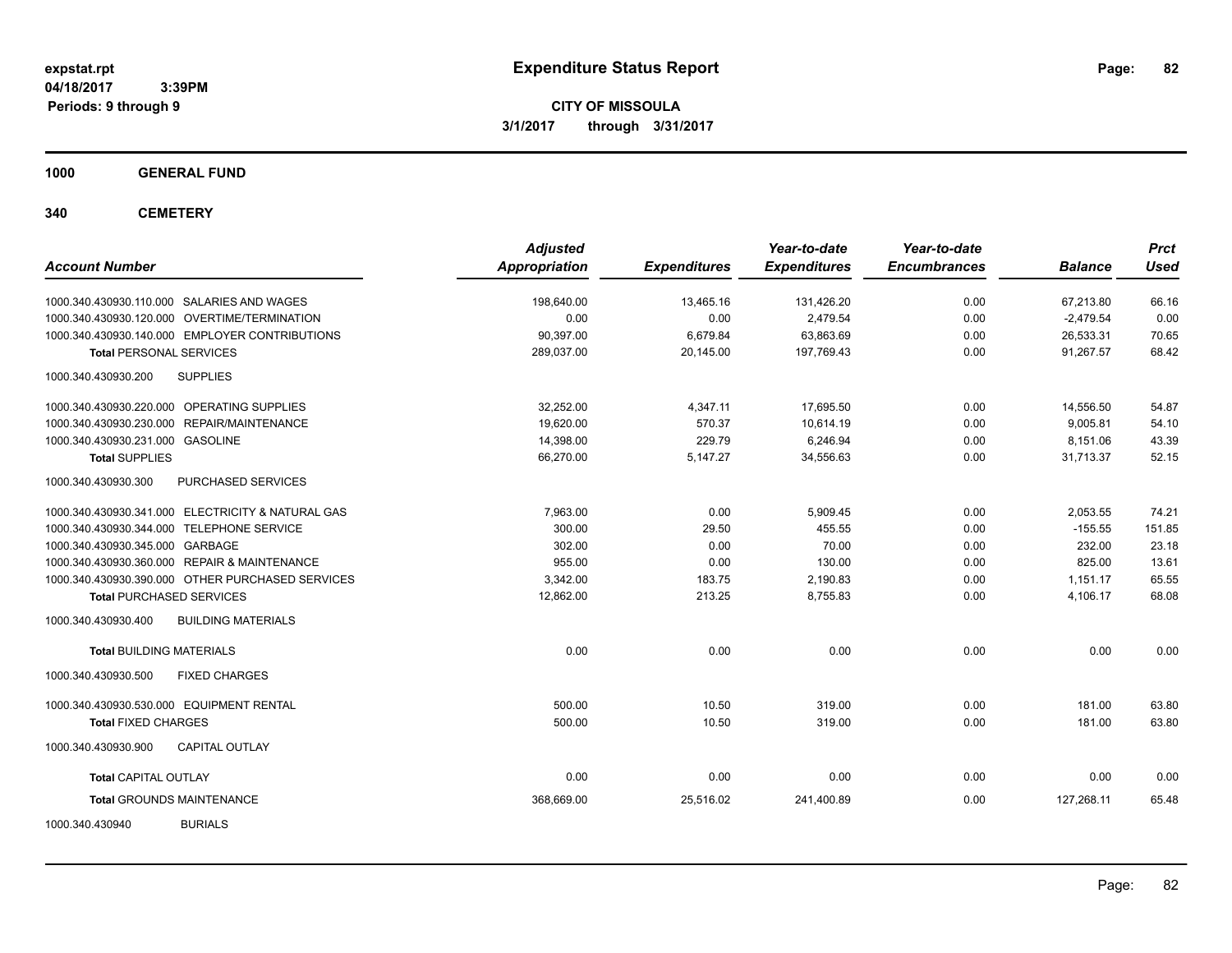**CITY OF MISSOULA 3/1/2017 through 3/31/2017**

**1000 GENERAL FUND**

**340 CEMETERY**

| <b>Account Number</b>                            | <b>Adjusted</b><br><b>Appropriation</b> | <b>Expenditures</b> | Year-to-date<br><b>Expenditures</b> | Year-to-date<br><b>Encumbrances</b> | <b>Balance</b> | <b>Prct</b><br><b>Used</b> |
|--------------------------------------------------|-----------------------------------------|---------------------|-------------------------------------|-------------------------------------|----------------|----------------------------|
| PERSONAL SERVICES<br>1000.340.430940.100         |                                         |                     |                                     |                                     |                |                            |
| 1000.340.430940.110.000 SALARIES AND WAGES       | 73,736.00                               | 6,205.25            | 55,824.49                           | 0.00                                | 17,911.51      | 75.71                      |
| 1000.340.430940.120.000 OVERTIME/TERMINATION     | 0.00                                    | 0.00                | 1,380.47                            | 0.00                                | $-1,380.47$    | 0.00                       |
| 1000.340.430940.140.000 EMPLOYER CONTRIBUTIONS   | 32,199.00                               | 2,869.07            | 31,888.37                           | 0.00                                | 310.63         | 99.04                      |
| <b>Total PERSONAL SERVICES</b>                   | 105,935.00                              | 9,074.32            | 89,093.33                           | 0.00                                | 16,841.67      | 84.10                      |
| 1000.340.430940.200<br><b>SUPPLIES</b>           |                                         |                     |                                     |                                     |                |                            |
| 1000.340.430940.220.000 OPERATING SUPPLIES       | 1,500.00                                | 0.00                | 0.00                                | 0.00                                | 1,500.00       | 0.00                       |
| <b>Total SUPPLIES</b>                            | 1,500.00                                | 0.00                | 0.00                                | 0.00                                | 1,500.00       | 0.00                       |
| 1000.340.430940.300<br>PURCHASED SERVICES        |                                         |                     |                                     |                                     |                |                            |
| 1000.340.430940.370.000 TRAVEL                   | 0.00                                    | 0.00                | 2,301.60                            | 0.00                                | $-2,301.60$    | 0.00                       |
| 1000.340.430940.380.000 TRAINING                 | 5,000.00                                | 0.00                | 4,500.00                            | 0.00                                | 500.00         | 90.00                      |
| <b>Total PURCHASED SERVICES</b>                  | 5,000.00                                | 0.00                | 6.801.60                            | 0.00                                | $-1,801.60$    | 136.03                     |
| <b>BUILDING MATERIALS</b><br>1000.340.430940.400 |                                         |                     |                                     |                                     |                |                            |
| <b>Total BUILDING MATERIALS</b>                  | 0.00                                    | 0.00                | 0.00                                | 0.00                                | 0.00           | 0.00                       |
| OTHER OBJECTS<br>1000.340.430940.800             |                                         |                     |                                     |                                     |                |                            |
| 1000.340.430940.845.000 CONTINGENCY              | 8,185.00                                | 480.00              | 6.200.00                            | 0.00                                | 1,985.00       | 75.75                      |
| <b>Total OTHER OBJECTS</b>                       | 8,185.00                                | 480.00              | 6,200.00                            | 0.00                                | 1,985.00       | 75.75                      |
| 1000.340.430940.900<br><b>CAPITAL OUTLAY</b>     |                                         |                     |                                     |                                     |                |                            |
| <b>Total CAPITAL OUTLAY</b>                      | 0.00                                    | 0.00                | 0.00                                | 0.00                                | 0.00           | 0.00                       |
| <b>Total BURIALS</b>                             | 120,620.00                              | 9,554.32            | 102,094.93                          | 0.00                                | 18,525.07      | 84.64                      |
| <b>Total CEMETERY</b>                            | 655,115.00                              | 48,415.91           | 451,502.48                          | 0.00                                | 203,612.52     | 68.92                      |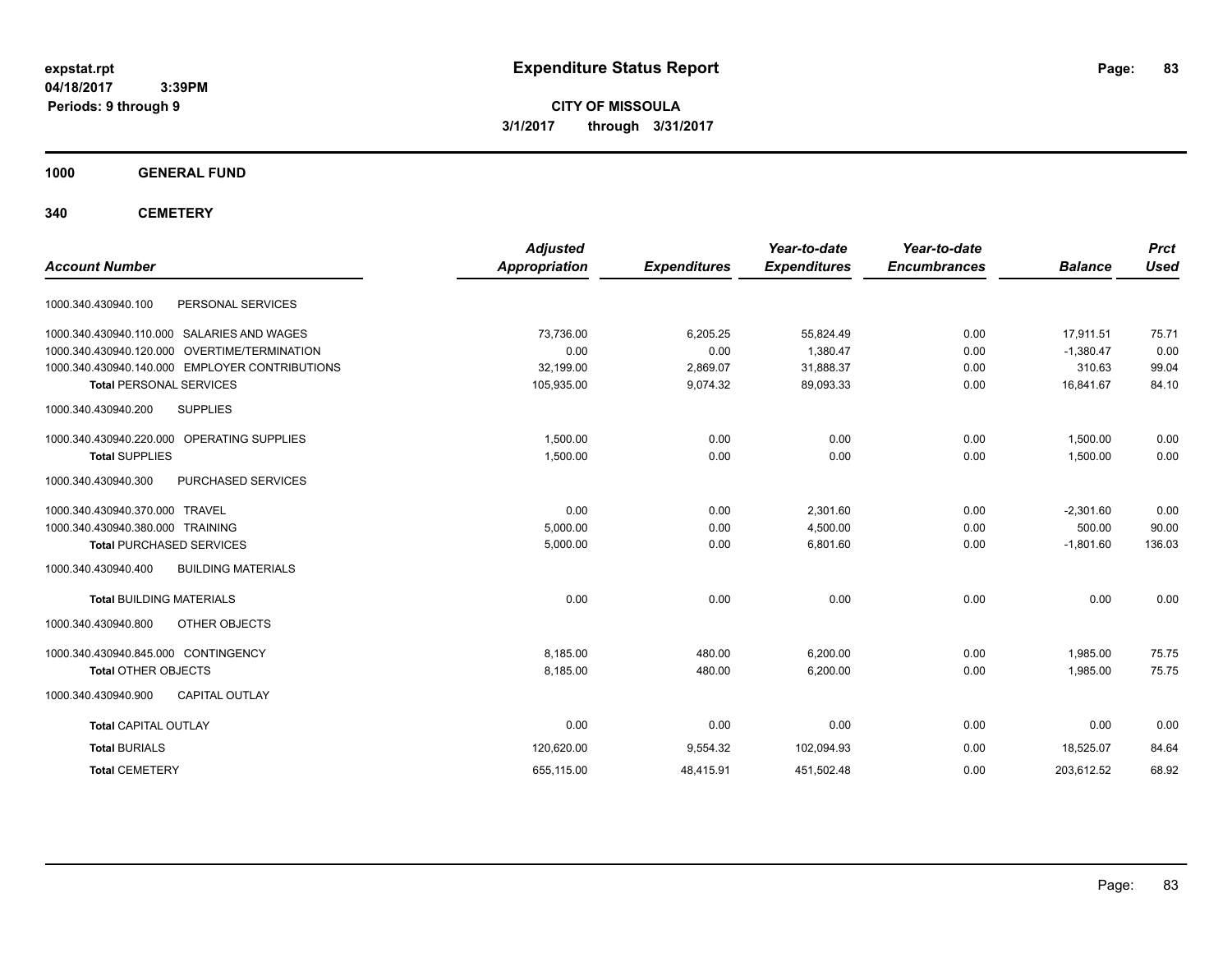**CITY OF MISSOULA 3/1/2017 through 3/31/2017**

**1000 GENERAL FUND**

|                                         |                                                         | <b>Adjusted</b> |                     | Year-to-date        | Year-to-date        |                | <b>Prct</b> |
|-----------------------------------------|---------------------------------------------------------|-----------------|---------------------|---------------------|---------------------|----------------|-------------|
| <b>Account Number</b>                   |                                                         | Appropriation   | <b>Expenditures</b> | <b>Expenditures</b> | <b>Encumbrances</b> | <b>Balance</b> | <b>Used</b> |
| 1000.370.460410                         | PARKS & RECREATION ADMINISTRATION                       |                 |                     |                     |                     |                |             |
| 1000.370.460410.100                     | PERSONAL SERVICES                                       |                 |                     |                     |                     |                |             |
|                                         | 1000.370.460410.110.000 SALARIES AND WAGES              | 261,011.00      | 21,077.92           | 197,449.50          | 0.00                | 63,561.50      | 75.65       |
| 1000.370.460410.120.000                 | <b>OVERTIME/TERMINATION</b>                             | 700.00          | 0.00                | 0.00                | 0.00                | 700.00         | 0.00        |
|                                         | 1000.370.460410.140.000 EMPLOYER CONTRIBUTIONS          | 86,105.00       | 6,989.54            | 66,128.01           | 0.00                | 19,976.99      | 76.80       |
|                                         | 1000.370.460410.141.000 STATE RETIREMENT CONTRIBUTIONS  | 0.00            | 0.00                | 1,375.03            | 0.00                | $-1,375.03$    | 0.00        |
| <b>Total PERSONAL SERVICES</b>          |                                                         | 347,816.00      | 28,067.46           | 264,952.54          | 0.00                | 82,863.46      | 76.18       |
| 1000.370.460410.200                     | <b>SUPPLIES</b>                                         |                 |                     |                     |                     |                |             |
| 1000.370.460410.210.000 OFFICE SUPPLIES |                                                         | 2,095.00        | 54.63               | 1,089.97            | 0.00                | 1,005.03       | 52.03       |
| 1000.370.460410.220.000                 | OPERATING SUPPLIES                                      | 1,500.00        | 940.05              | 3,675.29            | 0.00                | $-2,175.29$    | 245.02      |
| <b>Total SUPPLIES</b>                   |                                                         | 3,595.00        | 994.68              | 4,765.26            | 0.00                | $-1,170.26$    | 132.55      |
| 1000.370.460410.300                     | PURCHASED SERVICES                                      |                 |                     |                     |                     |                |             |
| 1000.370.460410.310.000 COMMUNICATIONS  |                                                         | 3,463.00        | 343.48              | 2,482.18            | 0.00                | 980.82         | 71.68       |
| 1000.370.460410.320.000                 | PRINTING & DUPLICATING                                  | 900.00          | 0.00                | 94.90               | 0.00                | 805.10         | 10.54       |
|                                         | 1000.370.460410.330.000 PUBLICITY, SUBSCRIPTIONS & DUES | 550.00          | 176.61              | 344.64              | 0.00                | 205.36         | 62.66       |
|                                         | 1000.370.460410.341.000 ELECTRICITY & NATURAL GAS       | 15,834.00       | 8,915.22            | 15,834.00           | 0.00                | 0.00           | 100.00      |
| 1000.370.460410.343.000                 | <b>WATER CHARGES</b>                                    | 3,396.00        | 0.00                | 0.00                | 0.00                | 3,396.00       | 0.00        |
| 1000.370.460410.344.000                 | <b>TELEPHONE SERVICE</b>                                | 1,319.00        | 77.22               | 574.61              | 0.00                | 744.39         | 43.56       |
| 1000.370.460410.350.000                 | PROFESSIONAL SERVICES                                   | 18,725.00       | 0.00                | 2,025.75            | 0.00                | 16,699.25      | 10.82       |
|                                         | 1000.370.460410.360.000 REPAIR & MAINTENANCE            | 4,867.00        | 213.57              | 2,374.41            | 0.00                | 2,492.59       | 48.79       |
| 1000.370.460410.370.000                 | <b>TRAVEL</b>                                           | 350.00          | 0.00                | 212.38              | 0.00                | 137.62         | 60.68       |
| 1000.370.460410.380.000 TRAINING        |                                                         | 800.00          | 99.00               | 397.00              | 0.00                | 403.00         | 49.63       |
| <b>Total PURCHASED SERVICES</b>         |                                                         | 50,204.00       | 9,825.10            | 24,339.87           | 0.00                | 25,864.13      | 48.48       |
| 1000.370.460410.800                     | OTHER OBJECTS                                           |                 |                     |                     |                     |                |             |
|                                         | 1000.370.460410.820.000 TRANSFERS TO OTHER FUNDS        | 7,810.00        | 0.00                | 7,810.00            | 0.00                | 0.00           | 100.00      |
| <b>Total OTHER OBJECTS</b>              |                                                         | 7,810.00        | 0.00                | 7,810.00            | 0.00                | 0.00           | 100.00      |
|                                         | <b>Total PARKS &amp; RECREATION ADMINISTRATION</b>      | 409,425.00      | 38,887.24           | 301,867.67          | 0.00                | 107,557.33     | 73.73       |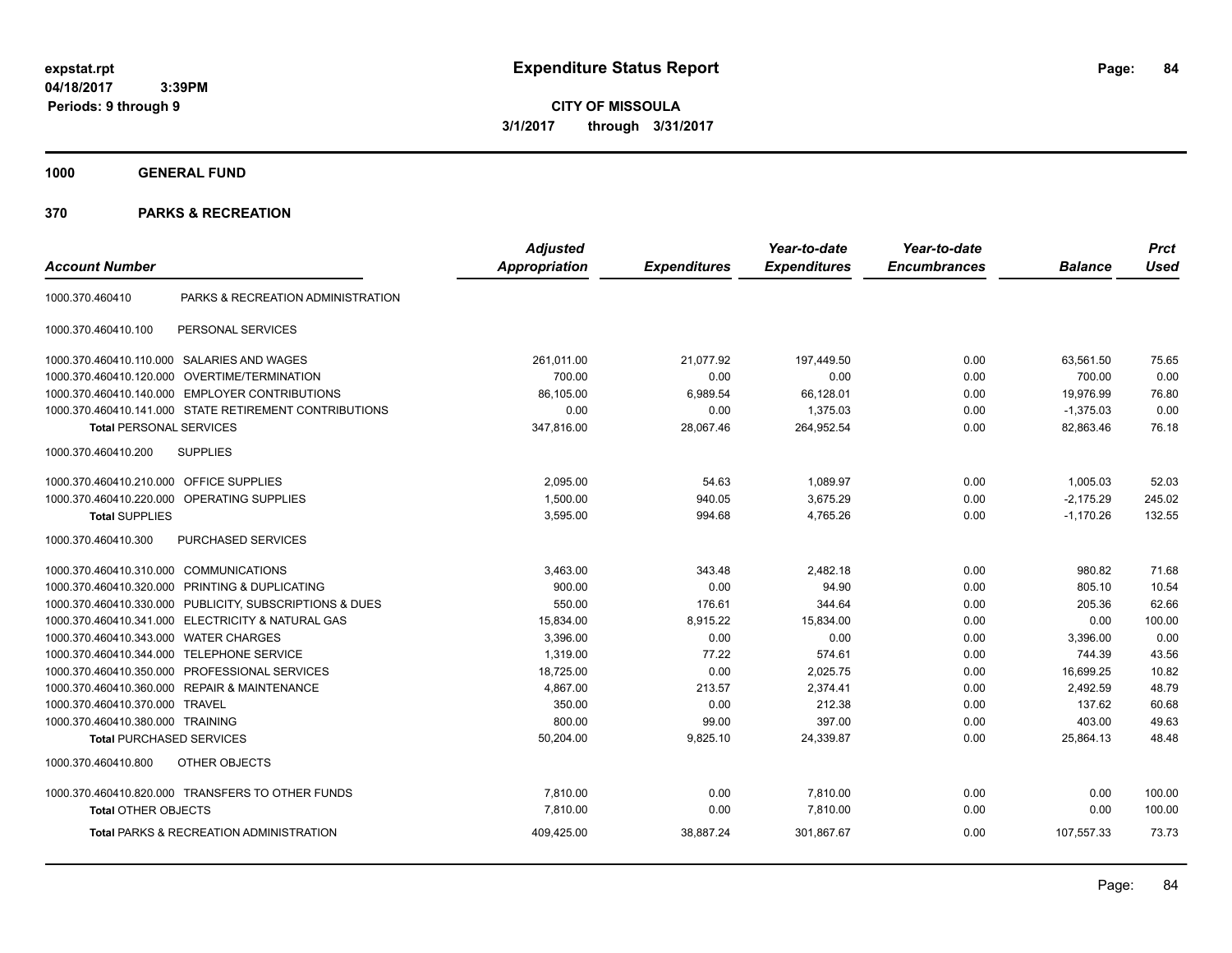**CITY OF MISSOULA 3/1/2017 through 3/31/2017**

# **1000 GENERAL FUND**

|                                         |                                                         | <b>Adjusted</b>      |                     | Year-to-date        | Year-to-date        |                | <b>Prct</b> |
|-----------------------------------------|---------------------------------------------------------|----------------------|---------------------|---------------------|---------------------|----------------|-------------|
| <b>Account Number</b>                   |                                                         | <b>Appropriation</b> | <b>Expenditures</b> | <b>Expenditures</b> | <b>Encumbrances</b> | <b>Balance</b> | <b>Used</b> |
| 1000.370.460411                         | <b>NMT ADMIN</b>                                        |                      |                     |                     |                     |                |             |
| 1000.370.460411.100                     | PERSONAL SERVICES                                       |                      |                     |                     |                     |                |             |
|                                         | 1000.370.460411.110.000 SALARIES AND WAGES              | 51.116.00            | 4,177.60            | 38,771.92           | 0.00                | 12,344.08      | 75.85       |
|                                         | 1000.370.460411.140.000 EMPLOYER CONTRIBUTIONS          | 17,807.00            | 1,430.25            | 13,982.38           | 0.00                | 3,824.62       | 78.52       |
| <b>Total PERSONAL SERVICES</b>          |                                                         | 68,923.00            | 5,607.85            | 52,754.30           | 0.00                | 16,168.70      | 76.54       |
| 1000.370.460411.200                     | <b>SUPPLIES</b>                                         |                      |                     |                     |                     |                |             |
| 1000.370.460411.210.000 OFFICE SUPPLIES |                                                         | 300.00               | 0.00                | 0.00                | 0.00                | 300.00         | 0.00        |
|                                         | 1000.370.460411.220.000 OPERATING SUPPLIES              | 400.00               | 11.63               | 386.63              | 0.00                | 13.37          | 96.66       |
| <b>Total SUPPLIES</b>                   |                                                         | 700.00               | 11.63               | 386.63              | 0.00                | 313.37         | 55.23       |
| 1000.370.460411.300                     | PURCHASED SERVICES                                      |                      |                     |                     |                     |                |             |
| 1000.370.460411.310.000 COMMUNICATIONS  |                                                         | 150.00               | 0.00                | 0.00                | 0.00                | 150.00         | 0.00        |
|                                         | 1000.370.460411.320.000 PRINTING & DUPLICATING          | 350.00               | 0.00                | 374.96              | 0.00                | $-24.96$       | 107.13      |
|                                         | 1000.370.460411.330.000 PUBLICITY, SUBSCRIPTIONS & DUES | 1,150.00             | 0.00                | 0.00                | 0.00                | 1,150.00       | 0.00        |
|                                         | 1000.370.460411.344.000 TELEPHONE SERVICE               | 795.00               | 45.63               | 389.96              | 0.00                | 405.04         | 49.05       |
|                                         | 1000.370.460411.350.000 PROFESSIONAL SERVICES           | 1,436.00             | 0.00                | 79.99               | 0.00                | 1,356.01       | 5.57        |
|                                         | 1000.370.460411.360.000 REPAIR & MAINTENANCE            | 1,346.00             | 180.00              | 180.00              | 0.00                | 1,166.00       | 13.37       |
| 1000.370.460411.370.000 TRAVEL          |                                                         | 300.00               | 0.00                | 0.00                | 0.00                | 300.00         | 0.00        |
| 1000.370.460411.380.000 TRAINING        |                                                         | 200.00               | 0.00                | 0.00                | 0.00                | 200.00         | 0.00        |
|                                         | 1000.370.460411.390.000 OTHER PURCHASED SERVICES        | 8,497.00             | 0.00                | 0.00                | 0.00                | 8,497.00       | 0.00        |
| <b>Total PURCHASED SERVICES</b>         |                                                         | 14,224.00            | 225.63              | 1,024.91            | 0.00                | 13,199.09      | 7.21        |
| <b>Total NMT ADMIN</b>                  |                                                         | 83,847.00            | 5,845.11            | 54, 165.84          | 0.00                | 29.681.16      | 64.60       |
| 1000.370.460413                         | PARKS PROJECTS                                          |                      |                     |                     |                     |                |             |
| 1000.370.460413.100                     | PERSONAL SERVICES                                       |                      |                     |                     |                     |                |             |
|                                         | 1000.370.460413.110.000 SALARIES AND WAGES              | 57,397.00            | 0.00                | 11,697.02           | 0.00                | 45,699.98      | 20.38       |
|                                         | 1000.370.460413.140.000 EMPLOYER CONTRIBUTIONS          | 18,864.00            | 0.00                | 4,214.01            | 0.00                | 14,649.99      | 22.34       |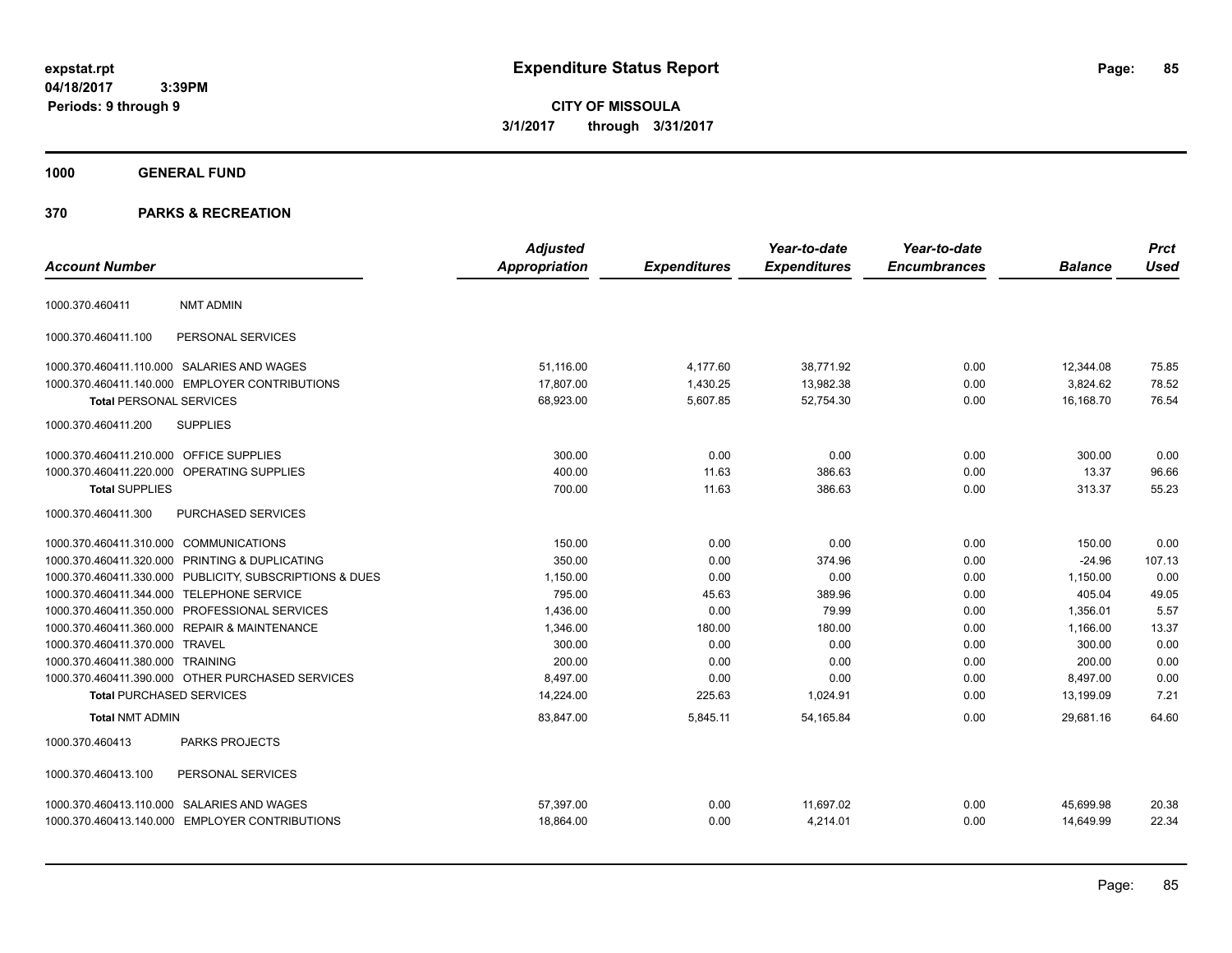**1000 GENERAL FUND**

| <b>Account Number</b>                            | <b>Adjusted</b><br><b>Appropriation</b> | <b>Expenditures</b> | Year-to-date<br><b>Expenditures</b> | Year-to-date<br><b>Encumbrances</b> | <b>Balance</b> | <b>Prct</b><br><b>Used</b> |
|--------------------------------------------------|-----------------------------------------|---------------------|-------------------------------------|-------------------------------------|----------------|----------------------------|
| <b>Total PERSONAL SERVICES</b>                   | 76,261.00                               | 0.00                | 15,911.03                           | 0.00                                | 60,349.97      | 20.86                      |
| <b>SUPPLIES</b><br>1000.370.460413.200           |                                         |                     |                                     |                                     |                |                            |
| 1000.370.460413.210.000 OFFICE SUPPLIES          | 100.00                                  | 0.00                | 0.00                                | 0.00                                | 100.00         | 0.00                       |
| 1000.370.460413.220.000 OPERATING SUPPLIES       | 550.00                                  | 251.90              | 251.90                              | 0.00                                | 298.10         | 45.80                      |
| <b>Total SUPPLIES</b>                            | 650.00                                  | 251.90              | 251.90                              | 0.00                                | 398.10         | 38.75                      |
| 1000.370.460413.300<br>PURCHASED SERVICES        |                                         |                     |                                     |                                     |                |                            |
| 1000.370.460413.320.000 PRINTING & DUPLICATING   | 150.00                                  | 0.00                | 0.00                                | 0.00                                | 150.00         | 0.00                       |
| 1000.370.460413.344.000 TELEPHONE SERVICE        | 700.00                                  | $-51.17$            | 225.99                              | 0.00                                | 474.01         | 32.28                      |
| 1000.370.460413.350.000 PROFESSIONAL SERVICES    | 150.00                                  | 0.00                | 0.00                                | 0.00                                | 150.00         | 0.00                       |
| 1000.370.460413.360.000 REPAIR & MAINTENANCE     | 1,500.00                                | 0.00                | 0.00                                | 0.00                                | 1,500.00       | 0.00                       |
| 1000.370.460413.370.000 TRAVEL                   | 300.00                                  | 0.00                | 0.00                                | 0.00                                | 300.00         | 0.00                       |
| 1000.370.460413.380.000 TRAINING                 | 200.00                                  | 0.00                | 0.00                                | 0.00                                | 200.00         | 0.00                       |
| 1000.370.460413.390.000 OTHER PURCHASED SERVICES | 137.00                                  | 0.00                | 0.00                                | 0.00                                | 137.00         | 0.00                       |
| <b>Total PURCHASED SERVICES</b>                  | 3,137.00                                | $-51.17$            | 225.99                              | 0.00                                | 2,911.01       | 7.20                       |
| <b>Total PARKS PROJECTS</b>                      | 80,048.00                               | 200.73              | 16,388.92                           | 0.00                                | 63,659.08      | 20.47                      |
| 1000.370.460431<br><b>OPEN SPACE</b>             |                                         |                     |                                     |                                     |                |                            |
| 1000.370.460431.100<br>PERSONAL SERVICES         |                                         |                     |                                     |                                     |                |                            |
| 1000.370.460431.110.000 SALARIES AND WAGES       | 58,088.00                               | 4,468.26            | 41,531.64                           | 0.00                                | 16,556.36      | 71.50                      |
| 1000.370.460431.140.000 EMPLOYER CONTRIBUTIONS   | 18,981.00                               | 1,510.05            | 14,525.26                           | 0.00                                | 4,455.74       | 76.53                      |
| <b>Total PERSONAL SERVICES</b>                   | 77,069.00                               | 5,978.31            | 56,056.90                           | 0.00                                | 21,012.10      | 72.74                      |
| 1000.370.460431.200<br><b>SUPPLIES</b>           |                                         |                     |                                     |                                     |                |                            |
| 1000.370.460431.210.000 OFFICE SUPPLIES          | 200.00                                  | 0.00                | 0.00                                | 0.00                                | 200.00         | 0.00                       |
| 1000.370.460431.220.000 OPERATING SUPPLIES       | 300.00                                  | 0.00                | 75.52                               | 0.00                                | 224.48         | 25.17                      |
| <b>Total SUPPLIES</b>                            | 500.00                                  | 0.00                | 75.52                               | 0.00                                | 424.48         | 15.10                      |
| 1000.370.460431.300<br><b>PURCHASED SERVICES</b> |                                         |                     |                                     |                                     |                |                            |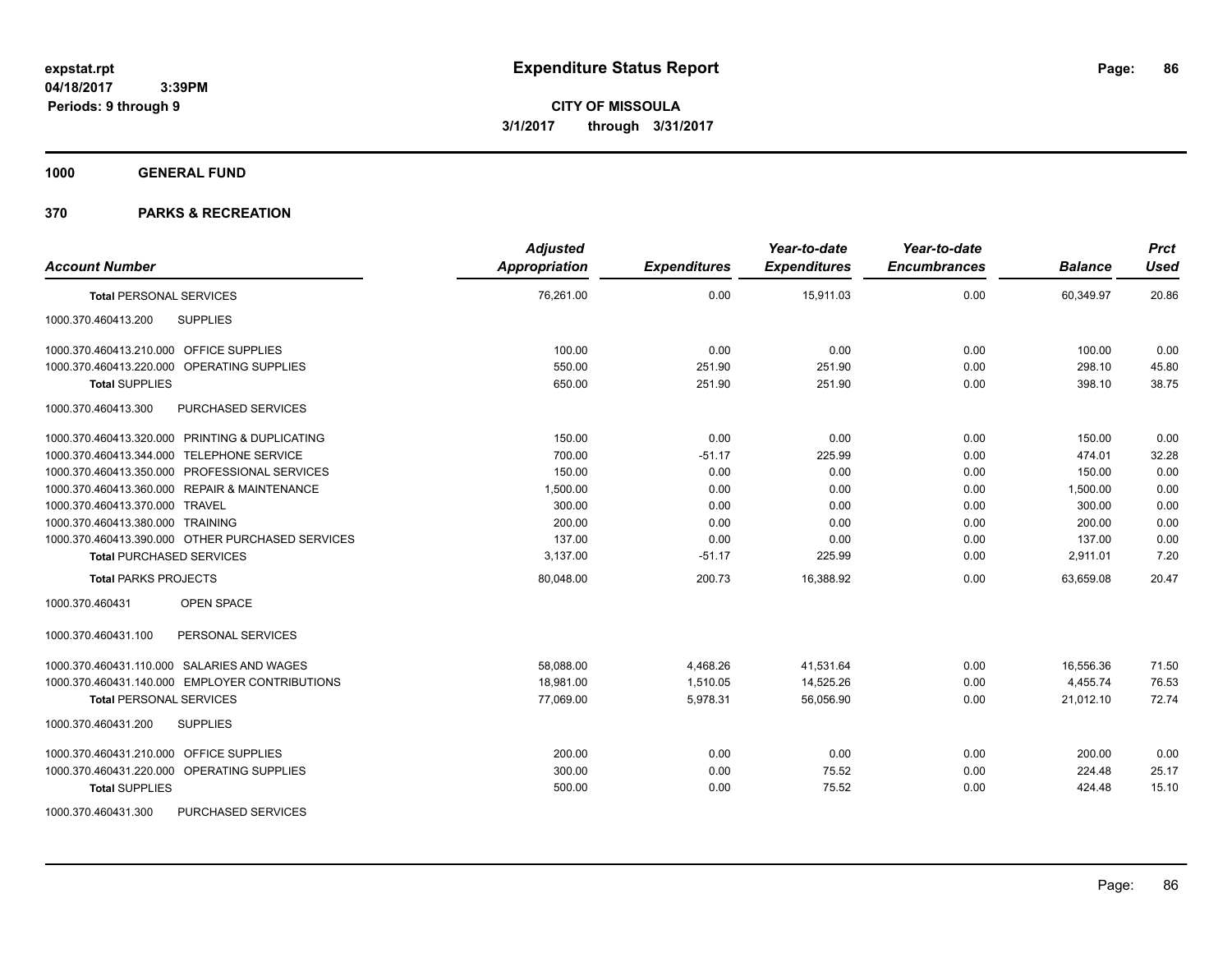**1000 GENERAL FUND**

| <b>Account Number</b>                                   | <b>Adjusted</b><br><b>Appropriation</b> | <b>Expenditures</b> | Year-to-date<br><b>Expenditures</b> | Year-to-date<br><b>Encumbrances</b> | <b>Balance</b> | <b>Prct</b><br><b>Used</b> |
|---------------------------------------------------------|-----------------------------------------|---------------------|-------------------------------------|-------------------------------------|----------------|----------------------------|
|                                                         |                                         |                     |                                     |                                     |                |                            |
| 1000.370.460431.320.000 PRINTING & DUPLICATING          | 300.00                                  | 0.00                | 0.00                                | 0.00                                | 300.00         | 0.00                       |
| 1000.370.460431.330.000 PUBLICITY, SUBSCRIPTIONS & DUES | 400.00                                  | 0.00                | 0.00                                | 0.00                                | 400.00         | 0.00                       |
| 1000.370.460431.344.000 TELEPHONE SERVICE               | 425.00                                  | 37.45               | 286.18                              | 0.00                                | 138.82         | 67.34                      |
| 1000.370.460431.350.000 PROFESSIONAL SERVICES           | 2,200.00                                | 0.00                | 1,281.32                            | 0.00                                | 918.68         | 58.24                      |
| 1000.370.460431.370.000 TRAVEL                          | 300.00                                  | 0.00                | 0.00                                | 0.00                                | 300.00         | 0.00                       |
| 1000.370.460431.380.000 TRAINING                        | 200.00                                  | 0.00                | 350.00                              | 0.00                                | $-150.00$      | 175.00                     |
| <b>Total PURCHASED SERVICES</b>                         | 3,825.00                                | 37.45               | 1,917.50                            | 0.00                                | 1,907.50       | 50.13                      |
| <b>Total OPEN SPACE</b>                                 | 81,394.00                               | 6,015.76            | 58,049.92                           | 0.00                                | 23,344.08      | 71.32                      |
| PARK ADMIN<br>1000.370.460432                           |                                         |                     |                                     |                                     |                |                            |
| PERSONAL SERVICES<br>1000.370.460432.100                |                                         |                     |                                     |                                     |                |                            |
| 1000.370.460432.110.000 SALARIES AND WAGES              | 97,990.00                               | 8,171.16            | 65,359.19                           | 0.00                                | 32,630.81      | 66.70                      |
| 1000.370.460432.130.000 OTHER                           | 7,880.00                                | 0.00                | 0.00                                | 0.00                                | 7,880.00       | 0.00                       |
| 1000.370.460432.140.000 EMPLOYER CONTRIBUTIONS          | 46,769.00                               | 3,763.53            | 30,766.70                           | 0.00                                | 16,002.30      | 65.78                      |
| <b>Total PERSONAL SERVICES</b>                          | 152,639.00                              | 11,934.69           | 96,125.89                           | 0.00                                | 56,513.11      | 62.98                      |
| <b>SUPPLIES</b><br>1000.370.460432.200                  |                                         |                     |                                     |                                     |                |                            |
| 1000.370.460432.210.000 OFFICE SUPPLIES                 | 1,520.00                                | 190.57              | 1,030.66                            | 0.00                                | 489.34         | 67.81                      |
| 1000.370.460432.220.000 OPERATING SUPPLIES              | 6,650.00                                | 231.67              | 5,262.20                            | 0.00                                | 1,387.80       | 79.13                      |
| <b>Total SUPPLIES</b>                                   | 8,170.00                                | 422.24              | 6,292.86                            | 0.00                                | 1,877.14       | 77.02                      |
| PURCHASED SERVICES<br>1000.370.460432.300               |                                         |                     |                                     |                                     |                |                            |
| 1000.370.460432.310.000 COMMUNICATIONS                  | 100.00                                  | 0.00                | 0.00                                | 0.00                                | 100.00         | 0.00                       |
| 1000.370.460432.320.000 PRINTING & DUPLICATING          | 150.00                                  | 0.00                | 0.00                                | 0.00                                | 150.00         | 0.00                       |
| 1000.370.460432.330.000 PUBLICITY, SUBSCRIPTIONS & DUES | 500.00                                  | 0.00                | 0.00                                | 0.00                                | 500.00         | 0.00                       |
| 1000.370.460432.340.000 SEWER                           | 2,208.00                                | 0.00                | 2,157.04                            | 0.00                                | 50.96          | 97.69                      |
| 1000.370.460432.344.000 TELEPHONE SERVICE               | 14,429.00                               | 801.97              | 7.758.00                            | 0.00                                | 6.671.00       | 53.77                      |
| 1000.370.460432.350.000 PROFESSIONAL SERVICES           | 20,112.00                               | 0.00                | 680.91                              | 0.00                                | 19,431.09      | 3.39                       |
| 1000.370.460432.390.000 OTHER PURCHASED SERVICES        | 2,345.00                                | 0.00                | 0.00                                | 0.00                                | 2,345.00       | 0.00                       |
| <b>Total PURCHASED SERVICES</b>                         | 39,844.00                               | 801.97              | 10,595.95                           | 0.00                                | 29,248.05      | 26.59                      |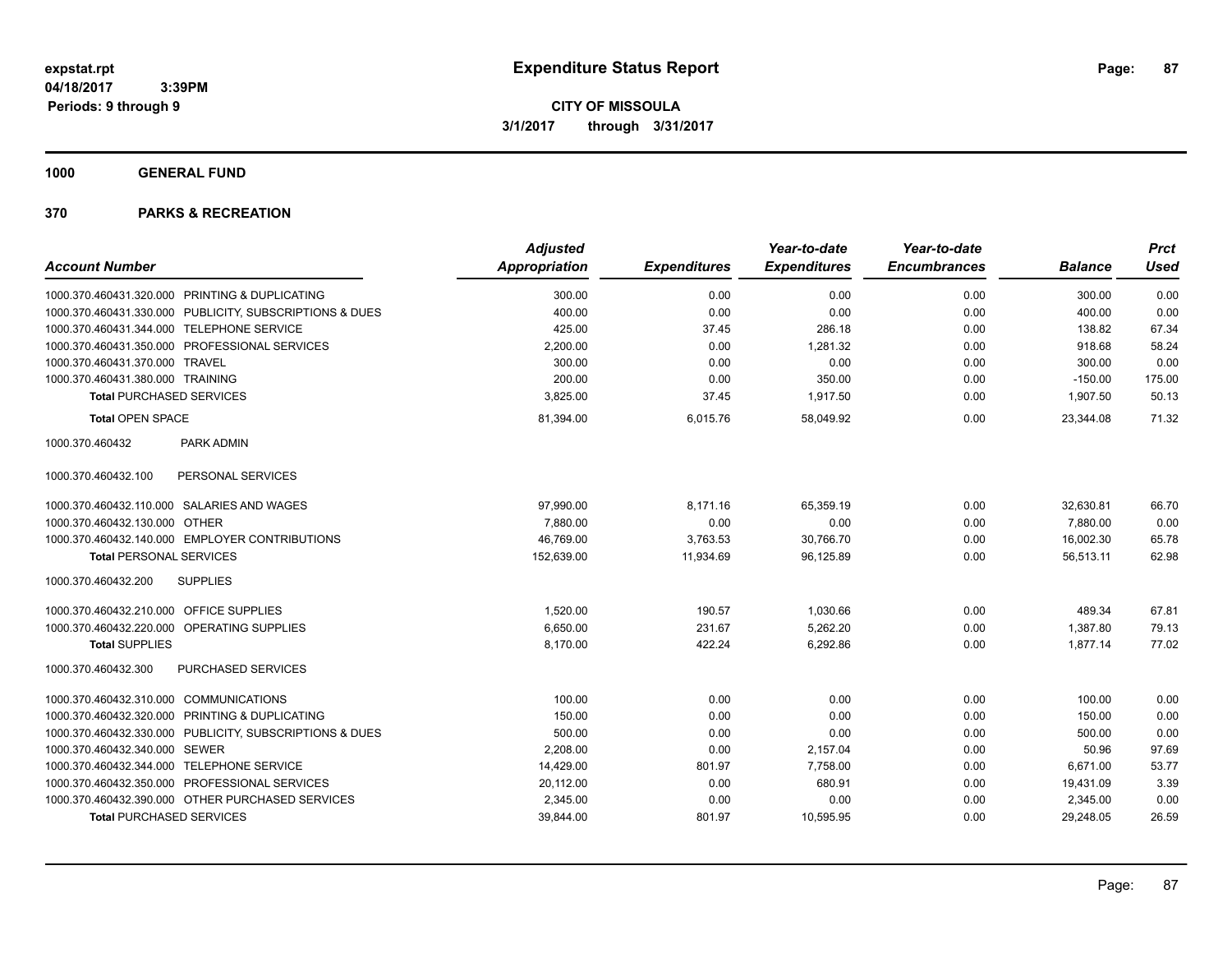**1000 GENERAL FUND**

| <b>Account Number</b>                                  | <b>Adjusted</b><br><b>Appropriation</b> | <b>Expenditures</b> | Year-to-date<br><b>Expenditures</b> | Year-to-date<br><b>Encumbrances</b> | <b>Balance</b> | <b>Prct</b><br><b>Used</b> |
|--------------------------------------------------------|-----------------------------------------|---------------------|-------------------------------------|-------------------------------------|----------------|----------------------------|
| <b>CAPITAL OUTLAY</b><br>1000.370.460432.900           |                                         |                     |                                     |                                     |                |                            |
| <b>Total CAPITAL OUTLAY</b>                            | 0.00                                    | 0.00                | 0.00                                | 0.00                                | 0.00           | 0.00                       |
| <b>Total PARK ADMIN</b>                                | 200,653.00                              | 13,158.90           | 113,014.70                          | 0.00                                | 87,638.30      | 56.32                      |
| 1000.370.460434<br><b>GREENWAYS &amp; HORTICULTURE</b> |                                         |                     |                                     |                                     |                |                            |
| PERSONAL SERVICES<br>1000.370.460434.100               |                                         |                     |                                     |                                     |                |                            |
| 1000.370.460434.110.000 SALARIES AND WAGES             | 149,345.00                              | 6,535.11            | 68,744.72                           | 0.00                                | 80,600.28      | 46.03                      |
| 1000.370.460434.140.000 EMPLOYER CONTRIBUTIONS         | 50,541.00                               | 2,250.51            | 26,061.27                           | 0.00                                | 24,479.73      | 51.56                      |
| <b>Total PERSONAL SERVICES</b>                         | 199,886.00                              | 8,785.62            | 94,805.99                           | 0.00                                | 105,080.01     | 47.43                      |
| 1000.370.460434.300<br>PURCHASED SERVICES              |                                         |                     |                                     |                                     |                |                            |
| 1000.370.460434.380.000 TRAINING                       | 0.00                                    | 0.00                | 51.24                               | 0.00                                | $-51.24$       | 0.00                       |
| <b>Total PURCHASED SERVICES</b>                        | 0.00                                    | 0.00                | 51.24                               | 0.00                                | $-51.24$       | 0.00                       |
| Total GREENWAYS & HORTICULTURE                         | 199,886.00                              | 8,785.62            | 94,857.23                           | 0.00                                | 105,028.77     | 47.46                      |
| <b>URBAN FORESTRY</b><br>1000.370.460439               |                                         |                     |                                     |                                     |                |                            |
| PERSONAL SERVICES<br>1000.370.460439.100               |                                         |                     |                                     |                                     |                |                            |
| 1000.370.460439.110.000 SALARIES AND WAGES             | 191,744.00                              | 12,652.35           | 117,290.51                          | 0.00                                | 74,453.49      | 61.17                      |
| 1000.370.460439.120.000 OVERTIME/TERMINATION           | 1,750.00                                | 0.00                | 0.00                                | 0.00                                | 1,750.00       | 0.00                       |
| 1000.370.460439.140.000 EMPLOYER CONTRIBUTIONS         | 77,344.00                               | 5,728.78            | 52,455.34                           | 0.00                                | 24,888.66      | 67.82                      |
| <b>Total PERSONAL SERVICES</b>                         | 270,838.00                              | 18,381.13           | 169,745.85                          | 0.00                                | 101,092.15     | 62.67                      |
| 1000.370.460439.200<br><b>SUPPLIES</b>                 |                                         |                     |                                     |                                     |                |                            |
| OPERATING SUPPLIES<br>1000.370.460439.220.000          | 2,132.00                                | 0.00                | 0.00                                | 0.00                                | 2,132.00       | 0.00                       |
| 1000.370.460439.230.000 REPAIR/MAINTENANCE             | 581.00                                  | 0.00                | 0.00                                | 0.00                                | 581.00         | 0.00                       |
| <b>Total SUPPLIES</b>                                  | 2,713.00                                | 0.00                | 0.00                                | 0.00                                | 2,713.00       | 0.00                       |
| PURCHASED SERVICES<br>1000.370.460439.300              |                                         |                     |                                     |                                     |                |                            |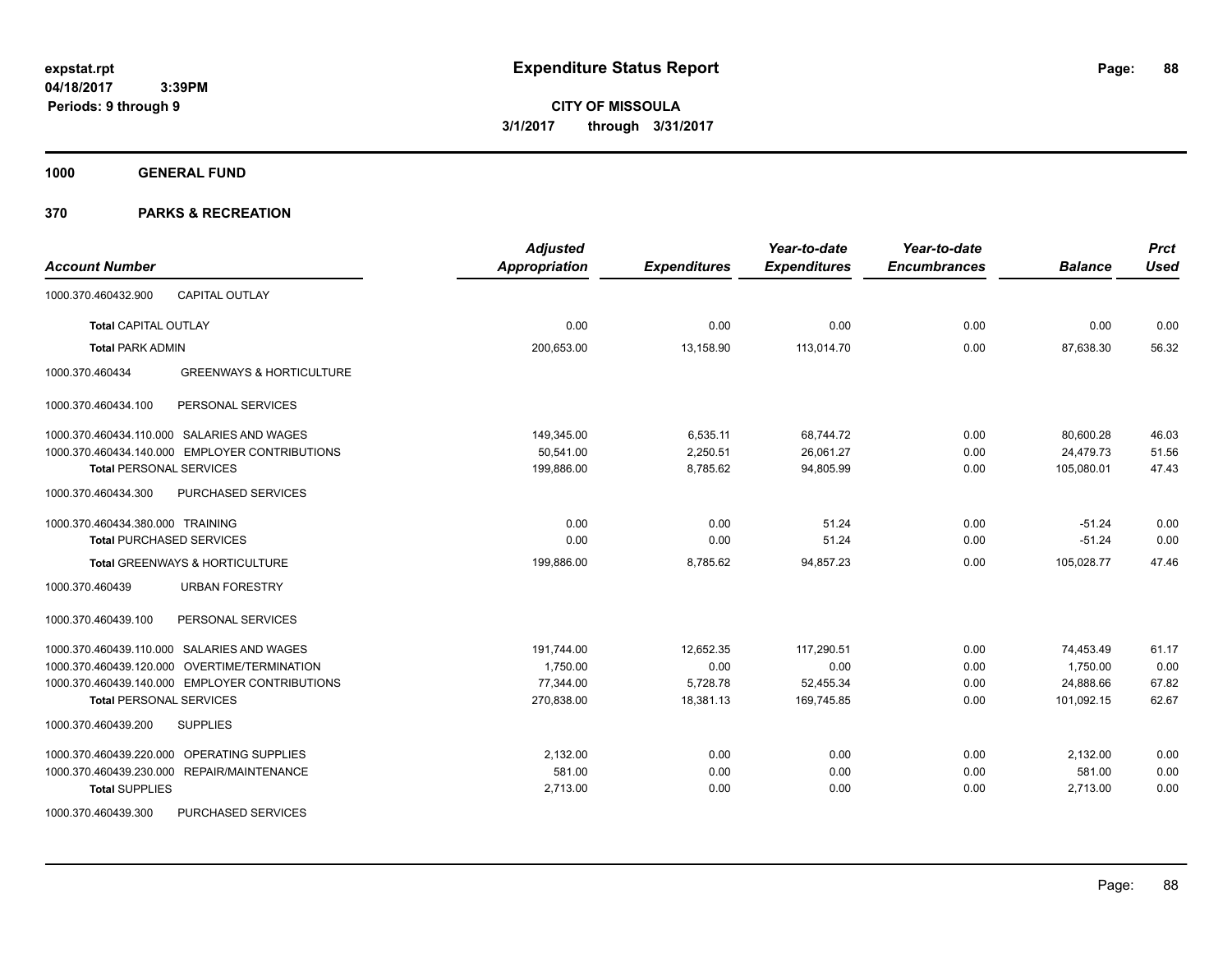**1000 GENERAL FUND**

|                                                         | <b>Adjusted</b>      |                     | Year-to-date        | Year-to-date        |                | <b>Prct</b> |
|---------------------------------------------------------|----------------------|---------------------|---------------------|---------------------|----------------|-------------|
| <b>Account Number</b>                                   | <b>Appropriation</b> | <b>Expenditures</b> | <b>Expenditures</b> | <b>Encumbrances</b> | <b>Balance</b> | <b>Used</b> |
| 1000.370.460439.310.000 COMMUNICATIONS                  | 145.00               | 0.00                | 0.00                | 0.00                | 145.00         | 0.00        |
| 1000.370.460439.320.000 PRINTING & DUPLICATING          | 100.00               | 0.00                | 0.00                | 0.00                | 100.00         | 0.00        |
| 1000.370.460439.330.000 PUBLICITY, SUBSCRIPTIONS & DUES | 700.00               | 0.00                | 78.50               | 0.00                | 621.50         | 11.21       |
| 1000.370.460439.350.000 PROFESSIONAL SERVICES           | 525.00               | 0.00                | 275.07              | 0.00                | 249.93         | 52.39       |
| 1000.370.460439.360.000 REPAIR & MAINTENANCE            | 22,382.00            | 0.00                | 0.00                | 0.00                | 22,382.00      | 0.00        |
| 1000.370.460439.380.000 TRAINING                        | 0.00                 | 0.00                | 1.224.00            | 0.00                | $-1,224.00$    | 0.00        |
| <b>Total PURCHASED SERVICES</b>                         | 23,852.00            | 0.00                | 1,577.57            | 0.00                | 22,274.43      | 6.61        |
| <b>Total URBAN FORESTRY</b>                             | 297,403.00           | 18,381.13           | 171,323.42          | 0.00                | 126,079.58     | 57.61       |
| 1000.370.460441<br><b>RECREATION</b>                    |                      |                     |                     |                     |                |             |
| 1000.370.460441.100<br>PERSONAL SERVICES                |                      |                     |                     |                     |                |             |
| 1000.370.460441.110.000 SALARIES AND WAGES              | 135,685.00           | 10,971.86           | 100,371.60          | 0.00                | 35,313.40      | 73.97       |
| 1000.370.460441.120.000 OVERTIME/TERMINATION            | 700.00               | 0.00                | 118.38              | 0.00                | 581.62         | 16.91       |
| 1000.370.460441.130.000 OTHER                           | 4,880.00             | 0.00                | 0.00                | 0.00                | 4,880.00       | 0.00        |
| 1000.370.460441.140.000 EMPLOYER CONTRIBUTIONS          | 52,322.00            | 4,227.73            | 40,531.38           | 0.00                | 11,790.62      | 77.47       |
| <b>Total PERSONAL SERVICES</b>                          | 193,587.00           | 15,199.59           | 141.021.36          | 0.00                | 52,565.64      | 72.85       |
| <b>SUPPLIES</b><br>1000.370.460441.200                  |                      |                     |                     |                     |                |             |
| 1000.370.460441.210.000 OFFICE SUPPLIES                 | 300.00               | 56.23               | 111.44              | 0.00                | 188.56         | 37.15       |
| <b>Total SUPPLIES</b>                                   | 300.00               | 56.23               | 111.44              | 0.00                | 188.56         | 37.15       |
| PURCHASED SERVICES<br>1000.370.460441.300               |                      |                     |                     |                     |                |             |
| 1000.370.460441.320.000 PRINTING & DUPLICATING          | 2,150.00             | 0.00                | 391.65              | 0.00                | 1,758.35       | 18.22       |
| 1000.370.460441.330.000 PUBLICITY, SUBSCRIPTIONS & DUES | 1,490.00             | 1,000.00            | 3,755.00            | 0.00                | $-2,265.00$    | 252.01      |
| 1000.370.460441.344.000 TELEPHONE SERVICE               | 696.00               | 53.43               | 337.71              | 0.00                | 358.29         | 48.52       |
| 1000.370.460441.350.000 PROFESSIONAL SERVICES           | 1,360.00             | 0.00                | 2,500.00            | 0.00                | $-1,140.00$    | 183.82      |
| 1000.370.460441.360.000 REPAIR & MAINTENANCE            | 1,200.00             | 0.00                | 1,400.05            | 0.00                | $-200.05$      | 116.67      |
| 1000.370.460441.370.000 TRAVEL                          | 1,200.00             | 0.00                | 178.00              | 0.00                | 1,022.00       | 14.83       |
| 1000.370.460441.380.000 TRAINING                        | 900.00               | 912.70              | 1,905.70            | 0.00                | $-1,005.70$    | 211.74      |
| <b>Total PURCHASED SERVICES</b>                         | 8,996.00             | 1,966.13            | 10,468.11           | 0.00                | $-1,472.11$    | 116.36      |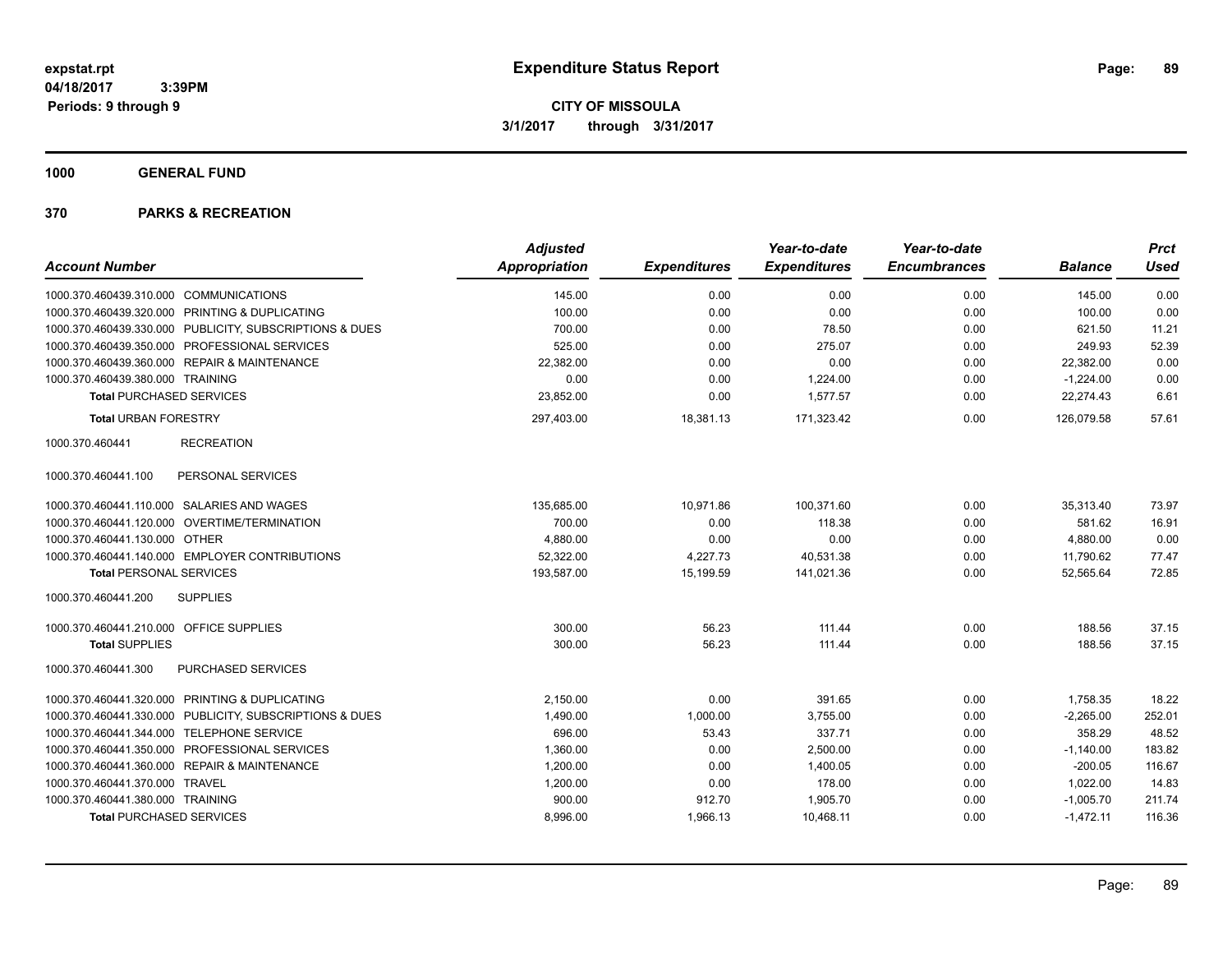**1000 GENERAL FUND**

### **370 PARKS & RECREATION**

| <b>Account Number</b>                                                                                        | <b>Adjusted</b><br><b>Appropriation</b> | <b>Expenditures</b> | Year-to-date<br><b>Expenditures</b> | Year-to-date<br><b>Encumbrances</b> | <b>Balance</b> | <b>Prct</b><br><b>Used</b> |
|--------------------------------------------------------------------------------------------------------------|-----------------------------------------|---------------------|-------------------------------------|-------------------------------------|----------------|----------------------------|
| OTHER OBJECTS<br>1000.370.460441.800                                                                         |                                         |                     |                                     |                                     |                |                            |
| 1000.370.460441.820.000 TRANSFERS TO OTHER FUNDS                                                             | 10,000.00                               | 0.00                | 10,000.00                           | 0.00                                | 0.00           | 100.00                     |
| <b>Total OTHER OBJECTS</b>                                                                                   | 10,000.00                               | 0.00                | 10,000.00                           | 0.00                                | 0.00           | 100.00                     |
| <b>Total RECREATION</b>                                                                                      | 212,883.00                              | 17,221.95           | 161,600.91                          | 0.00                                | 51,282.09      | 75.91                      |
| 1000.370.460470<br><b>RECREATION MORE</b>                                                                    |                                         |                     |                                     |                                     |                |                            |
| 1000.370.460470.100<br>PERSONAL SERVICES                                                                     |                                         |                     |                                     |                                     |                |                            |
| 1000.370.460470.110.000 SALARIES AND WAGES                                                                   | 154,948.00                              | 11,287.25           | 137,973.79                          | 0.00                                | 16,974.21      | 89.05                      |
| 1000.370.460470.120.000 OVERTIME/TERMINATION                                                                 | 0.00                                    | 0.00                | 1,424.74                            | 0.00                                | $-1,424.74$    | 0.00                       |
| 1000.370.460470.140.000 EMPLOYER CONTRIBUTIONS                                                               | 47,721.00                               | 3,789.06            | 41,210.31                           | 0.00                                | 6,510.69       | 86.36                      |
| <b>Total PERSONAL SERVICES</b>                                                                               | 202,669.00                              | 15,076.31           | 180,608.84                          | 0.00                                | 22,060.16      | 89.12                      |
| <b>SUPPLIES</b><br>1000.370.460470.200                                                                       |                                         |                     |                                     |                                     |                |                            |
| 1000.370.460470.210.000 OFFICE SUPPLIES                                                                      | 100.00                                  | 0.00                | 148.96                              | 0.00                                | $-48.96$       | 148.96                     |
| 1000.370.460470.220.000 OPERATING SUPPLIES                                                                   | 8,567.00                                | 4,342.99            | 15,331.70                           | 0.00                                | $-6,764.70$    | 178.96                     |
| 1000.370.460470.220.159 OPERATING SUPPLIES                                                                   | 0.00                                    | 0.00                | 44.57                               | 0.00                                | $-44.57$       | 0.00                       |
| 1000.370.460470.220.476 OPERATING SUPPLIES                                                                   | 0.00                                    | 65.95               | 65.95                               | 0.00                                | $-65.95$       | 0.00                       |
| <b>Total SUPPLIES</b>                                                                                        | 8,667.00                                | 4,408.94            | 15,591.18                           | 0.00                                | $-6,924.18$    | 179.89                     |
| 1000.370.460470.300<br>PURCHASED SERVICES                                                                    |                                         |                     |                                     |                                     |                |                            |
| 1000.370.460470.320.000 PRINTING & DUPLICATING                                                               | 1.200.00                                | 0.00                | 363.25                              | 0.00                                | 836.75         | 30.27                      |
| 1000.370.460470.330.000 PUBLICITY, SUBSCRIPTIONS & DUES                                                      | 780.00                                  | 318.78              | 470.86                              | 0.00                                | 309.14         | 60.37                      |
| 1000.370.460470.330.190 PUBLICITY, SUBSCRIPTIONS & DUES                                                      | 0.00                                    | 0.00                | 37.50                               | 0.00                                | $-37.50$       | 0.00                       |
| 1000.370.460470.344.000 TELEPHONE SERVICE                                                                    | 428.00                                  | 37.45               | 218.85                              | 0.00                                | 209.15         | 51.13                      |
| 1000.370.460470.390.000 OTHER PURCHASED SERVICES                                                             | 21,372.00                               | 878.55              | 16,048.69                           | 0.00                                | 5,323.31       | 75.09                      |
| <b>Total PURCHASED SERVICES</b>                                                                              | 23,780.00                               | 1,234.78            | 17,139.15                           | 0.00                                | 6,640.85       | 72.07                      |
| <b>Total RECREATION MORE</b>                                                                                 | 235,116.00                              | 20,720.03           | 213,339.17                          | 0.00                                | 21,776.83      | 90.74                      |
| 1000000010017<br>$P = Q P = \frac{1}{2} P \left( Q + 1 + P \right) + \frac{1}{2} P \left( Q + 1 + P \right)$ |                                         |                     |                                     |                                     |                |                            |

1000.370.460471 RECREATION ADULTS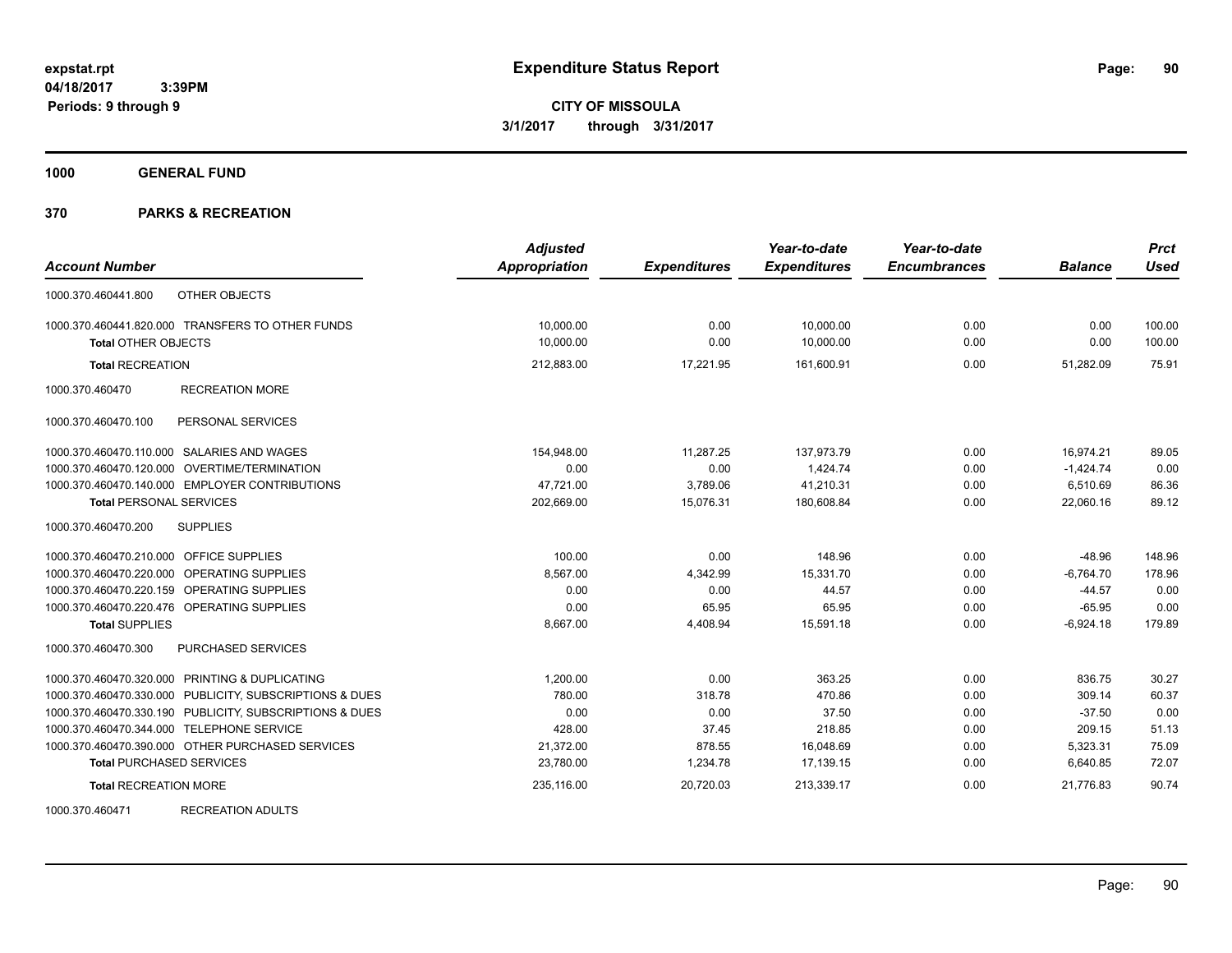**1000 GENERAL FUND**

|                                                         | <b>Adjusted</b>      |                     | Year-to-date        | Year-to-date        |                | <b>Prct</b> |
|---------------------------------------------------------|----------------------|---------------------|---------------------|---------------------|----------------|-------------|
| <b>Account Number</b>                                   | <b>Appropriation</b> | <b>Expenditures</b> | <b>Expenditures</b> | <b>Encumbrances</b> | <b>Balance</b> | <b>Used</b> |
| PERSONAL SERVICES<br>1000.370.460471.100                |                      |                     |                     |                     |                |             |
| 1000.370.460471.110.000 SALARIES AND WAGES              | 110,718.00           | 7,162.06            | 71,127.54           | 0.00                | 39,590.46      | 64.24       |
| 1000.370.460471.140.000 EMPLOYER CONTRIBUTIONS          | 32,586.00            | 2,399.28            | 22,165.96           | 0.00                | 10,420.04      | 68.02       |
| <b>Total PERSONAL SERVICES</b>                          | 143,304.00           | 9,561.34            | 93,293.50           | 0.00                | 50,010.50      | 65.10       |
| 1000.370.460471.200<br><b>SUPPLIES</b>                  |                      |                     |                     |                     |                |             |
| 1000.370.460471.210.000 OFFICE SUPPLIES                 | 600.00               | 0.00                | 114.25              | 0.00                | 485.75         | 19.04       |
| OFFICE SUPPLIES<br>1000.370.460471.210.147              | 0.00                 | 0.00                | 253.65              | 0.00                | $-253.65$      | 0.00        |
| 1000.370.460471.220.000 OPERATING SUPPLIES              | 8,892.00             | 0.00                | 527.58              | 0.00                | 8.364.42       | 5.93        |
| 1000.370.460471.220.143 OPERATING SUPPLIES              | 0.00                 | 0.00                | 47.58               | 0.00                | $-47.58$       | 0.00        |
| 1000.370.460471.220.144 OPERATING SUPPLIES              | 0.00                 | 0.00                | 297.64              | 0.00                | $-297.64$      | 0.00        |
| <b>OPERATING SUPPLIES</b><br>1000.370.460471.220.147    | 0.00                 | 639.72              | 9,108.01            | 0.00                | $-9,108.01$    | 0.00        |
| 1000.370.460471.220.148 OPERATING SUPPLIES              | 0.00                 | 14.97               | 14.97               | 0.00                | $-14.97$       | 0.00        |
| 1000.370.460471.220.191<br>OPERATING SUPPLIES           | 0.00                 | 0.00                | 15.96               | 0.00                | $-15.96$       | 0.00        |
| 1000.370.460471.220.193 OPERATING SUPPLIES              | 0.00                 | 0.00                | 187.50              | 0.00                | $-187.50$      | 0.00        |
| <b>Total SUPPLIES</b>                                   | 9,492.00             | 654.69              | 10,567.14           | 0.00                | $-1,075.14$    | 111.33      |
| <b>PURCHASED SERVICES</b><br>1000.370.460471.300        |                      |                     |                     |                     |                |             |
| 1000.370.460471.310.000 COMMUNICATIONS                  | 460.00               | 131.10              | 131.10              | 0.00                | 328.90         | 28.50       |
| 1000.370.460471.320.000 PRINTING & DUPLICATING          | 1,800.00             | 0.00                | 360.00              | 0.00                | 1,440.00       | 20.00       |
| 1000.370.460471.330.000 PUBLICITY, SUBSCRIPTIONS & DUES | 1,220.00             | 348.78              | 665.79              | 0.00                | 554.21         | 54.57       |
| 1000.370.460471.344.000 TELEPHONE SERVICE               | 567.00               | 47.06               | 442.58              | 0.00                | 124.42         | 78.06       |
| 1000.370.460471.350.147 PROFESSIONAL SERVICES           | 0.00                 | 0.00                | 100.00              | 0.00                | $-100.00$      | 0.00        |
| 1000.370.460471.390.000 OTHER PURCHASED SERVICES        | 10,000.00            | 210.00              | 2,370.00            | 0.00                | 7,630.00       | 23.70       |
| 1000.370.460471.390.143 OTHER PURCHASED SERVICES        | 0.00                 | 200.00              | 1,575.00            | 0.00                | $-1,575.00$    | 0.00        |
| 1000.370.460471.390.147 OTHER PURCHASED SERVICES        | 0.00                 | 0.00                | 1,185.00            | 0.00                | $-1,185.00$    | 0.00        |
| <b>Total PURCHASED SERVICES</b>                         | 14,047.00            | 936.94              | 6,829.47            | 0.00                | 7,217.53       | 48.62       |
| <b>Total RECREATION ADULTS</b>                          | 166,843.00           | 11,152.97           | 110,690.11          | 0.00                | 56,152.89      | 66.34       |
| <b>RECREATION YOUTH</b><br>1000.370.460472              |                      |                     |                     |                     |                |             |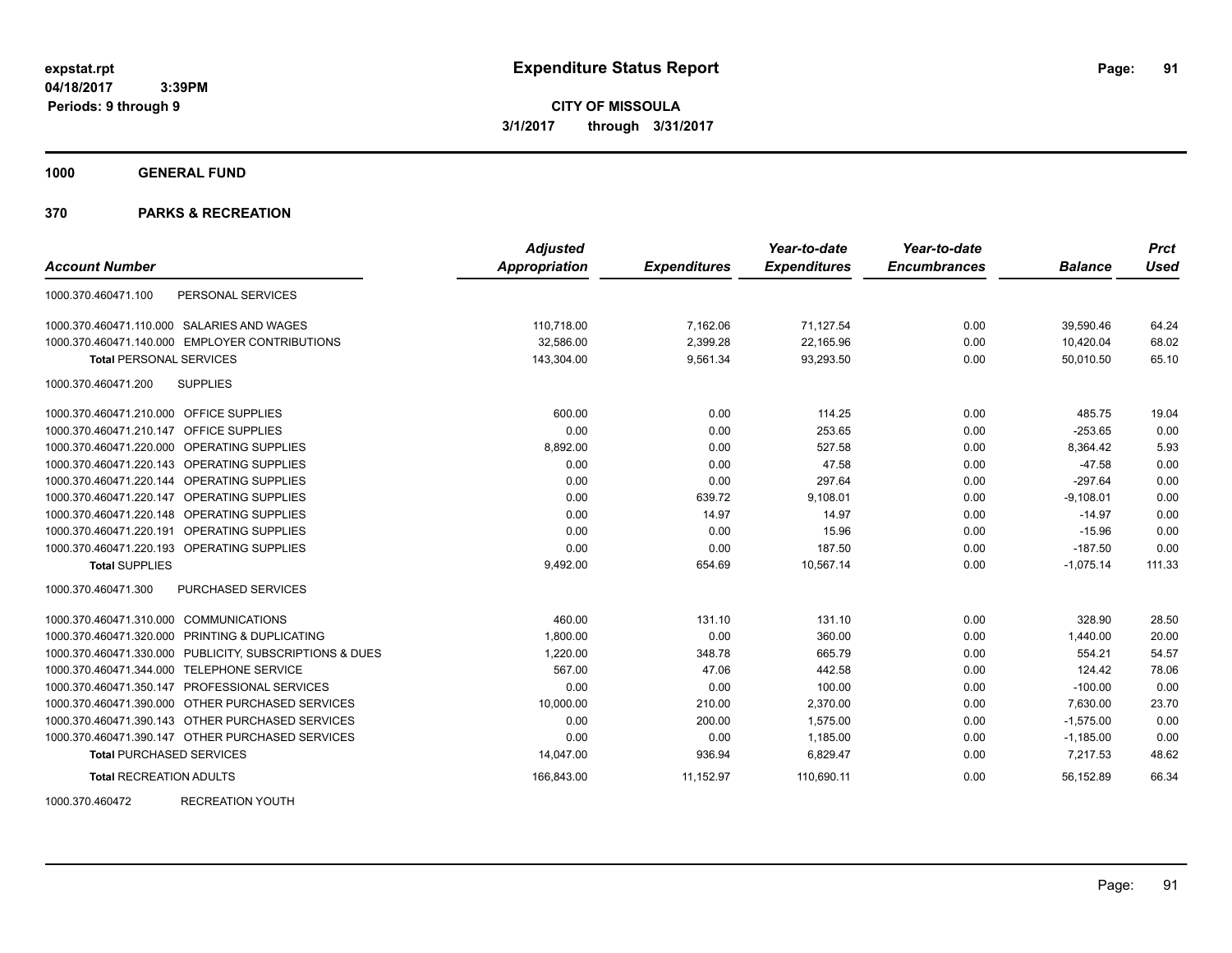**CITY OF MISSOULA 3/1/2017 through 3/31/2017**

**1000 GENERAL FUND**

|                                                                 | <b>Adjusted</b> |                     | Year-to-date        | Year-to-date        |                | <b>Prct</b> |
|-----------------------------------------------------------------|-----------------|---------------------|---------------------|---------------------|----------------|-------------|
| <b>Account Number</b>                                           | Appropriation   | <b>Expenditures</b> | <b>Expenditures</b> | <b>Encumbrances</b> | <b>Balance</b> | Used        |
| PERSONAL SERVICES<br>1000.370.460472.100                        |                 |                     |                     |                     |                |             |
| 1000.370.460472.110.000 SALARIES AND WAGES                      | 105,185.00      | 4,886.71            | 67,870.48           | 0.00                | 37,314.52      | 64.52       |
| 1000.370.460472.120.000 OVERTIME/TERMINATION                    | 0.00            | 0.00                | 16.83               | 0.00                | $-16.83$       | 0.00        |
| 1000.370.460472.140.000 EMPLOYER CONTRIBUTIONS                  | 26,260.00       | 1,658.05            | 18,888.82           | 0.00                | 7,371.18       | 71.93       |
| <b>Total PERSONAL SERVICES</b>                                  | 131,445.00      | 6,544.76            | 86,776.13           | 0.00                | 44,668.87      | 66.02       |
| <b>SUPPLIES</b><br>1000.370.460472.200                          |                 |                     |                     |                     |                |             |
| 1000.370.460472.210.000 OFFICE SUPPLIES                         | 100.00          | 0.00                | 0.00                | 0.00                | 100.00         | 0.00        |
| 1000.370.460472.210.190<br><b>OFFICE SUPPLIES</b>               | 0.00            | 0.00                | 100.00              | 0.00                | $-100.00$      | 0.00        |
| 1000.370.460472.220.000<br>OPERATING SUPPLIES                   | 16,006.00       | 0.00                | 257.69              | 0.00                | 15,748.31      | 1.61        |
| 1000.370.460472.220.145 OPERATING SUPPLIES                      | 0.00            | 0.00                | 219.87              | 0.00                | $-219.87$      | 0.00        |
| 1000.370.460472.220.147 OPERATING SUPPLIES                      | 0.00            | 0.00                | 187.50              | 0.00                | $-187.50$      | 0.00        |
| OPERATING SUPPLIES<br>1000.370.460472.220.190                   | 0.00            | 505.56              | 2,167.14            | 0.00                | $-2.167.14$    | 0.00        |
| 1000.370.460472.220.191<br>OPERATING SUPPLIES                   | 0.00            | 707.94              | 9,314.62            | 0.00                | $-9,314.62$    | 0.00        |
| 1000.370.460472.220.192 OPERATING SUPPLIES                      | 0.00            | 0.00                | 409.65              | 0.00                | $-409.65$      | 0.00        |
| 1000.370.460472.220.193 OPERATING SUPPLIES                      | 0.00            | 551.99              | 1,532.25            | 0.00                | $-1,532.25$    | 0.00        |
| <b>Total SUPPLIES</b>                                           | 16,106.00       | 1,765.49            | 14,188.72           | 0.00                | 1,917.28       | 88.10       |
| 1000.370.460472.300<br><b>PURCHASED SERVICES</b>                |                 |                     |                     |                     |                |             |
| 1000.370.460472.310.000<br><b>COMMUNICATIONS</b>                | 0.00            | 0.00                | 90.76               | 0.00                | $-90.76$       | 0.00        |
| 1000.370.460472.320.000 PRINTING & DUPLICATING                  | 1,300.00        | 0.00                | 0.00                | 0.00                | 1,300.00       | 0.00        |
| 1000.370.460472.320.190 PRINTING & DUPLICATING                  | 0.00            | 31.00               | 31.00               | 0.00                | $-31.00$       | 0.00        |
| 1000.370.460472.330.000 PUBLICITY, SUBSCRIPTIONS & DUES         | 1,500.00        | 318.78              | 606.28              | 0.00                | 893.72         | 40.42       |
| 1000.370.460472.330.190 PUBLICITY, SUBSCRIPTIONS & DUES         | 0.00            | 30.00               | 67.50               | 0.00                | $-67.50$       | 0.00        |
| 1000.370.460472.341.000<br><b>ELECTRICITY &amp; NATURAL GAS</b> | 1,225.00        | 0.00                | 0.00                | 0.00                | 1,225.00       | 0.00        |
| 1000.370.460472.343.000 WATER CHARGES                           | 601.00          | 0.00                | 0.00                | 0.00                | 601.00         | 0.00        |
| 1000.370.460472.344.000 TELEPHONE SERVICE                       | 662.00          | 74.90               | 552.74              | 0.00                | 109.26         | 83.50       |
| 1000.370.460472.345.000<br>GARBAGE                              | 468.00          | 0.00                | 450.00              | 0.00                | 18.00          | 96.15       |
| 1000.370.460472.350.000 PROFESSIONAL SERVICES                   | 2,487.00        | 17.00               | 167.00              | 0.00                | 2,320.00       | 6.71        |
| 1000.370.460472.350.190<br>PROFESSIONAL SERVICES                | 0.00            | 0.00                | 2,349.40            | 0.00                | $-2,349.40$    | 0.00        |
| 1000.370.460472.350.191 PROFESSIONAL SERVICES-TENNIS            | 0.00            | 0.00                | 40.00               | 0.00                | $-40.00$       | 0.00        |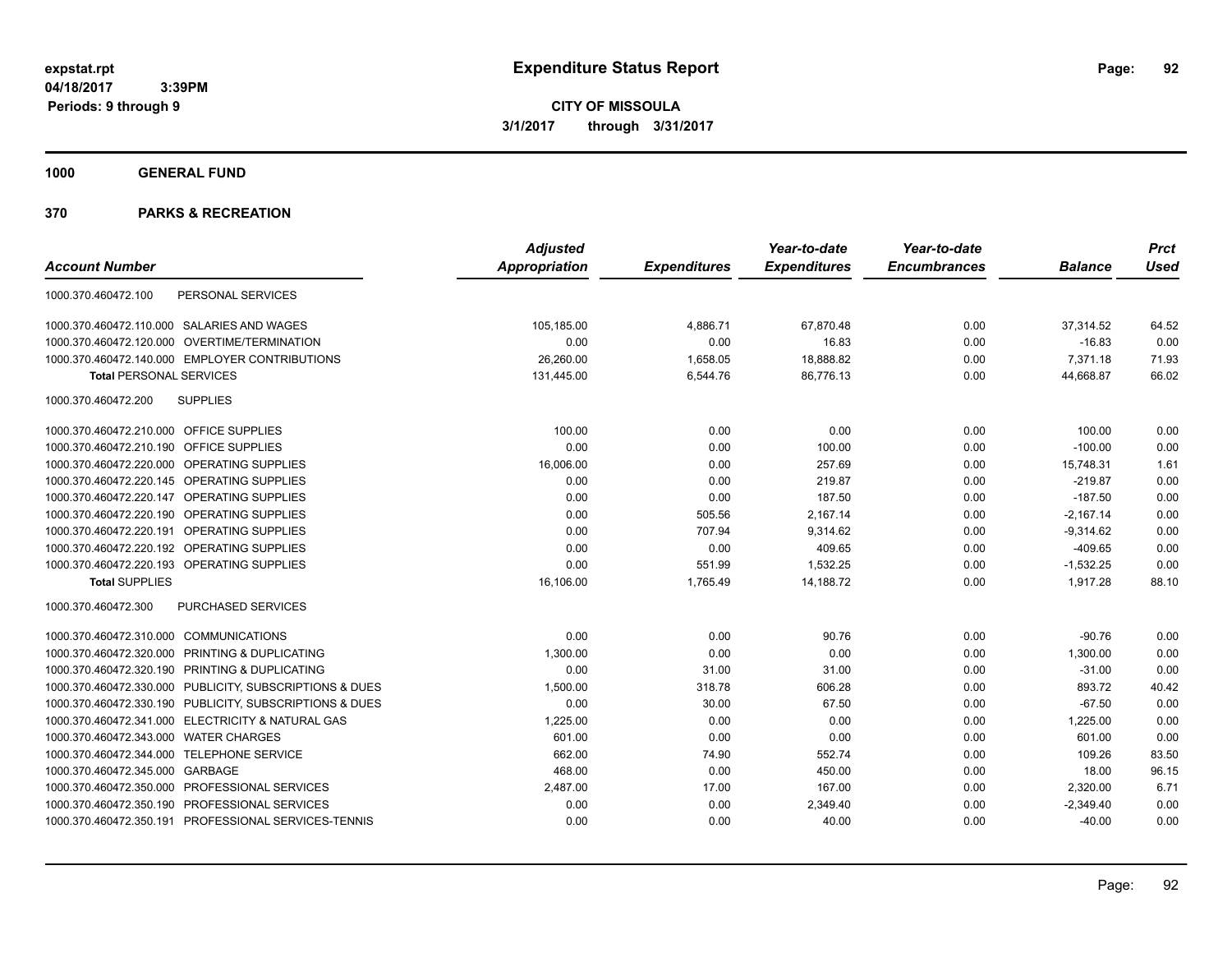**1000 GENERAL FUND**

| <b>Account Number</b>                               | <b>Adjusted</b><br><b>Appropriation</b> | <b>Expenditures</b> | Year-to-date<br><b>Expenditures</b> | Year-to-date<br><b>Encumbrances</b> | <b>Balance</b> | <b>Prct</b><br><b>Used</b> |
|-----------------------------------------------------|-----------------------------------------|---------------------|-------------------------------------|-------------------------------------|----------------|----------------------------|
| 1000.370.460472.390.000 OTHER PURCHASED SERVICES    | 500.00                                  | 0.00                | 0.00                                | 0.00                                | 500.00         | 0.00                       |
| 1000.370.460472.390.190 OTHER PURCHASED SERVICES    | 0.00                                    | 0.00                | 465.00                              | 0.00                                | $-465.00$      | 0.00                       |
| 1000.370.460472.390.191 OTHER PURCHASED SERVICES    | 0.00                                    | 187.50              | 3,787.50                            | 0.00                                | $-3,787.50$    | 0.00                       |
| <b>Total PURCHASED SERVICES</b>                     | 8,743.00                                | 659.18              | 8,607.18                            | 0.00                                | 135.82         | 98.45                      |
| <b>Total RECREATION YOUTH</b>                       | 156,294.00                              | 8,969.43            | 109,572.03                          | 0.00                                | 46,721.97      | 70.11                      |
| 1000.370.460473<br><b>RECREATION SPECIAL EVENTS</b> |                                         |                     |                                     |                                     |                |                            |
| <b>SUPPLIES</b><br>1000.370.460473.200              |                                         |                     |                                     |                                     |                |                            |
| 1000.370.460473.220.000 OPERATING SUPPLIES          | 2,328.00                                | 88.75               | 1.842.72                            | 0.00                                | 485.28         | 79.15                      |
| 1000.370.460473.220.147 OPERATING SUPPLIES          | 0.00                                    | 0.00                | 25.00                               | 0.00                                | $-25.00$       | 0.00                       |
| 1000.370.460473.220.193 OPERATING SUPPLIES          | 0.00                                    | 0.00                | 48.37                               | 0.00                                | $-48.37$       | 0.00                       |
| <b>Total SUPPLIES</b>                               | 2,328.00                                | 88.75               | 1,916.09                            | 0.00                                | 411.91         | 82.31                      |
| 1000.370.460473.300<br>PURCHASED SERVICES           |                                         |                     |                                     |                                     |                |                            |
| 1000.370.460473.390.000 OTHER PURCHASED SERVICES    | 0.00                                    | 0.00                | 31.93                               | 0.00                                | $-31.93$       | 0.00                       |
| <b>Total PURCHASED SERVICES</b>                     | 0.00                                    | 0.00                | 31.93                               | 0.00                                | $-31.93$       | 0.00                       |
| <b>Total RECREATION SPECIAL EVENTS</b>              | 2,328.00                                | 88.75               | 1.948.02                            | 0.00                                | 379.98         | 83.68                      |
| 1000.370.460474<br><b>SPRAY DECKS</b>               |                                         |                     |                                     |                                     |                |                            |
| 1000.370.460474.100<br>PERSONAL SERVICES            |                                         |                     |                                     |                                     |                |                            |
| 1000.370.460474.110.000 SALARIES AND WAGES          | 8,106.00                                | 0.00                | 0.00                                | 0.00                                | 8,106.00       | 0.00                       |
| 1000.370.460474.140.000 EMPLOYER CONTRIBUTIONS      | 1,145.00                                | 0.00                | 0.00                                | 0.00                                | 1,145.00       | 0.00                       |
| <b>Total PERSONAL SERVICES</b>                      | 9,251.00                                | 0.00                | 0.00                                | 0.00                                | 9,251.00       | 0.00                       |
| 1000.370.460474.200<br><b>SUPPLIES</b>              |                                         |                     |                                     |                                     |                |                            |
| 1000.370.460474.220.000 OPERATING SUPPLIES          | 1,535.00                                | 0.00                | 0.00                                | 0.00                                | 1,535.00       | 0.00                       |
| 1000.370.460474.230.000 REPAIR/MAINTENANCE          | 5,424.00                                | 0.00                | 3,384.55                            | 0.00                                | 2,039.45       | 62.40                      |
| <b>Total SUPPLIES</b>                               | 6,959.00                                | 0.00                | 3,384.55                            | 0.00                                | 3,574.45       | 48.64                      |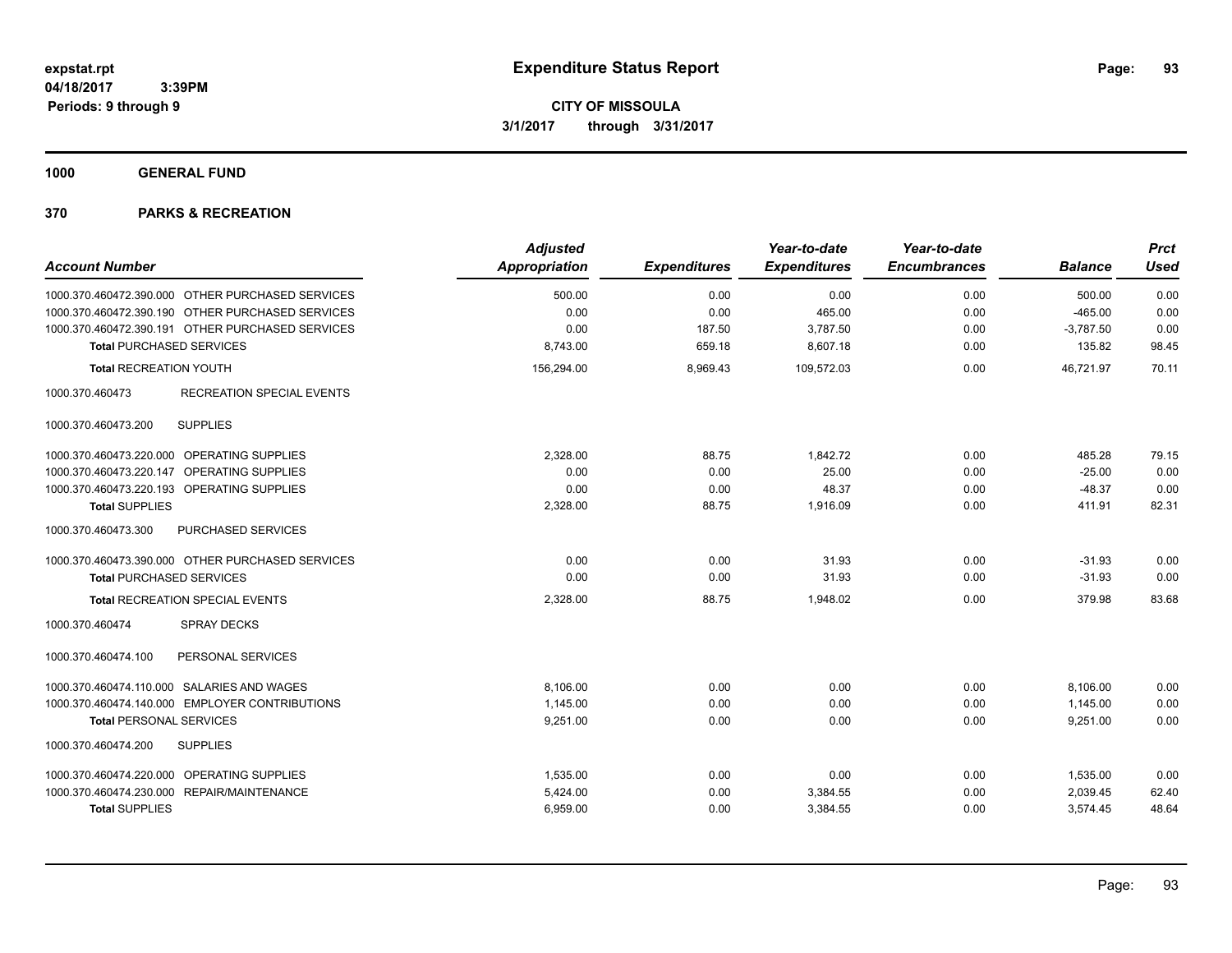**1000 GENERAL FUND**

|                                                         | <b>Adjusted</b>      |                     | Year-to-date        | Year-to-date        |                | <b>Prct</b> |
|---------------------------------------------------------|----------------------|---------------------|---------------------|---------------------|----------------|-------------|
| <b>Account Number</b>                                   | <b>Appropriation</b> | <b>Expenditures</b> | <b>Expenditures</b> | <b>Encumbrances</b> | <b>Balance</b> | <b>Used</b> |
| PURCHASED SERVICES<br>1000.370.460474.300               |                      |                     |                     |                     |                |             |
| 1000.370.460474.330.000 PUBLICITY, SUBSCRIPTIONS & DUES | 750.00               | 0.00                | 525.00              | 0.00                | 225.00         | 70.00       |
| 1000.370.460474.360.000 REPAIR & MAINTENANCE            | 2,050.00             | 0.00                | 669.51              | 0.00                | 1,380.49       | 32.66       |
| <b>Total PURCHASED SERVICES</b>                         | 2,800.00             | 0.00                | 1,194.51            | 0.00                | 1,605.49       | 42.66       |
| 1000.370.460474.900<br><b>CAPITAL OUTLAY</b>            |                      |                     |                     |                     |                |             |
| <b>Total CAPITAL OUTLAY</b>                             | 0.00                 | 0.00                | 0.00                | 0.00                | 0.00           | 0.00        |
| <b>Total SPRAY DECKS</b>                                | 19,010.00            | 0.00                | 4,579.06            | 0.00                | 14,430.94      | 24.09       |
| YOUTH DRUG<br>1000.370.460476                           |                      |                     |                     |                     |                |             |
| PERSONAL SERVICES<br>1000.370.460476.100                |                      |                     |                     |                     |                |             |
| 1000.370.460476.110.000 SALARIES AND WAGES              | 20,446.00            | 232.20              | 1,107.58            | 0.00                | 19,338.42      | 5.42        |
| 1000.370.460476.140.000 EMPLOYER CONTRIBUTIONS          | 4,139.00             | 32.73               | 156.10              | 0.00                | 3,982.90       | 3.77        |
| <b>Total PERSONAL SERVICES</b>                          | 24,585.00            | 264.93              | 1,263.68            | 0.00                | 23,321.32      | 5.14        |
| <b>SUPPLIES</b><br>1000.370.460476.200                  |                      |                     |                     |                     |                |             |
| 1000.370.460476.210.000 OFFICE SUPPLIES                 | 150.00               | 0.00                | 16.27               | 0.00                | 133.73         | 10.85       |
| 1000.370.460476.220.000 OPERATING SUPPLIES              | 3,400.00             | 612.58              | 2,765.78            | 0.00                | 634.22         | 81.35       |
| 1000.370.460476.220.193 OPERATING SUPPLIES              | 0.00                 | 108.00              | 108.00              | 0.00                | $-108.00$      | 0.00        |
| <b>Total SUPPLIES</b>                                   | 3,550.00             | 720.58              | 2,890.05            | 0.00                | 659.95         | 81.41       |
| 1000.370.460476.300<br><b>PURCHASED SERVICES</b>        |                      |                     |                     |                     |                |             |
| 1000.370.460476.320.000 PRINTING & DUPLICATING          | 250.00               | 0.00                | 0.00                | 0.00                | 250.00         | 0.00        |
| 1000.370.460476.330.000 PUBLICITY, SUBSCRIPTIONS & DUES | 100.00               | 0.00                | 0.00                | 0.00                | 100.00         | 0.00        |
| 1000.370.460476.350.000 PROFESSIONAL SERVICES           | 1,200.00             | 0.00                | 0.00                | 0.00                | 1,200.00       | 0.00        |
| 1000.370.460476.390.000 OTHER PURCHASED SERVICES        | 0.00                 | 0.00                | 6.00                | 0.00                | $-6.00$        | 0.00        |
| <b>Total PURCHASED SERVICES</b>                         | 1,550.00             | 0.00                | 6.00                | 0.00                | 1,544.00       | 0.39        |
| <b>Total YOUTH DRUG</b>                                 | 29,685.00            | 985.51              | 4,159.73            | 0.00                | 25,525.27      | 14.01       |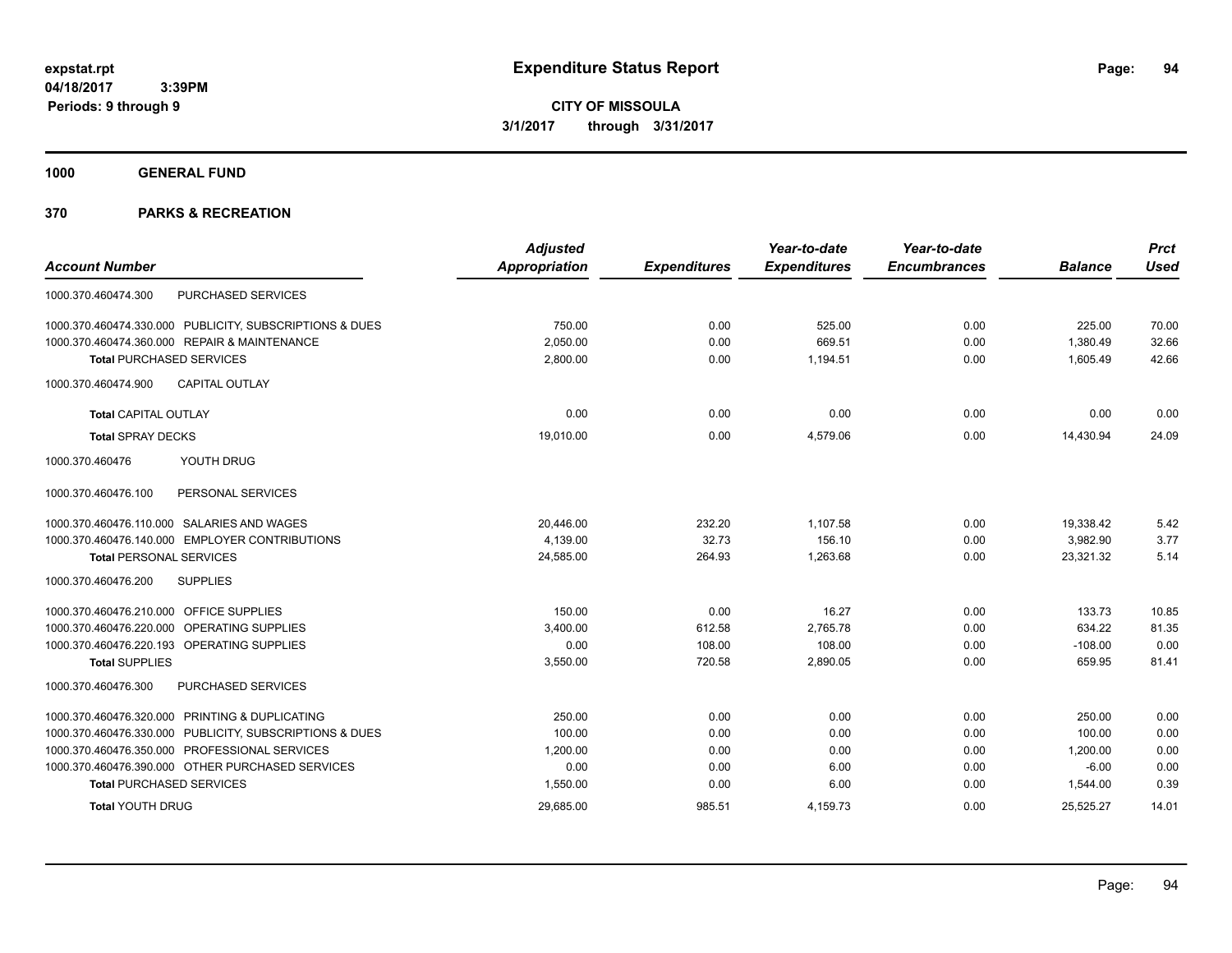**CITY OF MISSOULA 3/1/2017 through 3/31/2017**

**1000 GENERAL FUND**

| <b>Account Number</b>                             | <b>Adjusted</b><br>Appropriation | <b>Expenditures</b> | Year-to-date<br><b>Expenditures</b> | Year-to-date<br><b>Encumbrances</b> | <b>Balance</b> | <b>Prct</b><br><b>Used</b> |
|---------------------------------------------------|----------------------------------|---------------------|-------------------------------------|-------------------------------------|----------------|----------------------------|
| 1000.370.460477<br><b>GRILL VAN</b>               |                                  |                     |                                     |                                     |                |                            |
| 1000.370.460477.200<br><b>SUPPLIES</b>            |                                  |                     |                                     |                                     |                |                            |
| OPERATING SUPPLIES<br>1000.370.460477.220.000     | 12,754.00                        | 0.00                | 5,364.01                            | 0.00                                | 7,389.99       | 42.06                      |
| 1000.370.460477.230.000<br>REPAIR/MAINTENANCE     | 29,102.00                        | 1,409.00            | 28,714.79                           | 0.00                                | 387.21         | 98.67                      |
| <b>Total SUPPLIES</b>                             | 41,856.00                        | 1,409.00            | 34,078.80                           | 0.00                                | 7,777.20       | 81.42                      |
| 1000.370.460477.300<br>PURCHASED SERVICES         |                                  |                     |                                     |                                     |                |                            |
| 1000.370.460477.350.000 PROFESSIONAL SERVICES     | 900.00                           | 0.00                | 679.80                              | 0.00                                | 220.20         | 75.53                      |
| 1000.370.460477.360.000 REPAIR & MAINTENANCE      | 5,228.00                         | 138.99              | 2,624.45                            | 0.00                                | 2,603.55       | 50.20                      |
| <b>Total PURCHASED SERVICES</b>                   | 6,128.00                         | 138.99              | 3,304.25                            | 0.00                                | 2,823.75       | 53.92                      |
| <b>Total GRILL VAN</b>                            | 47,984.00                        | 1.547.99            | 37,383.05                           | 0.00                                | 10,600.95      | 77.91                      |
| 1000.370.460484<br><b>CONSERVATION LANDS MGMT</b> |                                  |                     |                                     |                                     |                |                            |
| 1000.370.460484.100<br>PERSONAL SERVICES          |                                  |                     |                                     |                                     |                |                            |
| 1000.370.460484.110.000 SALARIES AND WAGES        | 190,912.00                       | 9,562.80            | 109,814.29                          | 0.00                                | 81,097.71      | 57.52                      |
| 1000.370.460484.120.000 OVERTIME/TERMINATION      | 1,750.00                         | 64.84               | 267.43                              | 0.00                                | 1,482.57       | 15.28                      |
| 1000.370.460484.140.000 EMPLOYER CONTRIBUTIONS    | 69,519.00                        | 4,511.02            | 47,818.79                           | 0.00                                | 21,700.21      | 68.79                      |
| <b>Total PERSONAL SERVICES</b>                    | 262,181.00                       | 14,138.66           | 157,900.51                          | 0.00                                | 104,280.49     | 60.23                      |
| <b>SUPPLIES</b><br>1000.370.460484.200            |                                  |                     |                                     |                                     |                |                            |
| OPERATING SUPPLIES<br>1000.370.460484.220.000     | 6.337.00                         | 96.73               | 1,380.62                            | 0.00                                | 4,956.38       | 21.79                      |
| 1000.370.460484.230.000<br>REPAIR/MAINTENANCE     | 10,364.00                        | 275.40              | 918.13                              | 0.00                                | 9,445.87       | 8.86                       |
| <b>Total SUPPLIES</b>                             | 16,701.00                        | 372.13              | 2,298.75                            | 0.00                                | 14,402.25      | 13.76                      |
| PURCHASED SERVICES<br>1000.370.460484.300         |                                  |                     |                                     |                                     |                |                            |
| 1000.370.460484.350.000 PROFESSIONAL SERVICES     | 6,228.00                         | 0.00                | 200.00                              | 0.00                                | 6,028.00       | 3.21                       |
| 1000.370.460484.380.000 TRAINING                  | 0.00                             | 0.00                | 51.25                               | 0.00                                | $-51.25$       | 0.00                       |
| 1000.370.460484.390.000 OTHER PURCHASED SERVICES  | 520.00                           | 0.00                | 225.08                              | 0.00                                | 294.92         | 43.28                      |
| <b>Total PURCHASED SERVICES</b>                   | 6,748.00                         | 0.00                | 476.33                              | 0.00                                | 6,271.67       | 7.06                       |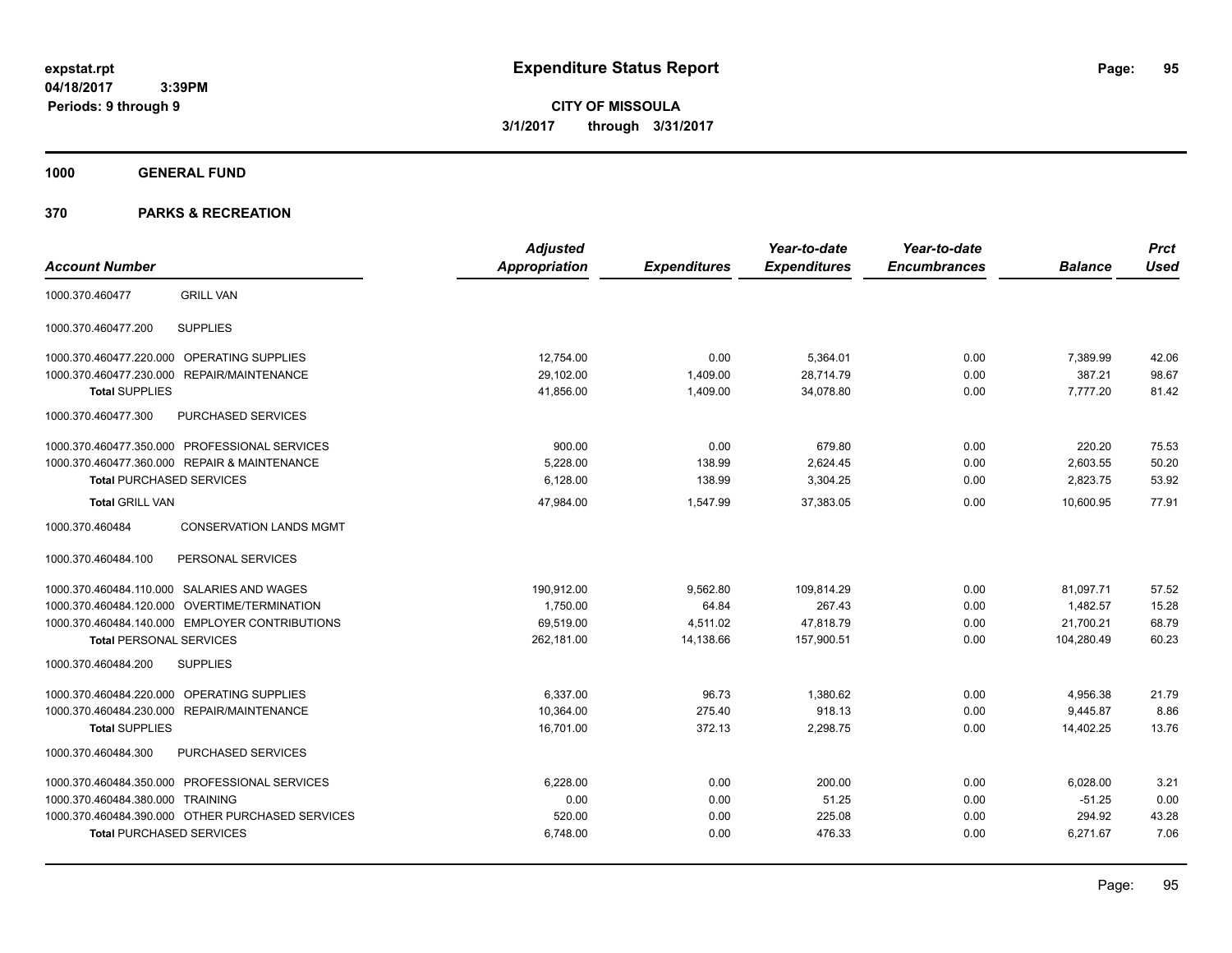**CITY OF MISSOULA 3/1/2017 through 3/31/2017**

**1000 GENERAL FUND**

| <b>Account Number</b>                            | <b>Adjusted</b><br><b>Appropriation</b> | <b>Expenditures</b> | Year-to-date<br><b>Expenditures</b> | Year-to-date<br><b>Encumbrances</b> | <b>Balance</b> | <b>Prct</b><br><b>Used</b> |
|--------------------------------------------------|-----------------------------------------|---------------------|-------------------------------------|-------------------------------------|----------------|----------------------------|
| <b>Total CONSERVATION LANDS MGMT</b>             | 285,630.00                              | 14,510.79           | 160,675.59                          | 0.00                                | 124,954.41     | 56.25                      |
| 1000.370.460485<br>SAFETY & TRAINING             |                                         |                     |                                     |                                     |                |                            |
| <b>SUPPLIES</b><br>1000.370.460485.200           |                                         |                     |                                     |                                     |                |                            |
| 1000.370.460485.220.000 OPERATING SUPPLIES       | 5,980.00                                | 534.78              | 4,038.06                            | 0.00                                | 1,941.94       | 67.53                      |
| <b>Total SUPPLIES</b>                            | 5,980.00                                | 534.78              | 4,038.06                            | 0.00                                | 1,941.94       | 67.53                      |
| PURCHASED SERVICES<br>1000.370.460485.300        |                                         |                     |                                     |                                     |                |                            |
| 1000.370.460485.310.000 COMMUNICATIONS           | 50.00                                   | 0.00                | 0.00                                | 0.00                                | 50.00          | 0.00                       |
| 1000.370.460485.320.000 PRINTING & DUPLICATING   | 50.00                                   | 0.00                | 48.50                               | 0.00                                | 1.50           | 97.00                      |
| 1000.370.460485.370.000 TRAVEL                   | 3,744.00                                | 368.60              | 1,316.63                            | 0.00                                | 2,427.37       | 35.17                      |
| 1000.370.460485.380.000 TRAINING                 | 2,936.00                                | 0.00                | 2,138.95                            | 0.00                                | 797.05         | 72.85                      |
| <b>Total PURCHASED SERVICES</b>                  | 6,780.00                                | 368.60              | 3,504.08                            | 0.00                                | 3,275.92       | 51.68                      |
| <b>Total SAFETY &amp; TRAINING</b>               | 12,760.00                               | 903.38              | 7,542.14                            | 0.00                                | 5,217.86       | 59.11                      |
| 1000.370.460490<br><b>CURRENTS POOL EXPENSES</b> |                                         |                     |                                     |                                     |                |                            |
| <b>SUPPLIES</b><br>1000.370.460490.200           |                                         |                     |                                     |                                     |                |                            |
| <b>Total CURRENTS POOL EXPENSES</b>              | 0.00                                    | 0.00                | 0.00                                | 0.00                                | 0.00           | 0.00                       |
| 1000.370.460500<br>PARK MAINTENANCE CONTRACTS    |                                         |                     |                                     |                                     |                |                            |
| <b>SUPPLIES</b><br>1000.370.460500.200           |                                         |                     |                                     |                                     |                |                            |
| 1000.370.460500.220.000 OPERATING SUPPLIES       | 6,540.00                                | 0.00                | 0.00                                | 0.00                                | 6,540.00       | 0.00                       |
| 1000.370.460500.230.000 REPAIR/MAINTENANCE       | 3,939.00                                | 0.00                | 188.68                              | 0.00                                | 3,750.32       | 4.79                       |
| <b>Total SUPPLIES</b>                            | 10,479.00                               | 0.00                | 188.68                              | 0.00                                | 10,290.32      | 1.80                       |
| 1000.370.460500.300<br>PURCHASED SERVICES        |                                         |                     |                                     |                                     |                |                            |
| <b>Total PURCHASED SERVICES</b>                  | 0.00                                    | 0.00                | 0.00                                | 0.00                                | 0.00           | 0.00                       |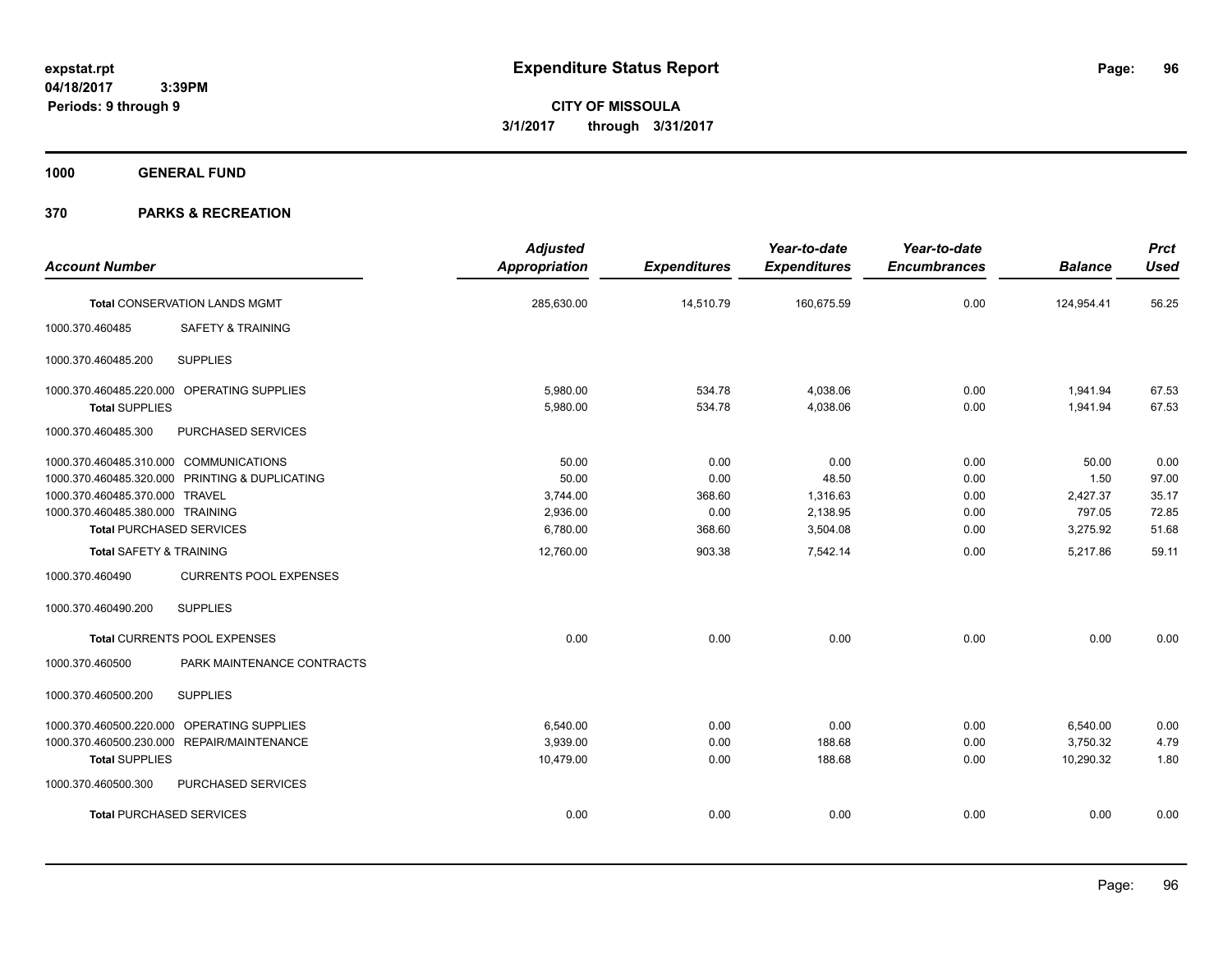**1000 GENERAL FUND**

| <b>Account Number</b>                                  | <b>Adjusted</b><br><b>Appropriation</b> | <b>Expenditures</b> | Year-to-date<br><b>Expenditures</b> | Year-to-date<br><b>Encumbrances</b> | <b>Balance</b> | <b>Prct</b><br><b>Used</b> |
|--------------------------------------------------------|-----------------------------------------|---------------------|-------------------------------------|-------------------------------------|----------------|----------------------------|
| <b>Total PARK MAINTENANCE CONTRACTS</b>                | 10,479.00                               | 0.00                | 188.68                              | 0.00                                | 10,290.32      | 1.80                       |
| PARK MAINTENANCE ROUTINE<br>1000.370.460501            |                                         |                     |                                     |                                     |                |                            |
| PERSONAL SERVICES<br>1000.370.460501.100               |                                         |                     |                                     |                                     |                |                            |
| 1000.370.460501.110.000 SALARIES AND WAGES             | 619,633.00                              | 33,854.96           | 448,624.47                          | 0.00                                | 171,008.53     | 72.40                      |
| 1000.370.460501.120.000 OVERTIME/TERMINATION           | 2,100.00                                | 59.65               | 621.15                              | 0.00                                | 1,478.85       | 29.58                      |
| 1000.370.460501.140.000 EMPLOYER CONTRIBUTIONS         | 227,628.00                              | 17,011.85           | 197,463.19                          | 0.00                                | 30,164.81      | 86.75                      |
| <b>Total PERSONAL SERVICES</b>                         | 849,361.00                              | 50,926.46           | 646,708.81                          | 0.00                                | 202,652.19     | 76.14                      |
| <b>SUPPLIES</b><br>1000.370.460501.200                 |                                         |                     |                                     |                                     |                |                            |
| 1000.370.460501.220.000 OPERATING SUPPLIES             | 5,319.00                                | 47.88               | 1,687.92                            | 0.00                                | 3,631.08       | 31.73                      |
| 1000.370.460501.230.000 REPAIR/MAINTENANCE             | 5.275.00                                | 137.39              | 330.33                              | 0.00                                | 4,944.67       | 6.26                       |
| 1000.370.460501.231.000 GASOLINE                       | 79,836.00                               | 3,012.67            | 35,621.32                           | 0.00                                | 44,214.68      | 44.62                      |
| <b>Total SUPPLIES</b>                                  | 90,430.00                               | 3,197.94            | 37,639.57                           | 0.00                                | 52,790.43      | 41.62                      |
| 1000.370.460501.300<br><b>PURCHASED SERVICES</b>       |                                         |                     |                                     |                                     |                |                            |
| 1000.370.460501.341.000 ELECTRICITY & NATURAL GAS      | 92.573.00                               | 0.00                | 28,961.36                           | 0.00                                | 63,611.64      | 31.28                      |
| 1000.370.460501.343.000 WATER CHARGES                  | 152,803.00                              | 47.99               | 131.111.61                          | 0.00                                | 21.691.39      | 85.80                      |
| 1000.370.460501.345.000 GARBAGE                        | 28,946.00                               | 810.35              | 18,724.71                           | 0.00                                | 10,221.29      | 64.69                      |
| 1000.370.460501.350.000 PROFESSIONAL SERVICES          | 2,347.00                                | 375.12              | 4,009.60                            | 0.00                                | $-1,662.60$    | 170.84                     |
| 1000.370.460501.360.000 REPAIR & MAINTENANCE           | 3,183.00                                | 593.70              | 593.70                              | 0.00                                | 2,589.30       | 18.65                      |
| 1000.370.460501.380.000 TRAINING                       | 0.00                                    | 0.00                | 53.00                               | 0.00                                | $-53.00$       | 0.00                       |
| <b>Total PURCHASED SERVICES</b>                        | 279,852.00                              | 1,827.16            | 183,453.98                          | 0.00                                | 96,398.02      | 65.55                      |
| 1000.370.460501.800<br>OTHER OBJECTS                   |                                         |                     |                                     |                                     |                |                            |
| <b>Total OTHER OBJECTS</b>                             | 0.00                                    | 0.00                | 0.00                                | 0.00                                | 0.00           | 0.00                       |
| <b>Total PARK MAINTENANCE ROUTINE</b>                  | 1,219,643.00                            | 55,951.56           | 867,802.36                          | 0.00                                | 351.840.64     | 71.15                      |
| <b>HICKORY FACILITY MAINTENANCE</b><br>1000.370.460502 |                                         |                     |                                     |                                     |                |                            |
| 1000.370.460502.100<br>PERSONAL SERVICES               |                                         |                     |                                     |                                     |                |                            |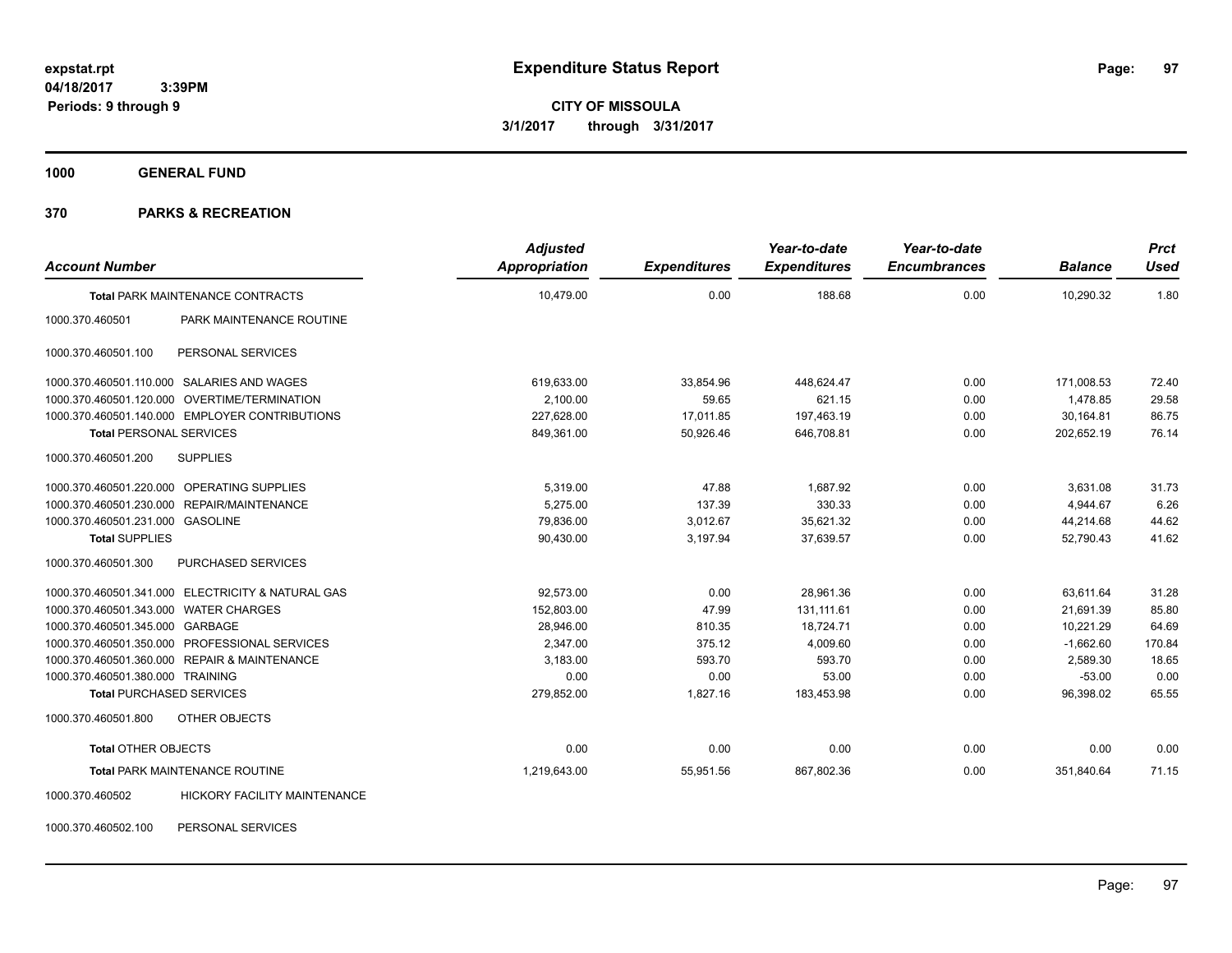**CITY OF MISSOULA 3/1/2017 through 3/31/2017**

**1000 GENERAL FUND**

|                                                      | <b>Adjusted</b> |                     | Year-to-date        | Year-to-date        |                | <b>Prct</b> |
|------------------------------------------------------|-----------------|---------------------|---------------------|---------------------|----------------|-------------|
| <b>Account Number</b>                                | Appropriation   | <b>Expenditures</b> | <b>Expenditures</b> | <b>Encumbrances</b> | <b>Balance</b> | <b>Used</b> |
| <b>Total PERSONAL SERVICES</b>                       | 0.00            | 0.00                | 0.00                | 0.00                | 0.00           | 0.00        |
| 1000.370.460502.200<br><b>SUPPLIES</b>               |                 |                     |                     |                     |                |             |
| 1000.370.460502.220.000 OPERATING SUPPLIES           | 3,200.00        | 1,835.84            | 3,010.60            | 0.00                | 189.40         | 94.08       |
| 1000.370.460502.230.000<br><b>REPAIR/MAINTENANCE</b> | 1,500.00        | 9.90                | 9.90                | 0.00                | 1,490.10       | 0.66        |
| <b>Total SUPPLIES</b>                                | 4,700.00        | 1,845.74            | 3,020.50            | 0.00                | 1,679.50       | 64.27       |
| 1000.370.460502.300<br>PURCHASED SERVICES            |                 |                     |                     |                     |                |             |
| 1000.370.460502.350.000 PROFESSIONAL SERVICES        | 3,080.00        | 0.00                | 15.00               | 0.00                | 3,065.00       | 0.49        |
| 1000.370.460502.360.000 REPAIR & MAINTENANCE         | 6,000.00        | 0.00                | 3,451.00            | 0.00                | 2,549.00       | 57.52       |
| <b>Total PURCHASED SERVICES</b>                      | 9,080.00        | 0.00                | 3,466.00            | 0.00                | 5,614.00       | 38.17       |
| Total HICKORY FACILITY MAINTENANCE                   | 13,780.00       | 1,845.74            | 6,486.50            | 0.00                | 7,293.50       | 47.07       |
| 1000.370.460503<br>SPORTS FACILITIES MAINTENANCE     |                 |                     |                     |                     |                |             |
| PERSONAL SERVICES<br>1000.370.460503.100             |                 |                     |                     |                     |                |             |
| 1000.370.460503.110.000 SALARIES AND WAGES           | 35,191.00       | 0.00                | 22,591.88           | 0.00                | 12,599.12      | 64.20       |
| 1000.370.460503.120.000 OVERTIME/TERMINATION         | 0.00            | 0.00                | 4.39                | 0.00                | $-4.39$        | 0.00        |
| 1000.370.460503.140.000 EMPLOYER CONTRIBUTIONS       | 7.940.00        | 0.00                | 5,075.73            | 0.00                | 2,864.27       | 63.93       |
| <b>Total PERSONAL SERVICES</b>                       | 43,131.00       | 0.00                | 27.672.00           | 0.00                | 15.459.00      | 64.16       |
| 1000.370.460503.200<br><b>SUPPLIES</b>               |                 |                     |                     |                     |                |             |
| 1000.370.460503.220.000 OPERATING SUPPLIES           | 10,211.00       | 9,333.00            | 20,494.90           | 0.00                | $-10,283.90$   | 200.71      |
| 1000.370.460503.230.000 REPAIR/MAINTENANCE           | 12,464.00       | 0.00                | 831.90              | 0.00                | 11,632.10      | 6.67        |
| <b>Total SUPPLIES</b>                                | 22,675.00       | 9,333.00            | 21,326.80           | 0.00                | 1,348.20       | 94.05       |
| 1000.370.460503.300<br>PURCHASED SERVICES            |                 |                     |                     |                     |                |             |
| <b>Total PURCHASED SERVICES</b>                      | 0.00            | 0.00                | 0.00                | 0.00                | 0.00           | 0.00        |
| <b>Total SPORTS FACILITIES MAINTENANCE</b>           | 65,806.00       | 9,333.00            | 48,998.80           | 0.00                | 16,807.20      | 74.46       |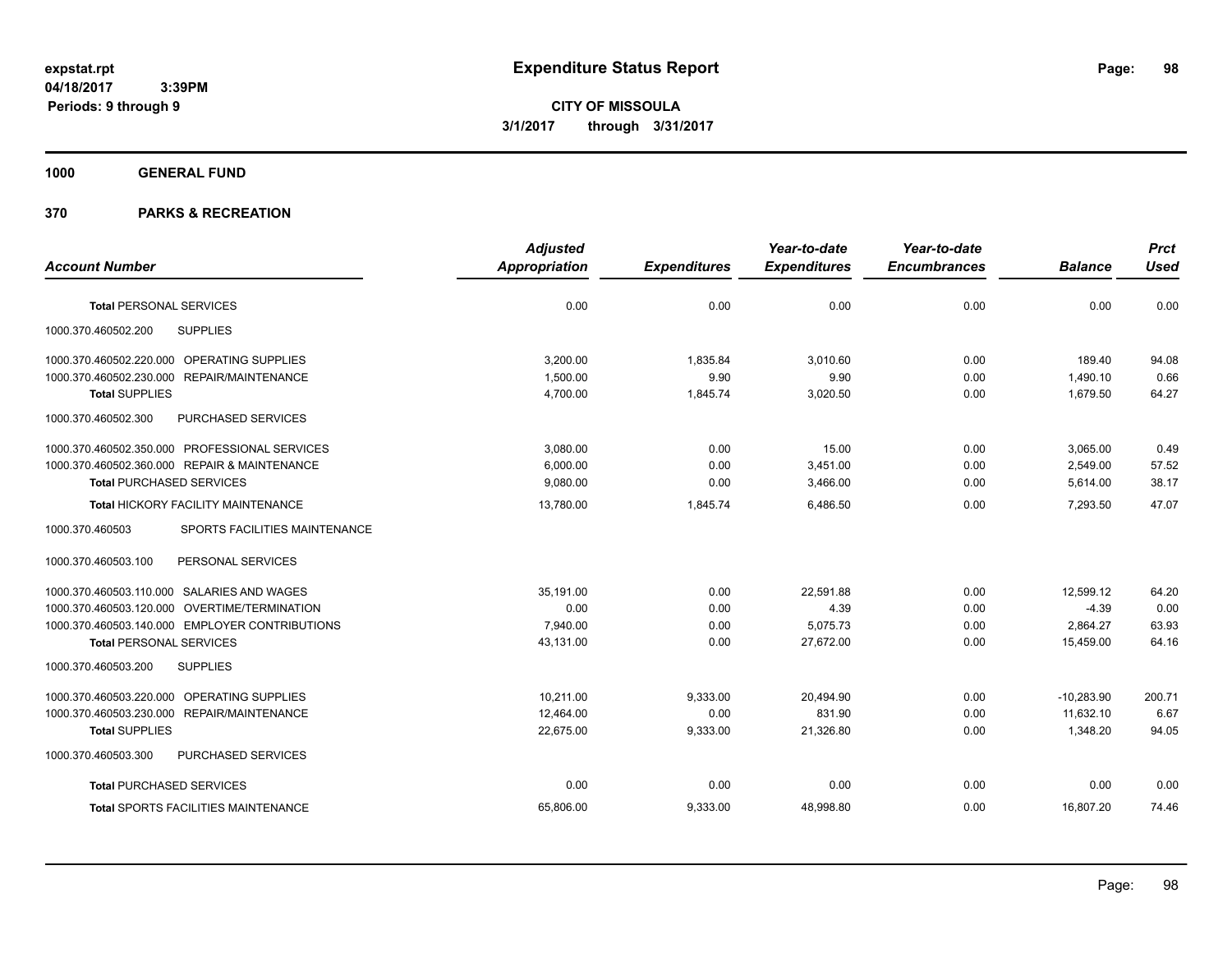**Periods: 9 through 9**

# **CITY OF MISSOULA 3/1/2017 through 3/31/2017**

**1000 GENERAL FUND**

### **370 PARKS & RECREATION**

 **3:39PM**

|                                |                                     | <b>Adjusted</b>      |                     | Year-to-date        | Year-to-date        |                | <b>Prct</b> |
|--------------------------------|-------------------------------------|----------------------|---------------------|---------------------|---------------------|----------------|-------------|
| <b>Account Number</b>          |                                     | <b>Appropriation</b> | <b>Expenditures</b> | <b>Expenditures</b> | <b>Encumbrances</b> | <b>Balance</b> | <b>Used</b> |
| 1000.370.460504                | <b>PARK SPECIAL DISTRICTS</b>       |                      |                     |                     |                     |                |             |
| 1000.370.460504.100            | PERSONAL SERVICES                   |                      |                     |                     |                     |                |             |
| <b>Total PERSONAL SERVICES</b> |                                     | 0.00                 | 0.00                | 0.00                | 0.00                | 0.00           | 0.00        |
| 1000.370.460504.200            | <b>SUPPLIES</b>                     |                      |                     |                     |                     |                |             |
|                                | <b>Total PARK SPECIAL DISTRICTS</b> | 0.00                 | 0.00                | 0.00                | 0.00                | 0.00           | 0.00        |
|                                | <b>Total PARKS &amp; RECREATION</b> | 3.830.897.00         | 234.505.59          | 2.544.633.85        | 0.00                | 1.286.263.15   | 66.42       |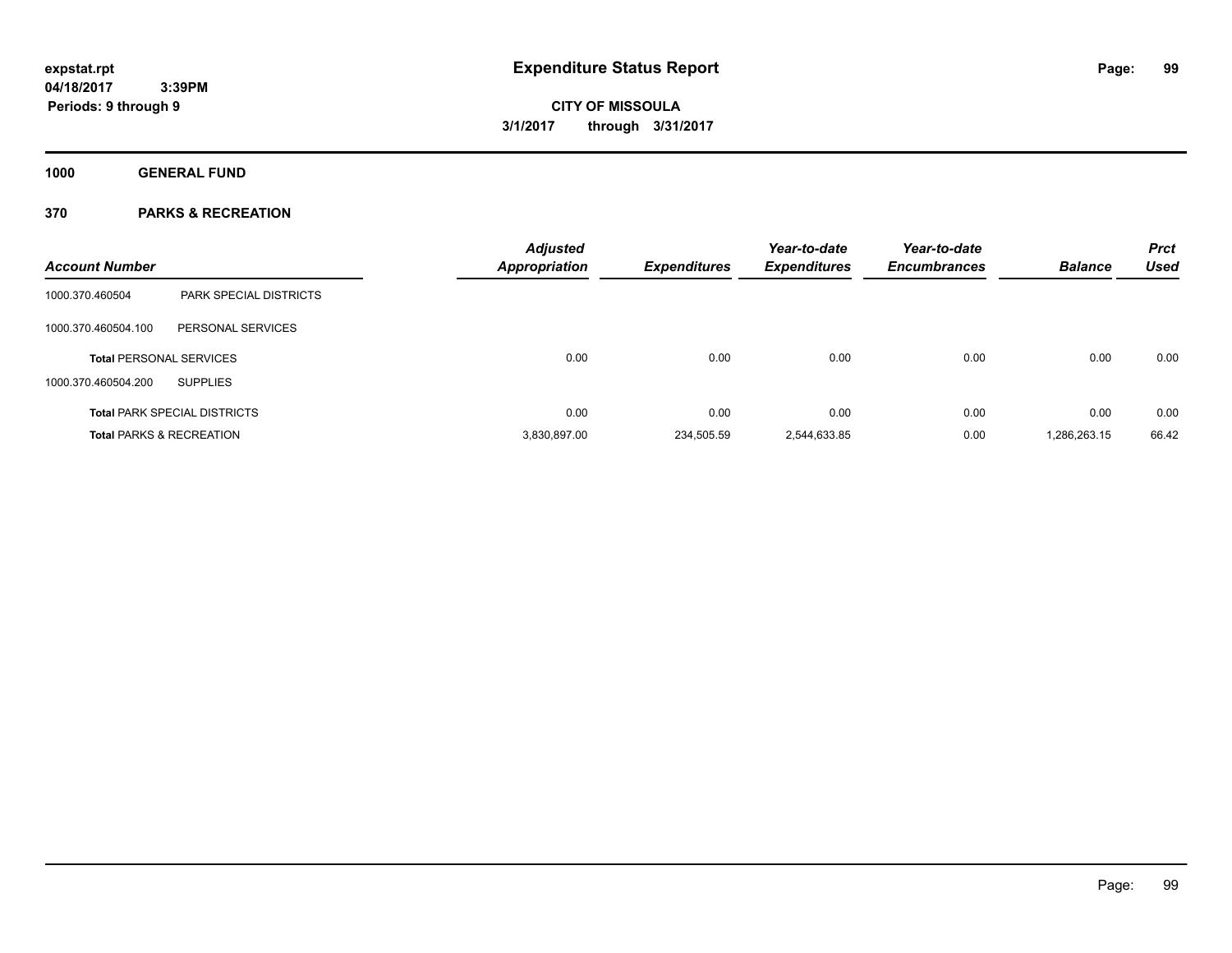**1000 GENERAL FUND**

| <b>Account Number</b>                  |                                                                                                       | <b>Adjusted</b><br><b>Appropriation</b> | <b>Expenditures</b>  | Year-to-date<br><b>Expenditures</b> | Year-to-date<br><b>Encumbrances</b> | <b>Balance</b>         | <b>Prct</b><br><b>Used</b> |
|----------------------------------------|-------------------------------------------------------------------------------------------------------|-----------------------------------------|----------------------|-------------------------------------|-------------------------------------|------------------------|----------------------------|
| 1000.390.410123                        | <b>LEGISLATIVE PROGRAM</b>                                                                            |                                         |                      |                                     |                                     |                        |                            |
| 1000.390.410123.300                    | PURCHASED SERVICES                                                                                    |                                         |                      |                                     |                                     |                        |                            |
|                                        | 1000.390.410123.350.000 LEGISLATIVE PROGRAM/PROF SVS<br><b>Total LEGISLATIVE PROGRAM</b>              | 33,000.00<br>33,000.00                  | 7,824.00<br>7,824.00 | 17,822.00<br>17,822.00              | 0.00<br>0.00                        | 15,178.00<br>15,178.00 | 54.01<br>54.01             |
| 1000.390.410550                        | <b>ACCOUNTING</b>                                                                                     |                                         |                      |                                     |                                     |                        |                            |
| 1000.390.410550.500                    | <b>FIXED CHARGES</b>                                                                                  |                                         |                      |                                     |                                     |                        |                            |
| <b>Total ACCOUNTING</b>                |                                                                                                       | 0.00                                    | 0.00                 | 0.00                                | 0.00                                | 0.00                   | 0.00                       |
| 1000.390.410551                        | RESERVE FOR SALARY INCREASES                                                                          |                                         |                      |                                     |                                     |                        |                            |
| 1000.390.410551.100                    | PERSONAL SERVICES                                                                                     |                                         |                      |                                     |                                     |                        |                            |
| 1000.390.410551.110.000 SALARY RESERVE |                                                                                                       | 223,805.00                              | 0.00                 | 0.00                                | 0.00                                | 223,805.00             | 0.00                       |
|                                        | 1000.390.410551.120.000 OVERTIME/TERMINATION                                                          | $-2,730.00$                             | 0.00                 | 0.00                                | 0.00                                | $-2,730.00$            | 0.00                       |
|                                        | 1000.390.410551.140.000 EMPLOYER CONTRIBUTIONS                                                        | $-46,092.00$                            | $-532.34$            | $-1,047.34$                         | 0.00                                | $-45,044.66$           | 2.27                       |
|                                        | <b>Total RESERVE FOR SALARY INCREASES</b>                                                             | 174,983.00                              | $-532.34$            | $-1,047.34$                         | 0.00                                | 176,030.34             | 0.00                       |
| 1000.390.411810                        | <b>TERMINATION PAY</b>                                                                                |                                         |                      |                                     |                                     |                        |                            |
| 1000.390.411810.100                    | PERSONAL SERVICES                                                                                     |                                         |                      |                                     |                                     |                        |                            |
|                                        | 1000.390.411810.120.000 OVERTIME/TERMINATION                                                          | 25,000.00                               | 0.00                 | 0.00                                | 0.00                                | 25,000.00              | 0.00                       |
| <b>Total TERMINATION PAY</b>           |                                                                                                       | 25,000.00                               | 0.00                 | 0.00                                | 0.00                                | 25.000.00              | 0.00                       |
| 1000.390.411860                        | SPECIAL IMPROVEMENT ASSESSMENTS                                                                       |                                         |                      |                                     |                                     |                        |                            |
| 1000.390.411860.500                    | <b>FIXED CHARGES</b>                                                                                  |                                         |                      |                                     |                                     |                        |                            |
|                                        | 1000.390.411860.500.000 SID ASSESSMENTS-FIXED CHARGES<br><b>Total SPECIAL IMPROVEMENT ASSESSMENTS</b> | 116,000.00<br>116,000.00                | 0.00<br>0.00         | 52,946.25<br>52,946.25              | 0.00<br>0.00                        | 63,053.75<br>63,053.75 | 45.64<br>45.64             |
|                                        |                                                                                                       |                                         |                      |                                     |                                     |                        |                            |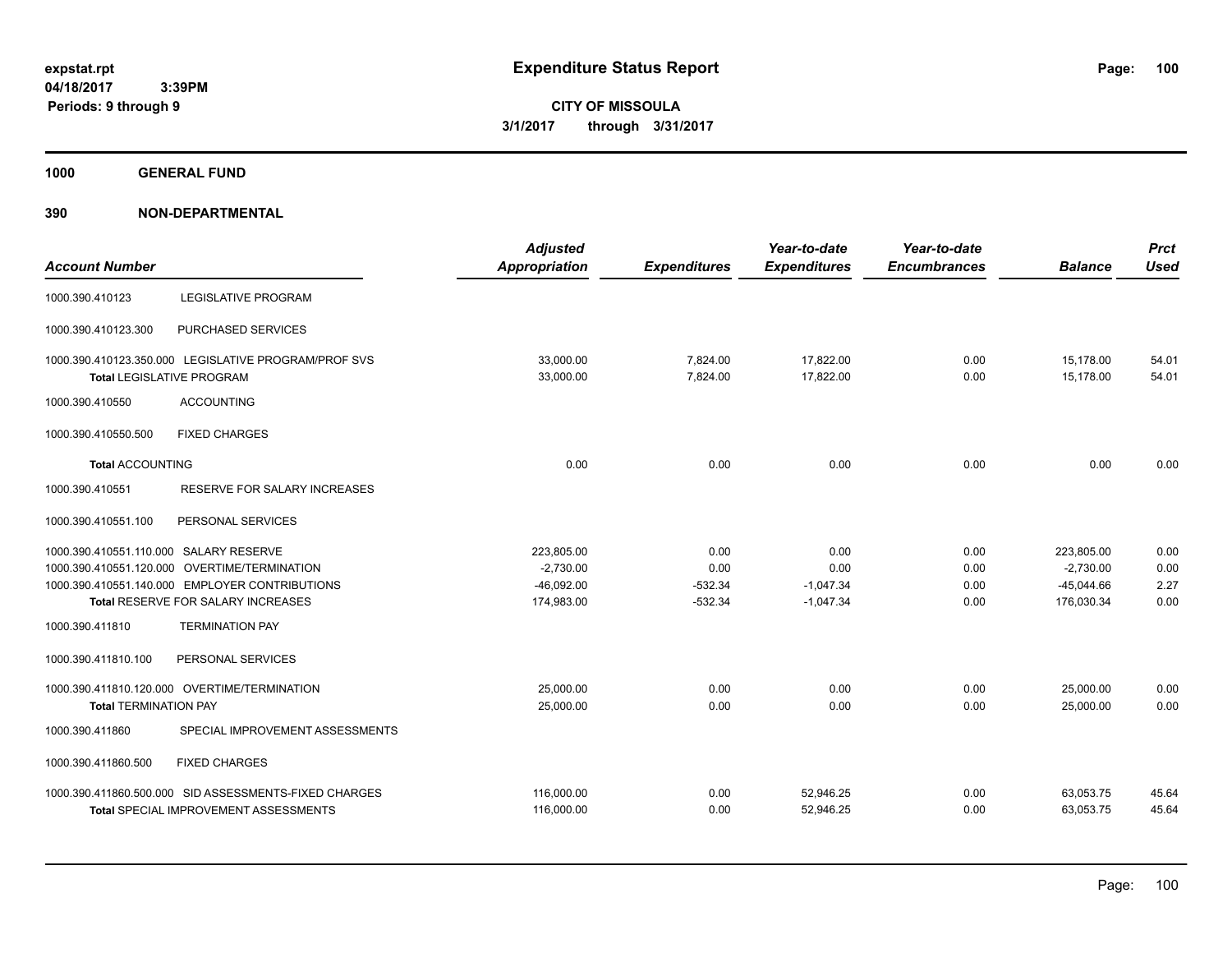**CITY OF MISSOULA 3/1/2017 through 3/31/2017**

**1000 GENERAL FUND**

| <b>Account Number</b>                  |                                                                                               | <b>Adjusted</b><br><b>Appropriation</b> | <b>Expenditures</b> | Year-to-date<br><b>Expenditures</b> | Year-to-date<br><b>Encumbrances</b> | <b>Balance</b>           | <b>Prct</b><br><b>Used</b> |
|----------------------------------------|-----------------------------------------------------------------------------------------------|-----------------------------------------|---------------------|-------------------------------------|-------------------------------------|--------------------------|----------------------------|
| 1000.390.420183                        | CELL PHONE EDUCATION CAMPAIGN                                                                 |                                         |                     |                                     |                                     |                          |                            |
| 1000.390.420183.200                    | <b>SUPPLIES</b>                                                                               |                                         |                     |                                     |                                     |                          |                            |
| 1000.390.420183.240.000 OTHER SUPPLIES | Total CELL PHONE EDUCATION CAMPAIGN                                                           | 65,000.00<br>65,000.00                  | 0.00<br>0.00        | 0.00<br>0.00                        | 0.00<br>0.00                        | 65,000.00<br>65.000.00   | 0.00<br>0.00               |
| 1000.390.420500                        | PROTECTIVE INSPECTIONS                                                                        |                                         |                     |                                     |                                     |                          |                            |
| 1000.390.420500.500                    | <b>FIXED CHARGES</b>                                                                          |                                         |                     |                                     |                                     |                          |                            |
|                                        | 1000.390.420500.500.000 BLDG DEPT REIMB FOR GENERAL FUND TIME<br>Total PROTECTIVE INSPECTIONS | 5,000.00<br>5,000.00                    | 0.00<br>0.00        | 0.00<br>0.00                        | 0.00<br>0.00                        | 5,000.00<br>5,000.00     | 0.00<br>0.00               |
| 1000.390.440190                        | HEALTH DEPT CONTRIBUTIONS                                                                     |                                         |                     |                                     |                                     |                          |                            |
| 1000.390.440190.700                    | <b>GRANTS &amp; CONTRIBUTIONS</b>                                                             |                                         |                     |                                     |                                     |                          |                            |
|                                        | 1000.390.440190.700.000 HEALTH DEPT CONTRIBUTIONS<br>Total HEALTH DEPT CONTRIBUTIONS          | 1,420,333.00<br>1.420.333.00            | 0.00<br>0.00        | 704,780.00<br>704,780.00            | 0.00<br>0.00                        | 715,553.00<br>715.553.00 | 49.62<br>49.62             |
| 1000.390.440600                        | ANIMAL CONTROL SERVICES                                                                       |                                         |                     |                                     |                                     |                          |                            |
| 1000.390.440600.700                    | <b>GRANTS &amp; CONTRIBUTIONS</b>                                                             |                                         |                     |                                     |                                     |                          |                            |
|                                        | 1000.390.440600.700.000 ANIMAL CONTROL TRANSFER<br><b>Total ANIMAL CONTROL SERVICES</b>       | 334,186.00<br>334,186.00                | 0.00<br>0.00        | 168,221.50<br>168,221.50            | 0.00<br>0.00                        | 165,964.50<br>165,964.50 | 50.34<br>50.34             |
| 1000.390.450000                        | <b>AGING SERVICES</b>                                                                         |                                         |                     |                                     |                                     |                          |                            |
| 1000.390.450000.700                    | <b>GRANTS &amp; CONTRIBUTIONS</b>                                                             |                                         |                     |                                     |                                     |                          |                            |
| <b>Total AGING SERVICES</b>            | 1000.390.450000.700.000 AGING SERVICES - GRANTS & CONTRIBUTIONS                               | 175,000.00<br>175,000.00                | 0.00<br>0.00        | 0.00<br>0.00                        | 0.00<br>0.00                        | 175,000.00<br>175,000.00 | 0.00<br>0.00               |
| 1000.390.460433                        | <b>AQUATICS SUBSIDY</b>                                                                       |                                         |                     |                                     |                                     |                          |                            |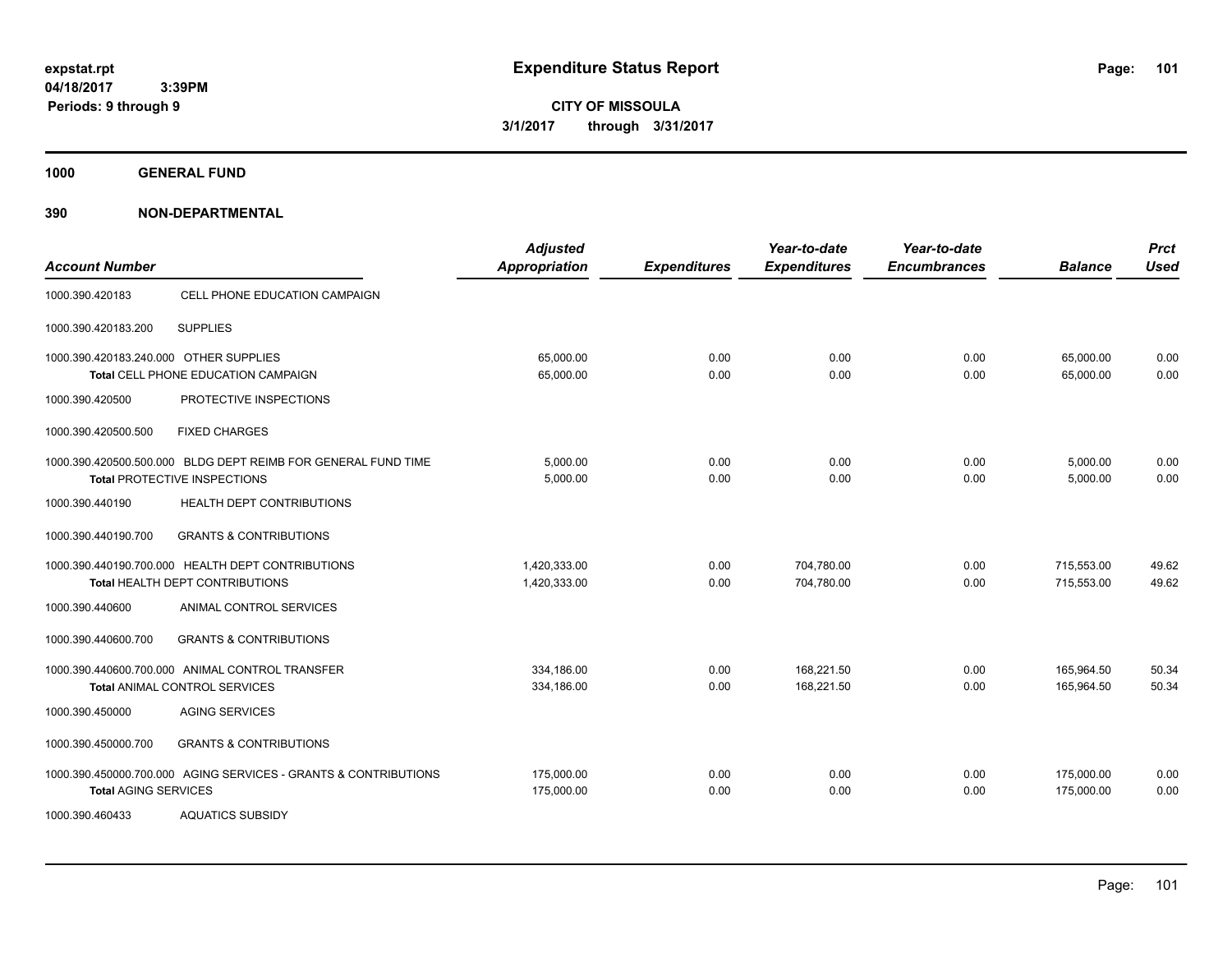**1000 GENERAL FUND**

| <b>Account Number</b>         |                                                               | <b>Adjusted</b><br><b>Appropriation</b> | <b>Expenditures</b> | Year-to-date<br><b>Expenditures</b> | Year-to-date<br><b>Encumbrances</b> | <b>Balance</b> | <b>Prct</b><br><b>Used</b> |
|-------------------------------|---------------------------------------------------------------|-----------------------------------------|---------------------|-------------------------------------|-------------------------------------|----------------|----------------------------|
| 1000.390.460433.800           | OTHER OBJECTS                                                 |                                         |                     |                                     |                                     |                |                            |
| <b>Total AQUATICS SUBSIDY</b> | 1000.390.460433.820.000 AQUATICS SUBSIDY/TRANS TO OTHER FUNDS | 203,000.00<br>203,000.00                | 0.00<br>0.00        | 203,000.00<br>203,000.00            | 0.00<br>0.00                        | 0.00<br>0.00   | 100.00<br>100.00           |
| 1000.390.460451               | *** Title Not Found ***                                       |                                         |                     |                                     |                                     |                |                            |
| 1000.390.460451.700           | <b>GRANTS &amp; CONTRIBUTIONS</b>                             |                                         |                     |                                     |                                     |                |                            |
| Total *** Title Not Found *** |                                                               | 0.00                                    | 0.00                | 0.00                                | 0.00                                | 0.00           | 0.00                       |
| 1000.390.460455               | <b>MUSIC RIGHTS</b>                                           |                                         |                     |                                     |                                     |                |                            |
| 1000.390.460455.500           | <b>FIXED CHARGES</b>                                          |                                         |                     |                                     |                                     |                |                            |
| <b>Total MUSIC RIGHTS</b>     | 1000.390.460455.500.000 MUSIC RIGHTS/MUSICAL VENUES           | 1,300.00<br>1,300.00                    | 0.00<br>0.00        | 1,281.50<br>1,281.50                | 0.00<br>0.00                        | 18.50<br>18.50 | 98.58<br>98.58             |
| 1000.390.460460               | <b>HISTORIC PRESERVATION</b>                                  |                                         |                     |                                     |                                     |                |                            |
| 1000.390.460460.800           | OTHER OBJECTS                                                 |                                         |                     |                                     |                                     |                |                            |
|                               | Total HISTORIC PRESERVATION                                   | 0.00                                    | 0.00                | 0.00                                | 0.00                                | 0.00           | 0.00                       |
| 1000.390.470324               | BIG SKY TRUST FUND SUPPORT                                    |                                         |                     |                                     |                                     |                |                            |
| 1000.390.470324.700           | <b>GRANTS &amp; CONTRIBUTIONS</b>                             |                                         |                     |                                     |                                     |                |                            |
|                               | Total BIG SKY TRUST FUND SUPPORT                              | 0.00                                    | 0.00                | 0.00                                | 0.00                                | 0.00           | 0.00                       |
| 1000.390.480400               | <b>REC/GREEN TAG PROGRAM</b>                                  |                                         |                     |                                     |                                     |                |                            |
| 1000.390.480400.300           | PURCHASED SERVICES                                            |                                         |                     |                                     |                                     |                |                            |
|                               | Total REC/GREEN TAG PROGRAM                                   | 0.00                                    | 0.00                | 0.00                                | 0.00                                | 0.00           | 0.00                       |
| 1000.390.490504               | OPERATING EQUIPMENT DEBT SERVICE                              |                                         |                     |                                     |                                     |                |                            |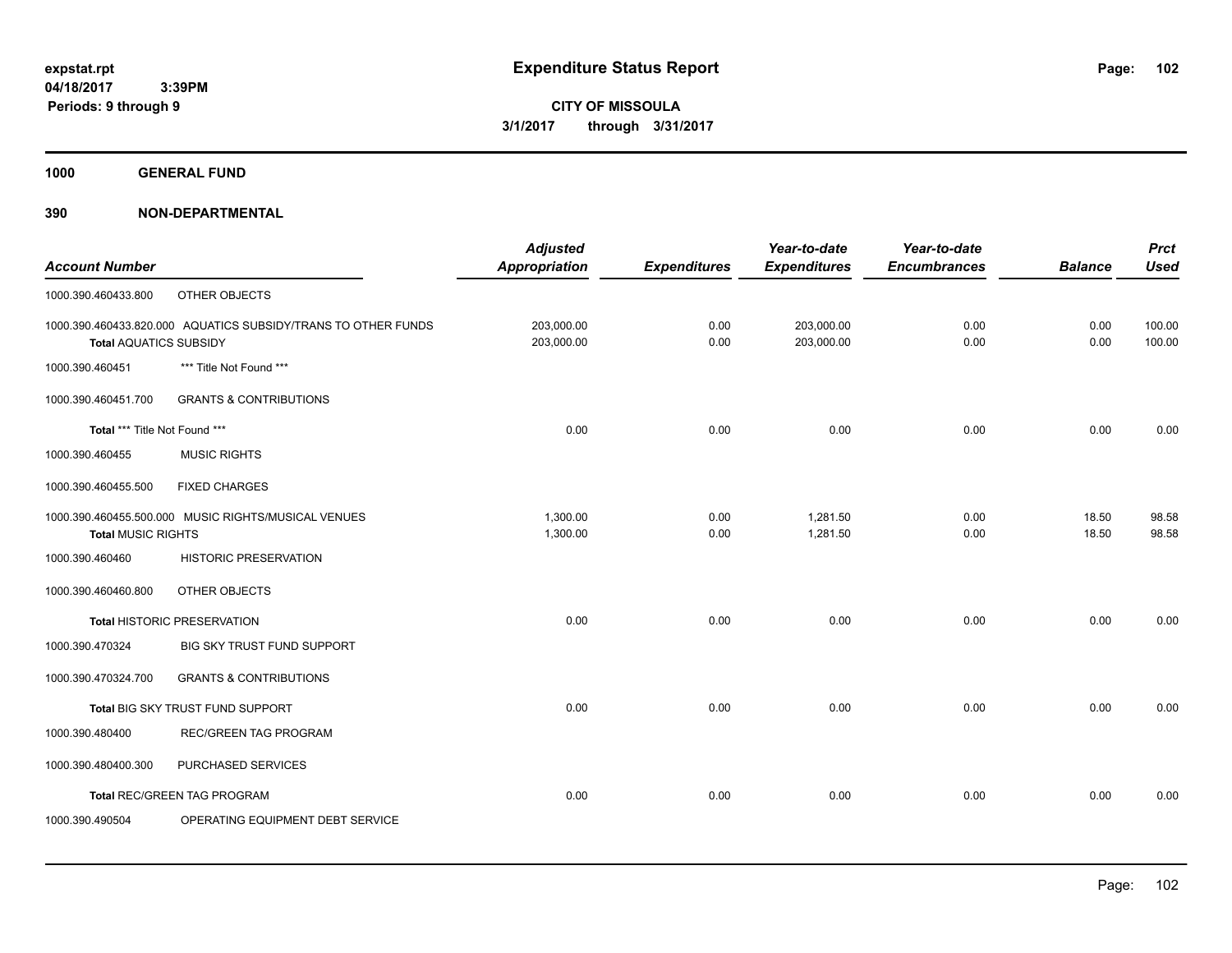**Periods: 9 through 9**

**CITY OF MISSOULA 3/1/2017 through 3/31/2017**

**1000 GENERAL FUND**

### **390 NON-DEPARTMENTAL**

 **3:39PM**

| <b>Account Number</b>                    |                                                                                                                         | <b>Adjusted</b><br><b>Appropriation</b> | <b>Expenditures</b> | Year-to-date<br><b>Expenditures</b> | Year-to-date<br><b>Encumbrances</b> | <b>Balance</b>         | <b>Prct</b><br><b>Used</b> |
|------------------------------------------|-------------------------------------------------------------------------------------------------------------------------|-----------------------------------------|---------------------|-------------------------------------|-------------------------------------|------------------------|----------------------------|
| 1000.390.490504.600                      | <b>DEBT SERVICE</b>                                                                                                     |                                         |                     |                                     |                                     |                        |                            |
|                                          | 1000.390.490504.610.000 OPERATING EQUIP DEBT SVS-PRINCIPAL<br>1000.390.490504.620.000 OPERATING EQUIP DEBT SVS-INTEREST | 482,433.00<br>7,466.00                  | 0.00<br>529.01      | 438,691.52<br>6,120.62              | 0.00<br>0.00                        | 43,741.48<br>1,345.38  | 90.93<br>81.98             |
|                                          | Total OPERATING EQUIPMENT DEBT SERVICE                                                                                  | 489,899.00                              | 529.01              | 444,812.14                          | 0.00                                | 45,086.86              | 90.80                      |
| 1000.390.490505                          | ACCELA LOAN DEBT SERVICE                                                                                                |                                         |                     |                                     |                                     |                        |                            |
| 1000.390.490505.600                      | <b>DEBT SERVICE</b>                                                                                                     |                                         |                     |                                     |                                     |                        |                            |
| 1000.390.490505.610.000 ACCELA/PRINCIPAL |                                                                                                                         | 93,368.00                               | 0.00                | 93,367.77                           | 0.00                                | 0.23                   | 100.00                     |
|                                          | 1000.390.490505.620.000 INTEREST / SERVICE FEES<br><b>Total ACCELA LOAN DEBT SERVICE</b>                                | 7,058.00<br>100,426.00                  | 0.00<br>0.00        | 7,058.25<br>100,426.02              | 0.00<br>0.00                        | $-0.25$<br>$-0.02$     | 100.00<br>100.00           |
| 1000.390.510110                          | <b>MERCHANT SERVICES</b>                                                                                                |                                         |                     |                                     |                                     |                        |                            |
| 1000.390.510110.500                      | <b>FIXED CHARGES</b>                                                                                                    |                                         |                     |                                     |                                     |                        |                            |
|                                          | 1000.390.510110.550.000 MERCHANT SERVICE FEES                                                                           | 29,700.00                               | 0.00                | 0.00                                | 0.00                                | 29,700.00              | 0.00                       |
| <b>Total MERCHANT SERVICES</b>           |                                                                                                                         | 29,700.00                               | 0.00                | 0.00                                | 0.00                                | 29,700.00              | 0.00                       |
| 1000.390.510210                          | *** Title Not Found ***                                                                                                 |                                         |                     |                                     |                                     |                        |                            |
| 1000.390.510210.200                      | <b>SUPPLIES</b>                                                                                                         |                                         |                     |                                     |                                     |                        |                            |
| Total *** Title Not Found ***            |                                                                                                                         | 0.00                                    | 0.00                | 0.00                                | 0.00                                | 0.00                   | 0.00                       |
| 1000.390.510250                          | <b>REIMBURSABLE LOSSES</b>                                                                                              |                                         |                     |                                     |                                     |                        |                            |
| 1000.390.510250.200                      | <b>SUPPLIES</b>                                                                                                         |                                         |                     |                                     |                                     |                        |                            |
| <b>Total SUPPLIES</b>                    | 1000.390.510250.230.000 REIMBURSEABLE LOSSES-REPAIR/MAINTENANCE                                                         | 50,000.00<br>50,000.00                  | 0.00<br>0.00        | 0.00<br>0.00                        | 0.00<br>0.00                        | 50.000.00<br>50,000.00 | 0.00<br>0.00               |

1000.390.510250.300 PURCHASED SERVICES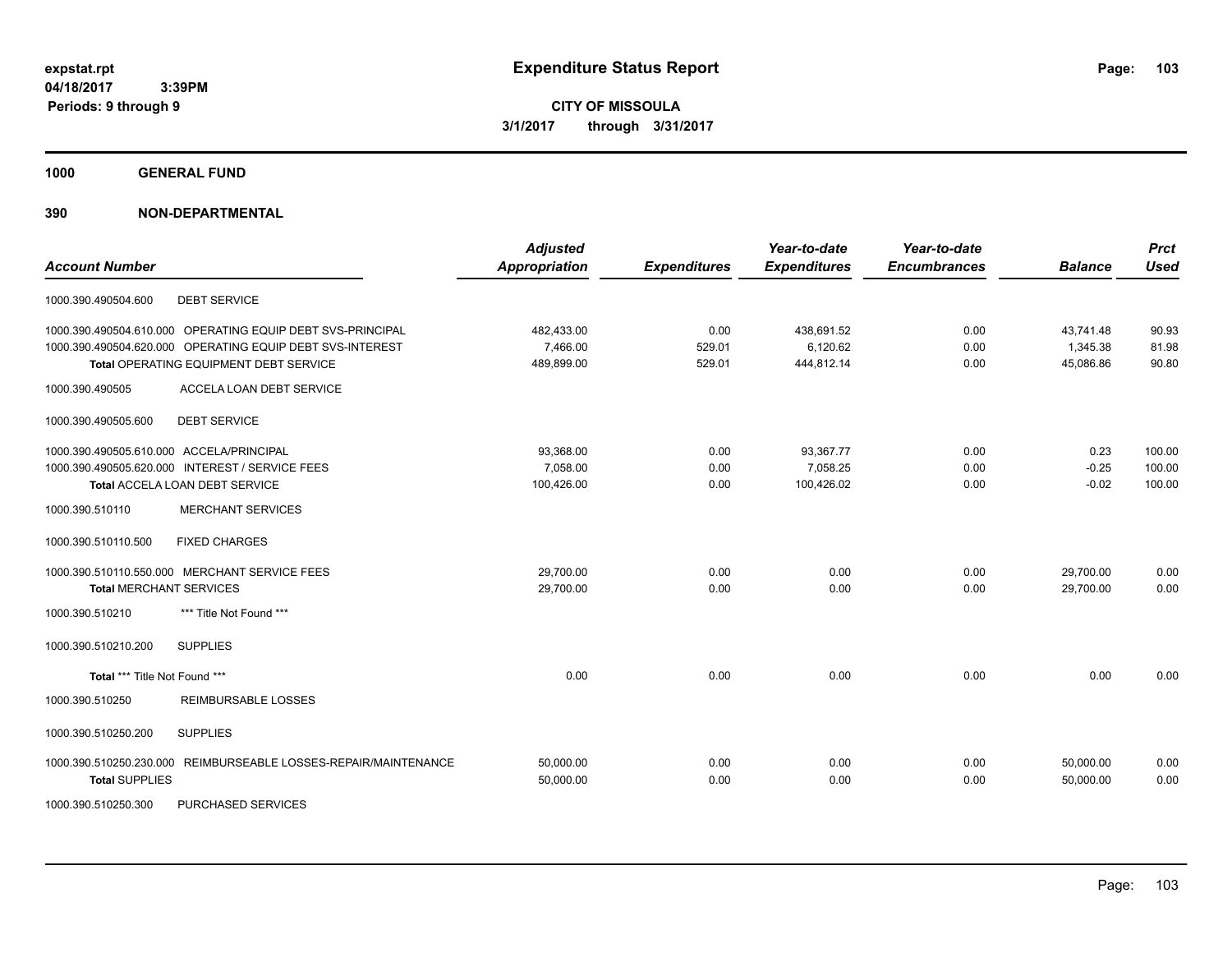**1000 GENERAL FUND**

| <b>Account Number</b>               |                                                | <b>Adjusted</b><br><b>Appropriation</b> | <b>Expenditures</b> | Year-to-date<br><b>Expenditures</b> | Year-to-date<br><b>Encumbrances</b> | <b>Balance</b> | <b>Prct</b><br><b>Used</b> |
|-------------------------------------|------------------------------------------------|-----------------------------------------|---------------------|-------------------------------------|-------------------------------------|----------------|----------------------------|
|                                     | <b>Total PURCHASED SERVICES</b>                | 0.00                                    | 0.00                | 0.00                                | 0.00                                | 0.00           | 0.00                       |
|                                     | Total REIMBURSABLE LOSSES                      | 50,000.00                               | 0.00                | 0.00                                | 0.00                                | 50,000.00      | 0.00                       |
| 1000.390.510300                     | CONTINGENCY                                    |                                         |                     |                                     |                                     |                |                            |
| 1000.390.510300.300                 | PURCHASED SERVICES                             |                                         |                     |                                     |                                     |                |                            |
| 1000.390.510300.342.000 STORM WATER |                                                | 22,023.00                               | 0.00                | 0.00                                | 0.00                                | 22,023.00      | 0.00                       |
|                                     | 1000.390.510300.360.000 REPAIR & MAINTENANCE   | 0.00                                    | 0.00                | 1,762.00                            | 0.00                                | $-1,762.00$    | 0.00                       |
|                                     | <b>Total PURCHASED SERVICES</b>                | 22,023.00                               | 0.00                | 1,762.00                            | 0.00                                | 20,261.00      | 8.00                       |
| 1000.390.510300.800                 | OTHER OBJECTS                                  |                                         |                     |                                     |                                     |                |                            |
| 1000.390.510300.845.000 CONTINGENCY |                                                | 78,496.00                               | 6,000.00            | 17,358.04                           | 0.00                                | 61,137.96      | 22.11                      |
| <b>Total OTHER OBJECTS</b>          |                                                | 78,496.00                               | 6,000.00            | 17,358.04                           | 0.00                                | 61,137.96      | 22.11                      |
| <b>Total CONTINGENCY</b>            |                                                | 100,519.00                              | 6,000.00            | 19,120.04                           | 0.00                                | 81,398.96      | 19.02                      |
| 1000.390.510301                     | <b>EMERGENCY RESPONSE OVERTIME</b>             |                                         |                     |                                     |                                     |                |                            |
| 1000.390.510301.800                 | OTHER OBJECTS                                  |                                         |                     |                                     |                                     |                |                            |
|                                     | 1000.390.510301.845.000 EMERGENCY RESPONSE     | 50,000.00                               | 0.00                | 0.00                                | 0.00                                | 50,000.00      | 0.00                       |
|                                     | Total EMERGENCY RESPONSE OVERTIME              | 50,000.00                               | 0.00                | 0.00                                | 0.00                                | 50,000.00      | 0.00                       |
| 1000.390.510303                     | <b>VEHICLE TRANSFERS</b>                       |                                         |                     |                                     |                                     |                |                            |
| 1000.390.510303.900                 | <b>CAPITAL OUTLAY</b>                          |                                         |                     |                                     |                                     |                |                            |
| <b>Total VEHICLE TRANSFERS</b>      |                                                | 0.00                                    | 0.00                | 0.00                                | 0.00                                | 0.00           | 0.00                       |
| 1000.390.510304                     | RESERVE-INSURANCE PREMIUM SAVINGS              |                                         |                     |                                     |                                     |                |                            |
| 1000.390.510304.500                 | <b>FIXED CHARGES</b>                           |                                         |                     |                                     |                                     |                |                            |
|                                     | <b>Total RESERVE-INSURANCE PREMIUM SAVINGS</b> | 0.00                                    | 0.00                | 0.00                                | 0.00                                | 0.00           | 0.00                       |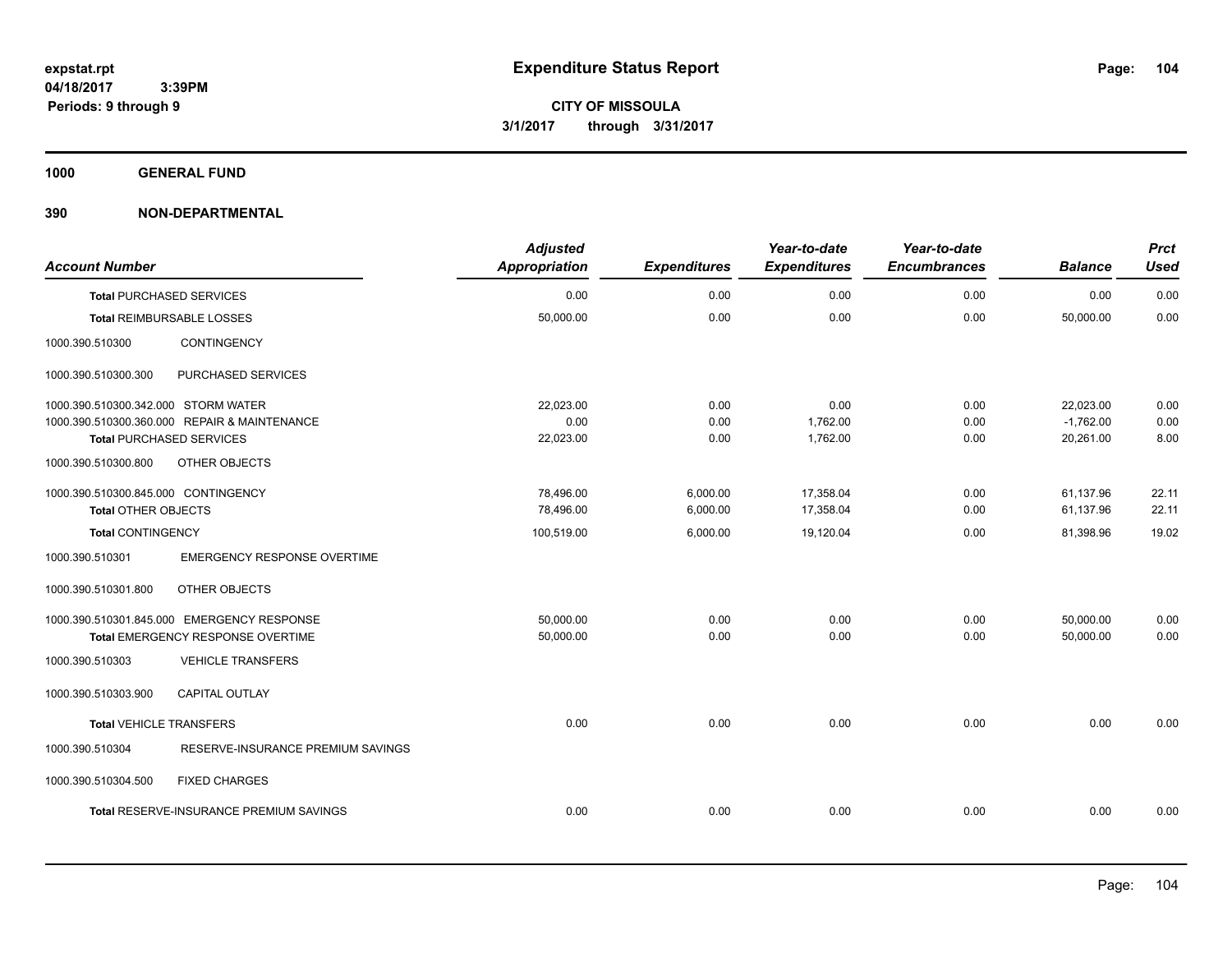**1000 GENERAL FUND**

| <b>Account Number</b>           |                                                                                                  | <b>Adjusted</b><br><b>Appropriation</b> | <b>Expenditures</b> | Year-to-date<br><b>Expenditures</b> | Year-to-date<br><b>Encumbrances</b> | <b>Balance</b>                 | <b>Prct</b><br><b>Used</b> |
|---------------------------------|--------------------------------------------------------------------------------------------------|-----------------------------------------|---------------------|-------------------------------------|-------------------------------------|--------------------------------|----------------------------|
| 1000.390.510305                 | <b>BASELINE CUTS/CONTINGENCY</b>                                                                 |                                         |                     |                                     |                                     |                                |                            |
| 1000.390.510305.300             | PURCHASED SERVICES                                                                               |                                         |                     |                                     |                                     |                                |                            |
| <b>Total PURCHASED SERVICES</b> | 1000.390.510305.341.000 UTILIITES & GAS/DIESEL RESERVE                                           | 0.00<br>0.00                            | 0.00<br>0.00        | 885.50<br>885.50                    | 0.00<br>0.00                        | $-885.50$<br>$-885.50$         | 0.00<br>0.00               |
| 1000.390.510305.800             | OTHER OBJECTS                                                                                    |                                         |                     |                                     |                                     |                                |                            |
| <b>Total OTHER OBJECTS</b>      |                                                                                                  | 0.00                                    | 0.00                | 0.00                                | 0.00                                | 0.00                           | 0.00                       |
|                                 | Total BASELINE CUTS/CONTINGENCY                                                                  | 0.00                                    | 0.00                | 885.50                              | 0.00                                | $-885.50$                      | 0.00                       |
| 1000.390.510311                 | <b>BASELINE CUTS</b>                                                                             |                                         |                     |                                     |                                     |                                |                            |
| 1000.390.510311.800             | <b>OTHER OBJECTS</b>                                                                             |                                         |                     |                                     |                                     |                                |                            |
| <b>Total BASELINE CUTS</b>      | 1000.390.510311.850.000 BASELINE CUTS-SALARY SAVINGS                                             | $-135,000.00$<br>$-135,000.00$          | 0.00<br>0.00        | 0.00<br>0.00                        | 0.00<br>0.00                        | $-135,000.00$<br>$-135.000.00$ | 0.00<br>0.00               |
| 1000.390.510330                 | <b>COMPREHENSIVE LIABILITY INSURANCE</b>                                                         |                                         |                     |                                     |                                     |                                |                            |
| 1000.390.510330.500             | <b>FIXED CHARGES</b>                                                                             |                                         |                     |                                     |                                     |                                |                            |
|                                 | 1000.390.510330.500.000 COMPREHENSIVE INSURANCE-FIXED<br>Total COMPREHENSIVE LIABILITY INSURANCE | 907,563.00<br>907,563.00                | 0.00<br>0.00        | 449,465.96<br>449,465.96            | 0.00<br>0.00                        | 458,097.04<br>458,097.04       | 49.52<br>49.52             |
| 1000.390.521000                 | INTERFUND OPERATING TRANSFERS                                                                    |                                         |                     |                                     |                                     |                                |                            |
| 1000.390.521000.800             | OTHER OBJECTS                                                                                    |                                         |                     |                                     |                                     |                                |                            |
|                                 | Total INTERFUND OPERATING TRANSFERS                                                              | 0.00                                    | 0.00                | 0.00                                | 0.00                                | 0.00                           | 0.00                       |
| 1000.390.521001                 | <b>TRANSFER TO CIP</b>                                                                           |                                         |                     |                                     |                                     |                                |                            |
| 1000.390.521001.800             | OTHER OBJECTS                                                                                    |                                         |                     |                                     |                                     |                                |                            |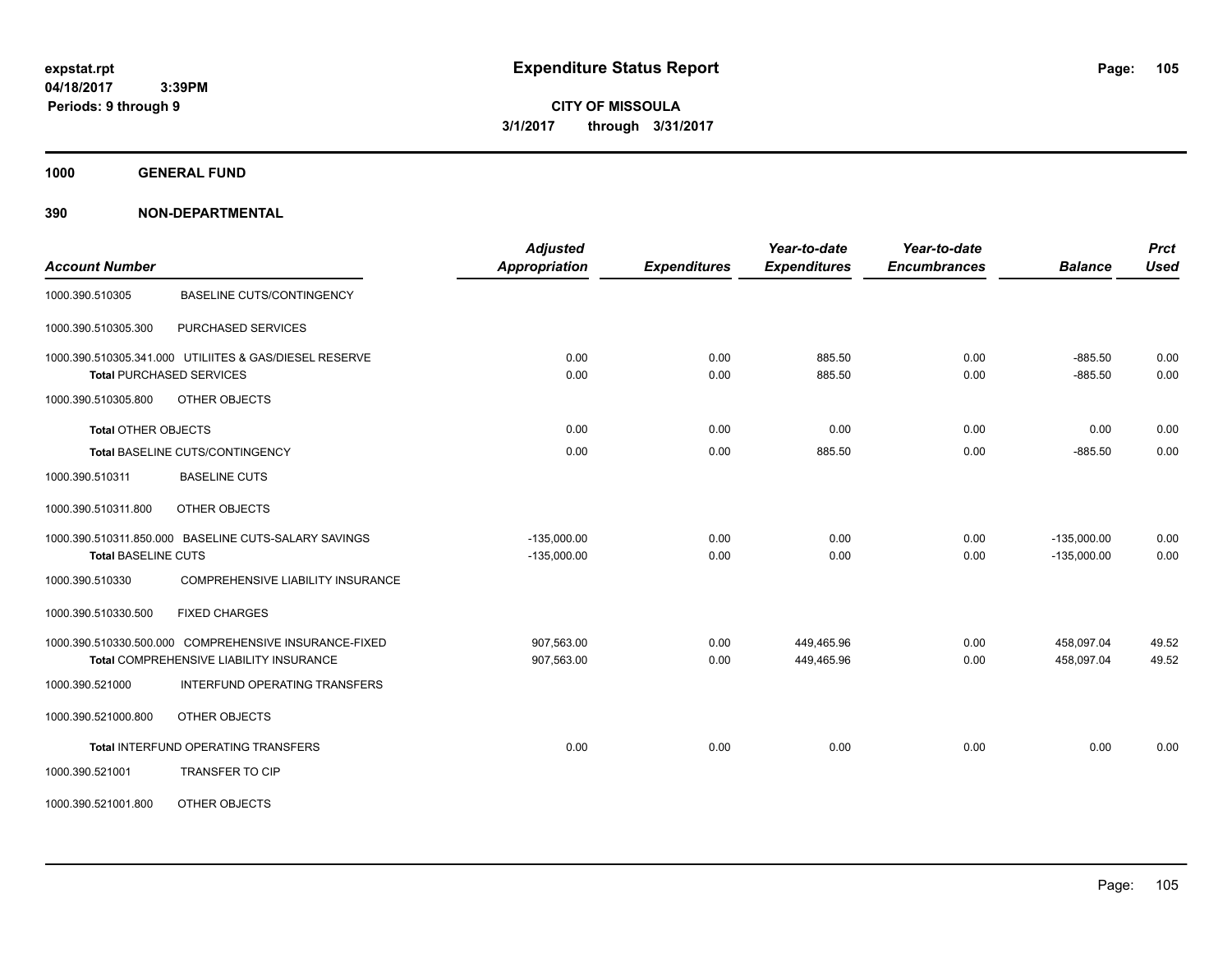**1000 GENERAL FUND**

|                                                     | <b>Adjusted</b> |                     | Year-to-date        | Year-to-date        |                | <b>Prct</b> |
|-----------------------------------------------------|-----------------|---------------------|---------------------|---------------------|----------------|-------------|
| <b>Account Number</b>                               | Appropriation   | <b>Expenditures</b> | <b>Expenditures</b> | <b>Encumbrances</b> | <b>Balance</b> | Used        |
| <b>TRANSFERS TO CIP</b><br>1000.390.521001.820.000  | 1.328.341.00    | 0.00                | 664.171.00          | 0.00                | 664.170.00     | 50.00       |
| <b>Total TRANSFER TO CIP</b>                        | 1,328,341.00    | 0.00                | 664.171.00          | 0.00                | 664.170.00     | 50.00       |
| <b>HEALTH INSURANCE TRANSFER</b><br>1000.390.521006 |                 |                     |                     |                     |                |             |
| OTHER OBJECTS<br>1000.390.521006.800                |                 |                     |                     |                     |                |             |
| 1000.390.521006.820.000 HEALTH INSURANCE TRANSFER   | 442.000.00      | 6.240.96            | 428.161.56          | 0.00                | 13.838.44      | 96.87       |
| <b>Total HEALTH INSURANCE TRANSFER</b>              | 442.000.00      | 6.240.96            | 428.161.56          | 0.00                | 13.838.44      | 96.87       |
| <b>Total NON-DEPARTMENTAL</b>                       | 5.916.250.00    | 20.061.63           | 3.254.046.13        | 0.00                | 2,662,203.87   | 55.00       |
| <b>Total GENERAL FUND</b>                           | 55.766.261.00   | 3.304.481.21        | 37.302.704.68       | 0.00                | 18.463.556.32  | 66.89       |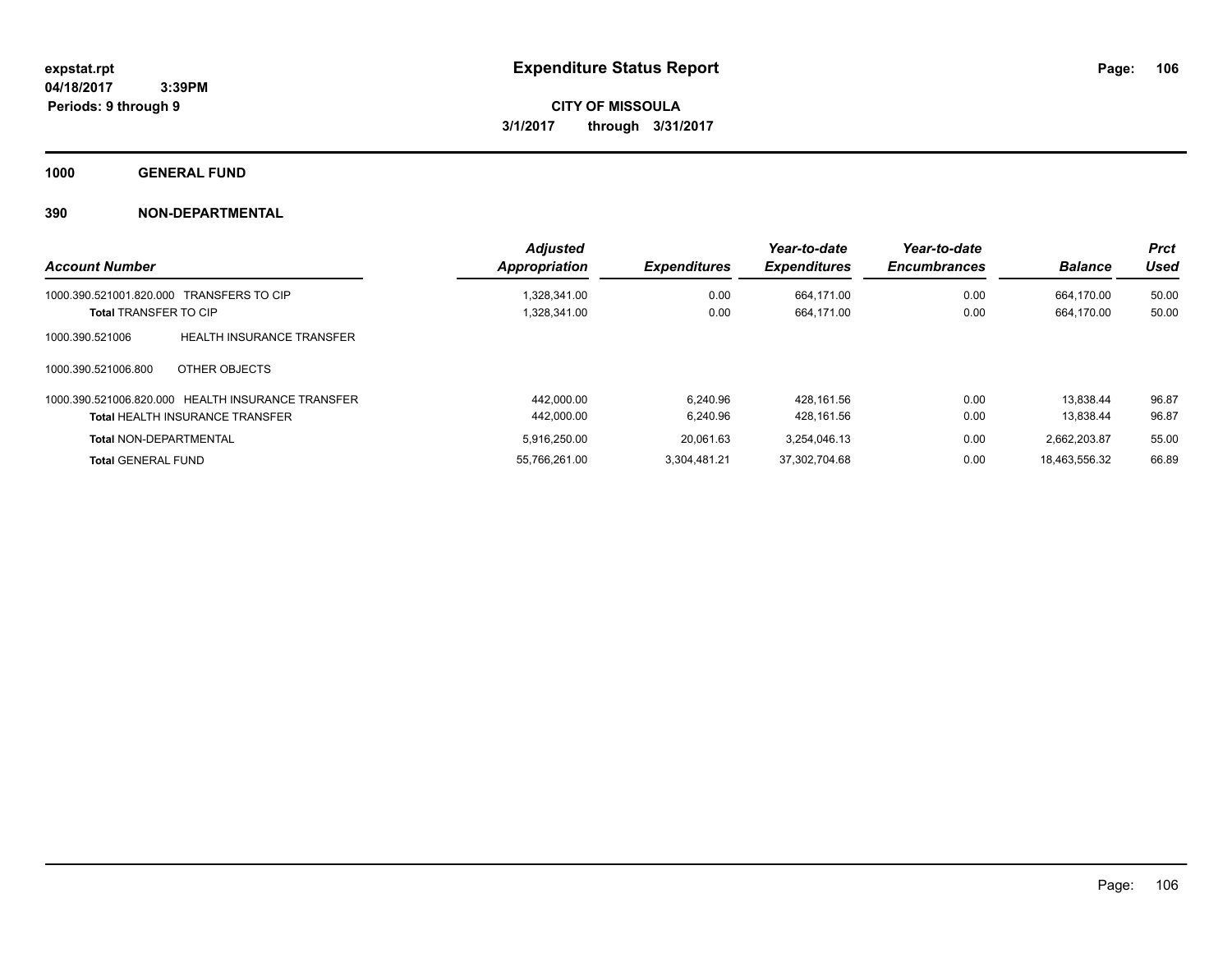### **1211 PARK ACQUISITION & DEVELOPMENT**

|                                              |                                                  | <b>Adjusted</b>      |                     | Year-to-date        | Year-to-date        |                | <b>Prct</b> |
|----------------------------------------------|--------------------------------------------------|----------------------|---------------------|---------------------|---------------------|----------------|-------------|
| <b>Account Number</b>                        |                                                  | <b>Appropriation</b> | <b>Expenditures</b> | <b>Expenditures</b> | <b>Encumbrances</b> | <b>Balance</b> | <b>Used</b> |
| 1211.370.460433                              | *** Title Not Found ***                          |                      |                     |                     |                     |                |             |
| 1211.370.460433.200                          | <b>SUPPLIES</b>                                  |                      |                     |                     |                     |                |             |
| <b>Total SUPPLIES</b>                        |                                                  | 0.00                 | 0.00                | 0.00                | 0.00                | 0.00           | 0.00        |
| 1211.370.460433.300                          | PURCHASED SERVICES                               |                      |                     |                     |                     |                |             |
| Total *** Title Not Found ***                |                                                  | 0.00                 | 0.00                | 0.00                | 0.00                | 0.00           | 0.00        |
| 1211.370.460510                              | PARK ACQUISITION & DEV                           |                      |                     |                     |                     |                |             |
| 1211.370.460510.200                          | <b>SUPPLIES</b>                                  |                      |                     |                     |                     |                |             |
|                                              | 1211.370.460510.220.000 OPERATING SUPPLIES       | 10,000.00            | 0.00                | 0.00                | 0.00                | 10,000.00      | 0.00        |
| <b>Total SUPPLIES</b><br>1211.370.460510.300 | PURCHASED SERVICES                               | 10,000.00            | 0.00                | 0.00                | 0.00                | 10,000.00      | 0.00        |
|                                              | 1211.370.460510.350.000 PROFESSIONAL SERVICES    | 25,000.00            | 0.00                | 0.00                | 0.00                | 25,000.00      | 0.00        |
|                                              | 1211.370.460510.390.000 OTHER PURCHASED SERVICES | 10,000.00            | 0.00                | 0.00                | 0.00                | 10,000.00      | 0.00        |
|                                              | <b>Total PURCHASED SERVICES</b>                  | 35,000.00            | 0.00                | 0.00                | 0.00                | 35,000.00      | 0.00        |
| 1211.370.460510.800                          | <b>OTHER OBJECTS</b>                             |                      |                     |                     |                     |                |             |
| <b>Total OTHER OBJECTS</b>                   |                                                  | 0.00                 | 0.00                | 0.00                | 0.00                | 0.00           | 0.00        |
| 1211.370.460510.900                          | <b>CAPITAL OUTLAY</b>                            |                      |                     |                     |                     |                |             |
| 1211.370.460510.930.000 IMPROVEMENTS         |                                                  | 168,578.00           | 0.00                | 0.00                | 0.00                | 168,578.00     | 0.00        |
|                                              | 1211.370.460510.940.000 MACHINERY & EQUIPMENT    | 29,650.00            | 0.00                | 0.00                | 0.00                | 29,650.00      | 0.00        |
| <b>Total CAPITAL OUTLAY</b>                  |                                                  | 198,228.00           | 0.00                | 0.00                | 0.00                | 198,228.00     | 0.00        |
|                                              | Total PARK ACQUISITION & DEV                     | 243,228.00           | 0.00                | 0.00                | 0.00                | 243,228.00     | 0.00        |
| 1211.370.460511                              | PARK ENTERPRISE                                  |                      |                     |                     |                     |                |             |
| 1211.370.460511.900                          | CAPITAL OUTLAY                                   |                      |                     |                     |                     |                |             |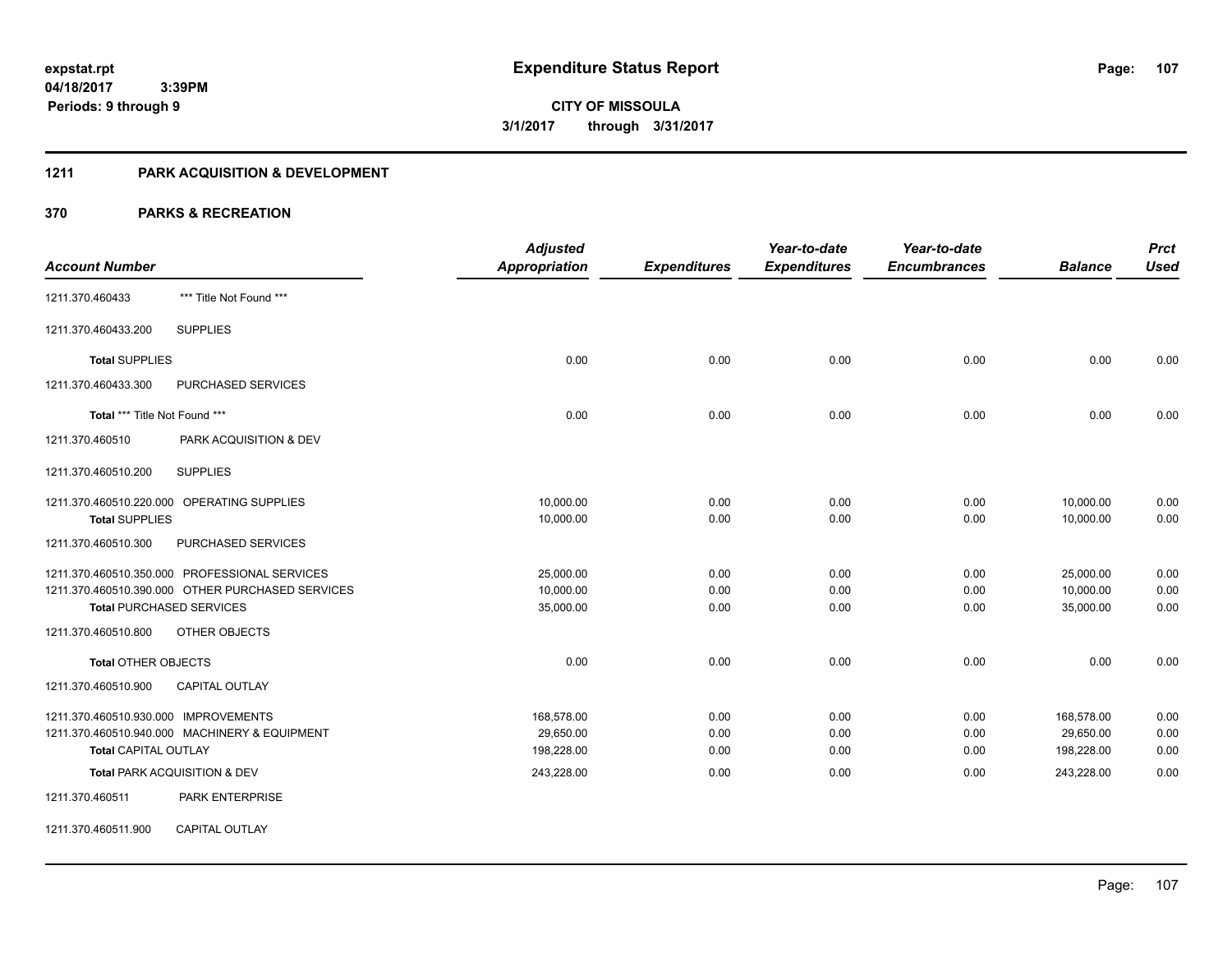## **1211 PARK ACQUISITION & DEVELOPMENT**

| <b>Account Number</b>        |                                                 | <b>Adjusted</b><br><b>Appropriation</b> | <b>Expenditures</b> | Year-to-date<br><b>Expenditures</b> | Year-to-date<br><b>Encumbrances</b> | <b>Balance</b> | <b>Prct</b><br><b>Used</b> |
|------------------------------|-------------------------------------------------|-----------------------------------------|---------------------|-------------------------------------|-------------------------------------|----------------|----------------------------|
| <b>Total PARK ENTERPRISE</b> |                                                 | 0.00                                    | 0.00                | 0.00                                | 0.00                                | 0.00           | 0.00                       |
| 1211.370.510110              | <b>MERCHANT SERVICES</b>                        |                                         |                     |                                     |                                     |                |                            |
| 1211.370.510110.500          | <b>FIXED CHARGES</b>                            |                                         |                     |                                     |                                     |                |                            |
|                              | <b>Total MERCHANT SERVICES</b>                  | 0.00                                    | 0.00                | 0.00                                | 0.00                                | 0.00           | 0.00                       |
|                              | <b>Total PARK ACQUISITION &amp; DEVELOPMENT</b> | 243.228.00                              | 0.00                | 0.00                                | 0.00                                | 243.228.00     | 0.00                       |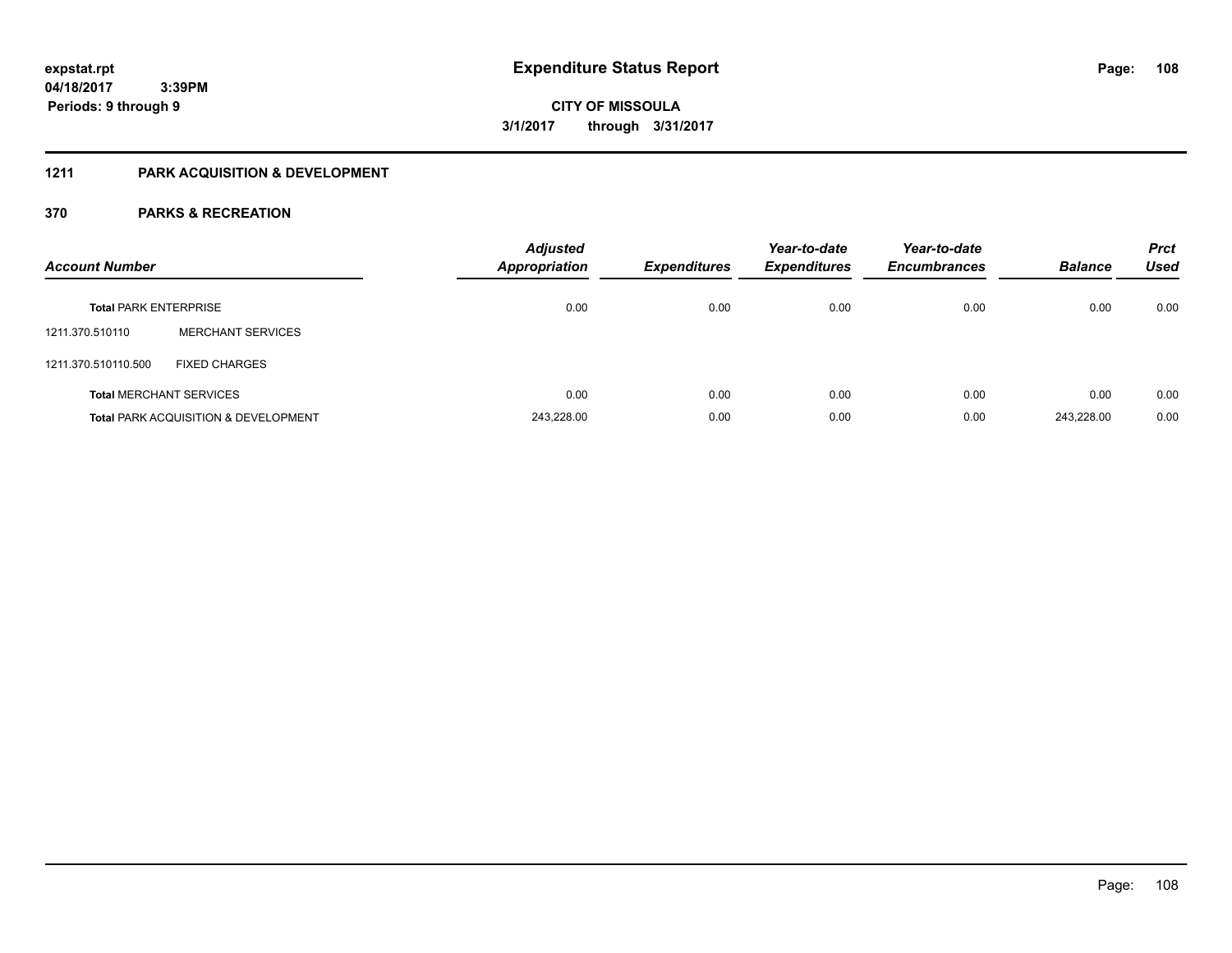#### **1212 PARK ENTERPRISE FUND**

| <b>Account Number</b> |                                            | <b>Adjusted</b><br><b>Appropriation</b> | <b>Expenditures</b> | Year-to-date<br><b>Expenditures</b> | Year-to-date<br><b>Encumbrances</b> | <b>Balance</b> | <b>Prct</b><br><b>Used</b> |
|-----------------------|--------------------------------------------|-----------------------------------------|---------------------|-------------------------------------|-------------------------------------|----------------|----------------------------|
| 1212.370.460433       | SILVER SUMMIT PICNIC AREA                  |                                         |                     |                                     |                                     |                |                            |
| 1212.370.460433.200   | <b>SUPPLIES</b>                            |                                         |                     |                                     |                                     |                |                            |
| <b>Total SUPPLIES</b> |                                            | 0.00                                    | 0.00                | 0.00                                | 0.00                                | 0.00           | 0.00                       |
| 1212.370.460433.300   | PURCHASED SERVICES                         |                                         |                     |                                     |                                     |                |                            |
|                       | <b>Total SILVER SUMMIT PICNIC AREA</b>     | 0.00                                    | 0.00                | 0.00                                | 0.00                                | 0.00           | 0.00                       |
| 1212.370.460443       | <b>TRAINING</b>                            |                                         |                     |                                     |                                     |                |                            |
| 1212.370.460443.200   | <b>SUPPLIES</b>                            |                                         |                     |                                     |                                     |                |                            |
| <b>Total TRAINING</b> |                                            | 0.00                                    | 0.00                | 0.00                                | 0.00                                | 0.00           | 0.00                       |
| 1212.370.460510       | PARK ACQUISITION & DEV                     |                                         |                     |                                     |                                     |                |                            |
| 1212.370.460510.200   | <b>SUPPLIES</b>                            |                                         |                     |                                     |                                     |                |                            |
| <b>Total SUPPLIES</b> |                                            | 0.00                                    | 0.00                | 0.00                                | 0.00                                | 0.00           | 0.00                       |
| 1212.370.460510.300   | PURCHASED SERVICES                         |                                         |                     |                                     |                                     |                |                            |
|                       | Total PARK ACQUISITION & DEV               | 0.00                                    | 0.00                | 0.00                                | 0.00                                | 0.00           | 0.00                       |
| 1212.370.460511       | PARK ENTERPRISE                            |                                         |                     |                                     |                                     |                |                            |
| 1212.370.460511.200   | <b>SUPPLIES</b>                            |                                         |                     |                                     |                                     |                |                            |
|                       | 1212.370.460511.220.000 OPERATING SUPPLIES | 20,000.00                               | 3,383.88            | 6,856.45                            | 0.00                                | 13,143.55      | 34.28                      |
|                       | 1212.370.460511.220.300 OPERATING SUPPLIES | 0.00                                    | 0.00                | 813.53                              | 0.00                                | $-813.53$      | 0.00                       |
|                       | 1212.370.460511.230.000 REPAIR/MAINTENANCE | 15,000.00                               | 0.00                | 0.00                                | 0.00                                | 15,000.00      | 0.00                       |
| <b>Total SUPPLIES</b> |                                            | 35,000.00                               | 3,383.88            | 7,669.98                            | 0.00                                | 27,330.02      | 21.91                      |
| 1212.370.460511.300   | PURCHASED SERVICES                         |                                         |                     |                                     |                                     |                |                            |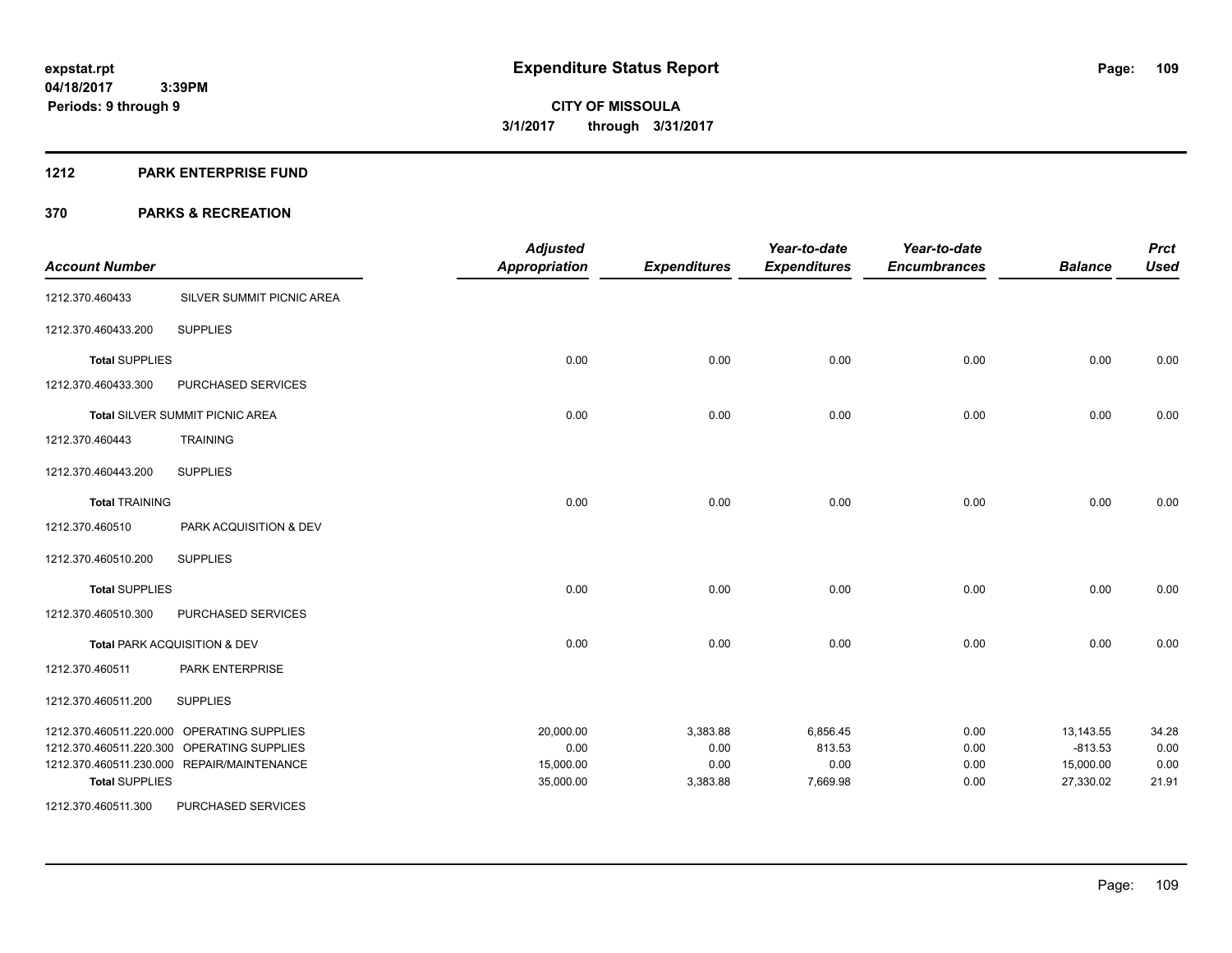#### **1212 PARK ENTERPRISE FUND**

| <b>Account Number</b>                                   | <b>Adjusted</b><br>Appropriation | <b>Expenditures</b> | Year-to-date<br><b>Expenditures</b> | Year-to-date<br><b>Encumbrances</b> | <b>Balance</b> | <b>Prct</b><br><b>Used</b> |
|---------------------------------------------------------|----------------------------------|---------------------|-------------------------------------|-------------------------------------|----------------|----------------------------|
| <b>PROFESSIONAL SERVICES</b><br>1212.370.460511.350.000 | 10,000.00                        | 0.00                | 140.40                              | 0.00                                | 9,859.60       | 1.40                       |
| 1212.370.460511.390.000 OTHER PURCHASED SERVICES        | 20,000.00                        | 0.00                | 4,162.00                            | 0.00                                | 15,838.00      | 20.81                      |
| <b>Total PURCHASED SERVICES</b>                         | 30,000.00                        | 0.00                | 4,302.40                            | 0.00                                | 25,697.60      | 14.34                      |
| OTHER OBJECTS<br>1212.370.460511.800                    |                                  |                     |                                     |                                     |                |                            |
| <b>Total OTHER OBJECTS</b>                              | 0.00                             | 0.00                | 0.00                                | 0.00                                | 0.00           | 0.00                       |
| <b>CAPITAL OUTLAY</b><br>1212.370.460511.900            |                                  |                     |                                     |                                     |                |                            |
| 1212.370.460511.930.000 IMPROVEMENTS                    | 180,150.00                       | 0.00                | 0.00                                | 0.00                                | 180,150.00     | 0.00                       |
| 1212.370.460511.940.000 MACHINERY & EQUIPMENT           | 85,415.00                        | 0.00                | 0.00                                | 0.00                                | 85,415.00      | 0.00                       |
| <b>Total CAPITAL OUTLAY</b>                             | 265,565.00                       | 0.00                | 0.00                                | 0.00                                | 265,565.00     | 0.00                       |
| <b>Total PARK ENTERPRISE</b>                            | 330,565.00                       | 3,383.88            | 11,972.38                           | 0.00                                | 318,592.62     | 3.62                       |
| <b>MERCHANT SERVICES</b><br>1212.370.510110             |                                  |                     |                                     |                                     |                |                            |
| 1212.370.510110.500<br><b>FIXED CHARGES</b>             |                                  |                     |                                     |                                     |                |                            |
| <b>Total MERCHANT SERVICES</b>                          | 0.00                             | 0.00                | 0.00                                | 0.00                                | 0.00           | 0.00                       |
| <b>Total PARK ENTERPRISE FUND</b>                       | 330,565.00                       | 3,383.88            | 11,972.38                           | 0.00                                | 318,592.62     | 3.62                       |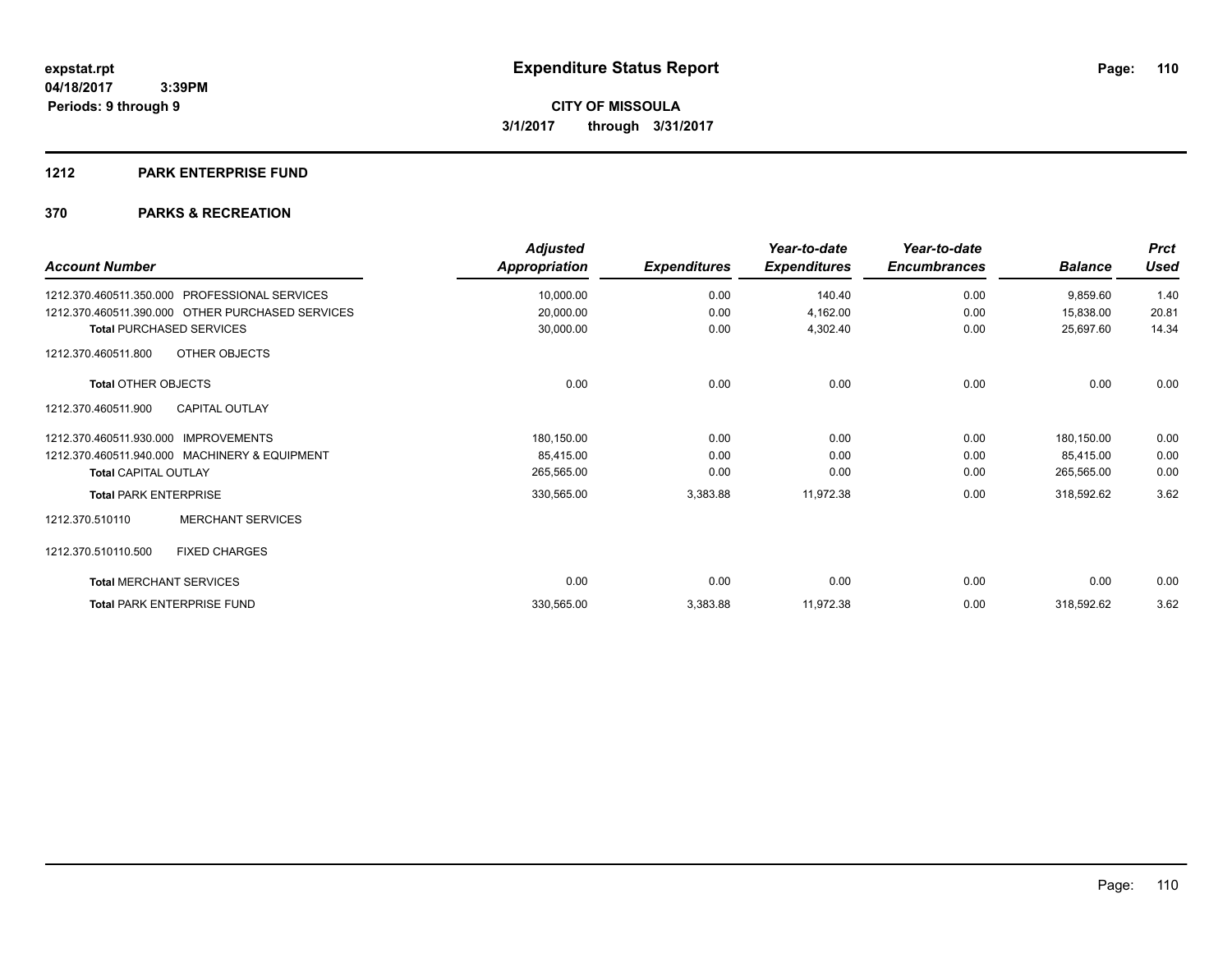## **1216 PARKS & REC TRAILS, DEV**

| <b>Account Number</b>           |                                                        | <b>Adjusted</b><br><b>Appropriation</b> | <b>Expenditures</b> | Year-to-date<br><b>Expenditures</b> | Year-to-date<br><b>Encumbrances</b> | <b>Balance</b> | <b>Prct</b><br><b>Used</b> |
|---------------------------------|--------------------------------------------------------|-----------------------------------------|---------------------|-------------------------------------|-------------------------------------|----------------|----------------------------|
|                                 |                                                        |                                         |                     |                                     |                                     |                |                            |
| 1216.370.460403                 | PARK DEVELOPMENT & EXPANSION                           |                                         |                     |                                     |                                     |                |                            |
| 1216.370.460403.900             | CAPITAL OUTLAY                                         |                                         |                     |                                     |                                     |                |                            |
|                                 | Total PARK DEVELOPMENT & EXPANSION                     | 0.00                                    | 0.00                | 0.00                                | 0.00                                | 0.00           | 0.00                       |
| 1216.370.460433                 | TRAILHEAD MAPS FOR WAYFINDING                          |                                         |                     |                                     |                                     |                |                            |
| 1216.370.460433.100             | PERSONAL SERVICES                                      |                                         |                     |                                     |                                     |                |                            |
| <b>Total PERSONAL SERVICES</b>  |                                                        | 0.00                                    | 0.00                | 0.00                                | 0.00                                | 0.00           | 0.00                       |
| 1216.370.460433.200             | <b>SUPPLIES</b>                                        |                                         |                     |                                     |                                     |                |                            |
|                                 | 1216.370.460433.220.000 OPERATING SUPPLIES             | 0.00                                    | 0.00                | 17,066.43                           | 0.00                                | $-17,066.43$   | 0.00                       |
| <b>Total SUPPLIES</b>           |                                                        | 0.00                                    | 0.00                | 17,066.43                           | 0.00                                | $-17,066.43$   | 0.00                       |
| 1216.370.460433.300             | PURCHASED SERVICES                                     |                                         |                     |                                     |                                     |                |                            |
| <b>Total PURCHASED SERVICES</b> |                                                        | 0.00                                    | 0.00                | 0.00                                | 0.00                                | 0.00           | 0.00                       |
|                                 | Total TRAILHEAD MAPS FOR WAYFINDING                    | 0.00                                    | 0.00                | 17,066.43                           | 0.00                                | $-17,066.43$   | 0.00                       |
| 1216.370.460434                 | <b>GREENWAYS &amp; HORTICULTURE</b>                    |                                         |                     |                                     |                                     |                |                            |
| 1216.370.460434.200             | <b>SUPPLIES</b>                                        |                                         |                     |                                     |                                     |                |                            |
|                                 | 1216.370.460434.220.000 OPERATING SUPPLIES             | 12,000.00                               | 0.00                | 0.00                                | 0.00                                | 12,000.00      | 0.00                       |
| <b>Total SUPPLIES</b>           |                                                        | 12,000.00                               | 0.00                | 0.00                                | 0.00                                | 12,000.00      | 0.00                       |
| 1216.370.460434.300             | PURCHASED SERVICES                                     |                                         |                     |                                     |                                     |                |                            |
|                                 | 1216.370.460434.350.000 RECREATION TRAIL PROGRAM GRANT | 15,000.00                               | 0.00                | 0.00                                | 0.00                                | 15,000.00      | 0.00                       |
| <b>Total PURCHASED SERVICES</b> |                                                        | 15,000.00                               | 0.00                | 0.00                                | 0.00                                | 15,000.00      | 0.00                       |
| 1216.370.460434.800             | OTHER OBJECTS                                          |                                         |                     |                                     |                                     |                |                            |
| <b>Total OTHER OBJECTS</b>      |                                                        | 0.00                                    | 0.00                | 0.00                                | 0.00                                | 0.00           | 0.00                       |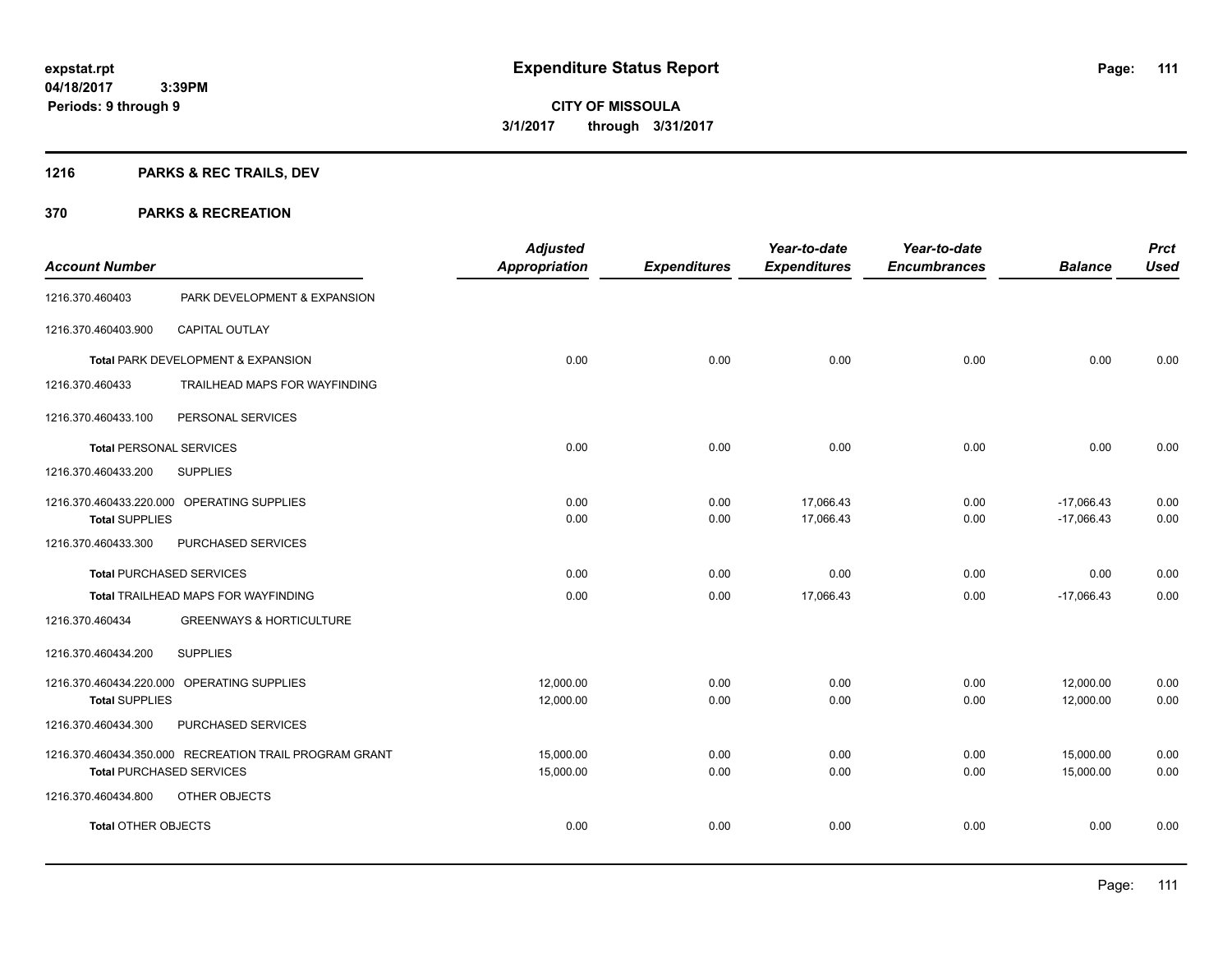## **1216 PARKS & REC TRAILS, DEV**

| <b>Account Number</b>          |                                                                                                | <b>Adjusted</b><br><b>Appropriation</b> | <b>Expenditures</b> | Year-to-date<br><b>Expenditures</b> | Year-to-date<br><b>Encumbrances</b> | <b>Balance</b>         | <b>Prct</b><br><b>Used</b> |
|--------------------------------|------------------------------------------------------------------------------------------------|-----------------------------------------|---------------------|-------------------------------------|-------------------------------------|------------------------|----------------------------|
| 1216.370.460434.900            | CAPITAL OUTLAY                                                                                 |                                         |                     |                                     |                                     |                        |                            |
| <b>Total CAPITAL OUTLAY</b>    |                                                                                                | 0.00                                    | 0.00                | 0.00                                | 0.00                                | 0.00                   | 0.00                       |
|                                | Total GREENWAYS & HORTICULTURE                                                                 | 27,000.00                               | 0.00                | 0.00                                | 0.00                                | 27,000.00              | 0.00                       |
| 1216.370.460437                | TREE INVENTORY DNRC GRANT                                                                      |                                         |                     |                                     |                                     |                        |                            |
| 1216.370.460437.100            | PERSONAL SERVICES                                                                              |                                         |                     |                                     |                                     |                        |                            |
| <b>Total PERSONAL SERVICES</b> |                                                                                                | 0.00                                    | 0.00                | 0.00                                | 0.00                                | 0.00                   | 0.00                       |
| 1216.370.460437.200            | <b>SUPPLIES</b>                                                                                |                                         |                     |                                     |                                     |                        |                            |
|                                | Total TREE INVENTORY DNRC GRANT                                                                | 0.00                                    | 0.00                | 0.00                                | 0.00                                | 0.00                   | 0.00                       |
| 1216.370.460438                | MCCORMICK PARK SITE PLAN                                                                       |                                         |                     |                                     |                                     |                        |                            |
| 1216.370.460438.200            | <b>SUPPLIES</b>                                                                                |                                         |                     |                                     |                                     |                        |                            |
| <b>Total SUPPLIES</b>          |                                                                                                | 0.00                                    | 0.00                | 0.00                                | 0.00                                | 0.00                   | 0.00                       |
| 1216.370.460438.300            | PURCHASED SERVICES                                                                             |                                         |                     |                                     |                                     |                        |                            |
|                                | Total MCCORMICK PARK SITE PLAN                                                                 | 0.00                                    | 0.00                | 0.00                                | 0.00                                | 0.00                   | 0.00                       |
| 1216.370.460439                | CLARK FORK RIVER ACCESS GRANT                                                                  |                                         |                     |                                     |                                     |                        |                            |
| 1216.370.460439.300            | PURCHASED SERVICES                                                                             |                                         |                     |                                     |                                     |                        |                            |
|                                | 1216.370.460439.350.000 CLARK FORK RIVER ACCESS PROJECT<br>Total CLARK FORK RIVER ACCESS GRANT | 50,000.00<br>50,000.00                  | 0.00<br>0.00        | 0.00<br>0.00                        | 0.00<br>0.00                        | 50,000.00<br>50,000.00 | 0.00<br>0.00               |
| 1216.370.460443                | <b>TRAINING</b>                                                                                |                                         |                     |                                     |                                     |                        |                            |
| 1216.370.460443.200            | <b>SUPPLIES</b>                                                                                |                                         |                     |                                     |                                     |                        |                            |
| <b>Total SUPPLIES</b>          |                                                                                                | 0.00                                    | 0.00                | 0.00                                | 0.00                                | 0.00                   | 0.00                       |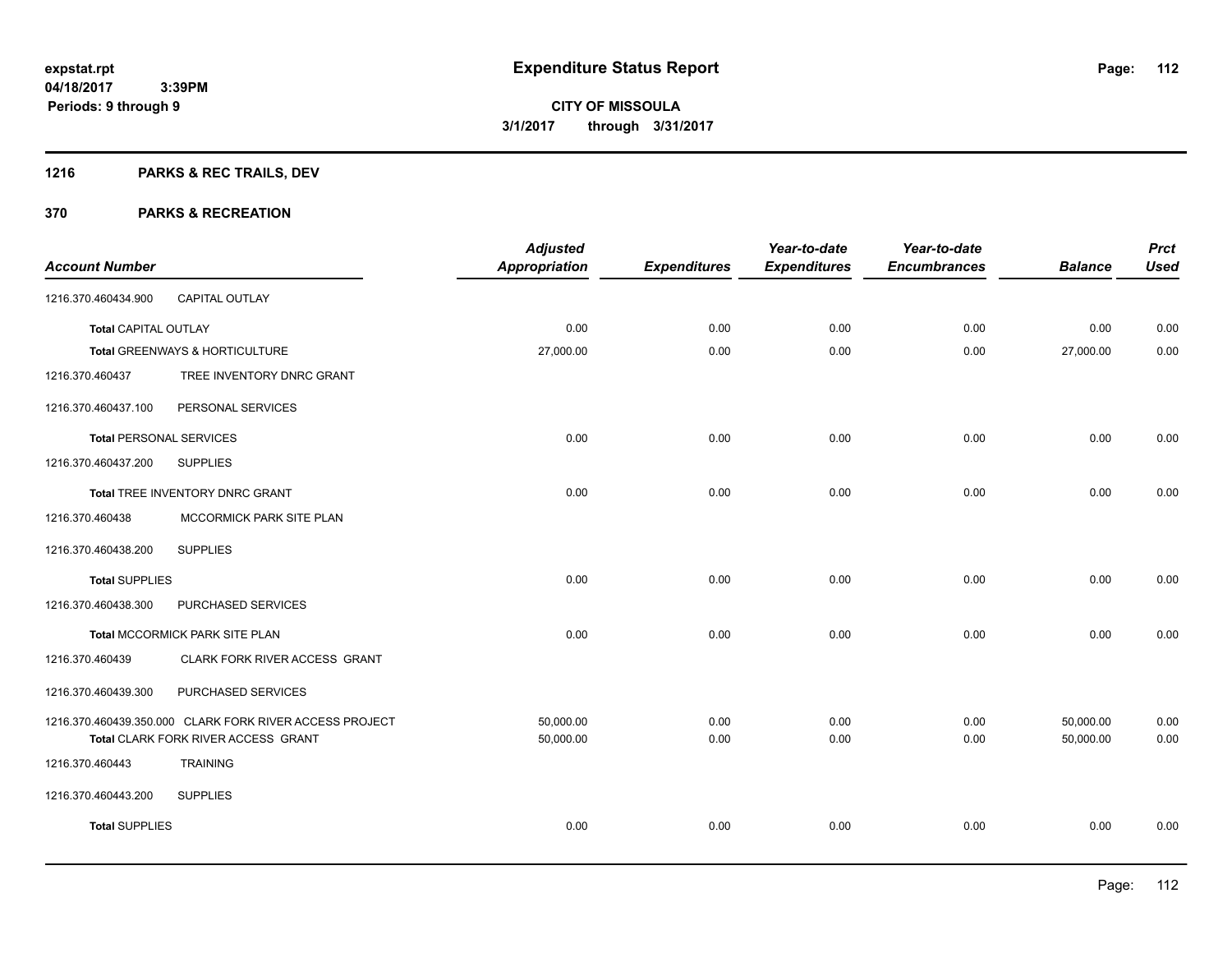## **1216 PARKS & REC TRAILS, DEV**

## **370 PARKS & RECREATION**

| <b>Account Number</b>        |                                                    | <b>Adjusted</b><br><b>Appropriation</b> | <b>Expenditures</b> | Year-to-date<br><b>Expenditures</b> | Year-to-date<br><b>Encumbrances</b> | <b>Balance</b> | <b>Prct</b><br><b>Used</b> |
|------------------------------|----------------------------------------------------|-----------------------------------------|---------------------|-------------------------------------|-------------------------------------|----------------|----------------------------|
| 1216.370.460443.300          | PURCHASED SERVICES                                 |                                         |                     |                                     |                                     |                |                            |
|                              |                                                    |                                         |                     |                                     |                                     |                |                            |
| <b>Total TRAINING</b>        |                                                    | 0.00                                    | 0.00                | 0.00                                | 0.00                                | 0.00           | 0.00                       |
| 1216.370.460444              | <b>PLAYGROUNDS</b>                                 |                                         |                     |                                     |                                     |                |                            |
| 1216.370.460444.300          | PURCHASED SERVICES                                 |                                         |                     |                                     |                                     |                |                            |
|                              | <b>Total PURCHASED SERVICES</b>                    | 0.00                                    | 0.00                | 0.00                                | 0.00                                | 0.00           | 0.00                       |
| 1216.370.460444.900          | CAPITAL OUTLAY                                     |                                         |                     |                                     |                                     |                |                            |
| <b>Total PLAYGROUNDS</b>     |                                                    | 0.00                                    | 0.00                | 0.00                                | 0.00                                | 0.00           | 0.00                       |
| 1216.370.460470              | <b>RECREATION MORE</b>                             |                                         |                     |                                     |                                     |                |                            |
| 1216.370.460470.200          | <b>SUPPLIES</b>                                    |                                         |                     |                                     |                                     |                |                            |
|                              | 1216.370.460470.220.000 MORE/OPERATING SUPPLIES    | 5,000.00                                | 754.73              | 7,466.31                            | 0.00                                | $-2,466.31$    | 149.33                     |
|                              | 1216.370.460470.230.000 MORE/REPAI & MAINTENANCE   | 5.000.00                                | 0.00                | 0.00                                | 0.00                                | 5,000.00       | 0.00                       |
| <b>Total SUPPLIES</b>        |                                                    | 10,000.00                               | 754.73              | 7,466.31                            | 0.00                                | 2,533.69       | 74.66                      |
| 1216.370.460470.300          | PURCHASED SERVICES                                 |                                         |                     |                                     |                                     |                |                            |
|                              | 1216.370.460470.350.000 MORE/PROFESSIONAL SERVICES | 10,000.00                               | 0.00                | 0.00                                | 0.00                                | 10,000.00      | 0.00                       |
|                              | 1216.370.460470.390.000 OTHER PURCHASED SERVICES   | 10.000.00                               | 0.00                | 19.00                               | 0.00                                | 9.981.00       | 0.19                       |
|                              | <b>Total PURCHASED SERVICES</b>                    | 20,000.00                               | 0.00                | 19.00                               | 0.00                                | 19,981.00      | 0.10                       |
| 1216.370.460470.900          | CAPITAL OUTLAY                                     |                                         |                     |                                     |                                     |                |                            |
| <b>Total CAPITAL OUTLAY</b>  |                                                    | 0.00                                    | 0.00                | 0.00                                | 0.00                                | 0.00           | 0.00                       |
| <b>Total RECREATION MORE</b> |                                                    | 30,000.00                               | 754.73              | 7,485.31                            | 0.00                                | 22,514.69      | 24.95                      |
| 1216.370.460471              | <b>RECREATION ADULTS</b>                           |                                         |                     |                                     |                                     |                |                            |

1216.370.460471.200 SUPPLIES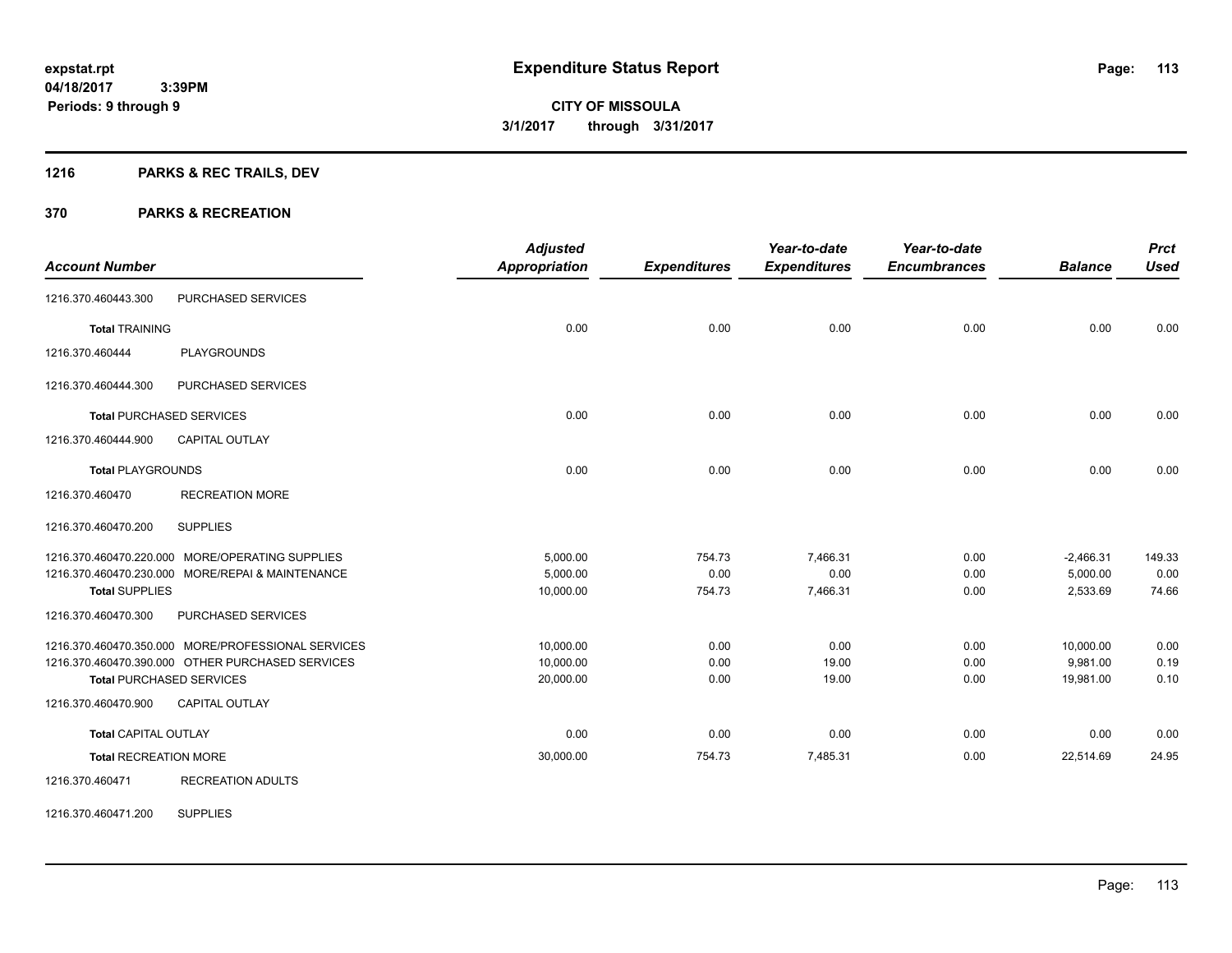## **1216 PARKS & REC TRAILS, DEV**

| <b>Account Number</b>       |                                                      | <b>Adjusted</b><br>Appropriation | <b>Expenditures</b> | Year-to-date<br><b>Expenditures</b> | Year-to-date<br><b>Encumbrances</b> | <b>Balance</b>       | <b>Prct</b><br><b>Used</b> |
|-----------------------------|------------------------------------------------------|----------------------------------|---------------------|-------------------------------------|-------------------------------------|----------------------|----------------------------|
| <b>Total SUPPLIES</b>       | 1216.370.460471.220.000 REC ADULT/OPERATING SUPPLIES | 5,000.00<br>5,000.00             | 0.00<br>0.00        | 0.00<br>0.00                        | 0.00<br>0.00                        | 5,000.00<br>5,000.00 | 0.00<br>0.00               |
| 1216.370.460471.300         | PURCHASED SERVICES                                   |                                  |                     |                                     |                                     |                      |                            |
|                             | <b>Total PURCHASED SERVICES</b>                      | 0.00                             | 0.00                | 0.00                                | 0.00                                | 0.00                 | 0.00                       |
| 1216.370.460471.800         | OTHER OBJECTS                                        |                                  |                     |                                     |                                     |                      |                            |
| <b>Total OTHER OBJECTS</b>  |                                                      | 0.00                             | 0.00                | 0.00                                | 0.00                                | 0.00                 | 0.00                       |
| 1216.370.460471.900         | <b>CAPITAL OUTLAY</b>                                |                                  |                     |                                     |                                     |                      |                            |
| <b>Total CAPITAL OUTLAY</b> |                                                      | 0.00                             | 0.00                | 0.00                                | 0.00                                | 0.00                 | 0.00                       |
| Total RECREATION ADULTS     |                                                      | 5,000.00                         | 0.00                | 0.00                                | 0.00                                | 5,000.00             | 0.00                       |
| 1216.370.460472             | <b>RECREATION YOUTH</b>                              |                                  |                     |                                     |                                     |                      |                            |
| 1216.370.460472.200         | <b>SUPPLIES</b>                                      |                                  |                     |                                     |                                     |                      |                            |
|                             | 1216.370.460472.220.000 REC YOUTH/OPERATING SUPPLIES | 5,000.00                         | 0.00                | 0.00                                | 0.00                                | 5,000.00             | 0.00                       |
| <b>Total SUPPLIES</b>       |                                                      | 5,000.00                         | 0.00                | 0.00                                | 0.00                                | 5,000.00             | 0.00                       |
| 1216.370.460472.300         | PURCHASED SERVICES                                   |                                  |                     |                                     |                                     |                      |                            |
|                             | <b>Total PURCHASED SERVICES</b>                      | 0.00                             | 0.00                | 0.00                                | 0.00                                | 0.00                 | 0.00                       |
| 1216.370.460472.700         | <b>GRANTS &amp; CONTRIBUTIONS</b>                    |                                  |                     |                                     |                                     |                      |                            |
|                             | Total GRANTS & CONTRIBUTIONS                         | 0.00                             | 0.00                | 0.00                                | 0.00                                | 0.00                 | 0.00                       |
| 1216.370.460472.800         | OTHER OBJECTS                                        |                                  |                     |                                     |                                     |                      |                            |
| <b>Total OTHER OBJECTS</b>  |                                                      | 0.00                             | 0.00                | 0.00                                | 0.00                                | 0.00                 | 0.00                       |
| 1216.370.460472.900         | <b>CAPITAL OUTLAY</b>                                |                                  |                     |                                     |                                     |                      |                            |
| <b>Total CAPITAL OUTLAY</b> |                                                      | 0.00                             | 0.00                | 0.00                                | 0.00                                | 0.00                 | 0.00                       |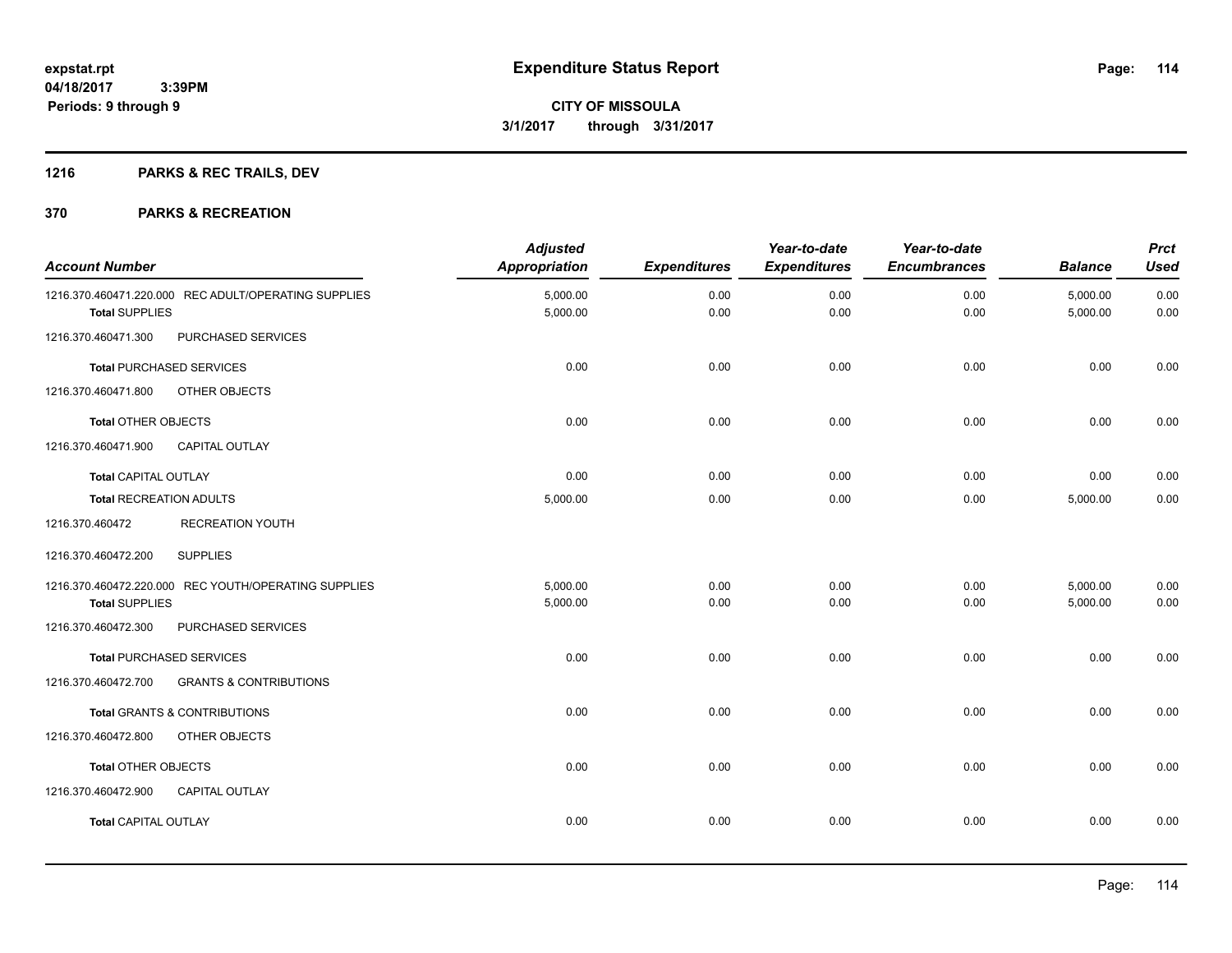## **1216 PARKS & REC TRAILS, DEV**

| <b>Account Number</b>                  |                                                              | <b>Adjusted</b><br><b>Appropriation</b> | <b>Expenditures</b> | Year-to-date<br><b>Expenditures</b> | Year-to-date<br><b>Encumbrances</b> | <b>Balance</b> | <b>Prct</b><br><b>Used</b> |
|----------------------------------------|--------------------------------------------------------------|-----------------------------------------|---------------------|-------------------------------------|-------------------------------------|----------------|----------------------------|
| <b>Total RECREATION YOUTH</b>          |                                                              | 5,000.00                                | 0.00                | 0.00                                | 0.00                                | 5,000.00       | 0.00                       |
| 1216.370.460506                        | <b>CARAS PARK</b>                                            |                                         |                     |                                     |                                     |                |                            |
| 1216.370.460506.200                    | <b>SUPPLIES</b>                                              |                                         |                     |                                     |                                     |                |                            |
| <b>Total SUPPLIES</b>                  |                                                              | 0.00                                    | 0.00                | 0.00                                | 0.00                                | 0.00           | 0.00                       |
| 1216.370.460506.300                    | PURCHASED SERVICES                                           |                                         |                     |                                     |                                     |                |                            |
|                                        | <b>Total PURCHASED SERVICES</b>                              | 0.00                                    | 0.00                | 0.00                                | 0.00                                | 0.00           | 0.00                       |
| 1216.370.460506.900                    | <b>CAPITAL OUTLAY</b>                                        |                                         |                     |                                     |                                     |                |                            |
| <b>Total CARAS PARK</b>                |                                                              | 0.00                                    | 0.00                | 0.00                                | 0.00                                | 0.00           | 0.00                       |
| 1216.370.460507                        | <b>COMMUNITY TRAILS</b>                                      |                                         |                     |                                     |                                     |                |                            |
| 1216.370.460507.200                    | <b>SUPPLIES</b>                                              |                                         |                     |                                     |                                     |                |                            |
|                                        | 1216.370.460507.220.000 COMM TRAILS/OPERATING SUPPLIES       | 5.000.00                                | 0.00                | 0.00                                | 0.00                                | 5,000.00       | 0.00                       |
|                                        | 1216.370.460507.230.000 COMM TRAILS/REPAIR/MAINTENANCE       | 5,000.00                                | 0.00                | 0.00                                | 0.00                                | 5,000.00       | 0.00                       |
| 1216.370.460507.240.000 OTHER SUPPLIES |                                                              | 1,100.00                                | 0.00                | 0.00                                | 0.00                                | 1,100.00       | 0.00                       |
| <b>Total SUPPLIES</b>                  |                                                              | 11,100.00                               | 0.00                | 0.00                                | 0.00                                | 11,100.00      | 0.00                       |
| 1216.370.460507.300                    | PURCHASED SERVICES                                           |                                         |                     |                                     |                                     |                |                            |
|                                        | 1216.370.460507.350.000 COMM TRAILS/PROFESSIONAL SERVICES    | 10,000.00                               | 0.00                | 0.00                                | 0.00                                | 10,000.00      | 0.00                       |
|                                        | 1216.370.460507.360.000 COMM TRAILS/REPAIR & MAINTENANCE     | 10.000.00                               | 0.00                | 0.00                                | 0.00                                | 10.000.00      | 0.00                       |
|                                        | 1216.370.460507.390.000 COMM TRAILS/OTHER PURCHASED SERVICES | 40.000.00                               | 0.00                | 0.00                                | 0.00                                | 40,000.00      | 0.00                       |
|                                        | <b>Total PURCHASED SERVICES</b>                              | 60,000.00                               | 0.00                | 0.00                                | 0.00                                | 60,000.00      | 0.00                       |
| 1216.370.460507.900                    | <b>CAPITAL OUTLAY</b>                                        |                                         |                     |                                     |                                     |                |                            |
|                                        | 1216.370.460507.930.000 COMM TRAILS/IMPROVEMENTS             | 50,000.00                               | 0.00                | 0.00                                | 0.00                                | 50,000.00      | 0.00                       |
| <b>Total CAPITAL OUTLAY</b>            |                                                              | 50,000.00                               | 0.00                | 0.00                                | 0.00                                | 50,000.00      | 0.00                       |
| <b>Total COMMUNITY TRAILS</b>          |                                                              | 121,100.00                              | 0.00                | 0.00                                | 0.00                                | 121,100.00     | 0.00                       |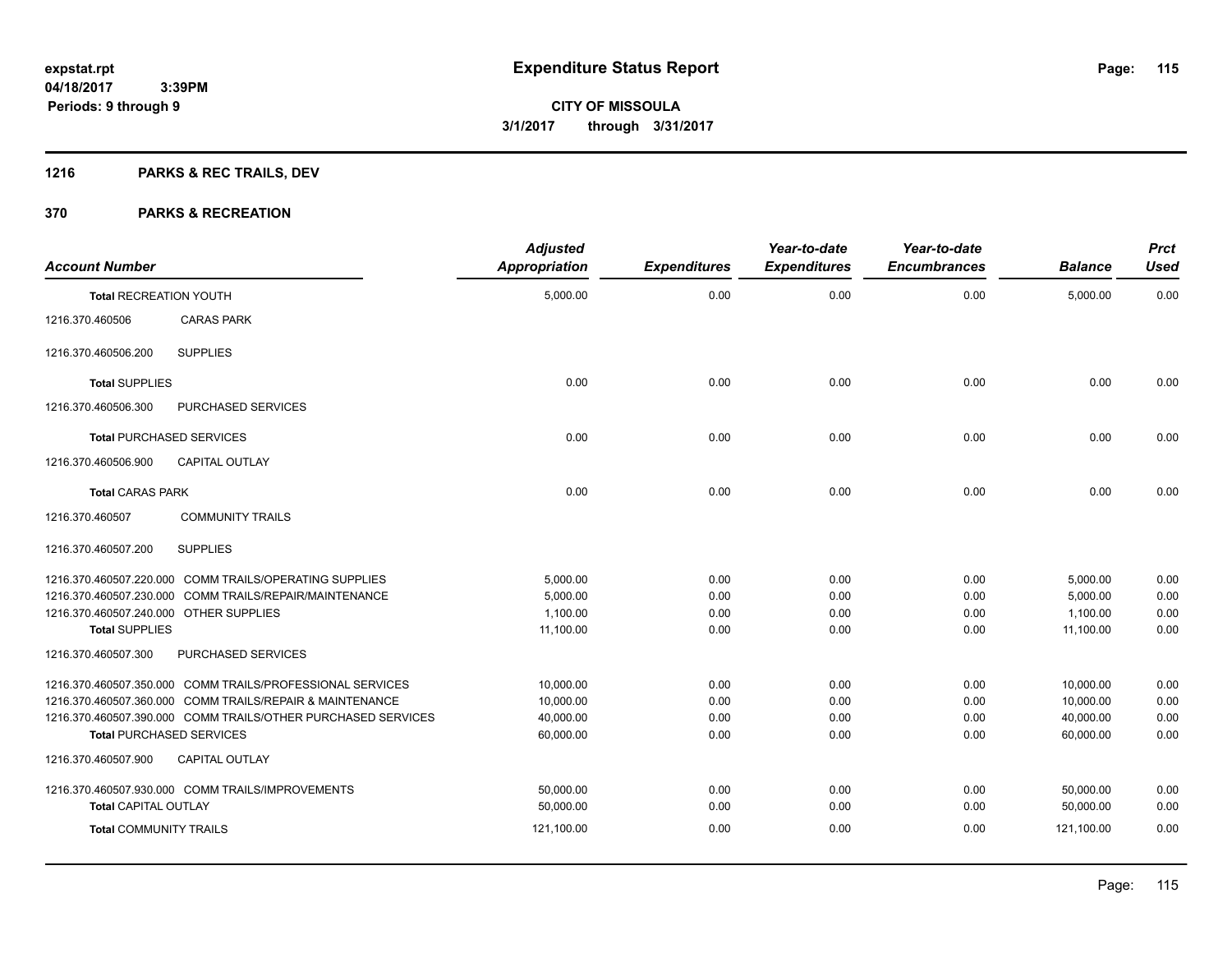## **1216 PARKS & REC TRAILS, DEV**

|                                 |                                                           | <b>Adjusted</b>          |                     | Year-to-date             | Year-to-date        |                        | <b>Prct</b>    |
|---------------------------------|-----------------------------------------------------------|--------------------------|---------------------|--------------------------|---------------------|------------------------|----------------|
| <b>Account Number</b>           |                                                           | <b>Appropriation</b>     | <b>Expenditures</b> | <b>Expenditures</b>      | <b>Encumbrances</b> | <b>Balance</b>         | <b>Used</b>    |
| 1216.370.460508                 | <b>KIWANIS PARK</b>                                       |                          |                     |                          |                     |                        |                |
| 1216.370.460508.900             | CAPITAL OUTLAY                                            |                          |                     |                          |                     |                        |                |
| <b>Total KIWANIS PARK</b>       | 1216.370.460508.930.000 KIWANIS PARK IMPROVEMENTS         | 187,900.00<br>187,900.00 | 0.00<br>0.00        | 169,833.70<br>169,833.70 | 0.00<br>0.00        | 18,066.30<br>18,066.30 | 90.39<br>90.39 |
| 1216.370.460509                 | <b>KIM WILLIAMS TRAIL</b>                                 |                          |                     |                          |                     |                        |                |
| 1216.370.460509.900             | <b>CAPITAL OUTLAY</b>                                     |                          |                     |                          |                     |                        |                |
| <b>Total KIM WILLIAMS TRAIL</b> |                                                           | 0.00                     | 0.00                | 0.00                     | 0.00                | 0.00                   | 0.00           |
| 1216.370.460511                 | PARK ENTERPRISE                                           |                          |                     |                          |                     |                        |                |
| 1216.370.460511.200             | <b>SUPPLIES</b>                                           |                          |                     |                          |                     |                        |                |
| <b>Total SUPPLIES</b>           |                                                           | 0.00                     | 0.00                | 0.00                     | 0.00                | 0.00                   | 0.00           |
| 1216.370.460511.300             | PURCHASED SERVICES                                        |                          |                     |                          |                     |                        |                |
| <b>Total PARK ENTERPRISE</b>    |                                                           | 0.00                     | 0.00                | 0.00                     | 0.00                | 0.00                   | 0.00           |
| 1216.370.460512                 | PARK MEMORIALS                                            |                          |                     |                          |                     |                        |                |
| 1216.370.460512.200             | <b>SUPPLIES</b>                                           |                          |                     |                          |                     |                        |                |
| <b>Total SUPPLIES</b>           | 1216.370.460512.220.000 PARK MEMORIALS/OPERATING SUPPLIES | 0.00<br>0.00             | 0.00<br>0.00        | 60.00<br>60.00           | 0.00<br>0.00        | $-60.00$<br>$-60.00$   | 0.00<br>0.00   |
| 1216.370.460512.300             | PURCHASED SERVICES                                        |                          |                     |                          |                     |                        |                |
|                                 | <b>Total PURCHASED SERVICES</b>                           | 0.00                     | 0.00                | 0.00                     | 0.00                | 0.00                   | 0.00           |
| 1216.370.460512.800             | OTHER OBJECTS                                             |                          |                     |                          |                     |                        |                |
| <b>Total OTHER OBJECTS</b>      |                                                           | 0.00                     | 0.00                | 0.00                     | 0.00                | 0.00                   | 0.00           |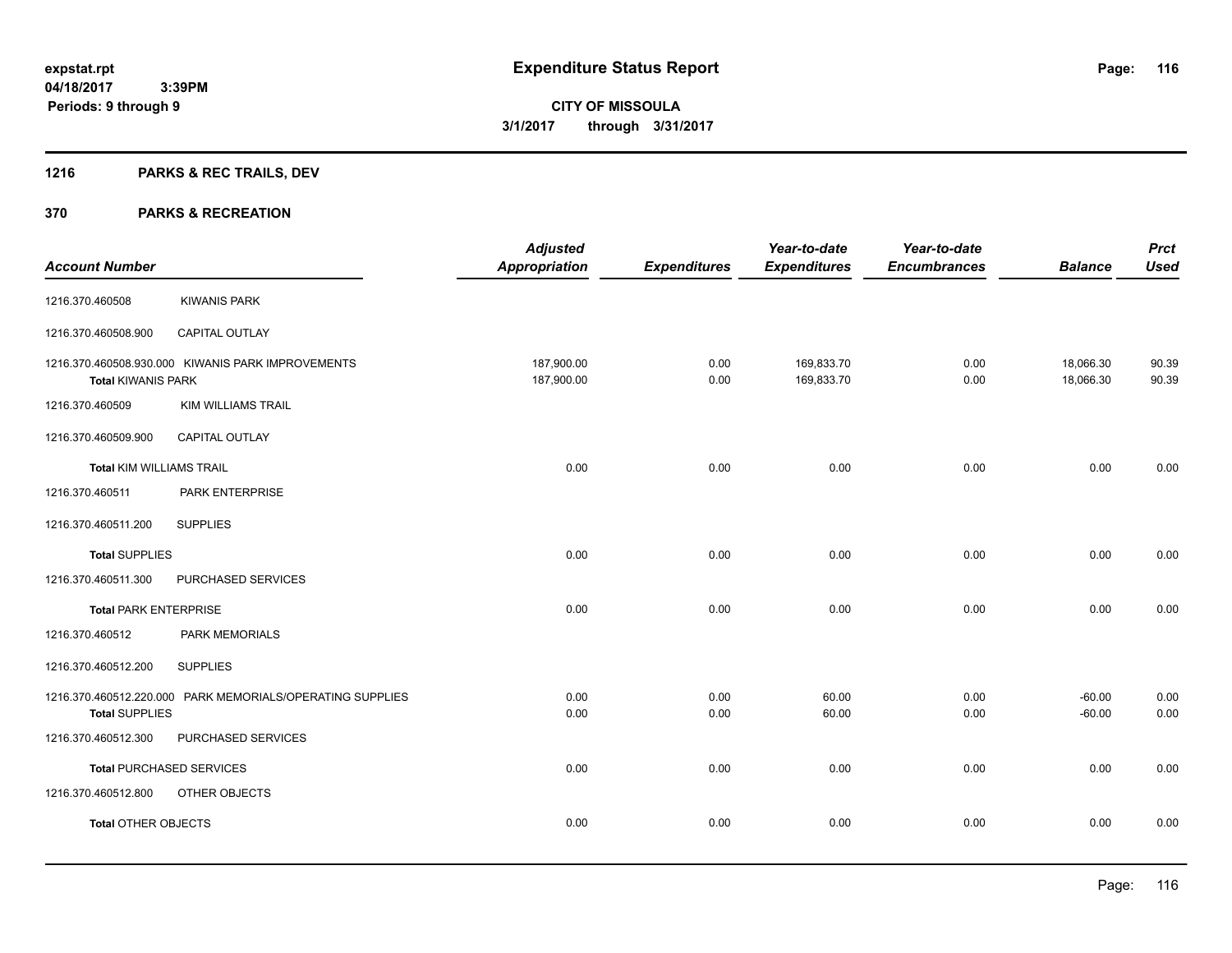## **1216 PARKS & REC TRAILS, DEV**

|                                                                | <b>Adjusted</b>      |                     | Year-to-date        | Year-to-date        |                | <b>Prct</b> |
|----------------------------------------------------------------|----------------------|---------------------|---------------------|---------------------|----------------|-------------|
| <b>Account Number</b>                                          | <b>Appropriation</b> | <b>Expenditures</b> | <b>Expenditures</b> | <b>Encumbrances</b> | <b>Balance</b> | <b>Used</b> |
| 1216.370.460512.900<br><b>CAPITAL OUTLAY</b>                   |                      |                     |                     |                     |                |             |
| 1216.370.460512.920.000 PARK MEMORIALS/BUILDINGS               | 100,000.00           | 0.00                | 0.00                | 0.00                | 100,000.00     | 0.00        |
| 1216.370.460512.930.000 PARK MEMORIALS/IMPROVEMENTS            | 50,000.00            | 0.00                | 762.35              | 0.00                | 49.237.65      | 1.52        |
| <b>Total CAPITAL OUTLAY</b>                                    | 150,000.00           | 0.00                | 762.35              | 0.00                | 149,237.65     | 0.51        |
| <b>Total PARK MEMORIALS</b>                                    | 150,000.00           | 0.00                | 822.35              | 0.00                | 149,177.65     | 0.55        |
| 1216.370.460513<br>RECREATIONAL DONATIONS SPEC EVENTS          |                      |                     |                     |                     |                |             |
| <b>SUPPLIES</b><br>1216.370.460513.200                         |                      |                     |                     |                     |                |             |
| 1216.370.460513.220.000 REC DONATIONS/OPERATING SUPPLIES       | 20,000.00            | 1.00                | 8,156.80            | 0.00                | 11,843.20      | 40.78       |
| 1216.370.460513.230.000 REC DONATIONS-REPAIR/MAINTENANCE       | 5,000.00             | 0.00                | 0.00                | 0.00                | 5.000.00       | 0.00        |
| <b>Total SUPPLIES</b>                                          | 25,000.00            | 1.00                | 8,156.80            | 0.00                | 16,843.20      | 32.63       |
| 1216.370.460513.300<br><b>PURCHASED SERVICES</b>               |                      |                     |                     |                     |                |             |
| 1216.370.460513.350.000 REC DONATIONS/PROFESSIONAL SERVICES    | 5.000.00             | 0.00                | 0.00                | 0.00                | 5,000.00       | 0.00        |
| 1216.370.460513.390.000 REC DONATIONS/OTHER PURCHASED SERVICES | 40.000.00            | 0.00                | 0.00                | 0.00                | 40.000.00      | 0.00        |
| <b>Total PURCHASED SERVICES</b>                                | 45,000.00            | 0.00                | 0.00                | 0.00                | 45.000.00      | 0.00        |
| OTHER OBJECTS<br>1216.370.460513.800                           |                      |                     |                     |                     |                |             |
| <b>Total OTHER OBJECTS</b>                                     | 0.00                 | 0.00                | 0.00                | 0.00                | 0.00           | 0.00        |
| 1216.370.460513.900<br><b>CAPITAL OUTLAY</b>                   |                      |                     |                     |                     |                |             |
| <b>Total CAPITAL OUTLAY</b>                                    | 0.00                 | 0.00                | 0.00                | 0.00                | 0.00           | 0.00        |
| <b>Total RECREATIONAL DONATIONS SPEC EVENTS</b>                | 70,000.00            | 1.00                | 8,156.80            | 0.00                | 61,843.20      | 11.65       |
| 1216.370.460514<br><b>URBAN FORESTRY</b>                       |                      |                     |                     |                     |                |             |
| PERSONAL SERVICES<br>1216.370.460514.100                       |                      |                     |                     |                     |                |             |
| <b>Total PERSONAL SERVICES</b>                                 | 0.00                 | 0.00                | 0.00                | 0.00                | 0.00           | 0.00        |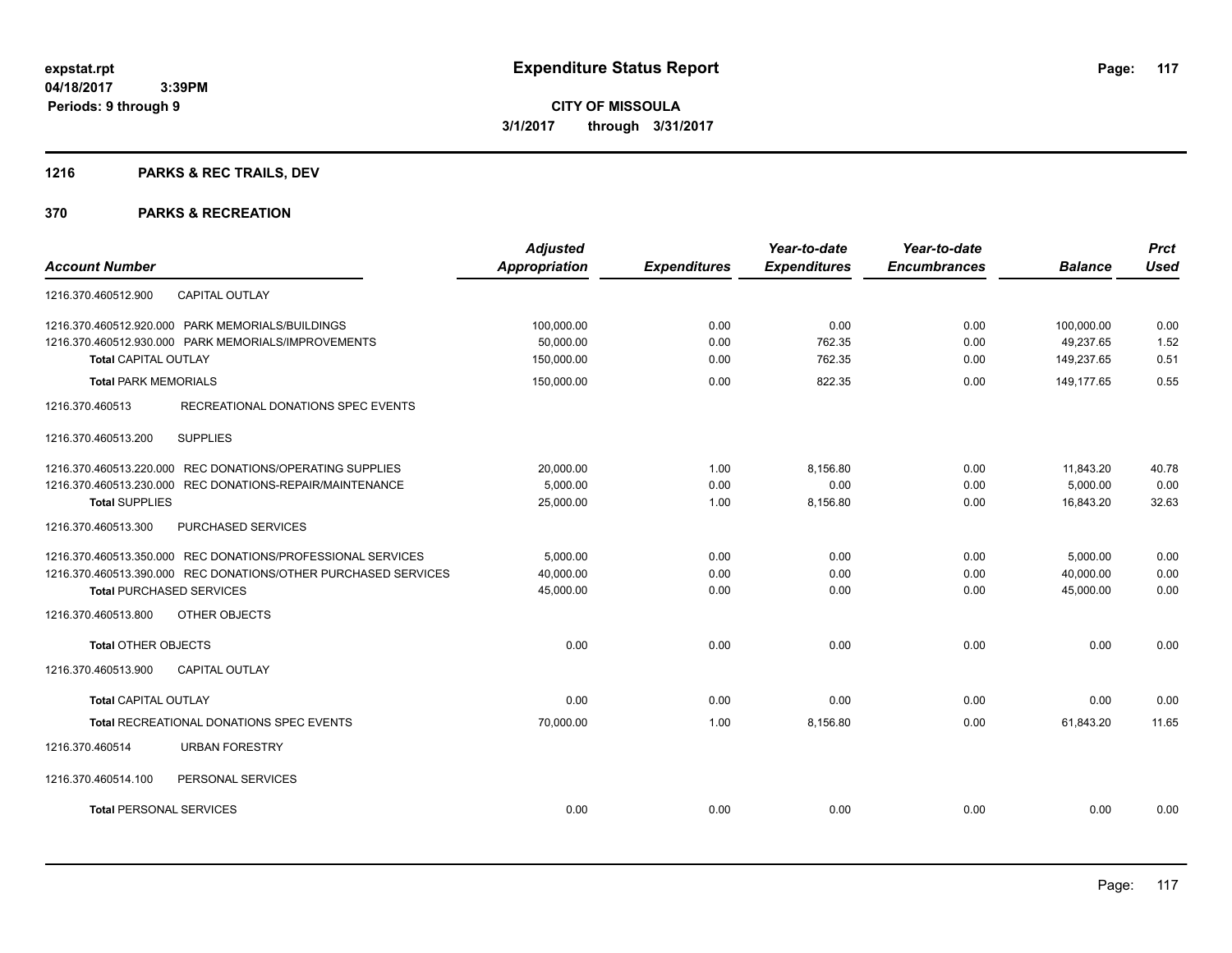## **1216 PARKS & REC TRAILS, DEV**

|                                                              | <b>Adjusted</b> |                     | Year-to-date        | Year-to-date        |                | <b>Prct</b> |
|--------------------------------------------------------------|-----------------|---------------------|---------------------|---------------------|----------------|-------------|
| <b>Account Number</b>                                        | Appropriation   | <b>Expenditures</b> | <b>Expenditures</b> | <b>Encumbrances</b> | <b>Balance</b> | <b>Used</b> |
| 1216.370.460514.200<br><b>SUPPLIES</b>                       |                 |                     |                     |                     |                |             |
| 1216.370.460514.220.000 URBAN FORESTRY/OPERATING SUPPLIES    | 10,000.00       | 0.00                | 324.66              | 0.00                | 9.675.34       | 3.25        |
| <b>OPERATING SUPPLIES</b><br>1216.370.460514.220.081         | 0.00            | 0.00                | 2,804.50            | 0.00                | $-2,804.50$    | 0.00        |
| 1216.370.460514.220.191 OPERATING SUPPLIES                   | 0.00            | 0.00                | 331.50              | 0.00                | $-331.50$      | 0.00        |
| 1216.370.460514.230.000 URBAN FORESTRY-REPAIR/MAINTENANCE    | 5,000.00        | 0.00                | 0.00                | 0.00                | 5,000.00       | 0.00        |
| <b>Total SUPPLIES</b>                                        | 15,000.00       | 0.00                | 3,460.66            | 0.00                | 11,539.34      | 23.07       |
| 1216.370.460514.300<br>PURCHASED SERVICES                    |                 |                     |                     |                     |                |             |
| 1216.370.460514.350.000 URBAN FORESTRY/PROFESSIONAL SERVICES | 20.000.00       | 0.00                | 0.00                | 0.00                | 20.000.00      | 0.00        |
| 1216.370.460514.350.085 FOREST HEALTH GRANT                  | 20,000.00       | 0.00                | 0.00                | 0.00                | 20,000.00      | 0.00        |
| <b>Total PURCHASED SERVICES</b>                              | 40,000.00       | 0.00                | 0.00                | 0.00                | 40,000.00      | 0.00        |
| <b>CAPITAL OUTLAY</b><br>1216.370.460514.900                 |                 |                     |                     |                     |                |             |
| 1216.370.460514.930.000 IMPROVEMENTS                         | 20,000.00       | 0.00                | 0.00                | 0.00                | 20,000.00      | 0.00        |
| 1216.370.460514.940.000 MACHINERY & EQUIPMENT                | 0.00            | 0.00                | 9,150.00            | 0.00                | $-9,150.00$    | 0.00        |
| <b>Total CAPITAL OUTLAY</b>                                  | 20,000.00       | 0.00                | 9,150.00            | 0.00                | 10,850.00      | 45.75       |
| <b>Total URBAN FORESTRY</b>                                  | 75,000.00       | 0.00                | 12,610.66           | 0.00                | 62,389.34      | 16.81       |
| PARK REVOLVING<br>1216.370.460516                            |                 |                     |                     |                     |                |             |
| <b>OTHER OBJECTS</b><br>1216.370.460516.800                  |                 |                     |                     |                     |                |             |
| 1216.370.460516.845.000 CONTINGENCY                          | 25.000.00       | 0.00                | 0.00                | 0.00                | 25.000.00      | 0.00        |
| <b>Total PARK REVOLVING</b>                                  | 25,000.00       | 0.00                | 0.00                | 0.00                | 25.000.00      | 0.00        |
| OPEN SPACE PURCHASE & DONATIONS<br>1216.370.460517           |                 |                     |                     |                     |                |             |
| 1216.370.460517.200<br><b>SUPPLIES</b>                       |                 |                     |                     |                     |                |             |
| <b>Total SUPPLIES</b>                                        | 0.00            | 0.00                | 0.00                | 0.00                | 0.00           | 0.00        |
| PURCHASED SERVICES<br>1216.370.460517.300                    |                 |                     |                     |                     |                |             |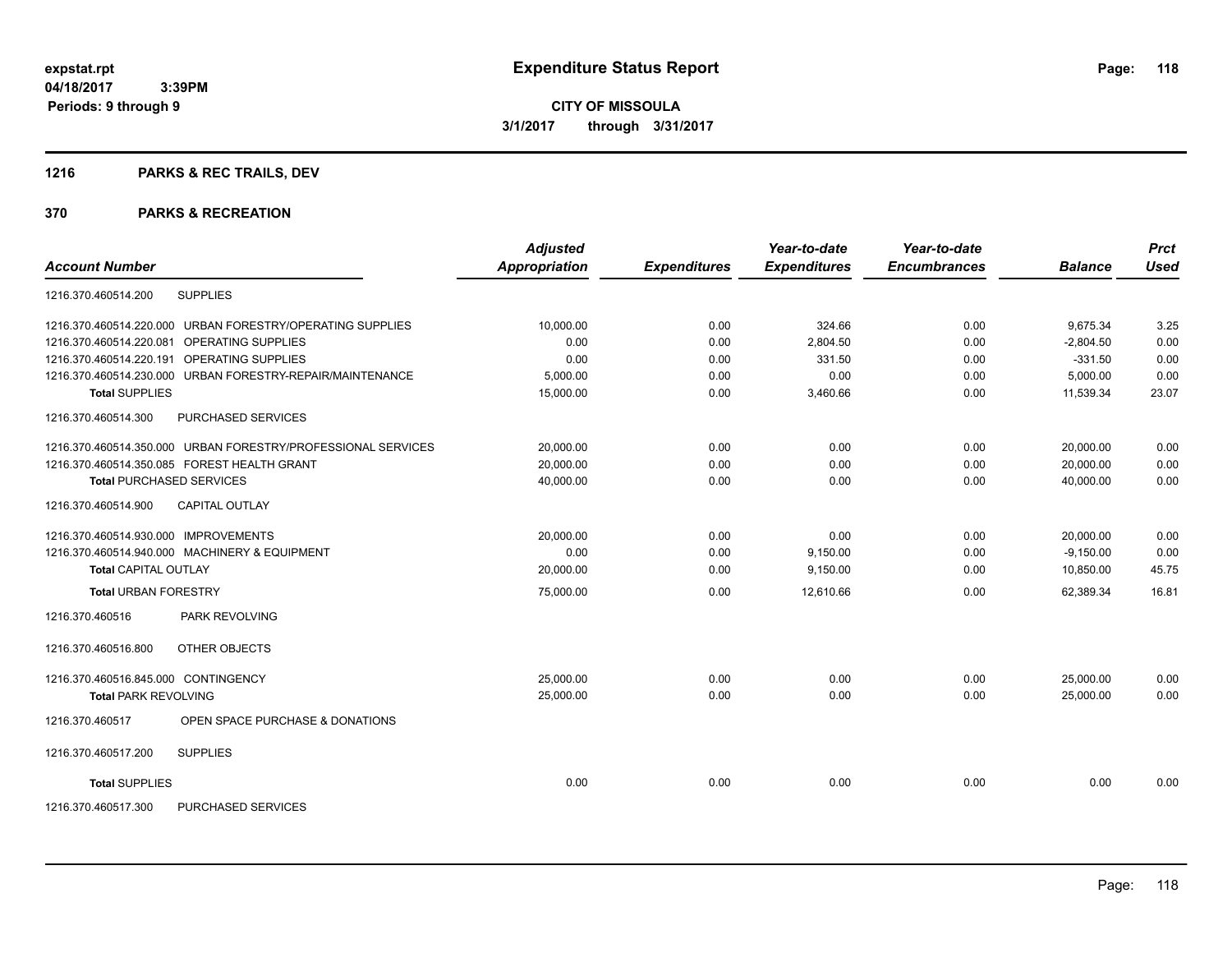## **1216 PARKS & REC TRAILS, DEV**

| <b>Account Number</b>         |                                                                                     | <b>Adjusted</b><br><b>Appropriation</b> | <b>Expenditures</b> | Year-to-date<br><b>Expenditures</b> | Year-to-date<br><b>Encumbrances</b> | <b>Balance</b>         | <b>Prct</b><br><b>Used</b> |
|-------------------------------|-------------------------------------------------------------------------------------|-----------------------------------------|---------------------|-------------------------------------|-------------------------------------|------------------------|----------------------------|
|                               | 1216.370.460517.390.000 OTHER PURCHASED SERVICES<br><b>Total PURCHASED SERVICES</b> | 10,000.00<br>10,000.00                  | 0.00<br>0.00        | 0.00<br>0.00                        | 0.00<br>0.00                        | 10,000.00<br>10,000.00 | 0.00<br>0.00               |
| 1216.370.460517.900           | CAPITAL OUTLAY                                                                      |                                         |                     |                                     |                                     |                        |                            |
| <b>Total CAPITAL OUTLAY</b>   |                                                                                     | 0.00                                    | 0.00                | 0.00                                | 0.00                                | 0.00                   | 0.00                       |
|                               | Total OPEN SPACE PURCHASE & DONATIONS                                               | 10,000.00                               | 0.00                | 0.00                                | 0.00                                | 10,000.00              | $0.00\,$                   |
| 1216.370.460518               | SILVERS LAGOON                                                                      |                                         |                     |                                     |                                     |                        |                            |
| 1216.370.460518.900           | <b>CAPITAL OUTLAY</b>                                                               |                                         |                     |                                     |                                     |                        |                            |
| <b>Total SILVERS LAGOON</b>   |                                                                                     | 0.00                                    | 0.00                | 0.00                                | 0.00                                | 0.00                   | 0.00                       |
| 1216.370.460519               | <b>AQUATICS CAPITAL</b>                                                             |                                         |                     |                                     |                                     |                        |                            |
| 1216.370.460519.200           | <b>SUPPLIES</b>                                                                     |                                         |                     |                                     |                                     |                        |                            |
| <b>Total SUPPLIES</b>         |                                                                                     | 0.00                                    | 0.00                | 0.00                                | 0.00                                | 0.00                   | 0.00                       |
| 1216.370.460519.300           | PURCHASED SERVICES                                                                  |                                         |                     |                                     |                                     |                        |                            |
|                               | <b>Total PURCHASED SERVICES</b>                                                     | 0.00                                    | 0.00                | 0.00                                | 0.00                                | 0.00                   | 0.00                       |
| 1216.370.460519.900           | <b>CAPITAL OUTLAY</b>                                                               |                                         |                     |                                     |                                     |                        |                            |
| <b>Total AQUATICS CAPITAL</b> |                                                                                     | 0.00                                    | 0.00                | 0.00                                | 0.00                                | 0.00                   | 0.00                       |
| 1216.370.460520               | *** Title Not Found ***                                                             |                                         |                     |                                     |                                     |                        |                            |
| 1216.370.460520.200           | <b>SUPPLIES</b>                                                                     |                                         |                     |                                     |                                     |                        |                            |
| <b>Total SUPPLIES</b>         |                                                                                     | 0.00                                    | 0.00                | 0.00                                | 0.00                                | 0.00                   | 0.00                       |
| 1216.370.460520.300           | PURCHASED SERVICES                                                                  |                                         |                     |                                     |                                     |                        |                            |
|                               | <b>Total PURCHASED SERVICES</b>                                                     | 0.00                                    | 0.00                | 0.00                                | 0.00                                | 0.00                   | 0.00                       |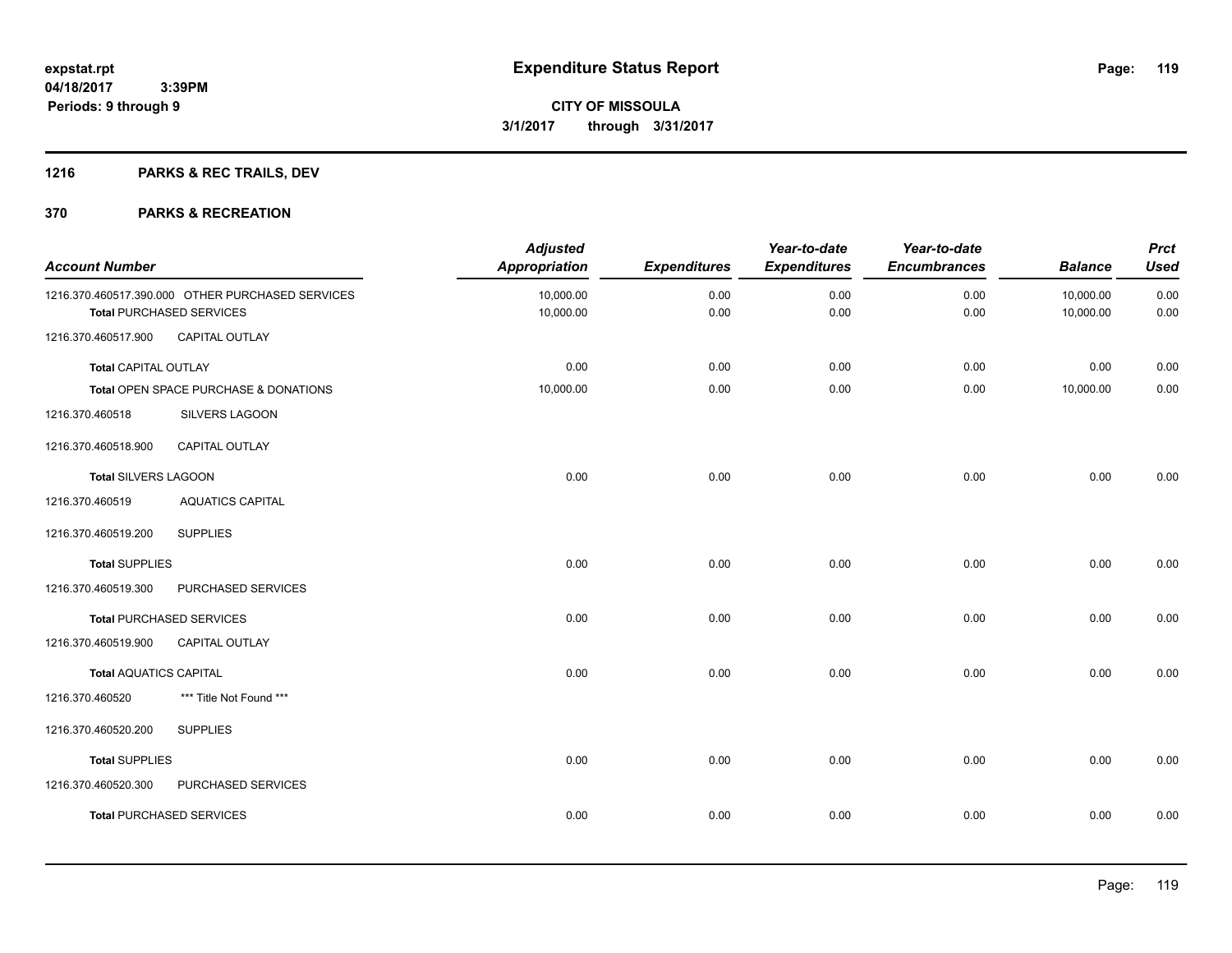## **1216 PARKS & REC TRAILS, DEV**

|                                      |                                                                 | <b>Adjusted</b>      |                     | Year-to-date        | Year-to-date        |                | <b>Prct</b> |
|--------------------------------------|-----------------------------------------------------------------|----------------------|---------------------|---------------------|---------------------|----------------|-------------|
| <b>Account Number</b>                |                                                                 | <b>Appropriation</b> | <b>Expenditures</b> | <b>Expenditures</b> | <b>Encumbrances</b> | <b>Balance</b> | <b>Used</b> |
| 1216.370.460520.900                  | <b>CAPITAL OUTLAY</b>                                           |                      |                     |                     |                     |                |             |
| Total *** Title Not Found ***        |                                                                 | 0.00                 | 0.00                | 0.00                | 0.00                | 0.00           | 0.00        |
| 1216.370.460521                      | CONSERVATION LANDS DONATIONS                                    |                      |                     |                     |                     |                |             |
| 1216.370.460521.100                  | PERSONAL SERVICES                                               |                      |                     |                     |                     |                |             |
|                                      | 1216.370.460521.110.000 CONSV LANDS MGMT GRANTS                 | 11.291.00            | 0.00                | 5.568.48            | 0.00                | 5.722.52       | 49.32       |
| 1216.370.460521.140.000              | <b>CONSERVATION LAND MGMT GRANT/EMP CONTRI</b>                  | 1,909.00             | 0.00                | 784.76              | 0.00                | 1,124.24       | 41.11       |
|                                      | 1216.370.460521.141.000 STATE RETIREMENT CONTRIBUTIONS          | 0.00                 | 0.00                | 5.57                | 0.00                | $-5.57$        | 0.00        |
| <b>Total PERSONAL SERVICES</b>       |                                                                 | 13,200.00            | 0.00                | 6,358.81            | 0.00                | 6,841.19       | 48.17       |
| 1216.370.460521.200                  | <b>SUPPLIES</b>                                                 |                      |                     |                     |                     |                |             |
|                                      | 1216.370.460521.220.000 CONSVERVATION LANDS GRANT/OPER SUPPLIES | 10.000.00            | 0.00                | 0.00                | 0.00                | 10,000.00      | 0.00        |
| 1216.370.460521.220.086              | OPERATING SUPPLIES~WEED PROGRAM                                 | 0.00                 | 0.00                | 8,630.00            | 0.00                | $-8,630.00$    | 0.00        |
| 1216.370.460521.230.000              | <b>CONSERVATION LANDS MGMT GRANT</b>                            | 5,000.00             | 0.00                | 0.00                | 0.00                | 5,000.00       | 0.00        |
|                                      | 1216.370.460521.230.086 REPAIR/MAINTENANCE                      | 0.00                 | 0.00                | 10,000.00           | 0.00                | $-10,000.00$   | 0.00        |
| <b>Total SUPPLIES</b>                |                                                                 | 15,000.00            | 0.00                | 18,630.00           | 0.00                | $-3,630.00$    | 124.20      |
| 1216.370.460521.300                  | <b>PURCHASED SERVICES</b>                                       |                      |                     |                     |                     |                |             |
|                                      | 1216.370.460521.350.000 CONSERVATION LANDS                      | 9,700.00             | 0.00                | 0.00                | 0.00                | 9,700.00       | 0.00        |
|                                      | 1216.370.460521.350.086 PROFESSIONAL SERVICES~WEED PROGRAM      | 15,000.00            | 0.00                | 2,160.32            | 0.00                | 12,839.68      | 14.40       |
| 1216.370.460521.370.000 TRAVEL       |                                                                 | 150.00               | 0.00                | 0.00                | 0.00                | 150.00         | 0.00        |
| 1216.370.460521.380.000 TRAINING     |                                                                 | 150.00               | 0.00                | 0.00                | 0.00                | 150.00         | 0.00        |
| <b>Total PURCHASED SERVICES</b>      |                                                                 | 25,000.00            | 0.00                | 2,160.32            | 0.00                | 22,839.68      | 8.64        |
| 1216.370.460521.900                  | CAPITAL OUTLAY                                                  |                      |                     |                     |                     |                |             |
| 1216.370.460521.930.000 IMPROVEMENTS |                                                                 | 6,800.00             | 0.00                | 0.00                | 0.00                | 6,800.00       | 0.00        |
| <b>Total CAPITAL OUTLAY</b>          |                                                                 | 6,800.00             | 0.00                | 0.00                | 0.00                | 6,800.00       | 0.00        |
|                                      | Total CONSERVATION LANDS DONATIONS                              | 60,000.00            | 0.00                | 27,149.13           | 0.00                | 32,850.87      | 45.25       |
| 1216.370.460522                      | CONVERSATION LAND DONATIONS                                     |                      |                     |                     |                     |                |             |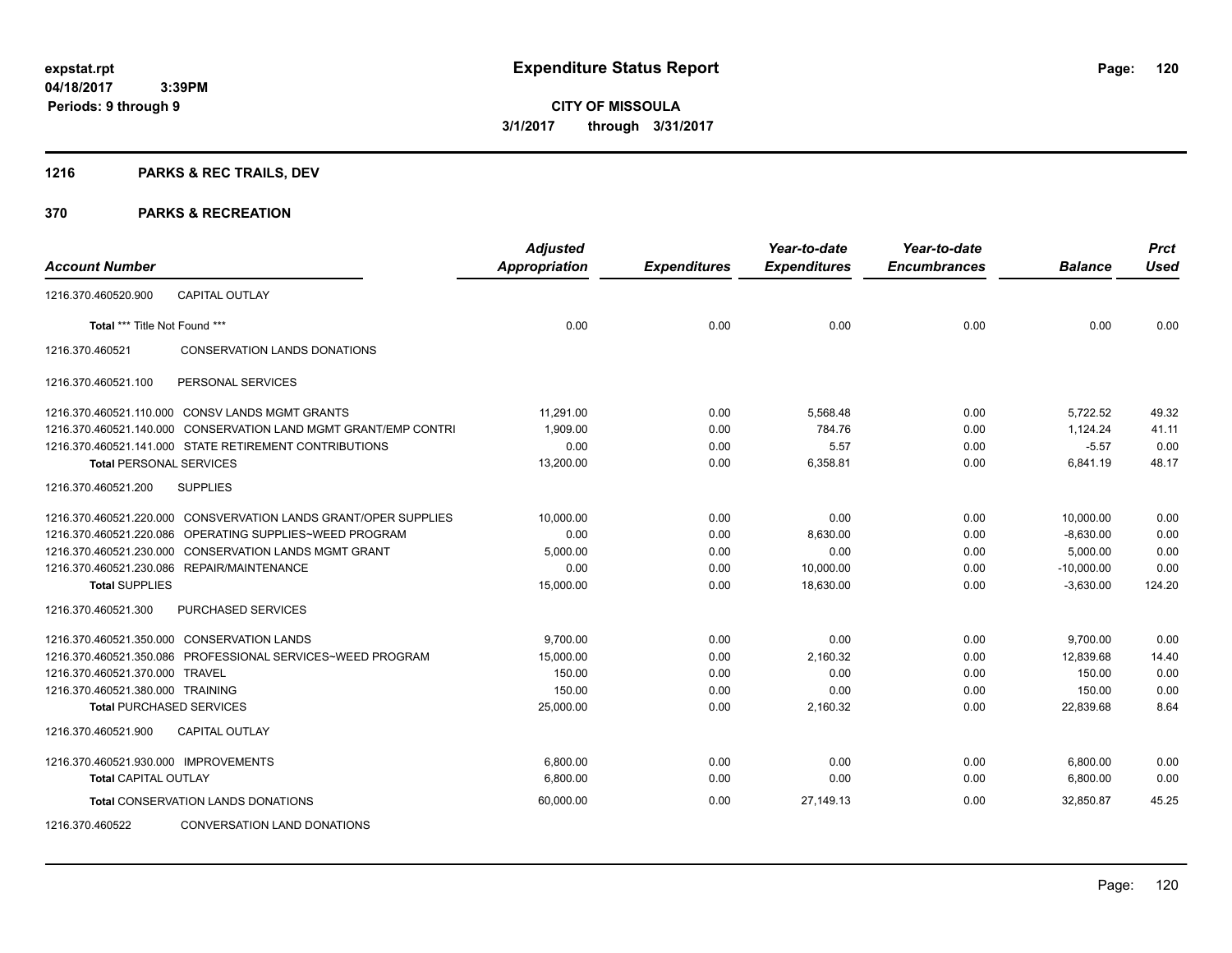## **1216 PARKS & REC TRAILS, DEV**

|                                              | <b>Adjusted</b>      |                     | Year-to-date        | Year-to-date        |                | <b>Prct</b> |
|----------------------------------------------|----------------------|---------------------|---------------------|---------------------|----------------|-------------|
| <b>Account Number</b>                        | <b>Appropriation</b> | <b>Expenditures</b> | <b>Expenditures</b> | <b>Encumbrances</b> | <b>Balance</b> | <b>Used</b> |
| <b>SUPPLIES</b><br>1216.370.460522.200       |                      |                     |                     |                     |                |             |
| 1216.370.460522.230.000 REPAIR/MAINTENANCE   | 10,000.00            | 0.00                | 0.00                | 0.00                | 10,000.00      | 0.00        |
| <b>Total SUPPLIES</b>                        | 10,000.00            | 0.00                | 0.00                | 0.00                | 10,000.00      | 0.00        |
| 1216.370.460522.900<br><b>CAPITAL OUTLAY</b> |                      |                     |                     |                     |                |             |
| 1216.370.460522.930.000 IMPROVEMENTS         | 10,000.00            | 0.00                | 0.00                | 0.00                | 10,000.00      | 0.00        |
| <b>Total CAPITAL OUTLAY</b>                  | 10,000.00            | 0.00                | 0.00                | 0.00                | 10,000.00      | 0.00        |
| <b>Total CONVERSATION LAND DONATIONS</b>     | 20,000.00            | 0.00                | 0.00                | 0.00                | 20,000.00      | 0.00        |
| *** Title Not Found ***<br>1216.370.460523   |                      |                     |                     |                     |                |             |
| 1216.370.460523.100<br>PERSONAL SERVICES     |                      |                     |                     |                     |                |             |
| <b>Total PERSONAL SERVICES</b>               | 0.00                 | 0.00                | 0.00                | 0.00                | 0.00           | 0.00        |
| 1216.370.460523.300<br>PURCHASED SERVICES    |                      |                     |                     |                     |                |             |
| <b>Total PURCHASED SERVICES</b>              | 0.00                 | 0.00                | 0.00                | 0.00                | 0.00           | 0.00        |
| 1216.370.460523.900<br><b>CAPITAL OUTLAY</b> |                      |                     |                     |                     |                |             |
| Total *** Title Not Found ***                | 0.00                 | 0.00                | 0.00                | 0.00                | 0.00           | 0.00        |
| 1216.370.460524<br>*** Title Not Found ***   |                      |                     |                     |                     |                |             |
| 1216.370.460524.100<br>PERSONAL SERVICES     |                      |                     |                     |                     |                |             |
| <b>Total PERSONAL SERVICES</b>               | 0.00                 | 0.00                | 0.00                | 0.00                | 0.00           | 0.00        |
| <b>SUPPLIES</b><br>1216.370.460524.200       |                      |                     |                     |                     |                |             |
| <b>Total SUPPLIES</b>                        | 0.00                 | 0.00                | 0.00                | 0.00                | 0.00           | 0.00        |
| PURCHASED SERVICES<br>1216.370.460524.300    |                      |                     |                     |                     |                |             |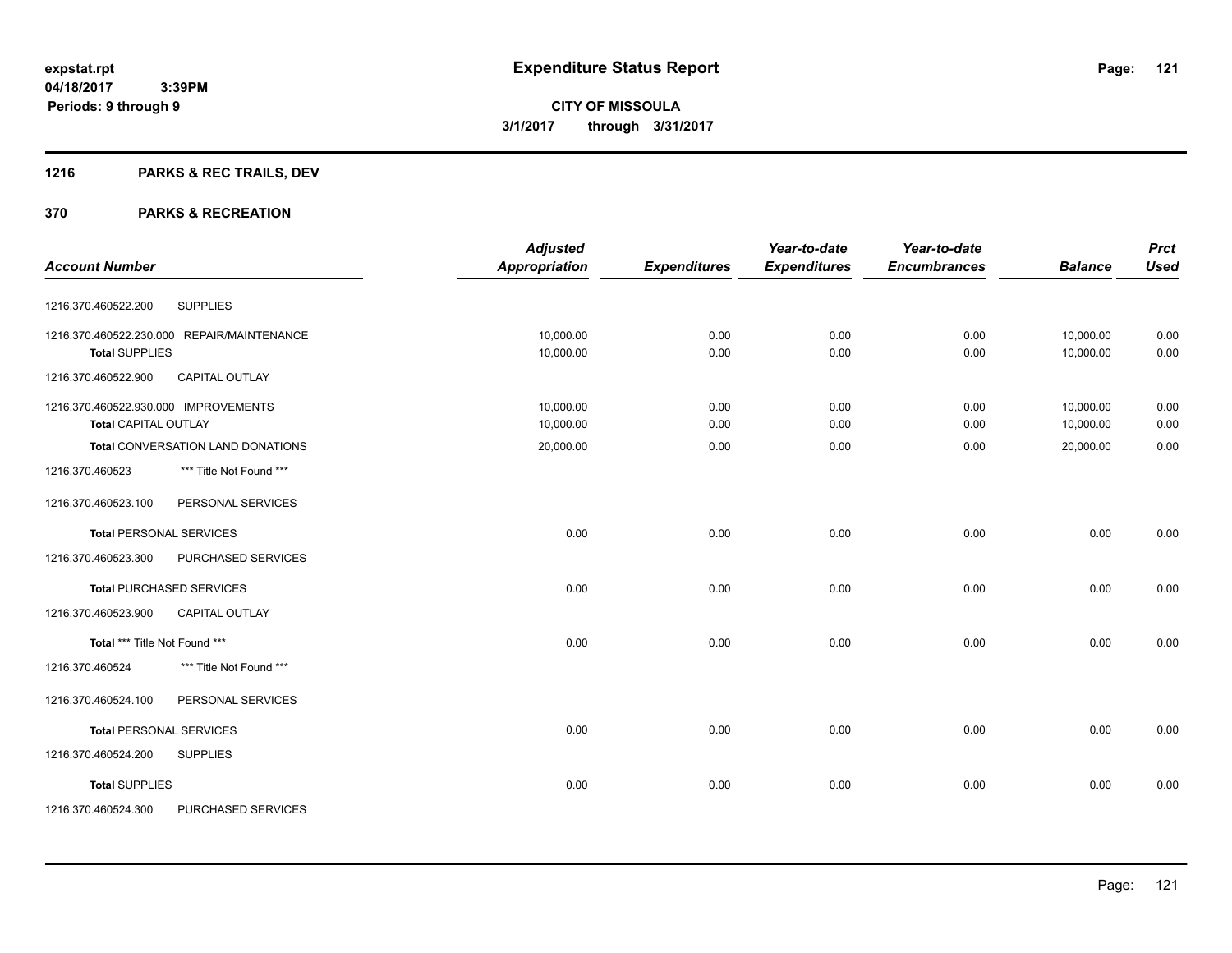## **1216 PARKS & REC TRAILS, DEV**

| <b>Account Number</b>          |                               | <b>Adjusted</b><br><b>Appropriation</b> | Expenditures | Year-to-date<br><b>Expenditures</b> | Year-to-date<br><b>Encumbrances</b> | <b>Balance</b> | <b>Prct</b><br><b>Used</b> |
|--------------------------------|-------------------------------|-----------------------------------------|--------------|-------------------------------------|-------------------------------------|----------------|----------------------------|
| Total *** Title Not Found ***  |                               | 0.00                                    | 0.00         | 0.00                                | 0.00                                | 0.00           | 0.00                       |
| 1216.370.510110                | <b>MERCHANT SERVICES</b>      |                                         |              |                                     |                                     |                |                            |
| 1216.370.510110.500            | <b>FIXED CHARGES</b>          |                                         |              |                                     |                                     |                |                            |
| <b>Total MERCHANT SERVICES</b> |                               | 0.00                                    | 0.00         | 0.00                                | 0.00                                | 0.00           | 0.00                       |
|                                | Total PARKS & REC TRAILS, DEV | 836,000.00                              | 755.73       | 243,124.38                          | 0.00                                | 592,875.62     | 29.08                      |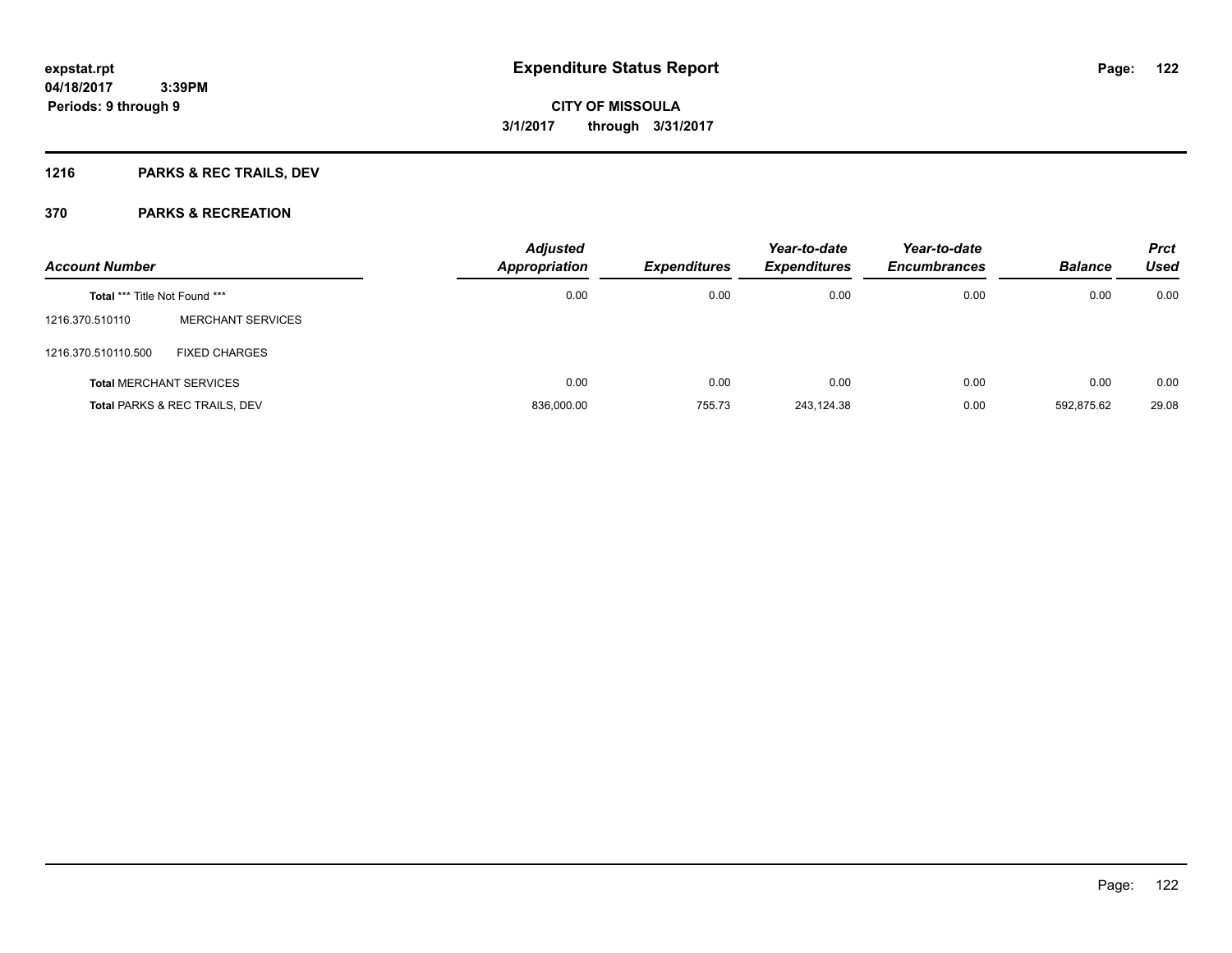## **1217 PARKS CITY LIFE GYM LEASE**

## **370 PARKS & RECREATION**

|                                                         | <b>Adjusted</b> |                     | Year-to-date        | Year-to-date        |                | <b>Prct</b> |
|---------------------------------------------------------|-----------------|---------------------|---------------------|---------------------|----------------|-------------|
| <b>Account Number</b>                                   | Appropriation   | <b>Expenditures</b> | <b>Expenditures</b> | <b>Encumbrances</b> | <b>Balance</b> | <b>Used</b> |
| CITY LIFE GYM LEASE<br>1217.370.460440                  |                 |                     |                     |                     |                |             |
| 1217.370.460440.100<br>PERSONAL SERVICES                |                 |                     |                     |                     |                |             |
| 1217.370.460440.110.000 SALARIES AND WAGES              | 12,000.00       | 0.00                | 0.00                | 0.00                | 12,000.00      | 0.00        |
| <b>Total PERSONAL SERVICES</b>                          | 12,000.00       | 0.00                | 0.00                | 0.00                | 12,000.00      | 0.00        |
| <b>SUPPLIES</b><br>1217.370.460440.200                  |                 |                     |                     |                     |                |             |
| 1217.370.460440.220.000 OPERATING SUPPLIES              | 2.500.00        | 43.38               | 676.19              | 0.00                | 1.823.81       | 27.05       |
| 1217.370.460440.220.147<br>OPERATING SUPPLIES           | 0.00            | 0.00                | 123.35              | 0.00                | $-123.35$      | 0.00        |
| 1217.370.460440.230.000 REPAIR/MAINTENANCE              | 3,500.00        | 0.00                | 0.00                | 0.00                | 3,500.00       | 0.00        |
| <b>Total SUPPLIES</b>                                   | 6,000.00        | 43.38               | 799.54              | 0.00                | 5,200.46       | 13.33       |
| 1217.370.460440.300<br><b>PURCHASED SERVICES</b>        |                 |                     |                     |                     |                |             |
| 1217.370.460440.320.000 PRINTING & DUPLICATING          | 1,000.00        | 0.00                | 0.00                | 0.00                | 1,000.00       | 0.00        |
| 1217.370.460440.330.000 PUBLICITY, SUBSCRIPTIONS & DUES | 1,000.00        | 0.00                | 0.00                | 0.00                | 1,000.00       | 0.00        |
| 1217.370.460440.390.000 OTHER PURCHASED SERVICES        | 4,992.00        | 0.00                | 0.00                | 0.00                | 4.992.00       | 0.00        |
| <b>Total PURCHASED SERVICES</b>                         | 6,992.00        | 0.00                | 0.00                | 0.00                | 6,992.00       | 0.00        |
| 1217.370.460440.500<br><b>FIXED CHARGES</b>             |                 |                     |                     |                     |                |             |
| 1217.370.460440.500.000 LEASE/FIXED CHARGES             | 24,000.00       | 2,000.00            | 18,000.00           | 0.00                | 6,000.00       | 75.00       |
| <b>Total FIXED CHARGES</b>                              | 24,000.00       | 2,000.00            | 18,000.00           | 0.00                | 6,000.00       | 75.00       |
| <b>CAPITAL OUTLAY</b><br>1217.370.460440.900            |                 |                     |                     |                     |                |             |
| 1217.370.460440.930.000 IMPROVEMENTS                    | 0.00            | 0.00                | 4,992.00            | 0.00                | $-4,992.00$    | 0.00        |
| <b>Total CAPITAL OUTLAY</b>                             | 0.00            | 0.00                | 4,992.00            | 0.00                | $-4,992.00$    | 0.00        |
| Total CITY LIFE GYM LEASE                               | 48,992.00       | 2,043.38            | 23,791.54           | 0.00                | 25,200.46      | 48.56       |
| 1217.370.460471<br><b>RECREATION ADULTS</b>             |                 |                     |                     |                     |                |             |

1217.370.460471.200 SUPPLIES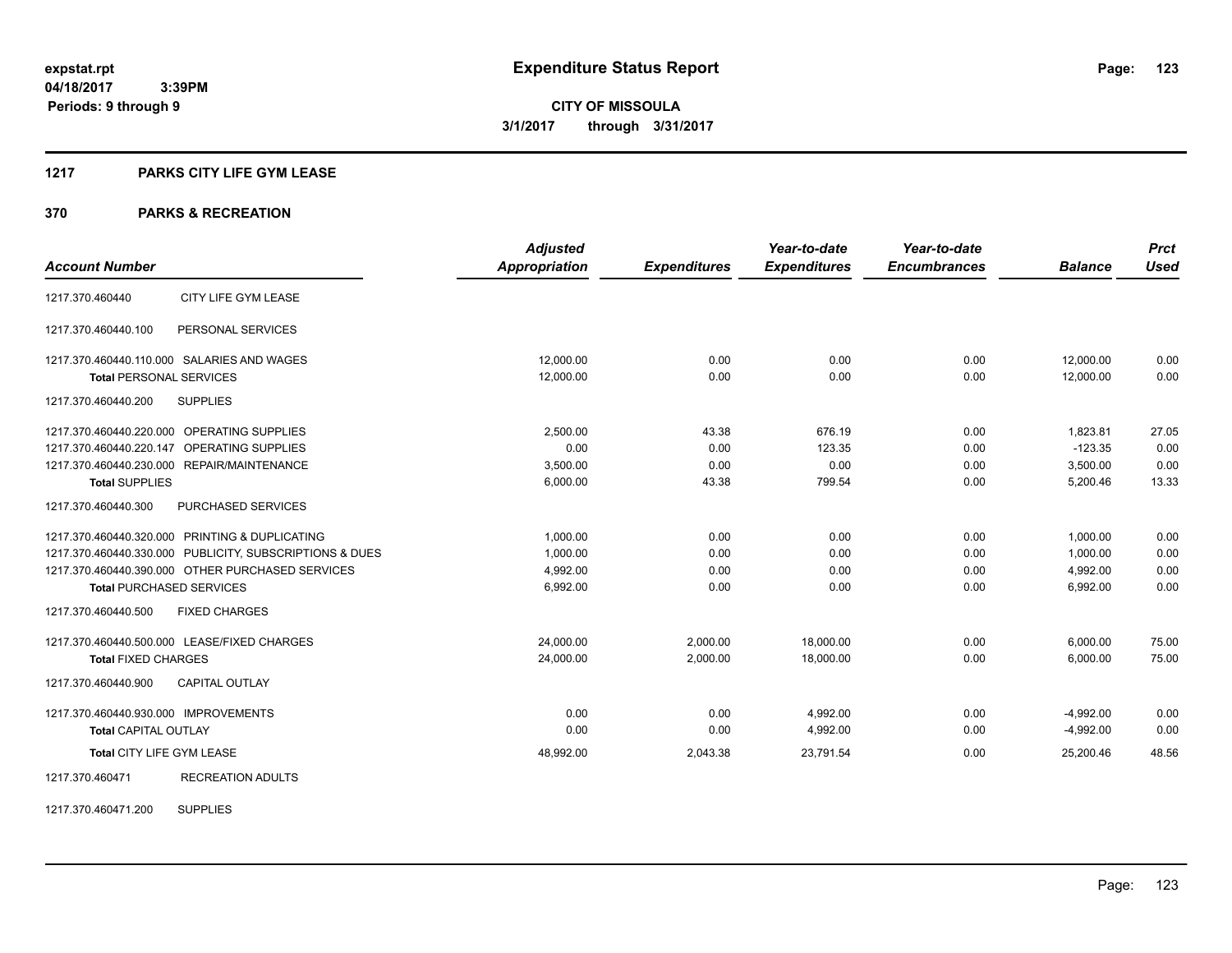## **1217 PARKS CITY LIFE GYM LEASE**

| <b>Account Number</b>          |                                        | <b>Adjusted</b><br><b>Appropriation</b> | <b>Expenditures</b> | Year-to-date<br><b>Expenditures</b> | Year-to-date<br><b>Encumbrances</b> | <b>Balance</b> | <b>Prct</b><br>Used |
|--------------------------------|----------------------------------------|-----------------------------------------|---------------------|-------------------------------------|-------------------------------------|----------------|---------------------|
| <b>Total RECREATION ADULTS</b> |                                        | 0.00                                    | 0.00                | 0.00                                | 0.00                                | 0.00           | 0.00                |
| 1217.370.510110                | <b>MERCHANT SERVICES</b>               |                                         |                     |                                     |                                     |                |                     |
| 1217.370.510110.500            | <b>FIXED CHARGES</b>                   |                                         |                     |                                     |                                     |                |                     |
|                                | <b>Total MERCHANT SERVICES</b>         | 0.00                                    | 0.00                | 0.00                                | 0.00                                | 0.00           | 0.00                |
|                                | <b>Total PARKS CITY LIFE GYM LEASE</b> | 48,992.00                               | 2,043.38            | 23,791.54                           | 0.00                                | 25.200.46      | 48.56               |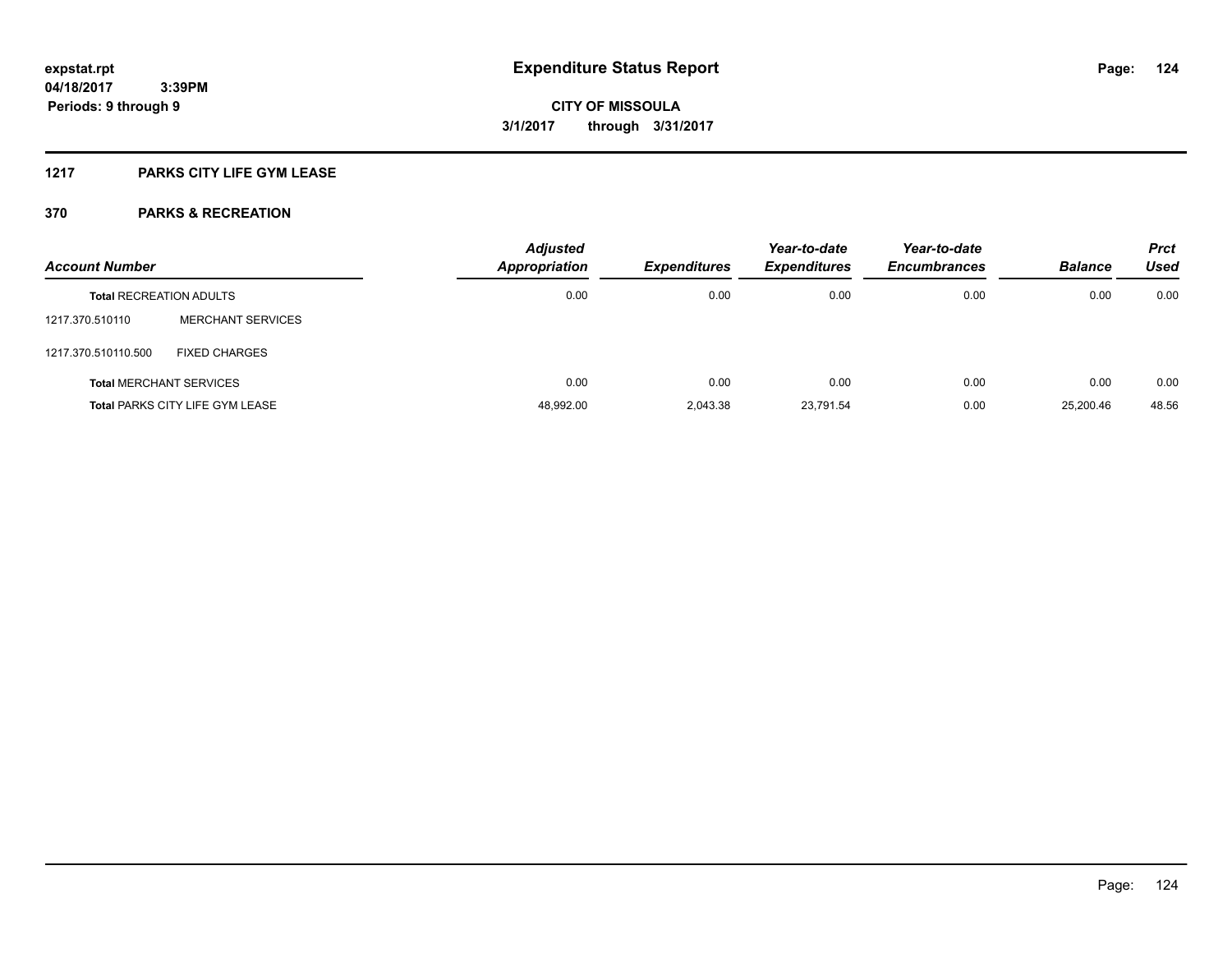## **1218 ALL ABILITIES PLAYGROUND**

| <b>Account Number</b>    |                                 | <b>Adjusted</b><br><b>Appropriation</b> | <b>Expenditures</b> | Year-to-date<br><b>Expenditures</b> | Year-to-date<br><b>Encumbrances</b> | <b>Balance</b> | <b>Prct</b><br><b>Used</b> |
|--------------------------|---------------------------------|-----------------------------------------|---------------------|-------------------------------------|-------------------------------------|----------------|----------------------------|
| 1218.370.460444          | <b>PLAYGROUNDS</b>              |                                         |                     |                                     |                                     |                |                            |
| 1218.370.460444.300      | PURCHASED SERVICES              |                                         |                     |                                     |                                     |                |                            |
|                          | <b>Total PURCHASED SERVICES</b> | 0.00                                    | 0.00                | 0.00                                | 0.00                                | 0.00           | 0.00                       |
| 1218.370.460444.900      | <b>CAPITAL OUTLAY</b>           |                                         |                     |                                     |                                     |                |                            |
| <b>Total PLAYGROUNDS</b> |                                 | 0.00                                    | 0.00                | 0.00                                | 0.00                                | 0.00           | 0.00                       |
| 1218.370.510110          | <b>MERCHANT SERVICES</b>        |                                         |                     |                                     |                                     |                |                            |
| 1218.370.510110.500      | <b>FIXED CHARGES</b>            |                                         |                     |                                     |                                     |                |                            |
|                          | <b>Total MERCHANT SERVICES</b>  | 0.00                                    | 0.00                | 0.00                                | 0.00                                | 0.00           | 0.00                       |
|                          | Total ALL ABILITIES PLAYGROUND  | 0.00                                    | 0.00                | 0.00                                | 0.00                                | 0.00           | 0.00                       |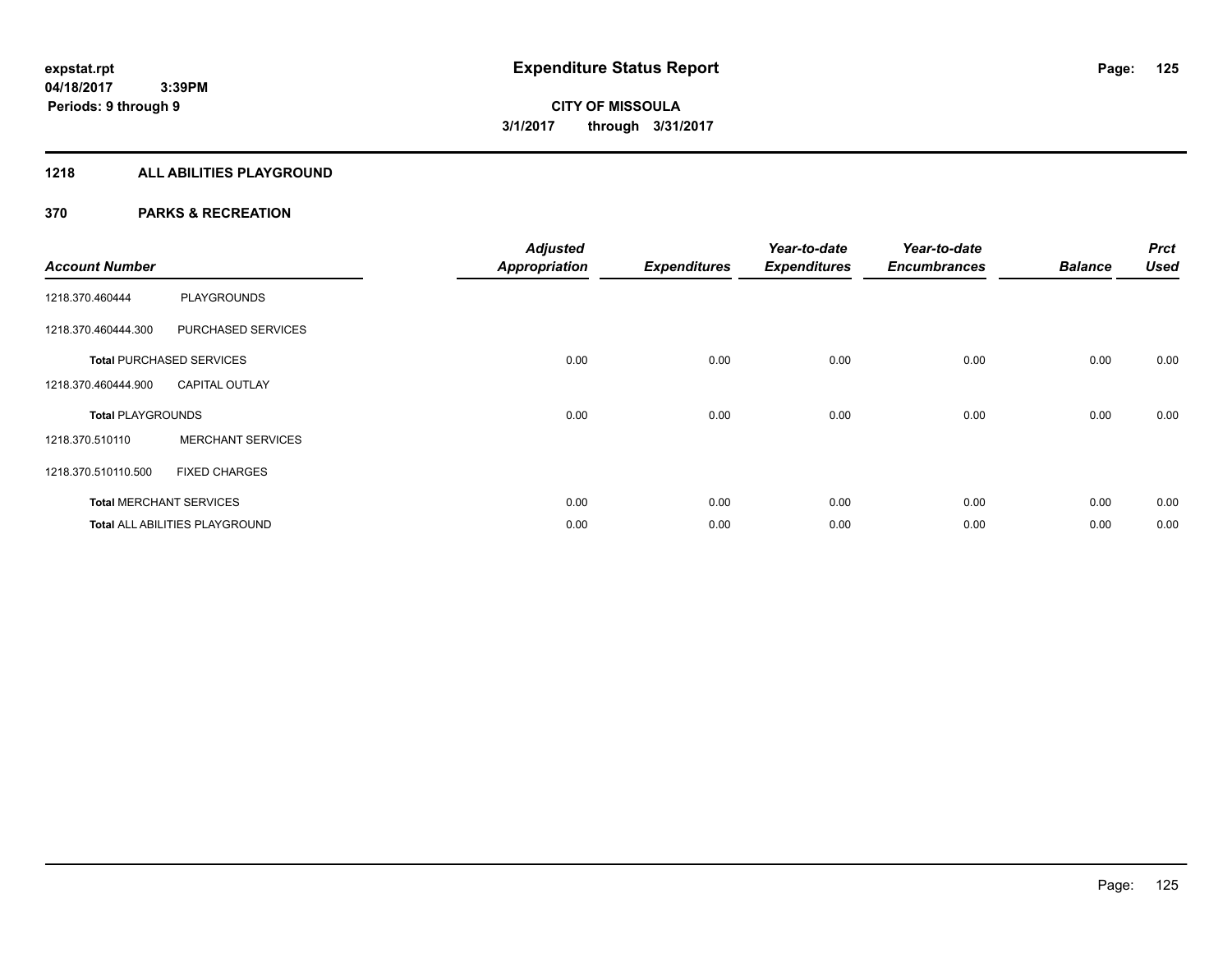#### **1219 FT MISSOULA REGIONAL PARK**

|                                                        | <b>Adjusted</b> |                     | Year-to-date        | Year-to-date        |                | <b>Prct</b> |
|--------------------------------------------------------|-----------------|---------------------|---------------------|---------------------|----------------|-------------|
| <b>Account Number</b>                                  | Appropriation   | <b>Expenditures</b> | <b>Expenditures</b> | <b>Encumbrances</b> | <b>Balance</b> | <b>Used</b> |
| <b>CONSTRUCTION</b><br>1219.370.460401                 |                 |                     |                     |                     |                |             |
| PERSONAL SERVICES<br>1219.370.460401.100               |                 |                     |                     |                     |                |             |
| 1219.370.460401.110.000 SALARIES AND WAGES             | 18,630.00       | 0.00                | 22,370.21           | 0.00                | $-3,740.21$    | 120.08      |
| 1219.370.460401.140.000 EMPLOYER CONTRIBUTIONS         | 4,620.00        | 0.00                | 2,944.37            | 0.00                | 1,675.63       | 63.73       |
| 1219.370.460401.141.000 STATE RETIREMENT CONTRIBUTIONS | 0.00            | 0.00                | 54.01               | 0.00                | $-54.01$       | 0.00        |
| <b>Total PERSONAL SERVICES</b>                         | 23,250.00       | 0.00                | 25,368.59           | 0.00                | $-2,118.59$    | 109.11      |
| <b>SUPPLIES</b><br>1219.370.460401.200                 |                 |                     |                     |                     |                |             |
| 1219.370.460401.220.000 OPERATING SUPPLIES             | 1,100.00        | 0.00                | 504.43              | 0.00                | 595.57         | 45.86       |
| 1219.370.460401.231.000<br><b>GASOLINE</b>             | 1.012.00        | 0.00                | 0.00                | 0.00                | 1.012.00       | 0.00        |
| <b>Total SUPPLIES</b>                                  | 2,112.00        | 0.00                | 504.43              | 0.00                | 1,607.57       | 23.88       |
| 1219.370.460401.300<br>PURCHASED SERVICES              |                 |                     |                     |                     |                |             |
| 1219.370.460401.344.000 TELEPHONE SERVICE              | 400.00          | 53.43               | 414.49              | 0.00                | $-14.49$       | 103.62      |
| 1219.370.460401.350.000 PROFESSIONAL SERVICES          | 1,500.00        | 0.00                | 0.00                | 0.00                | 1,500.00       | 0.00        |
| <b>Total PURCHASED SERVICES</b>                        | 1,900.00        | 53.43               | 414.49              | 0.00                | 1,485.51       | 21.82       |
| CAPITAL OUTLAY<br>1219.370.460401.900                  |                 |                     |                     |                     |                |             |
| 1219.370.460401.930.000 IMPROVEMENTS                   | 0.00            | 23,157.36           | 308,941.10          | 0.00                | $-308.941.10$  | 0.00        |
| 1219.370.460401.940.000 MACHINERY & EQUIPMENT          | 0.00            | 58,479.20           | 204,164.20          | 0.00                | $-204, 164.20$ | 0.00        |
| <b>Total CAPITAL OUTLAY</b>                            | 0.00            | 81,636.56           | 513,105.30          | 0.00                | $-513, 105.30$ | 0.00        |
| <b>Total CONSTRUCTION</b>                              | 27,262.00       | 81,689.99           | 539,392.81          | 0.00                | $-512,130.81$  | 1,978.55    |
| <b>RECREATION</b><br>1219.370.460441                   |                 |                     |                     |                     |                |             |
| PERSONAL SERVICES<br>1219.370.460441.100               |                 |                     |                     |                     |                |             |
| 1219.370.460441.110.000 SALARIES AND WAGES             | 80,844.00       | 4,676.09            | 36,323.51           | 0.00                | 44,520.49      | 44.93       |
| 1219.370.460441.140.000 EMPLOYER CONTRIBUTIONS         | 29,621.00       | 2,482.00            | 16,581.89           | 0.00                | 13,039.11      | 55.98       |
| <b>Total PERSONAL SERVICES</b>                         | 110,465.00      | 7,158.09            | 52,905.40           | 0.00                | 57,559.60      | 47.89       |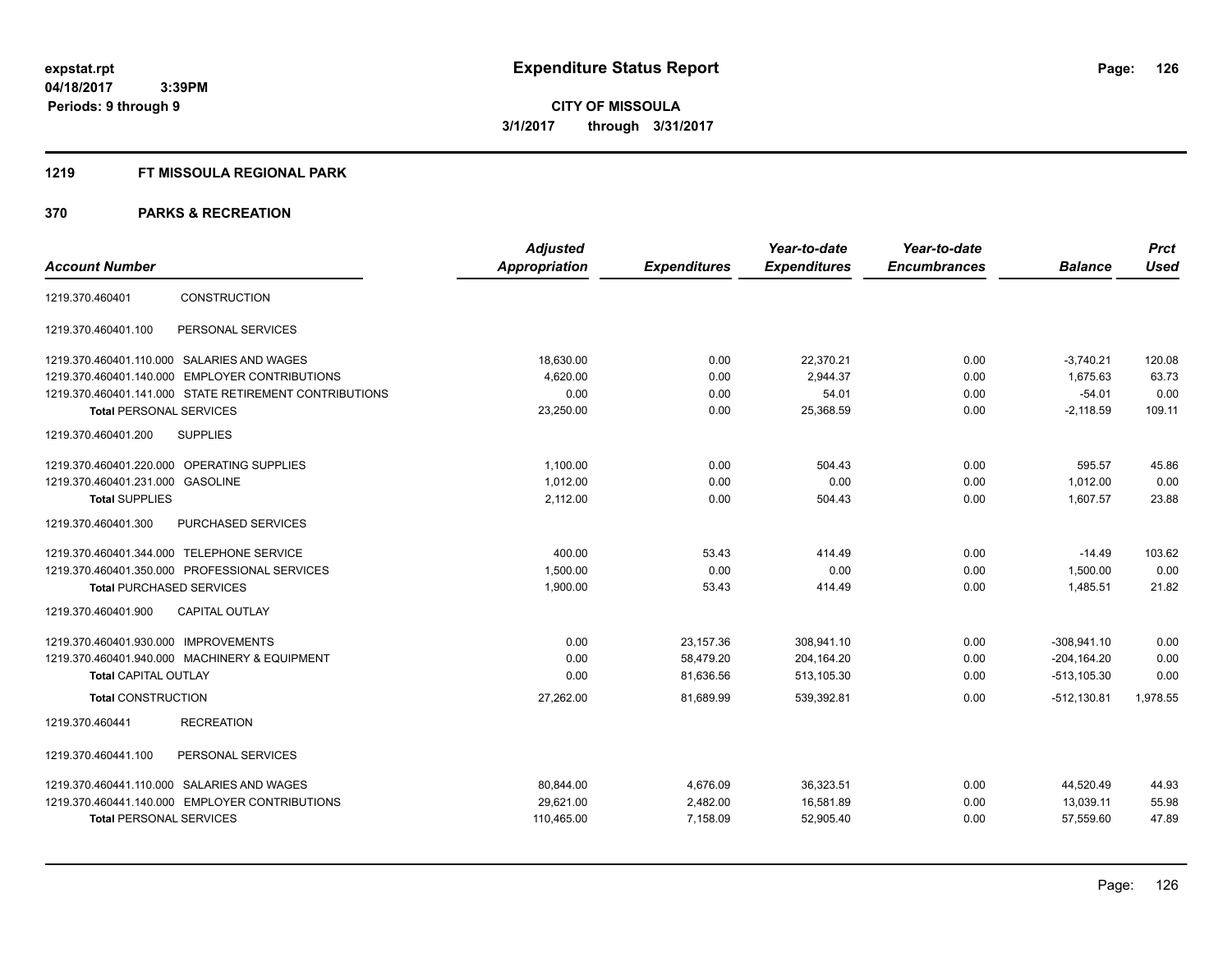#### **1219 FT MISSOULA REGIONAL PARK**

|                                       |                                                         | <b>Adjusted</b> |                     | Year-to-date        | Year-to-date        |                | <b>Prct</b> |
|---------------------------------------|---------------------------------------------------------|-----------------|---------------------|---------------------|---------------------|----------------|-------------|
| <b>Account Number</b>                 |                                                         | Appropriation   | <b>Expenditures</b> | <b>Expenditures</b> | <b>Encumbrances</b> | <b>Balance</b> | <b>Used</b> |
| 1219.370.460441.200                   | <b>SUPPLIES</b>                                         |                 |                     |                     |                     |                |             |
|                                       | 1219.370.460441.220.000 OPERATING SUPPLIES              | 2,000.00        | 218.97              | 1,531.41            | 0.00                | 468.59         | 76.57       |
| <b>Total SUPPLIES</b>                 |                                                         | 2,000.00        | 218.97              | 1,531.41            | 0.00                | 468.59         | 76.57       |
| 1219.370.460441.300                   | PURCHASED SERVICES                                      |                 |                     |                     |                     |                |             |
|                                       | 1219.370.460441.310.000 COMMUNICATIONS                  | 2,000.00        | 0.00                | 0.00                | 0.00                | 2,000.00       | 0.00        |
|                                       | 1219.370.460441.320.000 PRINTING & DUPLICATING          | 2,000.00        | 0.00                | 0.00                | 0.00                | 2,000.00       | 0.00        |
|                                       | 1219.370.460441.330.000 PUBLICITY, SUBSCRIPTIONS & DUES | 5,000.00        | 360.00              | 360.00              | 0.00                | 4,640.00       | 7.20        |
| 1219.370.460441.340.000 SEWER         |                                                         | 500.00          | 0.00                | 0.00                | 0.00                | 500.00         | 0.00        |
|                                       | 1219.370.460441.341.000 ELECTRICITY & NATURAL GAS       | 5,000.00        | 0.00                | 0.00                | 0.00                | 5,000.00       | 0.00        |
| 1219.370.460441.343.000 WATER CHARGES |                                                         | 1,350.00        | 0.00                | 0.00                | 0.00                | 1,350.00       | 0.00        |
|                                       | 1219.370.460441.344.000 TELEPHONE SERVICE               | 1,000.00        | 0.00                | 0.00                | 0.00                | 1,000.00       | 0.00        |
| 1219.370.460441.370.000 TRAVEL        |                                                         | 1,000.00        | 0.00                | 0.00                | 0.00                | 1,000.00       | 0.00        |
| 1219.370.460441.380.000 TRAINING      |                                                         | 1,500.00        | 0.00                | 0.00                | 0.00                | 1,500.00       | 0.00        |
|                                       | <b>Total PURCHASED SERVICES</b>                         | 19,350.00       | 360.00              | 360.00              | 0.00                | 18,990.00      | 1.86        |
| <b>Total RECREATION</b>               |                                                         | 131,815.00      | 7,737.06            | 54,796.81           | 0.00                | 77,018.19      | 41.57       |
| 1219.370.460444                       | <b>PLAYGROUNDS</b>                                      |                 |                     |                     |                     |                |             |
| 1219.370.460444.200                   | <b>SUPPLIES</b>                                         |                 |                     |                     |                     |                |             |
| <b>Total SUPPLIES</b>                 |                                                         | 0.00            | 0.00                | 0.00                | 0.00                | 0.00           | 0.00        |
| 1219.370.460444.300                   | PURCHASED SERVICES                                      |                 |                     |                     |                     |                |             |
|                                       | <b>Total PURCHASED SERVICES</b>                         | 0.00            | 0.00                | 0.00                | 0.00                | 0.00           | 0.00        |
| 1219.370.460444.900                   | <b>CAPITAL OUTLAY</b>                                   |                 |                     |                     |                     |                |             |
| <b>Total PLAYGROUNDS</b>              |                                                         | 0.00            | 0.00                | 0.00                | 0.00                | 0.00           | 0.00        |
| 1219.370.460501                       | PARK MAINTENANCE ROUTINE                                |                 |                     |                     |                     |                |             |
| 1219.370.460501.100                   | PERSONAL SERVICES                                       |                 |                     |                     |                     |                |             |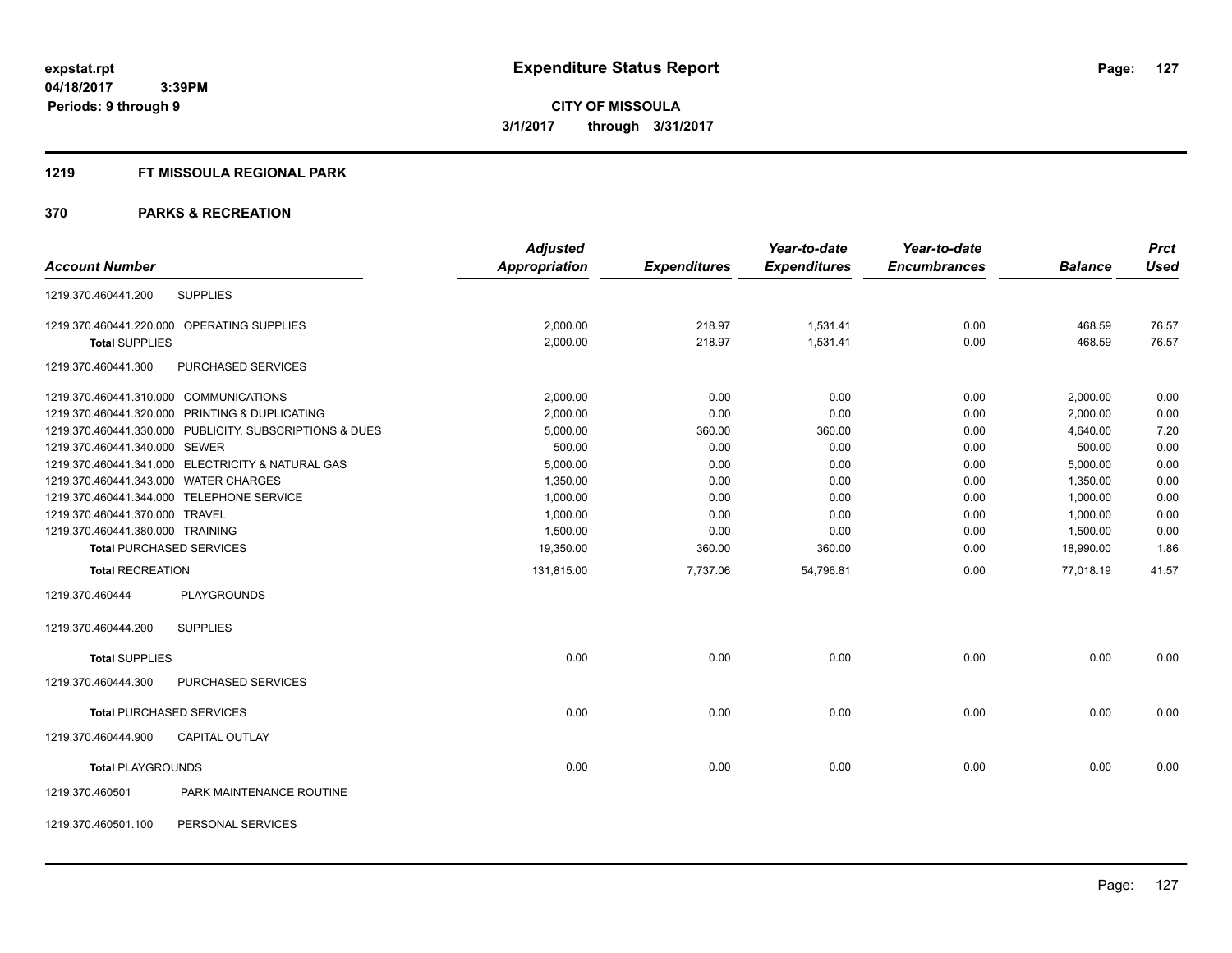#### **1219 FT MISSOULA REGIONAL PARK**

|                                                      | <b>Adjusted</b>      |                     | Year-to-date        | Year-to-date        |                | <b>Prct</b> |
|------------------------------------------------------|----------------------|---------------------|---------------------|---------------------|----------------|-------------|
| <b>Account Number</b>                                | <b>Appropriation</b> | <b>Expenditures</b> | <b>Expenditures</b> | <b>Encumbrances</b> | <b>Balance</b> | <b>Used</b> |
| 1219.370.460501.110.000<br><b>SALARIES AND WAGES</b> | 57,430.00            | 2,779.92            | 9,705.12            | 0.00                | 47.724.88      | 16.90       |
| 1219.370.460501.120.000 OVERTIME/TERMINATION         | 0.00                 | 50.51               | 50.51               | 0.00                | $-50.51$       | 0.00        |
| 1219.370.460501.140.000 EMPLOYER CONTRIBUTIONS       | 26,685.00            | 2,176.72            | 5,299.55            | 0.00                | 21,385.45      | 19.86       |
| <b>Total PERSONAL SERVICES</b>                       | 84,115.00            | 5,007.15            | 15,055.18           | 0.00                | 69,059.82      | 17.90       |
| <b>SUPPLIES</b><br>1219.370.460501.200               |                      |                     |                     |                     |                |             |
| 1219.370.460501.220.000 OPERATING SUPPLIES           | 64,150.00            | 164.95              | 164.95              | 0.00                | 63,985.05      | 0.26        |
| 1219.370.460501.230.000 REPAIR/MAINTENANCE           | 11.373.00            | 0.00                | 0.00                | 0.00                | 11.373.00      | 0.00        |
| <b>Total SUPPLIES</b>                                | 75,523.00            | 164.95              | 164.95              | 0.00                | 75,358.05      | 0.22        |
| 1219.370.460501.300<br>PURCHASED SERVICES            |                      |                     |                     |                     |                |             |
| 1219.370.460501.341.000 ELECTRICITY & NATURAL GAS    | 21,431.00            | 0.00                | 0.00                | 0.00                | 21.431.00      | 0.00        |
| 1219.370.460501.350.000 PROFESSIONAL SERVICES        | 19,058.00            | 0.00                | 0.00                | 0.00                | 19,058.00      | 0.00        |
| <b>Total PURCHASED SERVICES</b>                      | 40,489.00            | 0.00                | 0.00                | 0.00                | 40,489.00      | 0.00        |
| Total PARK MAINTENANCE ROUTINE                       | 200,127.00           | 5,172.10            | 15,220.13           | 0.00                | 184,906.87     | 7.61        |
| <b>MERCHANT SERVICES</b><br>1219.370.510110          |                      |                     |                     |                     |                |             |
| <b>FIXED CHARGES</b><br>1219.370.510110.500          |                      |                     |                     |                     |                |             |
| <b>Total MERCHANT SERVICES</b>                       | 0.00                 | 0.00                | 0.00                | 0.00                | 0.00           | 0.00        |
| *** Title Not Found ***<br>1219.370.640444           |                      |                     |                     |                     |                |             |
| <b>SUPPLIES</b><br>1219.370.640444.200               |                      |                     |                     |                     |                |             |
| Total *** Title Not Found ***                        | 0.00                 | 0.00                | 0.00                | 0.00                | 0.00           | 0.00        |
| Total FT MISSOULA REGIONAL PARK                      | 359,204.00           | 94,599.15           | 609,409.75          | 0.00                | $-250,205.75$  | 169.66      |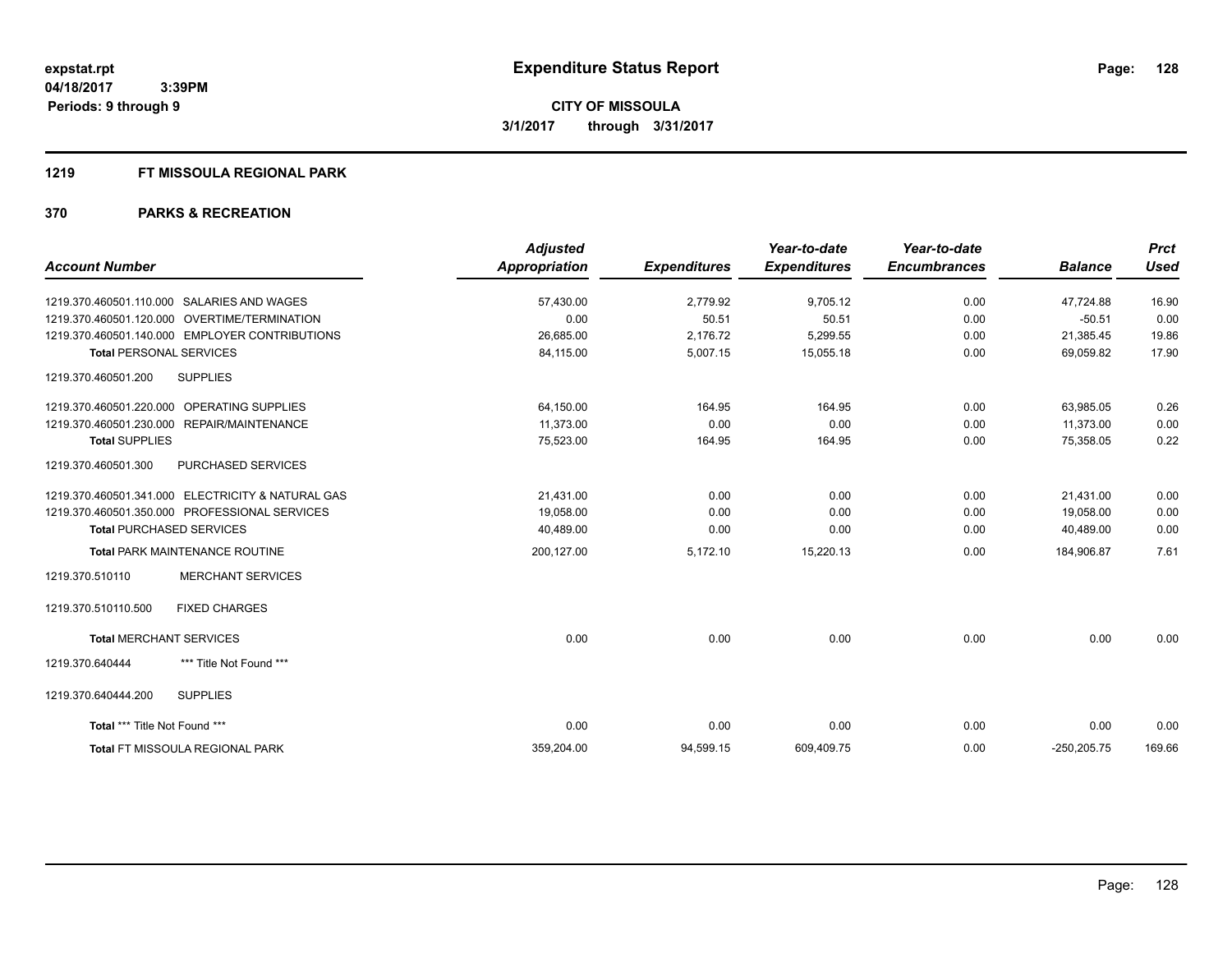**04/18/2017 3:39PM Periods: 9 through 9**

**CITY OF MISSOULA 3/1/2017 through 3/31/2017**

## **1241 CREMAIN WALL & CEMETERY DONATIONS FUND**

**340 CEMETERY**

| <b>Account Number</b>                                           |                                              | <b>Adjusted</b><br><b>Appropriation</b> | <b>Expenditures</b> | Year-to-date<br><b>Expenditures</b> | Year-to-date<br><b>Encumbrances</b> | <b>Balance</b>       | <b>Prct</b><br><b>Used</b> |
|-----------------------------------------------------------------|----------------------------------------------|-----------------------------------------|---------------------|-------------------------------------|-------------------------------------|----------------------|----------------------------|
| 1241.340.430920                                                 | <b>FACILITIES</b>                            |                                         |                     |                                     |                                     |                      |                            |
| 1241.340.430920.900                                             | <b>CAPITAL OUTLAY</b>                        |                                         |                     |                                     |                                     |                      |                            |
| 1241.340.430920.930.000 IMPROVEMENTS<br><b>Total FACILITIES</b> |                                              | 2,500.00<br>2,500.00                    | 0.00<br>0.00        | 0.00<br>0.00                        | 0.00<br>0.00                        | 2,500.00<br>2,500.00 | 0.00<br>0.00               |
| 1241.340.430921                                                 | <b>CEMETERY MEMORIAL</b>                     |                                         |                     |                                     |                                     |                      |                            |
| 1241.340.430921.900                                             | <b>CAPITAL OUTLAY</b>                        |                                         |                     |                                     |                                     |                      |                            |
| <b>Total CEMETERY MEMORIAL</b>                                  |                                              | 0.00                                    | 0.00                | 0.00                                | 0.00                                | 0.00                 | 0.00                       |
| 1241.340.430930                                                 | <b>GROUNDS MAINTENANCE</b>                   |                                         |                     |                                     |                                     |                      |                            |
| 1241.340.430930.900                                             | <b>CAPITAL OUTLAY</b>                        |                                         |                     |                                     |                                     |                      |                            |
| 1241.340.430930.930.000 IMPROVEMENTS                            |                                              | 0.00                                    | 0.00                | 1,161.00                            | 0.00                                | $-1,161.00$          | 0.00                       |
|                                                                 | <b>Total GROUNDS MAINTENANCE</b>             | 0.00                                    | 0.00                | 1,161.00                            | 0.00                                | $-1,161.00$          | 0.00                       |
| 1241.340.510110                                                 | <b>MERCHANT SERVICES</b>                     |                                         |                     |                                     |                                     |                      |                            |
| 1241.340.510110.500                                             | <b>FIXED CHARGES</b>                         |                                         |                     |                                     |                                     |                      |                            |
| <b>Total MERCHANT SERVICES</b>                                  |                                              | 0.00                                    | 0.00                | 0.00                                | 0.00                                | 0.00                 | 0.00                       |
|                                                                 | Total CREMAIN WALL & CEMETERY DONATIONS FUND | 2,500.00                                | 0.00                | 1,161.00                            | 0.00                                | 1,339.00             | 46.44                      |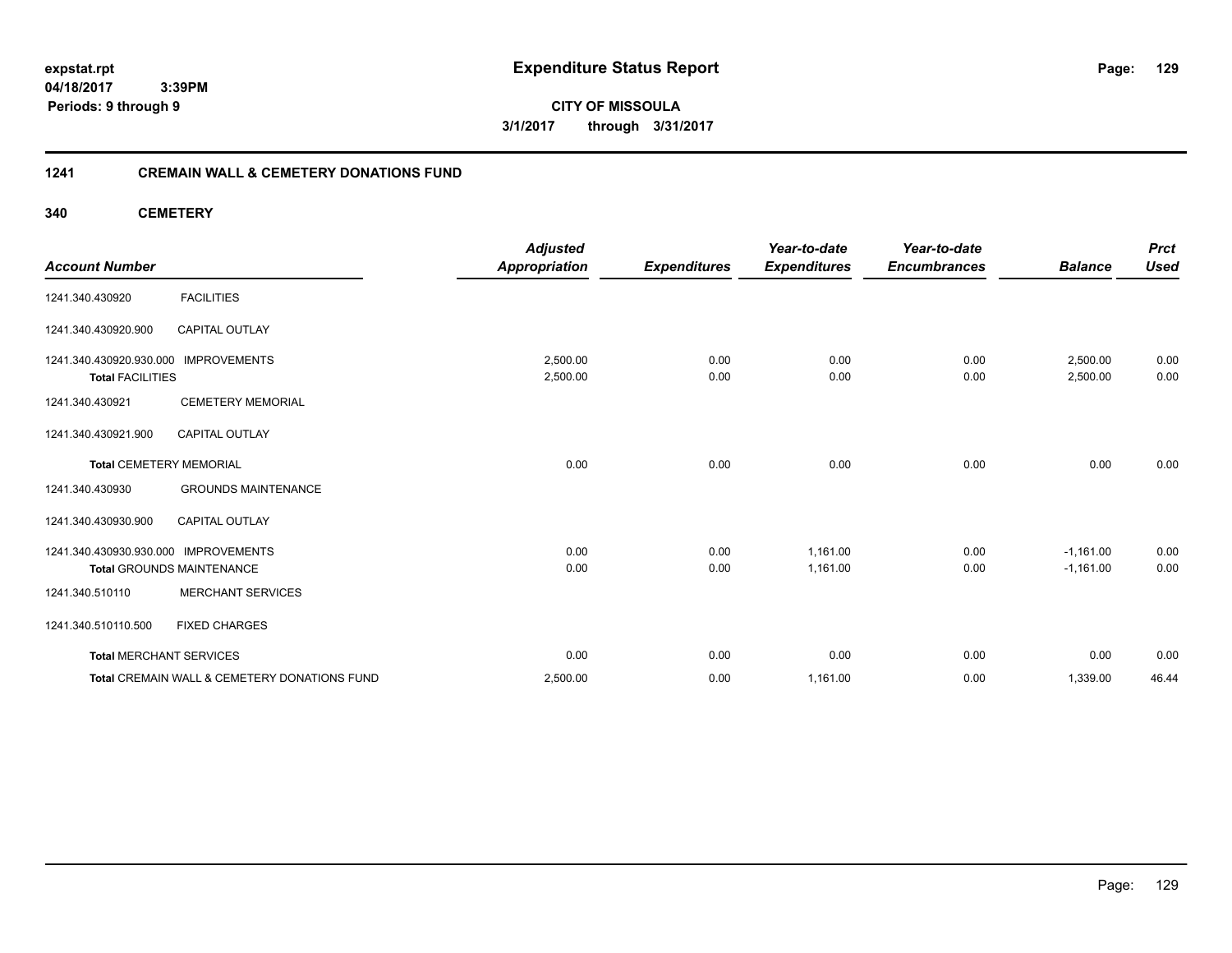## **1242 CEMETERY CARE FUND**

## **340 CEMETERY**

| <b>Account Number</b>                         | <b>Adjusted</b><br><b>Appropriation</b> | <b>Expenditures</b> | Year-to-date<br><b>Expenditures</b> | Year-to-date<br><b>Encumbrances</b> | <b>Balance</b> | <b>Prct</b><br><b>Used</b> |
|-----------------------------------------------|-----------------------------------------|---------------------|-------------------------------------|-------------------------------------|----------------|----------------------------|
|                                               |                                         |                     |                                     |                                     |                |                            |
| <b>FACILITIES</b><br>1242.340.430920          |                                         |                     |                                     |                                     |                |                            |
| OTHER OBJECTS<br>1242.340.430920.800          |                                         |                     |                                     |                                     |                |                            |
| 1242.340.430920.845.000 CONTINGENCY           | 10.000.00                               | 0.00                | 0.00                                | 0.00                                | 10,000.00      | 0.00                       |
| <b>Total OTHER OBJECTS</b>                    | 10,000.00                               | 0.00                | 0.00                                | 0.00                                | 10,000.00      | 0.00                       |
| 1242.340.430920.900<br><b>CAPITAL OUTLAY</b>  |                                         |                     |                                     |                                     |                |                            |
| 1242.340.430920.940.000 MACHINERY & EQUIPMENT | 60,000.00                               | 0.00                | 0.00                                | 0.00                                | 60,000.00      | 0.00                       |
| <b>Total CAPITAL OUTLAY</b>                   | 60,000.00                               | 0.00                | 0.00                                | 0.00                                | 60,000.00      | 0.00                       |
| <b>Total FACILITIES</b>                       | 70,000.00                               | 0.00                | 0.00                                | 0.00                                | 70,000.00      | 0.00                       |
| <b>GROUNDS MAINTENANCE</b><br>1242.340.430930 |                                         |                     |                                     |                                     |                |                            |
| 1242.340.430930.300<br>PURCHASED SERVICES     |                                         |                     |                                     |                                     |                |                            |
| 1242.340.430930.370.000 TRAVEL                | 0.00                                    | 551.07              | 1,756.47                            | 0.00                                | $-1,756.47$    | 0.00                       |
| 1242.340.430930.380.000 TRAINING              | 0.00                                    | 0.00                | 940.00                              | 0.00                                | $-940.00$      | 0.00                       |
| <b>Total PURCHASED SERVICES</b>               | 0.00                                    | 551.07              | 2,696.47                            | 0.00                                | $-2,696.47$    | 0.00                       |
| <b>CAPITAL OUTLAY</b><br>1242.340.430930.900  |                                         |                     |                                     |                                     |                |                            |
| 1242.340.430930.930.000 IMPROVEMENTS          | 0.00                                    | 0.00                | 16,091.40                           | 0.00                                | $-16,091.40$   | 0.00                       |
| <b>Total CAPITAL OUTLAY</b>                   | 0.00                                    | 0.00                | 16,091.40                           | 0.00                                | $-16,091.40$   | 0.00                       |
| <b>Total GROUNDS MAINTENANCE</b>              | 0.00                                    | 551.07              | 18,787.87                           | 0.00                                | $-18,787.87$   | 0.00                       |
| <b>MERCHANT SERVICES</b><br>1242.340.510110   |                                         |                     |                                     |                                     |                |                            |
| 1242.340.510110.500<br><b>FIXED CHARGES</b>   |                                         |                     |                                     |                                     |                |                            |
| <b>Total MERCHANT SERVICES</b>                | 0.00                                    | 0.00                | 0.00                                | 0.00                                | 0.00           | 0.00                       |
| <b>Total CEMETERY CARE FUND</b>               | 70,000.00                               | 551.07              | 18,787.87                           | 0.00                                | 51,212.13      | 26.84                      |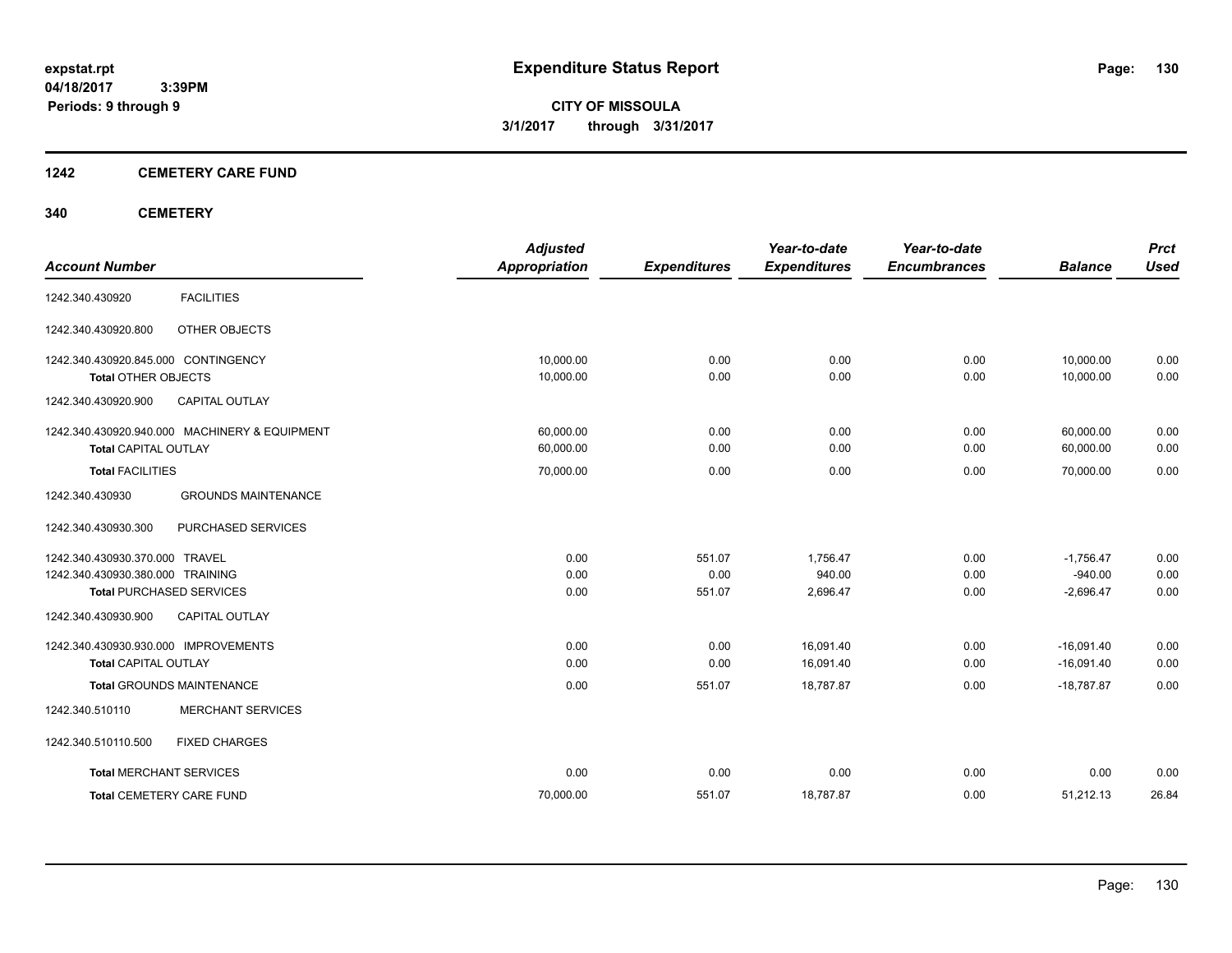## **1243 CEMETERY MEMORIAL FUND**

## **340 CEMETERY**

|                                      |                                  | <b>Adjusted</b>      |                     | Year-to-date        | Year-to-date        |                | <b>Prct</b> |
|--------------------------------------|----------------------------------|----------------------|---------------------|---------------------|---------------------|----------------|-------------|
| <b>Account Number</b>                |                                  | <b>Appropriation</b> | <b>Expenditures</b> | <b>Expenditures</b> | <b>Encumbrances</b> | <b>Balance</b> | <b>Used</b> |
| 1243.340.430921                      | <b>CEMETERY MEMORIAL</b>         |                      |                     |                     |                     |                |             |
| 1243.340.430921.900                  | <b>CAPITAL OUTLAY</b>            |                      |                     |                     |                     |                |             |
| 1243.340.430921.930.000 IMPROVEMENTS |                                  | 500.00               | 0.00                | 0.00                | 0.00                | 500.00         | 0.00        |
| <b>Total CEMETERY MEMORIAL</b>       |                                  | 500.00               | 0.00                | 0.00                | 0.00                | 500.00         | 0.00        |
| 1243.340.430930                      | <b>GROUNDS MAINTENANCE</b>       |                      |                     |                     |                     |                |             |
| 1243.340.430930.900                  | <b>CAPITAL OUTLAY</b>            |                      |                     |                     |                     |                |             |
| 1243.340.430930.930.000              | <b>IMPROVEMENTS</b>              | 0.00                 | 0.00                | 163.63              | 0.00                | $-163.63$      | 0.00        |
|                                      | <b>Total GROUNDS MAINTENANCE</b> | 0.00                 | 0.00                | 163.63              | 0.00                | $-163.63$      | 0.00        |
| 1243.340.510110                      | <b>MERCHANT SERVICES</b>         |                      |                     |                     |                     |                |             |
| 1243.340.510110.500                  | <b>FIXED CHARGES</b>             |                      |                     |                     |                     |                |             |
| <b>Total MERCHANT SERVICES</b>       |                                  | 0.00                 | 0.00                | 0.00                | 0.00                | 0.00           | 0.00        |
|                                      | Total CEMETERY MEMORIAL FUND     | 500.00               | 0.00                | 163.63              | 0.00                | 336.37         | 32.73       |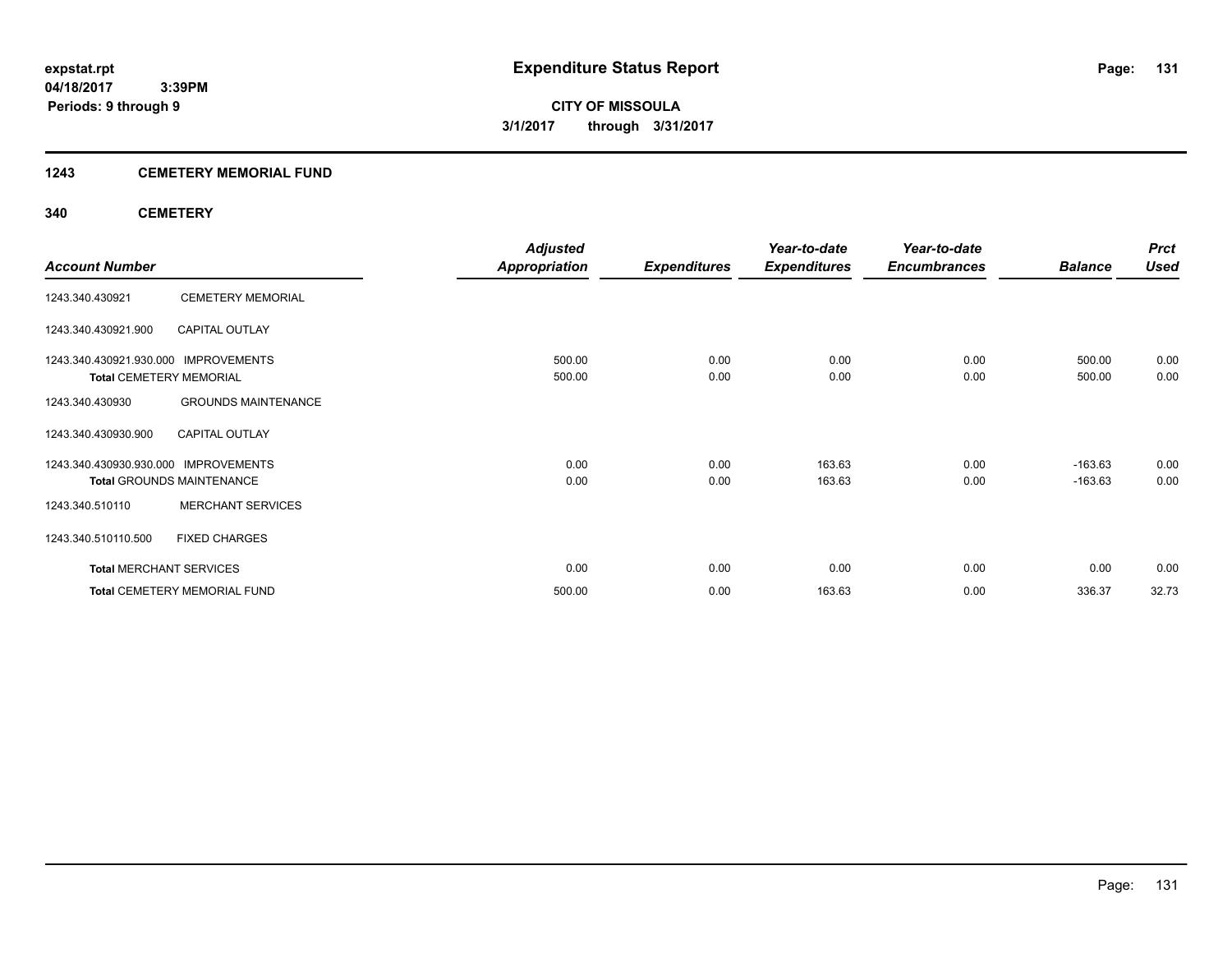## **1265 TITLE 1 PROJECTS FUND**

## **240 FINANCE**

| <b>Account Number</b>          |                                                | <b>Adjusted</b><br><b>Appropriation</b> | <b>Expenditures</b> | Year-to-date<br><b>Expenditures</b> | Year-to-date<br><b>Encumbrances</b> | <b>Balance</b> | <b>Prct</b><br><b>Used</b> |
|--------------------------------|------------------------------------------------|-----------------------------------------|---------------------|-------------------------------------|-------------------------------------|----------------|----------------------------|
|                                |                                                |                                         |                     |                                     |                                     |                |                            |
| 1265.240.411850                | ECONOMIC DEVELOPMENT                           |                                         |                     |                                     |                                     |                |                            |
| 1265.240.411850.500            | <b>FIXED CHARGES</b>                           |                                         |                     |                                     |                                     |                |                            |
| <b>Total FIXED CHARGES</b>     |                                                | 0.00                                    | 0.00                | 0.00                                | 0.00                                | 0.00           | 0.00                       |
| 1265.240.411850.700            | <b>GRANTS &amp; CONTRIBUTIONS</b>              |                                         |                     |                                     |                                     |                |                            |
|                                | 1265.240.411850.700.000 GRANTS & CONTRIBUTIONS | 146.924.00                              | 0.00                | 0.00                                | 0.00                                | 146.924.00     | 0.00                       |
|                                | <b>Total GRANTS &amp; CONTRIBUTIONS</b>        | 146,924.00                              | 0.00                | 0.00                                | 0.00                                | 146,924.00     | 0.00                       |
| 1265.240.411850.800            | OTHER OBJECTS                                  |                                         |                     |                                     |                                     |                |                            |
| <b>Total OTHER OBJECTS</b>     |                                                | 0.00                                    | 0.00                | 0.00                                | 0.00                                | 0.00           | 0.00                       |
|                                | Total ECONOMIC DEVELOPMENT                     | 146,924.00                              | 0.00                | 0.00                                | 0.00                                | 146,924.00     | 0.00                       |
| 1265.240.440150                | *** Title Not Found ***                        |                                         |                     |                                     |                                     |                |                            |
| 1265.240.440150.800            | OTHER OBJECTS                                  |                                         |                     |                                     |                                     |                |                            |
| Total *** Title Not Found ***  |                                                | 0.00                                    | 0.00                | 0.00                                | 0.00                                | 0.00           | 0.00                       |
| 1265.240.470343                | MISSOULA HOUSING CORPORATION                   |                                         |                     |                                     |                                     |                |                            |
| 1265.240.470343.700            | <b>GRANTS &amp; CONTRIBUTIONS</b>              |                                         |                     |                                     |                                     |                |                            |
|                                | Total MISSOULA HOUSING CORPORATION             | 0.00                                    | 0.00                | 0.00                                | 0.00                                | 0.00           | 0.00                       |
| 1265.240.510110                | <b>MERCHANT SERVICES</b>                       |                                         |                     |                                     |                                     |                |                            |
| 1265.240.510110.500            | <b>FIXED CHARGES</b>                           |                                         |                     |                                     |                                     |                |                            |
| <b>Total MERCHANT SERVICES</b> |                                                | 0.00                                    | 0.00                | 0.00                                | 0.00                                | 0.00           | 0.00                       |
|                                | <b>Total TITLE 1 PROJECTS FUND</b>             | 146.924.00                              | 0.00                | 0.00                                | 0.00                                | 146.924.00     | 0.00                       |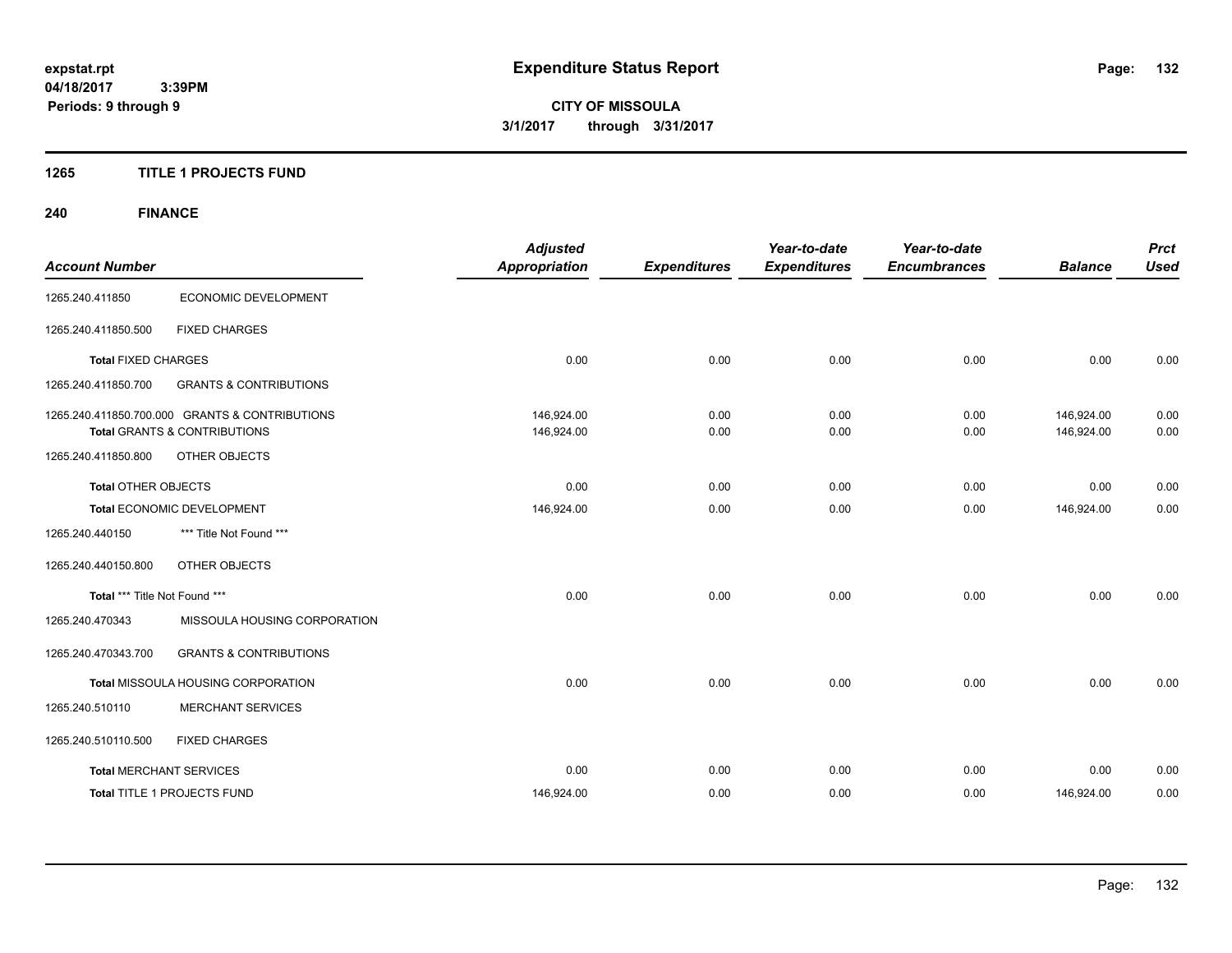**133**

**04/18/2017 3:39PM Periods: 9 through 9**

**CITY OF MISSOULA 3/1/2017 through 3/31/2017**

## **1396 PROGRAM INCOME REVOLVING LOAN PROGRAM**

|                            |                                             | <b>Adjusted</b>      |                     | Year-to-date        | Year-to-date        |                | <b>Prct</b> |
|----------------------------|---------------------------------------------|----------------------|---------------------|---------------------|---------------------|----------------|-------------|
| <b>Account Number</b>      |                                             | <b>Appropriation</b> | <b>Expenditures</b> | <b>Expenditures</b> | <b>Encumbrances</b> | <b>Balance</b> | <b>Used</b> |
| 1396.390.470200            | <b>HOUSING REHAB</b>                        |                      |                     |                     |                     |                |             |
| 1396.390.470200.700        | <b>GRANTS &amp; CONTRIBUTIONS</b>           |                      |                     |                     |                     |                |             |
| 1396.390.470200.700.000    | <b>RENTAL REHAB GRANTS</b>                  | 62,439.00            | 0.00                | 0.00                | 0.00                | 62,439.00      | 0.00        |
| <b>Total HOUSING REHAB</b> |                                             | 62,439.00            | 0.00                | 0.00                | 0.00                | 62,439.00      | 0.00        |
| 1396.390.470401            | <b>WORD GRANT</b>                           |                      |                     |                     |                     |                |             |
| 1396.390.470401.300        | PURCHASED SERVICES                          |                      |                     |                     |                     |                |             |
| <b>Total WORD GRANT</b>    |                                             | 0.00                 | 0.00                | 0.00                | 0.00                | 0.00           | 0.00        |
| 1396.390.510110            | <b>MERCHANT SERVICES</b>                    |                      |                     |                     |                     |                |             |
| 1396.390.510110.500        | <b>FIXED CHARGES</b>                        |                      |                     |                     |                     |                |             |
|                            | <b>Total MERCHANT SERVICES</b>              | 0.00                 | 0.00                | 0.00                | 0.00                | 0.00           | 0.00        |
|                            | Total PROGRAM INCOME REVOLVING LOAN PROGRAM | 62,439.00            | 0.00                | 0.00                | 0.00                | 62,439.00      | 0.00        |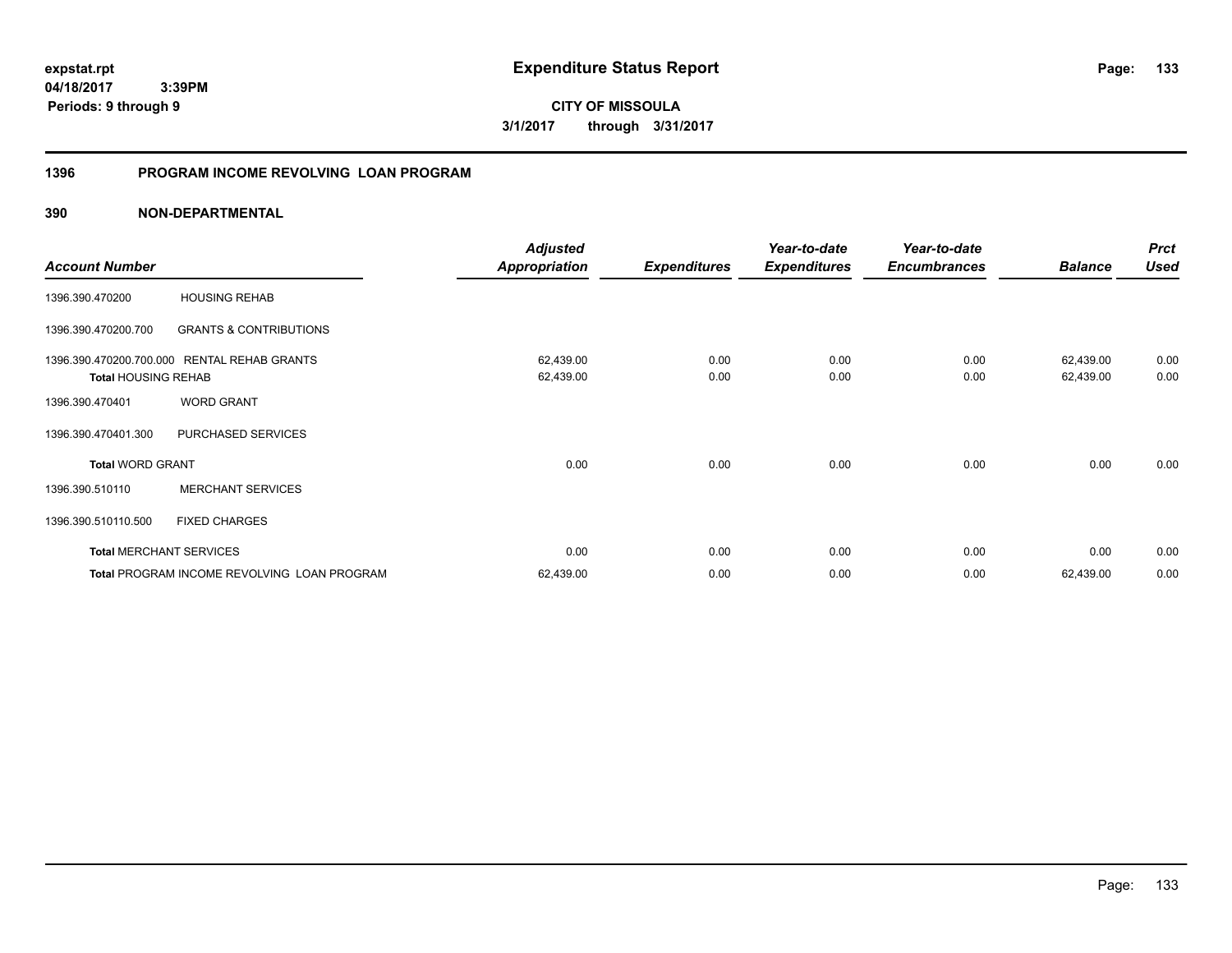#### **1397 STATE HOME PROGRAM INCOME**

|                                |                                                                | <b>Adjusted</b>      |                     | Year-to-date        | Year-to-date        |                | <b>Prct</b> |
|--------------------------------|----------------------------------------------------------------|----------------------|---------------------|---------------------|---------------------|----------------|-------------|
| <b>Account Number</b>          |                                                                | <b>Appropriation</b> | <b>Expenditures</b> | <b>Expenditures</b> | <b>Encumbrances</b> | <b>Balance</b> | <b>Used</b> |
| 1397.390.470200                | <b>HOUSING REHAB</b>                                           |                      |                     |                     |                     |                |             |
| 1397.390.470200.300            | PURCHASED SERVICES                                             |                      |                     |                     |                     |                |             |
|                                | 1397.390.470200.350.000 STATE HOME PROGRAM INCOME/CONTRACT SVS | 600,000.00           | 0.00                | 0.00                | 0.00                | 600,000.00     | 0.00        |
|                                | <b>Total PURCHASED SERVICES</b>                                | 600,000.00           | 0.00                | 0.00                | 0.00                | 600,000.00     | 0.00        |
| 1397.390.470200.700            | <b>GRANTS &amp; CONTRIBUTIONS</b>                              |                      |                     |                     |                     |                |             |
|                                | 1397.390.470200.700.000 GRANTS & CONTRIBUTIONS                 | 0.00                 | 0.00                | 151,732.37          | 0.00                | $-151,732.37$  | 0.00        |
|                                | <b>Total GRANTS &amp; CONTRIBUTIONS</b>                        | 0.00                 | 0.00                | 151,732.37          | 0.00                | -151,732.37    | 0.00        |
| <b>Total HOUSING REHAB</b>     |                                                                | 600,000.00           | 0.00                | 151,732.37          | 0.00                | 448,267.63     | 25.29       |
| 1397.390.510110                | <b>MERCHANT SERVICES</b>                                       |                      |                     |                     |                     |                |             |
| 1397.390.510110.500            | <b>FIXED CHARGES</b>                                           |                      |                     |                     |                     |                |             |
| <b>Total MERCHANT SERVICES</b> |                                                                | 0.00                 | 0.00                | 0.00                | 0.00                | 0.00           | 0.00        |
|                                | Total STATE HOME PROGRAM INCOME                                | 600,000.00           | 0.00                | 151,732.37          | 0.00                | 448,267.63     | 25.29       |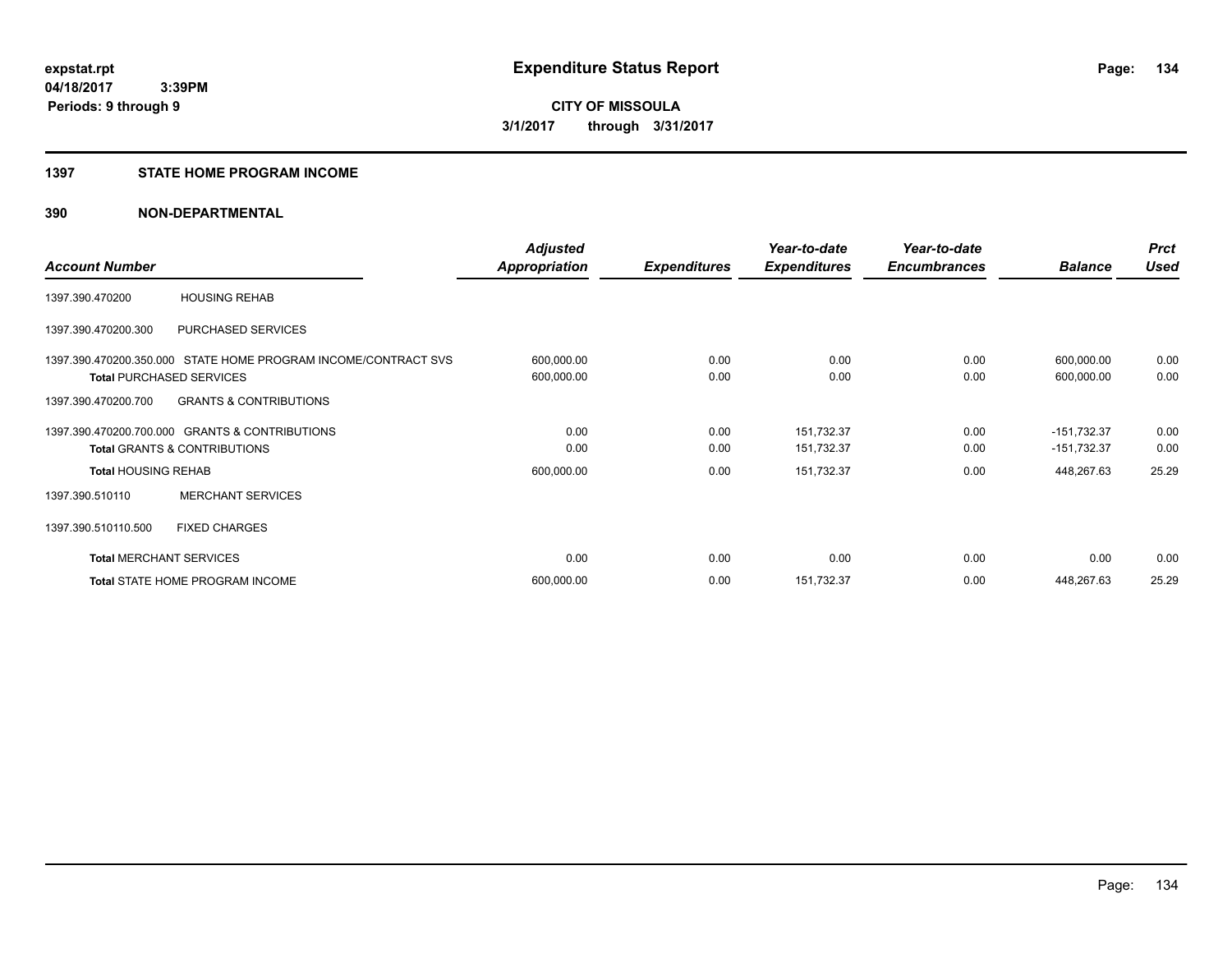**04/18/2017 3:39PM Periods: 9 through 9**

**CITY OF MISSOULA 3/1/2017 through 3/31/2017**

#### **2250 PLANNING FUND**

## **250 DEVELOPMENT SERVICES**

|                                                            | <b>Adjusted</b> |                     | Year-to-date        | Year-to-date        |                | <b>Prct</b> |
|------------------------------------------------------------|-----------------|---------------------|---------------------|---------------------|----------------|-------------|
| <b>Account Number</b>                                      | Appropriation   | <b>Expenditures</b> | <b>Expenditures</b> | <b>Encumbrances</b> | <b>Balance</b> | <b>Used</b> |
| <b>PLANNING</b><br>2250.250.411030                         |                 |                     |                     |                     |                |             |
| PERSONAL SERVICES<br>2250.250.411030.100                   |                 |                     |                     |                     |                |             |
| 2250.250.411030.110.000 SALARIES AND WAGES                 | 258,526.00      | 19,949.40           | 186,615.93          | 0.00                | 71,910.07      | 72.18       |
| 2250.250.411030.140.000 EMPLOYER CONTRIBUTIONS             | 85,082.00       | 7,433.10            | 71,776.84           | 0.00                | 13,305.16      | 84.36       |
| 2250.250.411030.141.000 STATE RETIREMENT CONTRIBUTIONS     | 0.00            | 0.00                | 166.59              | 0.00                | $-166.59$      | 0.00        |
| <b>Total PERSONAL SERVICES</b>                             | 343,608.00      | 27,382.50           | 258,559.36          | 0.00                | 85,048.64      | 75.25       |
| <b>SUPPLIES</b><br>2250.250.411030.200                     |                 |                     |                     |                     |                |             |
| 2250.250.411030.210.000 OFFICE SUPPLIES                    | 2,050.00        | 0.00                | 1,690.14            | 0.00                | 359.86         | 82.45       |
| <b>OFFICE SUPPLIES</b><br>2250.250.411030.210.301          | 0.00            | 17.10               | 150.02              | 0.00                | $-150.02$      | 0.00        |
| OPERATING SUPPLIES<br>2250.250.411030.220.000              | 900.00          | 0.00                | 260.80              | 0.00                | 639.20         | 28.98       |
| 2250.250.411030.231.000<br><b>GASOLINE</b>                 | 100.00          | 0.00                | 79.63               | 0.00                | 20.37          | 79.63       |
| 2250.250.411030.240.000 OTHER SUPPLIES                     | 800.00          | 0.00                | 0.00                | 0.00                | 800.00         | 0.00        |
| <b>Total SUPPLIES</b>                                      | 3,850.00        | 17.10               | 2,180.59            | 0.00                | 1,669.41       | 56.64       |
| PURCHASED SERVICES<br>2250.250.411030.300                  |                 |                     |                     |                     |                |             |
| 2250.250.411030.310.000 COMMUNICATIONS                     | 1,000.00        | 23.75               | 277.18              | 0.00                | 722.82         | 27.72       |
| 2250.250.411030.310.351<br><b>COMMUNICATIONS</b>           | 0.00            | 5.87                | 160.95              | 0.00                | $-160.95$      | 0.00        |
| 2250.250.411030.320.000 PRINTING & DUPLICATING             | 5,500.00        | 94.68               | 856.43              | 0.00                | 4,643.57       | 15.57       |
| 2250.250.411030.330.000 PUBLICITY, SUBSCRIPTIONS & DUES    | 4,100.00        | 0.00                | 1,653.75            | 0.00                | 2,446.25       | 40.34       |
| 2250.250.411030.344.000 TELEPHONE SERVICE                  | 125.00          | 2.23                | 18.53               | 0.00                | 106.47         | 14.82       |
| 2250.250.411030.350.000 PROFESSIONAL SERVICES              | 50,000.00       | 225.44              | 397.71              | 0.00                | 49,602.29      | 0.80        |
| 2250.250.411030.360.000<br><b>REPAIR &amp; MAINTENANCE</b> | 1,200.00        | 0.00                | 0.00                | 0.00                | 1,200.00       | 0.00        |
| 2250.250.411030.370.000 TRAVEL                             | 5,185.00        | 0.00                | 888.19              | 0.00                | 4,296.81       | 17.13       |
| 2250.250.411030.380.000 TRAINING                           | 5,200.00        | 0.00                | 605.00              | 0.00                | 4,595.00       | 11.63       |
| 2250.250.411030.390.000 OTHER PURCHASED SERVICES           | 8,000.00        | 0.00                | 0.00                | 0.00                | 8,000.00       | 0.00        |
| <b>Total PURCHASED SERVICES</b>                            | 80,310.00       | 351.97              | 4,857.74            | 0.00                | 75,452.26      | 6.05        |
| 2250.250.411030.500<br><b>FIXED CHARGES</b>                |                 |                     |                     |                     |                |             |
| 2250.250.411030.500.000 FIXED CHARGES                      | 24,000.00       | 0.00                | 12,731.00           | 0.00                | 11,269.00      | 53.05       |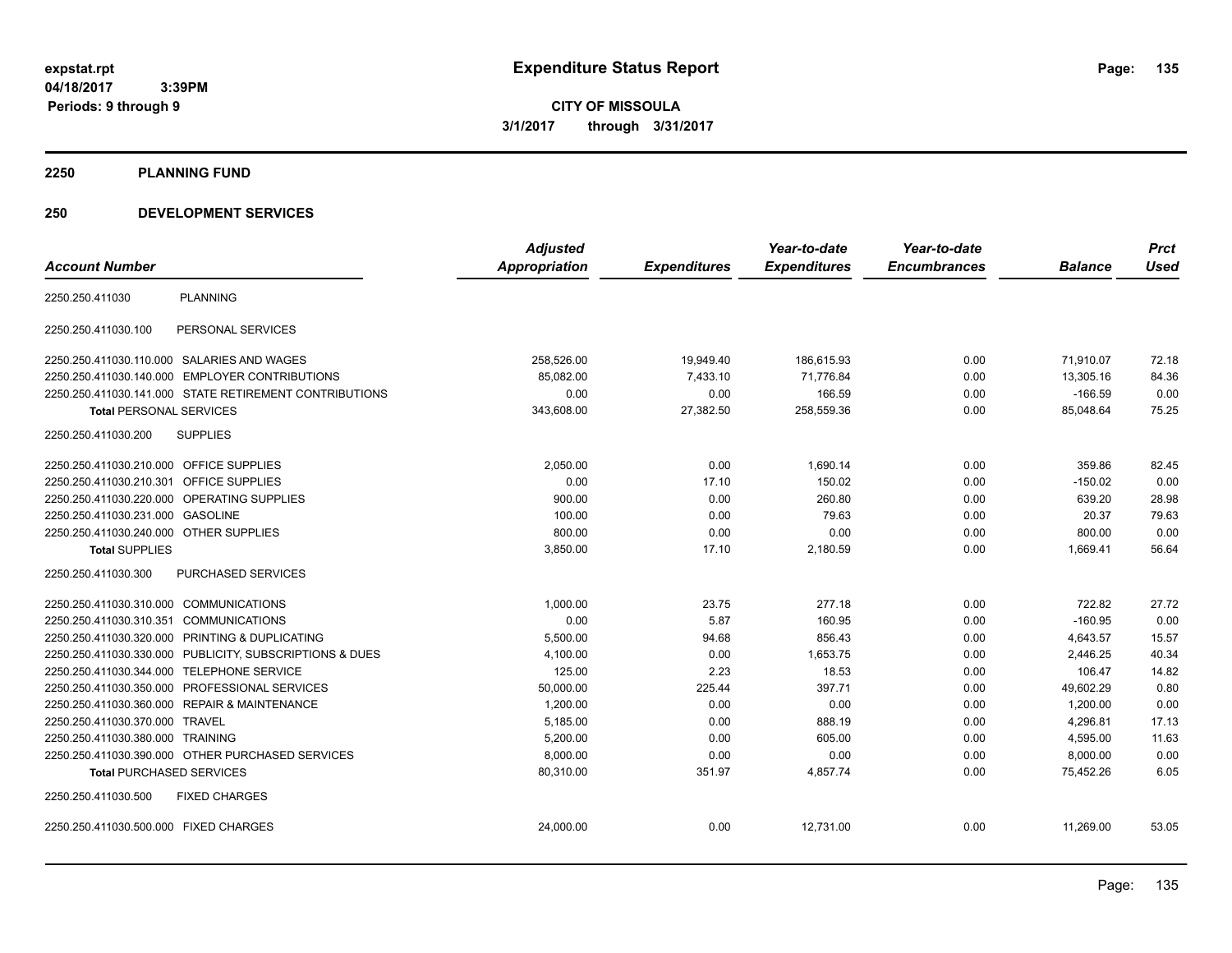**2250 PLANNING FUND**

## **250 DEVELOPMENT SERVICES**

| <b>Account Number</b>          |                                                | <b>Adjusted</b><br><b>Appropriation</b> | <b>Expenditures</b> | Year-to-date<br><b>Expenditures</b> | Year-to-date<br><b>Encumbrances</b> | <b>Balance</b>       | <b>Prct</b><br><b>Used</b> |
|--------------------------------|------------------------------------------------|-----------------------------------------|---------------------|-------------------------------------|-------------------------------------|----------------------|----------------------------|
| <b>Total FIXED CHARGES</b>     |                                                | 24,000.00                               | 0.00                | 12,731.00                           | 0.00                                | 11,269.00            | 53.05                      |
| 2250.250.411030.800            | OTHER OBJECTS                                  |                                         |                     |                                     |                                     |                      |                            |
| <b>Total OTHER OBJECTS</b>     |                                                | 0.00                                    | 0.00                | 0.00                                | 0.00                                | 0.00                 | 0.00                       |
| <b>Total PLANNING</b>          |                                                | 451,768.00                              | 27,751.57           | 278,328.69                          | 0.00                                | 173,439.31           | 61.61                      |
| 2250.250.411050                | DEVELOPMENT & PERMIT REVIEWS                   |                                         |                     |                                     |                                     |                      |                            |
| 2250.250.411050.200            | <b>SUPPLIES</b>                                |                                         |                     |                                     |                                     |                      |                            |
|                                | Total DEVELOPMENT & PERMIT REVIEWS             | 0.00                                    | 0.00                | 0.00                                | 0.00                                | 0.00                 | 0.00                       |
| 2250.250.430255                | <b>BIKE-PED PROGRAM</b>                        |                                         |                     |                                     |                                     |                      |                            |
| 2250.250.430255.300            | PURCHASED SERVICES                             |                                         |                     |                                     |                                     |                      |                            |
| Total BIKE-PED PROGRAM         |                                                | 0.00                                    | 0.00                | 0.00                                | 0.00                                | 0.00                 | 0.00                       |
| 2250.250.510110                | <b>MERCHANT SERVICES</b>                       |                                         |                     |                                     |                                     |                      |                            |
| 2250.250.510110.500            | <b>FIXED CHARGES</b>                           |                                         |                     |                                     |                                     |                      |                            |
| <b>Total MERCHANT SERVICES</b> |                                                | 0.00                                    | 0.00                | 0.00                                | 0.00                                | 0.00                 | 0.00                       |
| 2250.250.510306                | <b>SALARY RESERVE</b>                          |                                         |                     |                                     |                                     |                      |                            |
| 2250.250.510306.100            | PERSONAL SERVICES                              |                                         |                     |                                     |                                     |                      |                            |
|                                | 2250.250.510306.110.000 SALARIES AND WAGES     | 891.00                                  | 0.00                | 0.00                                | 0.00                                | 891.00               | 0.00                       |
| <b>Total SALARY RESERVE</b>    | 2250.250.510306.140.000 EMPLOYER CONTRIBUTIONS | 1,026.00<br>1,917.00                    | 0.00<br>0.00        | 0.00<br>0.00                        | 0.00<br>0.00                        | 1,026.00<br>1,917.00 | 0.00<br>0.00               |
| 2250.250.521000                | INTERFUND OPERATING TRANSFERS                  |                                         |                     |                                     |                                     |                      |                            |
| 2250.250.521000.800            | OTHER OBJECTS                                  |                                         |                     |                                     |                                     |                      |                            |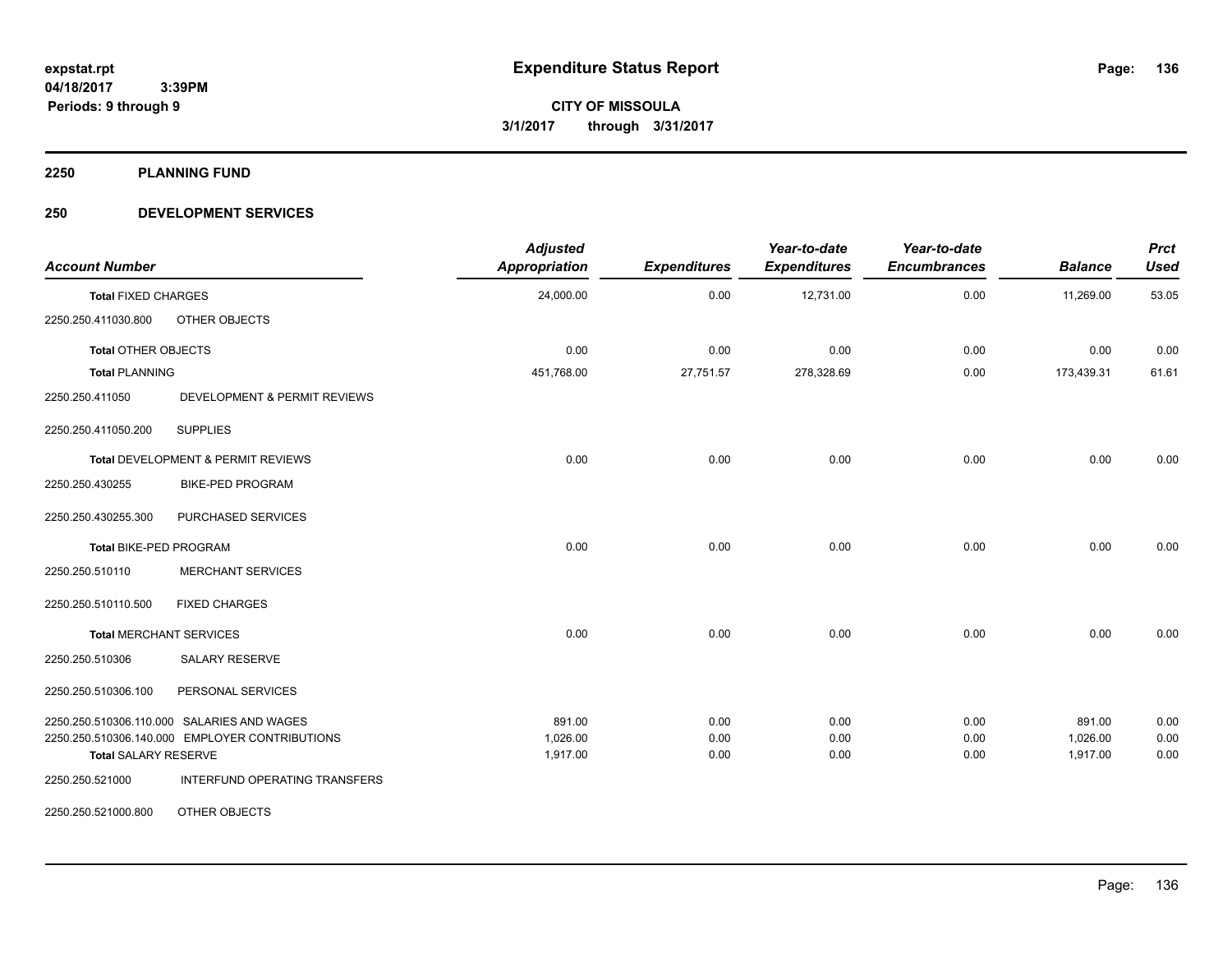#### **2250 PLANNING FUND**

## **250 DEVELOPMENT SERVICES**

| <b>Account Number</b>                      | Adiusted<br><b>Appropriation</b> | <b>Expenditures</b> | Year-to-date<br><b>Expenditures</b> | Year-to-date<br><b>Encumbrances</b> | Balance    | Prct<br>Used |
|--------------------------------------------|----------------------------------|---------------------|-------------------------------------|-------------------------------------|------------|--------------|
| <b>Total INTERFUND OPERATING TRANSFERS</b> | 0.00                             | 0.00                | 0.00                                | 0.00                                | 0.00       | 0.00         |
| <b>Total PLANNING FUND</b>                 | 453,685.00                       | 27,751.57           | 278,328.69                          | 0.00                                | 175.356.31 | 61.35        |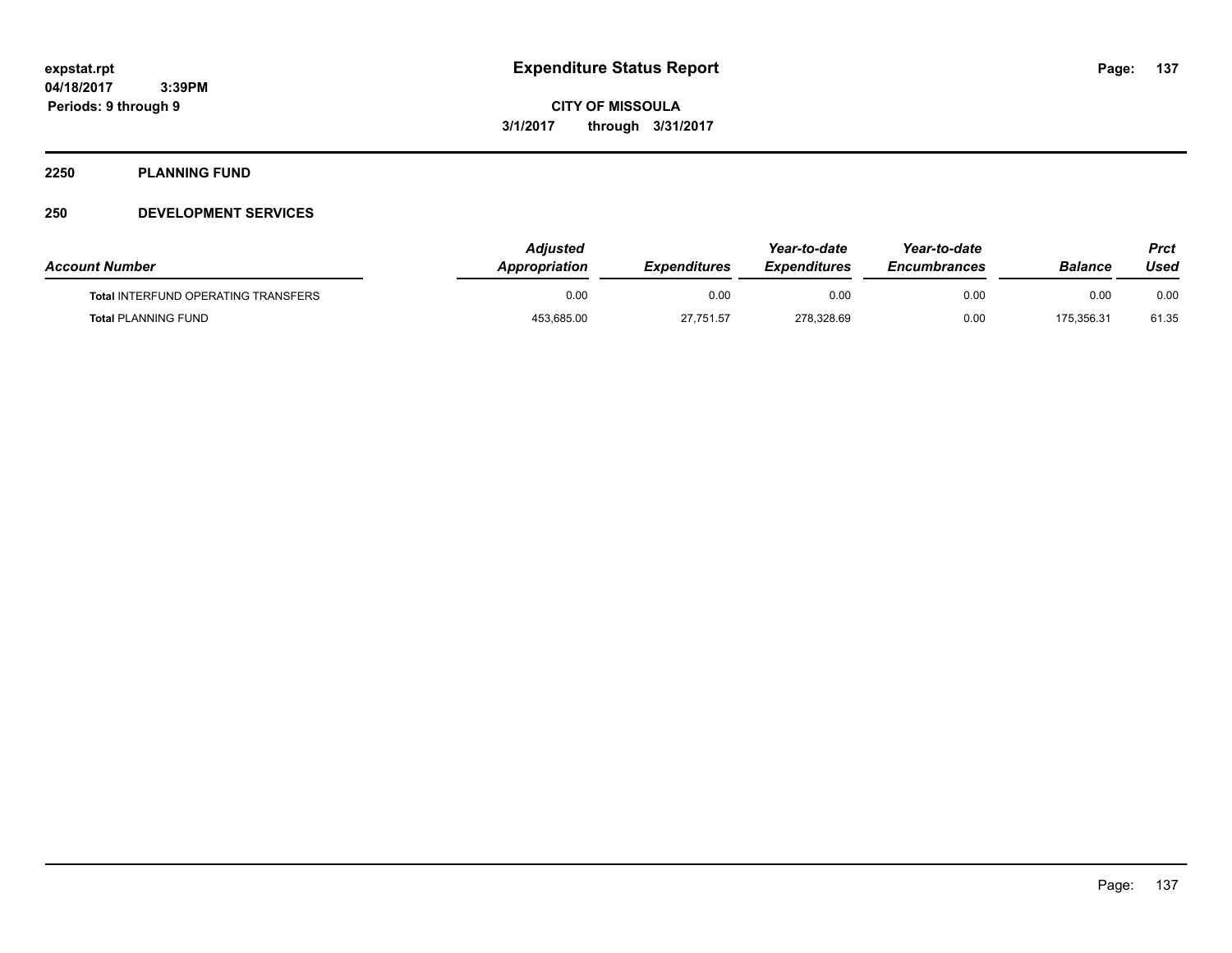#### **2310 PUBLIC SAFETY INFORMATION SYSTEMS**

## **310 BUILDING INSPECTION**

| <b>Account Number</b>       |                                                | <b>Adjusted</b><br><b>Appropriation</b> | <b>Expenditures</b> | Year-to-date<br><b>Expenditures</b> | Year-to-date<br><b>Encumbrances</b> | <b>Balance</b> | <b>Prct</b><br><b>Used</b> |
|-----------------------------|------------------------------------------------|-----------------------------------------|---------------------|-------------------------------------|-------------------------------------|----------------|----------------------------|
| 2310.310.420510             | <b>ADMINISTRATION</b>                          |                                         |                     |                                     |                                     |                |                            |
| 2310.310.420510.200         | <b>SUPPLIES</b>                                |                                         |                     |                                     |                                     |                |                            |
| <b>Total SUPPLIES</b>       |                                                | 0.00                                    | 0.00                | 0.00                                | 0.00                                | 0.00           | 0.00                       |
| 2310.310.420510.800         | OTHER OBJECTS                                  |                                         |                     |                                     |                                     |                |                            |
| <b>Total OTHER OBJECTS</b>  |                                                | 0.00                                    | 0.00                | 0.00                                | 0.00                                | 0.00           | 0.00                       |
| 2310.310.420510.900         | <b>CAPITAL OUTLAY</b>                          |                                         |                     |                                     |                                     |                |                            |
| <b>Total ADMINISTRATION</b> |                                                | 0.00                                    | 0.00                | 0.00                                | 0.00                                | 0.00           | 0.00                       |
| 2310.310.510110             | <b>MERCHANT SERVICES</b>                       |                                         |                     |                                     |                                     |                |                            |
| 2310.310.510110.500         | <b>FIXED CHARGES</b>                           |                                         |                     |                                     |                                     |                |                            |
|                             | <b>Total PUBLIC SAFETY INFORMATION SYSTEMS</b> | 0.00                                    | 0.00                | 0.00                                | 0.00                                | 0.00           | 0.00                       |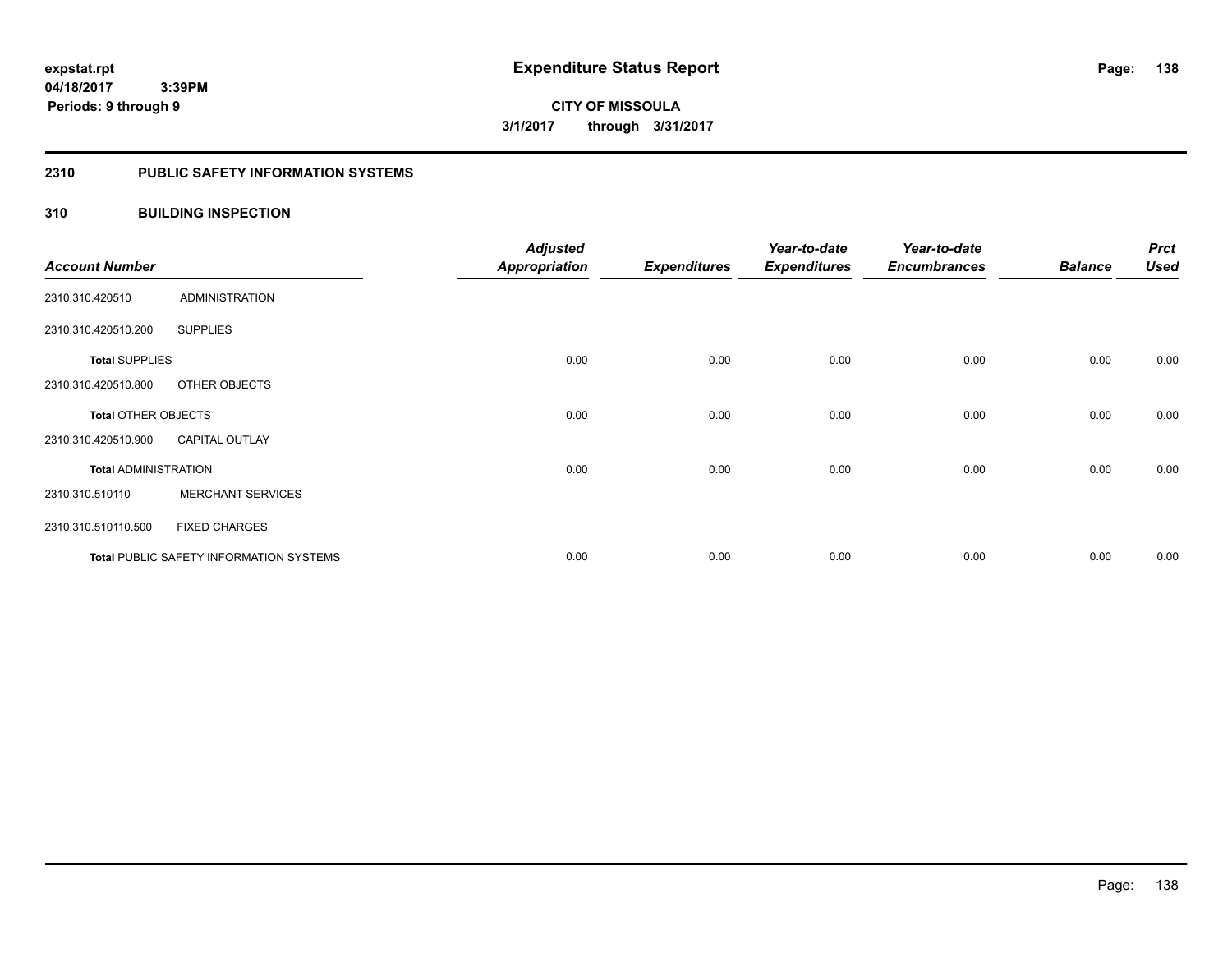#### **2321 IMPACT FEE FUND**

|                                      |                                                      | <b>Adjusted</b>      |                     | Year-to-date        | Year-to-date        |                | <b>Prct</b> |
|--------------------------------------|------------------------------------------------------|----------------------|---------------------|---------------------|---------------------|----------------|-------------|
| <b>Account Number</b>                |                                                      | <b>Appropriation</b> | <b>Expenditures</b> | <b>Expenditures</b> | <b>Encumbrances</b> | <b>Balance</b> | <b>Used</b> |
| 2321.390.410361                      | <b>IMPACT FEE STUDY</b>                              |                      |                     |                     |                     |                |             |
| 2321.390.410361.300                  | PURCHASED SERVICES                                   |                      |                     |                     |                     |                |             |
|                                      | <b>Total PURCHASED SERVICES</b>                      | 0.00                 | 0.00                | 0.00                | 0.00                | 0.00           | 0.00        |
| 2321.390.410361.800                  | OTHER OBJECTS                                        |                      |                     |                     |                     |                |             |
|                                      | 2321.390.410361.820.000 TRANSFERS TO OTHER FUNDS     | 76,265.00            | 0.00                | 39,265.00           | 0.00                | 37,000.00      | 51.48       |
| Total IMPACT FEE STUDY               |                                                      | 76,265.00            | 0.00                | 39,265.00           | 0.00                | 37,000.00      | 51.48       |
| 2321.390.411240                      | CITY HALL POLICE RESTROOMS                           |                      |                     |                     |                     |                |             |
| 2321.390.411240.900                  | <b>CAPITAL OUTLAY</b>                                |                      |                     |                     |                     |                |             |
|                                      | Total CITY HALL POLICE RESTROOMS                     | 0.00                 | 0.00                | 0.00                | 0.00                | 0.00           | 0.00        |
| 2321.390.420400                      | FIRE PROTECTION & CONTROL                            |                      |                     |                     |                     |                |             |
| 2321.390.420400.900                  | <b>CAPITAL OUTLAY</b>                                |                      |                     |                     |                     |                |             |
|                                      | Total FIRE PROTECTION & CONTROL                      | 0.00                 | 0.00                | 0.00                | 0.00                | 0.00           | 0.00        |
| 2321.390.430230                      | <b>GRANT CREEK I-90 IMPROVEMENTS</b>                 |                      |                     |                     |                     |                |             |
| 2321.390.430230.900                  | <b>CAPITAL OUTLAY</b>                                |                      |                     |                     |                     |                |             |
|                                      | 2321.390.430230.930.000 GRANT CREEK I-90 MPROVEMENTS | 0.00                 | 0.00                | 2,779.77            | 0.00                | $-2,779.77$    | 0.00        |
|                                      | 2321.390.430230.930.460 GRANT CREEK TRAIL            | 0.00                 | 14,000.00           | 97,090.92           | 0.00                | $-97,090.92$   | 0.00        |
|                                      | Total GRANT CREEK I-90 IMPROVEMENTS                  | 0.00                 | 14,000.00           | 99,870.69           | 0.00                | $-99,870.69$   | 0.00        |
| 2321.390.430232                      | <b>RIGHT OF WAY</b>                                  |                      |                     |                     |                     |                |             |
| 2321.390.430232.900                  | <b>CAPITAL OUTLAY</b>                                |                      |                     |                     |                     |                |             |
| 2321.390.430232.930.000 IMPROVEMENTS |                                                      | 3.000.00             | 0.00                | 4,423.24            | 0.00                | $-1,423.24$    | 147.44      |
| <b>Total RIGHT OF WAY</b>            |                                                      | 3,000.00             | 0.00                | 4,423.24            | 0.00                | $-1,423.24$    | 147.44      |
|                                      |                                                      |                      |                     |                     |                     |                |             |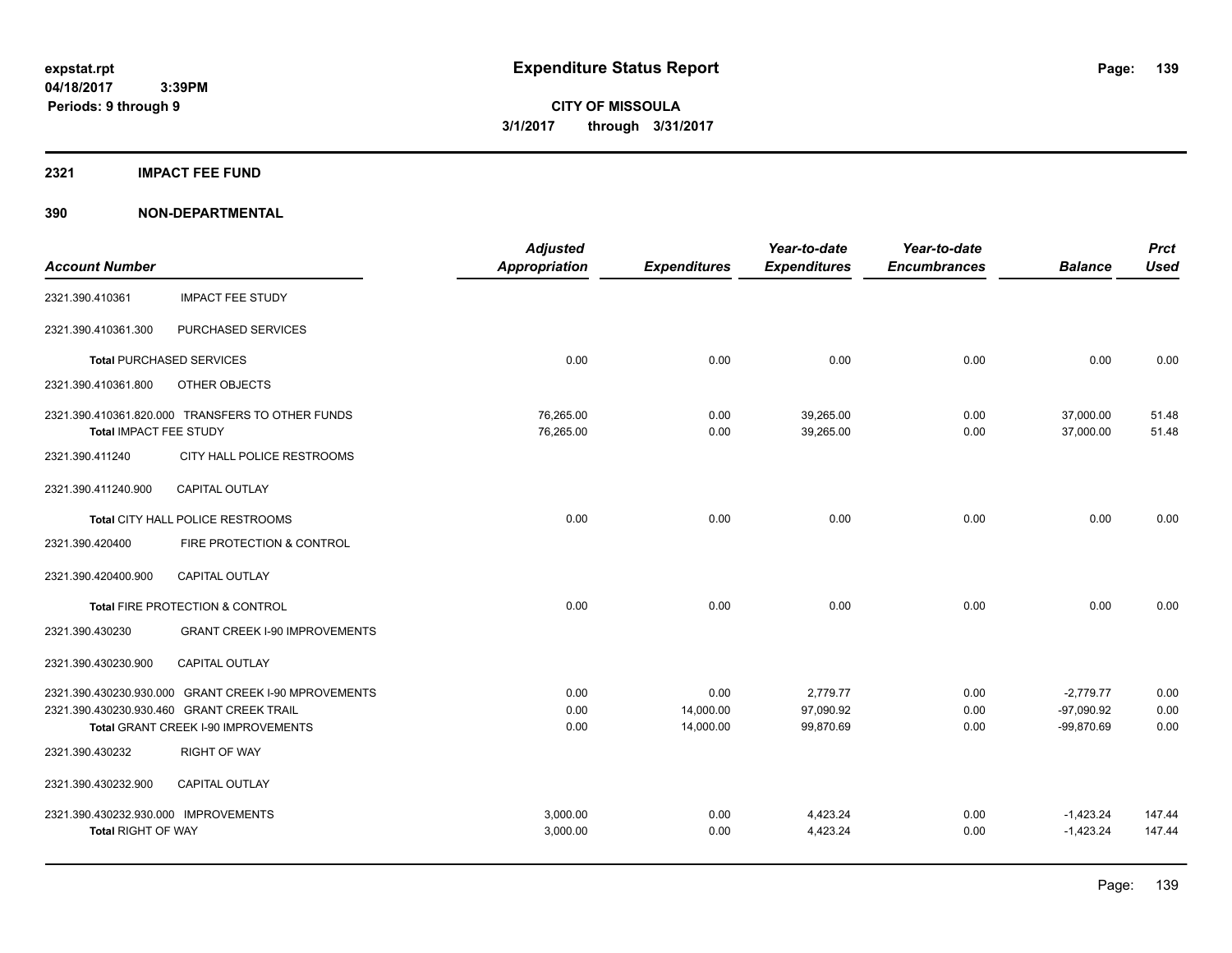**04/18/2017 3:39PM Periods: 9 through 9**

**CITY OF MISSOULA 3/1/2017 through 3/31/2017**

#### **2321 IMPACT FEE FUND**

| <b>Account Number</b> |                                                                                                                                       | <b>Adjusted</b><br><b>Appropriation</b> | <b>Expenditures</b>  | Year-to-date<br><b>Expenditures</b> | Year-to-date<br><b>Encumbrances</b> | <b>Balance</b>                          | <b>Prct</b><br><b>Used</b> |
|-----------------------|---------------------------------------------------------------------------------------------------------------------------------------|-----------------------------------------|----------------------|-------------------------------------|-------------------------------------|-----------------------------------------|----------------------------|
| 2321.390.430233       | <b>CLARK FORK LN IIMPROVEMENTS</b>                                                                                                    |                                         |                      |                                     |                                     |                                         |                            |
| 2321.390.430233.900   | <b>CAPITAL OUTLAY</b>                                                                                                                 |                                         |                      |                                     |                                     |                                         |                            |
|                       | 2321.390.430233.930.000 Clark Fork Ln & South of Pacific Ave<br>Total CLARK FORK LN IIMPROVEMENTS                                     | 0.00<br>0.00                            | 3,760.37<br>3,760.37 | 19,498.33<br>19,498.33              | 0.00<br>0.00                        | $-19,498.33$<br>$-19,498.33$            | 0.00<br>0.00               |
| 2321.390.430247       | HILLVIEW WAY STREET IMPROVEMENTS                                                                                                      |                                         |                      |                                     |                                     |                                         |                            |
| 2321.390.430247.900   | CAPITAL OUTLAY                                                                                                                        |                                         |                      |                                     |                                     |                                         |                            |
|                       | 2321.390.430247.930.000 HILLVIEW WAY STREET IMPROVEMENTS<br>Total HILLVIEW WAY STREET IMPROVEMENTS                                    | 1,503,138.00<br>1,503,138.00            | 0.00<br>0.00         | 0.00<br>0.00                        | 0.00<br>0.00                        | 1,503,138.00<br>1,503,138.00            | 0.00<br>0.00               |
| 2321.390.430248       | <b>CREGG LN IMPROVEMENTS</b>                                                                                                          |                                         |                      |                                     |                                     |                                         |                            |
| 2321.390.430248.900   | <b>CAPITAL OUTLAY</b>                                                                                                                 |                                         |                      |                                     |                                     |                                         |                            |
|                       | 2321.390.430248.930.000 CREGG LN IMPROVEMENTS<br>2321.390.430248.930.394 CREGG LANE IMPROVEMENTS-PARKS<br>Total CREGG LN IMPROVEMENTS | 215,380.00<br>0.00<br>215,380.00        | 0.00<br>0.00<br>0.00 | 6,979.89<br>6,706.16<br>13,686.05   | 0.00<br>0.00<br>0.00                | 208,400.11<br>$-6,706.16$<br>201,693.95 | 3.24<br>0.00<br>6.35       |
| 2321.390.430249       | OLD US HWY 93 IMPROVEMENTS                                                                                                            |                                         |                      |                                     |                                     |                                         |                            |
| 2321.390.430249.900   | <b>CAPITAL OUTLAY</b>                                                                                                                 |                                         |                      |                                     |                                     |                                         |                            |
|                       | Total OLD US HWY 93 IMPROVEMENTS                                                                                                      | 0.00                                    | 0.00                 | 0.00                                | 0.00                                | 0.00                                    | 0.00                       |
| 2321.390.430255       | <b>GRANT CREEK CABLE RAIL</b>                                                                                                         |                                         |                      |                                     |                                     |                                         |                            |
| 2321.390.430255.900   | <b>CAPITAL OUTLAY</b>                                                                                                                 |                                         |                      |                                     |                                     |                                         |                            |
|                       | <b>Total GRANT CREEK CABLE RAIL</b>                                                                                                   | 0.00                                    | 0.00                 | 0.00                                | 0.00                                | 0.00                                    | 0.00                       |
| 2321.390.430260       | TRAFFIC & PEDESTRIAN SERVICES                                                                                                         |                                         |                      |                                     |                                     |                                         |                            |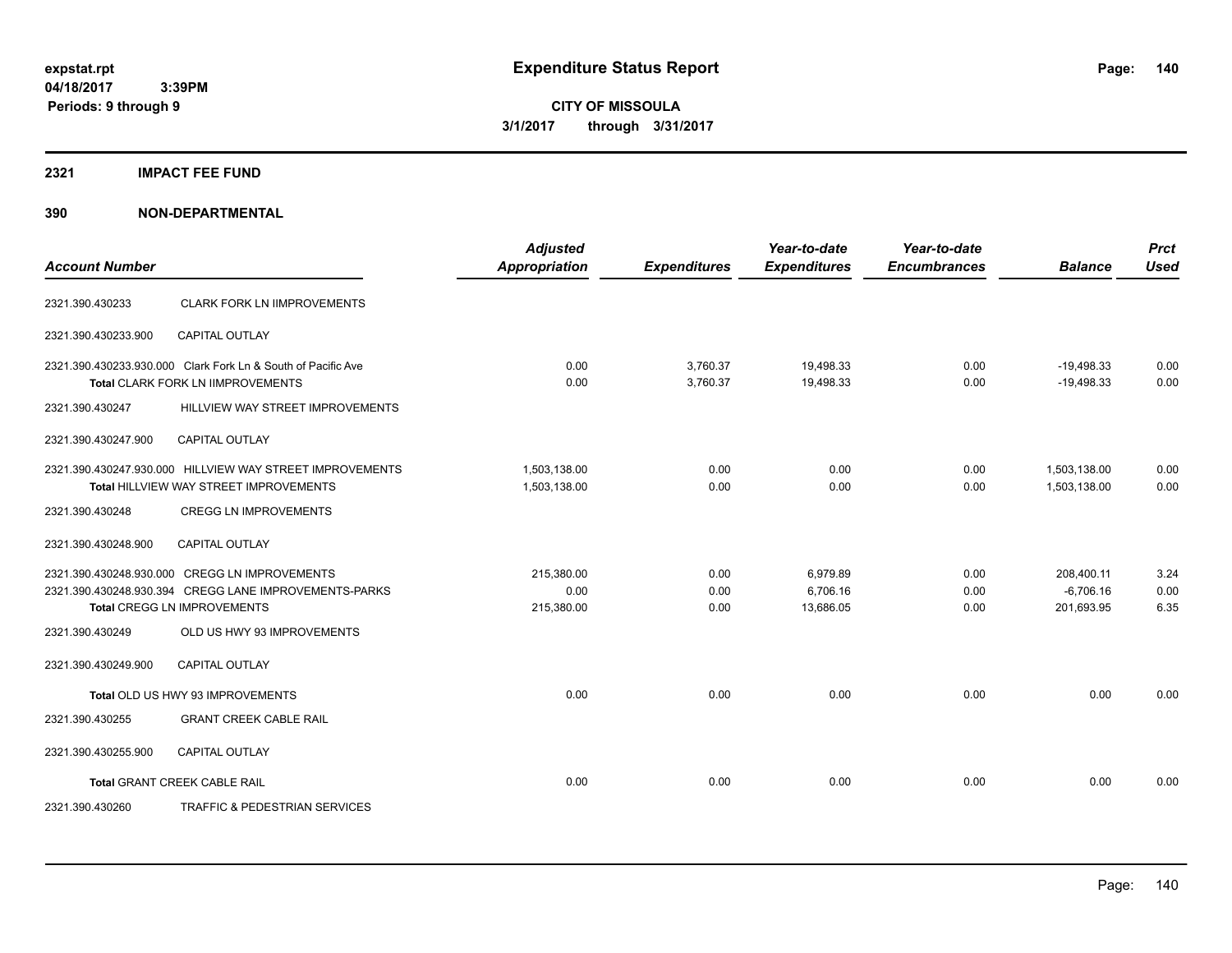#### **2321 IMPACT FEE FUND**

|                                      |                                                     | <b>Adjusted</b>      |                     | Year-to-date        | Year-to-date        |                | <b>Prct</b> |
|--------------------------------------|-----------------------------------------------------|----------------------|---------------------|---------------------|---------------------|----------------|-------------|
| <b>Account Number</b>                |                                                     | <b>Appropriation</b> | <b>Expenditures</b> | <b>Expenditures</b> | <b>Encumbrances</b> | <b>Balance</b> | <b>Used</b> |
| 2321.390.430260.300                  | PURCHASED SERVICES                                  |                      |                     |                     |                     |                |             |
|                                      | 2321.390.430260.350.000 VAN BUREN ST RECONSTRUCTION | 0.00                 | 0.00                | 5,526.25            | 0.00                | $-5,526.25$    | 0.00        |
|                                      | <b>Total PURCHASED SERVICES</b>                     | 0.00                 | 0.00                | 5,526.25            | 0.00                | $-5,526.25$    | 0.00        |
| 2321.390.430260.900                  | <b>CAPITAL OUTLAY</b>                               |                      |                     |                     |                     |                |             |
|                                      | 2321.390.430260.930.000 VAN BUREN ST RECONSTRUCTION | 0.00                 | 0.00                | 6,931.50            | 0.00                | $-6,931.50$    | 0.00        |
| <b>Total CAPITAL OUTLAY</b>          |                                                     | 0.00                 | 0.00                | 6,931.50            | 0.00                | $-6,931.50$    | 0.00        |
|                                      | Total TRAFFIC & PEDESTRIAN SERVICES                 | 0.00                 | 0.00                | 12,457.75           | 0.00                | $-12,457.75$   | 0.00        |
| 2321.390.430264                      | MULLAN/GEO ELMER SIGNAL                             |                      |                     |                     |                     |                |             |
| 2321.390.430264.300                  | PURCHASED SERVICES                                  |                      |                     |                     |                     |                |             |
|                                      | Total MULLAN/GEO ELMER SIGNAL                       | 0.00                 | 0.00                | 0.00                | 0.00                | 0.00           | 0.00        |
| 2321.390.430279                      | E BROADWAY IMPROV/MISSOULA COLLEGE                  |                      |                     |                     |                     |                |             |
| 2321.390.430279.900                  | <b>CAPITAL OUTLAY</b>                               |                      |                     |                     |                     |                |             |
| 2321.390.430279.930.000 IMPROVEMENTS |                                                     | 0.00                 | 0.00                | 78,700.25           | 0.00                | $-78,700.25$   | 0.00        |
|                                      | Total E BROADWAY IMPROV/MISSOULA COLLEGE            | 0.00                 | 0.00                | 78,700.25           | 0.00                | $-78,700.25$   | 0.00        |
| 2321.390.430280                      | MILLER CR: BRIGGS TO MOCKINGBIRD                    |                      |                     |                     |                     |                |             |
| 2321.390.430280.900                  | CAPITAL OUTLAY                                      |                      |                     |                     |                     |                |             |
|                                      | Total MILLER CR: BRIGGS TO MOCKINGBIRD              | 0.00                 | 0.00                | 0.00                | 0.00                | 0.00           | 0.00        |
| 2321.390.430281                      | SOUTH 3RD STREET PROJECT                            |                      |                     |                     |                     |                |             |
| 2321.390.430281.300                  | PURCHASED SERVICES                                  |                      |                     |                     |                     |                |             |
|                                      | <b>Total PURCHASED SERVICES</b>                     | 0.00                 | 0.00                | 0.00                | 0.00                | 0.00           | 0.00        |
| 2321.390.430281.900                  | <b>CAPITAL OUTLAY</b>                               |                      |                     |                     |                     |                |             |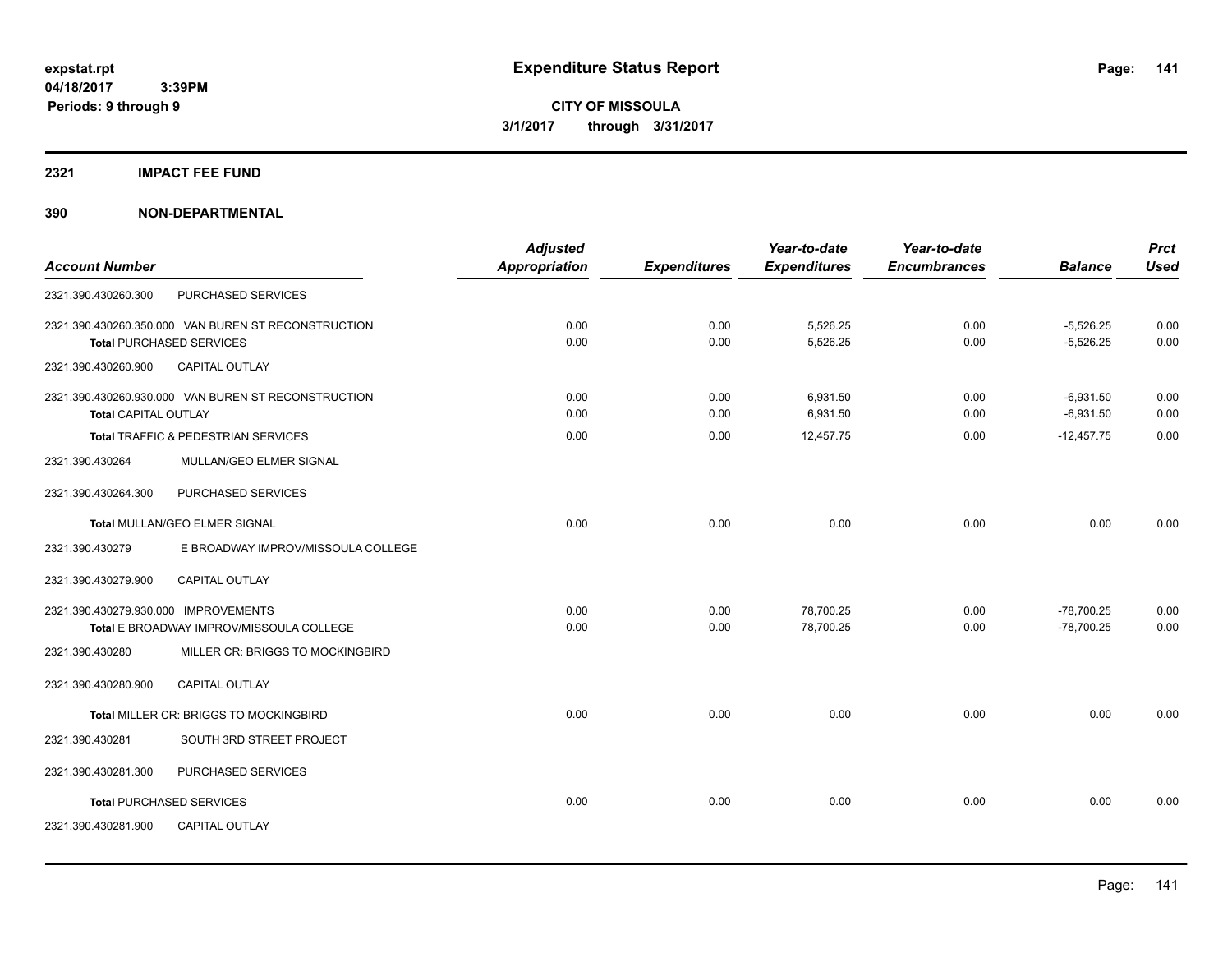## **2321 IMPACT FEE FUND**

| <b>Account Number</b>                                                 |                                                                                  | <b>Adjusted</b><br><b>Appropriation</b> | <b>Expenditures</b> | Year-to-date<br><b>Expenditures</b> | Year-to-date<br><b>Encumbrances</b> | <b>Balance</b>               | <b>Prct</b><br><b>Used</b> |
|-----------------------------------------------------------------------|----------------------------------------------------------------------------------|-----------------------------------------|---------------------|-------------------------------------|-------------------------------------|------------------------------|----------------------------|
|                                                                       | 2321.390.430281.930.000 SO 3RD ST/IMPROVEMENTS<br>Total SOUTH 3RD STREET PROJECT | 0.00<br>0.00                            | 0.00<br>0.00        | 19,594.44<br>19,594.44              | 0.00<br>0.00                        | $-19,594.44$<br>$-19,594.44$ | 0.00<br>0.00               |
| 2321.390.460305                                                       | <b>COMMUNITY CENTER</b>                                                          |                                         |                     |                                     |                                     |                              |                            |
| 2321.390.460305.900                                                   | CAPITAL OUTLAY                                                                   |                                         |                     |                                     |                                     |                              |                            |
| 2321.390.460305.930.000 IMPROVEMENTS<br><b>Total COMMUNITY CENTER</b> |                                                                                  | 70,000.00<br>70,000.00                  | 0.00<br>0.00        | 9,119.95<br>9,119.95                | 0.00<br>0.00                        | 60,880.05<br>60,880.05       | 13.03<br>13.03             |
| 2321.390.460401                                                       | CONSTRUCTION                                                                     |                                         |                     |                                     |                                     |                              |                            |
| 2321.390.460401.900                                                   | CAPITAL OUTLAY                                                                   |                                         |                     |                                     |                                     |                              |                            |
| 2321.390.460401.930.000 FORT MISSOULA<br><b>Total CONSTRUCTION</b>    |                                                                                  | 0.00<br>0.00                            | 264.00<br>264.00    | 2,977.76<br>2,977.76                | 0.00<br>0.00                        | $-2,977.76$<br>$-2,977.76$   | 0.00<br>0.00               |
| 2321.390.460404                                                       | <b>EATON TRAIL</b>                                                               |                                         |                     |                                     |                                     |                              |                            |
| 2321.390.460404.100                                                   | PERSONAL SERVICES                                                                |                                         |                     |                                     |                                     |                              |                            |
| <b>Total PERSONAL SERVICES</b>                                        |                                                                                  | 0.00                                    | 0.00                | 0.00                                | 0.00                                | 0.00                         | 0.00                       |
| 2321.390.460404.300                                                   | PURCHASED SERVICES                                                               |                                         |                     |                                     |                                     |                              |                            |
|                                                                       | <b>Total PURCHASED SERVICES</b>                                                  | 0.00                                    | 0.00                | 0.00                                | 0.00                                | 0.00                         | 0.00                       |
| 2321.390.460404.900                                                   | CAPITAL OUTLAY                                                                   |                                         |                     |                                     |                                     |                              |                            |
| <b>Total EATON TRAIL</b>                                              |                                                                                  | 0.00                                    | 0.00                | 0.00                                | 0.00                                | 0.00                         | 0.00                       |
| 2321.390.460406                                                       | <b>HELLGATE PARK</b>                                                             |                                         |                     |                                     |                                     |                              |                            |
| 2321.390.460406.100                                                   | PERSONAL SERVICES                                                                |                                         |                     |                                     |                                     |                              |                            |
| <b>Total PERSONAL SERVICES</b>                                        |                                                                                  | 0.00                                    | 0.00                | 0.00                                | 0.00                                | 0.00                         | 0.00                       |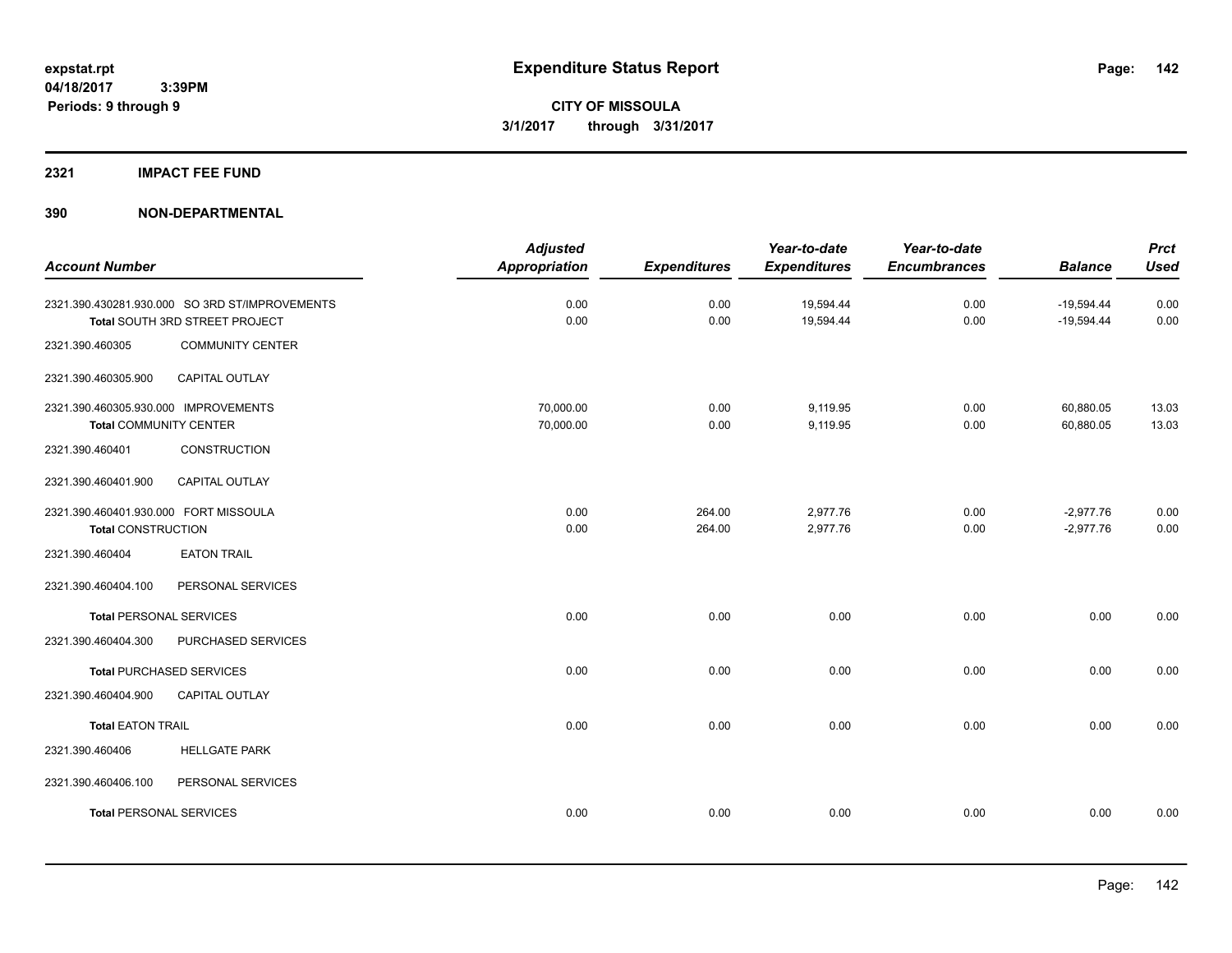#### **2321 IMPACT FEE FUND**

| <b>Account Number</b>                |                                                | <b>Adjusted</b><br><b>Appropriation</b> | <b>Expenditures</b> | Year-to-date<br><b>Expenditures</b> | Year-to-date<br><b>Encumbrances</b> | <b>Balance</b> | <b>Prct</b><br><b>Used</b> |
|--------------------------------------|------------------------------------------------|-----------------------------------------|---------------------|-------------------------------------|-------------------------------------|----------------|----------------------------|
| 2321.390.460406.300                  | PURCHASED SERVICES                             |                                         |                     |                                     |                                     |                |                            |
|                                      | <b>Total PURCHASED SERVICES</b>                | 0.00                                    | 0.00                | 0.00                                | 0.00                                | 0.00           | 0.00                       |
| 2321.390.460406.900                  | <b>CAPITAL OUTLAY</b>                          |                                         |                     |                                     |                                     |                |                            |
| 2321.390.460406.930.000 IMPROVEMENTS |                                                | 0.00                                    | 0.00                | 582.96                              | 0.00                                | $-582.96$      | 0.00                       |
| <b>Total HELLGATE PARK</b>           |                                                | 0.00                                    | 0.00                | 582.96                              | 0.00                                | $-582.96$      | 0.00                       |
| 2321.390.460408                      | <b>CONSERVATION LAND MANAGEMENT PLAN</b>       |                                         |                     |                                     |                                     |                |                            |
| 2321.390.460408.900                  | <b>CAPITAL OUTLAY</b>                          |                                         |                     |                                     |                                     |                |                            |
|                                      | Total CONSERVATION LAND MANAGEMENT PLAN        | 0.00                                    | 0.00                | 0.00                                | 0.00                                | 0.00           | 0.00                       |
| 2321.390.460409                      | MISSOULA TO LOLO TRAIL                         |                                         |                     |                                     |                                     |                |                            |
| 2321.390.460409.800                  | OTHER OBJECTS                                  |                                         |                     |                                     |                                     |                |                            |
| <b>Total OTHER OBJECTS</b>           |                                                | 0.00                                    | 0.00                | 0.00                                | 0.00                                | 0.00           | 0.00                       |
| 2321.390.460409.900                  | <b>CAPITAL OUTLAY</b>                          |                                         |                     |                                     |                                     |                |                            |
|                                      | 2321.390.460409.930.000 MISSOULA TO LOLO TRAIL | 0.00                                    | 0.00                | 25,895.26                           | 0.00                                | $-25,895.26$   | 0.00                       |
| 2321.390.460409.930.302 IMPROVEMENTS |                                                | 0.00                                    | 0.00                | 184,621.87                          | 0.00                                | $-184,621.87$  | 0.00                       |
|                                      | Total MISSOULA TO LOLO TRAIL                   | 0.00                                    | 0.00                | 210,517.13                          | 0.00                                | $-210,517.13$  | 0.00                       |
| 2321.390.460411                      | <b>44 RANCH IMPROVEMENTS</b>                   |                                         |                     |                                     |                                     |                |                            |
| 2321.390.460411.900                  | <b>CAPITAL OUTLAY</b>                          |                                         |                     |                                     |                                     |                |                            |
|                                      | Total 44 RANCH IMPROVEMENTS                    | 0.00                                    | 0.00                | 0.00                                | 0.00                                | 0.00           | 0.00                       |
| 2321.390.460412                      | PLEASANT VIEW PARK                             |                                         |                     |                                     |                                     |                |                            |
| 2321.390.460412.900                  | CAPITAL OUTLAY                                 |                                         |                     |                                     |                                     |                |                            |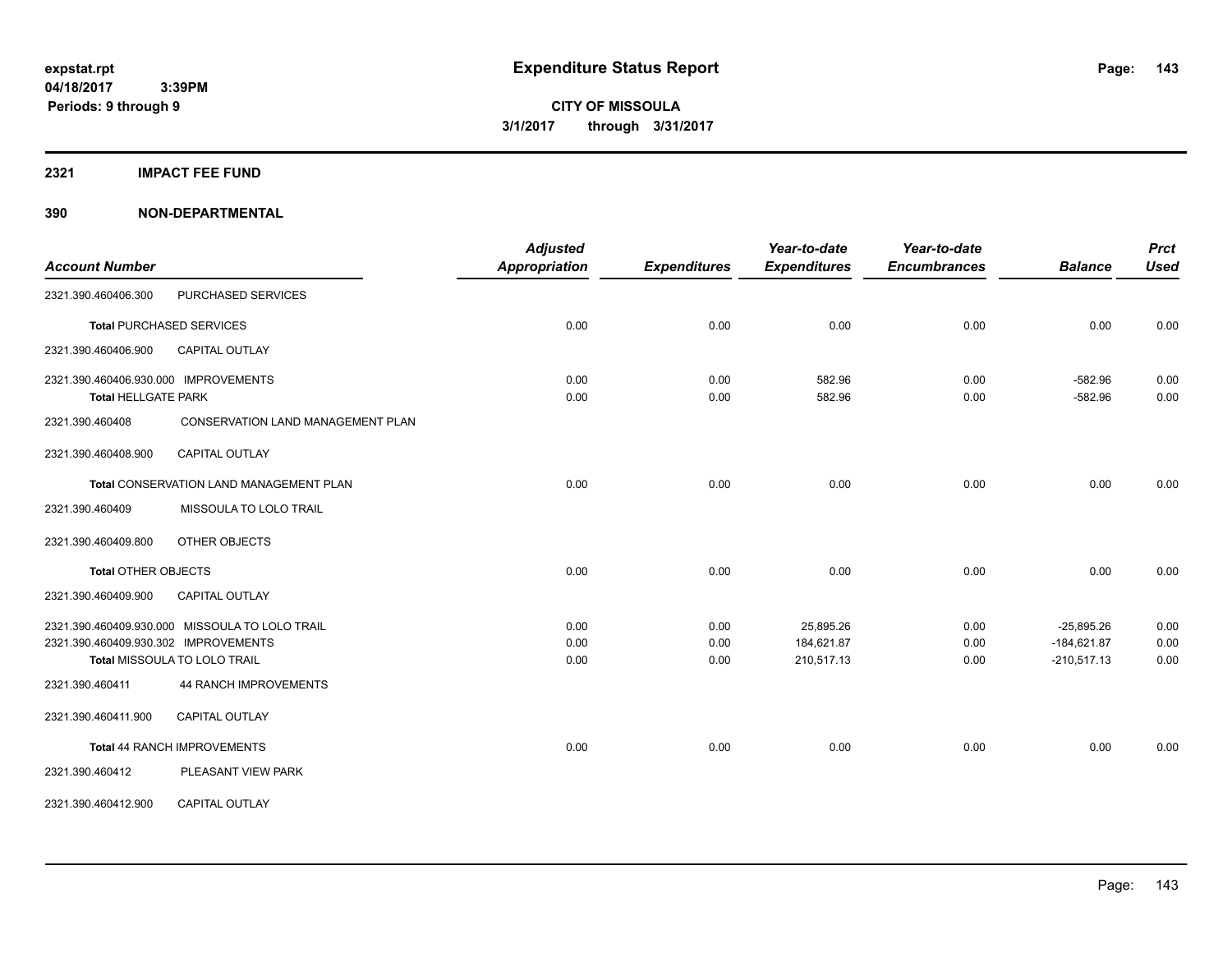#### **2321 IMPACT FEE FUND**

| <b>Account Number</b>                                                           | <b>Adjusted</b><br><b>Appropriation</b> | <b>Expenditures</b> | Year-to-date<br><b>Expenditures</b> | Year-to-date<br><b>Encumbrances</b> | <b>Balance</b>               | <b>Prct</b><br>Used |
|---------------------------------------------------------------------------------|-----------------------------------------|---------------------|-------------------------------------|-------------------------------------|------------------------------|---------------------|
| <b>Total PLEASANT VIEW PARK</b>                                                 | 0.00                                    | 0.00                | 0.00                                | 0.00                                | 0.00                         | 0.00                |
| PLAYGROUNDS<br>2321.390.460444                                                  |                                         |                     |                                     |                                     |                              |                     |
| <b>CAPITAL OUTLAY</b><br>2321.390.460444.900                                    |                                         |                     |                                     |                                     |                              |                     |
| 2321.390.460444.930.000 PARK TRAIL BOND PLAYGROUNDS<br><b>Total PLAYGROUNDS</b> | 0.00<br>0.00                            | 0.00<br>0.00        | 75,345.13<br>75,345.13              | 0.00<br>0.00                        | $-75,345.13$<br>$-75,345.13$ | 0.00<br>0.00        |
| UNALLOCATED IMPACT FEES<br>2321.390.510000                                      |                                         |                     |                                     |                                     |                              |                     |
| OTHER OBJECTS<br>2321.390.510000.800                                            |                                         |                     |                                     |                                     |                              |                     |
| <b>Total OTHER OBJECTS</b>                                                      | 0.00                                    | 0.00                | 0.00                                | 0.00                                | 0.00                         | 0.00                |
| <b>CAPITAL OUTLAY</b><br>2321.390.510000.900                                    |                                         |                     |                                     |                                     |                              |                     |
| 2321.390.510000.930.000 IMPROVEMENTS<br><b>Total UNALLOCATED IMPACT FEES</b>    | 534,482.00<br>534,482.00                | 0.00<br>0.00        | 0.00<br>0.00                        | 0.00<br>0.00                        | 534,482.00<br>534,482.00     | 0.00<br>0.00        |
| <b>MERCHANT SERVICES</b><br>2321.390.510110                                     |                                         |                     |                                     |                                     |                              |                     |
| 2321.390.510110.500<br><b>FIXED CHARGES</b>                                     |                                         |                     |                                     |                                     |                              |                     |
| <b>Total MERCHANT SERVICES</b>                                                  | 0.00                                    | 0.00                | 0.00                                | 0.00                                | 0.00                         | 0.00                |
| Total IMPACT FEE FUND                                                           | 2,402,265.00                            | 18,024.37           | 586,038.68                          | 0.00                                | 1,816,226.32                 | 24.40               |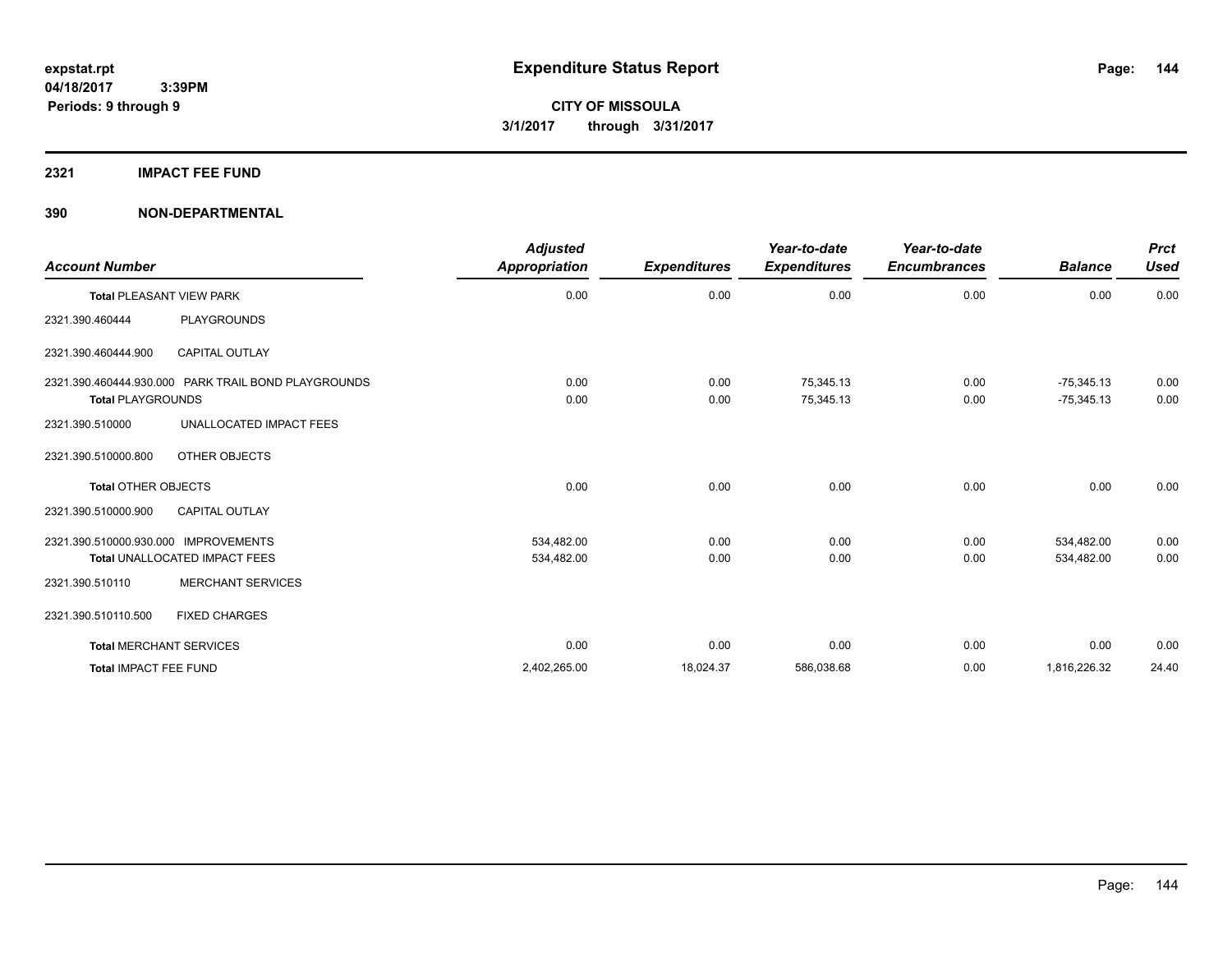**CITY OF MISSOULA 3/1/2017 through 3/31/2017**

# **2322 GEORGE ELMER/CATTLE DR INTERSECTION**

|                             |                                               | <b>Adjusted</b>      |                     | Year-to-date        | Year-to-date        |                | <b>Prct</b> |
|-----------------------------|-----------------------------------------------|----------------------|---------------------|---------------------|---------------------|----------------|-------------|
| <b>Account Number</b>       |                                               | <b>Appropriation</b> | <b>Expenditures</b> | <b>Expenditures</b> | <b>Encumbrances</b> | <b>Balance</b> | <b>Used</b> |
| 2322.390.510100             | SPECIAL ASSESSMENTS                           |                      |                     |                     |                     |                |             |
| 2322.390.510100.300         | PURCHASED SERVICES                            |                      |                     |                     |                     |                |             |
|                             | 2322.390.510100.350.000 PROFESSIONAL SERVICES | 15,000.00            | 0.00                | 0.00                | 0.00                | 15,000.00      | 0.00        |
|                             | <b>Total PURCHASED SERVICES</b>               | 15,000.00            | 0.00                | 0.00                | 0.00                | 15,000.00      | 0.00        |
| 2322.390.510100.800         | OTHER OBJECTS                                 |                      |                     |                     |                     |                |             |
| <b>Total OTHER OBJECTS</b>  |                                               | 0.00                 | 0.00                | 0.00                | 0.00                | 0.00           | 0.00        |
| 2322.390.510100.900         | <b>CAPITAL OUTLAY</b>                         |                      |                     |                     |                     |                |             |
| <b>Total CAPITAL OUTLAY</b> |                                               | 0.00                 | 0.00                | 0.00                | 0.00                | 0.00           | 0.00        |
|                             | Total SPECIAL ASSESSMENTS                     | 15,000.00            | 0.00                | 0.00                | 0.00                | 15,000.00      | 0.00        |
| 2322.390.510110             | <b>MERCHANT SERVICES</b>                      |                      |                     |                     |                     |                |             |
| 2322.390.510110.500         | <b>FIXED CHARGES</b>                          |                      |                     |                     |                     |                |             |
|                             | <b>Total MERCHANT SERVICES</b>                | 0.00                 | 0.00                | 0.00                | 0.00                | 0.00           | 0.00        |
|                             | Total GEORGE ELMER/CATTLE DR INTERSECTION     | 15,000.00            | 0.00                | 0.00                | 0.00                | 15,000.00      | 0.00        |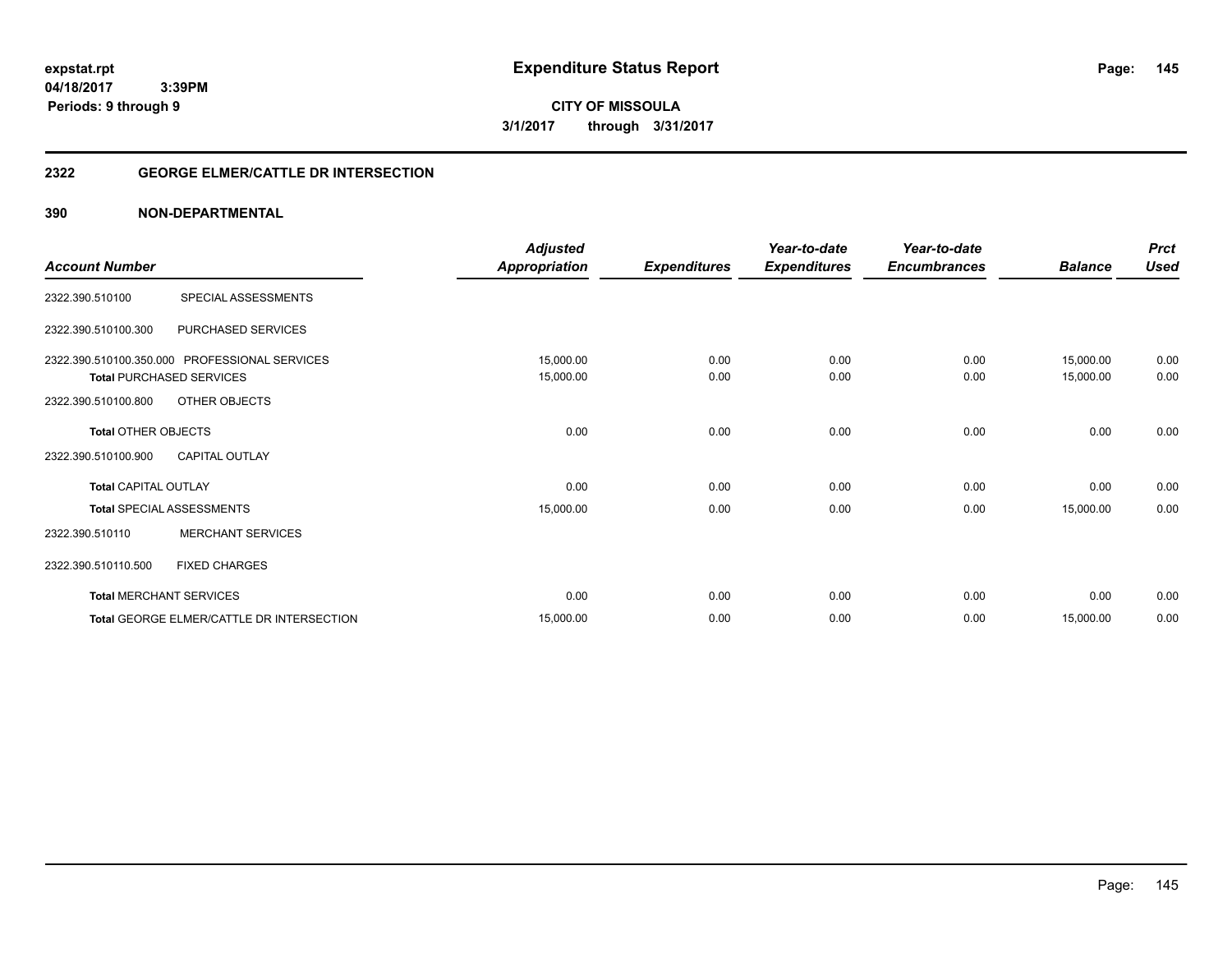**CITY OF MISSOULA 3/1/2017 through 3/31/2017**

# **2365 PUBLIC ART FUND**

# **220 MAYOR**

|                                      |                                                  | <b>Adjusted</b>      |                     | Year-to-date        | Year-to-date        |                | <b>Prct</b> |
|--------------------------------------|--------------------------------------------------|----------------------|---------------------|---------------------|---------------------|----------------|-------------|
| <b>Account Number</b>                |                                                  | <b>Appropriation</b> | <b>Expenditures</b> | <b>Expenditures</b> | <b>Encumbrances</b> | <b>Balance</b> | <b>Used</b> |
| 2365.220.460518                      | PUBLIC ART PROJECTS                              |                      |                     |                     |                     |                |             |
| 2365.220.460518.300                  | PURCHASED SERVICES                               |                      |                     |                     |                     |                |             |
|                                      | 2365.220.460518.320.000 PRINTING & DUPLICATING   | 3,000.00             | 0.00                | 0.00                | 0.00                | 3,000.00       | 0.00        |
| 2365.220.460518.350.000              | PROFESSIONAL SERVICES                            | 0.00                 | 0.00                | 267.17              | 0.00                | $-267.17$      | 0.00        |
|                                      | 2365.220.460518.390.000 OTHER PURCHASED SERVICES | 23,320.00            | 0.00                | 0.00                | 0.00                | 23,320.00      | 0.00        |
|                                      | <b>Total PURCHASED SERVICES</b>                  | 26,320.00            | 0.00                | 267.17              | 0.00                | 26,052.83      | 1.02        |
| 2365.220.460518.800                  | OTHER OBJECTS                                    |                      |                     |                     |                     |                |             |
| <b>Total OTHER OBJECTS</b>           |                                                  | 0.00                 | 0.00                | 0.00                | 0.00                | 0.00           | 0.00        |
| 2365.220.460518.900                  | <b>CAPITAL OUTLAY</b>                            |                      |                     |                     |                     |                |             |
| 2365.220.460518.930.000 IMPROVEMENTS |                                                  | 0.00                 | 0.00                | 5,000.00            | 0.00                | $-5,000.00$    | 0.00        |
| <b>Total CAPITAL OUTLAY</b>          |                                                  | 0.00                 | 0.00                | 5,000.00            | 0.00                | $-5,000.00$    | 0.00        |
|                                      | <b>Total PUBLIC ART PROJECTS</b>                 | 26,320.00            | 0.00                | 5,267.17            | 0.00                | 21,052.83      | 20.01       |
| 2365.220.510110                      | <b>MERCHANT SERVICES</b>                         |                      |                     |                     |                     |                |             |
| 2365.220.510110.500                  | <b>FIXED CHARGES</b>                             |                      |                     |                     |                     |                |             |
| <b>Total FIXED CHARGES</b>           |                                                  | 0.00                 | 0.00                | 0.00                | 0.00                | 0.00           | 0.00        |
| <b>Total MERCHANT SERVICES</b>       |                                                  | 0.00                 | 0.00                | 0.00                | 0.00                | 0.00           | 0.00        |
| <b>Total PUBLIC ART FUND</b>         |                                                  | 26,320.00            | 0.00                | 5,267.17            | 0.00                | 21,052.83      | 20.01       |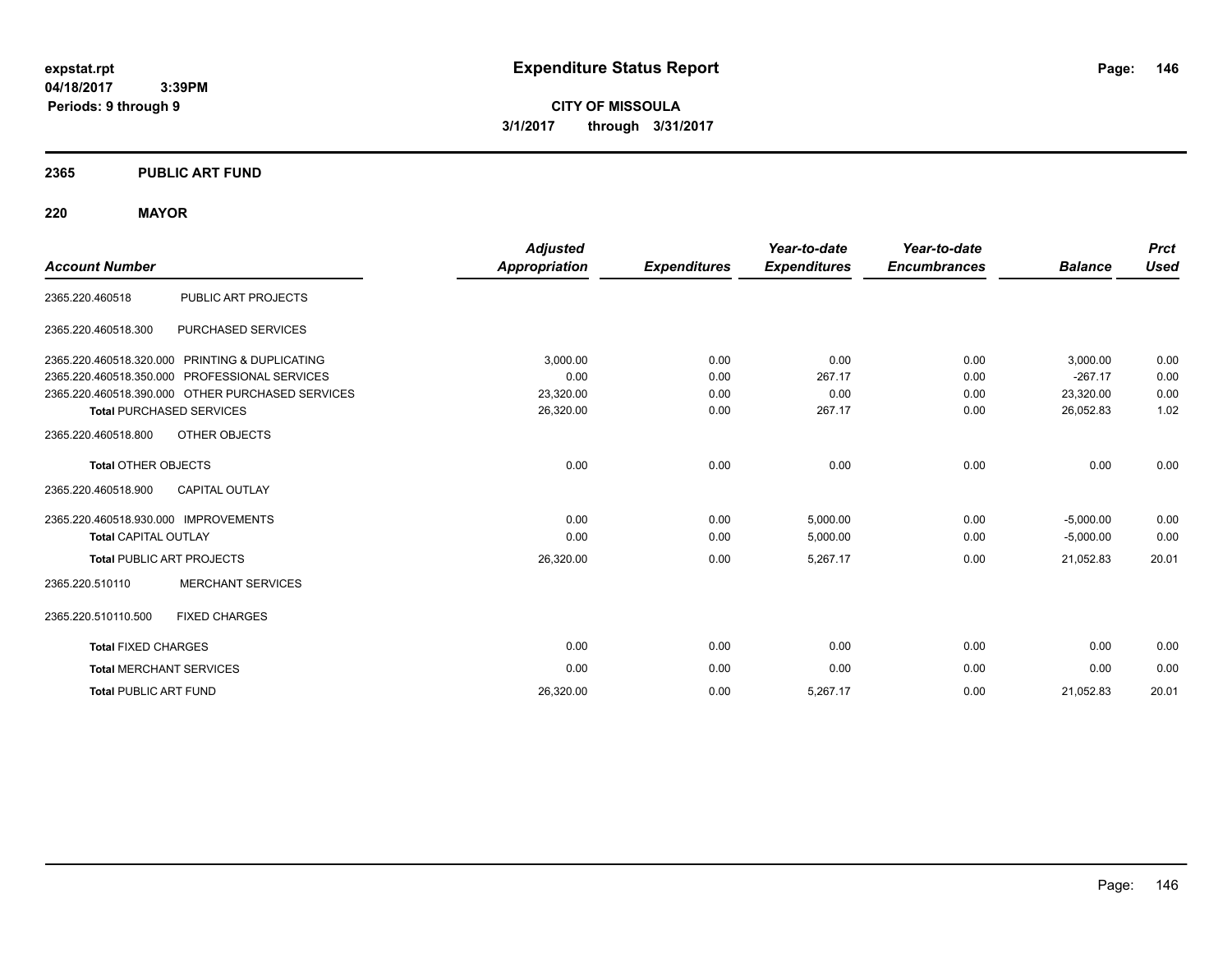**CITY OF MISSOULA 3/1/2017 through 3/31/2017**

# **2371 EMPLOYEE HEALTH INSURANCE LEVY FUND**

| <b>Account Number</b>          |                                                  | <b>Adjusted</b><br><b>Appropriation</b> | <b>Expenditures</b> | Year-to-date<br><b>Expenditures</b> | Year-to-date<br><b>Encumbrances</b> | <b>Balance</b> | <b>Prct</b><br><b>Used</b> |
|--------------------------------|--------------------------------------------------|-----------------------------------------|---------------------|-------------------------------------|-------------------------------------|----------------|----------------------------|
| 2371.390.510110                | <b>MERCHANT SERVICES</b>                         |                                         |                     |                                     |                                     |                |                            |
| 2371.390.510110.500            | <b>FIXED CHARGES</b>                             |                                         |                     |                                     |                                     |                |                            |
| <b>Total MERCHANT SERVICES</b> |                                                  | 0.00                                    | 0.00                | 0.00                                | 0.00                                | 0.00           | 0.00                       |
| 2371.390.521000                | INTERFUND OPERATING TRANSFERS                    |                                         |                     |                                     |                                     |                |                            |
| 2371.390.521000.800            | OTHER OBJECTS                                    |                                         |                     |                                     |                                     |                |                            |
|                                | 2371.390.521000.820.000 TRANSFERS TO OTHER FUNDS | 4,525.00                                | 0.00                | 2,263.00                            | 0.00                                | 2,262.00       | 50.01                      |
|                                | <b>Total INTERFUND OPERATING TRANSFERS</b>       | 4,525.00                                | 0.00                | 2,263.00                            | 0.00                                | 2,262.00       | 50.01                      |
|                                | Total EMPLOYEE HEALTH INSURANCE LEVY FUND        | 4,525.00                                | 0.00                | 2,263.00                            | 0.00                                | 2.262.00       | 50.01                      |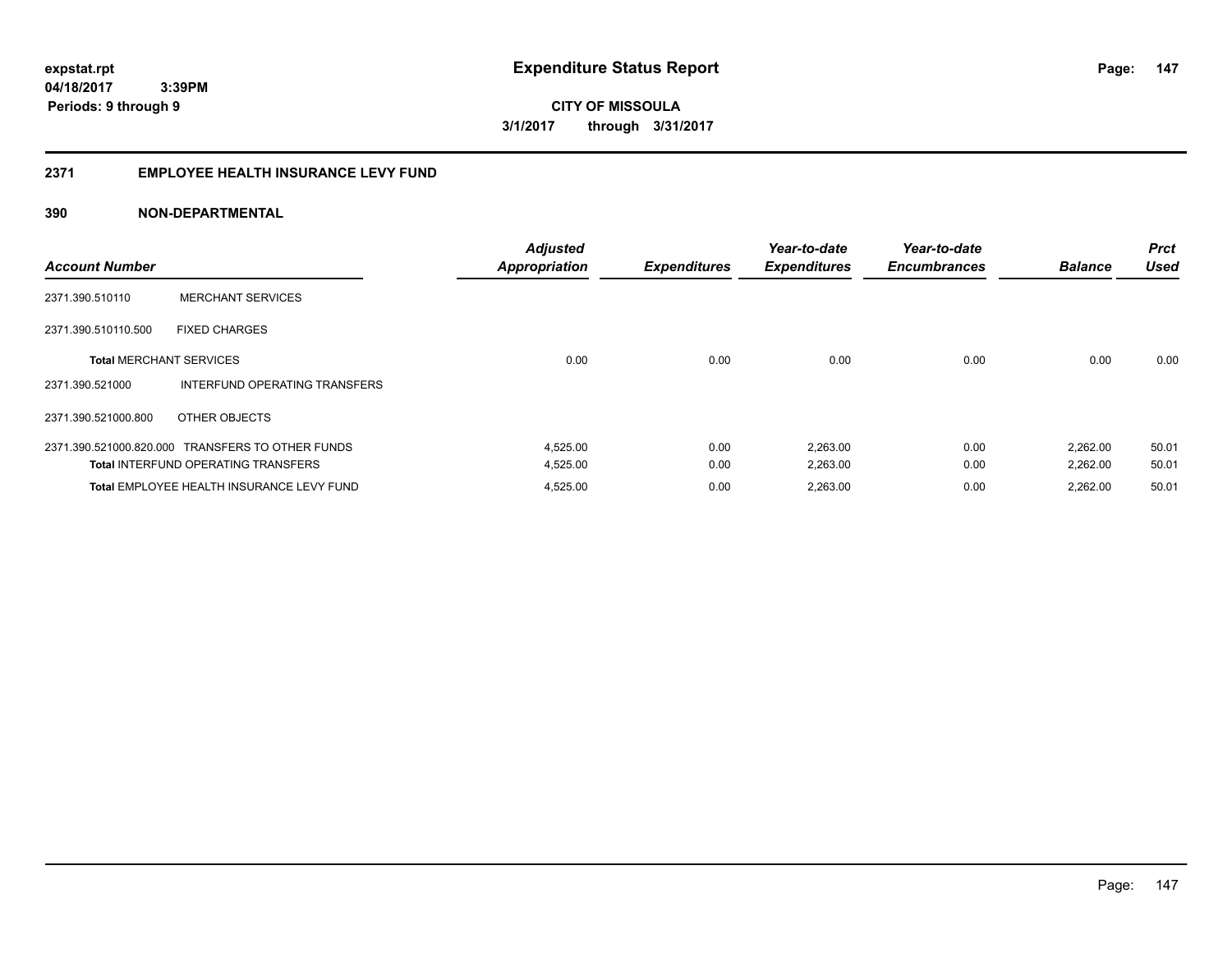# **2372 PERMISSIVE MEDICAL LEVY**

| <b>Account Number</b>          |                                                  | <b>Adjusted</b><br><b>Appropriation</b> | <b>Expenditures</b> | Year-to-date<br><b>Expenditures</b> | Year-to-date<br><b>Encumbrances</b> | <b>Balance</b> | <b>Prct</b><br><b>Used</b> |
|--------------------------------|--------------------------------------------------|-----------------------------------------|---------------------|-------------------------------------|-------------------------------------|----------------|----------------------------|
| 2372.390.510110                | <b>MERCHANT SERVICES</b>                         |                                         |                     |                                     |                                     |                |                            |
| 2372.390.510110.500            | <b>FIXED CHARGES</b>                             |                                         |                     |                                     |                                     |                |                            |
| <b>Total MERCHANT SERVICES</b> |                                                  | 0.00                                    | 0.00                | 0.00                                | 0.00                                | 0.00           | 0.00                       |
| 2372.390.521000                | INTERFUND OPERATING TRANSFERS                    |                                         |                     |                                     |                                     |                |                            |
| 2372.390.521000.800            | OTHER OBJECTS                                    |                                         |                     |                                     |                                     |                |                            |
|                                | 2372.390.521000.820.000 TRANSFERS TO OTHER FUNDS | 4,774,150.00                            | 0.00                | 2.387.075.00                        | 0.00                                | 2,387,075.00   | 50.00                      |
|                                | <b>Total INTERFUND OPERATING TRANSFERS</b>       | 4,774,150.00                            | 0.00                | 2,387,075.00                        | 0.00                                | 2,387,075.00   | 50.00                      |
|                                | <b>Total PERMISSIVE MEDICAL LEVY</b>             | 4,774,150.00                            | 0.00                | 2,387,075.00                        | 0.00                                | 2,387,075.00   | 50.00                      |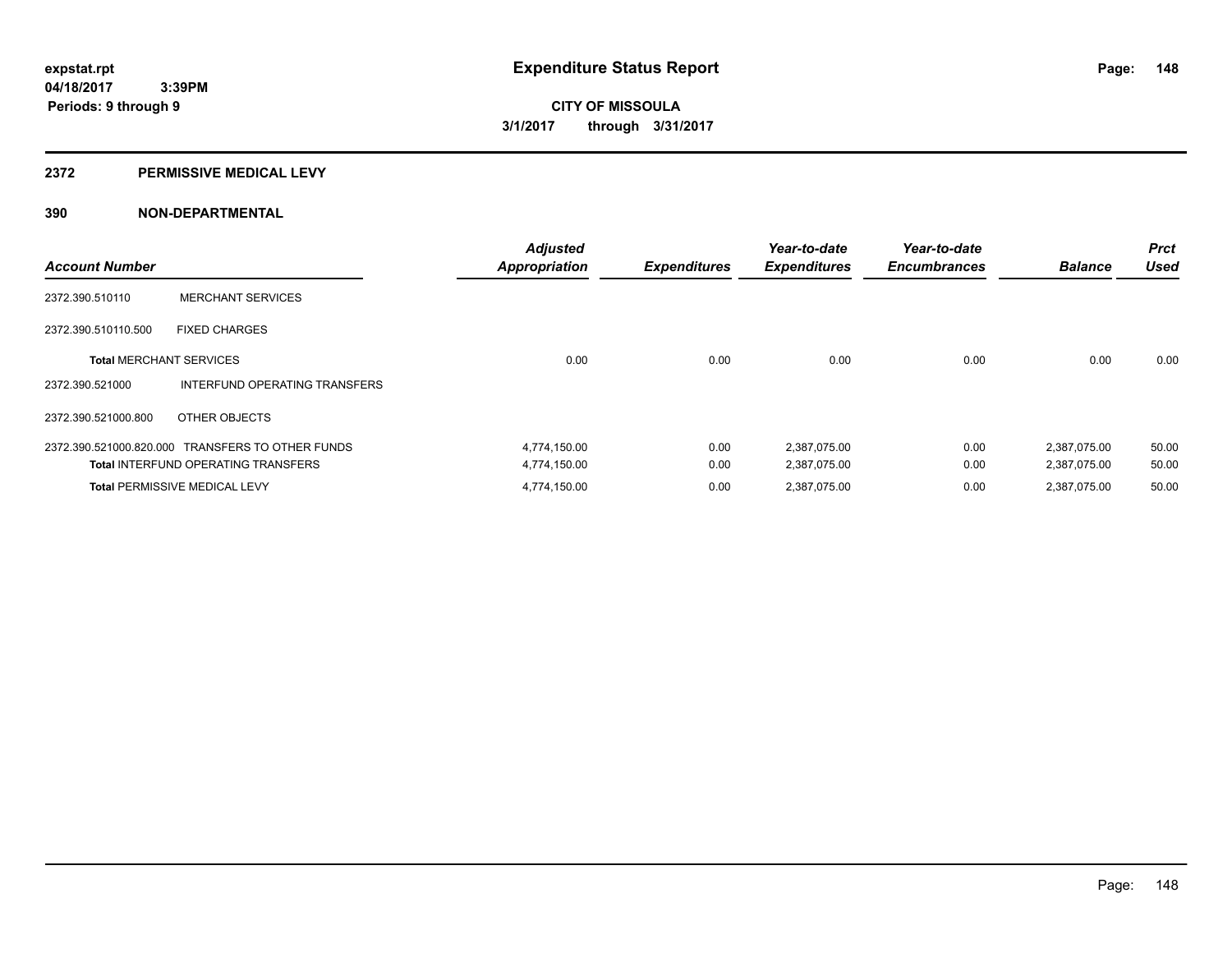**CITY OF MISSOULA 3/1/2017 through 3/31/2017**

# **2389 CABLE TELEVISION FRANCHISE FUND**

|                                  |                                                  | <b>Adjusted</b> |                     | Year-to-date        | Year-to-date        |                | <b>Prct</b> |
|----------------------------------|--------------------------------------------------|-----------------|---------------------|---------------------|---------------------|----------------|-------------|
| <b>Account Number</b>            |                                                  | Appropriation   | <b>Expenditures</b> | <b>Expenditures</b> | <b>Encumbrances</b> | <b>Balance</b> | <b>Used</b> |
| 2389.390.411810                  | <b>CABLE TV FRANCHISE</b>                        |                 |                     |                     |                     |                |             |
| 2389.390.411810.300              | <b>PURCHASED SERVICES</b>                        |                 |                     |                     |                     |                |             |
| 2389.390.411810.350.000          | PROFESSIONAL SERVICES                            | 20,288.00       | 0.00                | 12,900.00           | 0.00                | 7,388.00       | 63.58       |
| 2389.390.411810.370.000          | <b>TRAVEL</b>                                    | 1.000.00        | 0.00                | 0.00                | 0.00                | 1.000.00       | 0.00        |
| 2389.390.411810.380.000 TRAINING |                                                  | 1.000.00        | 0.00                | 0.00                | 0.00                | 1,000.00       | 0.00        |
|                                  | <b>Total PURCHASED SERVICES</b>                  | 22,288.00       | 0.00                | 12,900.00           | 0.00                | 9,388.00       | 57.88       |
| 2389.390.411810.700              | <b>GRANTS &amp; CONTRIBUTIONS</b>                |                 |                     |                     |                     |                |             |
|                                  | 2389.390.411810.700.000 GRANTS & CONTRIBUTIONS   | 390.000.00      | 0.00                | 240.000.00          | 0.00                | 150.000.00     | 61.54       |
|                                  | <b>Total GRANTS &amp; CONTRIBUTIONS</b>          | 390,000.00      | 0.00                | 240,000.00          | 0.00                | 150.000.00     | 61.54       |
| 2389.390.411810.800              | OTHER OBJECTS                                    |                 |                     |                     |                     |                |             |
|                                  | 2389.390.411810.820.000 TRANSFERS TO OTHER FUNDS | 301,433.00      | 0.00                | 150,717.00          | 0.00                | 150,716.00     | 50.00       |
| <b>Total OTHER OBJECTS</b>       |                                                  | 301,433.00      | 0.00                | 150.717.00          | 0.00                | 150.716.00     | 50.00       |
| 2389.390.411810.900              | <b>CAPITAL OUTLAY</b>                            |                 |                     |                     |                     |                |             |
|                                  | 2389.390.411810.940.000 MACHINERY & EQUIPMENT    | 37.567.00       | 2,419.00            | 14,120.76           | 0.00                | 23.446.24      | 37.59       |
| <b>Total CAPITAL OUTLAY</b>      |                                                  | 37,567.00       | 2,419.00            | 14,120.76           | 0.00                | 23,446.24      | 37.59       |
| <b>Total CABLE TV FRANCHISE</b>  |                                                  | 751,288.00      | 2,419.00            | 417,737.76          | 0.00                | 333,550.24     | 55.60       |
| 2389.390.510110                  | <b>MERCHANT SERVICES</b>                         |                 |                     |                     |                     |                |             |
| 2389.390.510110.500              | <b>FIXED CHARGES</b>                             |                 |                     |                     |                     |                |             |
| <b>Total MERCHANT SERVICES</b>   |                                                  | 0.00            | 0.00                | 0.00                | 0.00                | 0.00           | 0.00        |
|                                  | Total CABLE TELEVISION FRANCHISE FUND            | 751,288.00      | 2,419.00            | 417,737.76          | 0.00                | 333,550.24     | 55.60       |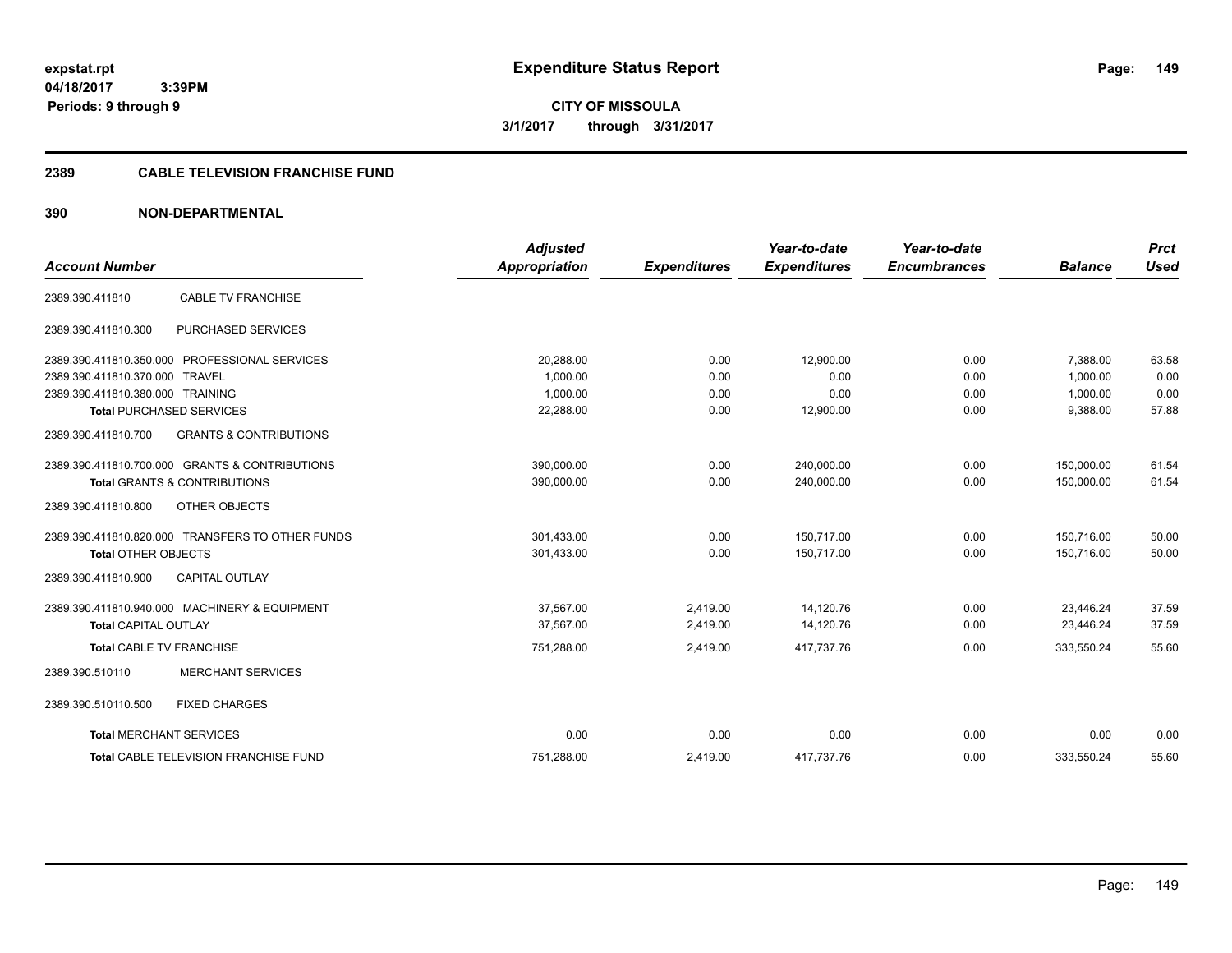**CITY OF MISSOULA 3/1/2017 through 3/31/2017**

# **2390 DRUG FORFEITURE FUND**

|                                                          | <b>Adjusted</b>      |                     | Year-to-date        | Year-to-date        |                | <b>Prct</b> |
|----------------------------------------------------------|----------------------|---------------------|---------------------|---------------------|----------------|-------------|
| <b>Account Number</b>                                    | <b>Appropriation</b> | <b>Expenditures</b> | <b>Expenditures</b> | <b>Encumbrances</b> | <b>Balance</b> | <b>Used</b> |
| <b>NARCOTICS</b><br>2390.290.420142                      |                      |                     |                     |                     |                |             |
| PERSONAL SERVICES<br>2390.290.420142.100                 |                      |                     |                     |                     |                |             |
| <b>Total PERSONAL SERVICES</b>                           | 0.00                 | 0.00                | 0.00                | 0.00                | 0.00           | 0.00        |
| 2390.290.420142.200<br><b>SUPPLIES</b>                   |                      |                     |                     |                     |                |             |
| 2390.290.420142.220.000 OPERATING SUPPLIES               | 3,000.00             | 0.00                | 2,957.53            | 0.00                | 42.47          | 98.58       |
| 2390.290.420142.230.000 REPAIR/MAINTENANCE               | 3,000.00             | 0.00                | 0.00                | 0.00                | 3,000.00       | 0.00        |
| 2390.290.420142.231.000 GASOLINE                         | 500.00               | 0.00                | 0.00                | 0.00                | 500.00         | 0.00        |
| <b>Total SUPPLIES</b>                                    | 6,500.00             | 0.00                | 2,957.53            | 0.00                | 3,542.47       | 45.50       |
| 2390.290.420142.300<br>PURCHASED SERVICES                |                      |                     |                     |                     |                |             |
| 2390.290.420142.310.000 COMMUNICATIONS                   | 500.00               | 0.00                | 0.00                | 0.00                | 500.00         | 0.00        |
| 2390.290.420142.320.000 PRINTING & DUPLICATING           | 300.00               | 0.00                | 0.00                | 0.00                | 300.00         | 0.00        |
| 2390.290.420142.350.000 PROFESSIONAL SERVICES            | 0.00                 | 2,748.70            | 2,748.70            | 0.00                | $-2,748.70$    | 0.00        |
| 2390.290.420142.360.000 REPAIR & MAINTENANCE             | 500.00               | 0.00                | 0.00                | 0.00                | 500.00         | 0.00        |
| 2390.290.420142.370.000 TRAVEL                           | 2,000.00             | 0.00                | 1,500.00            | 0.00                | 500.00         | 75.00       |
| 2390.290.420142.380.000 TRAINING                         | 1,500.00             | 0.00                | 0.00                | 0.00                | 1,500.00       | 0.00        |
| 2390.290.420142.390.000 OTHER PURCHASED SERVICES         | 500.00               | 0.00                | 0.00                | 0.00                | 500.00         | 0.00        |
| <b>Total PURCHASED SERVICES</b>                          | 5,300.00             | 2,748.70            | 4,248.70            | 0.00                | 1,051.30       | 80.16       |
| 2390.290.420142.500<br><b>FIXED CHARGES</b>              |                      |                     |                     |                     |                |             |
| 2390.290.420142.500.000 FIXED CHARGES                    | 1,000.00             | 0.00                | 0.00                | 0.00                | 1,000.00       | 0.00        |
| <b>Total FIXED CHARGES</b>                               | 1,000.00             | 0.00                | 0.00                | 0.00                | 1,000.00       | 0.00        |
| 2390.290.420142.700<br><b>GRANTS &amp; CONTRIBUTIONS</b> |                      |                     |                     |                     |                |             |
| <b>Total GRANTS &amp; CONTRIBUTIONS</b>                  | 0.00                 | 0.00                | 0.00                | 0.00                | 0.00           | 0.00        |
| OTHER OBJECTS<br>2390.290.420142.800                     |                      |                     |                     |                     |                |             |
| <b>Total OTHER OBJECTS</b>                               | 0.00                 | 0.00                | 0.00                | 0.00                | 0.00           | 0.00        |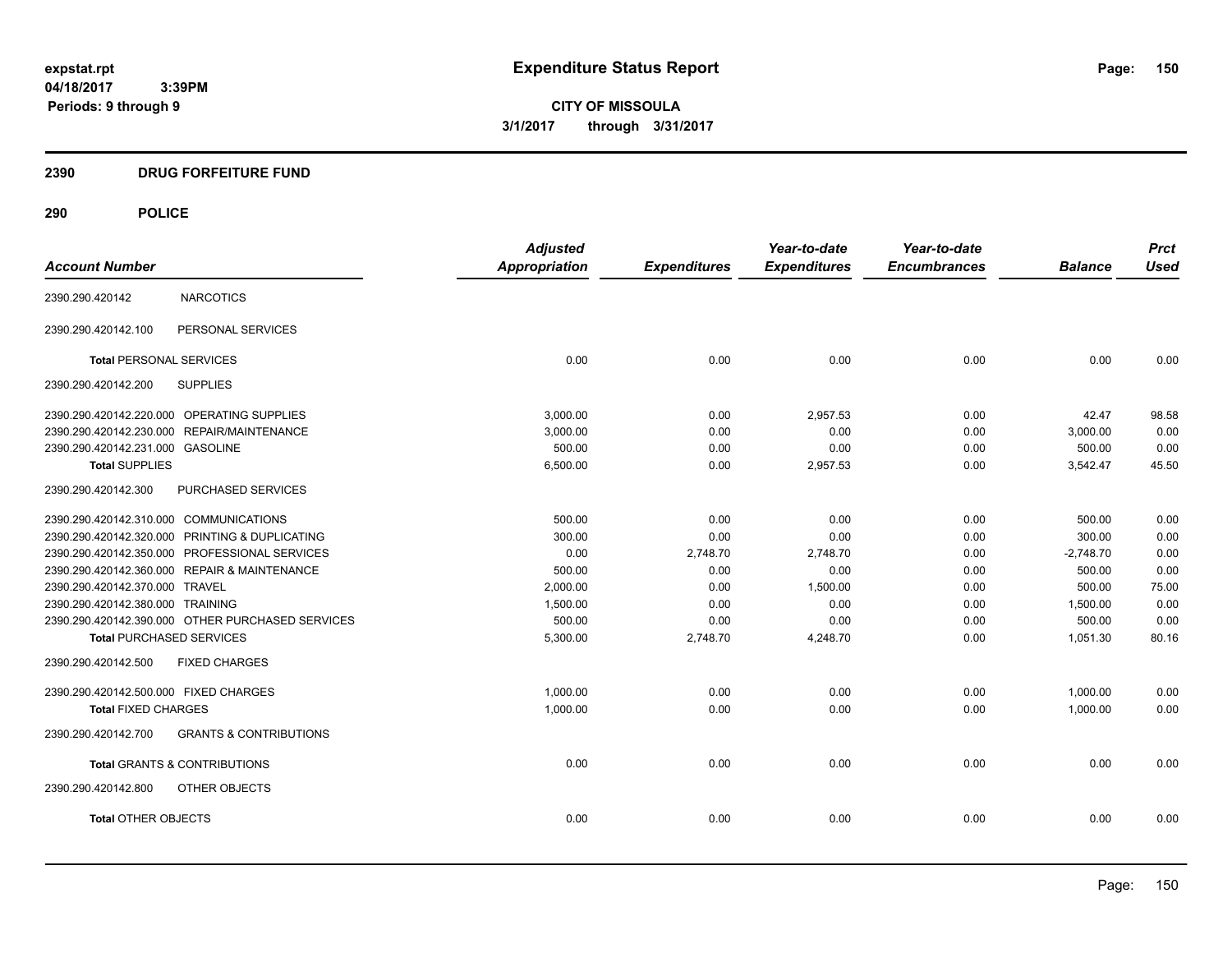# **2390 DRUG FORFEITURE FUND**

|                                               |                          | <b>Adjusted</b>      |                     | Year-to-date        | Year-to-date        |                | <b>Prct</b> |
|-----------------------------------------------|--------------------------|----------------------|---------------------|---------------------|---------------------|----------------|-------------|
| <b>Account Number</b>                         |                          | <b>Appropriation</b> | <b>Expenditures</b> | <b>Expenditures</b> | <b>Encumbrances</b> | <b>Balance</b> | <b>Used</b> |
| <b>CAPITAL OUTLAY</b><br>2390.290.420142.900  |                          |                      |                     |                     |                     |                |             |
| 2390.290.420142.940.000 MACHINERY & EQUIPMENT |                          | 5,000.00             | 0.00                | 0.00                | 0.00                | 5,000.00       | 0.00        |
| <b>Total CAPITAL OUTLAY</b>                   |                          | 5,000.00             | 0.00                | 0.00                | 0.00                | 5,000.00       | 0.00        |
| <b>Total NARCOTICS</b>                        |                          | 17,800.00            | 2,748.70            | 7,206.23            | 0.00                | 10.593.77      | 40.48       |
| 2390.290.510110                               | <b>MERCHANT SERVICES</b> |                      |                     |                     |                     |                |             |
| 2390.290.510110.500<br><b>FIXED CHARGES</b>   |                          |                      |                     |                     |                     |                |             |
| <b>Total MERCHANT SERVICES</b>                |                          | 0.00                 | 0.00                | 0.00                | 0.00                | 0.00           | 0.00        |
| Total DRUG FORFEITURE FUND                    |                          | 17,800.00            | 2.748.70            | 7,206.23            | 0.00                | 10.593.77      | 40.48       |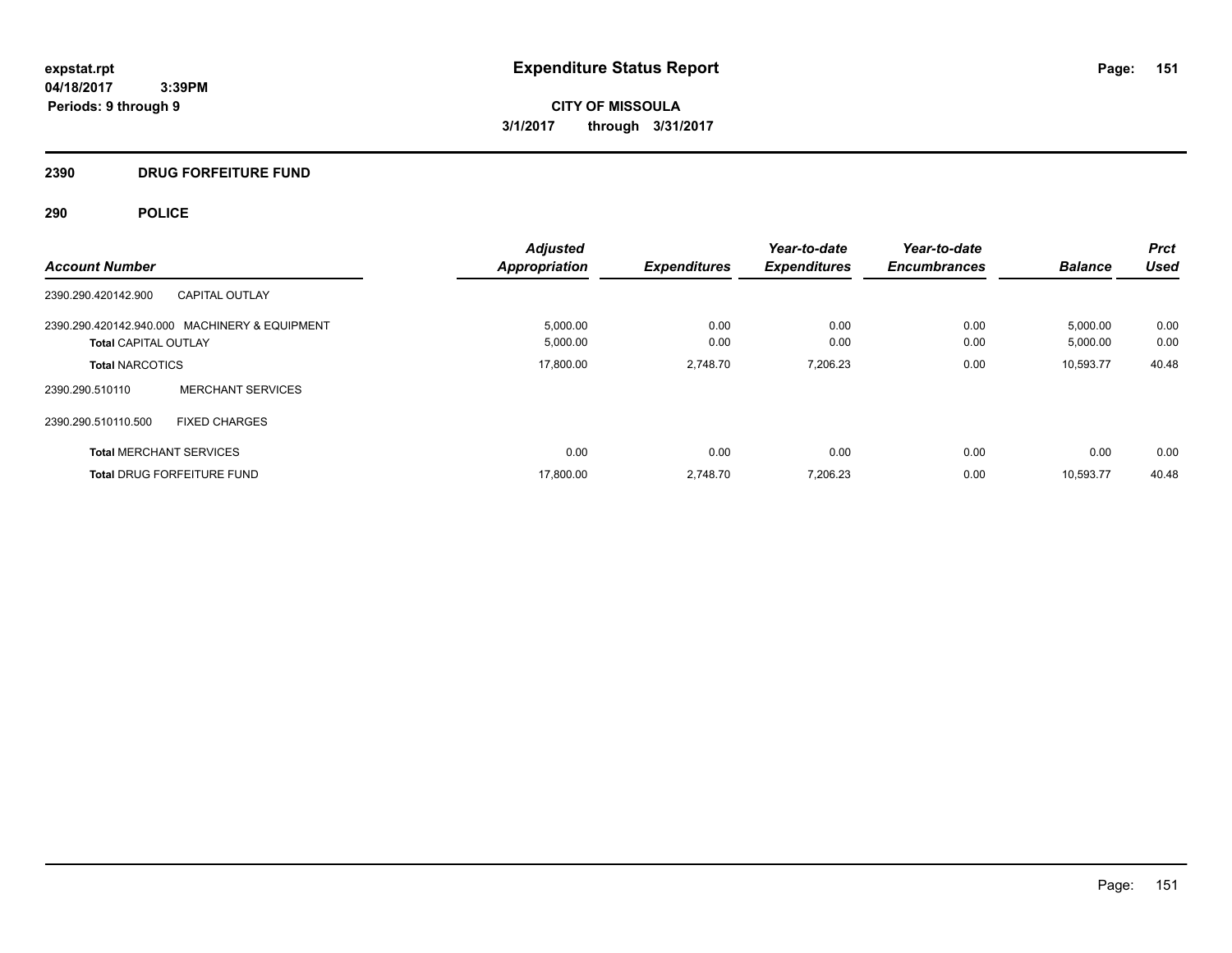# **2394 BUILDING INSPECTION FUND**

# **310 BUILDING INSPECTION**

| <b>Account Number</b>                     |                                                         | <b>Adjusted</b><br><b>Appropriation</b> | <b>Expenditures</b> | Year-to-date<br><b>Expenditures</b> | Year-to-date<br><b>Encumbrances</b> | <b>Balance</b> | <b>Prct</b><br><b>Used</b> |
|-------------------------------------------|---------------------------------------------------------|-----------------------------------------|---------------------|-------------------------------------|-------------------------------------|----------------|----------------------------|
|                                           |                                                         |                                         |                     |                                     |                                     |                |                            |
| 2394.310.420500                           | PROTECTIVE INSPECTIONS                                  |                                         |                     |                                     |                                     |                |                            |
| 2394.310.420500.100                       | PERSONAL SERVICES                                       |                                         |                     |                                     |                                     |                |                            |
|                                           | 2394.310.420500.110.000 SALARIES AND WAGES              | 714,677.00                              | 41,745.79           | 472,710.84                          | 0.00                                | 241,966.16     | 66.14                      |
|                                           | 2394.310.420500.120.000 OVERTIME/TERMINATION            | 500.00                                  | 0.00                | 0.00                                | 0.00                                | 500.00         | 0.00                       |
| 2394.310.420500.130.000 OTHER             |                                                         | 19,912.00                               | 0.00                | 0.00                                | 0.00                                | 19,912.00      | 0.00                       |
|                                           | 2394.310.420500.140.000 EMPLOYER CONTRIBUTIONS          | 246,407.00                              | 15,668.95           | 177,825.72                          | 0.00                                | 68,581.28      | 72.17                      |
|                                           | 2394.310.420500.141.000 STATE RETIREMENT CONTRIBUTIONS  | 0.00                                    | 0.00                | 344.61                              | 0.00                                | $-344.61$      | 0.00                       |
| <b>Total PERSONAL SERVICES</b>            |                                                         | 981,496.00                              | 57,414.74           | 650,881.17                          | 0.00                                | 330,614.83     | 66.32                      |
| 2394.310.420500.200                       | <b>SUPPLIES</b>                                         |                                         |                     |                                     |                                     |                |                            |
| 2394.310.420500.210.000 OFFICE SUPPLIES   |                                                         | 2,200.00                                | 24.27               | 8,969.38                            | 0.00                                | $-6,769.38$    | 407.70                     |
| 2394.310.420500.210.300 OFFICE SUPPLIES   |                                                         | 5,500.00                                | 0.00                | 0.00                                | 0.00                                | 5,500.00       | 0.00                       |
| 2394.310.420500.220.000                   | OPERATING SUPPLIES                                      | 0.00                                    | 399.36              | 3,638.36                            | 0.00                                | $-3.638.36$    | 0.00                       |
|                                           | 2394.310.420500.230.000 REPAIR/MAINTENANCE              | 3,000.00                                | 5.50                | 2,309.67                            | 0.00                                | 690.33         | 76.99                      |
| 2394.310.420500.231.000 GASOLINE          |                                                         | 11,475.00                               | 1,062.07            | 3,829.86                            | 0.00                                | 7,645.14       | 33.38                      |
|                                           | 2394.310.420500.250.000 SUPPLIES FOR RESALE             | 500.00                                  | 0.00                | 0.00                                | 0.00                                | 500.00         | 0.00                       |
| <b>Total SUPPLIES</b>                     |                                                         | 22.675.00                               | 1,491.20            | 18.747.27                           | 0.00                                | 3.927.73       | 82.68                      |
| 2394.310.420500.300                       | <b>PURCHASED SERVICES</b>                               |                                         |                     |                                     |                                     |                |                            |
| 2394.310.420500.310.000 COMMUNICATIONS    |                                                         | 1,000.00                                | 4.56                | 419.34                              | 0.00                                | 580.66         | 41.93                      |
|                                           | 2394.310.420500.320.000 PRINTING & DUPLICATING          | 7,600.00                                | 0.00                | 68.80                               | 0.00                                | 7,531.20       | 0.91                       |
|                                           | 2394.310.420500.330.000 PUBLICITY, SUBSCRIPTIONS & DUES | 2,100.00                                | 394.00              | 13,469.36                           | 0.00                                | $-11,369.36$   | 641.40                     |
| 2394.310.420500.344.000 TELEPHONE SERVICE |                                                         | 13,548.00                               | 664.08              | 10,633.13                           | 0.00                                | 2.914.87       | 78.48                      |
|                                           | 2394.310.420500.350.000 PROFESSIONAL SERVICES           | 14,600.00                               | 7,770.09            | 29,259.83                           | 0.00                                | $-14,659.83$   | 200.41                     |
|                                           | 2394.310.420500.360.000 REPAIR & MAINTENANCE            | 44,378.00                               | 0.00                | 756.59                              | 0.00                                | 43,621.41      | 1.70                       |
| 2394.310.420500.370.000 TRAVEL            |                                                         | 5,025.00                                | 304.74              | 1,885.86                            | 0.00                                | 3,139.14       | 37.53                      |
| 2394.310.420500.380.000 TRAINING          |                                                         | 6,500.00                                | 229.00              | 839.00                              | 0.00                                | 5,661.00       | 12.91                      |
| <b>Total PURCHASED SERVICES</b>           |                                                         | 94,751.00                               | 9,366.47            | 57,331.91                           | 0.00                                | 37,419.09      | 60.51                      |

2394.310.420500.500 FIXED CHARGES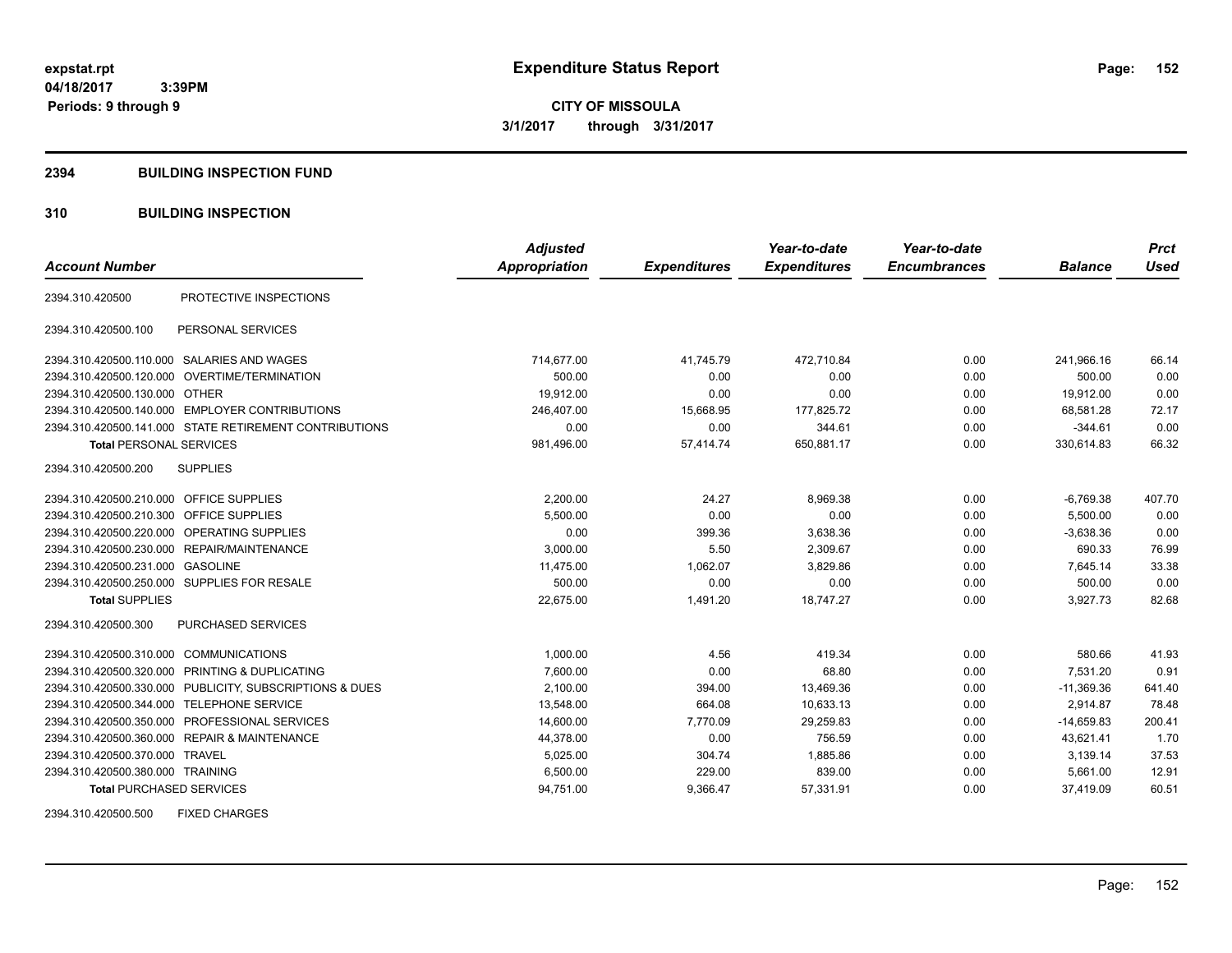# **2394 BUILDING INSPECTION FUND**

# **310 BUILDING INSPECTION**

| <b>Account Number</b>                          | <b>Adjusted</b><br><b>Appropriation</b> | <b>Expenditures</b> | Year-to-date<br><b>Expenditures</b> | Year-to-date<br><b>Encumbrances</b> | <b>Balance</b> | <b>Prct</b><br><b>Used</b> |
|------------------------------------------------|-----------------------------------------|---------------------|-------------------------------------|-------------------------------------|----------------|----------------------------|
| 2394.310.420500.500.000 FIXED CHARGES          | 363,860.00                              | 0.00                | 185,588.52                          | 0.00                                | 178,271.48     | 51.01                      |
| <b>Total FIXED CHARGES</b>                     | 363,860.00                              | 0.00                | 185,588.52                          | 0.00                                | 178,271.48     | 51.01                      |
| 2394.310.420500.600<br><b>DEBT SERVICE</b>     |                                         |                     |                                     |                                     |                |                            |
| <b>Total DEBT SERVICE</b>                      | 0.00                                    | 0.00                | 0.00                                | 0.00                                | 0.00           | 0.00                       |
| CAPITAL OUTLAY<br>2394.310.420500.900          |                                         |                     |                                     |                                     |                |                            |
| <b>Total CAPITAL OUTLAY</b>                    | 0.00                                    | 0.00                | 0.00                                | 0.00                                | 0.00           | 0.00                       |
| <b>Total PROTECTIVE INSPECTIONS</b>            | 1,462,782.00                            | 68,272.41           | 912,548.87                          | 0.00                                | 550,233.13     | 62.38                      |
| <b>MERCHANT SERVICES</b><br>2394.310.510110    |                                         |                     |                                     |                                     |                |                            |
| <b>FIXED CHARGES</b><br>2394.310.510110.500    |                                         |                     |                                     |                                     |                |                            |
| 2394.310.510110.550.000 MERCHANT SERVICE FEES  | 15.400.00                               | 0.00                | 0.00                                | 0.00                                | 15.400.00      | 0.00                       |
| <b>Total MERCHANT SERVICES</b>                 | 15,400.00                               | 0.00                | 0.00                                | 0.00                                | 15.400.00      | 0.00                       |
| <b>SALARY RESERVE</b><br>2394.310.510306       |                                         |                     |                                     |                                     |                |                            |
| PERSONAL SERVICES<br>2394.310.510306.100       |                                         |                     |                                     |                                     |                |                            |
| 2394.310.510306.110.000 SALARIES AND WAGES     | 7,721.00                                | 0.00                | 0.00                                | 0.00                                | 7,721.00       | 0.00                       |
| 2394.310.510306.140.000 EMPLOYER CONTRIBUTIONS | 1,998.00                                | 0.00                | 0.00                                | 0.00                                | 1,998.00       | 0.00                       |
| <b>Total SALARY RESERVE</b>                    | 9,719.00                                | 0.00                | 0.00                                | 0.00                                | 9,719.00       | 0.00                       |
| Total BUILDING INSPECTION FUND                 | 1,487,901.00                            | 68,272.41           | 912,548.87                          | 0.00                                | 575,352.13     | 61.33                      |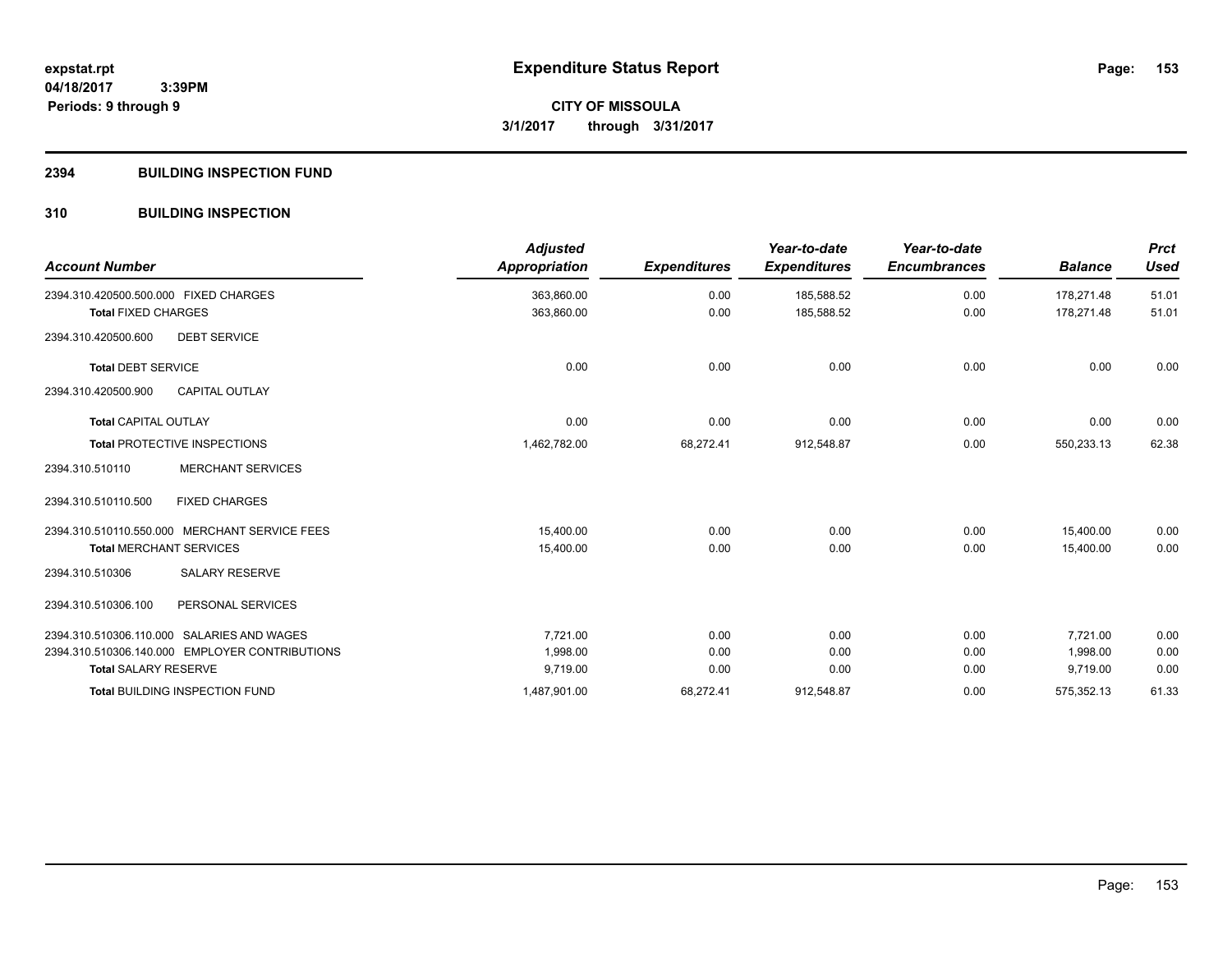**CITY OF MISSOULA 3/1/2017 through 3/31/2017**

# **2395 CITY GRANTS & PROGRAM INCOME FUND**

|                             |                                               | <b>Adjusted</b>      |                     | Year-to-date        | Year-to-date        |                | <b>Prct</b> |
|-----------------------------|-----------------------------------------------|----------------------|---------------------|---------------------|---------------------|----------------|-------------|
| <b>Account Number</b>       |                                               | <b>Appropriation</b> | <b>Expenditures</b> | <b>Expenditures</b> | <b>Encumbrances</b> | <b>Balance</b> | <b>Used</b> |
| 2395.390.470200             | <b>HOUSING REHAB</b>                          |                      |                     |                     |                     |                |             |
| 2395.390.470200.700         | <b>GRANTS &amp; CONTRIBUTIONS</b>             |                      |                     |                     |                     |                |             |
|                             | <b>Total GRANTS &amp; CONTRIBUTIONS</b>       | 0.00                 | 0.00                | 0.00                | 0.00                | 0.00           | 0.00        |
| 2395.390.470200.800         | OTHER OBJECTS                                 |                      |                     |                     |                     |                |             |
| <b>Total HOUSING REHAB</b>  |                                               | 0.00                 | 0.00                | 0.00                | 0.00                | 0.00           | 0.00        |
| 2395.390.470210             | <b>ADMINISTRATION</b>                         |                      |                     |                     |                     |                |             |
| 2395.390.470210.300         | PURCHASED SERVICES                            |                      |                     |                     |                     |                |             |
|                             | 2395.390.470210.350.000 PROFESSIONAL SERVICES | 2,105.00             | 0.00                | 0.00                | 0.00                | 2,105.00       | 0.00        |
|                             | <b>Total PURCHASED SERVICES</b>               | 2,105.00             | 0.00                | 0.00                | 0.00                | 2,105.00       | 0.00        |
| 2395.390.470210.800         | OTHER OBJECTS                                 |                      |                     |                     |                     |                |             |
| <b>Total OTHER OBJECTS</b>  |                                               | 0.00                 | 0.00                | 0.00                | 0.00                | 0.00           | 0.00        |
| <b>Total ADMINISTRATION</b> |                                               | 2,105.00             | 0.00                | 0.00                | 0.00                | 2,105.00       | 0.00        |
| 2395.390.470220             | PROPERTY ACQUISITION                          |                      |                     |                     |                     |                |             |
| 2395.390.470220.300         | PURCHASED SERVICES                            |                      |                     |                     |                     |                |             |
|                             | Total PROPERTY ACQUISITION                    | 0.00                 | 0.00                | 0.00                | 0.00                | 0.00           | 0.00        |
| 2395.390.470300             | <b>ECONOMIC DEVELOPMENT</b>                   |                      |                     |                     |                     |                |             |
| 2395.390.470300.700         | <b>GRANTS &amp; CONTRIBUTIONS</b>             |                      |                     |                     |                     |                |             |
|                             | Total ECONOMIC DEVELOPMENT                    | 0.00                 | 0.00                | 0.00                | 0.00                | 0.00           | 0.00        |
| 2395.390.510110             | <b>MERCHANT SERVICES</b>                      |                      |                     |                     |                     |                |             |
| 2395.390.510110.500         | <b>FIXED CHARGES</b>                          |                      |                     |                     |                     |                |             |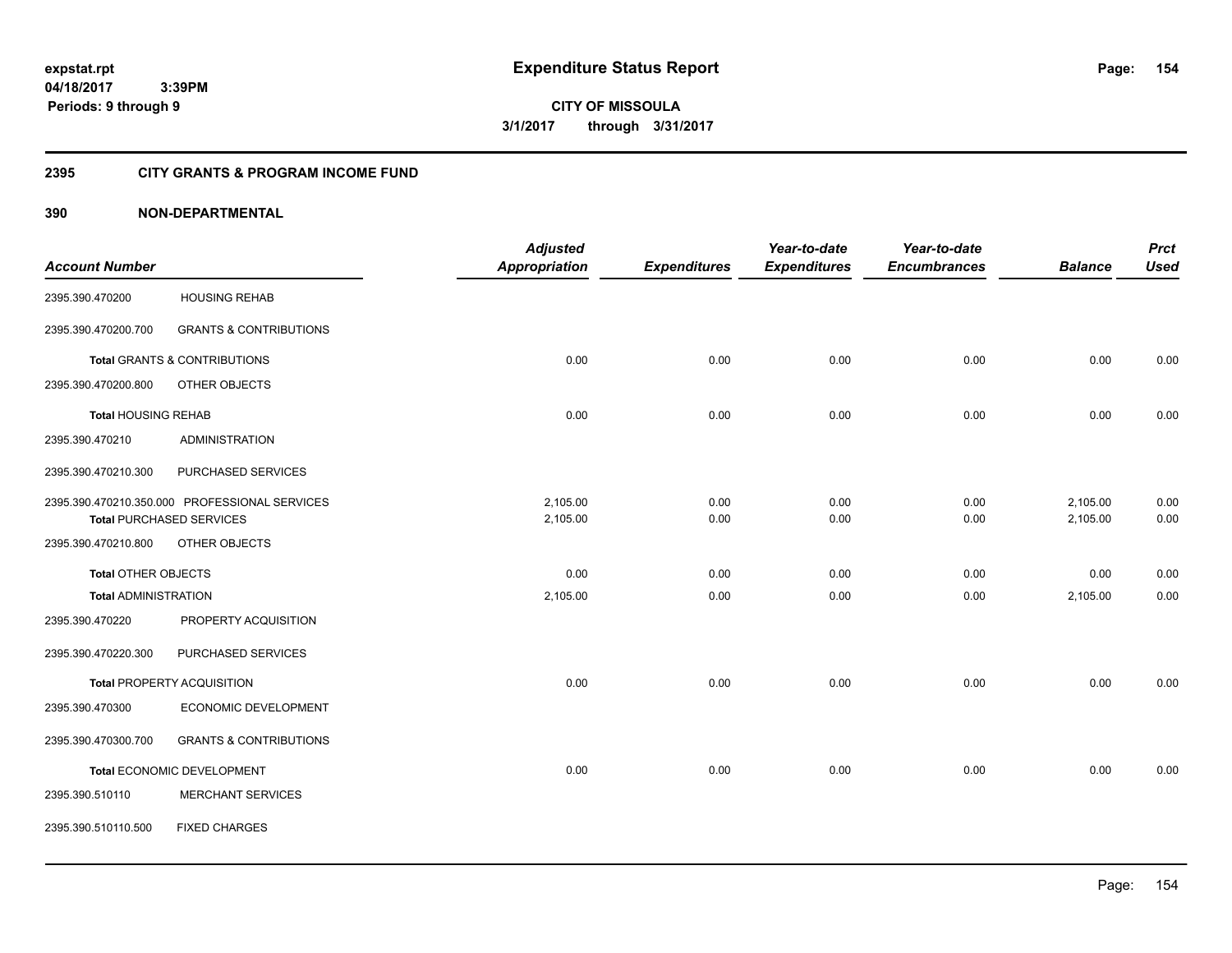**CITY OF MISSOULA 3/1/2017 through 3/31/2017**

# **2395 CITY GRANTS & PROGRAM INCOME FUND**

| <b>Account Number</b>                   | <b>Adjusted</b><br><b>Appropriation</b> | <b>Expenditures</b> | Year-to-date<br><b>Expenditures</b> | Year-to-date<br><b>Encumbrances</b> | Balance  | Prct<br>Used |
|-----------------------------------------|-----------------------------------------|---------------------|-------------------------------------|-------------------------------------|----------|--------------|
| <b>Total MERCHANT SERVICES</b>          | 0.00                                    | 0.00                | 0.00                                | 0.00                                | 0.00     | 0.00         |
| Total CITY GRANTS & PROGRAM INCOME FUND | 2,105.00                                | 0.00                | 0.00                                | 0.00                                | 2.105.00 | 0.00         |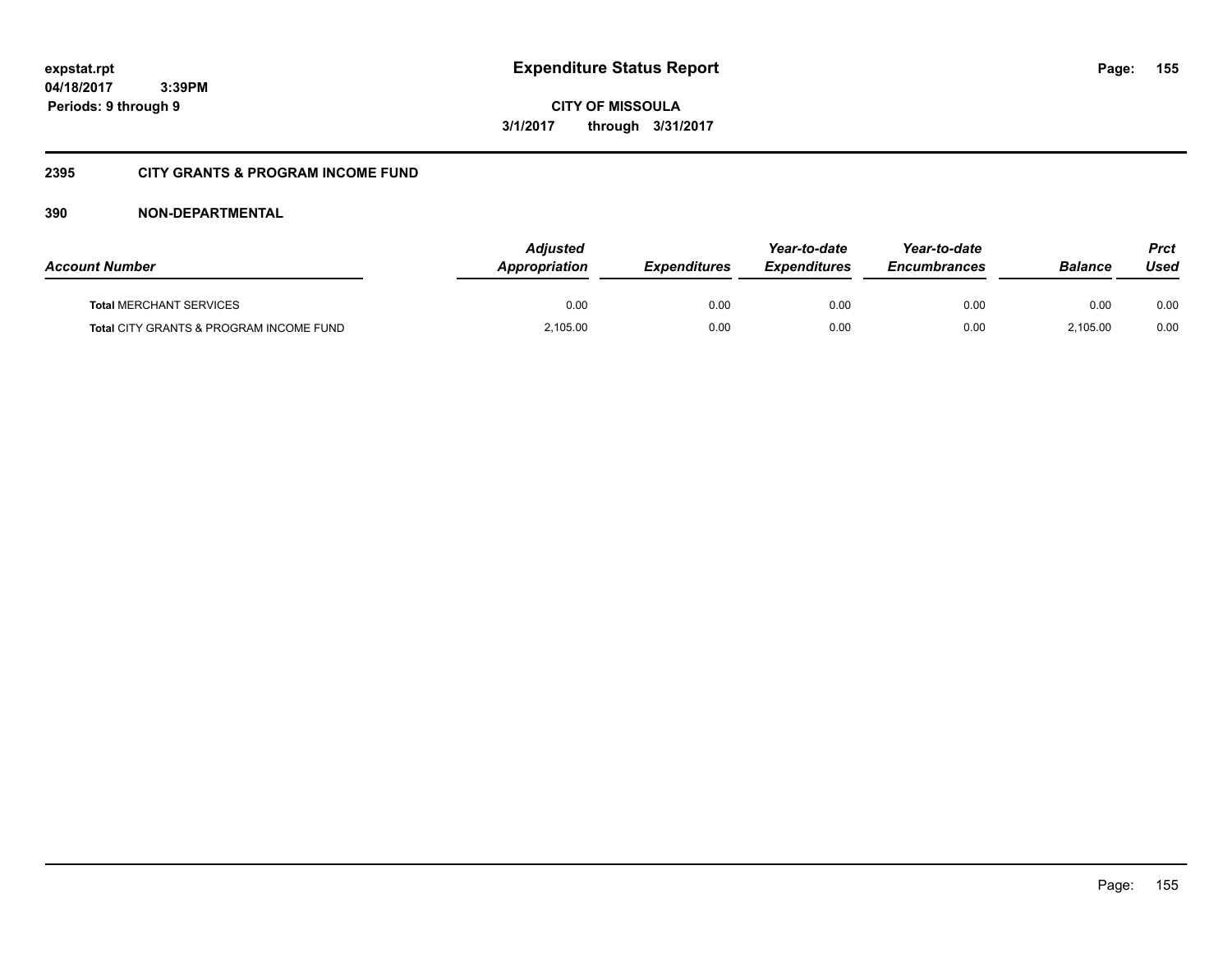**CITY OF MISSOULA 3/1/2017 through 3/31/2017**

# **2396 ENERGY EFFICIENCY REVOLVING LOAN FUND**

| <b>Account Number</b> |                                                    | <b>Adjusted</b><br>Appropriation | <b>Expenditures</b> | Year-to-date<br><i><b>Expenditures</b></i> | Year-to-date<br><b>Encumbrances</b> | <b>Balance</b> | <b>Prct</b><br>Used |
|-----------------------|----------------------------------------------------|----------------------------------|---------------------|--------------------------------------------|-------------------------------------|----------------|---------------------|
| 2396.390.510001       | EECBG REVOLVING LOAN FUND                          |                                  |                     |                                            |                                     |                |                     |
| 2396.390.510001.700   | <b>GRANTS &amp; CONTRIBUTIONS</b>                  |                                  |                     |                                            |                                     |                |                     |
|                       | <b>Total ENERGY EFFICIENCY REVOLVING LOAN FUND</b> | 0.00                             | 0.00                | 0.00                                       | 0.00                                | 0.00           | 0.00                |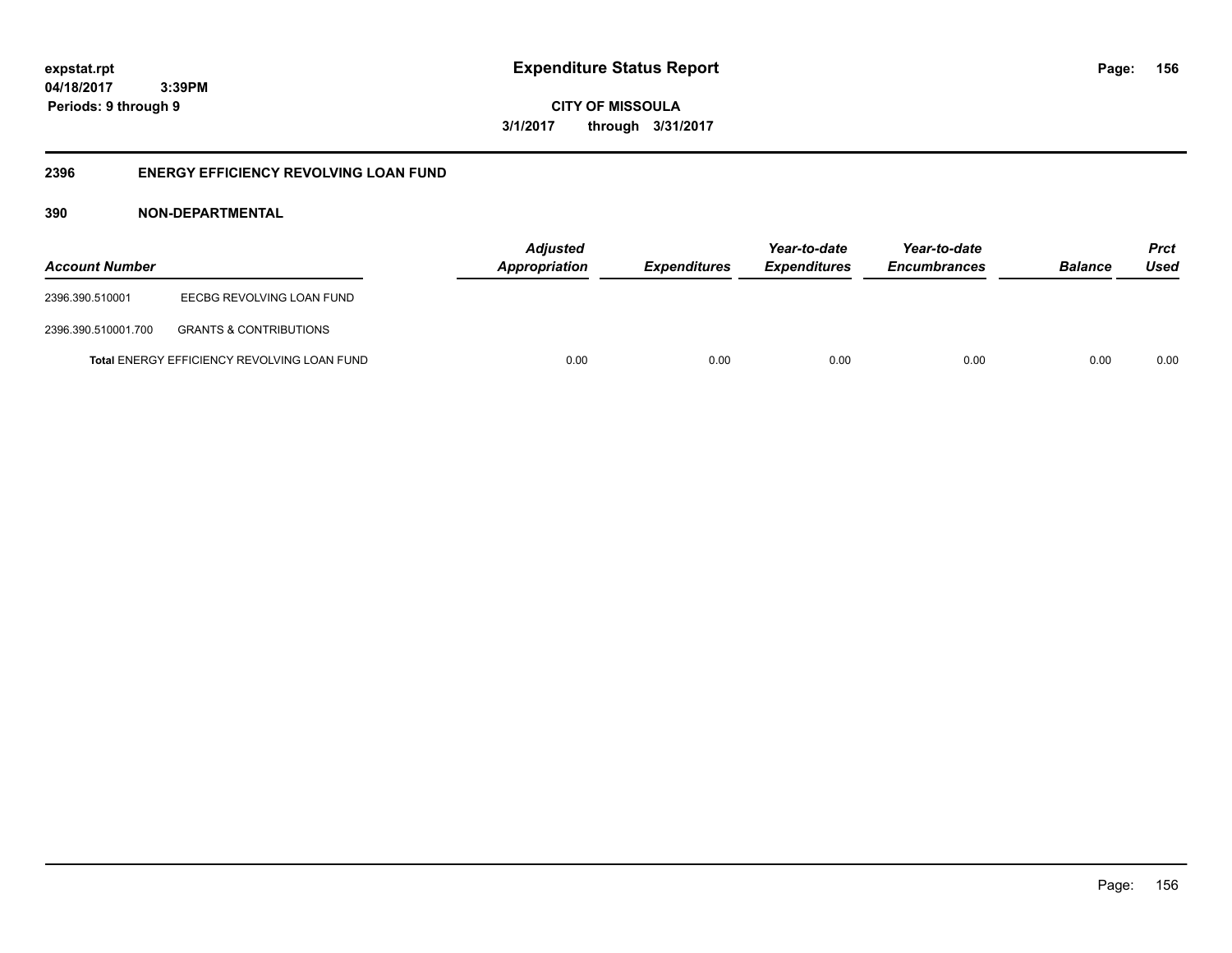**CITY OF MISSOULA 3/1/2017 through 3/31/2017**

# **2399 DANGEROUS BUILDING DEMOLITION & REPAIR F**

# **310 BUILDING INSPECTION**

| <b>Account Number</b>                                              |                                                           | <b>Adjusted</b><br><b>Appropriation</b> | <b>Expenditures</b> | Year-to-date<br><b>Expenditures</b> | Year-to-date<br><b>Encumbrances</b> | <b>Balance</b>         | <b>Prct</b><br><b>Used</b> |
|--------------------------------------------------------------------|-----------------------------------------------------------|-----------------------------------------|---------------------|-------------------------------------|-------------------------------------|------------------------|----------------------------|
| 2399.310.420510                                                    | ADMINISTRATION                                            |                                         |                     |                                     |                                     |                        |                            |
| 2399.310.420510.800                                                | OTHER OBJECTS                                             |                                         |                     |                                     |                                     |                        |                            |
| 2399.310.420510.845.000 CONTINGENCY<br><b>Total ADMINISTRATION</b> |                                                           | 15,000.00<br>15,000.00                  | 0.00<br>0.00        | 0.00<br>0.00                        | 0.00<br>0.00                        | 15,000.00<br>15,000.00 | 0.00<br>0.00               |
| 2399.310.510110                                                    | <b>MERCHANT SERVICES</b>                                  |                                         |                     |                                     |                                     |                        |                            |
| 2399.310.510110.500                                                | <b>FIXED CHARGES</b>                                      |                                         |                     |                                     |                                     |                        |                            |
| <b>Total MERCHANT SERVICES</b>                                     |                                                           | 0.00                                    | 0.00                | 0.00                                | 0.00                                | 0.00                   | 0.00                       |
|                                                                    | <b>Total DANGEROUS BUILDING DEMOLITION &amp; REPAIR F</b> | 15,000.00                               | 0.00                | 0.00                                | 0.00                                | 15,000.00              | 0.00                       |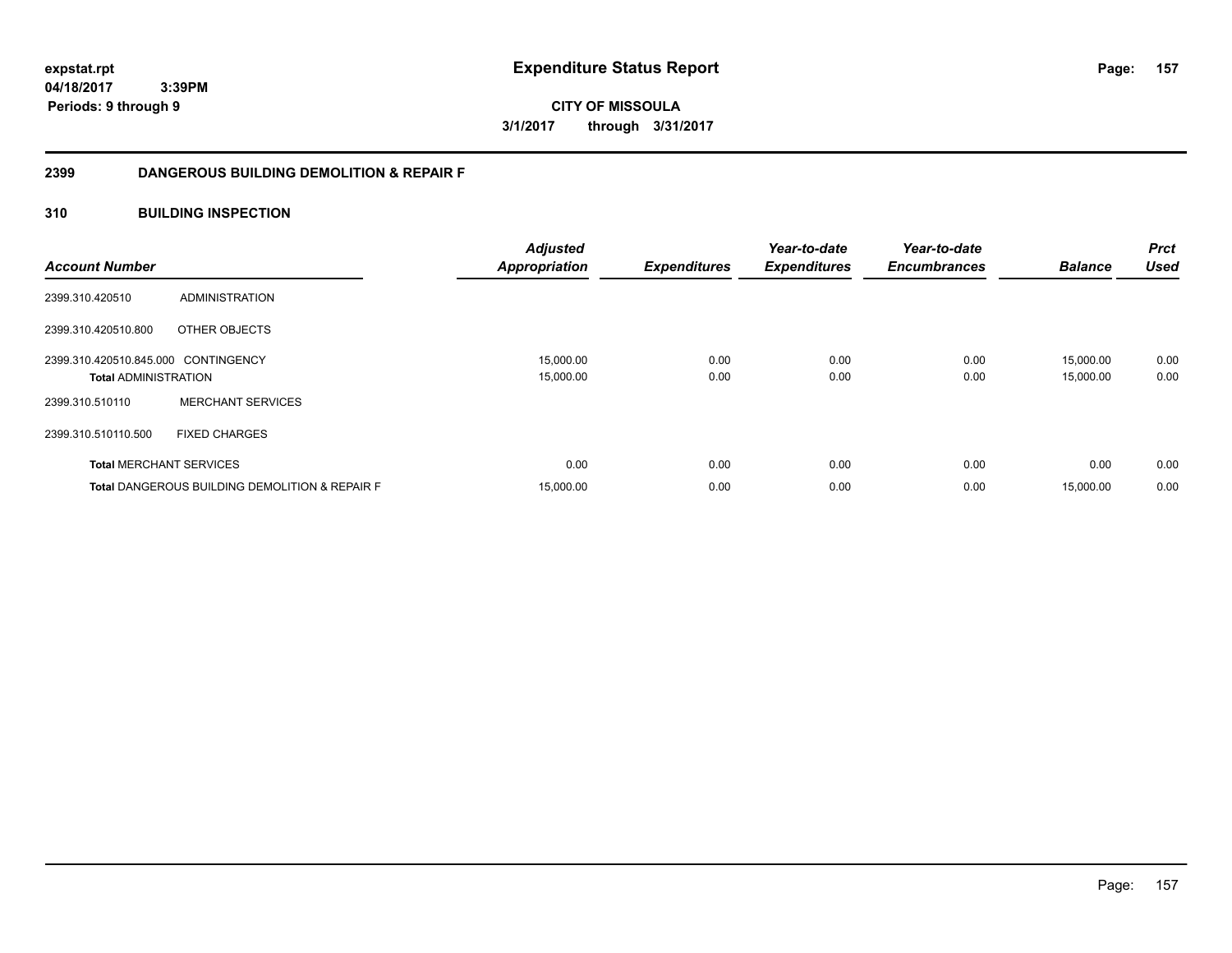**CITY OF MISSOULA 3/1/2017 through 3/31/2017**

### **2400 STREET LIGHTING ASSESSMENTS FUND**

# **280 PUBLIC WORKS OPERATIONS**

| <b>Account Number</b>          |                                                   | Adjusted<br><b>Appropriation</b> | <b>Expenditures</b> | Year-to-date<br><b>Expenditures</b> | Year-to-date<br><b>Encumbrances</b> | <b>Balance</b> | <b>Prct</b><br><b>Used</b> |
|--------------------------------|---------------------------------------------------|----------------------------------|---------------------|-------------------------------------|-------------------------------------|----------------|----------------------------|
| 2400.280.430263                | <b>STREET LIGHTING</b>                            |                                  |                     |                                     |                                     |                |                            |
| 2400.280.430263.300            | PURCHASED SERVICES                                |                                  |                     |                                     |                                     |                |                            |
|                                | 2400.280.430263.341.000 ELECTRICITY & NATURAL GAS | 307,084.00                       | 28,956.25           | 222,413.08                          | 0.00                                | 84,670.92      | 72.43                      |
|                                | 2400.280.430263.350.000 PROFESSIONAL SERVICES     | 10,193.00                        | 0.00                | 7,958.00                            | 0.00                                | 2,235.00       | 78.07                      |
| <b>Total STREET LIGHTING</b>   |                                                   | 317,277.00                       | 28,956.25           | 230,371.08                          | 0.00                                | 86,905.92      | 72.61                      |
| 2400.280.510110                | <b>MERCHANT SERVICES</b>                          |                                  |                     |                                     |                                     |                |                            |
| 2400.280.510110.500            | <b>FIXED CHARGES</b>                              |                                  |                     |                                     |                                     |                |                            |
| <b>Total FIXED CHARGES</b>     |                                                   | 0.00                             | 0.00                | 0.00                                | 0.00                                | 0.00           | 0.00                       |
| <b>Total MERCHANT SERVICES</b> |                                                   | 0.00                             | 0.00                | 0.00                                | 0.00                                | 0.00           | 0.00                       |
|                                | <b>Total STREET LIGHTING ASSESSMENTS FUND</b>     | 317,277.00                       | 28,956.25           | 230,371.08                          | 0.00                                | 86,905.92      | 72.61                      |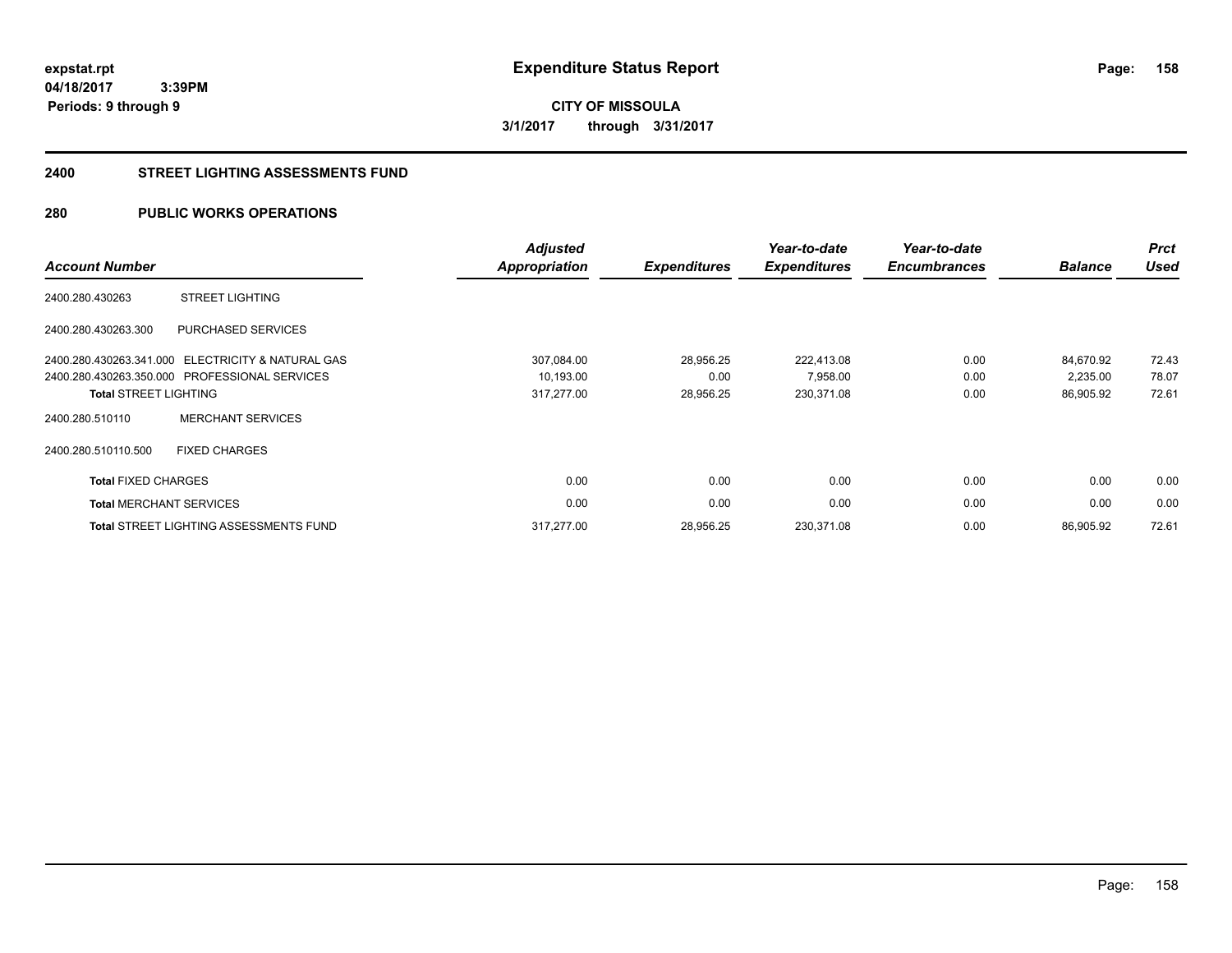**CITY OF MISSOULA 3/1/2017 through 3/31/2017**

# **2500 STREET MAINTENANCE ASSESSMENT FUND**

| <b>Account Number</b>           |                                                  | <b>Adjusted</b><br><b>Appropriation</b> | <b>Expenditures</b> | Year-to-date<br><b>Expenditures</b> | Year-to-date<br><b>Encumbrances</b> | <b>Balance</b> | <b>Prct</b><br><b>Used</b> |
|---------------------------------|--------------------------------------------------|-----------------------------------------|---------------------|-------------------------------------|-------------------------------------|----------------|----------------------------|
|                                 |                                                  |                                         |                     |                                     |                                     |                |                            |
| 2500.390.510110                 | <b>MERCHANT SERVICES</b>                         |                                         |                     |                                     |                                     |                |                            |
| 2500.390.510110.500             | <b>FIXED CHARGES</b>                             |                                         |                     |                                     |                                     |                |                            |
| <b>Total MERCHANT SERVICES</b>  |                                                  | 0.00                                    | 0.00                | 0.00                                | 0.00                                | 0.00           | 0.00                       |
| 2500.390.521000                 | <b>INTERFUND OPERATING TRANSFERS</b>             |                                         |                     |                                     |                                     |                |                            |
| 2500.390.521000.300             | PURCHASED SERVICES                               |                                         |                     |                                     |                                     |                |                            |
| 2500.390.521000.345.000 GARBAGE |                                                  | 21,580.00                               | 1,332.59            | 14,710.03                           | 0.00                                | 6,869.97       | 68.17                      |
|                                 | <b>Total PURCHASED SERVICES</b>                  | 21,580.00                               | 1,332.59            | 14,710.03                           | 0.00                                | 6,869.97       | 68.17                      |
| 2500.390.521000.800             | OTHER OBJECTS                                    |                                         |                     |                                     |                                     |                |                            |
|                                 | 2500.390.521000.820.000 TRANSFERS TO OTHER FUNDS | 41,200.00                               | 0.00                | 20,600.00                           | 0.00                                | 20,600.00      | 50.00                      |
| <b>Total OTHER OBJECTS</b>      |                                                  | 41,200.00                               | 0.00                | 20,600.00                           | 0.00                                | 20,600.00      | 50.00                      |
|                                 | <b>Total STREET MAINTENANCE ASSESSMENT FUND</b>  | 62,780.00                               | 1,332.59            | 35,310.03                           | 0.00                                | 27,469.97      | 56.24                      |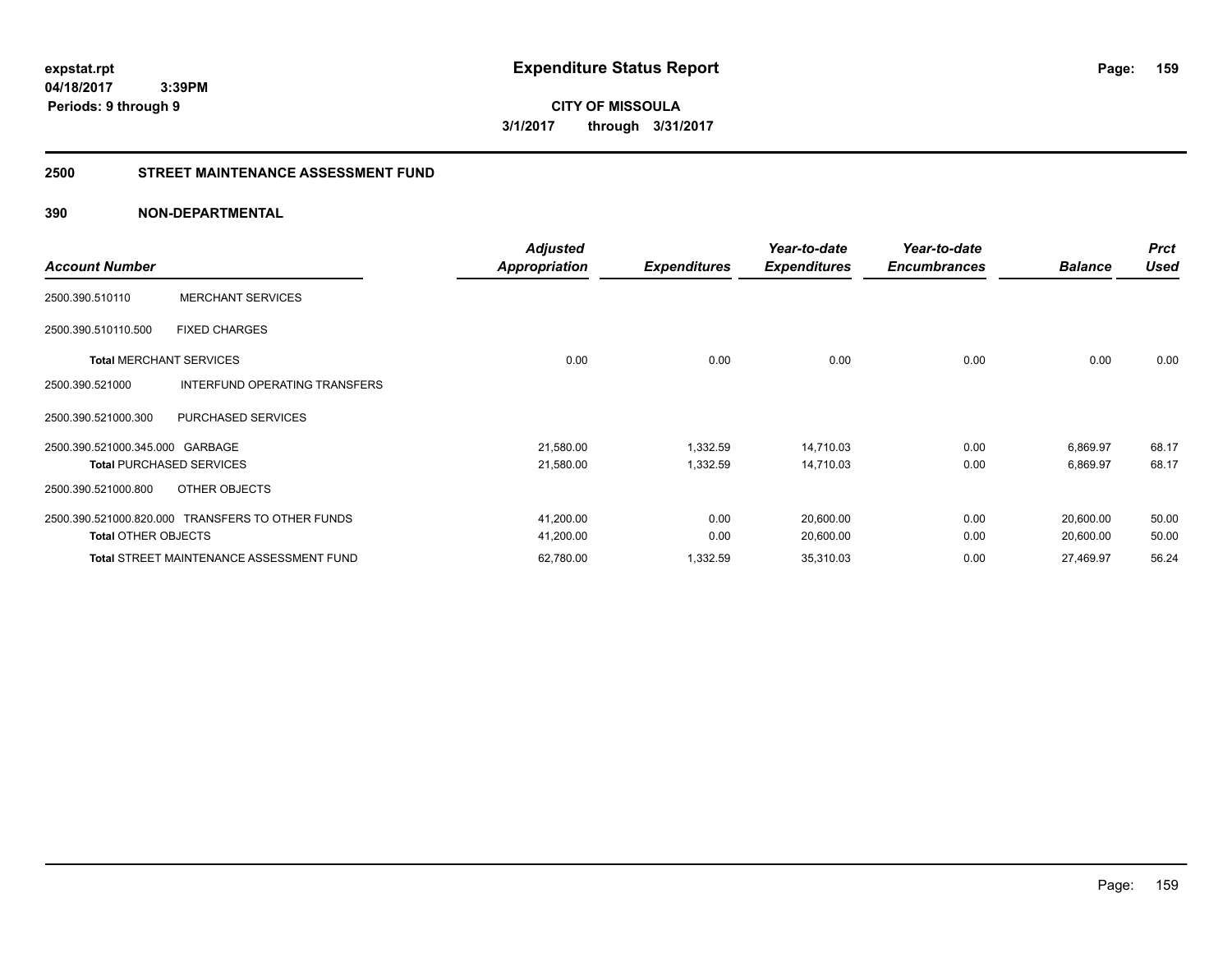### **2512 ROAD DISTRICT #1**

|                                                        | <b>Adjusted</b> |                     | Year-to-date        | Year-to-date        |                | <b>Prct</b> |
|--------------------------------------------------------|-----------------|---------------------|---------------------|---------------------|----------------|-------------|
| <b>Account Number</b>                                  | Appropriation   | <b>Expenditures</b> | <b>Expenditures</b> | <b>Encumbrances</b> | <b>Balance</b> | <b>Used</b> |
| PUBLIC WORKS ADMINISTRATION<br>2512.320.430100         |                 |                     |                     |                     |                |             |
| 2512.320.430100.100<br>PERSONAL SERVICES               |                 |                     |                     |                     |                |             |
| 2512.320.430100.110.000 SALARIES AND WAGES             | 23,585.00       | 1,284.91            | 11,818.39           | 0.00                | 11,766.61      | 50.11       |
| 2512.320.430100.130.000 OTHER                          | 17,790.00       | 0.00                | 0.00                | 0.00                | 17,790.00      | 0.00        |
| 2512.320.430100.140.000 EMPLOYER CONTRIBUTIONS         | 9,824.00        | 226.56              | 2.083.94            | 0.00                | 7.740.06       | 21.21       |
| 2512.320.430100.141.000 STATE RETIREMENT CONTRIBUTIONS | 0.00            | 0.00                | 10.53               | 0.00                | $-10.53$       | 0.00        |
| <b>Total PERSONAL SERVICES</b>                         | 51,199.00       | 1,511.47            | 13,912.86           | 0.00                | 37,286.14      | 27.17       |
| <b>SUPPLIES</b><br>2512.320.430100.200                 |                 |                     |                     |                     |                |             |
| 2512.320.430100.210.000 OFFICE SUPPLIES                | 6,185.00        | 389.28              | 2,253.16            | 0.00                | 3,931.84       | 36.43       |
| <b>Total SUPPLIES</b>                                  | 6,185.00        | 389.28              | 2,253.16            | 0.00                | 3,931.84       | 36.43       |
| 2512.320.430100.300<br>PURCHASED SERVICES              |                 |                     |                     |                     |                |             |
| 2512.320.430100.350.000 PROFESSIONAL SERVICES          | 19,500.00       | 0.00                | 11,422.00           | 0.00                | 8,078.00       | 58.57       |
| 2512.320.430100.370.000 TRAVEL                         | 1,450.00        | 0.00                | 1,403.48            | 0.00                | 46.52          | 96.79       |
| 2512.320.430100.380.000 TRAINING                       | 350.00          | 0.00                | 0.00                | 0.00                | 350.00         | 0.00        |
| <b>Total PURCHASED SERVICES</b>                        | 21,300.00       | 0.00                | 12,825.48           | 0.00                | 8,474.52       | 60.21       |
| <b>FIXED CHARGES</b><br>2512.320.430100.500            |                 |                     |                     |                     |                |             |
| 2512.320.430100.500.000 FIXED CHARGES                  | 105,199.00      | 0.00                | 0.00                | 0.00                | 105,199.00     | 0.00        |
| <b>Total FIXED CHARGES</b>                             | 105,199.00      | 0.00                | 0.00                | 0.00                | 105,199.00     | 0.00        |
| 2512.320.430100.800<br>OTHER OBJECTS                   |                 |                     |                     |                     |                |             |
| 2512.320.430100.845.000 CONTINGENCY                    | 0.00            | 0.00                | 9,507.97            | 0.00                | $-9,507.97$    | 0.00        |
| <b>Total OTHER OBJECTS</b>                             | 0.00            | 0.00                | 9,507.97            | 0.00                | $-9,507.97$    | 0.00        |
| <b>Total PUBLIC WORKS ADMINISTRATION</b>               | 183,883.00      | 1,900.75            | 38,499.47           | 0.00                | 145,383.53     | 20.94       |
| <b>FACILITY</b><br>2512.320.430220                     |                 |                     |                     |                     |                |             |
| <b>SUPPLIES</b><br>2512.320.430220.200                 |                 |                     |                     |                     |                |             |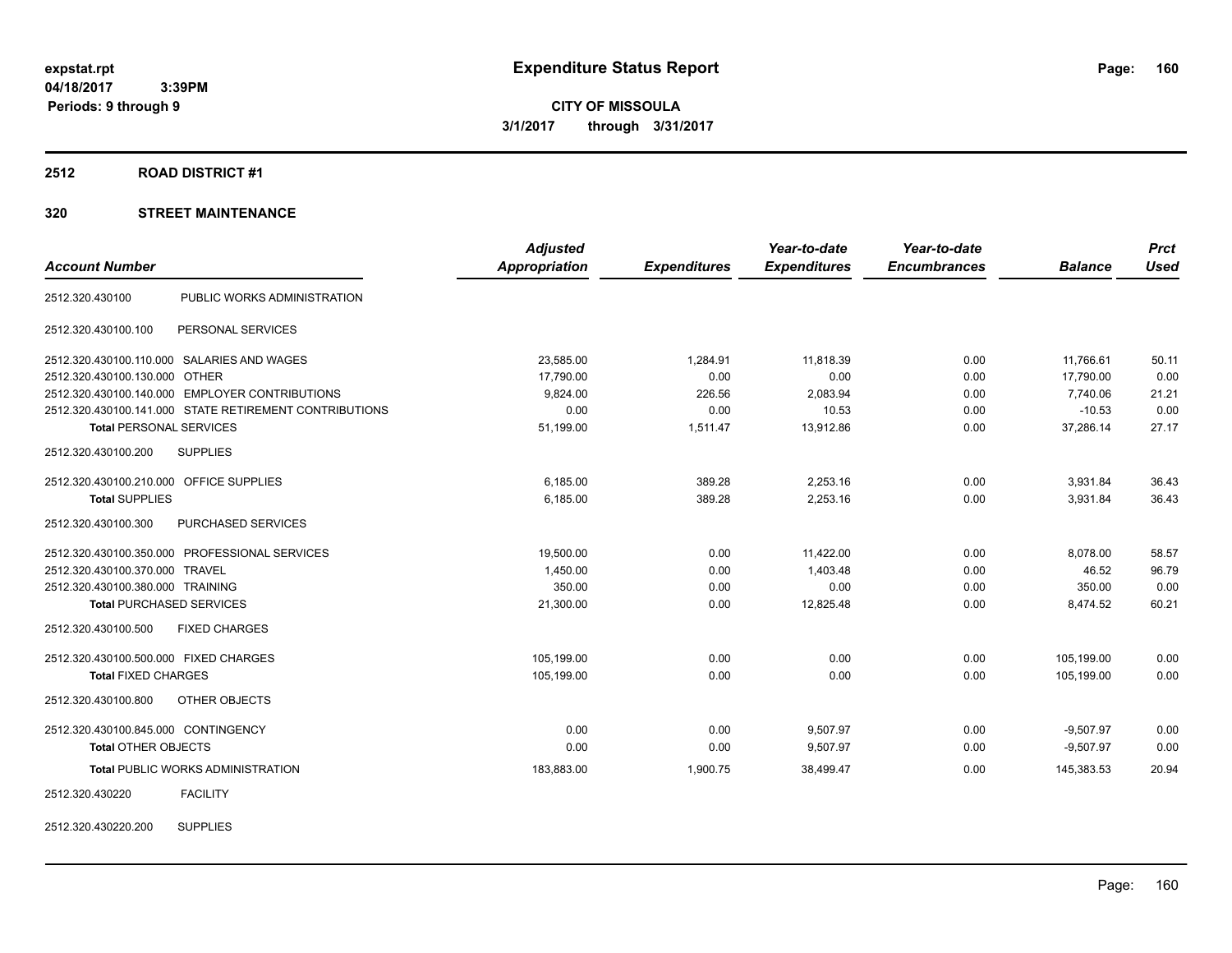# **2512 ROAD DISTRICT #1**

|                                 |                                                           | <b>Adjusted</b>      |                     | Year-to-date        | Year-to-date        |                | <b>Prct</b> |
|---------------------------------|-----------------------------------------------------------|----------------------|---------------------|---------------------|---------------------|----------------|-------------|
| <b>Account Number</b>           |                                                           | <b>Appropriation</b> | <b>Expenditures</b> | <b>Expenditures</b> | <b>Encumbrances</b> | <b>Balance</b> | <b>Used</b> |
| <b>Total SUPPLIES</b>           |                                                           | 0.00                 | 0.00                | 0.00                | 0.00                | 0.00           | 0.00        |
| 2512.320.430220.300             | PURCHASED SERVICES                                        |                      |                     |                     |                     |                |             |
| <b>Total FACILITY</b>           |                                                           | 0.00                 | 0.00                | 0.00                | 0.00                | 0.00           | 0.00        |
| 2512.320.430230                 | <b>STREET RESTORATION</b>                                 |                      |                     |                     |                     |                |             |
| 2512.320.430230.200             | <b>SUPPLIES</b>                                           |                      |                     |                     |                     |                |             |
|                                 | 2512.320.430230.220.000 STREET RESTORATION/OPERATING SUPP | 1.401.00             | 0.00                | 16,995.02           | 0.00                | $-15,594.02$   | 1,213.06    |
|                                 | 2512.320.430230.230.000 STREET RESTORATION/MAINT & REPAIR | 31,739.00            | 0.00                | 37,539.90           | 0.00                | $-5,800.90$    | 118.28      |
| <b>Total SUPPLIES</b>           |                                                           | 33,140.00            | 0.00                | 54,534.92           | 0.00                | $-21,394.92$   | 164.56      |
| 2512.320.430230.400             | <b>BUILDING MATERIALS</b>                                 |                      |                     |                     |                     |                |             |
|                                 | 2512.320.430230.400.000 BUILDING MATERIALS                | 215,418.00           | 0.00                | 201,234.54          | 0.00                | 14,183.46      | 93.42       |
| <b>Total BUILDING MATERIALS</b> |                                                           | 215,418.00           | 0.00                | 201,234.54          | 0.00                | 14,183.46      | 93.42       |
| 2512.320.430230.800             | OTHER OBJECTS                                             |                      |                     |                     |                     |                |             |
| <b>Total OTHER OBJECTS</b>      |                                                           | 0.00                 | 0.00                | 0.00                | 0.00                | 0.00           | 0.00        |
| 2512.320.430230.900             | <b>CAPITAL OUTLAY</b>                                     |                      |                     |                     |                     |                |             |
| <b>Total CAPITAL OUTLAY</b>     |                                                           | 0.00                 | 0.00                | 0.00                | 0.00                | 0.00           | 0.00        |
| <b>Total STREET RESTORATION</b> |                                                           | 248,558.00           | 0.00                | 255,769.46          | 0.00                | $-7,211.46$    | 102.90      |
| 2512.320.430233                 | <b>CLARK FORK LN IMPROVEMENTS</b>                         |                      |                     |                     |                     |                |             |
| 2512.320.430233.900             | CAPITAL OUTLAY                                            |                      |                     |                     |                     |                |             |
|                                 | Total CLARK FORK LN IMPROVEMENTS                          | 0.00                 | 0.00                | 0.00                | 0.00                | 0.00           | 0.00        |
| 2512.320.430234                 | <b>CURB &amp; GUTTERS</b>                                 |                      |                     |                     |                     |                |             |
| 2512.320.430234.900             | CAPITAL OUTLAY                                            |                      |                     |                     |                     |                |             |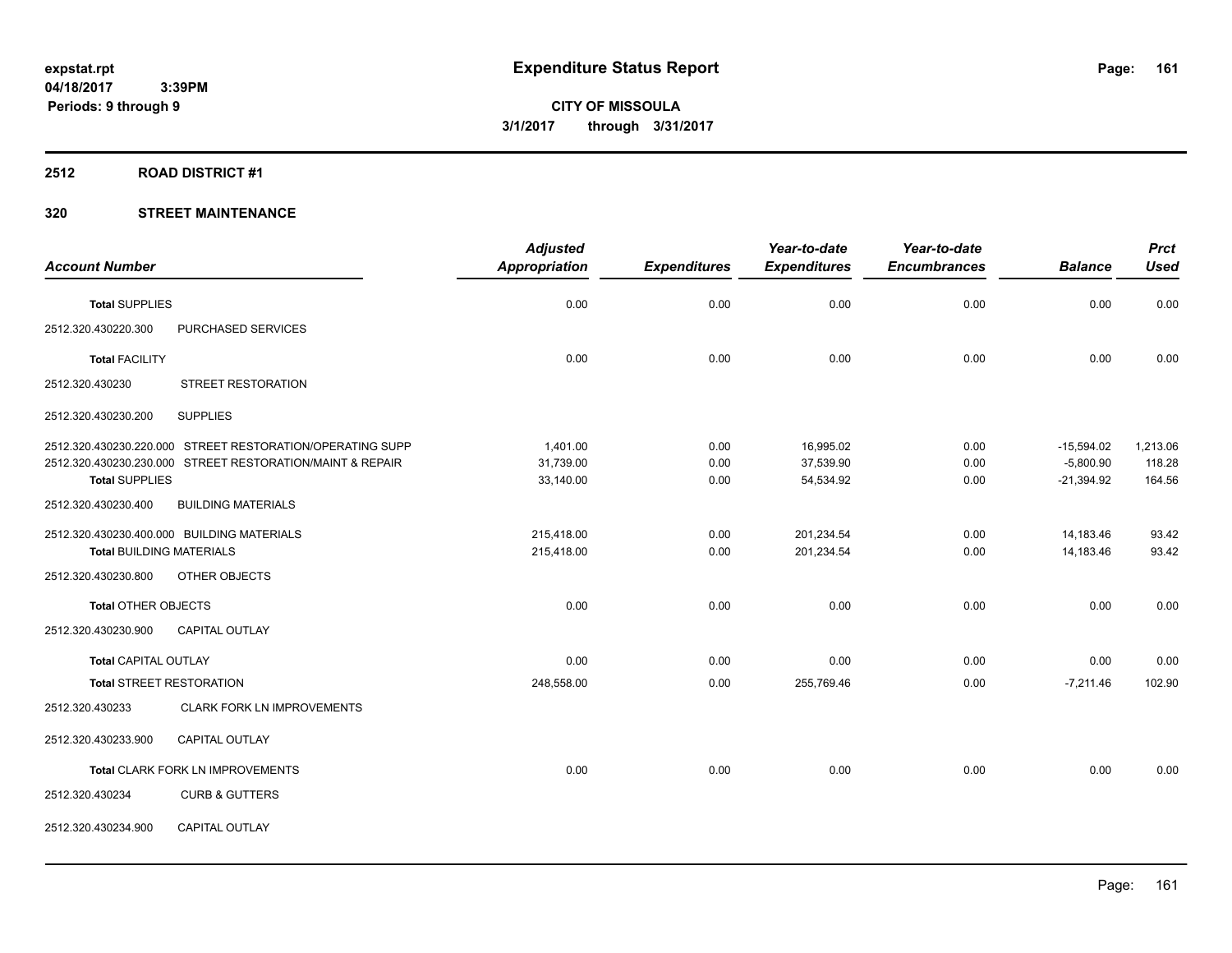# **2512 ROAD DISTRICT #1**

|                                                     | <b>Adjusted</b>      |                     | Year-to-date        | Year-to-date        |                | <b>Prct</b> |
|-----------------------------------------------------|----------------------|---------------------|---------------------|---------------------|----------------|-------------|
| <b>Account Number</b>                               | <b>Appropriation</b> | <b>Expenditures</b> | <b>Expenditures</b> | <b>Encumbrances</b> | <b>Balance</b> | <b>Used</b> |
| 2512.320.430234.930.000 ADA SIDEWALK ASSISTANCE     | 60,000.00            | 0.00                | 72,715.04           | 0.00                | $-12,715.04$   | 121.19      |
| Total CURB & GUTTERS                                | 60,000.00            | 0.00                | 72,715.04           | 0.00                | $-12,715.04$   | 121.19      |
| <b>STREET MAINTENANCE</b><br>2512.320.430240        |                      |                     |                     |                     |                |             |
| 2512.320.430240.100<br>PERSONAL SERVICES            |                      |                     |                     |                     |                |             |
| 2512.320.430240.110.000 SALARIES AND WAGES          | 62,738.00            | 0.00                | 0.00                | 0.00                | 62,738.00      | 0.00        |
| 2512.320.430240.140.000 EMPLOYER CONTRIBUTIONS      | 23,920.00            | 0.00                | 0.00                | 0.00                | 23,920.00      | 0.00        |
| <b>Total PERSONAL SERVICES</b>                      | 86,658.00            | 0.00                | 0.00                | 0.00                | 86,658.00      | 0.00        |
| 2512.320.430240.200<br><b>SUPPLIES</b>              |                      |                     |                     |                     |                |             |
| 2512.320.430240.220.000 STREET MAINT/OPER SUPPLIES  | 1.401.00             | 0.00                | 0.00                | 0.00                | 1,401.00       | 0.00        |
| 2512.320.430240.230.000 STREET MAINT/REPAIR & MAINT | 17,045.00            | $-645.00$           | 19,966.12           | 0.00                | $-2.921.12$    | 117.14      |
| 2512.320.430240.240.000 OTHER SUPPLIES              | 549.00               | 0.00                | 549.00              | 0.00                | 0.00           | 100.00      |
| <b>Total SUPPLIES</b>                               | 18,995.00            | $-645.00$           | 20,515.12           | 0.00                | $-1,520.12$    | 108.00      |
| 2512.320.430240.400<br><b>BUILDING MATERIALS</b>    |                      |                     |                     |                     |                |             |
| 2512.320.430240.400.000 BUILDING MATERIALS          | 59,783.00            | 2,598.75            | 38,231.20           | 0.00                | 21,551.80      | 63.95       |
| <b>Total BUILDING MATERIALS</b>                     | 59,783.00            | 2,598.75            | 38,231.20           | 0.00                | 21,551.80      | 63.95       |
| <b>Total STREET MAINTENANCE</b>                     | 165,436.00           | 1,953.75            | 58,746.32           | 0.00                | 106,689.68     | 35.51       |
| TRANSFER CENTER IMPROVEMENTS<br>2512.320.430247     |                      |                     |                     |                     |                |             |
| 2512.320.430247.900<br><b>CAPITAL OUTLAY</b>        |                      |                     |                     |                     |                |             |
| <b>Total TRANSFER CENTER IMPROVEMENTS</b>           | 0.00                 | 0.00                | 0.00                | 0.00                | 0.00           | 0.00        |
| 2512.320.430251<br>ICE & SNOW REMOVAL               |                      |                     |                     |                     |                |             |
| 2512.320.430251.100<br>PERSONAL SERVICES            |                      |                     |                     |                     |                |             |
| 2512.320.430251.110.000 SALARIES AND WAGES          | 11,367.00            | 0.00                | 0.00                | 0.00                | 11,367.00      | 0.00        |
|                                                     |                      |                     |                     |                     |                |             |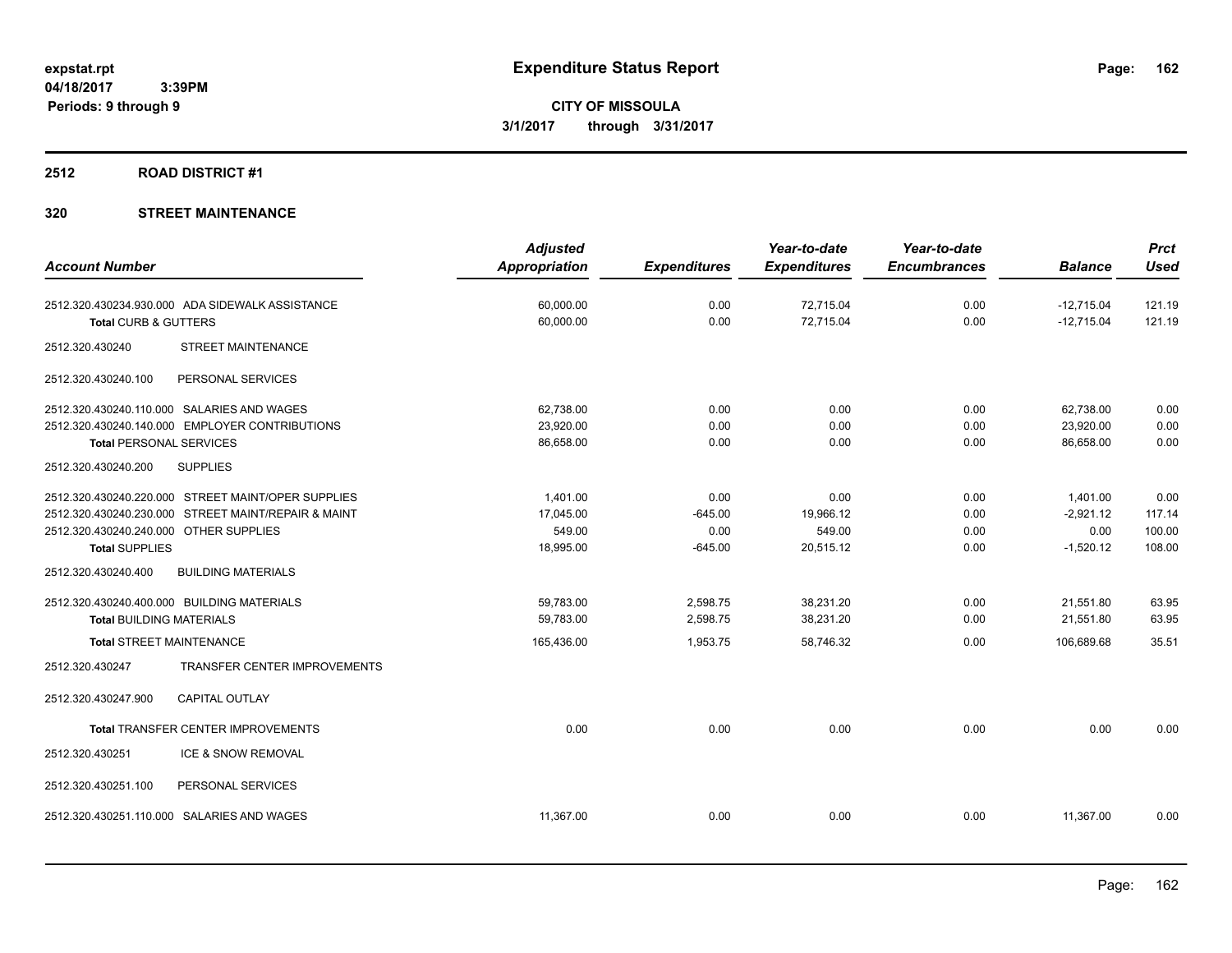# **2512 ROAD DISTRICT #1**

| <b>Account Number</b>                                                                            | <b>Adjusted</b><br><b>Appropriation</b> | <b>Expenditures</b> | Year-to-date<br><b>Expenditures</b> | Year-to-date<br><b>Encumbrances</b> | <b>Balance</b>          | <b>Prct</b><br><b>Used</b> |
|--------------------------------------------------------------------------------------------------|-----------------------------------------|---------------------|-------------------------------------|-------------------------------------|-------------------------|----------------------------|
| 2512.320.430251.140.000 EMPLOYER CONTRIBUTIONS<br><b>Total PERSONAL SERVICES</b>                 | 4,333.00<br>15,700.00                   | 0.00<br>0.00        | 0.00<br>0.00                        | 0.00<br>0.00                        | 4,333.00<br>15,700.00   | 0.00<br>0.00               |
| <b>SUPPLIES</b><br>2512.320.430251.200                                                           |                                         |                     |                                     |                                     |                         |                            |
| 2512.320.430251.220.000 OPERATING SUPPLIES                                                       | 86,343.00                               | 0.00                | 72,671.61                           | 0.00                                | 13,671.39               | 84.17                      |
| 2512.320.430251.230.000 SNOW/ICE CTRL REPAIR & MAINT<br><b>Total SUPPLIES</b>                    | 12,544.00<br>98,887.00                  | 0.00<br>0.00        | 16,304.42<br>88,976.03              | 0.00<br>0.00                        | $-3,760.42$<br>9,910.97 | 129.98<br>89.98            |
| Total ICE & SNOW REMOVAL                                                                         | 114,587.00                              | 0.00                | 88,976.03                           | 0.00                                | 25,610.97               | 77.65                      |
| <b>STREET CLEANING</b><br>2512.320.430252                                                        |                                         |                     |                                     |                                     |                         |                            |
| <b>SUPPLIES</b><br>2512.320.430252.200                                                           |                                         |                     |                                     |                                     |                         |                            |
| 2512.320.430252.220.000 STREET CLEANING/OPERATING SUPPLIES                                       | 1,869.00                                | 0.00                | 292.00                              | 0.00                                | 1,577.00                | 15.62                      |
| 2512.320.430252.230.000 STREET CLEANING/REPAIR & MAINT<br><b>Total SUPPLIES</b>                  | 22.285.00<br>24,154.00                  | 0.00<br>0.00        | 12,393.86<br>12,685.86              | 0.00<br>0.00                        | 9.891.14<br>11,468.14   | 55.62<br>52.52             |
| 2512.320.430252.500<br><b>FIXED CHARGES</b>                                                      |                                         |                     |                                     |                                     |                         |                            |
| 2512.320.430252.500.000 FIXED CHARGES<br><b>Total FIXED CHARGES</b>                              | 10.000.00<br>10,000.00                  | 0.00<br>0.00        | 0.00<br>0.00                        | 0.00<br>0.00                        | 10.000.00<br>10,000.00  | 0.00<br>0.00               |
| <b>Total STREET CLEANING</b>                                                                     | 34,154.00                               | 0.00                | 12,685.86                           | 0.00                                | 21.468.14               | 37.14                      |
| <b>SIDEWALKS</b><br>2512.320.430262                                                              |                                         |                     |                                     |                                     |                         |                            |
| PURCHASED SERVICES<br>2512.320.430262.300                                                        |                                         |                     |                                     |                                     |                         |                            |
| 2512.320.430262.350.000 SIDEWALK & CURB-PROFESSIONAL SERVICES<br><b>Total PURCHASED SERVICES</b> | 20,000.00<br>20,000.00                  | 0.00<br>0.00        | 0.00<br>0.00                        | 0.00<br>0.00                        | 20,000.00<br>20,000.00  | 0.00<br>0.00               |
| <b>DEBT SERVICE</b><br>2512.320.430262.600                                                       |                                         |                     |                                     |                                     |                         |                            |
| 2512.320.430262.610.000 PRINCIPAL<br><b>Total DEBT SERVICE</b>                                   | 51,755.00<br>51,755.00                  | 0.00<br>0.00        | 0.00<br>0.00                        | 0.00<br>0.00                        | 51,755.00<br>51,755.00  | 0.00<br>0.00               |
|                                                                                                  |                                         |                     |                                     |                                     |                         |                            |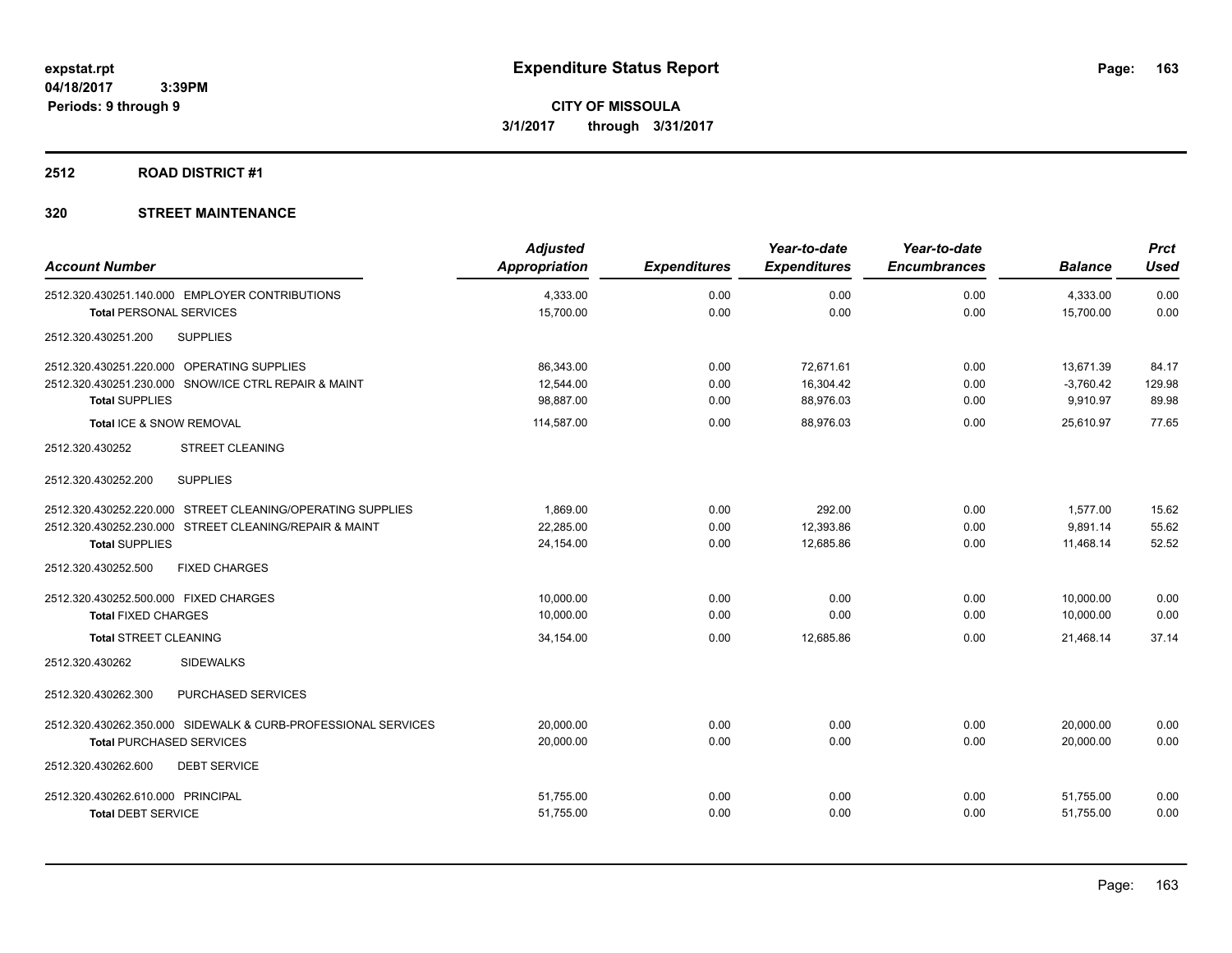### **2512 ROAD DISTRICT #1**

|                                                               | <b>Adjusted</b>      |                     | Year-to-date        | Year-to-date        |                | <b>Prct</b> |
|---------------------------------------------------------------|----------------------|---------------------|---------------------|---------------------|----------------|-------------|
| <b>Account Number</b>                                         | <b>Appropriation</b> | <b>Expenditures</b> | <b>Expenditures</b> | <b>Encumbrances</b> | <b>Balance</b> | <b>Used</b> |
| <b>CAPITAL OUTLAY</b><br>2512.320.430262.900                  |                      |                     |                     |                     |                |             |
| 2512.320.430262.930.000 SIDEWALK & CURB-MPROVEMENTS           | 465,480.00           | 0.00                | 0.00                | 0.00                | 465,480.00     | 0.00        |
| <b>Total CAPITAL OUTLAY</b>                                   | 465,480.00           | 0.00                | 0.00                | 0.00                | 465,480.00     | 0.00        |
| <b>Total SIDEWALKS</b>                                        | 537,235.00           | 0.00                | 0.00                | 0.00                | 537,235.00     | 0.00        |
| <b>TRAFFIC SIGNAL MAINTENANCE</b><br>2512.320.430264          |                      |                     |                     |                     |                |             |
| 2512.320.430264.700<br><b>GRANTS &amp; CONTRIBUTIONS</b>      |                      |                     |                     |                     |                |             |
| 2512.320.430264.700.000 GRANTS & CONTRIBUTIONS                | 20,907.00            | 0.00                | 0.00                | 0.00                | 20,907.00      | 0.00        |
| <b>Total GRANTS &amp; CONTRIBUTIONS</b>                       | 20,907.00            | 0.00                | 0.00                | 0.00                | 20,907.00      | 0.00        |
| 2512.320.430264.900<br><b>CAPITAL OUTLAY</b>                  |                      |                     |                     |                     |                |             |
| 2512.320.430264.930.000 IMPROVEMENTS                          | 0.00                 | 0.00                | 22,313.75           | 0.00                | $-22,313.75$   | 0.00        |
| <b>Total CAPITAL OUTLAY</b>                                   | 0.00                 | 0.00                | 22,313.75           | 0.00                | $-22,313.75$   | 0.00        |
| Total TRAFFIC SIGNAL MAINTENANCE                              | 20,907.00            | 0.00                | 22,313.75           | 0.00                | $-1,406.75$    | 106.73      |
| 2512.320.430265<br><b>SIGNING &amp; STRIPING</b>              |                      |                     |                     |                     |                |             |
| 2512.320.430265.100<br>PERSONAL SERVICES                      |                      |                     |                     |                     |                |             |
| 2512.320.430265.110.000 SALARIES AND WAGES                    | 19,043.00            | 0.00                | 0.00                | 0.00                | 19,043.00      | 0.00        |
| 2512.320.430265.140.000 EMPLOYER CONTRIBUTIONS                | 7.287.00             | 0.00                | 0.00                | 0.00                | 7,287.00       | 0.00        |
| <b>Total PERSONAL SERVICES</b>                                | 26,330.00            | 0.00                | 0.00                | 0.00                | 26,330.00      | 0.00        |
| 2512.320.430265.200<br><b>SUPPLIES</b>                        |                      |                     |                     |                     |                |             |
| 2512.320.430265.230.000 SIGNING & STRIPING-REPAIR/MAINTENANCE | 8,865.00             | 0.00                | 0.00                | 0.00                | 8,865.00       | 0.00        |
| 2512.320.430265.231.000 SIGNING & STRIPING/GASOLINE           | 1,135.00             | 0.00                | 0.00                | 0.00                | 1,135.00       | 0.00        |
| <b>Total SUPPLIES</b>                                         | 10,000.00            | 0.00                | 0.00                | 0.00                | 10,000.00      | 0.00        |
| <b>Total SIGNING &amp; STRIPING</b>                           | 36,330.00            | 0.00                | 0.00                | 0.00                | 36,330.00      | 0.00        |
| 2512.320.430270<br><b>COMMUNICATIONS MAINTENANCE</b>          |                      |                     |                     |                     |                |             |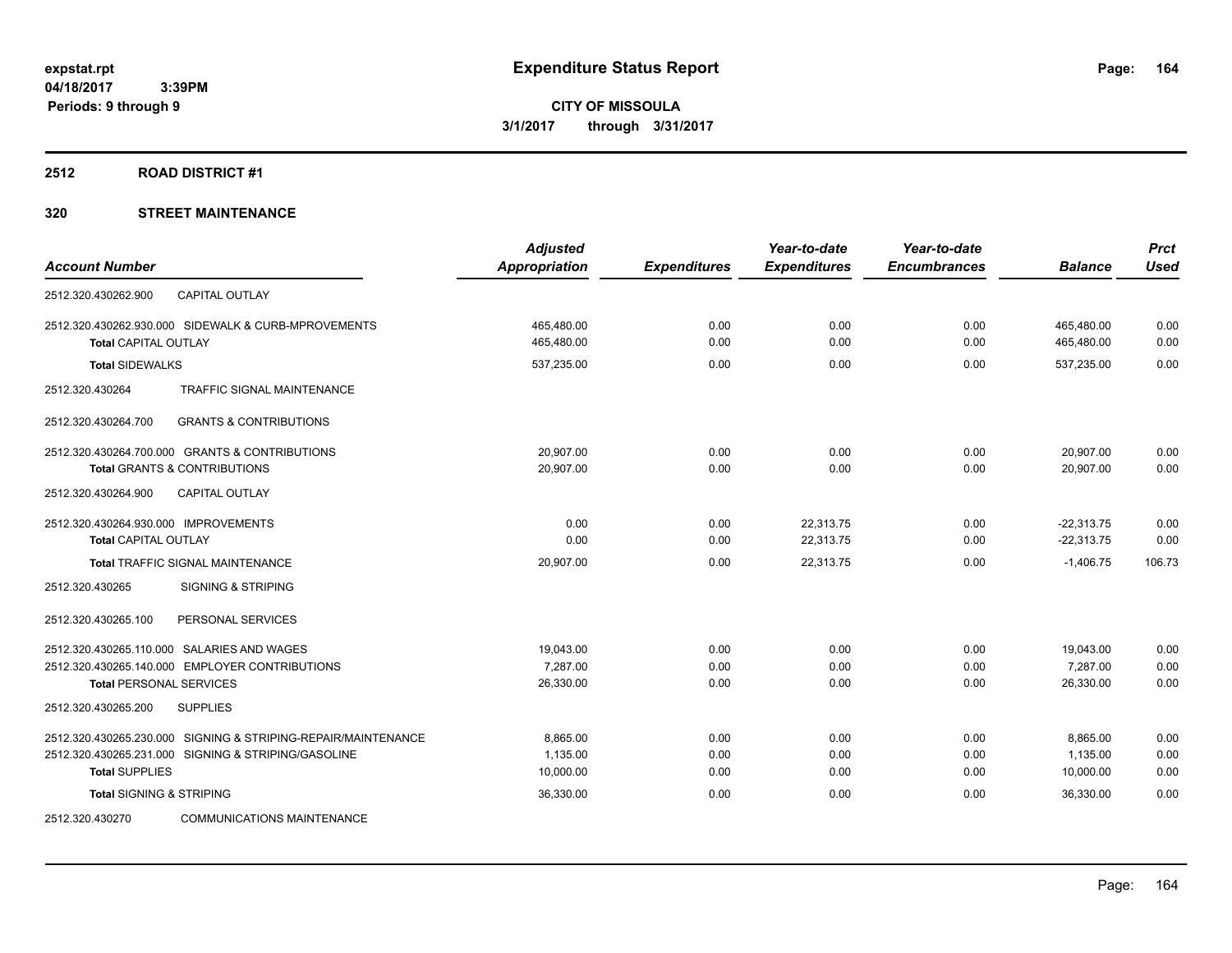# **2512 ROAD DISTRICT #1**

|                                  |                                                         | <b>Adjusted</b>      |                     | Year-to-date        | Year-to-date        |                | <b>Prct</b> |
|----------------------------------|---------------------------------------------------------|----------------------|---------------------|---------------------|---------------------|----------------|-------------|
| <b>Account Number</b>            |                                                         | <b>Appropriation</b> | <b>Expenditures</b> | <b>Expenditures</b> | <b>Encumbrances</b> | <b>Balance</b> | <b>Used</b> |
| 2512.320.430270.100              | PERSONAL SERVICES                                       |                      |                     |                     |                     |                |             |
| <b>Total PERSONAL SERVICES</b>   |                                                         | 0.00                 | 0.00                | 0.00                | 0.00                | 0.00           | 0.00        |
| 2512.320.430270.900              | <b>CAPITAL OUTLAY</b>                                   |                      |                     |                     |                     |                |             |
|                                  | <b>Total COMMUNICATIONS MAINTENANCE</b>                 | 0.00                 | 0.00                | 0.00                | 0.00                | 0.00           | 0.00        |
| 2512.320.431200                  | FLOOD CONTROL                                           |                      |                     |                     |                     |                |             |
| 2512.320.431200.100              | PERSONAL SERVICES                                       |                      |                     |                     |                     |                |             |
| <b>Total PERSONAL SERVICES</b>   |                                                         | 0.00                 | 0.00                | 0.00                | 0.00                | 0.00           | 0.00        |
| 2512.320.431200.200              | <b>SUPPLIES</b>                                         |                      |                     |                     |                     |                |             |
| <b>Total SUPPLIES</b>            |                                                         | 0.00                 | 0.00                | 0.00                | 0.00                | 0.00           | 0.00        |
| 2512.320.431200.300              | PURCHASED SERVICES                                      |                      |                     |                     |                     |                |             |
| 2512.320.431200.380.000 TRAINING |                                                         | 0.00                 | 0.00                | 100.00              | 0.00                | $-100.00$      | 0.00        |
|                                  | <b>Total PURCHASED SERVICES</b>                         | 0.00                 | 0.00                | 100.00              | 0.00                | $-100.00$      | 0.00        |
| 2512.320.431200.900              | CAPITAL OUTLAY                                          |                      |                     |                     |                     |                |             |
|                                  | 2512.320.431200.930.000 FLOOD CONTROL MAINT/MPROVEMENTS | 30,000.00            | 0.00                | 2,832.99            | 0.00                | 27,167.01      | 9.44        |
| <b>Total CAPITAL OUTLAY</b>      |                                                         | 30,000.00            | 0.00                | 2,832.99            | 0.00                | 27,167.01      | 9.44        |
| <b>Total FLOOD CONTROL</b>       |                                                         | 30,000.00            | 0.00                | 2,932.99            | 0.00                | 27,067.01      | 9.78        |
| 2512.320.460434                  | <b>GREENWAYS &amp; HORTICULTURE</b>                     |                      |                     |                     |                     |                |             |
| 2512.320.460434.200              | <b>SUPPLIES</b>                                         |                      |                     |                     |                     |                |             |
|                                  | 2512.320.460434.230.000 ADOPT A TRAFFIC CIRCLE          | 2,500.00             | 0.00                | 671.09              | 0.00                | 1,828.91       | 26.84       |
|                                  | <b>Total GREENWAYS &amp; HORTICULTURE</b>               | 2,500.00             | 0.00                | 671.09              | 0.00                | 1,828.91       | 26.84       |
| 2512.320.490504                  | <b>DEBT SERVICE</b>                                     |                      |                     |                     |                     |                |             |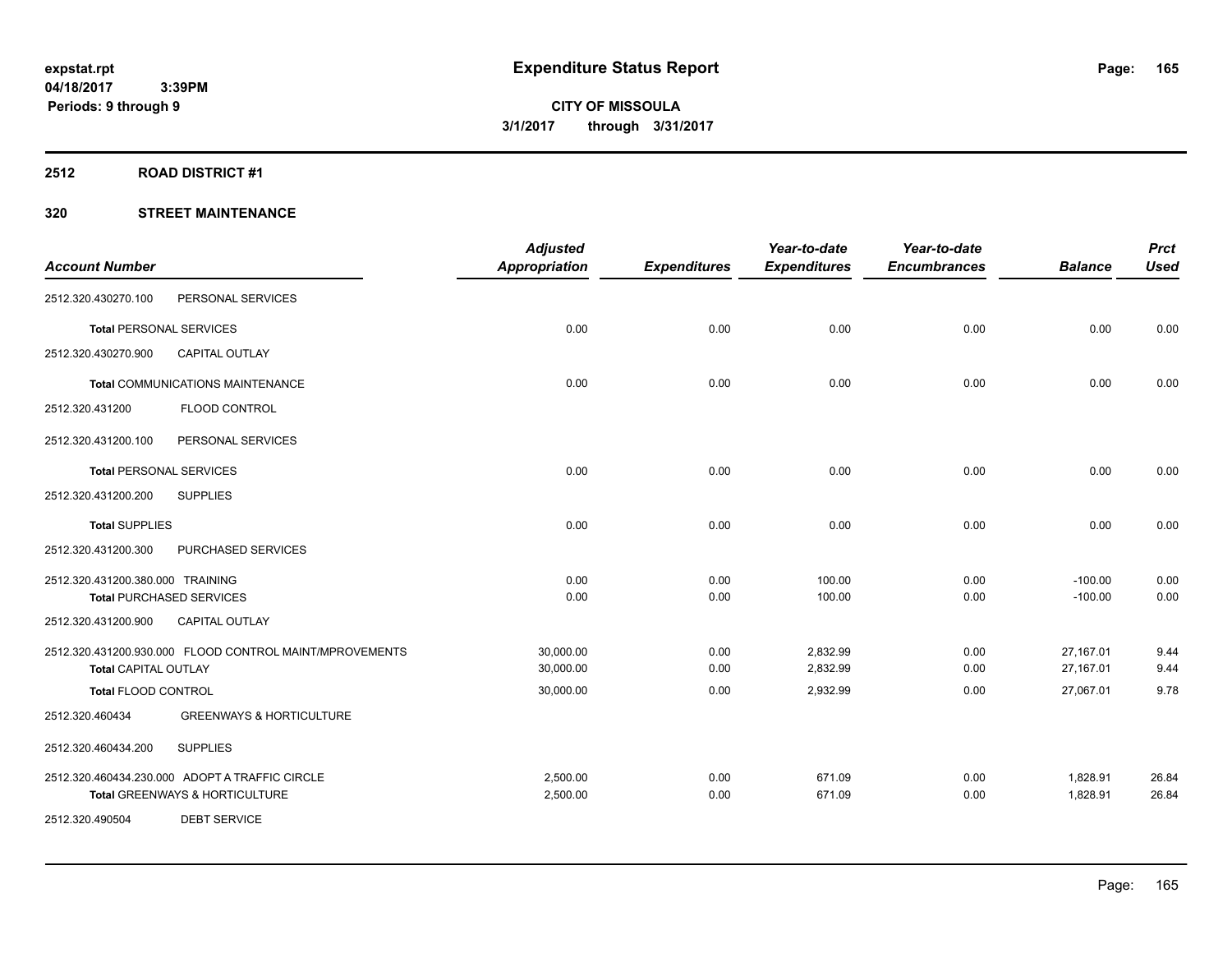# **2512 ROAD DISTRICT #1**

| <b>Account Number</b>                           | <b>Adjusted</b><br>Appropriation | <b>Expenditures</b> | Year-to-date<br><b>Expenditures</b> | Year-to-date<br><b>Encumbrances</b> | <b>Balance</b> | <b>Prct</b><br><b>Used</b> |
|-------------------------------------------------|----------------------------------|---------------------|-------------------------------------|-------------------------------------|----------------|----------------------------|
| <b>DEBT SERVICE</b><br>2512.320.490504.600      |                                  |                     |                                     |                                     |                |                            |
| 2512.320.490504.610.000<br>PRINCIPAL            | 516,398.00                       | 0.00                | 304,272.64                          | 0.00                                | 212,125.36     | 58.92                      |
| 2512.320.490504.620.000 INTEREST / SERVICE FEES | 51,053.00                        | 2,409.89            | 42,599.15                           | 0.00                                | 8,453.85       | 83.44                      |
| <b>Total DEBT SERVICE</b>                       | 567,451.00                       | 2,409.89            | 346,871.79                          | 0.00                                | 220,579.21     | 61.13                      |
| <b>MERCHANT SERVICES</b><br>2512.320.510110     |                                  |                     |                                     |                                     |                |                            |
| 2512.320.510110.500<br><b>FIXED CHARGES</b>     |                                  |                     |                                     |                                     |                |                            |
| <b>Total MERCHANT SERVICES</b>                  | 0.00                             | 0.00                | 0.00                                | 0.00                                | 0.00           | 0.00                       |
| <b>JUDGMENT &amp; LOSSES</b><br>2512.320.510200 |                                  |                     |                                     |                                     |                |                            |
| <b>FIXED CHARGES</b><br>2512.320.510200.500     |                                  |                     |                                     |                                     |                |                            |
| 2512.320.510200.500.000 FIXED CHARGES           | 91,949.00                        | 0.00                | 0.00                                | 0.00                                | 91,949.00      | 0.00                       |
| <b>Total FIXED CHARGES</b>                      | 91,949.00                        | 0.00                | 0.00                                | 0.00                                | 91,949.00      | 0.00                       |
| Total JUDGMENT & LOSSES                         | 91,949.00                        | 0.00                | 0.00                                | 0.00                                | 91,949.00      | 0.00                       |
| <b>Total STREET MAINTENANCE</b>                 | 2,092,990.00                     | 6,264.39            | 900,181.80                          | 0.00                                | 1,192,808.20   | 43.01                      |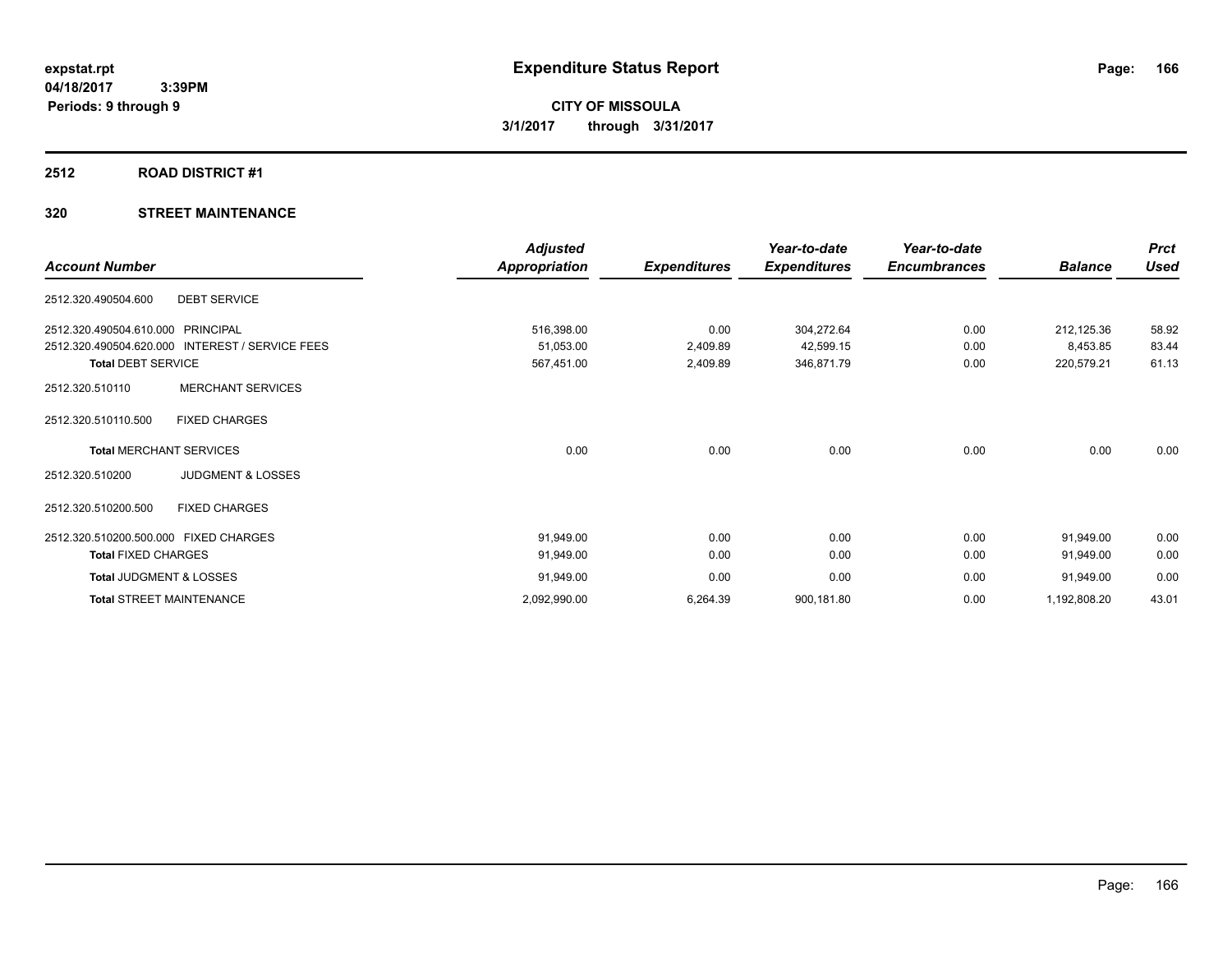# **2512 ROAD DISTRICT #1**

| <b>Account Number</b>         |                              | <b>Adjusted</b><br><b>Appropriation</b> | <b>Expenditures</b> | Year-to-date<br><b>Expenditures</b> | Year-to-date<br><b>Encumbrances</b> | <b>Balance</b> | Prct<br><b>Used</b> |
|-------------------------------|------------------------------|-----------------------------------------|---------------------|-------------------------------------|-------------------------------------|----------------|---------------------|
| 2512.390.510200               | <b>JUDGMENT &amp; LOSSES</b> |                                         |                     |                                     |                                     |                |                     |
| 2512.390.510200.500           | <b>FIXED CHARGES</b>         |                                         |                     |                                     |                                     |                |                     |
| <b>Total NON-DEPARTMENTAL</b> |                              | 0.00                                    | 0.00                | 0.00                                | 0.00                                | 0.00           | 0.00                |
| <b>Total ROAD DISTRICT #1</b> |                              | 2,092,990.00                            | 6,264.39            | 900,181.80                          | 0.00                                | 1,192,808.20   | 43.01               |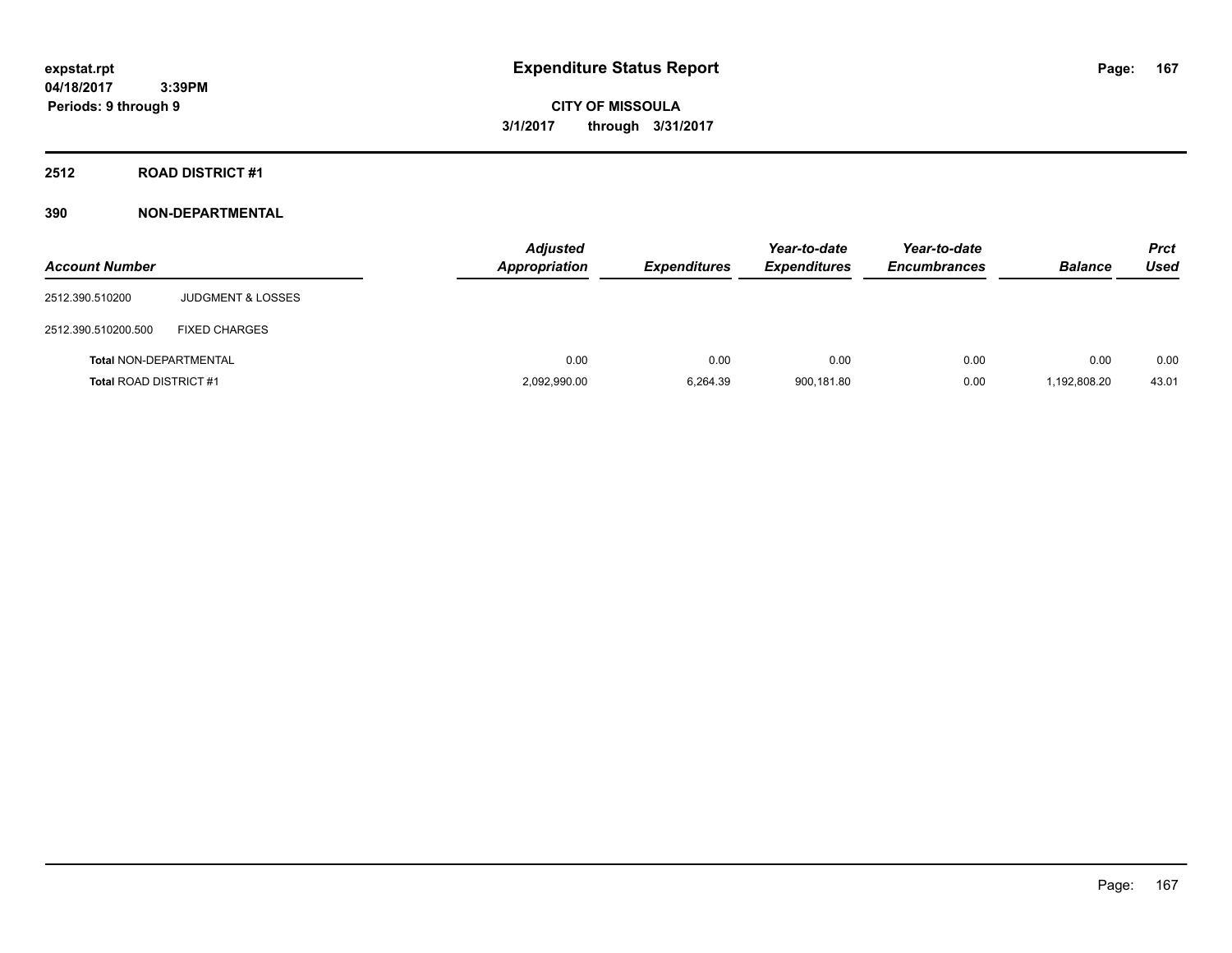# **2513 PARK DISTRICT #1**

| <b>Account Number</b>            |                                                         | <b>Adjusted</b><br><b>Appropriation</b> | <b>Expenditures</b> | Year-to-date<br><b>Expenditures</b> | Year-to-date<br><b>Encumbrances</b> | <b>Balance</b> | <b>Prct</b><br><b>Used</b> |
|----------------------------------|---------------------------------------------------------|-----------------------------------------|---------------------|-------------------------------------|-------------------------------------|----------------|----------------------------|
|                                  |                                                         |                                         |                     |                                     |                                     |                |                            |
| 2513.370.460400                  | PARKS ASSET MANAGEMENT                                  |                                         |                     |                                     |                                     |                |                            |
| 2513.370.460400.300              | <b>PURCHASED SERVICES</b>                               |                                         |                     |                                     |                                     |                |                            |
| <b>Total PURCHASED SERVICES</b>  |                                                         | 0.00                                    | 0.00                | 0.00                                | 0.00                                | 0.00           | 0.00                       |
| 2513.370.460400.900              | <b>CAPITAL OUTLAY</b>                                   |                                         |                     |                                     |                                     |                |                            |
|                                  | 2513.370.460400.930.000 RENOVATE REPLACE IMPROVE        | 30,000.00                               | 0.00                | 44,330.69                           | 0.00                                | $-14,330.69$   | 147.77                     |
|                                  | 2513.370.460400.940.000 MACHINERY & EQUIPMENT           | 40.000.00                               | 0.00                | 0.00                                | 0.00                                | 40,000.00      | 0.00                       |
|                                  | <b>Total PARKS ASSET MANAGEMENT</b>                     | 70,000.00                               | 0.00                | 44,330.69                           | 0.00                                | 25,669.31      | 63.33                      |
| 2513.370.460432                  | PARK ADMIN                                              |                                         |                     |                                     |                                     |                |                            |
| 2513.370.460432.100              | PERSONAL SERVICES                                       |                                         |                     |                                     |                                     |                |                            |
|                                  | 2513.370.460432.110.000 SALARIES AND WAGES              | 48,827.00                               | 3,357.43            | 14,042.21                           | 0.00                                | 34,784.79      | 28.76                      |
|                                  | 2513.370.460432.140.000 EMPLOYER CONTRIBUTIONS          | 16,865.00                               | 1,490.73            | 4,513.49                            | 0.00                                | 12,351.51      | 26.76                      |
|                                  | 2513.370.460432.141.000 STATE RETIREMENT CONTRIBUTIONS  | 0.00                                    | 0.00                | 114.69                              | 0.00                                | $-114.69$      | 0.00                       |
| <b>Total PERSONAL SERVICES</b>   |                                                         | 65,692.00                               | 4,848.16            | 18,670.39                           | 0.00                                | 47,021.61      | 28.42                      |
| 2513.370.460432.200              | <b>SUPPLIES</b>                                         |                                         |                     |                                     |                                     |                |                            |
|                                  | 2513.370.460432.220.000 OPERATING SUPPLIES              | 3,665.00                                | 0.00                | 1,210.83                            | 0.00                                | 2,454.17       | 33.04                      |
| <b>Total SUPPLIES</b>            |                                                         | 3,665.00                                | 0.00                | 1,210.83                            | 0.00                                | 2,454.17       | 33.04                      |
| 2513.370.460432.300              | <b>PURCHASED SERVICES</b>                               |                                         |                     |                                     |                                     |                |                            |
|                                  | 2513.370.460432.330.000 PUBLICITY, SUBSCRIPTIONS & DUES | 3,000.00                                | 90.00               | $-2,384.75$                         | 0.00                                | 5,384.75       | 79.49                      |
|                                  | 2513.370.460432.344.000 TELEPHONE SERVICE               | 360.00                                  | 0.00                | 0.00                                | 0.00                                | 360.00         | 0.00                       |
|                                  | 2513.370.460432.350.000 PROFESSIONAL SERVICES           | 14,000.00                               | 783.05              | 7,395.28                            | 0.00                                | 6,604.72       | 52.82                      |
|                                  | 2513.370.460432.360.000 REPAIR & MAINTENANCE            | 3,000.00                                | 0.00                | 0.00                                | 0.00                                | 3,000.00       | 0.00                       |
| 2513.370.460432.370.000 TRAVEL   |                                                         | 500.00                                  | 0.00                | 0.00                                | 0.00                                | 500.00         | 0.00                       |
| 2513.370.460432.380.000 TRAINING |                                                         | 700.00                                  | 0.00                | 0.00                                | 0.00                                | 700.00         | 0.00                       |
| <b>Total PURCHASED SERVICES</b>  |                                                         | 21,560.00                               | 873.05              | 5,010.53                            | 0.00                                | 16,549.47      | 23.24                      |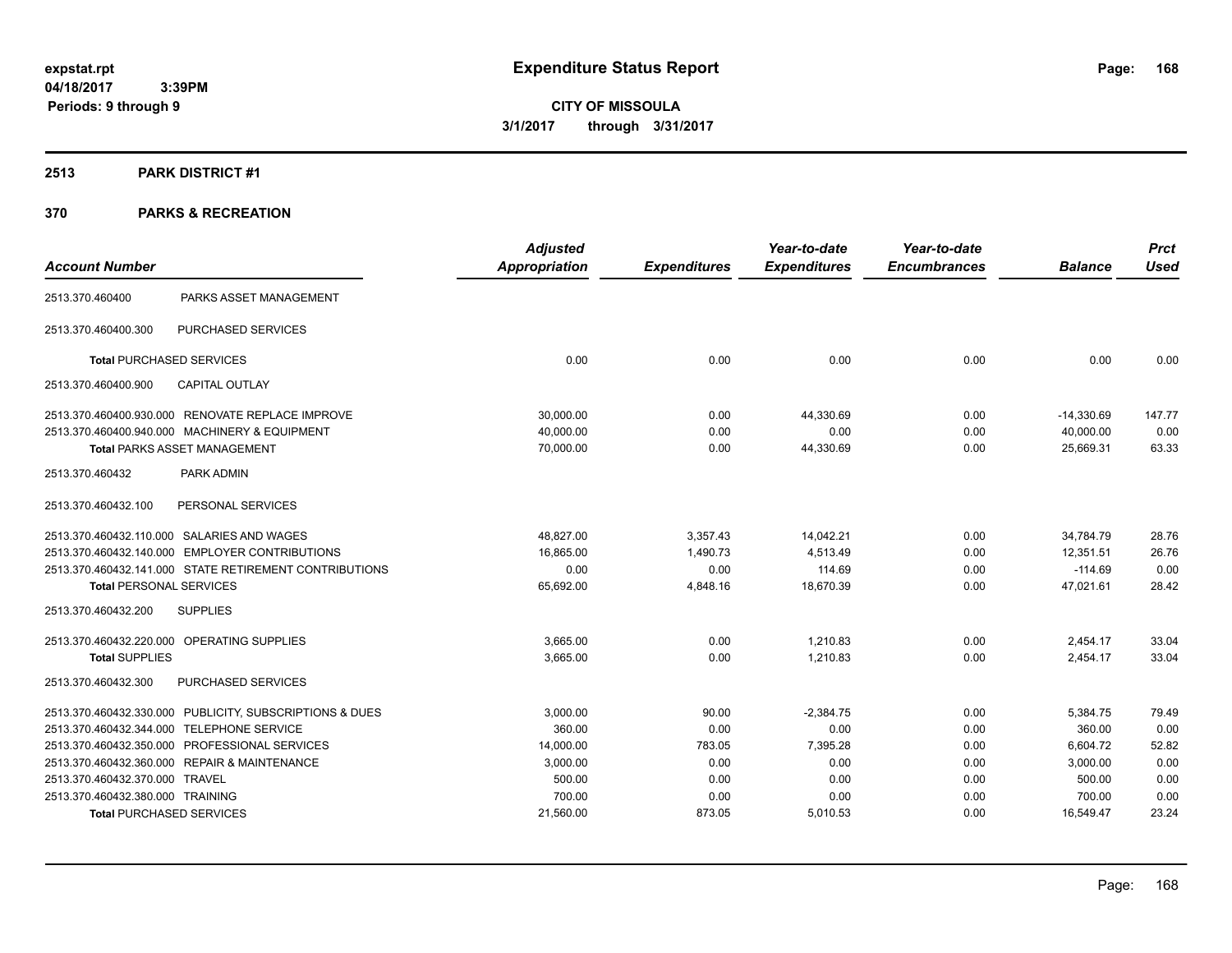### **2513 PARK DISTRICT #1**

|                                                             | <b>Adjusted</b>      |                     | Year-to-date        | Year-to-date        |                | <b>Prct</b> |
|-------------------------------------------------------------|----------------------|---------------------|---------------------|---------------------|----------------|-------------|
| <b>Account Number</b>                                       | <b>Appropriation</b> | <b>Expenditures</b> | <b>Expenditures</b> | <b>Encumbrances</b> | <b>Balance</b> | <b>Used</b> |
| <b>DEBT SERVICE</b><br>2513.370.460432.600                  |                      |                     |                     |                     |                |             |
| <b>Total DEBT SERVICE</b>                                   | 0.00                 | 0.00                | 0.00                | 0.00                | 0.00           | 0.00        |
| <b>GRANTS &amp; CONTRIBUTIONS</b><br>2513.370.460432.700    |                      |                     |                     |                     |                |             |
| 2513.370.460432.700.000 GRANTS & CONTRIBUTIONS              | 5,000.00             | 0.00                | 0.00                | 0.00                | 5,000.00       | 0.00        |
| <b>Total GRANTS &amp; CONTRIBUTIONS</b>                     | 5,000.00             | 0.00                | 0.00                | 0.00                | 5,000.00       | 0.00        |
| <b>CAPITAL OUTLAY</b><br>2513.370.460432.900                |                      |                     |                     |                     |                |             |
| <b>Total CAPITAL OUTLAY</b>                                 | 0.00                 | 0.00                | 0.00                | 0.00                | 0.00           | 0.00        |
| <b>Total PARK ADMIN</b>                                     | 95,917.00            | 5,721.21            | 24,891.75           | 0.00                | 71,025.25      | 25.95       |
| <b>GREENWAYS &amp; HORTICULTURE</b><br>2513.370.460434      |                      |                     |                     |                     |                |             |
| 2513.370.460434.100<br>PERSONAL SERVICES                    |                      |                     |                     |                     |                |             |
| 2513.370.460434.110.000 GREENWAYS & HORTCULTURE             | 38,216.00            | 2,346.06            | 24,423.27           | 0.00                | 13,792.73      | 63.91       |
| 2513.370.460434.140.000 GREENWAYS & HORTICLTURE-EMPL CONTRI | 8,624.00             | 1,315.13            | 14,033.75           | 0.00                | $-5,409.75$    | 162.73      |
| <b>Total PERSONAL SERVICES</b>                              | 46,840.00            | 3,661.19            | 38,457.02           | 0.00                | 8,382.98       | 82.10       |
| 2513.370.460434.200<br><b>SUPPLIES</b>                      |                      |                     |                     |                     |                |             |
| 2513.370.460434.220.000 OPERATING SUPPLIES                  | 3,373.00             | 647.20              | 2,913.88            | 0.00                | 459.12         | 86.39       |
| 2513.370.460434.230.000 REPAIR/MAINTENANCE                  | 7,134.00             | 0.00                | 0.00                | 0.00                | 7,134.00       | 0.00        |
| 2513.370.460434.231.000 GASOLINE                            | 2,000.00             | 0.00                | 447.69              | 0.00                | 1,552.31       | 22.38       |
| <b>Total SUPPLIES</b>                                       | 12,507.00            | 647.20              | 3,361.57            | 0.00                | 9,145.43       | 26.88       |
| PURCHASED SERVICES<br>2513.370.460434.300                   |                      |                     |                     |                     |                |             |
| 2513.370.460434.341.000 ELECTRICITY & NATURAL GAS           | 322.00               | 0.00                | 320.67              | 0.00                | 1.33           | 99.59       |
| 2513.370.460434.343.000 WATER CHARGES                       | 310.00               | 0.00                | 300.05              | 0.00                | 9.95           | 96.79       |
| 2513.370.460434.345.000 GARBAGE                             | 141.00               | 21.10               | 21.10               | 0.00                | 119.90         | 14.96       |
| 2513.370.460434.350.000 PROFESSIONAL SERVICES               | 5,000.00             | 0.00                | 5,084.50            | 0.00                | $-84.50$       | 101.69      |
| 2513.370.460434.360.000 REPAIR & MAINTENANCE                | 2,589.00             | 0.00                | 302.60              | 0.00                | 2,286.40       | 11.69       |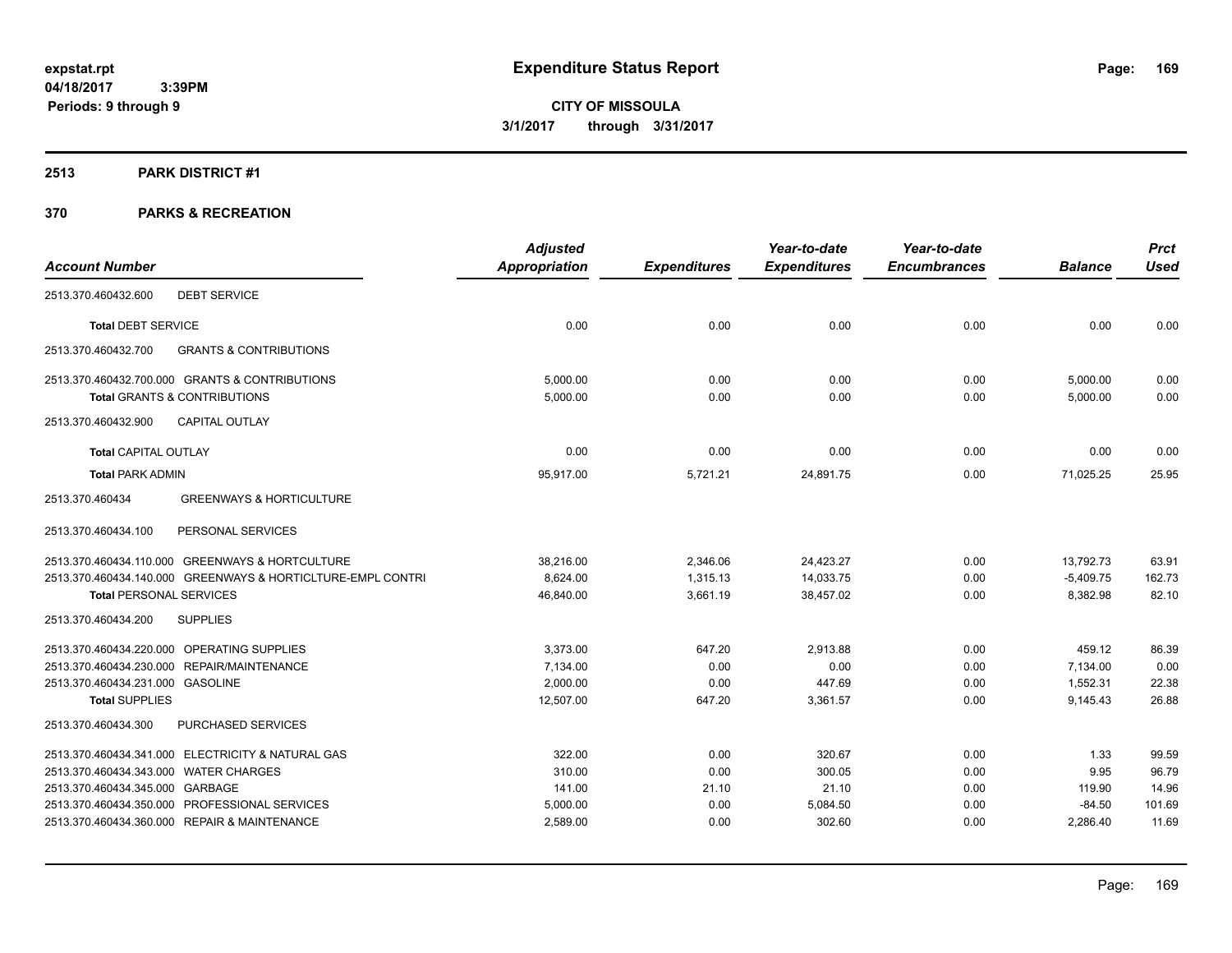# **2513 PARK DISTRICT #1**

| <b>Account Number</b>                                   | <b>Adjusted</b><br>Appropriation | <b>Expenditures</b> | Year-to-date<br><b>Expenditures</b> | Year-to-date<br><b>Encumbrances</b> | <b>Balance</b> | <b>Prct</b><br><b>Used</b> |
|---------------------------------------------------------|----------------------------------|---------------------|-------------------------------------|-------------------------------------|----------------|----------------------------|
| 2513.370.460434.380.000 TRAINING                        | 95.00                            | 0.00                | 0.00                                | 0.00                                | 95.00          | 0.00                       |
| <b>Total PURCHASED SERVICES</b>                         | 8,457.00                         | 21.10               | 6,028.92                            | 0.00                                | 2,428.08       | 71.29                      |
| <b>Total GREENWAYS &amp; HORTICULTURE</b>               | 67,804.00                        | 4,329.49            | 47,847.51                           | 0.00                                | 19,956.49      | 70.57                      |
| 2513.370.460439<br><b>URBAN FORESTRY</b>                |                                  |                     |                                     |                                     |                |                            |
| 2513.370.460439.100<br>PERSONAL SERVICES                |                                  |                     |                                     |                                     |                |                            |
| 2513.370.460439.110.000 SALARIES AND WAGES              | 66,189.00                        | 5,614.55            | 51,437.21                           | 0.00                                | 14,751.79      | 77.71                      |
| 2513.370.460439.140.000 EMPLOYER CONTRIBUTIONS          | 34,906.00                        | 3,098.02            | 27,613.67                           | 0.00                                | 7,292.33       | 79.11                      |
| <b>Total PERSONAL SERVICES</b>                          | 101,095.00                       | 8,712.57            | 79,050.88                           | 0.00                                | 22,044.12      | 78.19                      |
| <b>SUPPLIES</b><br>2513.370.460439.200                  |                                  |                     |                                     |                                     |                |                            |
| 2513.370.460439.220.000 OPERATING SUPPLIES              | 24.352.00                        | 3.080.37            | 6.151.85                            | 0.00                                | 18.200.15      | 25.26                      |
| 2513.370.460439.230.000<br>REPAIR/MAINTENANCE           | 4,252.00                         | 0.00                | 19.98                               | 0.00                                | 4,232.02       | 0.47                       |
| <b>Total SUPPLIES</b>                                   | 28,604.00                        | 3,080.37            | 6,171.83                            | 0.00                                | 22,432.17      | 21.58                      |
| PURCHASED SERVICES<br>2513.370.460439.300               |                                  |                     |                                     |                                     |                |                            |
| 2513.370.460439.330.000 PUBLICITY, SUBSCRIPTIONS & DUES | 0.00                             | 0.00                | 100.00                              | 0.00                                | $-100.00$      | 0.00                       |
| 2513.370.460439.344.000 TELEPHONE SERVICE               | 240.00                           | 0.00                | 0.00                                | 0.00                                | 240.00         | 0.00                       |
| 2513.370.460439.350.000 PROFESSIONAL SERVICES           | 2,660.00                         | 108.49              | 3,320.86                            | 0.00                                | $-660.86$      | 124.84                     |
| 2513.370.460439.360.000 REPAIR & MAINTENANCE            | 60,000.00                        | 1,902.50            | 11,980.00                           | 0.00                                | 48,020.00      | 19.97                      |
| 2513.370.460439.380.000 TRAINING                        | 150.00                           | 183.88              | 435.01                              | 0.00                                | $-285.01$      | 290.01                     |
| <b>Total PURCHASED SERVICES</b>                         | 63,050.00                        | 2,194.87            | 15,835.87                           | 0.00                                | 47,214.13      | 25.12                      |
| <b>Total URBAN FORESTRY</b>                             | 192,749.00                       | 13,987.81           | 101.058.58                          | 0.00                                | 91.690.42      | 52.43                      |
| <b>RECREATION MORE</b><br>2513.370.460470               |                                  |                     |                                     |                                     |                |                            |
| 2513.370.460470.100<br>PERSONAL SERVICES                |                                  |                     |                                     |                                     |                |                            |
| 2513.370.460470.110.000 SALARIES AND WAGES              | 5,108.00                         | 0.00                | 0.00                                | 0.00                                | 5,108.00       | 0.00                       |
| 2513.370.460470.140.000 EMPLOYER CONTRIBUTIONS          | 2,018.00                         | 0.00                | 0.00                                | 0.00                                | 2,018.00       | 0.00                       |
| <b>Total PERSONAL SERVICES</b>                          | 7,126.00                         | 0.00                | 0.00                                | 0.00                                | 7,126.00       | 0.00                       |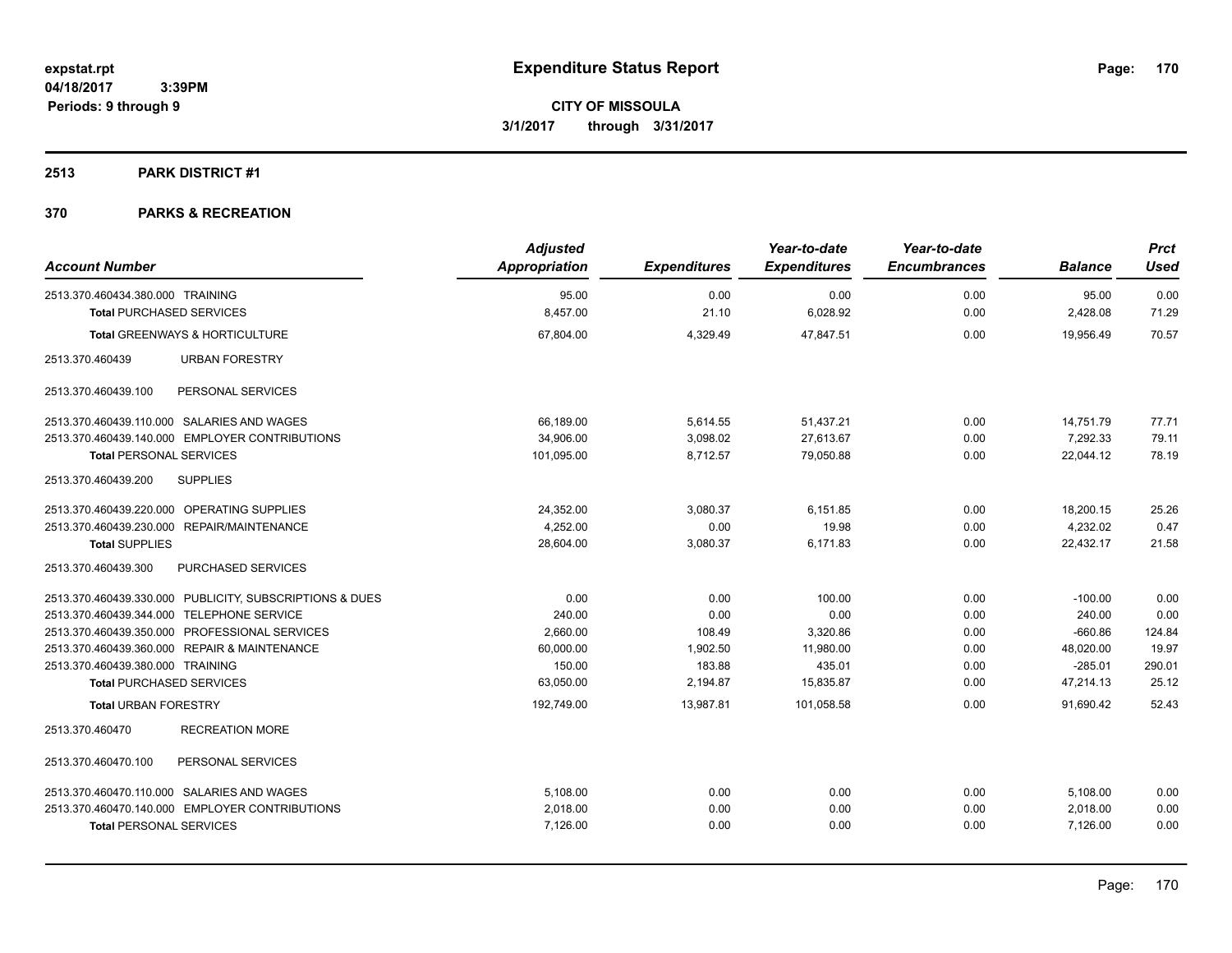### **2513 PARK DISTRICT #1**

| <b>Account Number</b>        |                                                        | <b>Adjusted</b><br><b>Appropriation</b> | <b>Expenditures</b> | Year-to-date<br><b>Expenditures</b> | Year-to-date<br><b>Encumbrances</b> | <b>Balance</b> | <b>Prct</b><br><b>Used</b> |
|------------------------------|--------------------------------------------------------|-----------------------------------------|---------------------|-------------------------------------|-------------------------------------|----------------|----------------------------|
| 2513.370.460470.200          | <b>SUPPLIES</b>                                        |                                         |                     |                                     |                                     |                |                            |
| <b>Total SUPPLIES</b>        |                                                        | 0.00                                    | 0.00                | 0.00                                | 0.00                                | 0.00           | 0.00                       |
| 2513.370.460470.300          | PURCHASED SERVICES                                     |                                         |                     |                                     |                                     |                |                            |
|                              | 2513.370.460470.360.000 REPAIR & MAINTENANCE           | 3.000.00                                | 18.00               | 2,348.51                            | 0.00                                | 651.49         | 78.28                      |
|                              | <b>Total PURCHASED SERVICES</b>                        | 3,000.00                                | 18.00               | 2,348.51                            | 0.00                                | 651.49         | 78.28                      |
| <b>Total RECREATION MORE</b> |                                                        | 10,126.00                               | 18.00               | 2,348.51                            | 0.00                                | 7,777.49       | 23.19                      |
| 2513.370.460474              | SPRAY DECKS                                            |                                         |                     |                                     |                                     |                |                            |
| 2513.370.460474.200          | <b>SUPPLIES</b>                                        |                                         |                     |                                     |                                     |                |                            |
|                              | 2513.370.460474.230.000 SPRAY DECKS/REPAIR/MAINTENANCE | 1,600.00                                | 0.00                | 0.00                                | 0.00                                | 1,600.00       | 0.00                       |
| <b>Total SUPPLIES</b>        |                                                        | 1,600.00                                | 0.00                | 0.00                                | 0.00                                | 1,600.00       | 0.00                       |
| 2513.370.460474.300          | PURCHASED SERVICES                                     |                                         |                     |                                     |                                     |                |                            |
|                              | 2513.370.460474.341.000 ELECTRICITY & NATURAL GAS      | 2,184.00                                | 0.00                | 0.00                                | 0.00                                | 2,184.00       | 0.00                       |
|                              | 2513.370.460474.360.000 REPAIR & MAINTENANCE           | 6,300.00                                | 0.00                | 0.00                                | 0.00                                | 6,300.00       | 0.00                       |
|                              | <b>Total PURCHASED SERVICES</b>                        | 8,484.00                                | 0.00                | 0.00                                | 0.00                                | 8,484.00       | 0.00                       |
| <b>Total SPRAY DECKS</b>     |                                                        | 10,084.00                               | 0.00                | 0.00                                | 0.00                                | 10,084.00      | 0.00                       |
| 2513.370.460477              | <b>GRILL VAN</b>                                       |                                         |                     |                                     |                                     |                |                            |
| 2513.370.460477.200          | <b>SUPPLIES</b>                                        |                                         |                     |                                     |                                     |                |                            |
| <b>Total SUPPLIES</b>        |                                                        | 0.00                                    | 0.00                | 0.00                                | 0.00                                | 0.00           | 0.00                       |
| 2513.370.460477.300          | PURCHASED SERVICES                                     |                                         |                     |                                     |                                     |                |                            |
| <b>Total GRILL VAN</b>       |                                                        | 0.00                                    | 0.00                | 0.00                                | 0.00                                | 0.00           | 0.00                       |
| 2513.370.460484              | <b>CONSERVATION LANDS MGMT</b>                         |                                         |                     |                                     |                                     |                |                            |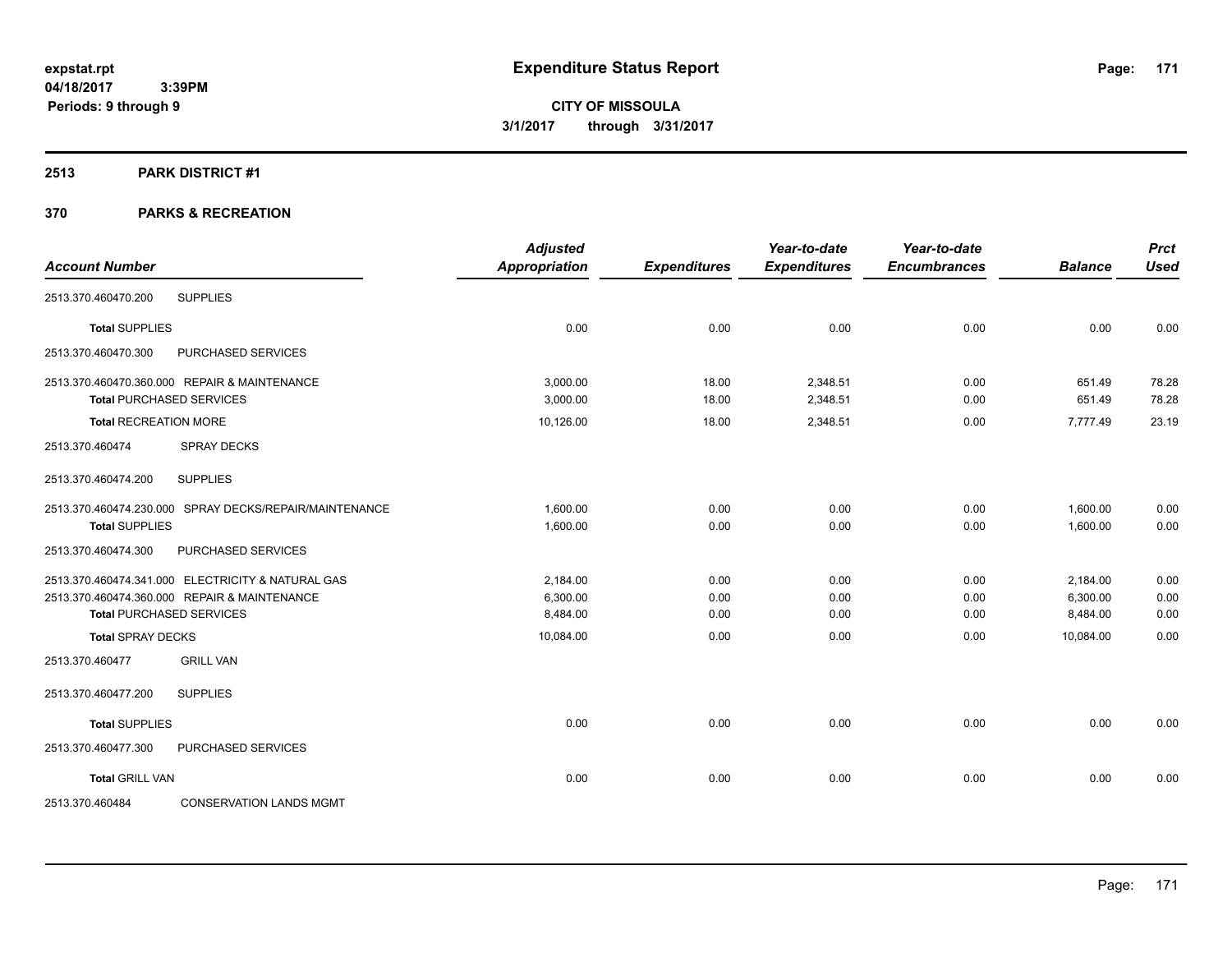# **2513 PARK DISTRICT #1**

|                                                               | <b>Adjusted</b>      |                     | Year-to-date        | Year-to-date        |                | <b>Prct</b> |
|---------------------------------------------------------------|----------------------|---------------------|---------------------|---------------------|----------------|-------------|
| <b>Account Number</b>                                         | <b>Appropriation</b> | <b>Expenditures</b> | <b>Expenditures</b> | <b>Encumbrances</b> | <b>Balance</b> | <b>Used</b> |
| 2513.370.460484.100<br>PERSONAL SERVICES                      |                      |                     |                     |                     |                |             |
| 2513.370.460484.110.000 CONSRVTN LAND MGMT/WAGES              | 30,450.00            | 2,250.22            | 39,442.87           | 0.00                | $-8,992.87$    | 129.53      |
| 2513.370.460484.120.000 OVERTIME/TERMINATION                  | 0.00                 | 0.00                | 20.10               | 0.00                | $-20.10$       | 0.00        |
| 2513.370.460484.140.000 CONSRVTN LAND MGMT/EMP CONTRIBUTIONS  | 15,062.00            | 1,293.17            | 15,081.00           | 0.00                | $-19.00$       | 100.13      |
| <b>Total PERSONAL SERVICES</b>                                | 45,512.00            | 3,543.39            | 54,543.97           | 0.00                | $-9,031.97$    | 119.85      |
| <b>SUPPLIES</b><br>2513.370.460484.200                        |                      |                     |                     |                     |                |             |
| 2513.370.460484.220.000 OPERATING SUPPLIES                    | 6.000.00             | 0.00                | 13,534.94           | 0.00                | $-7,534.94$    | 225.58      |
| 2513.370.460484.230.000 REPAIR/MAINTENANCE                    | 8.000.00             | 0.00                | 8,499.27            | 0.00                | $-499.27$      | 106.24      |
| <b>Total SUPPLIES</b>                                         | 14,000.00            | 0.00                | 22,034.21           | 0.00                | $-8,034.21$    | 157.39      |
| PURCHASED SERVICES<br>2513.370.460484.300                     |                      |                     |                     |                     |                |             |
| 2513.370.460484.350.000 PROFESSIONAL SERVICES                 | 44,127.00            | 0.00                | 14,788.88           | 0.00                | 29,338.12      | 33.51       |
| <b>Total PURCHASED SERVICES</b>                               | 44,127.00            | 0.00                | 14,788.88           | 0.00                | 29,338.12      | 33.51       |
| <b>Total CONSERVATION LANDS MGMT</b>                          | 103,639.00           | 3,543.39            | 91,367.06           | 0.00                | 12,271.94      | 88.16       |
| 2513.370.460485<br><b>SAFETY &amp; TRAINING</b>               |                      |                     |                     |                     |                |             |
| PERSONAL SERVICES<br>2513.370.460485.100                      |                      |                     |                     |                     |                |             |
| <b>Total PERSONAL SERVICES</b>                                | 0.00                 | 0.00                | 0.00                | 0.00                | 0.00           | 0.00        |
| 2513.370.460485.300<br>PURCHASED SERVICES                     |                      |                     |                     |                     |                |             |
| <b>Total SAFETY &amp; TRAINING</b>                            | 0.00                 | 0.00                | 0.00                | 0.00                | 0.00           | 0.00        |
| PARK MAINTENANCE ROUTINE<br>2513.370.460501                   |                      |                     |                     |                     |                |             |
| 2513.370.460501.100<br>PERSONAL SERVICES                      |                      |                     |                     |                     |                |             |
| 2513.370.460501.110.000 PARK MAINT ROUTINE/SALARIES AND WAGES | 39,986.00            | 0.00                | 1,733.54            | 0.00                | 38.252.46      | 4.34        |
| 2513.370.460501.140.000 PARK MAINT ROUTINE/WAGES              | 10.588.00            | 0.00                | 244.32              | 0.00                | 10.343.68      | 2.31        |
| <b>Total PERSONAL SERVICES</b>                                | 50,574.00            | 0.00                | 1,977.86            | 0.00                | 48,596.14      | 3.91        |
|                                                               |                      |                     |                     |                     |                |             |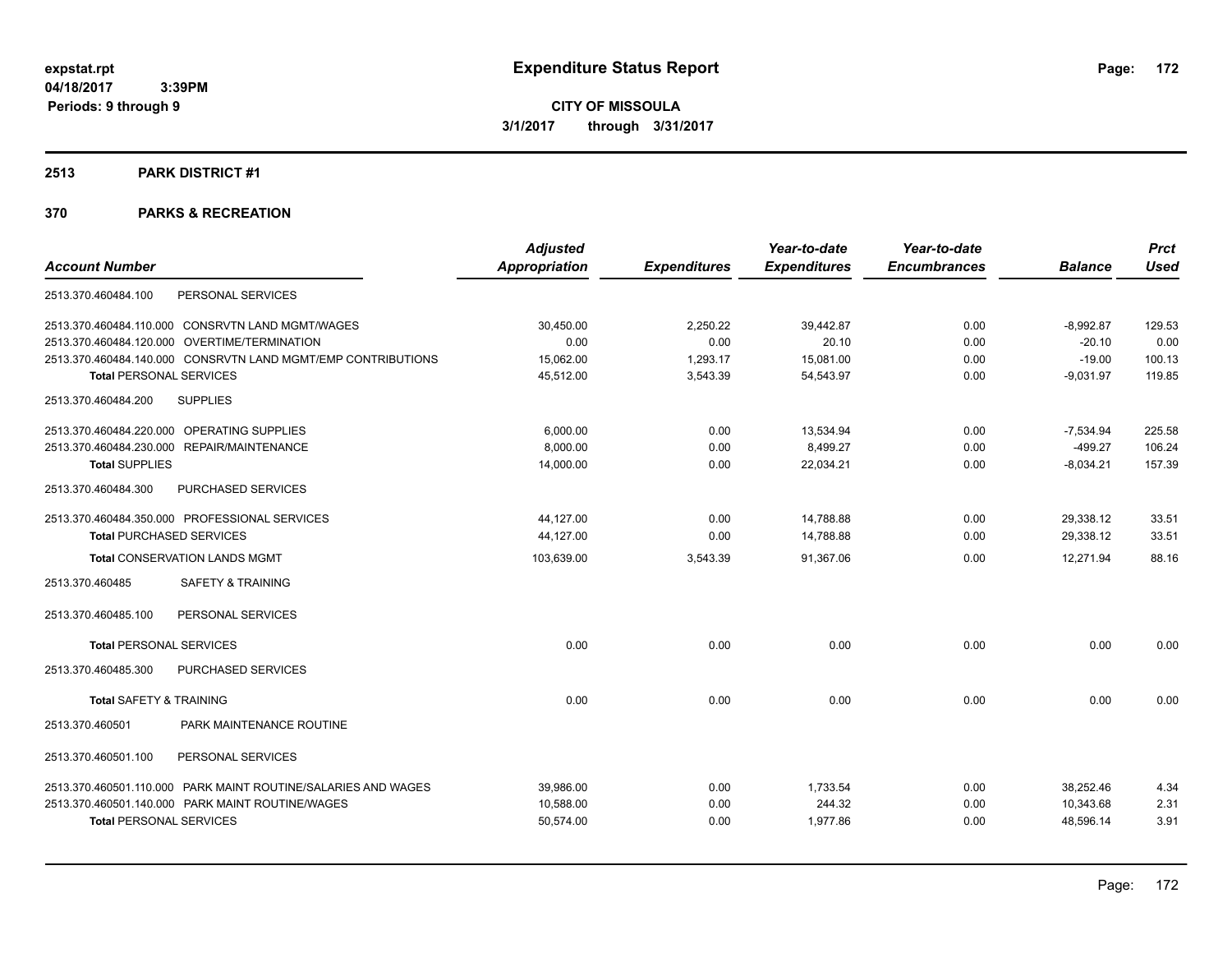### **2513 PARK DISTRICT #1**

|                                       |                                                   | <b>Adjusted</b> |                     | Year-to-date        | Year-to-date        |                | <b>Prct</b> |
|---------------------------------------|---------------------------------------------------|-----------------|---------------------|---------------------|---------------------|----------------|-------------|
| <b>Account Number</b>                 |                                                   | Appropriation   | <b>Expenditures</b> | <b>Expenditures</b> | <b>Encumbrances</b> | <b>Balance</b> | <b>Used</b> |
| 2513.370.460501.200                   | <b>SUPPLIES</b>                                   |                 |                     |                     |                     |                |             |
|                                       | 2513.370.460501.220.000 OPERATING SUPPLIES        | 41,566.00       | 3,686.24            | 61,816.17           | 0.00                | $-20,250.17$   | 148.72      |
|                                       | 2513.370.460501.230.000 REPAIR/MAINTENANCE        | 77,899.00       | 371.87              | 27,536.41           | 0.00                | 50,362.59      | 35.35       |
| 2513.370.460501.231.000 GASOLINE      |                                                   | 8,144.00        | 0.00                | 8,164.00            | 0.00                | $-20.00$       | 100.25      |
| <b>Total SUPPLIES</b>                 |                                                   | 127,609.00      | 4,058.11            | 97,516.58           | 0.00                | 30,092.42      | 76.42       |
| 2513.370.460501.300                   | PURCHASED SERVICES                                |                 |                     |                     |                     |                |             |
|                                       | 2513.370.460501.341.000 ELECTRICITY & NATURAL GAS | 41,260.00       | 5,435.70            | 36,525.79           | 0.00                | 4,734.21       | 88.53       |
| 2513.370.460501.343.000 WATER CHARGES |                                                   | 7,375.00        | 0.00                | 7,344.46            | 0.00                | 30.54          | 99.59       |
|                                       | 2513.370.460501.344.000 TELEPHONE SERVICE         | 60.00           | 0.00                | 0.00                | 0.00                | 60.00          | 0.00        |
| 2513.370.460501.345.000 GARBAGE       |                                                   | 3,072.00        | 0.00                | 2,610.04            | 0.00                | 461.96         | 84.96       |
|                                       | 2513.370.460501.350.000 PROFESSIONAL SERVICES     | 11,557.00       | 0.00                | 5,664.97            | 0.00                | 5,892.03       | 49.02       |
|                                       | 2513.370.460501.360.000 REPAIR & MAINTENANCE      | 56,076.00       | 375.00              | 64,933.15           | 0.00                | $-8,857.15$    | 115.79      |
| 2513.370.460501.380.000 TRAINING      |                                                   | 38.00           | 0.00                | 0.00                | 0.00                | 38.00          | 0.00        |
|                                       | <b>Total PURCHASED SERVICES</b>                   | 119,438.00      | 5,810.70            | 117,078.41          | 0.00                | 2,359.59       | 98.02       |
|                                       | <b>Total PARK MAINTENANCE ROUTINE</b>             | 297,621.00      | 9,868.81            | 216,572.85          | 0.00                | 81,048.15      | 72.77       |
| 2513.370.460503                       | SPORTS FACILITIES MAINTENANCE                     |                 |                     |                     |                     |                |             |
| 2513.370.460503.200                   | <b>SUPPLIES</b>                                   |                 |                     |                     |                     |                |             |
|                                       | <b>Total SPORTS FACILITIES MAINTENANCE</b>        | 0.00            | 0.00                | 0.00                | 0.00                | 0.00           | 0.00        |
| 2513.370.460506                       | <b>CARAS PARK IMPROVEMENTS</b>                    |                 |                     |                     |                     |                |             |
| 2513.370.460506.900                   | <b>CAPITAL OUTLAY</b>                             |                 |                     |                     |                     |                |             |
|                                       | <b>Total CARAS PARK IMPROVEMENTS</b>              | 0.00            | 0.00                | 0.00                | 0.00                | 0.00           | 0.00        |
| 2513.370.490504                       | <b>DEBT SERVICE</b>                               |                 |                     |                     |                     |                |             |
| 2513.370.490504.600                   | <b>DEBT SERVICE</b>                               |                 |                     |                     |                     |                |             |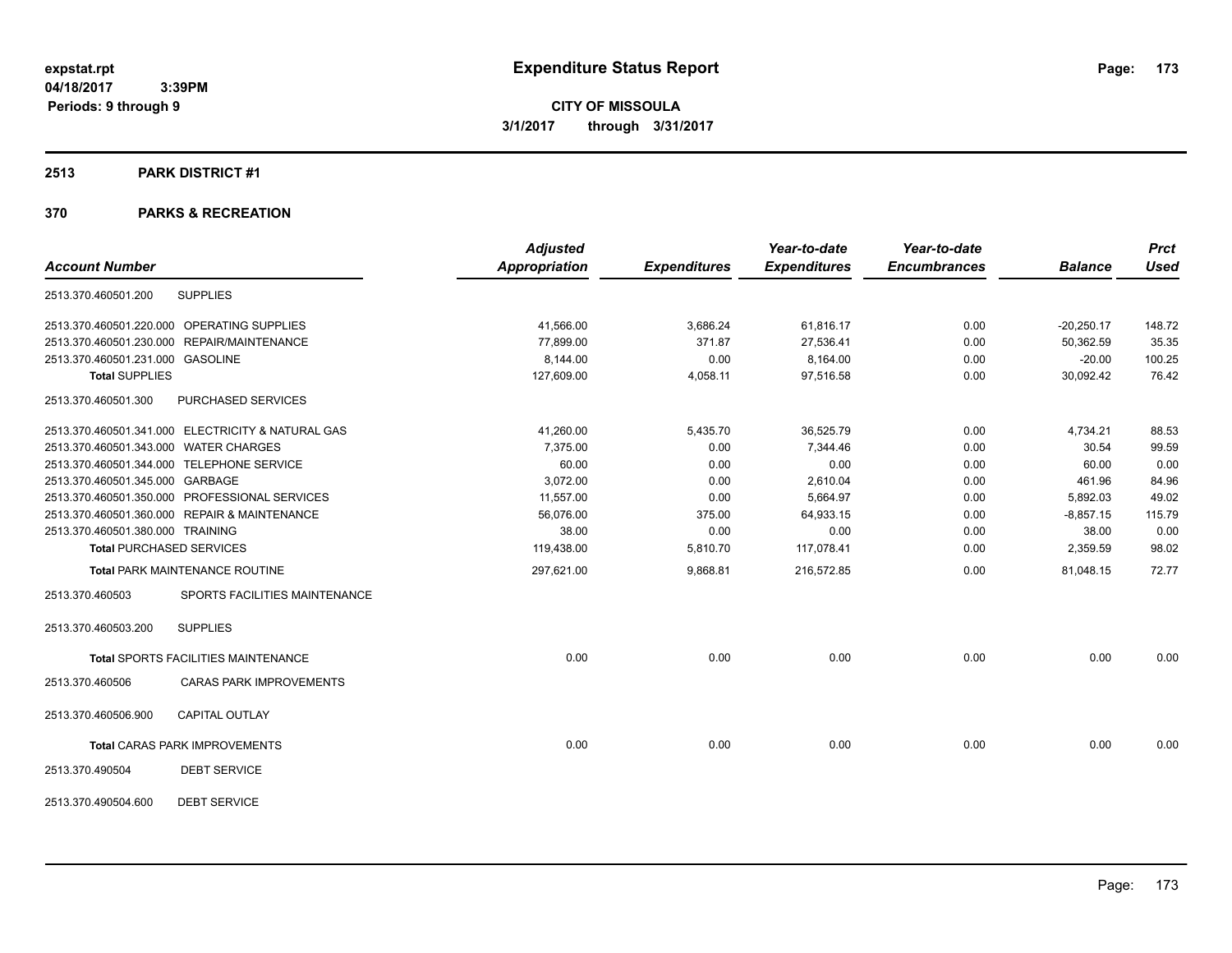# **2513 PARK DISTRICT #1**

| <b>Account Number</b>         |                                                  | <b>Adjusted</b><br><b>Appropriation</b> | <b>Expenditures</b> | Year-to-date<br><b>Expenditures</b> | Year-to-date<br><b>Encumbrances</b> | <b>Balance</b> | <b>Prct</b><br><b>Used</b> |
|-------------------------------|--------------------------------------------------|-----------------------------------------|---------------------|-------------------------------------|-------------------------------------|----------------|----------------------------|
| 2513.370.490504.610.000       | <b>PRINCIPAL</b>                                 | 294,977.00                              | 0.00                | 263,281.72                          | 0.00                                | 31,695.28      | 89.25                      |
|                               | 2513.370.490504.620.000 INTEREST / SERVICE FEES  | 6,569.00                                | 244.16              | 7,392.64                            | 0.00                                | $-823.64$      | 112.54                     |
| <b>Total DEBT SERVICE</b>     |                                                  | 301,546.00                              | 244.16              | 270,674.36                          | 0.00                                | 30,871.64      | 89.76                      |
| 2513.370.510110               | <b>MERCHANT SERVICES</b>                         |                                         |                     |                                     |                                     |                |                            |
| 2513.370.510110.500           | <b>FIXED CHARGES</b>                             |                                         |                     |                                     |                                     |                |                            |
|                               | <b>Total MERCHANT SERVICES</b>                   | 0.00                                    | 0.00                | 0.00                                | 0.00                                | 0.00           | 0.00                       |
| 2513.370.521003               | FORT MISSOULA REGIONAL PARK SUBSIDY              |                                         |                     |                                     |                                     |                |                            |
| 2513.370.521003.800           | OTHER OBJECTS                                    |                                         |                     |                                     |                                     |                |                            |
|                               | 2513.370.521003.820.000 TRANSFERS TO OTHER FUNDS | 163,214.00                              | 0.00                | 0.00                                | 0.00                                | 163,214.00     | 0.00                       |
|                               | <b>Total FORT MISSOULA REGIONAL PARK SUBSIDY</b> | 163,214.00                              | 0.00                | 0.00                                | 0.00                                | 163,214.00     | 0.00                       |
| <b>Total PARK DISTRICT #1</b> |                                                  | 1,312,700.00                            | 37,712.87           | 799,091.31                          | 0.00                                | 513,608.69     | 60.87                      |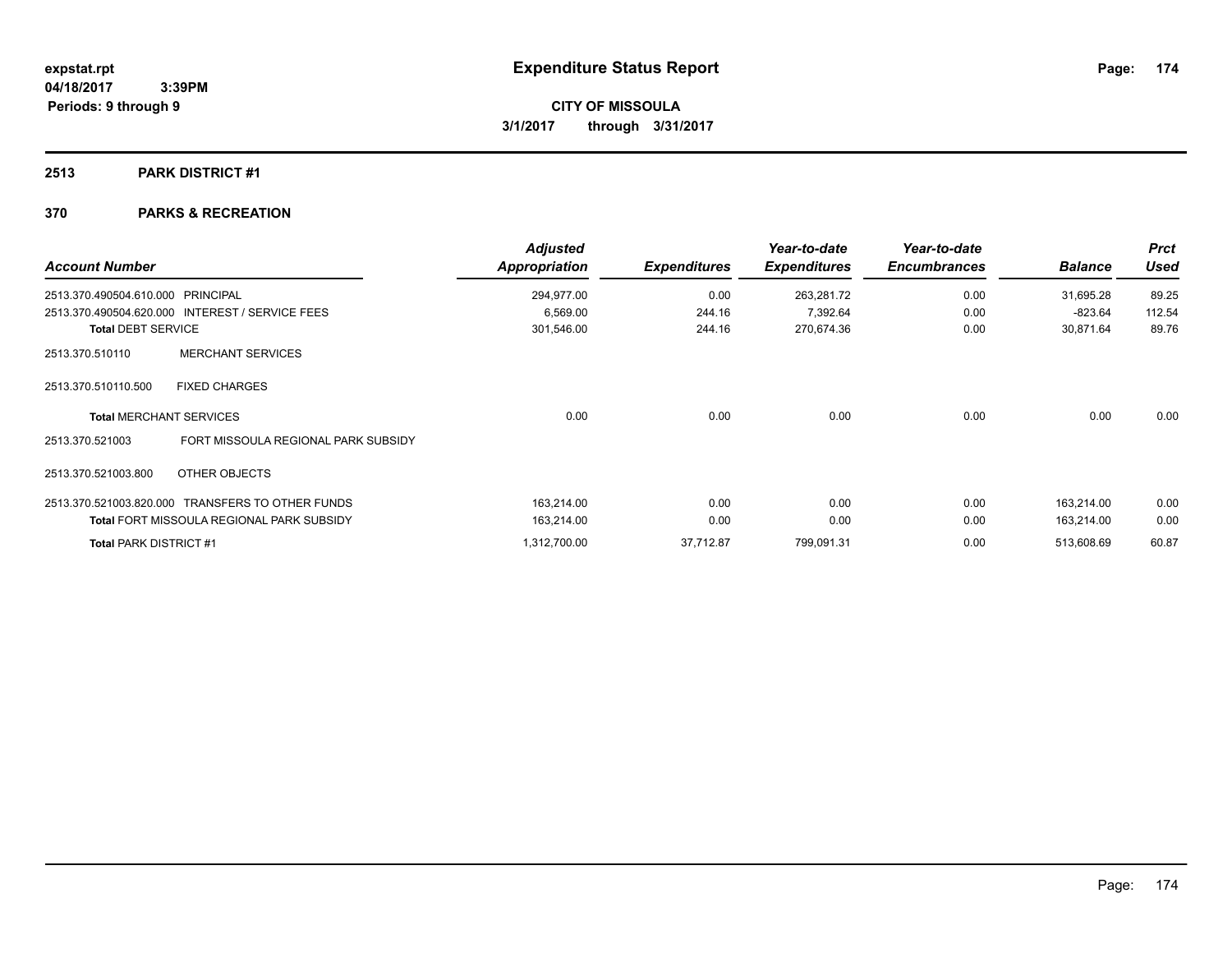### **2820 STATE GAS TAX FUND**

# **280 PUBLIC WORKS OPERATIONS**

| <b>Account Number</b>                                               |                                                  | <b>Adjusted</b><br>Appropriation | <b>Expenditures</b> | Year-to-date<br><b>Expenditures</b> | Year-to-date<br><b>Encumbrances</b> | <b>Balance</b>           | <b>Prct</b><br><b>Used</b> |
|---------------------------------------------------------------------|--------------------------------------------------|----------------------------------|---------------------|-------------------------------------|-------------------------------------|--------------------------|----------------------------|
| 2820.280.430230                                                     | STREET RESTORATION                               |                                  |                     |                                     |                                     |                          |                            |
| 2820.280.430230.300                                                 | PURCHASED SERVICES                               |                                  |                     |                                     |                                     |                          |                            |
|                                                                     | <b>Total PURCHASED SERVICES</b>                  | 0.00                             | 0.00                | 0.00                                | 0.00                                | 0.00                     | 0.00                       |
| 2820.280.430230.500                                                 | <b>FIXED CHARGES</b>                             |                                  |                     |                                     |                                     |                          |                            |
| <b>Total FIXED CHARGES</b>                                          |                                                  | 0.00                             | 0.00                | 0.00                                | 0.00                                | 0.00                     | 0.00                       |
| 2820.280.430230.800                                                 | OTHER OBJECTS                                    |                                  |                     |                                     |                                     |                          |                            |
| <b>Total OTHER OBJECTS</b>                                          | 2820.280.430230.820.000 TRANSFERS TO OTHER FUNDS | 564,000.00<br>564,000.00         | 0.00<br>0.00        | 282,000.00<br>282,000.00            | 0.00<br>0.00                        | 282,000.00<br>282,000.00 | 50.00<br>50.00             |
| 2820.280.430230.900                                                 | <b>CAPITAL OUTLAY</b>                            |                                  |                     |                                     |                                     |                          |                            |
| 2820.280.430230.930.000 IMPROVEMENTS<br><b>Total CAPITAL OUTLAY</b> |                                                  | 391,200.00<br>391,200.00         | 0.00<br>0.00        | 133,258.67<br>133,258.67            | 0.00<br>0.00                        | 257,941.33<br>257,941.33 | 34.06<br>34.06             |
|                                                                     | <b>Total STREET RESTORATION</b>                  | 955,200.00                       | 0.00                | 415,258.67                          | 0.00                                | 539,941.33               | 43.47                      |
| 2820.280.510110                                                     | <b>MERCHANT SERVICES</b>                         |                                  |                     |                                     |                                     |                          |                            |
| 2820.280.510110.500                                                 | <b>FIXED CHARGES</b>                             |                                  |                     |                                     |                                     |                          |                            |
| <b>Total FIXED CHARGES</b>                                          |                                                  | 0.00                             | 0.00                | 0.00                                | 0.00                                | 0.00                     | 0.00                       |
| <b>Total MERCHANT SERVICES</b>                                      |                                                  | 0.00                             | 0.00                | 0.00                                | 0.00                                | 0.00                     | 0.00                       |
| <b>Total STATE GAS TAX FUND</b>                                     |                                                  | 955.200.00                       | 0.00                | 415,258.67                          | 0.00                                | 539,941.33               | 43.47                      |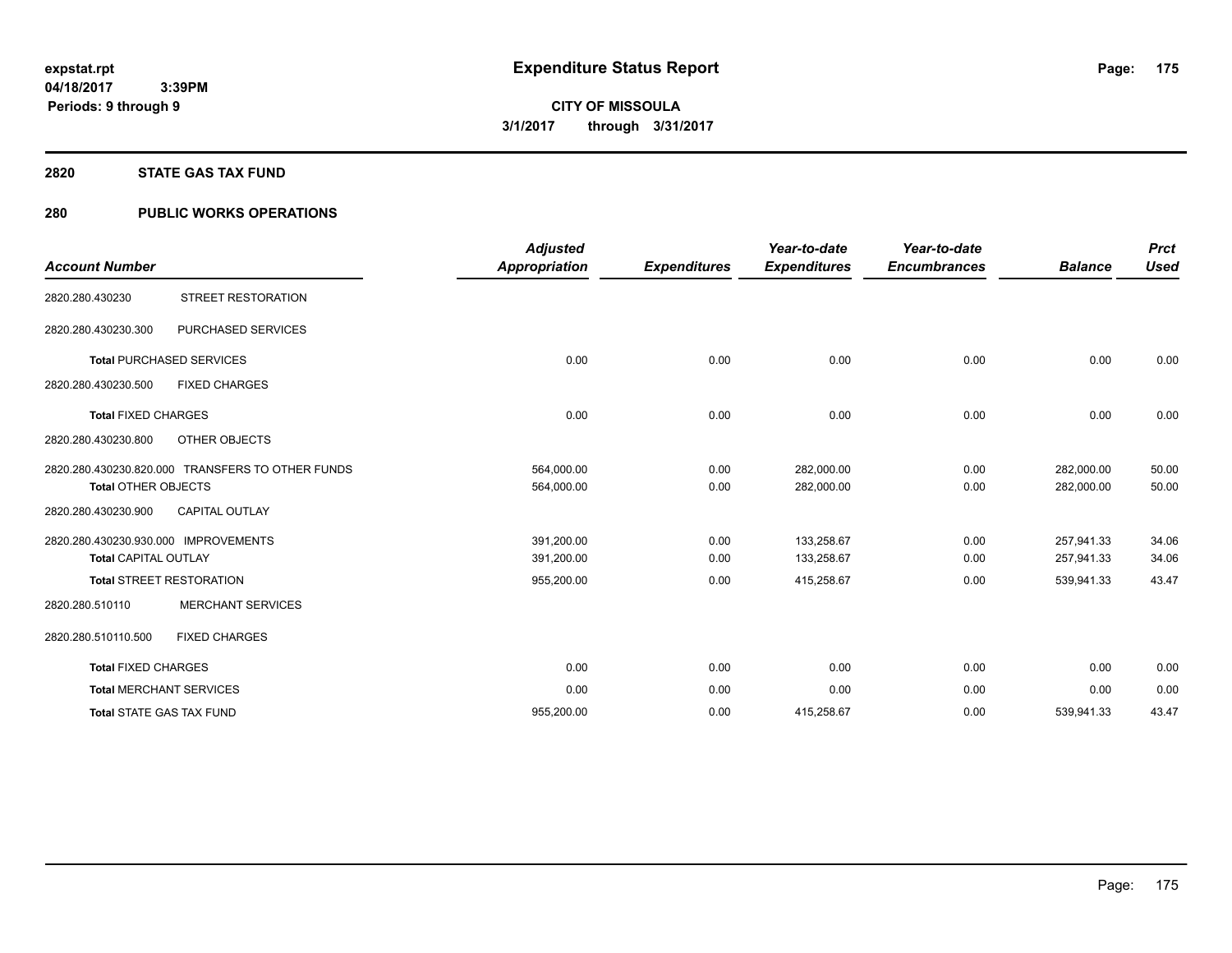# **2917 CRIME VICTIM SURCHARGE**

| <b>Account Number</b> |                                     | <b>Adjusted</b><br>Appropriation | <b>Expenditures</b> | Year-to-date<br><b>Expenditures</b> | Year-to-date<br><b>Encumbrances</b> | <b>Balance</b> | Prct<br><b>Used</b> |
|-----------------------|-------------------------------------|----------------------------------|---------------------|-------------------------------------|-------------------------------------|----------------|---------------------|
| 2917.390.510110       | <b>MERCHANT SERVICES</b>            |                                  |                     |                                     |                                     |                |                     |
| 2917.390.510110.500   | <b>FIXED CHARGES</b>                |                                  |                     |                                     |                                     |                |                     |
|                       | <b>Total CRIME VICTIM SURCHARGE</b> | 0.00                             | 0.00                | 0.00                                | 0.00                                | 0.00           | 0.00                |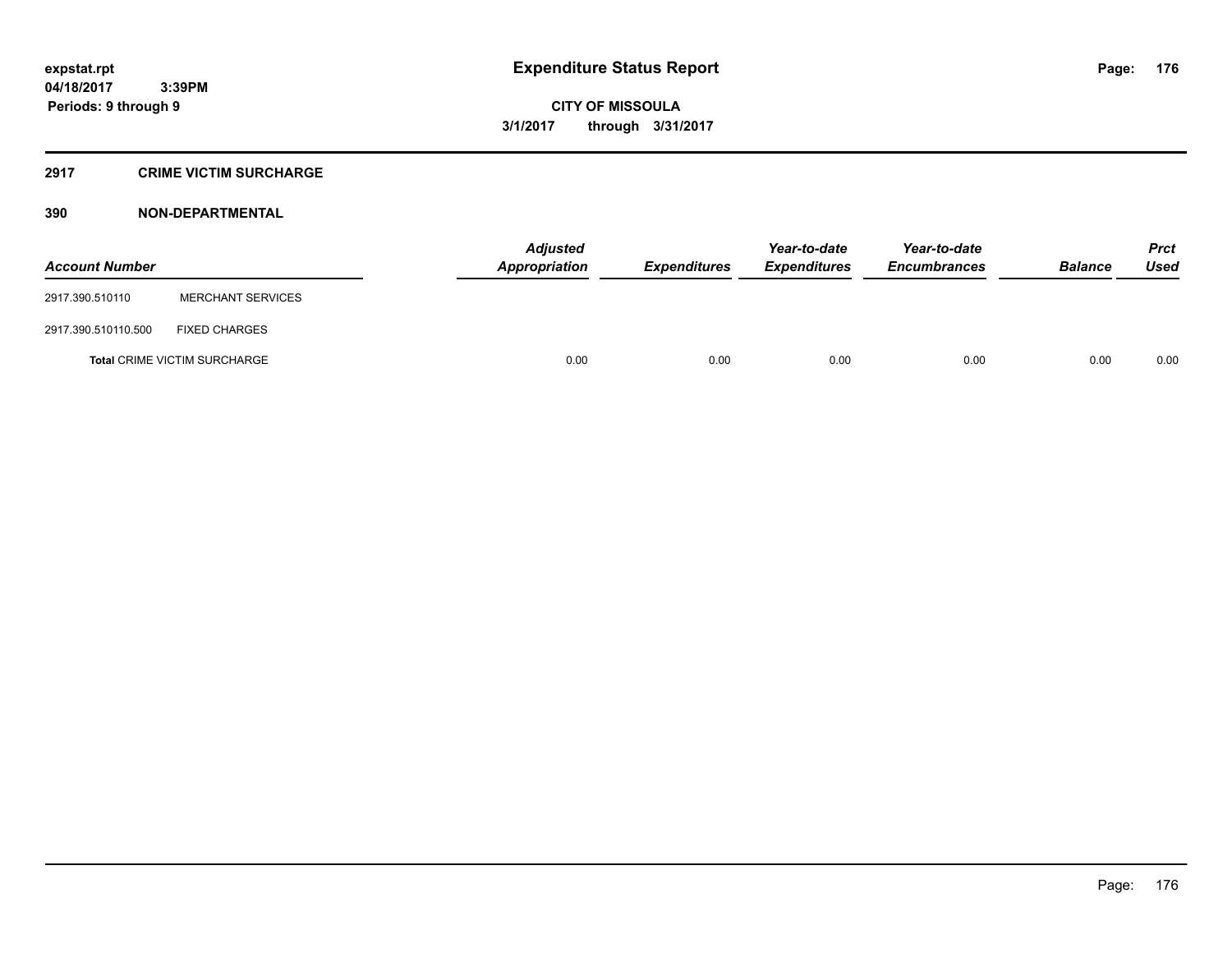**CITY OF MISSOULA 3/1/2017 through 3/31/2017**

# **2918 LAW ENFORCEMENT BLOCK GRANT FUND**

| <b>Account Number</b> |                                   | <b>Adjusted</b><br><b>Appropriation</b> | <b>Expenditures</b> | Year-to-date<br><b>Expenditures</b> | Year-to-date<br><b>Encumbrances</b> | <b>Balance</b> | <b>Prct</b><br><b>Used</b> |
|-----------------------|-----------------------------------|-----------------------------------------|---------------------|-------------------------------------|-------------------------------------|----------------|----------------------------|
| 2918.290.420170       | <b>JAG VIII GRANT</b>             |                                         |                     |                                     |                                     |                |                            |
| 2918.290.420170.200   | <b>SUPPLIES</b>                   |                                         |                     |                                     |                                     |                |                            |
| <b>Total SUPPLIES</b> |                                   | 0.00                                    | 0.00                | 0.00                                | 0.00                                | 0.00           | 0.00                       |
| 2918.290.420170.300   | PURCHASED SERVICES                |                                         |                     |                                     |                                     |                |                            |
|                       | <b>Total PURCHASED SERVICES</b>   | 0.00                                    | 0.00                | 0.00                                | 0.00                                | 0.00           | 0.00                       |
| 2918.290.420170.900   | CAPITAL OUTLAY                    |                                         |                     |                                     |                                     |                |                            |
| Total JAG VIII GRANT  |                                   | 0.00                                    | 0.00                | 0.00                                | 0.00                                | 0.00           | 0.00                       |
| 2918.290.420171       | <b>JAG IX GRANT</b>               |                                         |                     |                                     |                                     |                |                            |
| 2918.290.420171.200   | <b>SUPPLIES</b>                   |                                         |                     |                                     |                                     |                |                            |
| <b>Total SUPPLIES</b> |                                   | 0.00                                    | 0.00                | 0.00                                | 0.00                                | 0.00           | 0.00                       |
| 2918.290.420171.300   | PURCHASED SERVICES                |                                         |                     |                                     |                                     |                |                            |
|                       | <b>Total PURCHASED SERVICES</b>   | 0.00                                    | 0.00                | 0.00                                | 0.00                                | 0.00           | 0.00                       |
| 2918.290.420171.700   | <b>GRANTS &amp; CONTRIBUTIONS</b> |                                         |                     |                                     |                                     |                |                            |
| Total JAG IX GRANT    |                                   | 0.00                                    | 0.00                | 0.00                                | 0.00                                | 0.00           | 0.00                       |
| 2918.290.420172       | <b>JAG XII</b>                    |                                         |                     |                                     |                                     |                |                            |
| 2918.290.420172.300   | PURCHASED SERVICES                |                                         |                     |                                     |                                     |                |                            |
|                       | Total PURCHASED SERVICES          | 0.00                                    | 0.00                | 0.00                                | 0.00                                | 0.00           | 0.00                       |
| 2918.290.420172.900   | CAPITAL OUTLAY                    |                                         |                     |                                     |                                     |                |                            |
| <b>Total JAG XII</b>  |                                   | 0.00                                    | 0.00                | 0.00                                | 0.00                                | 0.00           | 0.00                       |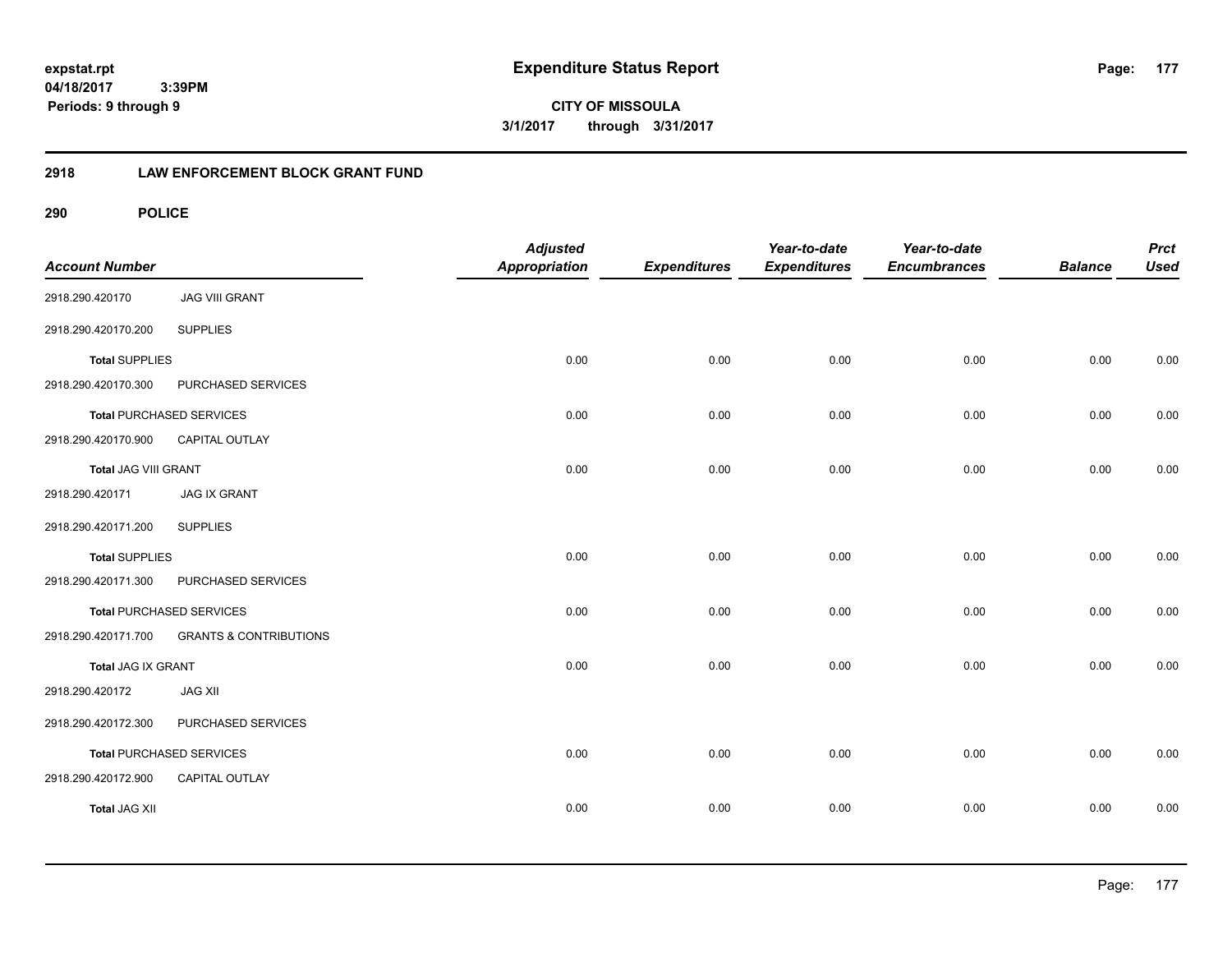**CITY OF MISSOULA 3/1/2017 through 3/31/2017**

# **2918 LAW ENFORCEMENT BLOCK GRANT FUND**

| <b>Account Number</b>       |                                                        | <b>Adjusted</b><br><b>Appropriation</b> | <b>Expenditures</b> | Year-to-date<br><b>Expenditures</b> | Year-to-date<br><b>Encumbrances</b> | <b>Balance</b> | <b>Prct</b><br><b>Used</b> |
|-----------------------------|--------------------------------------------------------|-----------------------------------------|---------------------|-------------------------------------|-------------------------------------|----------------|----------------------------|
| 2918.290.420173             | <b>JAG XI</b>                                          |                                         |                     |                                     |                                     |                |                            |
| 2918.290.420173.200         | <b>SUPPLIES</b>                                        |                                         |                     |                                     |                                     |                |                            |
| <b>Total SUPPLIES</b>       |                                                        | 0.00                                    | 0.00                | 0.00                                | 0.00                                | 0.00           | 0.00                       |
| 2918.290.420173.300         | PURCHASED SERVICES                                     |                                         |                     |                                     |                                     |                |                            |
|                             | <b>Total PURCHASED SERVICES</b>                        | 0.00                                    | 0.00                | 0.00                                | 0.00                                | 0.00           | 0.00                       |
| 2918.290.420173.700         | <b>GRANTS &amp; CONTRIBUTIONS</b>                      |                                         |                     |                                     |                                     |                |                            |
|                             | Total GRANTS & CONTRIBUTIONS                           | 0.00                                    | 0.00                | 0.00                                | 0.00                                | 0.00           | 0.00                       |
| 2918.290.420173.900         | CAPITAL OUTLAY                                         |                                         |                     |                                     |                                     |                |                            |
| <b>Total JAG XI</b>         |                                                        | 0.00                                    | 0.00                | 0.00                                | 0.00                                | 0.00           | 0.00                       |
| 2918.290.420174             | <b>JAG V GRANT</b>                                     |                                         |                     |                                     |                                     |                |                            |
| 2918.290.420174.200         | <b>SUPPLIES</b>                                        |                                         |                     |                                     |                                     |                |                            |
|                             | 2918.290.420174.220.000 OPERATING SUPPLIES-JAG V       | 43,124.00                               | 0.00                | 43,124.00                           | 0.00                                | 0.00           | 100.00                     |
| <b>Total SUPPLIES</b>       |                                                        | 43,124.00                               | 0.00                | 43,124.00                           | 0.00                                | 0.00           | 100.00                     |
| 2918.290.420174.300         | PURCHASED SERVICES                                     |                                         |                     |                                     |                                     |                |                            |
|                             | <b>Total PURCHASED SERVICES</b>                        | 0.00                                    | 0.00                | 0.00                                | 0.00                                | 0.00           | 0.00                       |
| 2918.290.420174.700         | <b>GRANTS &amp; CONTRIBUTIONS</b>                      |                                         |                     |                                     |                                     |                |                            |
|                             | 2918.290.420174.700.000 JAG V / GRANTS & CONTRIBUTIONS | 17,249.00                               | 0.00                | 17,249.00                           | 0.00                                | 0.00           | 100.00                     |
|                             | <b>Total GRANTS &amp; CONTRIBUTIONS</b>                | 17,249.00                               | 0.00                | 17,249.00                           | 0.00                                | 0.00           | 100.00                     |
| 2918.290.420174.900         | CAPITAL OUTLAY                                         |                                         |                     |                                     |                                     |                |                            |
| <b>Total CAPITAL OUTLAY</b> |                                                        | 0.00                                    | 0.00                | 0.00                                | 0.00                                | 0.00           | 0.00                       |
| Total JAG V GRANT           |                                                        | 60,373.00                               | 0.00                | 60,373.00                           | 0.00                                | 0.00           | 100.00                     |
|                             |                                                        |                                         |                     |                                     |                                     |                |                            |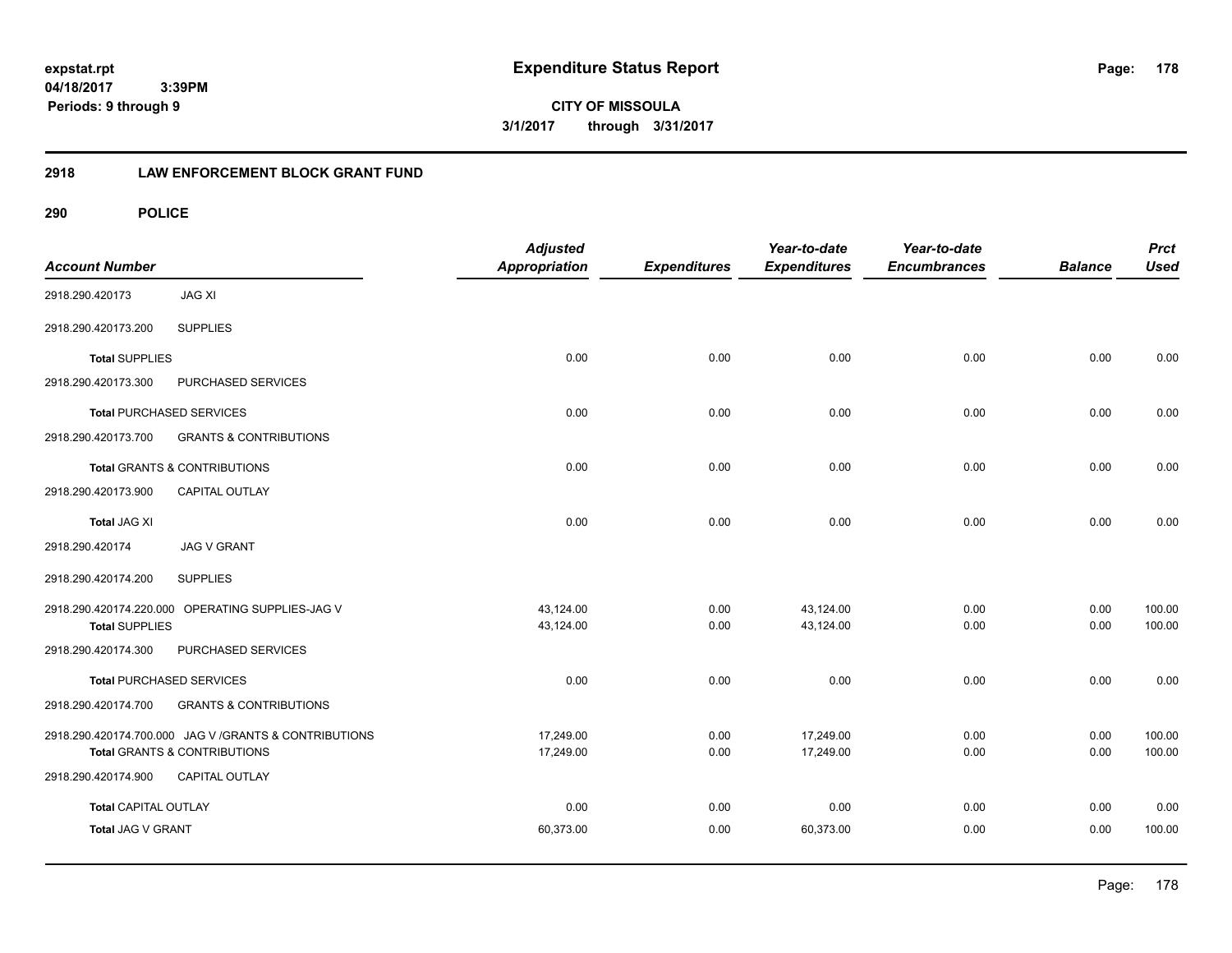**CITY OF MISSOULA 3/1/2017 through 3/31/2017**

# **2918 LAW ENFORCEMENT BLOCK GRANT FUND**

| <b>Account Number</b>          |                                   | <b>Adjusted</b><br><b>Appropriation</b> | <b>Expenditures</b> | Year-to-date<br><b>Expenditures</b> | Year-to-date<br><b>Encumbrances</b> | <b>Balance</b> | <b>Prct</b><br><b>Used</b> |
|--------------------------------|-----------------------------------|-----------------------------------------|---------------------|-------------------------------------|-------------------------------------|----------------|----------------------------|
| 2918.290.420175                | <b>JAG X GRANT</b>                |                                         |                     |                                     |                                     |                |                            |
| 2918.290.420175.200            | <b>SUPPLIES</b>                   |                                         |                     |                                     |                                     |                |                            |
| <b>Total SUPPLIES</b>          |                                   | 0.00                                    | 0.00                | 0.00                                | 0.00                                | 0.00           | 0.00                       |
| 2918.290.420175.300            | PURCHASED SERVICES                |                                         |                     |                                     |                                     |                |                            |
| <b>Total JAG X GRANT</b>       |                                   | 0.00                                    | 0.00                | 0.00                                | 0.00                                | 0.00           | 0.00                       |
| 2918.290.420176                | <b>JAG VII GRANT</b>              |                                         |                     |                                     |                                     |                |                            |
| 2918.290.420176.100            | PERSONAL SERVICES                 |                                         |                     |                                     |                                     |                |                            |
| <b>Total PERSONAL SERVICES</b> |                                   | 0.00                                    | 0.00                | 0.00                                | 0.00                                | 0.00           | 0.00                       |
| 2918.290.420176.200            | <b>SUPPLIES</b>                   |                                         |                     |                                     |                                     |                |                            |
| <b>Total SUPPLIES</b>          |                                   | 0.00                                    | 0.00                | 0.00                                | 0.00                                | 0.00           | 0.00                       |
| 2918.290.420176.300            | PURCHASED SERVICES                |                                         |                     |                                     |                                     |                |                            |
|                                | <b>Total PURCHASED SERVICES</b>   | 0.00                                    | 0.00                | 0.00                                | 0.00                                | 0.00           | 0.00                       |
| 2918.290.420176.700            | <b>GRANTS &amp; CONTRIBUTIONS</b> |                                         |                     |                                     |                                     |                |                            |
|                                | Total GRANTS & CONTRIBUTIONS      | 0.00                                    | 0.00                | 0.00                                | 0.00                                | 0.00           | 0.00                       |
| 2918.290.420176.900            | CAPITAL OUTLAY                    |                                         |                     |                                     |                                     |                |                            |
| <b>Total JAG VII GRANT</b>     |                                   | 0.00                                    | 0.00                | 0.00                                | 0.00                                | 0.00           | 0.00                       |
| 2918.290.420177                | <b>SMART POLICING</b>             |                                         |                     |                                     |                                     |                |                            |
| 2918.290.420177.700            | <b>GRANTS &amp; CONTRIBUTIONS</b> |                                         |                     |                                     |                                     |                |                            |
| <b>Total SMART POLICING</b>    |                                   | 0.00                                    | 0.00                | 0.00                                | 0.00                                | 0.00           | 0.00                       |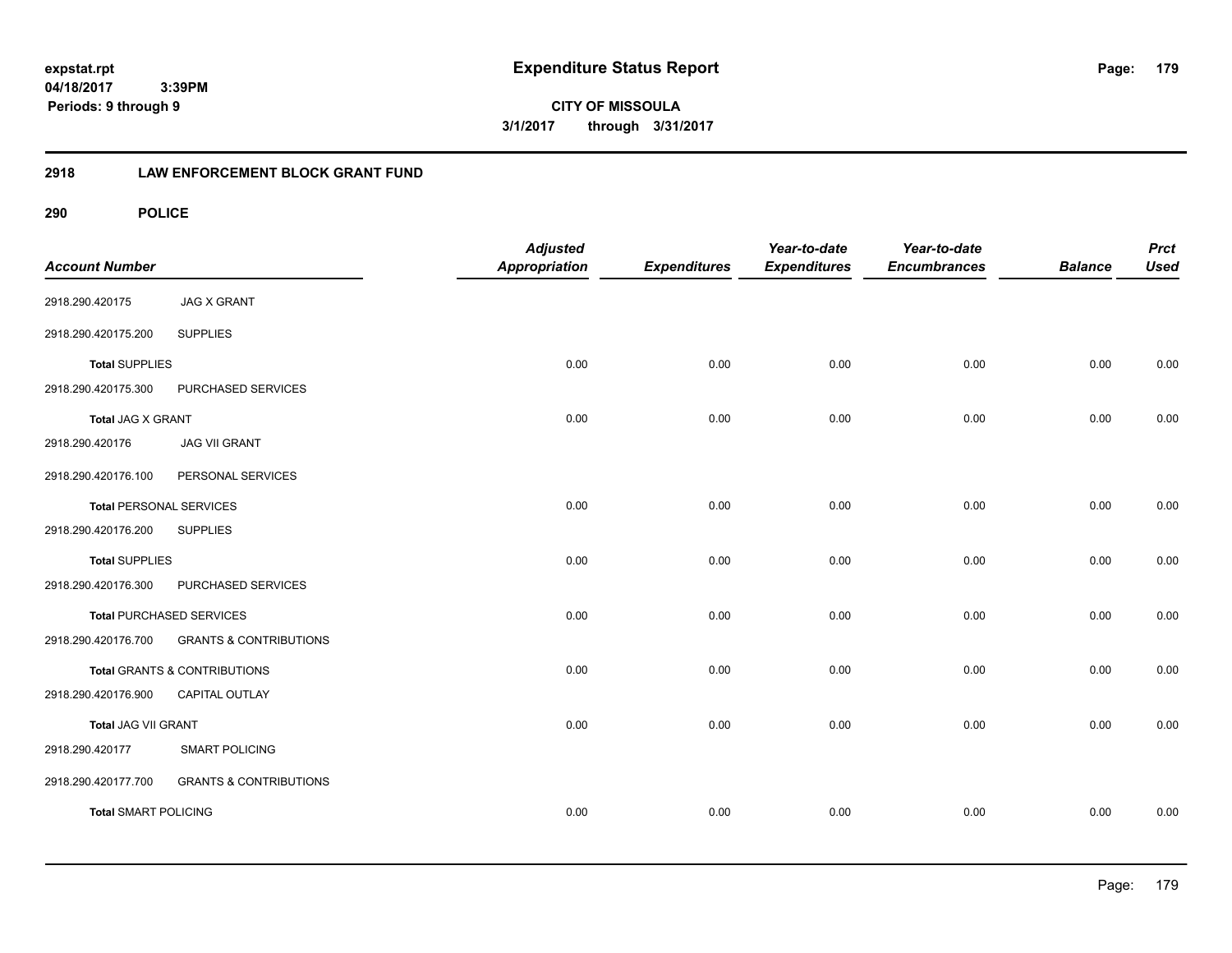**CITY OF MISSOULA 3/1/2017 through 3/31/2017**

# **2918 LAW ENFORCEMENT BLOCK GRANT FUND**

| <b>Account Number</b>          |                                                                                | <b>Adjusted</b><br><b>Appropriation</b> | <b>Expenditures</b> | Year-to-date<br><b>Expenditures</b> | Year-to-date<br><b>Encumbrances</b> | <b>Balance</b>         | <b>Prct</b><br><b>Used</b> |
|--------------------------------|--------------------------------------------------------------------------------|-----------------------------------------|---------------------|-------------------------------------|-------------------------------------|------------------------|----------------------------|
| 2918.290.420178                | COPS HIRING FY2011                                                             |                                         |                     |                                     |                                     |                        |                            |
| 2918.290.420178.100            | PERSONAL SERVICES                                                              |                                         |                     |                                     |                                     |                        |                            |
| <b>Total PERSONAL SERVICES</b> |                                                                                | 0.00                                    | 0.00                | 0.00                                | 0.00                                | 0.00                   | 0.00                       |
| 2918.290.420178.200            | <b>SUPPLIES</b>                                                                |                                         |                     |                                     |                                     |                        |                            |
| <b>Total SUPPLIES</b>          |                                                                                | 0.00                                    | 0.00                | 0.00                                | 0.00                                | 0.00                   | 0.00                       |
| 2918.290.420178.300            | PURCHASED SERVICES                                                             |                                         |                     |                                     |                                     |                        |                            |
|                                | <b>Total PURCHASED SERVICES</b>                                                | 0.00                                    | 0.00                | 0.00                                | 0.00                                | 0.00                   | 0.00                       |
| 2918.290.420178.900            | CAPITAL OUTLAY                                                                 |                                         |                     |                                     |                                     |                        |                            |
| Total COPS HIRING FY2011       |                                                                                | 0.00                                    | 0.00                | 0.00                                | 0.00                                | 0.00                   | 0.00                       |
| 2918.290.420179                | FY14 COPS HIRING GRANT                                                         |                                         |                     |                                     |                                     |                        |                            |
| 2918.290.420179.100            | PERSONAL SERVICES                                                              |                                         |                     |                                     |                                     |                        |                            |
|                                | 2918.290.420179.110.000 FY14COPS HIRING GRANT SALARIES AND WAGES               | 29,390.00                               | 0.00                | 0.00                                | 0.00                                | 29,390.00              | 0.00                       |
|                                | 2918.290.420179.140.000 EMPLOYER CONTRIBUTIONS<br>Total FY14 COPS HIRING GRANT | 10,610.00<br>40,000.00                  | 0.00<br>0.00        | 0.00<br>0.00                        | 0.00<br>0.00                        | 10,610.00<br>40,000.00 | 0.00<br>0.00               |
| 2918.290.420190                | LAW ENFORCEMENT BLOCK GRANT                                                    |                                         |                     |                                     |                                     |                        |                            |
| 2918.290.420190.900            | <b>CAPITAL OUTLAY</b>                                                          |                                         |                     |                                     |                                     |                        |                            |
|                                | Total LAW ENFORCEMENT BLOCK GRANT                                              | 0.00                                    | 0.00                | 0.00                                | 0.00                                | 0.00                   | 0.00                       |
| 2918.290.510110                | <b>MERCHANT SERVICES</b>                                                       |                                         |                     |                                     |                                     |                        |                            |
| 2918.290.510110.500            | <b>FIXED CHARGES</b>                                                           |                                         |                     |                                     |                                     |                        |                            |
| <b>Total MERCHANT SERVICES</b> |                                                                                | 0.00                                    | 0.00                | 0.00                                | 0.00                                | 0.00                   | 0.00                       |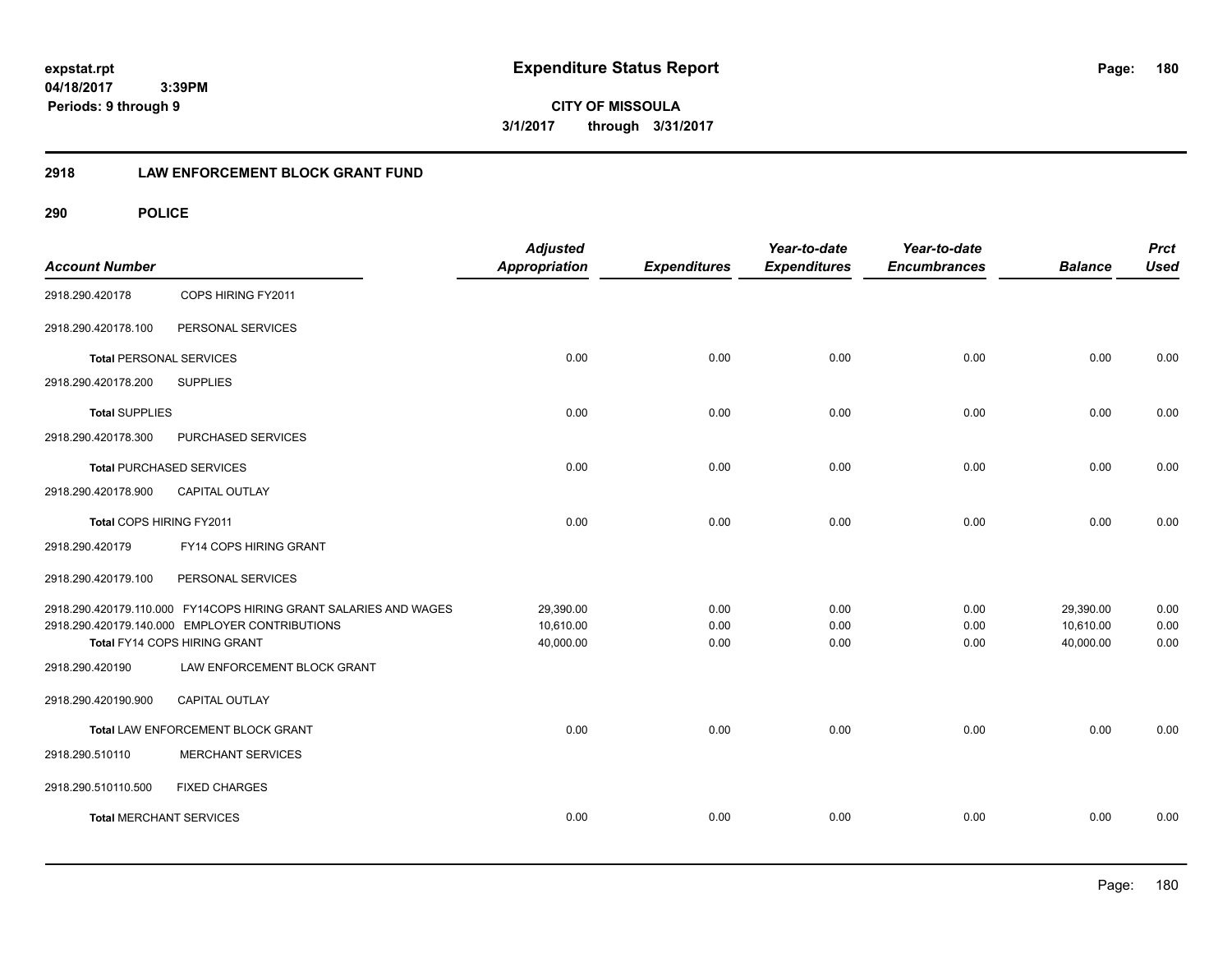**181**

**CITY OF MISSOULA 3/1/2017 through 3/31/2017**

| 2918                  | <b>LAW ENFORCEMENT BLOCK GRANT FUND</b> |                                         |                     |                                     |                                     |                |                            |
|-----------------------|-----------------------------------------|-----------------------------------------|---------------------|-------------------------------------|-------------------------------------|----------------|----------------------------|
| <b>Total POLICE</b>   |                                         | 100,373.00                              | 0.00                | 60,373.00                           | 0.00                                | 40,000.00      | 60.15                      |
| 390                   | <b>NON-DEPARTMENTAL</b>                 |                                         |                     |                                     |                                     |                |                            |
| <b>Account Number</b> |                                         | <b>Adjusted</b><br><b>Appropriation</b> | <b>Expenditures</b> | Year-to-date<br><b>Expenditures</b> | Year-to-date<br><b>Encumbrances</b> | <b>Balance</b> | <b>Prct</b><br><b>Used</b> |
| 2918.390.420172       | <b>JAG XII</b>                          |                                         |                     |                                     |                                     |                |                            |
| 2918.390.420172.300   | PURCHASED SERVICES                      |                                         |                     |                                     |                                     |                |                            |
| <b>Total JAG XII</b>  |                                         | 0.00                                    | 0.00                | 0.00                                | 0.00                                | 0.00           | 0.00                       |
| 2918.390.420191       | COPS TECHNOLOGY                         |                                         |                     |                                     |                                     |                |                            |
| 2918.390.420191.500   | <b>FIXED CHARGES</b>                    |                                         |                     |                                     |                                     |                |                            |
|                       | Total COPS TECHNOLOGY                   | 0.00                                    | 0.00                | 0.00                                | 0.00                                | 0.00           | 0.00                       |
| 2918.390.510110       | <b>MERCHANT SERVICES</b>                |                                         |                     |                                     |                                     |                |                            |
| 2918.390.510110.500   | <b>FIXED CHARGES</b>                    |                                         |                     |                                     |                                     |                |                            |
|                       | Total NON-DEPARTMENTAL                  | 0.00                                    | 0.00                | 0.00                                | 0.00                                | 0.00           | 0.00                       |
|                       | Total LAW ENFORCEMENT BLOCK GRANT FUND  | 100,373.00                              | 0.00                | 60,373.00                           | 0.00                                | 40,000.00      | 60.15                      |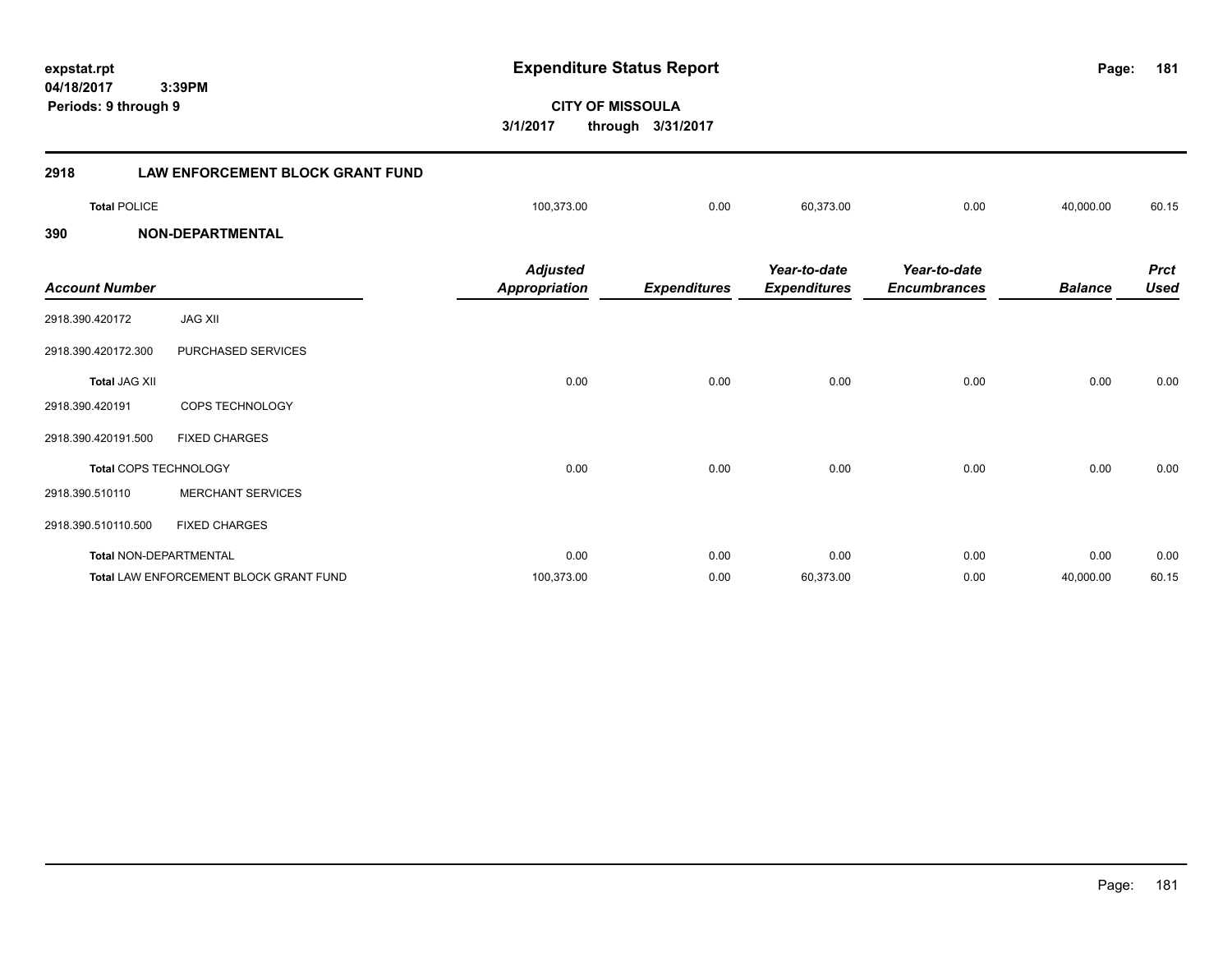**CITY OF MISSOULA 3/1/2017 through 3/31/2017**

**2919 HIDTA FUND**

**290 POLICE**

| <b>Account Number</b>                                         | <b>Adjusted</b><br><b>Appropriation</b> | <b>Expenditures</b> | Year-to-date<br><b>Expenditures</b> | Year-to-date<br><b>Encumbrances</b> | <b>Balance</b> | <b>Prct</b><br><b>Used</b> |
|---------------------------------------------------------------|-----------------------------------------|---------------------|-------------------------------------|-------------------------------------|----------------|----------------------------|
| <b>HIDTA STATE FORFEITURES</b><br>2919.290.420142             |                                         |                     |                                     |                                     |                |                            |
| PERSONAL SERVICES<br>2919.290.420142.100                      |                                         |                     |                                     |                                     |                |                            |
| 2919.290.420142.120.000 OVERTIME/TERMINATION                  | 15,000.00                               | 0.00                | 0.00                                | 0.00                                | 15,000.00      | 0.00                       |
| 2919.290.420142.140.000 EMPLOYER CONTRIBUTIONS                | 1.350.00                                | 0.00                | 0.00                                | 0.00                                | 1.350.00       | 0.00                       |
| <b>Total PERSONAL SERVICES</b>                                | 16.350.00                               | 0.00                | 0.00                                | 0.00                                | 16.350.00      | 0.00                       |
| <b>SUPPLIES</b><br>2919.290.420142.200                        |                                         |                     |                                     |                                     |                |                            |
| 2919.290.420142.210.000 OFFICE SUPPLIES                       | 500.00                                  | 0.00                | 0.00                                | 0.00                                | 500.00         | 0.00                       |
| <b>OPERATING SUPPLIES</b><br>2919.290.420142.220.000          | 500.00                                  | 1.200.00            | 4.518.75                            | 0.00                                | $-4,018.75$    | 903.75                     |
| <b>Total SUPPLIES</b>                                         | 1.000.00                                | 1.200.00            | 4,518.75                            | 0.00                                | $-3,518.75$    | 451.88                     |
| 2919.290.420142.300<br>PURCHASED SERVICES                     |                                         |                     |                                     |                                     |                |                            |
| 2919.290.420142.341.000 ELECTRICITY & NATURAL GAS             | 4,600.00                                | 0.00                | 0.00                                | 0.00                                | 4,600.00       | 0.00                       |
| 2919.290.420142.344.000 TELEPHONE SERVICE                     | 250.00                                  | 0.00                | 0.00                                | 0.00                                | 250.00         | 0.00                       |
| 2919.290.420142.350.000 PROFESSIONAL SERVICES                 | 4,000.00                                | 54.74               | 8,579.48                            | 0.00                                | $-4,579.48$    | 214.49                     |
| 2919.290.420142.350.011 TOWING/PROFESSIONAL SERVICES          | 0.00                                    | 980.00              | 2,775.00                            | 0.00                                | $-2,775.00$    | 0.00                       |
| 2919.290.420142.350.012 STORAGE PROJECT/PROFESSIONAL SERVICES | 0.00                                    | 169.66              | 753.51                              | 0.00                                | $-753.51$      | 0.00                       |
| 2919.290.420142.360.000 REPAIR & MAINTENANCE                  | 1,200.00                                | 0.00                | 0.00                                | 0.00                                | 1,200.00       | 0.00                       |
| 2919.290.420142.370.000 TRAVEL                                | 1.500.00                                | 0.00                | 1.612.18                            | 0.00                                | $-112.18$      | 107.48                     |
| 2919.290.420142.380.000 TRAINING                              | 1,500.00                                | 0.00                | 410.00                              | 0.00                                | 1,090.00       | 27.33                      |
| 2919.290.420142.390.000 OTHER PURCHASED SERVICES              | 200.00                                  | 0.00                | 0.00                                | 0.00                                | 200.00         | 0.00                       |
| <b>Total PURCHASED SERVICES</b>                               | 13,250.00                               | 1,204.40            | 14,130.17                           | 0.00                                | $-880.17$      | 106.64                     |
| 2919.290.420142.500<br><b>FIXED CHARGES</b>                   |                                         |                     |                                     |                                     |                |                            |
| 2919.290.420142.500.000 FIXED CHARGES                         | 45,000.00                               | 1,719.87            | 17,198.70                           | 0.00                                | 27.801.30      | 38.22                      |
| <b>Total FIXED CHARGES</b>                                    | 45,000.00                               | 1,719.87            | 17,198.70                           | 0.00                                | 27,801.30      | 38.22                      |
| <b>GRANTS &amp; CONTRIBUTIONS</b><br>2919.290.420142.700      |                                         |                     |                                     |                                     |                |                            |
| 2919.290.420142.700.000 HIDTA STATE FORFEITURE                | 65,000.00                               | 0.00                | 727.74                              | 0.00                                | 64,272.26      | 1.12                       |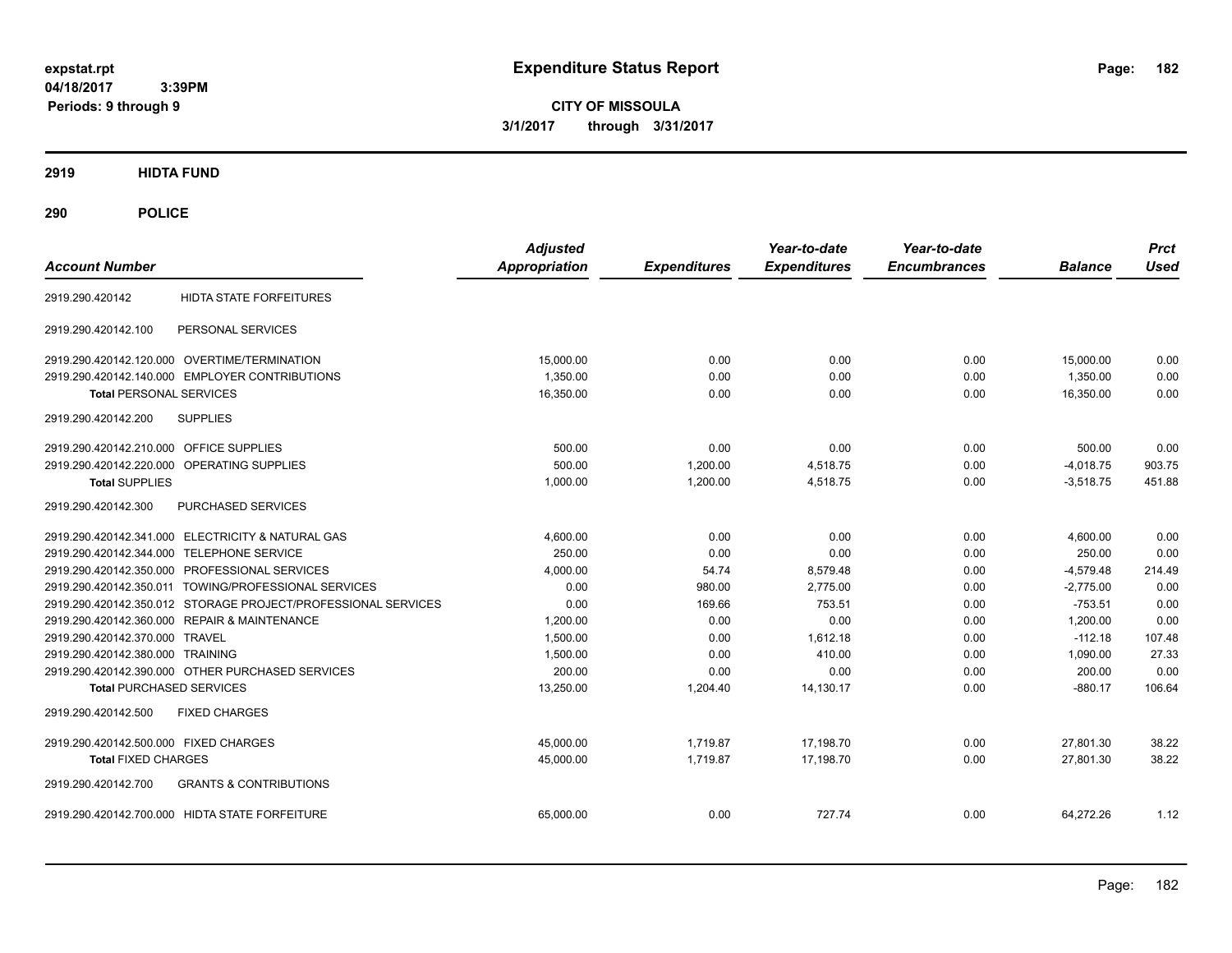**CITY OF MISSOULA 3/1/2017 through 3/31/2017**

**2919 HIDTA FUND**

**290 POLICE**

| <b>Account Number</b>                                | <b>Adjusted</b><br>Appropriation | <b>Expenditures</b> | Year-to-date<br><b>Expenditures</b> | Year-to-date<br><b>Encumbrances</b> | <b>Balance</b> | <b>Prct</b><br><b>Used</b> |
|------------------------------------------------------|----------------------------------|---------------------|-------------------------------------|-------------------------------------|----------------|----------------------------|
| 2919.290.420142.700.002 STATE/GRANTS & CONTRIBUTIONS | 0.00                             | 0.00                | 15,099.00                           | 0.00                                | $-15,099.00$   | 0.00                       |
| <b>Total GRANTS &amp; CONTRIBUTIONS</b>              | 65,000.00                        | 0.00                | 15,826.74                           | 0.00                                | 49,173.26      | 24.35                      |
| <b>CAPITAL OUTLAY</b><br>2919.290.420142.900         |                                  |                     |                                     |                                     |                |                            |
| 2919.290.420142.940.000 MACHINERY & EQUIPMENT        | 0.00                             | 0.00                | 14,240.00                           | 0.00                                | $-14.240.00$   | 0.00                       |
| <b>Total CAPITAL OUTLAY</b>                          | 0.00                             | 0.00                | 14,240.00                           | 0.00                                | $-14,240.00$   | 0.00                       |
| <b>Total HIDTA STATE FORFEITURES</b>                 | 140,600.00                       | 4,124.27            | 65,914.36                           | 0.00                                | 74,685.64      | 46.88                      |
| <b>MERCHANT SERVICES</b><br>2919.290.510110          |                                  |                     |                                     |                                     |                |                            |
| 2919.290.510110.500<br><b>FIXED CHARGES</b>          |                                  |                     |                                     |                                     |                |                            |
| <b>Total MERCHANT SERVICES</b>                       | 0.00                             | 0.00                | 0.00                                | 0.00                                | 0.00           | 0.00                       |
| <b>Total HIDTA FUND</b>                              | 140,600.00                       | 4,124.27            | 65,914.36                           | 0.00                                | 74,685.64      | 46.88                      |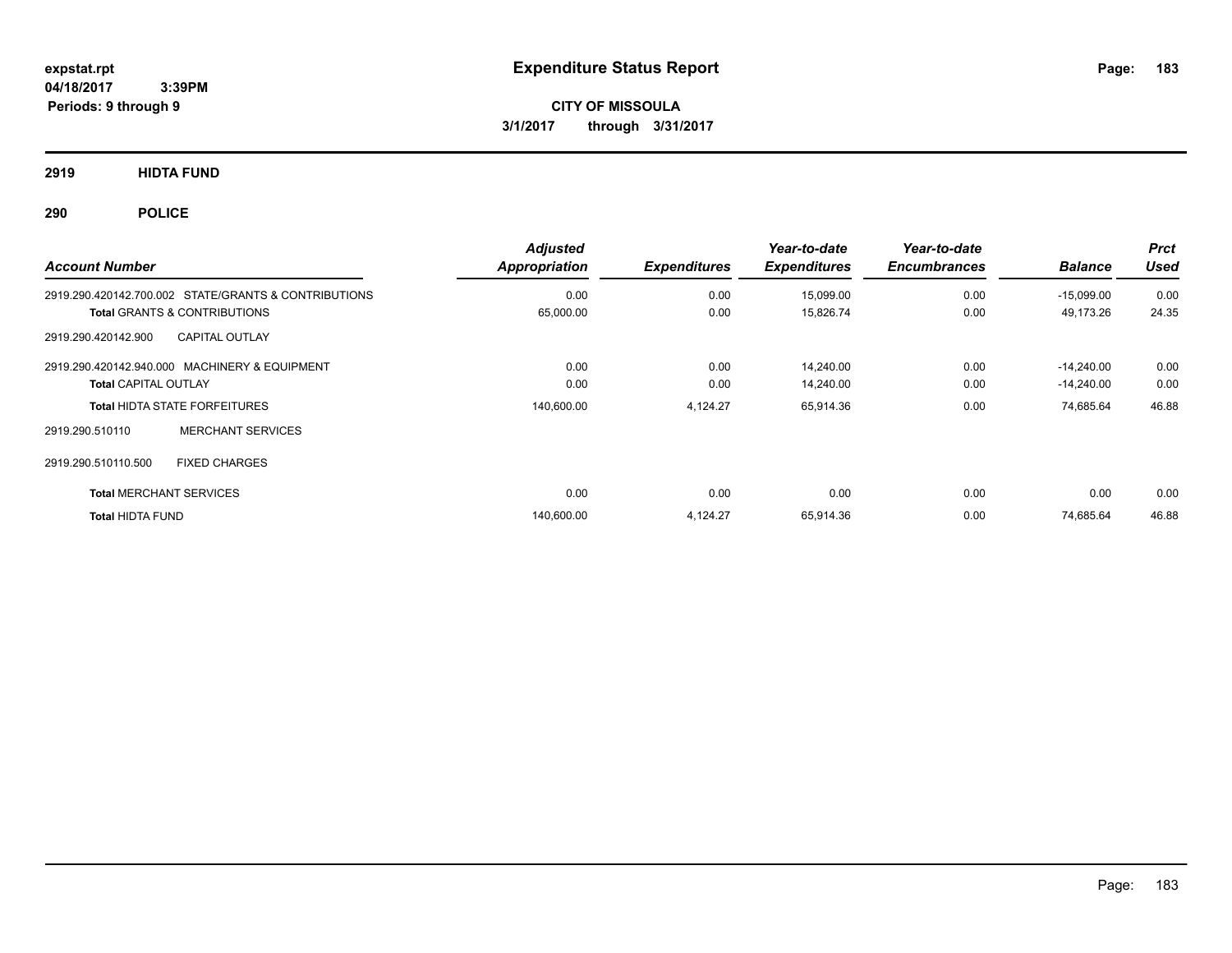**CITY OF MISSOULA 3/1/2017 through 3/31/2017**

# **2939 CDBG PROGRAM INCOME ACCOUNT**

|                                |                                                  | <b>Adjusted</b>      |                     | Year-to-date        | Year-to-date        |                | <b>Prct</b> |
|--------------------------------|--------------------------------------------------|----------------------|---------------------|---------------------|---------------------|----------------|-------------|
| <b>Account Number</b>          |                                                  | <b>Appropriation</b> | <b>Expenditures</b> | <b>Expenditures</b> | <b>Encumbrances</b> | <b>Balance</b> | <b>Used</b> |
| 2939.400.470000                | HOUSING & COMMUNITY DEVELOPMENT                  |                      |                     |                     |                     |                |             |
| 2939.400.470000.300            | PURCHASED SERVICES                               |                      |                     |                     |                     |                |             |
|                                | 2939.400.470000.350.000 PROFESSIONAL SERVICES    | 14,383.00            | 0.00                | 0.00                | 0.00                | 14,383.00      | 0.00        |
|                                | <b>Total PURCHASED SERVICES</b>                  | 14,383.00            | 0.00                | 0.00                | 0.00                | 14,383.00      | 0.00        |
| 2939.400.470000.800            | OTHER OBJECTS                                    |                      |                     |                     |                     |                |             |
| <b>Total OTHER OBJECTS</b>     |                                                  | 0.00                 | 0.00                | 0.00                | 0.00                | 0.00           | 0.00        |
|                                | <b>Total HOUSING &amp; COMMUNITY DEVELOPMENT</b> | 14,383.00            | 0.00                | 0.00                | 0.00                | 14,383.00      | 0.00        |
| 2939.400.510110                | <b>MERCHANT SERVICES</b>                         |                      |                     |                     |                     |                |             |
| 2939.400.510110.500            | <b>FIXED CHARGES</b>                             |                      |                     |                     |                     |                |             |
| <b>Total MERCHANT SERVICES</b> |                                                  | 0.00                 | 0.00                | 0.00                | 0.00                | 0.00           | 0.00        |
|                                | <b>Total CDBG PROGRAM INCOME ACCOUNT</b>         | 14,383.00            | 0.00                | 0.00                | 0.00                | 14,383.00      | 0.00        |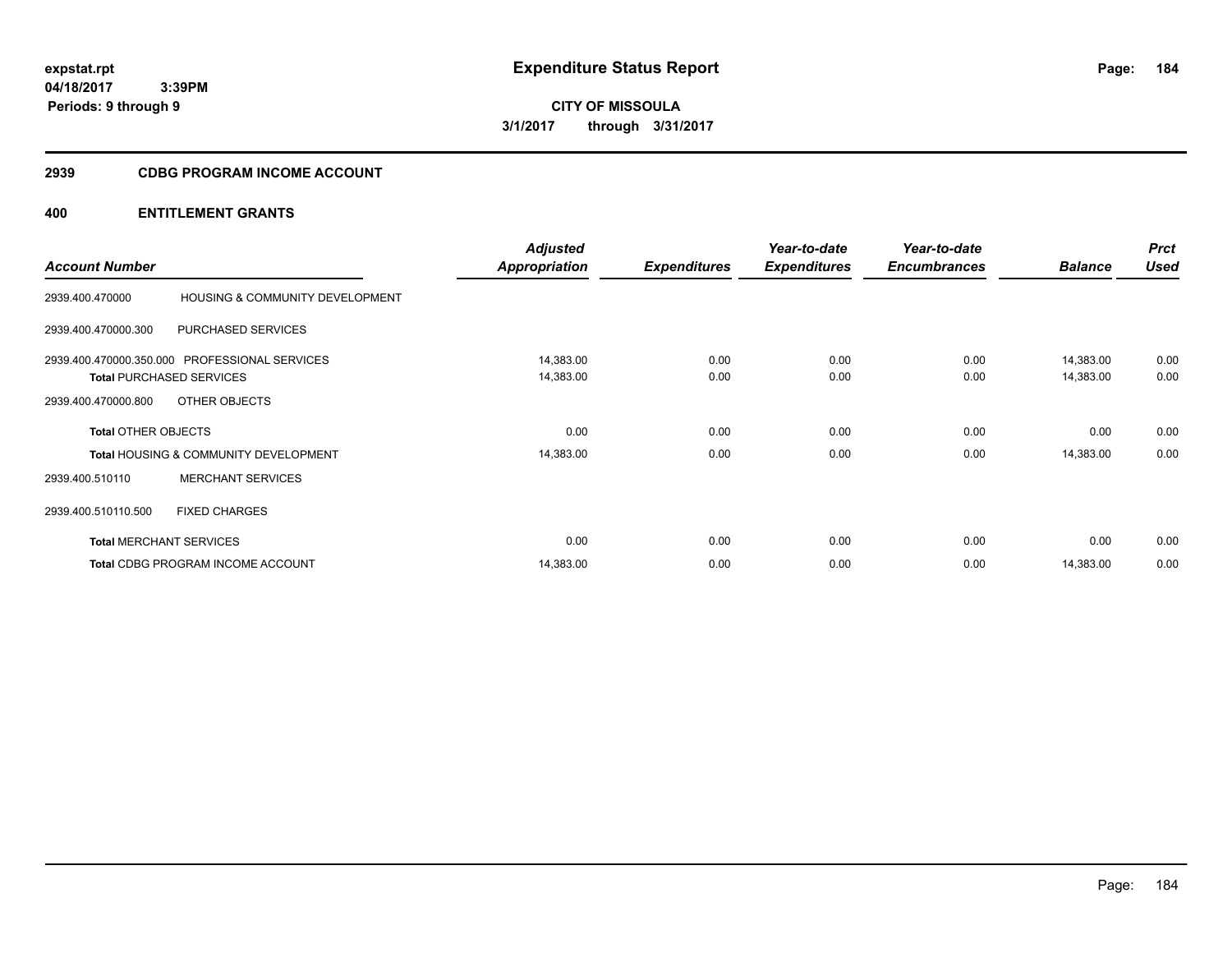**CITY OF MISSOULA 3/1/2017 through 3/31/2017**

**2940 CDBG FUND**

| <b>Account Number</b>         |                                               | <b>Adjusted</b><br><b>Appropriation</b> | <b>Expenditures</b> | Year-to-date<br><b>Expenditures</b> | Year-to-date<br><b>Encumbrances</b> | <b>Balance</b>         | <b>Prct</b><br>Used |
|-------------------------------|-----------------------------------------------|-----------------------------------------|---------------------|-------------------------------------|-------------------------------------|------------------------|---------------------|
| 2940.390.331010               | *** Title Not Found ***                       |                                         |                     |                                     |                                     |                        |                     |
| 2940.390.331010.300           | <b>PURCHASED SERVICES</b>                     |                                         |                     |                                     |                                     |                        |                     |
| <b>Total NON-DEPARTMENTAL</b> | 2940.390.331010.350.000 PROFESSIONAL SERVICES | 0.00<br>0.00                            | 0.00<br>0.00        | 157.80<br>157.80                    | 0.00<br>0.00                        | $-157.80$<br>$-157.80$ | 0.00<br>0.00        |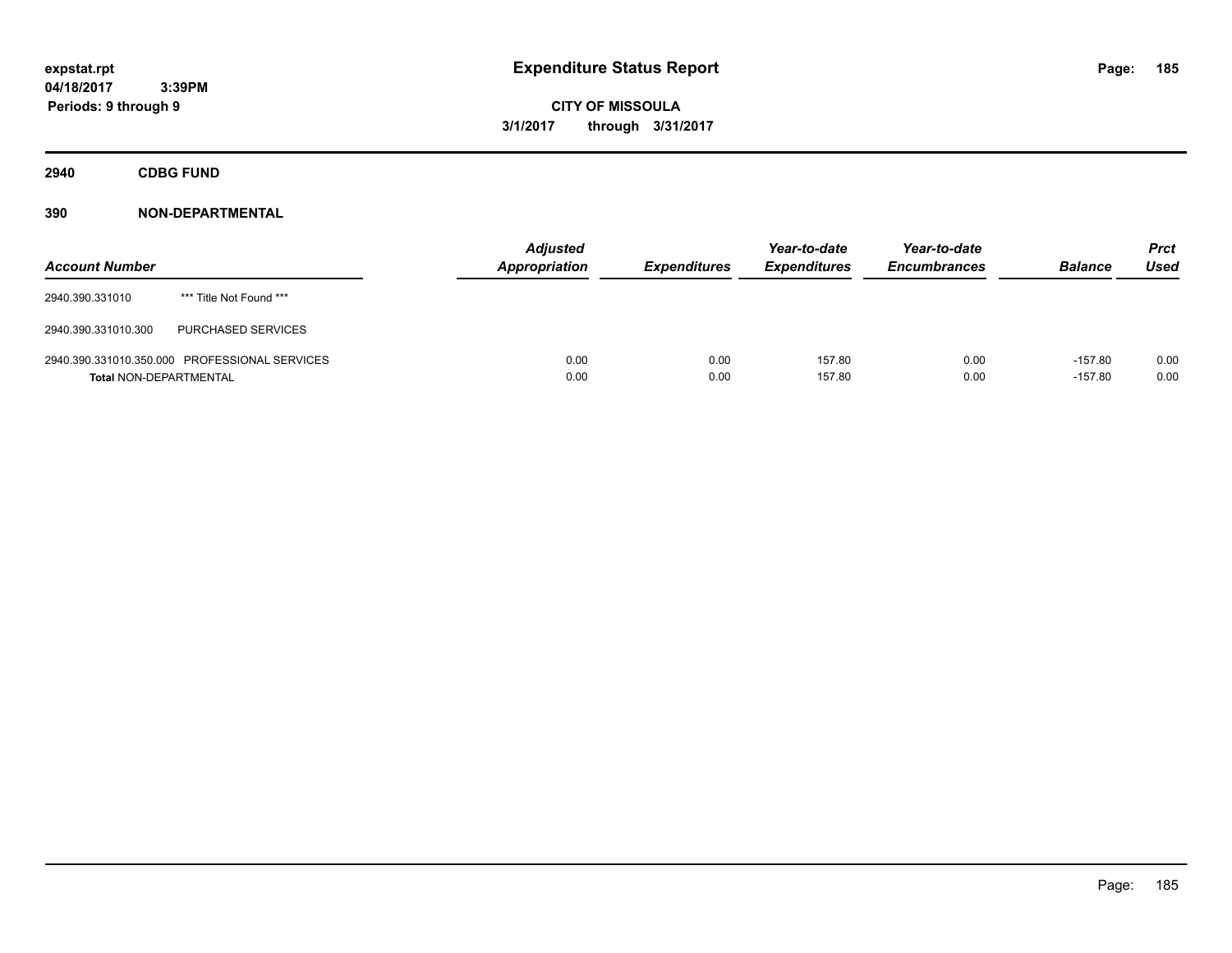**CITY OF MISSOULA 3/1/2017 through 3/31/2017**

**2940 CDBG FUND**

| <b>Account Number</b>                        |                                                                                             | <b>Adjusted</b><br>Appropriation | <b>Expenditures</b>  | Year-to-date<br><b>Expenditures</b> | Year-to-date<br><b>Encumbrances</b> | <b>Balance</b>               | <b>Prct</b><br><b>Used</b> |
|----------------------------------------------|---------------------------------------------------------------------------------------------|----------------------------------|----------------------|-------------------------------------|-------------------------------------|------------------------------|----------------------------|
| 2940.400.470000                              | HOUSING & COMMUNITY DEVELOPMENT                                                             |                                  |                      |                                     |                                     |                              |                            |
| 2940.400.470000.700                          | <b>GRANTS &amp; CONTRIBUTIONS</b>                                                           |                                  |                      |                                     |                                     |                              |                            |
|                                              | 2940.400.470000.700.000 TBD/GRANTS & CONTRIBUTIONS<br>Total HOUSING & COMMUNITY DEVELOPMENT | 690,143.00<br>690,143.00         | 0.00<br>0.00         | 0.00<br>0.00                        | 0.00<br>0.00                        | 690,143.00<br>690,143.00     | 0.00<br>0.00               |
| 2940.400.470001                              | <b>FAIR HOUSING STUDY</b>                                                                   |                                  |                      |                                     |                                     |                              |                            |
| 2940.400.470001.700                          | <b>GRANTS &amp; CONTRIBUTIONS</b>                                                           |                                  |                      |                                     |                                     |                              |                            |
| <b>Total FAIR HOUSING STUDY</b>              |                                                                                             | 0.00                             | 0.00                 | 0.00                                | 0.00                                | 0.00                         | 0.00                       |
| 2940.400.470291                              | <b>YWCA</b>                                                                                 |                                  |                      |                                     |                                     |                              |                            |
| 2940.400.470291.700                          | <b>GRANTS &amp; CONTRIBUTIONS</b>                                                           |                                  |                      |                                     |                                     |                              |                            |
| 2940.400.470291.700.000<br><b>Total YWCA</b> | FY13 YWCA                                                                                   | 0.00<br>0.00                     | 0.00<br>0.00         | 18,000.00<br>18,000.00              | 0.00<br>0.00                        | $-18,000.00$<br>$-18,000.00$ | 0.00<br>0.00               |
| 2940.400.470292                              | FY12 homeWORD                                                                               |                                  |                      |                                     |                                     |                              |                            |
| 2940.400.470292.700                          | <b>GRANTS &amp; CONTRIBUTIONS</b>                                                           |                                  |                      |                                     |                                     |                              |                            |
| Total FY12 homeWORD                          | 2940.400.470292.700.000 FY13 homeWORD/GRANTS & CONTRIBUTIONS                                | 0.00<br>0.00                     | 0.00<br>0.00         | 7,000.00<br>7,000.00                | 0.00<br>0.00                        | $-7,000.00$<br>$-7,000.00$   | 0.00<br>0.00               |
| 2940.400.470293                              | <b>MISSOULA FOOD BANK</b>                                                                   |                                  |                      |                                     |                                     |                              |                            |
| 2940.400.470293.700                          | <b>GRANTS &amp; CONTRIBUTIONS</b>                                                           |                                  |                      |                                     |                                     |                              |                            |
| Total MISSOULA FOOD BANK                     | 2940.400.470293.700.000 FY13 MSLA FOOD BANK                                                 | 0.00<br>0.00                     | 4,509.09<br>4,509.09 | 8,359.49<br>8,359.49                | 0.00<br>0.00                        | $-8,359.49$<br>$-8,359.49$   | 0.00<br>0.00               |
| 2940.400.470294                              | FY12 WORD                                                                                   |                                  |                      |                                     |                                     |                              |                            |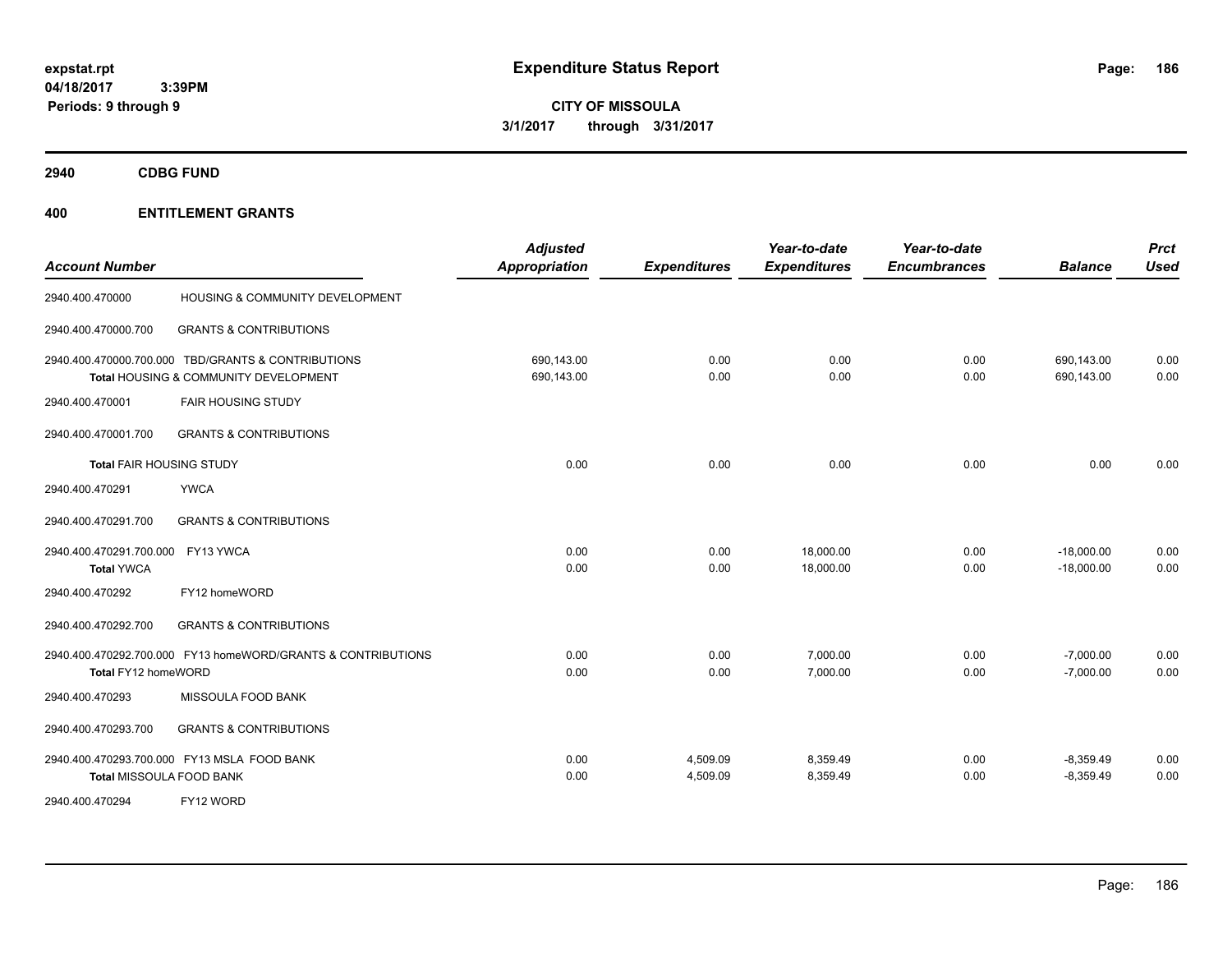**CITY OF MISSOULA 3/1/2017 through 3/31/2017**

**2940 CDBG FUND**

|                                   |                                                  | <b>Adjusted</b>      |                     | Year-to-date        | Year-to-date        |                | <b>Prct</b> |
|-----------------------------------|--------------------------------------------------|----------------------|---------------------|---------------------|---------------------|----------------|-------------|
| <b>Account Number</b>             |                                                  | <b>Appropriation</b> | <b>Expenditures</b> | <b>Expenditures</b> | <b>Encumbrances</b> | <b>Balance</b> | <b>Used</b> |
| 2940.400.470294.700               | <b>GRANTS &amp; CONTRIBUTIONS</b>                |                      |                     |                     |                     |                |             |
| 2940.400.470294.700.000 FY13 WORD |                                                  | 0.00                 | 0.00                | 8,032.60            | 0.00                | $-8,032.60$    | 0.00        |
| Total FY12 WORD                   |                                                  | 0.00                 | 0.00                | 8,032.60            | 0.00                | $-8,032.60$    | 0.00        |
| 2940.400.470296                   | MISSOULA AGING SERVICES                          |                      |                     |                     |                     |                |             |
| 2940.400.470296.700               | <b>GRANTS &amp; CONTRIBUTIONS</b>                |                      |                     |                     |                     |                |             |
|                                   | 2940.400.470296.700.000 GRANTS & CONTRIBUTIONS   | 0.00                 | 0.00                | 6,000.00            | 0.00                | $-6,000.00$    | 0.00        |
|                                   | Total MISSOULA AGING SERVICES                    | 0.00                 | 0.00                | 6,000.00            | 0.00                | $-6,000.00$    | 0.00        |
| 2940.400.470298                   | FY12 RAMP                                        |                      |                     |                     |                     |                |             |
| 2940.400.470298.700               | <b>GRANTS &amp; CONTRIBUTIONS</b>                |                      |                     |                     |                     |                |             |
| 2940.400.470298.700.000 FY13 RAMP |                                                  | 0.00                 | 4,995.09            | 21,617.23           | 0.00                | $-21,617.23$   | 0.00        |
| Total FY12 RAMP                   |                                                  | 0.00                 | 4,995.09            | 21,617.23           | 0.00                | $-21,617.23$   | 0.00        |
| 2940.400.470313                   | MISSOULA SENIOR CENTER                           |                      |                     |                     |                     |                |             |
| 2940.400.470313.700               | <b>GRANTS &amp; CONTRIBUTIONS</b>                |                      |                     |                     |                     |                |             |
|                                   | <b>Total MISSOULA SENIOR CENTER</b>              | 0.00                 | 0.00                | 0.00                | 0.00                | 0.00           | 0.00        |
| 2940.400.470315                   | MISSOULA PARKS & REC                             |                      |                     |                     |                     |                |             |
| 2940.400.470315.700               | <b>GRANTS &amp; CONTRIBUTIONS</b>                |                      |                     |                     |                     |                |             |
|                                   | <b>Total GRANTS &amp; CONTRIBUTIONS</b>          | 0.00                 | 0.00                | 0.00                | 0.00                | 0.00           | 0.00        |
| 2940.400.470315.800               | OTHER OBJECTS                                    |                      |                     |                     |                     |                |             |
|                                   | 2940.400.470315.820.000 TRANSFERS TO OTHER FUNDS | 0.00                 | 0.00                | 90,303.40           | 0.00                | $-90,303.40$   | 0.00        |
|                                   | Total MISSOULA PARKS & REC                       | 0.00                 | 0.00                | 90,303.40           | 0.00                | $-90,303.40$   | 0.00        |
| 2940.400.470318                   | <b>FY12 POVERELLO FACILITY REPAIRS</b>           |                      |                     |                     |                     |                |             |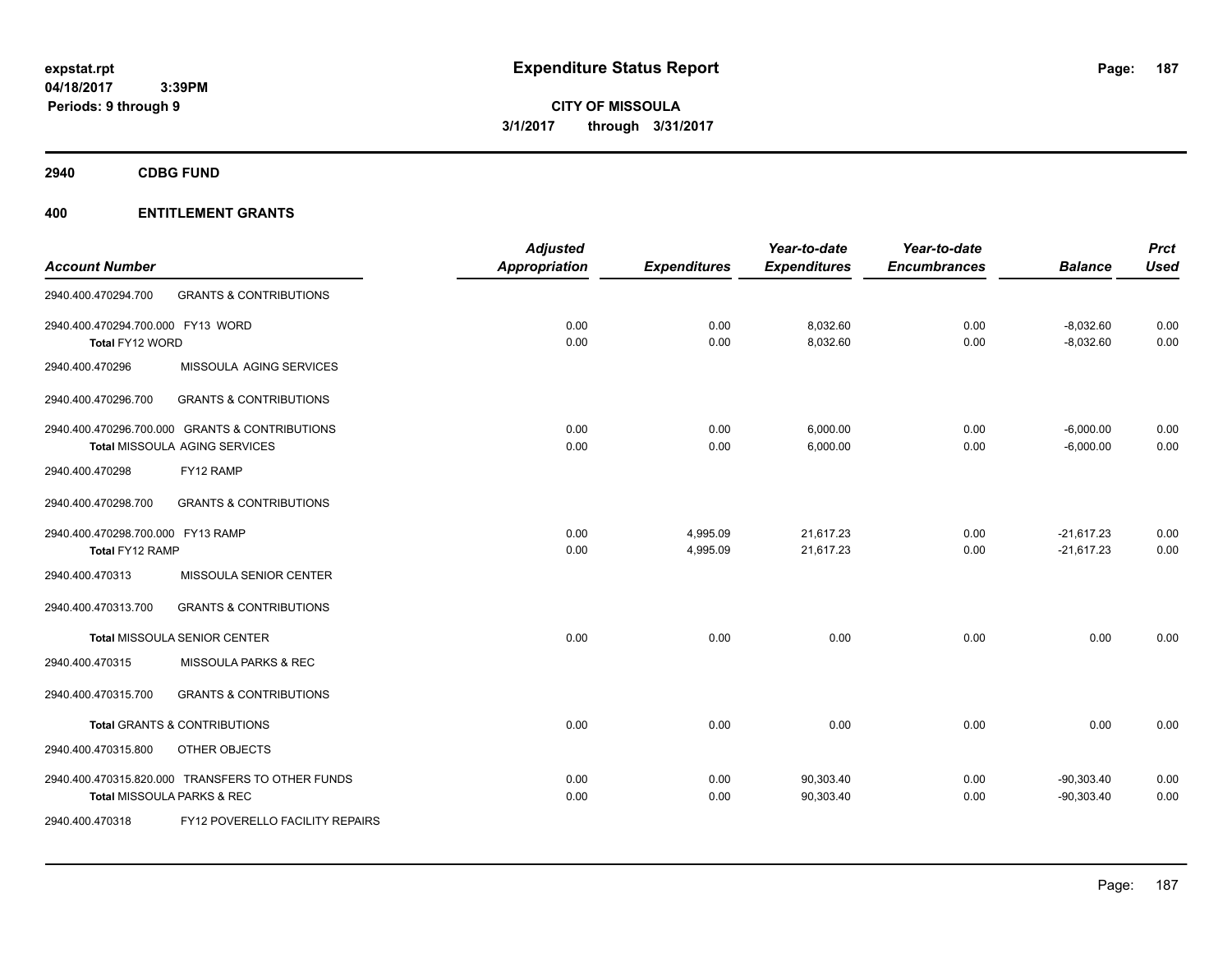**CITY OF MISSOULA 3/1/2017 through 3/31/2017**

**2940 CDBG FUND**

| <b>Account Number</b> |                                                  | <b>Adjusted</b><br><b>Appropriation</b> | <b>Expenditures</b> | Year-to-date<br><b>Expenditures</b> | Year-to-date<br><b>Encumbrances</b> | <b>Balance</b> | <b>Prct</b><br><b>Used</b> |
|-----------------------|--------------------------------------------------|-----------------------------------------|---------------------|-------------------------------------|-------------------------------------|----------------|----------------------------|
| 2940.400.470318.700   | <b>GRANTS &amp; CONTRIBUTIONS</b>                |                                         |                     |                                     |                                     |                |                            |
|                       | Total FY12 POVERELLO FACILITY REPAIRS            | 0.00                                    | 0.00                | 0.00                                | 0.00                                | 0.00           | 0.00                       |
| 2940.400.470335       | <b>GRANT &amp; COMMUNITY PROGRAMS</b>            |                                         |                     |                                     |                                     |                |                            |
| 2940.400.470335.300   | PURCHASED SERVICES                               |                                         |                     |                                     |                                     |                |                            |
|                       | 2940.400.470335.350.000 PROFESSIONAL SERVICES    | 0.00                                    | 542.92              | 542.92                              | 0.00                                | $-542.92$      | 0.00                       |
|                       | <b>Total PURCHASED SERVICES</b>                  | 0.00                                    | 542.92              | 542.92                              | 0.00                                | $-542.92$      | 0.00                       |
| 2940.400.470335.700   | <b>GRANTS &amp; CONTRIBUTIONS</b>                |                                         |                     |                                     |                                     |                |                            |
|                       | 2940.400.470335.700.000 GRANTS & CONTRIBUTIONS   | 0.00                                    | 168.00              | 168.00                              | 0.00                                | $-168.00$      | 0.00                       |
|                       | <b>Total GRANTS &amp; CONTRIBUTIONS</b>          | 0.00                                    | 168.00              | 168.00                              | 0.00                                | $-168.00$      | 0.00                       |
|                       | Total GRANT & COMMUNITY PROGRAMS                 | 0.00                                    | 710.92              | 710.92                              | 0.00                                | $-710.92$      | 0.00                       |
| 2940.400.470372       | WESTERN MT MENTAL HEALTH CENTER                  |                                         |                     |                                     |                                     |                |                            |
| 2940.400.470372.700   | <b>GRANTS &amp; CONTRIBUTIONS</b>                |                                         |                     |                                     |                                     |                |                            |
|                       | <b>Total WESTERN MT MENTAL HEALTH CENTER</b>     | 0.00                                    | 0.00                | 0.00                                | 0.00                                | 0.00           | 0.00                       |
| 2940.400.470397       | FY12 GARDEN CITY HARVEST                         |                                         |                     |                                     |                                     |                |                            |
| 2940.400.470397.700   | <b>GRANTS &amp; CONTRIBUTIONS</b>                |                                         |                     |                                     |                                     |                |                            |
|                       | 2940.400.470397.700.000 FY13 GARDEN CITY HARVEST | 0.00                                    | 0.00                | 12,000.00                           | 0.00                                | $-12,000.00$   | 0.00                       |
|                       | Total FY12 GARDEN CITY HARVEST                   | 0.00                                    | 0.00                | 12,000.00                           | 0.00                                | $-12,000.00$   | 0.00                       |
| 2940.400.470403       | FY12 PARKS & RECREATION GRANTS                   |                                         |                     |                                     |                                     |                |                            |
| 2940.400.470403.700   | <b>GRANTS &amp; CONTRIBUTIONS</b>                |                                         |                     |                                     |                                     |                |                            |
|                       | <b>Total FY12 PARKS &amp; RECREATION GRANTS</b>  | 0.00                                    | 0.00                | 0.00                                | 0.00                                | 0.00           | 0.00                       |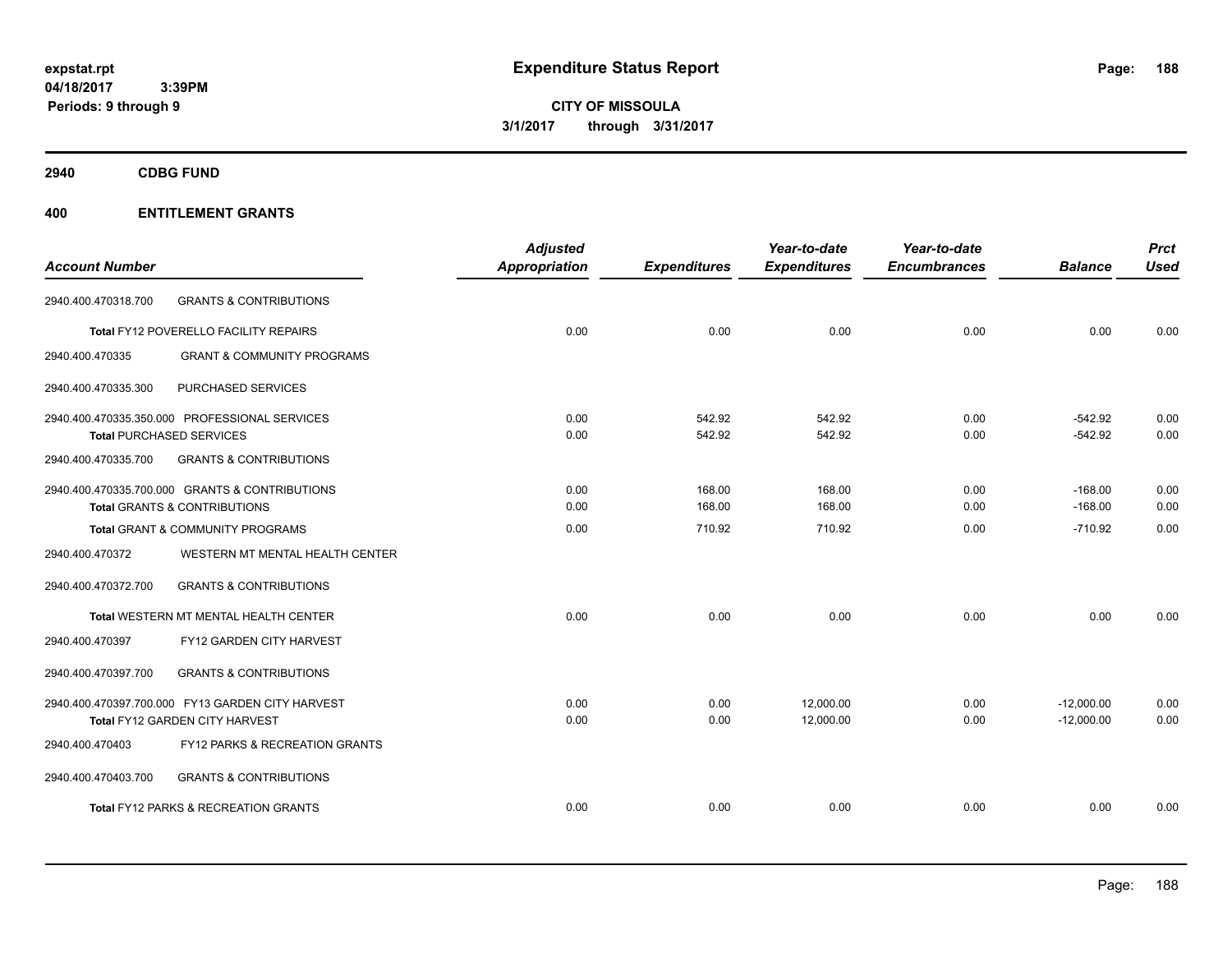**CITY OF MISSOULA 3/1/2017 through 3/31/2017**

**2940 CDBG FUND**

| <b>Account Number</b>  |                                                                                           | <b>Adjusted</b><br><b>Appropriation</b> | <b>Expenditures</b> | Year-to-date<br><b>Expenditures</b> | Year-to-date<br><b>Encumbrances</b> | <b>Balance</b>               | <b>Prct</b><br><b>Used</b> |
|------------------------|-------------------------------------------------------------------------------------------|-----------------------------------------|---------------------|-------------------------------------|-------------------------------------|------------------------------|----------------------------|
| 2940.400.470409        | NMCDC FRONT STREET                                                                        |                                         |                     |                                     |                                     |                              |                            |
| 2940.400.470409.700    | <b>GRANTS &amp; CONTRIBUTIONS</b>                                                         |                                         |                     |                                     |                                     |                              |                            |
|                        | <b>Total NMCDC FRONT STREET</b>                                                           | 0.00                                    | 0.00                | 0.00                                | 0.00                                | 0.00                         | 0.00                       |
| 2940.400.470439        | FY16 HOMEWORD SWEETGRASS                                                                  |                                         |                     |                                     |                                     |                              |                            |
| 2940.400.470439.700    | <b>GRANTS &amp; CONTRIBUTIONS</b>                                                         |                                         |                     |                                     |                                     |                              |                            |
|                        | 2940.400.470439.700.000 FY16 HOMEWORD SWEETGRASS<br><b>Total FY16 HOMEWORD SWEETGRASS</b> | 0.00<br>0.00                            | 0.00<br>0.00        | 69,696.60<br>69,696.60              | 0.00<br>0.00                        | $-69,696.60$<br>$-69,696.60$ | 0.00<br>0.00               |
| 2940.400.470440        | FY10 DIST XI HRS/RESIDENCES REHAB                                                         |                                         |                     |                                     |                                     |                              |                            |
| 2940.400.470440.700    | <b>GRANTS &amp; CONTRIBUTIONS</b>                                                         |                                         |                     |                                     |                                     |                              |                            |
|                        | Total FY10 DIST XI HRS/RESIDENCES REHAB                                                   | 0.00                                    | 0.00                | 0.00                                | 0.00                                | 0.00                         | 0.00                       |
| 2940.400.510110        | <b>MERCHANT SERVICES</b>                                                                  |                                         |                     |                                     |                                     |                              |                            |
| 2940.400.510110.500    | <b>FIXED CHARGES</b>                                                                      |                                         |                     |                                     |                                     |                              |                            |
|                        | <b>Total MERCHANT SERVICES</b>                                                            | 0.00                                    | 0.00                | 0.00                                | 0.00                                | 0.00                         | 0.00                       |
| 2940.400.521000        | INTERFUND OPERATING TRANSFERS                                                             |                                         |                     |                                     |                                     |                              |                            |
| 2940.400.521000.800    | OTHER OBJECTS                                                                             |                                         |                     |                                     |                                     |                              |                            |
|                        | <b>Total INTERFUND OPERATING TRANSFERS</b>                                                | 0.00                                    | 0.00                | 0.00                                | 0.00                                | 0.00                         | 0.00                       |
|                        | <b>Total ENTITLEMENT GRANTS</b>                                                           | 690,143.00                              | 10,215.10           | 241,720.24                          | 0.00                                | 448,422.76                   | 35.02                      |
| <b>Total CDBG FUND</b> |                                                                                           | 690,143.00                              | 10,215.10           | 241,878.04                          | 0.00                                | 448,264.96                   | 35.05                      |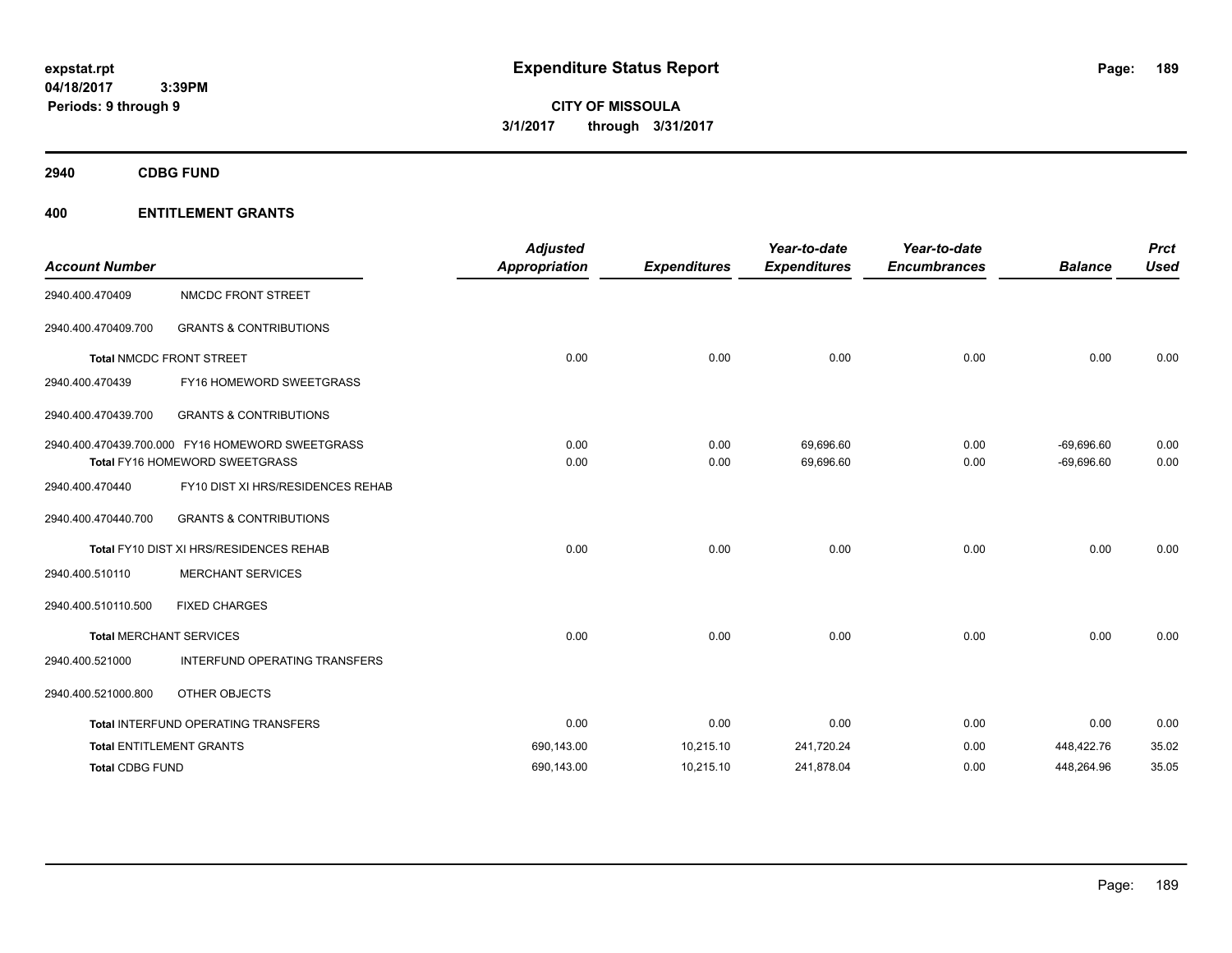**CITY OF MISSOULA 3/1/2017 through 3/31/2017**

**2941 HOME FUND**

| <b>Account Number</b>         |                                               | <b>Adjusted</b><br>Appropriation | <b>Expenditures</b> | Year-to-date<br><b>Expenditures</b> | Year-to-date<br><b>Encumbrances</b> | <b>Balance</b>       | <b>Prct</b><br><b>Used</b> |
|-------------------------------|-----------------------------------------------|----------------------------------|---------------------|-------------------------------------|-------------------------------------|----------------------|----------------------------|
| 2941.390.330000               | *** Title Not Found ***                       |                                  |                     |                                     |                                     |                      |                            |
| 2941.390.330000.300           | PURCHASED SERVICES                            |                                  |                     |                                     |                                     |                      |                            |
| <b>Total NON-DEPARTMENTAL</b> | 2941.390.330000.350.000 PROFESSIONAL SERVICES | 0.00<br>0.00                     | 0.00<br>0.00        | 15.00<br>15.00                      | 0.00<br>0.00                        | $-15.00$<br>$-15.00$ | 0.00<br>0.00               |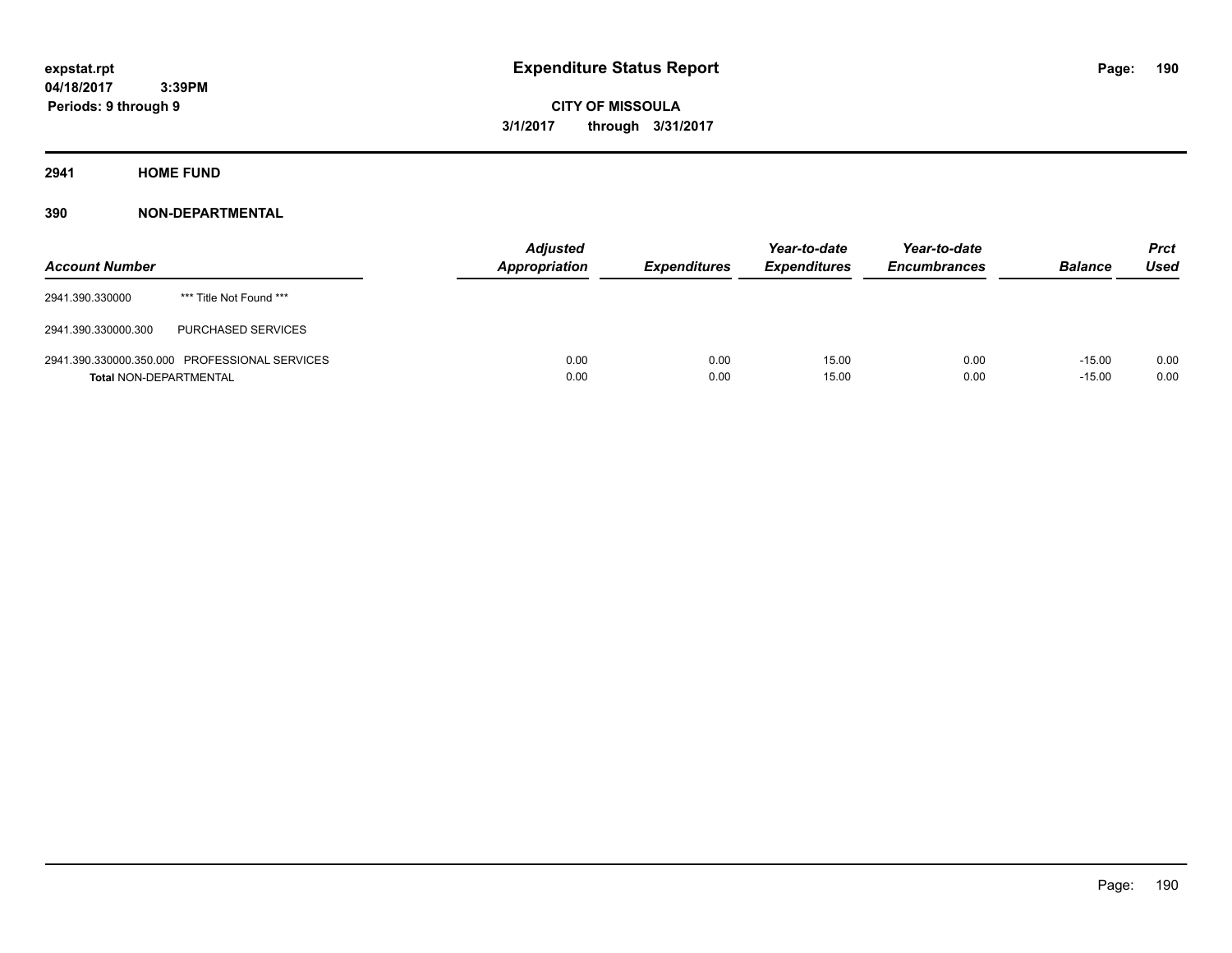**Periods: 9 through 9**

**CITY OF MISSOULA 3/1/2017 through 3/31/2017**

**2941 HOME FUND**

|                                    |                                                   | <b>Adjusted</b>      |                     | Year-to-date        | Year-to-date        |                | <b>Prct</b> |
|------------------------------------|---------------------------------------------------|----------------------|---------------------|---------------------|---------------------|----------------|-------------|
| <b>Account Number</b>              |                                                   | <b>Appropriation</b> | <b>Expenditures</b> | <b>Expenditures</b> | <b>Encumbrances</b> | <b>Balance</b> | <b>Used</b> |
| 2941.400.470335                    | <b>GRANT &amp; COMMUNITY PROGRAMS</b>             |                      |                     |                     |                     |                |             |
| 2941.400.470335.300                | PURCHASED SERVICES                                |                      |                     |                     |                     |                |             |
| 2941.400.470335.350.000 ADMIN FEES |                                                   | 0.00                 | 55.22               | 55.22               | 0.00                | $-55.22$       | 0.00        |
|                                    | <b>Total PURCHASED SERVICES</b>                   | 0.00                 | 55.22               | 55.22               | 0.00                | $-55.22$       | 0.00        |
| 2941.400.470335.800                | OTHER OBJECTS                                     |                      |                     |                     |                     |                |             |
| <b>Total OTHER OBJECTS</b>         |                                                   | 0.00                 | 0.00                | 0.00                | 0.00                | 0.00           | 0.00        |
|                                    | Total GRANT & COMMUNITY PROGRAMS                  | 0.00                 | 55.22               | 55.22               | 0.00                | $-55.22$       | 0.00        |
| 2941.400.470385                    | FY16 DISTRICT XI HRC TBRA                         |                      |                     |                     |                     |                |             |
| 2941.400.470385.700                | <b>GRANTS &amp; CONTRIBUTIONS</b>                 |                      |                     |                     |                     |                |             |
|                                    | 2941.400.470385.700.000 FY16 DISTRICT XI HRC TBRA | 0.00                 | 0.00                | 3,287.31            | 0.00                | $-3,287.31$    | 0.00        |
|                                    | Total FY16 DISTRICT XI HRC TBRA                   | 0.00                 | 0.00                | 3,287.31            | 0.00                | $-3,287.31$    | 0.00        |
| 2941.400.470405                    | HOME PROGRAM INCOME                               |                      |                     |                     |                     |                |             |
| 2941.400.470405.700                | <b>GRANTS &amp; CONTRIBUTIONS</b>                 |                      |                     |                     |                     |                |             |
|                                    | 2941.400.470405.700.000 HOME PROGRAM INCOME       | 495,248.00           | 0.00                | 11,672.25           | 0.00                | 483,575.75     | 2.36        |
|                                    | Total HOME PROGRAM INCOME                         | 495,248.00           | 0.00                | 11,672.25           | 0.00                | 483,575.75     | 2.36        |
| 2941.400.470407                    | FY12 DIST XI HRC                                  |                      |                     |                     |                     |                |             |
| 2941.400.470407.700                | <b>GRANTS &amp; CONTRIBUTIONS</b>                 |                      |                     |                     |                     |                |             |
| Total FY12 DIST XI HRC             |                                                   | 0.00                 | 0.00                | 0.00                | 0.00                | 0.00           | 0.00        |
| 2941.400.470439                    | HOMEWORD SWEETGRASS                               |                      |                     |                     |                     |                |             |
| 2941.400.470439.700                | <b>GRANTS &amp; CONTRIBUTIONS</b>                 |                      |                     |                     |                     |                |             |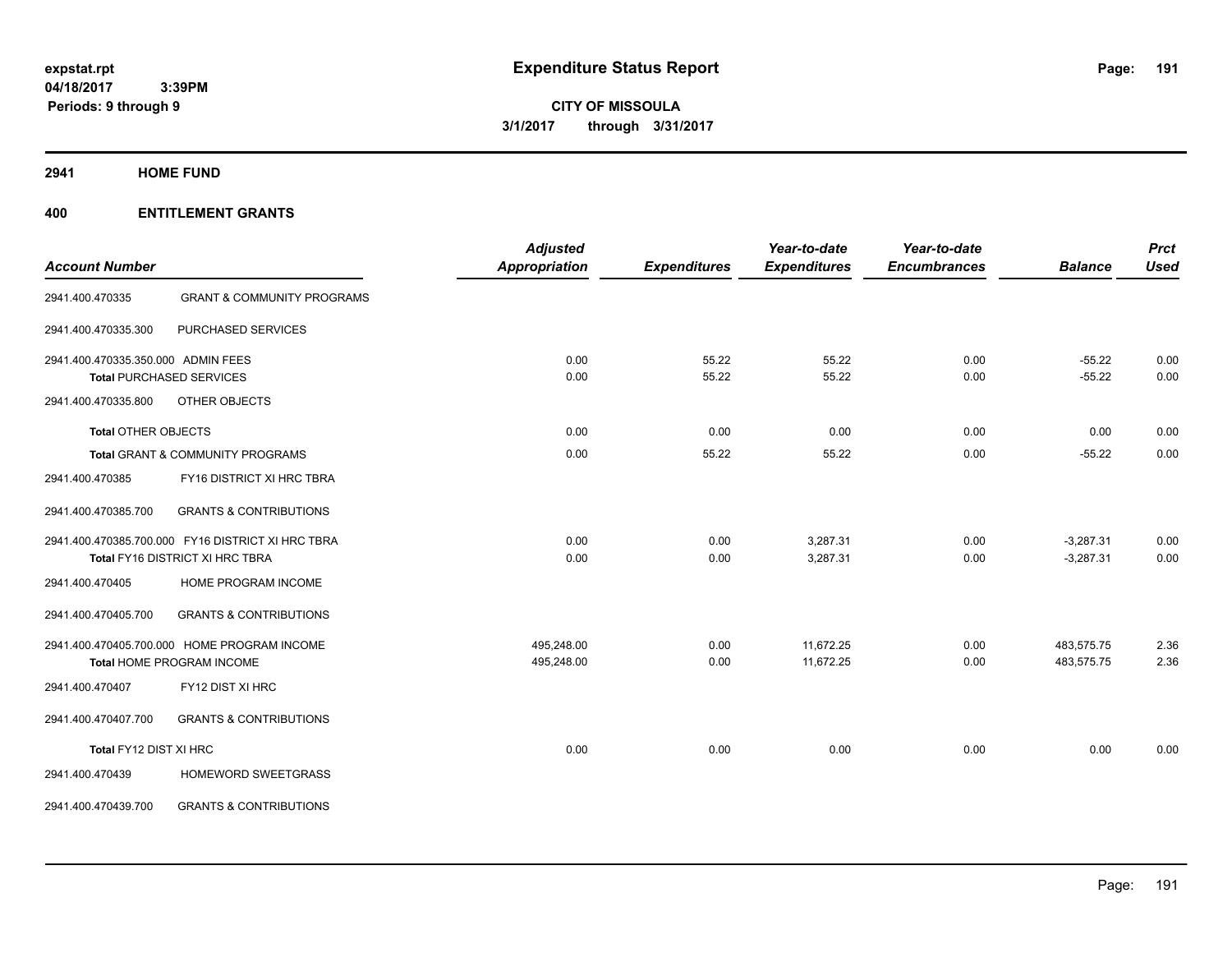**2941 HOME FUND**

| <b>Account Number</b>             |                                                    | <b>Adjusted</b><br><b>Appropriation</b> | <b>Expenditures</b> | Year-to-date<br><b>Expenditures</b> | Year-to-date<br><b>Encumbrances</b> | <b>Balance</b> | <b>Prct</b><br><b>Used</b> |
|-----------------------------------|----------------------------------------------------|-----------------------------------------|---------------------|-------------------------------------|-------------------------------------|----------------|----------------------------|
|                                   | 2941.400.470439.700.000 GRANTS & CONTRIBUTIONS     | 0.00                                    | 0.00                | 102,627.00                          | 0.00                                | $-102,627.00$  | 0.00<br>0.00               |
|                                   | Total HOMEWORD SWEETGRASS                          | 0.00                                    | 0.00                | 102,627.00                          | 0.00                                | $-102,627.00$  |                            |
| 2941.400.470500                   | <b>HOME GRANTS</b>                                 |                                         |                     |                                     |                                     |                |                            |
| 2941.400.470500.700               | <b>GRANTS &amp; CONTRIBUTIONS</b>                  |                                         |                     |                                     |                                     |                |                            |
|                                   | 2941.400.470500.700.000 TBD-GRANTS & CONTRIBUTIONS | 0.00                                    | 78.60               | 78.60                               | 0.00                                | $-78.60$       | 0.00                       |
| <b>Total HOME GRANTS</b>          |                                                    | 0.00                                    | 78.60               | 78.60                               | 0.00                                | $-78.60$       | 0.00                       |
| 2941.400.470520                   | FY16 WORD TBRA                                     |                                         |                     |                                     |                                     |                |                            |
| 2941.400.470520.700               | <b>GRANTS &amp; CONTRIBUTIONS</b>                  |                                         |                     |                                     |                                     |                |                            |
| 2941.400.470520.700.000 WORD TBRA |                                                    | 0.00                                    | 3,191.80            | 8,648.04                            | 0.00                                | $-8,648.04$    | 0.00                       |
| <b>Total FY16 WORD TBRA</b>       |                                                    | 0.00                                    | 3,191.80            | 8,648.04                            | 0.00                                | $-8,648.04$    | 0.00                       |
| 2941.400.510110                   | <b>MERCHANT SERVICES</b>                           |                                         |                     |                                     |                                     |                |                            |
| 2941.400.510110.500               | <b>FIXED CHARGES</b>                               |                                         |                     |                                     |                                     |                |                            |
|                                   | <b>Total MERCHANT SERVICES</b>                     | 0.00                                    | 0.00                | 0.00                                | 0.00                                | 0.00           | 0.00                       |
| 2941.400.521000                   | INTERFUND OPERATING TRANSFERS                      |                                         |                     |                                     |                                     |                |                            |
| 2941.400.521000.800               | OTHER OBJECTS                                      |                                         |                     |                                     |                                     |                |                            |
|                                   | <b>Total INTERFUND OPERATING TRANSFERS</b>         | 0.00                                    | 0.00                | 0.00                                | 0.00                                | 0.00           | 0.00                       |
|                                   | <b>Total ENTITLEMENT GRANTS</b>                    | 495,248.00                              | 3,325.62            | 126,368.42                          | 0.00                                | 368,879.58     | 25.52                      |
| <b>Total HOME FUND</b>            |                                                    | 495,248.00                              | 3,325.62            | 126,383.42                          | 0.00                                | 368,864.58     | 25.52                      |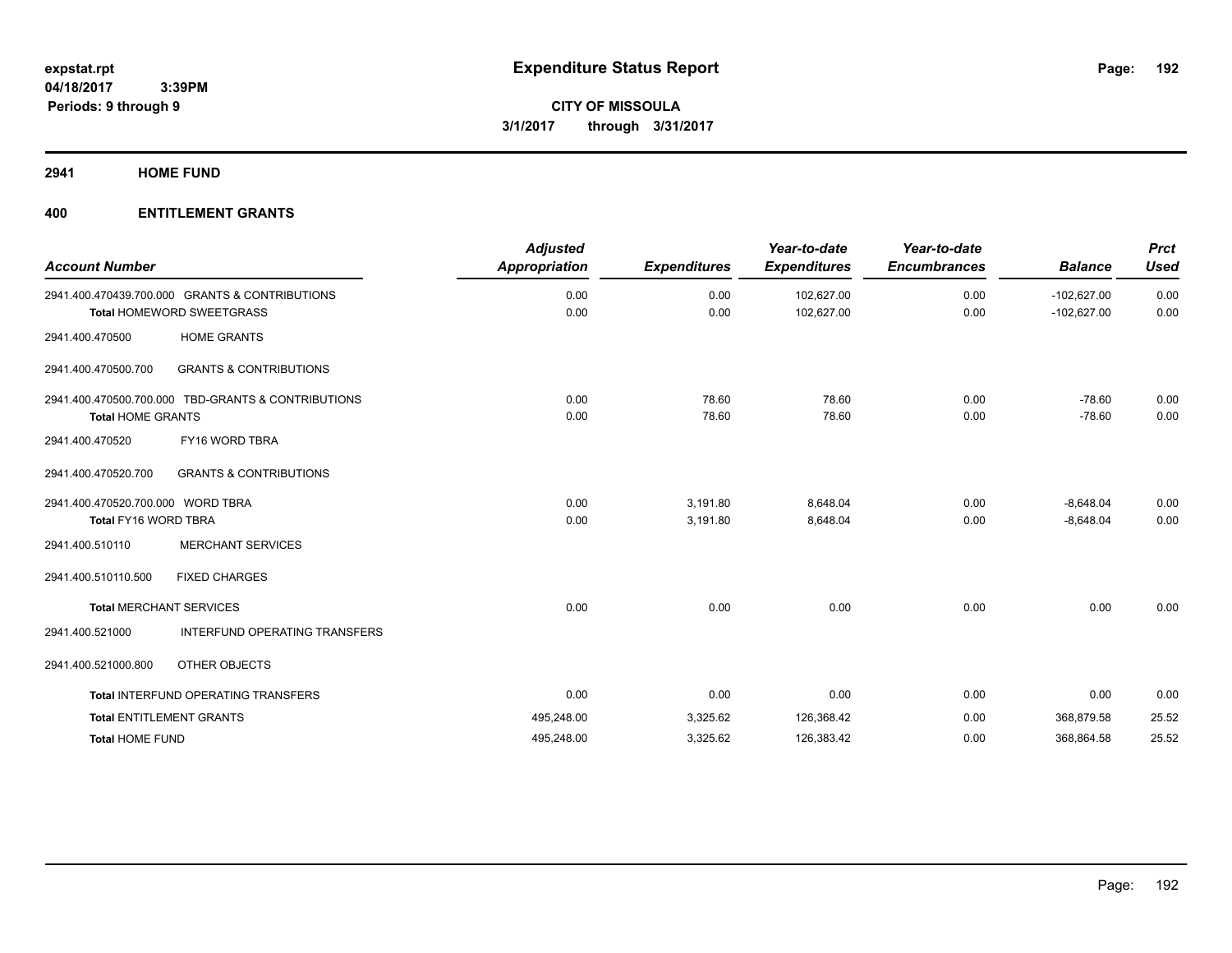#### **2943 CITY HOME PROGRAM INCOME**

| <b>Account Number</b>                                    | <b>Adjusted</b><br><b>Appropriation</b> | <b>Expenditures</b> | Year-to-date<br><b>Expenditures</b> | Year-to-date<br><b>Encumbrances</b> | <b>Balance</b> | <b>Prct</b><br><b>Used</b> |
|----------------------------------------------------------|-----------------------------------------|---------------------|-------------------------------------|-------------------------------------|----------------|----------------------------|
|                                                          |                                         |                     |                                     |                                     |                |                            |
| *** Title Not Found ***<br>2943.400.470405               |                                         |                     |                                     |                                     |                |                            |
| PURCHASED SERVICES<br>2943.400.470405.300                |                                         |                     |                                     |                                     |                |                            |
| 2943.400.470405.350.000 PROFESSIONAL SERVICES            | 25.000.00                               | 0.00                | 0.00                                | 0.00                                | 25.000.00      | 0.00                       |
| <b>Total PURCHASED SERVICES</b>                          | 25,000.00                               | 0.00                | 0.00                                | 0.00                                | 25.000.00      | 0.00                       |
| 2943.400.470405.700<br><b>GRANTS &amp; CONTRIBUTIONS</b> |                                         |                     |                                     |                                     |                |                            |
| 2943.400.470405.700.000 GRANTS & CONTRIBUTIONS           | 0.00                                    | 181.50              | 181.50                              | 0.00                                | $-181.50$      | 0.00                       |
| <b>Total GRANTS &amp; CONTRIBUTIONS</b>                  | 0.00                                    | 181.50              | 181.50                              | 0.00                                | $-181.50$      | 0.00                       |
| <b>Total CITY HOME PROGRAM INCOME</b>                    | 25,000.00                               | 181.50              | 181.50                              | 0.00                                | 24.818.50      | 0.73                       |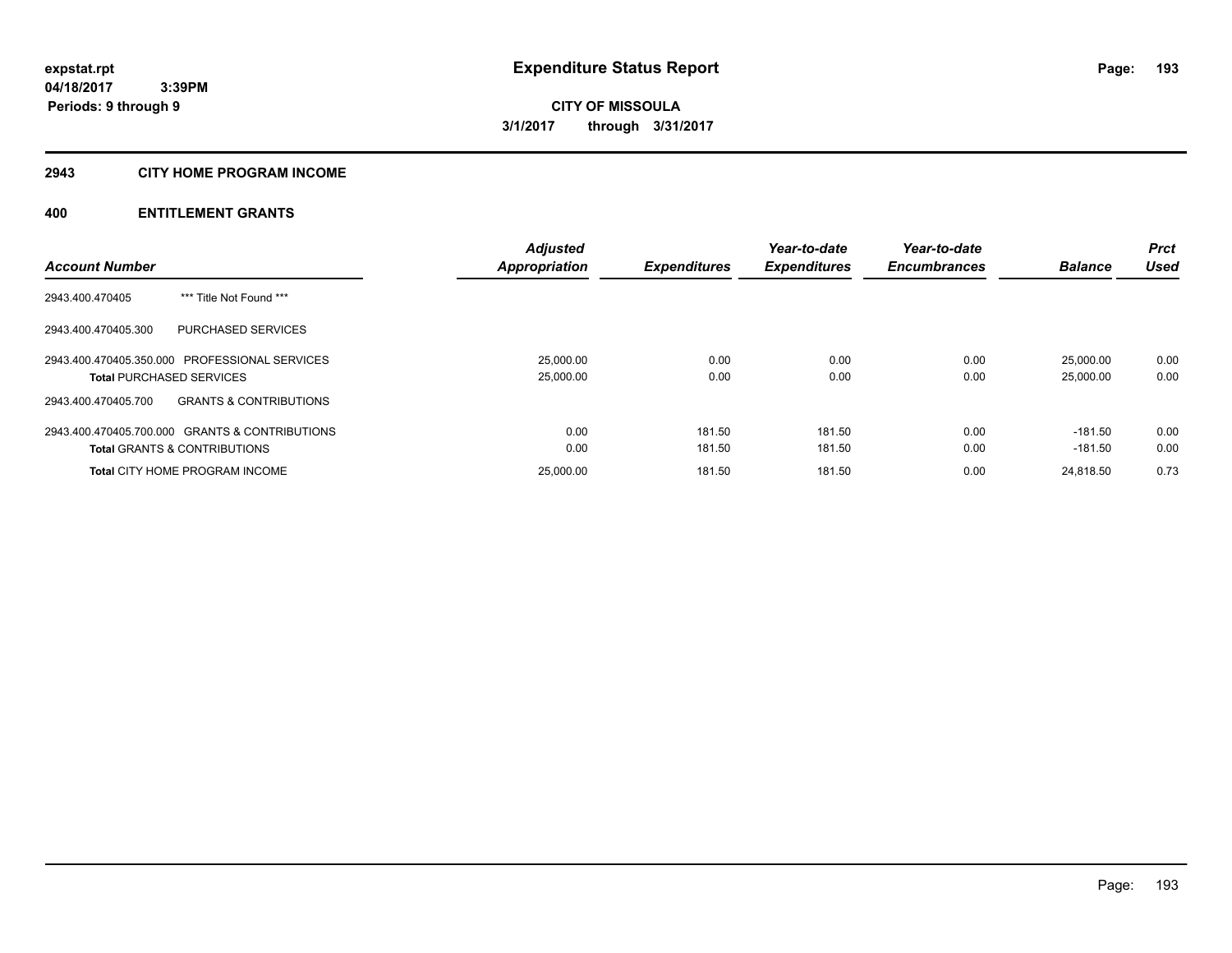**Periods: 9 through 9**

**CITY OF MISSOULA 3/1/2017 through 3/31/2017**

#### **2955 TRANSPORTATION**

# **250 DEVELOPMENT SERVICES**

 **3:39PM**

|                                                         | <b>Adjusted</b> |                     | Year-to-date        | Year-to-date        |                | <b>Prct</b> |
|---------------------------------------------------------|-----------------|---------------------|---------------------|---------------------|----------------|-------------|
| <b>Account Number</b>                                   | Appropriation   | <b>Expenditures</b> | <b>Expenditures</b> | <b>Encumbrances</b> | <b>Balance</b> | <b>Used</b> |
| <b>TRANSPORTATION</b><br>2955.250.411070                |                 |                     |                     |                     |                |             |
| PERSONAL SERVICES<br>2955.250.411070.100                |                 |                     |                     |                     |                |             |
| 2955.250.411070.110.000 SALARIES AND WAGES              | 249,730.00      | 18,186.84           | 176,926.48          | 0.00                | 72,803.52      | 70.85       |
| 2955.250.411070.140.000 EMPLOYER CONTRIBUTIONS          | 81,632.00       | 6,174.62            | 63,387.42           | 0.00                | 18,244.58      | 77.65       |
| 2955.250.411070.141.000 STATE RETIREMENT CONTRIBUTIONS  | 0.00            | 0.00                | 260.06              | 0.00                | $-260.06$      | 0.00        |
| <b>Total PERSONAL SERVICES</b>                          | 331,362.00      | 24,361.46           | 240,573.96          | 0.00                | 90,788.04      | 72.60       |
| 2955.250.411070.200<br><b>SUPPLIES</b>                  |                 |                     |                     |                     |                |             |
| 2955.250.411070.210.000 OFFICE SUPPLIES                 | 6,000.00        | $-25.00$            | 765.03              | 0.00                | 5,234.97       | 12.75       |
| 2955.250.411070.220.000 OPERATING SUPPLIES              | 1,300.00        | 0.00                | 1,194.30            | 0.00                | 105.70         | 91.87       |
| 2955.250.411070.240.000 OTHER SUPPLIES                  | 360.00          | 0.00                | 0.00                | 0.00                | 360.00         | 0.00        |
| <b>Total SUPPLIES</b>                                   | 7,660.00        | $-25.00$            | 1,959.33            | 0.00                | 5,700.67       | 25.58       |
| 2955.250.411070.300<br>PURCHASED SERVICES               |                 |                     |                     |                     |                |             |
| 2955.250.411070.310.000 COMMUNICATIONS                  | 500.00          | 40.00               | 166.26              | 0.00                | 333.74         | 33.25       |
| 2955.250.411070.320.000 PRINTING & DUPLICATING          | 5,000.00        | 10.85               | 107.76              | 0.00                | 4,892.24       | 2.16        |
| 2955.250.411070.330.000 PUBLICITY, SUBSCRIPTIONS & DUES | 3,000.00        | 361.00              | 2,987.94            | 0.00                | 12.06          | 99.60       |
| 2955.250.411070.344.000 TELEPHONE SERVICE               | 500.00          | 28.49               | 114.02              | 0.00                | 385.98         | 22.80       |
| 2955.250.411070.350.000 PROFESSIONAL SERVICES           | 50,000.00       | 307.52              | 17,535.66           | 0.00                | 32,464.34      | 35.07       |
| 2955.250.411070.360.000 REPAIR & MAINTENANCE            | 8,900.00        | 111.48              | 1,983.45            | 0.00                | 6,916.55       | 22.29       |
| 2955.250.411070.370.000 TRAVEL                          | 9,000.00        | 0.00                | 310.19              | 0.00                | 8,689.81       | 3.45        |
| 2955.250.411070.380.000 TRAINING                        | 5,500.00        | 0.00                | 1,065.00            | 0.00                | 4,435.00       | 19.36       |
| 2955.250.411070.390.000 OTHER PURCHASED SERVICES        | 0.00            | 8,510.29            | 21,106.19           | 0.00                | $-21,106.19$   | 0.00        |
| <b>Total PURCHASED SERVICES</b>                         | 82,400.00       | 9,369.63            | 45,376.47           | 0.00                | 37,023.53      | 55.07       |
| 2955.250.411070.500<br><b>FIXED CHARGES</b>             |                 |                     |                     |                     |                |             |
| 2955.250.411070.500.000 FIXED CHARGES                   | 24,000.00       | 0.00                | 12,360.00           | 0.00                | 11,640.00      | 51.50       |
| <b>Total FIXED CHARGES</b>                              | 24,000.00       | 0.00                | 12,360.00           | 0.00                | 11.640.00      | 51.50       |
|                                                         |                 |                     |                     |                     |                |             |

2955.250.411070.700 GRANTS & CONTRIBUTIONS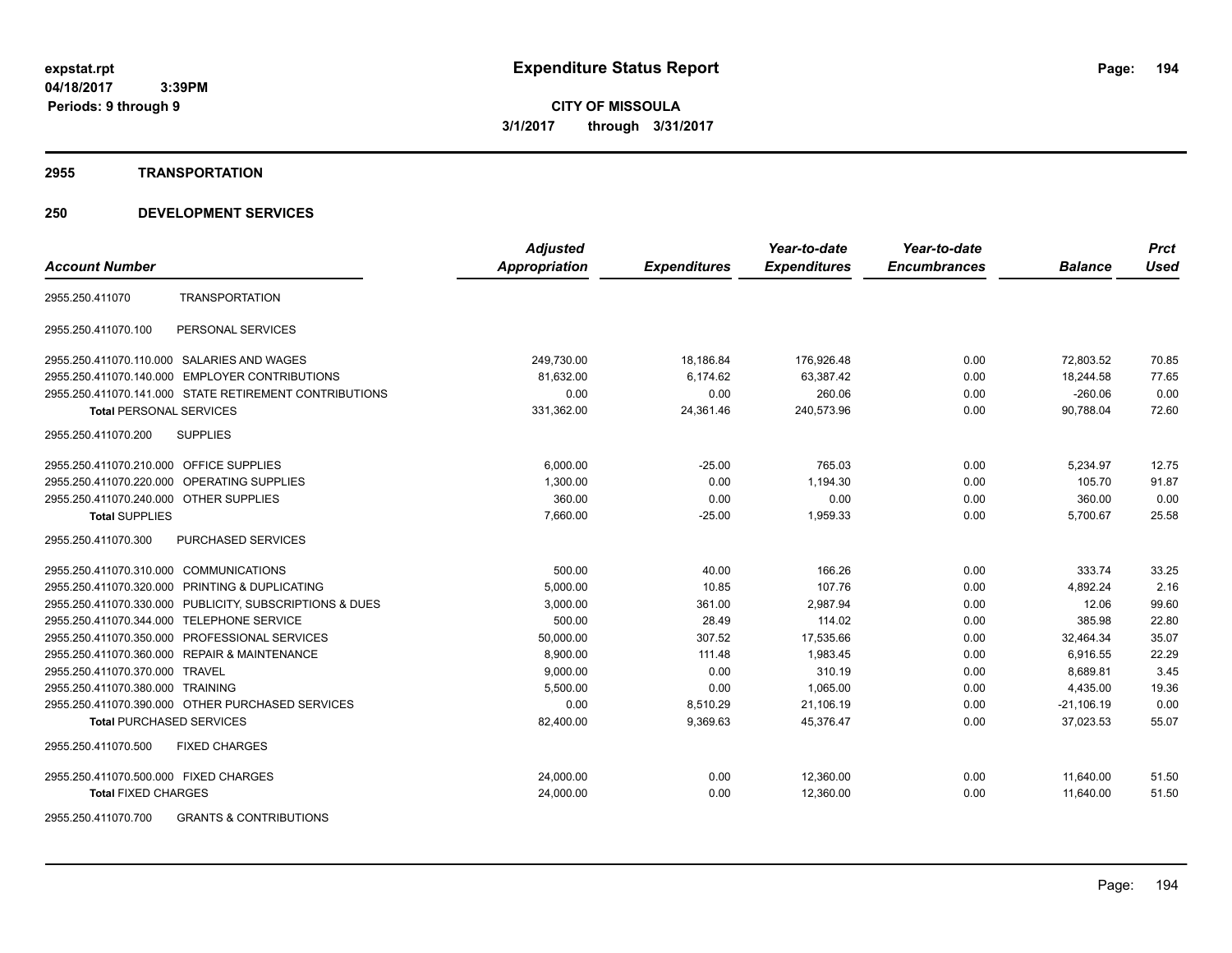#### **2955 TRANSPORTATION**

|                                                         | <b>Adjusted</b>      |                     | Year-to-date        | Year-to-date        |                | <b>Prct</b> |
|---------------------------------------------------------|----------------------|---------------------|---------------------|---------------------|----------------|-------------|
| <b>Account Number</b>                                   | <b>Appropriation</b> | <b>Expenditures</b> | <b>Expenditures</b> | <b>Encumbrances</b> | <b>Balance</b> | <b>Used</b> |
| 2955.250.411070.700.000 GRANTS & CONTRIBUTIONS          | 144,228.00           | 0.00                | 31,995.00           | 0.00                | 112,233.00     | 22.18       |
| <b>Total GRANTS &amp; CONTRIBUTIONS</b>                 | 144,228.00           | 0.00                | 31,995.00           | 0.00                | 112,233.00     | 22.18       |
| OTHER OBJECTS<br>2955.250.411070.800                    |                      |                     |                     |                     |                |             |
| 2955.250.411070.845.000 CONTINGENCY                     | 207,937.00           | 0.00                | 0.00                | 0.00                | 207,937.00     | 0.00        |
| <b>Total OTHER OBJECTS</b>                              | 207.937.00           | 0.00                | 0.00                | 0.00                | 207,937.00     | 0.00        |
| <b>Total TRANSPORTATION</b>                             | 797,587.00           | 33,706.09           | 332,264.76          | 0.00                | 465.322.24     | 41.66       |
| 2955.250.411079<br><b>BIKE/PED MDT</b>                  |                      |                     |                     |                     |                |             |
| 2955.250.411079.200<br><b>SUPPLIES</b>                  |                      |                     |                     |                     |                |             |
| 2955.250.411079.220.000 OPERATING SUPPLIES              | 0.00                 | 0.00                | 5,700.00            | 0.00                | $-5,700.00$    | 0.00        |
| <b>Total SUPPLIES</b>                                   | 0.00                 | 0.00                | 5,700.00            | 0.00                | $-5,700.00$    | 0.00        |
| PURCHASED SERVICES<br>2955.250.411079.300               |                      |                     |                     |                     |                |             |
| 2955.250.411079.330.000 PUBLICITY, SUBSCRIPTIONS & DUES | 0.00                 | 0.00                | 1,285.00            | 0.00                | $-1,285.00$    | 0.00        |
| 2955.250.411079.350.000 PROFESSIONAL SERVICES           | 0.00                 | 800.00              | 5,090.00            | 0.00                | $-5,090.00$    | 0.00        |
| <b>Total PURCHASED SERVICES</b>                         | 0.00                 | 800.00              | 6,375.00            | 0.00                | $-6,375.00$    | 0.00        |
| <b>Total BIKE/PED MDT</b>                               | 0.00                 | 800.00              | 12,075.00           | 0.00                | $-12,075.00$   | 0.00        |
| 2955.250.411080<br><b>MIM MDT</b>                       |                      |                     |                     |                     |                |             |
| 2955.250.411080.100<br>PERSONAL SERVICES                |                      |                     |                     |                     |                |             |
| 2955.250.411080.110.000 CMAQ/MIM-SALARIES AND WAGES     | 161,379.00           | 6,730.31            | 76,210.71           | 0.00                | 85,168.29      | 47.22       |
| 2955.250.411080.120.000 OVERTIME/TERMINATION            | 0.00                 | 0.00                | 969.58              | 0.00                | $-969.58$      | 0.00        |
| 2955.250.411080.140.000 EMPLOYER CONTRIBUTIONS          | 66,158.00            | 2,940.74            | 32,372.51           | 0.00                | 33,785.49      | 48.93       |
| <b>Total PERSONAL SERVICES</b>                          | 227,537.00           | 9,671.05            | 109,552.80          | 0.00                | 117,984.20     | 48.15       |
| <b>SUPPLIES</b><br>2955.250.411080.200                  |                      |                     |                     |                     |                |             |
| 2955.250.411080.210.000 OFFICE SUPPLIES                 | 1,000.00             | 52.81               | 907.44              | 0.00                | 92.56          | 90.74       |
| 2955.250.411080.220.000 OPERATING SUPPLIES              | 35,000.00            | 723.53              | 13.829.83           | 0.00                | 21,170.17      | 39.51       |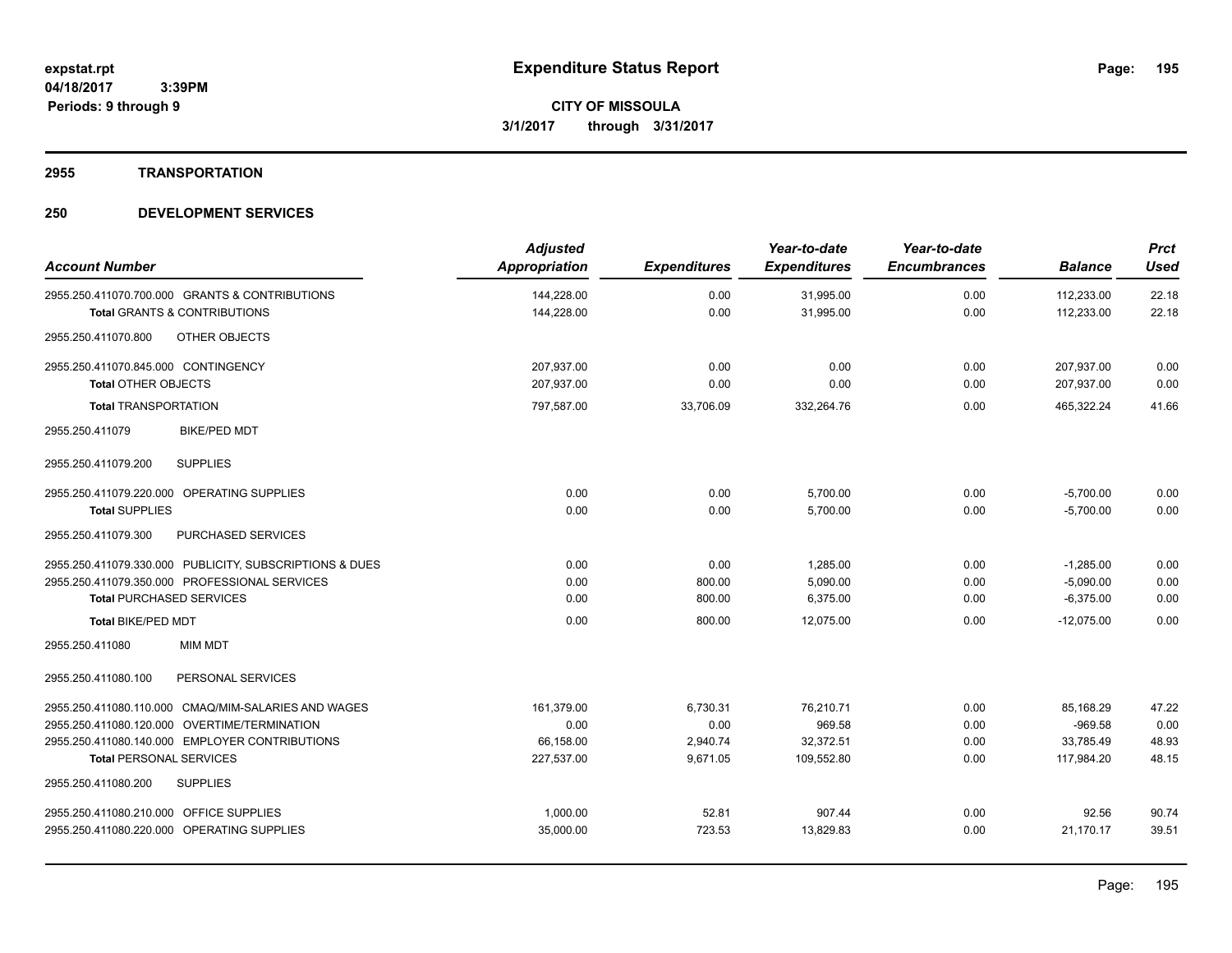#### **2955 TRANSPORTATION**

|                                                          | <b>Adjusted</b> |                     | Year-to-date        | Year-to-date        |                | <b>Prct</b> |
|----------------------------------------------------------|-----------------|---------------------|---------------------|---------------------|----------------|-------------|
| <b>Account Number</b>                                    | Appropriation   | <b>Expenditures</b> | <b>Expenditures</b> | <b>Encumbrances</b> | <b>Balance</b> | <b>Used</b> |
| <b>Total SUPPLIES</b>                                    | 36,000.00       | 776.34              | 14,737.27           | 0.00                | 21,262.73      | 40.94       |
| PURCHASED SERVICES<br>2955.250.411080.300                |                 |                     |                     |                     |                |             |
| 2955.250.411080.310.000 COMMUNICATIONS                   | 1.200.00        | 170.50              | 1.355.41            | 0.00                | $-155.41$      | 112.95      |
| 2955.250.411080.320.000 PRINTING & DUPLICATING           | 5,000.00        | 130.00              | 3,687.15            | 0.00                | 1,312.85       | 73.74       |
| 2955.250.411080.330.000 PUBLICITY, SUBSCRIPTIONS & DUES  | 25,000.00       | 196.40              | 18,135.77           | 0.00                | 6,864.23       | 72.54       |
| 2955.250.411080.344.000 TELEPHONE SERVICE                | 50.00           | 5.36                | 21.44               | 0.00                | 28.56          | 42.88       |
| 2955.250.411080.350.000 PROFESSIONAL SERVICES            | 14,207.00       | 100.00              | 3,903.74            | 0.00                | 10,303.26      | 27.48       |
| 2955.250.411080.360.000 REPAIR & MAINTENANCE             | 0.00            | 0.00                | 12.00               | 0.00                | $-12.00$       | 0.00        |
| 2955.250.411080.370.000 TRAVEL                           | 3,000.00        | 0.00                | 1,374.31            | 0.00                | 1,625.69       | 45.81       |
| 2955.250.411080.380.000 TRAINING                         | 5,000.00        | 0.00                | 1,899.82            | 0.00                | 3,100.18       | 38.00       |
| 2955.250.411080.390.000 OTHER PURCHASED SERVICES         | 20,000.00       | 897.50              | 3,912.50            | 0.00                | 16,087.50      | 19.56       |
| <b>Total PURCHASED SERVICES</b>                          | 73,457.00       | 1,499.76            | 34,302.14           | 0.00                | 39,154.86      | 46.70       |
| 2955.250.411080.500<br><b>FIXED CHARGES</b>              |                 |                     |                     |                     |                |             |
| 2955.250.411080.500.000 FIXED CHARGES                    | 10,000.00       | 0.00                | 0.00                | 0.00                | 10,000.00      | 0.00        |
| <b>Total FIXED CHARGES</b>                               | 10,000.00       | 0.00                | 0.00                | 0.00                | 10,000.00      | 0.00        |
| <b>GRANTS &amp; CONTRIBUTIONS</b><br>2955.250.411080.700 |                 |                     |                     |                     |                |             |
| 2955.250.411080.700.000 GRANTS & CONTRIBUTIONS           | 2,500.00        | 0.00                | 500.00              | 0.00                | 2,000.00       | 20.00       |
| <b>Total GRANTS &amp; CONTRIBUTIONS</b>                  | 2,500.00        | 0.00                | 500.00              | 0.00                | 2,000.00       | 20.00       |
| 2955.250.411080.800<br><b>OTHER OBJECTS</b>              |                 |                     |                     |                     |                |             |
| <b>Total OTHER OBJECTS</b>                               | 0.00            | 0.00                | 0.00                | 0.00                | 0.00           | 0.00        |
| <b>Total MIM MDT</b>                                     | 349,494.00      | 11,947.15           | 159,092.21          | 0.00                | 190.401.79     | 45.52       |
| <b>BIKE-PED PROGRAM</b><br>2955.250.430255               |                 |                     |                     |                     |                |             |
| 2955.250.430255.100<br>PERSONAL SERVICES                 |                 |                     |                     |                     |                |             |
| 2955.250.430255.110.000 SALARIES AND WAGES               | 49,884.00       | 3,837.16            | 35,678.97           | 0.00                | 14,205.03      | 71.52       |
| 2955.250.430255.140.000 EMPLOYER CONTRIBUTIONS           | 17,600.00       | 1,421.43            | 13,713.16           | 0.00                | 3,886.84       | 77.92       |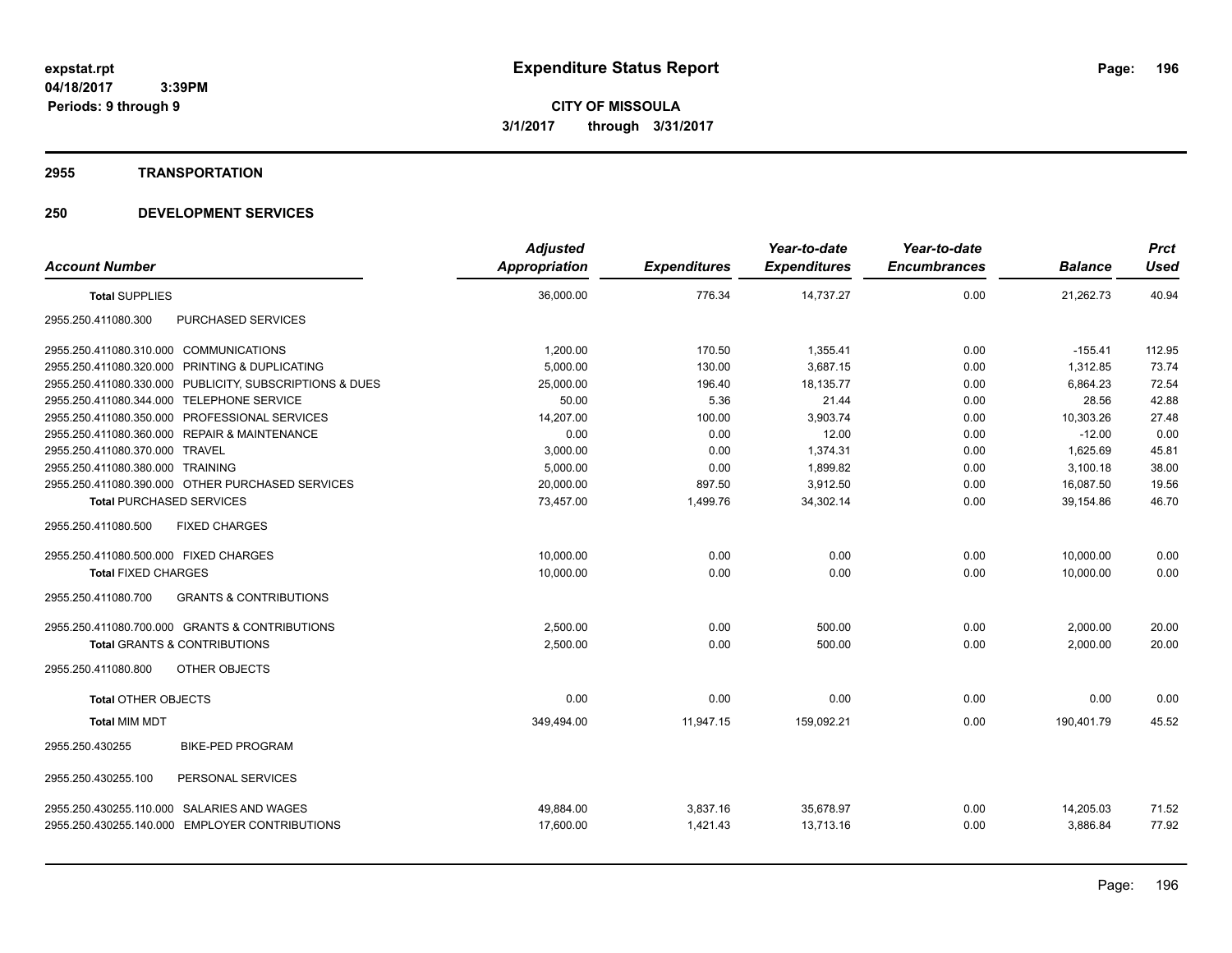#### **2955 TRANSPORTATION**

| <b>Account Number</b>                                   | <b>Adjusted</b><br><b>Appropriation</b> | <b>Expenditures</b> | Year-to-date<br><b>Expenditures</b> | Year-to-date<br><b>Encumbrances</b> | <b>Balance</b> | <b>Prct</b><br><b>Used</b> |
|---------------------------------------------------------|-----------------------------------------|---------------------|-------------------------------------|-------------------------------------|----------------|----------------------------|
| <b>Total PERSONAL SERVICES</b>                          | 67,484.00                               | 5,258.59            | 49,392.13                           | 0.00                                | 18,091.87      | 73.19                      |
| 2955.250.430255.200<br><b>SUPPLIES</b>                  |                                         |                     |                                     |                                     |                |                            |
| 2955.250.430255.210.000 OFFICE SUPPLIES                 | 1,000.00                                | 0.00                | 100.24                              | 0.00                                | 899.76         | 10.02                      |
| 2955.250.430255.220.000 OPERATING SUPPLIES              | 0.00                                    | 0.00                | 92.97                               | 0.00                                | $-92.97$       | 0.00                       |
| <b>Total SUPPLIES</b>                                   | 1,000.00                                | 0.00                | 193.21                              | 0.00                                | 806.79         | 19.32                      |
| 2955.250.430255.300<br>PURCHASED SERVICES               |                                         |                     |                                     |                                     |                |                            |
| 2955.250.430255.310.000 COMMUNICATIONS                  | 0.00                                    | 4.56                | 78.65                               | 0.00                                | $-78.65$       | 0.00                       |
| 2955.250.430255.320.000 PRINTING & DUPLICATING          | 125.00                                  | 0.35                | 382.96                              | 0.00                                | $-257.96$      | 306.37                     |
| 2955.250.430255.330.000 PUBLICITY, SUBSCRIPTIONS & DUES | 395.00                                  | 0.00                | 0.00                                | 0.00                                | 395.00         | 0.00                       |
| 2955.250.430255.344.000 TELEPHONE SERVICE               | 29.00                                   | 1.80                | 18.88                               | 0.00                                | 10.12          | 65.10                      |
| 2955.250.430255.350.000 PROFESSIONAL SERVICES           | 4,004.00                                | 481.00              | 481.00                              | 0.00                                | 3,523.00       | 12.01                      |
| 2955.250.430255.370.000 TRAVEL                          | 1,200.00                                | 0.00                | 1,677.43                            | 0.00                                | $-477.43$      | 139.79                     |
| 2955.250.430255.380.000 TRAINING                        | 800.00                                  | 0.00                | 685.00                              | 0.00                                | 115.00         | 85.63                      |
| 2955.250.430255.390.000 OTHER PURCHASED SERVICES        | 4,500.00                                | 0.00                | 0.00                                | 0.00                                | 4,500.00       | 0.00                       |
| <b>Total PURCHASED SERVICES</b>                         | 11,053.00                               | 487.71              | 3,323.92                            | 0.00                                | 7,729.08       | 30.07                      |
| 2955.250.430255.500<br><b>FIXED CHARGES</b>             |                                         |                     |                                     |                                     |                |                            |
| 2955.250.430255.500.000 FIXED CHARGES                   | 4.592.00                                | 1.035.62            | 2,084.95                            | 0.00                                | 2,507.05       | 45.40                      |
| <b>Total FIXED CHARGES</b>                              | 4,592.00                                | 1,035.62            | 2,084.95                            | 0.00                                | 2,507.05       | 45.40                      |
| <b>CAPITAL OUTLAY</b><br>2955.250.430255.900            |                                         |                     |                                     |                                     |                |                            |
| <b>Total CAPITAL OUTLAY</b>                             | 0.00                                    | 0.00                | 0.00                                | 0.00                                | 0.00           | 0.00                       |
| <b>Total BIKE-PED PROGRAM</b>                           | 84.129.00                               | 6,781.92            | 54,994.21                           | 0.00                                | 29.134.79      | 65.37                      |
| BICYCLE COMMUTER NETWORK<br>2955.250.430257             |                                         |                     |                                     |                                     |                |                            |
| 2955.250.430257.200<br><b>SUPPLIES</b>                  |                                         |                     |                                     |                                     |                |                            |
| <b>Total SUPPLIES</b>                                   | 0.00                                    | 0.00                | 0.00                                | 0.00                                | 0.00           | 0.00                       |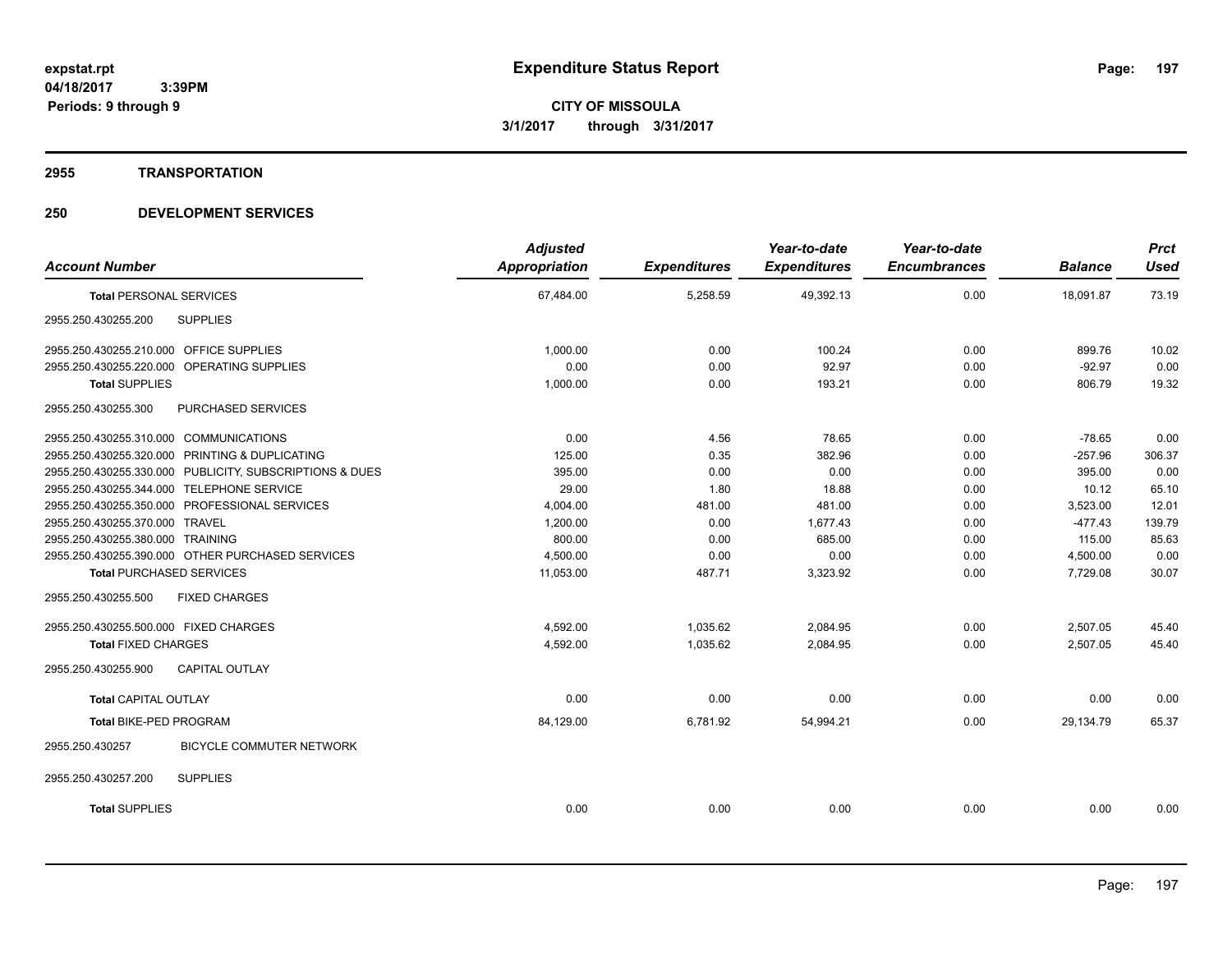**2955 TRANSPORTATION**

| <b>Account Number</b>       |                                     | <b>Adjusted</b><br><b>Appropriation</b> | <b>Expenditures</b> | Year-to-date<br><b>Expenditures</b> | Year-to-date<br><b>Encumbrances</b> | <b>Balance</b> | <b>Prct</b><br><b>Used</b> |
|-----------------------------|-------------------------------------|-----------------------------------------|---------------------|-------------------------------------|-------------------------------------|----------------|----------------------------|
| 2955.250.430257.300         | PURCHASED SERVICES                  |                                         |                     |                                     |                                     |                |                            |
|                             | <b>Total PURCHASED SERVICES</b>     | 0.00                                    | 0.00                | 0.00                                | 0.00                                | 0.00           | 0.00                       |
| 2955.250.430257.900         | <b>CAPITAL OUTLAY</b>               |                                         |                     |                                     |                                     |                |                            |
|                             | Total BICYCLE COMMUTER NETWORK      | 0.00                                    | 0.00                | 0.00                                | 0.00                                | 0.00           | 0.00                       |
| 2955.250.430267             | <b>CMAQ GRANT</b>                   |                                         |                     |                                     |                                     |                |                            |
| 2955.250.430267.200         | <b>SUPPLIES</b>                     |                                         |                     |                                     |                                     |                |                            |
| <b>Total CMAQ GRANT</b>     |                                     | 0.00                                    | 0.00                | 0.00                                | 0.00                                | 0.00           | 0.00                       |
| 2955.250.510110             | <b>MERCHANT SERVICES</b>            |                                         |                     |                                     |                                     |                |                            |
| 2955.250.510110.500         | <b>FIXED CHARGES</b>                |                                         |                     |                                     |                                     |                |                            |
|                             | <b>Total MERCHANT SERVICES</b>      | 0.00                                    | 0.00                | 0.00                                | 0.00                                | 0.00           | 0.00                       |
| 2955.250.510306             | <b>SALARY RESERVE</b>               |                                         |                     |                                     |                                     |                |                            |
| 2955.250.510306.100         | PERSONAL SERVICES                   |                                         |                     |                                     |                                     |                |                            |
| <b>Total SALARY RESERVE</b> |                                     | 0.00                                    | 0.00                | 0.00                                | 0.00                                | 0.00           | 0.00                       |
| 2955.250.521000             | INTERFUND OPERATING TRANSFERS       |                                         |                     |                                     |                                     |                |                            |
| 2955.250.521000.800         | OTHER OBJECTS                       |                                         |                     |                                     |                                     |                |                            |
|                             | Total INTERFUND OPERATING TRANSFERS | 0.00                                    | 0.00                | 0.00                                | 0.00                                | 0.00           | 0.00                       |
| <b>Total TRANSPORTATION</b> |                                     | 1,231,210.00                            | 53,235.16           | 558,426.18                          | 0.00                                | 672,783.82     | 45.36                      |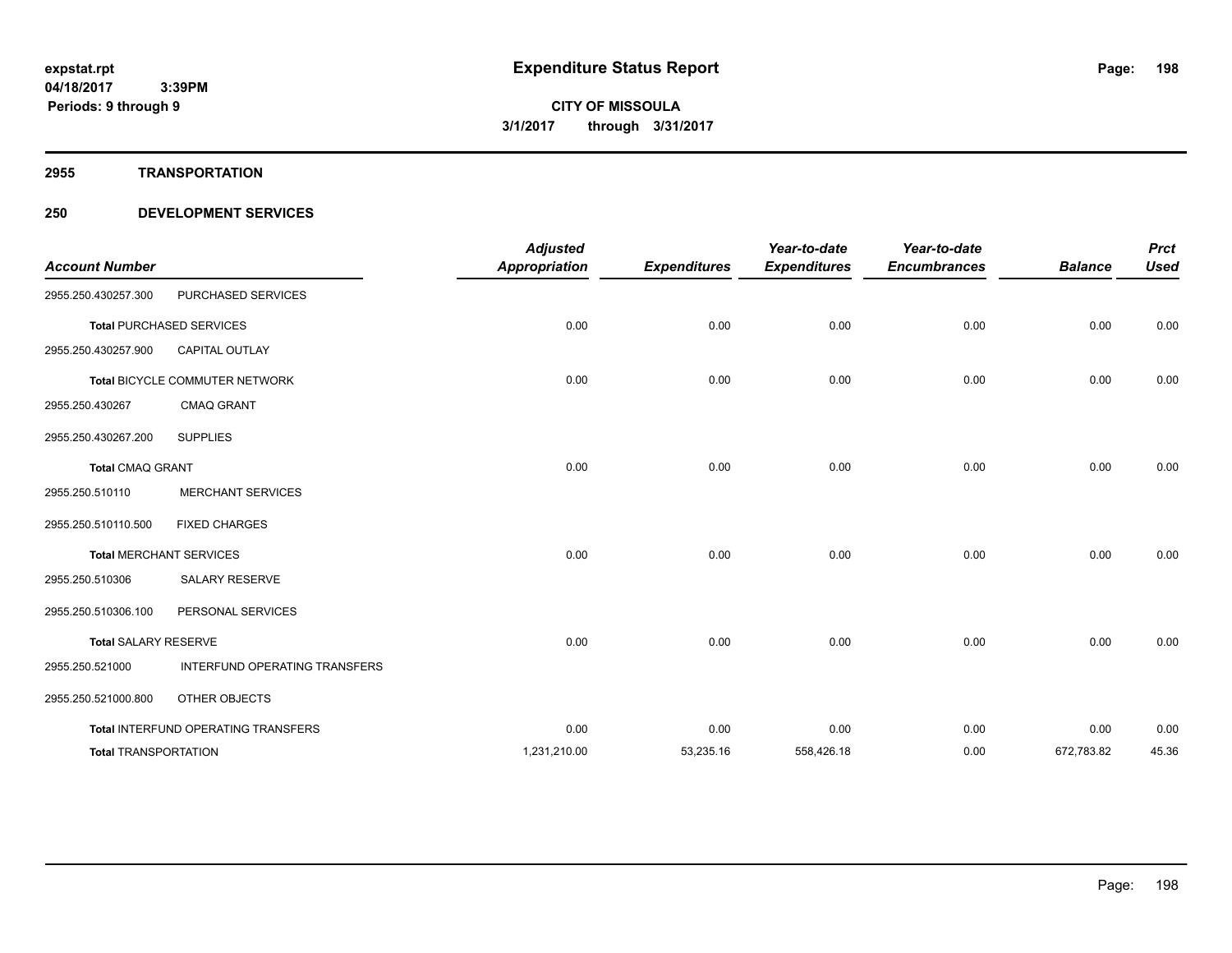# **2987 FEDERAL TRANSPORTATION FUND**

# **370 PARKS & RECREATION**

| <b>Account Number</b>               |                                                | <b>Adjusted</b><br><b>Appropriation</b> | <b>Expenditures</b> | Year-to-date<br><b>Expenditures</b> | Year-to-date<br><b>Encumbrances</b> | <b>Balance</b> | <b>Prct</b><br><b>Used</b> |
|-------------------------------------|------------------------------------------------|-----------------------------------------|---------------------|-------------------------------------|-------------------------------------|----------------|----------------------------|
| 2987.370.430258                     | *** Title Not Found ***                        |                                         |                     |                                     |                                     |                |                            |
| 2987.370.430258.100                 | PERSONAL SERVICES                              |                                         |                     |                                     |                                     |                |                            |
|                                     | 2987.370.430258.140.000 EMPLOYER CONTRIBUTIONS | 0.00                                    | 0.00                | 0.48                                | 0.00                                | $-0.48$        | 0.00                       |
| Total *** Title Not Found ***       |                                                | 0.00                                    | 0.00                | 0.48                                | 0.00                                | $-0.48$        | 0.00                       |
| 2987.370.510110                     | <b>MERCHANT SERVICES</b>                       |                                         |                     |                                     |                                     |                |                            |
| 2987.370.510110.500                 | <b>FIXED CHARGES</b>                           |                                         |                     |                                     |                                     |                |                            |
| <b>Total MERCHANT SERVICES</b>      |                                                | 0.00                                    | 0.00                | 0.00                                | 0.00                                | 0.00           | 0.00                       |
| <b>Total PARKS &amp; RECREATION</b> |                                                | 0.00                                    | 0.00                | 0.48                                | 0.00                                | $-0.48$        | 0.00                       |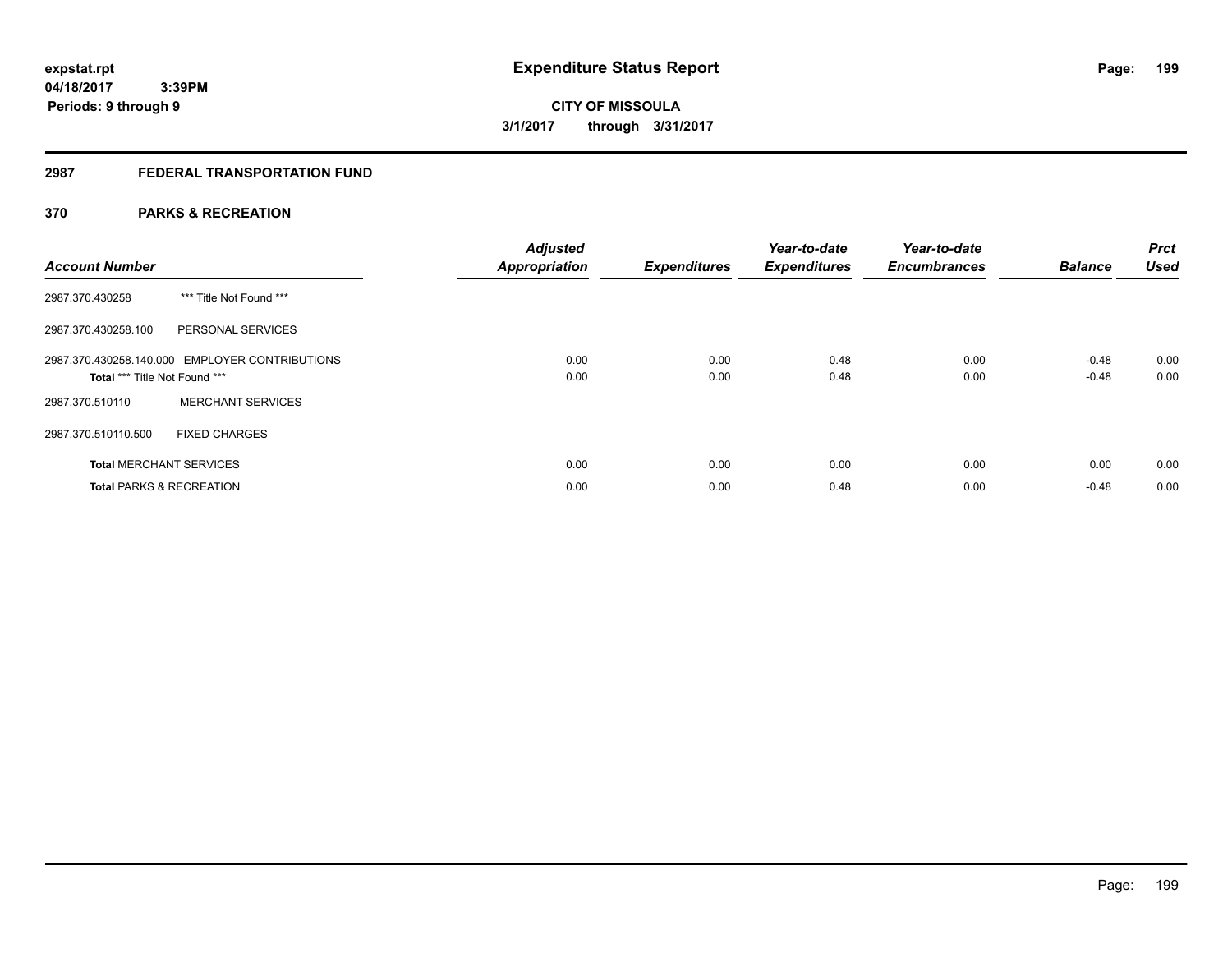# **2987 FEDERAL TRANSPORTATION FUND**

|                                |                                        | <b>Adjusted</b>      |                     | Year-to-date        | Year-to-date        |                | <b>Prct</b> |
|--------------------------------|----------------------------------------|----------------------|---------------------|---------------------|---------------------|----------------|-------------|
| <b>Account Number</b>          |                                        | <b>Appropriation</b> | <b>Expenditures</b> | <b>Expenditures</b> | <b>Encumbrances</b> | <b>Balance</b> | <b>Used</b> |
| 2987.390.430233                | *** Title Not Found ***                |                      |                     |                     |                     |                |             |
| 2987.390.430233.900            | <b>CAPITAL OUTLAY</b>                  |                      |                     |                     |                     |                |             |
| Total *** Title Not Found ***  |                                        | 0.00                 | 0.00                | 0.00                | 0.00                | 0.00           | 0.00        |
| 2987.390.430256                | SAFE ROUTES TO SCHOOLS                 |                      |                     |                     |                     |                |             |
| 2987.390.430256.900            | CAPITAL OUTLAY                         |                      |                     |                     |                     |                |             |
|                                | Total SAFE ROUTES TO SCHOOLS           | 0.00                 | 0.00                | 0.00                | 0.00                | 0.00           | 0.00        |
| 2987.390.430257                | BICYCLE COMMUTER NETWORK               |                      |                     |                     |                     |                |             |
| 2987.390.430257.900            | CAPITAL OUTLAY                         |                      |                     |                     |                     |                |             |
|                                | Total BICYCLE COMMUTER NETWORK         | 0.00                 | 0.00                | 0.00                | 0.00                | 0.00           | 0.00        |
| 2987.390.430258                | <b>GRANT CREEK TRAIL BCN</b>           |                      |                     |                     |                     |                |             |
| 2987.390.430258.100            | PERSONAL SERVICES                      |                      |                     |                     |                     |                |             |
| <b>Total PERSONAL SERVICES</b> |                                        | 0.00                 | 0.00                | 0.00                | 0.00                | 0.00           | 0.00        |
| 2987.390.430258.900            | <b>CAPITAL OUTLAY</b>                  |                      |                     |                     |                     |                |             |
|                                | Total GRANT CREEK TRAIL BCN            | 0.00                 | 0.00                | 0.00                | 0.00                | 0.00           | 0.00        |
| 2987.390.430259                | RTLSNK CR/BRDWAY CROSSING              |                      |                     |                     |                     |                |             |
| 2987.390.430259.900            | CAPITAL OUTLAY                         |                      |                     |                     |                     |                |             |
|                                | <b>Total RTLSNK CR/BRDWAY CROSSING</b> | 0.00                 | 0.00                | 0.00                | 0.00                | 0.00           | 0.00        |
| 2987.390.430262                | MASTER SIDEWALK PLAN                   |                      |                     |                     |                     |                |             |
| 2987.390.430262.900            | CAPITAL OUTLAY                         |                      |                     |                     |                     |                |             |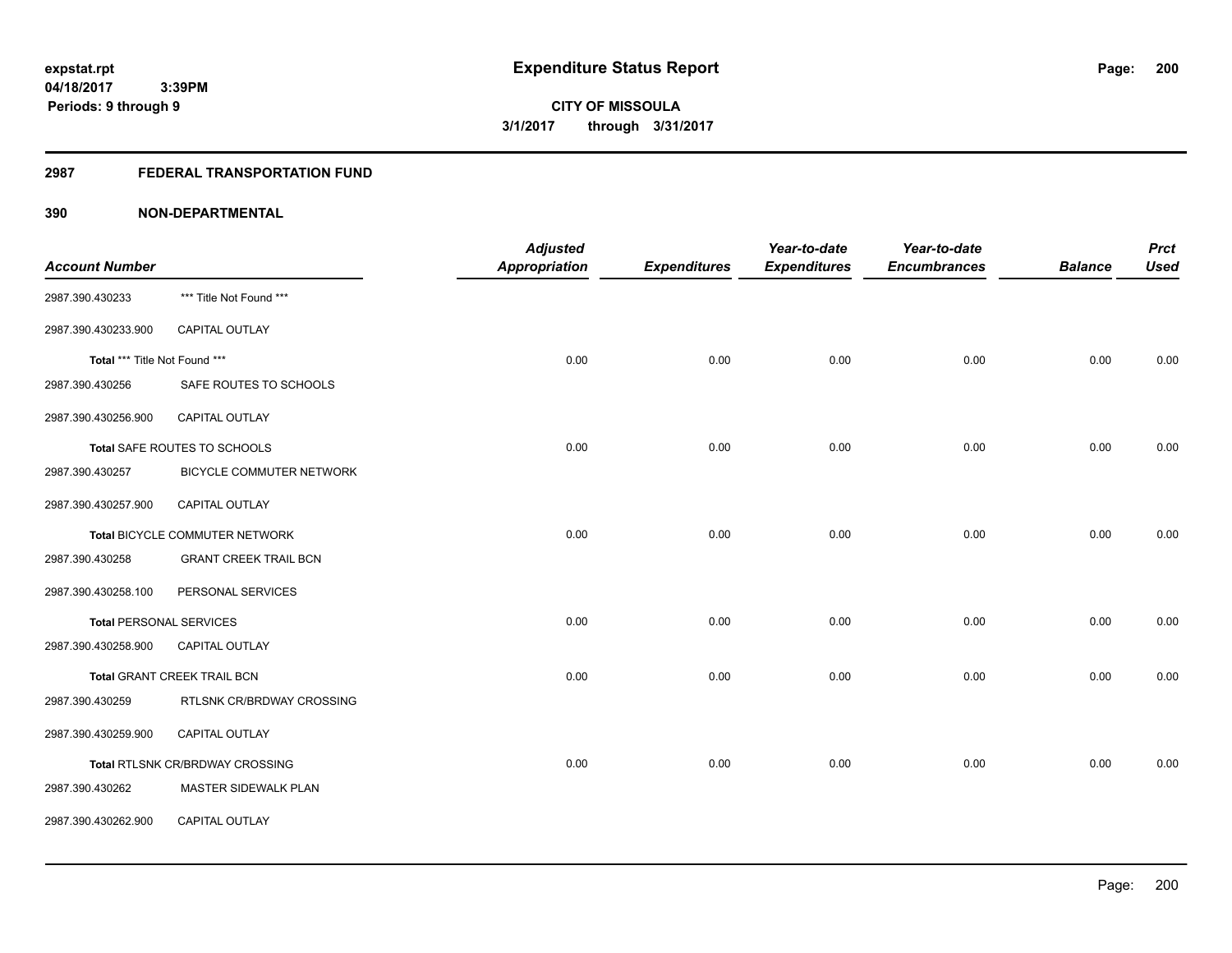# **2987 FEDERAL TRANSPORTATION FUND**

| <b>Account Number</b>      |                                            | <b>Adjusted</b><br><b>Appropriation</b> | <b>Expenditures</b> | Year-to-date<br><b>Expenditures</b> | Year-to-date<br><b>Encumbrances</b> | <b>Balance</b> | <b>Prct</b><br><b>Used</b> |
|----------------------------|--------------------------------------------|-----------------------------------------|---------------------|-------------------------------------|-------------------------------------|----------------|----------------------------|
|                            |                                            |                                         |                     |                                     |                                     |                |                            |
|                            | Total MASTER SIDEWALK PLAN                 | 0.00                                    | 0.00                | 0.00                                | 0.00                                | 0.00           | 0.00                       |
| 2987.390.430271            | HIGGINS HILL/BECKWITH RECONSTRUCTION       |                                         |                     |                                     |                                     |                |                            |
| 2987.390.430271.900        | <b>CAPITAL OUTLAY</b>                      |                                         |                     |                                     |                                     |                |                            |
|                            | Total HIGGINS HILL/BECKWITH RECONSTRUCTION | 0.00                                    | 0.00                | 0.00                                | 0.00                                | 0.00           | 0.00                       |
| 2987.390.430272            | SIGNALIZATION                              |                                         |                     |                                     |                                     |                |                            |
| 2987.390.430272.900        | CAPITAL OUTLAY                             |                                         |                     |                                     |                                     |                |                            |
| <b>Total SIGNALIZATION</b> |                                            | 0.00                                    | 0.00                | 0.00                                | 0.00                                | 0.00           | 0.00                       |
| 2987.390.430276            | RUSSELL S 3RD IMPROVEMENTS                 |                                         |                     |                                     |                                     |                |                            |
| 2987.390.430276.900        | <b>CAPITAL OUTLAY</b>                      |                                         |                     |                                     |                                     |                |                            |
|                            | Total RUSSELL S 3RD IMPROVEMENTS           | 0.00                                    | 0.00                | 0.00                                | 0.00                                | 0.00           | 0.00                       |
| 2987.390.430278            | LOLO ST-BRIDGE TO DUNCAN S/C               |                                         |                     |                                     |                                     |                |                            |
| 2987.390.430278.900        | CAPITAL OUTLAY                             |                                         |                     |                                     |                                     |                |                            |
|                            | Total LOLO ST-BRIDGE TO DUNCAN S/C         | 0.00                                    | 0.00                | 0.00                                | 0.00                                | 0.00           | 0.00                       |
| 2987.390.430279            | E BROADWAY IMPROV/MISSOULA COLLEGE         |                                         |                     |                                     |                                     |                |                            |
| 2987.390.430279.900        | <b>CAPITAL OUTLAY</b>                      |                                         |                     |                                     |                                     |                |                            |
|                            | Total E BROADWAY IMPROV/MISSOULA COLLEGE   | 0.00                                    | 0.00                | 0.00                                | 0.00                                | 0.00           | 0.00                       |
| 2987.390.460405            | PLAYFAIR PARK - MINOR IMPROVEMENTS         |                                         |                     |                                     |                                     |                |                            |
| 2987.390.460405.900        | CAPITAL OUTLAY                             |                                         |                     |                                     |                                     |                |                            |
|                            | Total PLAYFAIR PARK - MINOR IMPROVEMENTS   | 0.00                                    | 0.00                | 0.00                                | 0.00                                | 0.00           | 0.00                       |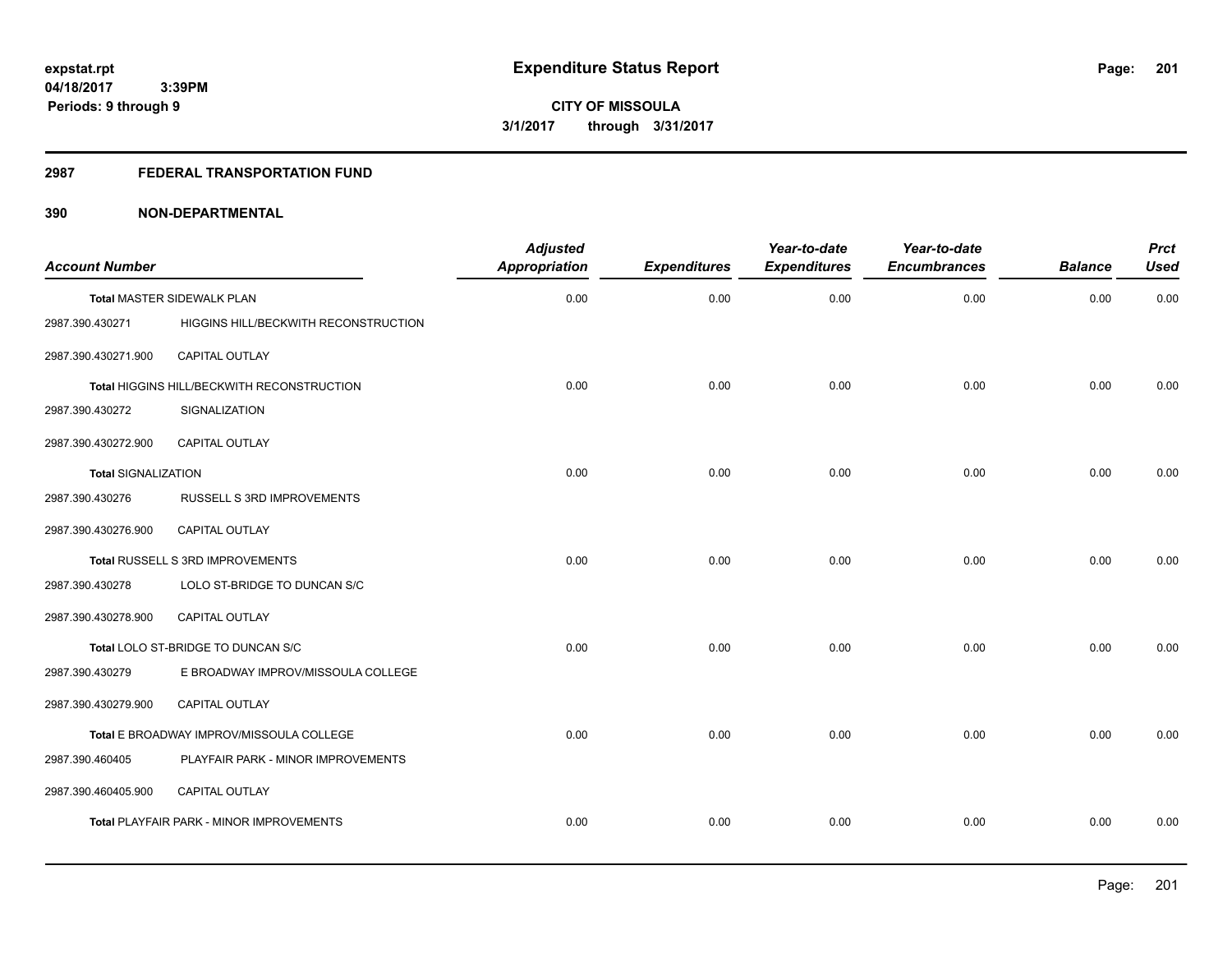# **2987 FEDERAL TRANSPORTATION FUND**

| <b>Account Number</b>           |                                           | <b>Adjusted</b><br><b>Appropriation</b> | <b>Expenditures</b> | Year-to-date<br><b>Expenditures</b> | Year-to-date<br><b>Encumbrances</b> | <b>Balance</b>           | <b>Prct</b><br><b>Used</b> |
|---------------------------------|-------------------------------------------|-----------------------------------------|---------------------|-------------------------------------|-------------------------------------|--------------------------|----------------------------|
| 2987.390.460415                 | SOUTH HILLS TRAIL SYSTEM                  |                                         |                     |                                     |                                     |                          |                            |
| 2987.390.460415.900             | <b>CAPITAL OUTLAY</b>                     |                                         |                     |                                     |                                     |                          |                            |
|                                 | Total SOUTH HILLS TRAIL SYSTEM            | 0.00                                    | 0.00                | 0.00                                | 0.00                                | 0.00                     | 0.00                       |
| 2987.390.460435                 | SILVER PARK MILL SITE                     |                                         |                     |                                     |                                     |                          |                            |
| 2987.390.460435.900             | CAPITAL OUTLAY                            |                                         |                     |                                     |                                     |                          |                            |
|                                 | Total SILVER PARK MILL SITE               | 0.00                                    | 0.00                | 0.00                                | 0.00                                | 0.00                     | 0.00                       |
| 2987.390.460509                 | <b>KIM WILLIAMS TRAIL</b>                 |                                         |                     |                                     |                                     |                          |                            |
| 2987.390.460509.900             | CAPITAL OUTLAY                            |                                         |                     |                                     |                                     |                          |                            |
| <b>Total KIM WILLIAMS TRAIL</b> | 2987.390.460509.930.000 KIM WILLIAMS EAST | 371,738.00<br>371,738.00                | 0.00<br>0.00        | 97,360.54<br>97,360.54              | 0.00<br>0.00                        | 274,377.46<br>274,377.46 | 26.19<br>26.19             |
| 2987.390.510000                 | <b>MISCELLANEOUS</b>                      |                                         |                     |                                     |                                     |                          |                            |
| 2987.390.510000.800             | OTHER OBJECTS                             |                                         |                     |                                     |                                     |                          |                            |
| Total MISCELLANEOUS             |                                           | 0.00                                    | 0.00                | 0.00                                | 0.00                                | 0.00                     | 0.00                       |
| 2987.390.510110                 | MERCHANT SERVICES                         |                                         |                     |                                     |                                     |                          |                            |
| 2987.390.510110.500             | <b>FIXED CHARGES</b>                      |                                         |                     |                                     |                                     |                          |                            |
| <b>Total MERCHANT SERVICES</b>  |                                           | 0.00                                    | 0.00                | 0.00                                | 0.00                                | 0.00                     | 0.00                       |
| Total NON-DEPARTMENTAL          |                                           | 371,738.00                              | 0.00                | 97,360.54                           | 0.00                                | 274,377.46               | 26.19                      |
|                                 | Total FEDERAL TRANSPORTATION FUND         | 371,738.00                              | 0.00                | 97,361.02                           | 0.00                                | 274,376.98               | 26.19                      |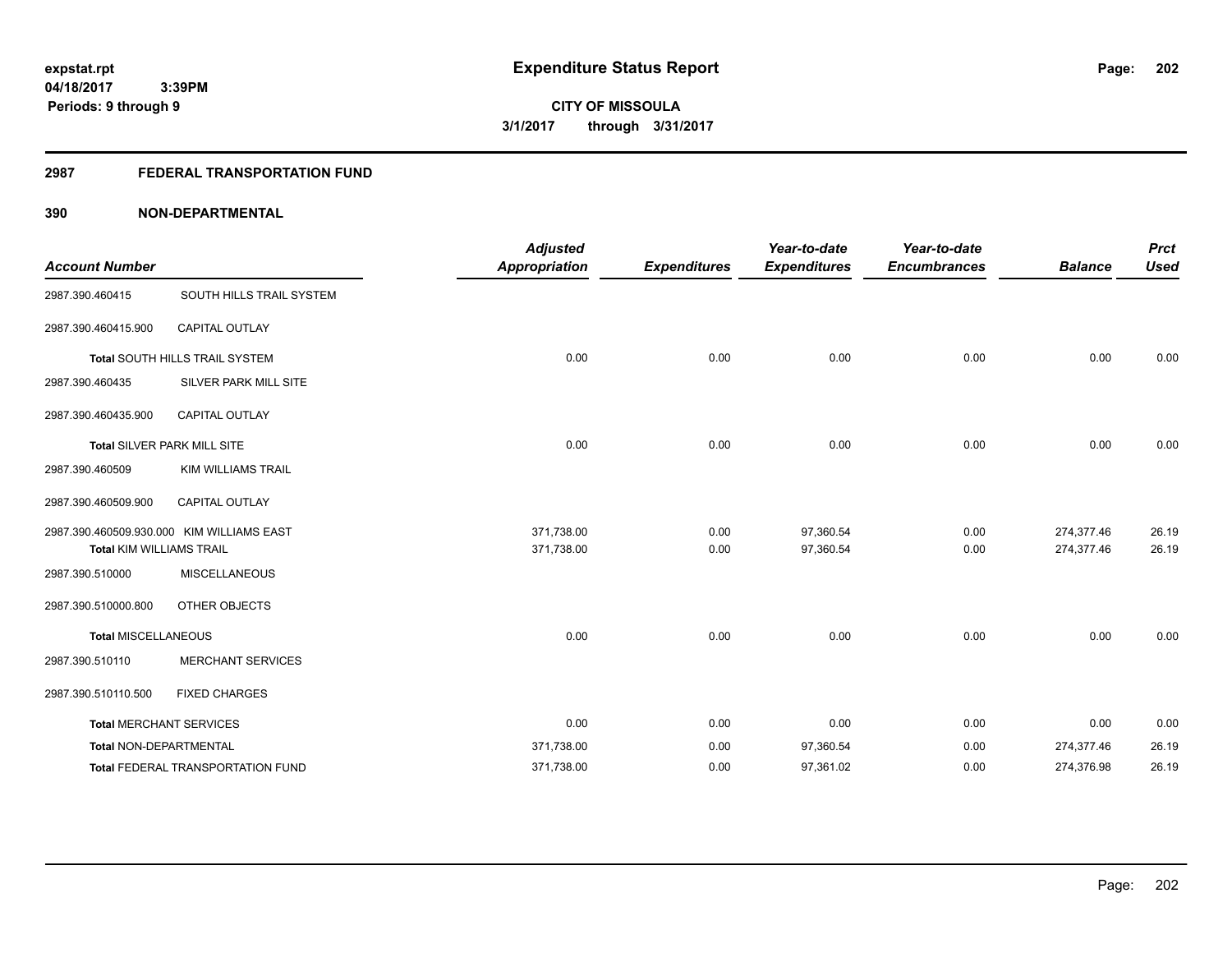#### **2988 GRANTS & DONATIONS FUND**

# **223 CITY CLERK**

| <b>Account Number</b>      |                          | <b>Adjusted</b><br><b>Appropriation</b> | <b>Expenditures</b> | Year-to-date<br><b>Expenditures</b> | Year-to-date<br><b>Encumbrances</b> | <b>Balance</b> | <b>Prct</b><br><b>Used</b> |
|----------------------------|--------------------------|-----------------------------------------|---------------------|-------------------------------------|-------------------------------------|----------------|----------------------------|
| 2988.223.420000            | PUBLIC SAFETY            |                                         |                     |                                     |                                     |                |                            |
| 2988.223.420000.200        | <b>SUPPLIES</b>          |                                         |                     |                                     |                                     |                |                            |
| <b>Total PUBLIC SAFETY</b> |                          | 0.00                                    | 0.00                | 0.00                                | 0.00                                | 0.00           | 0.00                       |
| 2988.223.510110            | <b>MERCHANT SERVICES</b> |                                         |                     |                                     |                                     |                |                            |
| 2988.223.510110.500        | <b>FIXED CHARGES</b>     |                                         |                     |                                     |                                     |                |                            |
| <b>Total CITY CLERK</b>    |                          | 0.00                                    | 0.00                | 0.00                                | 0.00                                | 0.00           | 0.00                       |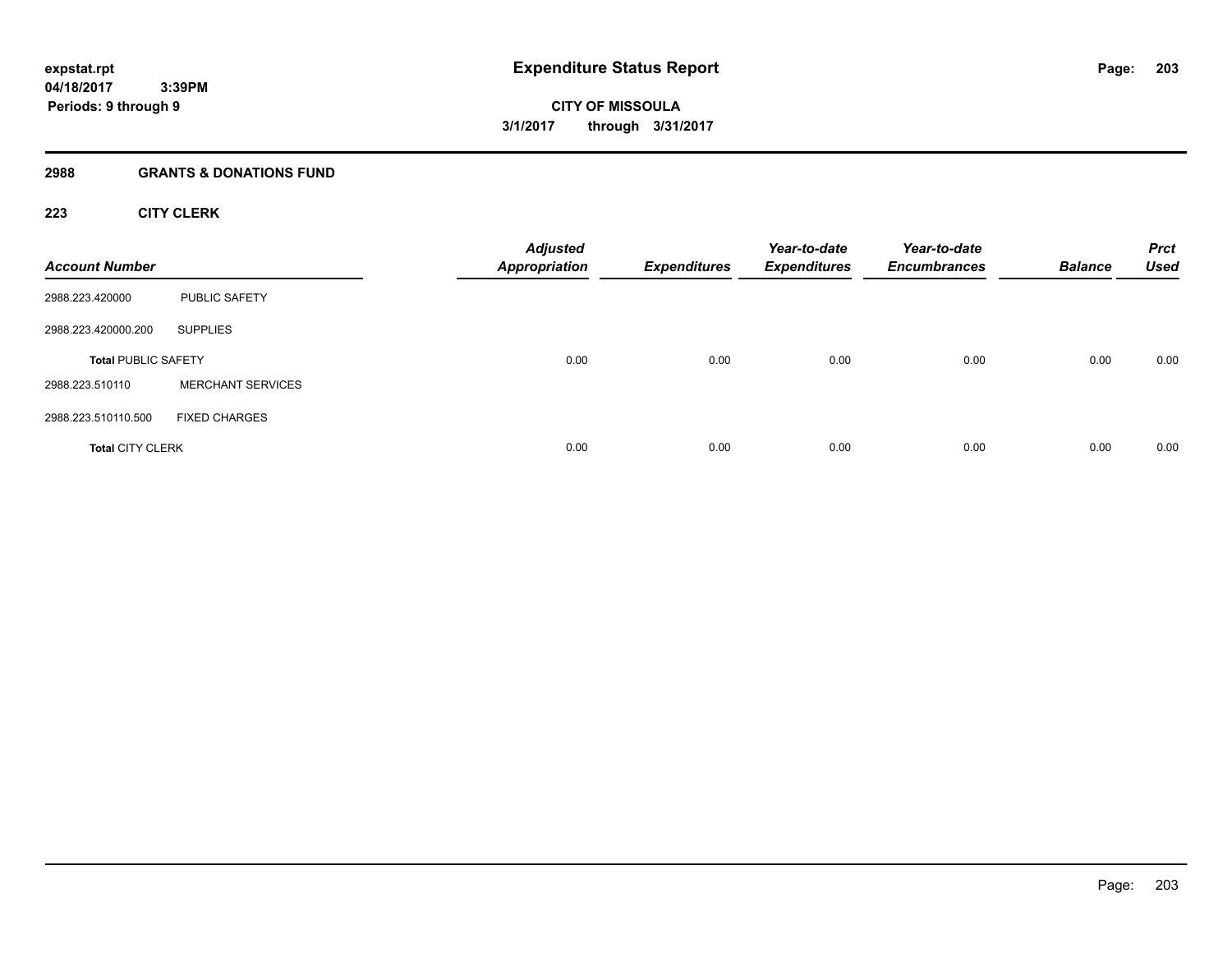#### **2988 GRANTS & DONATIONS FUND**

# **270 CITY ATTORNEY**

| <b>Account Number</b>      |                                | <b>Adjusted</b><br><b>Appropriation</b> | <b>Expenditures</b> | Year-to-date<br><b>Expenditures</b> | Year-to-date<br><b>Encumbrances</b> | <b>Balance</b> | <b>Prct</b><br>Used |
|----------------------------|--------------------------------|-----------------------------------------|---------------------|-------------------------------------|-------------------------------------|----------------|---------------------|
| 2988.270.411121            | DV ACCOUNTABILITY GRANT        |                                         |                     |                                     |                                     |                |                     |
| 2988.270.411121.100        | PERSONAL SERVICES              |                                         |                     |                                     |                                     |                |                     |
|                            | <b>Total PERSONAL SERVICES</b> | 0.00                                    | 0.00                | 0.00                                | 0.00                                | 0.00           | 0.00                |
| 2988.270.411121.300        | PURCHASED SERVICES             |                                         |                     |                                     |                                     |                |                     |
| <b>Total CITY ATTORNEY</b> |                                | 0.00                                    | 0.00                | 0.00                                | 0.00                                | 0.00           | 0.00                |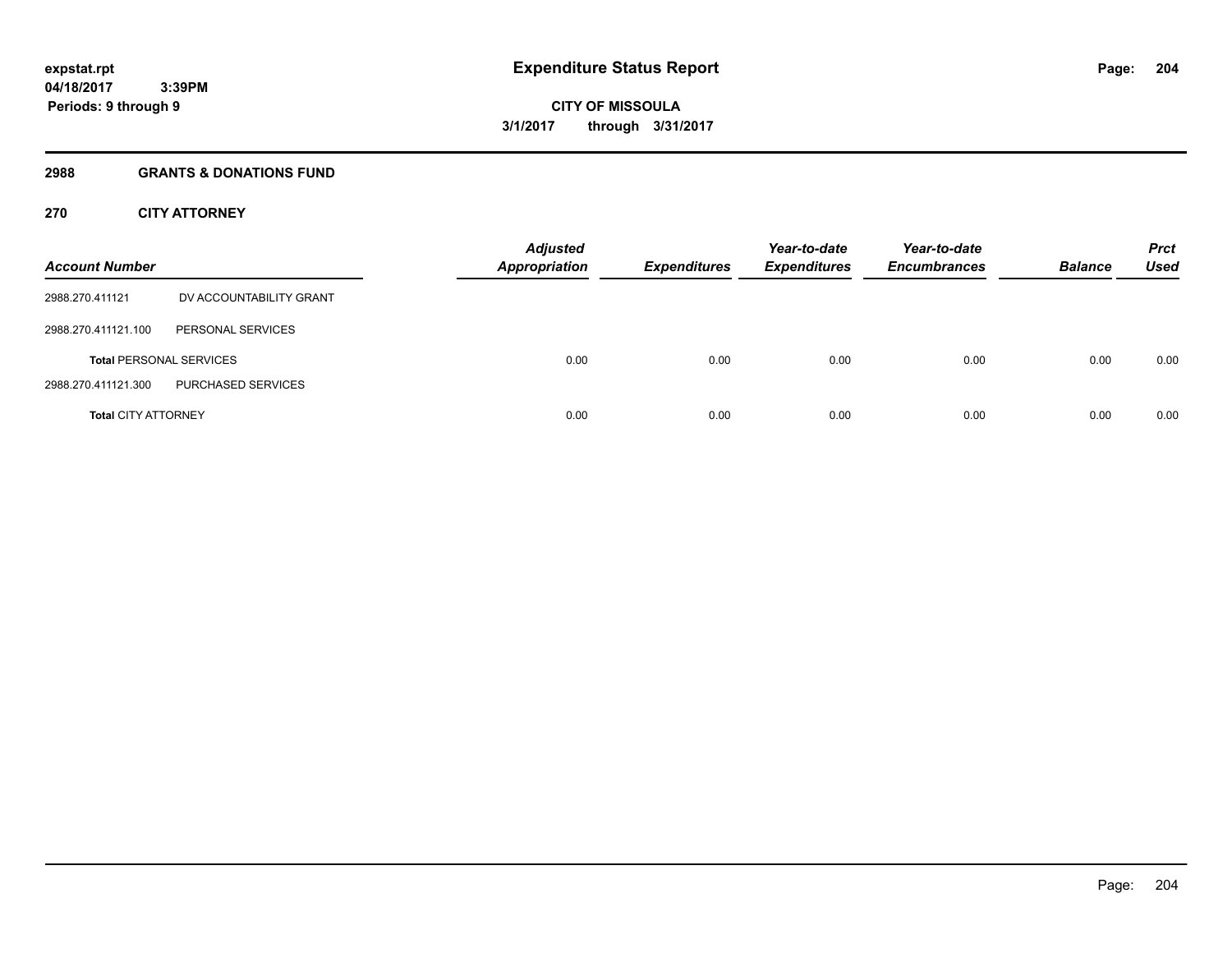#### **2988 GRANTS & DONATIONS FUND**

# **290 POLICE**

| <b>Account Number</b> |                                | <b>Adjusted</b><br><b>Appropriation</b> | <b>Expenditures</b> | Year-to-date<br><b>Expenditures</b> | Year-to-date<br><b>Encumbrances</b> | <b>Balance</b> | <b>Prct</b><br><b>Used</b> |
|-----------------------|--------------------------------|-----------------------------------------|---------------------|-------------------------------------|-------------------------------------|----------------|----------------------------|
| 2988.290.420161       | <b>ICAC GOOGLE</b>             |                                         |                     |                                     |                                     |                |                            |
| 2988.290.420161.100   | PERSONAL SERVICES              |                                         |                     |                                     |                                     |                |                            |
|                       | <b>Total PERSONAL SERVICES</b> | 0.00                                    | 0.00                | 0.00                                | 0.00                                | 0.00           | 0.00                       |
| 2988.290.420161.900   | <b>CAPITAL OUTLAY</b>          |                                         |                     |                                     |                                     |                |                            |
| Total ICAC GOOGLE     |                                | 0.00                                    | 0.00                | 0.00                                | 0.00                                | 0.00           | 0.00                       |
| 2988.290.420186       | FY15 HITDA                     |                                         |                     |                                     |                                     |                |                            |
| 2988.290.420186.200   | <b>SUPPLIES</b>                |                                         |                     |                                     |                                     |                |                            |
| <b>Total SUPPLIES</b> |                                | 0.00                                    | 0.00                | 0.00                                | 0.00                                | 0.00           | 0.00                       |
| 2988.290.420186.300   | PURCHASED SERVICES             |                                         |                     |                                     |                                     |                |                            |
| Total FY15 HITDA      |                                | 0.00                                    | 0.00                | 0.00                                | 0.00                                | 0.00           | 0.00                       |
| 2988.290.420190       | LAW ENFORCEMENT BLOCK GRANT    |                                         |                     |                                     |                                     |                |                            |
| 2988.290.420190.100   | PERSONAL SERVICES              |                                         |                     |                                     |                                     |                |                            |
| <b>Total POLICE</b>   |                                | 0.00                                    | 0.00                | 0.00                                | 0.00                                | 0.00           | 0.00                       |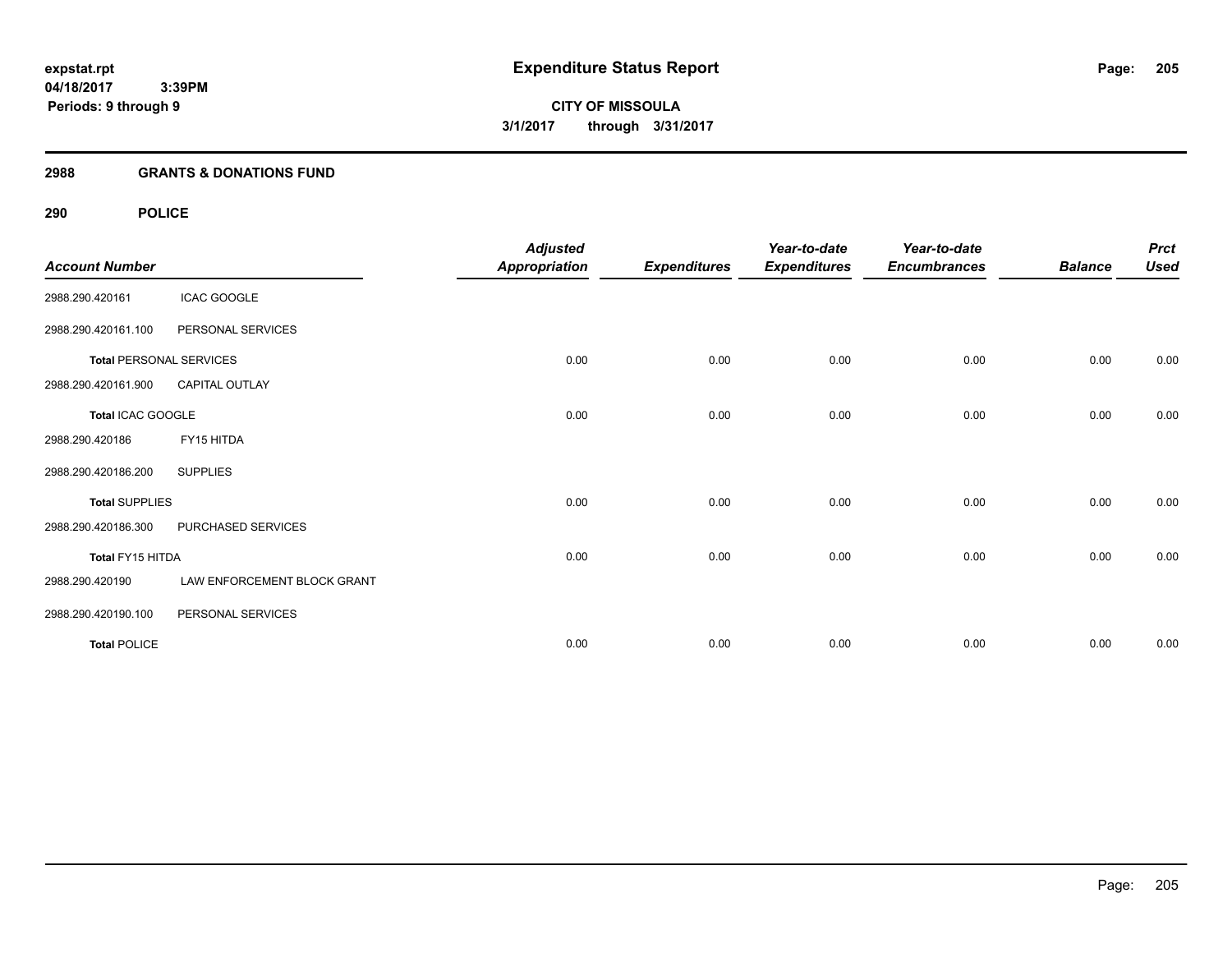#### **2988 GRANTS & DONATIONS FUND**

**300 FIRE**

| <b>Account Number</b>         |                                                 | <b>Adjusted</b><br><b>Appropriation</b> | <b>Expenditures</b>  | Year-to-date<br><b>Expenditures</b> | Year-to-date<br><b>Encumbrances</b> | <b>Balance</b>             | <b>Prct</b><br><b>Used</b> |
|-------------------------------|-------------------------------------------------|-----------------------------------------|----------------------|-------------------------------------|-------------------------------------|----------------------------|----------------------------|
| 2988.300.420731               | AFG GRANT                                       |                                         |                      |                                     |                                     |                            |                            |
| 2988.300.420731.900           | <b>CAPITAL OUTLAY</b>                           |                                         |                      |                                     |                                     |                            |                            |
| <b>Total AFG GRANT</b>        | 2988.300.420731.940.000 AFG GRANT-LARYNGOSCOPES | 60,000.00<br>60,000.00                  | 1,845.81<br>1,845.81 | 62,390.03<br>62,390.03              | 0.00<br>0.00                        | $-2,390.03$<br>$-2,390.03$ | 103.98<br>103.98           |
| 2988.300.720731               | *** Title Not Found ***                         |                                         |                      |                                     |                                     |                            |                            |
| 2988.300.720731.900           | <b>CAPITAL OUTLAY</b>                           |                                         |                      |                                     |                                     |                            |                            |
| Total *** Title Not Found *** |                                                 | 0.00                                    | 0.00                 | 0.00                                | 0.00                                | 0.00                       | 0.00                       |
| <b>Total FIRE</b>             |                                                 | 60,000.00                               | 1,845.81             | 62,390.03                           | 0.00                                | $-2,390.03$                | 103.98                     |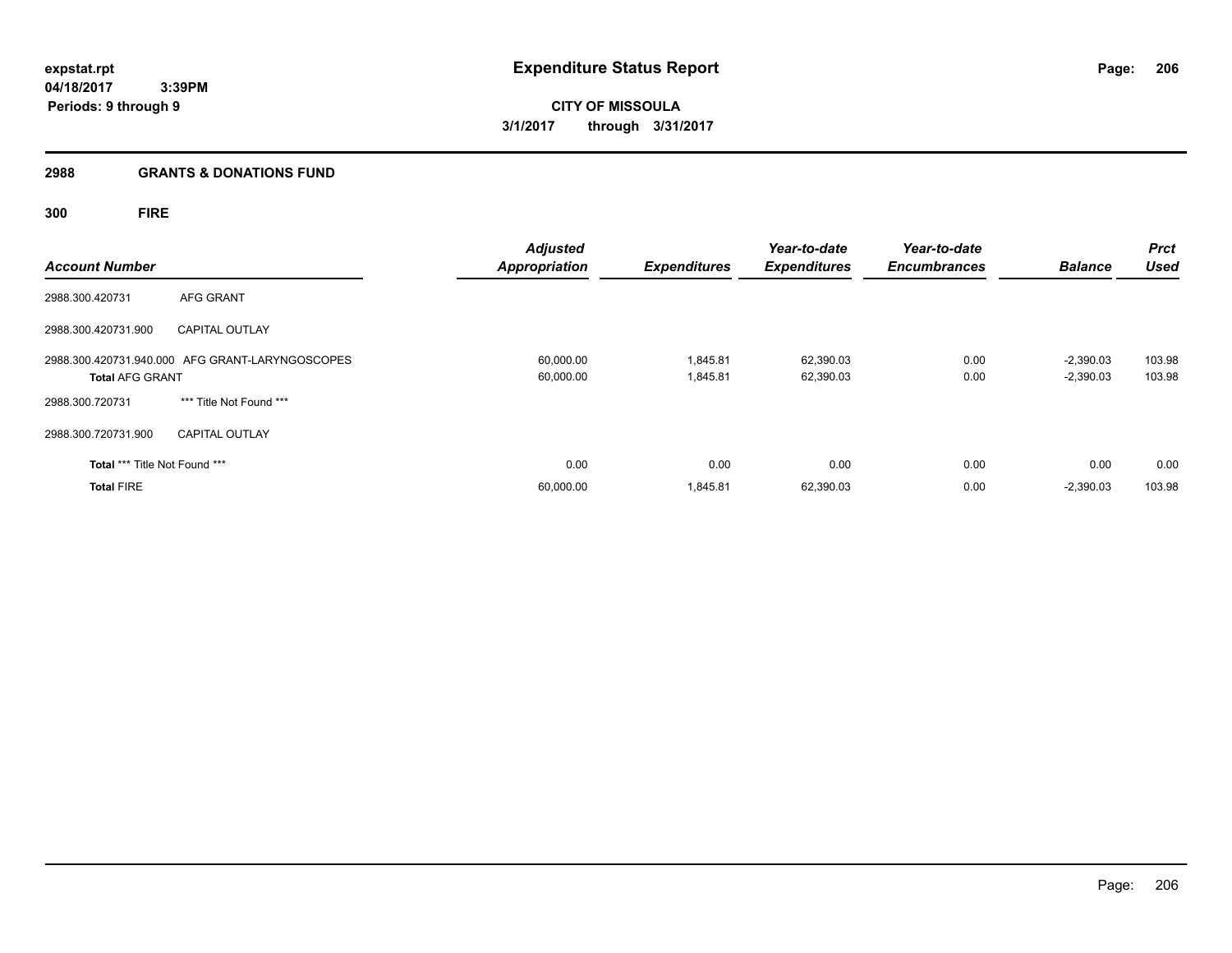#### **2988 GRANTS & DONATIONS FUND**

|                            |                                                | <b>Adjusted</b> |                     | Year-to-date        | Year-to-date        |                | <b>Prct</b> |
|----------------------------|------------------------------------------------|-----------------|---------------------|---------------------|---------------------|----------------|-------------|
| <b>Account Number</b>      |                                                | Appropriation   | <b>Expenditures</b> | <b>Expenditures</b> | <b>Encumbrances</b> | <b>Balance</b> | <b>Used</b> |
| 2988.390.410105            | WAPIKIYA HOMEOWNERS ASSN GRANT                 |                 |                     |                     |                     |                |             |
| 2988.390.410105.200        | <b>SUPPLIES</b>                                |                 |                     |                     |                     |                |             |
|                            | Total WAPIKIYA HOMEOWNERS ASSN GRANT           | 0.00            | 0.00                | 0.00                | 0.00                | 0.00           | 0.00        |
| 2988.390.420000            | <b>MISC GRANTS</b>                             |                 |                     |                     |                     |                |             |
| 2988.390.420000.700        | <b>GRANTS &amp; CONTRIBUTIONS</b>              |                 |                     |                     |                     |                |             |
|                            | 2988.390.420000.700.000 GRANTS & CONTRIBUTIONS | 20,260.00       | 0.00                | 0.00                | 0.00                | 20,260.00      | 0.00        |
|                            | Total GRANTS & CONTRIBUTIONS                   | 20,260.00       | 0.00                | 0.00                | 0.00                | 20,260.00      | 0.00        |
| 2988.390.420000.800        | OTHER OBJECTS                                  |                 |                     |                     |                     |                |             |
| <b>Total OTHER OBJECTS</b> |                                                | 0.00            | 0.00                | 0.00                | 0.00                | 0.00           | 0.00        |
| <b>Total MISC GRANTS</b>   |                                                | 20,260.00       | 0.00                | 0.00                | 0.00                | 20,260.00      | 0.00        |
| 2988.390.420110            | COPS TECHNOLOGY GRANT(D0J)                     |                 |                     |                     |                     |                |             |
| 2988.390.420110.900        | CAPITAL OUTLAY                                 |                 |                     |                     |                     |                |             |
|                            | Total COPS TECHNOLOGY GRANT(D0J)               | 0.00            | 0.00                | 0.00                | 0.00                | 0.00           | 0.00        |
| 2988.390.420112            | COPS TECH GRANT X2 \$750,000                   |                 |                     |                     |                     |                |             |
| 2988.390.420112.300        | PURCHASED SERVICES                             |                 |                     |                     |                     |                |             |
|                            | <b>Total PURCHASED SERVICES</b>                | 0.00            | 0.00                | 0.00                | 0.00                | 0.00           | 0.00        |
| 2988.390.420112.900        | CAPITAL OUTLAY                                 |                 |                     |                     |                     |                |             |
|                            | Total COPS TECH GRANT X2 \$750,000             | 0.00            | 0.00                | 0.00                | 0.00                | 0.00           | 0.00        |
| 2988.390.420143            | ANTI-GRAFFITI PROJECT                          |                 |                     |                     |                     |                |             |
| 2988.390.420143.200        | <b>SUPPLIES</b>                                |                 |                     |                     |                     |                |             |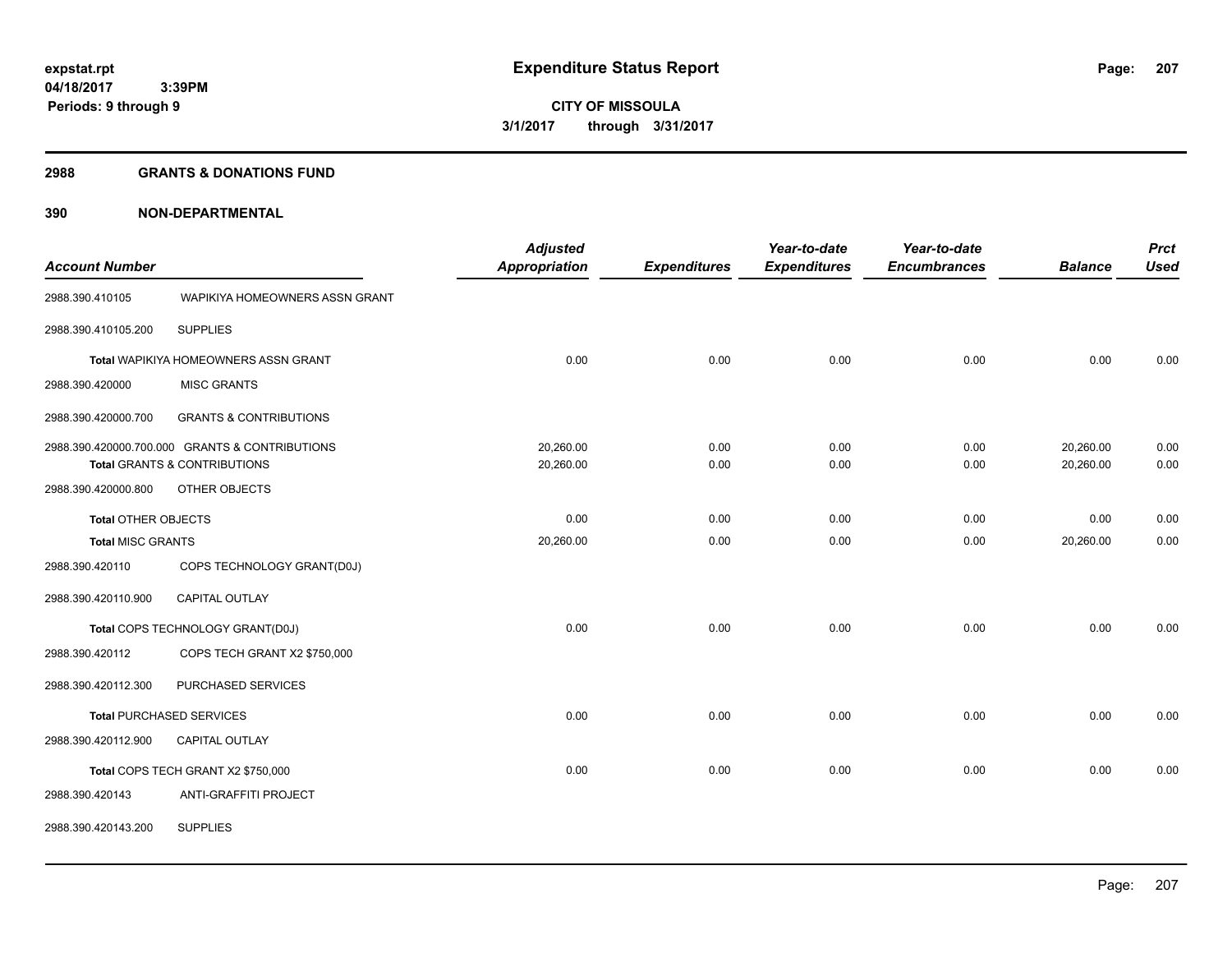#### **2988 GRANTS & DONATIONS FUND**

| <b>Account Number</b>           |                                    | <b>Adjusted</b><br><b>Appropriation</b> | <b>Expenditures</b> | Year-to-date<br><b>Expenditures</b> | Year-to-date<br><b>Encumbrances</b> | <b>Balance</b> | <b>Prct</b><br><b>Used</b> |
|---------------------------------|------------------------------------|-----------------------------------------|---------------------|-------------------------------------|-------------------------------------|----------------|----------------------------|
|                                 |                                    |                                         |                     |                                     |                                     |                |                            |
|                                 | Total ANTI-GRAFFITI PROJECT        | 0.00                                    | 0.00                | 0.00                                | 0.00                                | 0.00           | 0.00                       |
| 2988.390.420144                 | <b>BIAS CRIME CONTROL CAMPAIGN</b> |                                         |                     |                                     |                                     |                |                            |
| 2988.390.420144.300             | PURCHASED SERVICES                 |                                         |                     |                                     |                                     |                |                            |
|                                 | Total BIAS CRIME CONTROL CAMPAIGN  | 0.00                                    | 0.00                | 0.00                                | 0.00                                | 0.00           | 0.00                       |
| 2988.390.420145                 | FY10 UNDERAGE DRINKING             |                                         |                     |                                     |                                     |                |                            |
| 2988.390.420145.100             | PERSONAL SERVICES                  |                                         |                     |                                     |                                     |                |                            |
| <b>Total PERSONAL SERVICES</b>  |                                    | 0.00                                    | 0.00                | 0.00                                | 0.00                                | 0.00           | 0.00                       |
| 2988.390.420145.300             | PURCHASED SERVICES                 |                                         |                     |                                     |                                     |                |                            |
|                                 | Total FY10 UNDERAGE DRINKING       | 0.00                                    | 0.00                | 0.00                                | 0.00                                | 0.00           | 0.00                       |
| 2988.390.420150                 | TRAFFIC POLICING-UNIFORM           |                                         |                     |                                     |                                     |                |                            |
| 2988.390.420150.900             | CAPITAL OUTLAY                     |                                         |                     |                                     |                                     |                |                            |
|                                 | Total TRAFFIC POLICING-UNIFORM     | 0.00                                    | 0.00                | 0.00                                | 0.00                                | 0.00           | 0.00                       |
| 2988.390.420160                 | FY09 POLICE ICAC FEDERAL GRANT     |                                         |                     |                                     |                                     |                |                            |
| 2988.390.420160.100             | PERSONAL SERVICES                  |                                         |                     |                                     |                                     |                |                            |
| <b>Total PERSONAL SERVICES</b>  |                                    | 0.00                                    | 0.00                | 0.00                                | 0.00                                | 0.00           | 0.00                       |
| 2988.390.420160.200             | <b>SUPPLIES</b>                    |                                         |                     |                                     |                                     |                |                            |
| <b>Total SUPPLIES</b>           |                                    | 0.00                                    | 0.00                | 0.00                                | 0.00                                | 0.00           | 0.00                       |
| 2988.390.420160.300             | PURCHASED SERVICES                 |                                         |                     |                                     |                                     |                |                            |
| <b>Total PURCHASED SERVICES</b> |                                    | 0.00                                    | 0.00                | 0.00                                | 0.00                                | 0.00           | 0.00                       |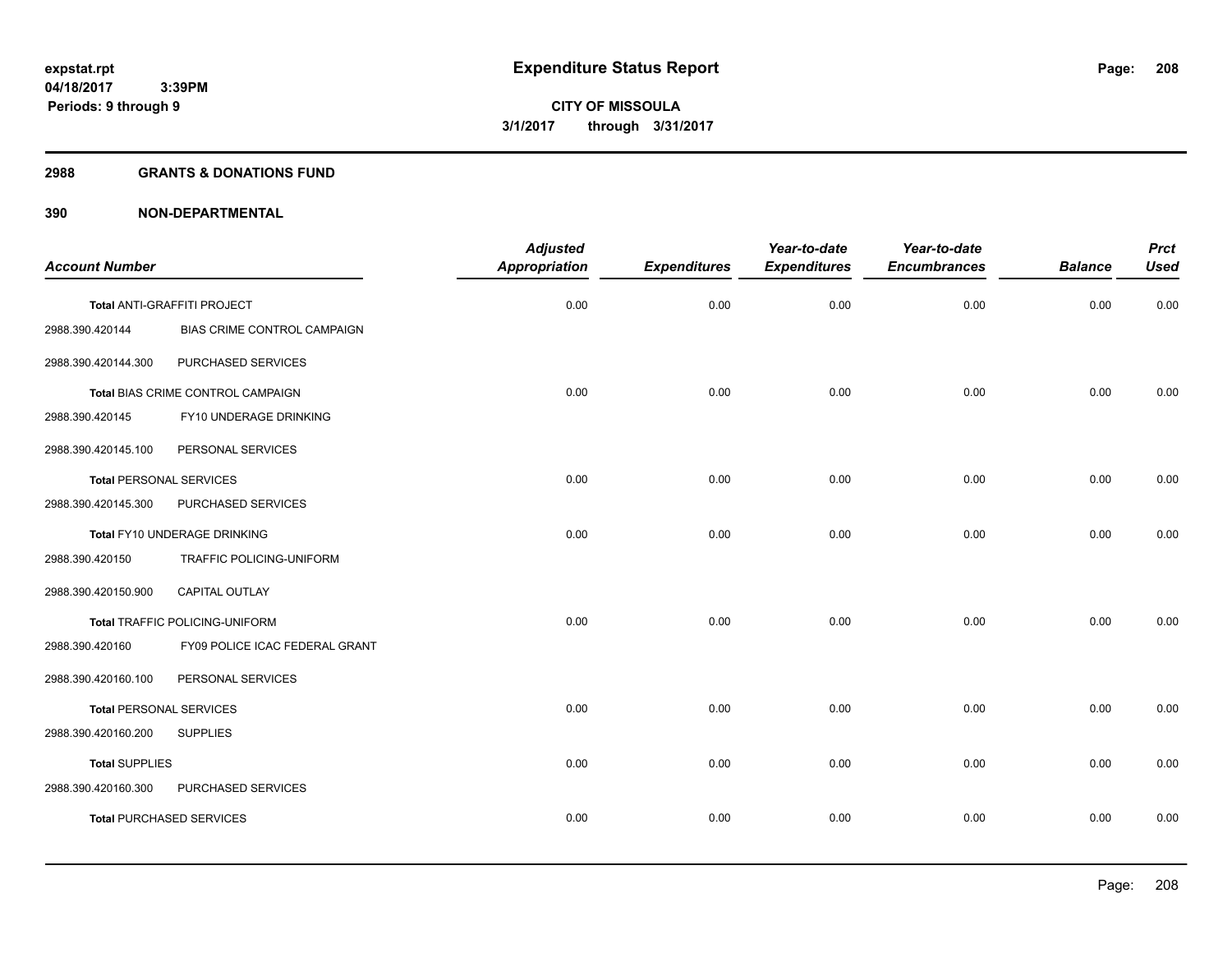#### **2988 GRANTS & DONATIONS FUND**

|                                 |                                                           | <b>Adjusted</b>      |                     | Year-to-date        | Year-to-date        |                | <b>Prct</b> |
|---------------------------------|-----------------------------------------------------------|----------------------|---------------------|---------------------|---------------------|----------------|-------------|
| <b>Account Number</b>           |                                                           | <b>Appropriation</b> | <b>Expenditures</b> | <b>Expenditures</b> | <b>Encumbrances</b> | <b>Balance</b> | <b>Used</b> |
| 2988.390.420160.400             | <b>BUILDING MATERIALS</b>                                 |                      |                     |                     |                     |                |             |
| <b>Total BUILDING MATERIALS</b> |                                                           | 0.00                 | 0.00                | 0.00                | 0.00                | 0.00           | 0.00        |
| 2988.390.420160.500             | <b>FIXED CHARGES</b>                                      |                      |                     |                     |                     |                |             |
| <b>Total FIXED CHARGES</b>      |                                                           | 0.00                 | 0.00                | 0.00                | 0.00                | 0.00           | 0.00        |
| 2988.390.420160.800             | OTHER OBJECTS                                             |                      |                     |                     |                     |                |             |
| <b>Total OTHER OBJECTS</b>      |                                                           | 0.00                 | 0.00                | 0.00                | 0.00                | 0.00           | 0.00        |
| 2988.390.420160.900             | <b>CAPITAL OUTLAY</b>                                     |                      |                     |                     |                     |                |             |
|                                 | Total FY09 POLICE ICAC FEDERAL GRANT                      | 0.00                 | 0.00                | 0.00                | 0.00                | 0.00           | 0.00        |
| 2988.390.420161                 | <b>FY09 POLICE TRAINING SIMULATOR GRANT</b>               |                      |                     |                     |                     |                |             |
| 2988.390.420161.100             | PERSONAL SERVICES                                         |                      |                     |                     |                     |                |             |
|                                 | 2988.390.420161.110.000 ICAC GOOGLE-SALARIES AND WAGES    | 0.00                 | 0.00                | 4,260.60            | 0.00                | $-4,260.60$    | 0.00        |
|                                 | 2988.390.420161.115.000 SALARIES/HEALTH INSURANCE BENEFIT | 0.00                 | 0.00                | 210.60              | 0.00                | $-210.60$      | 0.00        |
|                                 | 2988.390.420161.140.000 EMPLOYER CONTRIBUTIONS            | 0.00                 | 0.00                | 1,155.83            | 0.00                | $-1,155.83$    | 0.00        |
|                                 | 2988.390.420161.141.000 STATE RETIREMENT CONTRIBUTIONS    | 0.00                 | 0.00                | 4.26                | 0.00                | $-4.26$        | 0.00        |
| <b>Total PERSONAL SERVICES</b>  |                                                           | 0.00                 | 0.00                | 5,631.29            | 0.00                | $-5,631.29$    | 0.00        |
| 2988.390.420161.200             | <b>SUPPLIES</b>                                           |                      |                     |                     |                     |                |             |
| <b>Total SUPPLIES</b>           |                                                           | 0.00                 | 0.00                | 0.00                | 0.00                | 0.00           | 0.00        |
|                                 | <b>Total FY09 POLICE TRAINING SIMULATOR GRANT</b>         | 0.00                 | 0.00                | 5,631.29            | 0.00                | $-5.631.29$    | 0.00        |
| 2988.390.420180                 | <b>BULLETPROOF VEST PROGRAM</b>                           |                      |                     |                     |                     |                |             |
| 2988.390.420180.200             | <b>SUPPLIES</b>                                           |                      |                     |                     |                     |                |             |
|                                 | <b>Total BULLETPROOF VEST PROGRAM</b>                     | 0.00                 | 0.00                | 0.00                | 0.00                | 0.00           | 0.00        |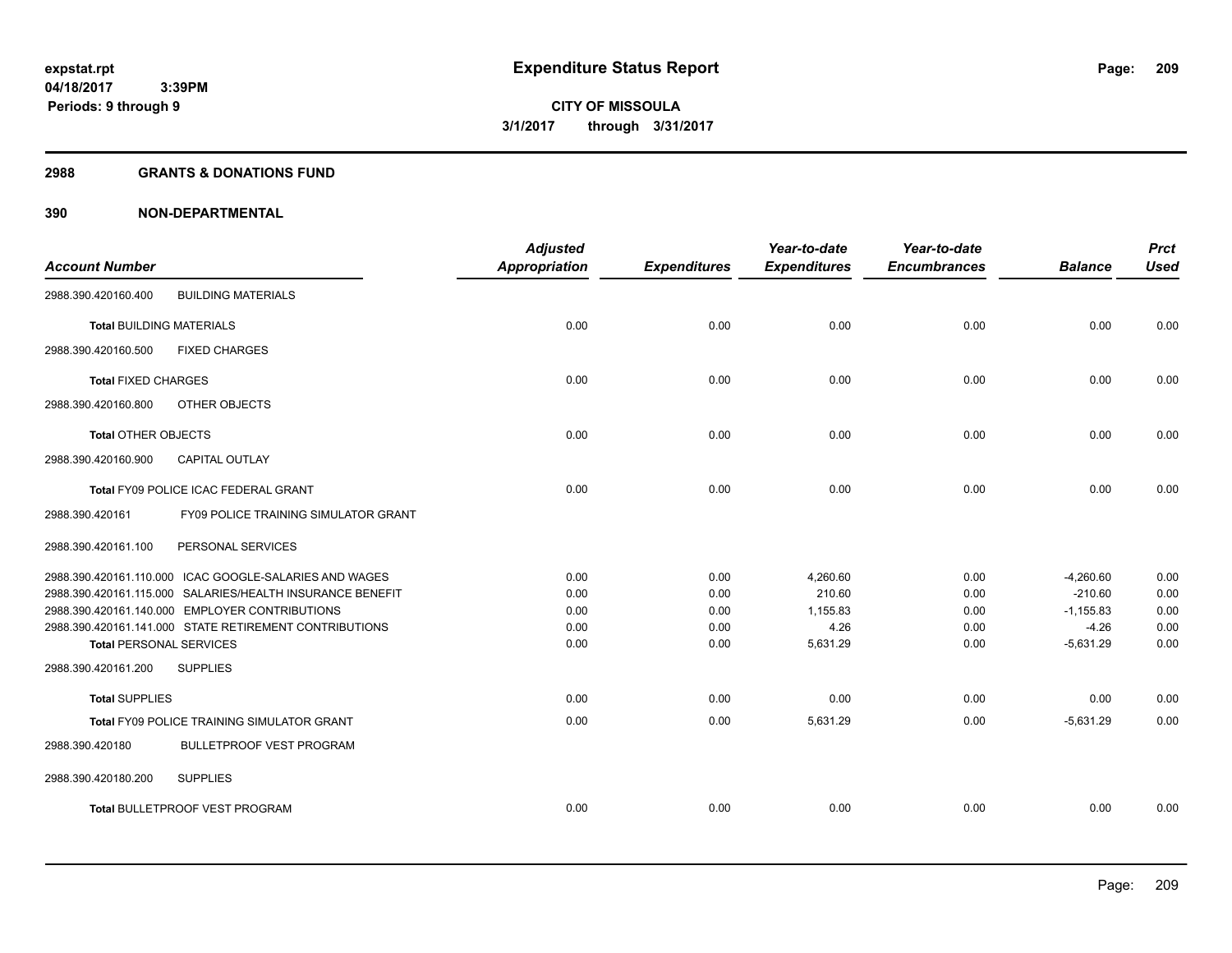#### **2988 GRANTS & DONATIONS FUND**

| <b>Account Number</b>           |                                                           | <b>Adjusted</b><br><b>Appropriation</b> | <b>Expenditures</b> | Year-to-date<br><b>Expenditures</b> | Year-to-date<br><b>Encumbrances</b> | <b>Balance</b> | <b>Prct</b><br><b>Used</b> |
|---------------------------------|-----------------------------------------------------------|-----------------------------------------|---------------------|-------------------------------------|-------------------------------------|----------------|----------------------------|
|                                 |                                                           |                                         |                     |                                     |                                     |                |                            |
| 2988.390.420181                 | FY16 HIDTA                                                |                                         |                     |                                     |                                     |                |                            |
| 2988.390.420181.100             | PERSONAL SERVICES                                         |                                         |                     |                                     |                                     |                |                            |
|                                 | 2988.390.420181.120.000 FY12 HIDTA-OVERTIME/TERMINATION   | 0.00                                    | 0.00                | 282.33                              | 0.00                                | $-282.33$      | 0.00                       |
|                                 | 2988.390.420181.140.000 FY12 HIDTA-EMPLOYER CONTRIBUTIONS | 0.00                                    | 0.00                | 19.14                               | 0.00                                | $-19.14$       | 0.00                       |
| <b>Total PERSONAL SERVICES</b>  |                                                           | 0.00                                    | 0.00                | 301.47                              | 0.00                                | $-301.47$      | 0.00                       |
| 2988.390.420181.200             | <b>SUPPLIES</b>                                           |                                         |                     |                                     |                                     |                |                            |
| <b>Total SUPPLIES</b>           |                                                           | 0.00                                    | 0.00                | 0.00                                | 0.00                                | 0.00           | 0.00                       |
| 2988.390.420181.300             | PURCHASED SERVICES                                        |                                         |                     |                                     |                                     |                |                            |
| <b>Total PURCHASED SERVICES</b> |                                                           | 0.00                                    | 0.00                | 0.00                                | 0.00                                | 0.00           | 0.00                       |
| 2988.390.420181.500             | <b>FIXED CHARGES</b>                                      |                                         |                     |                                     |                                     |                |                            |
| <b>Total FIXED CHARGES</b>      |                                                           | 0.00                                    | 0.00                | 0.00                                | 0.00                                | 0.00           | 0.00                       |
| 2988.390.420181.900             | <b>CAPITAL OUTLAY</b>                                     |                                         |                     |                                     |                                     |                |                            |
| <b>Total CAPITAL OUTLAY</b>     |                                                           | 0.00                                    | 0.00                | 0.00                                | 0.00                                | 0.00           | 0.00                       |
| Total FY16 HIDTA                |                                                           | 0.00                                    | 0.00                | 301.47                              | 0.00                                | $-301.47$      | 0.00                       |
| 2988.390.420184                 | DUI TASK FORCE GRANT                                      |                                         |                     |                                     |                                     |                |                            |
| 2988.390.420184.100             | PERSONAL SERVICES                                         |                                         |                     |                                     |                                     |                |                            |
| <b>Total PERSONAL SERVICES</b>  |                                                           | 0.00                                    | 0.00                | 0.00                                | 0.00                                | 0.00           | 0.00                       |
| 2988.390.420184.200             | <b>SUPPLIES</b>                                           |                                         |                     |                                     |                                     |                |                            |
|                                 | Total DUI TASK FORCE GRANT                                | 0.00                                    | 0.00                | 0.00                                | 0.00                                | 0.00           | 0.00                       |
| 2988.390.420185                 | DUI - COPS IN SHOPS                                       |                                         |                     |                                     |                                     |                |                            |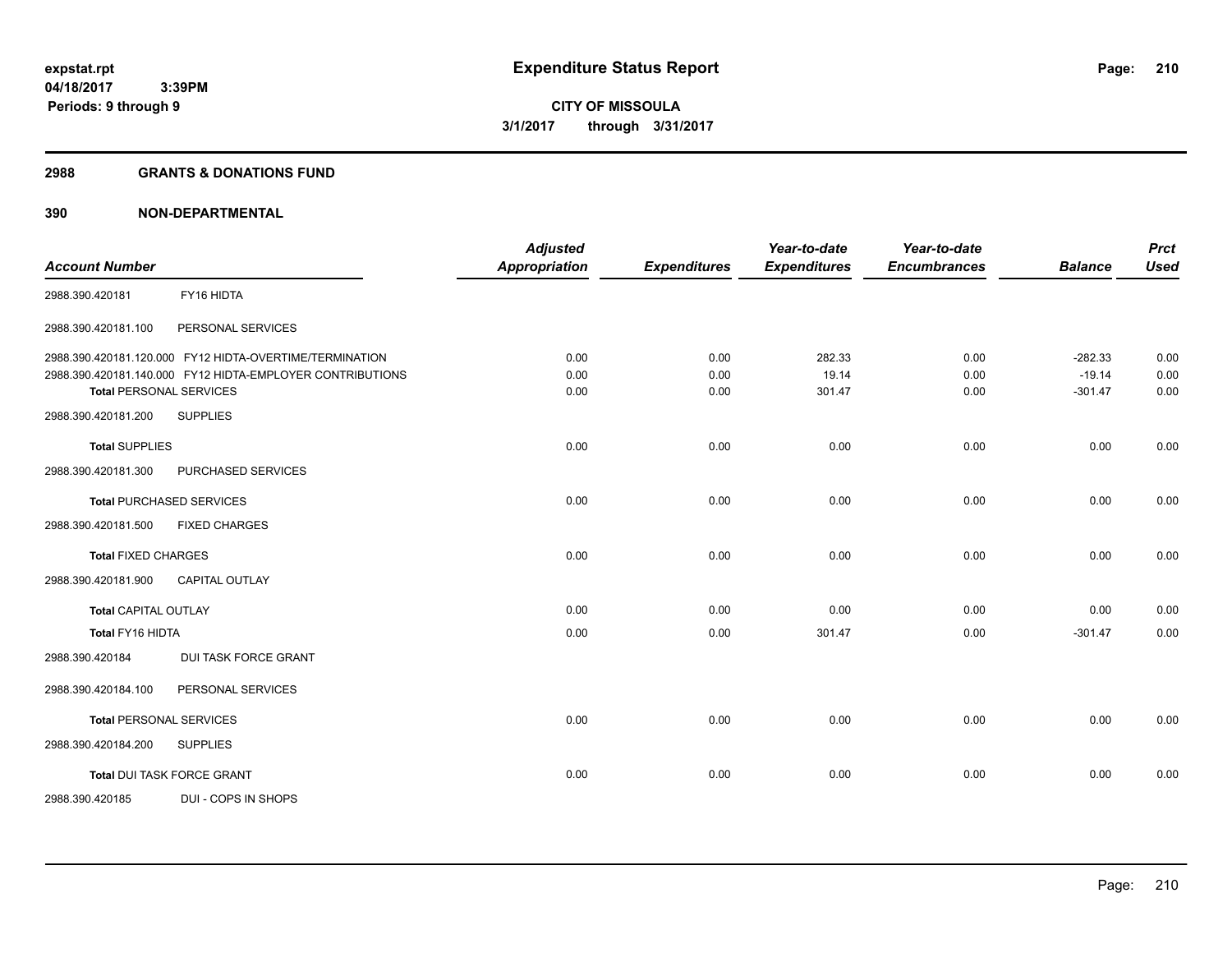#### **2988 GRANTS & DONATIONS FUND**

|                                |                                                              | <b>Adjusted</b>      |                     | Year-to-date        | Year-to-date        |                       | <b>Prct</b>  |
|--------------------------------|--------------------------------------------------------------|----------------------|---------------------|---------------------|---------------------|-----------------------|--------------|
| <b>Account Number</b>          |                                                              | <b>Appropriation</b> | <b>Expenditures</b> | <b>Expenditures</b> | <b>Encumbrances</b> | <b>Balance</b>        | <b>Used</b>  |
| 2988.390.420185.100            | PERSONAL SERVICES                                            |                      |                     |                     |                     |                       |              |
| <b>Total PERSONAL SERVICES</b> |                                                              | 0.00                 | 0.00                | 0.00                | 0.00                | 0.00                  | 0.00         |
| 2988.390.420185.200            | <b>SUPPLIES</b>                                              |                      |                     |                     |                     |                       |              |
| Total DUI - COPS IN SHOPS      |                                                              | 0.00                 | 0.00                | 0.00                | 0.00                | 0.00                  | 0.00         |
| 2988.390.420186                | FY15 HITDA                                                   |                      |                     |                     |                     |                       |              |
| 2988.390.420186.100            | PERSONAL SERVICES                                            |                      |                     |                     |                     |                       |              |
| <b>Total PERSONAL SERVICES</b> |                                                              | 0.00                 | 0.00                | 0.00                | 0.00                | 0.00                  | 0.00         |
| 2988.390.420186.200            | <b>SUPPLIES</b>                                              |                      |                     |                     |                     |                       |              |
| <b>Total SUPPLIES</b>          |                                                              | 0.00                 | 0.00                | 0.00                | 0.00                | 0.00                  | 0.00         |
| 2988.390.420186.300            | PURCHASED SERVICES                                           |                      |                     |                     |                     |                       |              |
|                                | <b>Total PURCHASED SERVICES</b>                              | 0.00                 | 0.00                | 0.00                | 0.00                | 0.00                  | 0.00         |
| 2988.390.420186.500            | <b>FIXED CHARGES</b>                                         |                      |                     |                     |                     |                       |              |
| Total FY15 HITDA               |                                                              | 0.00                 | 0.00                | 0.00                | 0.00                | 0.00                  | 0.00         |
| 2988.390.420190                | STATE OT SEAT BELT GRANT                                     |                      |                     |                     |                     |                       |              |
| 2988.390.420190.100            | PERSONAL SERVICES                                            |                      |                     |                     |                     |                       |              |
|                                | 2988.390.420190.120.000 OVERTIME/TERMINATION - MDOT/SEATBELT | 0.00                 | 0.00                | 393.49              | 0.00                | $-393.49$             | 0.00         |
| <b>Total PERSONAL SERVICES</b> | 2988.390.420190.140.000 EMPLOYER CONTRIBUTIONS-MDOT/SEATBELT | 0.00<br>0.00         | 0.00<br>0.00        | 25.64<br>419.13     | 0.00<br>0.00        | $-25.64$<br>$-419.13$ | 0.00<br>0.00 |
| 2988.390.420190.200            | <b>SUPPLIES</b>                                              |                      |                     |                     |                     |                       |              |
| <b>Total SUPPLIES</b>          |                                                              | 0.00                 | 0.00                | 0.00                | 0.00                | 0.00                  | 0.00         |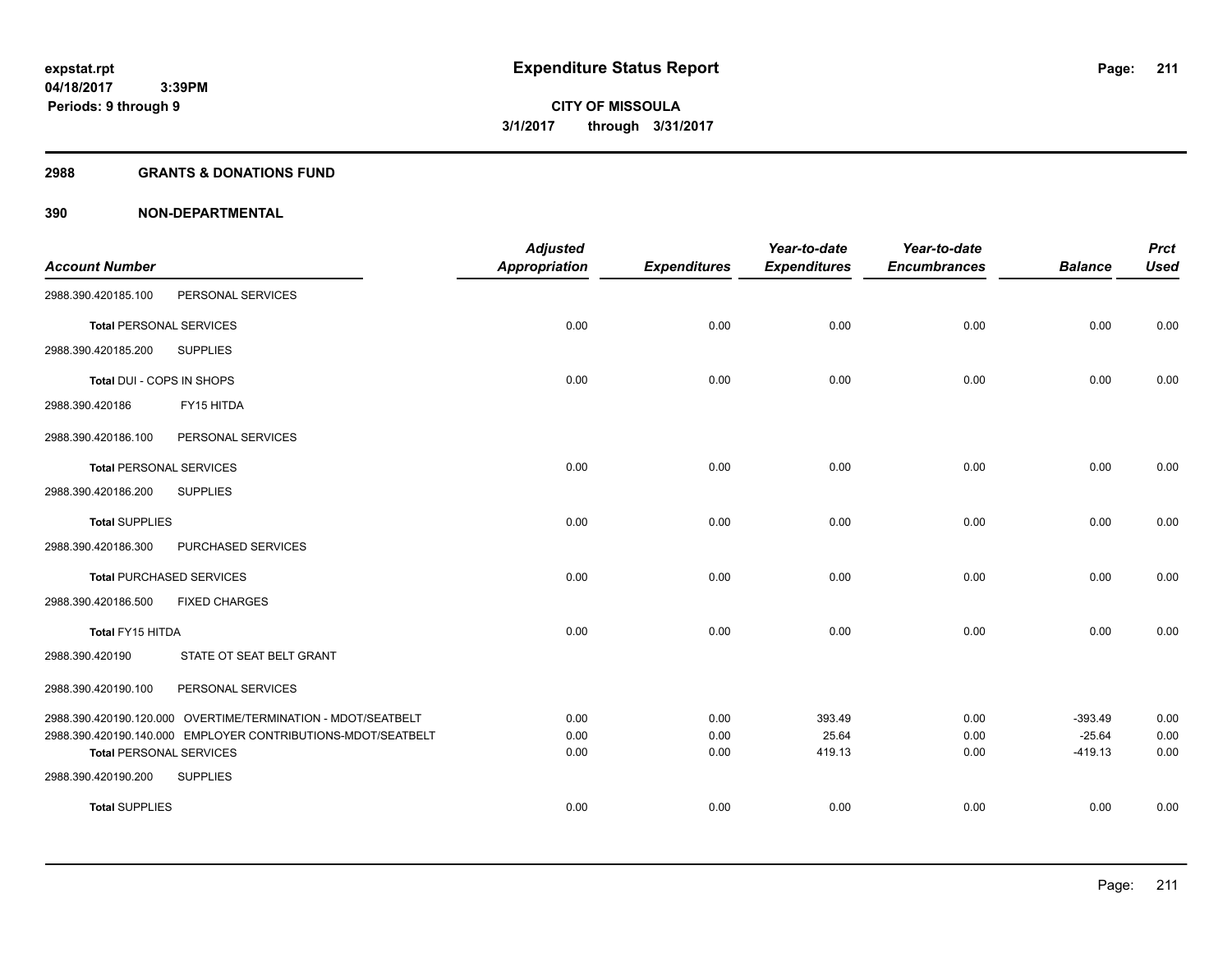#### **2988 GRANTS & DONATIONS FUND**

| <b>Account Number</b>         |                                 | <b>Adjusted</b><br><b>Appropriation</b> | <b>Expenditures</b> | Year-to-date<br><b>Expenditures</b> | Year-to-date<br><b>Encumbrances</b> | <b>Balance</b> | <b>Prct</b><br><b>Used</b> |
|-------------------------------|---------------------------------|-----------------------------------------|---------------------|-------------------------------------|-------------------------------------|----------------|----------------------------|
| 2988.390.420190.300           | PURCHASED SERVICES              |                                         |                     |                                     |                                     |                |                            |
|                               | <b>Total PURCHASED SERVICES</b> | 0.00                                    | 0.00                | 0.00                                | 0.00                                | 0.00           | 0.00                       |
|                               | Total STATE OT SEAT BELT GRANT  | 0.00                                    | 0.00                | 419.13                              | 0.00                                | $-419.13$      | 0.00                       |
| 2988.390.420191               | <b>HIDTA INITIATIVE</b>         |                                         |                     |                                     |                                     |                |                            |
| 2988.390.420191.100           | PERSONAL SERVICES               |                                         |                     |                                     |                                     |                |                            |
| <b>Total HIDTA INITIATIVE</b> |                                 | 0.00                                    | 0.00                | 0.00                                | 0.00                                | 0.00           | 0.00                       |
| 2988.390.420192               | UNDERAGE DRINKING GRANT         |                                         |                     |                                     |                                     |                |                            |
| 2988.390.420192.100           | PERSONAL SERVICES               |                                         |                     |                                     |                                     |                |                            |
|                               | Total UNDERAGE DRINKING GRANT   | 0.00                                    | 0.00                | 0.00                                | 0.00                                | 0.00           | 0.00                       |
| 2988.390.420193               | FY13 HIDTA                      |                                         |                     |                                     |                                     |                |                            |
| 2988.390.420193.100           | PERSONAL SERVICES               |                                         |                     |                                     |                                     |                |                            |
|                               | <b>Total PERSONAL SERVICES</b>  | 0.00                                    | 0.00                | 0.00                                | 0.00                                | 0.00           | 0.00                       |
| 2988.390.420193.200           | <b>SUPPLIES</b>                 |                                         |                     |                                     |                                     |                |                            |
| <b>Total SUPPLIES</b>         |                                 | 0.00                                    | 0.00                | 0.00                                | 0.00                                | 0.00           | 0.00                       |
| 2988.390.420193.300           | PURCHASED SERVICES              |                                         |                     |                                     |                                     |                |                            |
|                               | <b>Total PURCHASED SERVICES</b> | 0.00                                    | 0.00                | 0.00                                | 0.00                                | 0.00           | 0.00                       |
| 2988.390.420193.500           | <b>FIXED CHARGES</b>            |                                         |                     |                                     |                                     |                |                            |
| Total FY13 HIDTA              |                                 | 0.00                                    | 0.00                | 0.00                                | 0.00                                | 0.00           | 0.00                       |
| 2988.390.420194               | UNDERAGE DRINKING GRANT         |                                         |                     |                                     |                                     |                |                            |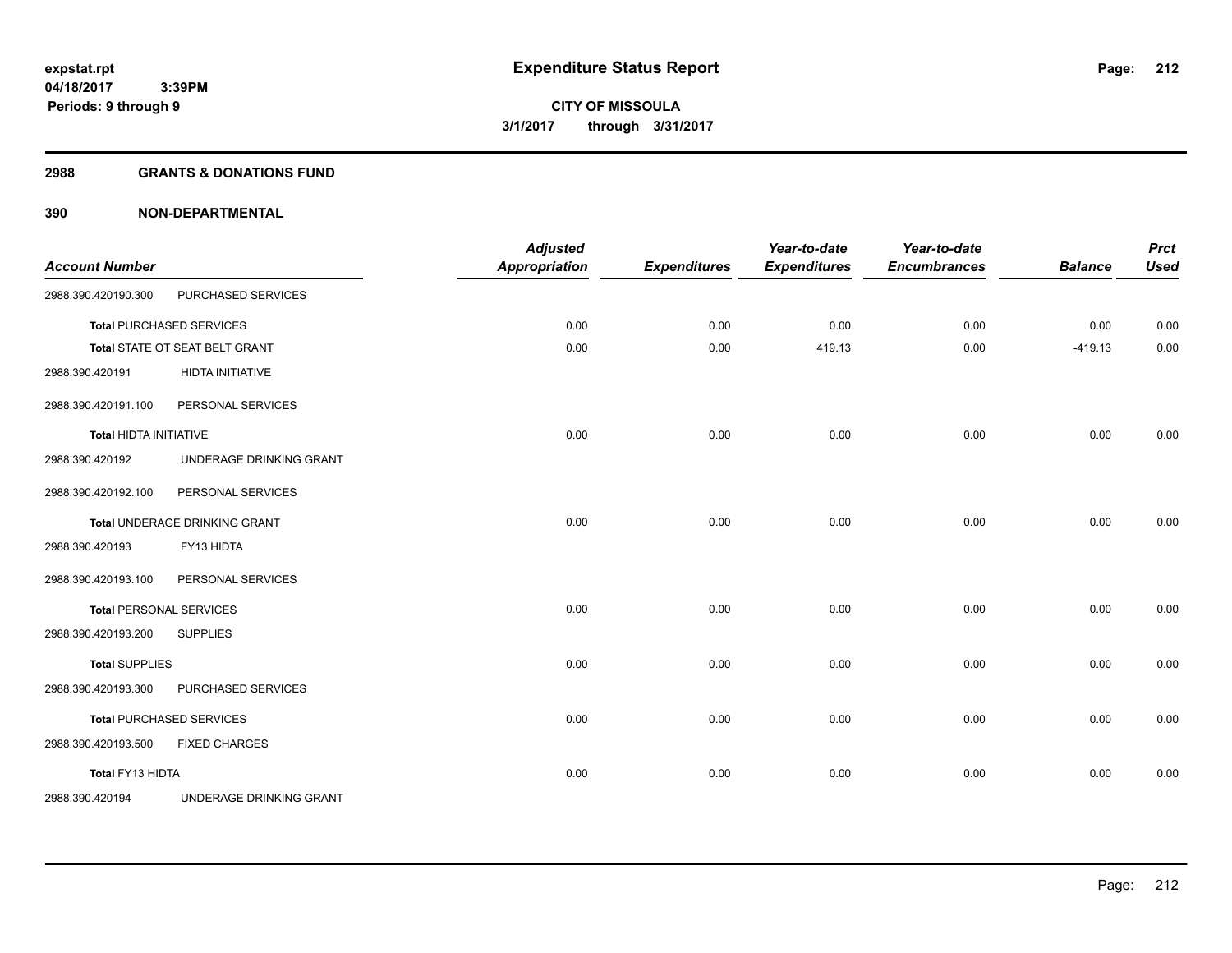#### **2988 GRANTS & DONATIONS FUND**

|                                |                                 | <b>Adjusted</b>      |                     | Year-to-date        | Year-to-date        |                | <b>Prct</b> |
|--------------------------------|---------------------------------|----------------------|---------------------|---------------------|---------------------|----------------|-------------|
| <b>Account Number</b>          |                                 | <b>Appropriation</b> | <b>Expenditures</b> | <b>Expenditures</b> | <b>Encumbrances</b> | <b>Balance</b> | <b>Used</b> |
| 2988.390.420194.100            | PERSONAL SERVICES               |                      |                     |                     |                     |                |             |
|                                | Total UNDERAGE DRINKING GRANT   | 0.00                 | 0.00                | 0.00                | 0.00                | 0.00           | 0.00        |
| 2988.390.420195                | FY09 HIDTA                      |                      |                     |                     |                     |                |             |
| 2988.390.420195.100            | PERSONAL SERVICES               |                      |                     |                     |                     |                |             |
| <b>Total PERSONAL SERVICES</b> |                                 | 0.00                 | 0.00                | 0.00                | 0.00                | 0.00           | 0.00        |
| 2988.390.420195.200            | <b>SUPPLIES</b>                 |                      |                     |                     |                     |                |             |
| <b>Total SUPPLIES</b>          |                                 | 0.00                 | 0.00                | 0.00                | 0.00                | 0.00           | 0.00        |
| 2988.390.420195.300            | PURCHASED SERVICES              |                      |                     |                     |                     |                |             |
|                                | <b>Total PURCHASED SERVICES</b> | 0.00                 | 0.00                | 0.00                | 0.00                | 0.00           | 0.00        |
| 2988.390.420195.500            | <b>FIXED CHARGES</b>            |                      |                     |                     |                     |                |             |
| Total FY09 HIDTA               |                                 | 0.00                 | 0.00                | 0.00                | 0.00                | 0.00           | 0.00        |
| 2988.390.420196                | <b>HIDTA 2010</b>               |                      |                     |                     |                     |                |             |
| 2988.390.420196.100            | PERSONAL SERVICES               |                      |                     |                     |                     |                |             |
| <b>Total PERSONAL SERVICES</b> |                                 | 0.00                 | 0.00                | 0.00                | 0.00                | 0.00           | 0.00        |
| 2988.390.420196.200            | <b>SUPPLIES</b>                 |                      |                     |                     |                     |                |             |
| <b>Total SUPPLIES</b>          |                                 | 0.00                 | 0.00                | 0.00                | 0.00                | 0.00           | 0.00        |
| 2988.390.420196.300            | PURCHASED SERVICES              |                      |                     |                     |                     |                |             |
|                                | <b>Total PURCHASED SERVICES</b> | 0.00                 | 0.00                | 0.00                | 0.00                | 0.00           | 0.00        |
| 2988.390.420196.500            | <b>FIXED CHARGES</b>            |                      |                     |                     |                     |                |             |
| <b>Total FIXED CHARGES</b>     |                                 | 0.00                 | 0.00                | 0.00                | 0.00                | 0.00           | 0.00        |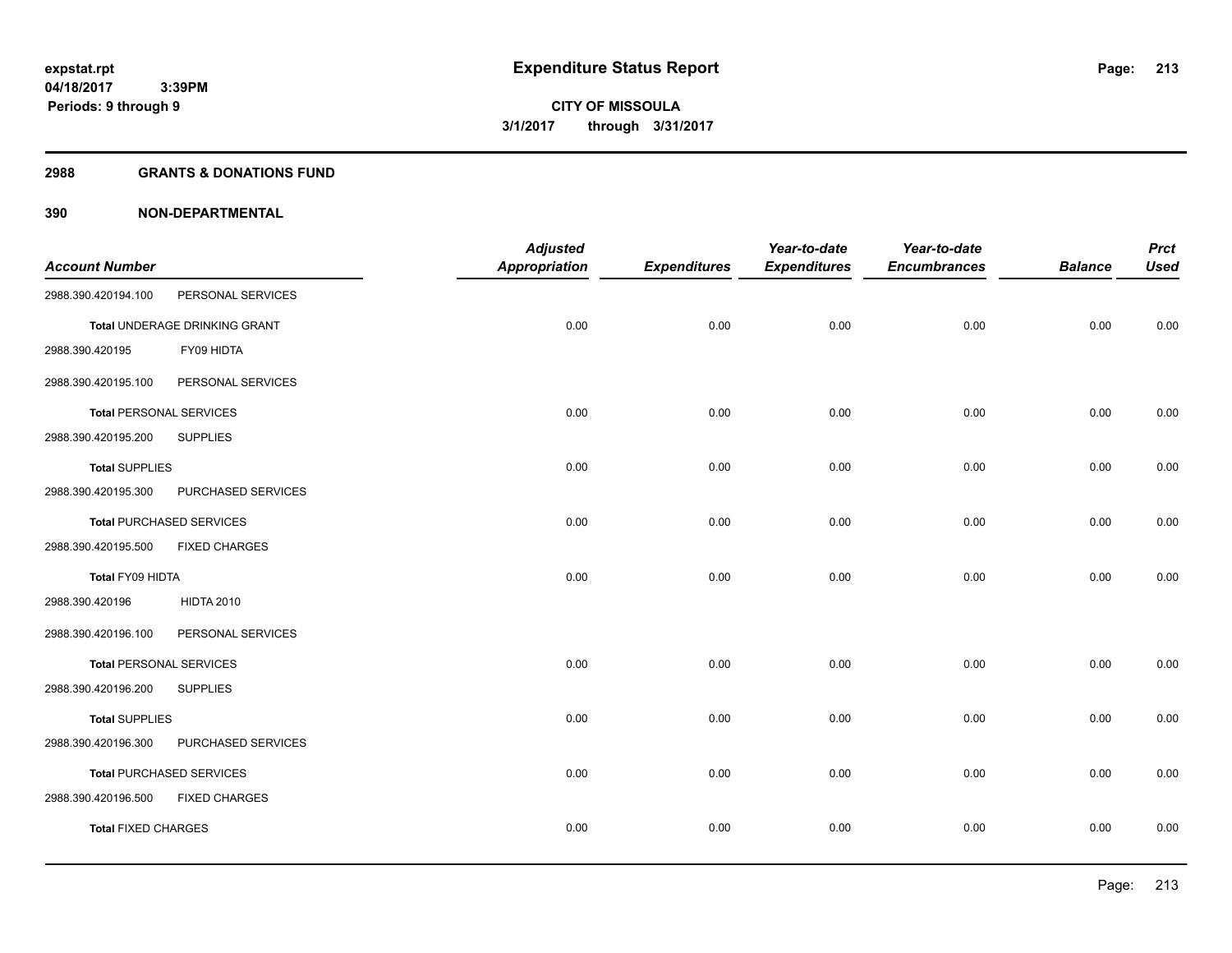#### **2988 GRANTS & DONATIONS FUND**

| <b>Account Number</b>         |                                                               | <b>Adjusted</b><br><b>Appropriation</b> | <b>Expenditures</b> | Year-to-date<br><b>Expenditures</b> | Year-to-date<br><b>Encumbrances</b> | <b>Balance</b>       | <b>Prct</b><br><b>Used</b> |
|-------------------------------|---------------------------------------------------------------|-----------------------------------------|---------------------|-------------------------------------|-------------------------------------|----------------------|----------------------------|
| 2988.390.420196.900           | <b>CAPITAL OUTLAY</b>                                         |                                         |                     |                                     |                                     |                      |                            |
| Total HIDTA 2010              |                                                               | 0.00                                    | 0.00                | 0.00                                | 0.00                                | 0.00                 | 0.00                       |
| 2988.390.420432               | <b>FIRE EXPLORERS</b>                                         |                                         |                     |                                     |                                     |                      |                            |
| 2988.390.420432.700           | <b>GRANTS &amp; CONTRIBUTIONS</b>                             |                                         |                     |                                     |                                     |                      |                            |
| <b>Total FIRE EXPLORERS</b>   | 2988.390.420432.700.000 FIRE EXPLORERS/GRANTS & CONTRIBUTIONS | 1,650.00<br>1,650.00                    | 0.00<br>0.00        | 0.00<br>0.00                        | 0.00<br>0.00                        | 1,650.00<br>1,650.00 | 0.00<br>0.00               |
| 2988.390.420433               | <b>COMBAT CHALLENGE</b>                                       |                                         |                     |                                     |                                     |                      |                            |
| 2988.390.420433.200           | <b>SUPPLIES</b>                                               |                                         |                     |                                     |                                     |                      |                            |
| <b>Total SUPPLIES</b>         |                                                               | 0.00                                    | 0.00                | 0.00                                | 0.00                                | 0.00                 | 0.00                       |
| 2988.390.420433.300           | PURCHASED SERVICES                                            |                                         |                     |                                     |                                     |                      |                            |
|                               | <b>Total PURCHASED SERVICES</b>                               | 0.00                                    | 0.00                | 0.00                                | 0.00                                | 0.00                 | 0.00                       |
| 2988.390.420433.700           | <b>GRANTS &amp; CONTRIBUTIONS</b>                             |                                         |                     |                                     |                                     |                      |                            |
| <b>Total COMBAT CHALLENGE</b> |                                                               | 0.00                                    | 0.00                | 0.00                                | 0.00                                | 0.00                 | 0.00                       |
| 2988.390.430100               | <b>GREEN BLOCKS PILOT PROJECT</b>                             |                                         |                     |                                     |                                     |                      |                            |
| 2988.390.430100.300           | PURCHASED SERVICES                                            |                                         |                     |                                     |                                     |                      |                            |
|                               | <b>Total PURCHASED SERVICES</b>                               | 0.00                                    | 0.00                | 0.00                                | 0.00                                | 0.00                 | 0.00                       |
| 2988.390.430100.700           | <b>GRANTS &amp; CONTRIBUTIONS</b>                             |                                         |                     |                                     |                                     |                      |                            |
|                               | Total GREEN BLOCKS PILOT PROJECT                              | 0.00                                    | 0.00                | 0.00                                | 0.00                                | 0.00                 | 0.00                       |
| 2988.390.430230               | <b>STREET RESTORATION</b>                                     |                                         |                     |                                     |                                     |                      |                            |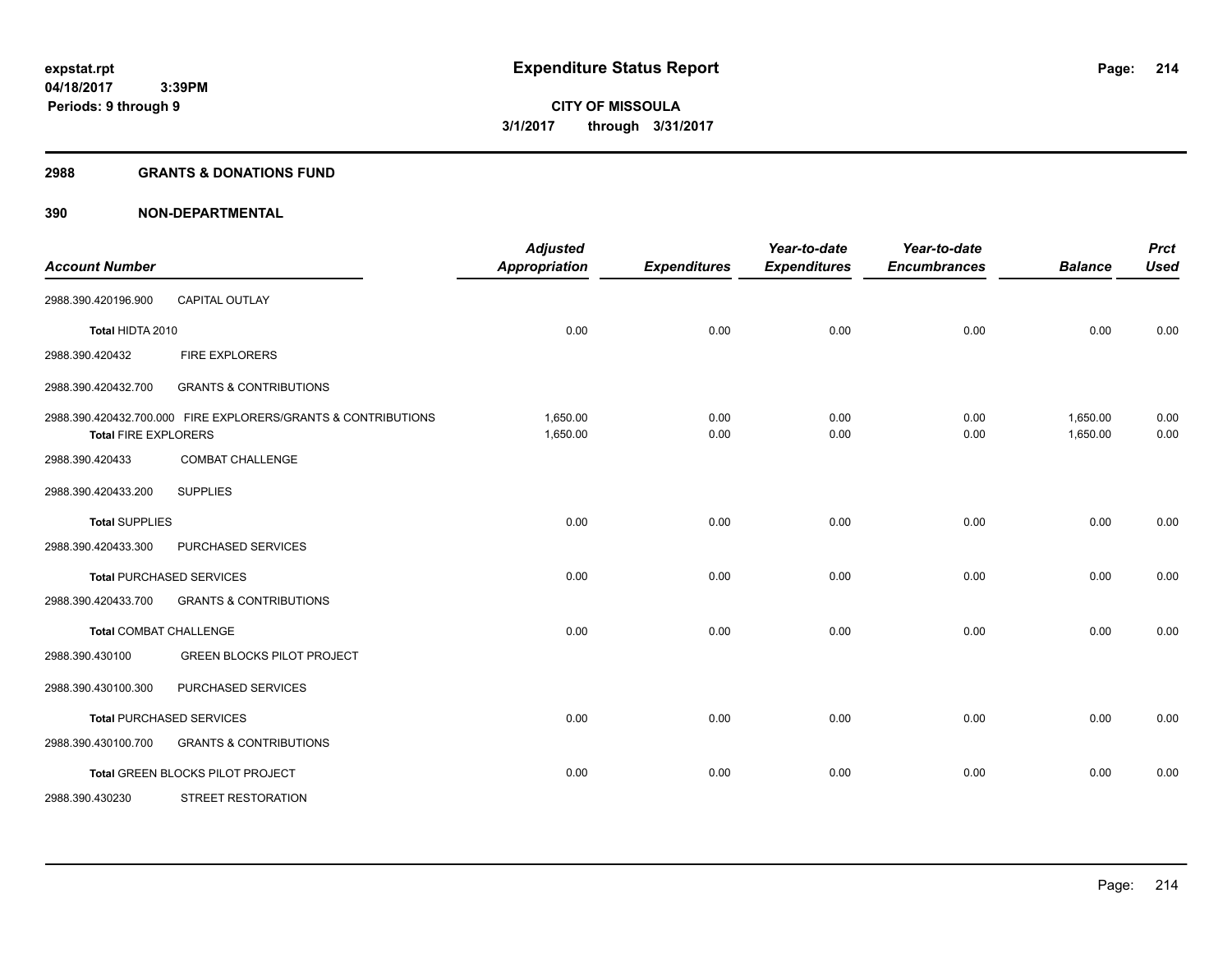#### **2988 GRANTS & DONATIONS FUND**

|                                      |                                                 | <b>Adjusted</b>      |                     | Year-to-date        | Year-to-date        |                | <b>Prct</b> |
|--------------------------------------|-------------------------------------------------|----------------------|---------------------|---------------------|---------------------|----------------|-------------|
| <b>Account Number</b>                |                                                 | <b>Appropriation</b> | <b>Expenditures</b> | <b>Expenditures</b> | <b>Encumbrances</b> | <b>Balance</b> | <b>Used</b> |
| 2988.390.430230.900                  | <b>CAPITAL OUTLAY</b>                           |                      |                     |                     |                     |                |             |
| 2988.390.430230.930.000 IMPROVEMENTS |                                                 | 24,822.00            | 0.00                | 0.00                | 0.00                | 24,822.00      | 0.00        |
|                                      | <b>Total STREET RESTORATION</b>                 | 24,822.00            | 0.00                | 0.00                | 0.00                | 24,822.00      | 0.00        |
| 2988.390.430243                      | SCHILLING ST FOOT BRIDGE                        |                      |                     |                     |                     |                |             |
| 2988.390.430243.200                  | <b>SUPPLIES</b>                                 |                      |                     |                     |                     |                |             |
|                                      | Total SCHILLING ST FOOT BRIDGE                  | 0.00                 | 0.00                | 0.00                | 0.00                | 0.00           | 0.00        |
| 2988.390.430300                      | <b>EECBG</b>                                    |                      |                     |                     |                     |                |             |
| 2988.390.430300.300                  | PURCHASED SERVICES                              |                      |                     |                     |                     |                |             |
| <b>Total EECBG</b>                   |                                                 | 0.00                 | 0.00                | 0.00                | 0.00                | 0.00           | 0.00        |
| 2988.390.470404                      | BROWNFIELDS CLEANUP RLF                         |                      |                     |                     |                     |                |             |
| 2988.390.470404.300                  | PURCHASED SERVICES                              |                      |                     |                     |                     |                |             |
|                                      | 2988.390.470404.350.000 PROFESSIONAL SERVICES   | 0.00                 | 0.00                | 22,771.15           | 0.00                | $-22,771.15$   | 0.00        |
|                                      | <b>Total PURCHASED SERVICES</b>                 | 0.00                 | 0.00                | 22,771.15           | 0.00                | $-22,771.15$   | 0.00        |
| 2988.390.470404.700                  | <b>GRANTS &amp; CONTRIBUTIONS</b>               |                      |                     |                     |                     |                |             |
|                                      | 2988.390.470404.700.000 BROWNSFIELD RLF CLEANUP | 509,603.00           | 2,875.80            | 14,379.55           | 0.00                | 495,223.45     | 2.82        |
|                                      | <b>Total GRANTS &amp; CONTRIBUTIONS</b>         | 509,603.00           | 2,875.80            | 14,379.55           | 0.00                | 495,223.45     | 2.82        |
| 2988.390.470404.800                  | OTHER OBJECTS                                   |                      |                     |                     |                     |                |             |
| <b>Total OTHER OBJECTS</b>           |                                                 | 0.00                 | 0.00                | 0.00                | 0.00                | 0.00           | 0.00        |
|                                      | Total BROWNFIELDS CLEANUP RLF                   | 509,603.00           | 2,875.80            | 37,150.70           | 0.00                | 472,452.30     | 7.29        |
| 2988.390.470405                      | <b>BROWNFIELDS ASSESSMENT</b>                   |                      |                     |                     |                     |                |             |
| 2988.390.470405.300                  | PURCHASED SERVICES                              |                      |                     |                     |                     |                |             |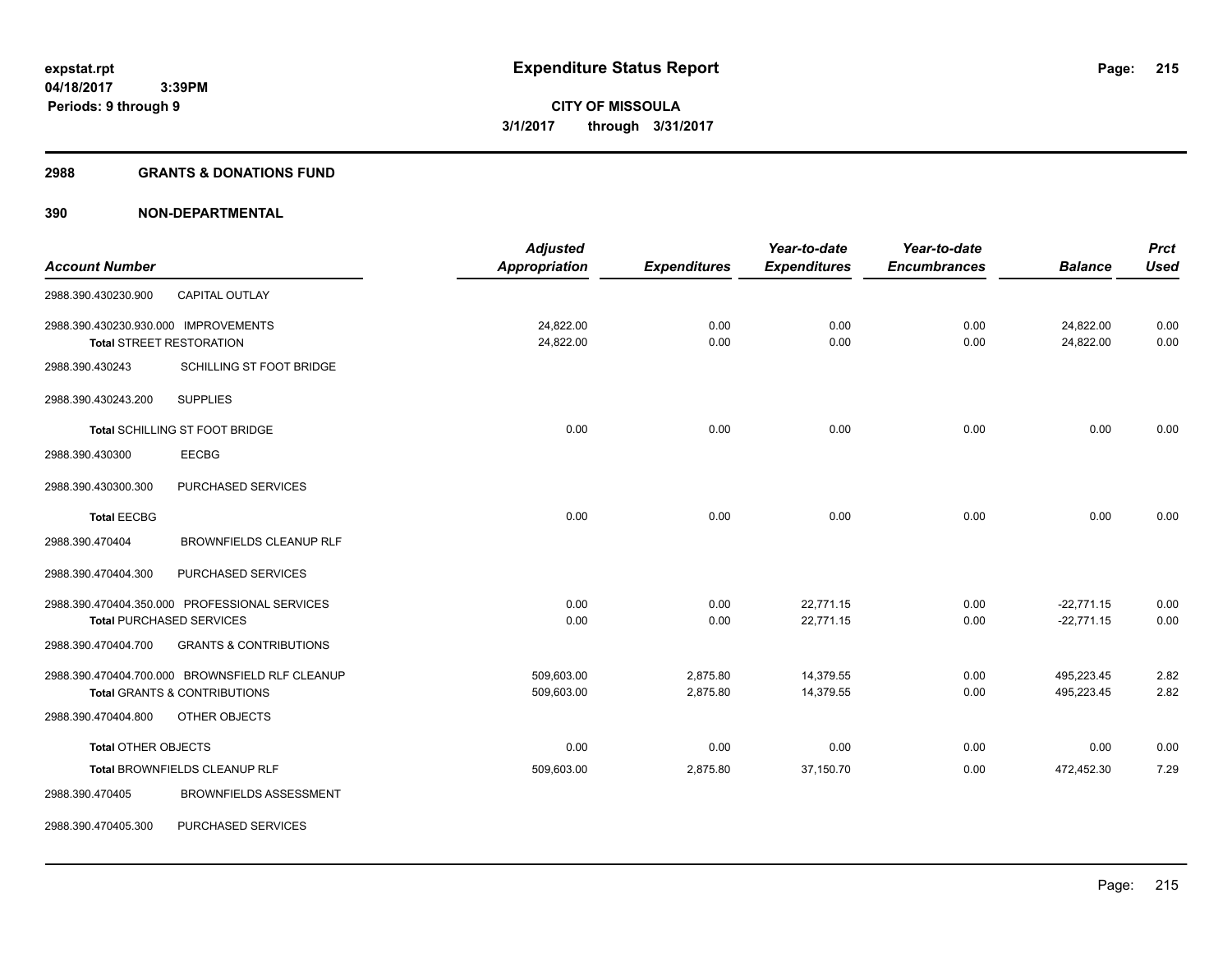#### **2988 GRANTS & DONATIONS FUND**

|                                                              | <b>Adjusted</b> |                     | Year-to-date        | Year-to-date        |                | <b>Prct</b> |
|--------------------------------------------------------------|-----------------|---------------------|---------------------|---------------------|----------------|-------------|
| <b>Account Number</b>                                        | Appropriation   | <b>Expenditures</b> | <b>Expenditures</b> | <b>Encumbrances</b> | <b>Balance</b> | <b>Used</b> |
| 2988.390.470405.350.000 PROFESSIONAL SERVICES                | 0.00            | 960.40              | 4,363.00            | 0.00                | $-4.363.00$    | 0.00        |
| <b>Total PURCHASED SERVICES</b>                              | 0.00            | 960.40              | 4,363.00            | 0.00                | $-4,363.00$    | 0.00        |
| <b>GRANTS &amp; CONTRIBUTIONS</b><br>2988.390.470405.700     |                 |                     |                     |                     |                |             |
| 2988.390.470405.700.000 BROWNFIELDS AREA WIDE PLANNING GRANT | 378.075.00      | 11,593.80           | 68,803.89           | 0.00                | 309.271.11     | 18.20       |
| <b>Total GRANTS &amp; CONTRIBUTIONS</b>                      | 378.075.00      | 11.593.80           | 68,803.89           | 0.00                | 309,271.11     | 18.20       |
| OTHER OBJECTS<br>2988.390.470405.800                         |                 |                     |                     |                     |                |             |
| <b>Total OTHER OBJECTS</b>                                   | 0.00            | 0.00                | 0.00                | 0.00                | 0.00           | 0.00        |
| <b>Total BROWNFIELDS ASSESSMENT</b>                          | 378,075.00      | 12,554.20           | 73,166.89           | 0.00                | 304,908.11     | 19.35       |
| <b>Total NON-DEPARTMENTAL</b>                                | 934.410.00      | 15.430.00           | 116,669.48          | 0.00                | 817,740.52     | 12.49       |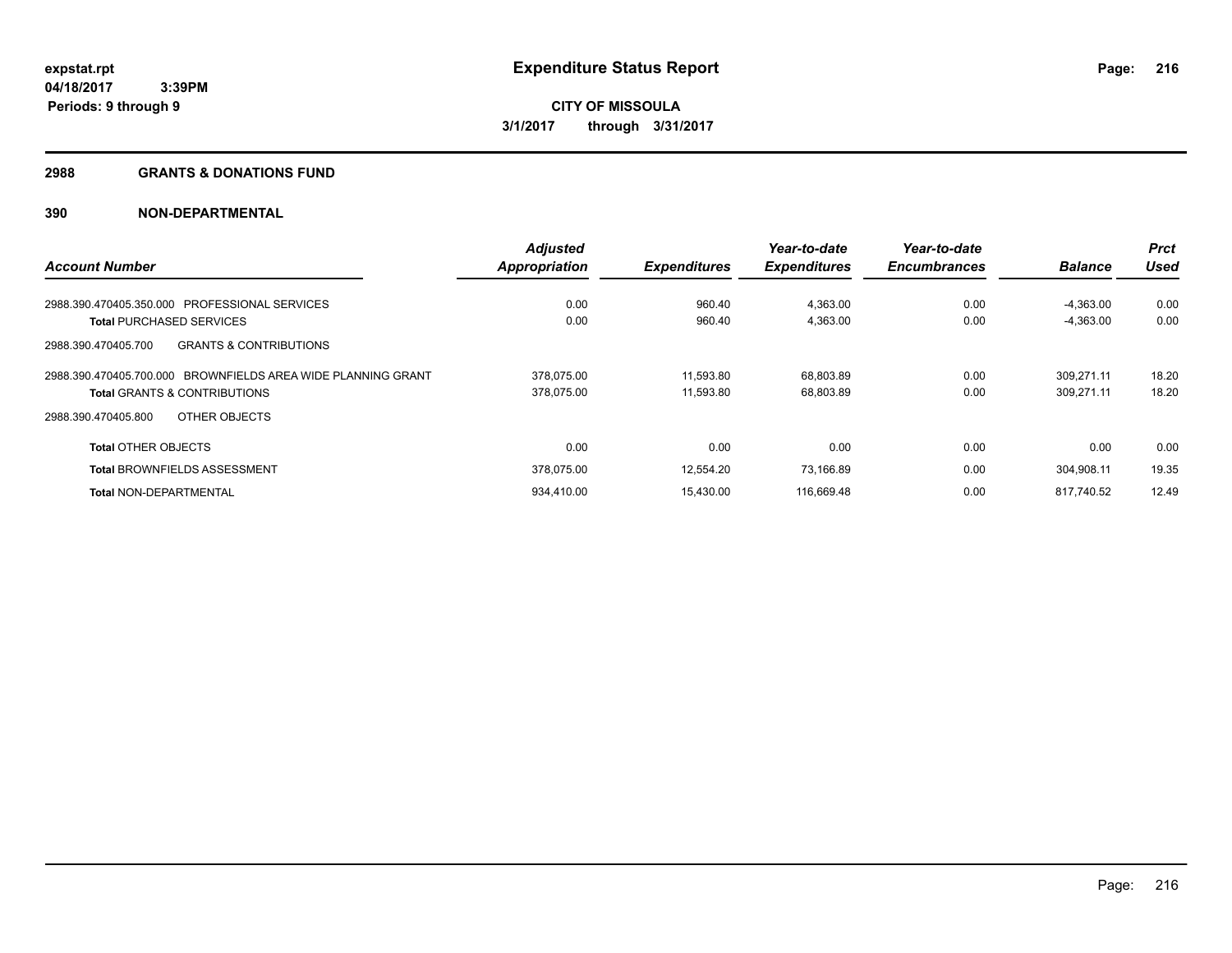### **2988 GRANTS & DONATIONS FUND**

# **400 ENTITLEMENT GRANTS**

| <b>Account Number</b>           |                                          | <b>Adjusted</b><br><b>Appropriation</b> | <b>Expenditures</b> | Year-to-date<br><b>Expenditures</b> | Year-to-date<br><b>Encumbrances</b> | <b>Balance</b> | <b>Prct</b><br>Used |
|---------------------------------|------------------------------------------|-----------------------------------------|---------------------|-------------------------------------|-------------------------------------|----------------|---------------------|
| 2988.400.470322                 | RIVERTOP RENEWABLES/BSTFG                |                                         |                     |                                     |                                     |                |                     |
| 2988.400.470322.700             | <b>GRANTS &amp; CONTRIBUTIONS</b>        |                                         |                     |                                     |                                     |                |                     |
| <b>Total ENTITLEMENT GRANTS</b> |                                          | 0.00                                    | 0.00                | 0.00                                | 0.00                                | 0.00           | 0.00                |
|                                 | <b>Total GRANTS &amp; DONATIONS FUND</b> | 994,410.00                              | 17.275.81           | 179.059.51                          | 0.00                                | 815.350.49     | 18.01               |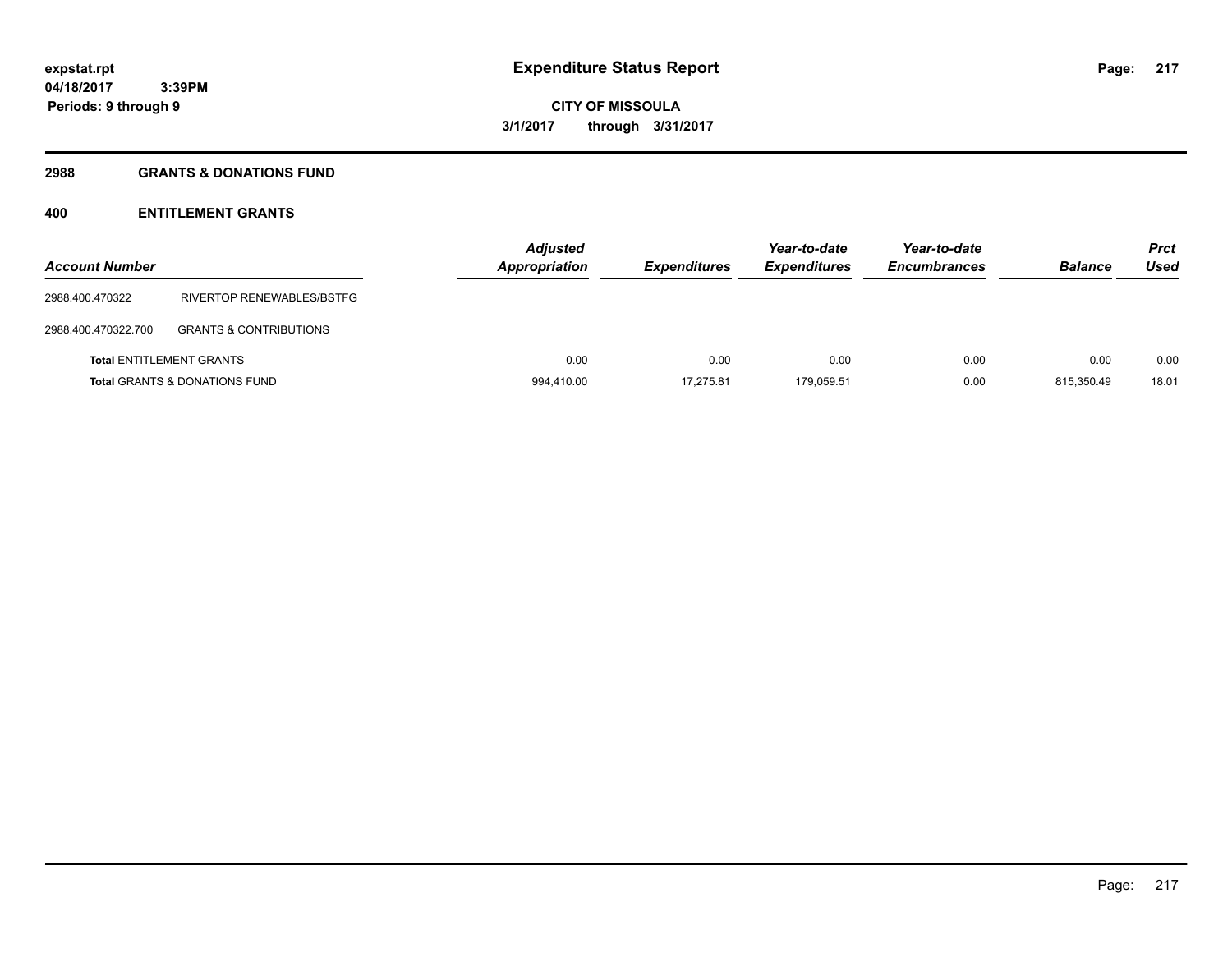# **2989 POLICE GRANTS & DONATIONS**

| <b>Account Number</b>                                                        |                                                                                                                                              | <b>Adjusted</b><br><b>Appropriation</b>        | <b>Expenditures</b>               | Year-to-date<br><b>Expenditures</b>   | Year-to-date<br><b>Encumbrances</b> | <b>Balance</b>                                 | <b>Prct</b><br><b>Used</b>    |
|------------------------------------------------------------------------------|----------------------------------------------------------------------------------------------------------------------------------------------|------------------------------------------------|-----------------------------------|---------------------------------------|-------------------------------------|------------------------------------------------|-------------------------------|
| 2989.290.420000                                                              | <b>PUBLIC SAFETY</b>                                                                                                                         |                                                |                                   |                                       |                                     |                                                |                               |
| 2989.290.420000.700                                                          | <b>GRANTS &amp; CONTRIBUTIONS</b>                                                                                                            |                                                |                                   |                                       |                                     |                                                |                               |
| 2989.290.420000.700.000 GRANTS & CONTRIBUTIONS<br><b>Total PUBLIC SAFETY</b> |                                                                                                                                              | 20,000.00<br>20,000.00                         | 0.00<br>0.00                      | 0.00<br>0.00                          | 0.00<br>0.00                        | 20,000.00<br>20,000.00                         | 0.00<br>0.00                  |
| 2989.290.420143                                                              | <b>ANTI-GRAFFITI</b>                                                                                                                         |                                                |                                   |                                       |                                     |                                                |                               |
| 2989.290.420143.200                                                          | <b>SUPPLIES</b>                                                                                                                              |                                                |                                   |                                       |                                     |                                                |                               |
| 2989.290.420143.210.000 OFFICE SUPPLIES<br><b>Total ANTI-GRAFFITI</b>        |                                                                                                                                              | 5,000.00<br>5,000.00                           | 0.00<br>0.00                      | 439.97<br>439.97                      | 0.00<br>0.00                        | 4,560.03<br>4,560.03                           | 8.80<br>8.80                  |
| 2989.290.420144                                                              | <b>BIAS CRIME CAMPAIGN</b>                                                                                                                   |                                                |                                   |                                       |                                     |                                                |                               |
| 2989.290.420144.300                                                          | PURCHASED SERVICES                                                                                                                           |                                                |                                   |                                       |                                     |                                                |                               |
| <b>Total BIAS CRIME CAMPAIGN</b>                                             | 2989.290.420144.350.000 PROFESSIONAL SERVICES                                                                                                | 10,903.00<br>10,903.00                         | 0.00<br>0.00                      | 0.00<br>0.00                          | 0.00<br>0.00                        | 10,903.00<br>10,903.00                         | 0.00<br>0.00                  |
| 2989.290.420150                                                              | STATE EQUIPMENT GRANT                                                                                                                        |                                                |                                   |                                       |                                     |                                                |                               |
| 2989.290.420150.200                                                          | <b>SUPPLIES</b>                                                                                                                              |                                                |                                   |                                       |                                     |                                                |                               |
|                                                                              | 2989.290.420150.220.000 OPERATING SUPPLIES<br><b>Total STATE EQUIPMENT GRANT</b>                                                             | 44,100.00<br>44,100.00                         | 0.00<br>0.00                      | 0.00<br>0.00                          | 0.00<br>0.00                        | 44,100.00<br>44,100.00                         | 0.00<br>0.00                  |
| 2989.290.420160                                                              | <b>ICAC</b>                                                                                                                                  |                                                |                                   |                                       |                                     |                                                |                               |
| 2989.290.420160.100                                                          | PERSONAL SERVICES                                                                                                                            |                                                |                                   |                                       |                                     |                                                |                               |
| <b>Total PERSONAL SERVICES</b>                                               | 2989.290.420160.110.000 SALARIES AND WAGES<br>2989.290.420160.120.000 OVERTIME/TERMINATION<br>2989.290.420160.140.000 EMPLOYER CONTRIBUTIONS | 82,418.00<br>8,000.00<br>9,453.00<br>99,871.00 | 0.00<br>247.10<br>16.79<br>263.89 | 0.00<br>1,326.08<br>89.76<br>1,415.84 | 0.00<br>0.00<br>0.00<br>0.00        | 82,418.00<br>6,673.92<br>9,363.24<br>98,455.16 | 0.00<br>16.58<br>0.95<br>1.42 |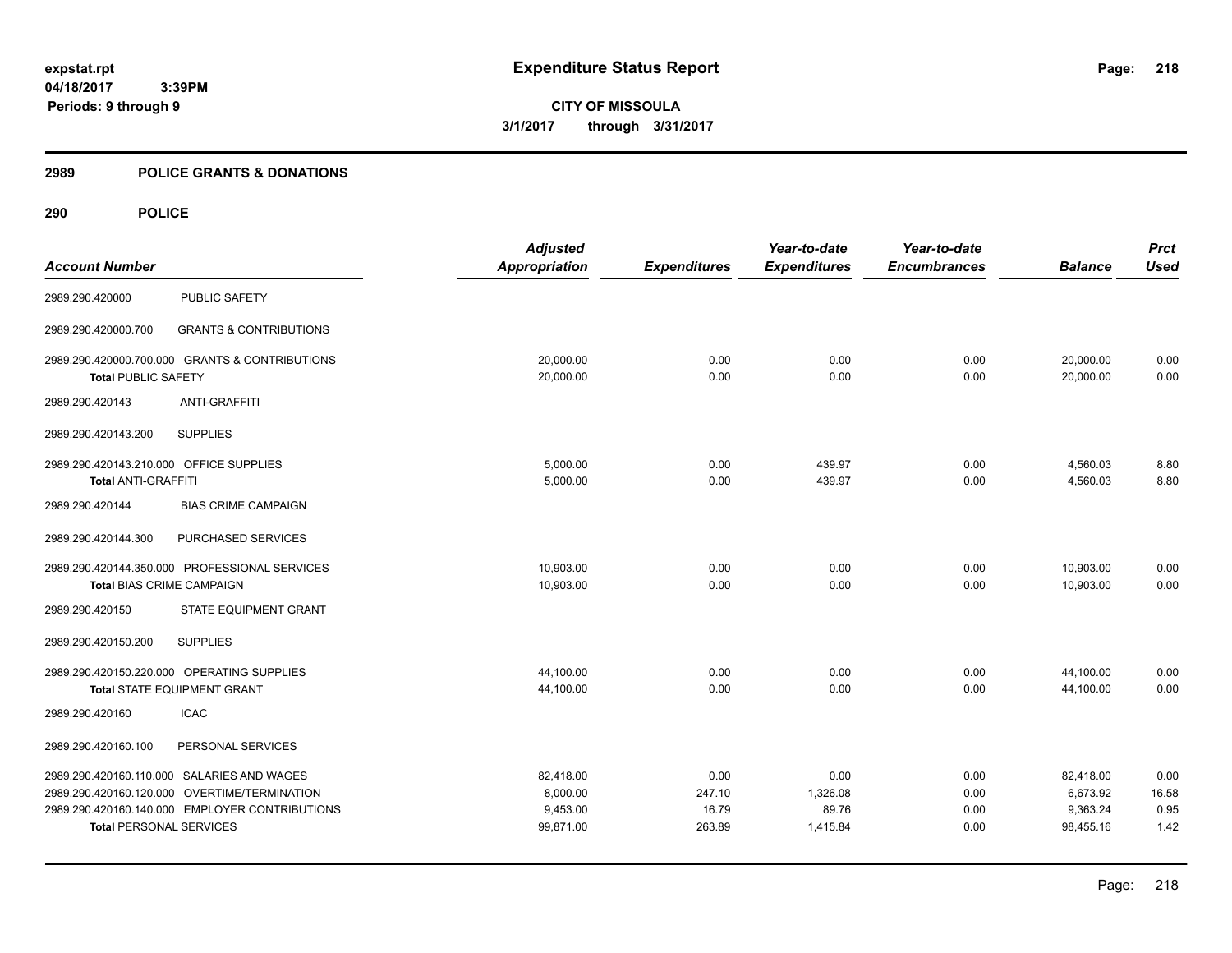**CITY OF MISSOULA 3/1/2017 through 3/31/2017**

### **2989 POLICE GRANTS & DONATIONS**

|                                                           | <b>Adjusted</b>      |                     | Year-to-date        | Year-to-date        |                | <b>Prct</b> |
|-----------------------------------------------------------|----------------------|---------------------|---------------------|---------------------|----------------|-------------|
| <b>Account Number</b>                                     | <b>Appropriation</b> | <b>Expenditures</b> | <b>Expenditures</b> | <b>Encumbrances</b> | <b>Balance</b> | <b>Used</b> |
| PURCHASED SERVICES<br>2989.290.420160.300                 |                      |                     |                     |                     |                |             |
| 2989.290.420160.350.000 PROFESSIONAL SERVICES             | 540.00               | 136.99              | 981.78              | 0.00                | $-441.78$      | 181.81      |
| 2989.290.420160.370.000 TRAVEL                            | 5,000.00             | 3,310.56            | 6,055.75            | 0.00                | $-1,055.75$    | 121.12      |
| <b>Total PURCHASED SERVICES</b>                           | 5,540.00             | 3,447.55            | 7,037.53            | 0.00                | $-1,497.53$    | 127.03      |
| <b>Total ICAC</b>                                         | 105,411.00           | 3,711.44            | 8,453.37            | 0.00                | 96,957.63      | 8.02        |
| <b>ICAC GOOGLE</b><br>2989.290.420161                     |                      |                     |                     |                     |                |             |
| 2989.290.420161.100<br>PERSONAL SERVICES                  |                      |                     |                     |                     |                |             |
| 2989.290.420161.110.000 SALARIES AND WAGES                | 0.00                 | 5,439.22            | 45,671.19           | 0.00                | $-45,671.19$   | 0.00        |
| 2989.290.420161.115.000 SALARIES/HEALTH INSURANCE BENEFIT | 0.00                 | 702.00              | 5,616.00            | 0.00                | $-5,616.00$    | 0.00        |
| 2989.290.420161.120.000 OVERTIME/TERMINATION              | 0.00                 | 0.00                | 1.226.49            | 0.00                | $-1.226.49$    | 0.00        |
| 2989.290.420161.130.000 OTHER                             | 0.00                 | 0.00                | 700.00              | 0.00                | $-700.00$      | 0.00        |
| 2989.290.420161.133.000 EDUCATION COMPENSATION            | 0.00                 | 20.00               | 170.00              | 0.00                | $-170.00$      | 0.00        |
| 2989.290.420161.140.000 EMPLOYER CONTRIBUTIONS            | 0.00                 | 1,373.79            | 11,393.80           | 0.00                | $-11,393.80$   | 0.00        |
| Total ICAC GOOGLE                                         | 0.00                 | 7,535.01            | 64,777.48           | 0.00                | $-64,777.48$   | 0.00        |
| <b>BULLETPROOF VEST PROGRAM</b><br>2989.290.420180        |                      |                     |                     |                     |                |             |
| <b>SUPPLIES</b><br>2989.290.420180.200                    |                      |                     |                     |                     |                |             |
| 2989.290.420180.220.000 OPERATING SUPPLIES                | 10,500.00            | 525.00              | 3,728.50            | 0.00                | 6,771.50       | 35.51       |
| <b>Total BULLETPROOF VEST PROGRAM</b>                     | 10,500.00            | 525.00              | 3,728.50            | 0.00                | 6,771.50       | 35.51       |
| 2989.290.420181<br>2016 HIDTA                             |                      |                     |                     |                     |                |             |
| PERSONAL SERVICES<br>2989.290.420181.100                  |                      |                     |                     |                     |                |             |
| 2989.290.420181.120.000 OVERTIME/TERMINATION              | 25,000.00            | 0.00                | 14,935.30           | 0.00                | 10,064.70      | 59.74       |
| 2989.290.420181.140.000 EMPLOYER CONTRIBUTIONS            | 2,250.00             | 0.00                | 975.84              | 0.00                | 1,274.16       | 43.37       |
| <b>Total PERSONAL SERVICES</b>                            | 27,250.00            | 0.00                | 15,911.14           | 0.00                | 11,338.86      | 58.39       |
| <b>SUPPLIES</b><br>2989.290.420181.200                    |                      |                     |                     |                     |                |             |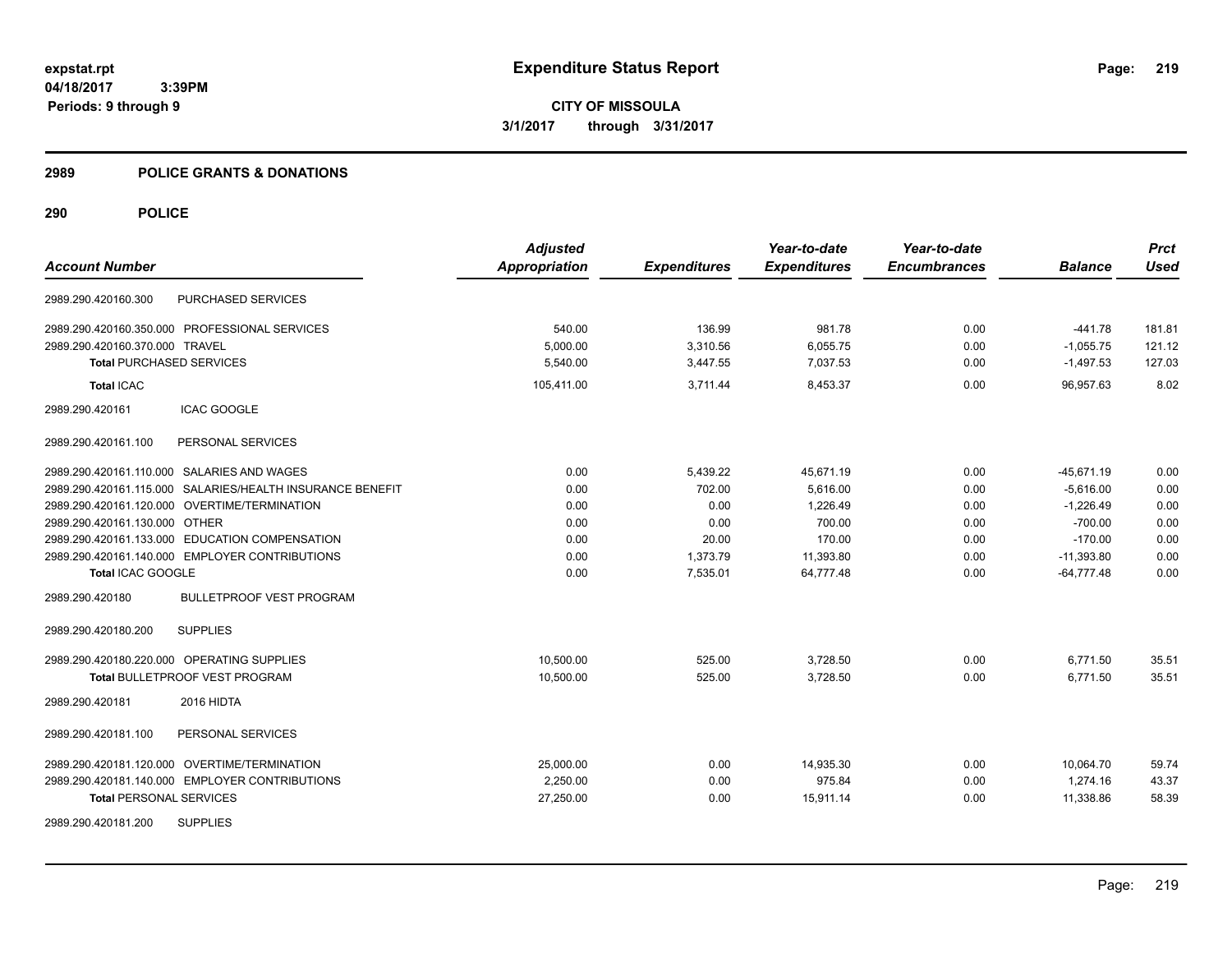### **2989 POLICE GRANTS & DONATIONS**

| <b>Adjusted</b> |                     | Year-to-date        | Year-to-date        |                | <b>Prct</b> |
|-----------------|---------------------|---------------------|---------------------|----------------|-------------|
| Appropriation   | <b>Expenditures</b> | <b>Expenditures</b> | <b>Encumbrances</b> | <b>Balance</b> | <b>Used</b> |
| 688.00          | 0.00                | 470.27              | 0.00                | 217.73         | 68.35       |
| 23,525.00       | 0.00                | 1,209.08            | 0.00                | 22,315.92      | 5.14        |
| 0.00            | 0.00                | 10,000.00           | 0.00                | $-10,000.00$   | 0.00        |
| 24,213.00       | 0.00                | 11,679.35           | 0.00                | 12,533.65      | 48.24       |
|                 |                     |                     |                     |                |             |
| 5,006.00        | 0.00                | 1,702.98            | 0.00                | 3,303.02       | 34.02       |
| 39.100.00       | 0.00                | 3.465.00            | 0.00                | 35.635.00      | 8.86        |
| 0.00            | 0.00                | 27,011.20           | 0.00                | $-27,011.20$   | 0.00        |
| 0.00            | 0.00                | 9,917.17            | 0.00                | $-9,917.17$    | 0.00        |
| 1,500.00        | 0.00                | 0.00                | 0.00                | 1,500.00       | 0.00        |
| 1,143.00        | 0.00                | 0.00                | 0.00                | 1,143.00       | 0.00        |
| 46,749.00       | 0.00                | 42,096.35           | 0.00                | 4,652.65       | 90.05       |
|                 |                     |                     |                     |                |             |
| 40,399.00       | 0.00                | 34,018.20           | 0.00                | 6,380.80       | 84.21       |
| 40,399.00       | 0.00                | 34,018.20           | 0.00                | 6,380.80       | 84.21       |
| 138,611.00      | 0.00                | 103,705.04          | 0.00                | 34,905.96      | 74.82       |
|                 |                     |                     |                     |                |             |
|                 |                     |                     |                     |                |             |
| 4,300.00        | 0.00                | 0.00                | 0.00                | 4,300.00       | 0.00        |
| 700.00          | 0.00                | 0.00                | 0.00                | 700.00         | 0.00        |
| 5,000.00        | 0.00                | 0.00                | 0.00                | 5,000.00       | 0.00        |
|                 |                     |                     |                     |                |             |
|                 |                     |                     |                     |                |             |
|                 |                     |                     |                     |                | 0.00        |
| 0.00            | 0.00                | 3,727.98            | 0.00                | $-3,727.98$    | 0.00        |
|                 | 5,000.00            | 0.00                | 0.00                | 0.00           | 5,000.00    |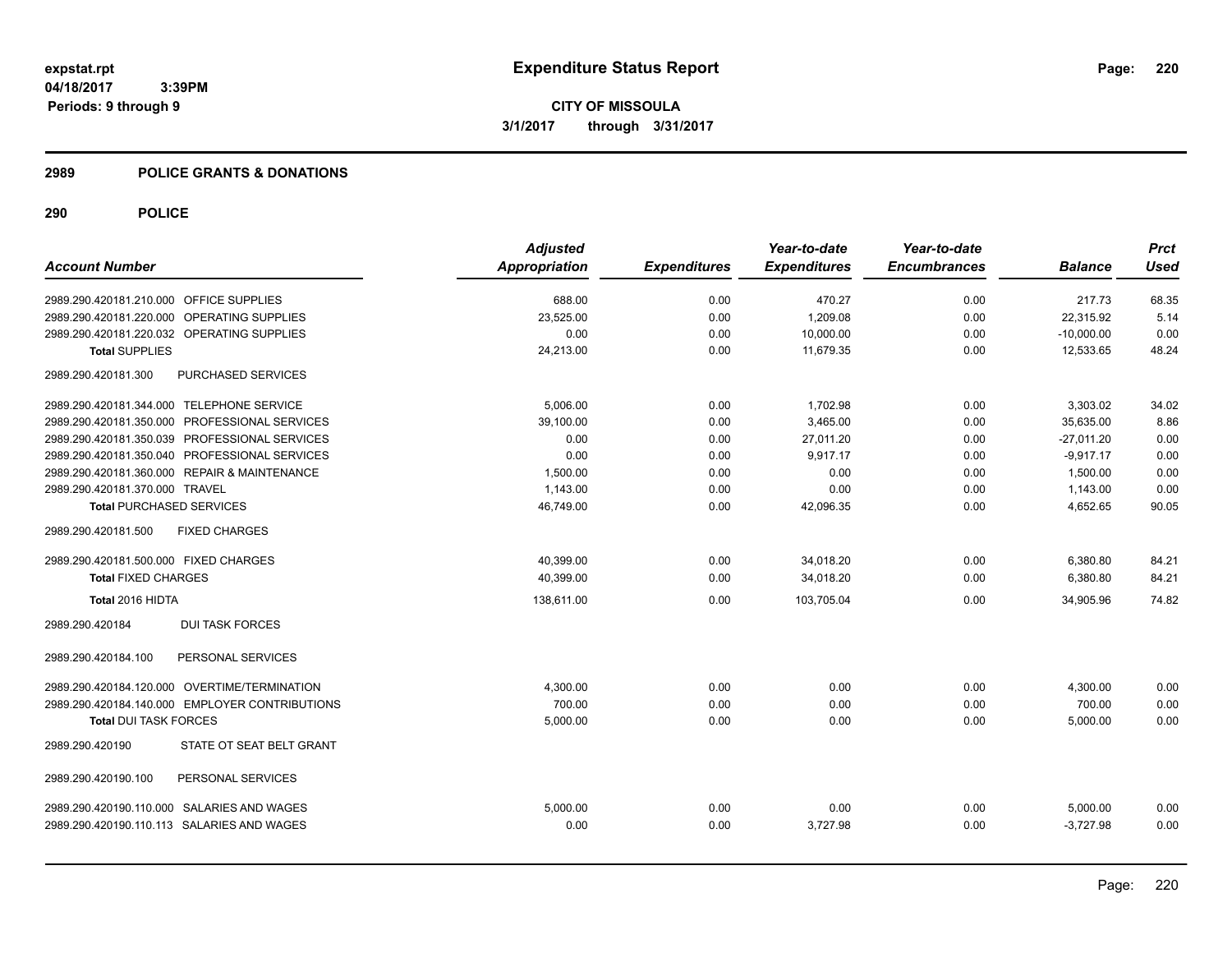### **2989 POLICE GRANTS & DONATIONS**

|                                                |                    | <b>Adjusted</b>      |                     | Year-to-date        | Year-to-date        |                | <b>Prct</b> |
|------------------------------------------------|--------------------|----------------------|---------------------|---------------------|---------------------|----------------|-------------|
| <b>Account Number</b>                          |                    | <b>Appropriation</b> | <b>Expenditures</b> | <b>Expenditures</b> | <b>Encumbrances</b> | <b>Balance</b> | <b>Used</b> |
| 2989.290.420190.120.000 OVERTIME/TERMINATION   |                    | 45,400.00            | 2,129.51            | 18,196.51           | 0.00                | 27,203.49      | 40.08       |
| 2989.290.420190.120.113 OVERTIME/TERMINATION   |                    | 0.00                 | 0.00                | 621.33              | 0.00                | $-621.33$      | 0.00        |
| 2989.290.420190.140.000 EMPLOYER CONTRIBUTIONS |                    | 3,200.00             | 138.68              | 1,487.59            | 0.00                | 1,712.41       | 46.49       |
| <b>Total PERSONAL SERVICES</b>                 |                    | 53,600.00            | 2,268.19            | 24,033.41           | 0.00                | 29,566.59      | 44.84       |
| 2989.290.420190.300                            | PURCHASED SERVICES |                      |                     |                     |                     |                |             |
| 2989.290.420190.370.000 TRAVEL                 |                    | 0.00                 | 0.00                | 1,531.80            | 0.00                | $-1,531.80$    | 0.00        |
| <b>Total PURCHASED SERVICES</b>                |                    | 0.00                 | 0.00                | 1,531.80            | 0.00                | $-1,531.80$    | 0.00        |
| <b>Total STATE OT SEAT BELT GRANT</b>          |                    | 53,600.00            | 2,268.19            | 25,565.21           | 0.00                | 28,034.79      | 47.70       |
| 2989.290.420191                                | COPS TECHNOLOGY    |                      |                     |                     |                     |                |             |
| 2989.290.420191.100                            | PERSONAL SERVICES  |                      |                     |                     |                     |                |             |
| 2989.290.420191.110.000 SALARIES AND WAGES     |                    | 0.00                 | 0.00                | 51.78               | 0.00                | $-51.78$       | 0.00        |
| 2989.290.420191.140.000 EMPLOYER CONTRIBUTIONS |                    | 0.00                 | 0.00                | 3.45                | 0.00                | $-3.45$        | 0.00        |
| Total COPS TECHNOLOGY                          |                    | 0.00                 | 0.00                | 55.23               | 0.00                | $-55.23$       | 0.00        |
| 2989.290.420195<br>2017 HIDTA                  |                    |                      |                     |                     |                     |                |             |
| 2989.290.420195.100                            | PERSONAL SERVICES  |                      |                     |                     |                     |                |             |
| 2989.290.420195.120.000 OVERTIME/TERMINATION   |                    | 25,000.00            | 669.78              | 5,193.78            | 0.00                | 19,806.22      | 20.78       |
| 2989.290.420195.140.000 EMPLOYER CONTRIBUTIONS |                    | 2,250.00             | 44.95               | 341.96              | 0.00                | 1,908.04       | 15.20       |
| <b>Total PERSONAL SERVICES</b>                 |                    | 27,250.00            | 714.73              | 5,535.74            | 0.00                | 21,714.26      | 20.31       |
| <b>SUPPLIES</b><br>2989.290.420195.200         |                    |                      |                     |                     |                     |                |             |
| 2989.290.420195.210.000 OFFICE SUPPLIES        |                    | 688.00               | 183.74              | 183.74              | 0.00                | 504.26         | 26.71       |
| 2989.290.420195.220.000 OPERATING SUPPLIES     |                    | 23,525.00            | 216.22              | 450.22              | 0.00                | 23,074.78      | 1.91        |
| <b>Total SUPPLIES</b>                          |                    | 24,213.00            | 399.96              | 633.96              | 0.00                | 23,579.04      | 2.62        |
| 2989.290.420195.300                            | PURCHASED SERVICES |                      |                     |                     |                     |                |             |
| 2989.290.420195.344.000 TELEPHONE SERVICE      |                    | 5,006.00             | 271.04              | 1,758.21            | 0.00                | 3,247.79       | 35.12       |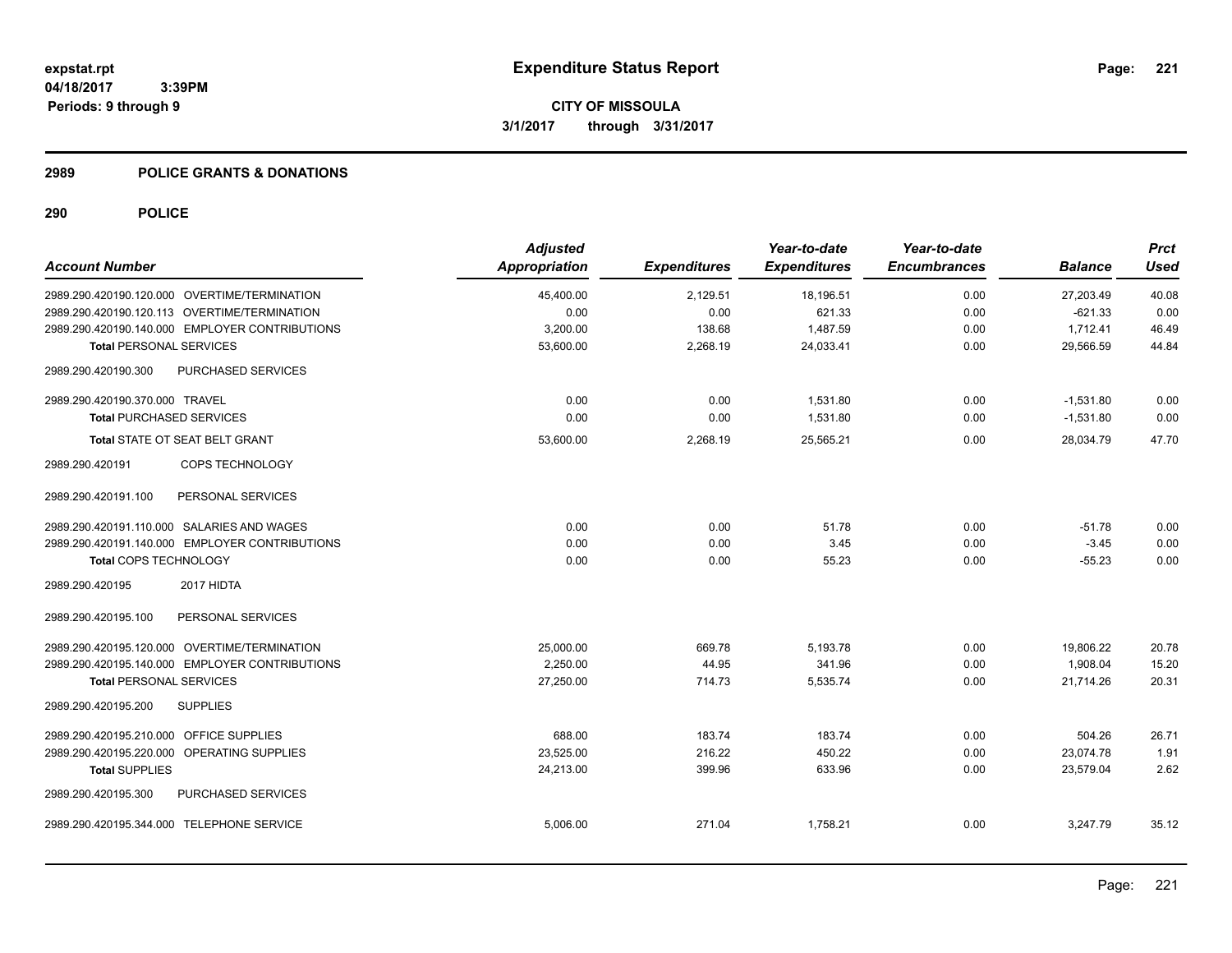### **2989 POLICE GRANTS & DONATIONS**

|                                                         | <b>Adjusted</b> |                     | Year-to-date        | Year-to-date        |                | <b>Prct</b> |
|---------------------------------------------------------|-----------------|---------------------|---------------------|---------------------|----------------|-------------|
| <b>Account Number</b>                                   | Appropriation   | <b>Expenditures</b> | <b>Expenditures</b> | <b>Encumbrances</b> | <b>Balance</b> | Used        |
| 2989.290.420195.350.000<br><b>PROFESSIONAL SERVICES</b> | 39,100.00       | 0.00                | 0.00                | 0.00                | 39,100.00      | 0.00        |
| 2989.290.420195.350.040 SO OVERTIME                     | 0.00            | 0.00                | 4,817.26            | 0.00                | $-4.817.26$    | 0.00        |
| 2989.290.420195.360.000 REPAIR & MAINTENANCE            | 1,500.00        | 0.00                | 0.00                | 0.00                | 1.500.00       | 0.00        |
| 2989.290.420195.360.013 REPAIR & MAINTENANCE            | 0.00            | 3,098.99            | 4,567.09            | 0.00                | -4.567.09      | 0.00        |
| 2989.290.420195.370.000 TRAVEL                          | 1.143.00        | 0.00                | 0.00                | 0.00                | 1.143.00       | 0.00        |
| <b>Total PURCHASED SERVICES</b>                         | 46,749.00       | 3,370.03            | 11,142.56           | 0.00                | 35,606.44      | 23.83       |
| <b>FIXED CHARGES</b><br>2989.290.420195.500             |                 |                     |                     |                     |                |             |
| 2989.290.420195.500.000 FIXED CHARGES                   | 42.419.00       | 6.200.70            | 24.211.80           | 0.00                | 18.207.20      | 57.08       |
| <b>Total FIXED CHARGES</b>                              | 42,419.00       | 6,200.70            | 24,211.80           | 0.00                | 18,207.20      | 57.08       |
| Total 2017 HIDTA                                        | 140.631.00      | 10,685.42           | 41,524.06           | 0.00                | 99.106.94      | 29.53       |
| <b>Total POLICE GRANTS &amp; DONATIONS</b>              | 533.756.00      | 24.725.06           | 248.248.86          | 0.00                | 285.507.14     | 46.51       |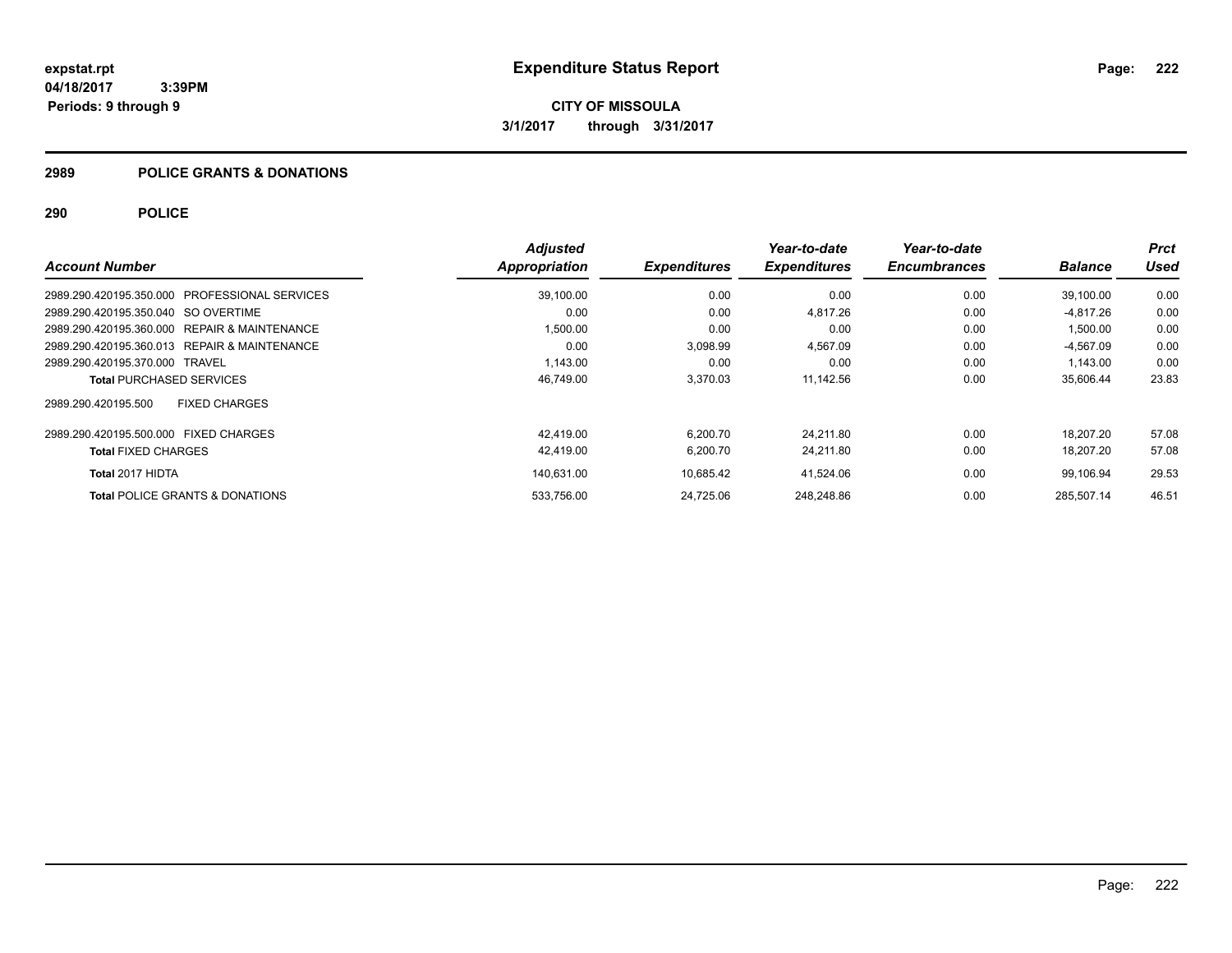**3000 SID REVOLVING FUND**

| <b>Account Number</b>           |                                                  | <b>Adjusted</b><br><b>Appropriation</b> | <b>Expenditures</b> | Year-to-date<br><b>Expenditures</b> | Year-to-date<br><b>Encumbrances</b> | <b>Balance</b> | <b>Prct</b><br><b>Used</b> |
|---------------------------------|--------------------------------------------------|-----------------------------------------|---------------------|-------------------------------------|-------------------------------------|----------------|----------------------------|
| 3000.390.510110                 | <b>MERCHANT SERVICES</b>                         |                                         |                     |                                     |                                     |                |                            |
| 3000.390.510110.500             | <b>FIXED CHARGES</b>                             |                                         |                     |                                     |                                     |                |                            |
| <b>Total MERCHANT SERVICES</b>  |                                                  | 0.00                                    | 0.00                | 0.00                                | 0.00                                | 0.00           | 0.00                       |
| 3000.390.521000                 | INTERFUND OPERATING TRANSFERS                    |                                         |                     |                                     |                                     |                |                            |
| 3000.390.521000.800             | OTHER OBJECTS                                    |                                         |                     |                                     |                                     |                |                            |
|                                 | 3000.390.521000.820.000 TRANSFERS TO OTHER FUNDS | 100,000.00                              | 0.00                | 0.00                                | 0.00                                | 100.000.00     | 0.00                       |
|                                 | <b>Total INTERFUND OPERATING TRANSFERS</b>       | 100,000.00                              | 0.00                | 0.00                                | 0.00                                | 100,000.00     | 0.00                       |
| <b>Total SID REVOLVING FUND</b> |                                                  | 100.000.00                              | 0.00                | 0.00                                | 0.00                                | 100.000.00     | 0.00                       |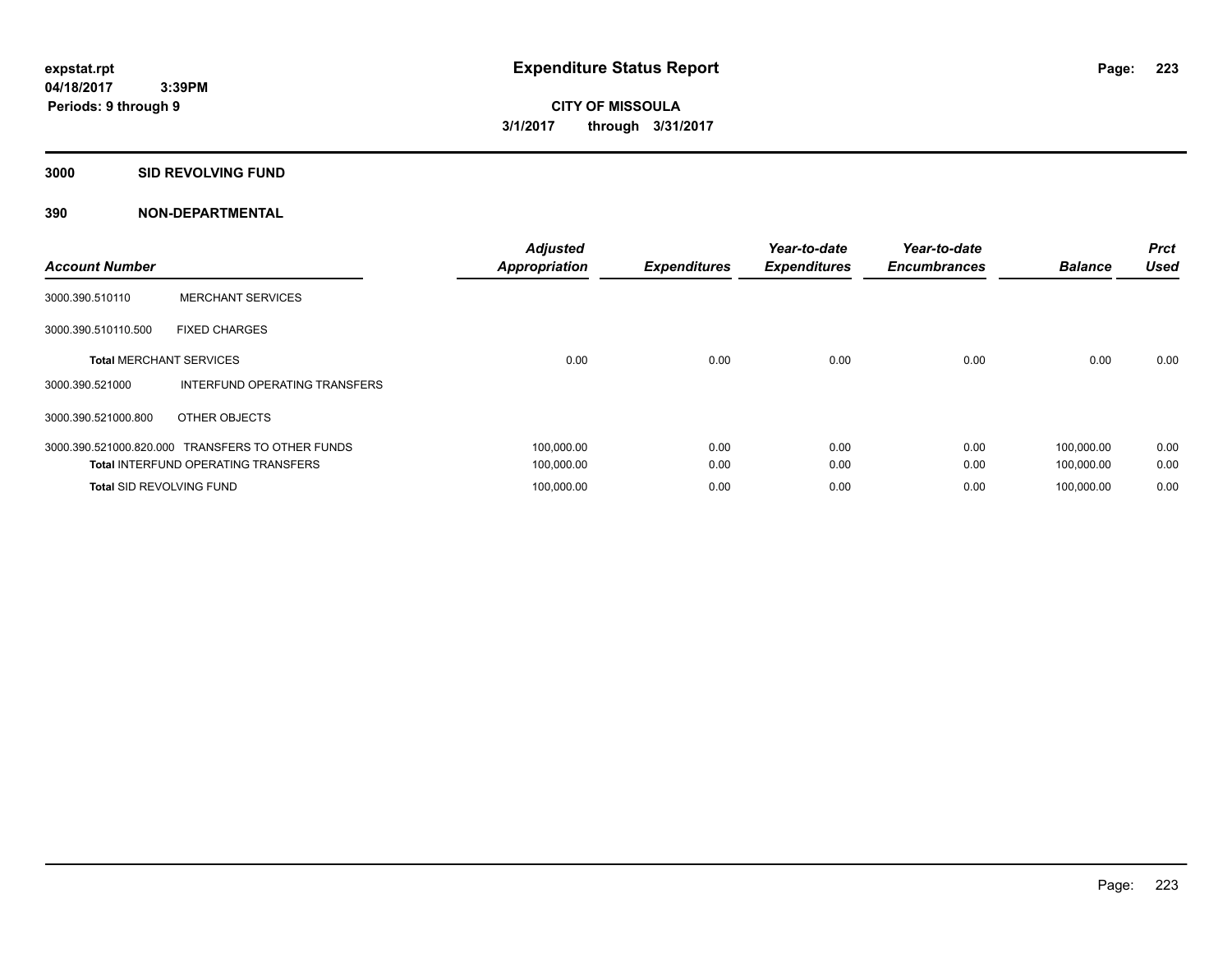**CITY OF MISSOULA 3/1/2017 through 3/31/2017**

**3005 SID REBATES**

| <b>Account Number</b>    |                          | <b>Adjusted</b><br>Appropriation | Expenditures | Year-to-date<br><b>Expenditures</b> | Year-to-date<br><b>Encumbrances</b> | <b>Balance</b> | <b>Prct</b><br>Used |
|--------------------------|--------------------------|----------------------------------|--------------|-------------------------------------|-------------------------------------|----------------|---------------------|
| 3005.390.510110          | <b>MERCHANT SERVICES</b> |                                  |              |                                     |                                     |                |                     |
| 3005.390.510110.500      | <b>FIXED CHARGES</b>     |                                  |              |                                     |                                     |                |                     |
| <b>Total SID REBATES</b> |                          | 0.00                             | 0.00         | 0.00                                | 0.00                                | 0.00           | 0.00                |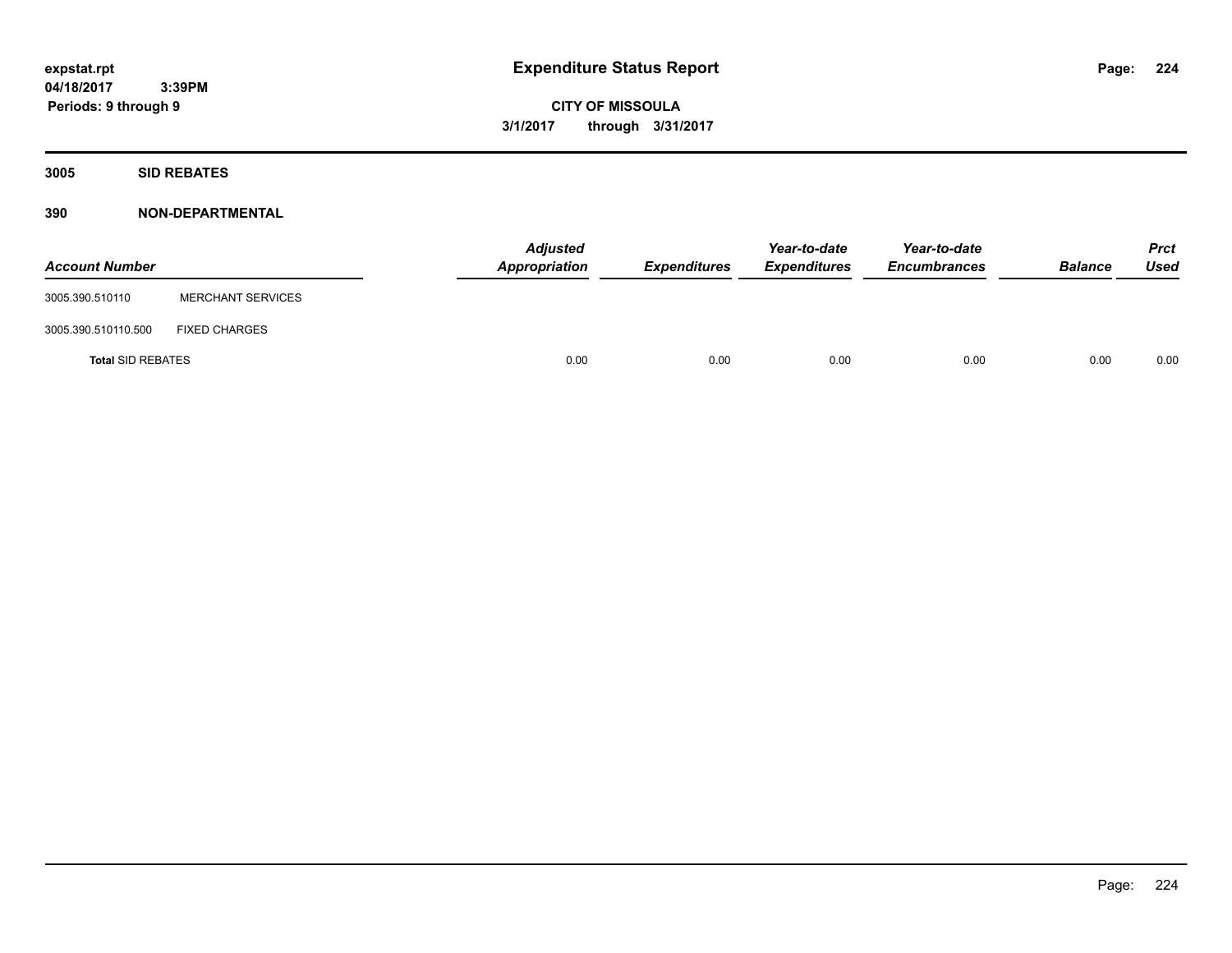**CITY OF MISSOULA 3/1/2017 through 3/31/2017**

# **3065 1998 PUBLIC SAFETY G O BONDS FUND**

**000 \*\*\* Title Not Found \*\*\***

| <b>Account Number</b>         |                         | <b>Adjusted</b><br>Appropriation | <b>Expenditures</b> | Year-to-date<br><b>Expenditures</b> | Year-to-date<br><b>Encumbrances</b> | <b>Balance</b> | <b>Prct</b><br>Used |
|-------------------------------|-------------------------|----------------------------------|---------------------|-------------------------------------|-------------------------------------|----------------|---------------------|
| 3065.000.520100               | *** Title Not Found *** |                                  |                     |                                     |                                     |                |                     |
| 3065.000.520100.800           | OTHER OBJECTS           |                                  |                     |                                     |                                     |                |                     |
| Total *** Title Not Found *** |                         | 0.00                             | 0.00                | 0.00                                | 0.00                                | 0.00           | 0.00                |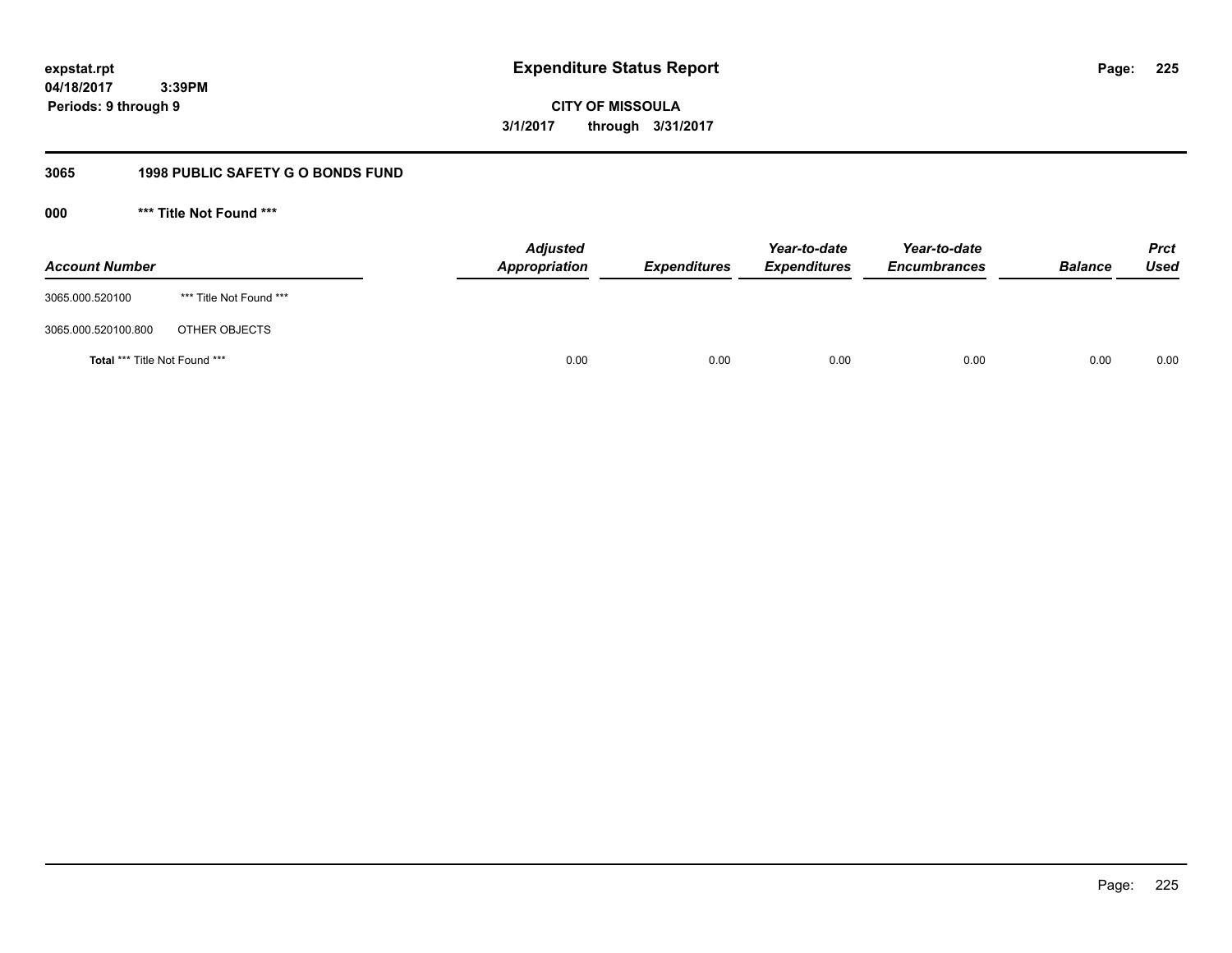**04/18/2017 3:39PM Periods: 9 through 9**

**CITY OF MISSOULA 3/1/2017 through 3/31/2017**

# **3065 1998 PUBLIC SAFETY G O BONDS FUND**

| <b>Account Number</b>          |                                         | <b>Adjusted</b><br><b>Appropriation</b> | <b>Expenditures</b> | Year-to-date<br><b>Expenditures</b> | Year-to-date<br><b>Encumbrances</b> | <b>Balance</b> | <b>Prct</b><br>Used |
|--------------------------------|-----------------------------------------|-----------------------------------------|---------------------|-------------------------------------|-------------------------------------|----------------|---------------------|
| 3065.390.510110                | <b>MERCHANT SERVICES</b>                |                                         |                     |                                     |                                     |                |                     |
| 3065.390.510110.500            | <b>FIXED CHARGES</b>                    |                                         |                     |                                     |                                     |                |                     |
| <b>Total MERCHANT SERVICES</b> |                                         | 0.00                                    | 0.00                | 0.00                                | 0.00                                | 0.00           | 0.00                |
|                                | Total 1998 PUBLIC SAFETY G O BONDS FUND | 0.00                                    | 0.00                | 0.00                                | 0.00                                | 0.00           | 0.00                |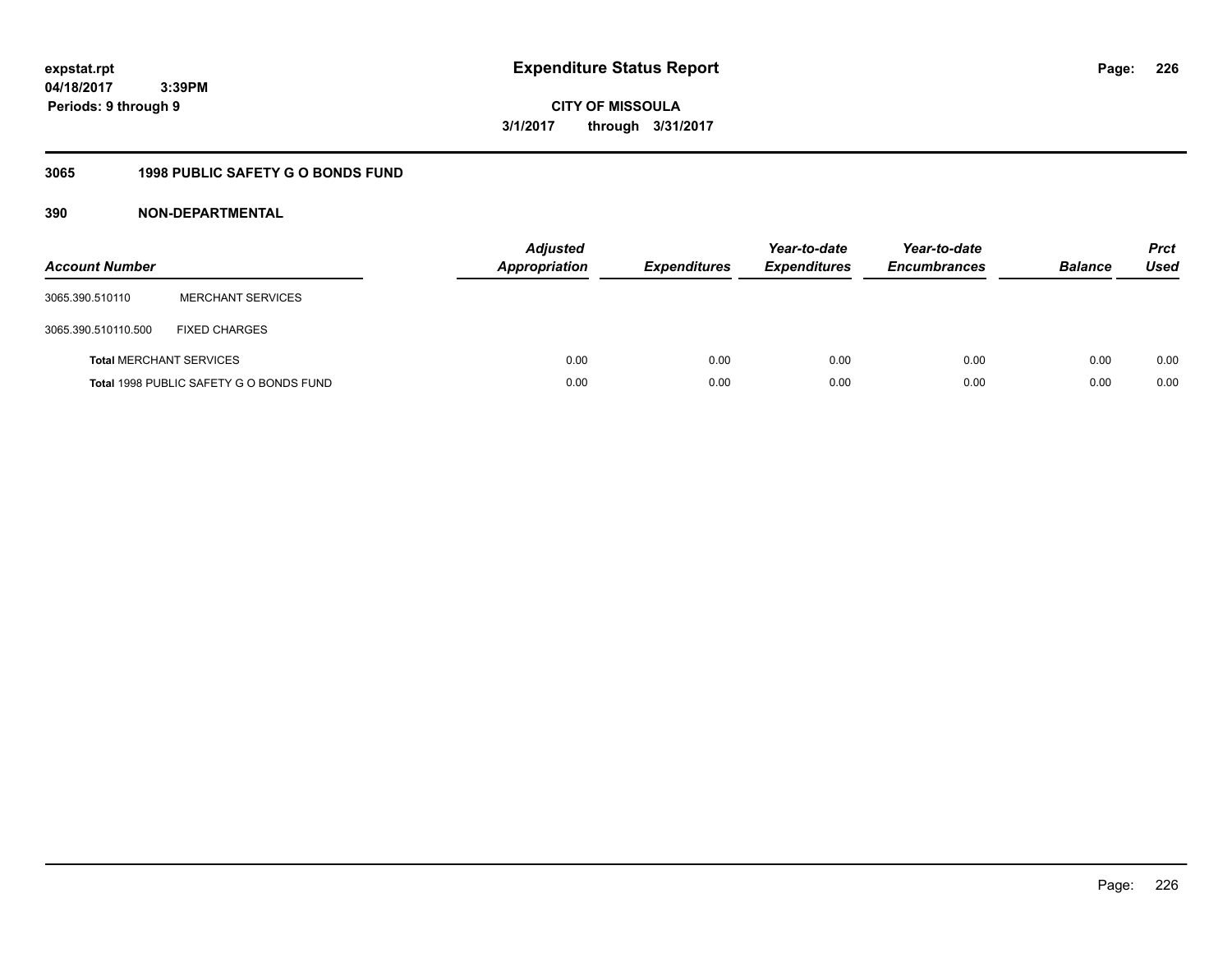# **3070 1996 OPEN SPACE GO BONDS**

| <b>Account Number</b> |                                | <b>Adjusted</b><br>Appropriation | <b>Expenditures</b> | Year-to-date<br><b>Expenditures</b> | Year-to-date<br><b>Encumbrances</b> | <b>Balance</b> | <b>Prct</b><br>Used |
|-----------------------|--------------------------------|----------------------------------|---------------------|-------------------------------------|-------------------------------------|----------------|---------------------|
| 3070.390.490100       | <b>GO BONDS</b>                |                                  |                     |                                     |                                     |                |                     |
| 3070.390.490100.800   | OTHER OBJECTS                  |                                  |                     |                                     |                                     |                |                     |
| <b>Total GO BONDS</b> |                                | 0.00                             | 0.00                | 0.00                                | 0.00                                | 0.00           | 0.00                |
| 3070.390.510110       | <b>MERCHANT SERVICES</b>       |                                  |                     |                                     |                                     |                |                     |
| 3070.390.510110.500   | <b>FIXED CHARGES</b>           |                                  |                     |                                     |                                     |                |                     |
|                       | <b>Total MERCHANT SERVICES</b> | 0.00                             | 0.00                | 0.00                                | 0.00                                | 0.00           | 0.00                |
|                       | Total 1996 OPEN SPACE GO BONDS | 0.00                             | 0.00                | 0.00                                | 0.00                                | 0.00           | 0.00                |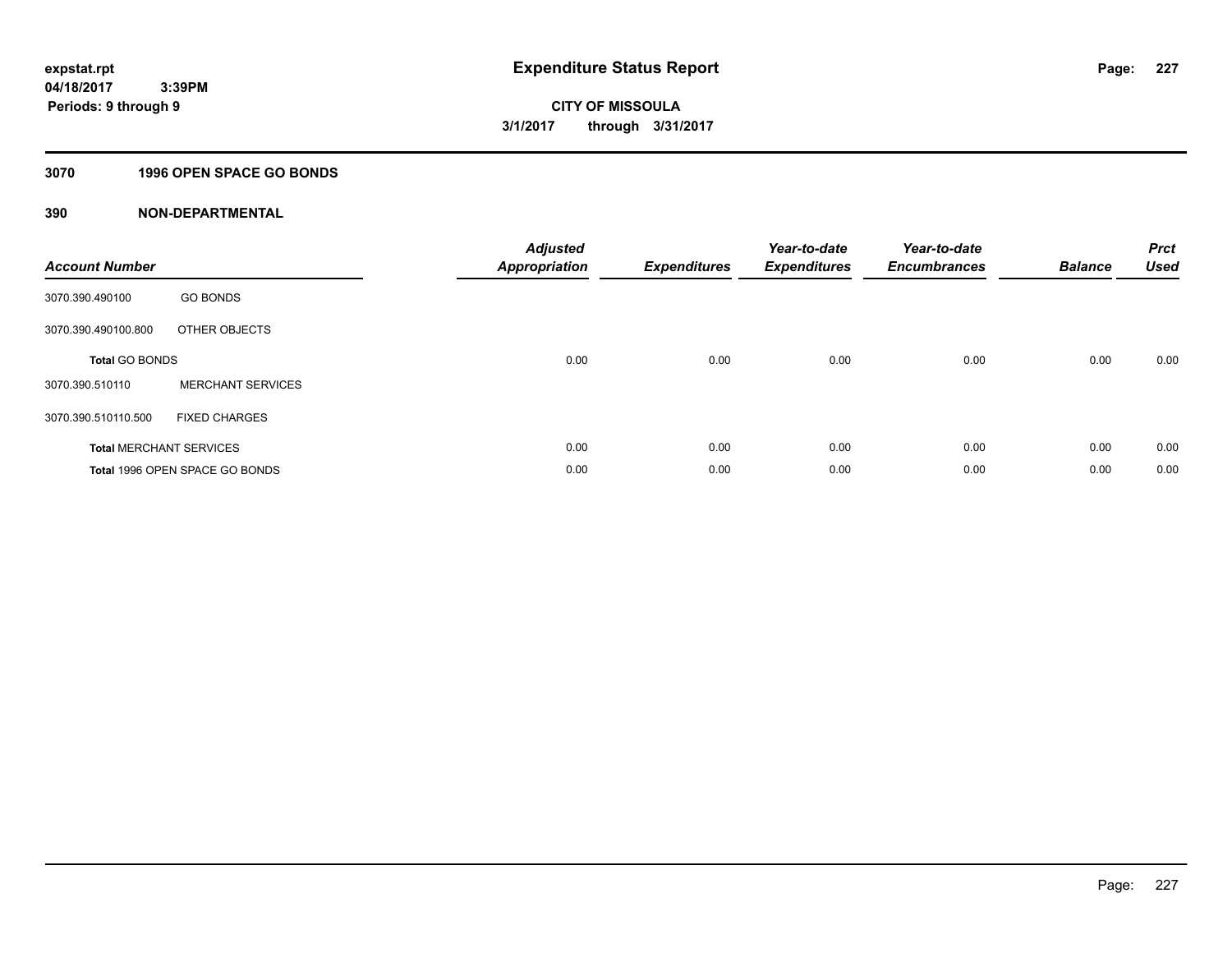# **3075 1997 OPEN SPACE G O BOND FUND**

| <b>Account Number</b> |                                     | <b>Adjusted</b><br><b>Appropriation</b> | <b>Expenditures</b> | Year-to-date<br><b>Expenditures</b> | Year-to-date<br><b>Encumbrances</b> | <b>Balance</b> | <b>Prct</b><br><b>Used</b> |
|-----------------------|-------------------------------------|-----------------------------------------|---------------------|-------------------------------------|-------------------------------------|----------------|----------------------------|
| 3075.390.490100       | <b>GO BONDS</b>                     |                                         |                     |                                     |                                     |                |                            |
| 3075.390.490100.800   | OTHER OBJECTS                       |                                         |                     |                                     |                                     |                |                            |
| <b>Total GO BONDS</b> |                                     | 0.00                                    | 0.00                | 0.00                                | 0.00                                | 0.00           | 0.00                       |
| 3075.390.510110       | <b>MERCHANT SERVICES</b>            |                                         |                     |                                     |                                     |                |                            |
| 3075.390.510110.500   | <b>FIXED CHARGES</b>                |                                         |                     |                                     |                                     |                |                            |
|                       | <b>Total MERCHANT SERVICES</b>      | 0.00                                    | 0.00                | 0.00                                | 0.00                                | 0.00           | 0.00                       |
|                       | Total 1997 OPEN SPACE G O BOND FUND | 0.00                                    | 0.00                | 0.00                                | 0.00                                | 0.00           | 0.00                       |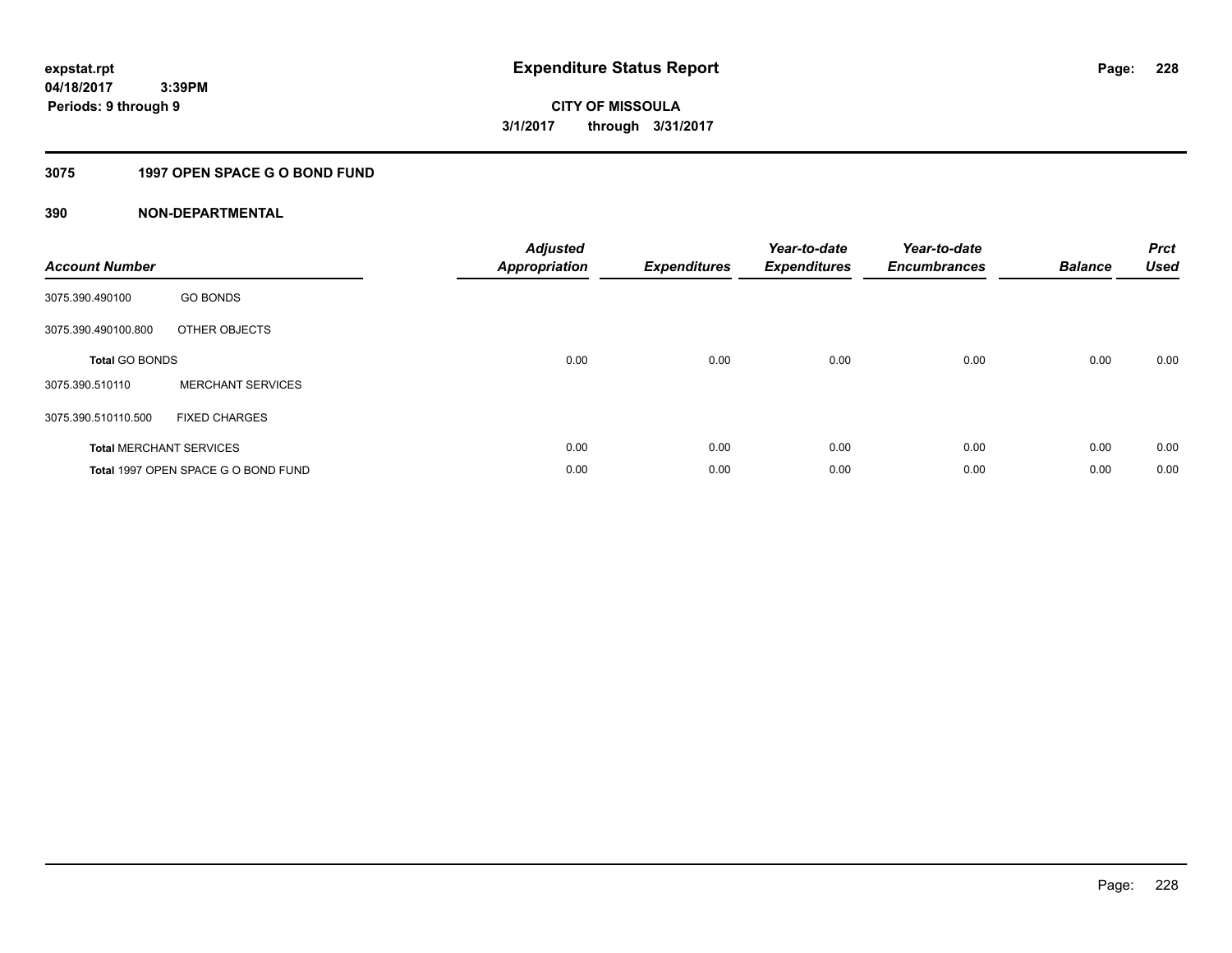**04/18/2017 3:39PM Periods: 9 through 9**

# **CITY OF MISSOULA 3/1/2017 through 3/31/2017**

### **3080 1994 FIRE EQUIP/CITY HALLS REFUND BOND F**

| <b>Account Number</b>     |                                                | <b>Adjusted</b><br><b>Appropriation</b> | <b>Expenditures</b> | Year-to-date<br><b>Expenditures</b> | Year-to-date<br><b>Encumbrances</b> | <b>Balance</b> | <b>Prct</b><br><b>Used</b> |
|---------------------------|------------------------------------------------|-----------------------------------------|---------------------|-------------------------------------|-------------------------------------|----------------|----------------------------|
| 3080.390.490100           | <b>GO BONDS</b>                                |                                         |                     |                                     |                                     |                |                            |
| 3080.390.490100.600       | <b>DEBT SERVICE</b>                            |                                         |                     |                                     |                                     |                |                            |
| <b>Total DEBT SERVICE</b> |                                                | 0.00                                    | 0.00                | 0.00                                | 0.00                                | 0.00           | 0.00                       |
| 3080.390.490100.800       | OTHER OBJECTS                                  |                                         |                     |                                     |                                     |                |                            |
| <b>Total GO BONDS</b>     |                                                | 0.00                                    | 0.00                | 0.00                                | 0.00                                | 0.00           | 0.00                       |
| 3080.390.510110           | <b>MERCHANT SERVICES</b>                       |                                         |                     |                                     |                                     |                |                            |
| 3080.390.510110.500       | <b>FIXED CHARGES</b>                           |                                         |                     |                                     |                                     |                |                            |
|                           | <b>Total MERCHANT SERVICES</b>                 | 0.00                                    | 0.00                | 0.00                                | 0.00                                | 0.00           | 0.00                       |
|                           | Total 1994 FIRE EQUIP/CITY HALLS REFUND BOND F | 0.00                                    | 0.00                | 0.00                                | 0.00                                | 0.00           | 0.00                       |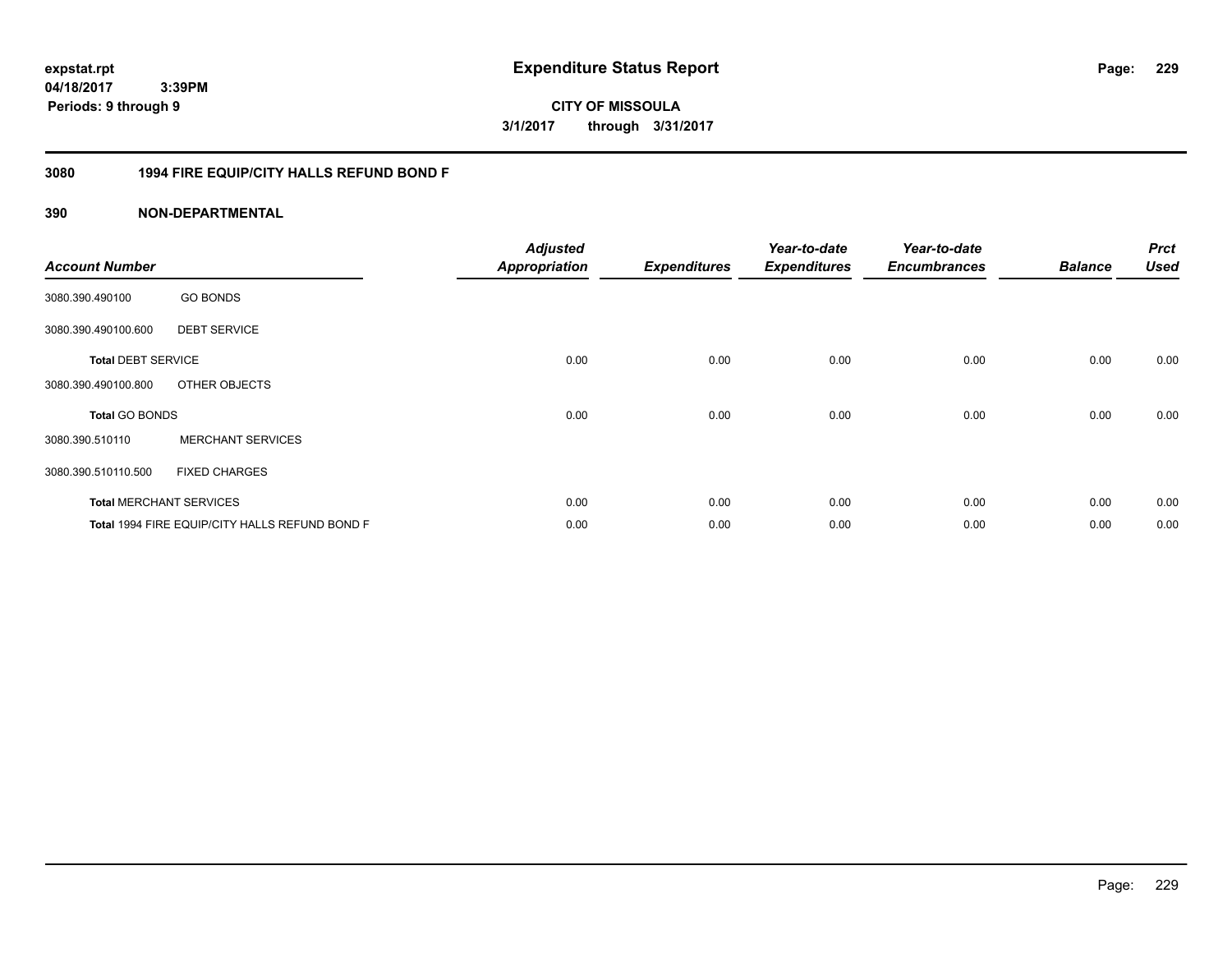# **3085 1993 FIRE STATION G O BOND FUND**

| <b>Account Number</b> |                                       | <b>Adjusted</b><br>Appropriation | <b>Expenditures</b> | Year-to-date<br><b>Expenditures</b> | Year-to-date<br><b>Encumbrances</b> | <b>Balance</b> | <b>Prct</b><br><b>Used</b> |
|-----------------------|---------------------------------------|----------------------------------|---------------------|-------------------------------------|-------------------------------------|----------------|----------------------------|
| 3085.390.490100       | <b>GO BONDS</b>                       |                                  |                     |                                     |                                     |                |                            |
| 3085.390.490100.800   | OTHER OBJECTS                         |                                  |                     |                                     |                                     |                |                            |
| <b>Total GO BONDS</b> |                                       | 0.00                             | 0.00                | 0.00                                | 0.00                                | 0.00           | 0.00                       |
| 3085.390.510110       | <b>MERCHANT SERVICES</b>              |                                  |                     |                                     |                                     |                |                            |
| 3085.390.510110.500   | <b>FIXED CHARGES</b>                  |                                  |                     |                                     |                                     |                |                            |
|                       | <b>Total MERCHANT SERVICES</b>        | 0.00                             | 0.00                | 0.00                                | 0.00                                | 0.00           | 0.00                       |
|                       | Total 1993 FIRE STATION G O BOND FUND | 0.00                             | 0.00                | 0.00                                | 0.00                                | 0.00           | 0.00                       |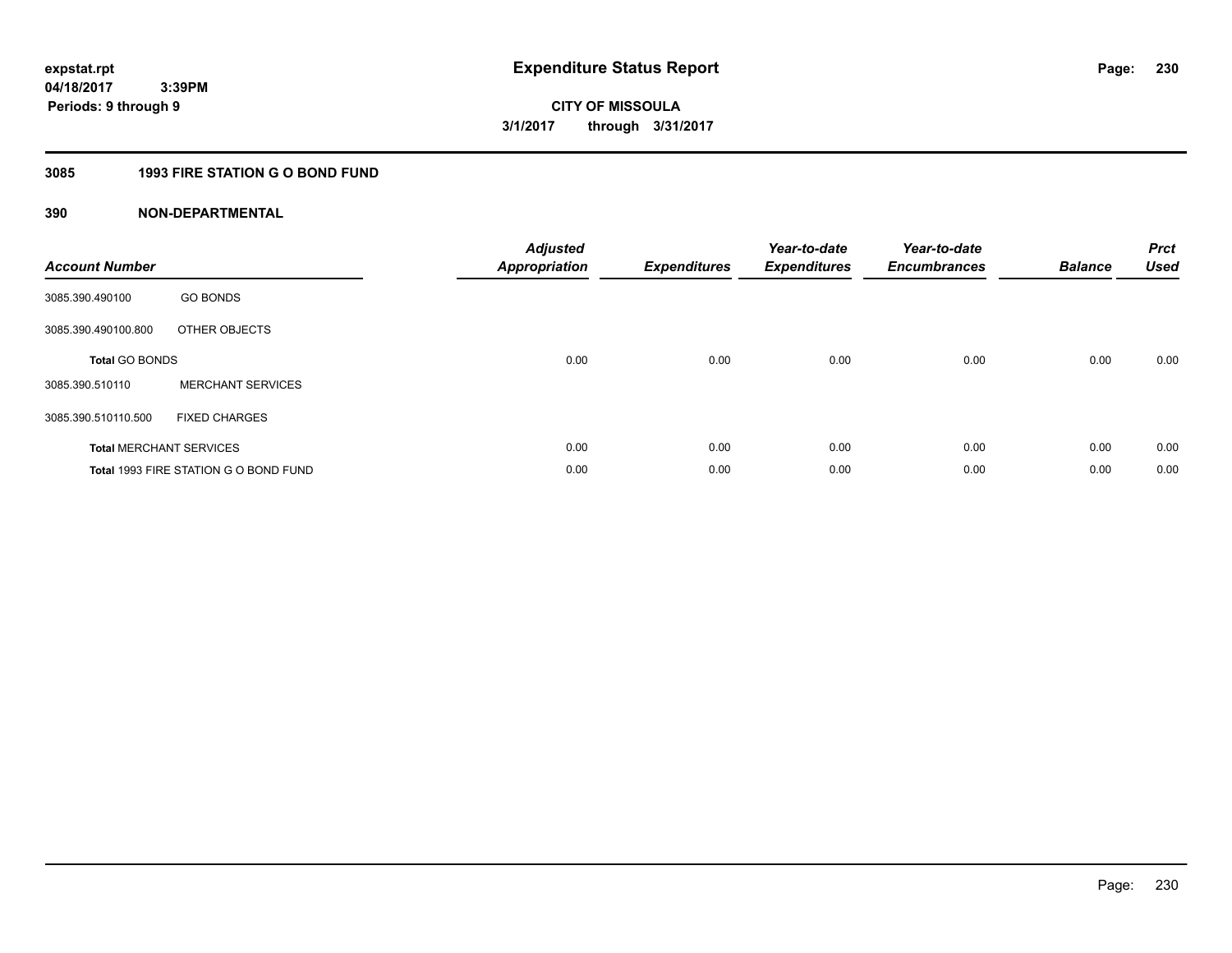### **3090 2004 AQUATICS BOND**

|                           |                                | <b>Adjusted</b>      |                     | Year-to-date        | Year-to-date        |                | <b>Prct</b> |
|---------------------------|--------------------------------|----------------------|---------------------|---------------------|---------------------|----------------|-------------|
| <b>Account Number</b>     |                                | <b>Appropriation</b> | <b>Expenditures</b> | <b>Expenditures</b> | <b>Encumbrances</b> | <b>Balance</b> | <b>Used</b> |
| 3090.390.490100           | <b>GO BONDS</b>                |                      |                     |                     |                     |                |             |
| 3090.390.490100.600       | <b>DEBT SERVICE</b>            |                      |                     |                     |                     |                |             |
| <b>Total DEBT SERVICE</b> |                                | 0.00                 | 0.00                | 0.00                | 0.00                | 0.00           | 0.00        |
| 3090.390.490100.800       | OTHER OBJECTS                  |                      |                     |                     |                     |                |             |
| Total GO BONDS            |                                | 0.00                 | 0.00                | 0.00                | 0.00                | 0.00           | 0.00        |
| 3090.390.510110           | <b>MERCHANT SERVICES</b>       |                      |                     |                     |                     |                |             |
| 3090.390.510110.500       | <b>FIXED CHARGES</b>           |                      |                     |                     |                     |                |             |
|                           | <b>Total MERCHANT SERVICES</b> | 0.00                 | 0.00                | 0.00                | 0.00                | 0.00           | 0.00        |
| Total 2004 AQUATICS BOND  |                                | 0.00                 | 0.00                | 0.00                | 0.00                | 0.00           | 0.00        |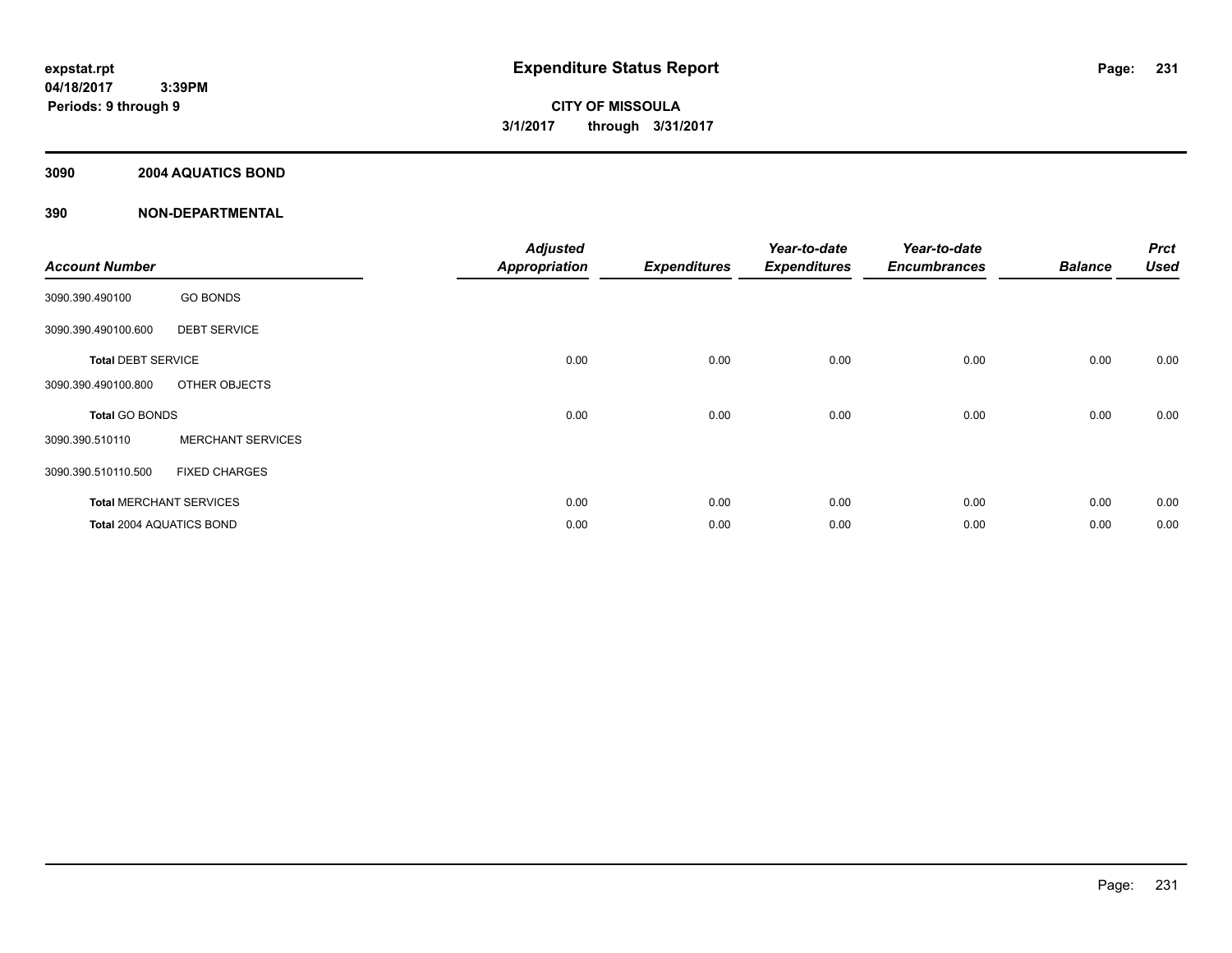**CITY OF MISSOULA 3/1/2017 through 3/31/2017**

### **3091 SERIES 2012A AQUATICS REFUNDING BOND**

|                                                      |                                            | <b>Adjusted</b>         |                     | Year-to-date           | Year-to-date        |                         | <b>Prct</b>   |
|------------------------------------------------------|--------------------------------------------|-------------------------|---------------------|------------------------|---------------------|-------------------------|---------------|
| <b>Account Number</b>                                |                                            | <b>Appropriation</b>    | <b>Expenditures</b> | <b>Expenditures</b>    | <b>Encumbrances</b> | <b>Balance</b>          | <b>Used</b>   |
| <b>GO BONDS</b><br>3091.390.490100                   |                                            |                         |                     |                        |                     |                         |               |
| 3091.390.490100.600                                  | <b>DEBT SERVICE</b>                        |                         |                     |                        |                     |                         |               |
| 3091.390.490100.610.000 PRINCIPAL                    |                                            | 515,000.00              | 0.00                | 0.00                   | 0.00                | 515,000.00              | 0.00          |
| 3091.390.490100.620.000<br><b>Total DEBT SERVICE</b> | INTEREST / SERVICE FEES                    | 78,435.00<br>593,435.00 | 0.00<br>0.00        | 39,567.50<br>39,567.50 | 0.00<br>0.00        | 38,867.50<br>553,867.50 | 50.45<br>6.67 |
| 3091.390.490100.800                                  | OTHER OBJECTS                              |                         |                     |                        |                     |                         |               |
| <b>Total OTHER OBJECTS</b>                           |                                            | 0.00                    | 0.00                | 0.00                   | 0.00                | 0.00                    | 0.00          |
| <b>Total GO BONDS</b>                                |                                            | 593,435.00              | 0.00                | 39,567.50              | 0.00                | 553,867.50              | 6.67          |
| 3091.390.510110                                      | <b>MERCHANT SERVICES</b>                   |                         |                     |                        |                     |                         |               |
| 3091.390.510110.500                                  | <b>FIXED CHARGES</b>                       |                         |                     |                        |                     |                         |               |
| 3091.390.510110.550.000 MERCHANT SERVICE FEES        |                                            | 350.00                  | 0.00                | 0.00                   | 0.00                | 350.00                  | 0.00          |
| <b>Total MERCHANT SERVICES</b>                       |                                            | 350.00                  | 0.00                | 0.00                   | 0.00                | 350.00                  | 0.00          |
|                                                      | Total SERIES 2012A AQUATICS REFUNDING BOND | 593,785.00              | 0.00                | 39,567.50              | 0.00                | 554,217.50              | 6.66          |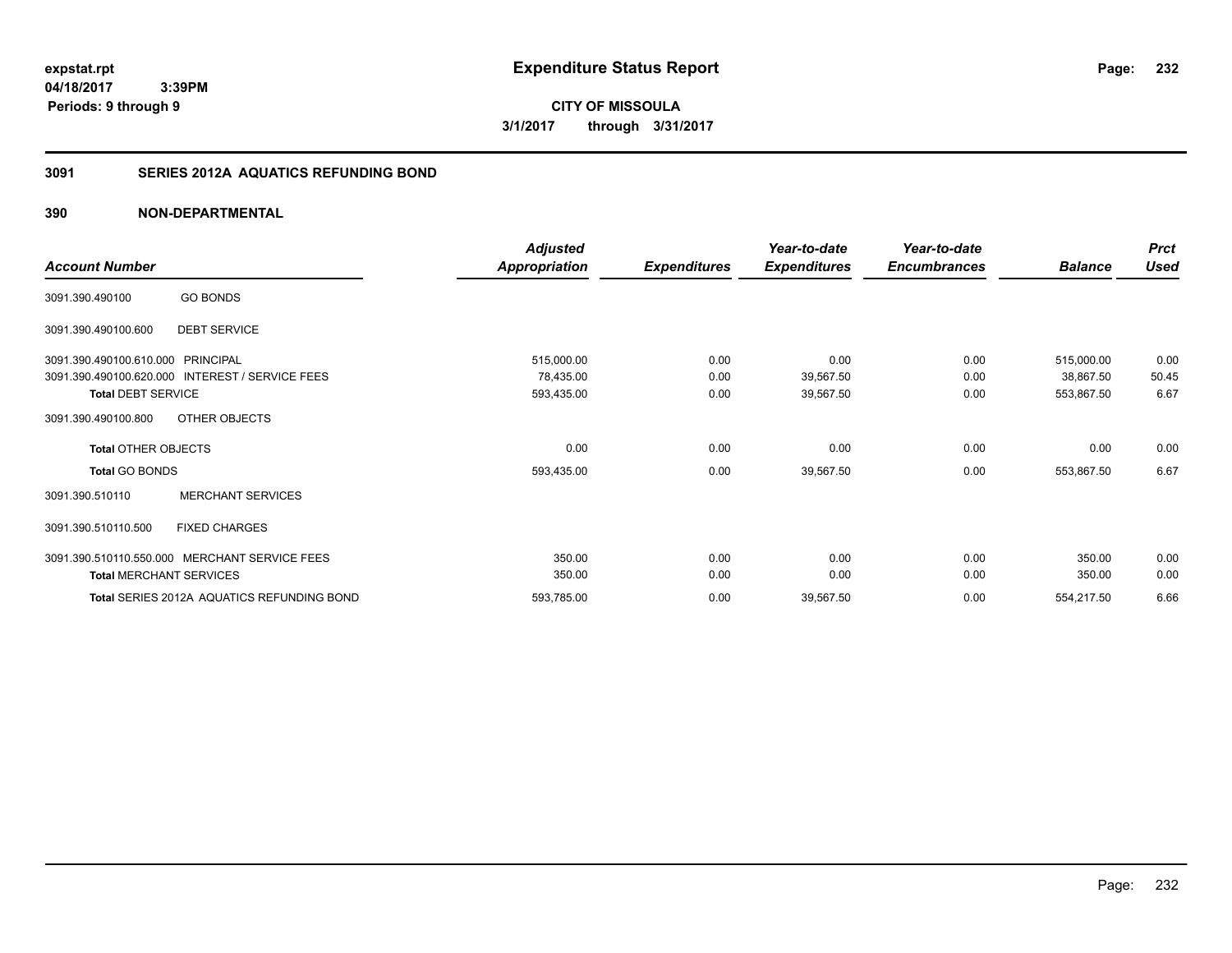**CITY OF MISSOULA 3/1/2017 through 3/31/2017**

# **3092 Series 2013A GO REFUNDING BONDS**

|                                   |                                                 | <b>Adjusted</b>      |                     | Year-to-date        | Year-to-date        |                | <b>Prct</b> |
|-----------------------------------|-------------------------------------------------|----------------------|---------------------|---------------------|---------------------|----------------|-------------|
| <b>Account Number</b>             |                                                 | <b>Appropriation</b> | <b>Expenditures</b> | <b>Expenditures</b> | <b>Encumbrances</b> | <b>Balance</b> | <b>Used</b> |
| 3092.390.490100                   | <b>GO BONDS</b>                                 |                      |                     |                     |                     |                |             |
| 3092.390.490100.600               | <b>DEBT SERVICE</b>                             |                      |                     |                     |                     |                |             |
| 3092.390.490100.610.000 PRINCIPAL |                                                 | 575,000.00           | 0.00                | 0.00                | 0.00                | 575,000.00     | 0.00        |
|                                   | 3092.390.490100.620.000 INTEREST / SERVICE FEES | 95,120.00            | 0.00                | 47,910.00           | 0.00                | 47,210.00      | 50.37       |
| <b>Total GO BONDS</b>             |                                                 | 670,120.00           | 0.00                | 47,910.00           | 0.00                | 622,210.00     | 7.15        |
| 3092.390.510110                   | <b>MERCHANT SERVICES</b>                        |                      |                     |                     |                     |                |             |
| 3092.390.510110.500               | <b>FIXED CHARGES</b>                            |                      |                     |                     |                     |                |             |
|                                   | 3092.390.510110.550.000 MERCHANT SERVICE FEES   | 350.00               | 0.00                | 0.00                | 0.00                | 350.00         | 0.00        |
| <b>Total MERCHANT SERVICES</b>    |                                                 | 350.00               | 0.00                | 0.00                | 0.00                | 350.00         | 0.00        |
| 3092.390.521000                   | <b>INTERFUND OPERATING TRANSFERS</b>            |                      |                     |                     |                     |                |             |
| 3092.390.521000.800               | OTHER OBJECTS                                   |                      |                     |                     |                     |                |             |
|                                   | <b>Total INTERFUND OPERATING TRANSFERS</b>      | 0.00                 | 0.00                | 0.00                | 0.00                | 0.00           | 0.00        |
|                                   | Total Series 2013A GO REFUNDING BONDS           | 670,470.00           | 0.00                | 47,910.00           | 0.00                | 622,560.00     | 7.15        |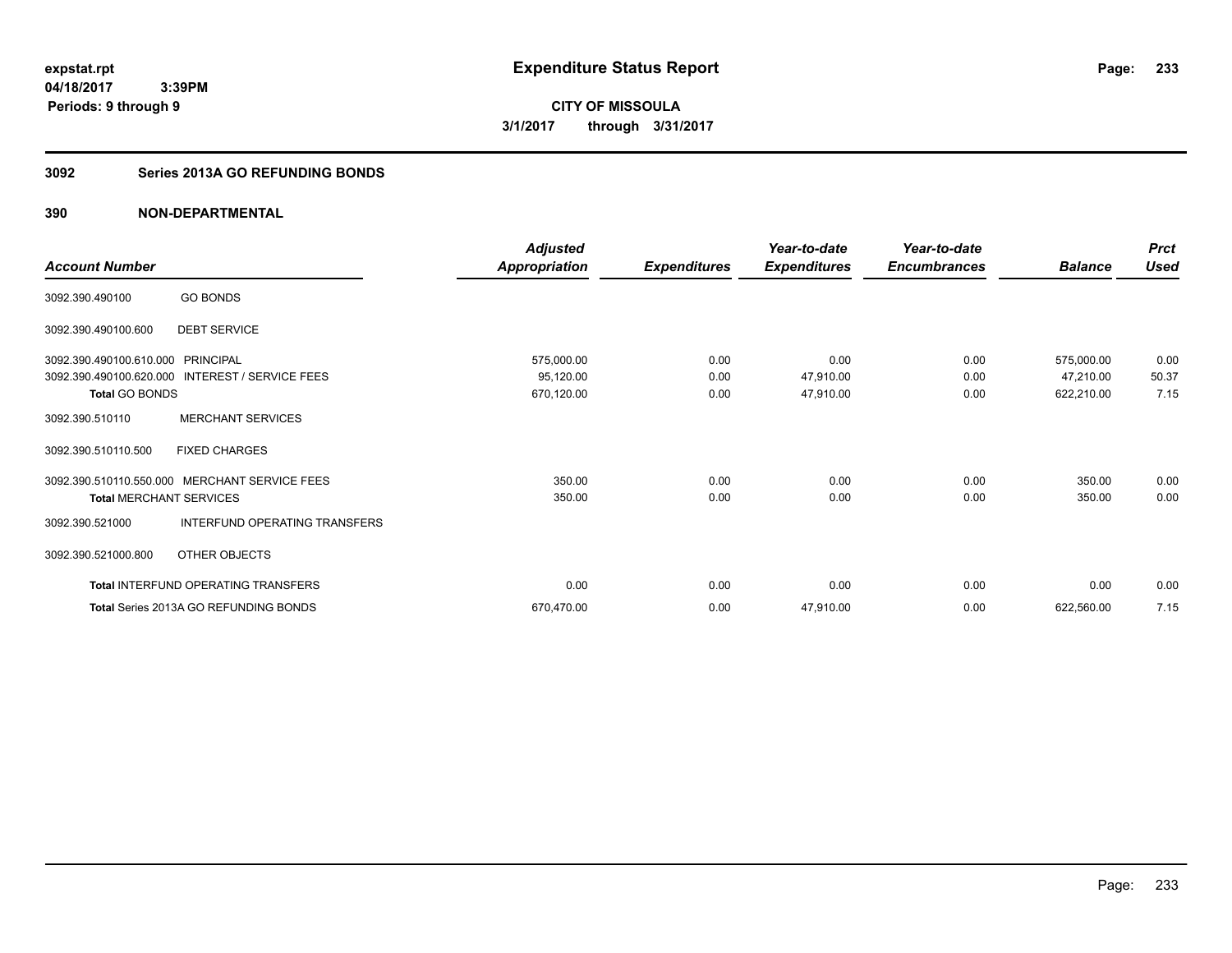**04/18/2017 3:39PM Periods: 9 through 9**

**CITY OF MISSOULA 3/1/2017 through 3/31/2017**

### **3095 2004 REFUNDING BONDS DEBT SERVICE**

| <b>Account Number</b>          |                                                | Adjusted<br>Appropriation | <b>Expenditures</b> | Year-to-date<br><b>Expenditures</b> | Year-to-date<br><b>Encumbrances</b> | <b>Balance</b> | <b>Prct</b><br><b>Used</b> |
|--------------------------------|------------------------------------------------|---------------------------|---------------------|-------------------------------------|-------------------------------------|----------------|----------------------------|
| 3095.390.490100                | <b>GO BONDS</b>                                |                           |                     |                                     |                                     |                |                            |
| 3095.390.490100.600            | <b>DEBT SERVICE</b>                            |                           |                     |                                     |                                     |                |                            |
| <b>Total GO BONDS</b>          |                                                | 0.00                      | 0.00                | 0.00                                | 0.00                                | 0.00           | 0.00                       |
| 3095.390.510110                | <b>MERCHANT SERVICES</b>                       |                           |                     |                                     |                                     |                |                            |
| 3095.390.510110.500            | <b>FIXED CHARGES</b>                           |                           |                     |                                     |                                     |                |                            |
| <b>Total MERCHANT SERVICES</b> |                                                | 0.00                      | 0.00                | 0.00                                | 0.00                                | 0.00           | 0.00                       |
|                                | <b>Total 2004 REFUNDING BONDS DEBT SERVICE</b> | 0.00                      | 0.00                | 0.00                                | 0.00                                | 0.00           | 0.00                       |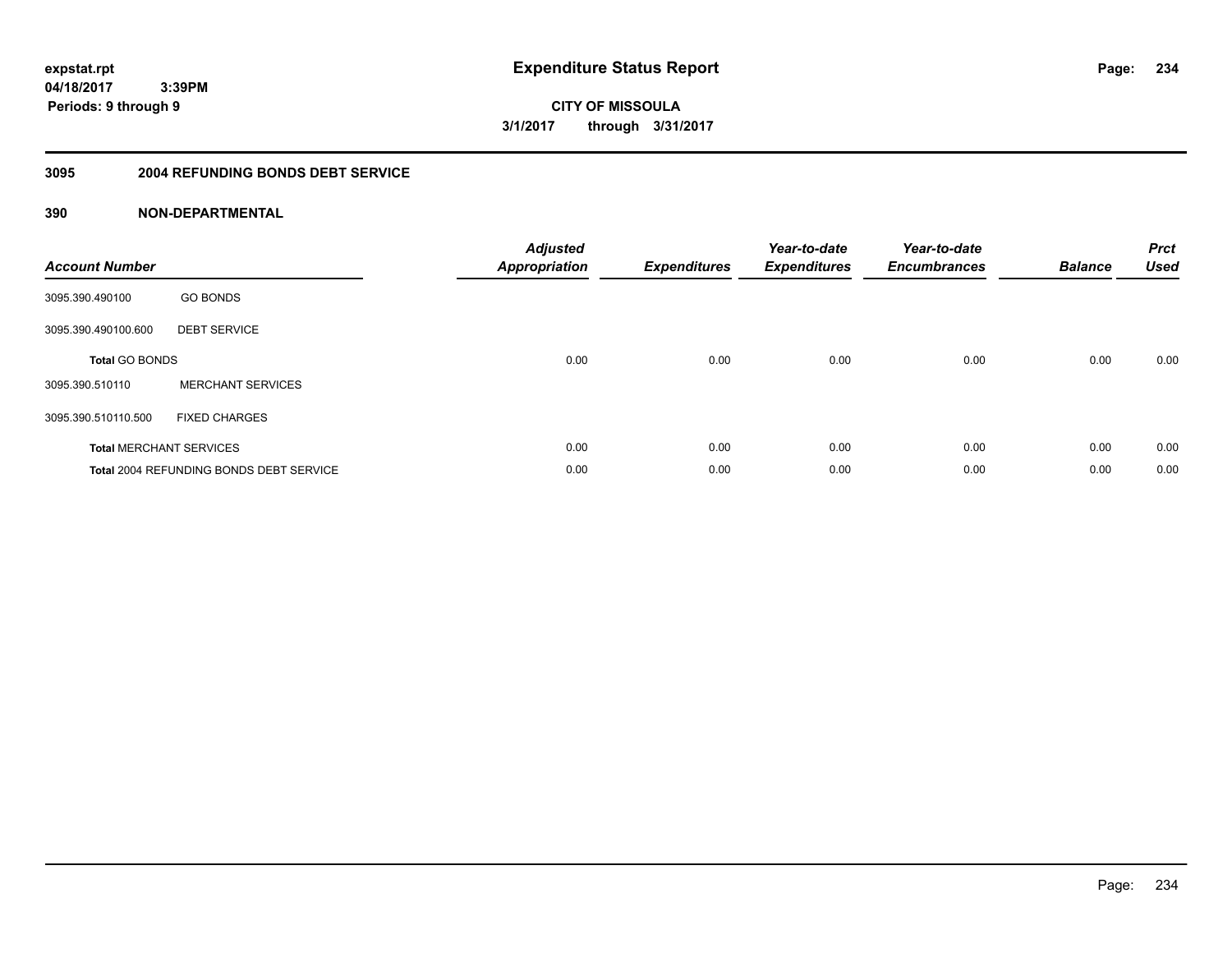### **3096 NEW FIRE STATION GO BOND**

|                                |                                                 | <b>Adjusted</b>      |                     | Year-to-date        | Year-to-date        |                        | <b>Prct</b>  |
|--------------------------------|-------------------------------------------------|----------------------|---------------------|---------------------|---------------------|------------------------|--------------|
| <b>Account Number</b>          |                                                 | <b>Appropriation</b> | <b>Expenditures</b> | <b>Expenditures</b> | <b>Encumbrances</b> | <b>Balance</b>         | <b>Used</b>  |
| 3096.390.490100                | <b>GO BONDS</b>                                 |                      |                     |                     |                     |                        |              |
| 3096.390.490100.600            | <b>DEBT SERVICE</b>                             |                      |                     |                     |                     |                        |              |
| <b>Total DEBT SERVICE</b>      | 3096.390.490100.620.000 INTEREST / SERVICE FEES | 0.00<br>0.00         | 0.00<br>0.00        | 350.00<br>350.00    | 0.00<br>0.00        | $-350.00$<br>$-350.00$ | 0.00<br>0.00 |
| 3096.390.490100.800            | OTHER OBJECTS                                   |                      |                     |                     |                     |                        |              |
| <b>Total OTHER OBJECTS</b>     |                                                 | 0.00                 | 0.00                | 0.00                | 0.00                | 0.00                   | 0.00         |
| <b>Total GO BONDS</b>          |                                                 | 0.00                 | 0.00                | 350.00              | 0.00                | $-350.00$              | 0.00         |
| 3096.390.510110                | <b>MERCHANT SERVICES</b>                        |                      |                     |                     |                     |                        |              |
| 3096.390.510110.500            | <b>FIXED CHARGES</b>                            |                      |                     |                     |                     |                        |              |
| <b>Total MERCHANT SERVICES</b> |                                                 | 0.00                 | 0.00                | 0.00                | 0.00                | 0.00                   | 0.00         |
|                                | <b>Total NEW FIRE STATION GO BOND</b>           | 0.00                 | 0.00                | 350.00              | 0.00                | $-350.00$              | 0.00         |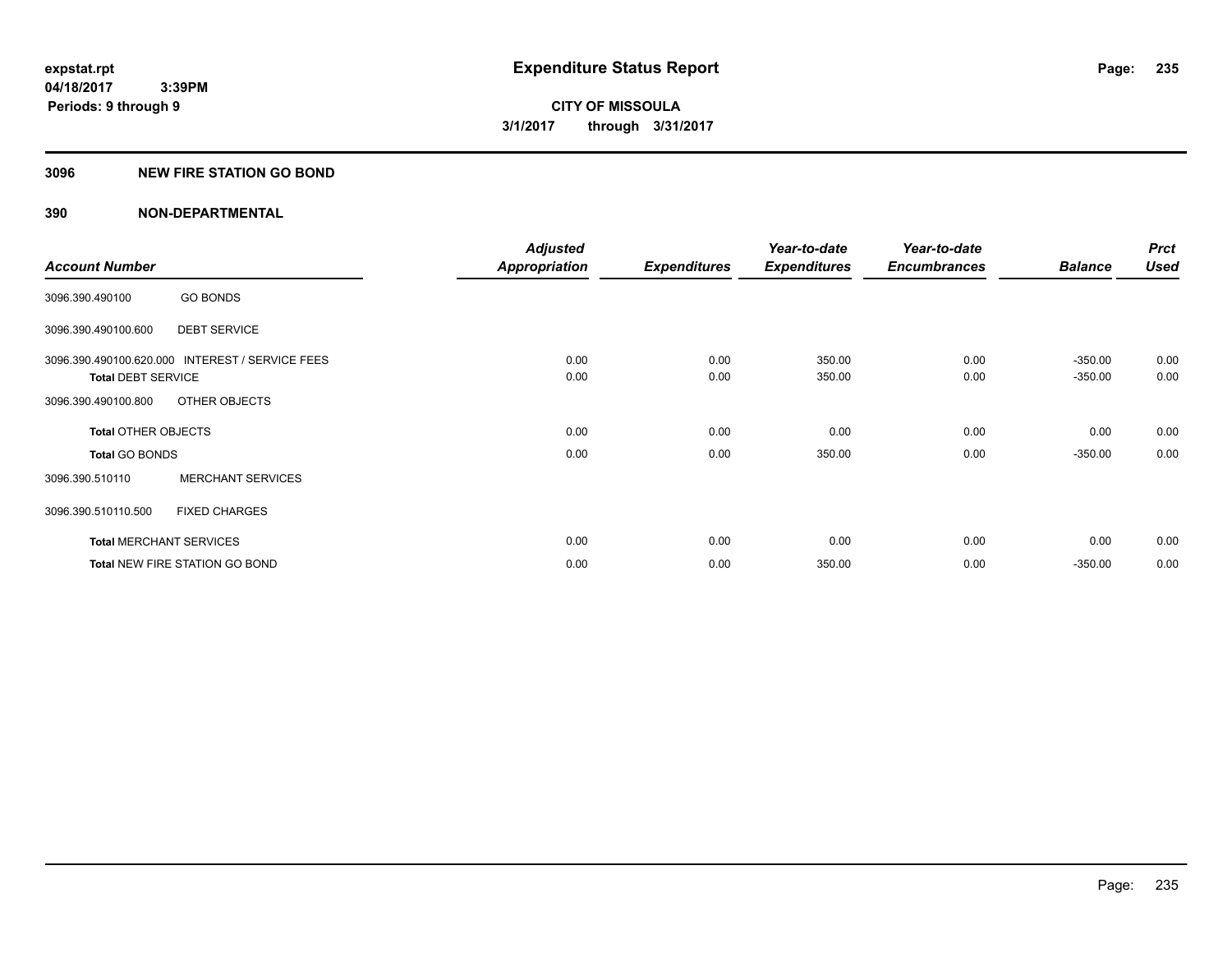### **3097 2007 REFUNDING BONDS**

| <b>Account Number</b>      |                                | <b>Adjusted</b><br><b>Appropriation</b> | <b>Expenditures</b> | Year-to-date<br><b>Expenditures</b> | Year-to-date<br><b>Encumbrances</b> | <b>Balance</b> | <b>Prct</b><br><b>Used</b> |
|----------------------------|--------------------------------|-----------------------------------------|---------------------|-------------------------------------|-------------------------------------|----------------|----------------------------|
| 3097.390.490100            | <b>GO BONDS</b>                |                                         |                     |                                     |                                     |                |                            |
| 3097.390.490100.600        | <b>DEBT SERVICE</b>            |                                         |                     |                                     |                                     |                |                            |
| <b>Total GO BONDS</b>      |                                | 0.00                                    | 0.00                | 0.00                                | 0.00                                | 0.00           | 0.00                       |
| 3097.390.490500            | <b>DEBT PAYMENTS</b>           |                                         |                     |                                     |                                     |                |                            |
| 3097.390.490500.500        | <b>FIXED CHARGES</b>           |                                         |                     |                                     |                                     |                |                            |
| <b>Total DEBT PAYMENTS</b> |                                | 0.00                                    | 0.00                | 0.00                                | 0.00                                | 0.00           | 0.00                       |
| 3097.390.510110            | <b>MERCHANT SERVICES</b>       |                                         |                     |                                     |                                     |                |                            |
| 3097.390.510110.500        | <b>FIXED CHARGES</b>           |                                         |                     |                                     |                                     |                |                            |
|                            | <b>Total MERCHANT SERVICES</b> | 0.00                                    | 0.00                | 0.00                                | 0.00                                | 0.00           | 0.00                       |
|                            | Total 2007 REFUNDING BONDS     | 0.00                                    | 0.00                | 0.00                                | 0.00                                | 0.00           | 0.00                       |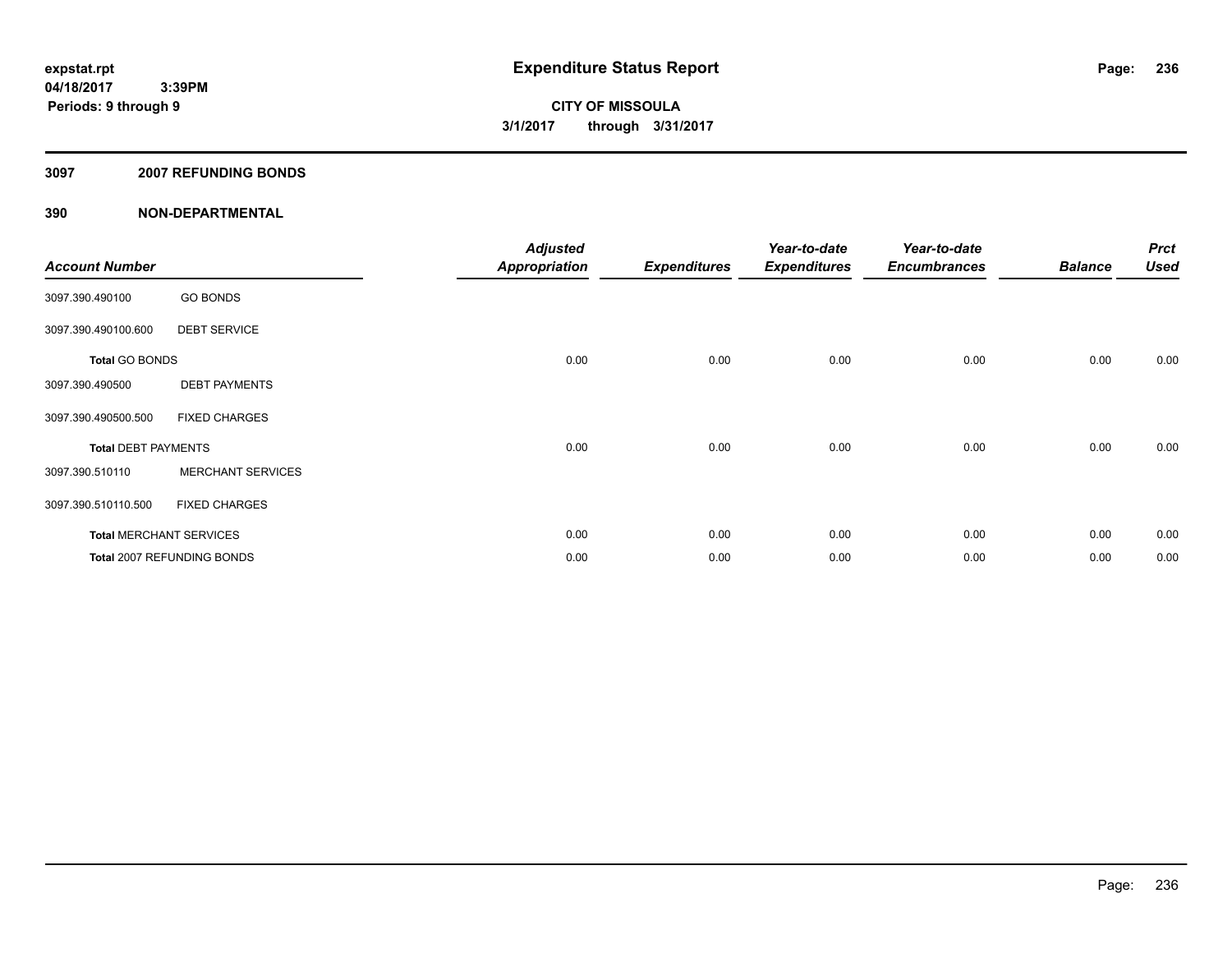**04/18/2017 3:39PM Periods: 9 through 9**

**CITY OF MISSOULA 3/1/2017 through 3/31/2017**

# **3100 SIDEWALK & CURB WARRANTS FUND**

| <b>Account Number</b>          |                                                | <b>Adjusted</b><br><b>Appropriation</b> | <b>Expenditures</b> | Year-to-date<br><b>Expenditures</b> | Year-to-date<br><b>Encumbrances</b> | <b>Balance</b> | <b>Prct</b><br><b>Used</b> |
|--------------------------------|------------------------------------------------|-----------------------------------------|---------------------|-------------------------------------|-------------------------------------|----------------|----------------------------|
| 3100.390.490300                | SPECIAL IMPROVEMENTS BONDS                     |                                         |                     |                                     |                                     |                |                            |
| 3100.390.490300.600            | <b>DEBT SERVICE</b>                            |                                         |                     |                                     |                                     |                |                            |
|                                | <b>Total SPECIAL IMPROVEMENTS BONDS</b>        | 0.00                                    | 0.00                | 0.00                                | 0.00                                | 0.00           | 0.00                       |
| 3100.390.510110                | <b>MERCHANT SERVICES</b>                       |                                         |                     |                                     |                                     |                |                            |
| 3100.390.510110.500            | <b>FIXED CHARGES</b>                           |                                         |                     |                                     |                                     |                |                            |
| <b>Total MERCHANT SERVICES</b> |                                                | 0.00                                    | 0.00                | 0.00                                | 0.00                                | 0.00           | 0.00                       |
| 3100.390.521000                | INTERFUND OPERATING TRANSFERS                  |                                         |                     |                                     |                                     |                |                            |
| 3100.390.521000.800            | OTHER OBJECTS                                  |                                         |                     |                                     |                                     |                |                            |
|                                | <b>Total INTERFUND OPERATING TRANSFERS</b>     | 0.00                                    | 0.00                | 0.00                                | 0.00                                | 0.00           | 0.00                       |
|                                | <b>Total SIDEWALK &amp; CURB WARRANTS FUND</b> | 0.00                                    | 0.00                | 0.00                                | 0.00                                | 0.00           | 0.00                       |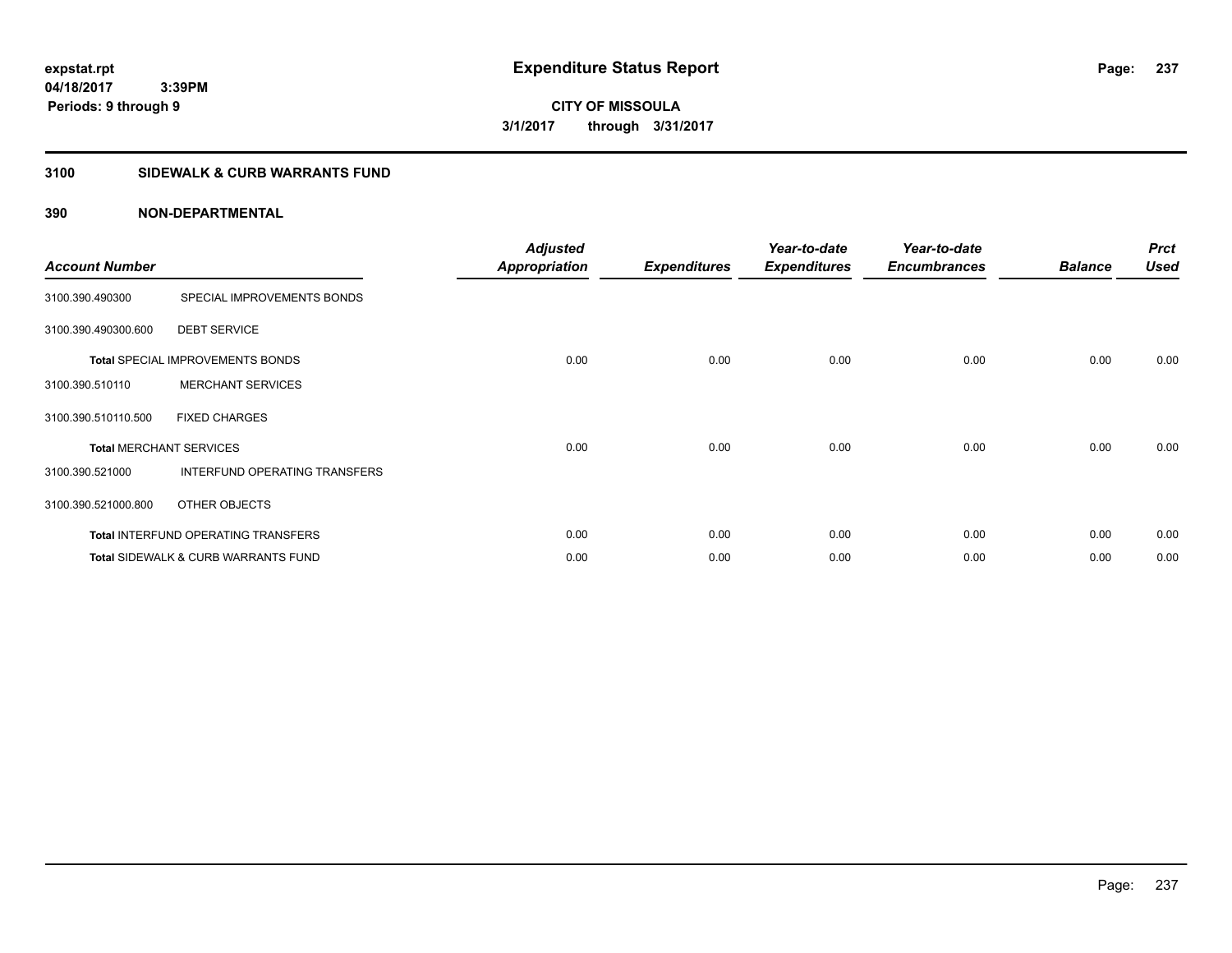**CITY OF MISSOULA 3/1/2017 through 3/31/2017**

### **3200 FY99 SIDEWALK & CURB DEBT SERVICE FUND**

| <b>Account Number</b>     |                                              | <b>Adjusted</b><br>Appropriation | <b>Expenditures</b> | Year-to-date<br><b>Expenditures</b> | Year-to-date<br><b>Encumbrances</b> | <b>Balance</b> | <b>Prct</b><br><b>Used</b> |
|---------------------------|----------------------------------------------|----------------------------------|---------------------|-------------------------------------|-------------------------------------|----------------|----------------------------|
| 3200.390.490300           | SPECIAL IMPROVEMENTS BONDS                   |                                  |                     |                                     |                                     |                |                            |
| 3200.390.490300.600       | <b>DEBT SERVICE</b>                          |                                  |                     |                                     |                                     |                |                            |
|                           | Total SPECIAL IMPROVEMENTS BONDS             | 0.00                             | 0.00                | 0.00                                | 0.00                                | 0.00           | 0.00                       |
| 3200.390.510100           | SPECIAL ASSESSMENTS                          |                                  |                     |                                     |                                     |                |                            |
| 3200.390.510100.600       | <b>DEBT SERVICE</b>                          |                                  |                     |                                     |                                     |                |                            |
| <b>Total DEBT SERVICE</b> |                                              | 0.00                             | 0.00                | 0.00                                | 0.00                                | 0.00           | 0.00                       |
| 3200.390.510100.800       | OTHER OBJECTS                                |                                  |                     |                                     |                                     |                |                            |
|                           | <b>Total SPECIAL ASSESSMENTS</b>             | 0.00                             | 0.00                | 0.00                                | 0.00                                | 0.00           | 0.00                       |
| 3200.390.510110           | <b>MERCHANT SERVICES</b>                     |                                  |                     |                                     |                                     |                |                            |
| 3200.390.510110.500       | <b>FIXED CHARGES</b>                         |                                  |                     |                                     |                                     |                |                            |
|                           | <b>Total MERCHANT SERVICES</b>               | 0.00                             | 0.00                | 0.00                                | 0.00                                | 0.00           | 0.00                       |
|                           | Total FY99 SIDEWALK & CURB DEBT SERVICE FUND | 0.00                             | 0.00                | 0.00                                | 0.00                                | 0.00           | 0.00                       |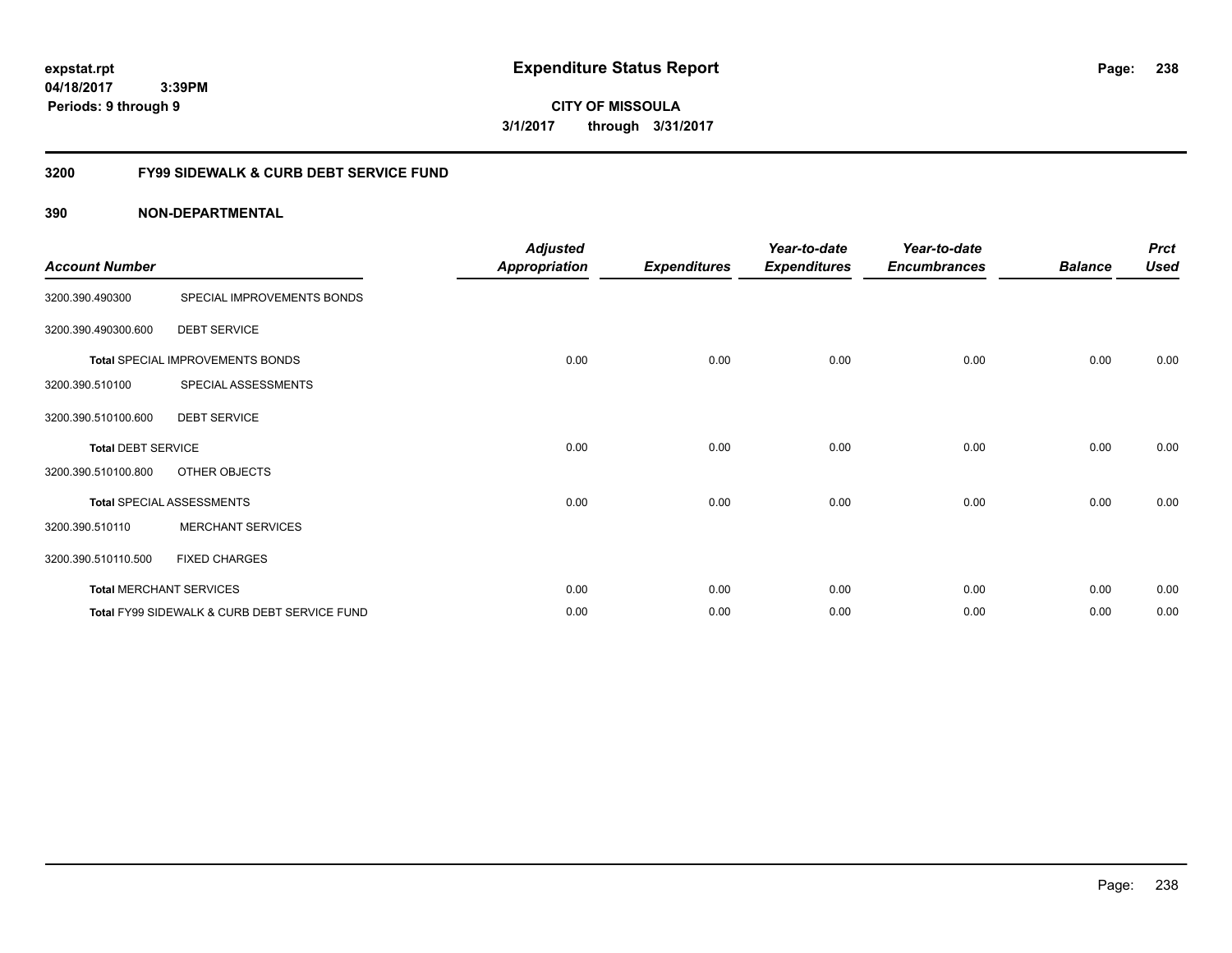**CITY OF MISSOULA 3/1/2017 through 3/31/2017**

### **3300 FY00 SIDEWALK & CURB DEBT SERVICE FUND**

| <b>Account Number</b> |                                              | <b>Adjusted</b><br><b>Appropriation</b> | <b>Expenditures</b> | Year-to-date<br><b>Expenditures</b> | Year-to-date<br><b>Encumbrances</b> | <b>Balance</b> | <b>Prct</b><br><b>Used</b> |
|-----------------------|----------------------------------------------|-----------------------------------------|---------------------|-------------------------------------|-------------------------------------|----------------|----------------------------|
| 3300.390.510100       | SPECIAL ASSESSMENTS                          |                                         |                     |                                     |                                     |                |                            |
| 3300.390.510100.600   | <b>DEBT SERVICE</b>                          |                                         |                     |                                     |                                     |                |                            |
|                       | <b>Total SPECIAL ASSESSMENTS</b>             | 0.00                                    | 0.00                | 0.00                                | 0.00                                | 0.00           | 0.00                       |
| 3300.390.510110       | <b>MERCHANT SERVICES</b>                     |                                         |                     |                                     |                                     |                |                            |
| 3300.390.510110.500   | <b>FIXED CHARGES</b>                         |                                         |                     |                                     |                                     |                |                            |
|                       | <b>Total MERCHANT SERVICES</b>               | 0.00                                    | 0.00                | 0.00                                | 0.00                                | 0.00           | 0.00                       |
|                       | Total FY00 SIDEWALK & CURB DEBT SERVICE FUND | 0.00                                    | 0.00                | 0.00                                | 0.00                                | 0.00           | 0.00                       |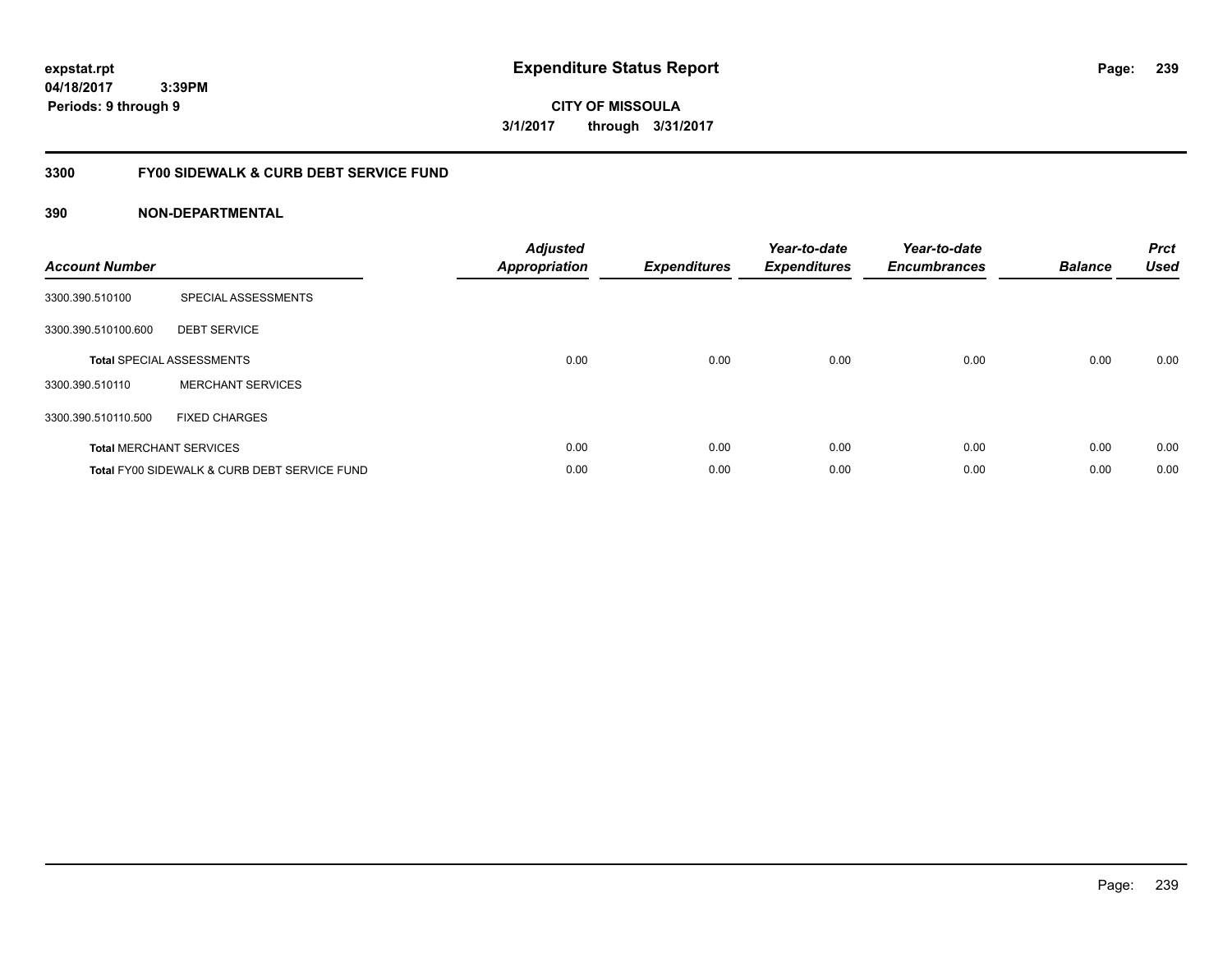**3305 JUDGMENT LEVIES**

| <b>Account Number</b>        |                           | <b>Adjusted</b><br><b>Appropriation</b> | <b>Expenditures</b> | Year-to-date<br><b>Expenditures</b> | Year-to-date<br><b>Encumbrances</b> | <b>Balance</b> | <b>Prct</b><br><b>Used</b> |
|------------------------------|---------------------------|-----------------------------------------|---------------------|-------------------------------------|-------------------------------------|----------------|----------------------------|
| 3305.390.490550              | <b>JUDGMENT LEVY DEBT</b> |                                         |                     |                                     |                                     |                |                            |
| 3305.390.490550.600          | <b>DEBT SERVICE</b>       |                                         |                     |                                     |                                     |                |                            |
| <b>Total DEBT SERVICE</b>    |                           | 0.00                                    | 0.00                | 0.00                                | 0.00                                | 0.00           | 0.00                       |
| 3305.390.490550.800          | OTHER OBJECTS             |                                         |                     |                                     |                                     |                |                            |
| <b>Total JUDGMENT LEVIES</b> |                           | 0.00                                    | 0.00                | 0.00                                | 0.00                                | 0.00           | 0.00                       |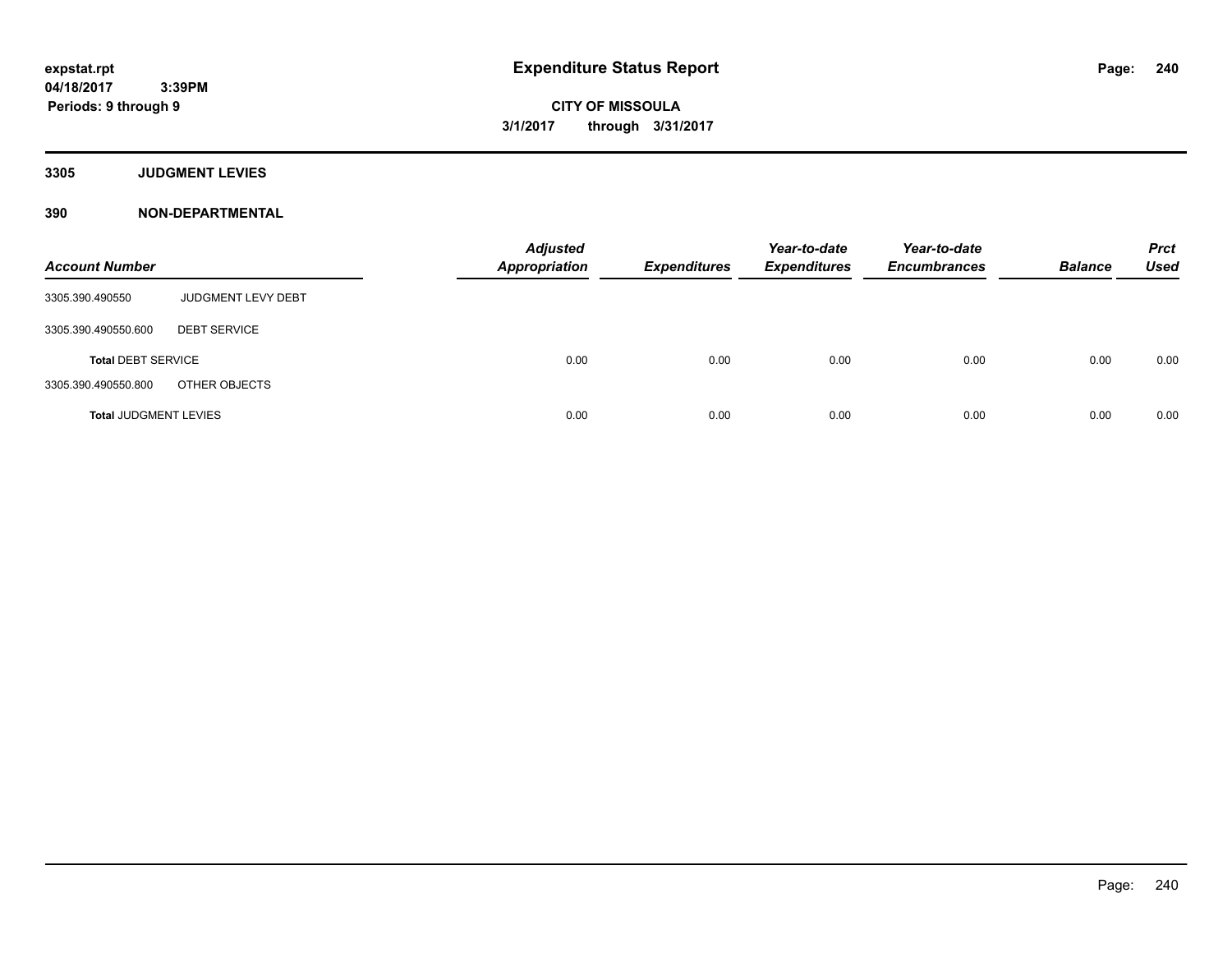**04/18/2017 3:39PM Periods: 9 through 9**

**CITY OF MISSOULA 3/1/2017 through 3/31/2017**

### **3400 FY01 SIDEWALK & CURB DEBT SERVICE FUND**

**000 \*\*\* Title Not Found \*\*\***

| <b>Account Number</b>         |                         | <b>Adjusted</b><br>Appropriation | <b>Expenditures</b> | Year-to-date<br><b>Expenditures</b> | Year-to-date<br><b>Encumbrances</b> | <b>Balance</b> | <b>Prct</b><br>Used |
|-------------------------------|-------------------------|----------------------------------|---------------------|-------------------------------------|-------------------------------------|----------------|---------------------|
| 3400.000.520100               | *** Title Not Found *** |                                  |                     |                                     |                                     |                |                     |
| 3400.000.520100.800           | OTHER OBJECTS           |                                  |                     |                                     |                                     |                |                     |
| Total *** Title Not Found *** |                         | 0.00                             | 0.00                | 0.00                                | 0.00                                | 0.00           | 0.00                |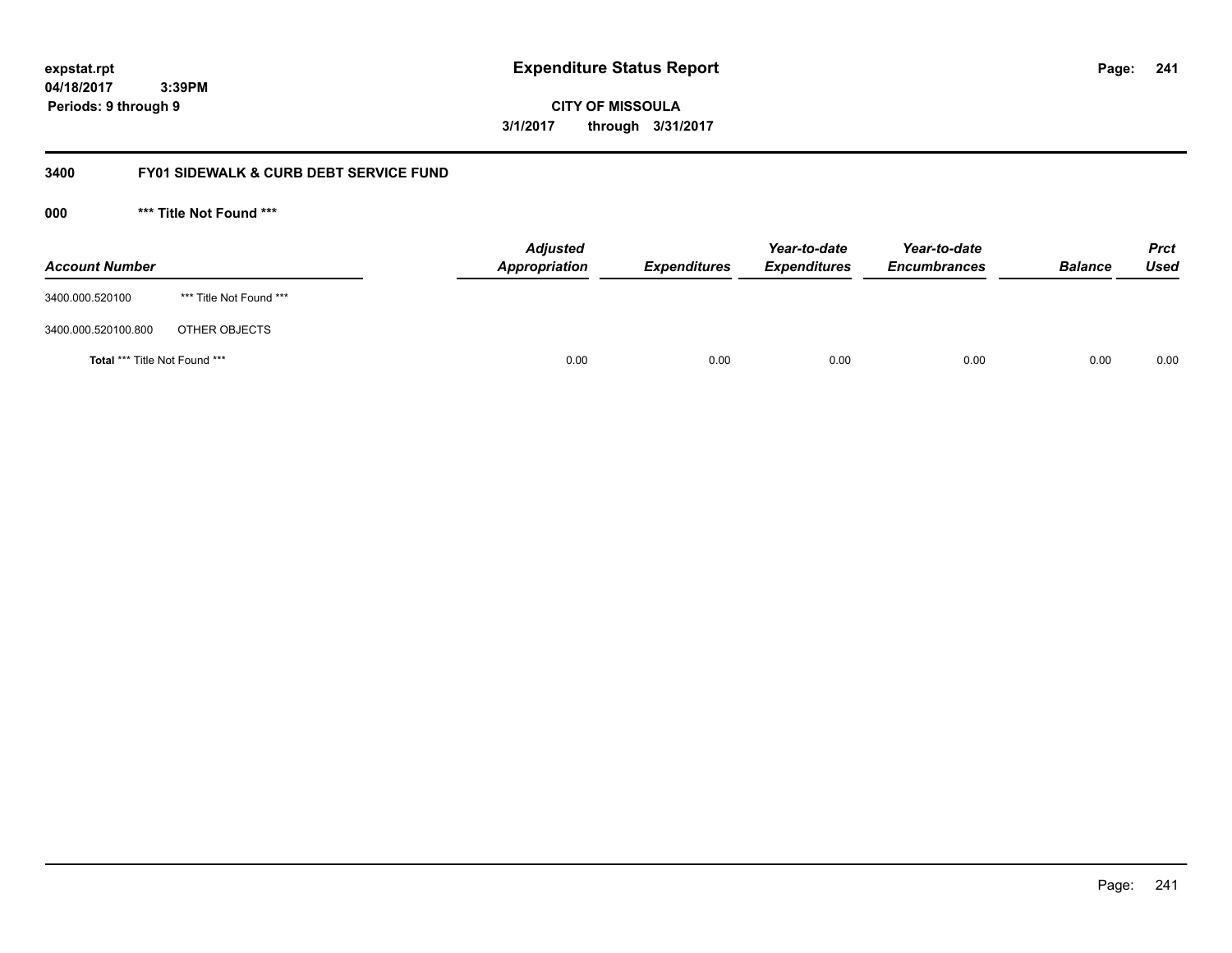**expstat.rpt Expenditure Status Report** 

**04/18/2017 3:39PM Periods: 9 through 9**

**CITY OF MISSOULA 3/1/2017 through 3/31/2017**

### **3400 FY01 SIDEWALK & CURB DEBT SERVICE FUND**

| <b>Account Number</b>     |                                              | <b>Adjusted</b><br><b>Appropriation</b> | <b>Expenditures</b> | Year-to-date<br><b>Expenditures</b> | Year-to-date<br><b>Encumbrances</b> | <b>Balance</b> | <b>Prct</b><br><b>Used</b> |
|---------------------------|----------------------------------------------|-----------------------------------------|---------------------|-------------------------------------|-------------------------------------|----------------|----------------------------|
|                           |                                              |                                         |                     |                                     |                                     |                |                            |
| 3400.390.510100           | SPECIAL ASSESSMENTS                          |                                         |                     |                                     |                                     |                |                            |
| 3400.390.510100.600       | <b>DEBT SERVICE</b>                          |                                         |                     |                                     |                                     |                |                            |
| <b>Total DEBT SERVICE</b> |                                              | 0.00                                    | 0.00                | 0.00                                | 0.00                                | 0.00           | 0.00                       |
| 3400.390.510100.800       | OTHER OBJECTS                                |                                         |                     |                                     |                                     |                |                            |
|                           | <b>Total SPECIAL ASSESSMENTS</b>             | 0.00                                    | 0.00                | 0.00                                | 0.00                                | 0.00           | 0.00                       |
| 3400.390.510110           | <b>MERCHANT SERVICES</b>                     |                                         |                     |                                     |                                     |                |                            |
| 3400.390.510110.500       | <b>FIXED CHARGES</b>                         |                                         |                     |                                     |                                     |                |                            |
|                           | Total FY01 SIDEWALK & CURB DEBT SERVICE FUND | 0.00                                    | 0.00                | 0.00                                | 0.00                                | 0.00           | 0.00                       |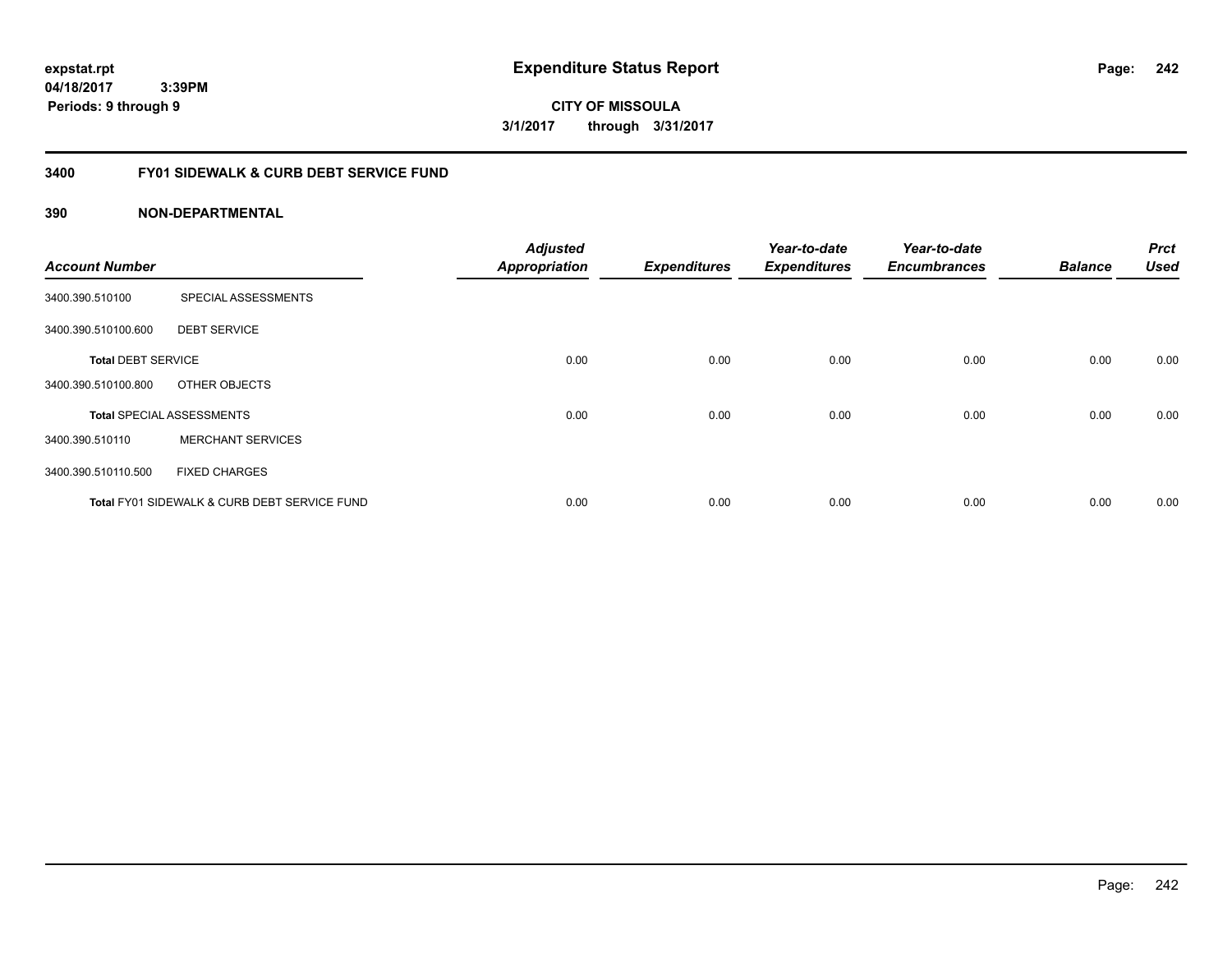**04/18/2017 3:39PM Periods: 9 through 9**

**CITY OF MISSOULA 3/1/2017 through 3/31/2017**

### **3410 FY02 SIDEWALK & CURB DEBT SERVICE FUND**

**000 \*\*\* Title Not Found \*\*\***

| <b>Account Number</b>         |                         | <b>Adjusted</b><br>Appropriation | <b>Expenditures</b> | Year-to-date<br><b>Expenditures</b> | Year-to-date<br><b>Encumbrances</b> | <b>Balance</b> | <b>Prct</b><br>Used |
|-------------------------------|-------------------------|----------------------------------|---------------------|-------------------------------------|-------------------------------------|----------------|---------------------|
| 3410.000.520100               | *** Title Not Found *** |                                  |                     |                                     |                                     |                |                     |
| 3410.000.520100.800           | OTHER OBJECTS           |                                  |                     |                                     |                                     |                |                     |
| Total *** Title Not Found *** |                         | 0.00                             | 0.00                | 0.00                                | 0.00                                | 0.00           | 0.00                |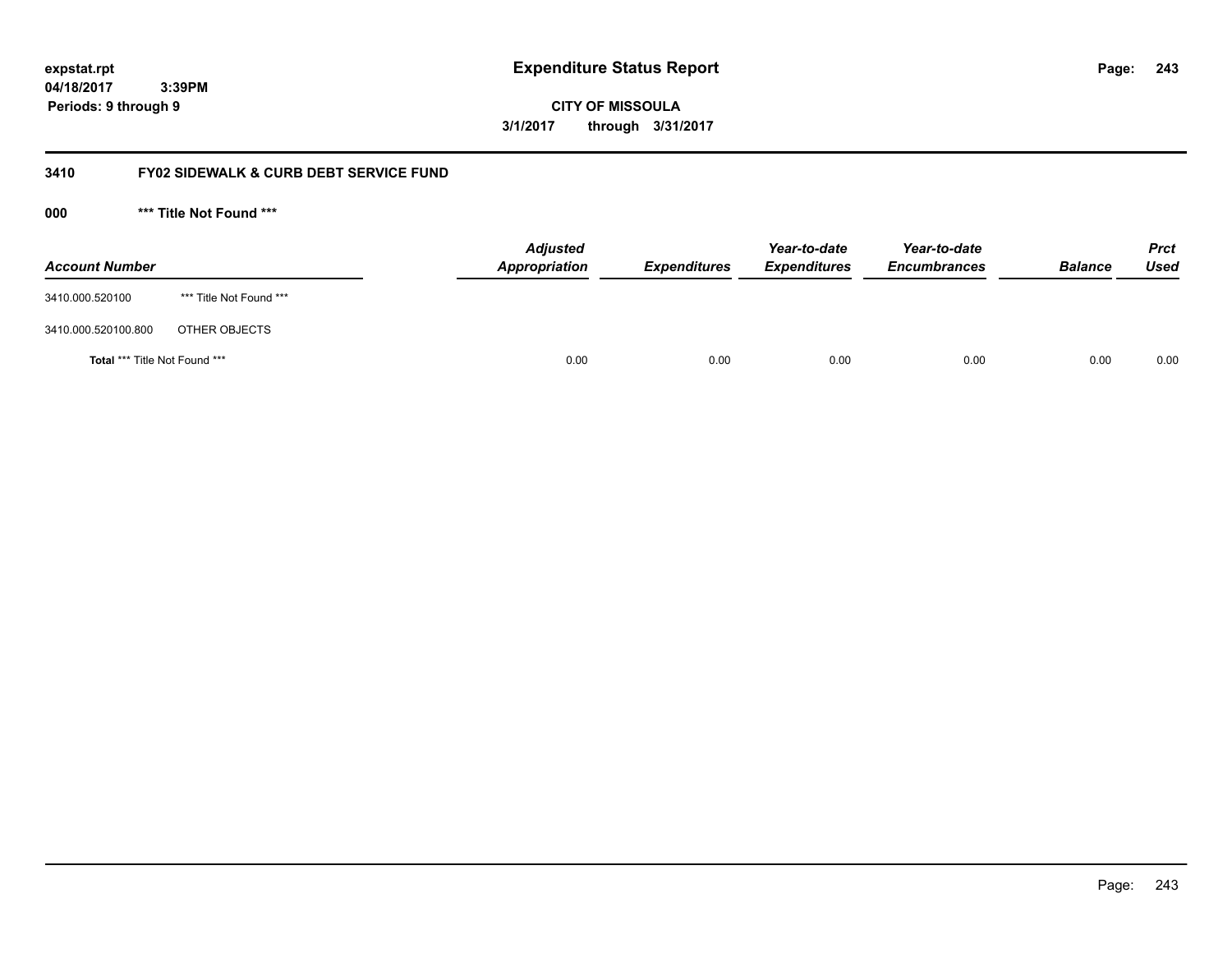**CITY OF MISSOULA 3/1/2017 through 3/31/2017**

### **3410 FY02 SIDEWALK & CURB DEBT SERVICE FUND**

| <b>Account Number</b> |                                              | <b>Adjusted</b><br>Appropriation | <b>Expenditures</b> | Year-to-date<br><b>Expenditures</b> | Year-to-date<br><b>Encumbrances</b> | <b>Balance</b> | <b>Prct</b><br><b>Used</b> |
|-----------------------|----------------------------------------------|----------------------------------|---------------------|-------------------------------------|-------------------------------------|----------------|----------------------------|
| 3410.390.510100       | SPECIAL ASSESSMENTS                          |                                  |                     |                                     |                                     |                |                            |
| 3410.390.510100.600   | <b>DEBT SERVICE</b>                          |                                  |                     |                                     |                                     |                |                            |
|                       | <b>Total SPECIAL ASSESSMENTS</b>             | 0.00                             | 0.00                | 0.00                                | 0.00                                | 0.00           | 0.00                       |
| 3410.390.510110       | <b>MERCHANT SERVICES</b>                     |                                  |                     |                                     |                                     |                |                            |
| 3410.390.510110.500   | <b>FIXED CHARGES</b>                         |                                  |                     |                                     |                                     |                |                            |
|                       | <b>Total MERCHANT SERVICES</b>               | 0.00                             | 0.00                | 0.00                                | 0.00                                | 0.00           | 0.00                       |
|                       | Total FY02 SIDEWALK & CURB DEBT SERVICE FUND | 0.00                             | 0.00                | 0.00                                | 0.00                                | 0.00           | 0.00                       |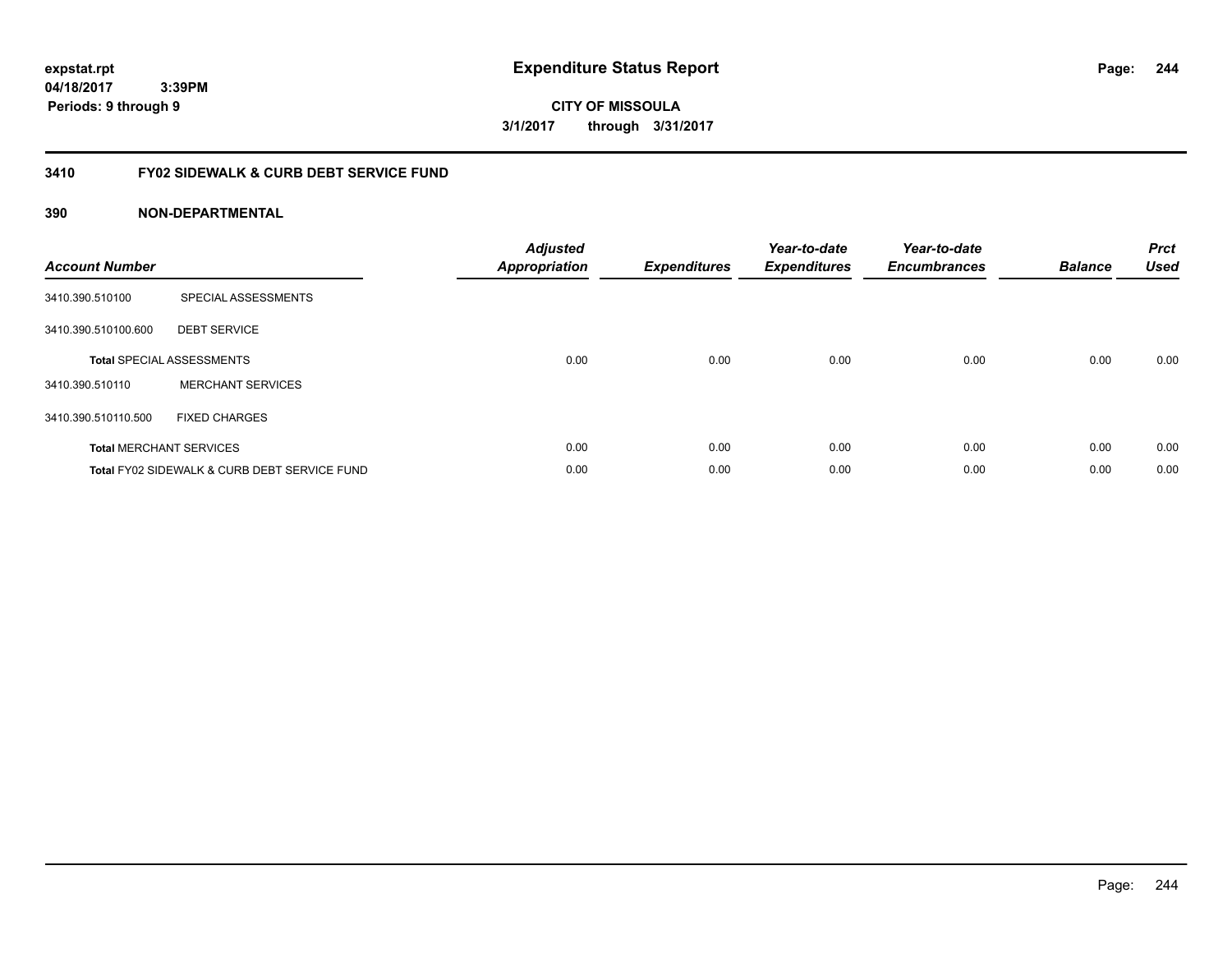**CITY OF MISSOULA 3/1/2017 through 3/31/2017**

### **3420 FY03 SIDEWALK & CURB DEBT SERVICE**

| <b>Account Number</b> |                                                                                     | <b>Adjusted</b><br><b>Appropriation</b> | <b>Expenditures</b> | Year-to-date<br><b>Expenditures</b> | Year-to-date<br><b>Encumbrances</b> | <b>Balance</b>         | Prct<br><b>Used</b> |
|-----------------------|-------------------------------------------------------------------------------------|-----------------------------------------|---------------------|-------------------------------------|-------------------------------------|------------------------|---------------------|
| 3420.390.510100       | SPECIAL ASSESSMENTS                                                                 |                                         |                     |                                     |                                     |                        |                     |
| 3420.390.510100.600   | <b>DEBT SERVICE</b>                                                                 |                                         |                     |                                     |                                     |                        |                     |
|                       | 3420.390.510100.620.000 INTEREST / SERVICE FEES<br><b>Total SPECIAL ASSESSMENTS</b> | 0.00<br>0.00                            | 0.00<br>0.00        | 350.00<br>350.00                    | 0.00<br>0.00                        | $-350.00$<br>$-350.00$ | 0.00<br>0.00        |
| 3420.390.510110       | <b>MERCHANT SERVICES</b>                                                            |                                         |                     |                                     |                                     |                        |                     |
| 3420.390.510110.500   | <b>FIXED CHARGES</b>                                                                |                                         |                     |                                     |                                     |                        |                     |
|                       | <b>Total MERCHANT SERVICES</b>                                                      | 0.00                                    | 0.00                | 0.00                                | 0.00                                | 0.00                   | 0.00                |
|                       | <b>Total FY03 SIDEWALK &amp; CURB DEBT SERVICE</b>                                  | 0.00                                    | 0.00                | 350.00                              | 0.00                                | $-350.00$              | 0.00                |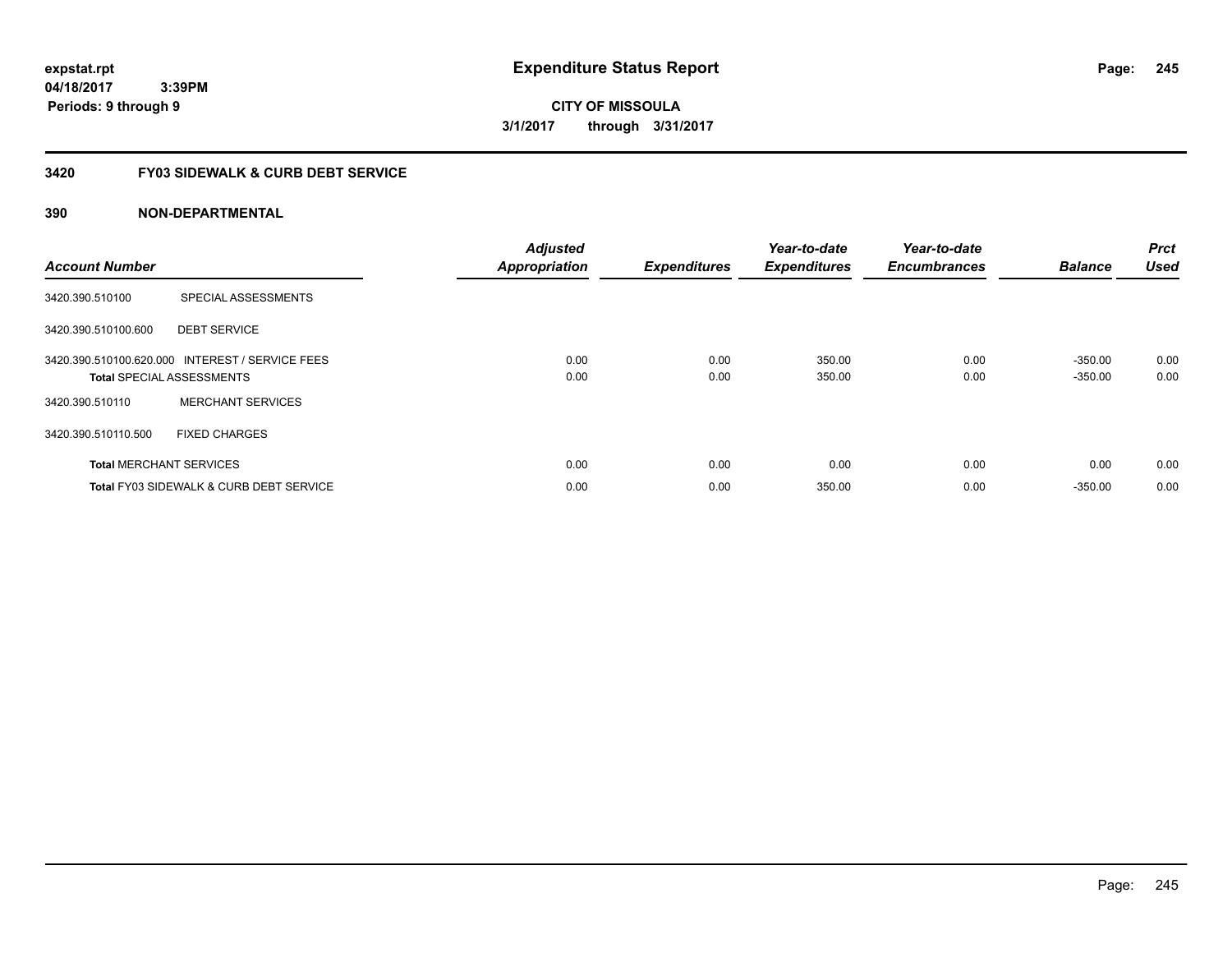**04/18/2017 3:39PM Periods: 9 through 9**

**CITY OF MISSOULA 3/1/2017 through 3/31/2017**

### **3430 FY04 SIDEWALK CURB DEBT SERVICE**

| <b>Account Number</b> |                                                                                     | <b>Adjusted</b><br><b>Appropriation</b> | <b>Expenditures</b> | Year-to-date<br><b>Expenditures</b> | Year-to-date<br><b>Encumbrances</b> | <b>Balance</b>         | <b>Prct</b><br><b>Used</b> |
|-----------------------|-------------------------------------------------------------------------------------|-----------------------------------------|---------------------|-------------------------------------|-------------------------------------|------------------------|----------------------------|
| 3430.390.510100       | SPECIAL ASSESSMENTS                                                                 |                                         |                     |                                     |                                     |                        |                            |
| 3430.390.510100.600   | <b>DEBT SERVICE</b>                                                                 |                                         |                     |                                     |                                     |                        |                            |
|                       | 3430.390.510100.620.000 INTEREST / SERVICE FEES<br><b>Total SPECIAL ASSESSMENTS</b> | 0.00<br>0.00                            | 0.00<br>0.00        | 350.00<br>350.00                    | 0.00<br>0.00                        | $-350.00$<br>$-350.00$ | 0.00<br>0.00               |
| 3430.390.510110       | <b>MERCHANT SERVICES</b>                                                            |                                         |                     |                                     |                                     |                        |                            |
| 3430.390.510110.500   | <b>FIXED CHARGES</b>                                                                |                                         |                     |                                     |                                     |                        |                            |
|                       | <b>Total MERCHANT SERVICES</b>                                                      | 0.00                                    | 0.00                | 0.00                                | 0.00                                | 0.00                   | 0.00                       |
|                       | <b>Total FY04 SIDEWALK CURB DEBT SERVICE</b>                                        | 0.00                                    | 0.00                | 350.00                              | 0.00                                | $-350.00$              | 0.00                       |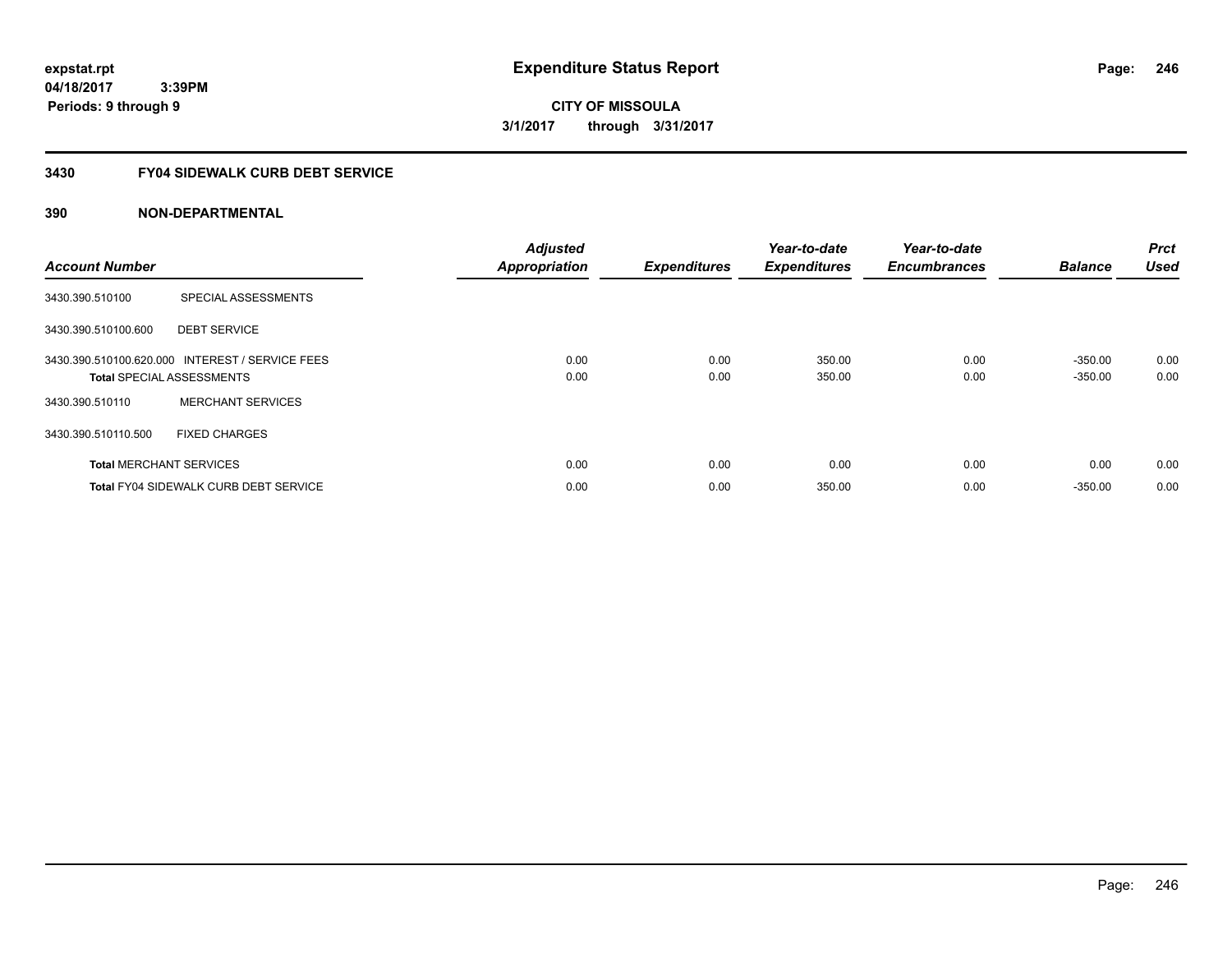### **3440 FY05 SIDEWALK AND CURB**

|                                   |                                                 | <b>Adjusted</b>      |                     | Year-to-date        | Year-to-date        |                | <b>Prct</b> |
|-----------------------------------|-------------------------------------------------|----------------------|---------------------|---------------------|---------------------|----------------|-------------|
| <b>Account Number</b>             |                                                 | <b>Appropriation</b> | <b>Expenditures</b> | <b>Expenditures</b> | <b>Encumbrances</b> | <b>Balance</b> | <b>Used</b> |
| 3440.390.510100                   | SPECIAL ASSESSMENTS                             |                      |                     |                     |                     |                |             |
| 3440.390.510100.600               | <b>DEBT SERVICE</b>                             |                      |                     |                     |                     |                |             |
| 3440.390.510100.610.000 PRINCIPAL |                                                 | 35,000.00            | 0.00                | 0.00                | 0.00                | 35,000.00      | 0.00        |
|                                   | 3440.390.510100.620.000 INTEREST / SERVICE FEES | 1,628.00             | 0.00                | 1,163.75            | 0.00                | 464.25         | 71.48       |
|                                   | <b>Total SPECIAL ASSESSMENTS</b>                | 36,628.00            | 0.00                | 1,163.75            | 0.00                | 35,464.25      | 3.18        |
| 3440.390.510110                   | <b>MERCHANT SERVICES</b>                        |                      |                     |                     |                     |                |             |
| 3440.390.510110.500               | <b>FIXED CHARGES</b>                            |                      |                     |                     |                     |                |             |
| <b>Total MERCHANT SERVICES</b>    |                                                 | 0.00                 | 0.00                | 0.00                | 0.00                | 0.00           | 0.00        |
|                                   | <b>Total FY05 SIDEWALK AND CURB</b>             | 36,628.00            | 0.00                | 1,163.75            | 0.00                | 35.464.25      | 3.18        |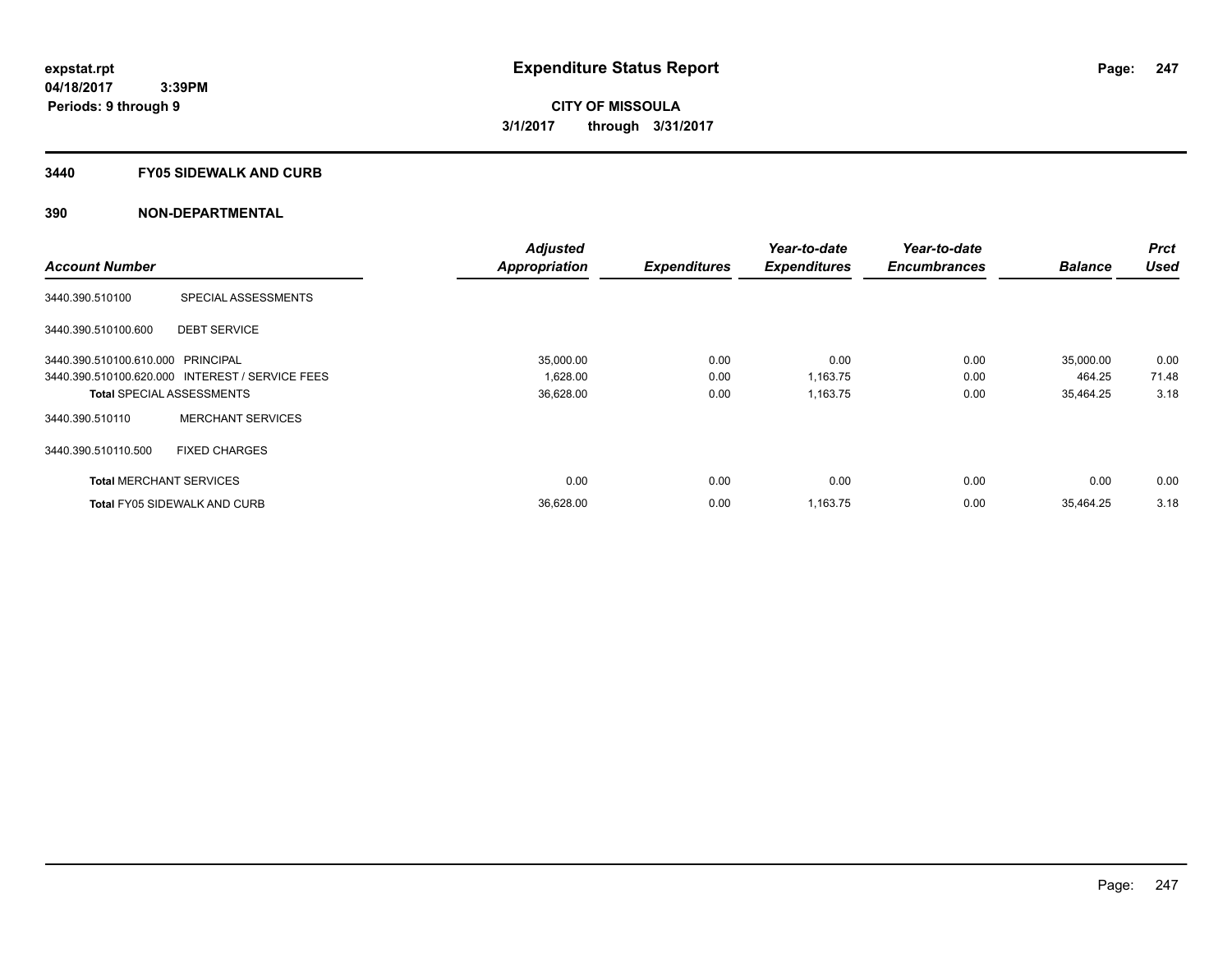### **3450 FY06 SIDEWALK AND CURB**

|                                                 | <b>Adjusted</b> |                     | Year-to-date        | Year-to-date        |                | <b>Prct</b> |
|-------------------------------------------------|-----------------|---------------------|---------------------|---------------------|----------------|-------------|
| <b>Account Number</b>                           | Appropriation   | <b>Expenditures</b> | <b>Expenditures</b> | <b>Encumbrances</b> | <b>Balance</b> | <b>Used</b> |
| SPECIAL ASSESSMENTS<br>3450.390.510100          |                 |                     |                     |                     |                |             |
| <b>DEBT SERVICE</b><br>3450.390.510100.600      |                 |                     |                     |                     |                |             |
| 3450.390.510100.610.000 PRINCIPAL               | 25,000.00       | 0.00                | 0.00                | 0.00                | 25,000.00      | 0.00        |
| 3450.390.510100.620.000 INTEREST / SERVICE FEES | 2,125.00        | 0.00                | 1,062.50            | 0.00                | 1,062.50       | 50.00       |
| <b>Total SPECIAL ASSESSMENTS</b>                | 27,125.00       | 0.00                | 1,062.50            | 0.00                | 26,062.50      | 3.92        |
| <b>MERCHANT SERVICES</b><br>3450.390.510110     |                 |                     |                     |                     |                |             |
| 3450.390.510110.500<br><b>FIXED CHARGES</b>     |                 |                     |                     |                     |                |             |
| 3450.390.510110.550.000 MERCHANT SERVICE FEES   | 350.00          | 0.00                | 0.00                | 0.00                | 350.00         | 0.00        |
| <b>Total MERCHANT SERVICES</b>                  | 350.00          | 0.00                | 0.00                | 0.00                | 350.00         | 0.00        |
| <b>Total FY06 SIDEWALK AND CURB</b>             | 27,475.00       | 0.00                | 1,062.50            | 0.00                | 26,412.50      | 3.87        |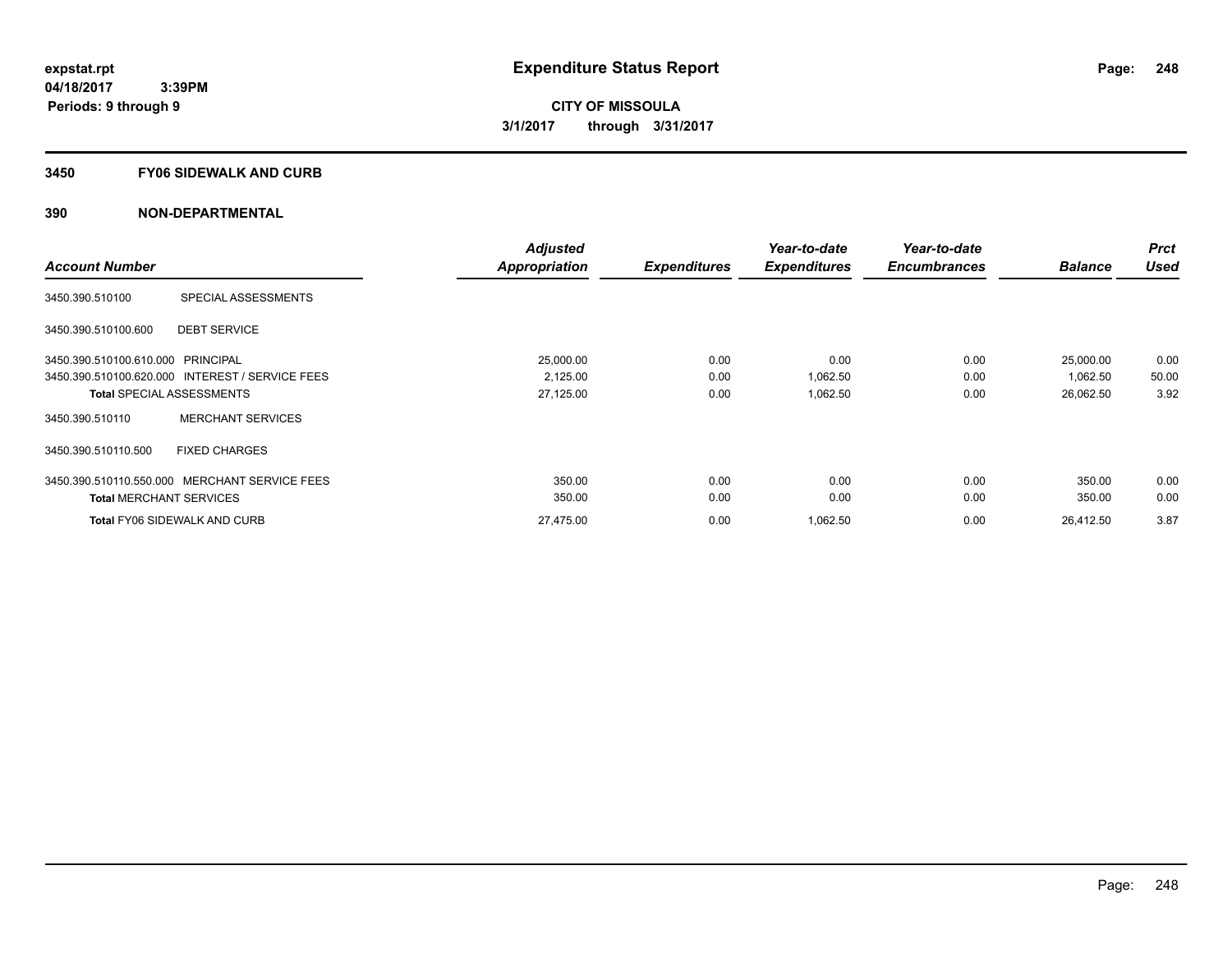### **3460 FY07 SIDEWALK AND CURB DEBT**

|                                   |                                                 | <b>Adjusted</b>      |                     | Year-to-date        | Year-to-date        |                | <b>Prct</b> |
|-----------------------------------|-------------------------------------------------|----------------------|---------------------|---------------------|---------------------|----------------|-------------|
| <b>Account Number</b>             |                                                 | <b>Appropriation</b> | <b>Expenditures</b> | <b>Expenditures</b> | <b>Encumbrances</b> | <b>Balance</b> | <b>Used</b> |
| 3460.390.510100                   | SPECIAL ASSESSMENTS                             |                      |                     |                     |                     |                |             |
| 3460.390.510100.600               | <b>DEBT SERVICE</b>                             |                      |                     |                     |                     |                |             |
| 3460.390.510100.610.000 PRINCIPAL |                                                 | 45,000.00            | 0.00                | 0.00                | 0.00                | 45,000.00      | 0.00        |
|                                   | 3460.390.510100.620.000 INTEREST / SERVICE FEES | 11,480.00            | 0.00                | 6,090.00            | 0.00                | 5,390.00       | 53.05       |
|                                   | <b>Total SPECIAL ASSESSMENTS</b>                | 56,480.00            | 0.00                | 6,090.00            | 0.00                | 50,390.00      | 10.78       |
| 3460.390.510110                   | <b>MERCHANT SERVICES</b>                        |                      |                     |                     |                     |                |             |
| 3460.390.510110.500               | <b>FIXED CHARGES</b>                            |                      |                     |                     |                     |                |             |
|                                   | 3460.390.510110.550.000 MERCHANT SERVICE FEES   | 350.00               | 0.00                | 0.00                | 0.00                | 350.00         | 0.00        |
| <b>Total FIXED CHARGES</b>        |                                                 | 350.00               | 0.00                | 0.00                | 0.00                | 350.00         | 0.00        |
| <b>Total MERCHANT SERVICES</b>    |                                                 | 350.00               | 0.00                | 0.00                | 0.00                | 350.00         | 0.00        |
|                                   | <b>Total FY07 SIDEWALK AND CURB DEBT</b>        | 56,830.00            | 0.00                | 6,090.00            | 0.00                | 50,740.00      | 10.72       |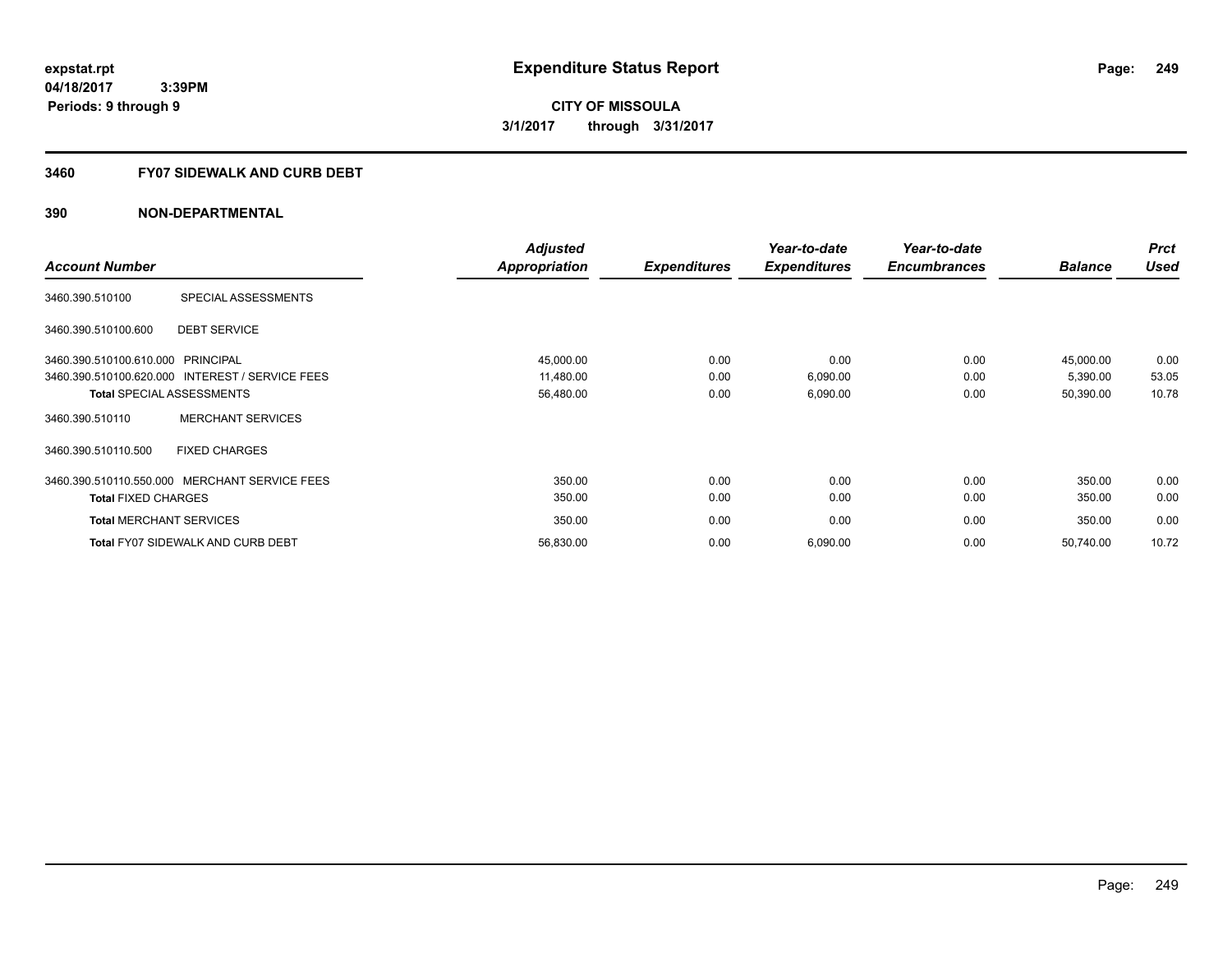**250**

**CITY OF MISSOULA 3/1/2017 through 3/31/2017**

### **3461 SERIES 2008A SIDEWALK AND CURB**

# **280 PUBLIC WORKS OPERATIONS**

| <b>Account Number</b>          |                                      | <b>Adjusted</b><br><b>Appropriation</b> | <b>Expenditures</b> | Year-to-date<br><b>Expenditures</b> | Year-to-date<br><b>Encumbrances</b> | <b>Balance</b> | <b>Prct</b><br><b>Used</b> |
|--------------------------------|--------------------------------------|-----------------------------------------|---------------------|-------------------------------------|-------------------------------------|----------------|----------------------------|
| 3461.280.510110                | <b>MERCHANT SERVICES</b>             |                                         |                     |                                     |                                     |                |                            |
| 3461.280.510110.500            | <b>FIXED CHARGES</b>                 |                                         |                     |                                     |                                     |                |                            |
| <b>Total MERCHANT SERVICES</b> |                                      | 0.00                                    | 0.00                | 0.00                                | 0.00                                | 0.00           | 0.00                       |
| 3461.280.521000                | INTERFUND OPERATING TRANSFERS        |                                         |                     |                                     |                                     |                |                            |
| 3461.280.521000.800            | OTHER OBJECTS                        |                                         |                     |                                     |                                     |                |                            |
|                                | <b>Total PUBLIC WORKS OPERATIONS</b> | 0.00                                    | 0.00                | 0.00                                | 0.00                                | 0.00           | 0.00                       |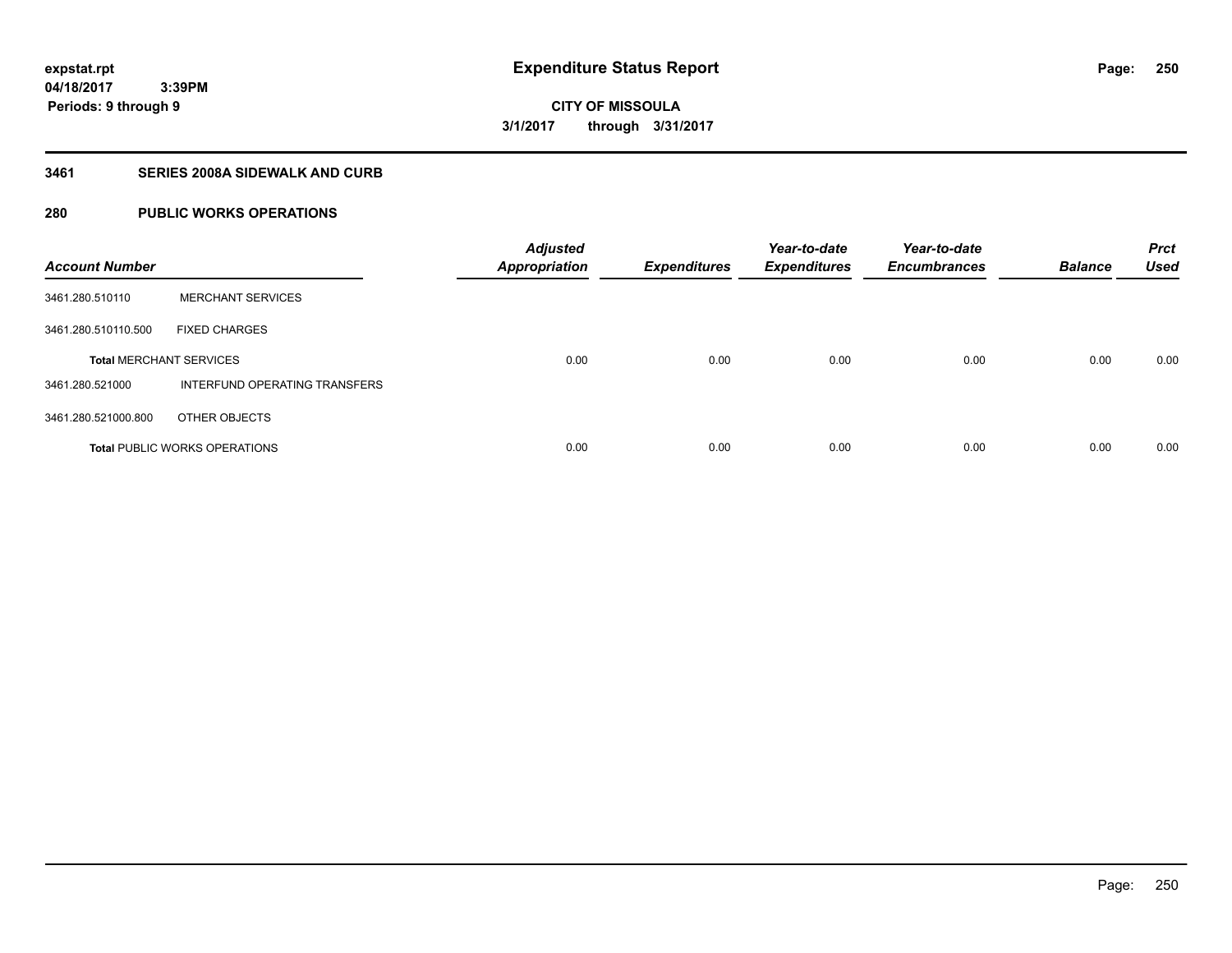**04/18/2017 3:39PM Periods: 9 through 9**

**CITY OF MISSOULA 3/1/2017 through 3/31/2017**

# **3461 SERIES 2008A SIDEWALK AND CURB**

|                                   |                                                 | <b>Adjusted</b>      |                     | Year-to-date        | Year-to-date        |                | <b>Prct</b> |
|-----------------------------------|-------------------------------------------------|----------------------|---------------------|---------------------|---------------------|----------------|-------------|
| <b>Account Number</b>             |                                                 | <b>Appropriation</b> | <b>Expenditures</b> | <b>Expenditures</b> | <b>Encumbrances</b> | <b>Balance</b> | <b>Used</b> |
| 3461.390.510100                   | SPECIAL ASSESSMENTS                             |                      |                     |                     |                     |                |             |
| 3461.390.510100.600               | <b>DEBT SERVICE</b>                             |                      |                     |                     |                     |                |             |
| 3461.390.510100.610.000 PRINCIPAL |                                                 | 20,000.00            | 0.00                | 0.00                | 0.00                | 20,000.00      | 0.00        |
|                                   | 3461.390.510100.620.000 INTEREST / SERVICE FEES | 7,488.00             | 0.00                | 3,743.75            | 0.00                | 3,744.25       | 50.00       |
| <b>Total SPECIAL ASSESSMENTS</b>  |                                                 | 27,488.00            | 0.00                | 3,743.75            | 0.00                | 23,744.25      | 13.62       |
| 3461.390.510110                   | <b>MERCHANT SERVICES</b>                        |                      |                     |                     |                     |                |             |
| 3461.390.510110.500               | <b>FIXED CHARGES</b>                            |                      |                     |                     |                     |                |             |
| 3461.390.510110.550.000           | <b>MERCHANT SERVICE FEES</b>                    | 350.00               | 0.00                | 0.00                | 0.00                | 350.00         | 0.00        |
| <b>Total MERCHANT SERVICES</b>    |                                                 | 350.00               | 0.00                | 0.00                | 0.00                | 350.00         | 0.00        |
| 3461.390.521000                   | INTERFUND OPERATING TRANSFERS                   |                      |                     |                     |                     |                |             |
| 3461.390.521000.800               | OTHER OBJECTS                                   |                      |                     |                     |                     |                |             |
|                                   | Total INTERFUND OPERATING TRANSFERS             | 0.00                 | 0.00                | 0.00                | 0.00                | 0.00           | 0.00        |
|                                   | <b>Total SERIES 2008A SIDEWALK AND CURB</b>     | 27,838.00            | 0.00                | 3,743.75            | 0.00                | 24,094.25      | 13.45       |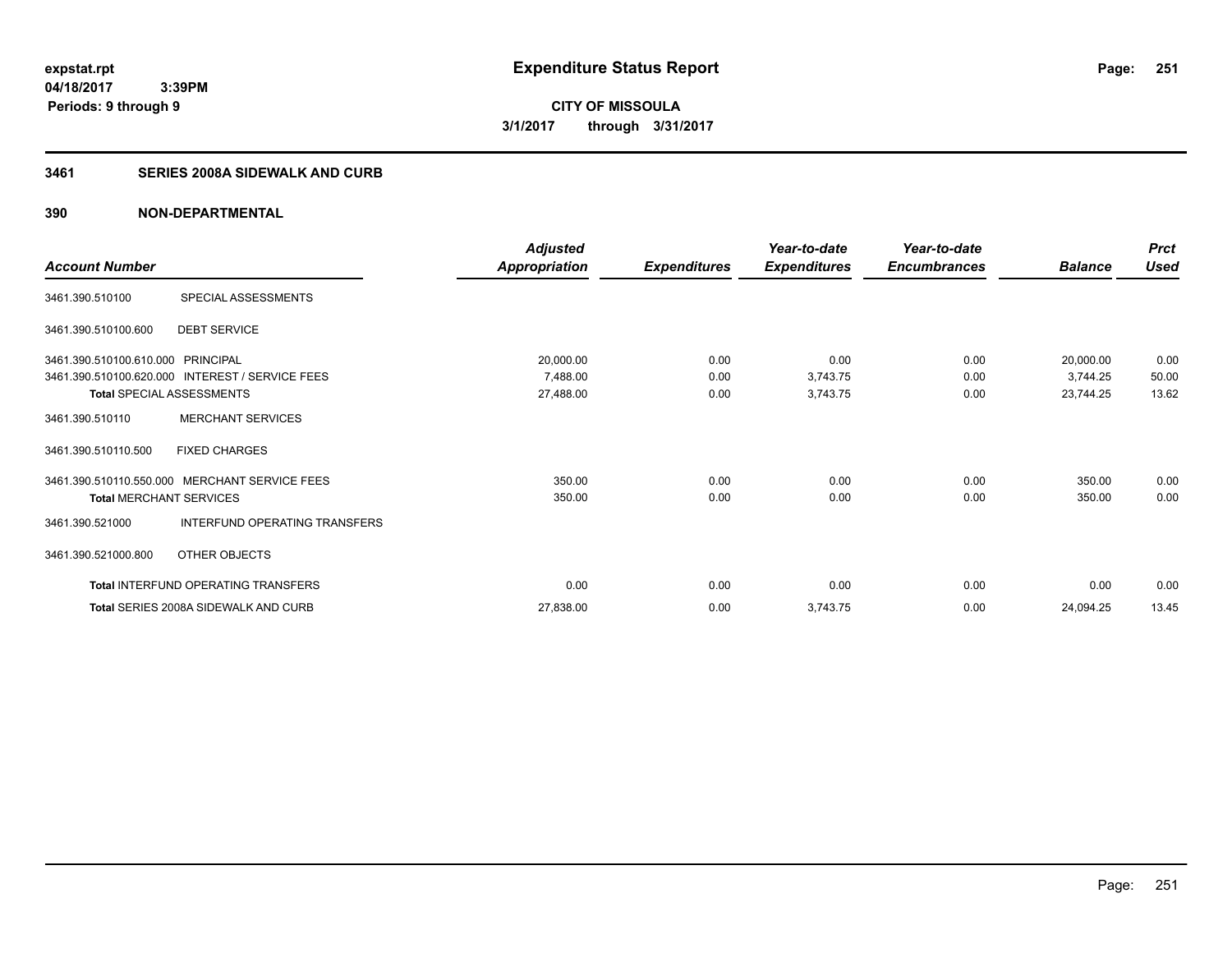**Periods: 9 through 9**

**CITY OF MISSOULA 3/1/2017 through 3/31/2017**

### **3462 SERIES 2009 SIDEWALK AND CURB**

|                                   |                                                 | <b>Adjusted</b>      |                     | Year-to-date        | Year-to-date        |                | <b>Prct</b> |
|-----------------------------------|-------------------------------------------------|----------------------|---------------------|---------------------|---------------------|----------------|-------------|
| <b>Account Number</b>             |                                                 | <b>Appropriation</b> | <b>Expenditures</b> | <b>Expenditures</b> | <b>Encumbrances</b> | <b>Balance</b> | <b>Used</b> |
| 3462.390.510100                   | SPECIAL ASSESSMENTS                             |                      |                     |                     |                     |                |             |
| 3462.390.510100.600               | <b>DEBT SERVICE</b>                             |                      |                     |                     |                     |                |             |
| 3462.390.510100.610.000 PRINCIPAL |                                                 | 50,000.00            | 0.00                | 0.00                | 0.00                | 50,000.00      | 0.00        |
|                                   | 3462.390.510100.620.000 INTEREST / SERVICE FEES | 13,068.00            | 0.00                | 6,833.75            | 0.00                | 6,234.25       | 52.29       |
| <b>Total SPECIAL ASSESSMENTS</b>  |                                                 | 63,068.00            | 0.00                | 6,833.75            | 0.00                | 56,234.25      | 10.84       |
| 3462.390.510110                   | <b>MERCHANT SERVICES</b>                        |                      |                     |                     |                     |                |             |
| 3462.390.510110.500               | <b>FIXED CHARGES</b>                            |                      |                     |                     |                     |                |             |
| 3462.390.510110.550.000           | <b>MERCHANT SERVICE FEES</b>                    | 300.00               | 0.00                | 0.00                | 0.00                | 300.00         | 0.00        |
| <b>Total MERCHANT SERVICES</b>    |                                                 | 300.00               | 0.00                | 0.00                | 0.00                | 300.00         | 0.00        |
| 3462.390.521000                   | <b>INTERFUND OPERATING TRANSFERS</b>            |                      |                     |                     |                     |                |             |
| 3462.390.521000.800               | OTHER OBJECTS                                   |                      |                     |                     |                     |                |             |
|                                   | Total INTERFUND OPERATING TRANSFERS             | 0.00                 | 0.00                | 0.00                | 0.00                | 0.00           | 0.00        |
|                                   | Total SERIES 2009 SIDEWALK AND CURB             | 63,368.00            | 0.00                | 6,833.75            | 0.00                | 56,534.25      | 10.78       |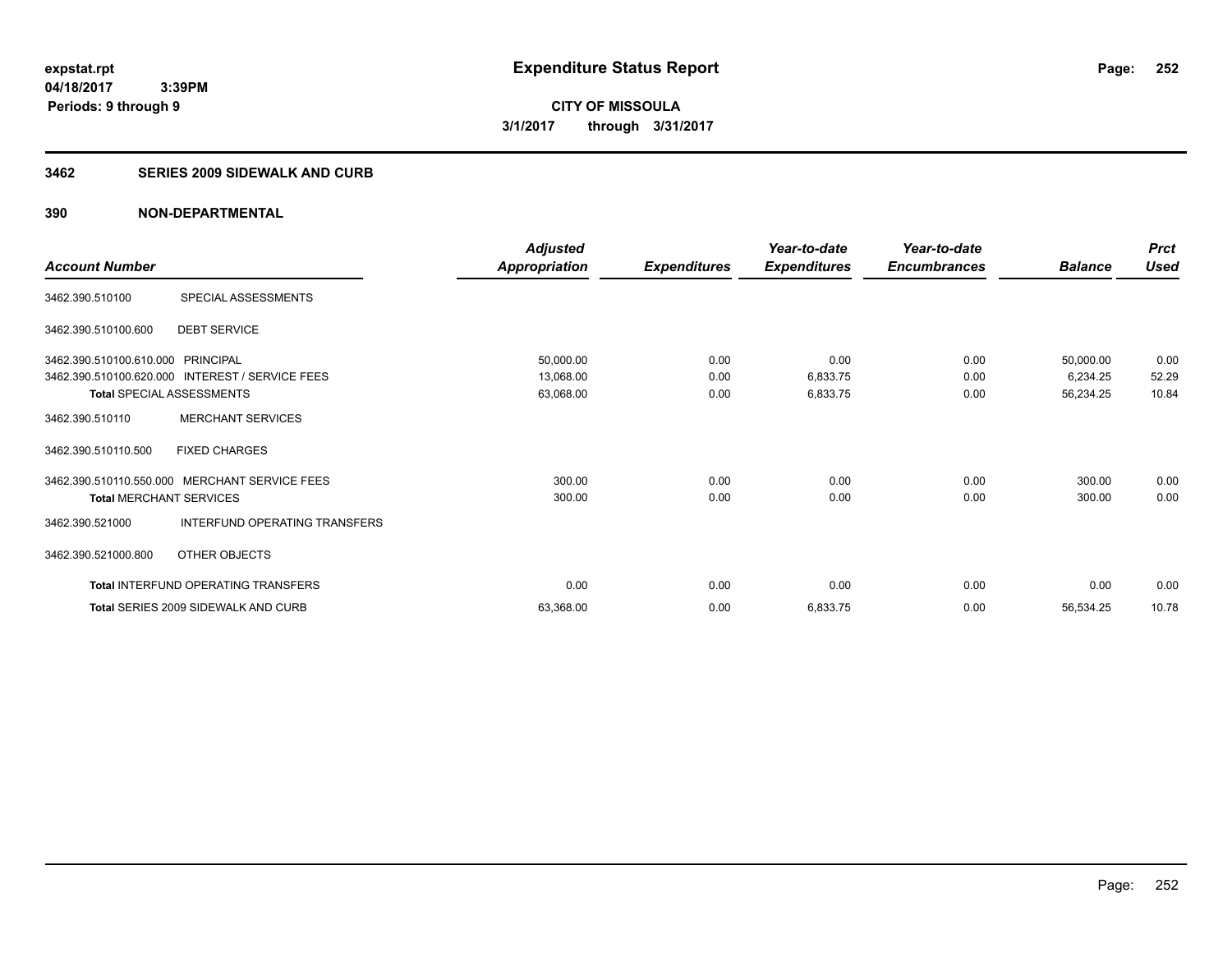# **3463 SERIES 2010 SIDEWALK AND CURB**

|                                   |                                                 | <b>Adjusted</b> |                     | Year-to-date        | Year-to-date        |                | <b>Prct</b> |
|-----------------------------------|-------------------------------------------------|-----------------|---------------------|---------------------|---------------------|----------------|-------------|
| <b>Account Number</b>             |                                                 | Appropriation   | <b>Expenditures</b> | <b>Expenditures</b> | <b>Encumbrances</b> | <b>Balance</b> | <b>Used</b> |
| 3463.390.510100                   | SPECIAL ASSESSMENTS                             |                 |                     |                     |                     |                |             |
| 3463.390.510100.600               | <b>DEBT SERVICE</b>                             |                 |                     |                     |                     |                |             |
| 3463.390.510100.610.000 PRINCIPAL |                                                 | 75,000.00       | 0.00                | 0.00                | 0.00                | 75,000.00      | 0.00        |
|                                   | 3463.390.510100.620.000 INTEREST / SERVICE FEES | 21,500.00       | 0.00                | 11,100.00           | 0.00                | 10,400.00      | 51.63       |
|                                   | <b>Total SPECIAL ASSESSMENTS</b>                | 96,500.00       | 0.00                | 11,100.00           | 0.00                | 85,400.00      | 11.50       |
| 3463.390.510110                   | <b>MERCHANT SERVICES</b>                        |                 |                     |                     |                     |                |             |
| 3463.390.510110.500               | <b>FIXED CHARGES</b>                            |                 |                     |                     |                     |                |             |
| 3463.390.510110.550.000           | MERCHANT SERVICE FEES                           | 350.00          | 0.00                | 0.00                | 0.00                | 350.00         | 0.00        |
| <b>Total MERCHANT SERVICES</b>    |                                                 | 350.00          | 0.00                | 0.00                | 0.00                | 350.00         | 0.00        |
|                                   | Total SERIES 2010 SIDEWALK AND CURB             | 96,850.00       | 0.00                | 11,100.00           | 0.00                | 85,750.00      | 11.46       |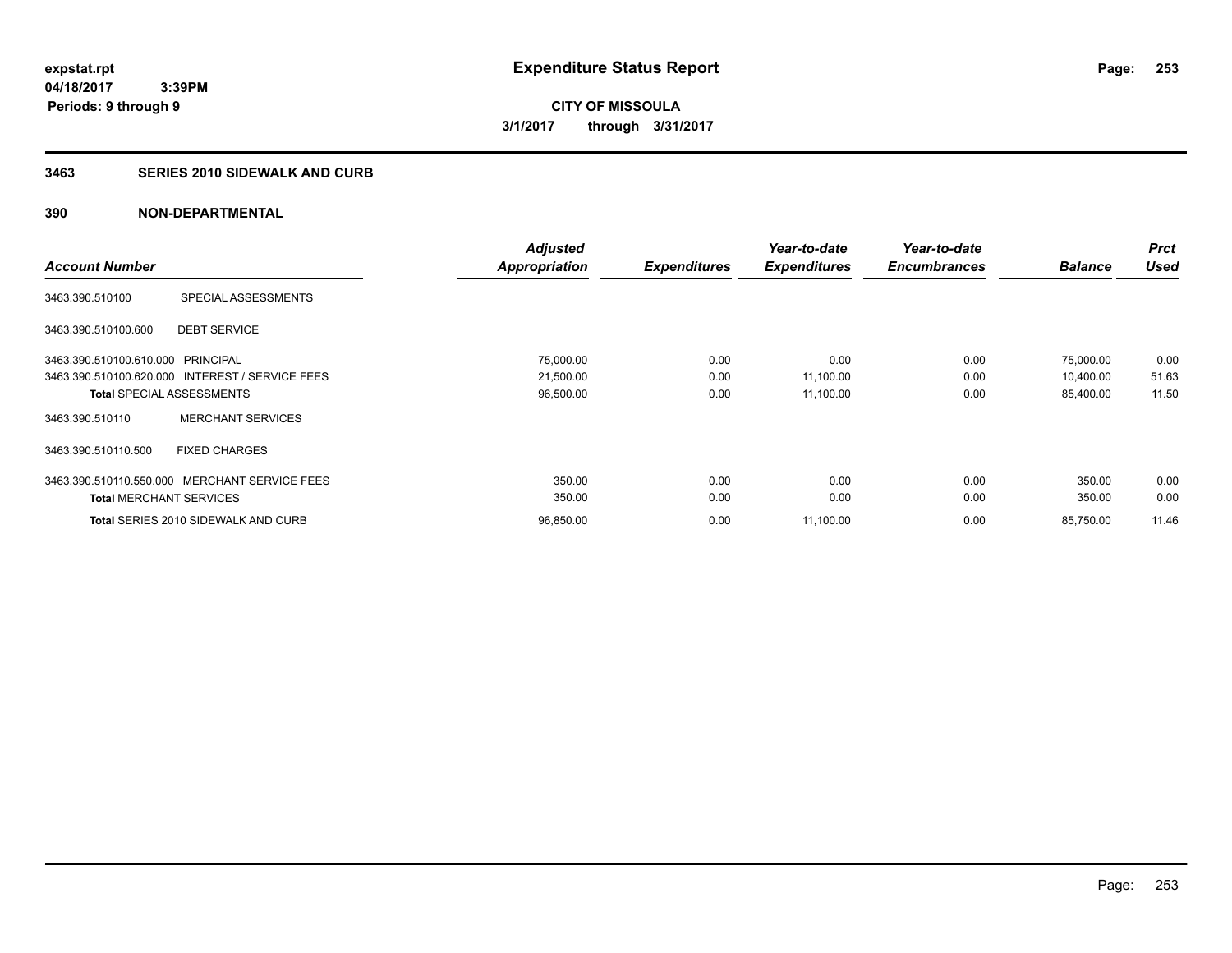#### **3464 FY12 S/C DEBT SERVICE**

|                                   |                                                 | <b>Adjusted</b> |                     | Year-to-date        | Year-to-date        |                | <b>Prct</b> |
|-----------------------------------|-------------------------------------------------|-----------------|---------------------|---------------------|---------------------|----------------|-------------|
| <b>Account Number</b>             |                                                 | Appropriation   | <b>Expenditures</b> | <b>Expenditures</b> | <b>Encumbrances</b> | <b>Balance</b> | <b>Used</b> |
| 3464.390.510100                   | SPECIAL ASSESSMENTS                             |                 |                     |                     |                     |                |             |
| 3464.390.510100.600               | <b>DEBT SERVICE</b>                             |                 |                     |                     |                     |                |             |
| 3464.390.510100.610.000 PRINCIPAL |                                                 | 50,000.00       | 0.00                | 0.00                | 0.00                | 50,000.00      | 0.00        |
|                                   | 3464.390.510100.620.000 INTEREST / SERVICE FEES | 20,560.00       | 0.00                | 10,630.00           | 0.00                | 9,930.00       | 51.70       |
|                                   | <b>Total SPECIAL ASSESSMENTS</b>                | 70,560.00       | 0.00                | 10,630.00           | 0.00                | 59,930.00      | 15.07       |
| 3464.390.510110                   | <b>MERCHANT SERVICES</b>                        |                 |                     |                     |                     |                |             |
| 3464.390.510110.500               | <b>FIXED CHARGES</b>                            |                 |                     |                     |                     |                |             |
| 3464.390.510110.550.000           | MERCHANT SERVICE FEES                           | 350.00          | 0.00                | 0.00                | 0.00                | 350.00         | 0.00        |
| <b>Total MERCHANT SERVICES</b>    |                                                 | 350.00          | 0.00                | 0.00                | 0.00                | 350.00         | 0.00        |
|                                   | Total FY12 S/C DEBT SERVICE                     | 70,910.00       | 0.00                | 10,630.00           | 0.00                | 60,280.00      | 14.99       |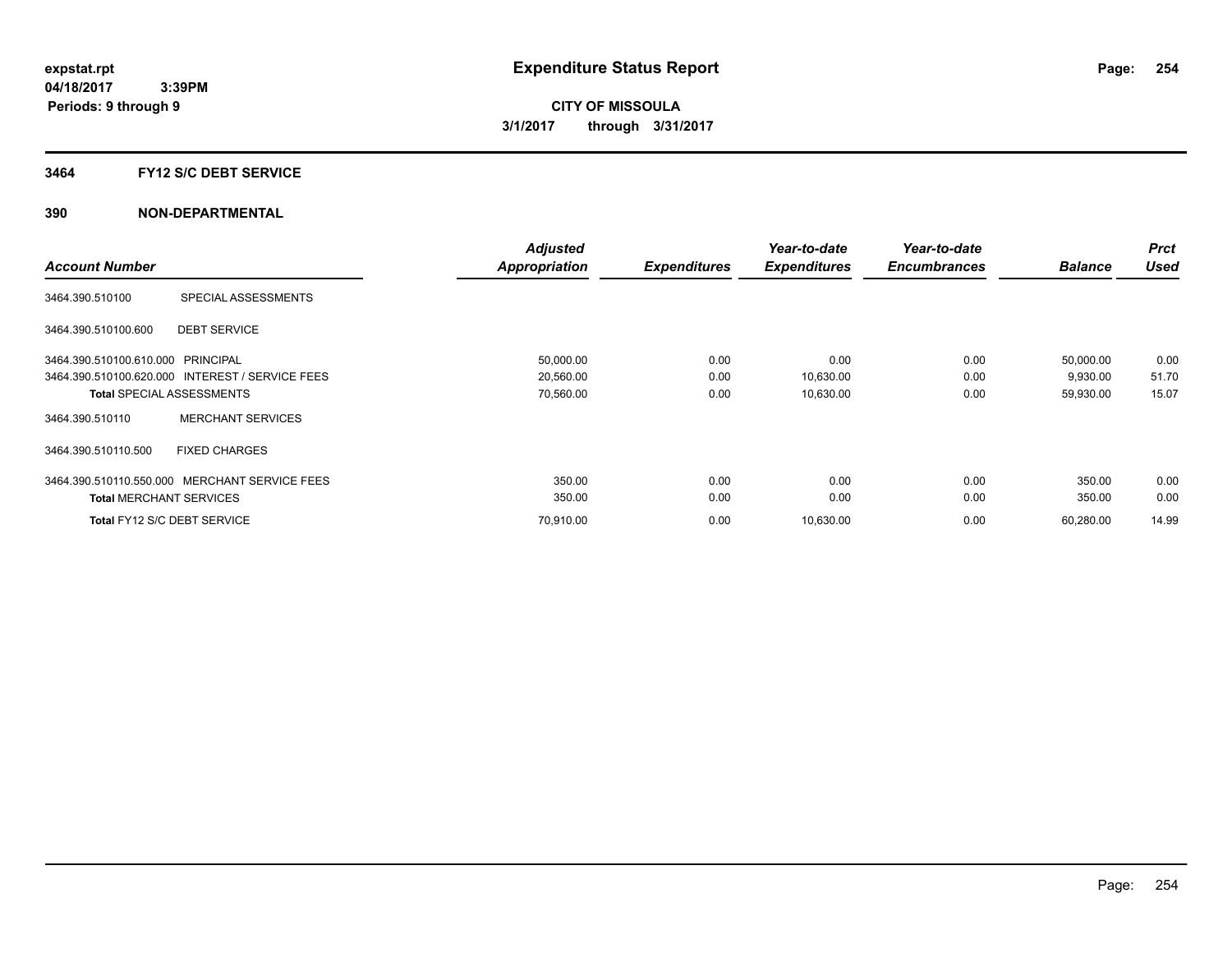**04/18/2017 3:39PM Periods: 9 through 9**

**CITY OF MISSOULA 3/1/2017 through 3/31/2017**

# **3465 FY13 SIDEWALK/CURB DEBT SERVICE**

|                                   |                                                 | <b>Adjusted</b>      |                     | Year-to-date        | Year-to-date        |                | <b>Prct</b> |
|-----------------------------------|-------------------------------------------------|----------------------|---------------------|---------------------|---------------------|----------------|-------------|
| <b>Account Number</b>             |                                                 | <b>Appropriation</b> | <b>Expenditures</b> | <b>Expenditures</b> | <b>Encumbrances</b> | <b>Balance</b> | <b>Used</b> |
| 3465.390.510100                   | SPECIAL ASSESSMENTS                             |                      |                     |                     |                     |                |             |
| 3465.390.510100.600               | <b>DEBT SERVICE</b>                             |                      |                     |                     |                     |                |             |
| 3465.390.510100.610.000 PRINCIPAL |                                                 | 29,000.00            | 0.00                | 0.00                | 0.00                | 29,000.00      | 0.00        |
|                                   | 3465.390.510100.620.000 INTEREST / SERVICE FEES | 10,067.00            | 0.00                | 5,059.83            | 0.00                | 5,007.17       | 50.26       |
| <b>Total SPECIAL ASSESSMENTS</b>  |                                                 | 39,067.00            | 0.00                | 5,059.83            | 0.00                | 34,007.17      | 12.95       |
| 3465.390.510110                   | <b>MERCHANT SERVICES</b>                        |                      |                     |                     |                     |                |             |
| 3465.390.510110.500               | <b>FIXED CHARGES</b>                            |                      |                     |                     |                     |                |             |
| <b>Total MERCHANT SERVICES</b>    |                                                 | 0.00                 | 0.00                | 0.00                | 0.00                | 0.00           | 0.00        |
|                                   | <b>Total FY13 SIDEWALK/CURB DEBT SERVICE</b>    | 39,067.00            | 0.00                | 5,059.83            | 0.00                | 34,007.17      | 12.95       |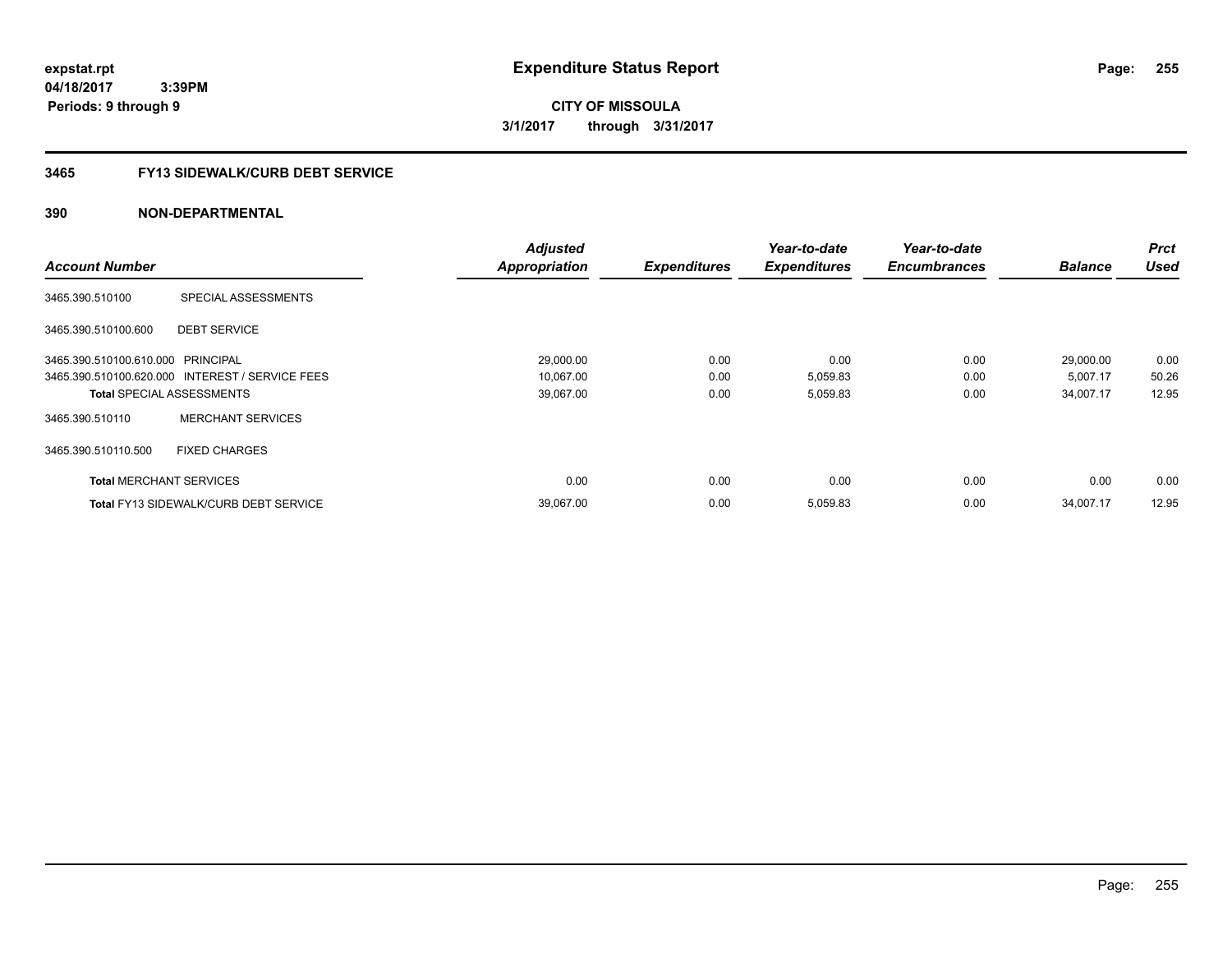**expstat.rpt Expenditure Status Report** 

**04/18/2017 3:39PM Periods: 9 through 9**

**CITY OF MISSOULA 3/1/2017 through 3/31/2017**

# **3466 FY15 SIDEWALK/CURB DEBT SERVICE**

|                                   |                                                 | <b>Adjusted</b>      |                     | Year-to-date        | Year-to-date        |                | <b>Prct</b> |
|-----------------------------------|-------------------------------------------------|----------------------|---------------------|---------------------|---------------------|----------------|-------------|
| <b>Account Number</b>             |                                                 | <b>Appropriation</b> | <b>Expenditures</b> | <b>Expenditures</b> | <b>Encumbrances</b> | <b>Balance</b> | <b>Used</b> |
| 3466.390.510100                   | SPECIAL ASSESSMENTS                             |                      |                     |                     |                     |                |             |
| 3466.390.510100.300               | PURCHASED SERVICES                              |                      |                     |                     |                     |                |             |
|                                   | <b>Total PURCHASED SERVICES</b>                 | 0.00                 | 0.00                | 0.00                | 0.00                | 0.00           | 0.00        |
| 3466.390.510100.600               | <b>DEBT SERVICE</b>                             |                      |                     |                     |                     |                |             |
| 3466.390.510100.610.000 PRINCIPAL |                                                 | 33,000.00            | 0.00                | 0.00                | 0.00                | 33,000.00      | 0.00        |
|                                   | 3466.390.510100.620.000 INTEREST / SERVICE FEES | 24,525.00            | 0.00                | 16,859.22           | 0.00                | 7,665.78       | 68.74       |
|                                   | <b>Total SPECIAL ASSESSMENTS</b>                | 57,525.00            | 0.00                | 16,859.22           | 0.00                | 40,665.78      | 29.31       |
| 3466.390.510110                   | <b>MERCHANT SERVICES</b>                        |                      |                     |                     |                     |                |             |
| 3466.390.510110.500               | <b>FIXED CHARGES</b>                            |                      |                     |                     |                     |                |             |
|                                   | <b>Total MERCHANT SERVICES</b>                  | 0.00                 | 0.00                | 0.00                | 0.00                | 0.00           | 0.00        |
|                                   | <b>Total FY15 SIDEWALK/CURB DEBT SERVICE</b>    | 57,525.00            | 0.00                | 16,859.22           | 0.00                | 40,665.78      | 29.31       |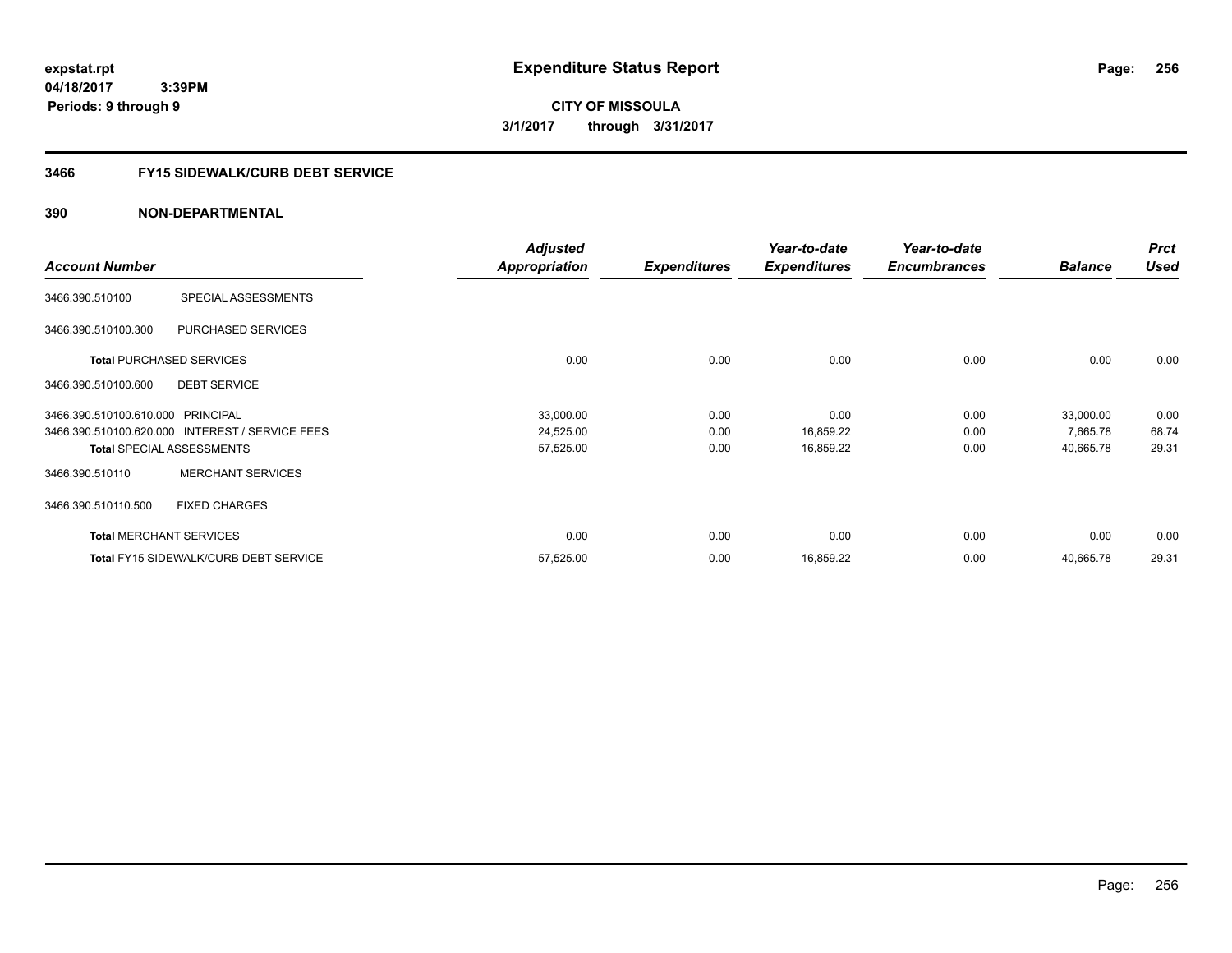**257**

**04/18/2017 3:39PM Periods: 9 through 9**

**CITY OF MISSOULA 3/1/2017 through 3/31/2017**

# **3467 FY16 SIDEWALK/CURB DEBT SERVICE**

|                                   |                                                 | <b>Adjusted</b> |                     | Year-to-date        | Year-to-date        |                | <b>Prct</b> |
|-----------------------------------|-------------------------------------------------|-----------------|---------------------|---------------------|---------------------|----------------|-------------|
| <b>Account Number</b>             |                                                 | Appropriation   | <b>Expenditures</b> | <b>Expenditures</b> | <b>Encumbrances</b> | <b>Balance</b> | <b>Used</b> |
| 3467.390.510000                   | <b>MISCELLANEOUS</b>                            |                 |                     |                     |                     |                |             |
| 3467.390.510000.600               | <b>DEBT SERVICE</b>                             |                 |                     |                     |                     |                |             |
| 3467.390.510000.620.000           | <b>INTEREST / SERVICE FEES</b>                  | 0.00            | 0.00                | 7,950.00            | 0.00                | $-7,950.00$    | 0.00        |
| <b>Total MISCELLANEOUS</b>        |                                                 | 0.00            | 0.00                | 7,950.00            | 0.00                | $-7,950.00$    | 0.00        |
| 3467.390.510100                   | SPECIAL ASSESSMENTS                             |                 |                     |                     |                     |                |             |
| 3467.390.510100.300               | PURCHASED SERVICES                              |                 |                     |                     |                     |                |             |
|                                   | <b>Total PURCHASED SERVICES</b>                 | 0.00            | 0.00                | 0.00                | 0.00                | 0.00           | 0.00        |
| 3467.390.510100.600               | <b>DEBT SERVICE</b>                             |                 |                     |                     |                     |                |             |
| 3467.390.510100.610.000 PRINCIPAL |                                                 | 21,858.00       | 0.00                | 0.00                | 0.00                | 21,858.00      | 0.00        |
|                                   | 3467.390.510100.620.000 INTEREST / SERVICE FEES | 10,236.28       | 0.00                | 3,500.00            | 0.00                | 6,736.28       | 34.19       |
|                                   | <b>Total SPECIAL ASSESSMENTS</b>                | 32,094.28       | 0.00                | 3,500.00            | 0.00                | 28,594.28      | 10.91       |
| 3467.390.510110                   | <b>MERCHANT SERVICES</b>                        |                 |                     |                     |                     |                |             |
| 3467.390.510110.500               | <b>FIXED CHARGES</b>                            |                 |                     |                     |                     |                |             |
| <b>Total MERCHANT SERVICES</b>    |                                                 | 0.00            | 0.00                | 0.00                | 0.00                | 0.00           | 0.00        |
|                                   | Total FY16 SIDEWALK/CURB DEBT SERVICE           | 32,094.28       | 0.00                | 11,450.00           | 0.00                | 20,644.28      | 35.68       |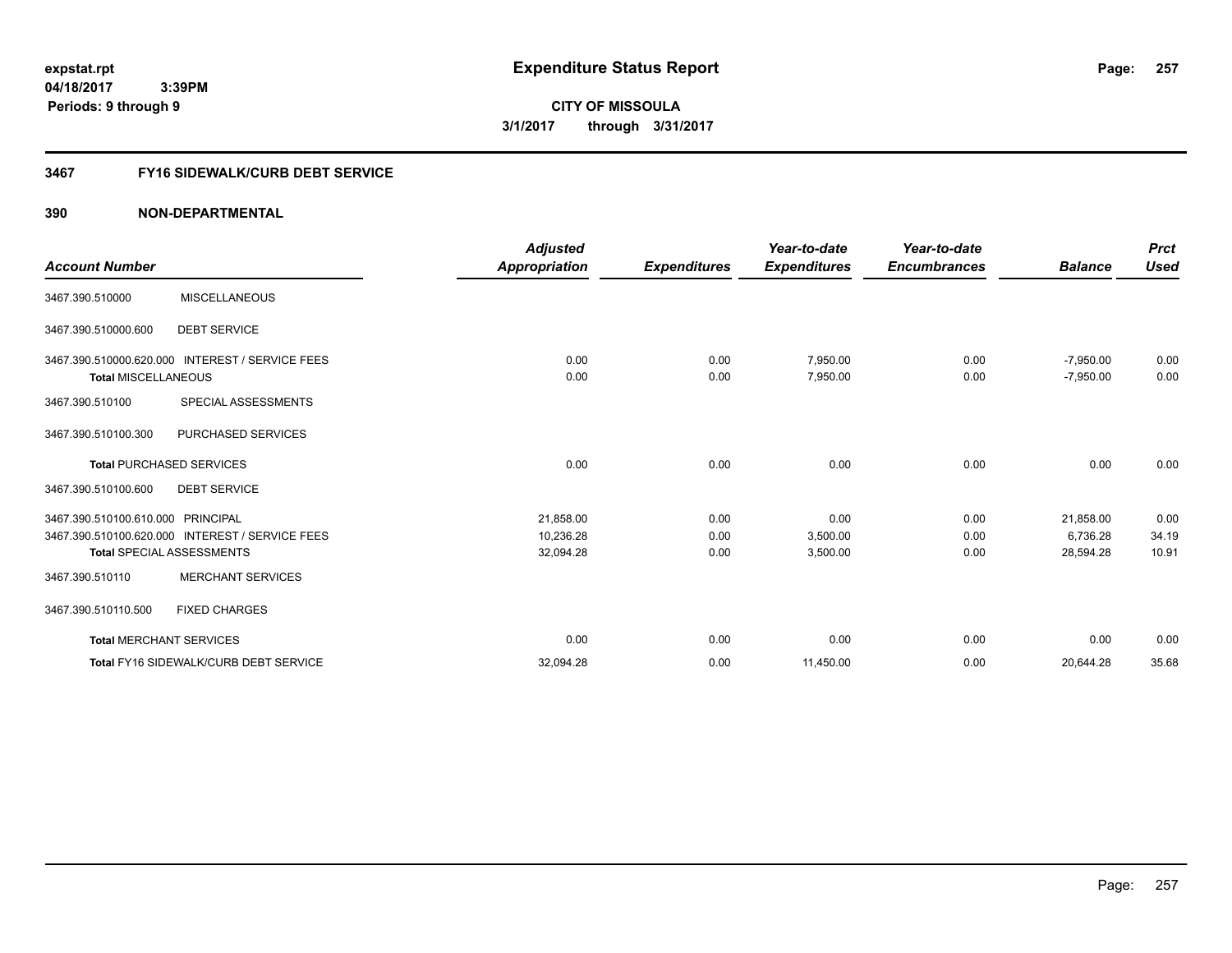# **3491 SID 491 DEBT SERVICE FUND**

| <b>Account Number</b> |                                 | <b>Adjusted</b><br><b>Appropriation</b> | <b>Expenditures</b> | Year-to-date<br><b>Expenditures</b> | Year-to-date<br><b>Encumbrances</b> | <b>Balance</b> | <b>Prct</b><br><b>Used</b> |
|-----------------------|---------------------------------|-----------------------------------------|---------------------|-------------------------------------|-------------------------------------|----------------|----------------------------|
| 3491.390.510100       | SPECIAL ASSESSMENTS             |                                         |                     |                                     |                                     |                |                            |
| 3491.390.510100.600   | <b>DEBT SERVICE</b>             |                                         |                     |                                     |                                     |                |                            |
|                       | Total SID 491 DEBT SERVICE FUND | 0.00                                    | 0.00                | 0.00                                | 0.00                                | 0.00           | 0.00                       |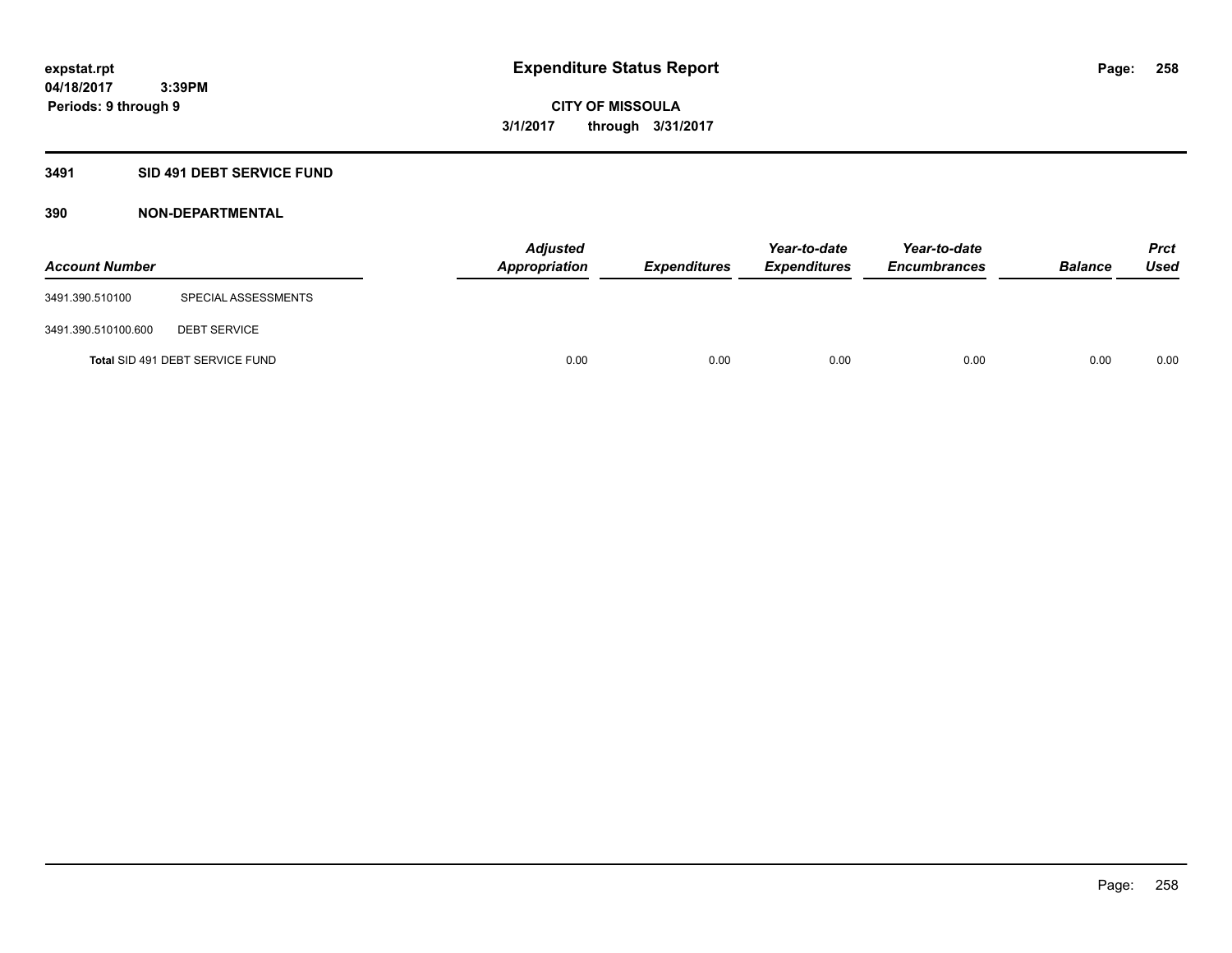#### **3495 SID 495 DEBT SERVICE FUND**

| <b>Account Number</b>                |                         | <b>Adjusted</b><br><b>Appropriation</b> | <b>Expenditures</b> | Year-to-date<br><i><b>Expenditures</b></i> | Year-to-date<br><b>Encumbrances</b> | <b>Balance</b> | <b>Prct</b><br>Used |
|--------------------------------------|-------------------------|-----------------------------------------|---------------------|--------------------------------------------|-------------------------------------|----------------|---------------------|
| 3495.000.520100                      | *** Title Not Found *** |                                         |                     |                                            |                                     |                |                     |
| 3495.000.520100.800                  | OTHER OBJECTS           |                                         |                     |                                            |                                     |                |                     |
| <b>Total *** Title Not Found ***</b> |                         | 0.00                                    | 0.00                | 0.00                                       | 0.00                                | 0.00           | 0.00                |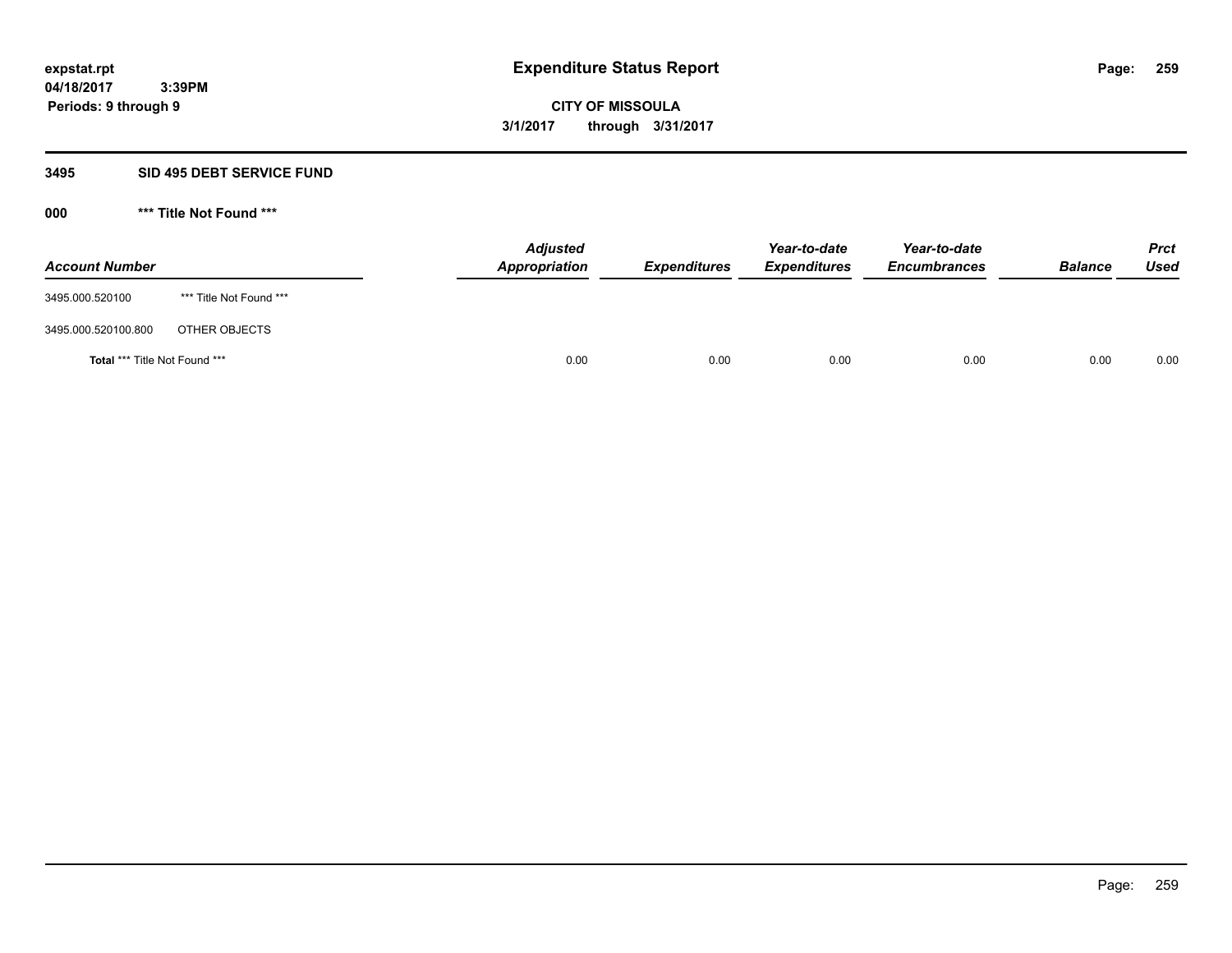# **3495 SID 495 DEBT SERVICE FUND**

| <b>Account Number</b> |                                  | <b>Adjusted</b><br><b>Appropriation</b> | <b>Expenditures</b> | Year-to-date<br><b>Expenditures</b> | Year-to-date<br><b>Encumbrances</b> | <b>Balance</b> | <b>Prct</b><br><b>Used</b> |
|-----------------------|----------------------------------|-----------------------------------------|---------------------|-------------------------------------|-------------------------------------|----------------|----------------------------|
| 3495.390.510100       | SPECIAL ASSESSMENTS              |                                         |                     |                                     |                                     |                |                            |
| 3495.390.510100.800   | OTHER OBJECTS                    |                                         |                     |                                     |                                     |                |                            |
|                       | <b>Total SPECIAL ASSESSMENTS</b> | 0.00                                    | 0.00                | 0.00                                | 0.00                                | 0.00           | 0.00                       |
| 3495.390.510110       | <b>MERCHANT SERVICES</b>         |                                         |                     |                                     |                                     |                |                            |
| 3495.390.510110.500   | <b>FIXED CHARGES</b>             |                                         |                     |                                     |                                     |                |                            |
|                       | Total SID 495 DEBT SERVICE FUND  | 0.00                                    | 0.00                | 0.00                                | 0.00                                | 0.00           | 0.00                       |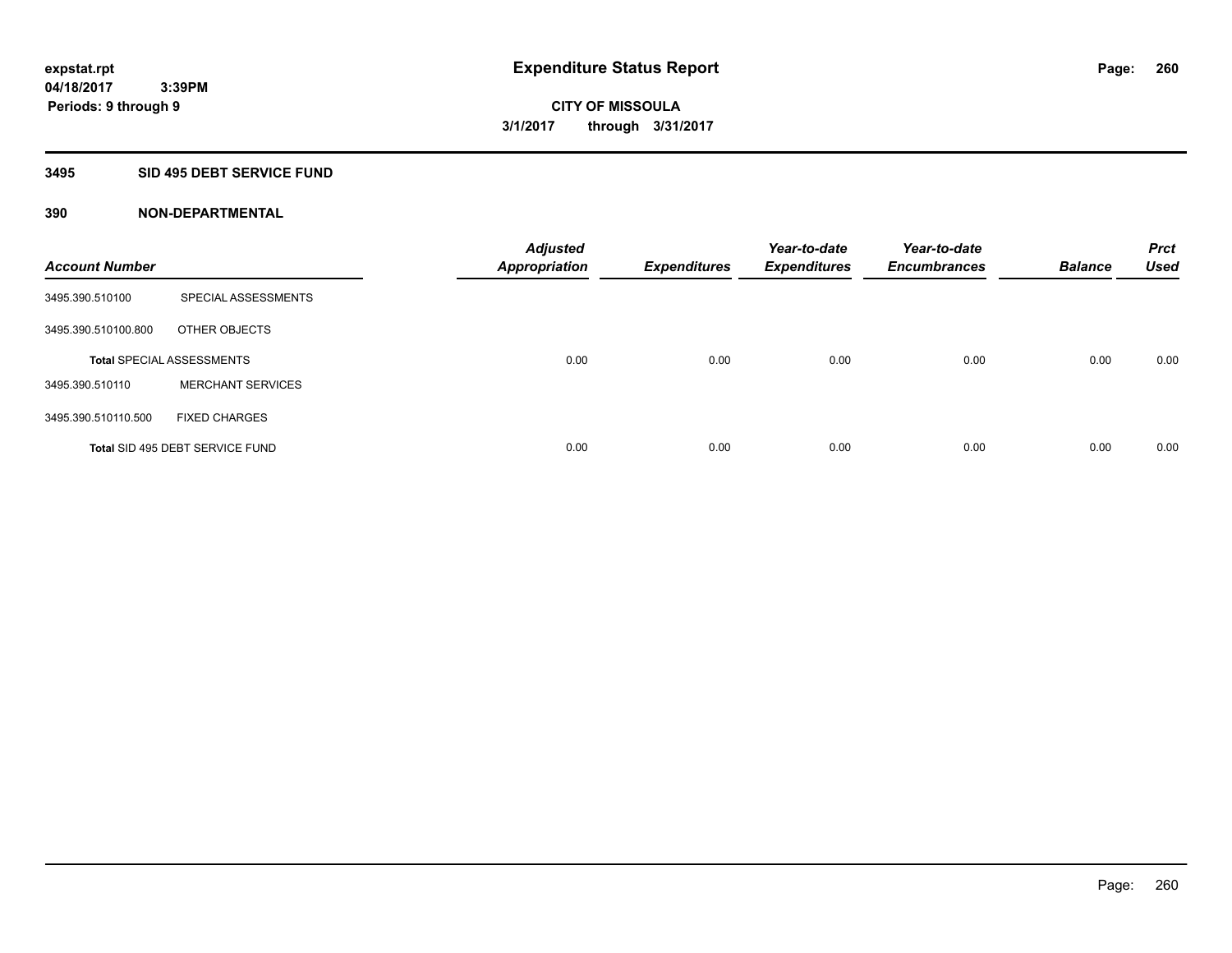#### **3497 SID 497 DEBT SERVICE FUND**

| <b>Account Number</b>                |                         | <b>Adjusted</b><br><b>Appropriation</b> | <b>Expenditures</b> | Year-to-date<br><i><b>Expenditures</b></i> | Year-to-date<br><b>Encumbrances</b> | <b>Balance</b> | <b>Prct</b><br>Used |
|--------------------------------------|-------------------------|-----------------------------------------|---------------------|--------------------------------------------|-------------------------------------|----------------|---------------------|
| 3497.000.520100                      | *** Title Not Found *** |                                         |                     |                                            |                                     |                |                     |
| 3497.000.520100.800                  | OTHER OBJECTS           |                                         |                     |                                            |                                     |                |                     |
| <b>Total *** Title Not Found ***</b> |                         | 0.00                                    | 0.00                | 0.00                                       | 0.00                                | 0.00           | 0.00                |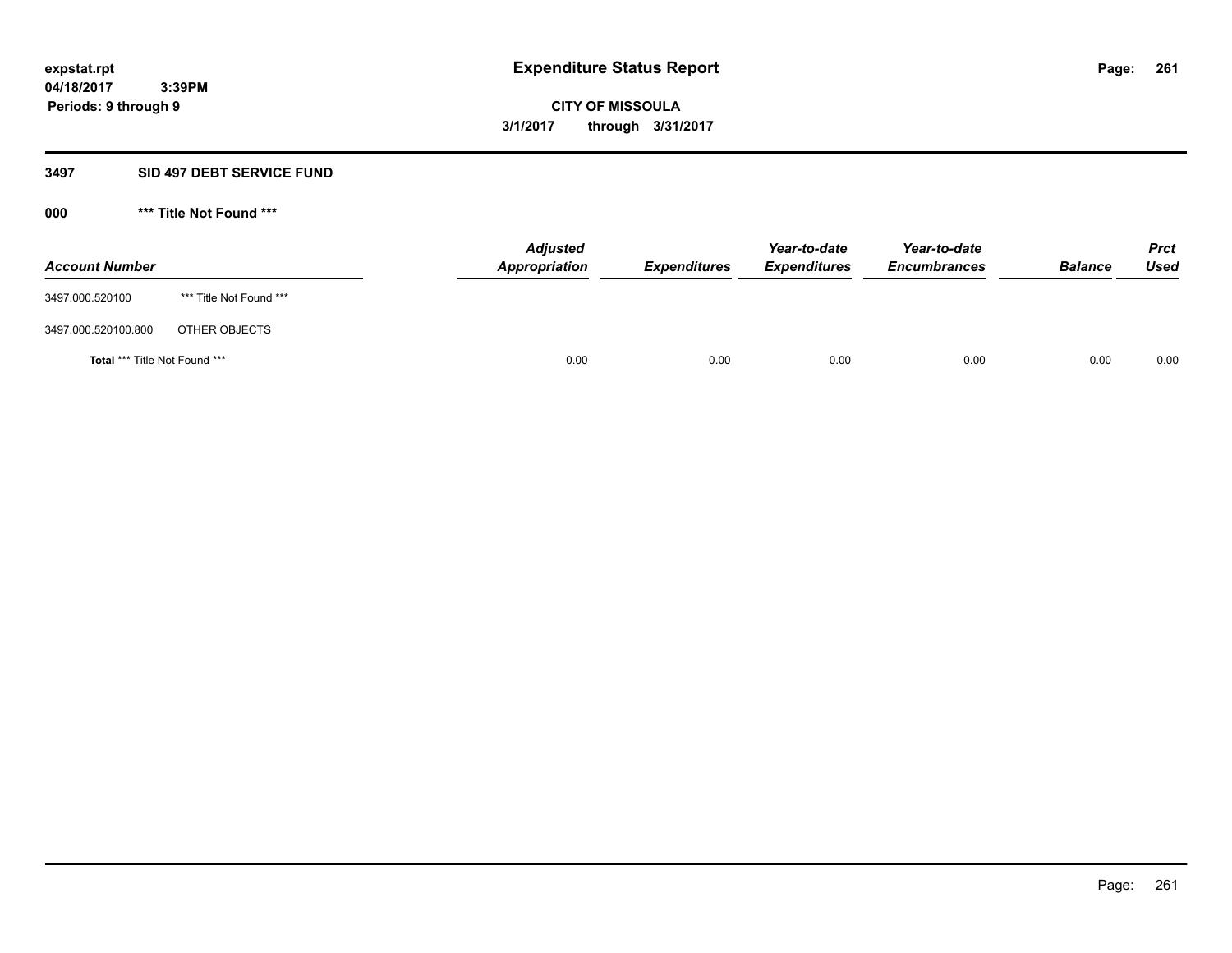### **3497 SID 497 DEBT SERVICE FUND**

|                            |                                  | <b>Adjusted</b> |                     | Year-to-date        | Year-to-date        |                | <b>Prct</b> |
|----------------------------|----------------------------------|-----------------|---------------------|---------------------|---------------------|----------------|-------------|
| <b>Account Number</b>      |                                  | Appropriation   | <b>Expenditures</b> | <b>Expenditures</b> | <b>Encumbrances</b> | <b>Balance</b> | <b>Used</b> |
| 3497.390.510000            | <b>MISCELLANEOUS</b>             |                 |                     |                     |                     |                |             |
| 3497.390.510000.800        | OTHER OBJECTS                    |                 |                     |                     |                     |                |             |
| <b>Total MISCELLANEOUS</b> |                                  | 0.00            | 0.00                | 0.00                | 0.00                | 0.00           | 0.00        |
| 3497.390.510100            | SPECIAL ASSESSMENTS              |                 |                     |                     |                     |                |             |
| 3497.390.510100.600        | <b>DEBT SERVICE</b>              |                 |                     |                     |                     |                |             |
| <b>Total DEBT SERVICE</b>  |                                  | 0.00            | 0.00                | 0.00                | 0.00                | 0.00           | 0.00        |
| 3497.390.510100.800        | OTHER OBJECTS                    |                 |                     |                     |                     |                |             |
|                            | <b>Total SPECIAL ASSESSMENTS</b> | 0.00            | 0.00                | 0.00                | 0.00                | 0.00           | 0.00        |
| 3497.390.510110            | <b>MERCHANT SERVICES</b>         |                 |                     |                     |                     |                |             |
| 3497.390.510110.500        | <b>FIXED CHARGES</b>             |                 |                     |                     |                     |                |             |
|                            | Total SID 497 DEBT SERVICE FUND  | 0.00            | 0.00                | 0.00                | 0.00                | 0.00           | 0.00        |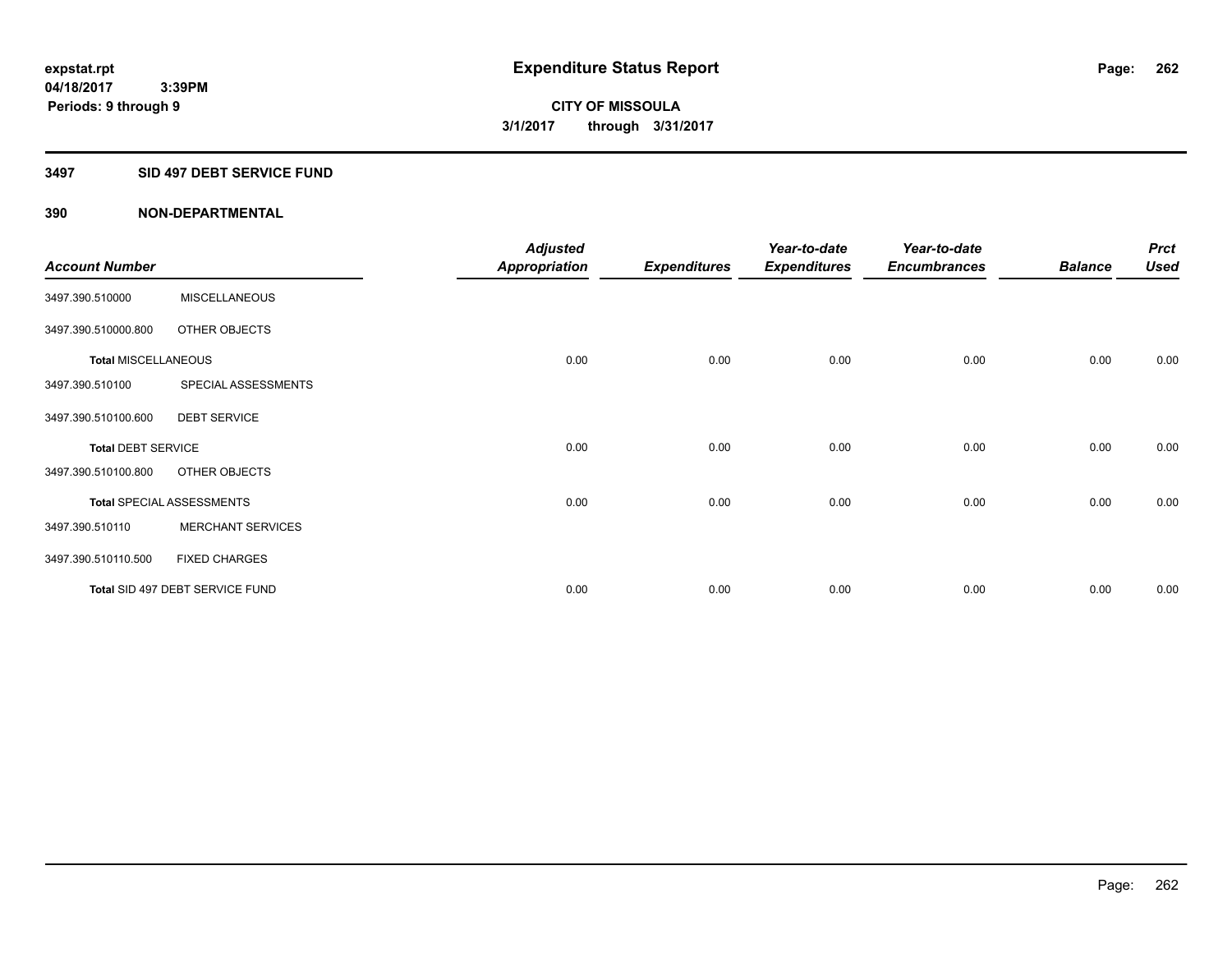#### **3498 SID 498 DEBT SERVICE FUND**

| <b>Account Number</b>                |                         | <b>Adjusted</b><br><b>Appropriation</b> | <b>Expenditures</b> | Year-to-date<br><i><b>Expenditures</b></i> | Year-to-date<br><b>Encumbrances</b> | <b>Balance</b> | <b>Prct</b><br>Used |
|--------------------------------------|-------------------------|-----------------------------------------|---------------------|--------------------------------------------|-------------------------------------|----------------|---------------------|
| 3498.000.520100                      | *** Title Not Found *** |                                         |                     |                                            |                                     |                |                     |
| 3498.000.520100.800                  | OTHER OBJECTS           |                                         |                     |                                            |                                     |                |                     |
| <b>Total *** Title Not Found ***</b> |                         | 0.00                                    | 0.00                | 0.00                                       | 0.00                                | 0.00           | 0.00                |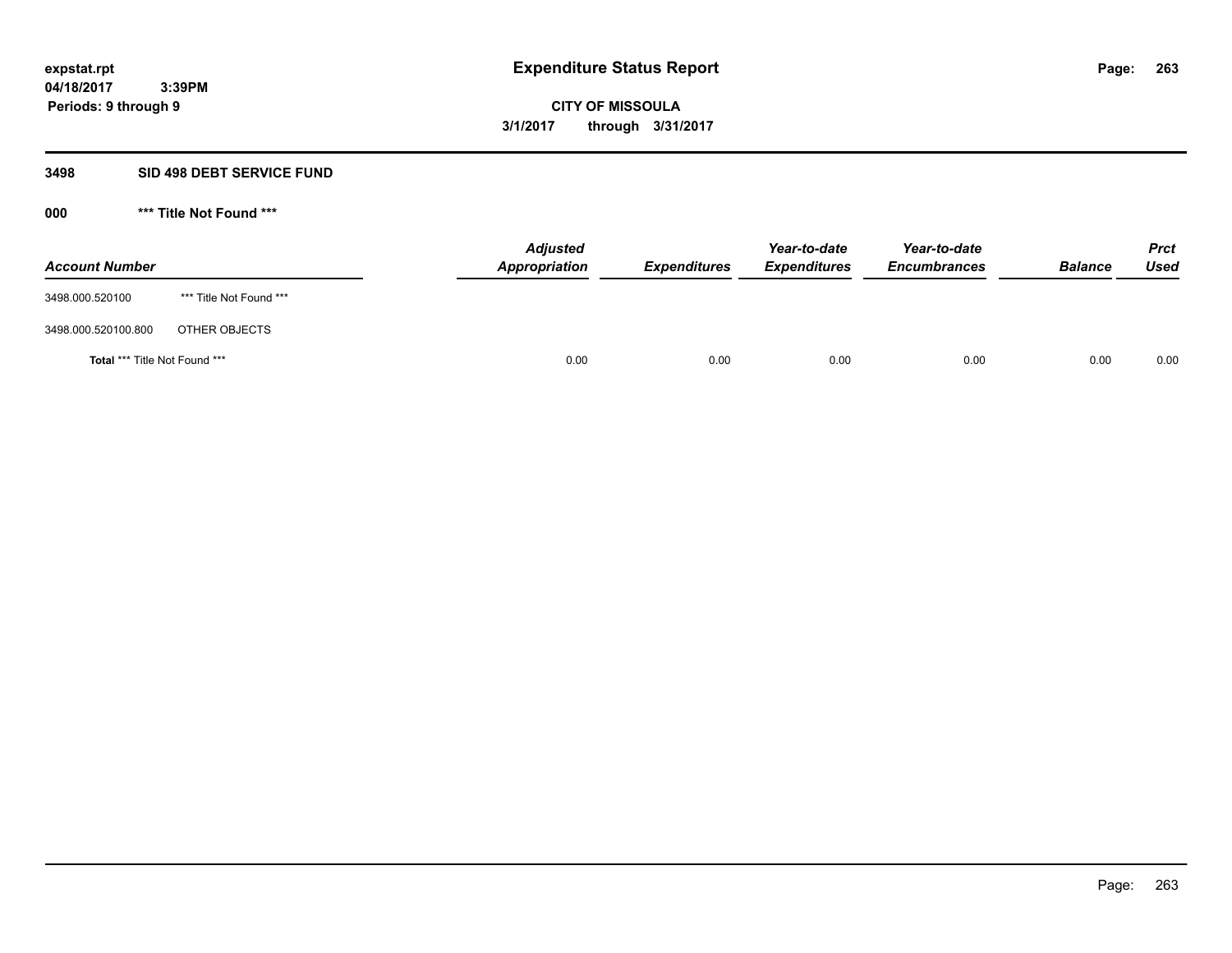# **3498 SID 498 DEBT SERVICE FUND**

| <b>Account Number</b> |                                  | <b>Adjusted</b><br><b>Appropriation</b> | <b>Expenditures</b> | Year-to-date<br><b>Expenditures</b> | Year-to-date<br><b>Encumbrances</b> | <b>Balance</b> | <b>Prct</b><br><b>Used</b> |
|-----------------------|----------------------------------|-----------------------------------------|---------------------|-------------------------------------|-------------------------------------|----------------|----------------------------|
| 3498.390.510100       | SPECIAL ASSESSMENTS              |                                         |                     |                                     |                                     |                |                            |
| 3498.390.510100.600   | <b>DEBT SERVICE</b>              |                                         |                     |                                     |                                     |                |                            |
|                       | <b>Total SPECIAL ASSESSMENTS</b> | 0.00                                    | 0.00                | 0.00                                | 0.00                                | 0.00           | 0.00                       |
| 3498.390.510110       | <b>MERCHANT SERVICES</b>         |                                         |                     |                                     |                                     |                |                            |
| 3498.390.510110.500   | <b>FIXED CHARGES</b>             |                                         |                     |                                     |                                     |                |                            |
|                       | <b>Total MERCHANT SERVICES</b>   | 0.00                                    | 0.00                | 0.00                                | 0.00                                | 0.00           | 0.00                       |
|                       | Total SID 498 DEBT SERVICE FUND  | 0.00                                    | 0.00                | 0.00                                | 0.00                                | 0.00           | 0.00                       |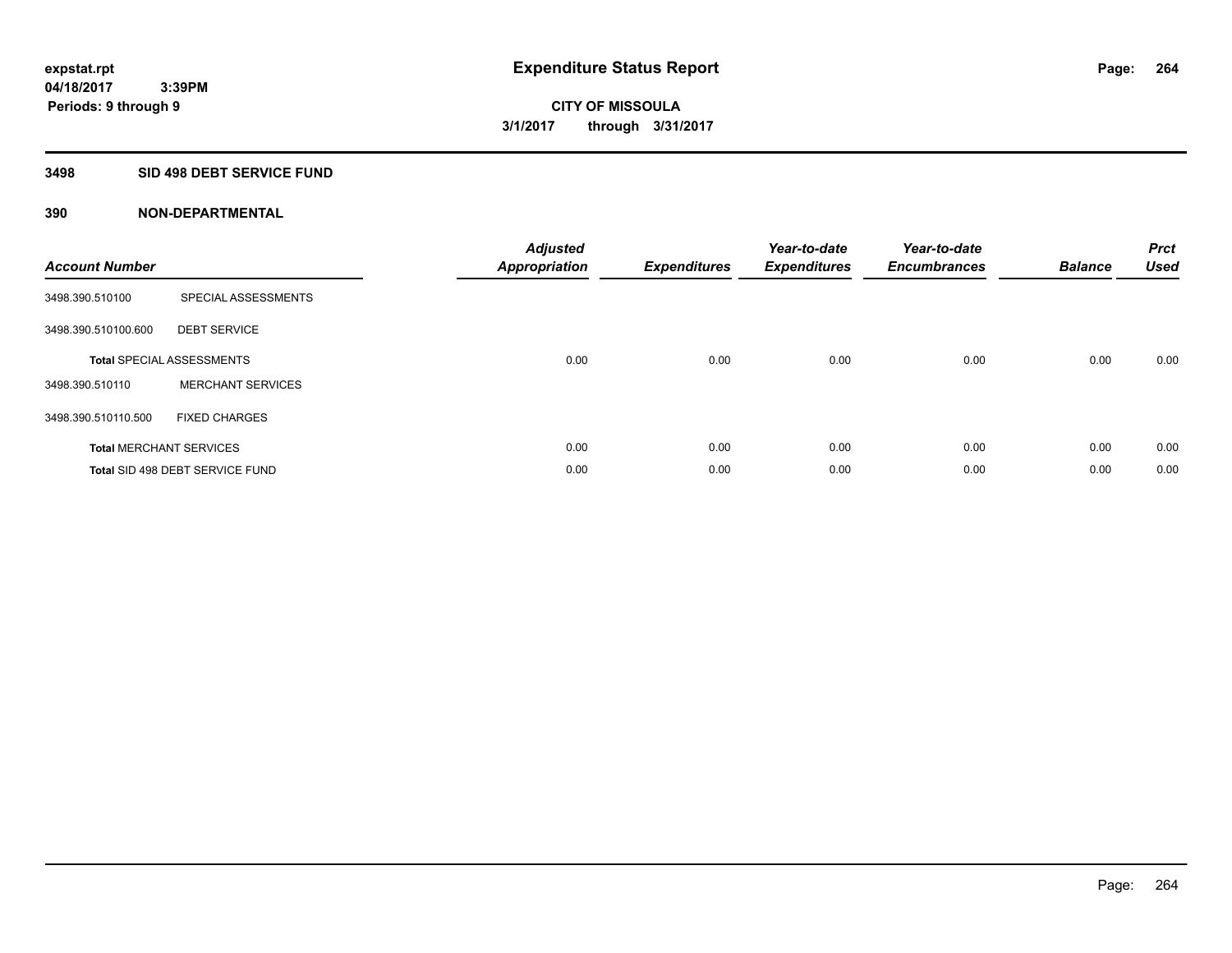### **3500 SID 500 DEBT SERVICE FUND**

| <b>Account Number</b>     |                                 | <b>Adjusted</b><br><b>Appropriation</b> | <b>Expenditures</b> | Year-to-date<br><b>Expenditures</b> | Year-to-date<br><b>Encumbrances</b> | <b>Balance</b> | <b>Prct</b><br><b>Used</b> |
|---------------------------|---------------------------------|-----------------------------------------|---------------------|-------------------------------------|-------------------------------------|----------------|----------------------------|
| 3500.390.510100           | SPECIAL ASSESSMENTS             |                                         |                     |                                     |                                     |                |                            |
| 3500.390.510100.600       | <b>DEBT SERVICE</b>             |                                         |                     |                                     |                                     |                |                            |
| <b>Total DEBT SERVICE</b> |                                 | 0.00                                    | 0.00                | 0.00                                | 0.00                                | 0.00           | 0.00                       |
| 3500.390.510100.800       | OTHER OBJECTS                   |                                         |                     |                                     |                                     |                |                            |
|                           | Total SID 500 DEBT SERVICE FUND | 0.00                                    | 0.00                | 0.00                                | 0.00                                | 0.00           | 0.00                       |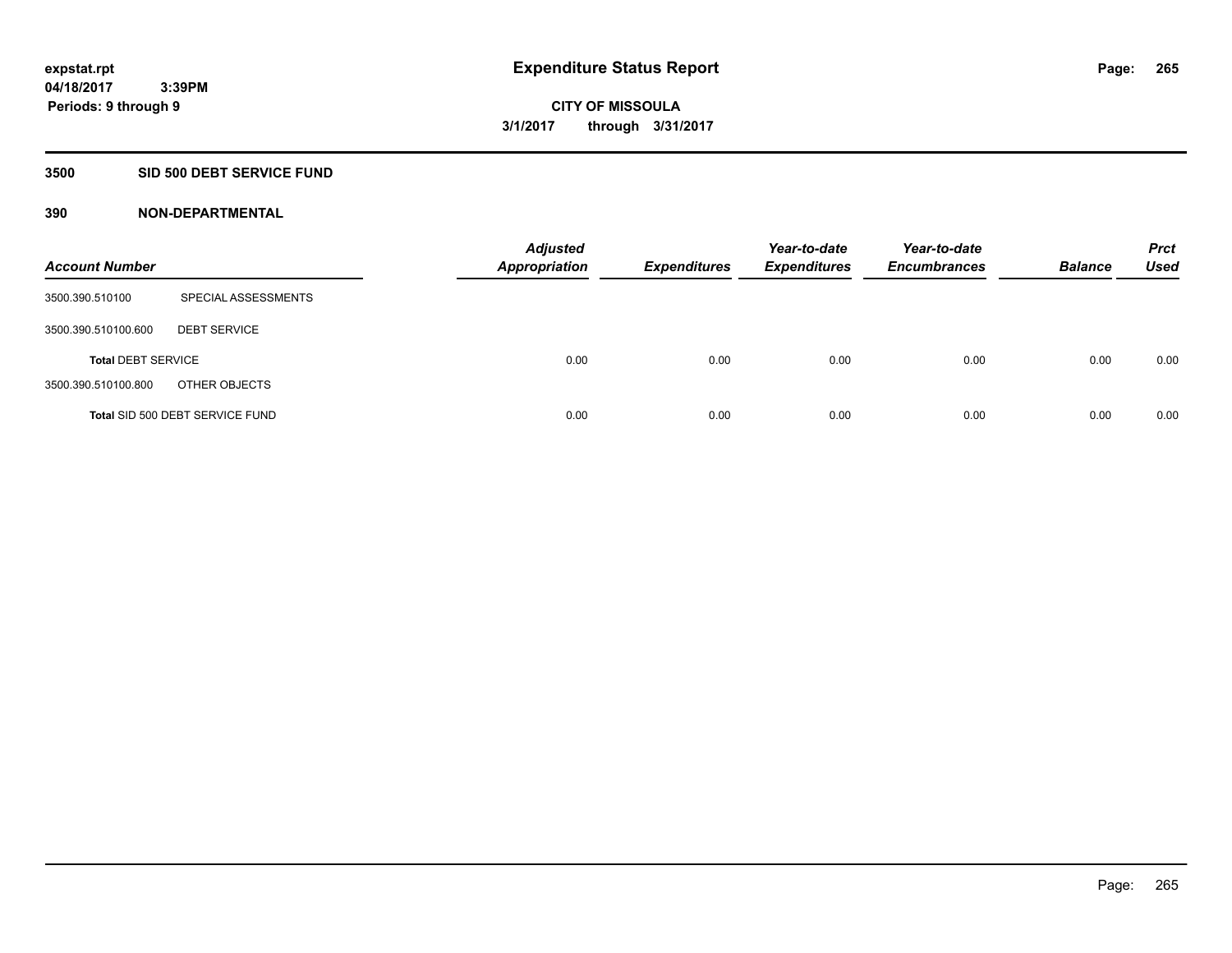### **3501 SID 501 DEBT SERVICE FUND**

| <b>Account Number</b>                |                         | <b>Adjusted</b><br><b>Appropriation</b> | <b>Expenditures</b> | Year-to-date<br><b>Expenditures</b> | Year-to-date<br><b>Encumbrances</b> | <b>Balance</b> | <b>Prct</b><br><b>Used</b> |
|--------------------------------------|-------------------------|-----------------------------------------|---------------------|-------------------------------------|-------------------------------------|----------------|----------------------------|
| 3501.000.520100                      | *** Title Not Found *** |                                         |                     |                                     |                                     |                |                            |
| 3501.000.520100.800                  | OTHER OBJECTS           |                                         |                     |                                     |                                     |                |                            |
| <b>Total *** Title Not Found ***</b> |                         | 0.00                                    | 0.00                | 0.00                                | 0.00                                | 0.00           | 0.00                       |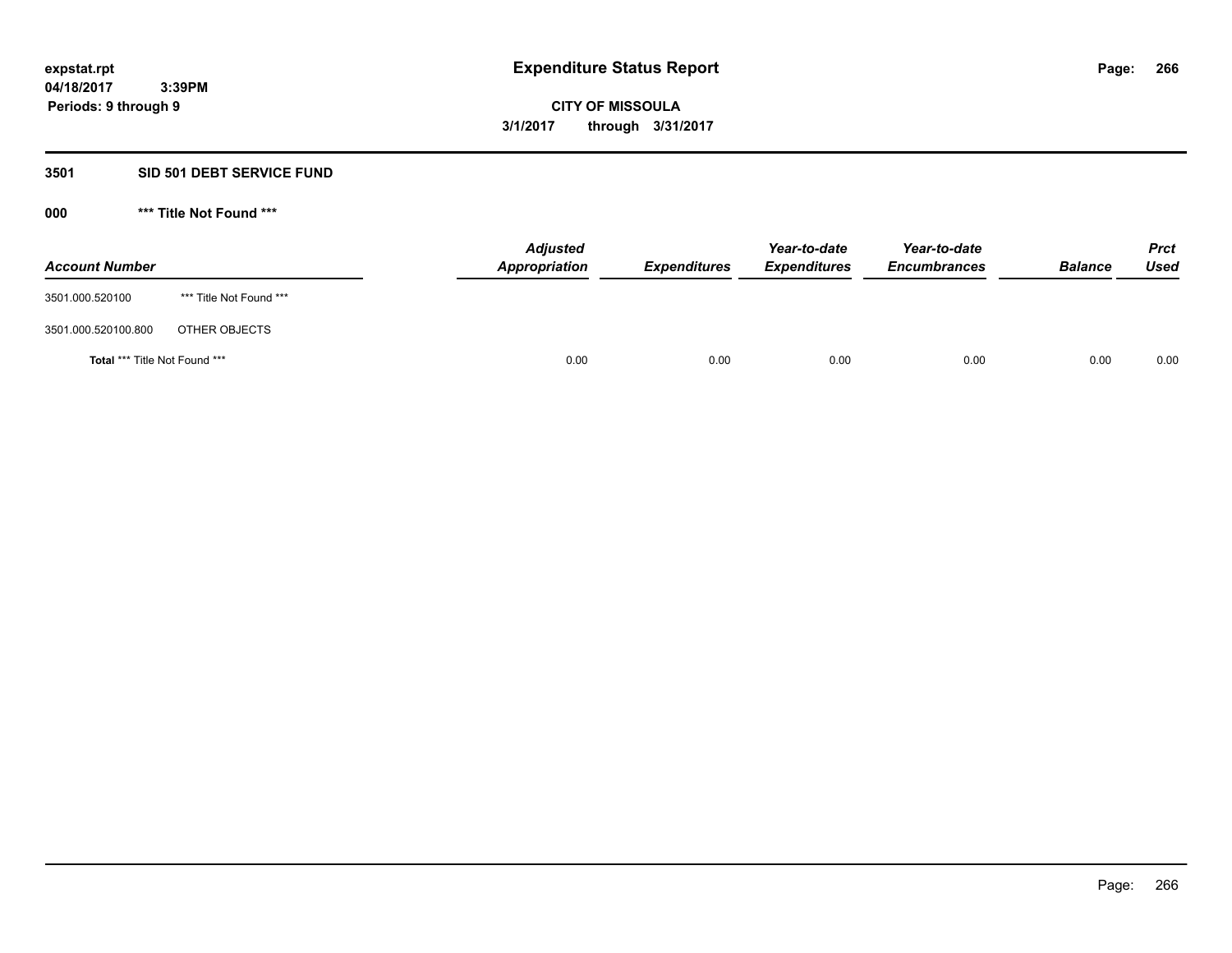# **3501 SID 501 DEBT SERVICE FUND**

| <b>Account Number</b> |                                  | <b>Adjusted</b><br><b>Appropriation</b> | <b>Expenditures</b> | Year-to-date<br><b>Expenditures</b> | Year-to-date<br><b>Encumbrances</b> | <b>Balance</b> | <b>Prct</b><br><b>Used</b> |
|-----------------------|----------------------------------|-----------------------------------------|---------------------|-------------------------------------|-------------------------------------|----------------|----------------------------|
| 3501.390.510100       | SPECIAL ASSESSMENTS              |                                         |                     |                                     |                                     |                |                            |
| 3501.390.510100.600   | <b>DEBT SERVICE</b>              |                                         |                     |                                     |                                     |                |                            |
|                       | <b>Total SPECIAL ASSESSMENTS</b> | 0.00                                    | 0.00                | 0.00                                | 0.00                                | 0.00           | 0.00                       |
| 3501.390.510110       | <b>MERCHANT SERVICES</b>         |                                         |                     |                                     |                                     |                |                            |
| 3501.390.510110.500   | <b>FIXED CHARGES</b>             |                                         |                     |                                     |                                     |                |                            |
|                       | Total SID 501 DEBT SERVICE FUND  | 0.00                                    | 0.00                | 0.00                                | 0.00                                | 0.00           | 0.00                       |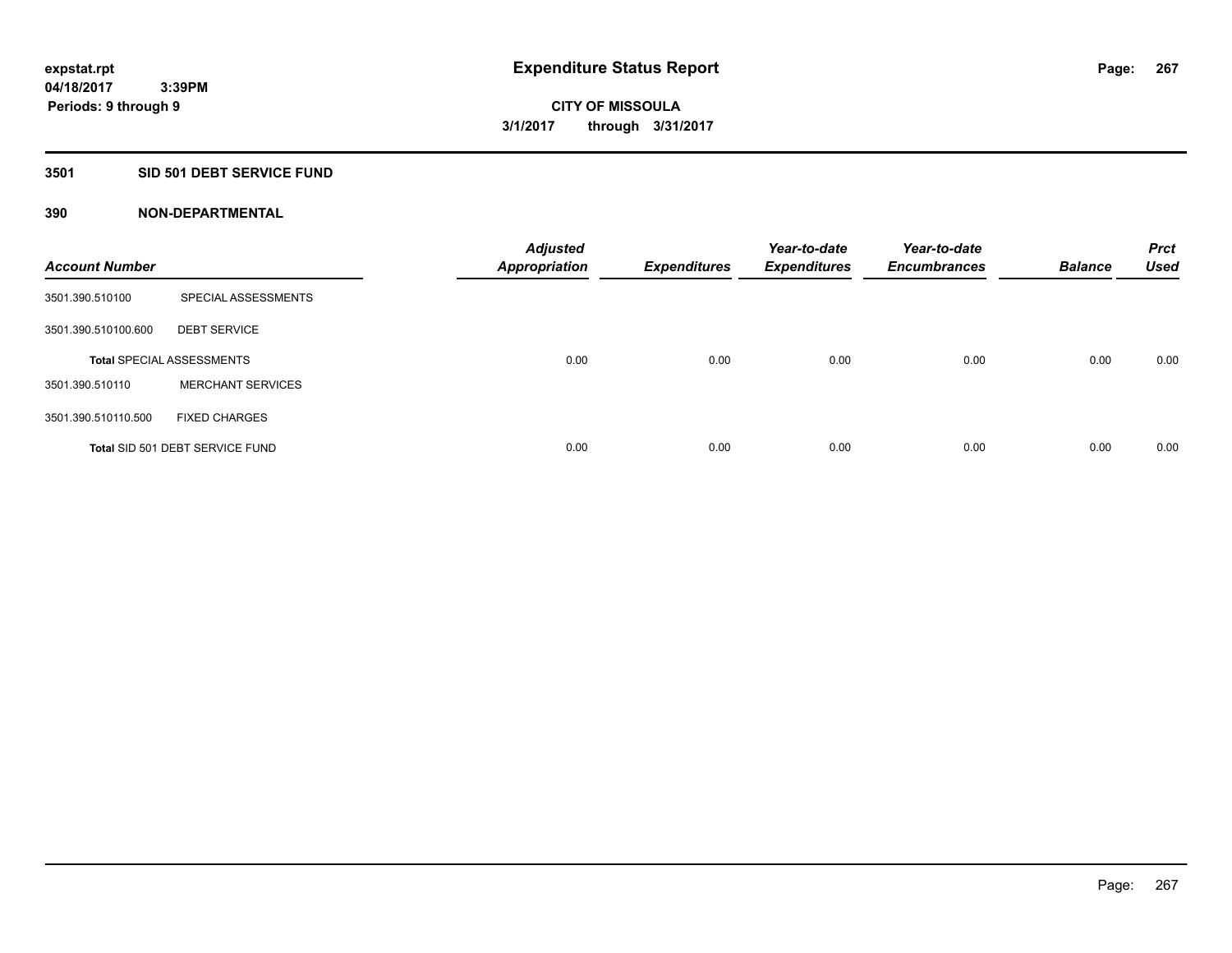#### **3503 SID 503 DEBT SERVICE FUND**

| <b>Account Number</b>                |                         | <b>Adjusted</b><br>Appropriation | <b>Expenditures</b> | Year-to-date<br><b>Expenditures</b> | Year-to-date<br><b>Encumbrances</b> | <b>Balance</b> | <b>Prct</b><br><b>Used</b> |
|--------------------------------------|-------------------------|----------------------------------|---------------------|-------------------------------------|-------------------------------------|----------------|----------------------------|
| 3503.000.520100                      | *** Title Not Found *** |                                  |                     |                                     |                                     |                |                            |
| 3503.000.520100.800                  | OTHER OBJECTS           |                                  |                     |                                     |                                     |                |                            |
| <b>Total *** Title Not Found ***</b> |                         | 0.00                             | 0.00                | 0.00                                | 0.00                                | 0.00           | 0.00                       |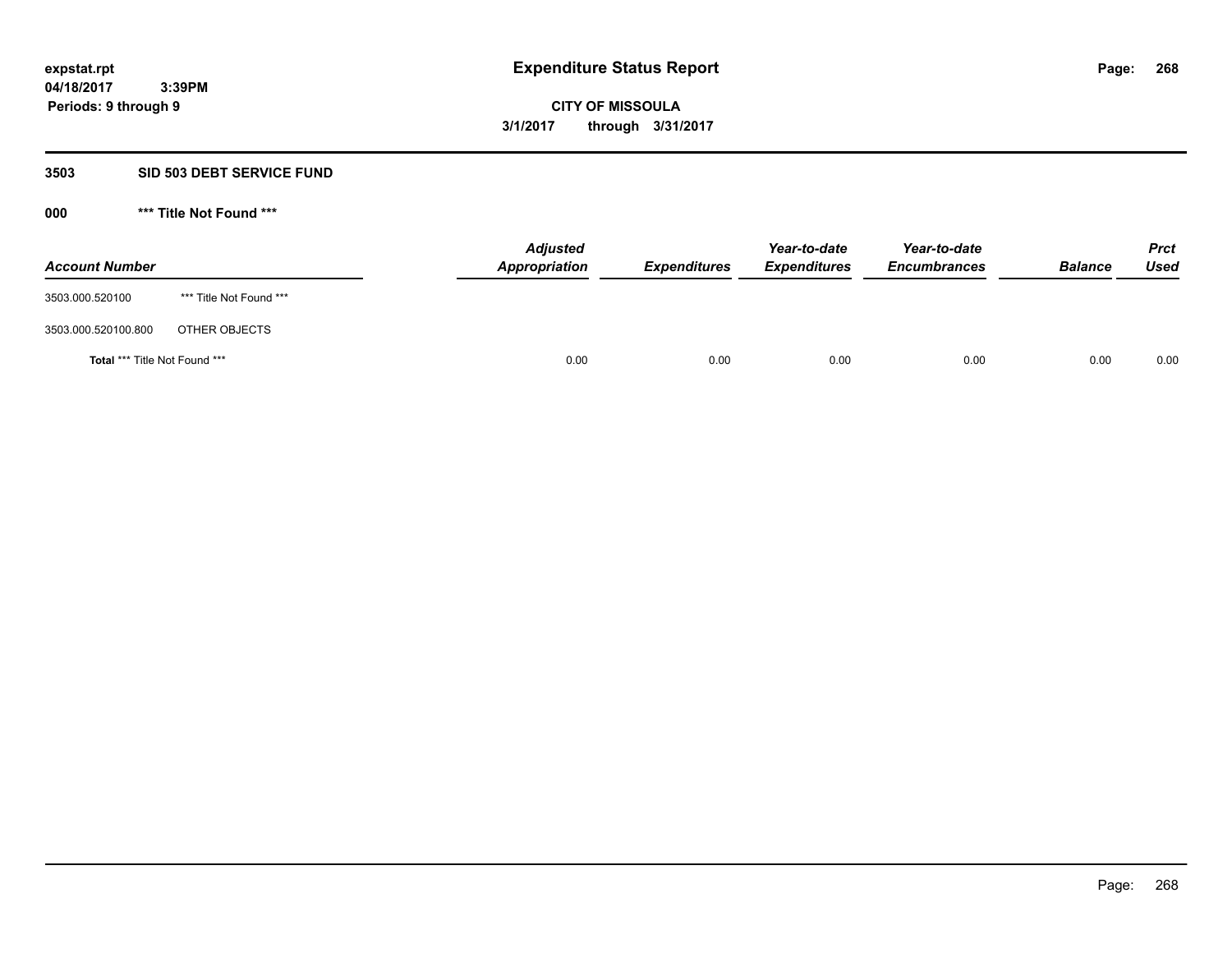# **3503 SID 503 DEBT SERVICE FUND**

| <b>Account Number</b> |                                  | <b>Adjusted</b><br><b>Appropriation</b> | <b>Expenditures</b> | Year-to-date<br><b>Expenditures</b> | Year-to-date<br><b>Encumbrances</b> | <b>Balance</b> | <b>Prct</b><br><b>Used</b> |
|-----------------------|----------------------------------|-----------------------------------------|---------------------|-------------------------------------|-------------------------------------|----------------|----------------------------|
| 3503.390.510100       | SPECIAL ASSESSMENTS              |                                         |                     |                                     |                                     |                |                            |
| 3503.390.510100.600   | <b>DEBT SERVICE</b>              |                                         |                     |                                     |                                     |                |                            |
|                       | <b>Total SPECIAL ASSESSMENTS</b> | 0.00                                    | 0.00                | 0.00                                | 0.00                                | 0.00           | 0.00                       |
| 3503.390.510110       | <b>MERCHANT SERVICES</b>         |                                         |                     |                                     |                                     |                |                            |
| 3503.390.510110.500   | <b>FIXED CHARGES</b>             |                                         |                     |                                     |                                     |                |                            |
|                       | Total SID 503 DEBT SERVICE FUND  | 0.00                                    | 0.00                | 0.00                                | 0.00                                | 0.00           | 0.00                       |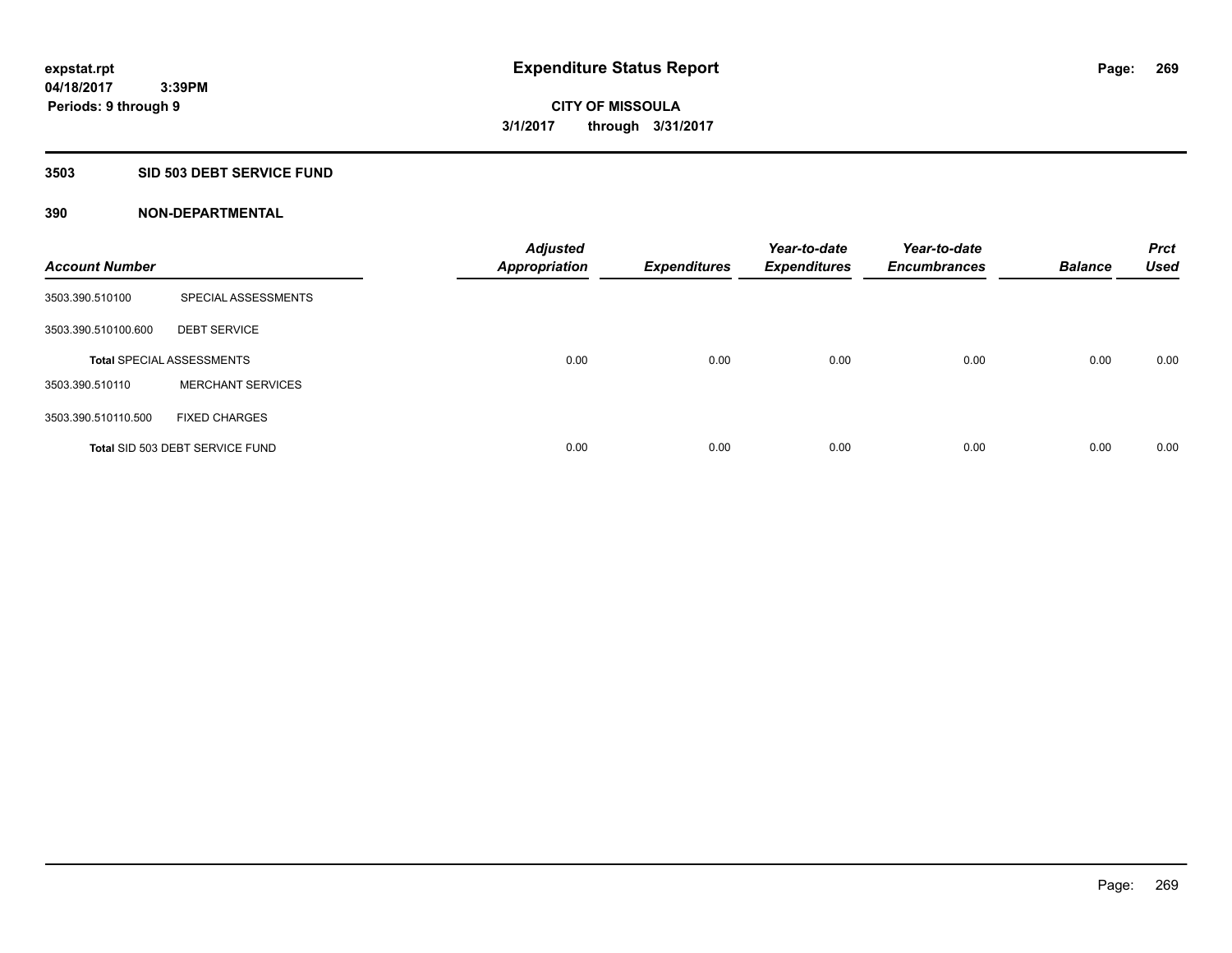#### **3505 SID 505 DEBT SERVICE FUND**

| <b>Account Number</b>                |                         | <b>Adjusted</b><br>Appropriation | <b>Expenditures</b> | Year-to-date<br><b>Expenditures</b> | Year-to-date<br><b>Encumbrances</b> | <b>Balance</b> | <b>Prct</b><br><b>Used</b> |
|--------------------------------------|-------------------------|----------------------------------|---------------------|-------------------------------------|-------------------------------------|----------------|----------------------------|
| 3505.000.520100                      | *** Title Not Found *** |                                  |                     |                                     |                                     |                |                            |
| 3505.000.520100.800                  | OTHER OBJECTS           |                                  |                     |                                     |                                     |                |                            |
| <b>Total *** Title Not Found ***</b> |                         | 0.00                             | 0.00                | 0.00                                | 0.00                                | 0.00           | 0.00                       |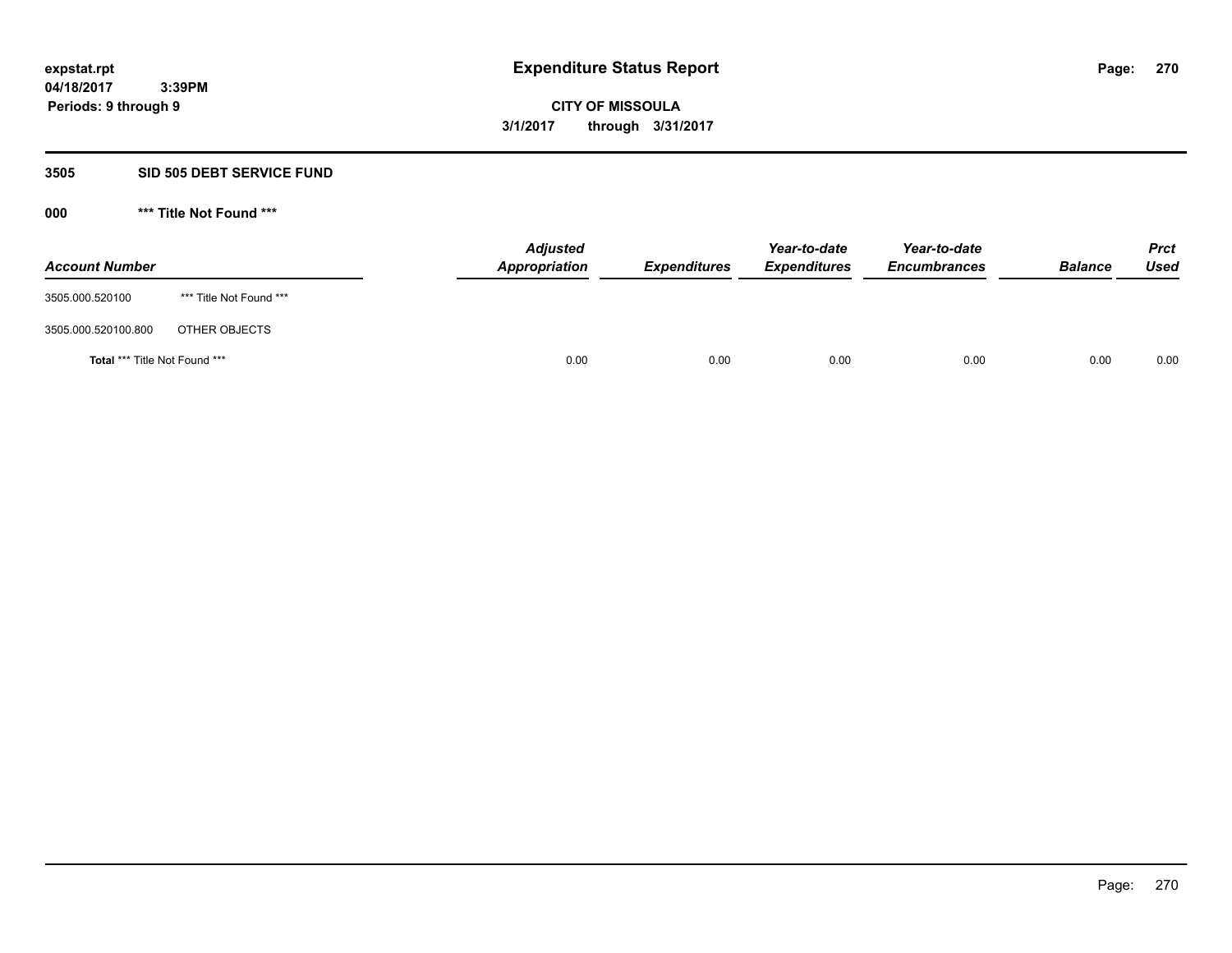### **3505 SID 505 DEBT SERVICE FUND**

| <b>Account Number</b> |                                  | <b>Adjusted</b><br><b>Appropriation</b> | <b>Expenditures</b> | Year-to-date<br><b>Expenditures</b> | Year-to-date<br><b>Encumbrances</b> | <b>Balance</b> | <b>Prct</b><br><b>Used</b> |
|-----------------------|----------------------------------|-----------------------------------------|---------------------|-------------------------------------|-------------------------------------|----------------|----------------------------|
| 3505.390.510100       | SPECIAL ASSESSMENTS              |                                         |                     |                                     |                                     |                |                            |
| 3505.390.510100.600   | <b>DEBT SERVICE</b>              |                                         |                     |                                     |                                     |                |                            |
|                       | <b>Total SPECIAL ASSESSMENTS</b> | 0.00                                    | 0.00                | 0.00                                | 0.00                                | 0.00           | 0.00                       |
| 3505.390.510110       | <b>MERCHANT SERVICES</b>         |                                         |                     |                                     |                                     |                |                            |
| 3505.390.510110.500   | <b>FIXED CHARGES</b>             |                                         |                     |                                     |                                     |                |                            |
|                       | Total SID 505 DEBT SERVICE FUND  | 0.00                                    | 0.00                | 0.00                                | 0.00                                | 0.00           | 0.00                       |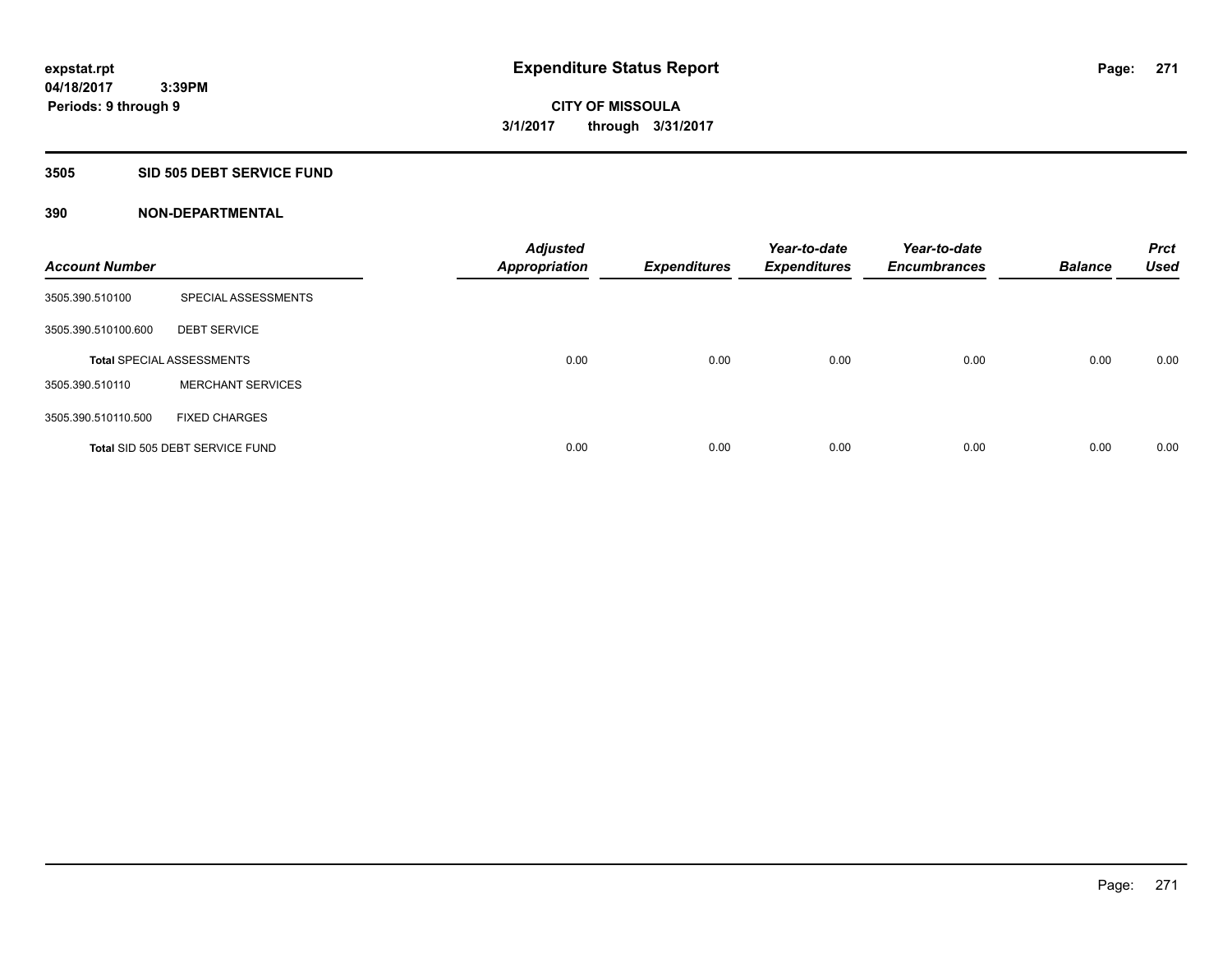#### **3506 SID 506 DEBT SERVICE FUND**

| <b>Account Number</b>         |                         | <b>Adjusted</b><br>Appropriation | <b>Expenditures</b> | Year-to-date<br><b>Expenditures</b> | Year-to-date<br><b>Encumbrances</b> | <b>Balance</b> | <b>Prct</b><br>Used |
|-------------------------------|-------------------------|----------------------------------|---------------------|-------------------------------------|-------------------------------------|----------------|---------------------|
| 3506.000.520100               | *** Title Not Found *** |                                  |                     |                                     |                                     |                |                     |
| 3506.000.520100.800           | OTHER OBJECTS           |                                  |                     |                                     |                                     |                |                     |
| Total *** Title Not Found *** |                         | 0.00                             | 0.00                | 0.00                                | 0.00                                | 0.00           | 0.00                |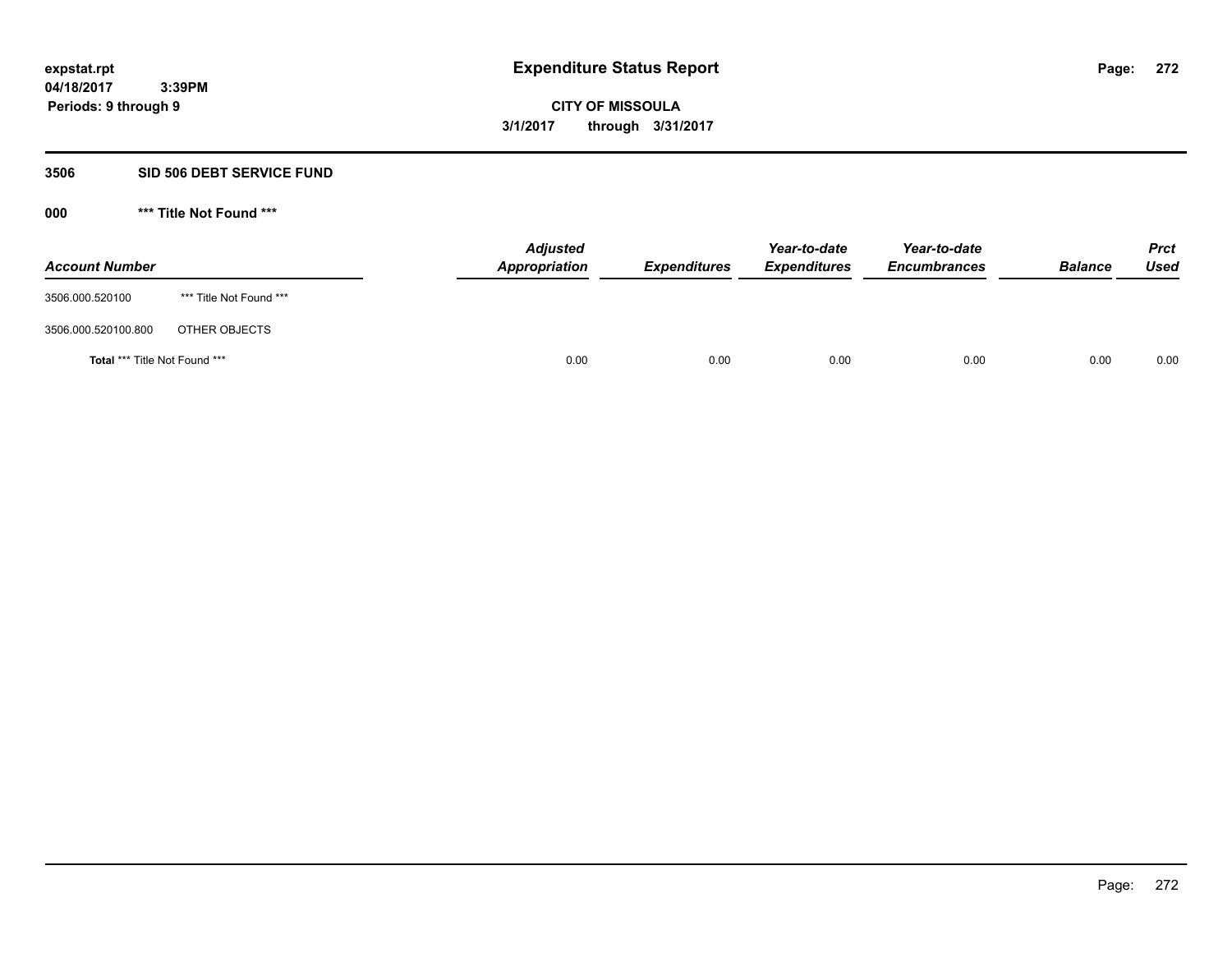### **3506 SID 506 DEBT SERVICE FUND**

| <b>Account Number</b> |                                  | <b>Adjusted</b><br><b>Appropriation</b> | <b>Expenditures</b> | Year-to-date<br><b>Expenditures</b> | Year-to-date<br><b>Encumbrances</b> | <b>Balance</b> | <b>Prct</b><br><b>Used</b> |
|-----------------------|----------------------------------|-----------------------------------------|---------------------|-------------------------------------|-------------------------------------|----------------|----------------------------|
| 3506.390.510100       | SPECIAL ASSESSMENTS              |                                         |                     |                                     |                                     |                |                            |
| 3506.390.510100.600   | <b>DEBT SERVICE</b>              |                                         |                     |                                     |                                     |                |                            |
|                       | <b>Total SPECIAL ASSESSMENTS</b> | 0.00                                    | 0.00                | 0.00                                | 0.00                                | 0.00           | 0.00                       |
| 3506.390.510110       | <b>MERCHANT SERVICES</b>         |                                         |                     |                                     |                                     |                |                            |
| 3506.390.510110.500   | <b>FIXED CHARGES</b>             |                                         |                     |                                     |                                     |                |                            |
|                       | Total SID 506 DEBT SERVICE FUND  | 0.00                                    | 0.00                | 0.00                                | 0.00                                | 0.00           | 0.00                       |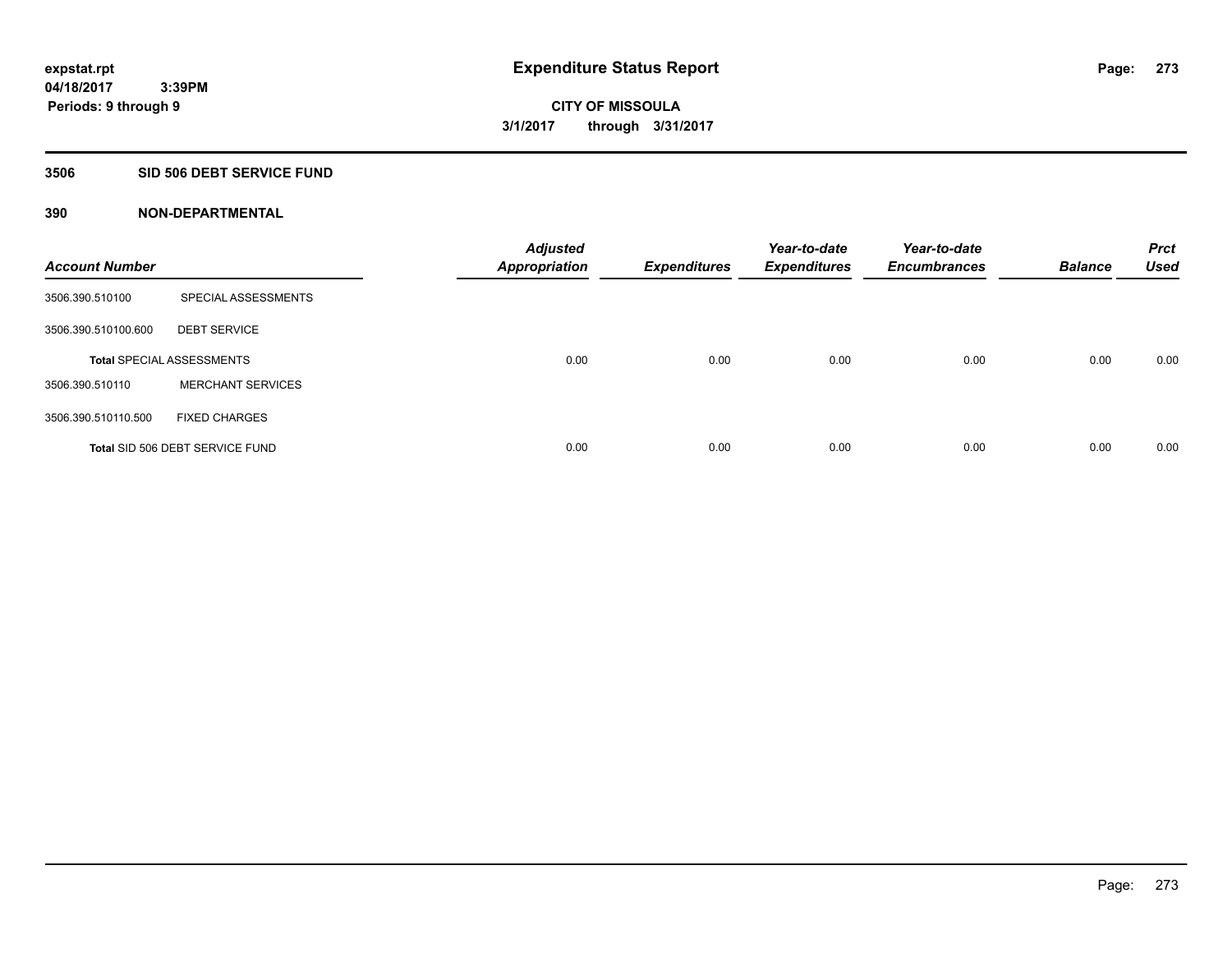#### **3507 SID 507 DEBT SERVICE FUND**

| <b>Account Number</b>                |                         | <b>Adjusted</b><br>Appropriation | <b>Expenditures</b> | Year-to-date<br><b>Expenditures</b> | Year-to-date<br><b>Encumbrances</b> | <b>Balance</b> | <b>Prct</b><br>Used |
|--------------------------------------|-------------------------|----------------------------------|---------------------|-------------------------------------|-------------------------------------|----------------|---------------------|
| 3507.000.520100                      | *** Title Not Found *** |                                  |                     |                                     |                                     |                |                     |
| 3507.000.520100.800                  | OTHER OBJECTS           |                                  |                     |                                     |                                     |                |                     |
| <b>Total *** Title Not Found ***</b> |                         |                                  | 0.00<br>0.00        | 0.00                                | 0.00                                | 0.00           | 0.00                |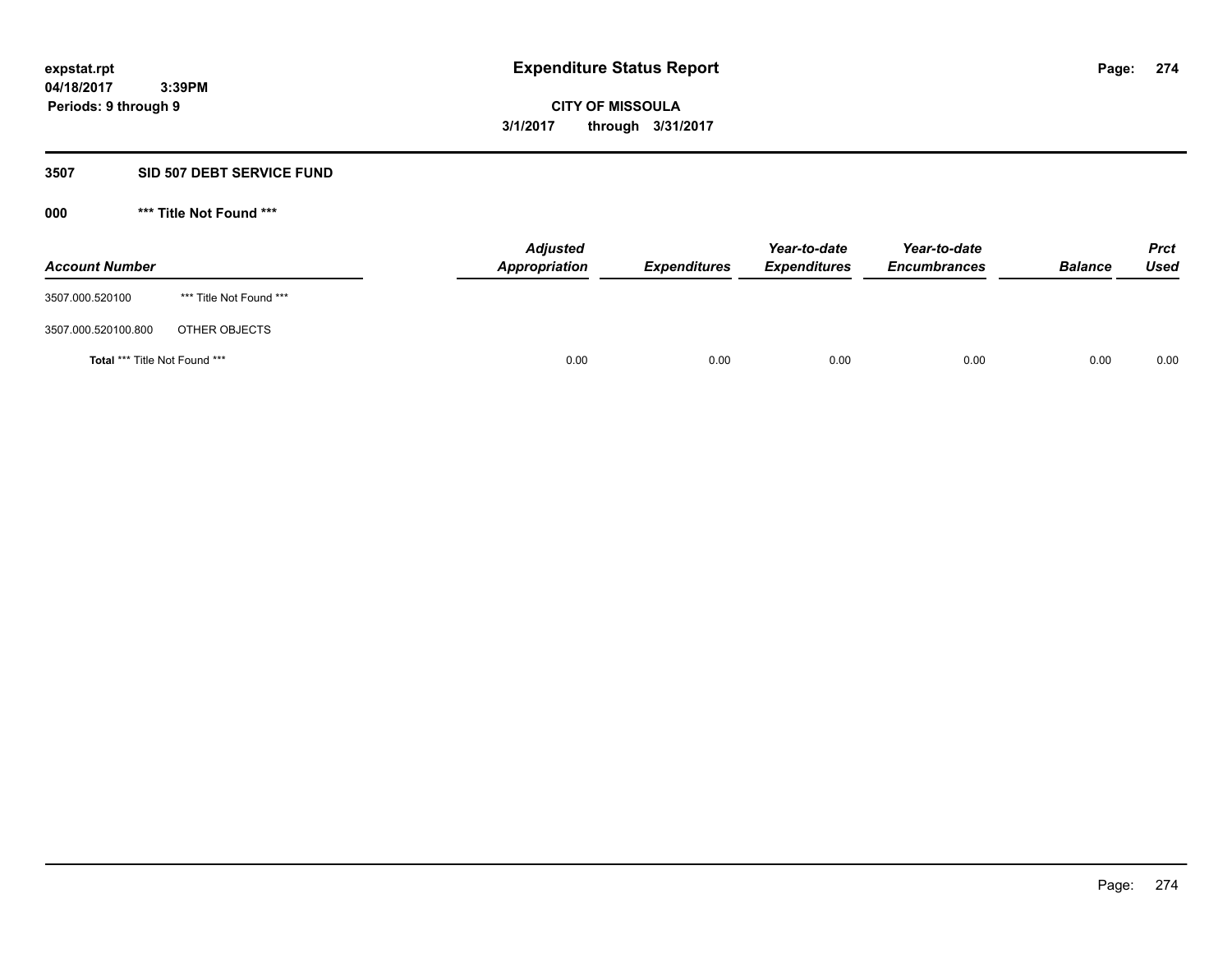# **3507 SID 507 DEBT SERVICE FUND**

| <b>Account Number</b> |                                 | <b>Adjusted</b><br>Appropriation | <b>Expenditures</b> | Year-to-date<br><b>Expenditures</b> | Year-to-date<br><b>Encumbrances</b> | <b>Balance</b> | <b>Prct</b><br><b>Used</b> |
|-----------------------|---------------------------------|----------------------------------|---------------------|-------------------------------------|-------------------------------------|----------------|----------------------------|
| 3507.390.510110       | <b>MERCHANT SERVICES</b>        |                                  |                     |                                     |                                     |                |                            |
| 3507.390.510110.500   | <b>FIXED CHARGES</b>            |                                  |                     |                                     |                                     |                |                            |
|                       | Total SID 507 DEBT SERVICE FUND | 0.00                             | 0.00                | 0.00                                | 0.00                                | 0.00           | 0.00                       |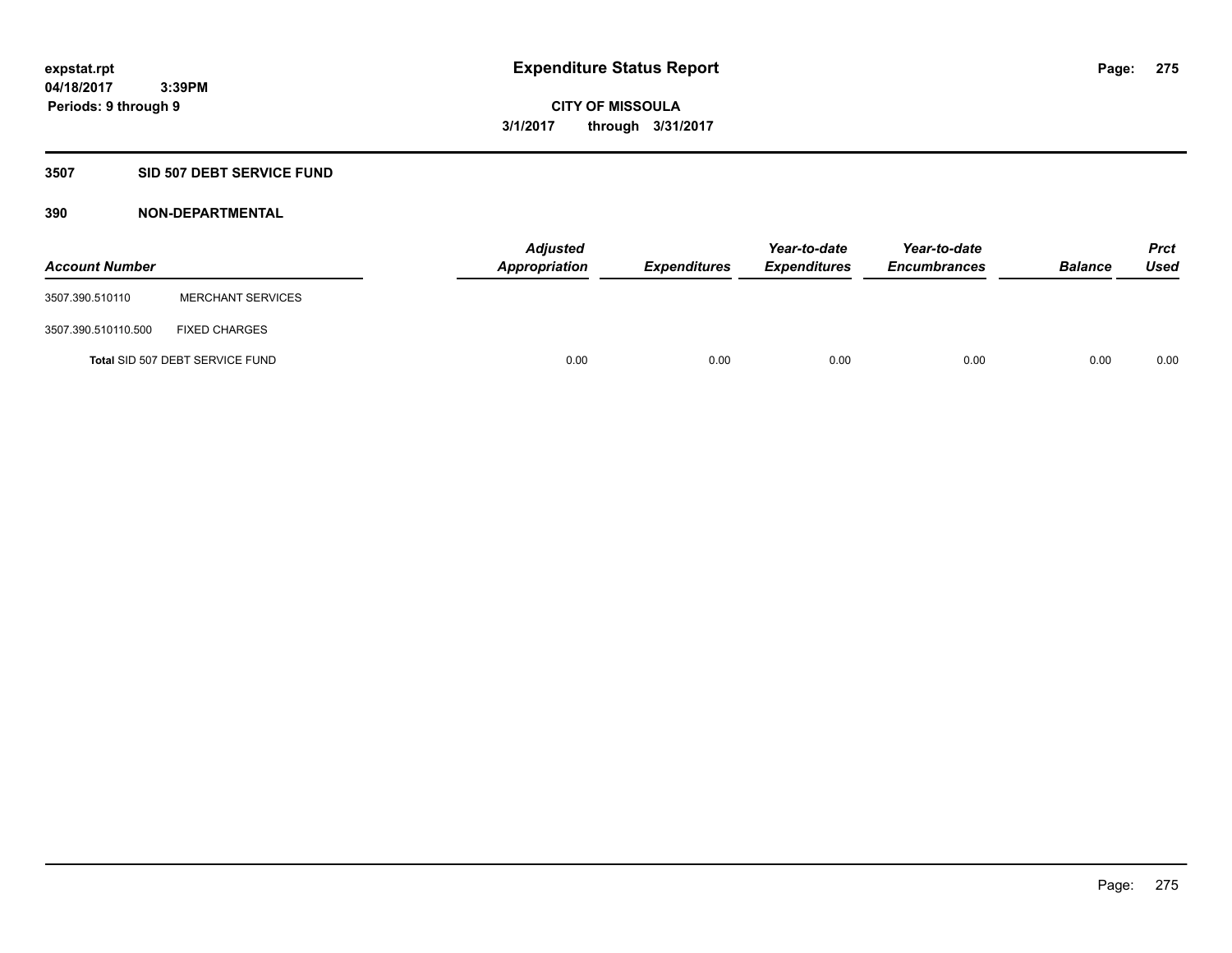#### **3508 SID 508 DEBT SERVICE FUND**

| <b>Account Number</b>                |                         | <b>Adjusted</b><br>Appropriation | <b>Expenditures</b> | Year-to-date<br><b>Expenditures</b> | Year-to-date<br><b>Encumbrances</b> | <b>Balance</b> | <b>Prct</b><br>Used |
|--------------------------------------|-------------------------|----------------------------------|---------------------|-------------------------------------|-------------------------------------|----------------|---------------------|
| 3508.000.520100                      | *** Title Not Found *** |                                  |                     |                                     |                                     |                |                     |
| 3508.000.520100.800                  | OTHER OBJECTS           |                                  |                     |                                     |                                     |                |                     |
| <b>Total *** Title Not Found ***</b> |                         |                                  | 0.00<br>0.00        | 0.00                                | 0.00                                | 0.00           | 0.00                |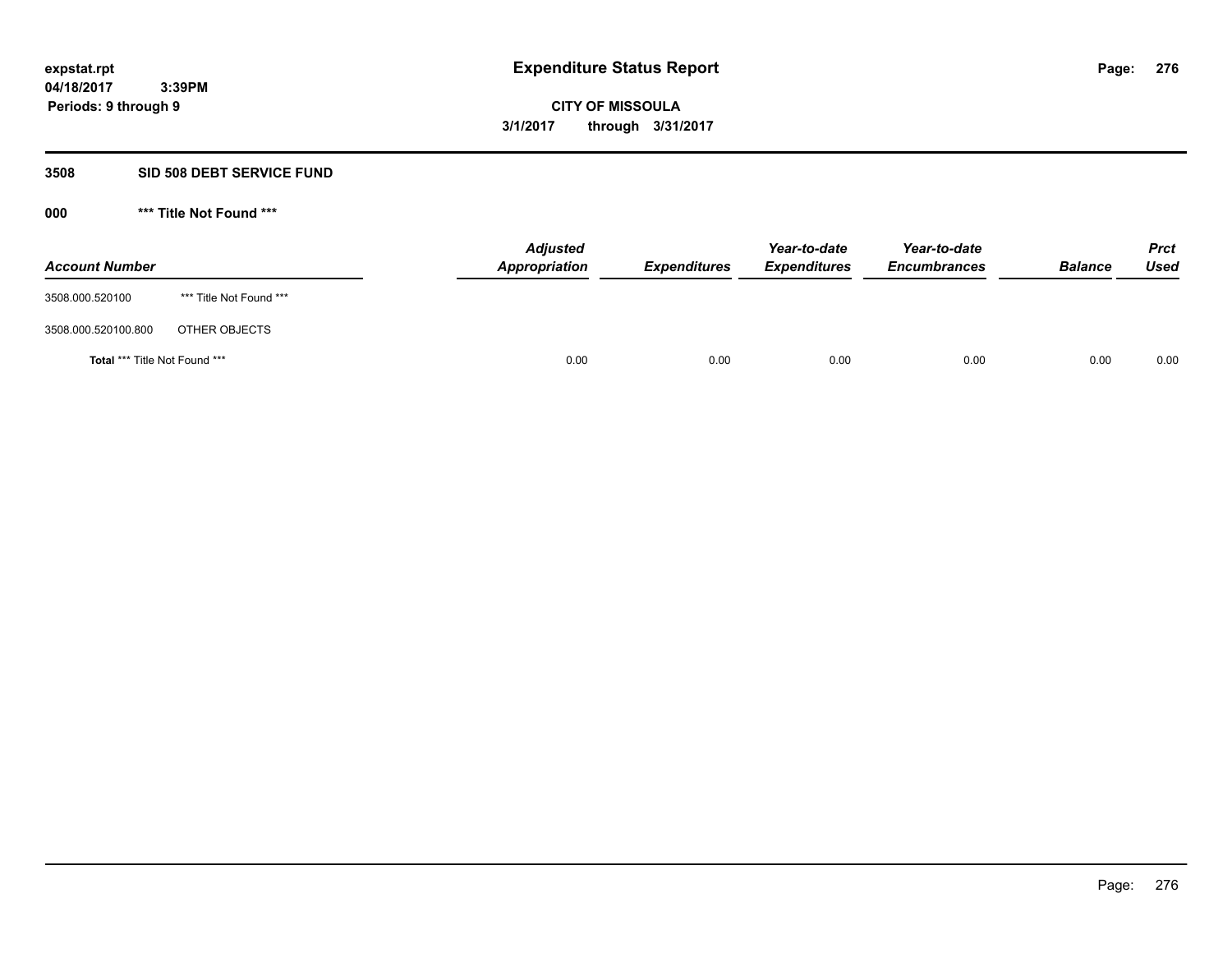# **3508 SID 508 DEBT SERVICE FUND**

| <b>Account Number</b> |                                 | <b>Adjusted</b><br>Appropriation | <b>Expenditures</b> | Year-to-date<br><b>Expenditures</b> | Year-to-date<br><b>Encumbrances</b> | <b>Balance</b> | <b>Prct</b><br><b>Used</b> |
|-----------------------|---------------------------------|----------------------------------|---------------------|-------------------------------------|-------------------------------------|----------------|----------------------------|
| 3508.390.510110       | <b>MERCHANT SERVICES</b>        |                                  |                     |                                     |                                     |                |                            |
| 3508.390.510110.500   | <b>FIXED CHARGES</b>            |                                  |                     |                                     |                                     |                |                            |
|                       | Total SID 508 DEBT SERVICE FUND | 0.00                             | 0.00                | 0.00                                | 0.00                                | 0.00           | 0.00                       |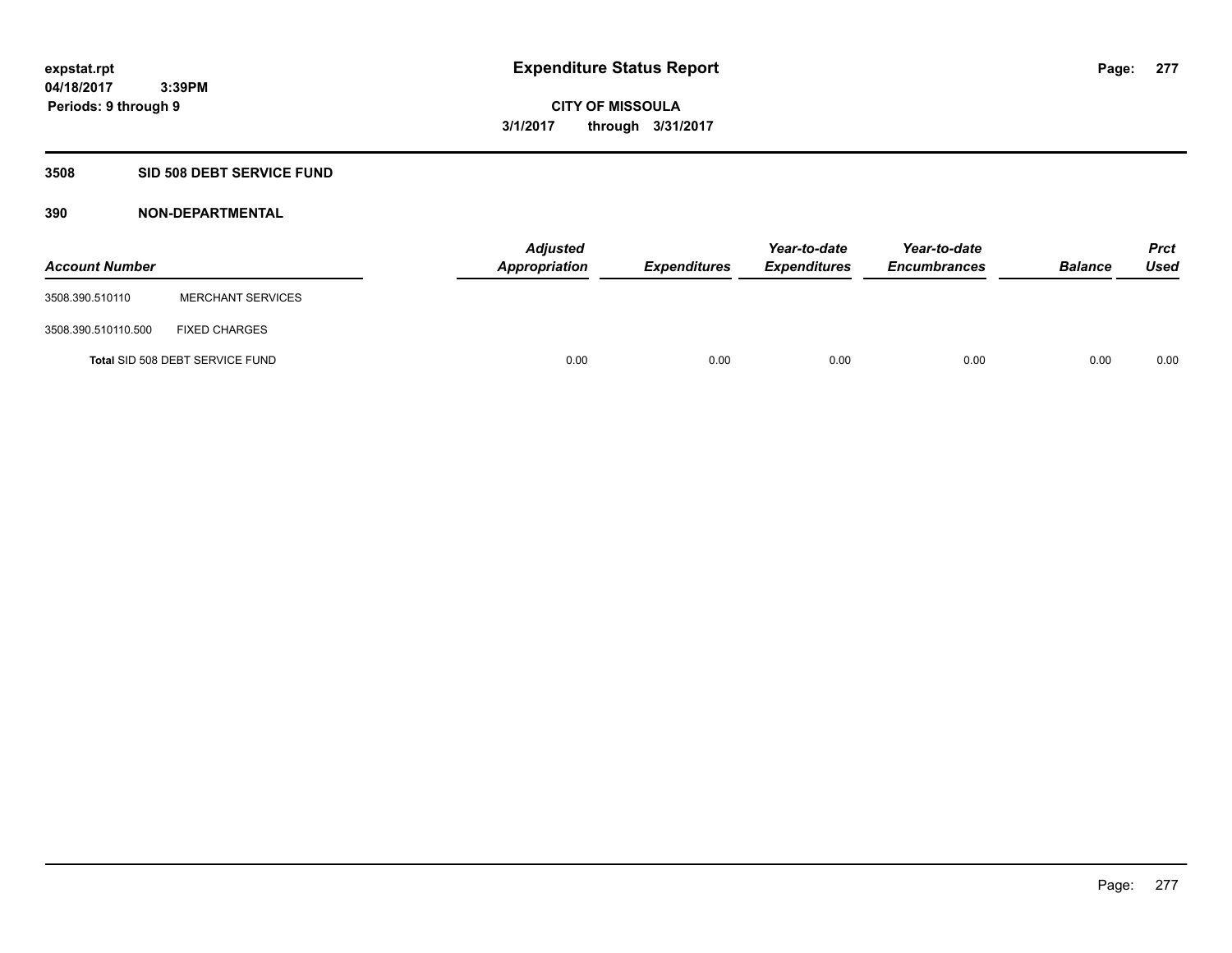# **3510 SID 510 DEBT SERVICE FUND**

| <b>Account Number</b>                |                         | <b>Adjusted</b><br>Appropriation | <b>Expenditures</b> | Year-to-date<br><b>Expenditures</b> | Year-to-date<br><b>Encumbrances</b> | <b>Balance</b> | <b>Prct</b><br>Used |
|--------------------------------------|-------------------------|----------------------------------|---------------------|-------------------------------------|-------------------------------------|----------------|---------------------|
| 3510.000.520100                      | *** Title Not Found *** |                                  |                     |                                     |                                     |                |                     |
| 3510.000.520100.800                  | OTHER OBJECTS           |                                  |                     |                                     |                                     |                |                     |
| <b>Total *** Title Not Found ***</b> |                         | 0.00                             | 0.00                | 0.00                                | 0.00                                | 0.00           | 0.00                |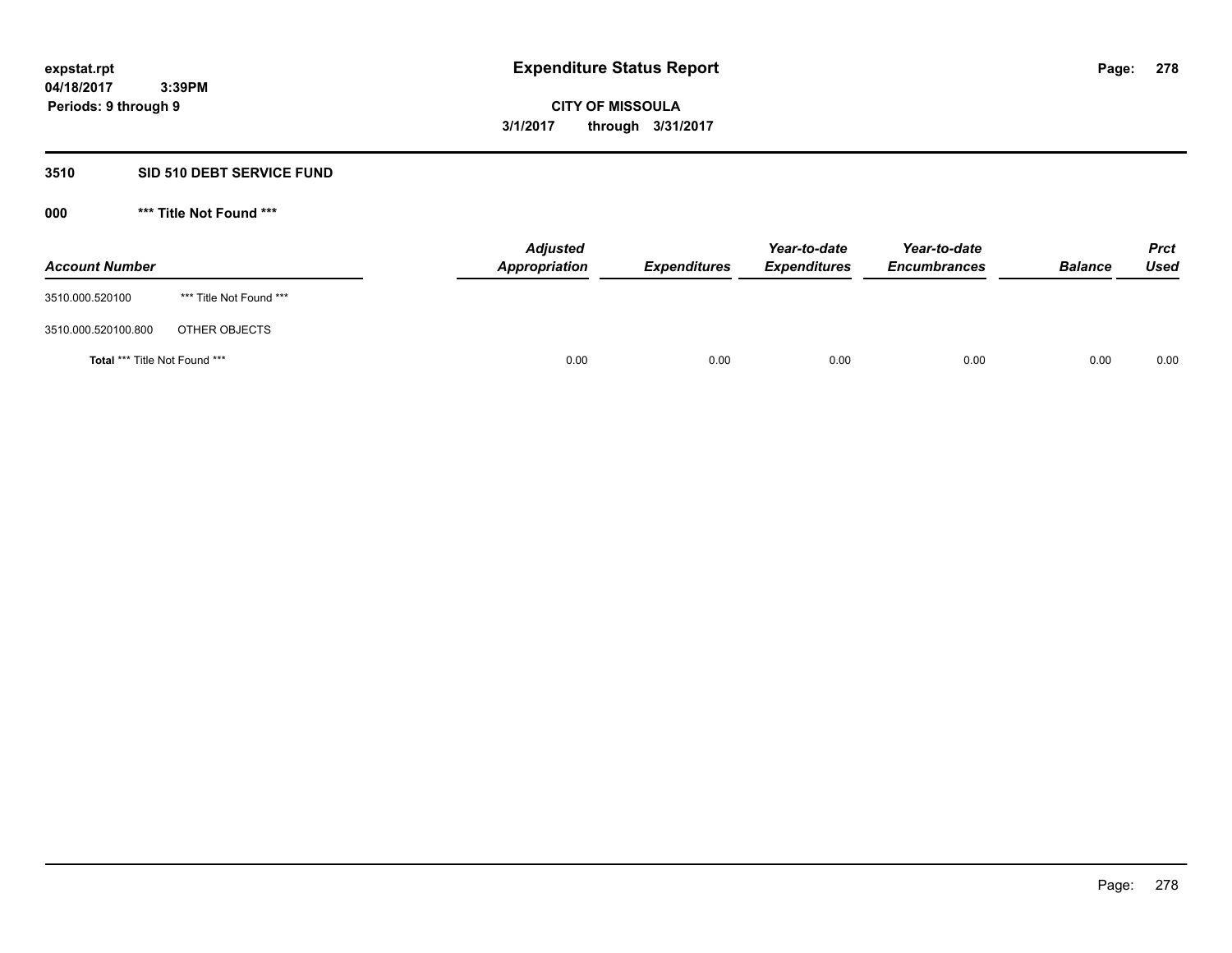# **3510 SID 510 DEBT SERVICE FUND**

| <b>Account Number</b> |                                  | <b>Adjusted</b><br><b>Appropriation</b> | <b>Expenditures</b> | Year-to-date<br><b>Expenditures</b> | Year-to-date<br><b>Encumbrances</b> | <b>Balance</b> | <b>Prct</b><br><b>Used</b> |
|-----------------------|----------------------------------|-----------------------------------------|---------------------|-------------------------------------|-------------------------------------|----------------|----------------------------|
| 3510.390.510100       | SPECIAL ASSESSMENTS              |                                         |                     |                                     |                                     |                |                            |
| 3510.390.510100.600   | <b>DEBT SERVICE</b>              |                                         |                     |                                     |                                     |                |                            |
|                       | <b>Total SPECIAL ASSESSMENTS</b> | 0.00                                    | 0.00                | 0.00                                | 0.00                                | 0.00           | 0.00                       |
| 3510.390.510110       | <b>MERCHANT SERVICES</b>         |                                         |                     |                                     |                                     |                |                            |
| 3510.390.510110.500   | <b>FIXED CHARGES</b>             |                                         |                     |                                     |                                     |                |                            |
|                       | Total SID 510 DEBT SERVICE FUND  | 0.00                                    | 0.00                | 0.00                                | 0.00                                | 0.00           | 0.00                       |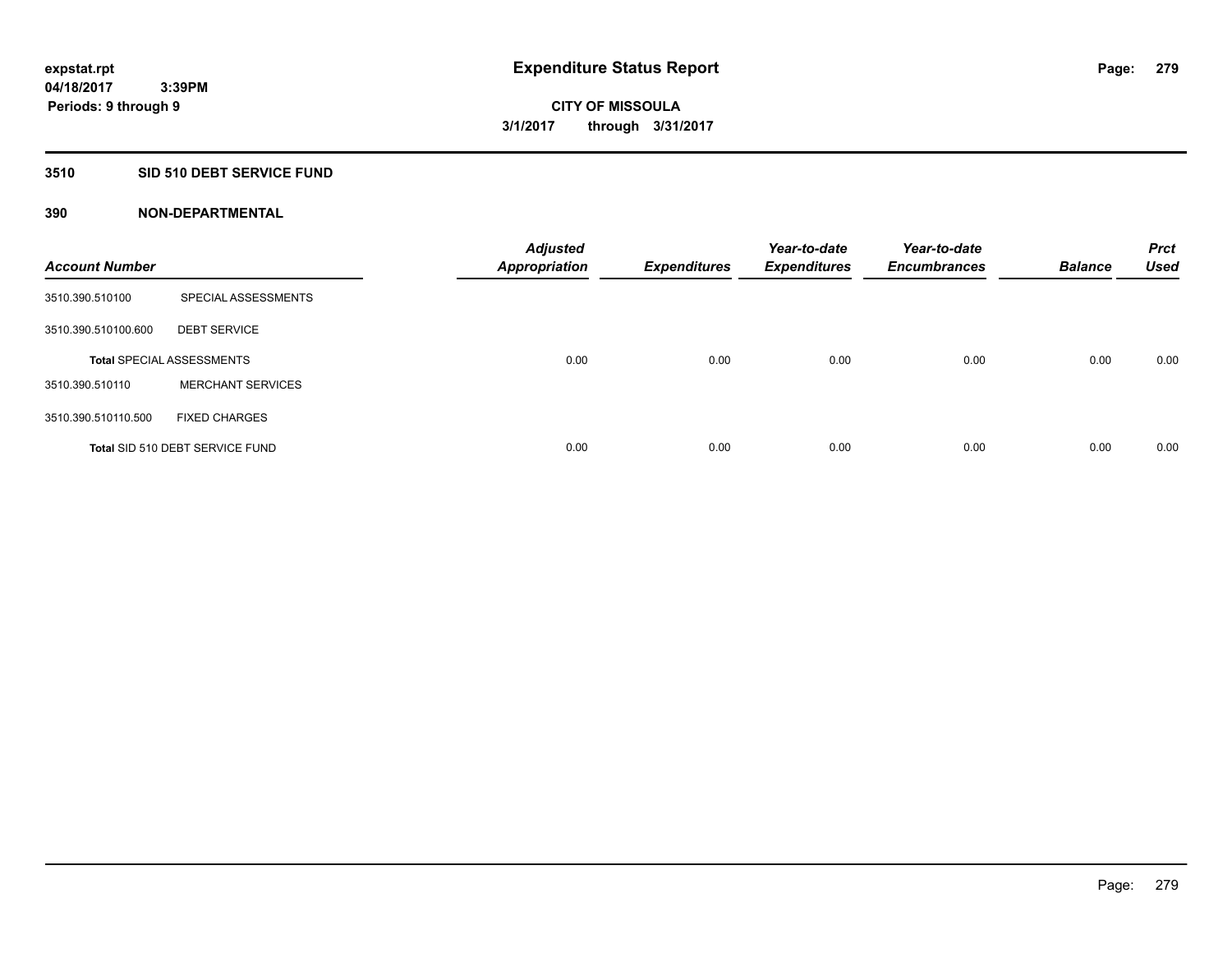# **3511 SID 511 DEBT SERVICE FUND**

| <b>Account Number</b>                |                         | <b>Adjusted</b><br><b>Appropriation</b> | <b>Expenditures</b> | Year-to-date<br><b>Expenditures</b> | Year-to-date<br><b>Encumbrances</b> | <b>Balance</b> | <b>Prct</b><br><b>Used</b> |
|--------------------------------------|-------------------------|-----------------------------------------|---------------------|-------------------------------------|-------------------------------------|----------------|----------------------------|
| 3511.000.520100                      | *** Title Not Found *** |                                         |                     |                                     |                                     |                |                            |
| 3511.000.520100.800                  | OTHER OBJECTS           |                                         |                     |                                     |                                     |                |                            |
| <b>Total *** Title Not Found ***</b> |                         | 0.00                                    | 0.00                | 0.00                                | 0.00                                | 0.00           | 0.00                       |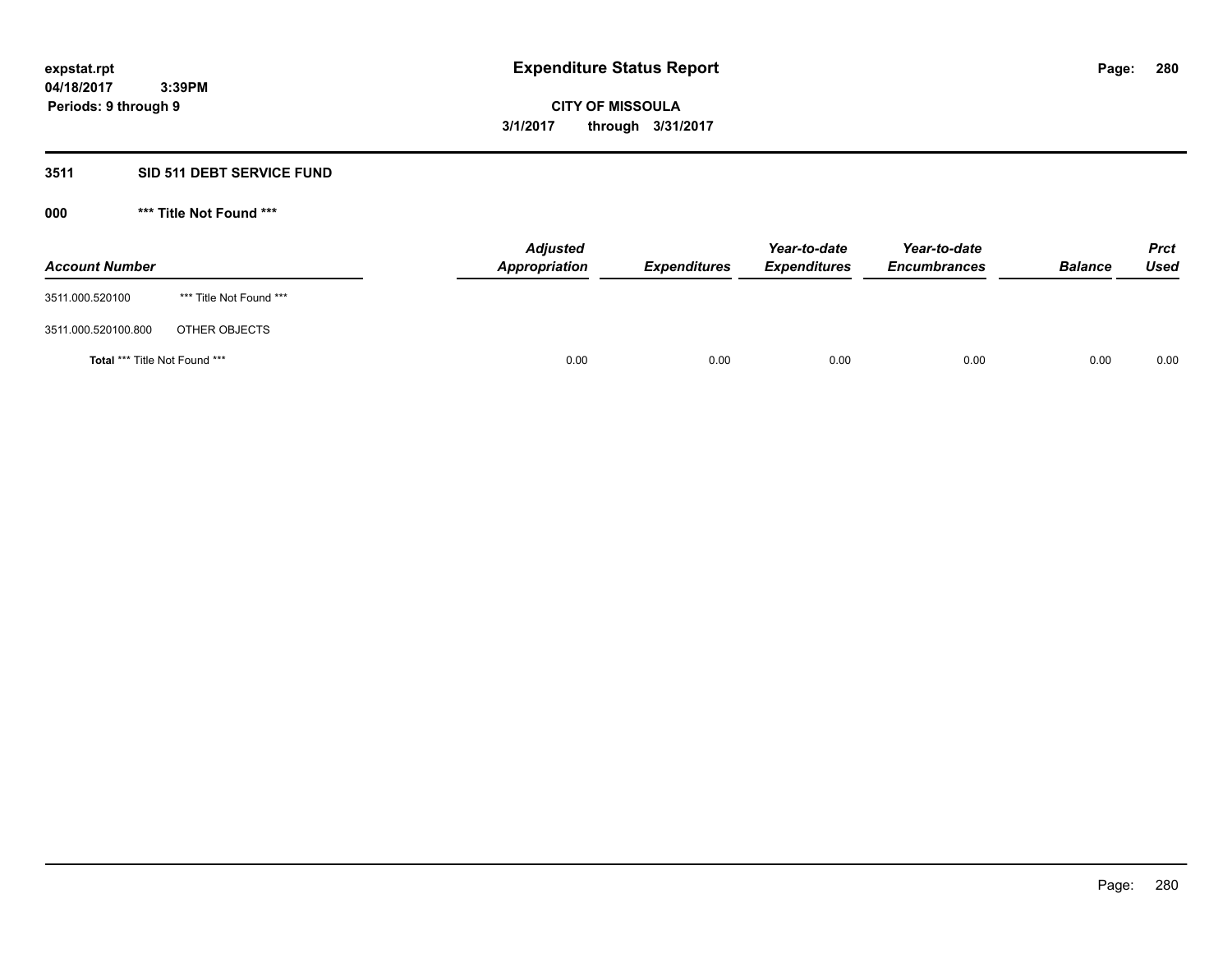# **3511 SID 511 DEBT SERVICE FUND**

| <b>Account Number</b> |                                  | <b>Adjusted</b><br><b>Appropriation</b> | <b>Expenditures</b> | Year-to-date<br><b>Expenditures</b> | Year-to-date<br><b>Encumbrances</b> | <b>Balance</b> | <b>Prct</b><br><b>Used</b> |
|-----------------------|----------------------------------|-----------------------------------------|---------------------|-------------------------------------|-------------------------------------|----------------|----------------------------|
| 3511.390.510100       | SPECIAL ASSESSMENTS              |                                         |                     |                                     |                                     |                |                            |
| 3511.390.510100.600   | <b>DEBT SERVICE</b>              |                                         |                     |                                     |                                     |                |                            |
|                       | <b>Total SPECIAL ASSESSMENTS</b> | 0.00                                    | 0.00                | 0.00                                | 0.00                                | 0.00           | 0.00                       |
| 3511.390.510110       | <b>MERCHANT SERVICES</b>         |                                         |                     |                                     |                                     |                |                            |
| 3511.390.510110.500   | <b>FIXED CHARGES</b>             |                                         |                     |                                     |                                     |                |                            |
|                       | <b>Total MERCHANT SERVICES</b>   | 0.00                                    | 0.00                | 0.00                                | 0.00                                | 0.00           | 0.00                       |
|                       | Total SID 511 DEBT SERVICE FUND  | 0.00                                    | 0.00                | 0.00                                | 0.00                                | 0.00           | 0.00                       |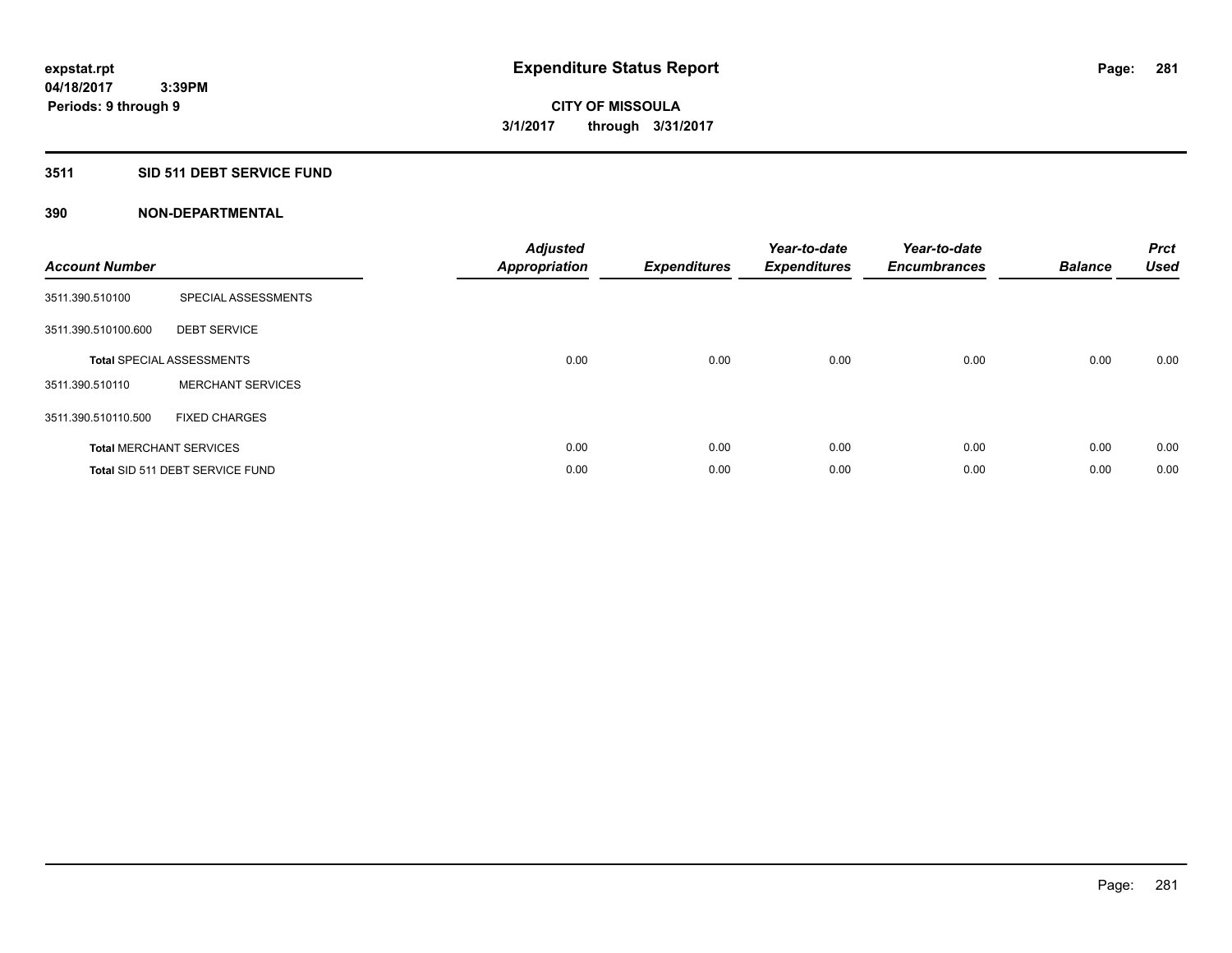### **3512 SID 512 DEBT SERVICE FUND**

|                                   |                                                 | <b>Adjusted</b>      |                     | Year-to-date        | Year-to-date        |                | <b>Prct</b> |
|-----------------------------------|-------------------------------------------------|----------------------|---------------------|---------------------|---------------------|----------------|-------------|
| <b>Account Number</b>             |                                                 | <b>Appropriation</b> | <b>Expenditures</b> | <b>Expenditures</b> | <b>Encumbrances</b> | <b>Balance</b> | <b>Used</b> |
| 3512.390.510100                   | SPECIAL ASSESSMENTS                             |                      |                     |                     |                     |                |             |
| 3512.390.510100.600               | <b>DEBT SERVICE</b>                             |                      |                     |                     |                     |                |             |
| 3512.390.510100.610.000 PRINCIPAL |                                                 | 19,780.00            | 0.00                | 0.00                | 0.00                | 19,780.00      | 0.00        |
|                                   | 3512.390.510100.620.000 INTEREST / SERVICE FEES | 1.807.00             | 0.00                | 1,253.70            | 0.00                | 553.30         | 69.38       |
|                                   | <b>Total SPECIAL ASSESSMENTS</b>                | 21,587.00            | 0.00                | 1,253.70            | 0.00                | 20,333.30      | 5.81        |
| 3512.390.510110                   | <b>MERCHANT SERVICES</b>                        |                      |                     |                     |                     |                |             |
| 3512.390.510110.500               | <b>FIXED CHARGES</b>                            |                      |                     |                     |                     |                |             |
|                                   | 3512.390.510110.550.000 MERCHANT SERVICE FEES   | 350.00               | 0.00                | 0.00                | 0.00                | 350.00         | 0.00        |
| <b>Total FIXED CHARGES</b>        |                                                 | 350.00               | 0.00                | 0.00                | 0.00                | 350.00         | 0.00        |
| <b>Total MERCHANT SERVICES</b>    |                                                 | 350.00               | 0.00                | 0.00                | 0.00                | 350.00         | 0.00        |
|                                   | Total SID 512 DEBT SERVICE FUND                 | 21,937.00            | 0.00                | 1,253.70            | 0.00                | 20,683.30      | 5.72        |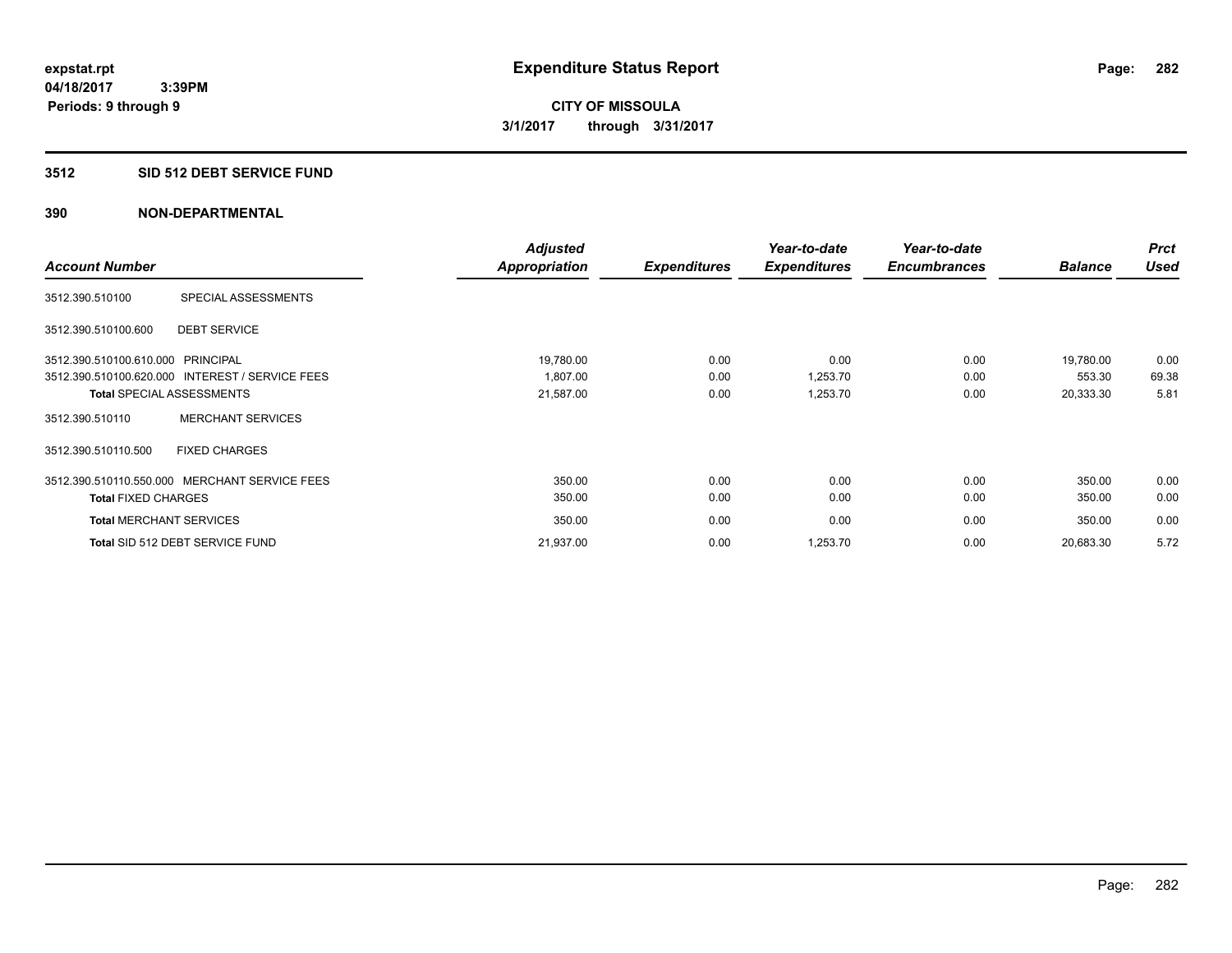# **3513 SID 513 DEBT SERVICE FUND**

# **280 PUBLIC WORKS OPERATIONS**

| <b>Account Number</b>          |                                      | <b>Adjusted</b><br><b>Appropriation</b> | <b>Expenditures</b> | Year-to-date<br><b>Expenditures</b> | Year-to-date<br><b>Encumbrances</b> | <b>Balance</b> | <b>Prct</b><br><b>Used</b> |
|--------------------------------|--------------------------------------|-----------------------------------------|---------------------|-------------------------------------|-------------------------------------|----------------|----------------------------|
| 3513.280.510110                | <b>MERCHANT SERVICES</b>             |                                         |                     |                                     |                                     |                |                            |
| 3513.280.510110.500            | <b>FIXED CHARGES</b>                 |                                         |                     |                                     |                                     |                |                            |
| <b>Total MERCHANT SERVICES</b> |                                      | 0.00                                    | 0.00                | 0.00                                | 0.00                                | 0.00           | 0.00                       |
| 3513.280.521000                | INTERFUND OPERATING TRANSFERS        |                                         |                     |                                     |                                     |                |                            |
| 3513.280.521000.800            | OTHER OBJECTS                        |                                         |                     |                                     |                                     |                |                            |
|                                | <b>Total PUBLIC WORKS OPERATIONS</b> | 0.00                                    | 0.00                | 0.00                                | 0.00                                | 0.00           | 0.00                       |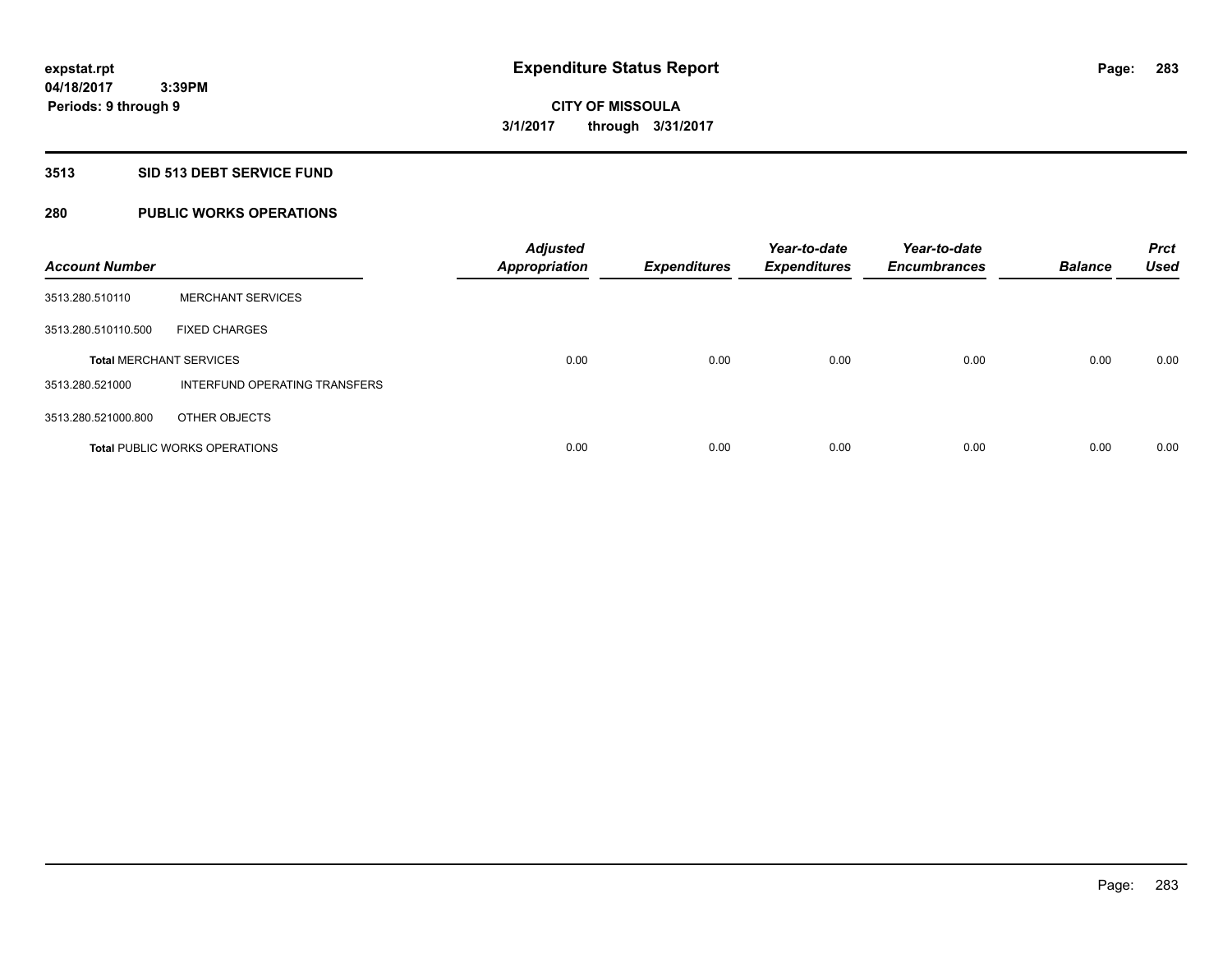### **3513 SID 513 DEBT SERVICE FUND**

|                           |                                  | <b>Adjusted</b>      |                     | Year-to-date        | Year-to-date        |                | <b>Prct</b> |
|---------------------------|----------------------------------|----------------------|---------------------|---------------------|---------------------|----------------|-------------|
| <b>Account Number</b>     |                                  | <b>Appropriation</b> | <b>Expenditures</b> | <b>Expenditures</b> | <b>Encumbrances</b> | <b>Balance</b> | <b>Used</b> |
| 3513.390.510100           | SPECIAL ASSESSMENTS              |                      |                     |                     |                     |                |             |
| 3513.390.510100.600       | <b>DEBT SERVICE</b>              |                      |                     |                     |                     |                |             |
| <b>Total DEBT SERVICE</b> |                                  | 0.00                 | 0.00                | 0.00                | 0.00                | 0.00           | 0.00        |
| 3513.390.510100.800       | OTHER OBJECTS                    |                      |                     |                     |                     |                |             |
|                           | <b>Total SPECIAL ASSESSMENTS</b> | 0.00                 | 0.00                | 0.00                | 0.00                | 0.00           | 0.00        |
| 3513.390.510110           | <b>MERCHANT SERVICES</b>         |                      |                     |                     |                     |                |             |
| 3513.390.510110.500       | <b>FIXED CHARGES</b>             |                      |                     |                     |                     |                |             |
|                           | <b>Total MERCHANT SERVICES</b>   | 0.00                 | 0.00                | 0.00                | 0.00                | 0.00           | 0.00        |
| 3513.390.521000           | INTERFUND OPERATING TRANSFERS    |                      |                     |                     |                     |                |             |
| 3513.390.521000.800       | OTHER OBJECTS                    |                      |                     |                     |                     |                |             |
|                           | Total SID 513 DEBT SERVICE FUND  | 0.00                 | 0.00                | 0.00                | 0.00                | 0.00           | 0.00        |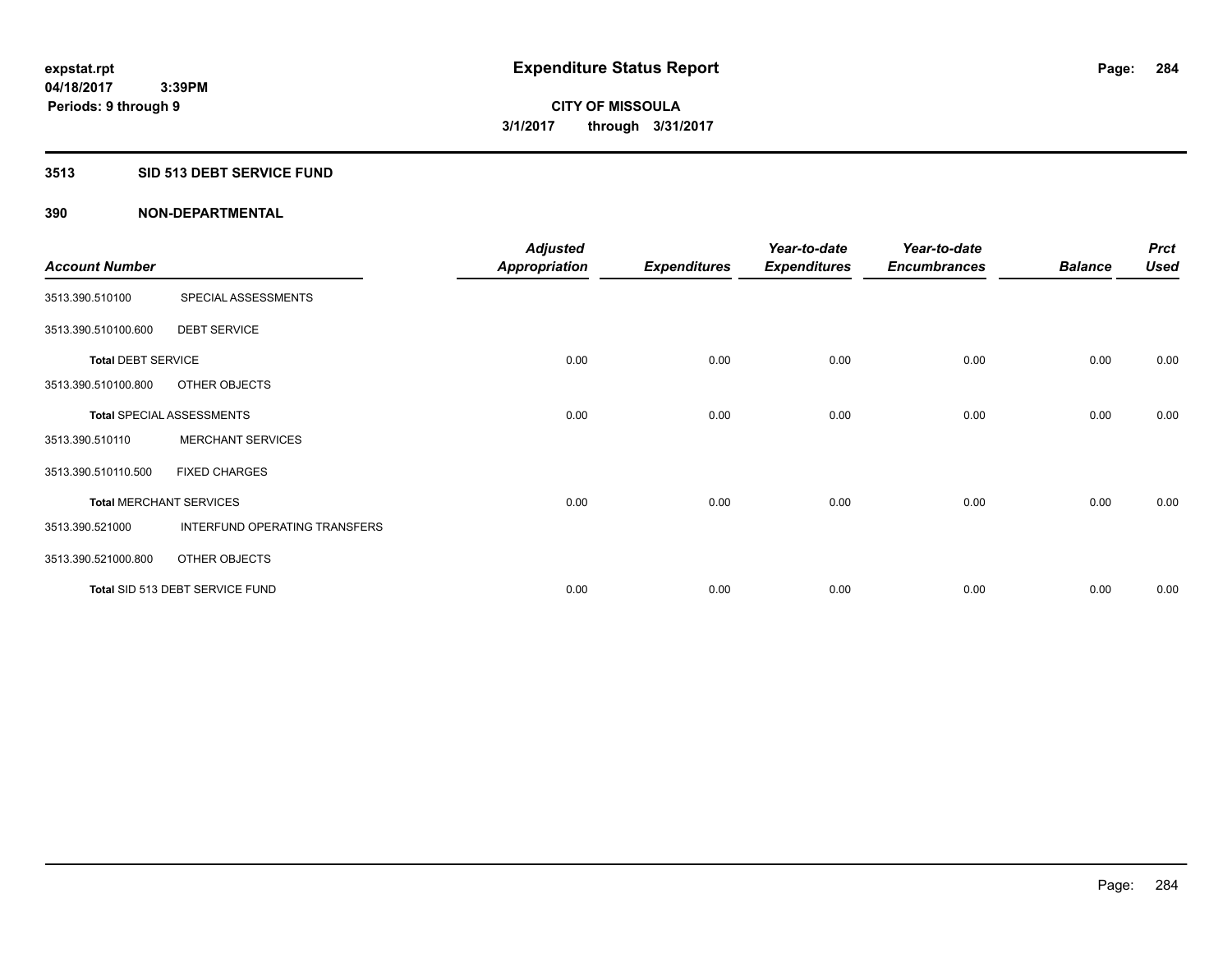# **3514 SID 514 DEBT SERVICE FUND**

| <b>Account Number</b>         |                         | <b>Adjusted</b><br>Appropriation | <b>Expenditures</b> | Year-to-date<br><b>Expenditures</b> | Year-to-date<br><b>Encumbrances</b> | <b>Balance</b> | <b>Prct</b><br>Used |
|-------------------------------|-------------------------|----------------------------------|---------------------|-------------------------------------|-------------------------------------|----------------|---------------------|
| 3514.000.520100               | *** Title Not Found *** |                                  |                     |                                     |                                     |                |                     |
| 3514.000.520100.800           | OTHER OBJECTS           |                                  |                     |                                     |                                     |                |                     |
| Total *** Title Not Found *** |                         | 0.00                             | 0.00                | 0.00                                | 0.00                                | 0.00           | 0.00                |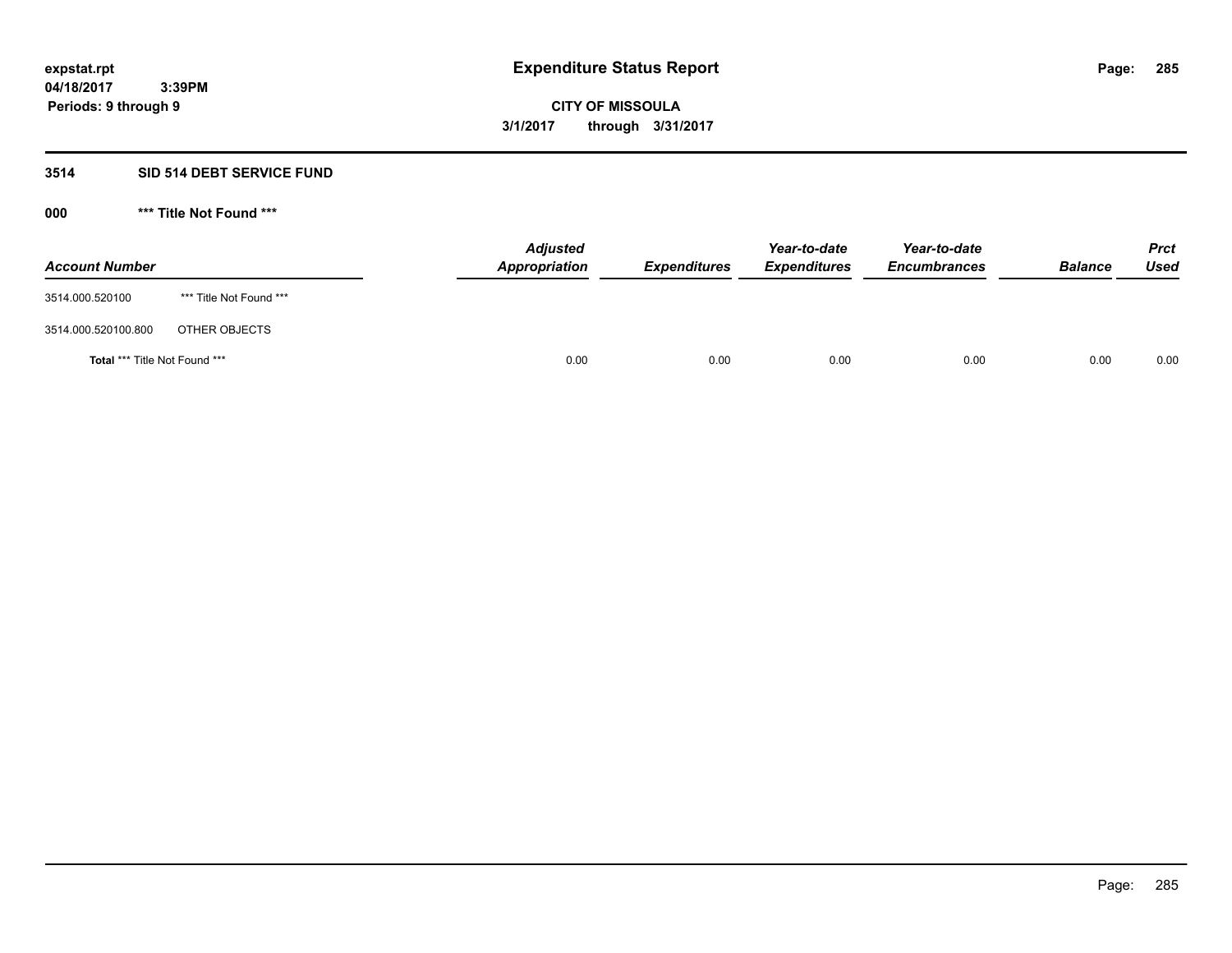# **3514 SID 514 DEBT SERVICE FUND**

| <b>Account Number</b> |                                  | <b>Adjusted</b><br>Appropriation | <b>Expenditures</b> | Year-to-date<br><b>Expenditures</b> | Year-to-date<br><b>Encumbrances</b> | <b>Balance</b> | <b>Prct</b><br><b>Used</b> |
|-----------------------|----------------------------------|----------------------------------|---------------------|-------------------------------------|-------------------------------------|----------------|----------------------------|
| 3514.390.510100       | SPECIAL ASSESSMENTS              |                                  |                     |                                     |                                     |                |                            |
| 3514.390.510100.600   | <b>DEBT SERVICE</b>              |                                  |                     |                                     |                                     |                |                            |
|                       | <b>Total SPECIAL ASSESSMENTS</b> | 0.00                             | 0.00                | 0.00                                | 0.00                                | 0.00           | 0.00                       |
| 3514.390.510110       | <b>MERCHANT SERVICES</b>         |                                  |                     |                                     |                                     |                |                            |
| 3514.390.510110.500   | <b>FIXED CHARGES</b>             |                                  |                     |                                     |                                     |                |                            |
|                       | <b>Total MERCHANT SERVICES</b>   | 0.00                             | 0.00                | 0.00                                | 0.00                                | 0.00           | 0.00                       |
|                       | Total SID 514 DEBT SERVICE FUND  | 0.00                             | 0.00                | 0.00                                | 0.00                                | 0.00           | 0.00                       |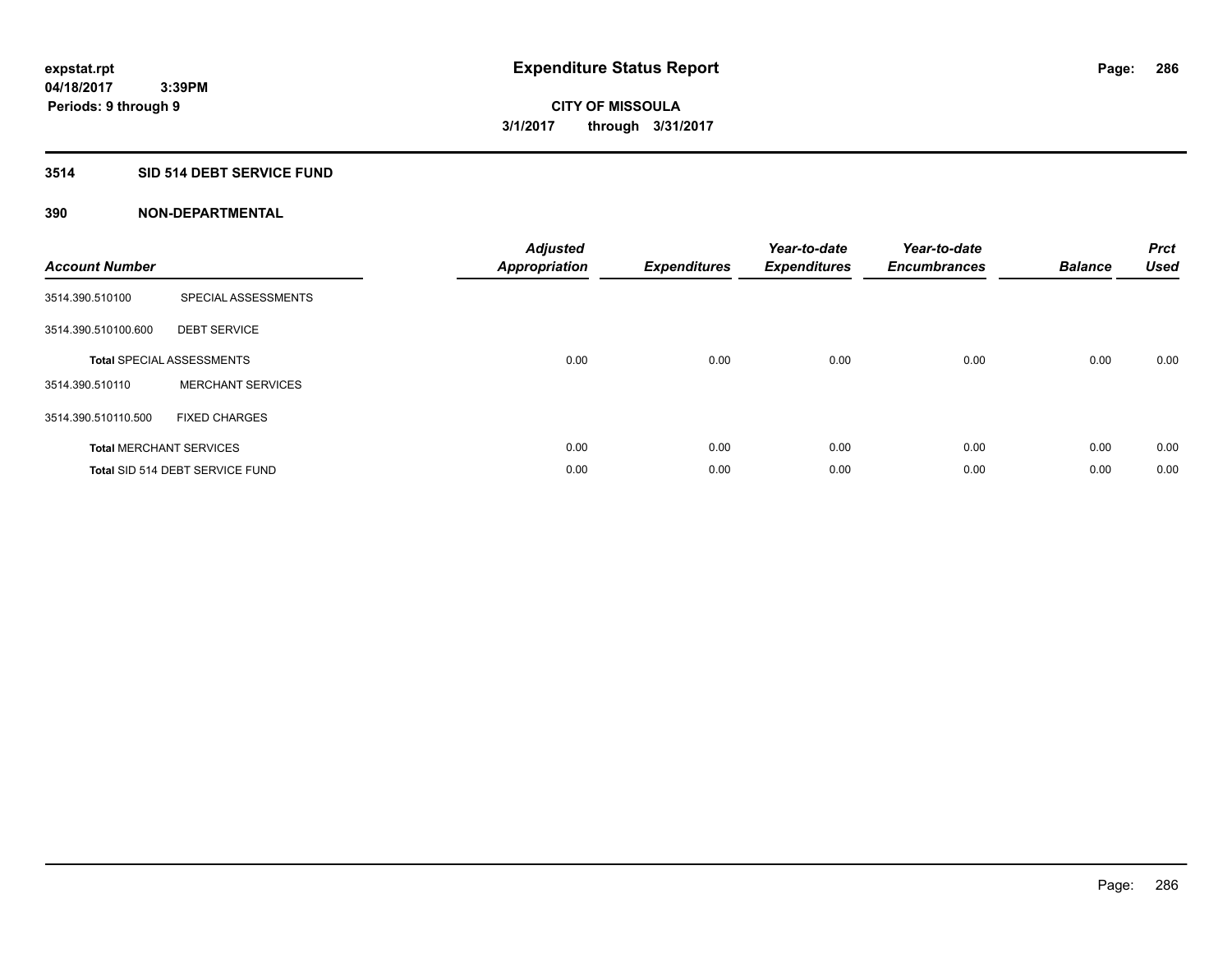# **3515 SID 515 DEBT SERVICE FUND**

| <b>Account Number</b>     |                                  | <b>Adjusted</b>      |                     | Year-to-date        | Year-to-date<br><b>Encumbrances</b> | <b>Balance</b> | <b>Prct</b><br><b>Used</b> |
|---------------------------|----------------------------------|----------------------|---------------------|---------------------|-------------------------------------|----------------|----------------------------|
|                           |                                  | <b>Appropriation</b> | <b>Expenditures</b> | <b>Expenditures</b> |                                     |                |                            |
| 3515.390.510100           | SPECIAL ASSESSMENTS              |                      |                     |                     |                                     |                |                            |
| 3515.390.510100.600       | <b>DEBT SERVICE</b>              |                      |                     |                     |                                     |                |                            |
| <b>Total DEBT SERVICE</b> |                                  | 0.00                 | 0.00                | 0.00                | 0.00                                | 0.00           | 0.00                       |
| 3515.390.510100.800       | OTHER OBJECTS                    |                      |                     |                     |                                     |                |                            |
|                           | <b>Total SPECIAL ASSESSMENTS</b> | 0.00                 | 0.00                | 0.00                | 0.00                                | 0.00           | 0.00                       |
| 3515.390.510110           | <b>MERCHANT SERVICES</b>         |                      |                     |                     |                                     |                |                            |
| 3515.390.510110.500       | <b>FIXED CHARGES</b>             |                      |                     |                     |                                     |                |                            |
|                           | Total SID 515 DEBT SERVICE FUND  | 0.00                 | 0.00                | 0.00                | 0.00                                | 0.00           | 0.00                       |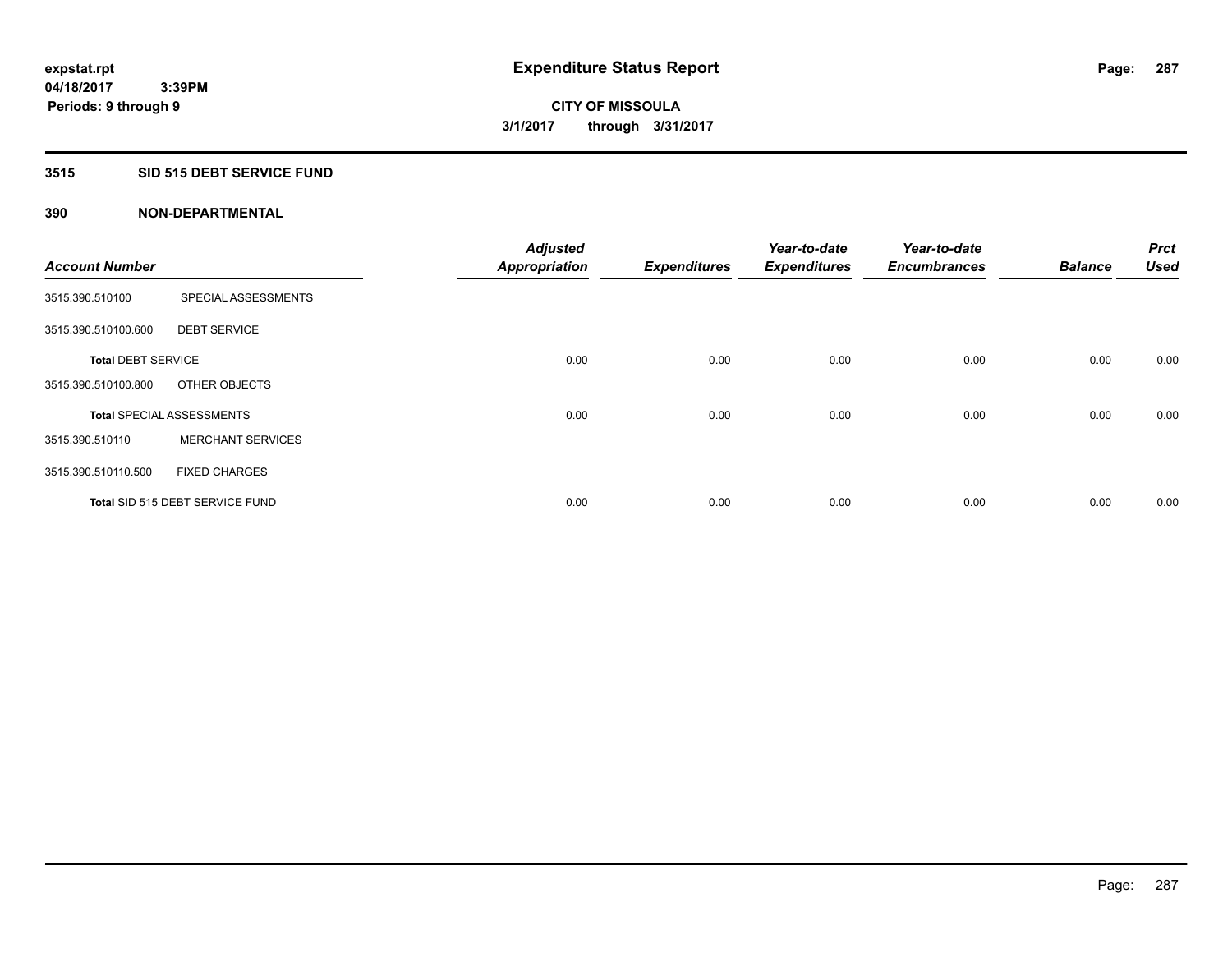# **3517 SID 517 DEBT SERVICE FUND**

| <b>Account Number</b>                |                         | <b>Adjusted</b><br><b>Appropriation</b> | <b>Expenditures</b> | Year-to-date<br><b>Expenditures</b> | Year-to-date<br><b>Encumbrances</b> | <b>Balance</b> | <b>Prct</b><br><b>Used</b> |
|--------------------------------------|-------------------------|-----------------------------------------|---------------------|-------------------------------------|-------------------------------------|----------------|----------------------------|
| 3517.000.520100                      | *** Title Not Found *** |                                         |                     |                                     |                                     |                |                            |
| 3517.000.520100.800                  | OTHER OBJECTS           |                                         |                     |                                     |                                     |                |                            |
| <b>Total *** Title Not Found ***</b> |                         | 0.00                                    | 0.00                | 0.00                                | 0.00                                | 0.00           | 0.00                       |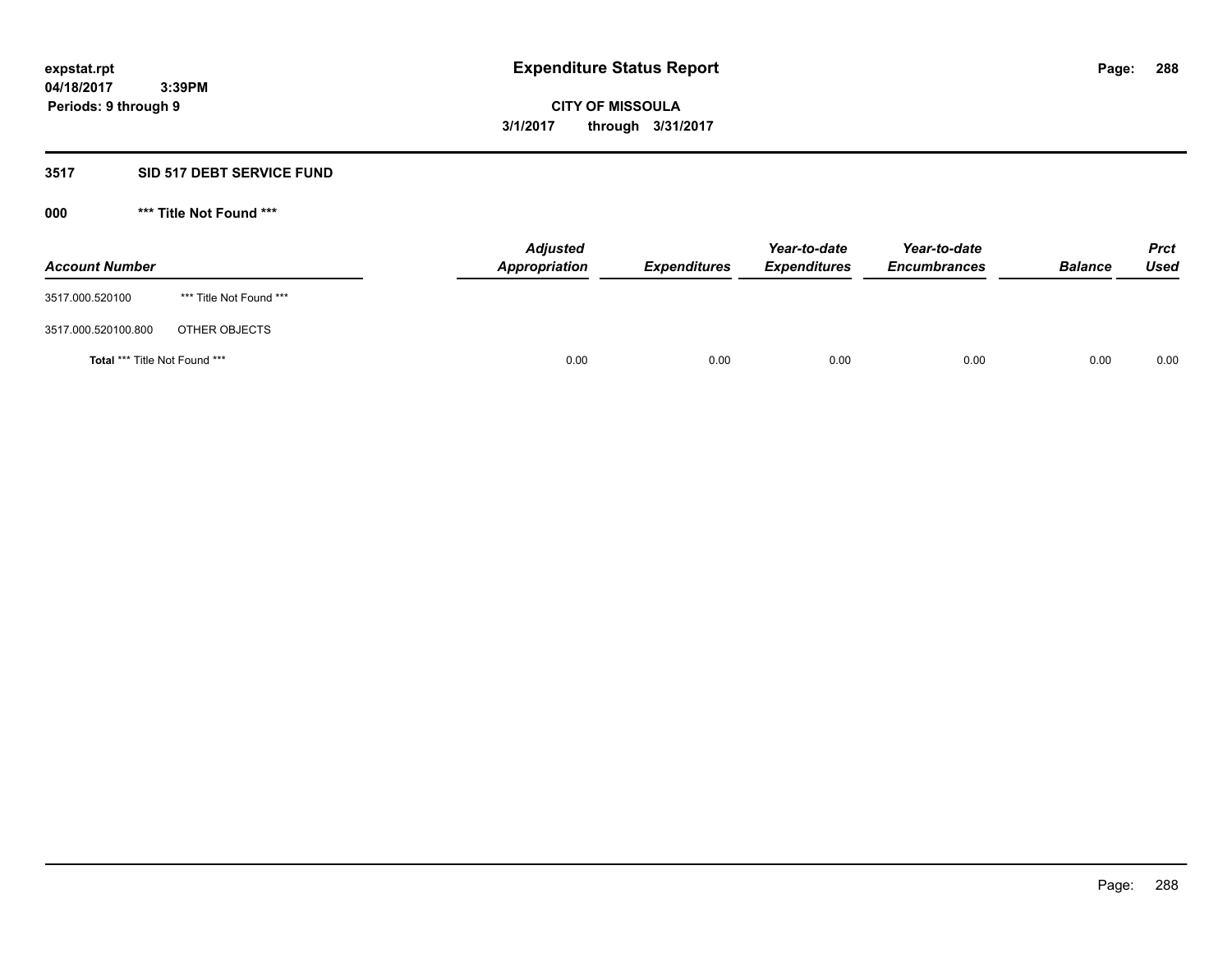### **3517 SID 517 DEBT SERVICE FUND**

| <b>Account Number</b> |                                  | <b>Adjusted</b><br><b>Appropriation</b> | <b>Expenditures</b> | Year-to-date<br><b>Expenditures</b> | Year-to-date<br><b>Encumbrances</b> | <b>Balance</b> | <b>Prct</b><br>Used |
|-----------------------|----------------------------------|-----------------------------------------|---------------------|-------------------------------------|-------------------------------------|----------------|---------------------|
| 3517.390.510100       | SPECIAL ASSESSMENTS              |                                         |                     |                                     |                                     |                |                     |
| 3517.390.510100.600   | <b>DEBT SERVICE</b>              |                                         |                     |                                     |                                     |                |                     |
|                       | <b>Total SPECIAL ASSESSMENTS</b> | 0.00                                    | 0.00                | 0.00                                | 0.00                                | 0.00           | 0.00                |
| 3517.390.510110       | <b>MERCHANT SERVICES</b>         |                                         |                     |                                     |                                     |                |                     |
| 3517.390.510110.500   | <b>FIXED CHARGES</b>             |                                         |                     |                                     |                                     |                |                     |
|                       | Total SID 517 DEBT SERVICE FUND  | 0.00                                    | 0.00                | 0.00                                | 0.00                                | 0.00           | 0.00                |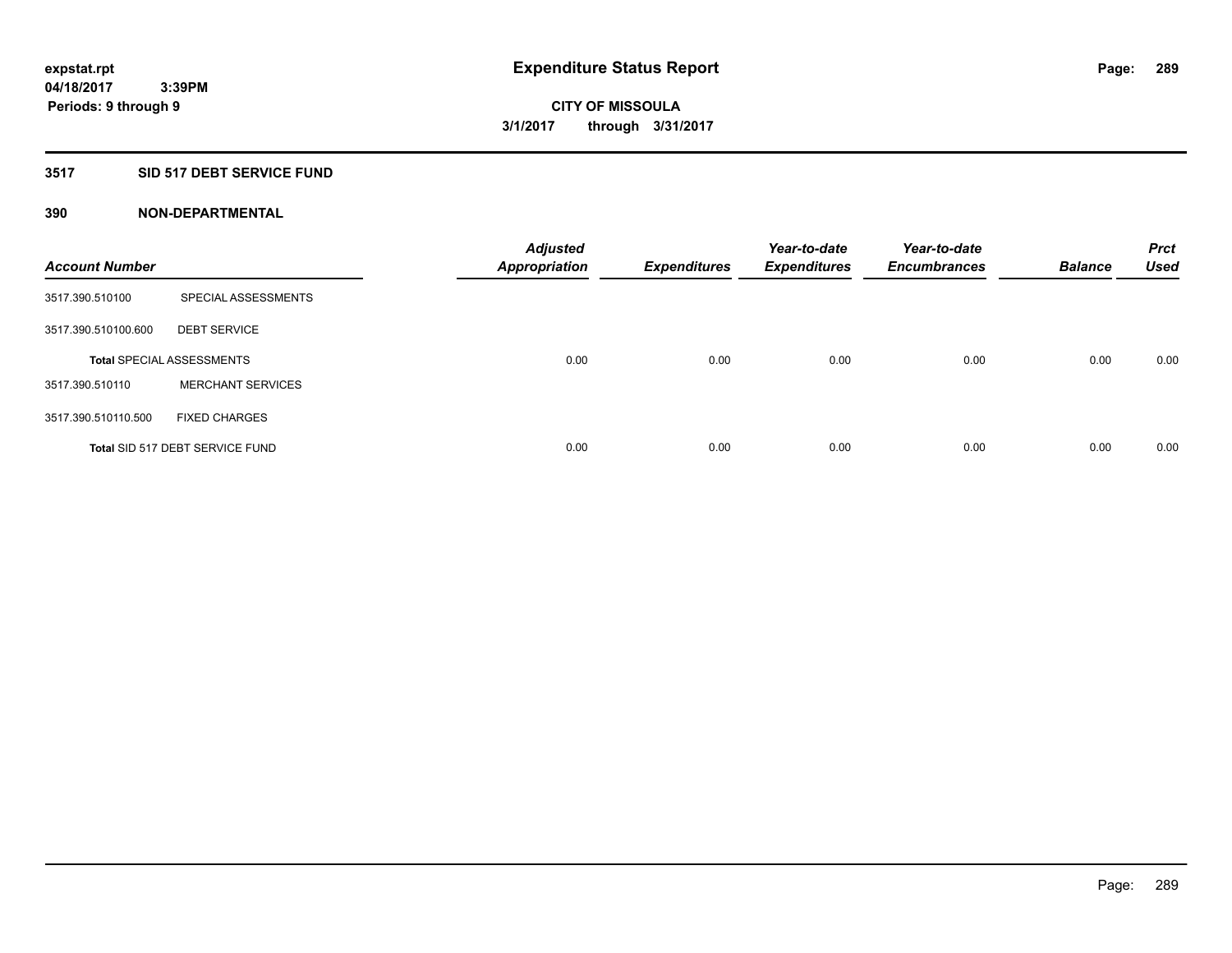### **3518 SID 518 DEBT SERVICE FUND**

**000 \*\*\* Title Not Found \*\*\***

| <b>Account Number</b>         |                         | <b>Adjusted</b><br>Appropriation | <b>Expenditures</b> | Year-to-date<br><b>Expenditures</b> | Year-to-date<br><b>Encumbrances</b> | <b>Balance</b> | <b>Prct</b><br>Used |
|-------------------------------|-------------------------|----------------------------------|---------------------|-------------------------------------|-------------------------------------|----------------|---------------------|
| 3518.000.520100               | *** Title Not Found *** |                                  |                     |                                     |                                     |                |                     |
| 3518.000.520100.800           | OTHER OBJECTS           |                                  |                     |                                     |                                     |                |                     |
| Total *** Title Not Found *** |                         | 0.00                             | 0.00                | 0.00                                | 0.00                                | 0.00           | 0.00                |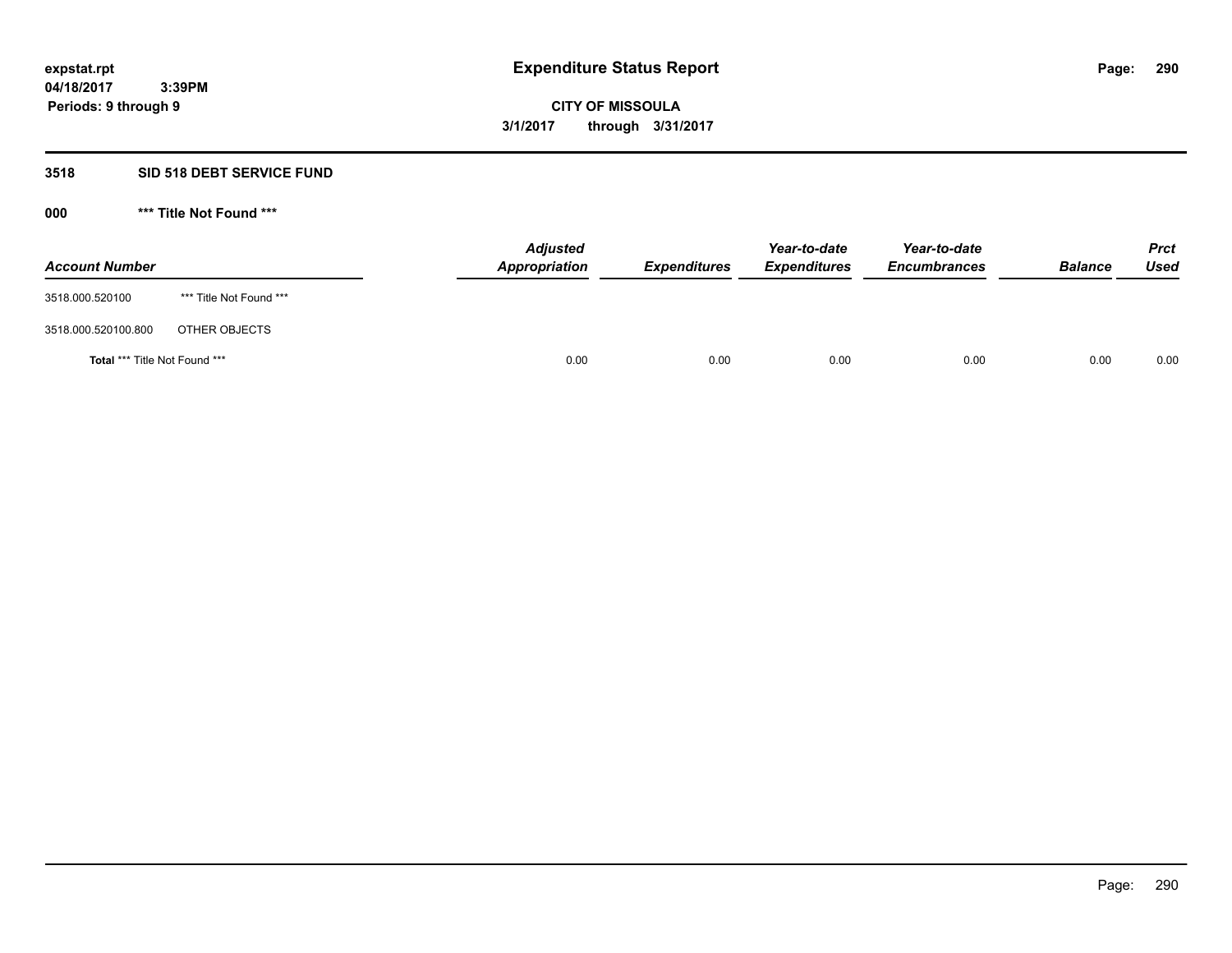## **3518 SID 518 DEBT SERVICE FUND**

| <b>Account Number</b>          |                                            | <b>Adjusted</b><br><b>Appropriation</b> | <b>Expenditures</b> | Year-to-date<br><b>Expenditures</b> | Year-to-date<br><b>Encumbrances</b> | <b>Balance</b> | <b>Prct</b><br><b>Used</b> |
|--------------------------------|--------------------------------------------|-----------------------------------------|---------------------|-------------------------------------|-------------------------------------|----------------|----------------------------|
| 3518.390.510100                | SPECIAL ASSESSMENTS                        |                                         |                     |                                     |                                     |                |                            |
| 3518.390.510100.600            | <b>DEBT SERVICE</b>                        |                                         |                     |                                     |                                     |                |                            |
|                                | <b>Total SPECIAL ASSESSMENTS</b>           | 0.00                                    | 0.00                | 0.00                                | 0.00                                | 0.00           | 0.00                       |
| 3518.390.510110                | <b>MERCHANT SERVICES</b>                   |                                         |                     |                                     |                                     |                |                            |
| 3518.390.510110.500            | <b>FIXED CHARGES</b>                       |                                         |                     |                                     |                                     |                |                            |
| <b>Total MERCHANT SERVICES</b> |                                            | 0.00                                    | 0.00                | 0.00                                | 0.00                                | 0.00           | 0.00                       |
| 3518.390.521000                | INTERFUND OPERATING TRANSFERS              |                                         |                     |                                     |                                     |                |                            |
| 3518.390.521000.800            | OTHER OBJECTS                              |                                         |                     |                                     |                                     |                |                            |
|                                | <b>Total INTERFUND OPERATING TRANSFERS</b> | 0.00                                    | 0.00                | 0.00                                | 0.00                                | 0.00           | 0.00                       |
|                                | Total SID 518 DEBT SERVICE FUND            | 0.00                                    | 0.00                | 0.00                                | 0.00                                | 0.00           | 0.00                       |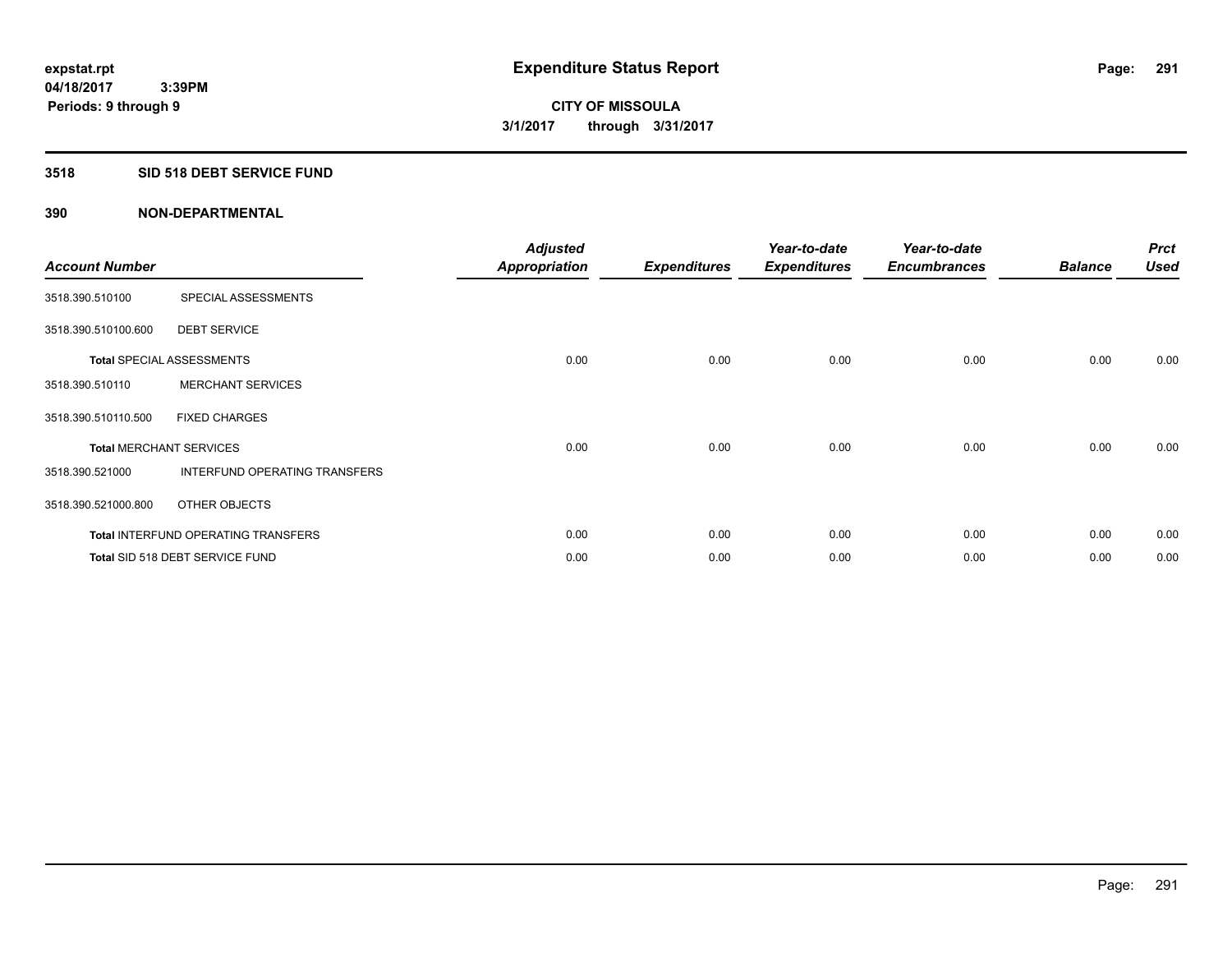### **3519 SID 519 DEBT SERVICE FUND**

| <b>Account Number</b>          |                                            | <b>Adjusted</b><br><b>Appropriation</b> | <b>Expenditures</b> | Year-to-date<br><b>Expenditures</b> | Year-to-date<br><b>Encumbrances</b> | <b>Balance</b> | <b>Prct</b><br><b>Used</b> |
|--------------------------------|--------------------------------------------|-----------------------------------------|---------------------|-------------------------------------|-------------------------------------|----------------|----------------------------|
| 3519.390.510100                | SPECIAL ASSESSMENTS                        |                                         |                     |                                     |                                     |                |                            |
| 3519.390.510100.600            | <b>DEBT SERVICE</b>                        |                                         |                     |                                     |                                     |                |                            |
|                                | <b>Total SPECIAL ASSESSMENTS</b>           | 0.00                                    | 0.00                | 0.00                                | 0.00                                | 0.00           | 0.00                       |
| 3519.390.510110                | <b>MERCHANT SERVICES</b>                   |                                         |                     |                                     |                                     |                |                            |
| 3519.390.510110.500            | <b>FIXED CHARGES</b>                       |                                         |                     |                                     |                                     |                |                            |
| <b>Total MERCHANT SERVICES</b> |                                            | 0.00                                    | 0.00                | 0.00                                | 0.00                                | 0.00           | 0.00                       |
| 3519.390.521000                | INTERFUND OPERATING TRANSFERS              |                                         |                     |                                     |                                     |                |                            |
| 3519.390.521000.800            | OTHER OBJECTS                              |                                         |                     |                                     |                                     |                |                            |
|                                | <b>Total INTERFUND OPERATING TRANSFERS</b> | 0.00                                    | 0.00                | 0.00                                | 0.00                                | 0.00           | 0.00                       |
|                                | Total SID 519 DEBT SERVICE FUND            | 0.00                                    | 0.00                | 0.00                                | 0.00                                | 0.00           | 0.00                       |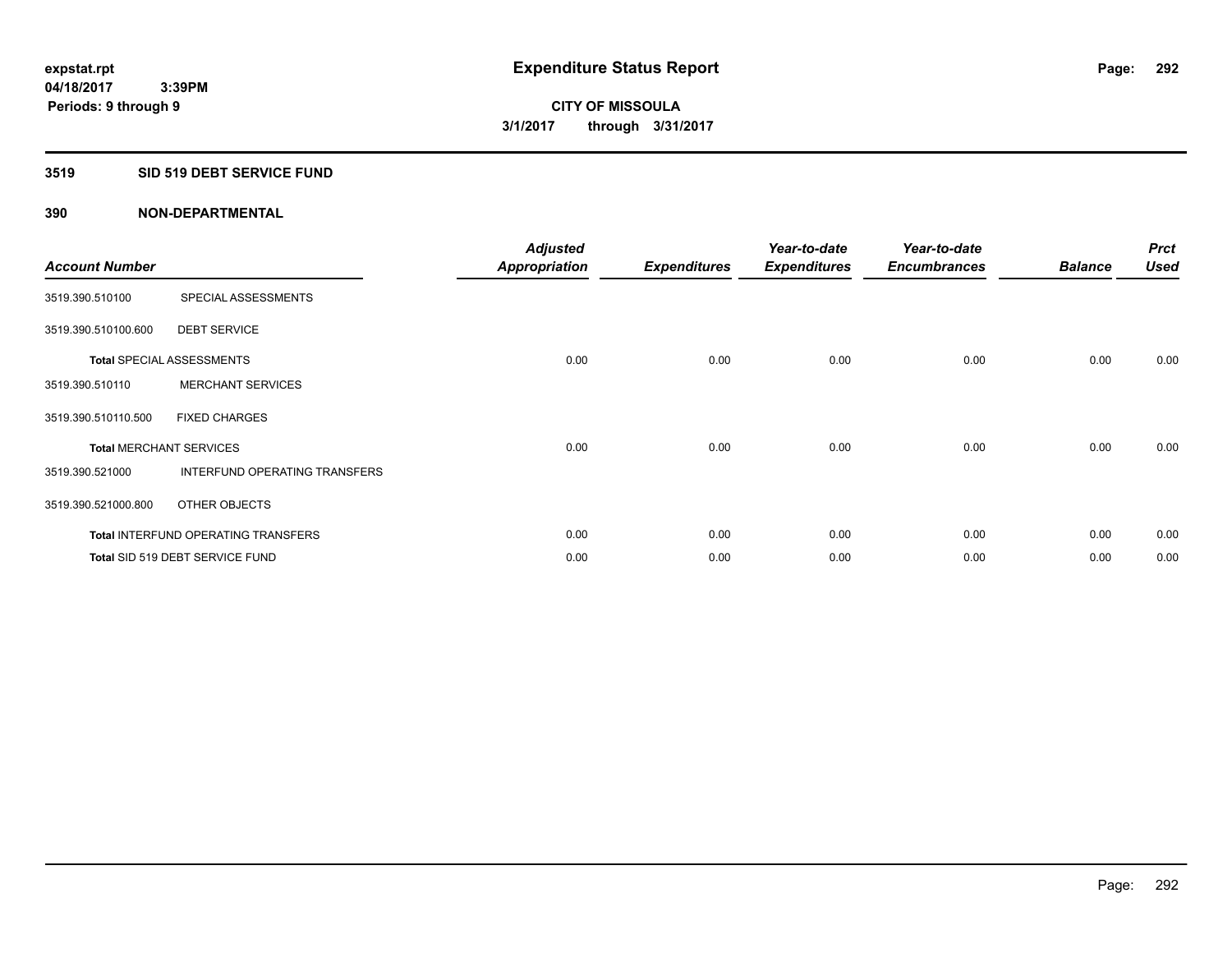#### **3520 SID 520 DEBT SERVICE FUND**

|                                   |                                                 | <b>Adjusted</b>      |                     | Year-to-date        | Year-to-date        |                | <b>Prct</b> |
|-----------------------------------|-------------------------------------------------|----------------------|---------------------|---------------------|---------------------|----------------|-------------|
| <b>Account Number</b>             |                                                 | <b>Appropriation</b> | <b>Expenditures</b> | <b>Expenditures</b> | <b>Encumbrances</b> | <b>Balance</b> | <b>Used</b> |
| 3520.390.510100                   | SPECIAL ASSESSMENTS                             |                      |                     |                     |                     |                |             |
| 3520.390.510100.600               | <b>DEBT SERVICE</b>                             |                      |                     |                     |                     |                |             |
| 3520.390.510100.610.000 PRINCIPAL |                                                 | 143,000.00           | 0.00                | 71.000.00           | 0.00                | 72,000.00      | 49.65       |
|                                   | 3520.390.510100.620.000 INTEREST / SERVICE FEES | 16,340.00            | 0.00                | 8,880.00            | 0.00                | 7,460.00       | 54.35       |
| <b>Total SPECIAL ASSESSMENTS</b>  |                                                 | 159,340.00           | 0.00                | 79,880.00           | 0.00                | 79,460.00      | 50.13       |
| 3520.390.510110                   | <b>MERCHANT SERVICES</b>                        |                      |                     |                     |                     |                |             |
| 3520.390.510110.500               | <b>FIXED CHARGES</b>                            |                      |                     |                     |                     |                |             |
| <b>Total MERCHANT SERVICES</b>    |                                                 | 0.00                 | 0.00                | 0.00                | 0.00                | 0.00           | 0.00        |
|                                   | Total SID 520 DEBT SERVICE FUND                 | 159,340.00           | 0.00                | 79,880.00           | 0.00                | 79.460.00      | 50.13       |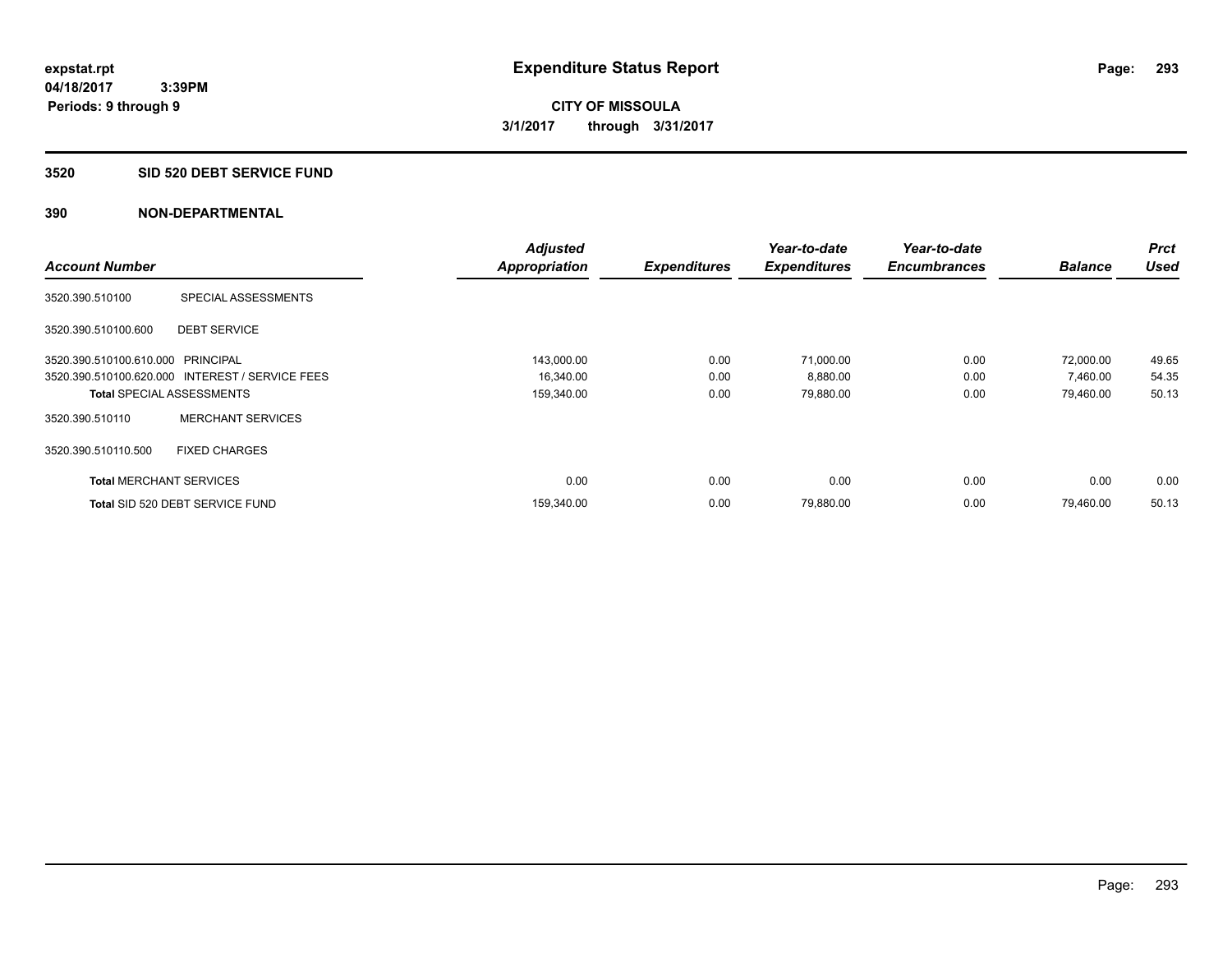#### **3521 SID 521 DEBT SERVICE FUND**

| <b>Account Number</b>             |                                                 | <b>Adjusted</b><br><b>Appropriation</b> | <b>Expenditures</b> | Year-to-date<br><b>Expenditures</b> | Year-to-date<br><b>Encumbrances</b> | <b>Balance</b> | <b>Prct</b><br><b>Used</b> |
|-----------------------------------|-------------------------------------------------|-----------------------------------------|---------------------|-------------------------------------|-------------------------------------|----------------|----------------------------|
|                                   |                                                 |                                         |                     |                                     |                                     |                |                            |
| 3521.390.510100                   | SPECIAL ASSESSMENTS                             |                                         |                     |                                     |                                     |                |                            |
| 3521.390.510100.600               | <b>DEBT SERVICE</b>                             |                                         |                     |                                     |                                     |                |                            |
| 3521.390.510100.610.000 PRINCIPAL |                                                 | 90.00                                   | 0.00                | 0.00                                | 0.00                                | 90.00          | 0.00                       |
|                                   | 3521.390.510100.620.000 INTEREST / SERVICE FEES | 8.00                                    | 0.00                | 4.11                                | 0.00                                | 3.89           | 51.38                      |
| <b>Total SPECIAL ASSESSMENTS</b>  |                                                 | 98.00                                   | 0.00                | 4.11                                | 0.00                                | 93.89          | 4.19                       |
| 3521.390.510110                   | <b>MERCHANT SERVICES</b>                        |                                         |                     |                                     |                                     |                |                            |
| 3521.390.510110.500               | <b>FIXED CHARGES</b>                            |                                         |                     |                                     |                                     |                |                            |
| <b>Total MERCHANT SERVICES</b>    |                                                 | 0.00                                    | 0.00                | 0.00                                | 0.00                                | 0.00           | 0.00                       |
|                                   | Total SID 521 DEBT SERVICE FUND                 | 98.00                                   | 0.00                | 4.11                                | 0.00                                | 93.89          | 4.19                       |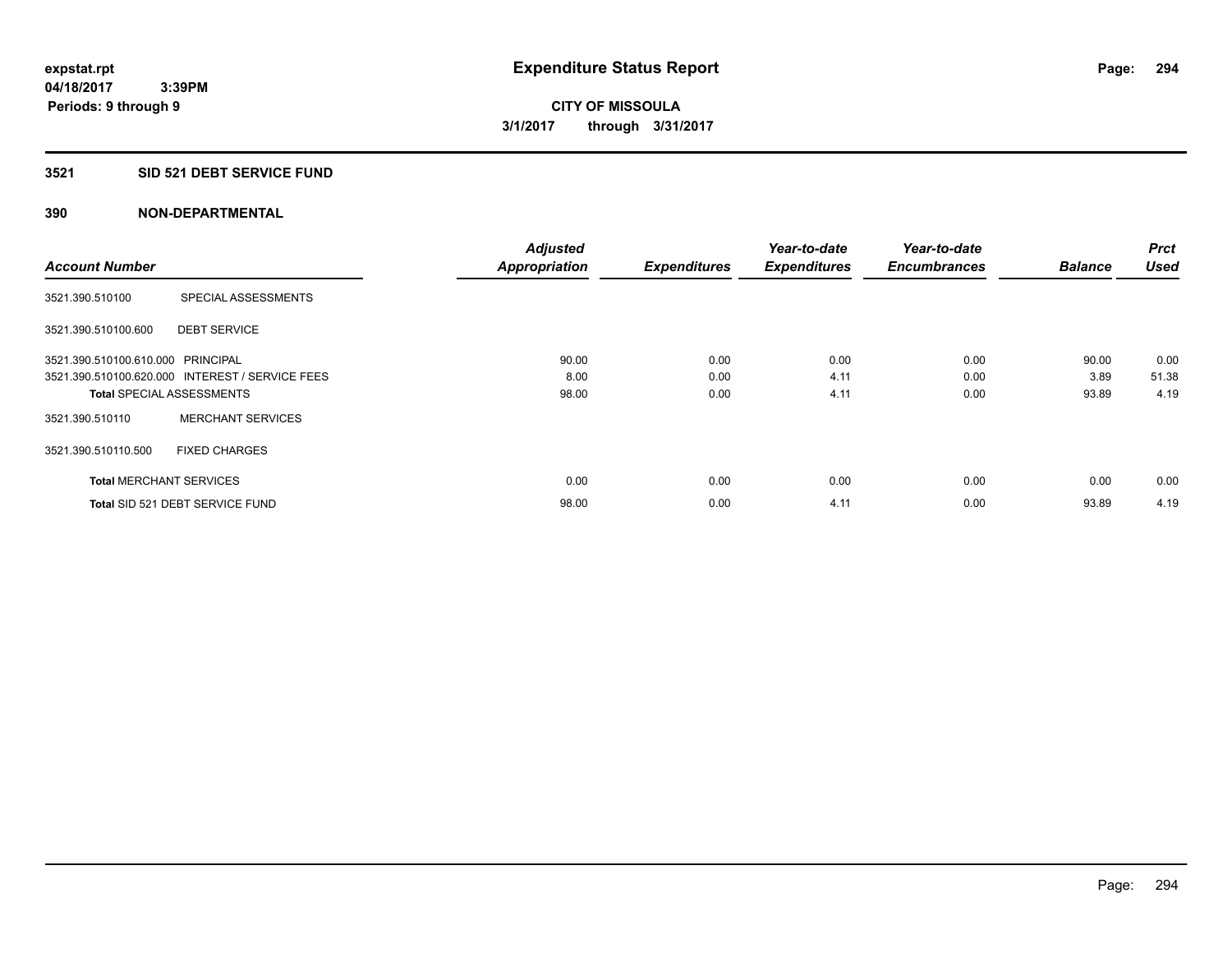#### **3522 SID 522 DEBT SERVICE FUND**

|                                   |                                                 | <b>Adjusted</b>      |                     | Year-to-date        | Year-to-date        |                | <b>Prct</b> |
|-----------------------------------|-------------------------------------------------|----------------------|---------------------|---------------------|---------------------|----------------|-------------|
| <b>Account Number</b>             |                                                 | <b>Appropriation</b> | <b>Expenditures</b> | <b>Expenditures</b> | <b>Encumbrances</b> | <b>Balance</b> | <b>Used</b> |
| 3522.390.510100                   | SPECIAL ASSESSMENTS                             |                      |                     |                     |                     |                |             |
| 3522.390.510100.600               | <b>DEBT SERVICE</b>                             |                      |                     |                     |                     |                |             |
| 3522.390.510100.610.000 PRINCIPAL |                                                 | 130.00               | 0.00                | 0.00                | 0.00                | 130.00         | 0.00        |
|                                   | 3522.390.510100.620.000 INTEREST / SERVICE FEES | 12.00                | 0.00                | 5.94                | 0.00                | 6.06           | 49.50       |
| <b>Total SPECIAL ASSESSMENTS</b>  |                                                 | 142.00               | 0.00                | 5.94                | 0.00                | 136.06         | 4.18        |
| 3522.390.510110                   | <b>MERCHANT SERVICES</b>                        |                      |                     |                     |                     |                |             |
| 3522.390.510110.500               | <b>FIXED CHARGES</b>                            |                      |                     |                     |                     |                |             |
| <b>Total MERCHANT SERVICES</b>    |                                                 | 0.00                 | 0.00                | 0.00                | 0.00                | 0.00           | 0.00        |
|                                   | Total SID 522 DEBT SERVICE FUND                 | 142.00               | 0.00                | 5.94                | 0.00                | 136.06         | 4.18        |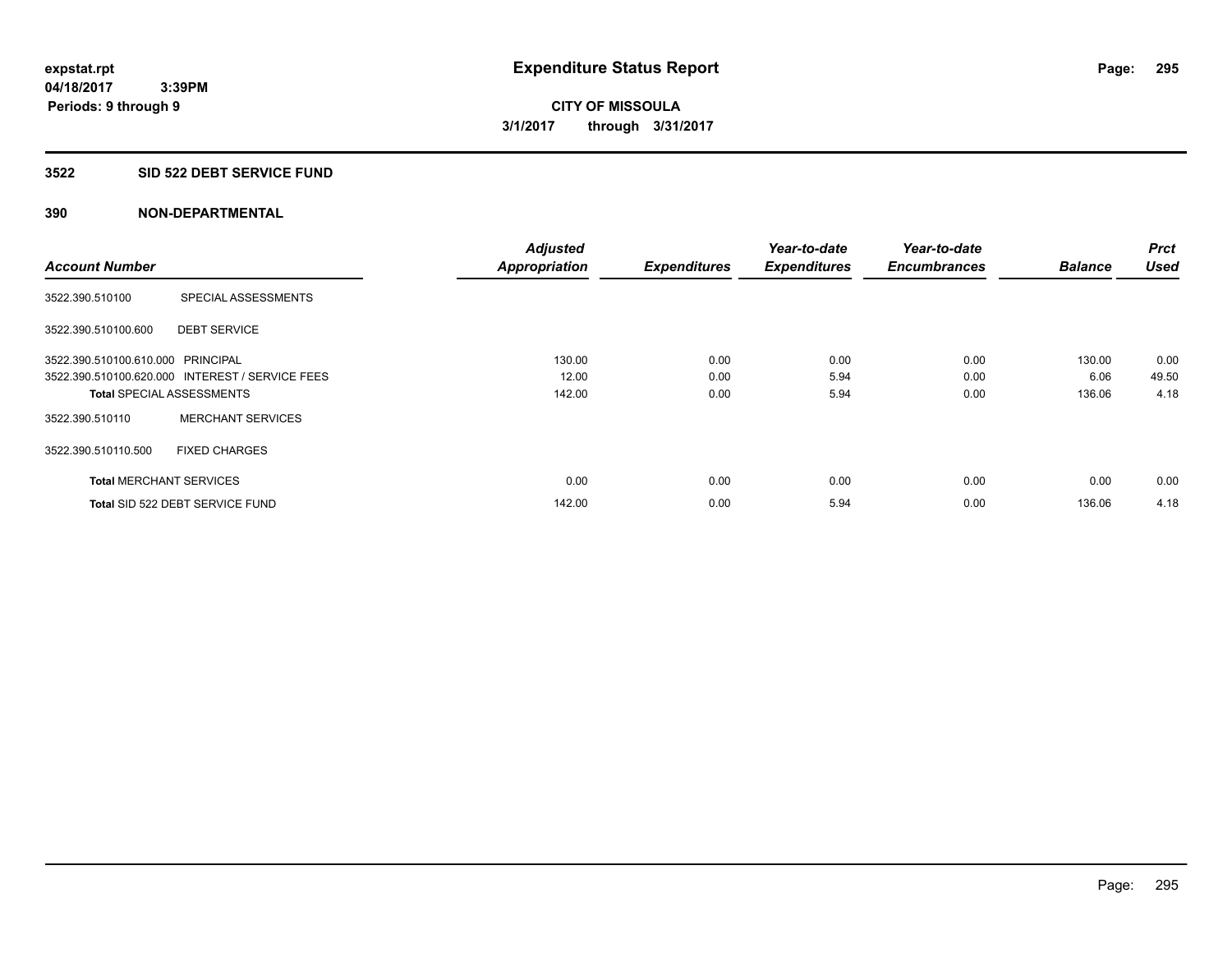## **3524 SID 524 DEBT SERVICE FUND**

|                                   |                                                 | <b>Adjusted</b>      |                     | Year-to-date        | Year-to-date        |                | <b>Prct</b> |
|-----------------------------------|-------------------------------------------------|----------------------|---------------------|---------------------|---------------------|----------------|-------------|
| <b>Account Number</b>             |                                                 | <b>Appropriation</b> | <b>Expenditures</b> | <b>Expenditures</b> | <b>Encumbrances</b> | <b>Balance</b> | <b>Used</b> |
| 3524.390.510100                   | SPECIAL ASSESSMENTS                             |                      |                     |                     |                     |                |             |
| 3524.390.510100.600               | <b>DEBT SERVICE</b>                             |                      |                     |                     |                     |                |             |
| 3524.390.510100.610.000 PRINCIPAL |                                                 | 234,000.00           | 0.00                | 116,000.00          | 0.00                | 118,000.00     | 49.57       |
|                                   | 3524.390.510100.620.000 INTEREST / SERVICE FEES | 71,600.00            | 0.00                | 36,960.00           | 0.00                | 34,640.00      | 51.62       |
| <b>Total SPECIAL ASSESSMENTS</b>  |                                                 | 305,600.00           | 0.00                | 152,960.00          | 0.00                | 152,640.00     | 50.05       |
| 3524.390.510110                   | <b>MERCHANT SERVICES</b>                        |                      |                     |                     |                     |                |             |
| 3524.390.510110.500               | <b>FIXED CHARGES</b>                            |                      |                     |                     |                     |                |             |
| <b>Total MERCHANT SERVICES</b>    |                                                 | 0.00                 | 0.00                | 0.00                | 0.00                | 0.00           | 0.00        |
|                                   | Total SID 524 DEBT SERVICE FUND                 | 305,600.00           | 0.00                | 152,960.00          | 0.00                | 152.640.00     | 50.05       |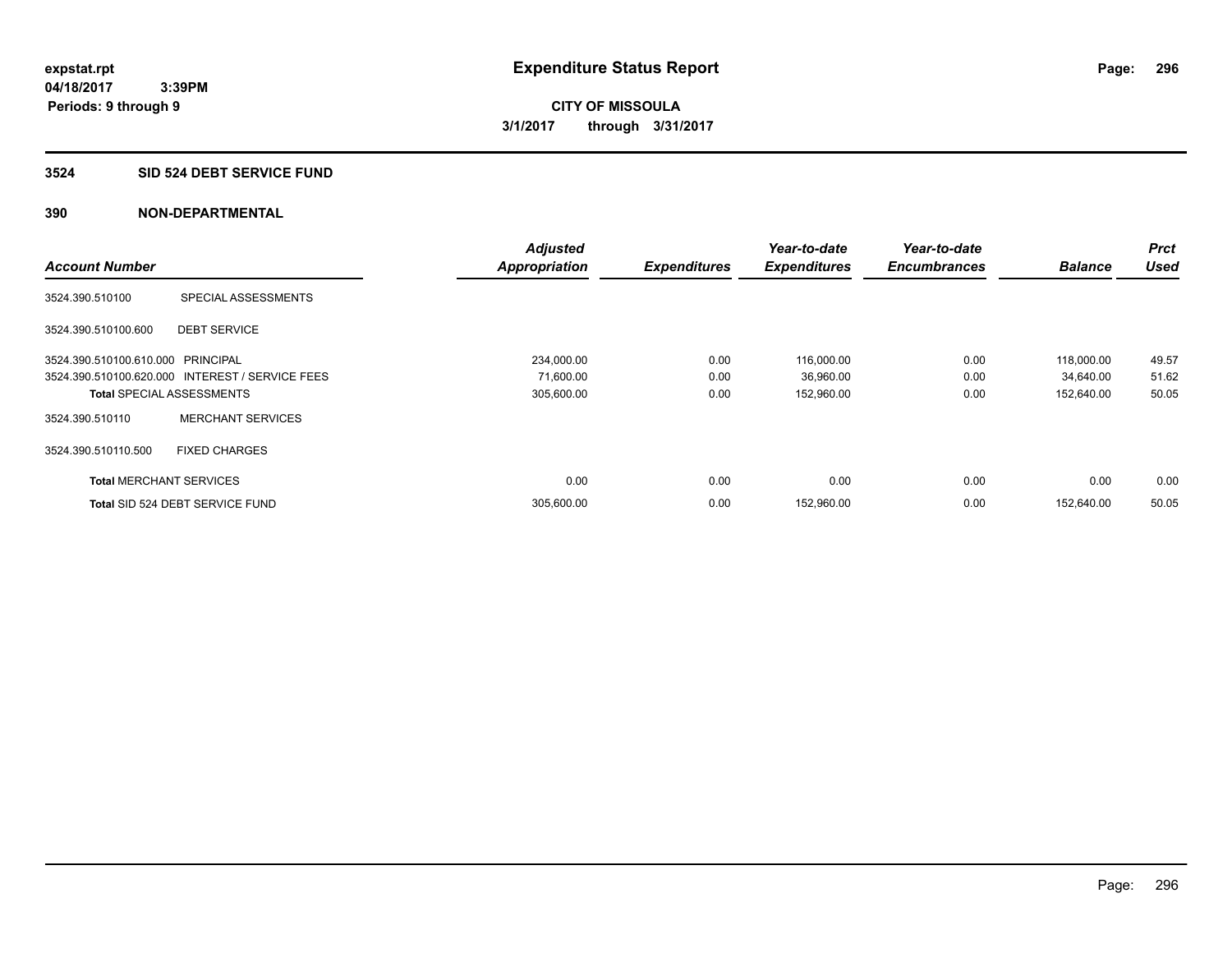#### **3525 SID 525 DEBT SERVICE FUND**

|                                   |                                                 | <b>Adjusted</b>      |                     | Year-to-date        | Year-to-date        |                | <b>Prct</b> |
|-----------------------------------|-------------------------------------------------|----------------------|---------------------|---------------------|---------------------|----------------|-------------|
| <b>Account Number</b>             |                                                 | <b>Appropriation</b> | <b>Expenditures</b> | <b>Expenditures</b> | <b>Encumbrances</b> | <b>Balance</b> | <b>Used</b> |
| 3525.390.510100                   | SPECIAL ASSESSMENTS                             |                      |                     |                     |                     |                |             |
| 3525.390.510100.600               | <b>DEBT SERVICE</b>                             |                      |                     |                     |                     |                |             |
| 3525.390.510100.610.000 PRINCIPAL |                                                 | 28,000.00            | 0.00                | 14,000.00           | 0.00                | 14,000.00      | 50.00       |
|                                   | 3525.390.510100.620.000 INTEREST / SERVICE FEES | 4,440.00             | 0.00                | 19,700.00           | 0.00                | $-15,260.00$   | 443.69      |
| <b>Total SPECIAL ASSESSMENTS</b>  |                                                 | 32,440.00            | 0.00                | 33,700.00           | 0.00                | $-1,260.00$    | 103.88      |
| 3525.390.510110                   | <b>MERCHANT SERVICES</b>                        |                      |                     |                     |                     |                |             |
| 3525.390.510110.500               | <b>FIXED CHARGES</b>                            |                      |                     |                     |                     |                |             |
| <b>Total MERCHANT SERVICES</b>    |                                                 | 0.00                 | 0.00                | 0.00                | 0.00                | 0.00           | 0.00        |
|                                   | Total SID 525 DEBT SERVICE FUND                 | 32,440.00            | 0.00                | 33,700.00           | 0.00                | $-1,260.00$    | 103.88      |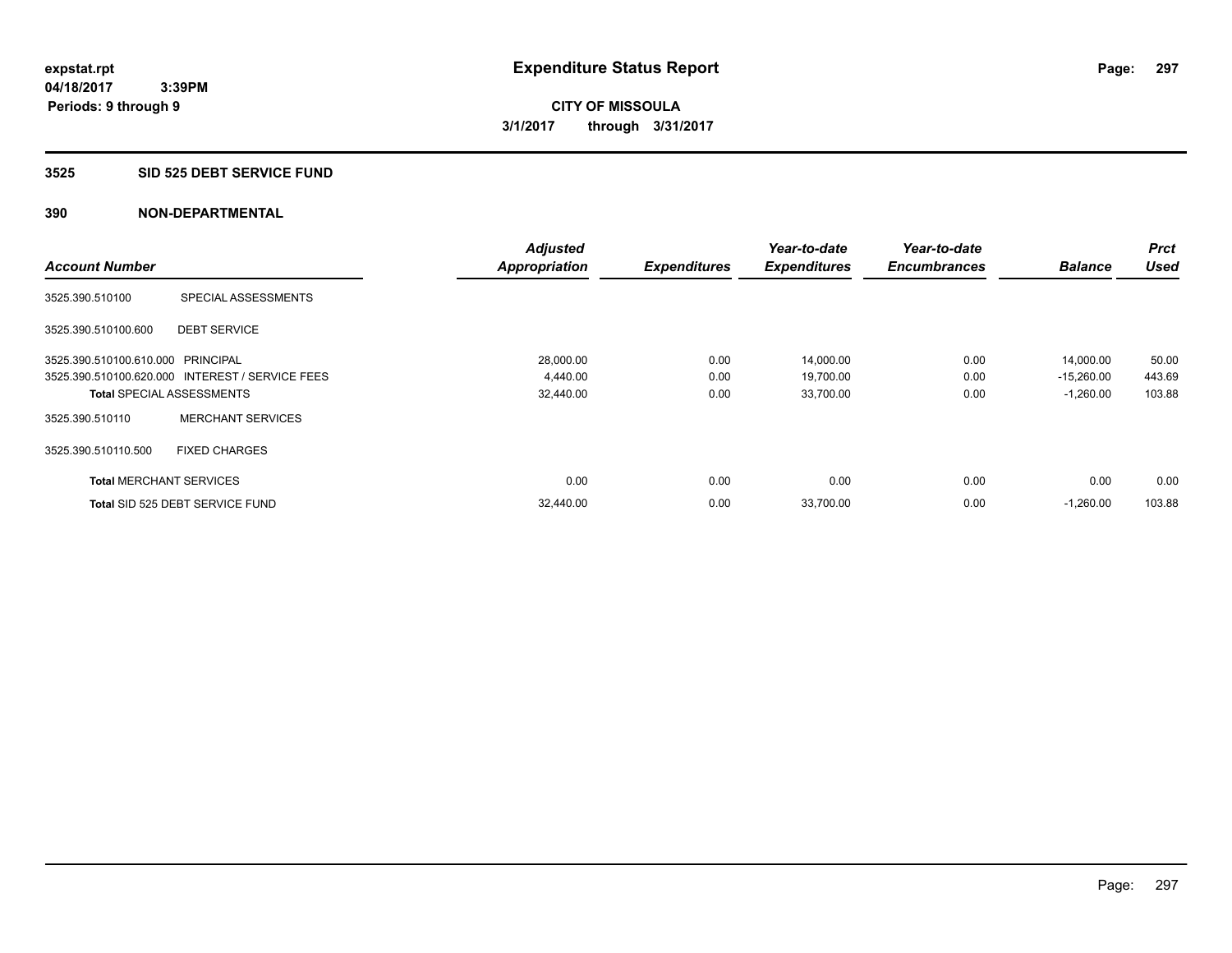#### **3526 SID 526 DEBT SERVICE FUND**

|                                   |                                                 | <b>Adjusted</b>      |                     | Year-to-date        | Year-to-date        |                | Prct        |
|-----------------------------------|-------------------------------------------------|----------------------|---------------------|---------------------|---------------------|----------------|-------------|
| <b>Account Number</b>             |                                                 | <b>Appropriation</b> | <b>Expenditures</b> | <b>Expenditures</b> | <b>Encumbrances</b> | <b>Balance</b> | <b>Used</b> |
| 3526.390.510100                   | SPECIAL ASSESSMENTS                             |                      |                     |                     |                     |                |             |
| 3526.390.510100.600               | <b>DEBT SERVICE</b>                             |                      |                     |                     |                     |                |             |
| 3526.390.510100.610.000 PRINCIPAL |                                                 | 160,000.00           | 0.00                | 79.000.00           | 0.00                | 81,000.00      | 49.38       |
|                                   | 3526.390.510100.620.000 INTEREST / SERVICE FEES | 33,100.00            | 0.00                | 0.00                | 0.00                | 33,100.00      | 0.00        |
| <b>Total SPECIAL ASSESSMENTS</b>  |                                                 | 193,100.00           | 0.00                | 79,000.00           | 0.00                | 114,100.00     | 40.91       |
| 3526.390.510110                   | <b>MERCHANT SERVICES</b>                        |                      |                     |                     |                     |                |             |
| 3526.390.510110.500               | <b>FIXED CHARGES</b>                            |                      |                     |                     |                     |                |             |
| <b>Total MERCHANT SERVICES</b>    |                                                 | 0.00                 | 0.00                | 0.00                | 0.00                | 0.00           | 0.00        |
|                                   | Total SID 526 DEBT SERVICE FUND                 | 193,100.00           | 0.00                | 79,000.00           | 0.00                | 114.100.00     | 40.91       |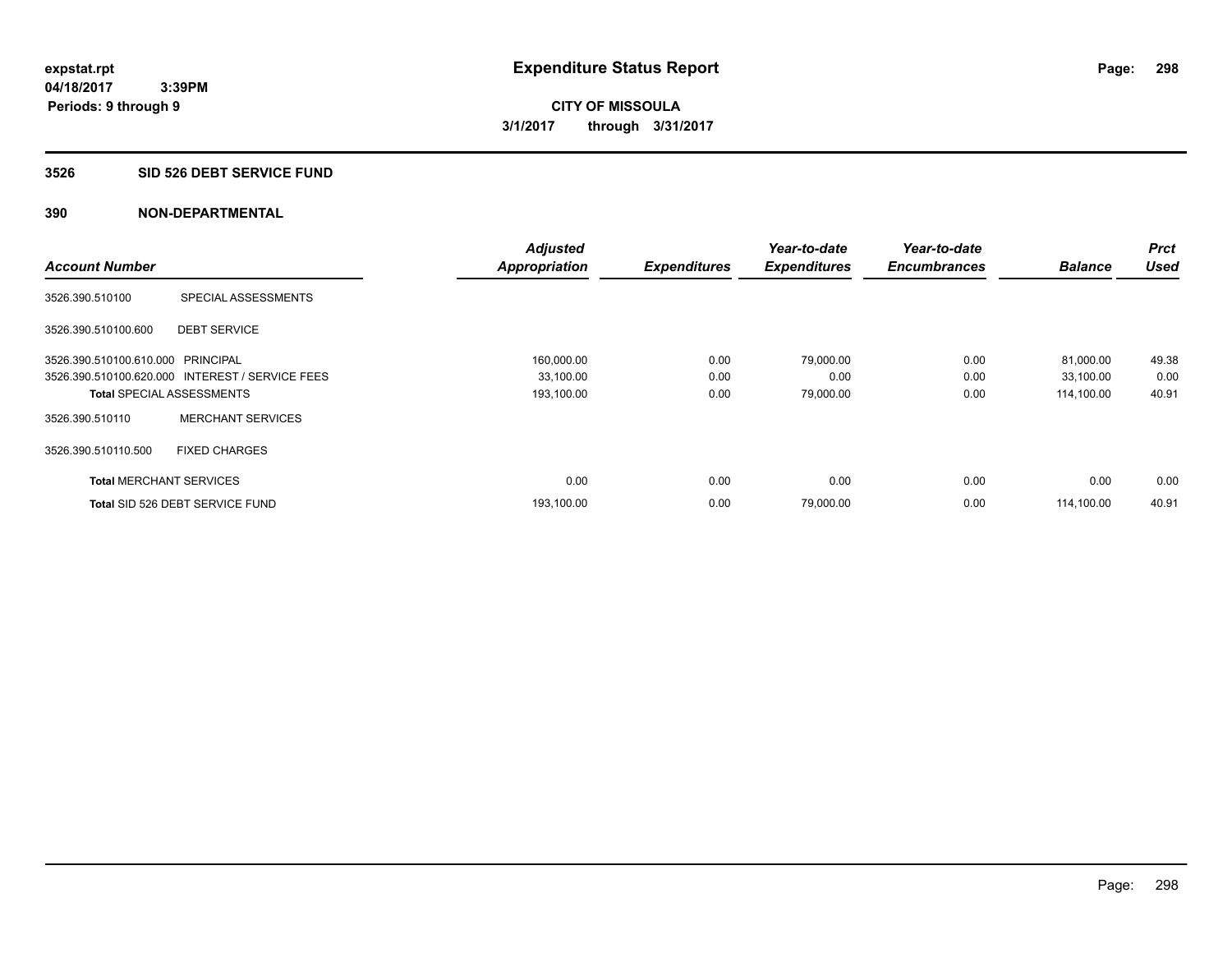#### **3527 SID 527 DEBT SERVICE FUND**

**000 \*\*\* Title Not Found \*\*\***

| <b>Account Number</b>                |                         | <b>Adjusted</b><br><b>Appropriation</b> | <b>Expenditures</b> | Year-to-date<br><b>Expenditures</b> | Year-to-date<br><b>Encumbrances</b> | <b>Balance</b> | <b>Prct</b><br><b>Used</b> |
|--------------------------------------|-------------------------|-----------------------------------------|---------------------|-------------------------------------|-------------------------------------|----------------|----------------------------|
| 3527.000.520100                      | *** Title Not Found *** |                                         |                     |                                     |                                     |                |                            |
| 3527.000.520100.800                  | OTHER OBJECTS           |                                         |                     |                                     |                                     |                |                            |
| <b>Total *** Title Not Found ***</b> |                         | 0.00                                    | 0.00                | 0.00                                | 0.00                                | 0.00           | 0.00                       |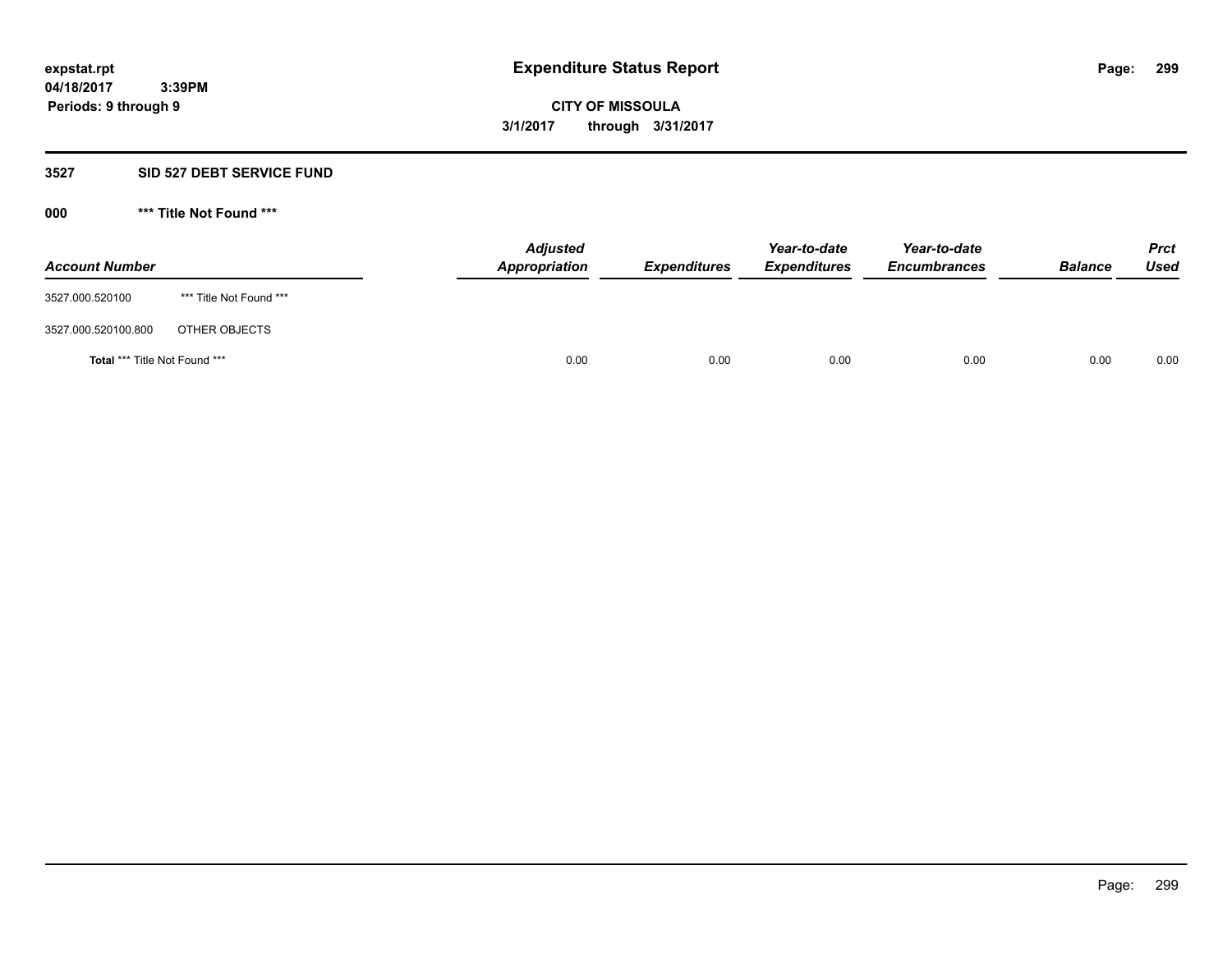### **3527 SID 527 DEBT SERVICE FUND**

| <b>Account Number</b> |                                  | <b>Adjusted</b><br>Appropriation | <b>Expenditures</b> | Year-to-date<br><b>Expenditures</b> | Year-to-date<br><b>Encumbrances</b> | <b>Balance</b> | <b>Prct</b><br><b>Used</b> |
|-----------------------|----------------------------------|----------------------------------|---------------------|-------------------------------------|-------------------------------------|----------------|----------------------------|
| 3527.390.510100       | SPECIAL ASSESSMENTS              |                                  |                     |                                     |                                     |                |                            |
| 3527.390.510100.600   | <b>DEBT SERVICE</b>              |                                  |                     |                                     |                                     |                |                            |
|                       | <b>Total SPECIAL ASSESSMENTS</b> | 0.00                             | 0.00                | 0.00                                | 0.00                                | 0.00           | 0.00                       |
| 3527.390.510110       | <b>MERCHANT SERVICES</b>         |                                  |                     |                                     |                                     |                |                            |
| 3527.390.510110.500   | <b>FIXED CHARGES</b>             |                                  |                     |                                     |                                     |                |                            |
|                       | <b>Total MERCHANT SERVICES</b>   | 0.00                             | 0.00                | 0.00                                | 0.00                                | 0.00           | 0.00                       |
|                       | Total SID 527 DEBT SERVICE FUND  | 0.00                             | 0.00                | 0.00                                | 0.00                                | 0.00           | 0.00                       |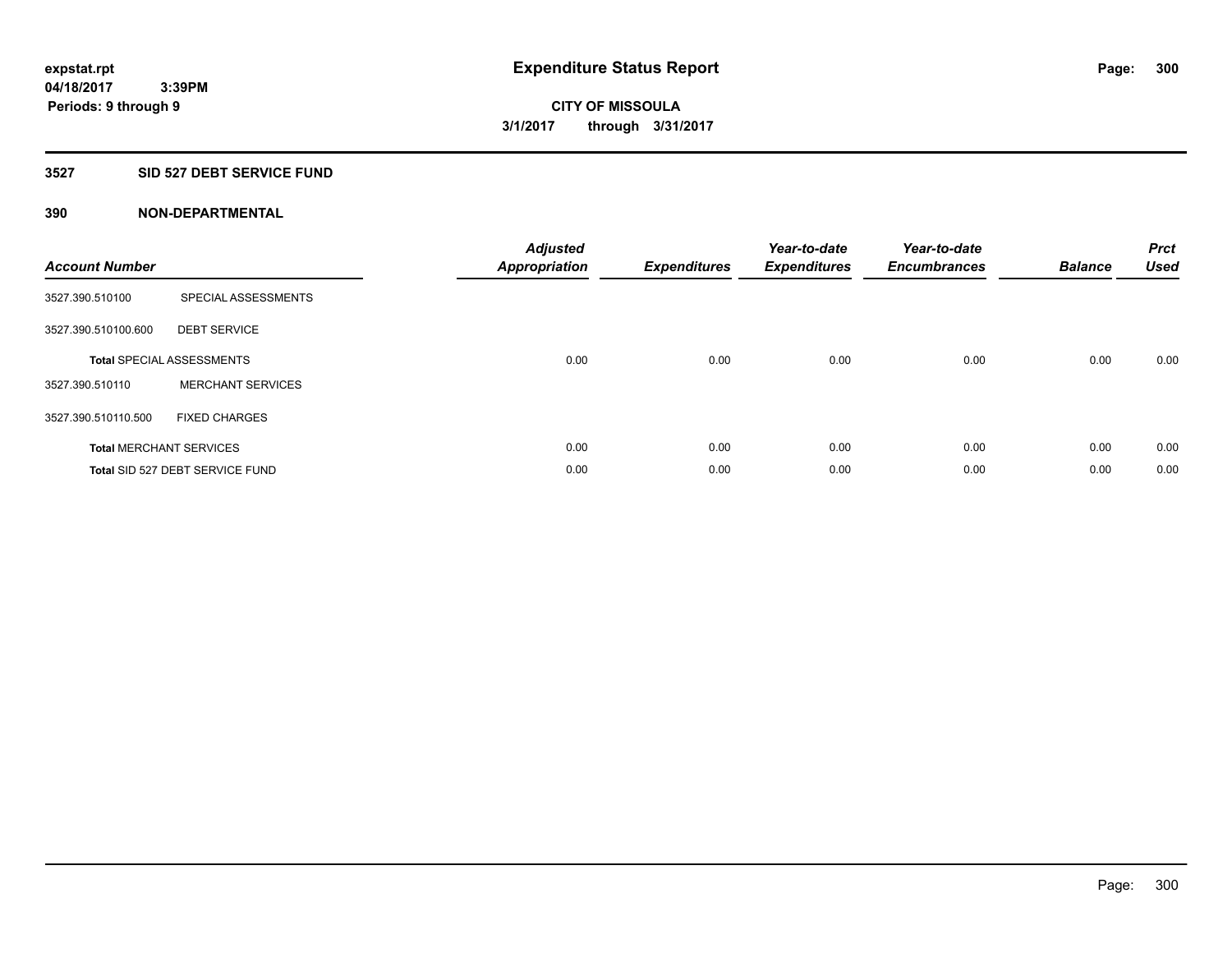## **3530 SID 530 DEBT SERVICE FUND**

| <b>Account Number</b>          |                                            | <b>Adjusted</b><br><b>Appropriation</b> | <b>Expenditures</b> | Year-to-date<br><b>Expenditures</b> | Year-to-date<br><b>Encumbrances</b> | <b>Balance</b> | <b>Prct</b><br><b>Used</b> |
|--------------------------------|--------------------------------------------|-----------------------------------------|---------------------|-------------------------------------|-------------------------------------|----------------|----------------------------|
| 3530.390.510100                | SPECIAL ASSESSMENTS                        |                                         |                     |                                     |                                     |                |                            |
| 3530.390.510100.600            | <b>DEBT SERVICE</b>                        |                                         |                     |                                     |                                     |                |                            |
|                                | <b>Total SPECIAL ASSESSMENTS</b>           | 0.00                                    | 0.00                | 0.00                                | 0.00                                | 0.00           | 0.00                       |
| 3530.390.510110                | <b>MERCHANT SERVICES</b>                   |                                         |                     |                                     |                                     |                |                            |
| 3530.390.510110.500            | <b>FIXED CHARGES</b>                       |                                         |                     |                                     |                                     |                |                            |
| <b>Total MERCHANT SERVICES</b> |                                            | 0.00                                    | 0.00                | 0.00                                | 0.00                                | 0.00           | 0.00                       |
| 3530.390.521000                | INTERFUND OPERATING TRANSFERS              |                                         |                     |                                     |                                     |                |                            |
| 3530.390.521000.800            | OTHER OBJECTS                              |                                         |                     |                                     |                                     |                |                            |
|                                | <b>Total INTERFUND OPERATING TRANSFERS</b> | 0.00                                    | 0.00                | 0.00                                | 0.00                                | 0.00           | 0.00                       |
|                                | Total SID 530 DEBT SERVICE FUND            | 0.00                                    | 0.00                | 0.00                                | 0.00                                | 0.00           | 0.00                       |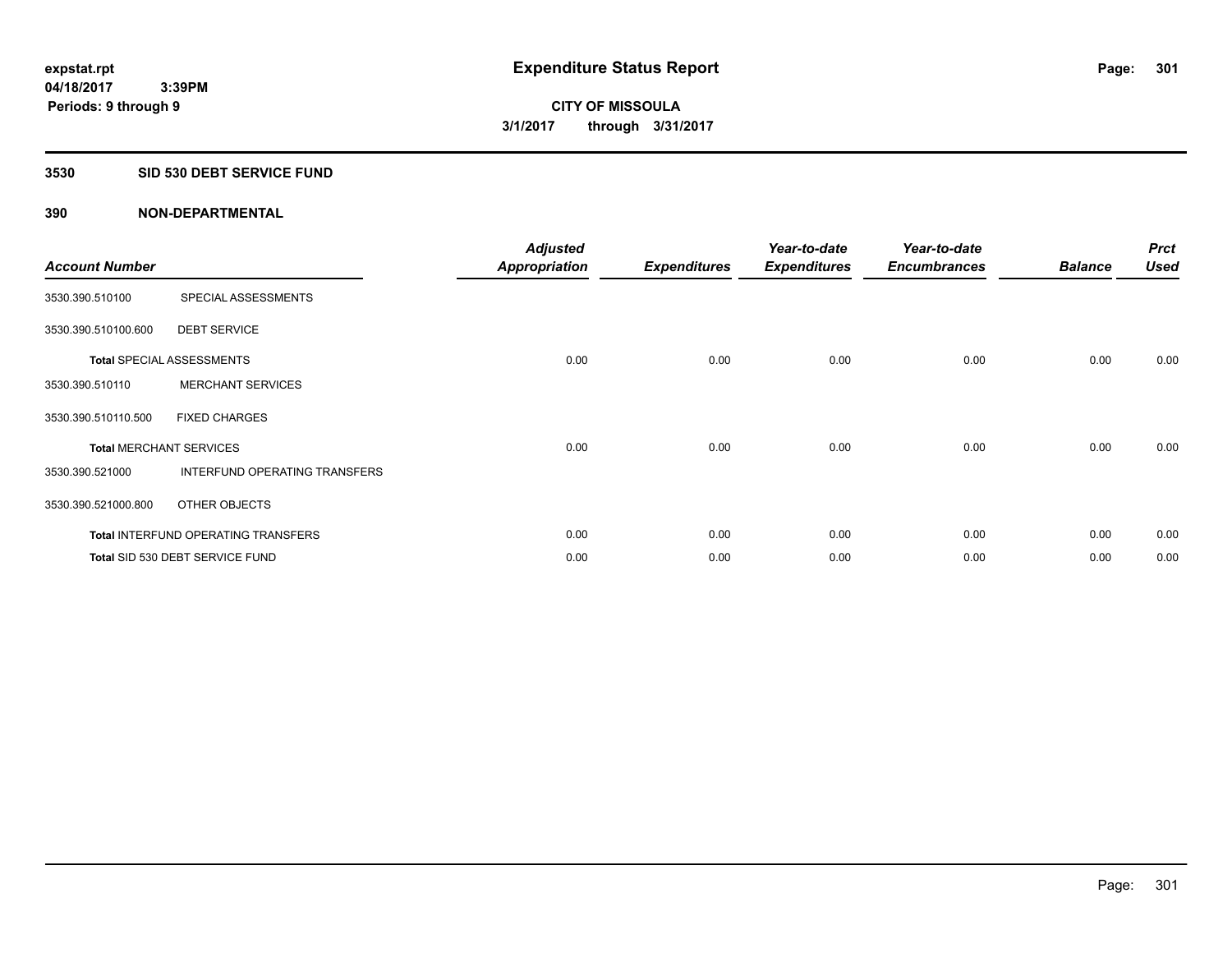### **3531 SID 531 HICKORY ST CALMING**

| <b>Account Number</b> |                                            | <b>Adjusted</b><br>Appropriation | <b>Expenditures</b> | Year-to-date<br><b>Expenditures</b> | Year-to-date<br><b>Encumbrances</b> | <b>Balance</b> | <b>Prct</b><br><b>Used</b> |
|-----------------------|--------------------------------------------|----------------------------------|---------------------|-------------------------------------|-------------------------------------|----------------|----------------------------|
| 3531.390.510110       | <b>MERCHANT SERVICES</b>                   |                                  |                     |                                     |                                     |                |                            |
| 3531.390.510110.500   | <b>FIXED CHARGES</b>                       |                                  |                     |                                     |                                     |                |                            |
|                       | <b>Total MERCHANT SERVICES</b>             | 0.00                             | 0.00                | 0.00                                | 0.00                                | 0.00           | 0.00                       |
| 3531.390.521000       | INTERFUND OPERATING TRANSFERS              |                                  |                     |                                     |                                     |                |                            |
| 3531.390.521000.800   | OTHER OBJECTS                              |                                  |                     |                                     |                                     |                |                            |
|                       | <b>Total INTERFUND OPERATING TRANSFERS</b> | 0.00                             | 0.00                | 0.00                                | 0.00                                | 0.00           | 0.00                       |
|                       | Total SID 531 HICKORY ST CALMING           | 0.00                             | 0.00                | 0.00                                | 0.00                                | 0.00           | 0.00                       |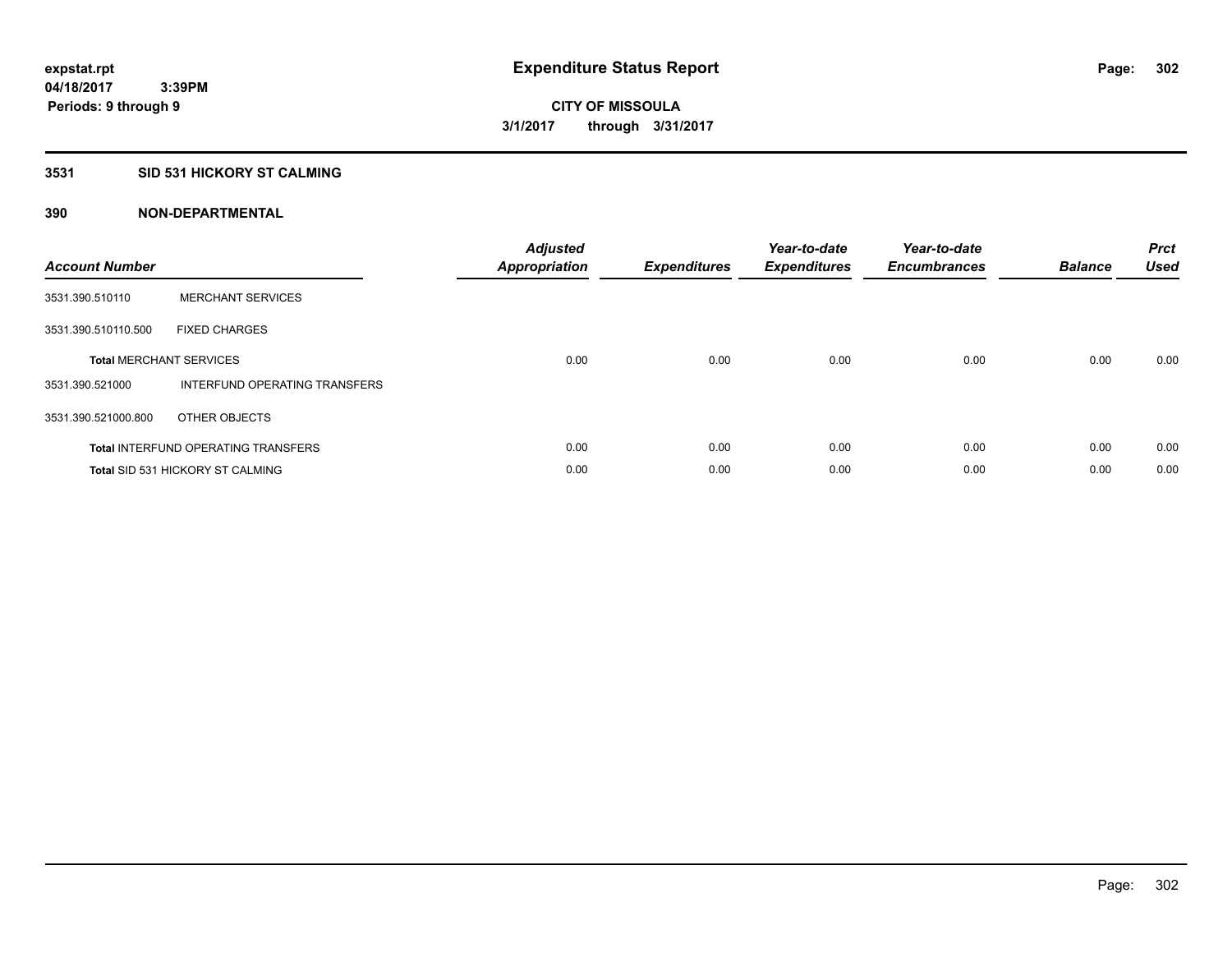### **3532 SID 532 DEBT SERVICE FUND**

| <b>Account Number</b>             |                                                 | <b>Adjusted</b><br><b>Appropriation</b> | <b>Expenditures</b> | Year-to-date<br><b>Expenditures</b> | Year-to-date<br><b>Encumbrances</b> | <b>Balance</b> | <b>Prct</b><br><b>Used</b> |
|-----------------------------------|-------------------------------------------------|-----------------------------------------|---------------------|-------------------------------------|-------------------------------------|----------------|----------------------------|
| 3532.390.510100                   | SPECIAL ASSESSMENTS                             |                                         |                     |                                     |                                     |                |                            |
| 3532.390.510100.600               | <b>DEBT SERVICE</b>                             |                                         |                     |                                     |                                     |                |                            |
| 3532.390.510100.610.000 PRINCIPAL |                                                 | 30,000.00                               | 0.00                | 0.00                                | 0.00                                | 30,000.00      | 0.00                       |
|                                   | 3532.390.510100.620.000 INTEREST / SERVICE FEES | 10,633.00                               | 0.00                | 5,666.25                            | 0.00                                | 4,966.75       | 53.29                      |
|                                   | <b>Total SPECIAL ASSESSMENTS</b>                | 40,633.00                               | 0.00                | 5,666.25                            | 0.00                                | 34,966.75      | 13.94                      |
| 3532.390.510110                   | <b>MERCHANT SERVICES</b>                        |                                         |                     |                                     |                                     |                |                            |
| 3532.390.510110.500               | <b>FIXED CHARGES</b>                            |                                         |                     |                                     |                                     |                |                            |
| <b>Total FIXED CHARGES</b>        |                                                 | 0.00                                    | 0.00                | 0.00                                | 0.00                                | 0.00           | 0.00                       |
|                                   | <b>Total MERCHANT SERVICES</b>                  | 0.00                                    | 0.00                | 0.00                                | 0.00                                | 0.00           | 0.00                       |
|                                   | Total SID 532 DEBT SERVICE FUND                 | 40,633.00                               | 0.00                | 5,666.25                            | 0.00                                | 34,966.75      | 13.94                      |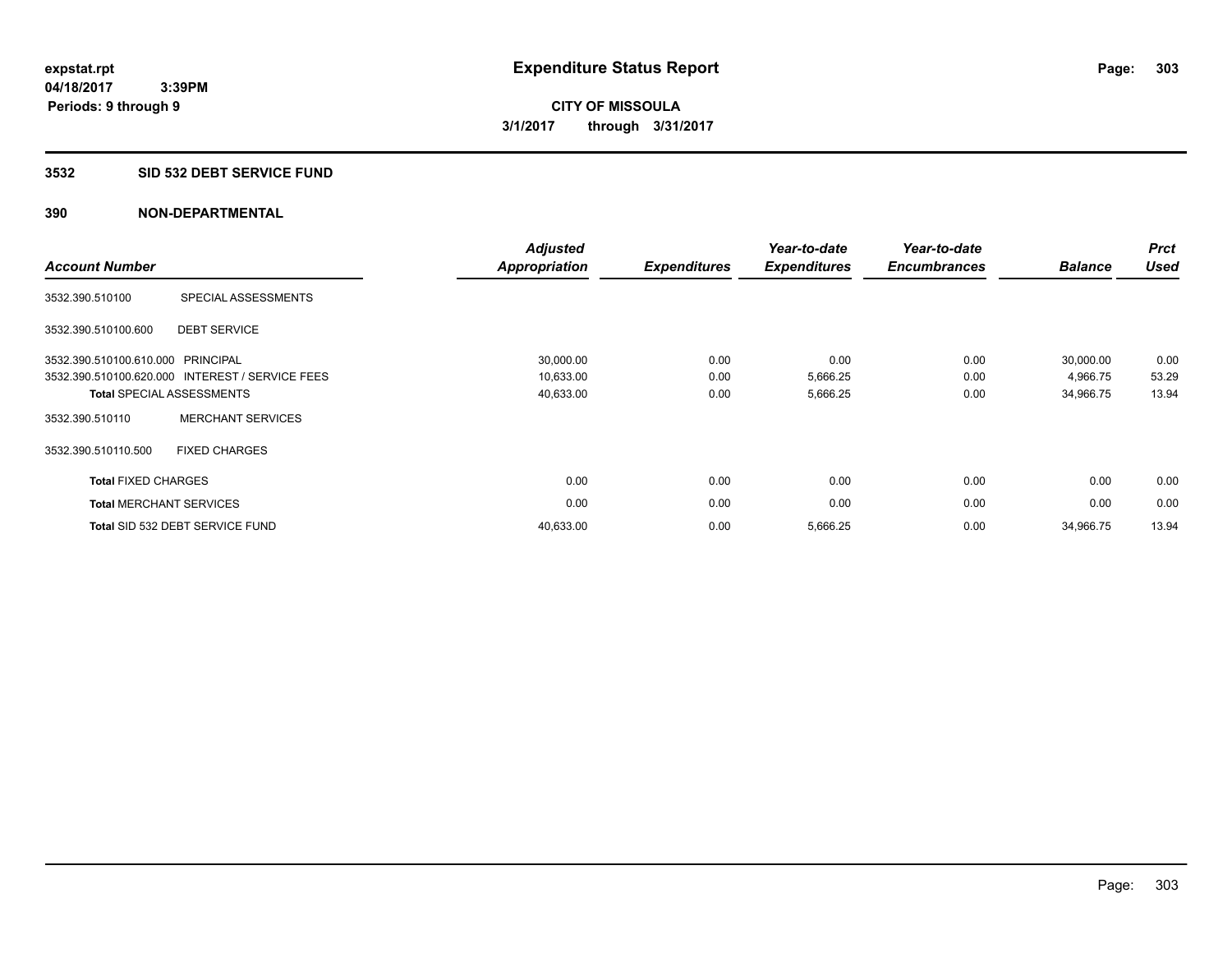**expstat.rpt Expenditure Status Report Page:**

**04/18/2017 3:39PM Periods: 9 through 9**

**CITY OF MISSOULA 3/1/2017 through 3/31/2017**

## **3533 GILBERT ST SEWER SID DEBT FUND**

## **330 WASTEWATER**

| <b>Account Number</b>   |                          | <b>Adjusted</b><br>Appropriation | <b>Expenditures</b> | Year-to-date<br><b>Expenditures</b> | Year-to-date<br><b>Encumbrances</b> | <b>Balance</b> | <b>Prct</b><br>Used |
|-------------------------|--------------------------|----------------------------------|---------------------|-------------------------------------|-------------------------------------|----------------|---------------------|
| 3533.330.510110         | <b>MERCHANT SERVICES</b> |                                  |                     |                                     |                                     |                |                     |
| 3533.330.510110.500     | <b>FIXED CHARGES</b>     |                                  |                     |                                     |                                     |                |                     |
| <b>Total WASTEWATER</b> |                          | 0.00                             | 0.00                | 0.00                                | 0.00                                | 0.00           | 0.00                |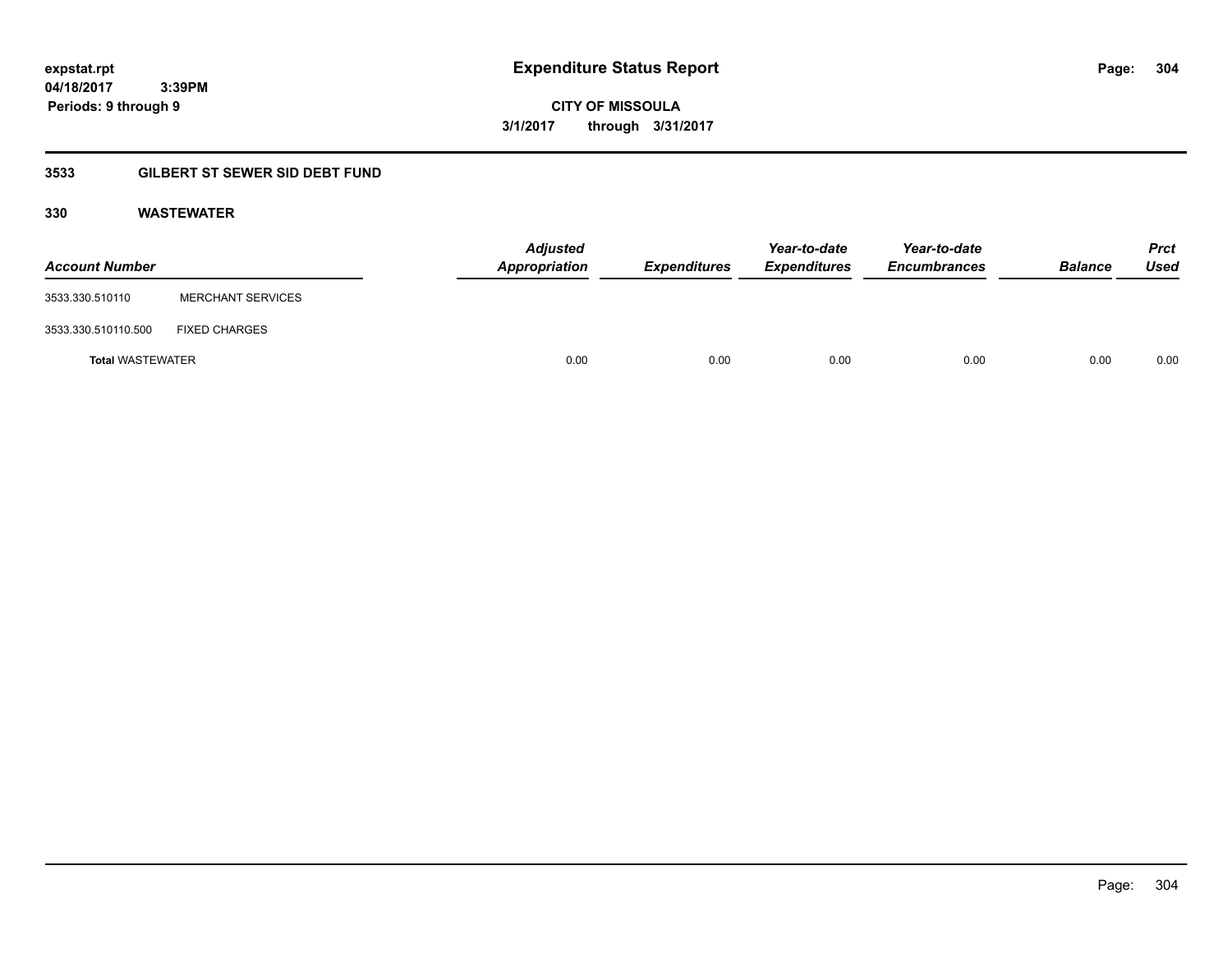# **CITY OF MISSOULA 3/1/2017 through 3/31/2017**

## **3533 GILBERT ST SEWER SID DEBT FUND**

|                                   |                                                 | <b>Adjusted</b> |                     | Year-to-date        | Year-to-date        |                | <b>Prct</b> |
|-----------------------------------|-------------------------------------------------|-----------------|---------------------|---------------------|---------------------|----------------|-------------|
| <b>Account Number</b>             |                                                 | Appropriation   | <b>Expenditures</b> | <b>Expenditures</b> | <b>Encumbrances</b> | <b>Balance</b> | <b>Used</b> |
| 3533.390.510100                   | SPECIAL ASSESSMENTS                             |                 |                     |                     |                     |                |             |
| 3533.390.510100.500               | <b>FIXED CHARGES</b>                            |                 |                     |                     |                     |                |             |
| <b>Total FIXED CHARGES</b>        |                                                 | 0.00            | 0.00                | 0.00                | 0.00                | 0.00           | 0.00        |
| 3533.390.510100.600               | <b>DEBT SERVICE</b>                             |                 |                     |                     |                     |                |             |
| 3533.390.510100.610.000 PRINCIPAL |                                                 | 12,000.00       | 0.00                | 6,000.00            | 0.00                | 6,000.00       | 50.00       |
|                                   | 3533.390.510100.620.000 INTEREST / SERVICE FEES | 4.875.00        | 0.00                | 2,493.75            | 0.00                | 2,381.25       | 51.15       |
|                                   | <b>Total SPECIAL ASSESSMENTS</b>                | 16,875.00       | 0.00                | 8,493.75            | 0.00                | 8,381.25       | 50.33       |
| 3533.390.510110                   | <b>MERCHANT SERVICES</b>                        |                 |                     |                     |                     |                |             |
| 3533.390.510110.500               | <b>FIXED CHARGES</b>                            |                 |                     |                     |                     |                |             |
| <b>Total MERCHANT SERVICES</b>    |                                                 | 0.00            | 0.00                | 0.00                | 0.00                | 0.00           | 0.00        |
| 3533.390.521000                   | <b>INTERFUND OPERATING TRANSFERS</b>            |                 |                     |                     |                     |                |             |
| 3533.390.521000.800               | OTHER OBJECTS                                   |                 |                     |                     |                     |                |             |
|                                   | <b>Total INTERFUND OPERATING TRANSFERS</b>      | 0.00            | 0.00                | 0.00                | 0.00                | 0.00           | 0.00        |
|                                   | <b>Total GILBERT ST SEWER SID DEBT FUND</b>     | 16,875.00       | 0.00                | 8,493.75            | 0.00                | 8,381.25       | 50.33       |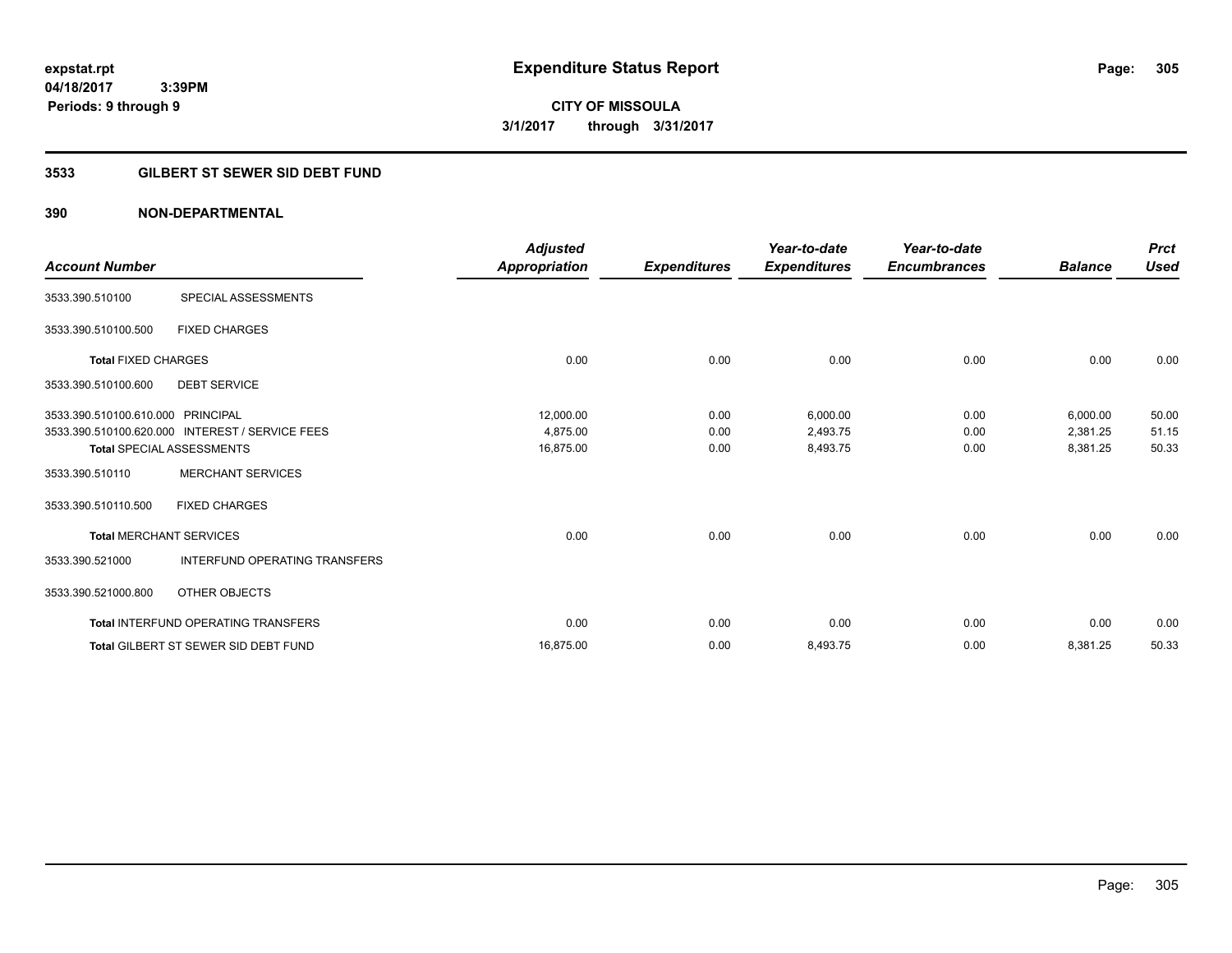## **3534 LINCOLNWOOD SEWER PHASE I**

| <b>Account Number</b>             |                                                 | <b>Adjusted</b><br><b>Appropriation</b> | <b>Expenditures</b> | Year-to-date<br><b>Expenditures</b> | Year-to-date<br><b>Encumbrances</b> | <b>Balance</b> | <b>Prct</b><br><b>Used</b> |
|-----------------------------------|-------------------------------------------------|-----------------------------------------|---------------------|-------------------------------------|-------------------------------------|----------------|----------------------------|
| 3534.390.510100                   | SPECIAL ASSESSMENTS                             |                                         |                     |                                     |                                     |                |                            |
| 3534.390.510100.600               | <b>DEBT SERVICE</b>                             |                                         |                     |                                     |                                     |                |                            |
| 3534.390.510100.610.000 PRINCIPAL |                                                 | 12,000.00                               | 0.00                | 6,000.00                            | 0.00                                | 6,000.00       | 50.00                      |
|                                   | 3534.390.510100.620.000 INTEREST / SERVICE FEES | 5,513.00                                | 0.00                | 2,812.50                            | 0.00                                | 2,700.50       | 51.02                      |
|                                   | <b>Total SPECIAL ASSESSMENTS</b>                | 17,513.00                               | 0.00                | 8,812.50                            | 0.00                                | 8,700.50       | 50.32                      |
| 3534.390.510110                   | <b>MERCHANT SERVICES</b>                        |                                         |                     |                                     |                                     |                |                            |
| 3534.390.510110.500               | <b>FIXED CHARGES</b>                            |                                         |                     |                                     |                                     |                |                            |
| <b>Total FIXED CHARGES</b>        |                                                 | 0.00                                    | 0.00                | 0.00                                | 0.00                                | 0.00           | 0.00                       |
| <b>Total MERCHANT SERVICES</b>    |                                                 | 0.00                                    | 0.00                | 0.00                                | 0.00                                | 0.00           | 0.00                       |
|                                   | <b>Total LINCOLNWOOD SEWER PHASE I</b>          | 17,513.00                               | 0.00                | 8,812.50                            | 0.00                                | 8,700.50       | 50.32                      |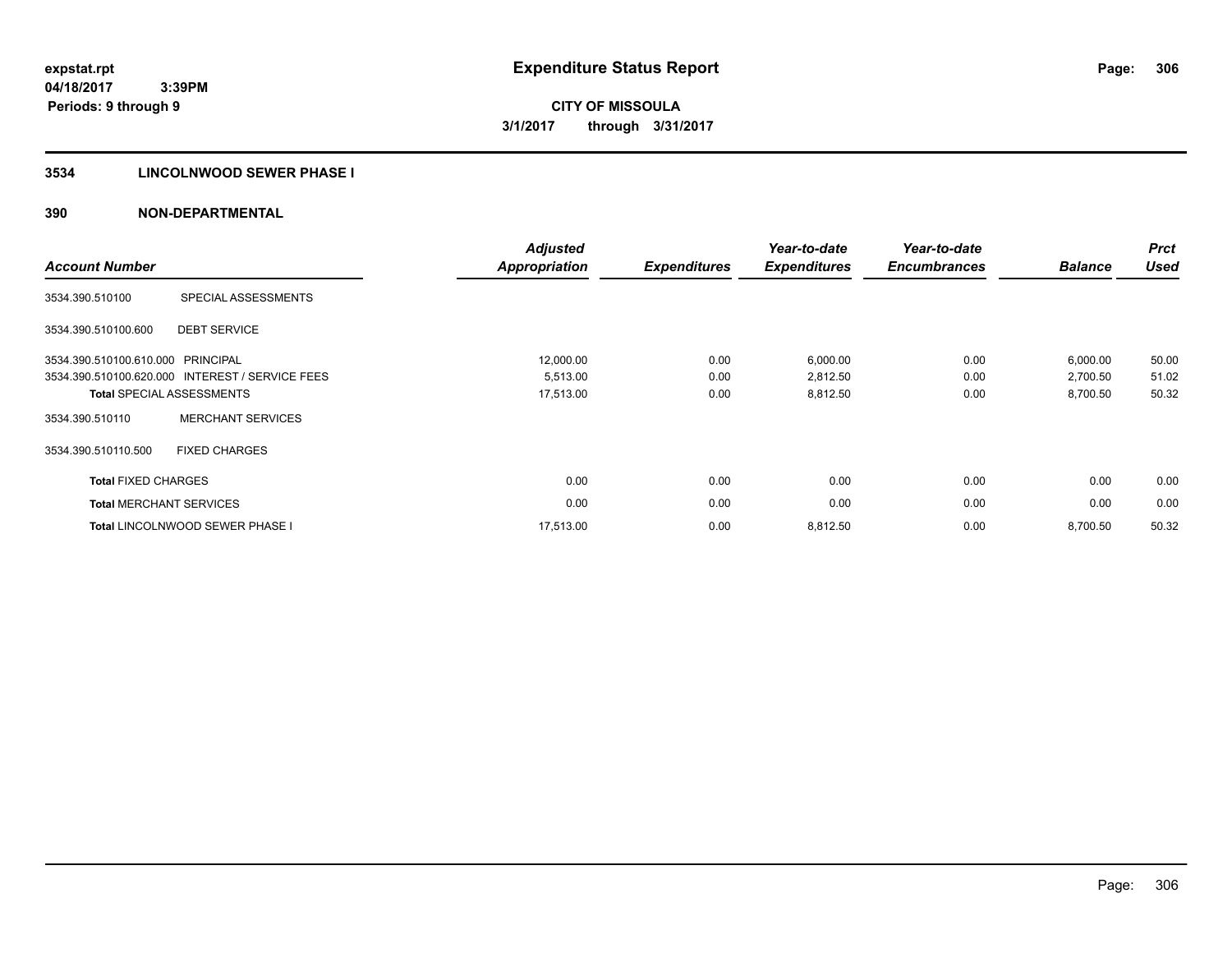## **3535 SLANT STREET TRAFFIC CALMING**

| <b>Account Number</b> |                                            | <b>Adjusted</b><br><b>Appropriation</b> | <b>Expenditures</b> | Year-to-date<br><b>Expenditures</b> | Year-to-date<br><b>Encumbrances</b> | <b>Balance</b> | <b>Prct</b><br><b>Used</b> |
|-----------------------|--------------------------------------------|-----------------------------------------|---------------------|-------------------------------------|-------------------------------------|----------------|----------------------------|
| 3535.390.510110       | <b>MERCHANT SERVICES</b>                   |                                         |                     |                                     |                                     |                |                            |
| 3535.390.510110.500   | <b>FIXED CHARGES</b>                       |                                         |                     |                                     |                                     |                |                            |
|                       | <b>Total MERCHANT SERVICES</b>             | 0.00                                    | 0.00                | 0.00                                | 0.00                                | 0.00           | 0.00                       |
| 3535.390.521000       | INTERFUND OPERATING TRANSFERS              |                                         |                     |                                     |                                     |                |                            |
| 3535.390.521000.800   | OTHER OBJECTS                              |                                         |                     |                                     |                                     |                |                            |
|                       | <b>Total INTERFUND OPERATING TRANSFERS</b> | 0.00                                    | 0.00                | 0.00                                | 0.00                                | 0.00           | 0.00                       |
|                       | <b>Total SLANT STREET TRAFFIC CALMING</b>  | 0.00                                    | 0.00                | 0.00                                | 0.00                                | 0.00           | 0.00                       |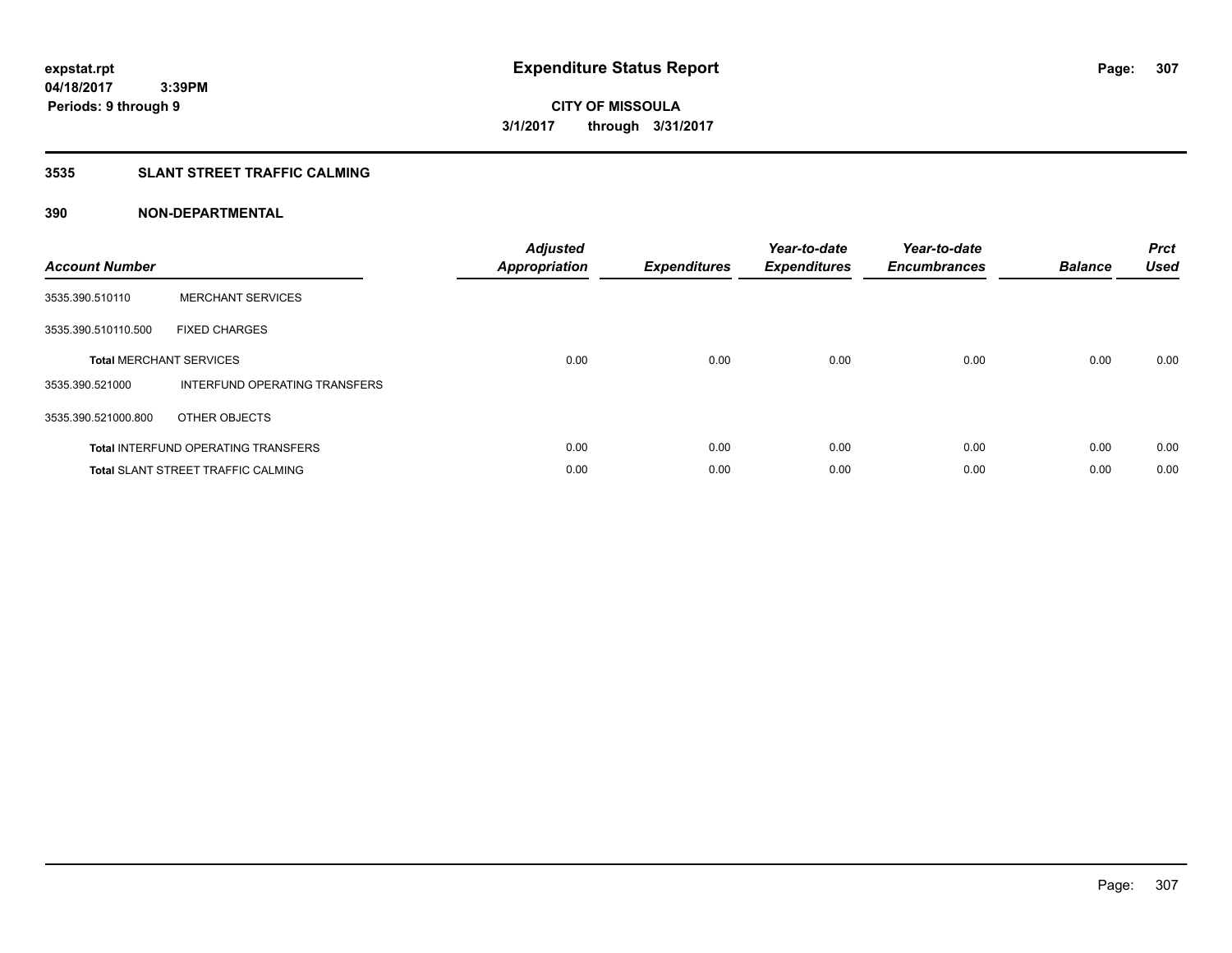## **3536 LINCOLNWOOD SEWER PHASE II**

| <b>Account Number</b>          |                                                 | <b>Adjusted</b><br><b>Appropriation</b> | <b>Expenditures</b> | Year-to-date<br><b>Expenditures</b> | Year-to-date<br><b>Encumbrances</b> | <b>Balance</b> | <b>Prct</b><br><b>Used</b> |
|--------------------------------|-------------------------------------------------|-----------------------------------------|---------------------|-------------------------------------|-------------------------------------|----------------|----------------------------|
| 3536.390.510100                | SPECIAL ASSESSMENTS                             |                                         |                     |                                     |                                     |                |                            |
| 3536.390.510100.600            | <b>DEBT SERVICE</b>                             |                                         |                     |                                     |                                     |                |                            |
| 3536.390.510100.610.000        | PRINCIPAL                                       | 22,000.00                               | 0.00                | 11,000.00                           | 0.00                                | 11,000.00      | 50.00                      |
|                                | 3536.390.510100.620.000 INTEREST / SERVICE FEES | 9,544.00                                | 0.00                | 4,875.00                            | 0.00                                | 4,669.00       | 51.08                      |
|                                | <b>Total SPECIAL ASSESSMENTS</b>                | 31,544.00                               | 0.00                | 15,875.00                           | 0.00                                | 15,669.00      | 50.33                      |
| 3536.390.510110                | <b>MERCHANT SERVICES</b>                        |                                         |                     |                                     |                                     |                |                            |
| 3536.390.510110.500            | <b>FIXED CHARGES</b>                            |                                         |                     |                                     |                                     |                |                            |
| <b>Total FIXED CHARGES</b>     |                                                 | 0.00                                    | 0.00                | 0.00                                | 0.00                                | 0.00           | 0.00                       |
| <b>Total MERCHANT SERVICES</b> |                                                 | 0.00                                    | 0.00                | 0.00                                | 0.00                                | 0.00           | 0.00                       |
|                                | <b>Total LINCOLNWOOD SEWER PHASE II</b>         | 31,544.00                               | 0.00                | 15,875.00                           | 0.00                                | 15,669.00      | 50.33                      |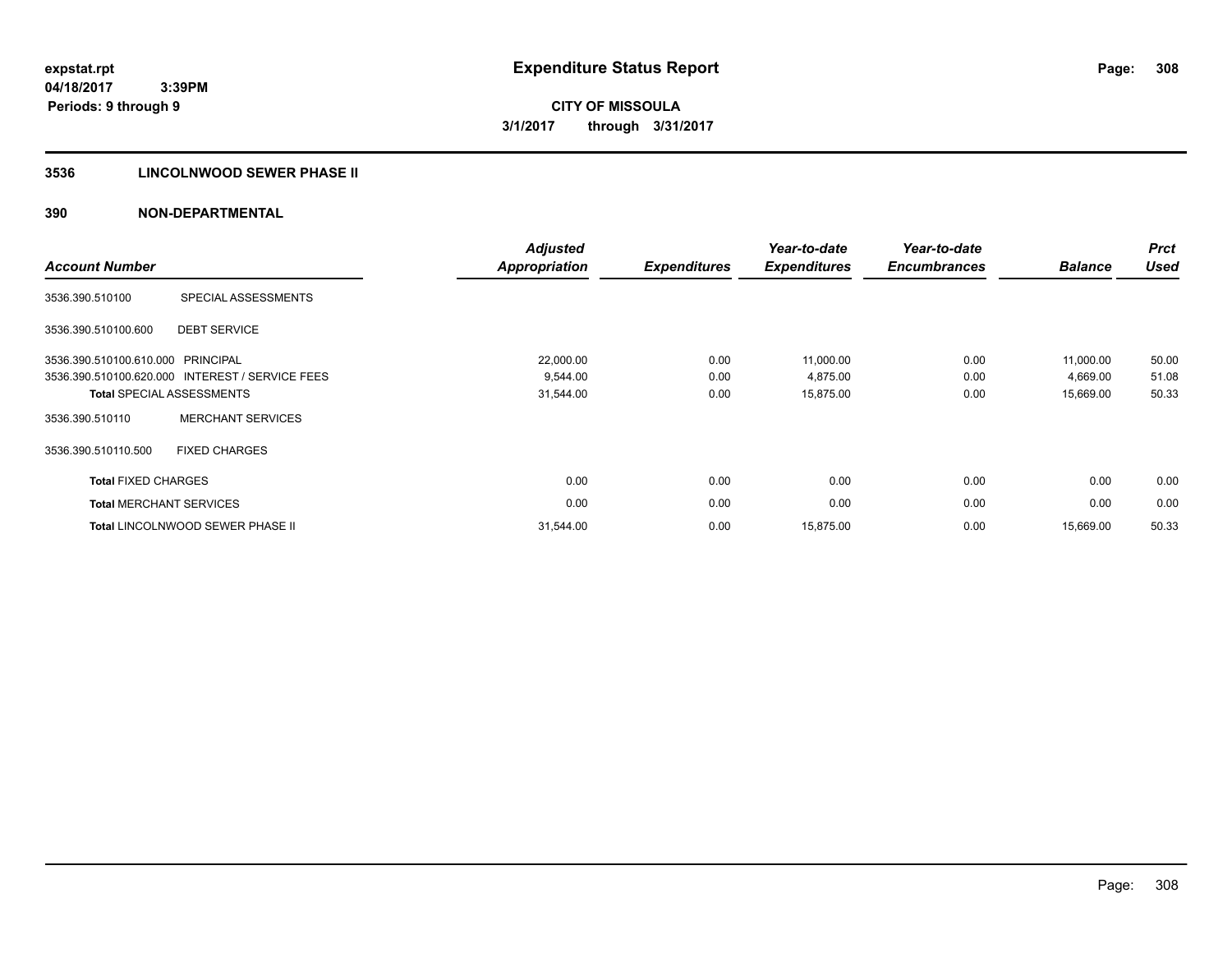## **3539 SOUTH 4TH STREET W TRAFFIC**

| <b>Account Number</b> |                                            | <b>Adjusted</b><br>Appropriation | <b>Expenditures</b> | Year-to-date<br><b>Expenditures</b> | Year-to-date<br><b>Encumbrances</b> | <b>Balance</b> | <b>Prct</b><br><b>Used</b> |
|-----------------------|--------------------------------------------|----------------------------------|---------------------|-------------------------------------|-------------------------------------|----------------|----------------------------|
| 3539.390.510110       | <b>MERCHANT SERVICES</b>                   |                                  |                     |                                     |                                     |                |                            |
| 3539.390.510110.500   | <b>FIXED CHARGES</b>                       |                                  |                     |                                     |                                     |                |                            |
|                       | <b>Total MERCHANT SERVICES</b>             | 0.00                             | 0.00                | 0.00                                | 0.00                                | 0.00           | 0.00                       |
| 3539.390.521000       | INTERFUND OPERATING TRANSFERS              |                                  |                     |                                     |                                     |                |                            |
| 3539.390.521000.800   | OTHER OBJECTS                              |                                  |                     |                                     |                                     |                |                            |
|                       | <b>Total INTERFUND OPERATING TRANSFERS</b> | 0.00                             | 0.00                | 0.00                                | 0.00                                | 0.00           | 0.00                       |
|                       | <b>Total SOUTH 4TH STREET W TRAFFIC</b>    | 0.00                             | 0.00                | 0.00                                | 0.00                                | 0.00           | 0.00                       |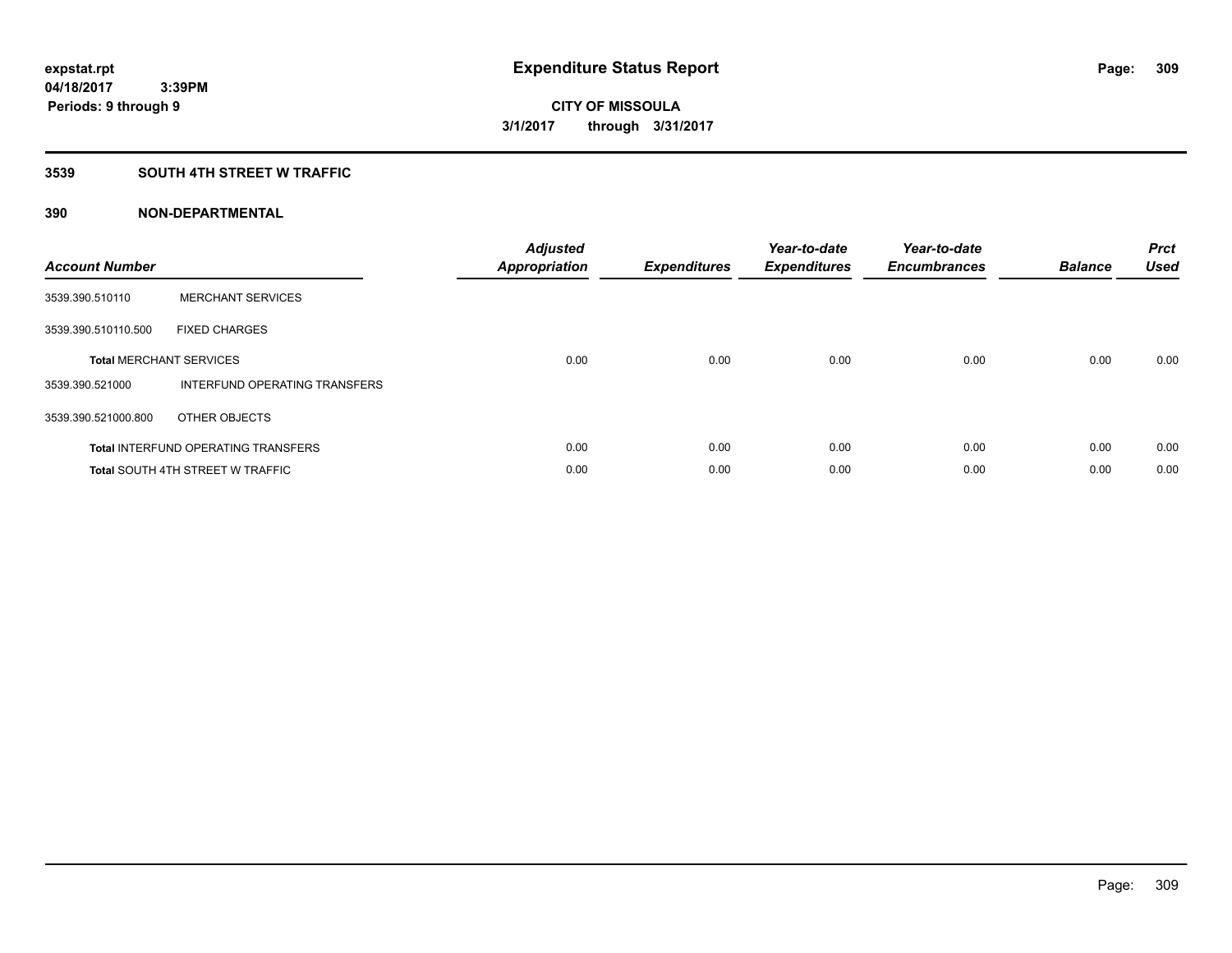#### **3540 SID 540 DEBT SERVICE FUND**

|                                                 | <b>Adjusted</b> |                     | Year-to-date        | Year-to-date        |                | <b>Prct</b> |
|-------------------------------------------------|-----------------|---------------------|---------------------|---------------------|----------------|-------------|
| <b>Account Number</b>                           | Appropriation   | <b>Expenditures</b> | <b>Expenditures</b> | <b>Encumbrances</b> | <b>Balance</b> | <b>Used</b> |
| 3540.390.510100<br>SPECIAL ASSESSMENTS          |                 |                     |                     |                     |                |             |
| PURCHASED SERVICES<br>3540.390.510100.300       |                 |                     |                     |                     |                |             |
| 3540.390.510100.350.000 PROFESSIONAL SERVICES   | 0.00            | 0.00                | 350.00              | 0.00                | $-350.00$      | 0.00        |
| <b>Total PURCHASED SERVICES</b>                 | 0.00            | 0.00                | 350.00              | 0.00                | $-350.00$      | 0.00        |
| 3540.390.510100.600<br><b>DEBT SERVICE</b>      |                 |                     |                     |                     |                |             |
| 3540.390.510100.610.000 PRINCIPAL               | 75,000.00       | 0.00                | 0.00                | 0.00                | 75,000.00      | 0.00        |
| 3540.390.510100.620.000 INTEREST / SERVICE FEES | 45,903.00       | 0.00                | 22,951.25           | 0.00                | 22,951.75      | 50.00       |
| <b>Total DEBT SERVICE</b>                       | 120,903.00      | 0.00                | 22,951.25           | 0.00                | 97,951.75      | 18.98       |
| <b>Total SPECIAL ASSESSMENTS</b>                | 120,903.00      | 0.00                | 23,301.25           | 0.00                | 97,601.75      | 19.27       |
| 3540.390.510110<br><b>MERCHANT SERVICES</b>     |                 |                     |                     |                     |                |             |
| <b>FIXED CHARGES</b><br>3540.390.510110.500     |                 |                     |                     |                     |                |             |
| 3540.390.510110.550.000 MERCHANT SERVICE FEES   | 350.00          | 0.00                | 0.00                | 0.00                | 350.00         | 0.00        |
| <b>Total MERCHANT SERVICES</b>                  | 350.00          | 0.00                | 0.00                | 0.00                | 350.00         | 0.00        |
| Total SID 540 DEBT SERVICE FUND                 | 121,253.00      | 0.00                | 23,301.25           | 0.00                | 97,951.75      | 19.22       |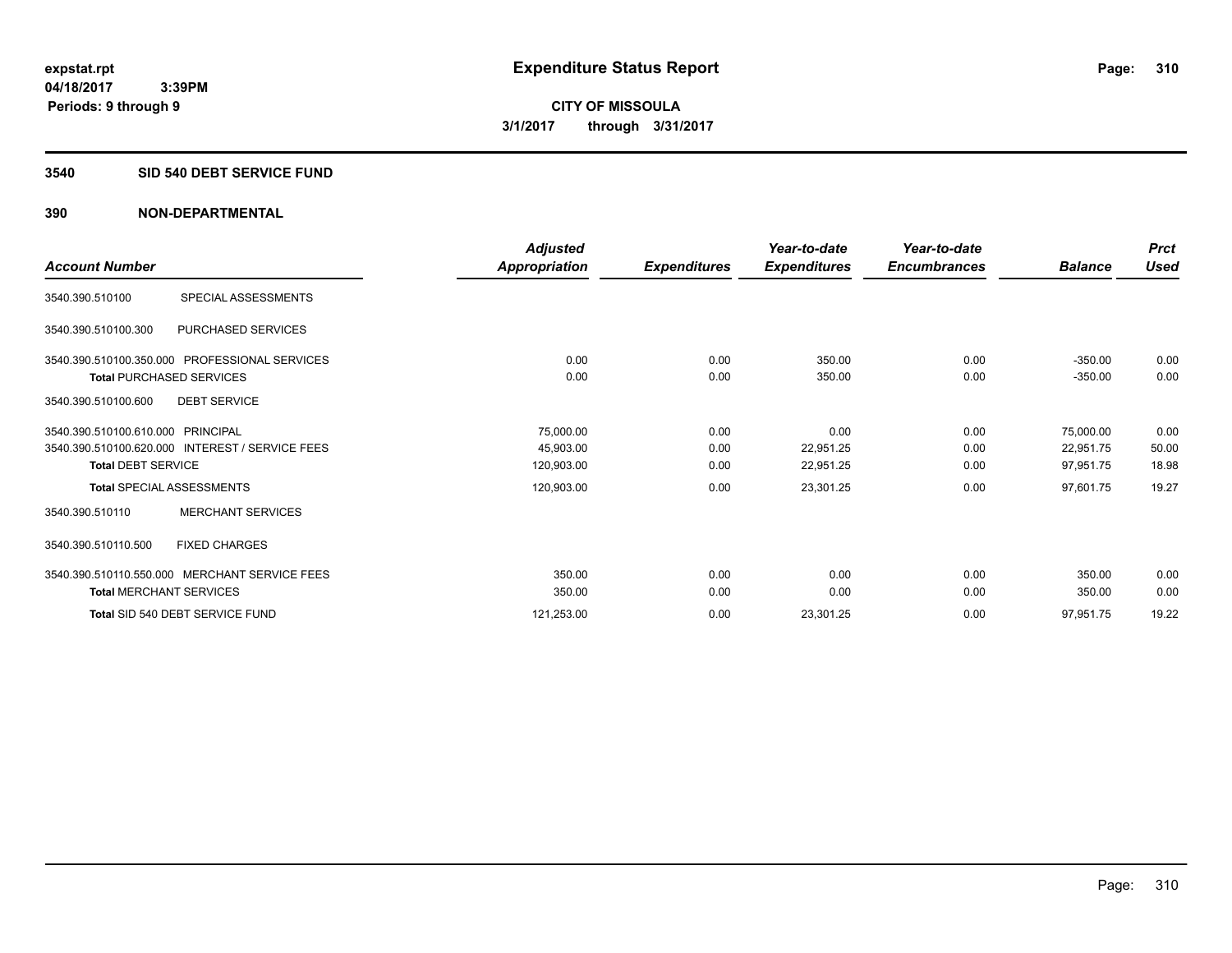### **3541 SID 541 DEBT SERVICE**

| <b>Account Number</b>                                   | <b>Adjusted</b><br><b>Appropriation</b> | <b>Expenditures</b> | Year-to-date<br><b>Expenditures</b> | Year-to-date<br><b>Encumbrances</b> | <b>Balance</b> | <b>Prct</b><br><b>Used</b> |
|---------------------------------------------------------|-----------------------------------------|---------------------|-------------------------------------|-------------------------------------|----------------|----------------------------|
|                                                         |                                         |                     |                                     |                                     |                |                            |
| SPECIAL ASSESSMENTS<br>3541.390.510100                  |                                         |                     |                                     |                                     |                |                            |
| <b>DEBT SERVICE</b><br>3541.390.510100.600              |                                         |                     |                                     |                                     |                |                            |
| 3541.390.510100.610.000 PRINCIPAL                       | 30,000.00                               | 0.00                | 0.00                                | 0.00                                | 30,000.00      | 0.00                       |
| 3541.390.510100.620.000 PINEVIEW PARK/INT               | 27,798.00                               | 0.00                | 14,198.75                           | 0.00                                | 13,599.25      | 51.08                      |
| <b>Total SPECIAL ASSESSMENTS</b>                        | 57,798.00                               | 0.00                | 14,198.75                           | 0.00                                | 43,599.25      | 24.57                      |
| <b>MERCHANT SERVICES</b><br>3541.390.510110             |                                         |                     |                                     |                                     |                |                            |
| 3541.390.510110.500<br><b>FIXED CHARGES</b>             |                                         |                     |                                     |                                     |                |                            |
| <b>MERCHANT SERVICE FEES</b><br>3541.390.510110.550.000 | 300.00                                  | 0.00                | 0.00                                | 0.00                                | 300.00         | 0.00                       |
| <b>Total MERCHANT SERVICES</b>                          | 300.00                                  | 0.00                | 0.00                                | 0.00                                | 300.00         | 0.00                       |
| Total SID 541 DEBT SERVICE                              | 58,098.00                               | 0.00                | 14,198.75                           | 0.00                                | 43,899.25      | 24.44                      |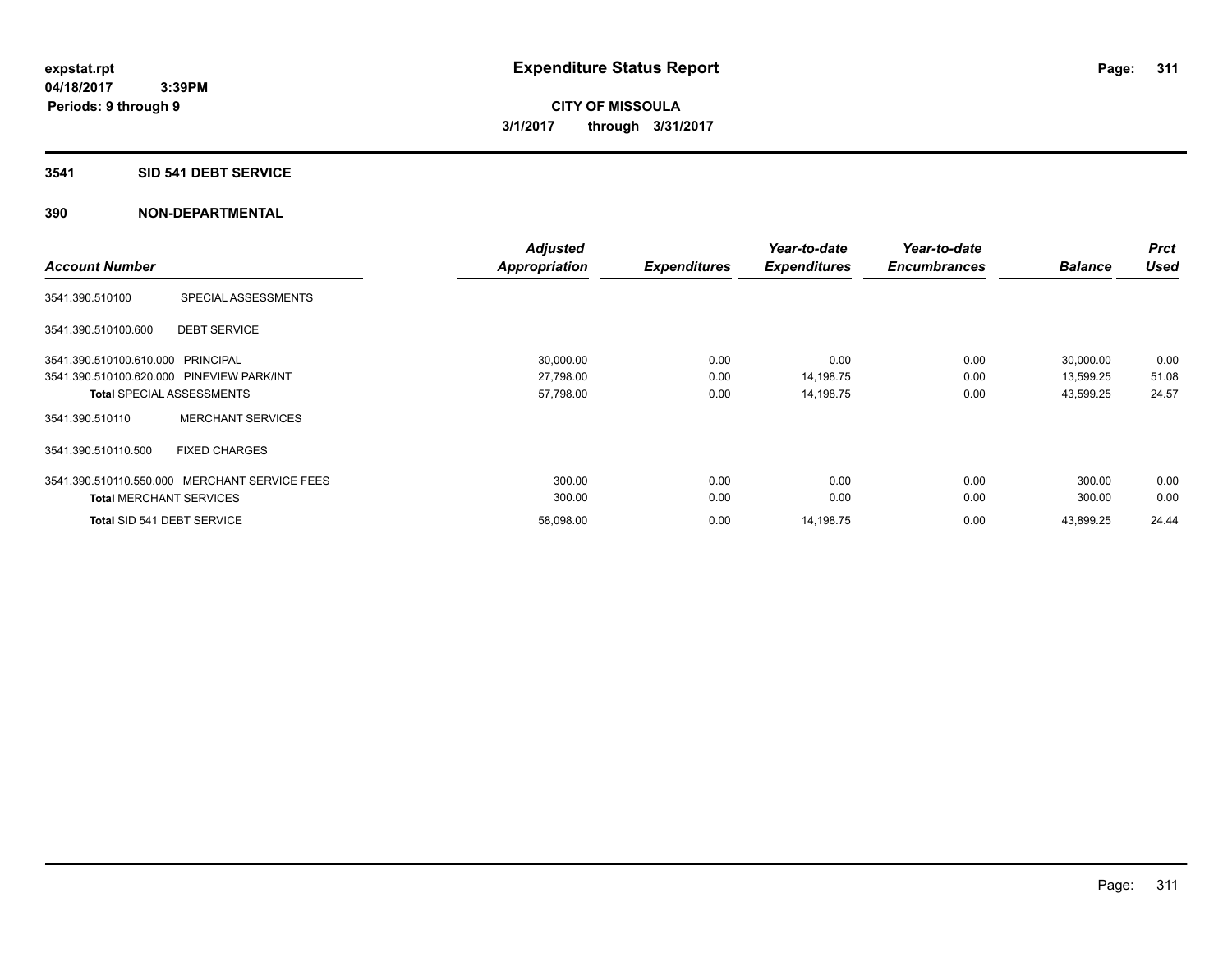#### **3543 SID 543 DEBT SERVICE**

| <b>Account Number</b>      |                                     | <b>Adjusted</b><br><b>Appropriation</b> | <b>Expenditures</b> | Year-to-date<br><b>Expenditures</b> | Year-to-date<br><b>Encumbrances</b> | <b>Balance</b> | <b>Prct</b><br><b>Used</b> |
|----------------------------|-------------------------------------|-----------------------------------------|---------------------|-------------------------------------|-------------------------------------|----------------|----------------------------|
| 3543.390.510000            | <b>MISCELLANEOUS</b>                |                                         |                     |                                     |                                     |                |                            |
| 3543.390.510000.800        | OTHER OBJECTS                       |                                         |                     |                                     |                                     |                |                            |
| <b>Total MISCELLANEOUS</b> |                                     | 0.00                                    | 0.00                | 0.00                                | 0.00                                | 0.00           | 0.00                       |
| 3543.390.510100            | SPECIAL ASSESSMENTS                 |                                         |                     |                                     |                                     |                |                            |
| 3543.390.510100.600        | <b>DEBT SERVICE</b>                 |                                         |                     |                                     |                                     |                |                            |
|                            | <b>Total SPECIAL ASSESSMENTS</b>    | 0.00                                    | 0.00                | 0.00                                | 0.00                                | 0.00           | 0.00                       |
| 3543.390.510110            | <b>MERCHANT SERVICES</b>            |                                         |                     |                                     |                                     |                |                            |
| 3543.390.510110.500        | <b>FIXED CHARGES</b>                |                                         |                     |                                     |                                     |                |                            |
|                            | <b>Total MERCHANT SERVICES</b>      | 0.00                                    | 0.00                | 0.00                                | 0.00                                | 0.00           | 0.00                       |
| 3543.390.521000            | INTERFUND OPERATING TRANSFERS       |                                         |                     |                                     |                                     |                |                            |
| 3543.390.521000.800        | OTHER OBJECTS                       |                                         |                     |                                     |                                     |                |                            |
|                            | Total INTERFUND OPERATING TRANSFERS | 0.00                                    | 0.00                | 0.00                                | 0.00                                | 0.00           | 0.00                       |
|                            | Total SID 543 DEBT SERVICE          | 0.00                                    | 0.00                | 0.00                                | 0.00                                | 0.00           | 0.00                       |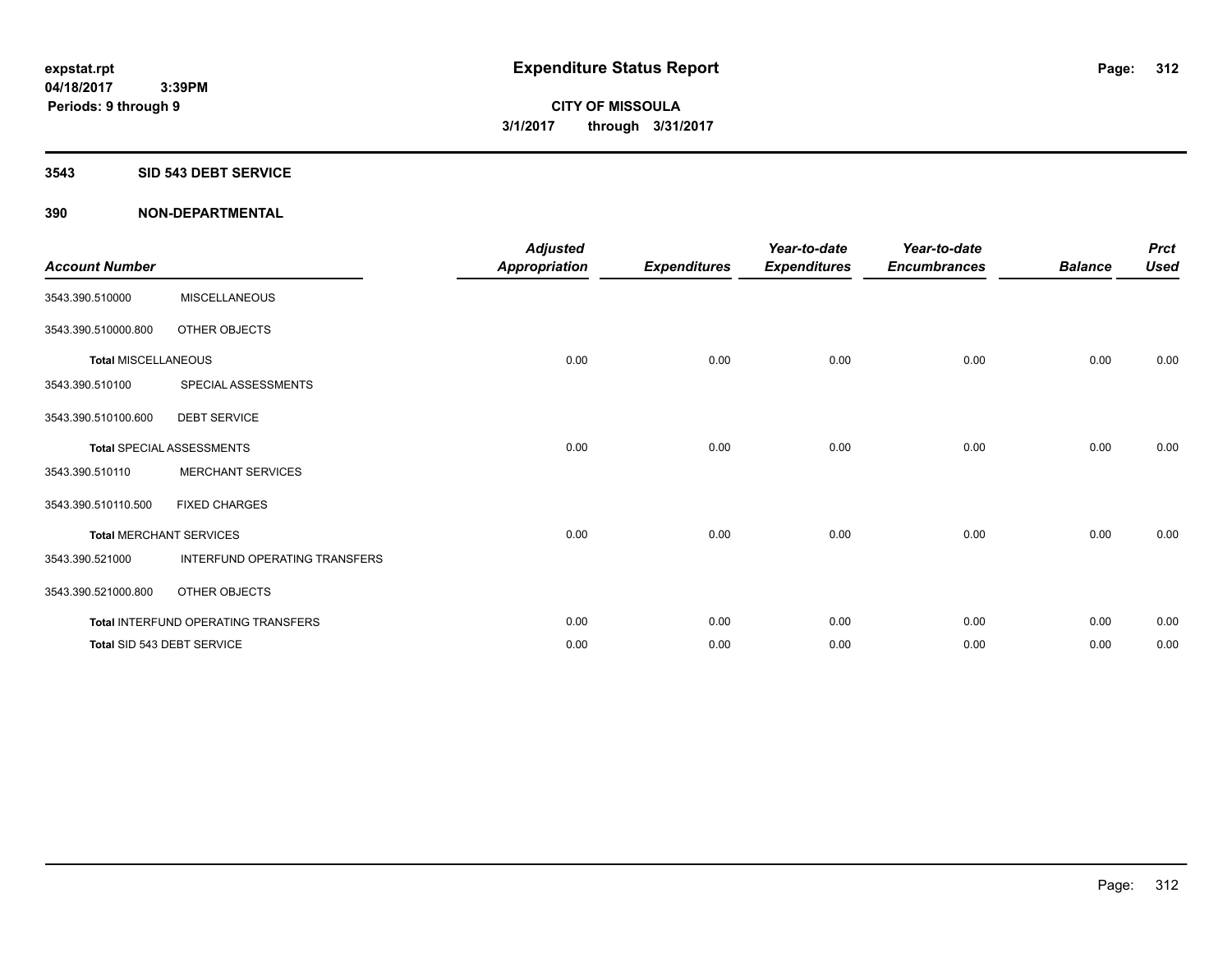**313**

**04/18/2017 3:39PM Periods: 9 through 9**

**CITY OF MISSOULA 3/1/2017 through 3/31/2017**

## **3544 SID 544 RATTLESNAKE DEBT SERVICE**

| <b>Account Number</b>                      |                                                 | <b>Adjusted</b><br>Appropriation | <b>Expenditures</b> | Year-to-date<br><b>Expenditures</b> | Year-to-date<br><b>Encumbrances</b> | <b>Balance</b> | Prct<br>Used |
|--------------------------------------------|-------------------------------------------------|----------------------------------|---------------------|-------------------------------------|-------------------------------------|----------------|--------------|
| 3544.390.510100                            | SPECIAL ASSESSMENTS                             |                                  |                     |                                     |                                     |                |              |
| 3544.390.510100.600                        | <b>DEBT SERVICE</b>                             |                                  |                     |                                     |                                     |                |              |
| 3544.390.510100.610.000 SID 544C/PRINCIPAL |                                                 | 87,500.00                        | 0.00                | 35.000.00                           | 0.00                                | 52.500.00      | 40.00        |
|                                            | 3544.390.510100.620.000 INTEREST / SERVICE FEES | 51,996.00                        | 0.00                | 26.743.75                           | 0.00                                | 25.252.25      | 51.43        |
| <b>Total DEBT SERVICE</b>                  |                                                 | 139,496.00                       | 0.00                | 61.743.75                           | 0.00                                | 77,752.25      | 44.26        |
| <b>Total NON-DEPARTMENTAL</b>              |                                                 | 139,496.00                       | 0.00                | 61.743.75                           | 0.00                                | 77.752.25      | 44.26        |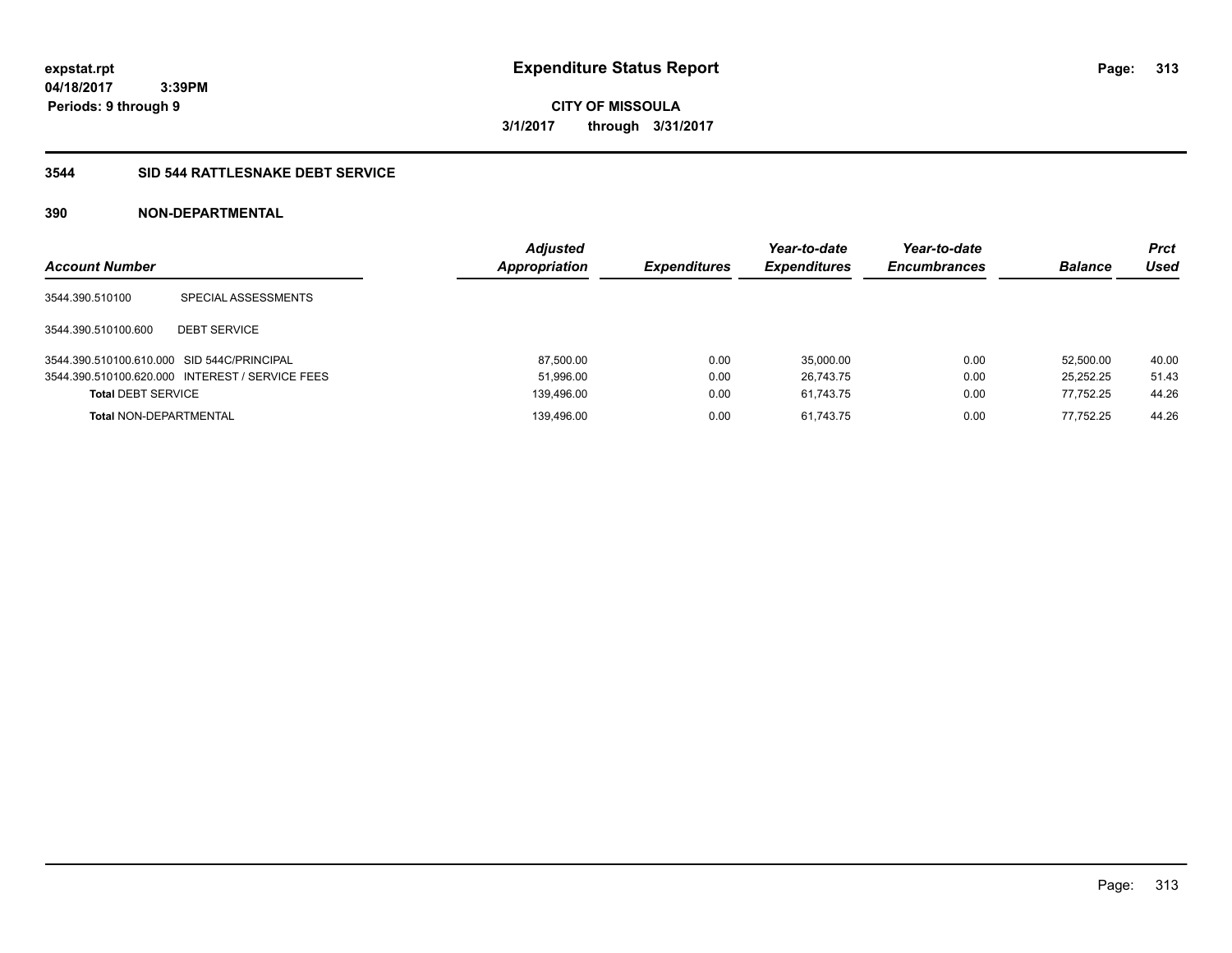**CITY OF MISSOULA 3/1/2017 through 3/31/2017**

## **3544 SID 544 RATTLESNAKE DEBT SERVICE**

## **550 SID 544 PROJECT**

| <b>Account Number</b>        |                                                 | <b>Adjusted</b><br><b>Appropriation</b> | <b>Expenditures</b> | Year-to-date<br><b>Expenditures</b> | Year-to-date<br><b>Encumbrances</b> | <b>Balance</b> | <b>Prct</b><br>Used |
|------------------------------|-------------------------------------------------|-----------------------------------------|---------------------|-------------------------------------|-------------------------------------|----------------|---------------------|
| 3544.550.510100              | SPECIAL ASSESSMENTS                             |                                         |                     |                                     |                                     |                |                     |
| 3544.550.510100.600          | <b>DEBT SERVICE</b>                             |                                         |                     |                                     |                                     |                |                     |
|                              | 3544.550.510100.610.000 SID 544B ARRA/PRINCIPAL | 0.00                                    | 0.00                | 8,000.00                            | 0.00                                | $-8,000.00$    | 0.00                |
|                              | 3544.550.510100.620.000 INTEREST / SERVICE FEES | 0.00                                    | 0.00                | 2.310.00                            | 0.00                                | $-2.310.00$    | 0.00                |
| <b>Total DEBT SERVICE</b>    |                                                 | 0.00                                    | 0.00                | 10,310.00                           | 0.00                                | $-10.310.00$   | 0.00                |
| <b>Total SID 544 PROJECT</b> |                                                 | 0.00                                    | 0.00                | 10,310.00                           | 0.00                                | $-10.310.00$   | 0.00                |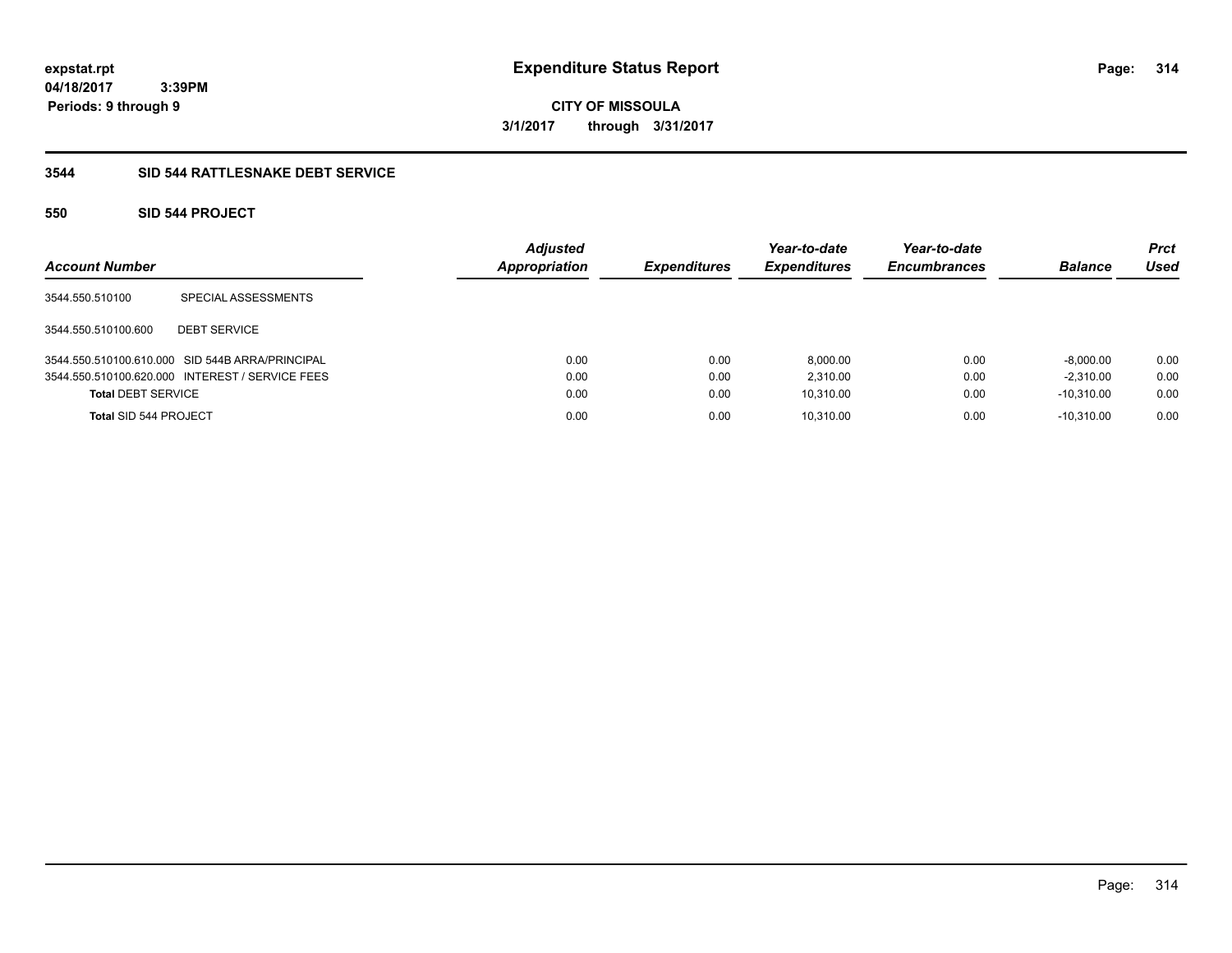# **CITY OF MISSOULA 3/1/2017 through 3/31/2017**

### **3544 SID 544 RATTLESNAKE DEBT SERVICE**

## **555 LOLO STREET PROJECT**

| <b>Account Number</b>          |                                                           | <b>Adjusted</b><br><b>Appropriation</b> | <b>Expenditures</b> | Year-to-date<br><b>Expenditures</b> | Year-to-date<br><b>Encumbrances</b> | <b>Balance</b> | <b>Prct</b><br><b>Used</b> |
|--------------------------------|-----------------------------------------------------------|-----------------------------------------|---------------------|-------------------------------------|-------------------------------------|----------------|----------------------------|
| 3544.555.510100                | SPECIAL ASSESSMENTS                                       |                                         |                     |                                     |                                     |                |                            |
| 3544.555.510100.600            | <b>DEBT SERVICE</b>                                       |                                         |                     |                                     |                                     |                |                            |
|                                | 3544.555.510100.610.000 SID 544D LOLOD/PRINCIPAL          | 0.00                                    | 0.00                | 750.00                              | 0.00                                | $-750.00$      | 0.00                       |
|                                | 3544.555.510100.620.000 SID 544 D INTEREST / SERVICE FEES | 0.00                                    | 0.00                | 162.50                              | 0.00                                | $-162.50$      | 0.00                       |
|                                | <b>Total SPECIAL ASSESSMENTS</b>                          | 0.00                                    | 0.00                | 912.50                              | 0.00                                | $-912.50$      | 0.00                       |
| 3544.555.510110                | <b>MERCHANT SERVICES</b>                                  |                                         |                     |                                     |                                     |                |                            |
| 3544.555.510110.500            | <b>FIXED CHARGES</b>                                      |                                         |                     |                                     |                                     |                |                            |
| <b>Total MERCHANT SERVICES</b> |                                                           | 0.00                                    | 0.00                | 0.00                                | 0.00                                | 0.00           | 0.00                       |
|                                | <b>Total LOLO STREET PROJECT</b>                          | 0.00                                    | 0.00                | 912.50                              | 0.00                                | $-912.50$      | 0.00                       |
|                                | Total SID 544 RATTLESNAKE DEBT SERVICE                    | 139,496.00                              | 0.00                | 72,966.25                           | 0.00                                | 66.529.75      | 52.31                      |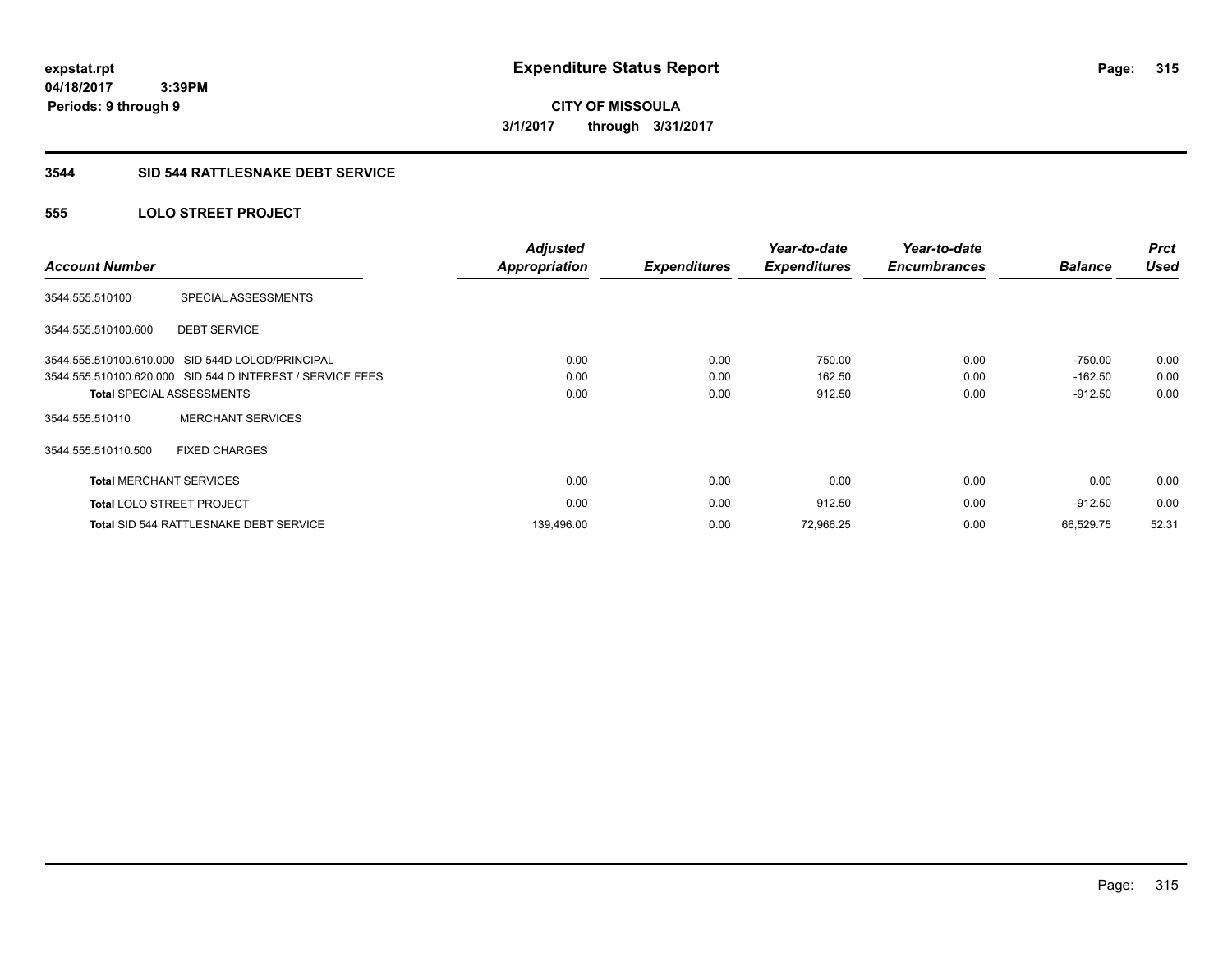#### **3545 SID 545 DEBT SERVICE**

| <b>Account Number</b> |                                     | <b>Adjusted</b><br><b>Appropriation</b> | <b>Expenditures</b> | Year-to-date<br><b>Expenditures</b> | Year-to-date<br><b>Encumbrances</b> | <b>Balance</b> | <b>Prct</b><br><b>Used</b> |
|-----------------------|-------------------------------------|-----------------------------------------|---------------------|-------------------------------------|-------------------------------------|----------------|----------------------------|
| 3545.390.510100       | SPECIAL ASSESSMENTS                 |                                         |                     |                                     |                                     |                |                            |
| 3545.390.510100.600   | <b>DEBT SERVICE</b>                 |                                         |                     |                                     |                                     |                |                            |
|                       | Total SPECIAL ASSESSMENTS           | 0.00                                    | 0.00                | 0.00                                | 0.00                                | 0.00           | 0.00                       |
| 3545.390.510110       | <b>MERCHANT SERVICES</b>            |                                         |                     |                                     |                                     |                |                            |
| 3545.390.510110.500   | <b>FIXED CHARGES</b>                |                                         |                     |                                     |                                     |                |                            |
|                       | <b>Total MERCHANT SERVICES</b>      | 0.00                                    | 0.00                | 0.00                                | 0.00                                | 0.00           | 0.00                       |
| 3545.390.521000       | INTERFUND OPERATING TRANSFERS       |                                         |                     |                                     |                                     |                |                            |
| 3545.390.521000.800   | OTHER OBJECTS                       |                                         |                     |                                     |                                     |                |                            |
|                       | Total INTERFUND OPERATING TRANSFERS | 0.00                                    | 0.00                | 0.00                                | 0.00                                | 0.00           | 0.00                       |
|                       | Total SID 545 DEBT SERVICE          | 0.00                                    | 0.00                | 0.00                                | 0.00                                | 0.00           | 0.00                       |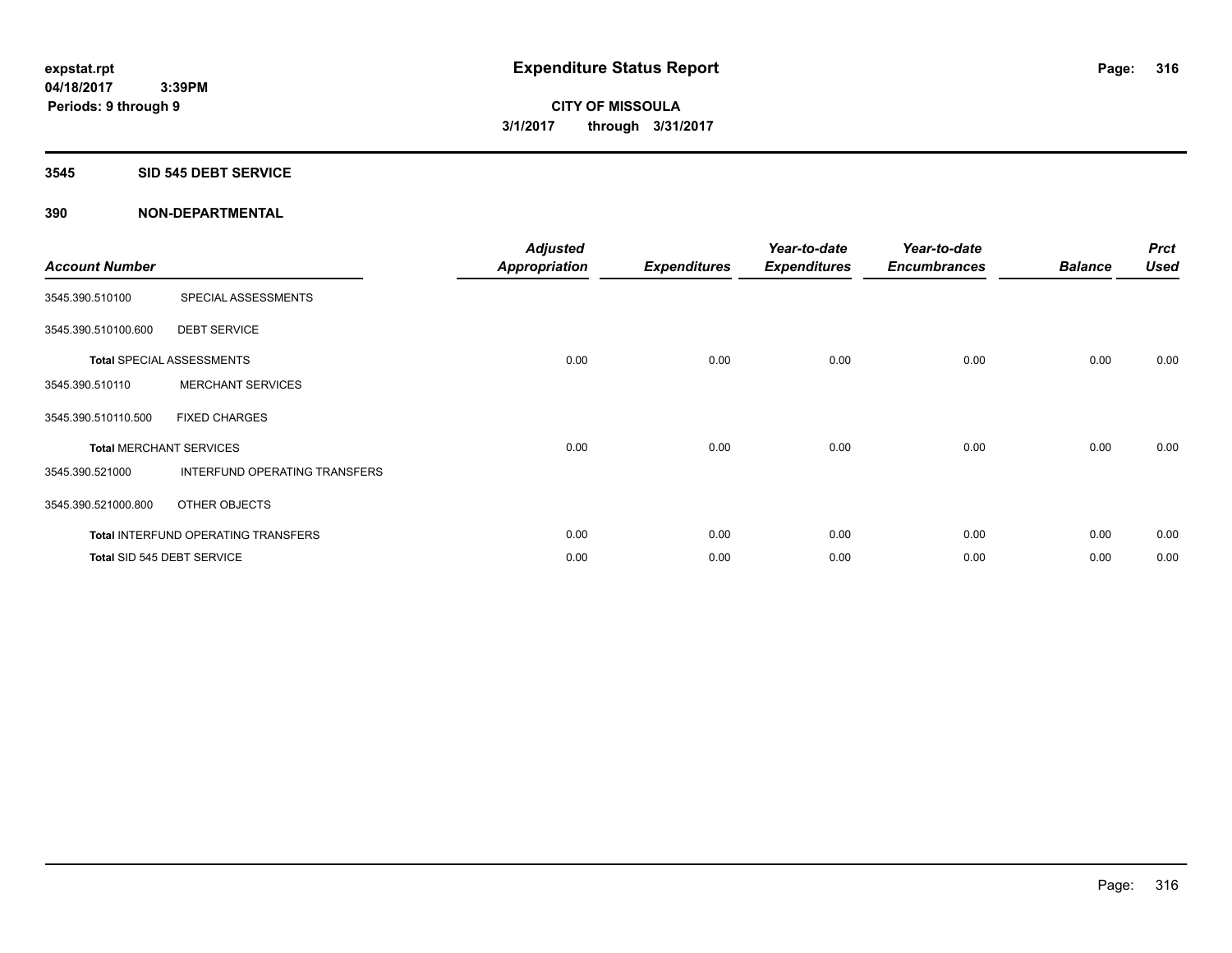#### **3546 SID 546 DEBT SERVICE**

| <b>Account Number</b> |                                            | <b>Adjusted</b><br><b>Appropriation</b> | <b>Expenditures</b> | Year-to-date<br><b>Expenditures</b> | Year-to-date<br><b>Encumbrances</b> | <b>Balance</b> | <b>Prct</b><br><b>Used</b> |
|-----------------------|--------------------------------------------|-----------------------------------------|---------------------|-------------------------------------|-------------------------------------|----------------|----------------------------|
| 3546.390.510100       | SPECIAL ASSESSMENTS                        |                                         |                     |                                     |                                     |                |                            |
| 3546.390.510100.600   | <b>DEBT SERVICE</b>                        |                                         |                     |                                     |                                     |                |                            |
|                       | <b>Total SPECIAL ASSESSMENTS</b>           | 0.00                                    | 0.00                | 0.00                                | 0.00                                | 0.00           | 0.00                       |
| 3546.390.510110       | <b>MERCHANT SERVICES</b>                   |                                         |                     |                                     |                                     |                |                            |
| 3546.390.510110.500   | <b>FIXED CHARGES</b>                       |                                         |                     |                                     |                                     |                |                            |
|                       | <b>Total MERCHANT SERVICES</b>             | 0.00                                    | 0.00                | 0.00                                | 0.00                                | 0.00           | 0.00                       |
| 3546.390.521000       | INTERFUND OPERATING TRANSFERS              |                                         |                     |                                     |                                     |                |                            |
| 3546.390.521000.800   | OTHER OBJECTS                              |                                         |                     |                                     |                                     |                |                            |
|                       | <b>Total INTERFUND OPERATING TRANSFERS</b> | 0.00                                    | 0.00                | 0.00                                | 0.00                                | 0.00           | 0.00                       |
|                       | Total SID 546 DEBT SERVICE                 | 0.00                                    | 0.00                | 0.00                                | 0.00                                | 0.00           | 0.00                       |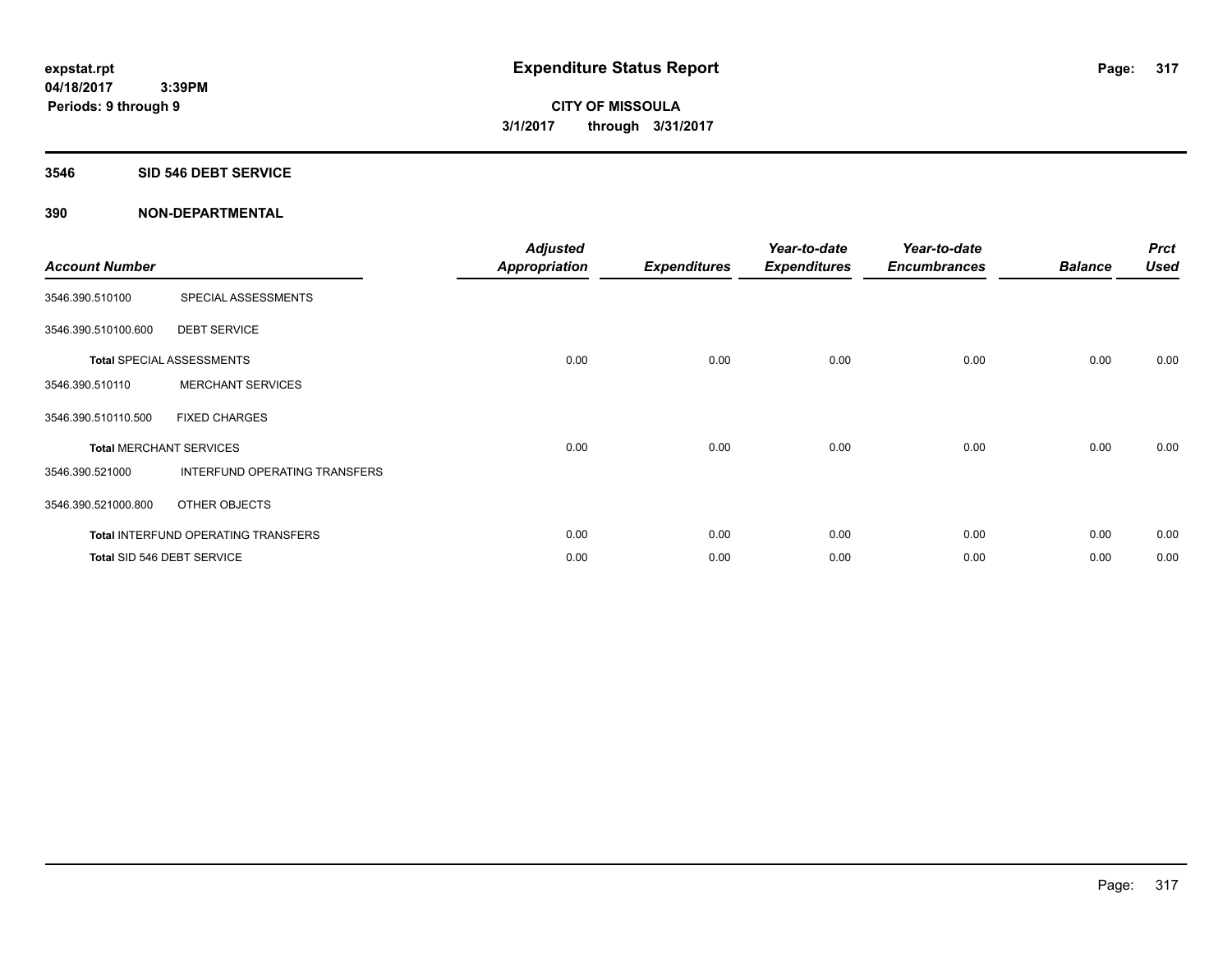## **3548 SID 548-5TH, 6TH & ARTHUR**

|                                                 | <b>Adjusted</b> |                     | Year-to-date        | Year-to-date        |                | <b>Prct</b> |
|-------------------------------------------------|-----------------|---------------------|---------------------|---------------------|----------------|-------------|
| <b>Account Number</b>                           | Appropriation   | <b>Expenditures</b> | <b>Expenditures</b> | <b>Encumbrances</b> | <b>Balance</b> | <b>Used</b> |
| SPECIAL ASSESSMENTS<br>3548.390.510100          |                 |                     |                     |                     |                |             |
| <b>DEBT SERVICE</b><br>3548.390.510100.600      |                 |                     |                     |                     |                |             |
| 3548.390.510100.610.000 SID 544C/PRINCIPAL      | 65,000.00       | 0.00                | 0.00                | 0.00                | 65,000.00      | 0.00        |
| 3548.390.510100.620.000 INTEREST / SERVICE FEES | 44,225.00       | 0.00                | 22,462.50           | 0.00                | 21,762.50      | 50.79       |
| <b>Total SPECIAL ASSESSMENTS</b>                | 109,225.00      | 0.00                | 22,462.50           | 0.00                | 86,762.50      | 20.57       |
| <b>MERCHANT SERVICES</b><br>3548.390.510110     |                 |                     |                     |                     |                |             |
| 3548.390.510110.500<br><b>FIXED CHARGES</b>     |                 |                     |                     |                     |                |             |
| 3548.390.510110.550.000 MERCHANT SERVICE FEES   | 350.00          | 0.00                | 0.00                | 0.00                | 350.00         | 0.00        |
| <b>Total MERCHANT SERVICES</b>                  | 350.00          | 0.00                | 0.00                | 0.00                | 350.00         | 0.00        |
| Total SID 548-5TH, 6TH & ARTHUR                 | 109,575.00      | 0.00                | 22,462.50           | 0.00                | 87,112.50      | 20.50       |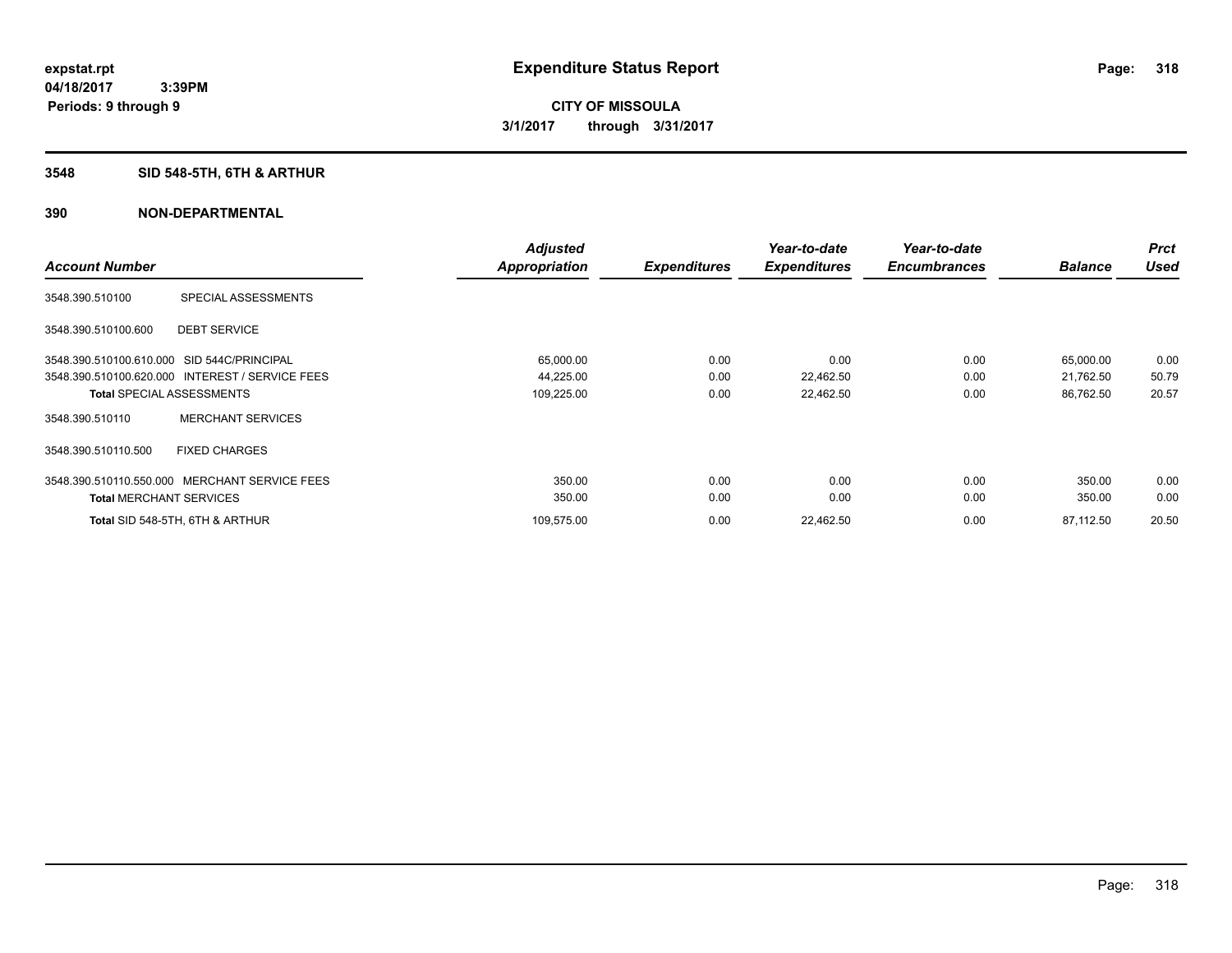#### **3549 SID 549 HILLVIEW WAY**

| <b>Account Number</b>            |                                                 | <b>Adjusted</b><br>Appropriation | <b>Expenditures</b> | Year-to-date<br><b>Expenditures</b> | Year-to-date<br><b>Encumbrances</b> | <b>Balance</b>               | <b>Prct</b><br><b>Used</b> |
|----------------------------------|-------------------------------------------------|----------------------------------|---------------------|-------------------------------------|-------------------------------------|------------------------------|----------------------------|
| 3549.390.510100                  | SPECIAL ASSESSMENTS                             |                                  |                     |                                     |                                     |                              |                            |
| 3549.390.510100.600              | <b>DEBT SERVICE</b>                             |                                  |                     |                                     |                                     |                              |                            |
| <b>Total SPECIAL ASSESSMENTS</b> | 3549.390.510100.620.000 INTEREST / SERVICE FEES | 0.00<br>0.00                     | 0.00<br>0.00        | 26.014.34<br>26,014.34              | 0.00<br>0.00                        | $-26.014.34$<br>$-26.014.34$ | 0.00<br>0.00               |
| Total SID 549 HILLVIEW WAY       |                                                 | 0.00                             | 0.00                | 26,014.34                           | 0.00                                | $-26.014.34$                 | 0.00                       |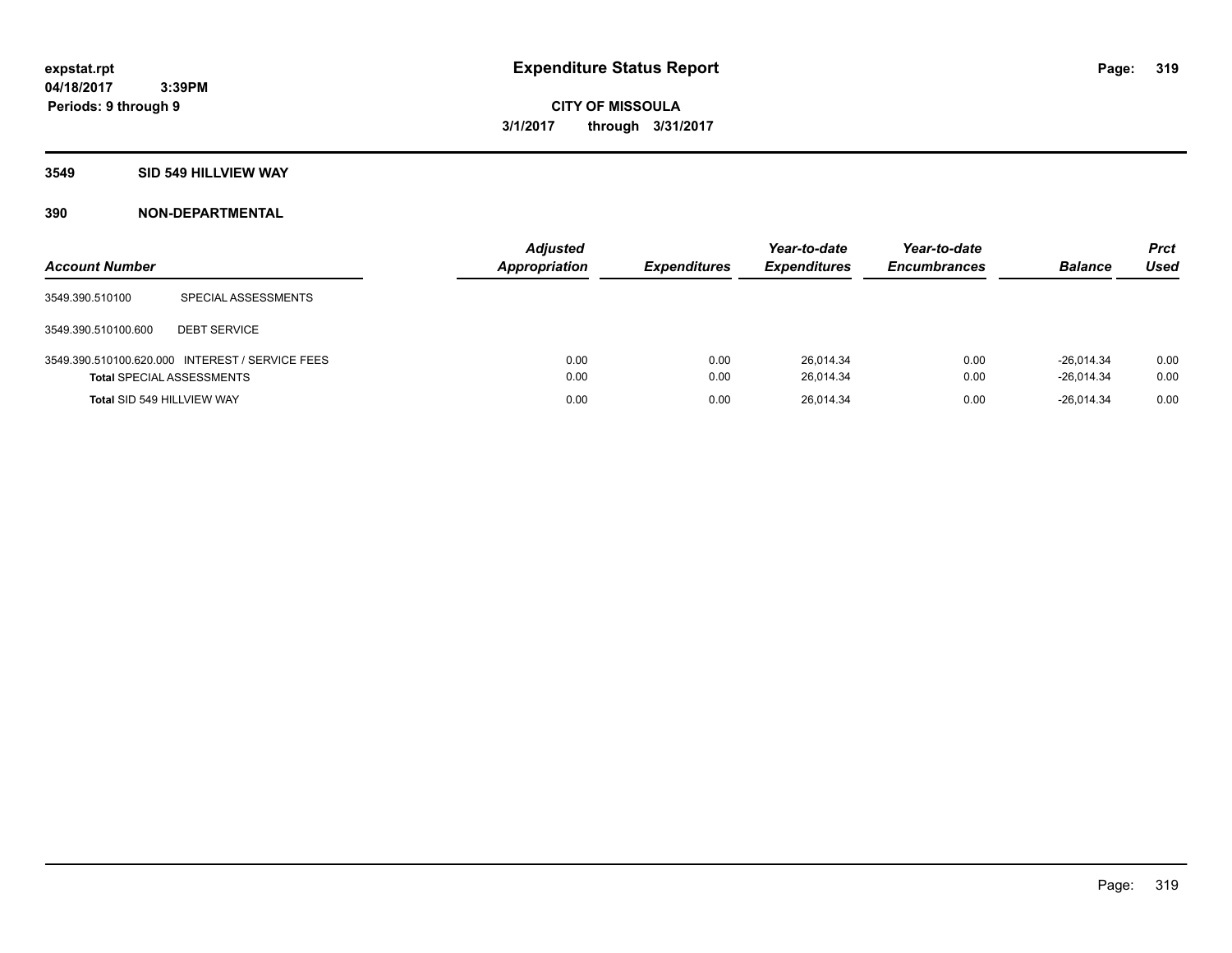**CITY OF MISSOULA 3/1/2017 through 3/31/2017**

#### **4060 CAPITAL IMPROVEMENT PROGRAM FUND**

| <b>Account Number</b>                   |                                                                                                        | <b>Adjusted</b><br><b>Appropriation</b> | <b>Expenditures</b>  | Year-to-date<br><b>Expenditures</b> | Year-to-date<br><b>Encumbrances</b> | <b>Balance</b>             | <b>Prct</b><br><b>Used</b> |
|-----------------------------------------|--------------------------------------------------------------------------------------------------------|-----------------------------------------|----------------------|-------------------------------------|-------------------------------------|----------------------------|----------------------------|
| 4060.390.410000                         | <b>GENERAL GOVERNMENT</b>                                                                              |                                         |                      |                                     |                                     |                            |                            |
| 4060.390.410000.600                     | <b>DEBT SERVICE</b>                                                                                    |                                         |                      |                                     |                                     |                            |                            |
|                                         | Total GENERAL GOVERNMENT                                                                               | 0.00                                    | 0.00                 | 0.00                                | 0.00                                | 0.00                       | 0.00                       |
| 4060.390.410001                         | SELF HOSTING ACCELA AUTOMATION                                                                         |                                         |                      |                                     |                                     |                            |                            |
| 4060.390.410001.900                     | CAPITAL OUTLAY                                                                                         |                                         |                      |                                     |                                     |                            |                            |
|                                         | 4060.390.410001.940.000 SELF HOSTING ACCELA AUTOMATION<br>Total SELF HOSTING ACCELA AUTOMATION         | 0.00<br>0.00                            | 0.00<br>0.00         | 6,500.00<br>6,500.00                | 0.00<br>0.00                        | $-6,500.00$<br>$-6,500.00$ | 0.00<br>0.00               |
| 4060.390.410211                         | MAYORS NEIGHBORHOOD OFFICE REMODEL                                                                     |                                         |                      |                                     |                                     |                            |                            |
| 4060.390.410211.900                     | <b>CAPITAL OUTLAY</b>                                                                                  |                                         |                      |                                     |                                     |                            |                            |
|                                         | 4060.390.410211.930.000 MAYORS NEIGHBORHOOD OFFICE REMODEL<br>Total MAYORS NEIGHBORHOOD OFFICE REMODEL | 0.00<br>0.00                            | 1,490.55<br>1,490.55 | 9,124.60<br>9,124.60                | 0.00<br>0.00                        | $-9,124.60$<br>$-9,124.60$ | 0.00<br>0.00               |
| 4060.390.410360                         | <b>CITY HALL EXPANSION</b>                                                                             |                                         |                      |                                     |                                     |                            |                            |
| 4060.390.410360.800                     | OTHER OBJECTS                                                                                          |                                         |                      |                                     |                                     |                            |                            |
| Total CITY HALL EXPANSION               |                                                                                                        | 0.00                                    | 0.00                 | 0.00                                | 0.00                                | 0.00                       | 0.00                       |
| 4060.390.410368                         | MUNI COURT EXPANSION DEBT SERVICE                                                                      |                                         |                      |                                     |                                     |                            |                            |
| 4060.390.410368.600                     | <b>DEBT SERVICE</b>                                                                                    |                                         |                      |                                     |                                     |                            |                            |
| 4060.390.410368.620.000 INTEREST & FEES | Total MUNI COURT EXPANSION DEBT SERVICE                                                                | 0.00<br>0.00                            | 0.00<br>0.00         | 350.00<br>350.00                    | 0.00<br>0.00                        | $-350.00$<br>$-350.00$     | 0.00<br>0.00               |
| 4060.390.410560                         | <b>COPIERS/COMPUTER EQUIP</b>                                                                          |                                         |                      |                                     |                                     |                            |                            |
| 4060.390.410560.900                     | CAPITAL OUTLAY                                                                                         |                                         |                      |                                     |                                     |                            |                            |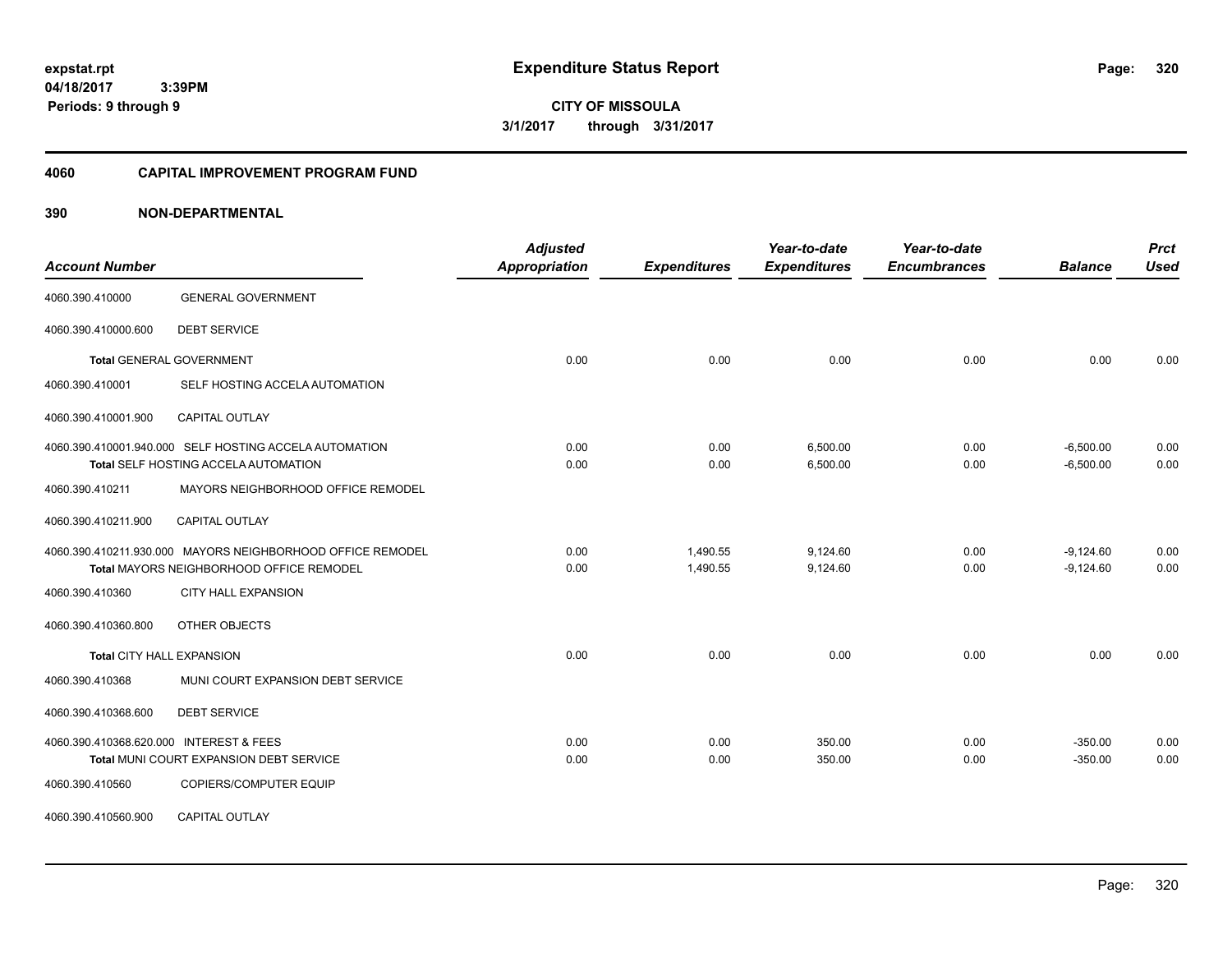**04/18/2017 3:39PM**

**Periods: 9 through 9**

**321**

**CITY OF MISSOULA 3/1/2017 through 3/31/2017**

#### **4060 CAPITAL IMPROVEMENT PROGRAM FUND**

| <b>Account Number</b>            |                                                                                | <b>Adjusted</b><br><b>Appropriation</b> | <b>Expenditures</b> | Year-to-date<br><b>Expenditures</b> | Year-to-date<br><b>Encumbrances</b> | <b>Balance</b>               | <b>Prct</b><br><b>Used</b> |
|----------------------------------|--------------------------------------------------------------------------------|-----------------------------------------|---------------------|-------------------------------------|-------------------------------------|------------------------------|----------------------------|
|                                  | 4060.390.410560.940.000 COPIERS/COMPUTER EQUIP<br>Total COPIERS/COMPUTER EQUIP | 0.00<br>0.00                            | 344.98<br>344.98    | 18,031.07<br>18,031.07              | 0.00<br>0.00                        | $-18,031.07$<br>$-18,031.07$ | 0.00<br>0.00               |
| 4060.390.410587                  | CUSTOMER SERVICE REQUEST MODULE                                                |                                         |                     |                                     |                                     |                              |                            |
| 4060.390.410587.900              | <b>CAPITAL OUTLAY</b>                                                          |                                         |                     |                                     |                                     |                              |                            |
|                                  | Total CUSTOMER SERVICE REQUEST MODULE                                          | 0.00                                    | 0.00                | 0.00                                | 0.00                                | 0.00                         | 0.00                       |
| 4060.390.411011                  | <b>CAFR BUILDER</b>                                                            |                                         |                     |                                     |                                     |                              |                            |
| 4060.390.411011.900              | <b>CAPITAL OUTLAY</b>                                                          |                                         |                     |                                     |                                     |                              |                            |
| <b>Total CAFR BUILDER</b>        |                                                                                | 0.00                                    | 0.00                | 0.00                                | 0.00                                | 0.00                         | 0.00                       |
| 4060.390.411241                  | ENERGY CONSERVATION CLIMATE ACTION                                             |                                         |                     |                                     |                                     |                              |                            |
| 4060.390.411241.900              | <b>CAPITAL OUTLAY</b>                                                          |                                         |                     |                                     |                                     |                              |                            |
|                                  | Total ENERGY CONSERVATION CLIMATE ACTION                                       | 0.00                                    | 0.00                | 0.00                                | 0.00                                | 0.00                         | 0.00                       |
| 4060.390.411242                  | COUNCIL CHAMBERS HVAC                                                          |                                         |                     |                                     |                                     |                              |                            |
| 4060.390.411242.900              | <b>CAPITAL OUTLAY</b>                                                          |                                         |                     |                                     |                                     |                              |                            |
|                                  | Total COUNCIL CHAMBERS HVAC                                                    | 0.00                                    | 0.00                | 0.00                                | 0.00                                | 0.00                         | 0.00                       |
| 4060.390.411300                  | INTERNAL FINANCED EQUIPMENT                                                    |                                         |                     |                                     |                                     |                              |                            |
| 4060.390.411300.300              | PURCHASED SERVICES                                                             |                                         |                     |                                     |                                     |                              |                            |
| 4060.390.411300.380.000 TRAINING |                                                                                | 0.00                                    | 0.00                | 787.50                              | 0.00                                | $-787.50$                    | 0.00                       |
|                                  | <b>Total PURCHASED SERVICES</b>                                                | 0.00                                    | 0.00                | 787.50                              | 0.00                                | $-787.50$                    | 0.00                       |
| 4060.390.411300.600              | <b>DEBT SERVICE</b>                                                            |                                         |                     |                                     |                                     |                              |                            |
|                                  | 4060.390.411300.610.000 INTERNALLY FINANCED EQUIP/PRINCIPAL                    | 150,993.00                              | 0.00                | 0.00                                | 0.00                                | 150,993.00                   | 0.00                       |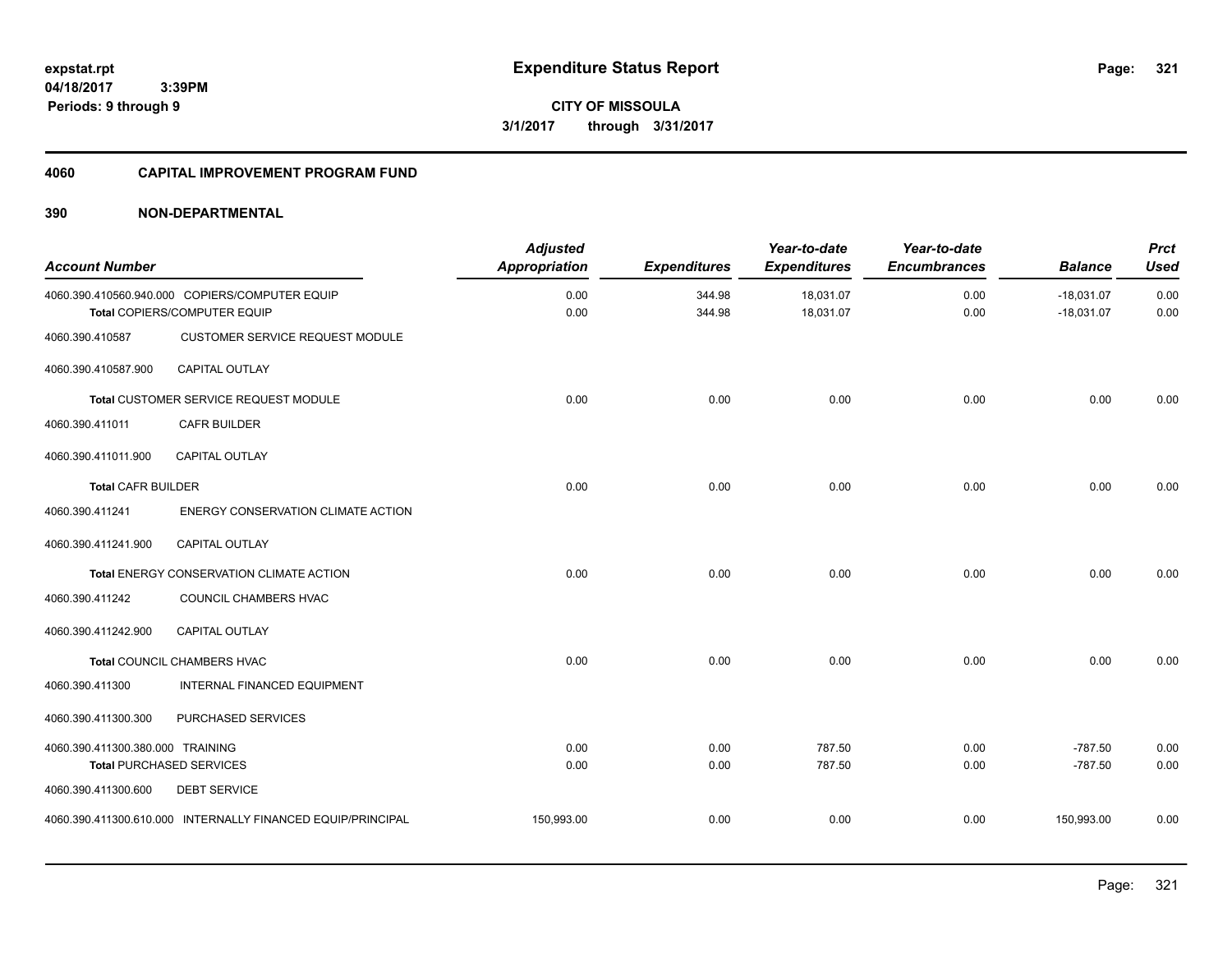**322**

**CITY OF MISSOULA 3/1/2017 through 3/31/2017**

#### **4060 CAPITAL IMPROVEMENT PROGRAM FUND**

| <b>Account Number</b>       |                                                                                                                 | <b>Adjusted</b><br><b>Appropriation</b> | <b>Expenditures</b> | Year-to-date<br><b>Expenditures</b> | Year-to-date<br><b>Encumbrances</b> | <b>Balance</b>                   | <b>Prct</b><br><b>Used</b> |
|-----------------------------|-----------------------------------------------------------------------------------------------------------------|-----------------------------------------|---------------------|-------------------------------------|-------------------------------------|----------------------------------|----------------------------|
| <b>Total DEBT SERVICE</b>   | 4060.390.411300.620.000 INTEREST / SERVICE FEES                                                                 | 11,183.00<br>162,176.00                 | 0.00<br>0.00        | 0.00<br>0.00                        | 0.00<br>0.00                        | 11,183.00<br>162,176.00          | 0.00<br>0.00               |
| 4060.390.411300.900         | <b>CAPITAL OUTLAY</b>                                                                                           |                                         |                     |                                     |                                     |                                  |                            |
| <b>Total CAPITAL OUTLAY</b> | 4060.390.411300.940.000 MACHINERY & EQUIPMENT                                                                   | 0.00<br>0.00                            | 0.00<br>0.00        | 90,357.40<br>90.357.40              | 0.00<br>0.00                        | $-90.357.40$<br>$-90.357.40$     | 0.00<br>0.00               |
|                             | Total INTERNAL FINANCED EQUIPMENT                                                                               | 162.176.00                              | 0.00                | 91,144.90                           | 0.00                                | 71,031.10                        | 56.20                      |
| 4060.390.411302             | <b>VOIP/DATA/GIS/STORAGE UPGRADE</b>                                                                            |                                         |                     |                                     |                                     |                                  |                            |
| 4060.390.411302.900         | <b>CAPITAL OUTLAY</b>                                                                                           |                                         |                     |                                     |                                     |                                  |                            |
|                             | Total VOIP/DATA/GIS/STORAGE UPGRADE                                                                             | 0.00                                    | 0.00                | 0.00                                | 0.00                                | 0.00                             | 0.00                       |
| 4060.390.411400             | <b>CIP SOFTWARE</b>                                                                                             |                                         |                     |                                     |                                     |                                  |                            |
| 4060.390.411400.900         | <b>CAPITAL OUTLAY</b>                                                                                           |                                         |                     |                                     |                                     |                                  |                            |
| <b>Total CIP SOFTWARE</b>   | 4060.390.411400.940.000 ENGINEERING SOFTWARE                                                                    | 0.00<br>0.00                            | 0.00<br>0.00        | 94,000.00<br>94,000.00              | 0.00<br>0.00                        | $-94,000.00$<br>$-94.000.00$     | 0.00<br>0.00               |
| 4060.390.420001             | PUBLIC SAFETY OPERATING/LIGHT VEHICLES                                                                          |                                         |                     |                                     |                                     |                                  |                            |
| 4060.390.420001.900         | <b>CAPITAL OUTLAY</b>                                                                                           |                                         |                     |                                     |                                     |                                  |                            |
|                             | 4060.390.420001.940.000 PS CORE OPERATING LIGHT VEHICLES<br><b>Total PUBLIC SAFETY OPERATING/LIGHT VEHICLES</b> | 0.00<br>0.00                            | 924.62<br>924.62    | 334.636.83<br>334,636.83            | 0.00<br>0.00                        | $-334.636.83$<br>$-334,636.83$   | 0.00<br>0.00               |
| 4060.390.420002             | PUBLIC SAFETY CORE HEAVY EQUIP                                                                                  |                                         |                     |                                     |                                     |                                  |                            |
| 4060.390.420002.900         | <b>CAPITAL OUTLAY</b>                                                                                           |                                         |                     |                                     |                                     |                                  |                            |
|                             | 4060.390.420002.940.000 PS CORE HEAVY EQUIPMENT<br>Total PUBLIC SAFETY CORE HEAVY EQUIP                         | 0.00<br>0.00                            | 359.98<br>359.98    | 968,190.72<br>968,190.72            | 0.00<br>0.00                        | $-968, 190.72$<br>$-968, 190.72$ | 0.00<br>0.00               |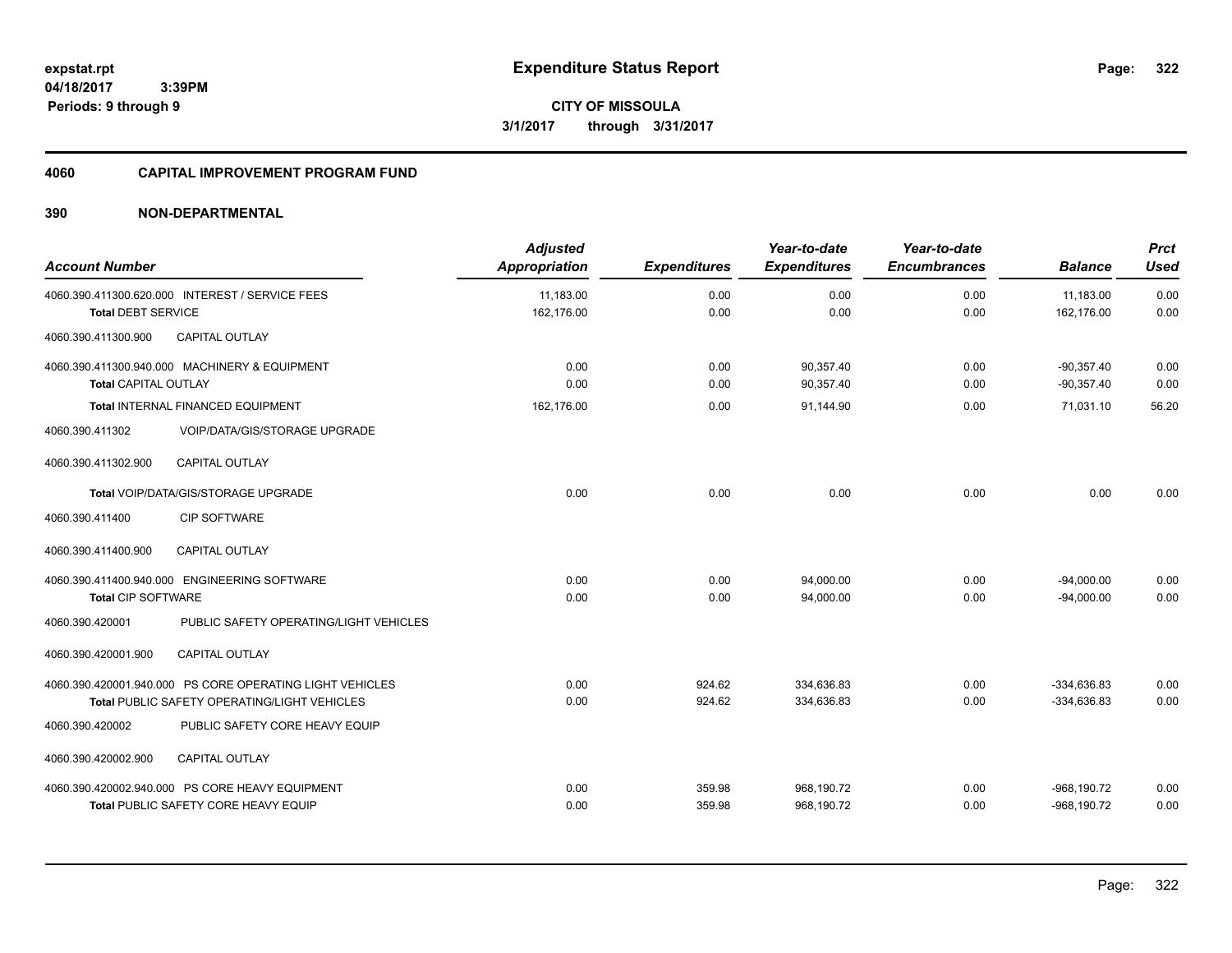**CITY OF MISSOULA 3/1/2017 through 3/31/2017**

#### **4060 CAPITAL IMPROVEMENT PROGRAM FUND**

| <b>Account Number</b>                |                                                               | <b>Adjusted</b><br><b>Appropriation</b> | <b>Expenditures</b> | Year-to-date<br><b>Expenditures</b> | Year-to-date<br><b>Encumbrances</b> | <b>Balance</b>  | <b>Prct</b><br><b>Used</b> |
|--------------------------------------|---------------------------------------------------------------|-----------------------------------------|---------------------|-------------------------------------|-------------------------------------|-----------------|----------------------------|
| 4060.390.420120                      | <b>FACILITIES</b>                                             |                                         |                     |                                     |                                     |                 |                            |
| 4060.390.420120.300                  | PURCHASED SERVICES                                            |                                         |                     |                                     |                                     |                 |                            |
|                                      | 4060.390.420120.350.000 POLICE EVIDENCE STORAGE BLDG/PROF SVS | 0.00                                    | 2.800.00            | 40.823.83                           | 0.00                                | $-40.823.83$    | 0.00                       |
|                                      | <b>Total PURCHASED SERVICES</b>                               | 0.00                                    | 2,800.00            | 40,823.83                           | 0.00                                | $-40,823.83$    | 0.00                       |
| 4060.390.420120.900                  | <b>CAPITAL OUTLAY</b>                                         |                                         |                     |                                     |                                     |                 |                            |
| 4060.390.420120.910.000 LAND         |                                                               | 0.00                                    | 0.00                | 10,000.00                           | 0.00                                | $-10,000.00$    | 0.00                       |
|                                      | 4060.390.420120.920.000 POLICE EVIDENCE STORAGE BUILDING      | 0.00                                    | 1,348,053.18        | 1,350,390.83                        | 0.00                                | $-1,350,390.83$ | 0.00                       |
| 4060.390.420120.930.000 IMPROVEMENTS |                                                               | 0.00                                    | 2,426.72            | 60,446.76                           | 0.00                                | $-60,446.76$    | 0.00                       |
| <b>Total CAPITAL OUTLAY</b>          |                                                               | 0.00                                    | 1,350,479.90        | 1,420,837.59                        | 0.00                                | $-1,420,837.59$ | 0.00                       |
| <b>Total FACILITIES</b>              |                                                               | 0.00                                    | 1,353,279.90        | 1,461,661.42                        | 0.00                                | $-1,461,661.42$ | 0.00                       |
| 4060.390.420421                      | FIRE STATION IMPROVEMENTS                                     |                                         |                     |                                     |                                     |                 |                            |
| 4060.390.420421.900                  | <b>CAPITAL OUTLAY</b>                                         |                                         |                     |                                     |                                     |                 |                            |
|                                      | <b>Total FIRE STATION IMPROVEMENTS</b>                        | 0.00                                    | 0.00                | 0.00                                | 0.00                                | 0.00            | 0.00                       |
| 4060.390.420470                      | <b>SEARCH &amp; RESCUE</b>                                    |                                         |                     |                                     |                                     |                 |                            |
| 4060.390.420470.900                  | <b>CAPITAL OUTLAY</b>                                         |                                         |                     |                                     |                                     |                 |                            |
|                                      | 4060.390.420470.930.000 BOAT RAMP IMPROVEMENTS                | 0.00                                    | 0.00                | 48,074.31                           | 0.00                                | $-48,074.31$    | 0.00                       |
| <b>Total SEARCH &amp; RESCUE</b>     |                                                               | 0.00                                    | 0.00                | 48,074.31                           | 0.00                                | $-48,074.31$    | 0.00                       |
| 4060.390.420471                      | <b>BOAT RAMP IMPROVEMENTS</b>                                 |                                         |                     |                                     |                                     |                 |                            |
| 4060.390.420471.300                  | PURCHASED SERVICES                                            |                                         |                     |                                     |                                     |                 |                            |
|                                      | <b>Total PURCHASED SERVICES</b>                               | 0.00                                    | 0.00                | 0.00                                | 0.00                                | 0.00            | 0.00                       |
| 4060.390.420471.900                  | <b>CAPITAL OUTLAY</b>                                         |                                         |                     |                                     |                                     |                 |                            |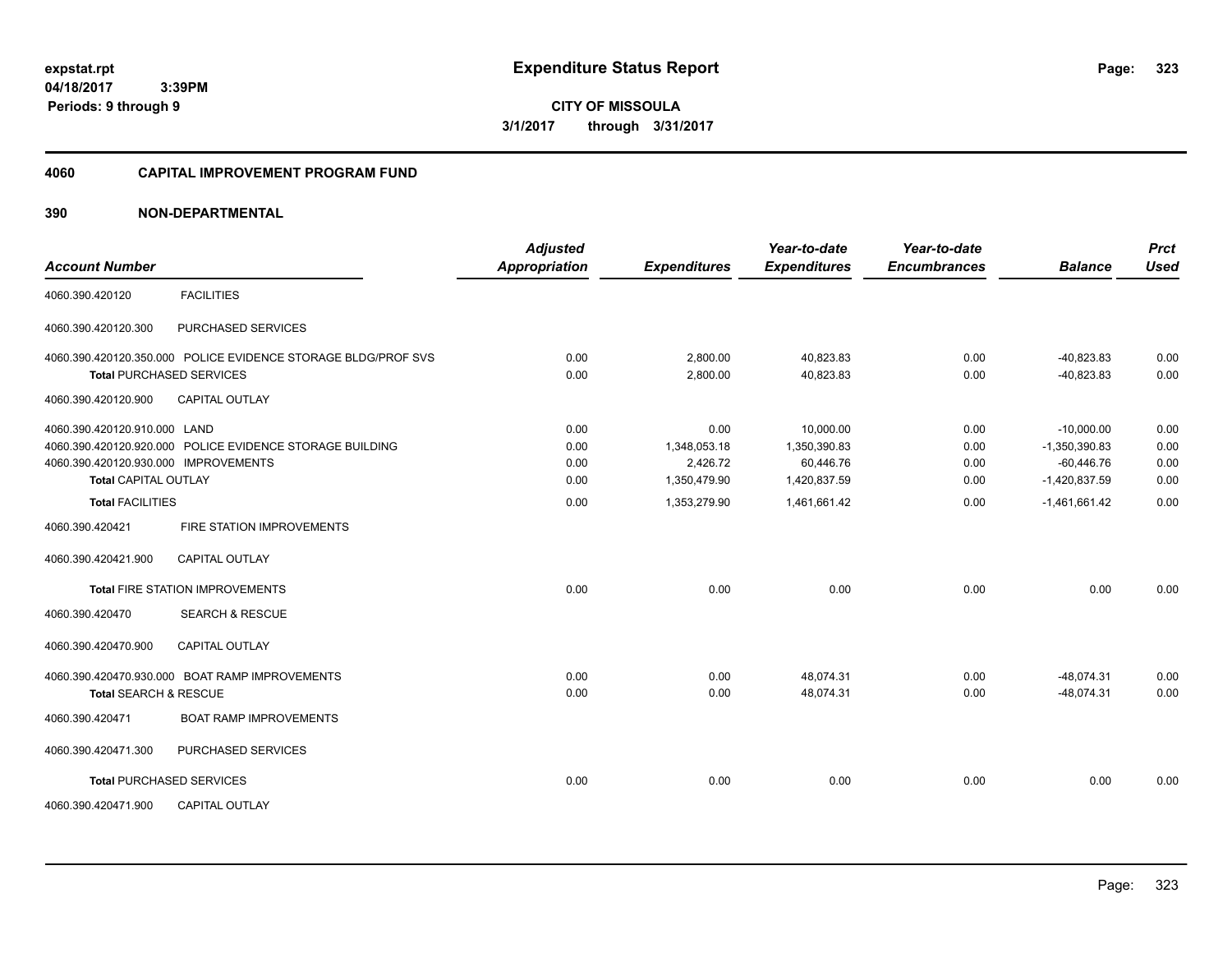**CITY OF MISSOULA 3/1/2017 through 3/31/2017**

## **4060 CAPITAL IMPROVEMENT PROGRAM FUND**

| <b>Account Number</b>           |                                                                                                    | <b>Adjusted</b><br><b>Appropriation</b> | <b>Expenditures</b>  | Year-to-date<br><b>Expenditures</b> | Year-to-date<br><b>Encumbrances</b> | <b>Balance</b>                 | <b>Prct</b><br><b>Used</b> |
|---------------------------------|----------------------------------------------------------------------------------------------------|-----------------------------------------|----------------------|-------------------------------------|-------------------------------------|--------------------------------|----------------------------|
|                                 | Total BOAT RAMP IMPROVEMENTS                                                                       | 0.00                                    | 0.00                 | 0.00                                | 0.00                                | 0.00                           | 0.00                       |
| 4060.390.420640                 | <b>SCBA EQUPMENT</b>                                                                               |                                         |                      |                                     |                                     |                                |                            |
| 4060.390.420640.900             | <b>CAPITAL OUTLAY</b>                                                                              |                                         |                      |                                     |                                     |                                |                            |
| <b>Total SCBA EQUPMENT</b>      |                                                                                                    | 0.00                                    | 0.00                 | 0.00                                | 0.00                                | 0.00                           | 0.00                       |
| 4060.390.430000                 | <b>CITY HALL REMODELS</b>                                                                          |                                         |                      |                                     |                                     |                                |                            |
| 4060.390.430000.900             | <b>CAPITAL OUTLAY</b>                                                                              |                                         |                      |                                     |                                     |                                |                            |
| <b>Total CITY HALL REMODELS</b> | 4060.390.430000.930.000 ADA STUDY/IMPLEMENTATION/IMPROVEMENTS                                      | 0.00<br>0.00                            | 615.88<br>615.88     | 253,945.10<br>253,945.10            | 0.00<br>0.00                        | $-253,945.10$<br>$-253,945.10$ | 0.00<br>0.00               |
| 4060.390.430001                 | PW CORE OPERATING LIGHT VEHICLES                                                                   |                                         |                      |                                     |                                     |                                |                            |
| 4060.390.430001.900             | <b>CAPITAL OUTLAY</b>                                                                              |                                         |                      |                                     |                                     |                                |                            |
|                                 | 4060.390.430001.940.000 PW CORE OPERATING LIGHT VEHICLES<br>Total PW CORE OPERATING LIGHT VEHICLES | 0.00<br>0.00                            | 1,988.00<br>1,988.00 | 30,648.02<br>30,648.02              | 0.00<br>0.00                        | $-30,648.02$<br>$-30.648.02$   | 0.00<br>0.00               |
| 4060.390.430002                 | PW CORE HEAVY EQUIPMENT                                                                            |                                         |                      |                                     |                                     |                                |                            |
| 4060.390.430002.900             | <b>CAPITAL OUTLAY</b>                                                                              |                                         |                      |                                     |                                     |                                |                            |
|                                 | 4060.390.430002.940.000 PW CORE HEAVY EQUIPMENT<br>Total PW CORE HEAVY EQUIPMENT                   | 0.00<br>0.00                            | 44.49<br>44.49       | 172,480.14<br>172,480.14            | 0.00<br>0.00                        | $-172,480.14$<br>$-172,480.14$ | 0.00<br>0.00               |
| 4060.390.430004                 | TRAFFIC SIGNAL LED CONVERSION                                                                      |                                         |                      |                                     |                                     |                                |                            |
| 4060.390.430004.900             | <b>CAPITAL OUTLAY</b>                                                                              |                                         |                      |                                     |                                     |                                |                            |
|                                 | Total TRAFFIC SIGNAL LED CONVERSION                                                                | 0.00                                    | 0.00                 | 0.00                                | 0.00                                | 0.00                           | 0.00                       |
| 4060.390.430013                 | MAINTENANCE MANAGEMENT SYSTEM                                                                      |                                         |                      |                                     |                                     |                                |                            |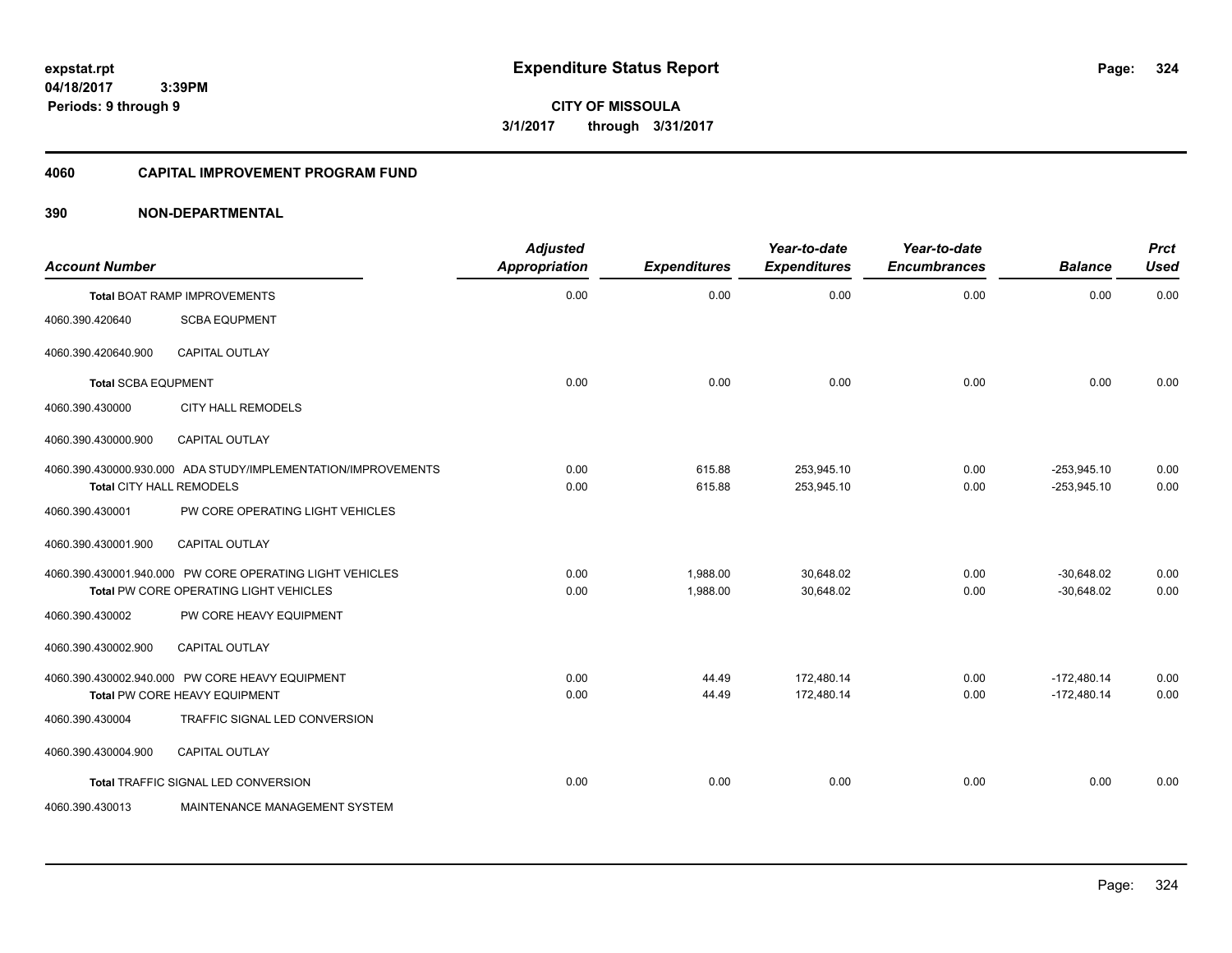**325**

**04/18/2017 3:39PM Periods: 9 through 9**

**CITY OF MISSOULA 3/1/2017 through 3/31/2017**

#### **4060 CAPITAL IMPROVEMENT PROGRAM FUND**

| <b>Account Number</b>        |                                                                                   | <b>Adjusted</b><br><b>Appropriation</b> | <b>Expenditures</b>    | Year-to-date<br><b>Expenditures</b> | Year-to-date<br><b>Encumbrances</b> | <b>Balance</b>                 | <b>Prct</b><br><b>Used</b> |
|------------------------------|-----------------------------------------------------------------------------------|-----------------------------------------|------------------------|-------------------------------------|-------------------------------------|--------------------------------|----------------------------|
| 4060.390.430013.900          | <b>CAPITAL OUTLAY</b>                                                             |                                         |                        |                                     |                                     |                                |                            |
|                              | Total MAINTENANCE MANAGEMENT SYSTEM                                               | 0.00                                    | 0.00                   | 0.00                                | 0.00                                | 0.00                           | 0.00                       |
| 4060.390.430221              | CENTRALIZED MAINT, TOOLS & FENCE                                                  |                                         |                        |                                     |                                     |                                |                            |
| 4060.390.430221.900          | CAPITAL OUTLAY                                                                    |                                         |                        |                                     |                                     |                                |                            |
|                              | Total CENTRALIZED MAINT, TOOLS & FENCE                                            | 0.00                                    | 0.00                   | 0.00                                | 0.00                                | 0.00                           | 0.00                       |
| 4060.390.430266              | <b>TRAFFIC CALMING</b>                                                            |                                         |                        |                                     |                                     |                                |                            |
| 4060.390.430266.900          | <b>CAPITAL OUTLAY</b>                                                             |                                         |                        |                                     |                                     |                                |                            |
| <b>Total TRAFFIC CALMING</b> |                                                                                   | 0.00                                    | 0.00                   | 0.00                                | 0.00                                | 0.00                           | 0.00                       |
| 4060.390.431401              | <b>GIS-AERIAL PHOTOGRAPHY</b>                                                     |                                         |                        |                                     |                                     |                                |                            |
| 4060.390.431401.300          | PURCHASED SERVICES                                                                |                                         |                        |                                     |                                     |                                |                            |
|                              | Total GIS-AERIAL PHOTOGRAPHY                                                      | 0.00                                    | 0.00                   | 0.00                                | 0.00                                | 0.00                           | 0.00                       |
| 4060.390.440620              | ANIMAL CONTROL FACILITIES                                                         |                                         |                        |                                     |                                     |                                |                            |
| 4060.390.440620.900          | <b>CAPITAL OUTLAY</b>                                                             |                                         |                        |                                     |                                     |                                |                            |
|                              | Total ANIMAL CONTROL FACILITIES                                                   | 0.00                                    | 0.00                   | 0.00                                | 0.00                                | 0.00                           | 0.00                       |
| 4060.390.460001              | PARKS CORE EQUIPMENT                                                              |                                         |                        |                                     |                                     |                                |                            |
| 4060.390.460001.900          | CAPITAL OUTLAY                                                                    |                                         |                        |                                     |                                     |                                |                            |
|                              | 4060.390.460001.940.000 PARKS CORE EQUIPMENT<br><b>Total PARKS CORE EQUIPMENT</b> | 0.00<br>0.00                            | 87,128.80<br>87,128.80 | 232,941.90<br>232,941.90            | 0.00<br>0.00                        | $-232,941.90$<br>$-232,941.90$ | 0.00<br>0.00               |
| 4060.390.460002              | PARKS CORE HEAVY EQUIPMENT                                                        |                                         |                        |                                     |                                     |                                |                            |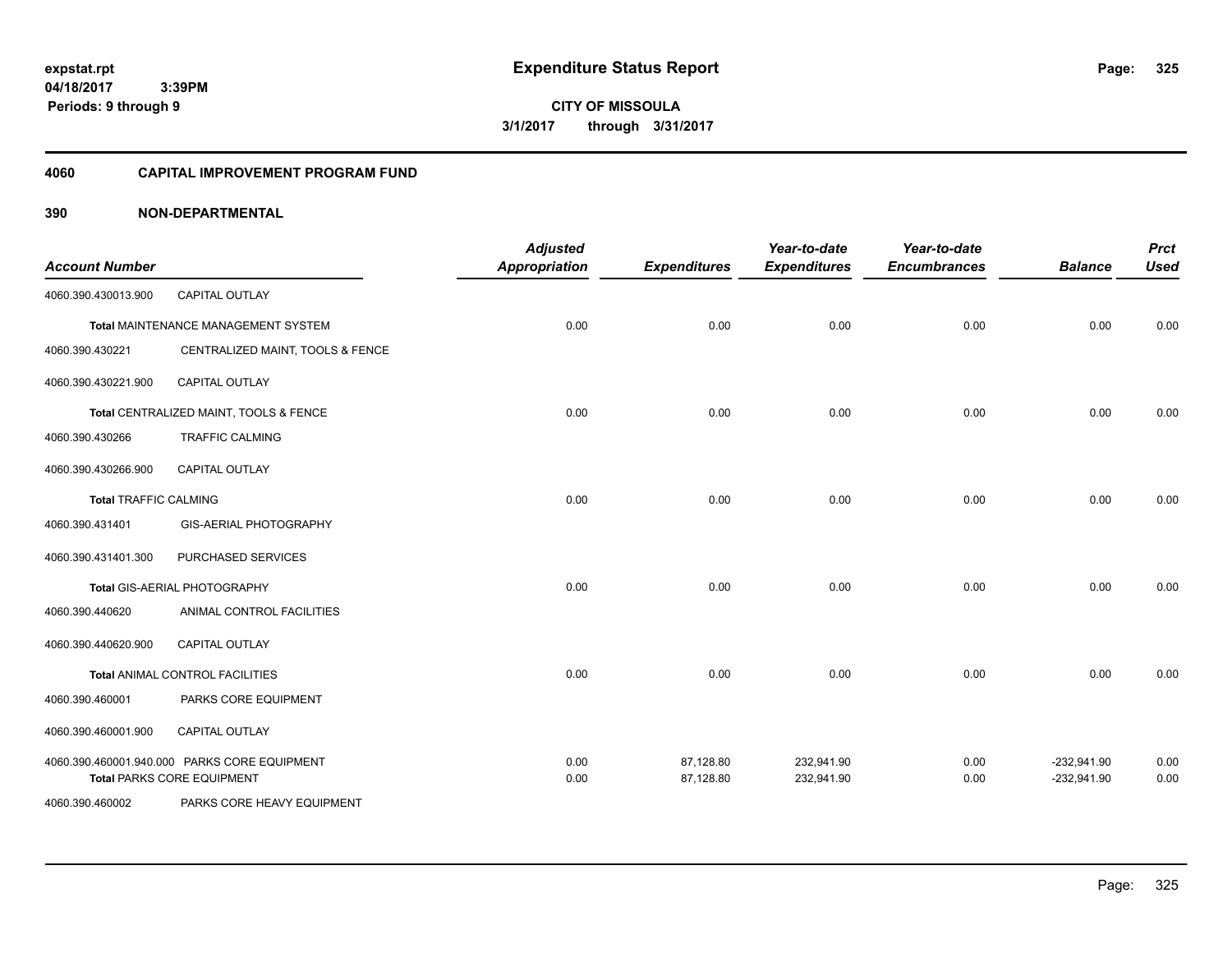**326**

**04/18/2017 3:39PM Periods: 9 through 9**

**CITY OF MISSOULA 3/1/2017 through 3/31/2017**

#### **4060 CAPITAL IMPROVEMENT PROGRAM FUND**

|                                      |                                                           | <b>Adjusted</b>      |                     | Year-to-date        | Year-to-date        |                | <b>Prct</b> |
|--------------------------------------|-----------------------------------------------------------|----------------------|---------------------|---------------------|---------------------|----------------|-------------|
| <b>Account Number</b>                |                                                           | <b>Appropriation</b> | <b>Expenditures</b> | <b>Expenditures</b> | <b>Encumbrances</b> | <b>Balance</b> | <b>Used</b> |
| 4060.390.460002.900                  | CAPITAL OUTLAY                                            |                      |                     |                     |                     |                |             |
|                                      | 4060.390.460002.940.000 MACHINERY & EQUIPMENT             | 0.00                 | 0.00                | 88,611.00           | 0.00                | $-88,611.00$   | 0.00        |
|                                      | Total PARKS CORE HEAVY EQUIPMENT                          | 0.00                 | 0.00                | 88,611.00           | 0.00                | $-88.611.00$   | 0.00        |
| 4060.390.460400                      | PARK MAINTENANCE & IMPROVEMENTS                           |                      |                     |                     |                     |                |             |
| 4060.390.460400.100                  | PERSONAL SERVICES                                         |                      |                     |                     |                     |                |             |
| <b>Total PERSONAL SERVICES</b>       |                                                           | 0.00                 | 0.00                | 0.00                | 0.00                | 0.00           | 0.00        |
| 4060.390.460400.900                  | CAPITAL OUTLAY                                            |                      |                     |                     |                     |                |             |
|                                      | 4060.390.460400.930.000 PARK MAINTENANCE AND IMPROVEMENTS | 0.00                 | 0.00                | 731.44              | 0.00                | $-731.44$      | 0.00        |
|                                      | Total PARK MAINTENANCE & IMPROVEMENTS                     | 0.00                 | 0.00                | 731.44              | 0.00                | $-731.44$      | 0.00        |
| 4060.390.460439                      | <b>EXISTING PARK EXPANSION</b>                            |                      |                     |                     |                     |                |             |
| 4060.390.460439.900                  | <b>CAPITAL OUTLAY</b>                                     |                      |                     |                     |                     |                |             |
|                                      | 4060.390.460439.940.000 MACHINERY & EQUIPMENT             | 0.00                 | 8,256.83            | 51,108.08           | 0.00                | $-51,108.08$   | 0.00        |
|                                      | <b>Total EXISTING PARK EXPANSION</b>                      | 0.00                 | 8,256.83            | 51,108.08           | 0.00                | $-51,108.08$   | 0.00        |
| 4060.390.460452                      | <b>ART MUSEUM</b>                                         |                      |                     |                     |                     |                |             |
| 4060.390.460452.900                  | <b>CAPITAL OUTLAY</b>                                     |                      |                     |                     |                     |                |             |
| 4060.390.460452.930.000 MAM ART PARK |                                                           | 0.00                 | 0.00                | 837,087.22          | 0.00                | $-837,087.22$  | 0.00        |
| <b>Total ART MUSEUM</b>              |                                                           | 0.00                 | 0.00                | 837,087.22          | 0.00                | $-837,087.22$  | 0.00        |
| 4060.390.490100                      | AQUATICS GEN FUND DEBT SERVICE                            |                      |                     |                     |                     |                |             |
| 4060.390.490100.600                  | <b>DEBT SERVICE</b>                                       |                      |                     |                     |                     |                |             |
|                                      | Total AQUATICS GEN FUND DEBT SERVICE                      | 0.00                 | 0.00                | 0.00                | 0.00                | 0.00           | 0.00        |
| 4060.390.490101                      | 50 METER POOL DEBT SERVICE                                |                      |                     |                     |                     |                |             |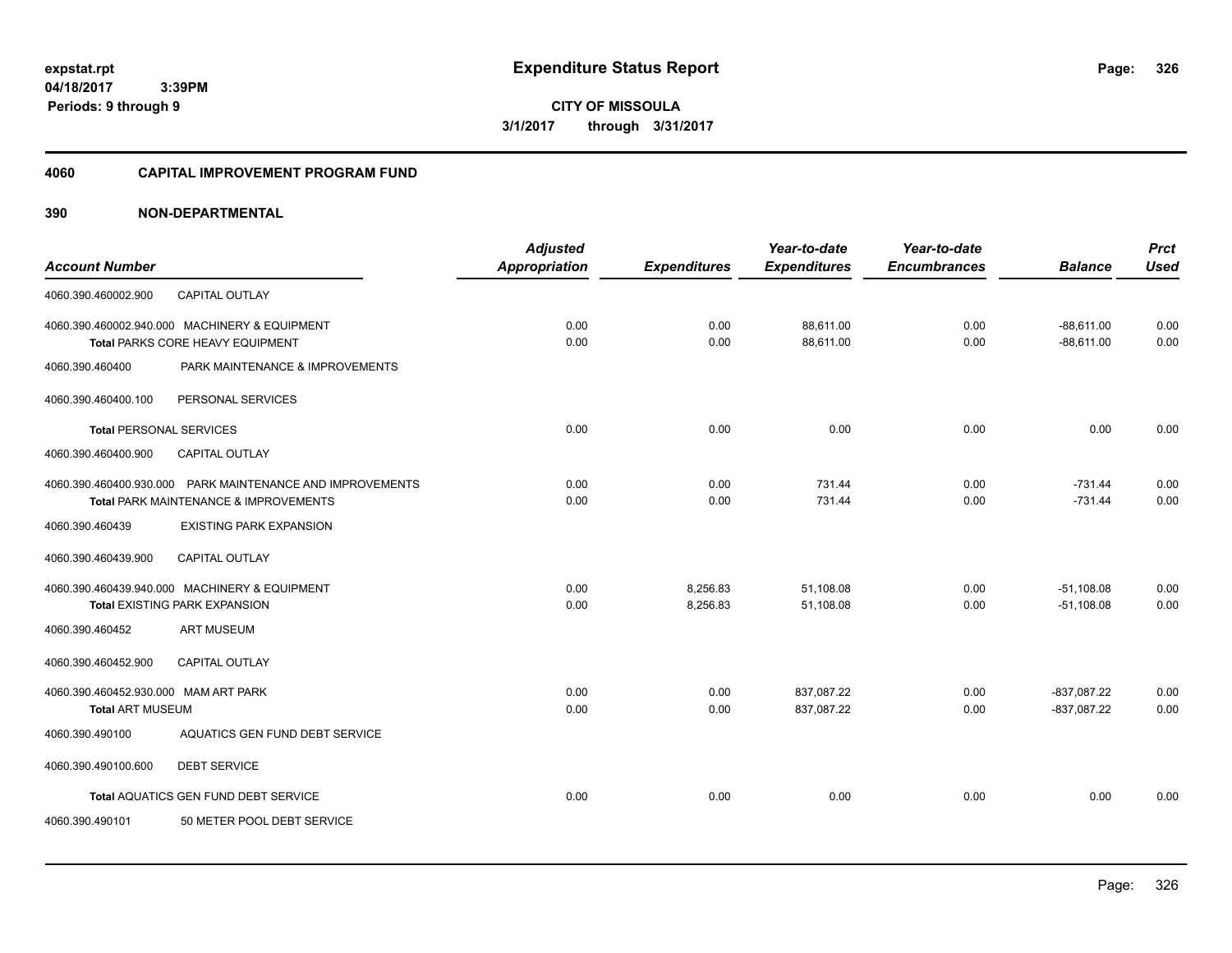**CITY OF MISSOULA 3/1/2017 through 3/31/2017**

#### **4060 CAPITAL IMPROVEMENT PROGRAM FUND**

|                                                             | <b>Adjusted</b> |                     | Year-to-date        | Year-to-date        |                | <b>Prct</b> |
|-------------------------------------------------------------|-----------------|---------------------|---------------------|---------------------|----------------|-------------|
| <b>Account Number</b>                                       | Appropriation   | <b>Expenditures</b> | <b>Expenditures</b> | <b>Encumbrances</b> | <b>Balance</b> | <b>Used</b> |
| PURCHASED SERVICES<br>4060.390.490101.300                   |                 |                     |                     |                     |                |             |
| 4060.390.490101.350.000 PROFESSIONAL SERVICES               | 0.00            | 0.00                | 350.00              | 0.00                | $-350.00$      | 0.00        |
| <b>Total PURCHASED SERVICES</b>                             | 0.00            | 0.00                | 350.00              | 0.00                | $-350.00$      | 0.00        |
| <b>DEBT SERVICE</b><br>4060.390.490101.600                  |                 |                     |                     |                     |                |             |
| 4060.390.490101.610.000 50 METER POOL DEBT SERVICE          | 540,000.00      | 0.00                | 0.00                | 0.00                | 540,000.00     | 0.00        |
| 4060.390.490101.620.000 50 METER POOL DEBT SERVICE/INTEREST | 22,495.00       | 0.00                | 11,247.50           | 0.00                | 11,247.50      | 50.00       |
| <b>Total DEBT SERVICE</b>                                   | 562,495.00      | 0.00                | 11,247.50           | 0.00                | 551,247.50     | 2.00        |
| Total 50 METER POOL DEBT SERVICE                            | 562,495.00      | 0.00                | 11.597.50           | 0.00                | 550,897.50     | 2.06        |
| 2010C ENERGY BONDS DEBT SERVICE<br>4060.390.490102          |                 |                     |                     |                     |                |             |
| PURCHASED SERVICES<br>4060.390.490102.300                   |                 |                     |                     |                     |                |             |
| 4060.390.490102.350.000 PROFESSIONAL SERVICES               | 0.00            | 0.00                | 350.00              | 0.00                | $-350.00$      | 0.00        |
| <b>Total PURCHASED SERVICES</b>                             | 0.00            | 0.00                | 350.00              | 0.00                | $-350.00$      | 0.00        |
| 4060.390.490102.600<br><b>DEBT SERVICE</b>                  |                 |                     |                     |                     |                |             |
| 4060.390.490102.610.000 PRINCIPAL-2010C BONDS               | 65,000.00       | 0.00                | 0.00                | 0.00                | 65,000.00      | 0.00        |
| 4060.390.490102.620.000 INTEREST / SERVICE FEES-2010C BONDS | 21,575.00       | 0.00                | 10,787.50           | 0.00                | 10,787.50      | 50.00       |
| <b>Total DEBT SERVICE</b>                                   | 86,575.00       | 0.00                | 10,787.50           | 0.00                | 75,787.50      | 12.46       |
| <b>Total 2010C ENERGY BONDS DEBT SERVICE</b>                | 86,575.00       | 0.00                | 11,137.50           | 0.00                | 75,437.50      | 12.86       |
| 2010A REFUNDING DEBT SERVICE<br>4060.390.490103             |                 |                     |                     |                     |                |             |
| 4060.390.490103.300<br>PURCHASED SERVICES                   |                 |                     |                     |                     |                |             |
| 4060.390.490103.350.000 PROFESSIONAL SERVICES               | 0.00            | 0.00                | 700.00              | 0.00                | $-700.00$      | 0.00        |
| <b>Total PURCHASED SERVICES</b>                             | 0.00            | 0.00                | 700.00              | 0.00                | $-700.00$      | 0.00        |
| <b>DEBT SERVICE</b><br>4060.390.490103.600                  |                 |                     |                     |                     |                |             |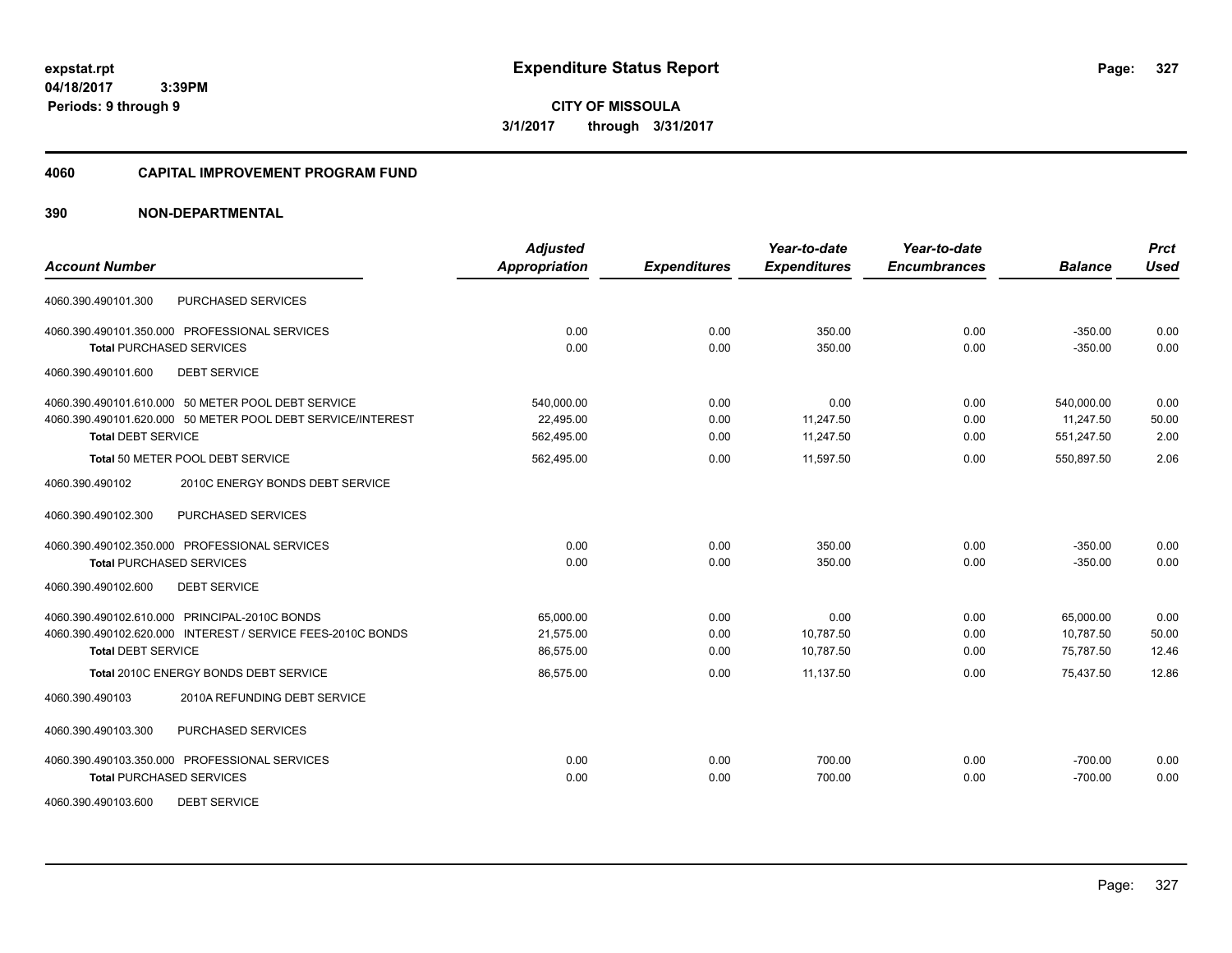**328**

**CITY OF MISSOULA 3/1/2017 through 3/31/2017**

#### **4060 CAPITAL IMPROVEMENT PROGRAM FUND**

| <b>Account Number</b>                                         | <b>Adjusted</b><br>Appropriation | <b>Expenditures</b> | Year-to-date<br><b>Expenditures</b> | Year-to-date<br><b>Encumbrances</b> | <b>Balance</b> | <b>Prct</b><br><b>Used</b> |
|---------------------------------------------------------------|----------------------------------|---------------------|-------------------------------------|-------------------------------------|----------------|----------------------------|
|                                                               |                                  |                     |                                     |                                     |                |                            |
| 4060.390.490103.610.000 PRINCIPAL                             | 115,000.00                       | 0.00                | 0.00                                | 0.00                                | 115,000.00     | 0.00                       |
| 4060.390.490103.620.000 INTEREST / SERVICE FEES               | 16,513.00                        | 0.00                | 57,281.25                           | 0.00                                | $-40,768.25$   | 346.89                     |
| <b>Total DEBT SERVICE</b>                                     | 131,513.00                       | 0.00                | 57,281.25                           | 0.00                                | 74,231.75      | 43.56                      |
| Total 2010A REFUNDING DEBT SERVICE                            | 131,513.00                       | 0.00                | 57,981.25                           | 0.00                                | 73,531.75      | 44.09                      |
| 4060.390.490104<br>FY16A REFUNDING BOND DEBT SERVICE          |                                  |                     |                                     |                                     |                |                            |
| PURCHASED SERVICES<br>4060.390.490104.300                     |                                  |                     |                                     |                                     |                |                            |
| <b>Total PURCHASED SERVICES</b>                               | 0.00                             | 0.00                | 0.00                                | 0.00                                | 0.00           | 0.00                       |
| 4060.390.490104.600<br><b>DEBT SERVICE</b>                    |                                  |                     |                                     |                                     |                |                            |
| 4060.390.490104.610.000 FY16A LIMITED OBLG REFUNDING DEBT SVS | 195,000.00                       | 0.00                | 0.00                                | 0.00                                | 195,000.00     | 0.00                       |
| 4060.390.490104.620.000 INTEREST / SERVICE FEES               | 123,450.00                       | 0.00                | 0.00                                | 0.00                                | 123,450.00     | 0.00                       |
| Total FY16A REFUNDING BOND DEBT SERVICE                       | 318,450.00                       | 0.00                | 0.00                                | 0.00                                | 318,450.00     | 0.00                       |
| 07 FIRE BOND DEBT SVS \$680,000<br>4060.390.490429            |                                  |                     |                                     |                                     |                |                            |
| 4060.390.490429.300<br><b>PURCHASED SERVICES</b>              |                                  |                     |                                     |                                     |                |                            |
| <b>Total PURCHASED SERVICES</b>                               | 0.00                             | 0.00                | 0.00                                | 0.00                                | 0.00           | 0.00                       |
| <b>DEBT SERVICE</b><br>4060.390.490429.600                    |                                  |                     |                                     |                                     |                |                            |
| 4060.390.490429.610.000 PRINCIPAL                             | 420.000.00                       | 0.00                | 0.00                                | 0.00                                | 420,000.00     | 0.00                       |
| 4060.390.490429.620.000 INTEREST / SERVICE FEES               | 17,340.00                        | 0.00                | 9,020.00                            | 0.00                                | 8,320.00       | 52.02                      |
| Total 07 FIRE BOND DEBT SVS \$680,000                         | 437,340.00                       | 0.00                | 9,020.00                            | 0.00                                | 428,320.00     | 2.06                       |
| FY09 FINANCED CORE EQUIPMENT<br>4060.390.490504               |                                  |                     |                                     |                                     |                |                            |
| <b>DEBT SERVICE</b><br>4060.390.490504.600                    |                                  |                     |                                     |                                     |                |                            |
| 4060.390.490504.610.000 FY09 CORE FINANCED EQUIP-PRINCIPAL    | 457,277.00                       | 0.00                | 258,430.55                          | 0.00                                | 198,846.45     | 56.52                      |
| 4060.390.490504.620.000 FY09 FINANCED CORE EQUIP-INTEREST     | 60,015.00                        | 0.00                | 57,916.10                           | 0.00                                | 2,098.90       | 96.50                      |
| <b>Total FY09 FINANCED CORE EQUIPMENT</b>                     | 517,292.00                       | 0.00                | 316,346.65                          | 0.00                                | 200,945.35     | 61.15                      |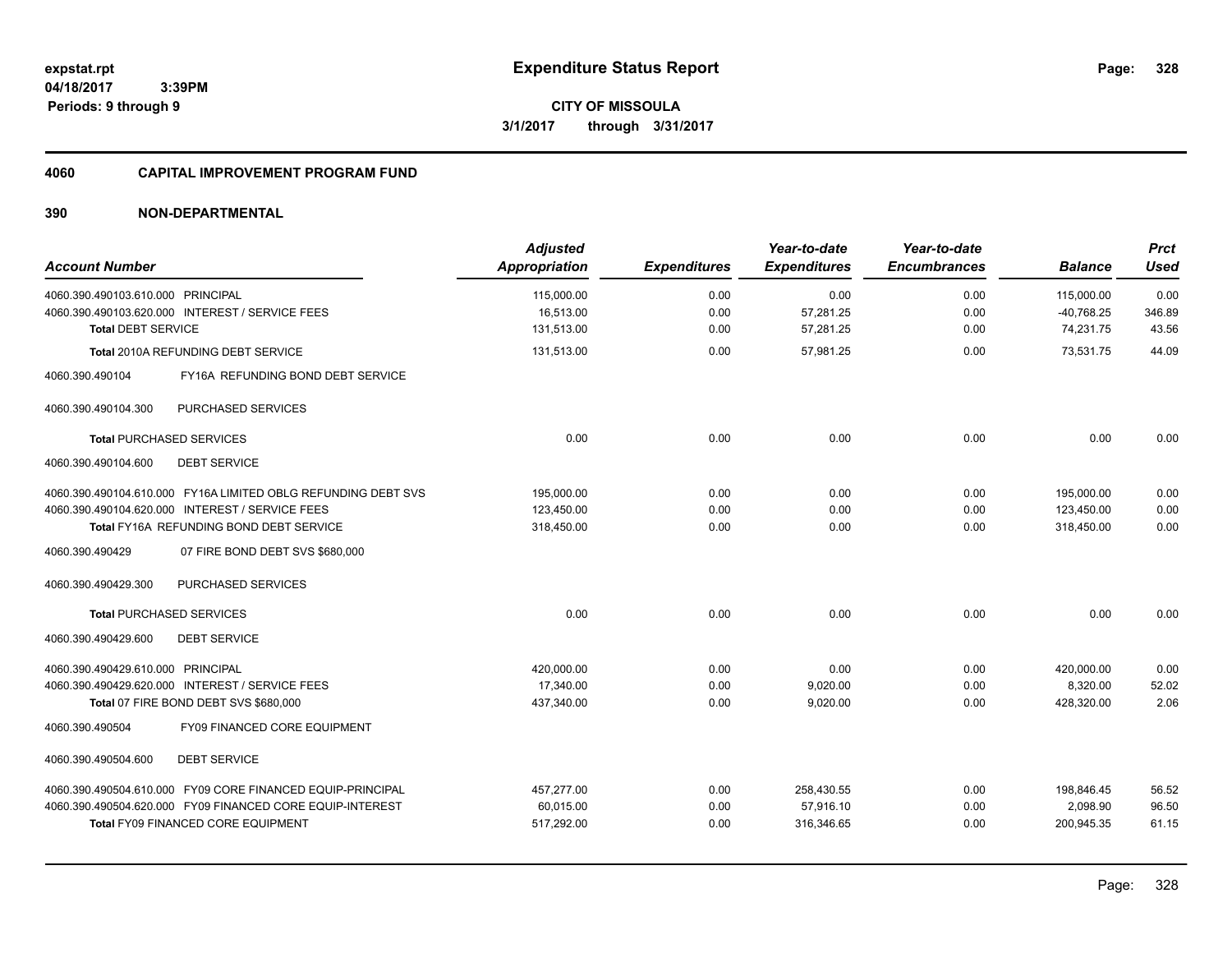**CITY OF MISSOULA 3/1/2017 through 3/31/2017**

#### **4060 CAPITAL IMPROVEMENT PROGRAM FUND**

| <b>Account Number</b>        |                                                  | <b>Adjusted</b><br><b>Appropriation</b> | <b>Expenditures</b> | Year-to-date<br><b>Expenditures</b> | Year-to-date<br><b>Encumbrances</b> | <b>Balance</b>  | <b>Prct</b><br><b>Used</b> |
|------------------------------|--------------------------------------------------|-----------------------------------------|---------------------|-------------------------------------|-------------------------------------|-----------------|----------------------------|
| 4060.390.490506              | <b>CORE FINANCED EQUIPMENT</b>                   |                                         |                     |                                     |                                     |                 |                            |
| 4060.390.490506.600          | <b>DEBT SERVICE</b>                              |                                         |                     |                                     |                                     |                 |                            |
|                              | Total CORE FINANCED EQUIPMENT                    | 0.00                                    | 0.00                | 0.00                                | 0.00                                | 0.00            | 0.00                       |
| 4060.390.510110              | <b>MERCHANT SERVICES</b>                         |                                         |                     |                                     |                                     |                 |                            |
| 4060.390.510110.500          | <b>FIXED CHARGES</b>                             |                                         |                     |                                     |                                     |                 |                            |
|                              | <b>Total MERCHANT SERVICES</b>                   | 0.00                                    | 0.00                | 0.00                                | 0.00                                | 0.00            | 0.00                       |
| 4060.390.521001              | TRANSFER TO CIP                                  |                                         |                     |                                     |                                     |                 |                            |
| 4060.390.521001.800          | OTHER OBJECTS                                    |                                         |                     |                                     |                                     |                 |                            |
|                              | 4060.390.521001.820.000 TRANSFERS TO OTHER FUNDS | 316,129.00                              | 0.00                | 0.00                                | 0.00                                | 316,129.00      | 0.00                       |
| <b>Total TRANSFER TO CIP</b> |                                                  | 316,129.00                              | 0.00                | 0.00                                | 0.00                                | 316,129.00      | 0.00                       |
|                              | <b>Total CAPITAL IMPROVEMENT PROGRAM FUND</b>    | 2,531,970.00                            | 1,454,434.03        | 5,105,349.65                        | 0.00                                | $-2,573,379.65$ | 201.64                     |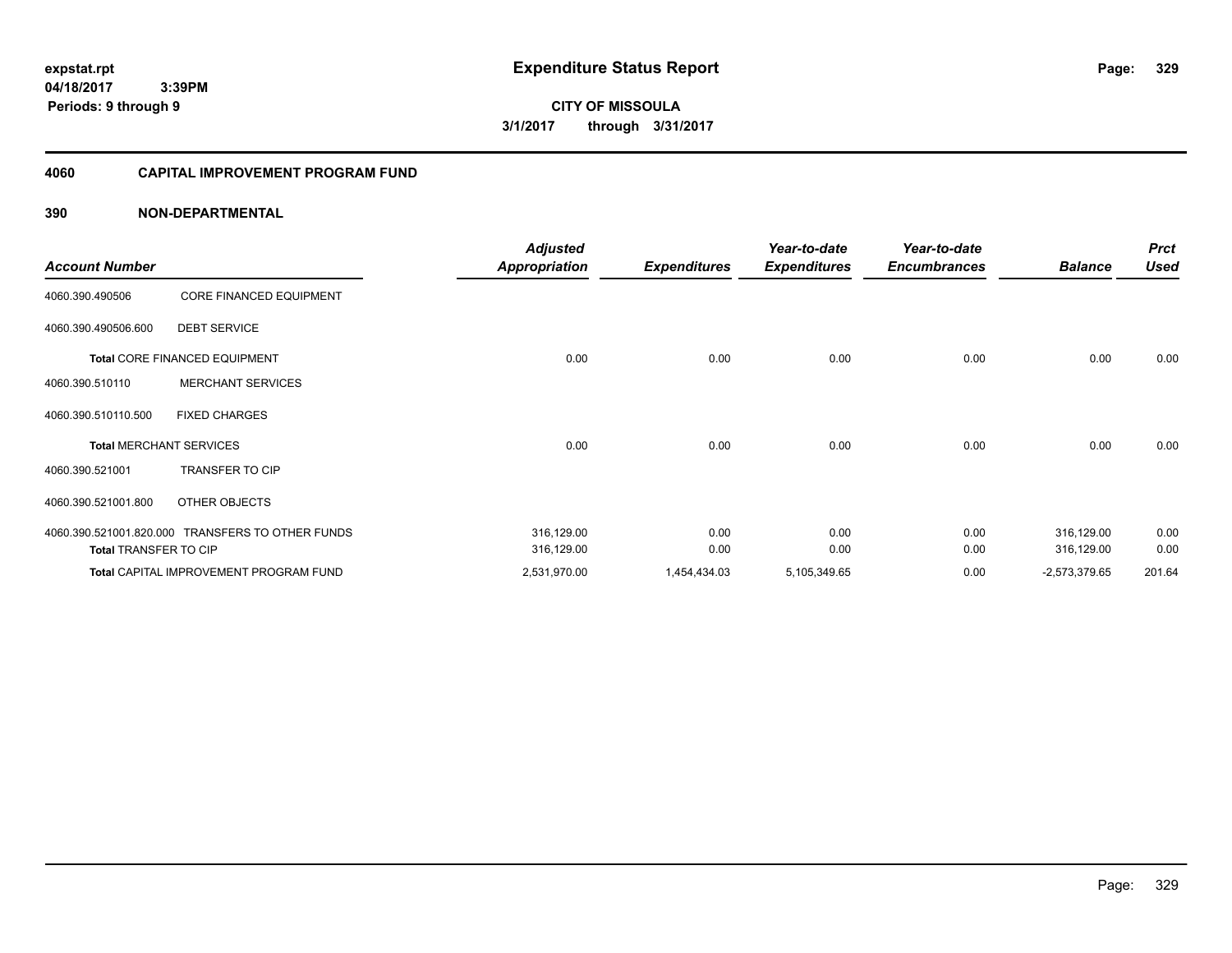**CITY OF MISSOULA 3/1/2017 through 3/31/2017**

### **4130 1997 G O BOND OPEN SPACE PURCHASE FUND**

| <b>Account Number</b>                             |                                              | <b>Adjusted</b><br><b>Appropriation</b> | <b>Expenditures</b> | Year-to-date<br><b>Expenditures</b> | Year-to-date<br><b>Encumbrances</b> | <b>Balance</b>           | <b>Prct</b><br><b>Used</b> |
|---------------------------------------------------|----------------------------------------------|-----------------------------------------|---------------------|-------------------------------------|-------------------------------------|--------------------------|----------------------------|
| 4130.390.460480                                   | VANDALISM                                    |                                         |                     |                                     |                                     |                          |                            |
| 4130.390.460480.800                               | OTHER OBJECTS                                |                                         |                     |                                     |                                     |                          |                            |
| <b>Total OTHER OBJECTS</b>                        |                                              | 0.00                                    | 0.00                | 0.00                                | 0.00                                | 0.00                     | 0.00                       |
| 4130.390.460480.900                               | <b>CAPITAL OUTLAY</b>                        |                                         |                     |                                     |                                     |                          |                            |
| 4130.390.460480.930.000<br><b>Total VANDALISM</b> | <b>IMPROVEMENTS</b>                          | 389,534.00<br>389,534.00                | 0.00<br>0.00        | 0.00<br>0.00                        | 0.00<br>0.00                        | 389,534.00<br>389,534.00 | 0.00<br>0.00               |
| 4130.390.510110                                   | <b>MERCHANT SERVICES</b>                     |                                         |                     |                                     |                                     |                          |                            |
| 4130.390.510110.500                               | <b>FIXED CHARGES</b>                         |                                         |                     |                                     |                                     |                          |                            |
|                                                   | <b>Total MERCHANT SERVICES</b>               | 0.00                                    | 0.00                | 0.00                                | 0.00                                | 0.00                     | 0.00                       |
|                                                   | Total 1997 G O BOND OPEN SPACE PURCHASE FUND | 389,534.00                              | 0.00                | 0.00                                | 0.00                                | 389,534.00               | 0.00                       |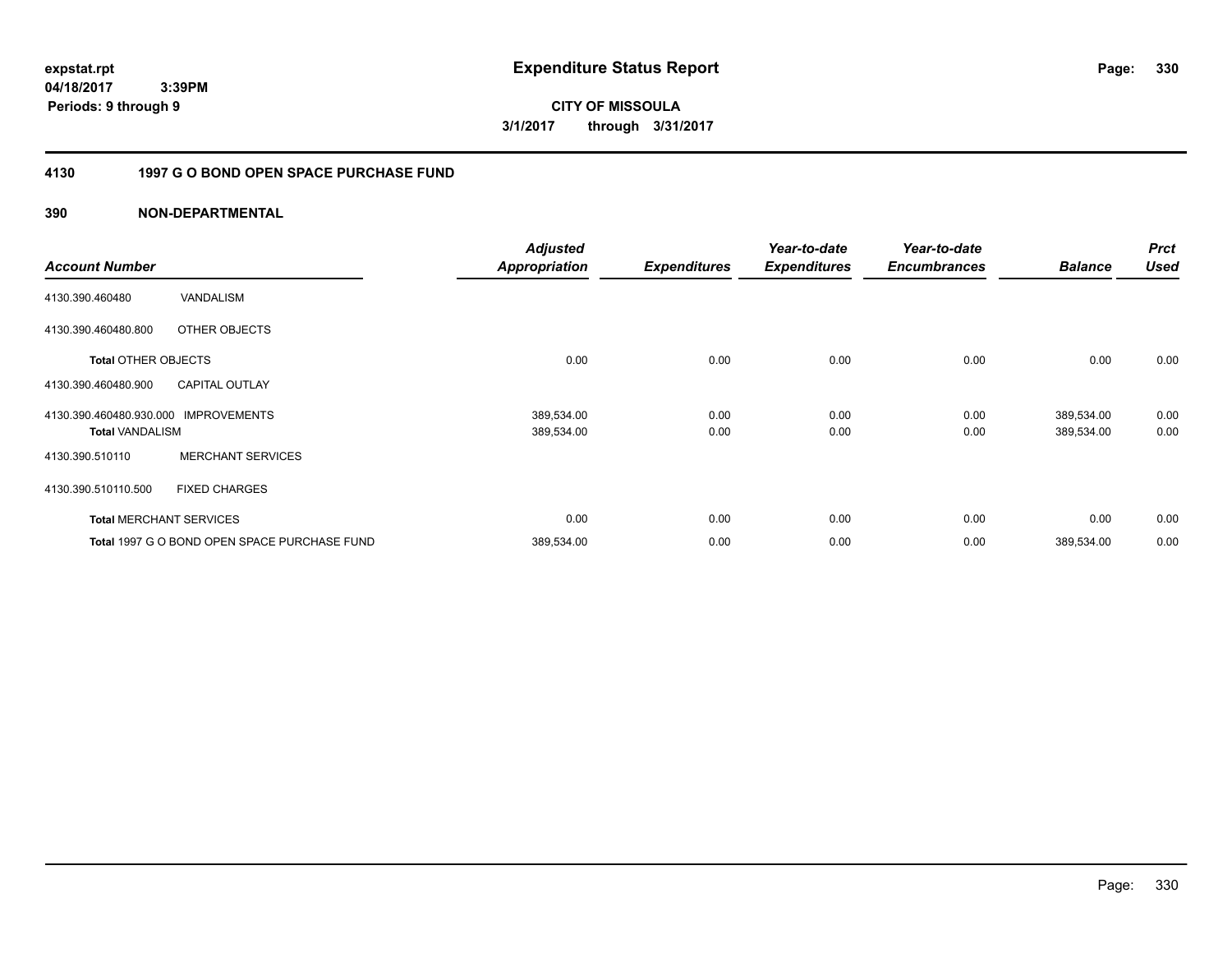#### **4196 NEW FIRE STATION GO BOND**

## **300 FIRE**

| <b>Account Number</b>      |                                       | <b>Adjusted</b><br><b>Appropriation</b> | <b>Expenditures</b> | Year-to-date<br><b>Expenditures</b> | Year-to-date<br><b>Encumbrances</b> | <b>Balance</b> | <b>Prct</b><br><b>Used</b> |
|----------------------------|---------------------------------------|-----------------------------------------|---------------------|-------------------------------------|-------------------------------------|----------------|----------------------------|
| 4196.300.420420            | <b>FACILITY</b>                       |                                         |                     |                                     |                                     |                |                            |
| 4196.300.420420.800        | OTHER OBJECTS                         |                                         |                     |                                     |                                     |                |                            |
| <b>Total OTHER OBJECTS</b> |                                       | 0.00                                    | 0.00                | 0.00                                | 0.00                                | 0.00           | 0.00                       |
| 4196.300.420420.900        | <b>CAPITAL OUTLAY</b>                 |                                         |                     |                                     |                                     |                |                            |
| <b>Total FACILITY</b>      |                                       | 0.00                                    | 0.00                | 0.00                                | 0.00                                | 0.00           | 0.00                       |
| 4196.300.510110            | <b>MERCHANT SERVICES</b>              |                                         |                     |                                     |                                     |                |                            |
| 4196.300.510110.500        | <b>FIXED CHARGES</b>                  |                                         |                     |                                     |                                     |                |                            |
| <b>Total FIXED CHARGES</b> |                                       | 0.00                                    | 0.00                | 0.00                                | 0.00                                | 0.00           | 0.00                       |
|                            | <b>Total NEW FIRE STATION GO BOND</b> | 0.00                                    | 0.00                | 0.00                                | 0.00                                | 0.00           | 0.00                       |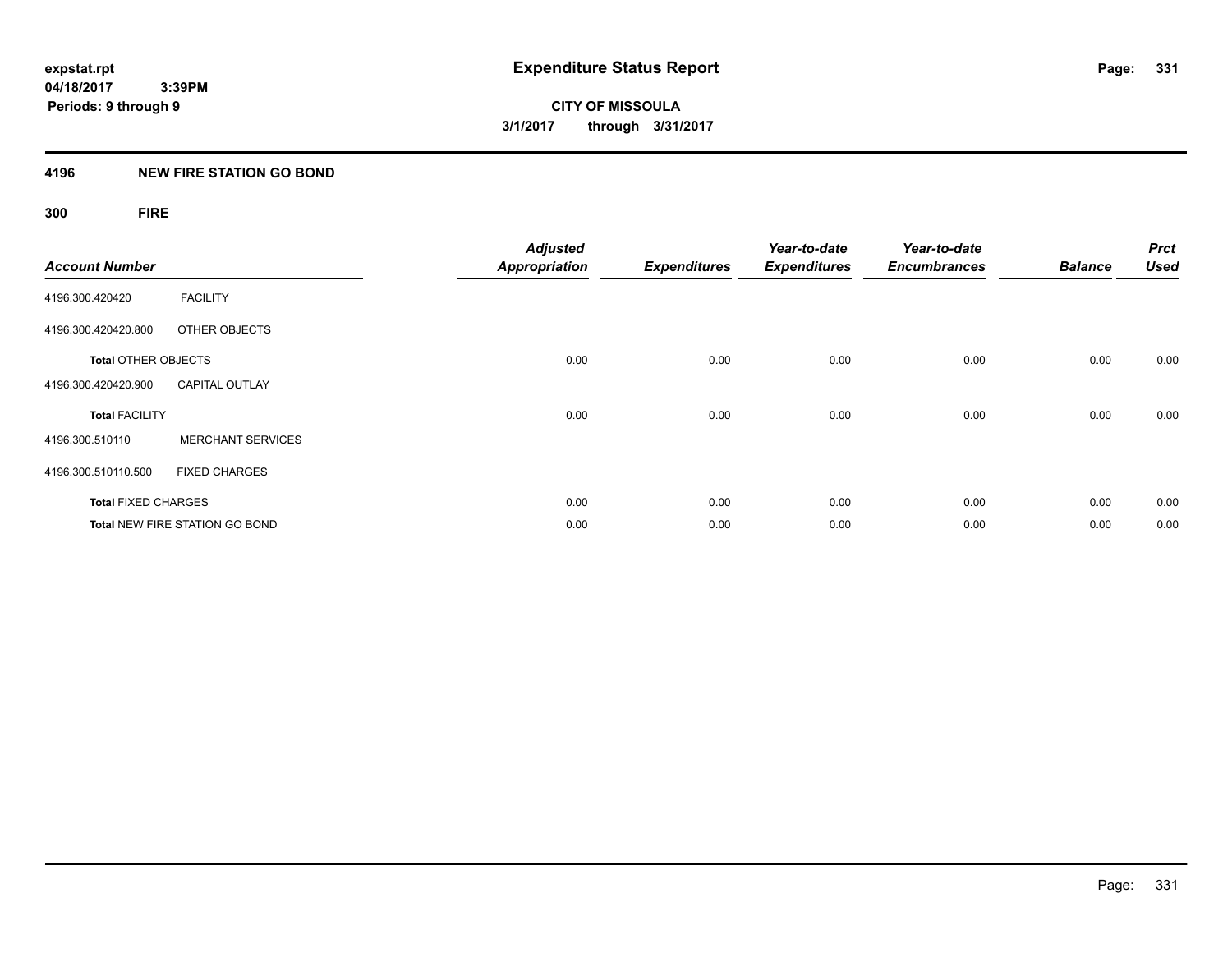**332**

**04/18/2017 3:39PM Periods: 9 through 9**

#### **4450 S/C CONSTRUCTION FUND FOR FY06**

| <b>Account Number</b> |                                             | <b>Adjusted</b><br>Appropriation | <b>Expenditures</b> | Year-to-date<br><b>Expenditures</b> | Year-to-date<br><b>Encumbrances</b> | <b>Balance</b> | <b>Prct</b><br><b>Used</b> |
|-----------------------|---------------------------------------------|----------------------------------|---------------------|-------------------------------------|-------------------------------------|----------------|----------------------------|
| 4450.280.510110       | <b>MERCHANT SERVICES</b>                    |                                  |                     |                                     |                                     |                |                            |
| 4450.280.510110.500   | <b>FIXED CHARGES</b>                        |                                  |                     |                                     |                                     |                |                            |
|                       | <b>Total MERCHANT SERVICES</b>              | 0.00                             | 0.00                | 0.00                                | 0.00                                | 0.00           | 0.00                       |
| 4450.280.521000       | INTERFUND OPERATING TRANSFERS               |                                  |                     |                                     |                                     |                |                            |
| 4450.280.521000.800   | OTHER OBJECTS                               |                                  |                     |                                     |                                     |                |                            |
|                       | <b>Total INTERFUND OPERATING TRANSFERS</b>  | 0.00                             | 0.00                | 0.00                                | 0.00                                | 0.00           | 0.00                       |
|                       | <b>Total S/C CONSTRUCTION FUND FOR FY06</b> | 0.00                             | 0.00                | 0.00                                | 0.00                                | 0.00           | 0.00                       |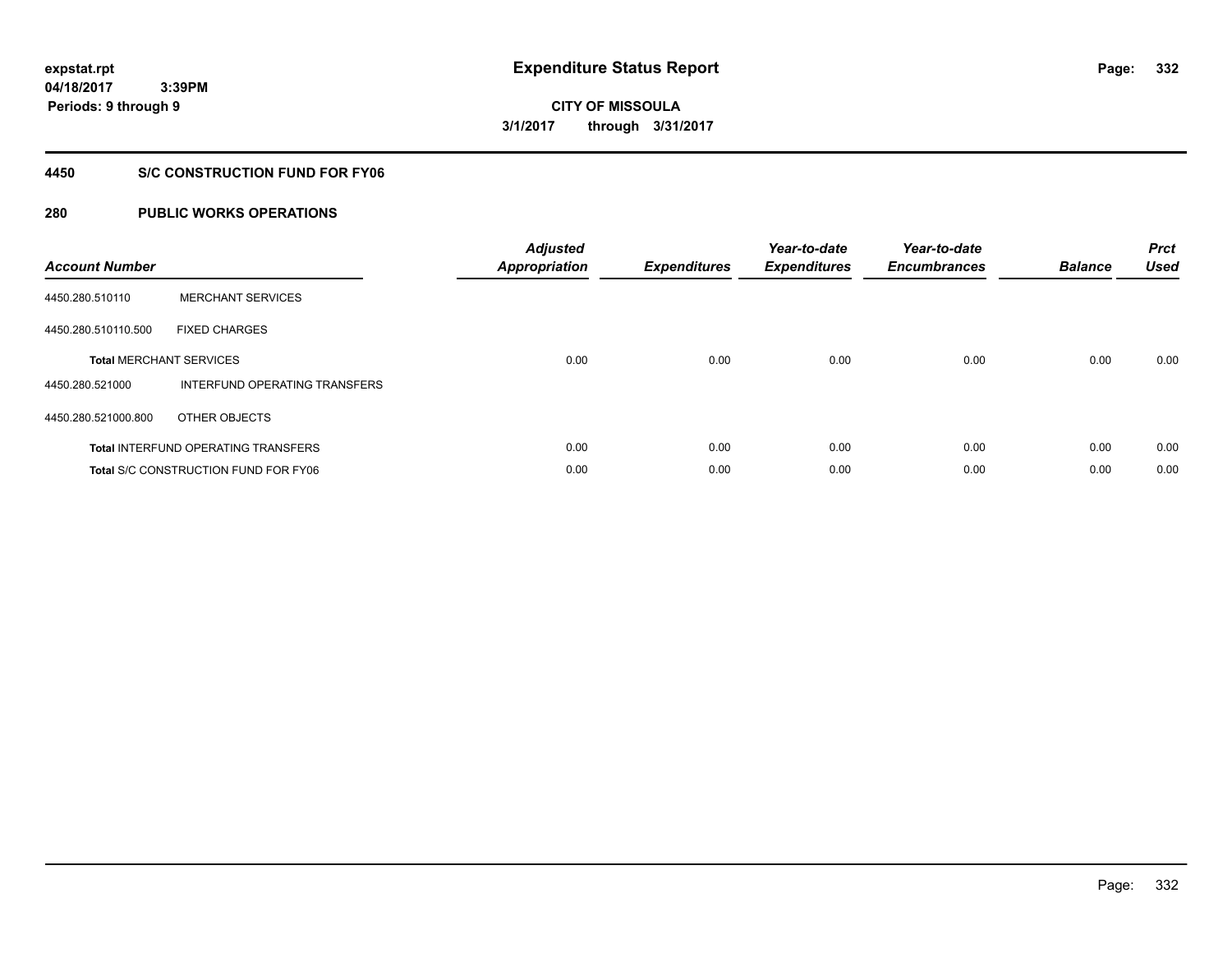#### **4451 FY07 S/C BOND FUND**

| <b>Account Number</b>          |                                            | <b>Adjusted</b><br>Appropriation | <b>Expenditures</b> | Year-to-date<br><b>Expenditures</b> | Year-to-date<br><b>Encumbrances</b> | <b>Balance</b> | <b>Prct</b><br><b>Used</b> |
|--------------------------------|--------------------------------------------|----------------------------------|---------------------|-------------------------------------|-------------------------------------|----------------|----------------------------|
| 4451.280.510110                | <b>MERCHANT SERVICES</b>                   |                                  |                     |                                     |                                     |                |                            |
| 4451.280.510110.500            | <b>FIXED CHARGES</b>                       |                                  |                     |                                     |                                     |                |                            |
| <b>Total MERCHANT SERVICES</b> |                                            | 0.00                             | 0.00                | 0.00                                | 0.00                                | 0.00           | 0.00                       |
| 4451.280.521000                | INTERFUND OPERATING TRANSFERS              |                                  |                     |                                     |                                     |                |                            |
| 4451.280.521000.800            | OTHER OBJECTS                              |                                  |                     |                                     |                                     |                |                            |
|                                | <b>Total INTERFUND OPERATING TRANSFERS</b> | 0.00                             | 0.00                | 0.00                                | 0.00                                | 0.00           | 0.00                       |
| Total FY07 S/C BOND FUND       |                                            | 0.00                             | 0.00                | 0.00                                | 0.00                                | 0.00           | 0.00                       |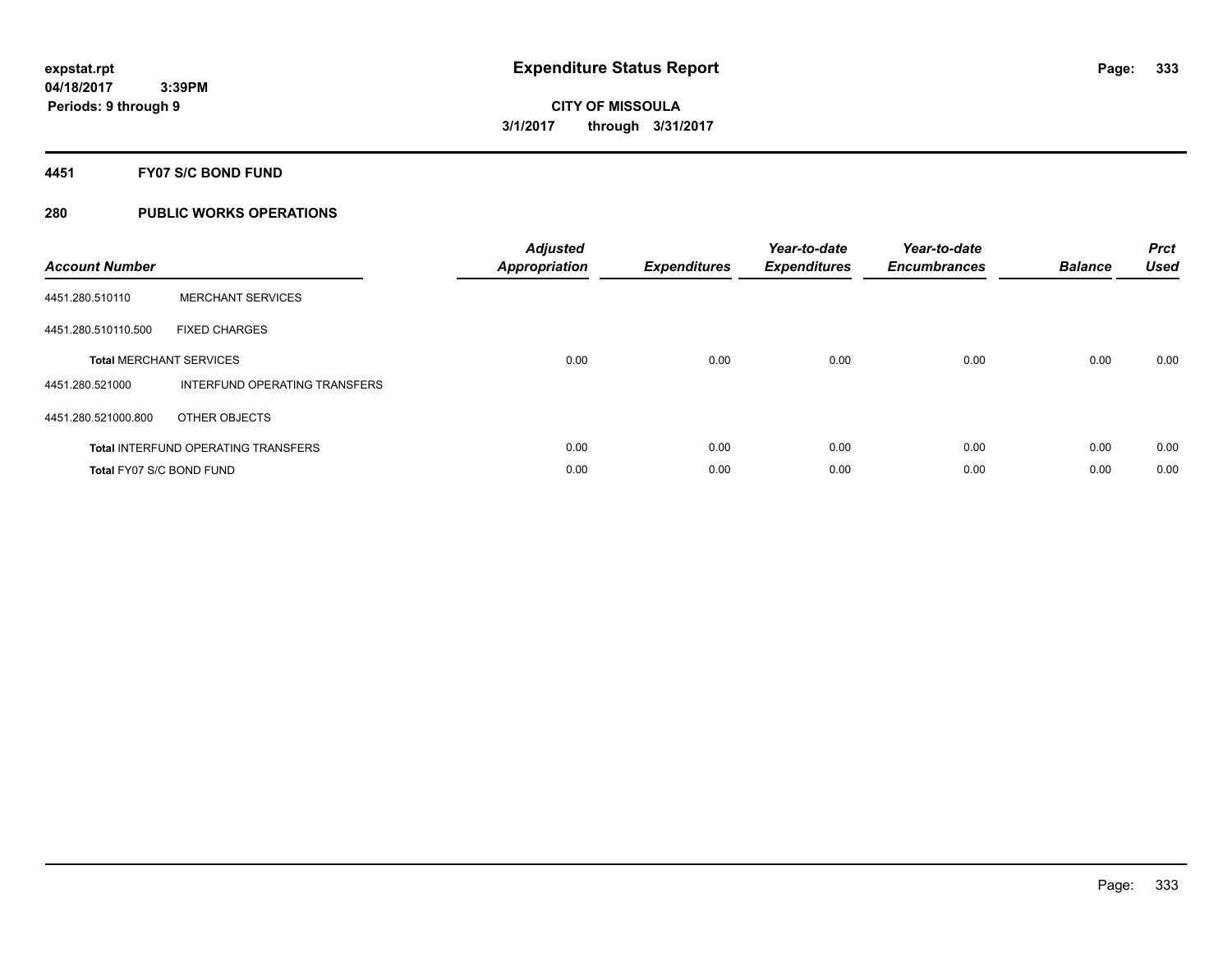**CITY OF MISSOULA 3/1/2017 through 3/31/2017**

### **4452 S/C CONSTRUCTION FUND FOR FY 08 BOND SAL**

| <b>Account Number</b>  |                                                       | <b>Adjusted</b><br><b>Appropriation</b> | <b>Expenditures</b> | Year-to-date<br><b>Expenditures</b> | Year-to-date<br><b>Encumbrances</b> | <b>Balance</b> | <b>Prct</b><br><b>Used</b> |
|------------------------|-------------------------------------------------------|-----------------------------------------|---------------------|-------------------------------------|-------------------------------------|----------------|----------------------------|
| 4452.280.430262        | <b>SIDEWALKS</b>                                      |                                         |                     |                                     |                                     |                |                            |
| 4452.280.430262.900    | <b>CAPITAL OUTLAY</b>                                 |                                         |                     |                                     |                                     |                |                            |
| <b>Total SIDEWALKS</b> |                                                       | 0.00                                    | 0.00                | 0.00                                | 0.00                                | 0.00           | 0.00                       |
| 4452.280.510110        | <b>MERCHANT SERVICES</b>                              |                                         |                     |                                     |                                     |                |                            |
| 4452.280.510110.500    | <b>FIXED CHARGES</b>                                  |                                         |                     |                                     |                                     |                |                            |
|                        | <b>Total MERCHANT SERVICES</b>                        | 0.00                                    | 0.00                | 0.00                                | 0.00                                | 0.00           | 0.00                       |
|                        | <b>Total S/C CONSTRUCTION FUND FOR FY 08 BOND SAL</b> | 0.00                                    | 0.00                | 0.00                                | 0.00                                | 0.00           | 0.00                       |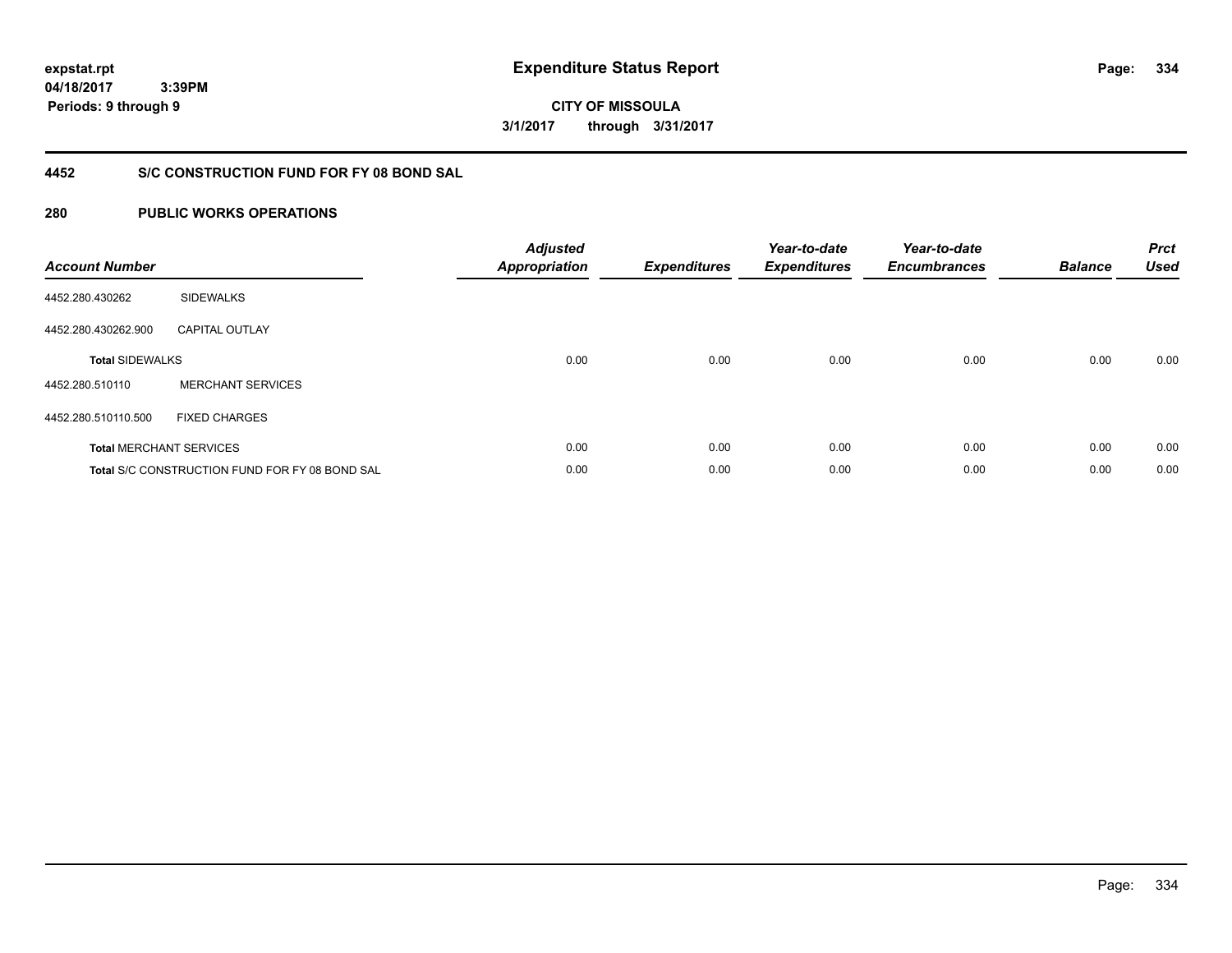**Periods: 9 through 9**

**CITY OF MISSOULA 3/1/2017 through 3/31/2017**

#### **4453 S/C CONSTRUCTION FUND FY09 BOND**

### **280 PUBLIC WORKS OPERATIONS**

 **3:39PM**

| <b>Account Number</b>  |                                | <b>Adjusted</b><br><b>Appropriation</b> | <b>Expenditures</b> | Year-to-date<br><b>Expenditures</b> | Year-to-date<br><b>Encumbrances</b> | <b>Balance</b> | <b>Prct</b><br><b>Used</b> |
|------------------------|--------------------------------|-----------------------------------------|---------------------|-------------------------------------|-------------------------------------|----------------|----------------------------|
| 4453.280.430262        | <b>SIDEWALKS</b>               |                                         |                     |                                     |                                     |                |                            |
| 4453.280.430262.900    | <b>CAPITAL OUTLAY</b>          |                                         |                     |                                     |                                     |                |                            |
| <b>Total SIDEWALKS</b> |                                | 0.00                                    | 0.00                | 0.00                                | 0.00                                | 0.00           | 0.00                       |
| 4453.280.510110        | <b>MERCHANT SERVICES</b>       |                                         |                     |                                     |                                     |                |                            |
| 4453.280.510110.500    | <b>FIXED CHARGES</b>           |                                         |                     |                                     |                                     |                |                            |
|                        | <b>Total MERCHANT SERVICES</b> | 0.00                                    | 0.00                | 0.00                                | 0.00                                | 0.00           | 0.00                       |
| 4453.280.521000        | INTERFUND OPERATING TRANSFERS  |                                         |                     |                                     |                                     |                |                            |
| 4453.280.521000.800    | OTHER OBJECTS                  |                                         |                     |                                     |                                     |                |                            |
|                        | Total PUBLIC WORKS OPERATIONS  | 0.00                                    | 0.00                | 0.00                                | 0.00                                | 0.00           | 0.00                       |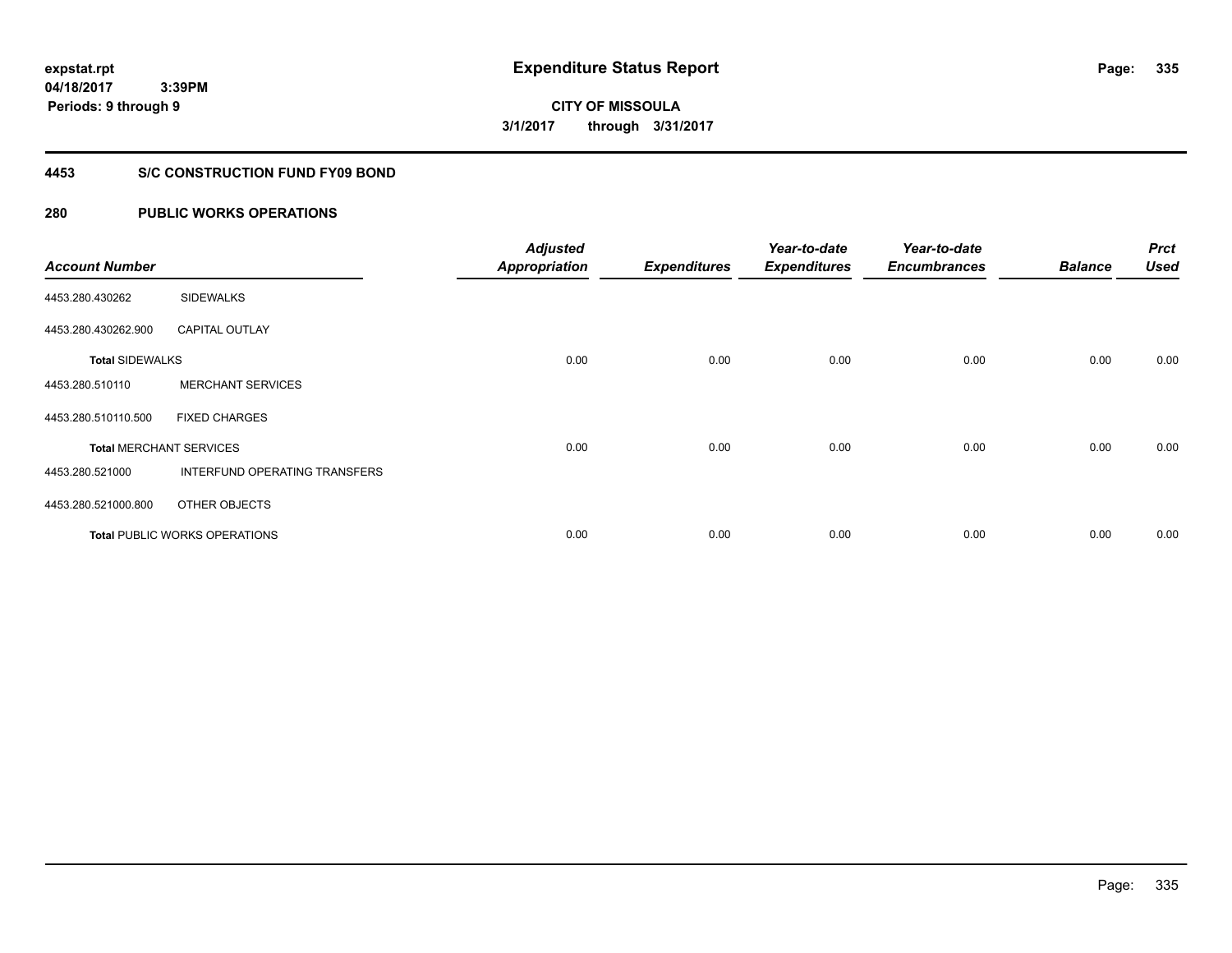**336**

**CITY OF MISSOULA 3/1/2017 through 3/31/2017**

#### **4453 S/C CONSTRUCTION FUND FY09 BOND**

| <b>Account Number</b>                |                                              | <b>Adjusted</b><br><b>Appropriation</b> | <b>Expenditures</b> | Year-to-date<br><b>Expenditures</b> | Year-to-date<br><b>Encumbrances</b> | <b>Balance</b> | <b>Prct</b><br><b>Used</b> |
|--------------------------------------|----------------------------------------------|-----------------------------------------|---------------------|-------------------------------------|-------------------------------------|----------------|----------------------------|
| 4453.390.410710                      | *** Title Not Found ***                      |                                         |                     |                                     |                                     |                |                            |
| 4453.390.410710.500                  | <b>FIXED CHARGES</b>                         |                                         |                     |                                     |                                     |                |                            |
| <b>Total *** Title Not Found ***</b> |                                              | 0.00                                    | 0.00                | 0.00                                | 0.00                                | 0.00           | 0.00                       |
| 4453.390.510110                      | <b>MERCHANT SERVICES</b>                     |                                         |                     |                                     |                                     |                |                            |
| 4453.390.510110.500                  | <b>FIXED CHARGES</b>                         |                                         |                     |                                     |                                     |                |                            |
|                                      | <b>Total S/C CONSTRUCTION FUND FY09 BOND</b> | 0.00                                    | 0.00                | 0.00                                | 0.00                                | 0.00           | 0.00                       |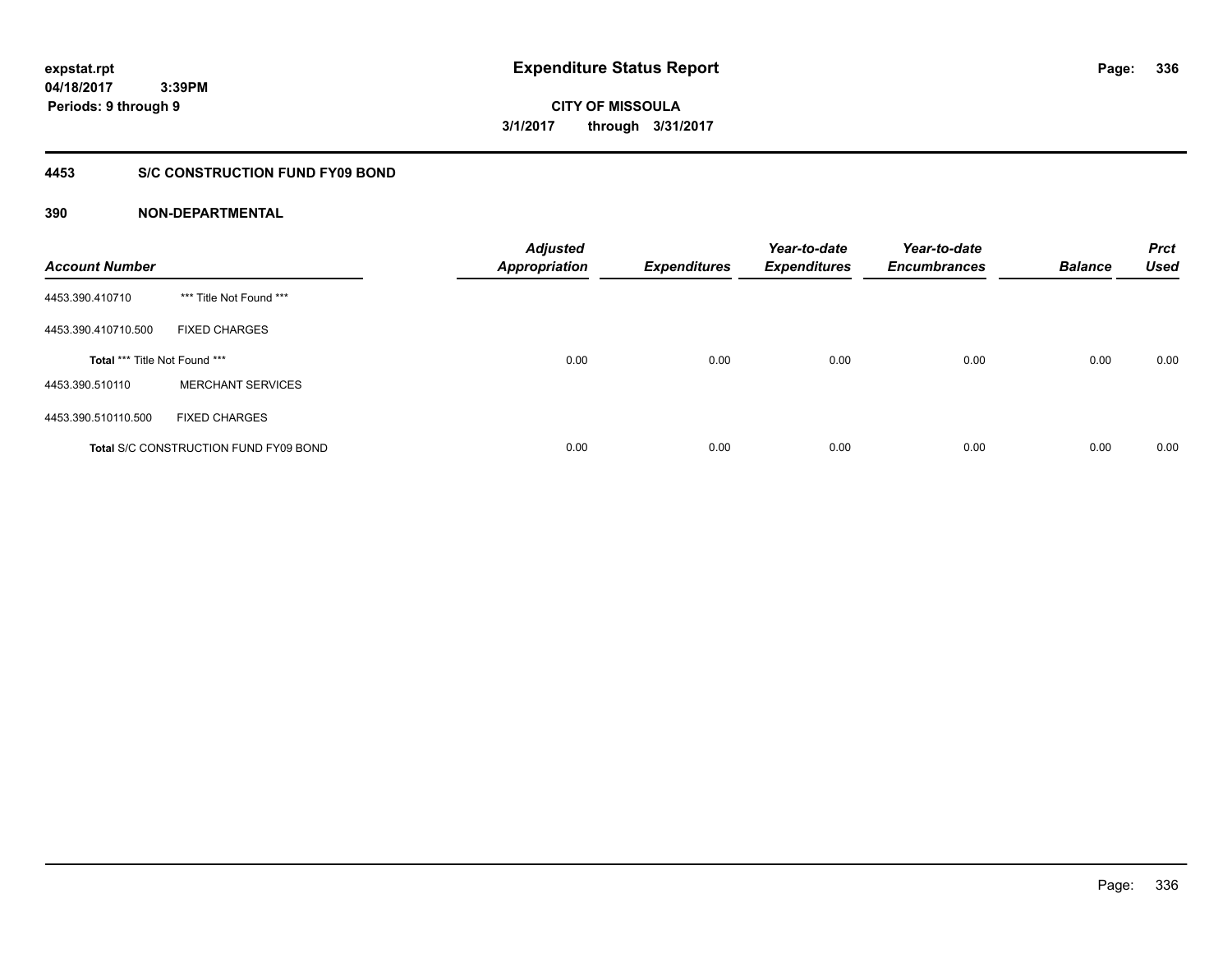**Periods: 9 through 9**

**CITY OF MISSOULA 3/1/2017 through 3/31/2017**

### **4454 S/C CONSTRUCTION FUND FOR FY10**

### **280 PUBLIC WORKS OPERATIONS**

 **3:39PM**

| <b>Account Number</b>  |                                      | <b>Adjusted</b><br><b>Appropriation</b> | <b>Expenditures</b> | Year-to-date<br><b>Expenditures</b> | Year-to-date<br><b>Encumbrances</b> | <b>Balance</b> | <b>Prct</b><br><b>Used</b> |
|------------------------|--------------------------------------|-----------------------------------------|---------------------|-------------------------------------|-------------------------------------|----------------|----------------------------|
| 4454.280.430262        | <b>SIDEWALKS</b>                     |                                         |                     |                                     |                                     |                |                            |
| 4454.280.430262.900    | <b>CAPITAL OUTLAY</b>                |                                         |                     |                                     |                                     |                |                            |
| <b>Total SIDEWALKS</b> |                                      | 0.00                                    | 0.00                | 0.00                                | 0.00                                | 0.00           | 0.00                       |
| 4454.280.510110        | <b>MERCHANT SERVICES</b>             |                                         |                     |                                     |                                     |                |                            |
| 4454.280.510110.500    | <b>FIXED CHARGES</b>                 |                                         |                     |                                     |                                     |                |                            |
|                        | <b>Total MERCHANT SERVICES</b>       | 0.00                                    | 0.00                | 0.00                                | 0.00                                | 0.00           | 0.00                       |
|                        | Total S/C CONSTRUCTION FUND FOR FY10 | 0.00                                    | 0.00                | 0.00                                | 0.00                                | 0.00           | 0.00                       |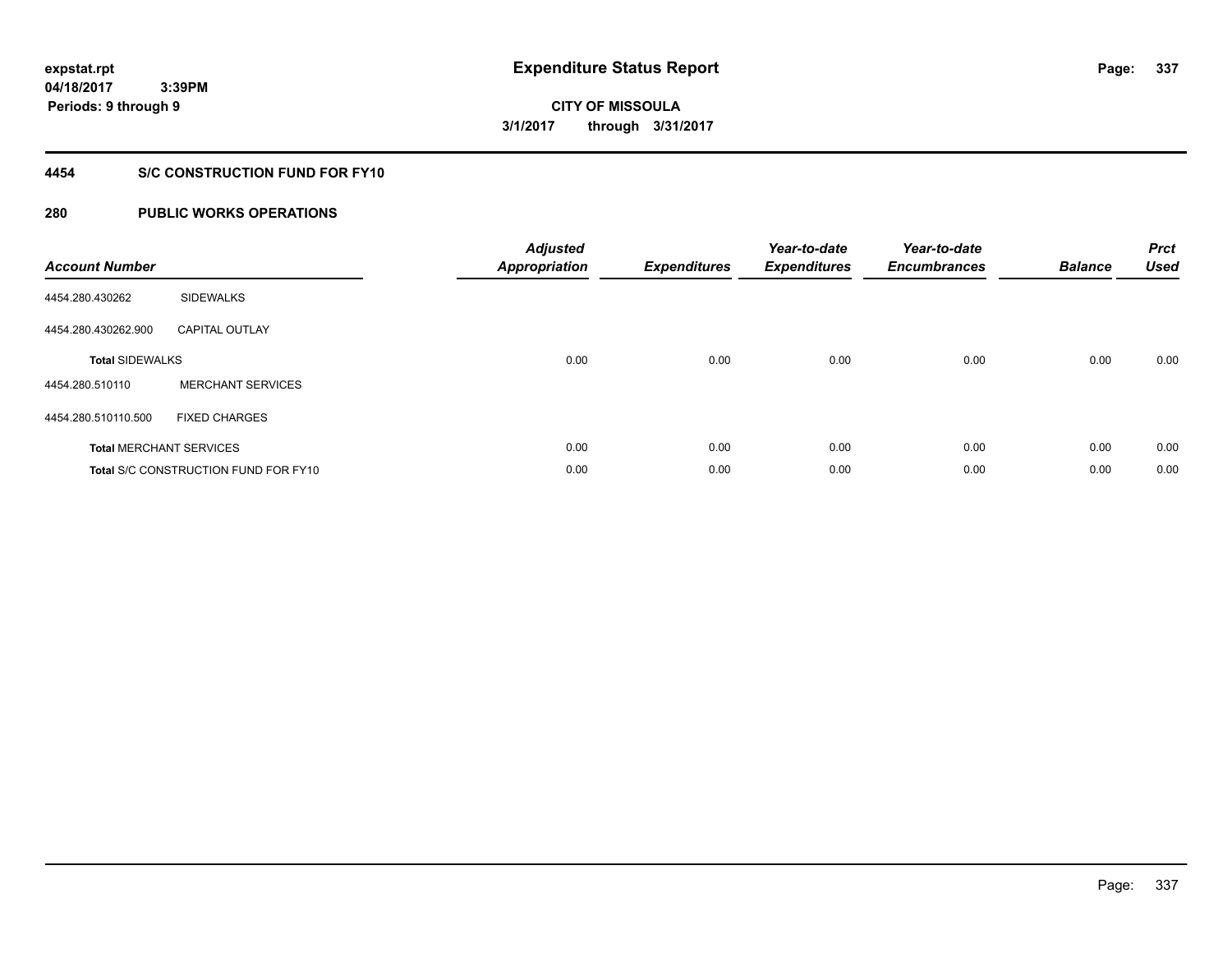### **4455 FY11 S/C CONSTRUCTION FUND**

| <b>Account Number</b>  |                                         | <b>Adjusted</b><br>Appropriation | <b>Expenditures</b> | Year-to-date<br><b>Expenditures</b> | Year-to-date<br><b>Encumbrances</b> | <b>Balance</b> | <b>Prct</b><br><b>Used</b> |
|------------------------|-----------------------------------------|----------------------------------|---------------------|-------------------------------------|-------------------------------------|----------------|----------------------------|
| 4455.280.430262        | <b>SIDEWALKS</b>                        |                                  |                     |                                     |                                     |                |                            |
| 4455.280.430262.900    | <b>CAPITAL OUTLAY</b>                   |                                  |                     |                                     |                                     |                |                            |
| <b>Total SIDEWALKS</b> |                                         | 0.00                             | 0.00                | 0.00                                | 0.00                                | 0.00           | 0.00                       |
| 4455.280.510110        | <b>MERCHANT SERVICES</b>                |                                  |                     |                                     |                                     |                |                            |
| 4455.280.510110.500    | <b>FIXED CHARGES</b>                    |                                  |                     |                                     |                                     |                |                            |
|                        | <b>Total MERCHANT SERVICES</b>          | 0.00                             | 0.00                | 0.00                                | 0.00                                | 0.00           | 0.00                       |
|                        | <b>Total FY11 S/C CONSTRUCTION FUND</b> | 0.00                             | 0.00                | 0.00                                | 0.00                                | 0.00           | 0.00                       |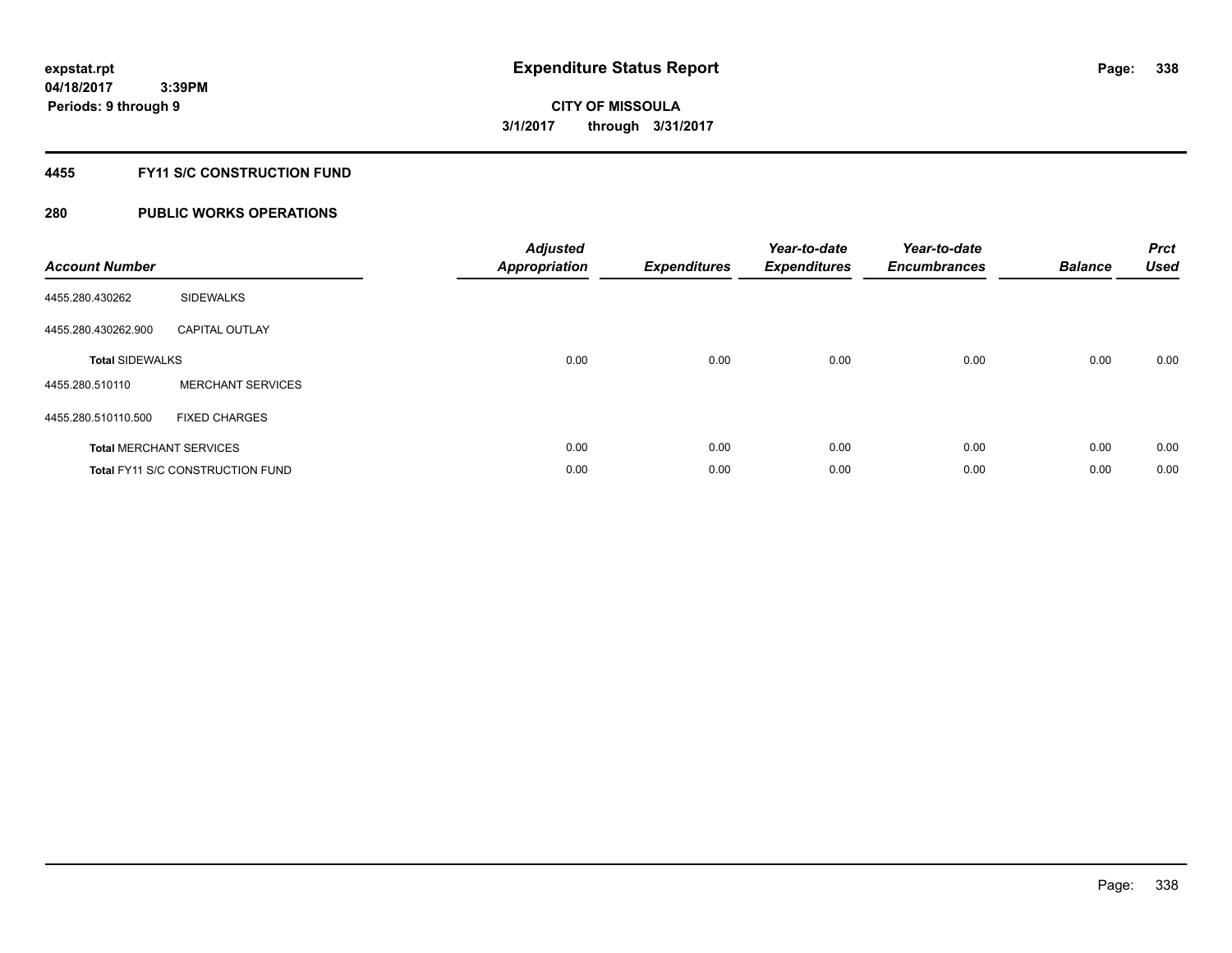### **4456 FY12 S/C CONSTRUCTION FUND**

| <b>Account Number</b>  |                                            | <b>Adjusted</b><br><b>Appropriation</b> | <b>Expenditures</b> | Year-to-date<br><b>Expenditures</b> | Year-to-date<br><b>Encumbrances</b> | <b>Balance</b> | <b>Prct</b><br><b>Used</b> |
|------------------------|--------------------------------------------|-----------------------------------------|---------------------|-------------------------------------|-------------------------------------|----------------|----------------------------|
| 4456.280.430262        | SIDEWALKS                                  |                                         |                     |                                     |                                     |                |                            |
| 4456.280.430262.900    | <b>CAPITAL OUTLAY</b>                      |                                         |                     |                                     |                                     |                |                            |
| <b>Total SIDEWALKS</b> |                                            | 0.00                                    | 0.00                | 0.00                                | 0.00                                | 0.00           | 0.00                       |
| 4456.280.510110        | <b>MERCHANT SERVICES</b>                   |                                         |                     |                                     |                                     |                |                            |
| 4456.280.510110.500    | <b>FIXED CHARGES</b>                       |                                         |                     |                                     |                                     |                |                            |
|                        | <b>Total MERCHANT SERVICES</b>             | 0.00                                    | 0.00                | 0.00                                | 0.00                                | 0.00           | 0.00                       |
| 4456.280.521000        | INTERFUND OPERATING TRANSFERS              |                                         |                     |                                     |                                     |                |                            |
| 4456.280.521000.800    | OTHER OBJECTS                              |                                         |                     |                                     |                                     |                |                            |
|                        | <b>Total INTERFUND OPERATING TRANSFERS</b> | 0.00                                    | 0.00                | 0.00                                | 0.00                                | 0.00           | 0.00                       |
|                        | Total FY12 S/C CONSTRUCTION FUND           | 0.00                                    | 0.00                | 0.00                                | 0.00                                | 0.00           | 0.00                       |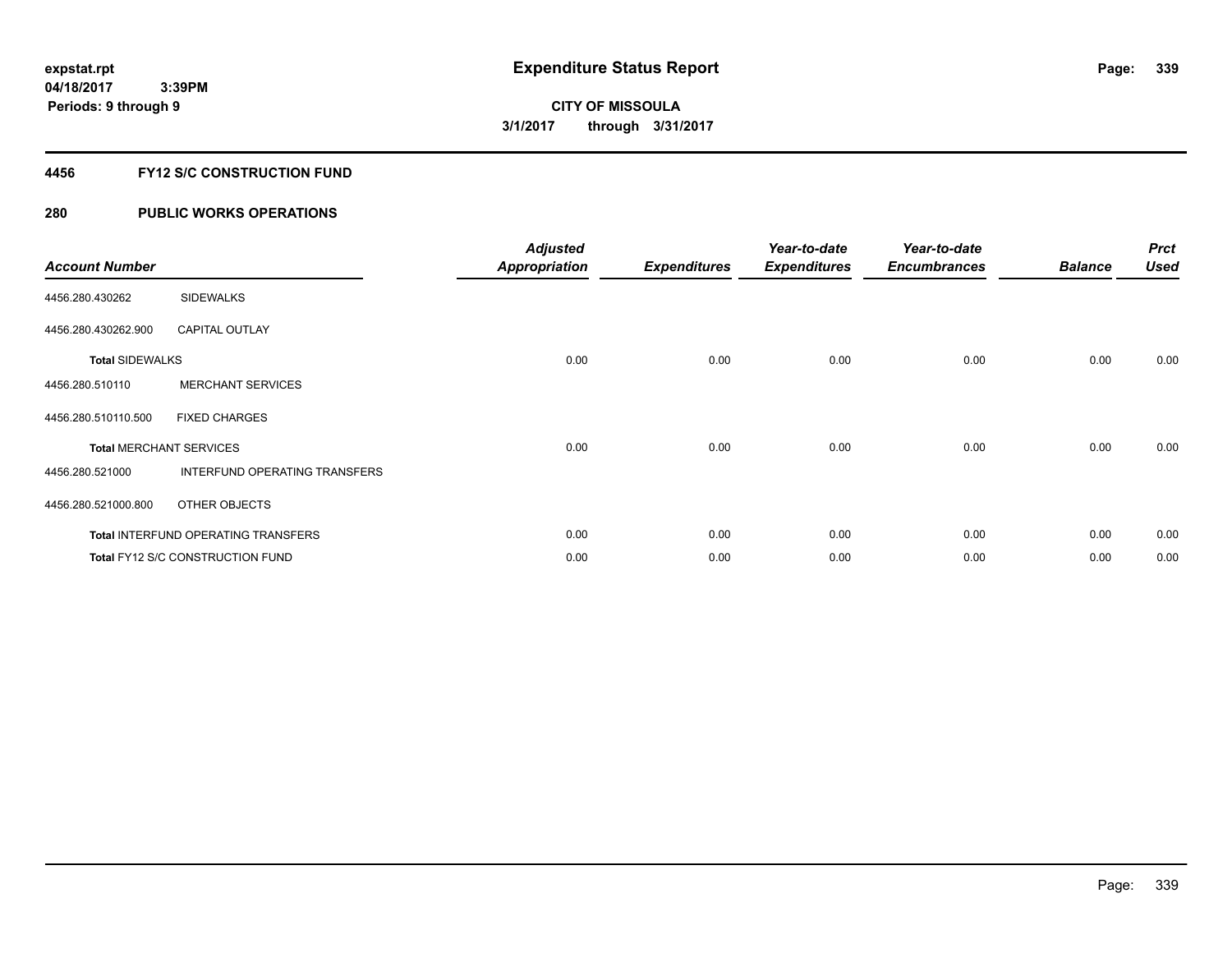**Periods: 9 through 9**

**340**

**CITY OF MISSOULA 3/1/2017 through 3/31/2017**

#### **4457 FY13 SIDEWALK/CURB CONSTRUCTION**

| <b>Account Number</b>  |                                              | <b>Adjusted</b><br><b>Appropriation</b> | <b>Expenditures</b> | Year-to-date<br><b>Expenditures</b> | Year-to-date<br><b>Encumbrances</b> | <b>Balance</b> | <b>Prct</b><br><b>Used</b> |
|------------------------|----------------------------------------------|-----------------------------------------|---------------------|-------------------------------------|-------------------------------------|----------------|----------------------------|
| 4457.280.430262        | <b>SIDEWALKS</b>                             |                                         |                     |                                     |                                     |                |                            |
| 4457.280.430262.300    | PURCHASED SERVICES                           |                                         |                     |                                     |                                     |                |                            |
|                        | <b>Total PURCHASED SERVICES</b>              | 0.00                                    | 0.00                | 0.00                                | 0.00                                | 0.00           | 0.00                       |
| 4457.280.430262.900    | <b>CAPITAL OUTLAY</b>                        |                                         |                     |                                     |                                     |                |                            |
| <b>Total SIDEWALKS</b> |                                              | 0.00                                    | 0.00                | 0.00                                | 0.00                                | 0.00           | 0.00                       |
| 4457.280.510110        | <b>MERCHANT SERVICES</b>                     |                                         |                     |                                     |                                     |                |                            |
| 4457.280.510110.500    | <b>FIXED CHARGES</b>                         |                                         |                     |                                     |                                     |                |                            |
|                        | <b>Total MERCHANT SERVICES</b>               | 0.00                                    | 0.00                | 0.00                                | 0.00                                | 0.00           | 0.00                       |
| 4457.280.521000        | INTERFUND OPERATING TRANSFERS                |                                         |                     |                                     |                                     |                |                            |
| 4457.280.521000.800    | OTHER OBJECTS                                |                                         |                     |                                     |                                     |                |                            |
|                        | Total INTERFUND OPERATING TRANSFERS          | 0.00                                    | 0.00                | 0.00                                | 0.00                                | 0.00           | 0.00                       |
|                        | <b>Total FY13 SIDEWALK/CURB CONSTRUCTION</b> | 0.00                                    | 0.00                | 0.00                                | 0.00                                | 0.00           | 0.00                       |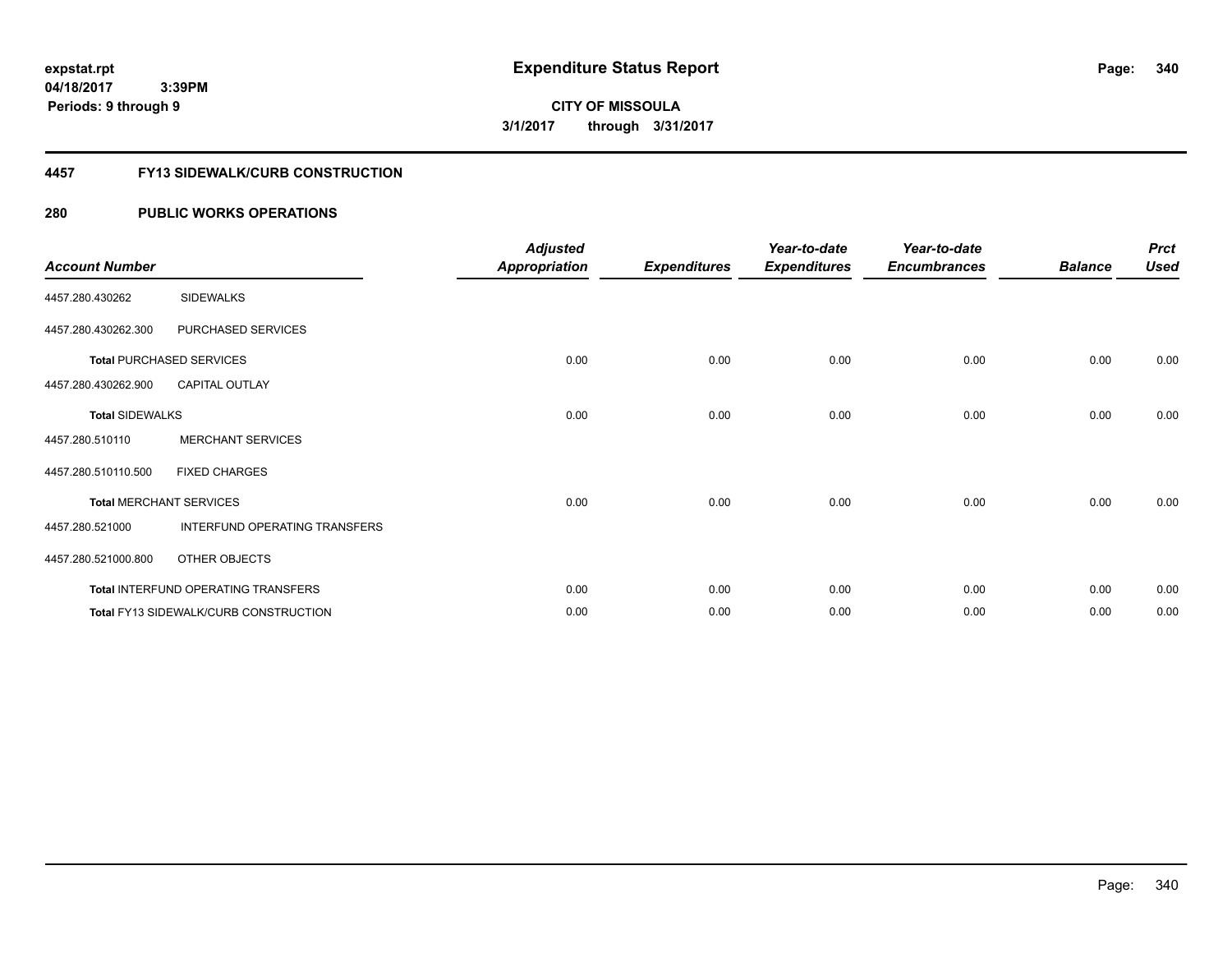**CITY OF MISSOULA 3/1/2017 through 3/31/2017**

#### **4458 FY14 SIDEWALK & CURB CONSTRUCTION**

| <b>Account Number</b>  |                                                    | <b>Adjusted</b><br><b>Appropriation</b> | <b>Expenditures</b> | Year-to-date<br><b>Expenditures</b> | Year-to-date<br><b>Encumbrances</b> | <b>Balance</b> | <b>Prct</b><br><b>Used</b> |
|------------------------|----------------------------------------------------|-----------------------------------------|---------------------|-------------------------------------|-------------------------------------|----------------|----------------------------|
| 4458.280.430262        | <b>SIDEWALKS</b>                                   |                                         |                     |                                     |                                     |                |                            |
| 4458.280.430262.900    | <b>CAPITAL OUTLAY</b>                              |                                         |                     |                                     |                                     |                |                            |
| <b>Total SIDEWALKS</b> |                                                    | 0.00                                    | 0.00                | 0.00                                | 0.00                                | 0.00           | 0.00                       |
| 4458.280.510110        | <b>MERCHANT SERVICES</b>                           |                                         |                     |                                     |                                     |                |                            |
| 4458.280.510110.500    | <b>FIXED CHARGES</b>                               |                                         |                     |                                     |                                     |                |                            |
|                        | <b>Total MERCHANT SERVICES</b>                     | 0.00                                    | 0.00                | 0.00                                | 0.00                                | 0.00           | 0.00                       |
| 4458.280.521000        | INTERFUND OPERATING TRANSFERS                      |                                         |                     |                                     |                                     |                |                            |
| 4458.280.521000.800    | OTHER OBJECTS                                      |                                         |                     |                                     |                                     |                |                            |
|                        | Total INTERFUND OPERATING TRANSFERS                | 0.00                                    | 0.00                | 0.00                                | 0.00                                | 0.00           | 0.00                       |
|                        | <b>Total FY14 SIDEWALK &amp; CURB CONSTRUCTION</b> | 0.00                                    | 0.00                | 0.00                                | 0.00                                | 0.00           | 0.00                       |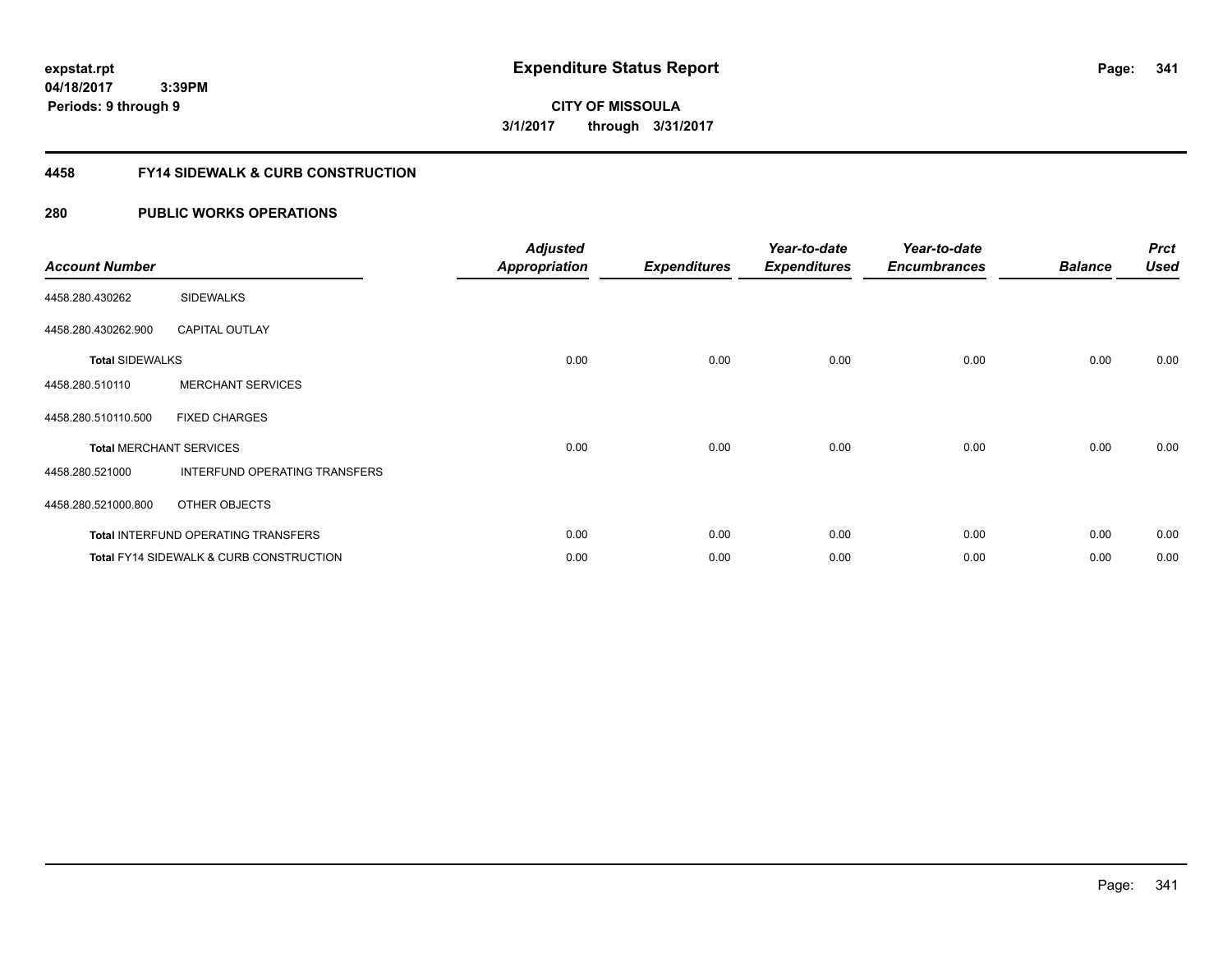**Periods: 9 through 9**

**CITY OF MISSOULA 3/1/2017 through 3/31/2017**

#### **4459 FY15 SIDEWALK/CURB CONSTRUCTION**

| <b>Account Number</b>      |                                              | <b>Adjusted</b><br><b>Appropriation</b> | <b>Expenditures</b> | Year-to-date<br><b>Expenditures</b> | Year-to-date<br><b>Encumbrances</b> | <b>Balance</b> | <b>Prct</b><br><b>Used</b> |
|----------------------------|----------------------------------------------|-----------------------------------------|---------------------|-------------------------------------|-------------------------------------|----------------|----------------------------|
| 4459.280.430262            | <b>SIDEWALKS</b>                             |                                         |                     |                                     |                                     |                |                            |
| 4459.280.430262.800        | OTHER OBJECTS                                |                                         |                     |                                     |                                     |                |                            |
| <b>Total OTHER OBJECTS</b> |                                              | 0.00                                    | 0.00                | 0.00                                | 0.00                                | 0.00           | 0.00                       |
| 4459.280.430262.900        | <b>CAPITAL OUTLAY</b>                        |                                         |                     |                                     |                                     |                |                            |
| <b>Total SIDEWALKS</b>     |                                              | 0.00                                    | 0.00                | 0.00                                | 0.00                                | 0.00           | 0.00                       |
| 4459.280.510110            | <b>MERCHANT SERVICES</b>                     |                                         |                     |                                     |                                     |                |                            |
| 4459.280.510110.500        | <b>FIXED CHARGES</b>                         |                                         |                     |                                     |                                     |                |                            |
|                            | <b>Total MERCHANT SERVICES</b>               | 0.00                                    | 0.00                | 0.00                                | 0.00                                | 0.00           | 0.00                       |
|                            | <b>Total FY15 SIDEWALK/CURB CONSTRUCTION</b> | 0.00                                    | 0.00                | 0.00                                | 0.00                                | 0.00           | 0.00                       |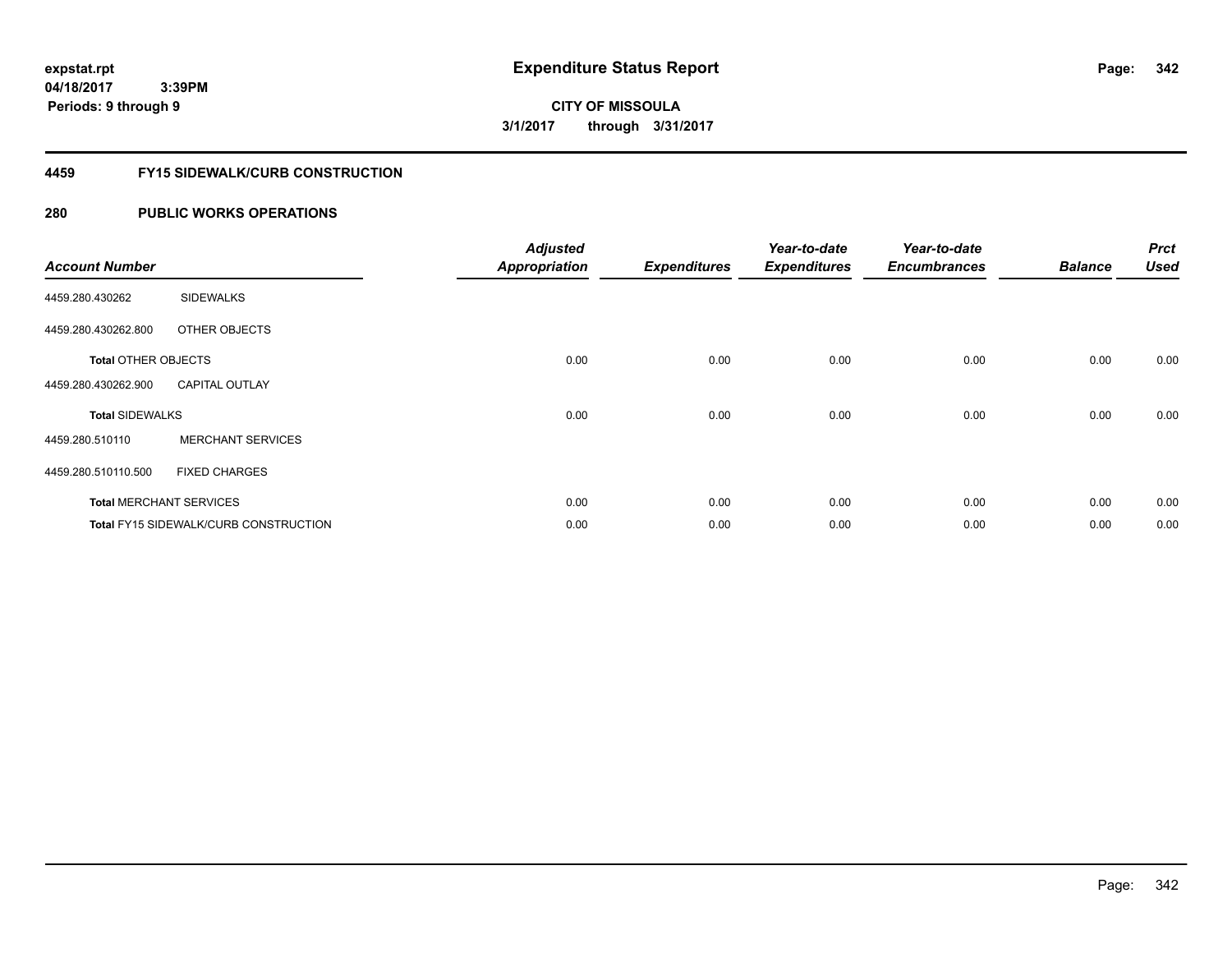**343**

**04/18/2017 3:39PM Periods: 9 through 9**

# **CITY OF MISSOULA 3/1/2017 through 3/31/2017**

#### **4460 FY16 SIDEWALK/CURB CONSTRUCTION**

|                                      |                                                  | <b>Adjusted</b>      |                     | Year-to-date        | Year-to-date        |                | <b>Prct</b> |
|--------------------------------------|--------------------------------------------------|----------------------|---------------------|---------------------|---------------------|----------------|-------------|
| <b>Account Number</b>                |                                                  | <b>Appropriation</b> | <b>Expenditures</b> | <b>Expenditures</b> | <b>Encumbrances</b> | <b>Balance</b> | <b>Used</b> |
| 4460.280.430262                      | <b>SIDEWALKS</b>                                 |                      |                     |                     |                     |                |             |
| 4460.280.430262.800                  | OTHER OBJECTS                                    |                      |                     |                     |                     |                |             |
|                                      | 4460.280.430262.820.000 TRANSFERS TO OTHER FUNDS | 0.00                 | 0.00                | 17,134.25           | 0.00                | $-17,134.25$   | 0.00        |
| <b>Total OTHER OBJECTS</b>           |                                                  | 0.00                 | 0.00                | 17,134.25           | 0.00                | $-17,134.25$   | 0.00        |
| 4460.280.430262.900                  | <b>CAPITAL OUTLAY</b>                            |                      |                     |                     |                     |                |             |
| 4460.280.430262.930.000 IMPROVEMENTS |                                                  | 342,685.00           | 0.00                | 17,200.00           | 0.00                | 325,485.00     | 5.02        |
| <b>Total CAPITAL OUTLAY</b>          |                                                  | 342,685.00           | 0.00                | 17,200.00           | 0.00                | 325,485.00     | 5.02        |
| <b>Total SIDEWALKS</b>               |                                                  | 342,685.00           | 0.00                | 34,334.25           | 0.00                | 308,350.75     | 10.02       |
| 4460.280.510110                      | <b>MERCHANT SERVICES</b>                         |                      |                     |                     |                     |                |             |
| 4460.280.510110.500                  | <b>FIXED CHARGES</b>                             |                      |                     |                     |                     |                |             |
|                                      | <b>Total MERCHANT SERVICES</b>                   | 0.00                 | 0.00                | 0.00                | 0.00                | 0.00           | 0.00        |
|                                      | Total FY16 SIDEWALK/CURB CONSTRUCTION            | 342,685.00           | 0.00                | 34,334.25           | 0.00                | 308,350.75     | 10.02       |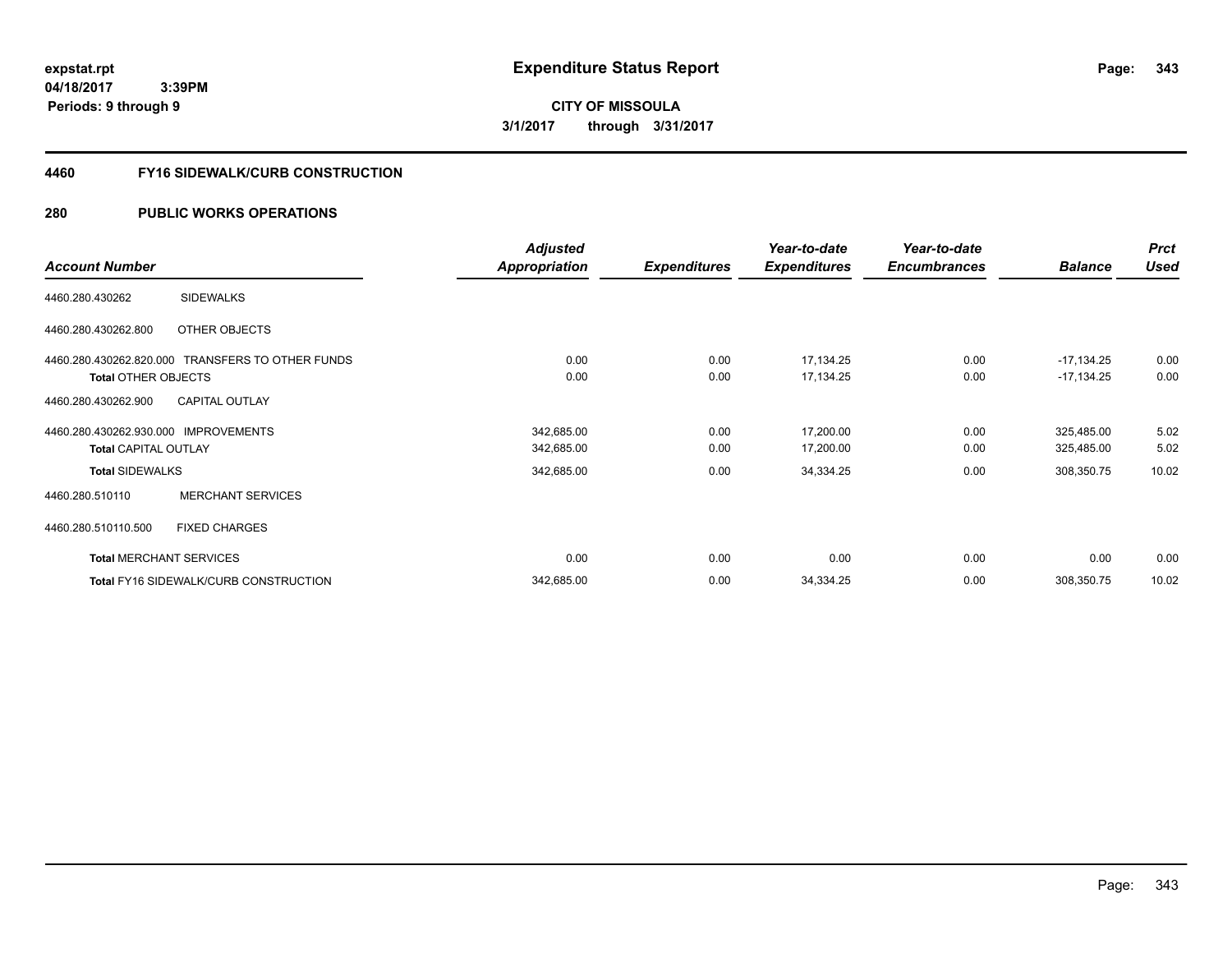**04/18/2017**

**344**

 **3:39PM Periods: 9 through 9**

**CITY OF MISSOULA 3/1/2017 through 3/31/2017**

#### **4461 FY17 SIDEWALK/CURB CONSTRUCTION**

| <b>Account Number</b>                                          |                                       | <b>Adjusted</b><br><b>Appropriation</b> | <b>Expenditures</b> | Year-to-date<br><b>Expenditures</b> | Year-to-date<br><b>Encumbrances</b> | <b>Balance</b>             | <b>Prct</b><br><b>Used</b> |
|----------------------------------------------------------------|---------------------------------------|-----------------------------------------|---------------------|-------------------------------------|-------------------------------------|----------------------------|----------------------------|
| 4461.280.430262                                                | <b>SIDEWALKS</b>                      |                                         |                     |                                     |                                     |                            |                            |
| 4461.280.430262.900                                            | <b>CAPITAL OUTLAY</b>                 |                                         |                     |                                     |                                     |                            |                            |
| 4461.280.430262.930.000 IMPROVEMENTS<br><b>Total SIDEWALKS</b> |                                       | 0.00<br>0.00                            | 0.00<br>0.00        | 863,743.80<br>863,743.80            | 0.00<br>0.00                        | -863,743.80<br>-863.743.80 | 0.00<br>0.00               |
| 4461.280.510110                                                | <b>MERCHANT SERVICES</b>              |                                         |                     |                                     |                                     |                            |                            |
| 4461.280.510110.500                                            | <b>FIXED CHARGES</b>                  |                                         |                     |                                     |                                     |                            |                            |
|                                                                | <b>Total MERCHANT SERVICES</b>        | 0.00                                    | 0.00                | 0.00                                | 0.00                                | 0.00                       | 0.00                       |
|                                                                | Total FY17 SIDEWALK/CURB CONSTRUCTION | 0.00                                    | 0.00                | 863,743.80                          | 0.00                                | -863.743.80                | 0.00                       |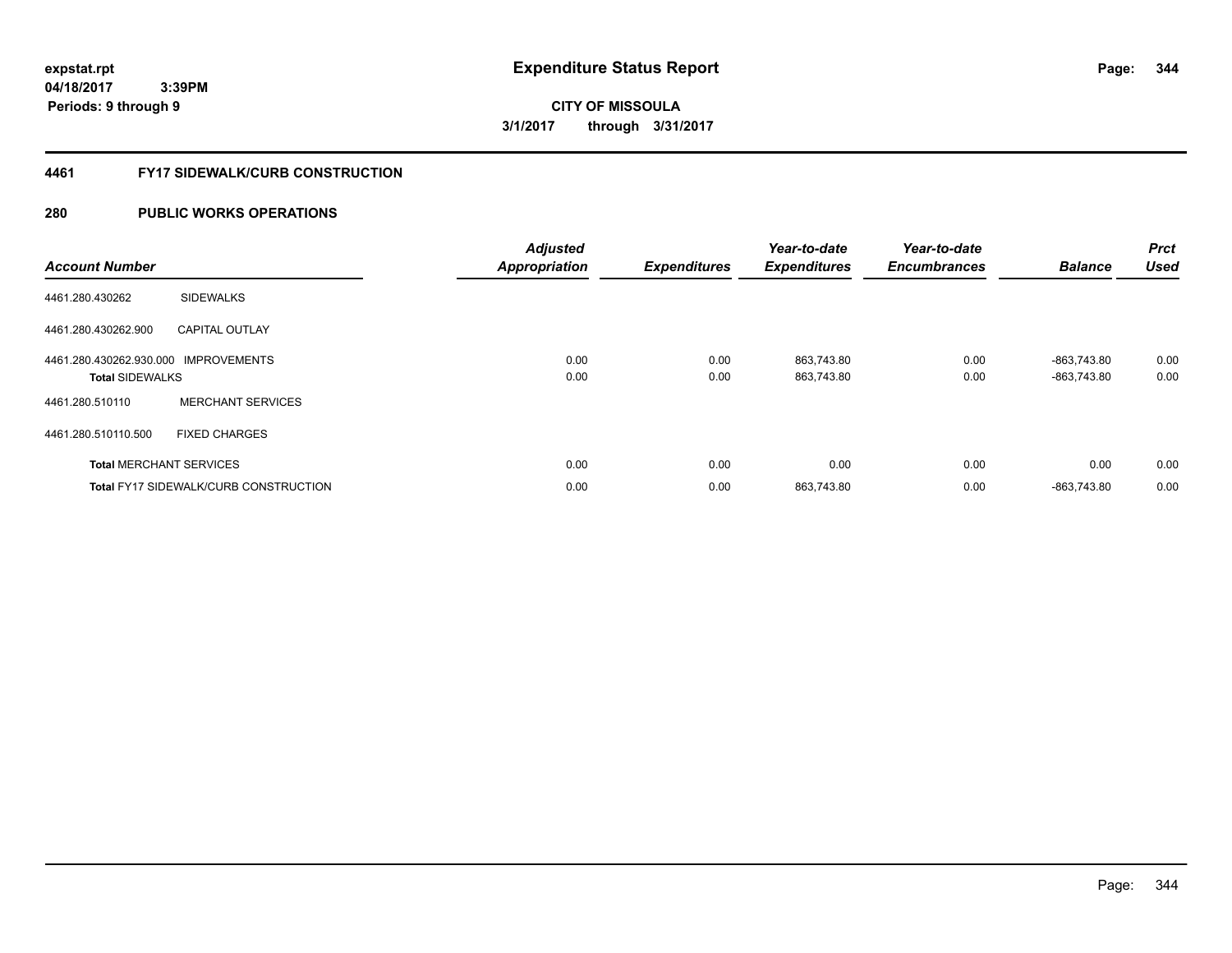## **4531 SID 531 TRAFFIC CALMING**

## **000 \*\*\* Title Not Found \*\*\***

| <b>Account Number</b>         |                                 | <b>Adjusted</b><br><b>Appropriation</b> | <b>Expenditures</b> | Year-to-date<br><b>Expenditures</b> | Year-to-date<br><b>Encumbrances</b> | <b>Balance</b> | <b>Prct</b><br><b>Used</b> |
|-------------------------------|---------------------------------|-----------------------------------------|---------------------|-------------------------------------|-------------------------------------|----------------|----------------------------|
| 4531.000.410000               | <b>GENERAL GOVERNMENT</b>       |                                         |                     |                                     |                                     |                |                            |
| 4531.000.410000.600           | <b>DEBT SERVICE</b>             |                                         |                     |                                     |                                     |                |                            |
|                               | <b>Total GENERAL GOVERNMENT</b> | 0.00                                    | 0.00                | 0.00                                | 0.00                                | 0.00           | 0.00                       |
| 4531.000.510110               | <b>MERCHANT SERVICES</b>        |                                         |                     |                                     |                                     |                |                            |
| 4531.000.510110.500           | <b>FIXED CHARGES</b>            |                                         |                     |                                     |                                     |                |                            |
| Total *** Title Not Found *** |                                 | 0.00                                    | 0.00                | 0.00                                | 0.00                                | 0.00           | 0.00                       |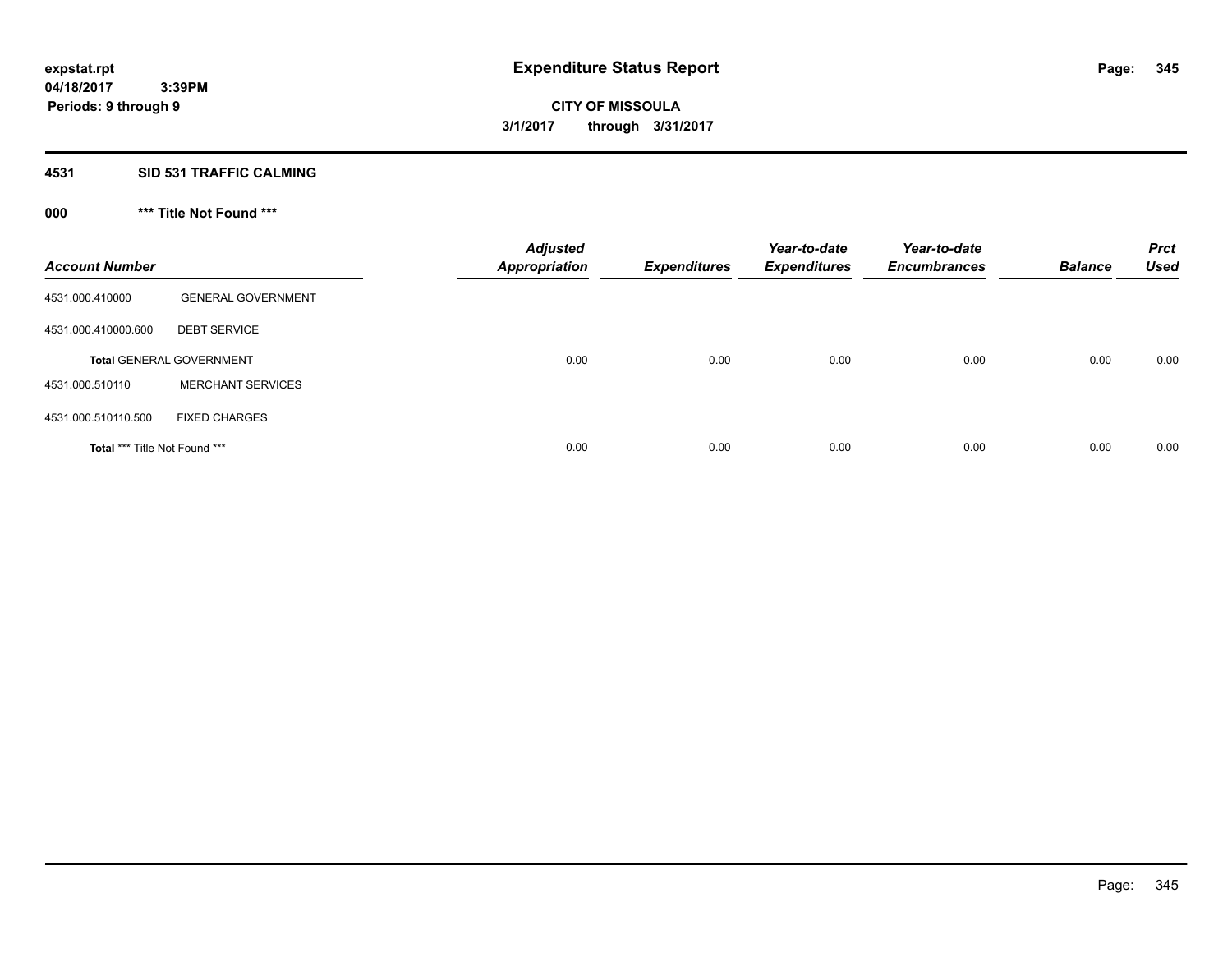#### **4531 SID 531 TRAFFIC CALMING**

| <b>Account Number</b> |                                      | <b>Adjusted</b><br>Appropriation | <b>Expenditures</b> | Year-to-date<br><b>Expenditures</b> | Year-to-date<br><b>Encumbrances</b> | <b>Balance</b> | <b>Prct</b><br><b>Used</b> |
|-----------------------|--------------------------------------|----------------------------------|---------------------|-------------------------------------|-------------------------------------|----------------|----------------------------|
| 4531.390.510100       | SPECIAL ASSESSMENTS                  |                                  |                     |                                     |                                     |                |                            |
| 4531.390.510100.900   | <b>CAPITAL OUTLAY</b>                |                                  |                     |                                     |                                     |                |                            |
|                       | <b>Total SPECIAL ASSESSMENTS</b>     | 0.00                             | 0.00                | 0.00                                | 0.00                                | 0.00           | 0.00                       |
| 4531.390.510110       | <b>MERCHANT SERVICES</b>             |                                  |                     |                                     |                                     |                |                            |
| 4531.390.510110.500   | <b>FIXED CHARGES</b>                 |                                  |                     |                                     |                                     |                |                            |
|                       | <b>Total MERCHANT SERVICES</b>       | 0.00                             | 0.00                | 0.00                                | 0.00                                | 0.00           | 0.00                       |
|                       | <b>Total SID 531 TRAFFIC CALMING</b> | 0.00                             | 0.00                | 0.00                                | 0.00                                | 0.00           | 0.00                       |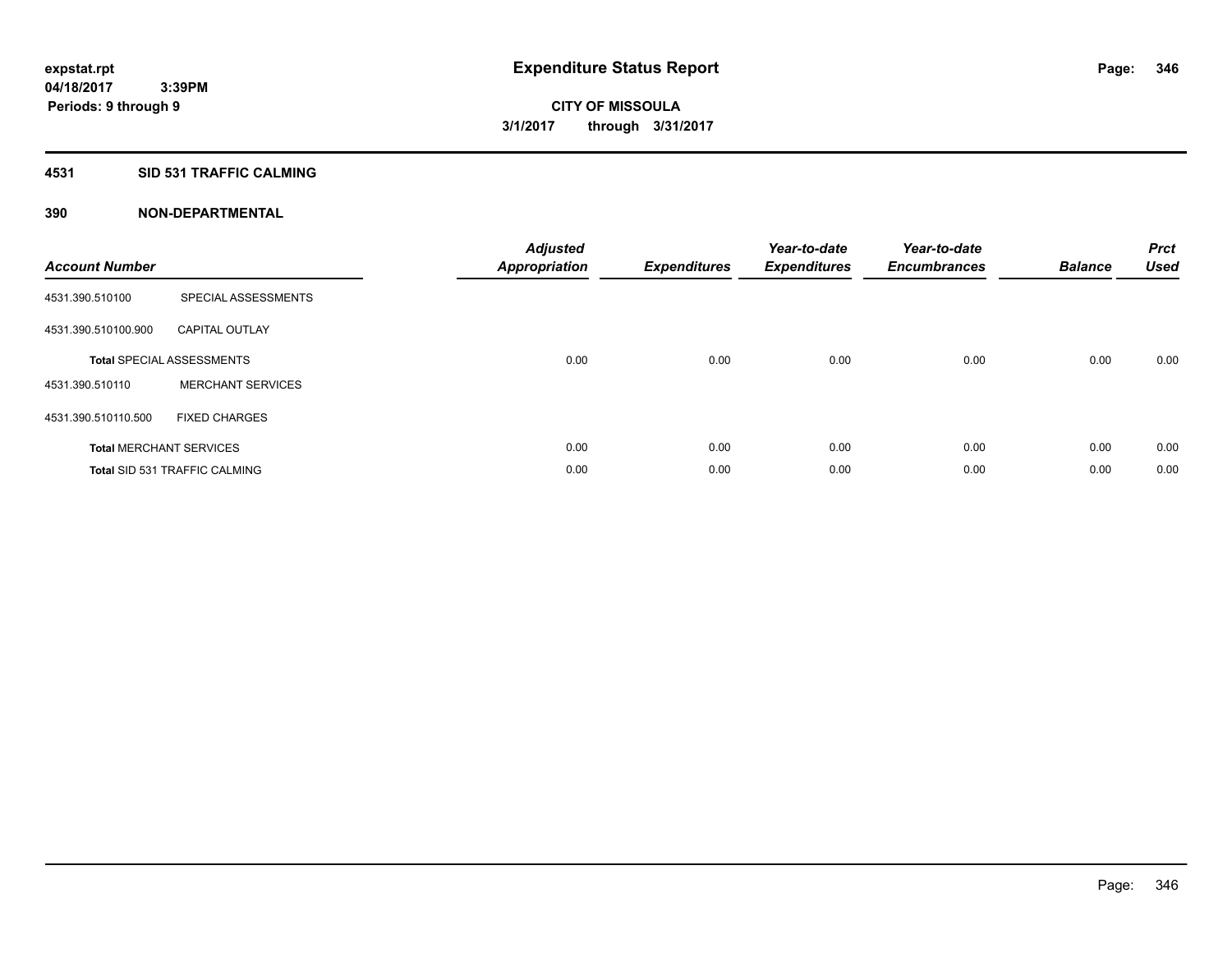#### **4532 MALONEY RANCH SID**

| <b>Account Number</b>          |                                  | <b>Adjusted</b><br><b>Appropriation</b> | <b>Expenditures</b> | Year-to-date<br><b>Expenditures</b> | Year-to-date<br><b>Encumbrances</b> | <b>Balance</b> | <b>Prct</b><br><b>Used</b> |
|--------------------------------|----------------------------------|-----------------------------------------|---------------------|-------------------------------------|-------------------------------------|----------------|----------------------------|
| 4532.390.510100                | SPECIAL ASSESSMENTS              |                                         |                     |                                     |                                     |                |                            |
| 4532.390.510100.900            | <b>CAPITAL OUTLAY</b>            |                                         |                     |                                     |                                     |                |                            |
|                                | <b>Total SPECIAL ASSESSMENTS</b> | 0.00                                    | 0.00                | 0.00                                | 0.00                                | 0.00           | 0.00                       |
| 4532.390.510110                | <b>MERCHANT SERVICES</b>         |                                         |                     |                                     |                                     |                |                            |
| 4532.390.510110.500            | <b>FIXED CHARGES</b>             |                                         |                     |                                     |                                     |                |                            |
| <b>Total FIXED CHARGES</b>     |                                  | 0.00                                    | 0.00                | 0.00                                | 0.00                                | 0.00           | 0.00                       |
|                                | <b>Total MERCHANT SERVICES</b>   | 0.00                                    | 0.00                | 0.00                                | 0.00                                | 0.00           | 0.00                       |
| <b>Total MALONEY RANCH SID</b> |                                  | 0.00                                    | 0.00                | 0.00                                | 0.00                                | 0.00           | 0.00                       |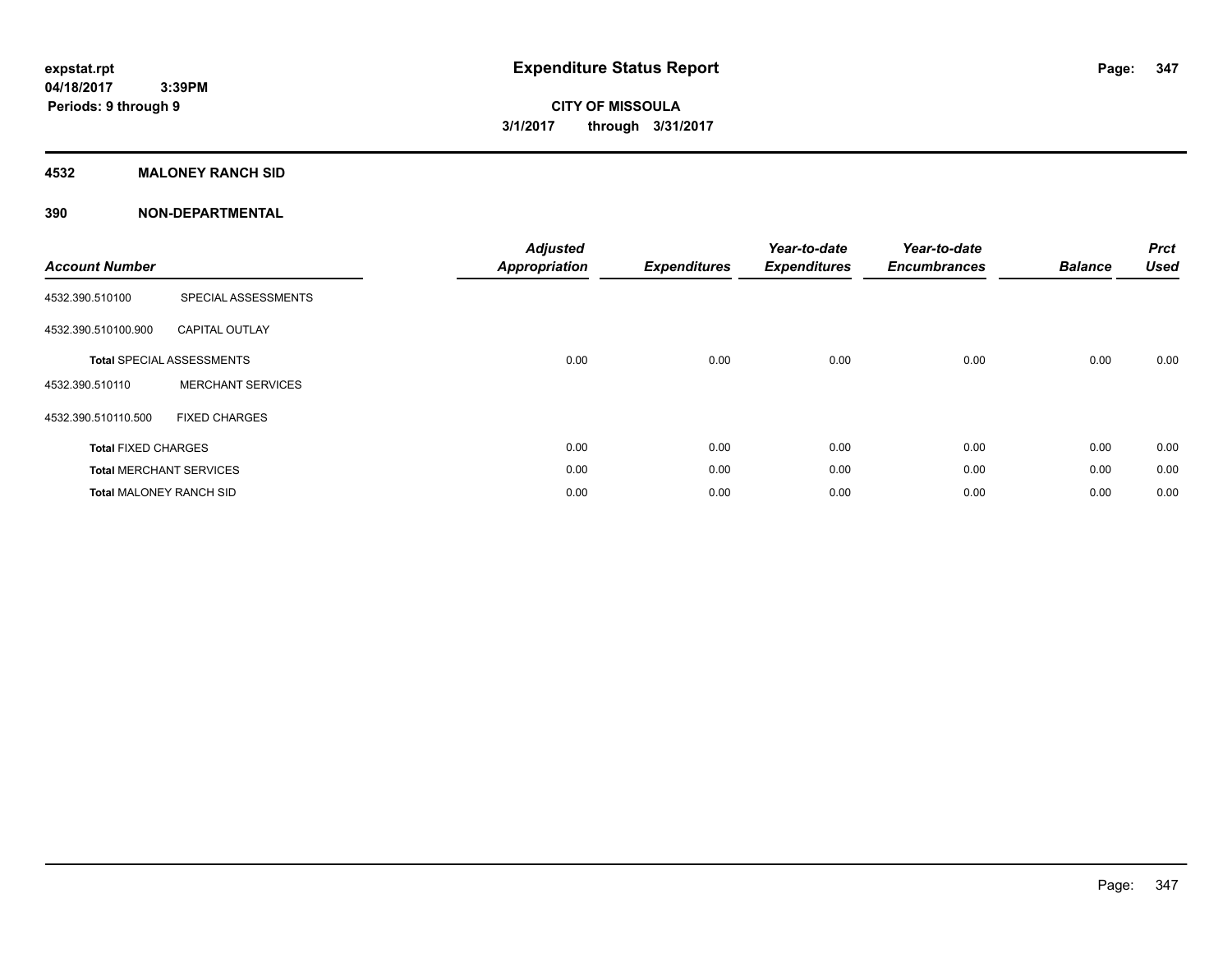#### **4533 RATTLESNAKE SEWER SID**

| <b>Account Number</b>          |                                    | <b>Adjusted</b><br><b>Appropriation</b> | <b>Expenditures</b> | Year-to-date<br><b>Expenditures</b> | Year-to-date<br><b>Encumbrances</b> | <b>Balance</b> | <b>Prct</b><br>Used |
|--------------------------------|------------------------------------|-----------------------------------------|---------------------|-------------------------------------|-------------------------------------|----------------|---------------------|
| 4533.390.510110                | <b>MERCHANT SERVICES</b>           |                                         |                     |                                     |                                     |                |                     |
| 4533.390.510110.500            | <b>FIXED CHARGES</b>               |                                         |                     |                                     |                                     |                |                     |
| <b>Total FIXED CHARGES</b>     |                                    | 0.00                                    | 0.00                | 0.00                                | 0.00                                | 0.00           | 0.00                |
| <b>Total MERCHANT SERVICES</b> |                                    | 0.00                                    | 0.00                | 0.00                                | 0.00                                | 0.00           | 0.00                |
|                                | <b>Total RATTLESNAKE SEWER SID</b> | 0.00                                    | 0.00                | 0.00                                | 0.00                                | 0.00           | 0.00                |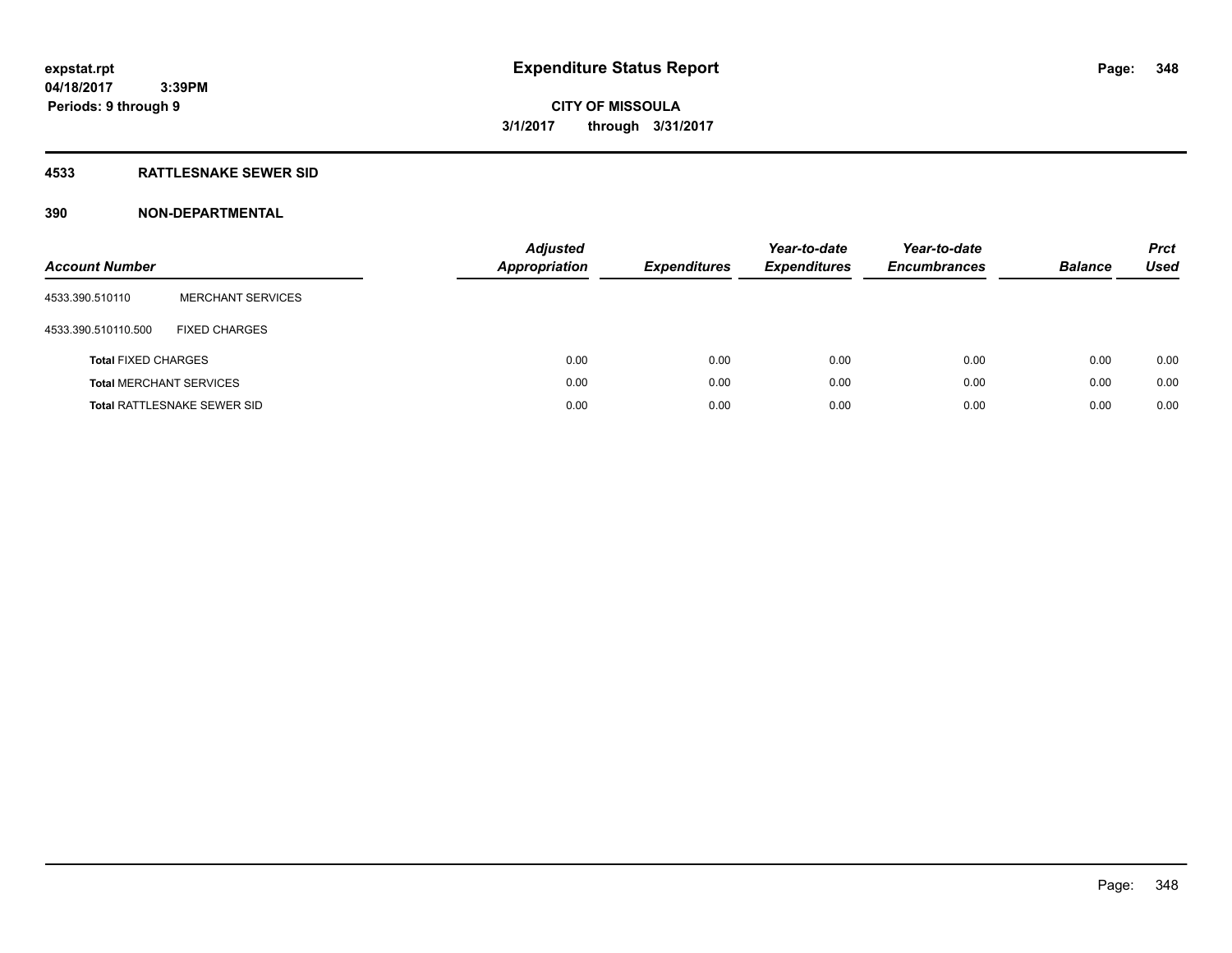#### **4534 SID 534 LINCOLNWOOD**

| <b>Account Number</b>            |                               | <b>Adjusted</b><br><b>Appropriation</b> | <b>Expenditures</b> | Year-to-date<br><b>Expenditures</b> | Year-to-date<br><b>Encumbrances</b> | <b>Balance</b> | <b>Prct</b><br><b>Used</b> |
|----------------------------------|-------------------------------|-----------------------------------------|---------------------|-------------------------------------|-------------------------------------|----------------|----------------------------|
| 4534.390.510110                  | <b>MERCHANT SERVICES</b>      |                                         |                     |                                     |                                     |                |                            |
| 4534.390.510110.500              | <b>FIXED CHARGES</b>          |                                         |                     |                                     |                                     |                |                            |
| <b>Total MERCHANT SERVICES</b>   |                               | 0.00                                    | 0.00                | 0.00                                | 0.00                                | 0.00           | 0.00                       |
| 4534.390.521000                  | INTERFUND OPERATING TRANSFERS |                                         |                     |                                     |                                     |                |                            |
| 4534.390.521000.800              | OTHER OBJECTS                 |                                         |                     |                                     |                                     |                |                            |
| <b>Total SID 534 LINCOLNWOOD</b> |                               | 0.00                                    | 0.00                | 0.00                                | 0.00                                | 0.00           | 0.00                       |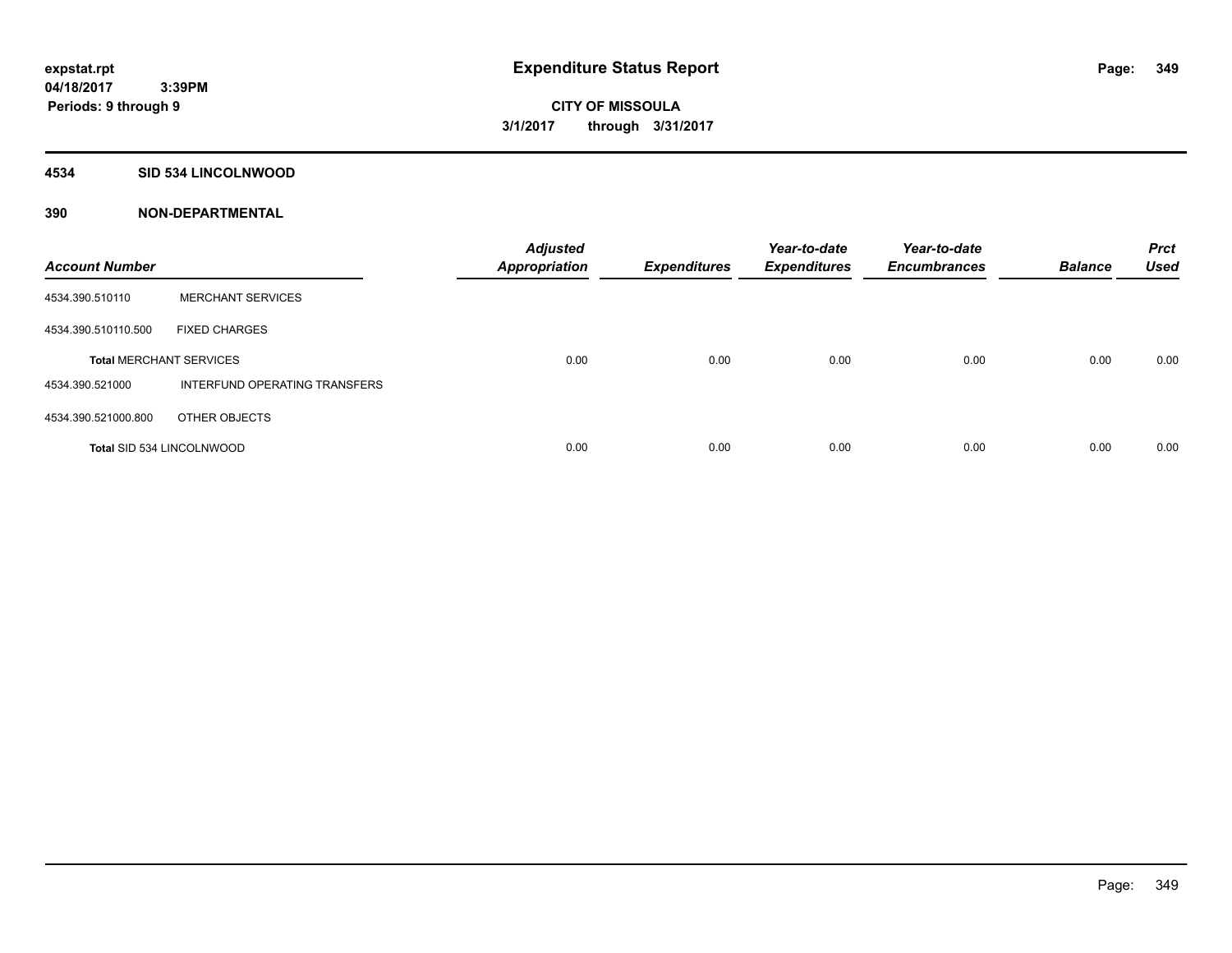**CITY OF MISSOULA 3/1/2017 through 3/31/2017**

#### **4535 SLANT STREET TRAFFIC CALMING**

## **000 \*\*\* Title Not Found \*\*\***

| <b>Account Number</b>      |                                           | <b>Adjusted</b><br><b>Appropriation</b> | <b>Expenditures</b> | Year-to-date<br><b>Expenditures</b> | Year-to-date<br><b>Encumbrances</b> | <b>Balance</b> | <b>Prct</b><br><b>Used</b> |
|----------------------------|-------------------------------------------|-----------------------------------------|---------------------|-------------------------------------|-------------------------------------|----------------|----------------------------|
| 4535.000.410000            | <b>GENERAL GOVERNMENT</b>                 |                                         |                     |                                     |                                     |                |                            |
| 4535.000.410000.600        | <b>DEBT SERVICE</b>                       |                                         |                     |                                     |                                     |                |                            |
|                            | <b>Total GENERAL GOVERNMENT</b>           | 0.00                                    | 0.00                | 0.00                                | 0.00                                | 0.00           | 0.00                       |
| 4535.000.510110            | <b>MERCHANT SERVICES</b>                  |                                         |                     |                                     |                                     |                |                            |
| 4535.000.510110.500        | <b>FIXED CHARGES</b>                      |                                         |                     |                                     |                                     |                |                            |
| <b>Total FIXED CHARGES</b> |                                           | 0.00                                    | 0.00                | 0.00                                | 0.00                                | 0.00           | 0.00                       |
|                            | <b>Total SLANT STREET TRAFFIC CALMING</b> | 0.00                                    | 0.00                | 0.00                                | 0.00                                | 0.00           | 0.00                       |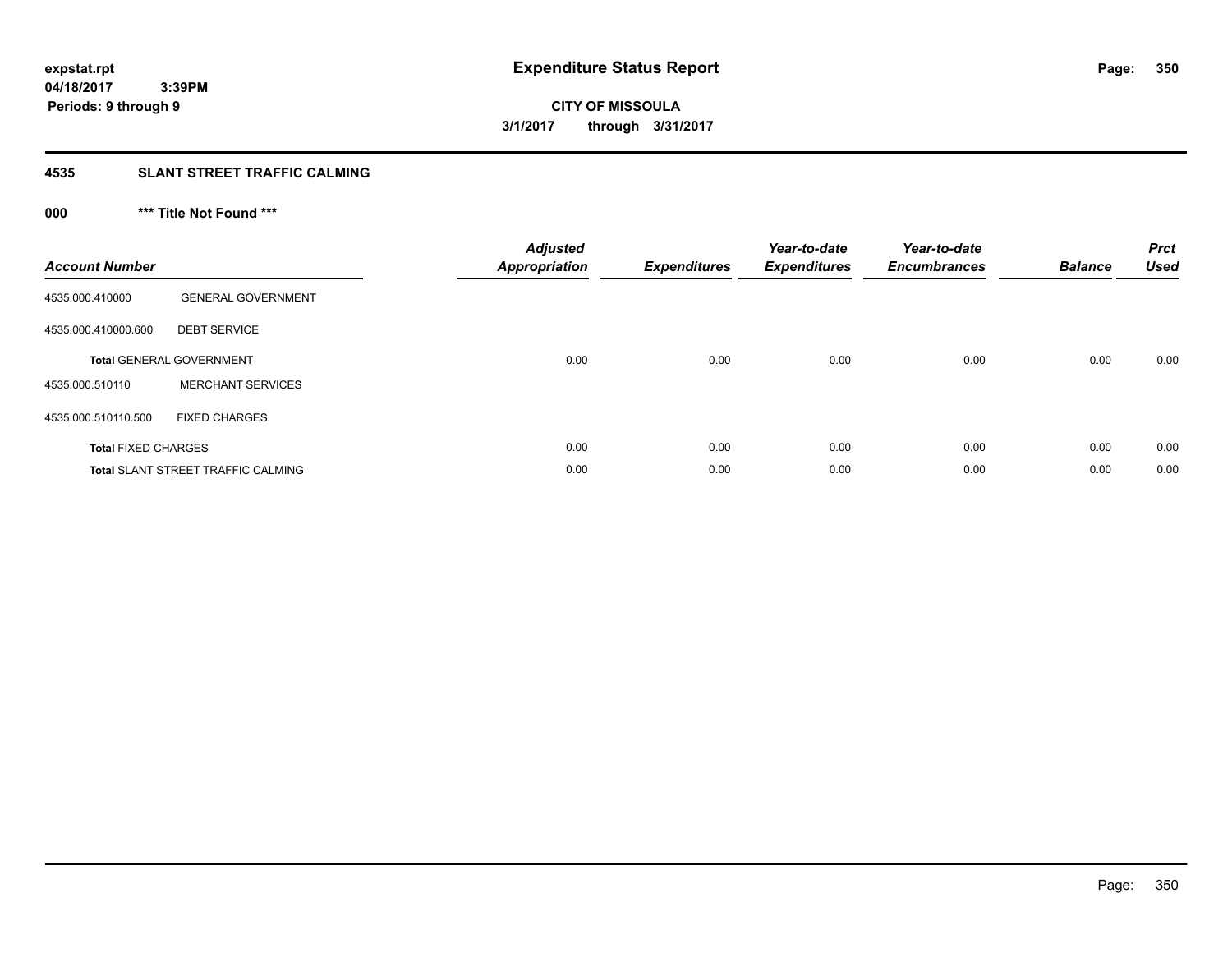### **4536 SID536 LINCOLNWOOD SWR PH2**

| <b>Account Number</b> |                                         | <b>Adjusted</b><br><b>Appropriation</b> | <b>Expenditures</b> | Year-to-date<br><b>Expenditures</b> | Year-to-date<br><b>Encumbrances</b> | <b>Balance</b> | <b>Prct</b><br>Used |
|-----------------------|-----------------------------------------|-----------------------------------------|---------------------|-------------------------------------|-------------------------------------|----------------|---------------------|
| 4536.390.510110       | <b>MERCHANT SERVICES</b>                |                                         |                     |                                     |                                     |                |                     |
| 4536.390.510110.500   | <b>FIXED CHARGES</b>                    |                                         |                     |                                     |                                     |                |                     |
|                       | <b>Total SID536 LINCOLNWOOD SWR PH2</b> | 0.00                                    | 0.00                | 0.00                                | 0.00                                | 0.00           | 0.00                |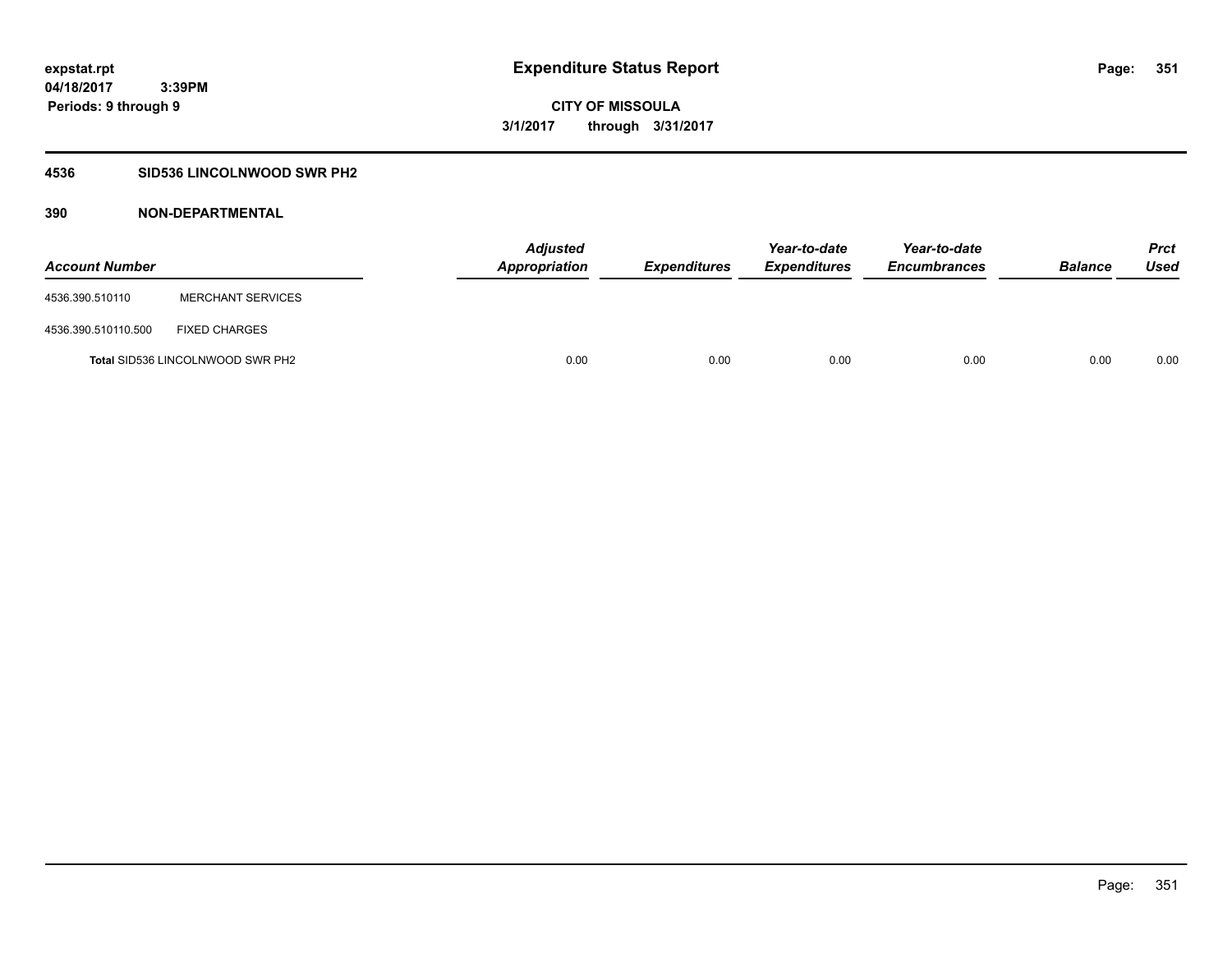**CITY OF MISSOULA 3/1/2017 through 3/31/2017**

**4539 SID 539 4th STREET**

**000 \*\*\* Title Not Found \*\*\***

| <b>Account Number</b>    |                                 | <b>Adjusted</b><br><b>Appropriation</b> | <b>Expenditures</b> | Year-to-date<br><b>Expenditures</b> | Year-to-date<br><b>Encumbrances</b> | <b>Balance</b> | <b>Prct</b><br><b>Used</b> |
|--------------------------|---------------------------------|-----------------------------------------|---------------------|-------------------------------------|-------------------------------------|----------------|----------------------------|
| 4539.000.410000          | <b>GENERAL GOVERNMENT</b>       |                                         |                     |                                     |                                     |                |                            |
| 4539.000.410000.600      | <b>DEBT SERVICE</b>             |                                         |                     |                                     |                                     |                |                            |
|                          | <b>Total GENERAL GOVERNMENT</b> | 0.00                                    | 0.00                | 0.00                                | 0.00                                | 0.00           | 0.00                       |
| 4539.000.510110          | <b>MERCHANT SERVICES</b>        |                                         |                     |                                     |                                     |                |                            |
| 4539.000.510110.500      | <b>FIXED CHARGES</b>            |                                         |                     |                                     |                                     |                |                            |
| Total SID 539 4th STREET |                                 | 0.00                                    | 0.00                | 0.00                                | 0.00                                | 0.00           | 0.00                       |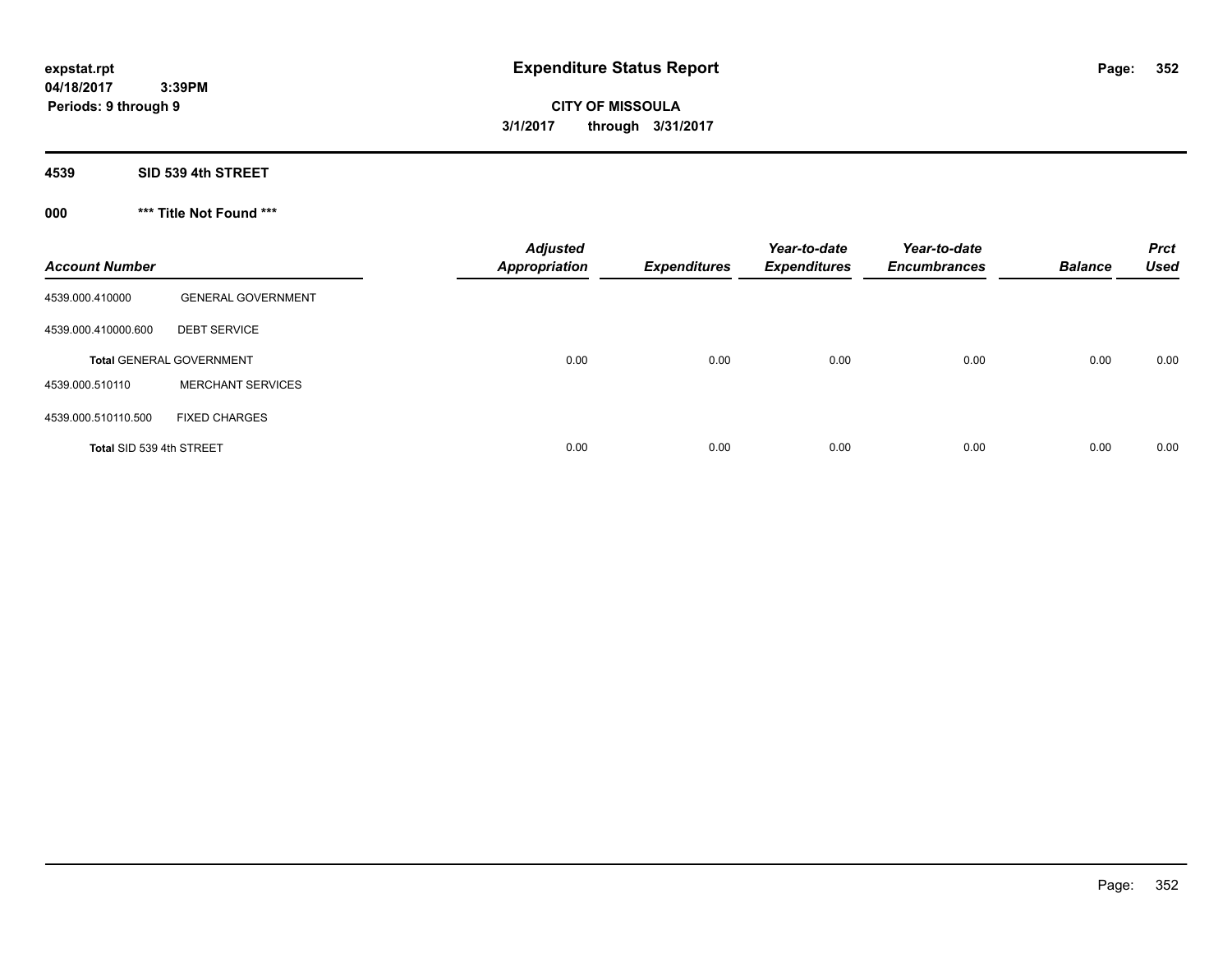#### **4540 SID 540 ENGLAND BLVD**

| <b>Account Number</b>       |                                                                                  | <b>Adjusted</b><br>Appropriation | <b>Expenditures</b>  | Year-to-date<br><b>Expenditures</b> | Year-to-date<br><b>Encumbrances</b> | <b>Balance</b>             | <b>Prct</b><br><b>Used</b> |
|-----------------------------|----------------------------------------------------------------------------------|----------------------------------|----------------------|-------------------------------------|-------------------------------------|----------------------------|----------------------------|
| 4540.390.510100             | SPECIAL ASSESSMENTS                                                              |                                  |                      |                                     |                                     |                            |                            |
| 4540.390.510100.300         | PURCHASED SERVICES                                                               |                                  |                      |                                     |                                     |                            |                            |
|                             | 4540.390.510100.350.000 PROFESSIONAL SERVICES<br><b>Total PURCHASED SERVICES</b> | 0.00<br>0.00                     | 3,155.00<br>3,155.00 | 7,020.00<br>7,020.00                | 0.00<br>0.00                        | $-7,020.00$<br>$-7,020.00$ | 0.00<br>0.00               |
| 4540.390.510100.900         | <b>CAPITAL OUTLAY</b>                                                            |                                  |                      |                                     |                                     |                            |                            |
| <b>Total CAPITAL OUTLAY</b> |                                                                                  | 0.00                             | 0.00                 | 0.00                                | 0.00                                | 0.00                       | 0.00                       |
|                             | <b>Total SPECIAL ASSESSMENTS</b>                                                 | 0.00                             | 3,155.00             | 7,020.00                            | 0.00                                | $-7,020.00$                | 0.00                       |
| 4540.390.510110             | <b>MERCHANT SERVICES</b>                                                         |                                  |                      |                                     |                                     |                            |                            |
| 4540.390.510110.500         | <b>FIXED CHARGES</b>                                                             |                                  |                      |                                     |                                     |                            |                            |
|                             | <b>Total MERCHANT SERVICES</b>                                                   | 0.00                             | 0.00                 | 0.00                                | 0.00                                | 0.00                       | 0.00                       |
| 4540.390.521000             | <b>INTERFUND OPERATING TRANSFERS</b>                                             |                                  |                      |                                     |                                     |                            |                            |
| 4540.390.521000.800         | OTHER OBJECTS                                                                    |                                  |                      |                                     |                                     |                            |                            |
|                             | <b>Total INTERFUND OPERATING TRANSFERS</b>                                       | 0.00                             | 0.00                 | 0.00                                | 0.00                                | 0.00                       | 0.00                       |
|                             | Total SID 540 ENGLAND BLVD                                                       | 0.00                             | 3,155.00             | 7,020.00                            | 0.00                                | $-7,020.00$                | 0.00                       |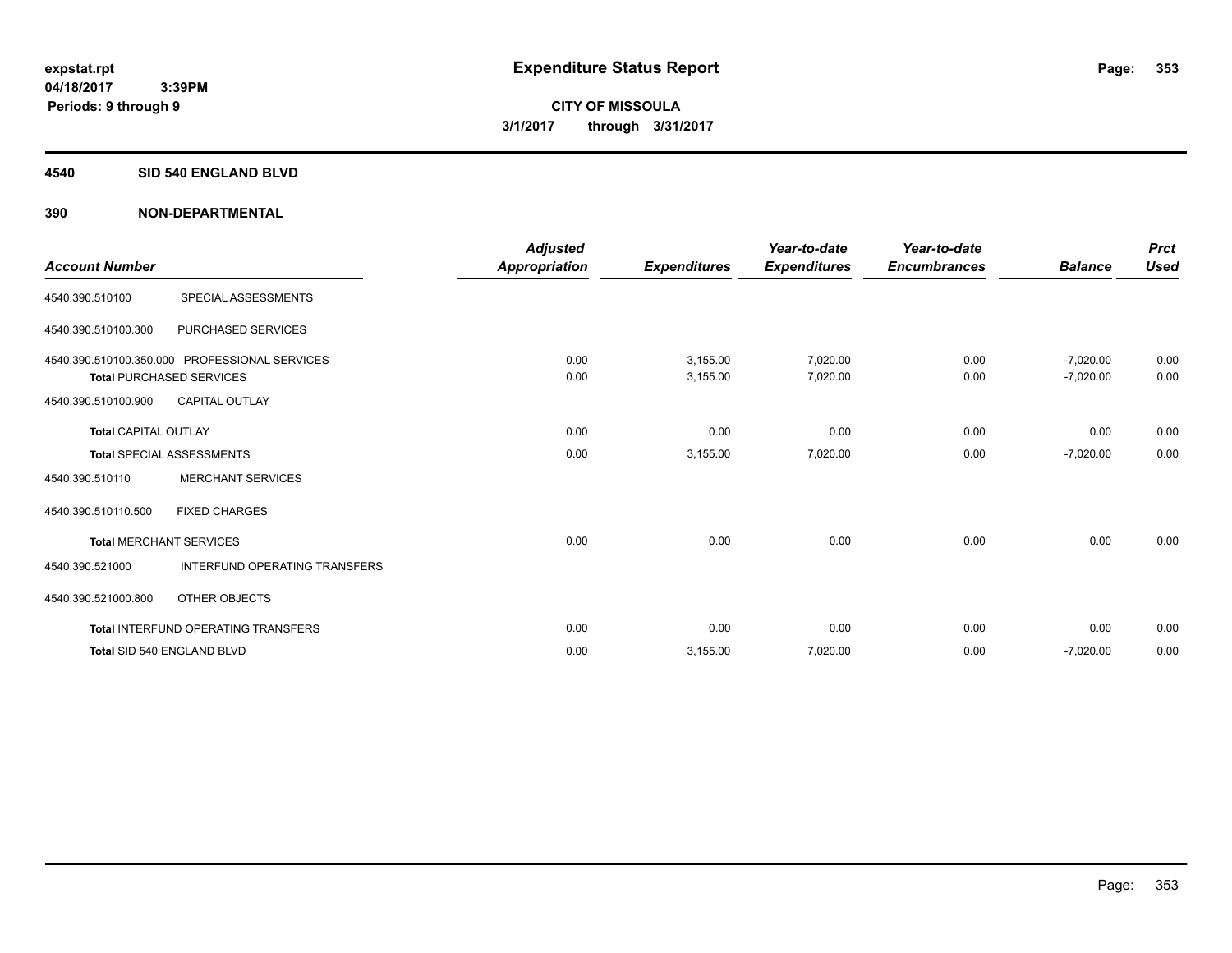### **4541 SID 541 PINEVIEW PARK**

| <b>Account Number</b>         |                                  | <b>Adjusted</b><br><b>Appropriation</b> | <b>Expenditures</b> | Year-to-date<br><b>Expenditures</b> | Year-to-date<br><b>Encumbrances</b> | <b>Balance</b> | <b>Prct</b><br><b>Used</b> |
|-------------------------------|----------------------------------|-----------------------------------------|---------------------|-------------------------------------|-------------------------------------|----------------|----------------------------|
| 4541.390.410710               | *** Title Not Found ***          |                                         |                     |                                     |                                     |                |                            |
| 4541.390.410710.500           | <b>FIXED CHARGES</b>             |                                         |                     |                                     |                                     |                |                            |
| Total *** Title Not Found *** |                                  | 0.00                                    | 0.00                | 0.00                                | 0.00                                | 0.00           | 0.00                       |
| 4541.390.510100               | SPECIAL ASSESSMENTS              |                                         |                     |                                     |                                     |                |                            |
| 4541.390.510100.900           | <b>CAPITAL OUTLAY</b>            |                                         |                     |                                     |                                     |                |                            |
|                               | <b>Total SPECIAL ASSESSMENTS</b> | 0.00                                    | 0.00                | 0.00                                | 0.00                                | 0.00           | 0.00                       |
| 4541.390.510110               | <b>MERCHANT SERVICES</b>         |                                         |                     |                                     |                                     |                |                            |
| 4541.390.510110.500           | <b>FIXED CHARGES</b>             |                                         |                     |                                     |                                     |                |                            |
|                               | <b>Total MERCHANT SERVICES</b>   | 0.00                                    | 0.00                | 0.00                                | 0.00                                | 0.00           | 0.00                       |
|                               | Total SID 541 PINEVIEW PARK      | 0.00                                    | 0.00                | 0.00                                | 0.00                                | 0.00           | 0.00                       |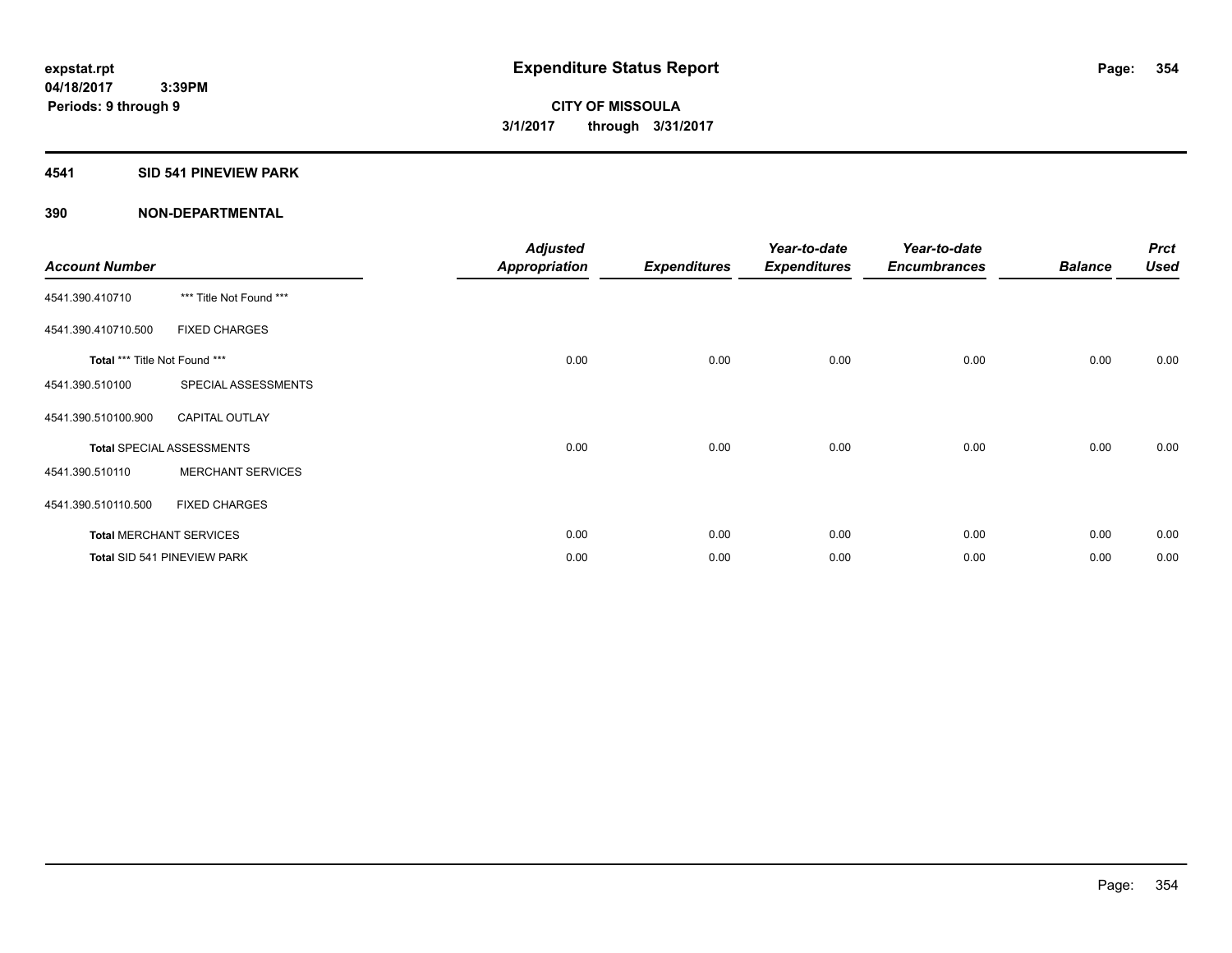#### **4542 SID 542 HILLVIEW WAY**

| <b>Account Number</b>      |                                  | <b>Adjusted</b><br><b>Appropriation</b> | <b>Expenditures</b> | Year-to-date<br><b>Expenditures</b> | Year-to-date<br><b>Encumbrances</b> | <b>Balance</b> | <b>Prct</b><br><b>Used</b> |
|----------------------------|----------------------------------|-----------------------------------------|---------------------|-------------------------------------|-------------------------------------|----------------|----------------------------|
| 4542.390.510100            | SPECIAL ASSESSMENTS              |                                         |                     |                                     |                                     |                |                            |
| 4542.390.510100.300        | PURCHASED SERVICES               |                                         |                     |                                     |                                     |                |                            |
|                            | <b>Total SPECIAL ASSESSMENTS</b> | 0.00                                    | 0.00                | 0.00                                | 0.00                                | 0.00           | 0.00                       |
| 4542.390.510110            | <b>MERCHANT SERVICES</b>         |                                         |                     |                                     |                                     |                |                            |
| 4542.390.510110.500        | <b>FIXED CHARGES</b>             |                                         |                     |                                     |                                     |                |                            |
| Total SID 542 HILLVIEW WAY |                                  | 0.00                                    | 0.00                | 0.00                                | 0.00                                | 0.00           | 0.00                       |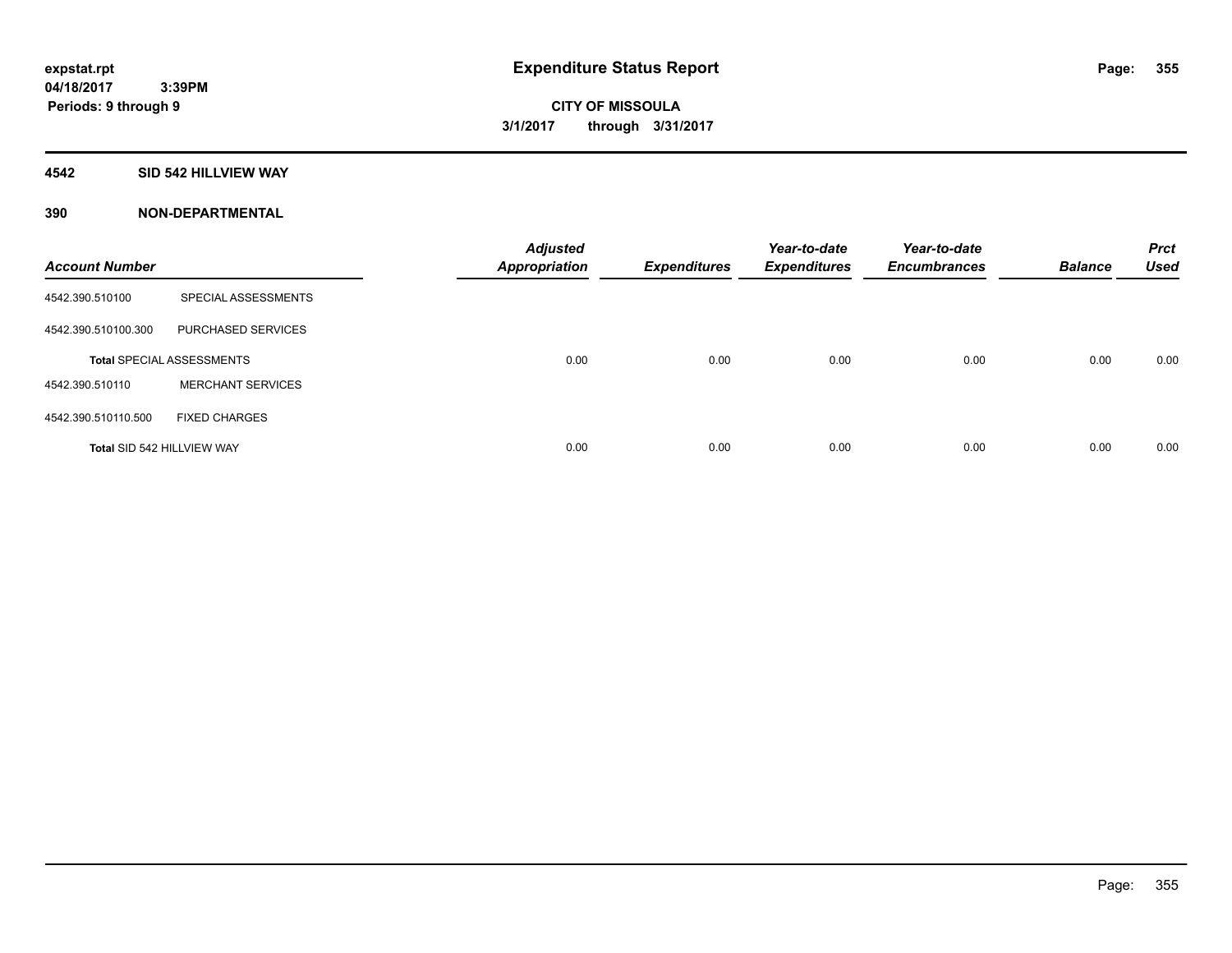#### **4543 SID 543 TRAFFIC CALMING**

## **000 \*\*\* Title Not Found \*\*\***

| <b>Account Number</b>         |                                 | <b>Adjusted</b><br><b>Appropriation</b> | <b>Expenditures</b> | Year-to-date<br><b>Expenditures</b> | Year-to-date<br><b>Encumbrances</b> | <b>Balance</b> | <b>Prct</b><br><b>Used</b> |
|-------------------------------|---------------------------------|-----------------------------------------|---------------------|-------------------------------------|-------------------------------------|----------------|----------------------------|
| 4543.000.410000               | <b>GENERAL GOVERNMENT</b>       |                                         |                     |                                     |                                     |                |                            |
| 4543.000.410000.600           | <b>DEBT SERVICE</b>             |                                         |                     |                                     |                                     |                |                            |
|                               | <b>Total GENERAL GOVERNMENT</b> | 0.00                                    | 0.00                | 0.00                                | 0.00                                | 0.00           | 0.00                       |
| 4543.000.510110               | <b>MERCHANT SERVICES</b>        |                                         |                     |                                     |                                     |                |                            |
| 4543.000.510110.500           | <b>FIXED CHARGES</b>            |                                         |                     |                                     |                                     |                |                            |
| Total *** Title Not Found *** |                                 | 0.00                                    | 0.00                | 0.00                                | 0.00                                | 0.00           | 0.00                       |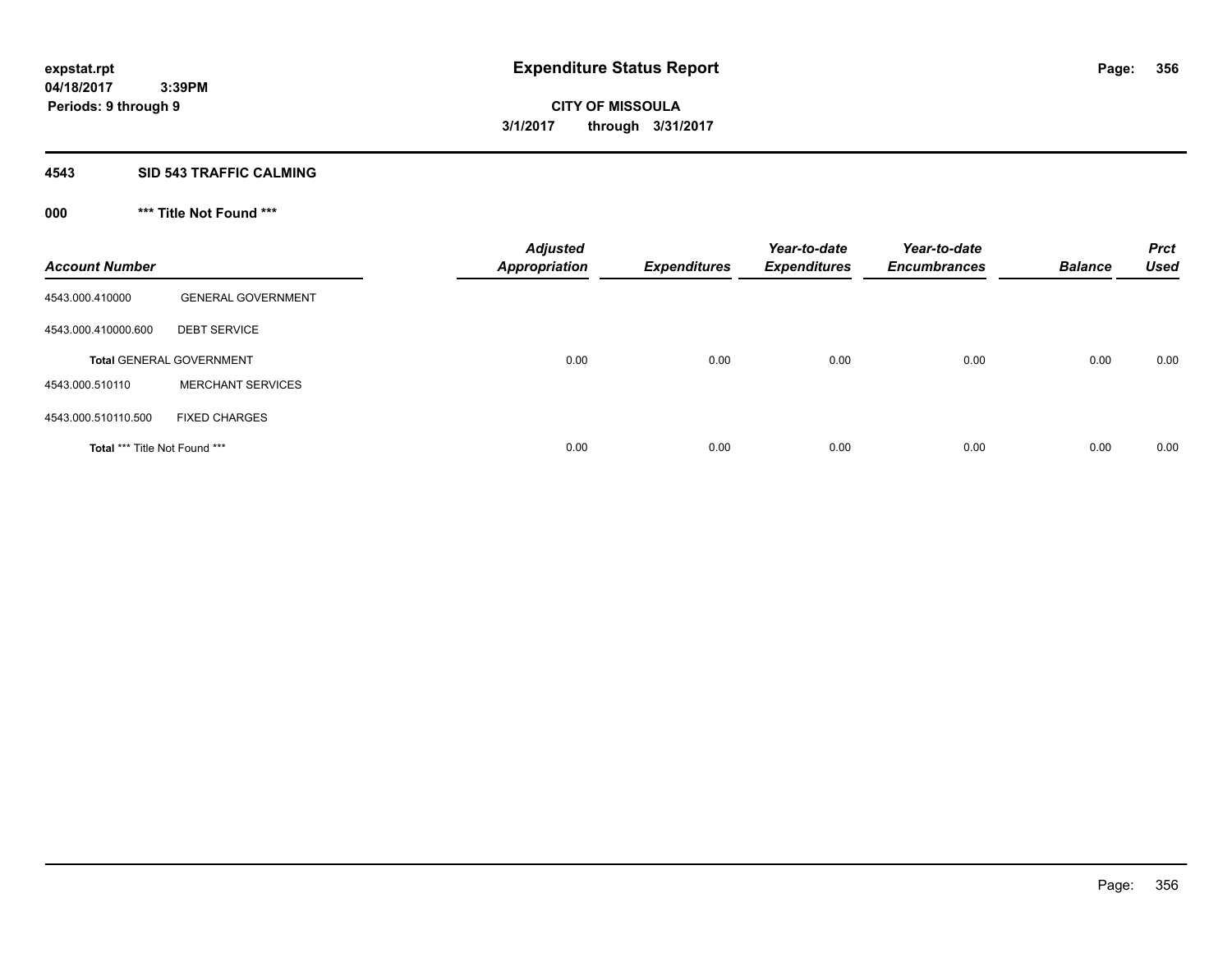#### **4543 SID 543 TRAFFIC CALMING**

|                       |                                      | <b>Adjusted</b>      |                     | Year-to-date        | Year-to-date        |                | <b>Prct</b> |
|-----------------------|--------------------------------------|----------------------|---------------------|---------------------|---------------------|----------------|-------------|
| <b>Account Number</b> |                                      | <b>Appropriation</b> | <b>Expenditures</b> | <b>Expenditures</b> | <b>Encumbrances</b> | <b>Balance</b> | <b>Used</b> |
| 4543.390.510100       | SPECIAL ASSESSMENTS                  |                      |                     |                     |                     |                |             |
| 4543.390.510100.300   | PURCHASED SERVICES                   |                      |                     |                     |                     |                |             |
|                       | <b>Total PURCHASED SERVICES</b>      | 0.00                 | 0.00                | 0.00                | 0.00                | 0.00           | 0.00        |
| 4543.390.510100.900   | <b>CAPITAL OUTLAY</b>                |                      |                     |                     |                     |                |             |
|                       | <b>Total SPECIAL ASSESSMENTS</b>     | 0.00                 | 0.00                | 0.00                | 0.00                | 0.00           | 0.00        |
| 4543.390.510110       | <b>MERCHANT SERVICES</b>             |                      |                     |                     |                     |                |             |
| 4543.390.510110.500   | <b>FIXED CHARGES</b>                 |                      |                     |                     |                     |                |             |
|                       | <b>Total MERCHANT SERVICES</b>       | 0.00                 | 0.00                | 0.00                | 0.00                | 0.00           | 0.00        |
|                       | <b>Total SID 543 TRAFFIC CALMING</b> | 0.00                 | 0.00                | 0.00                | 0.00                | 0.00           | 0.00        |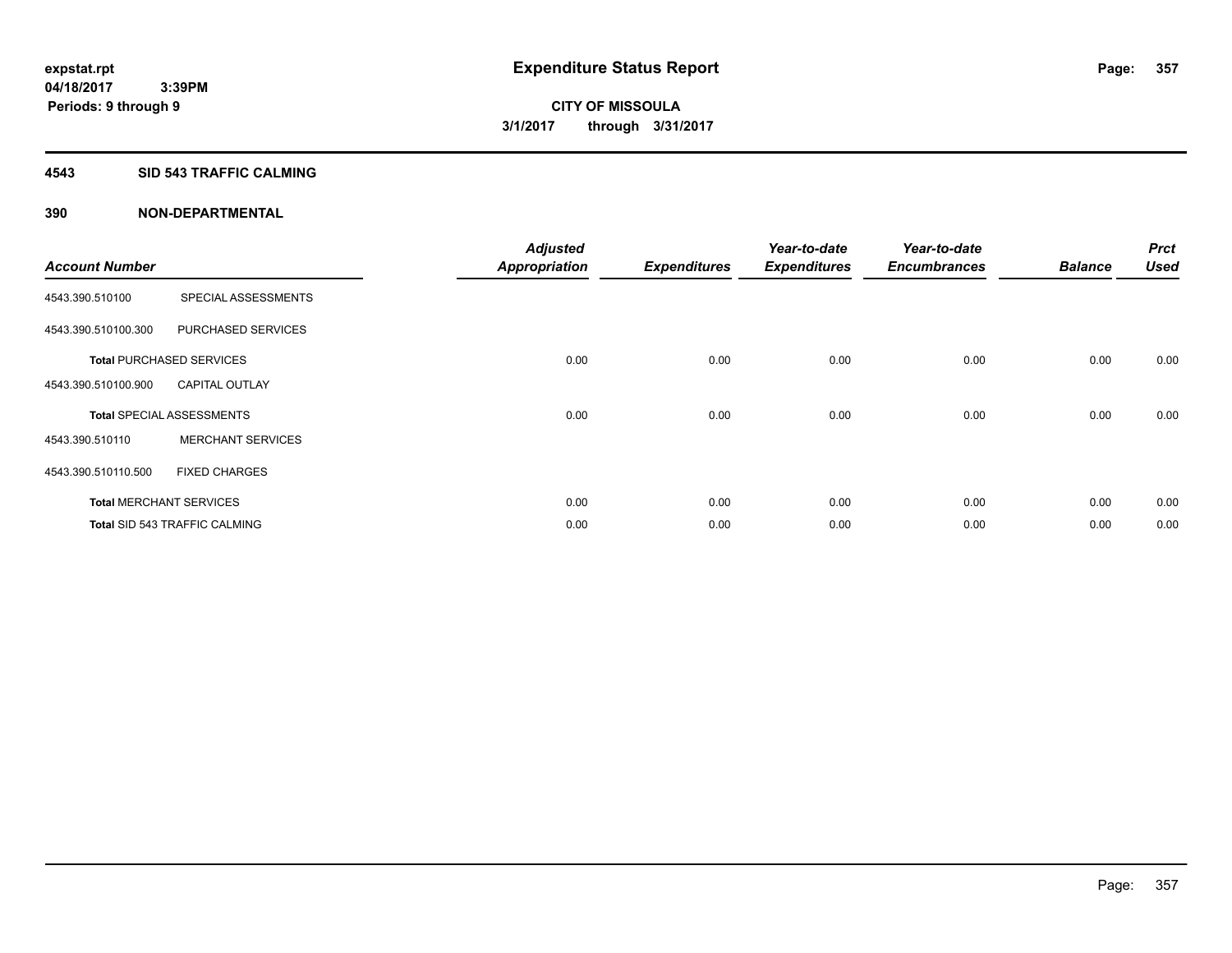### **4544 MILLER CREEK MITIGATION FUND**

| <b>Account Number</b> |                                           | <b>Adjusted</b><br><b>Appropriation</b> | <b>Expenditures</b> | Year-to-date<br><b>Expenditures</b> | Year-to-date<br><b>Encumbrances</b> | <b>Balance</b> | <b>Prct</b><br><b>Used</b> |
|-----------------------|-------------------------------------------|-----------------------------------------|---------------------|-------------------------------------|-------------------------------------|----------------|----------------------------|
| 4544.390.510100       | SPECIAL ASSESSMENTS                       |                                         |                     |                                     |                                     |                |                            |
| 4544.390.510100.900   | <b>CAPITAL OUTLAY</b>                     |                                         |                     |                                     |                                     |                |                            |
|                       | <b>Total SPECIAL ASSESSMENTS</b>          | 0.00                                    | 0.00                | 0.00                                | 0.00                                | 0.00           | 0.00                       |
| 4544.390.510110       | <b>MERCHANT SERVICES</b>                  |                                         |                     |                                     |                                     |                |                            |
| 4544.390.510110.500   | <b>FIXED CHARGES</b>                      |                                         |                     |                                     |                                     |                |                            |
|                       | <b>Total MERCHANT SERVICES</b>            | 0.00                                    | 0.00                | 0.00                                | 0.00                                | 0.00           | 0.00                       |
|                       | <b>Total MILLER CREEK MITIGATION FUND</b> | 0.00                                    | 0.00                | 0.00                                | 0.00                                | 0.00           | 0.00                       |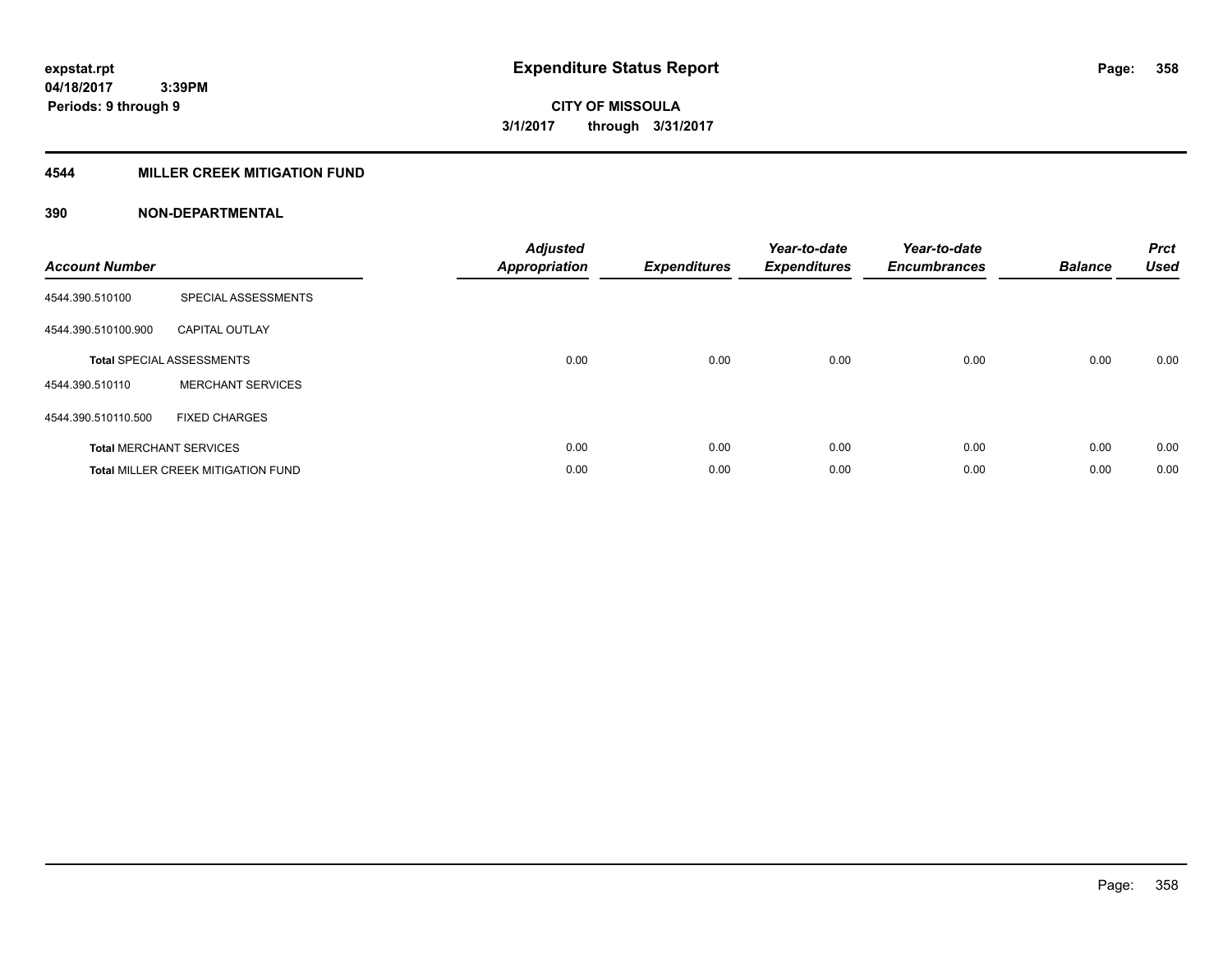**CITY OF MISSOULA 3/1/2017 through 3/31/2017**

#### **4545 MILLER CREEK TWITE CONSTRUCTION**

| <b>Account Number</b> |                                       | <b>Adjusted</b><br><b>Appropriation</b> | <b>Expenditures</b> | Year-to-date<br><b>Expenditures</b> | Year-to-date<br><b>Encumbrances</b> | <b>Balance</b> | <b>Prct</b><br><b>Used</b> |
|-----------------------|---------------------------------------|-----------------------------------------|---------------------|-------------------------------------|-------------------------------------|----------------|----------------------------|
| 4545.390.510100       | SPECIAL ASSESSMENTS                   |                                         |                     |                                     |                                     |                |                            |
| 4545.390.510100.300   | PURCHASED SERVICES                    |                                         |                     |                                     |                                     |                |                            |
|                       | <b>Total PURCHASED SERVICES</b>       | 0.00                                    | 0.00                | 0.00                                | 0.00                                | 0.00           | 0.00                       |
| 4545.390.510100.900   | <b>CAPITAL OUTLAY</b>                 |                                         |                     |                                     |                                     |                |                            |
|                       | <b>Total SPECIAL ASSESSMENTS</b>      | 0.00                                    | 0.00                | 0.00                                | 0.00                                | 0.00           | 0.00                       |
| 4545.390.510110       | <b>MERCHANT SERVICES</b>              |                                         |                     |                                     |                                     |                |                            |
| 4545.390.510110.500   | <b>FIXED CHARGES</b>                  |                                         |                     |                                     |                                     |                |                            |
|                       | <b>Total MERCHANT SERVICES</b>        | 0.00                                    | 0.00                | 0.00                                | 0.00                                | 0.00           | 0.00                       |
|                       | Total MILLER CREEK TWITE CONSTRUCTION | 0.00                                    | 0.00                | 0.00                                | 0.00                                | 0.00           | 0.00                       |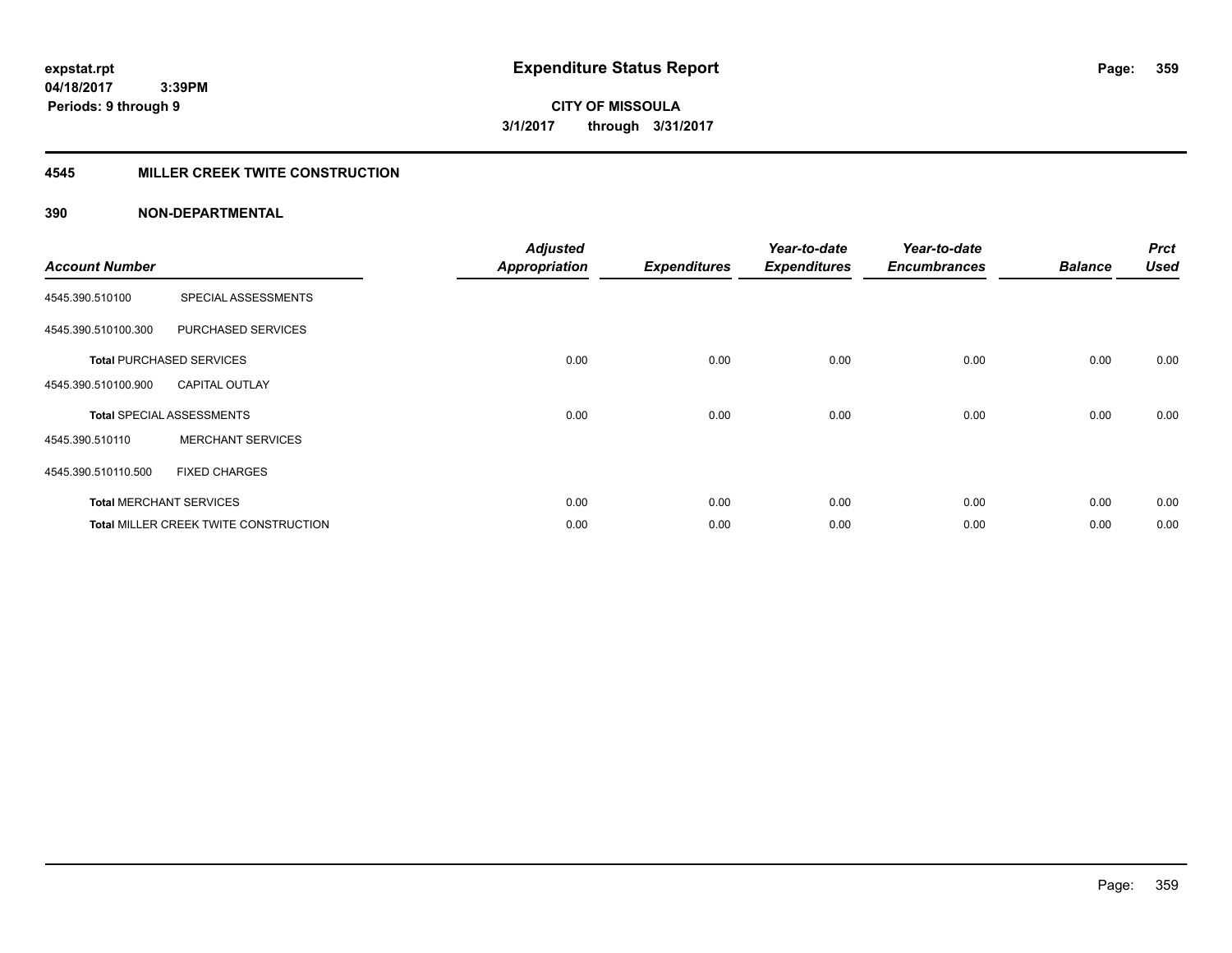**360**

**04/18/2017 3:39PM Periods: 9 through 9**

**CITY OF MISSOULA 3/1/2017 through 3/31/2017**

#### **4546 MILLER CREEK MALOHNEY CONSTRUCTION**

| <b>Account Number</b> |                                          | <b>Adjusted</b><br><b>Appropriation</b> | <b>Expenditures</b> | Year-to-date<br><b>Expenditures</b> | Year-to-date<br><b>Encumbrances</b> | <b>Balance</b> | <b>Prct</b><br><b>Used</b> |
|-----------------------|------------------------------------------|-----------------------------------------|---------------------|-------------------------------------|-------------------------------------|----------------|----------------------------|
| 4546.390.510100       | SPECIAL ASSESSMENTS                      |                                         |                     |                                     |                                     |                |                            |
| 4546.390.510100.300   | PURCHASED SERVICES                       |                                         |                     |                                     |                                     |                |                            |
|                       | <b>Total PURCHASED SERVICES</b>          | 0.00                                    | 0.00                | 0.00                                | 0.00                                | 0.00           | 0.00                       |
| 4546.390.510100.900   | <b>CAPITAL OUTLAY</b>                    |                                         |                     |                                     |                                     |                |                            |
|                       | <b>Total SPECIAL ASSESSMENTS</b>         | 0.00                                    | 0.00                | 0.00                                | 0.00                                | 0.00           | 0.00                       |
| 4546.390.510110       | <b>MERCHANT SERVICES</b>                 |                                         |                     |                                     |                                     |                |                            |
| 4546.390.510110.500   | <b>FIXED CHARGES</b>                     |                                         |                     |                                     |                                     |                |                            |
|                       | <b>Total MERCHANT SERVICES</b>           | 0.00                                    | 0.00                | 0.00                                | 0.00                                | 0.00           | 0.00                       |
|                       | Total MILLER CREEK MALOHNEY CONSTRUCTION | 0.00                                    | 0.00                | 0.00                                | 0.00                                | 0.00           | 0.00                       |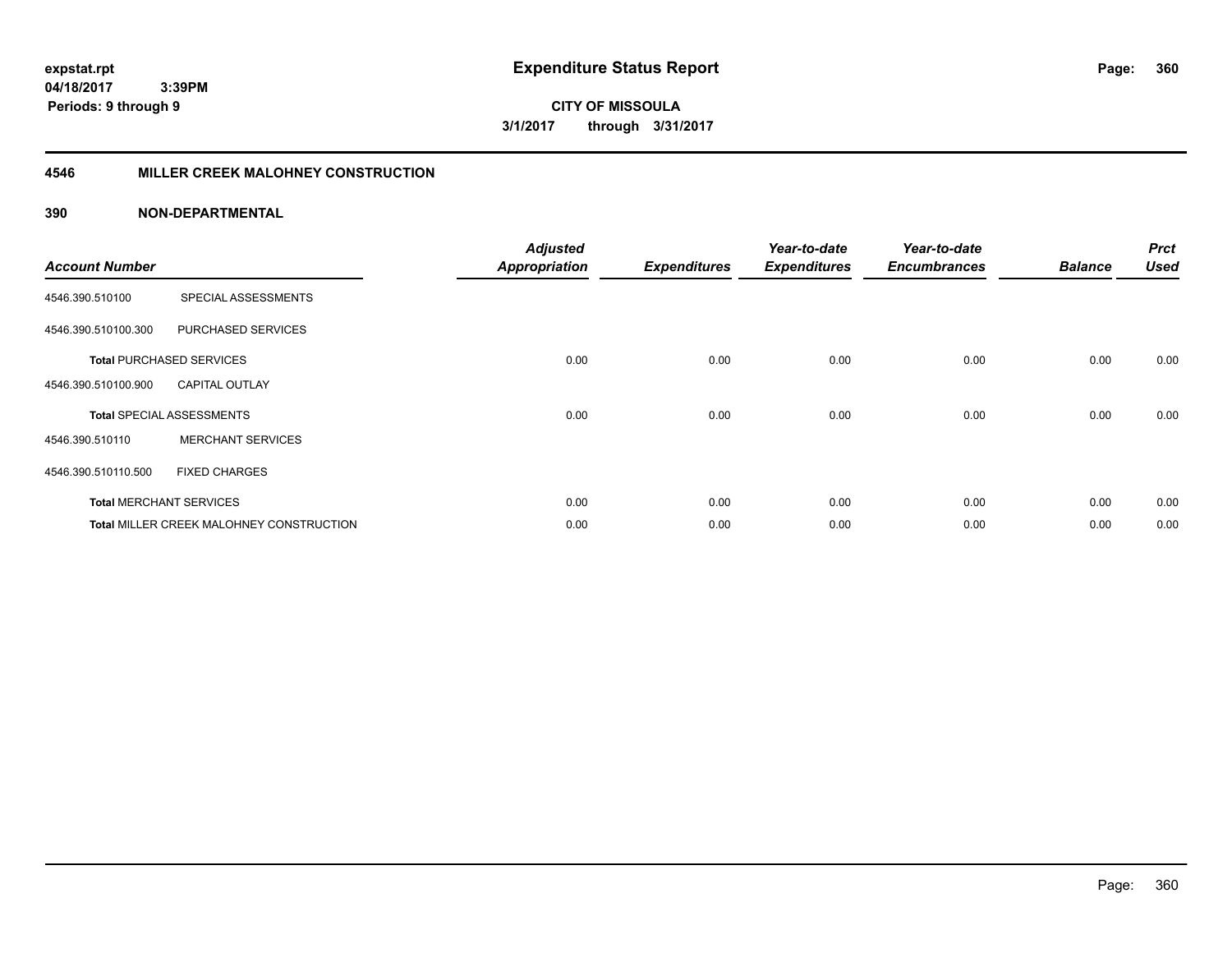**361**

**CITY OF MISSOULA 3/1/2017 through 3/31/2017**

### **4547 MILLER CREEK MCCARTHY CONSTRUCTION**

| <b>Account Number</b> |                                                 | <b>Adjusted</b><br><b>Appropriation</b> | <b>Expenditures</b> | Year-to-date<br><b>Expenditures</b> | Year-to-date<br><b>Encumbrances</b> | <b>Balance</b> | <b>Prct</b><br><b>Used</b> |
|-----------------------|-------------------------------------------------|-----------------------------------------|---------------------|-------------------------------------|-------------------------------------|----------------|----------------------------|
| 4547.390.510100       | SPECIAL ASSESSMENTS                             |                                         |                     |                                     |                                     |                |                            |
| 4547.390.510100.300   | PURCHASED SERVICES                              |                                         |                     |                                     |                                     |                |                            |
|                       | <b>Total PURCHASED SERVICES</b>                 | 0.00                                    | 0.00                | 0.00                                | 0.00                                | 0.00           | 0.00                       |
| 4547.390.510100.900   | <b>CAPITAL OUTLAY</b>                           |                                         |                     |                                     |                                     |                |                            |
|                       | <b>Total SPECIAL ASSESSMENTS</b>                | 0.00                                    | 0.00                | 0.00                                | 0.00                                | 0.00           | 0.00                       |
| 4547.390.510110       | <b>MERCHANT SERVICES</b>                        |                                         |                     |                                     |                                     |                |                            |
| 4547.390.510110.500   | <b>FIXED CHARGES</b>                            |                                         |                     |                                     |                                     |                |                            |
|                       | <b>Total MERCHANT SERVICES</b>                  | 0.00                                    | 0.00                | 0.00                                | 0.00                                | 0.00           | 0.00                       |
|                       | <b>Total MILLER CREEK MCCARTHY CONSTRUCTION</b> | 0.00                                    | 0.00                | 0.00                                | 0.00                                | 0.00           | 0.00                       |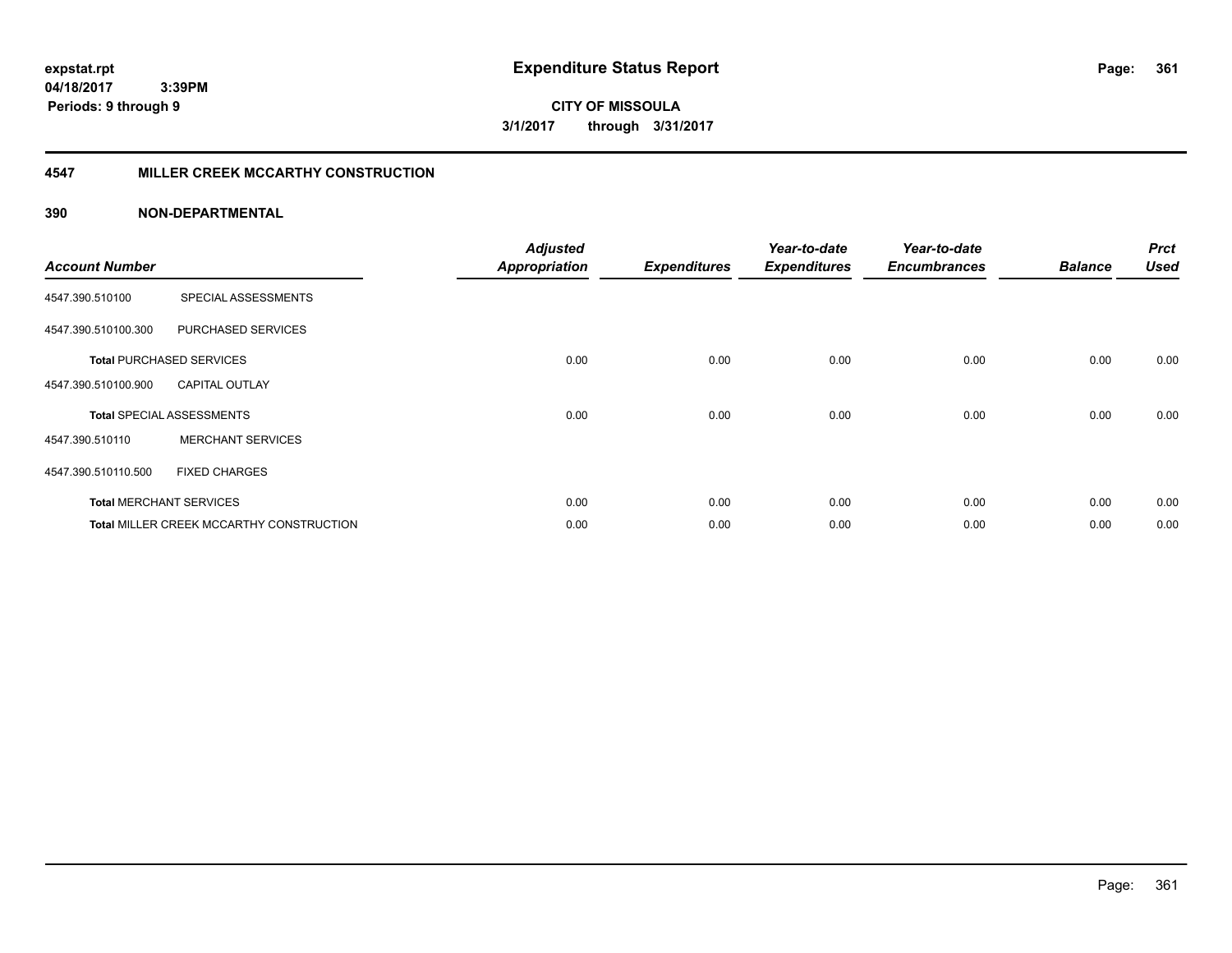**Periods: 9 through 9**

**CITY OF MISSOULA 3/1/2017 through 3/31/2017**

# **4548 5TH,6TH & ARTHUR ROAD IMPROVEMENTS**

### **390 NON-DEPARTMENTAL**

 **3:39PM**

| <b>Account Number</b>   |                                                     | <b>Adjusted</b><br><b>Appropriation</b> | <b>Expenditures</b> | Year-to-date<br><b>Expenditures</b> | Year-to-date<br><b>Encumbrances</b> | <b>Balance</b> | <b>Prct</b><br><b>Used</b> |
|-------------------------|-----------------------------------------------------|-----------------------------------------|---------------------|-------------------------------------|-------------------------------------|----------------|----------------------------|
| 4548.390.510100         | SPECIAL ASSESSMENTS                                 |                                         |                     |                                     |                                     |                |                            |
| 4548.390.510100.300     | PURCHASED SERVICES                                  |                                         |                     |                                     |                                     |                |                            |
|                         | <b>Total PURCHASED SERVICES</b>                     | 0.00                                    | 0.00                | 0.00                                | 0.00                                | 0.00           | 0.00                       |
| 4548.390.510100.900     | <b>CAPITAL OUTLAY</b>                               |                                         |                     |                                     |                                     |                |                            |
| 4548.390.510100.930.000 | <b>IMPROVEMENTS</b>                                 | 0.00                                    | 0.00                | 4,400.00                            | 0.00                                | $-4,400.00$    | 0.00                       |
|                         | <b>Total SPECIAL ASSESSMENTS</b>                    | 0.00                                    | 0.00                | 4,400.00                            | 0.00                                | $-4,400.00$    | 0.00                       |
| 4548.390.510110         | <b>MERCHANT SERVICES</b>                            |                                         |                     |                                     |                                     |                |                            |
| 4548.390.510110.500     | <b>FIXED CHARGES</b>                                |                                         |                     |                                     |                                     |                |                            |
|                         | <b>Total MERCHANT SERVICES</b>                      | 0.00                                    | 0.00                | 0.00                                | 0.00                                | 0.00           | 0.00                       |
| 4548.390.521000         | INTERFUND OPERATING TRANSFERS                       |                                         |                     |                                     |                                     |                |                            |
| 4548.390.521000.800     | OTHER OBJECTS                                       |                                         |                     |                                     |                                     |                |                            |
|                         | Total INTERFUND OPERATING TRANSFERS                 | 0.00                                    | 0.00                | 0.00                                | 0.00                                | 0.00           | 0.00                       |
|                         | <b>Total 5TH.6TH &amp; ARTHUR ROAD IMPROVEMENTS</b> | 0.00                                    | 0.00                | 4,400.00                            | 0.00                                | $-4,400.00$    | 0.00                       |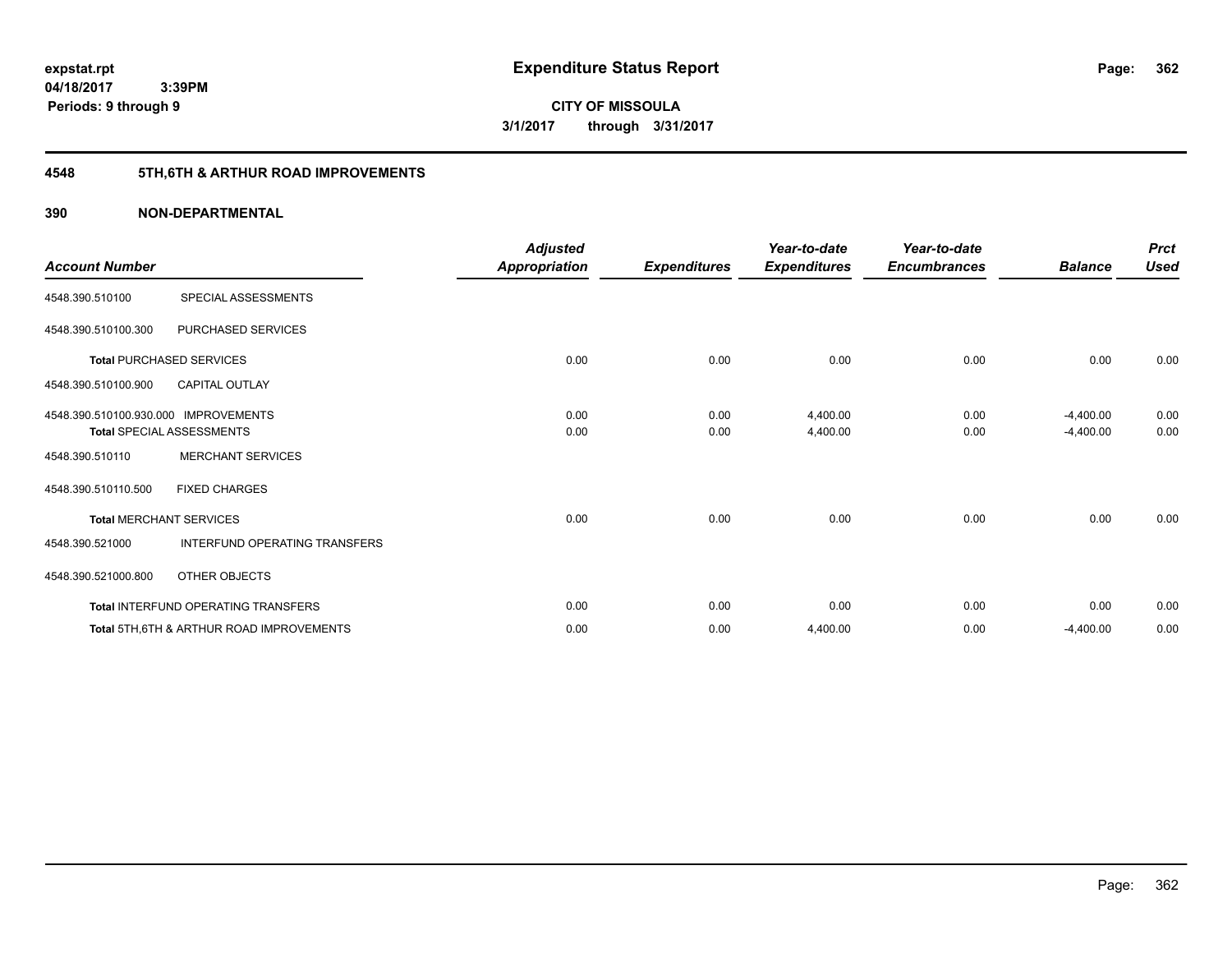#### **4549 SID 549 HILLVIEW WAY**

| <b>Account Number</b>                                          |                                                 | <b>Adjusted</b><br><b>Appropriation</b> | <b>Expenditures</b>  | Year-to-date<br><b>Expenditures</b> | Year-to-date<br><b>Encumbrances</b> | <b>Balance</b>                        | <b>Prct</b><br><b>Used</b> |
|----------------------------------------------------------------|-------------------------------------------------|-----------------------------------------|----------------------|-------------------------------------|-------------------------------------|---------------------------------------|----------------------------|
| 4549.390.510100                                                | SPECIAL ASSESSMENTS                             |                                         |                      |                                     |                                     |                                       |                            |
| 4549.390.510100.300                                            | PURCHASED SERVICES                              |                                         |                      |                                     |                                     |                                       |                            |
|                                                                | <b>Total PURCHASED SERVICES</b>                 | 0.00                                    | 0.00                 | 0.00                                | 0.00                                | 0.00                                  | 0.00                       |
| 4549.390.510100.600                                            | <b>DEBT SERVICE</b>                             |                                         |                      |                                     |                                     |                                       |                            |
| 4549.390.510100.610.000 PRINCIPAL<br><b>Total DEBT SERVICE</b> | 4549.390.510100.620.000 INTEREST / SERVICE FEES | 110.000.00<br>59,574.33<br>169,574.33   | 0.00<br>0.00<br>0.00 | 0.00<br>0.00<br>0.00                | 0.00<br>0.00<br>0.00                | 110.000.00<br>59,574.33<br>169,574.33 | 0.00<br>0.00<br>0.00       |
| 4549.390.510100.900                                            | <b>CAPITAL OUTLAY</b>                           |                                         |                      |                                     |                                     |                                       |                            |
| <b>Total CAPITAL OUTLAY</b>                                    |                                                 | 0.00                                    | 0.00                 | 0.00                                | 0.00                                | 0.00                                  | 0.00                       |
|                                                                | <b>Total SPECIAL ASSESSMENTS</b>                | 169,574.33                              | 0.00                 | 0.00                                | 0.00                                | 169,574.33                            | 0.00                       |
| 4549.390.510110                                                | <b>MERCHANT SERVICES</b>                        |                                         |                      |                                     |                                     |                                       |                            |
| 4549.390.510110.500                                            | <b>FIXED CHARGES</b>                            |                                         |                      |                                     |                                     |                                       |                            |
|                                                                | <b>Total MERCHANT SERVICES</b>                  | 0.00                                    | 0.00                 | 0.00                                | 0.00                                | 0.00                                  | 0.00                       |
| 4549.390.521000                                                | <b>INTERFUND OPERATING TRANSFERS</b>            |                                         |                      |                                     |                                     |                                       |                            |
| 4549.390.521000.800                                            | OTHER OBJECTS                                   |                                         |                      |                                     |                                     |                                       |                            |
|                                                                | Total INTERFUND OPERATING TRANSFERS             | 0.00                                    | 0.00                 | 0.00                                | 0.00                                | 0.00                                  | 0.00                       |
|                                                                | Total SID 549 HILLVIEW WAY                      | 169,574.33                              | 0.00                 | 0.00                                | 0.00                                | 169,574.33                            | 0.00                       |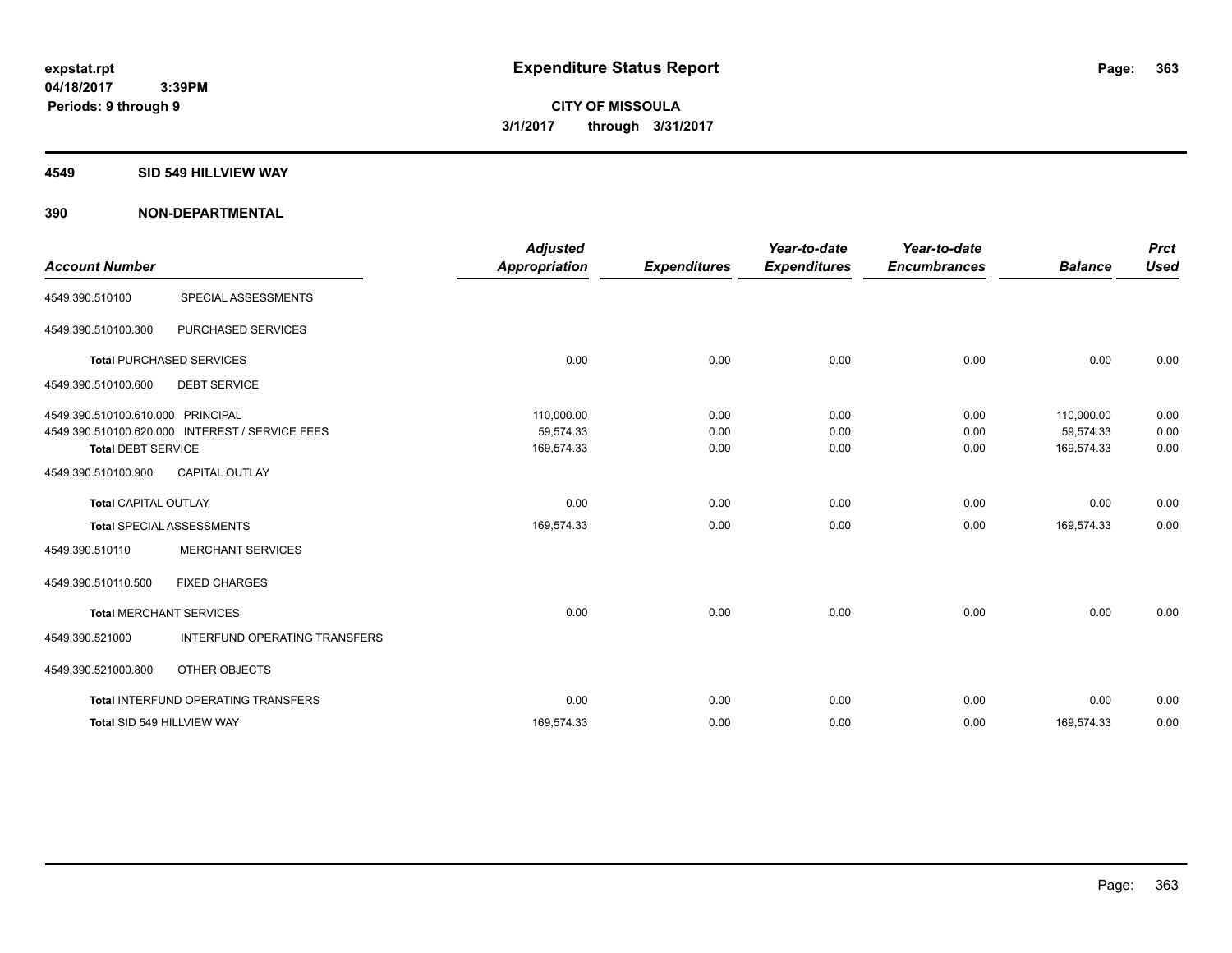**364**

**04/18/2017 3:39PM Periods: 9 through 9**

**CITY OF MISSOULA 3/1/2017 through 3/31/2017**

### **4745 MALONEY/TWITE MILLER CR \$1.2M CONTRIB**

|                            |                                              | <b>Adjusted</b>      |                     | Year-to-date        | Year-to-date        |                | <b>Prct</b> |
|----------------------------|----------------------------------------------|----------------------|---------------------|---------------------|---------------------|----------------|-------------|
| <b>Account Number</b>      |                                              | <b>Appropriation</b> | <b>Expenditures</b> | <b>Expenditures</b> | <b>Encumbrances</b> | <b>Balance</b> | <b>Used</b> |
| 4745.390.510100            | SPECIAL ASSESSMENTS                          |                      |                     |                     |                     |                |             |
| 4745.390.510100.300        | PURCHASED SERVICES                           |                      |                     |                     |                     |                |             |
|                            | <b>Total PURCHASED SERVICES</b>              | 0.00                 | 0.00                | 0.00                | 0.00                | 0.00           | 0.00        |
| 4745.390.510100.800        | OTHER OBJECTS                                |                      |                     |                     |                     |                |             |
| <b>Total OTHER OBJECTS</b> |                                              | 0.00                 | 0.00                | 0.00                | 0.00                | 0.00           | 0.00        |
| 4745.390.510100.900        | <b>CAPITAL OUTLAY</b>                        |                      |                     |                     |                     |                |             |
|                            | <b>Total SPECIAL ASSESSMENTS</b>             | 0.00                 | 0.00                | 0.00                | 0.00                | 0.00           | 0.00        |
| 4745.390.510110            | <b>MERCHANT SERVICES</b>                     |                      |                     |                     |                     |                |             |
| 4745.390.510110.500        | <b>FIXED CHARGES</b>                         |                      |                     |                     |                     |                |             |
|                            | Total MALONEY/TWITE MILLER CR \$1.2M CONTRIB | 0.00                 | 0.00                | 0.00                | 0.00                | 0.00           | 0.00        |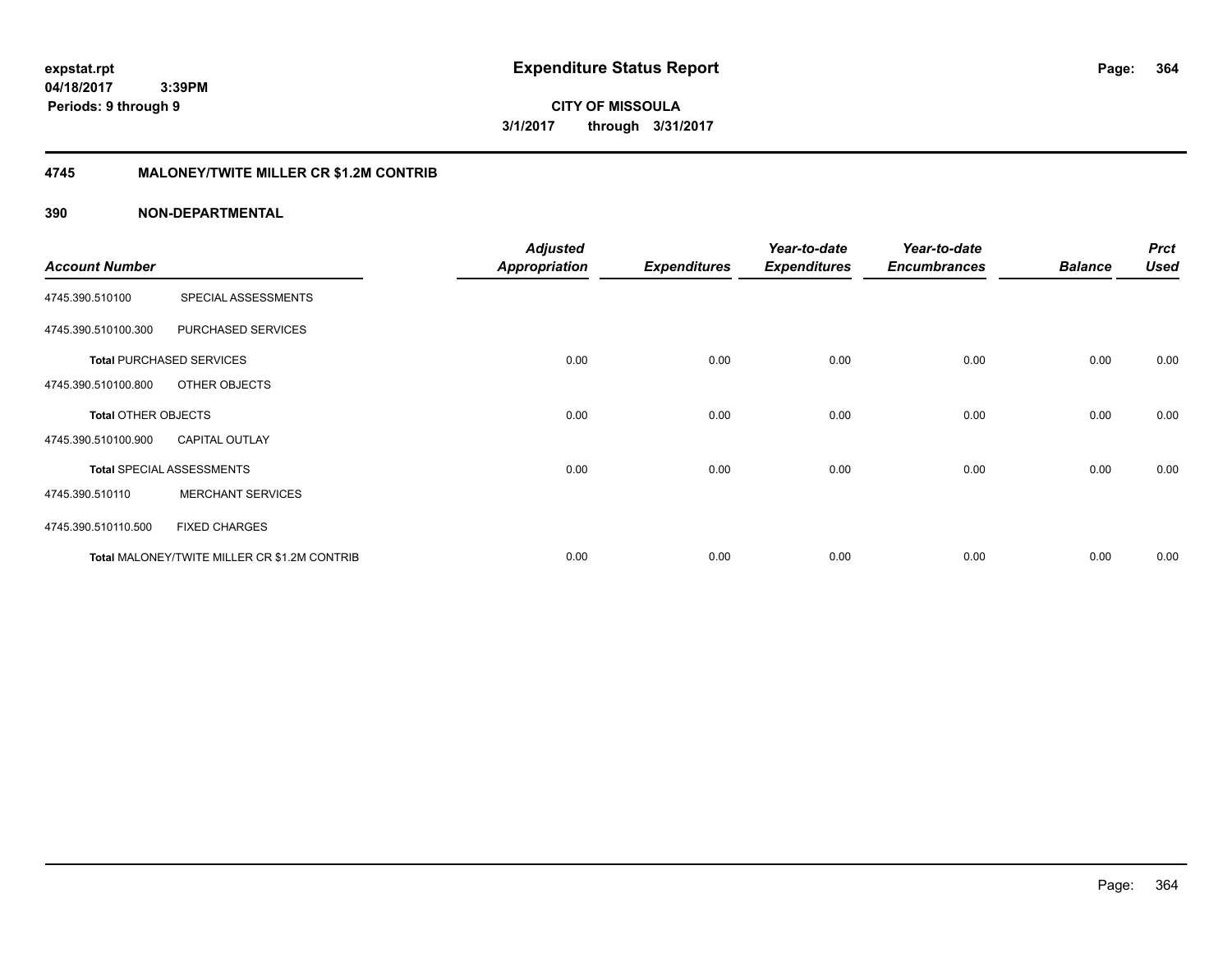#### **4941 HILLVIEW WAY CONSTRUCTION**

## **280 PUBLIC WORKS OPERATIONS**

| <b>Account Number</b>                |                                                  | <b>Adjusted</b><br><b>Appropriation</b> | <b>Expenditures</b> | Year-to-date<br><b>Expenditures</b> | Year-to-date<br><b>Encumbrances</b> | <b>Balance</b> | <b>Prct</b><br><b>Used</b> |
|--------------------------------------|--------------------------------------------------|-----------------------------------------|---------------------|-------------------------------------|-------------------------------------|----------------|----------------------------|
|                                      |                                                  |                                         |                     |                                     |                                     |                |                            |
| 4941.280.430034                      | CONSTRUCTION                                     |                                         |                     |                                     |                                     |                |                            |
| 4941.280.430034.200                  | <b>SUPPLIES</b>                                  |                                         |                     |                                     |                                     |                |                            |
| <b>Total SUPPLIES</b>                |                                                  | 0.00                                    | 0.00                | 0.00                                | 0.00                                | 0.00           | 0.00                       |
| 4941.280.430034.300                  | PURCHASED SERVICES                               |                                         |                     |                                     |                                     |                |                            |
|                                      | 4941.280.430034.350.000 PROFESSIONAL SERVICES    | 0.00                                    | 0.00                | 163,318.34                          | 0.00                                | $-163,318.34$  | 0.00                       |
|                                      | <b>Total PURCHASED SERVICES</b>                  | 0.00                                    | 0.00                | 163,318.34                          | 0.00                                | $-163,318.34$  | 0.00                       |
| 4941.280.430034.900                  | <b>CAPITAL OUTLAY</b>                            |                                         |                     |                                     |                                     |                |                            |
| 4941.280.430034.930.000 IMPROVEMENTS |                                                  | 2,550,000.00                            | 125,312.97          | 2,331,873.13                        | 0.00                                | 218,126.87     | 91.45                      |
| <b>Total CAPITAL OUTLAY</b>          |                                                  | 2,550,000.00                            | 125,312.97          | 2,331,873.13                        | 0.00                                | 218,126.87     | 91.45                      |
| <b>Total CONSTRUCTION</b>            |                                                  | 2,550,000.00                            | 125,312.97          | 2,495,191.47                        | 0.00                                | 54,808.53      | 97.85                      |
| 4941.280.430262                      | <b>SIDEWALKS</b>                                 |                                         |                     |                                     |                                     |                |                            |
| 4941.280.430262.800                  | OTHER OBJECTS                                    |                                         |                     |                                     |                                     |                |                            |
|                                      | 4941.280.430262.820.000 TRANSFERS TO OTHER FUNDS | 0.00                                    | 0.00                | 127,500.00                          | 0.00                                | $-127,500.00$  | 0.00                       |
| <b>Total SIDEWALKS</b>               |                                                  | 0.00                                    | 0.00                | 127,500.00                          | 0.00                                | $-127,500.00$  | 0.00                       |
| 4941.280.510110                      | <b>MERCHANT SERVICES</b>                         |                                         |                     |                                     |                                     |                |                            |
| 4941.280.510110.500                  | <b>FIXED CHARGES</b>                             |                                         |                     |                                     |                                     |                |                            |
| <b>Total FIXED CHARGES</b>           |                                                  | 0.00                                    | 0.00                | 0.00                                | 0.00                                | 0.00           | 0.00                       |
|                                      | <b>Total MERCHANT SERVICES</b>                   | 0.00                                    | 0.00                | 0.00                                | 0.00                                | 0.00           | 0.00                       |
|                                      | <b>Total HILLVIEW WAY CONSTRUCTION</b>           | 2,550,000.00                            | 125,312.97          | 2,622,691.47                        | 0.00                                | $-72,691.47$   | 102.85                     |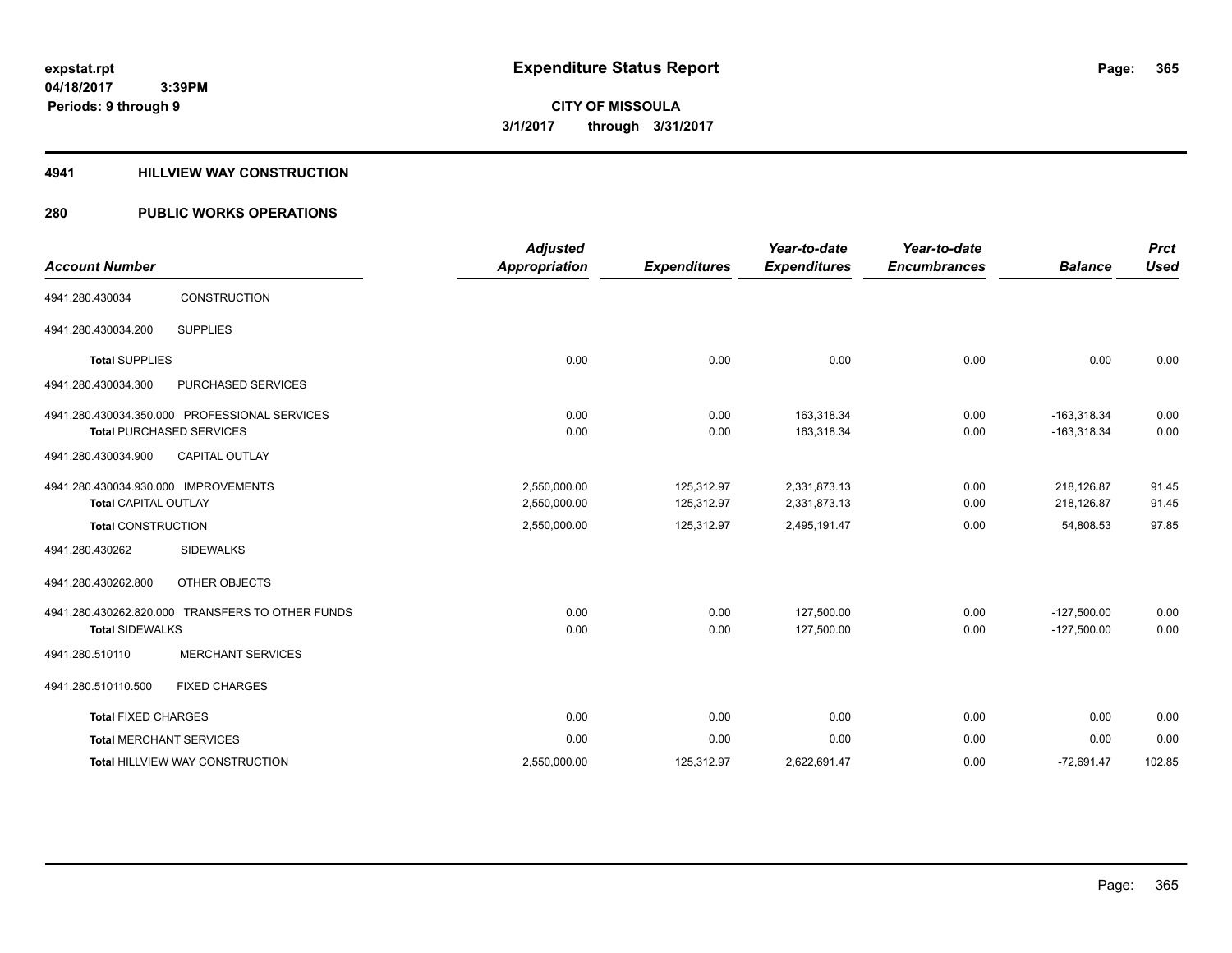**366**

**CITY OF MISSOULA 3/1/2017 through 3/31/2017**

# **4944 RATTLESNAKE SEWER COLLECTION (544)**

**000 \*\*\* Title Not Found \*\*\***

| <b>Account Number</b>         |                          | <b>Adjusted</b><br>Appropriation | <b>Expenditures</b> | Year-to-date<br><b>Expenditures</b> | Year-to-date<br><b>Encumbrances</b> | <b>Balance</b> | <b>Prct</b><br><b>Used</b> |
|-------------------------------|--------------------------|----------------------------------|---------------------|-------------------------------------|-------------------------------------|----------------|----------------------------|
| 4944.000.510110               | <b>MERCHANT SERVICES</b> |                                  |                     |                                     |                                     |                |                            |
| 4944.000.510110.500           | <b>FIXED CHARGES</b>     |                                  |                     |                                     |                                     |                |                            |
| Total *** Title Not Found *** |                          |                                  | 0.00<br>0.00        | 0.00                                | 0.00                                | 0.00           | 0.00                       |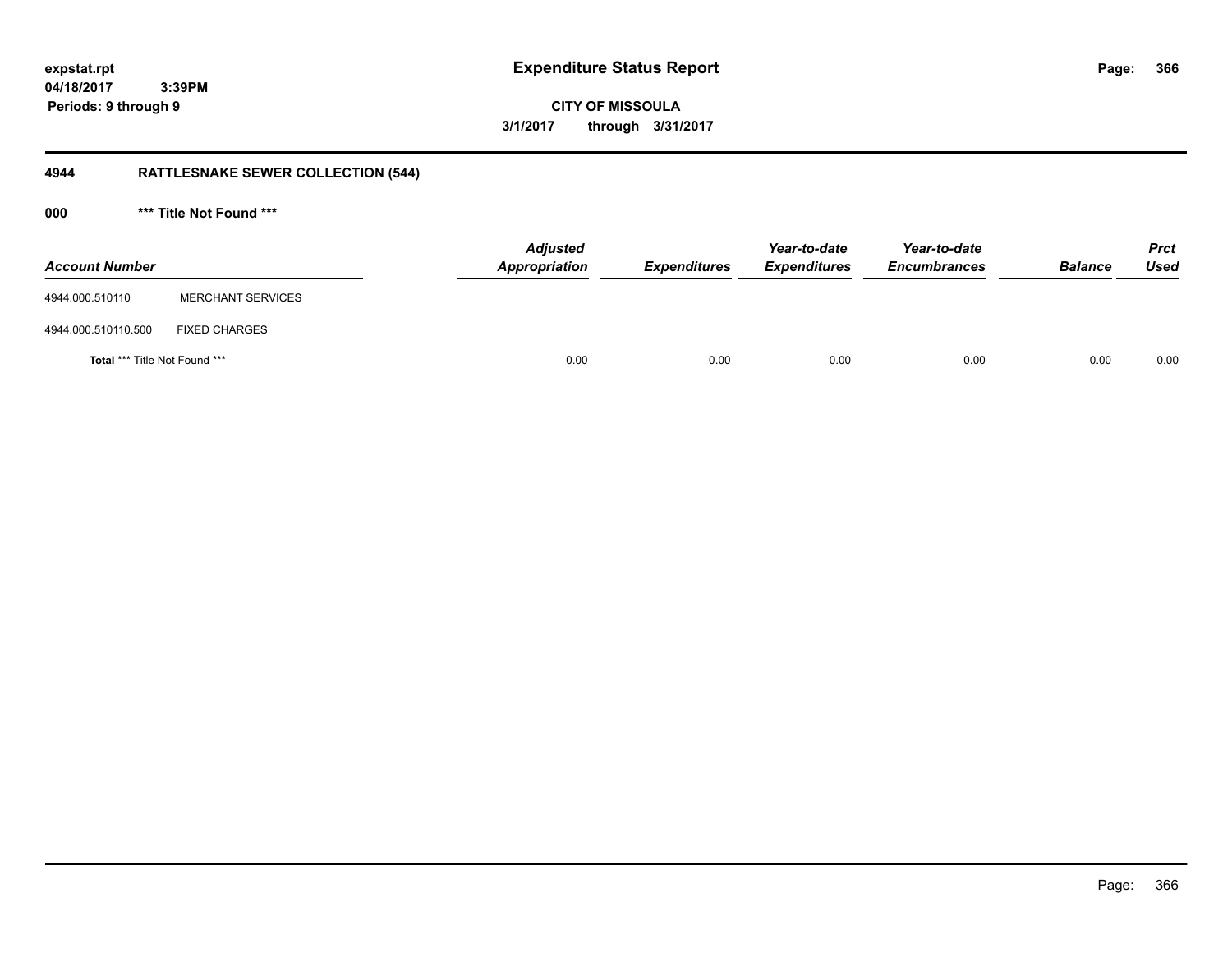**CITY OF MISSOULA 3/1/2017 through 3/31/2017**

# **4944 RATTLESNAKE SEWER COLLECTION (544)**

| <b>Account Number</b>     |                                  | <b>Adjusted</b><br><b>Appropriation</b> | <b>Expenditures</b> | Year-to-date<br><b>Expenditures</b> | Year-to-date<br><b>Encumbrances</b> | <b>Balance</b> | <b>Prct</b><br><b>Used</b> |
|---------------------------|----------------------------------|-----------------------------------------|---------------------|-------------------------------------|-------------------------------------|----------------|----------------------------|
| 4944.390.510100           | SPECIAL ASSESSMENTS              |                                         |                     |                                     |                                     |                |                            |
| 4944.390.510100.300       | PURCHASED SERVICES               |                                         |                     |                                     |                                     |                |                            |
|                           | <b>Total PURCHASED SERVICES</b>  | 0.00                                    | 0.00                | 0.00                                | 0.00                                | 0.00           | 0.00                       |
| 4944.390.510100.600       | <b>DEBT SERVICE</b>              |                                         |                     |                                     |                                     |                |                            |
| <b>Total DEBT SERVICE</b> |                                  | 0.00                                    | 0.00                | 0.00                                | 0.00                                | 0.00           | 0.00                       |
| 4944.390.510100.900       | <b>CAPITAL OUTLAY</b>            |                                         |                     |                                     |                                     |                |                            |
|                           | <b>Total SPECIAL ASSESSMENTS</b> | 0.00                                    | 0.00                | 0.00                                | 0.00                                | 0.00           | 0.00                       |
| 4944.390.510110           | <b>MERCHANT SERVICES</b>         |                                         |                     |                                     |                                     |                |                            |
| 4944.390.510110.500       | <b>FIXED CHARGES</b>             |                                         |                     |                                     |                                     |                |                            |
| Total NON-DEPARTMENTAL    |                                  | 0.00                                    | 0.00                | 0.00                                | 0.00                                | 0.00           | 0.00                       |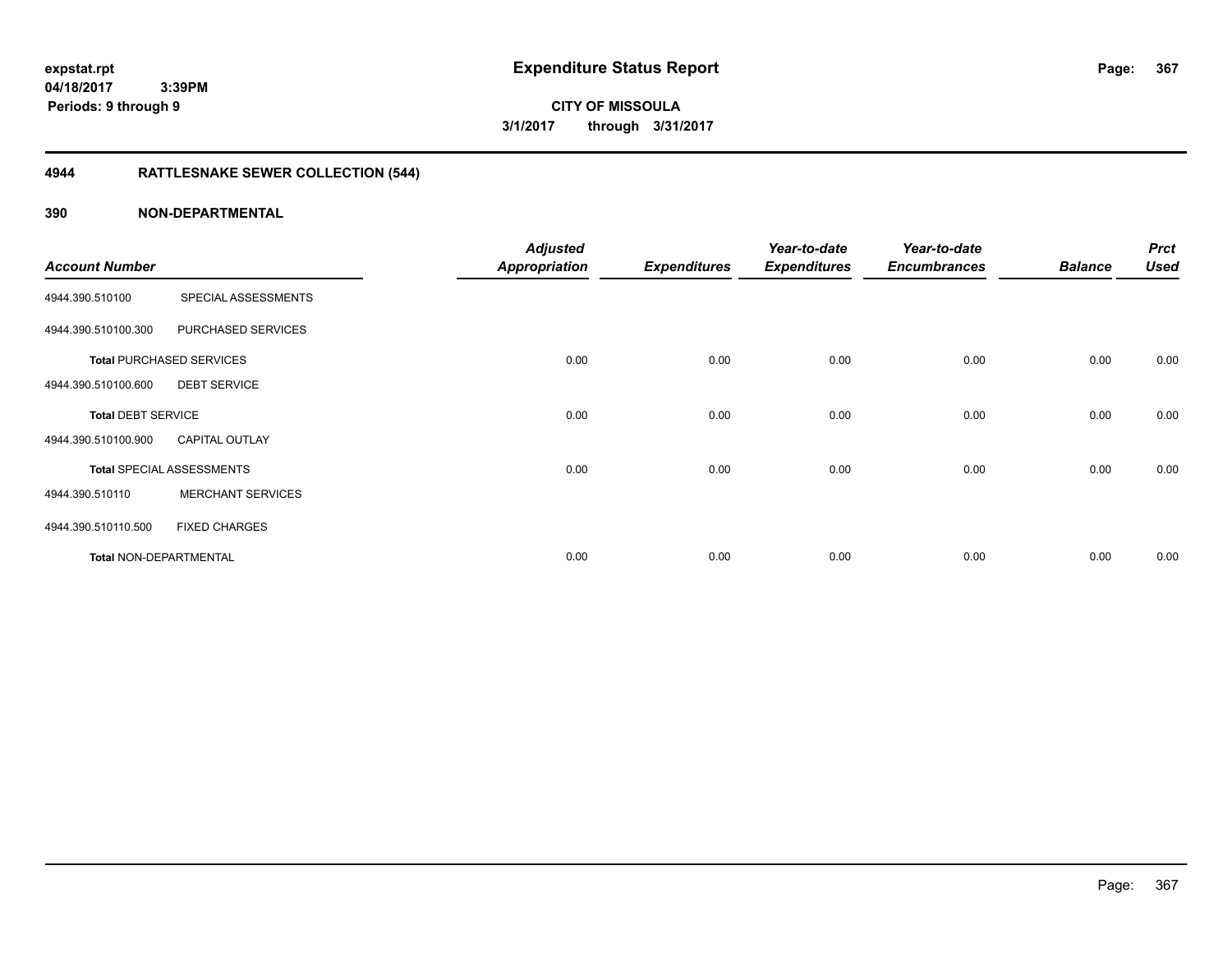**CITY OF MISSOULA 3/1/2017 through 3/31/2017**

# **4944 RATTLESNAKE SEWER COLLECTION (544)**

**550 SID 544 PROJECT**

| <b>Account Number</b>     |                                 | <b>Adjusted</b><br><b>Appropriation</b> | <b>Expenditures</b> | Year-to-date<br><b>Expenditures</b> | Year-to-date<br><b>Encumbrances</b> | <b>Balance</b> | <b>Prct</b><br><b>Used</b> |
|---------------------------|---------------------------------|-----------------------------------------|---------------------|-------------------------------------|-------------------------------------|----------------|----------------------------|
| 4944.550.430680           | ARRA GRANT                      |                                         |                     |                                     |                                     |                |                            |
| 4944.550.430680.900       | CAPITAL OUTLAY                  |                                         |                     |                                     |                                     |                |                            |
| <b>Total ARRA GRANT</b>   |                                 | 0.00                                    | 0.00                | 0.00                                | 0.00                                | 0.00           | 0.00                       |
| 4944.550.430681           | ARRA LOAN                       |                                         |                     |                                     |                                     |                |                            |
| 4944.550.430681.900       | CAPITAL OUTLAY                  |                                         |                     |                                     |                                     |                |                            |
| <b>Total ARRA LOAN</b>    |                                 | 0.00                                    | 0.00                | 0.00                                | 0.00                                | 0.00           | 0.00                       |
| 4944.550.430682           | <b>TSEP GRANT</b>               |                                         |                     |                                     |                                     |                |                            |
| 4944.550.430682.900       | CAPITAL OUTLAY                  |                                         |                     |                                     |                                     |                |                            |
| <b>Total TSEP GRANT</b>   |                                 | 0.00                                    | 0.00                | 0.00                                | 0.00                                | 0.00           | 0.00                       |
| 4944.550.430685           | SRF SID                         |                                         |                     |                                     |                                     |                |                            |
| 4944.550.430685.900       | CAPITAL OUTLAY                  |                                         |                     |                                     |                                     |                |                            |
| <b>Total SRF SID</b>      |                                 | 0.00                                    | 0.00                | 0.00                                | 0.00                                | 0.00           | 0.00                       |
| 4944.550.430686           | SRF REV BOND                    |                                         |                     |                                     |                                     |                |                            |
| 4944.550.430686.300       | PURCHASED SERVICES              |                                         |                     |                                     |                                     |                |                            |
|                           | <b>Total PURCHASED SERVICES</b> | 0.00                                    | 0.00                | 0.00                                | 0.00                                | 0.00           | 0.00                       |
| 4944.550.430686.900       | CAPITAL OUTLAY                  |                                         |                     |                                     |                                     |                |                            |
| <b>Total SRF REV BOND</b> |                                 | 0.00                                    | 0.00                | 0.00                                | 0.00                                | 0.00           | 0.00                       |
| 4944.550.430687           | ARRA LOAN SID                   |                                         |                     |                                     |                                     |                |                            |
| 4944.550.430687.900       | CAPITAL OUTLAY                  |                                         |                     |                                     |                                     |                |                            |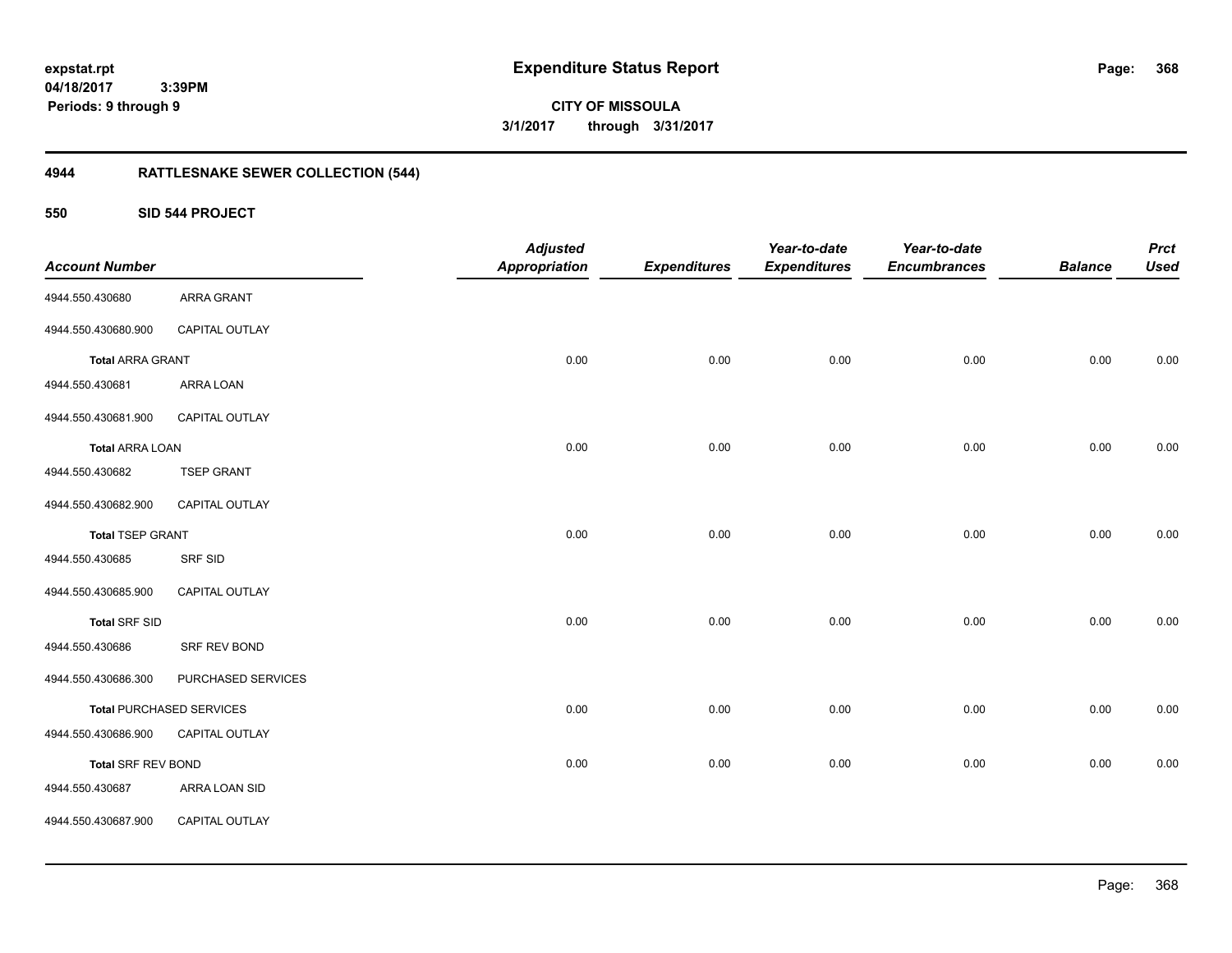**369**

**04/18/2017 3:39PM Periods: 9 through 9**

**CITY OF MISSOULA 3/1/2017 through 3/31/2017**

# **4944 RATTLESNAKE SEWER COLLECTION (544)**

### **550 SID 544 PROJECT**

| <b>Account Number</b>        |                          | <b>Adjusted</b><br><b>Appropriation</b> | <b>Expenditures</b> | Year-to-date<br><b>Expenditures</b> | Year-to-date<br><b>Encumbrances</b> | <b>Balance</b> | <b>Prct</b><br><b>Used</b> |
|------------------------------|--------------------------|-----------------------------------------|---------------------|-------------------------------------|-------------------------------------|----------------|----------------------------|
| <b>Total ARRA LOAN SID</b>   |                          | 0.00                                    | 0.00                | 0.00                                | 0.00                                | 0.00           | 0.00                       |
| 4944.550.510110              | <b>MERCHANT SERVICES</b> |                                         |                     |                                     |                                     |                |                            |
| 4944.550.510110.500          | <b>FIXED CHARGES</b>     |                                         |                     |                                     |                                     |                |                            |
| <b>Total SID 544 PROJECT</b> |                          | 0.00                                    | 0.00                | 0.00                                | 0.00                                | 0.00           | 0.00                       |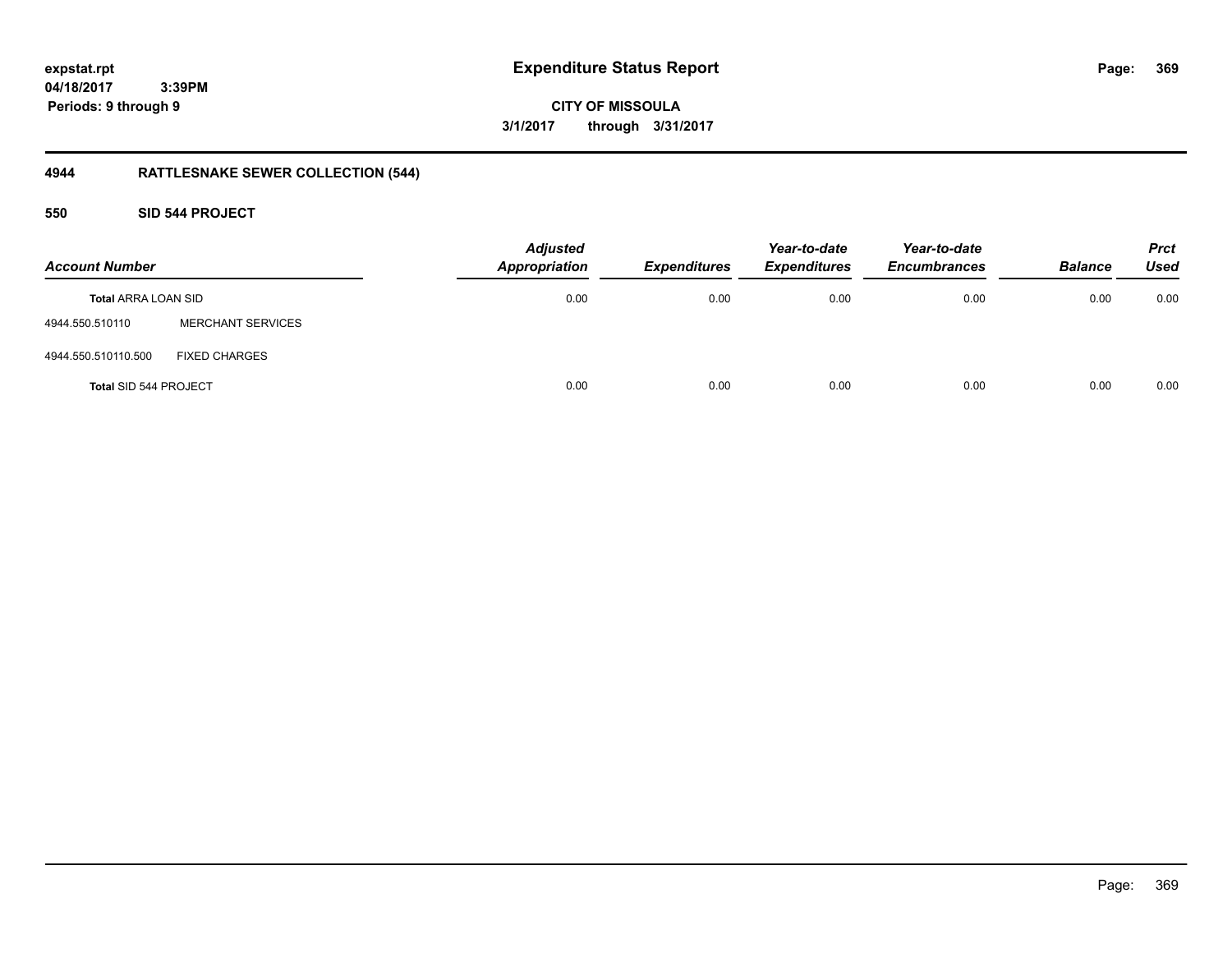**370**

**04/18/2017 3:39PM Periods: 9 through 9**

**CITY OF MISSOULA 3/1/2017 through 3/31/2017**

# **4944 RATTLESNAKE SEWER COLLECTION (544)**

### **555 LOLO STREET PROJECT**

| <b>Account Number</b>     |                                          | <b>Adjusted</b><br><b>Appropriation</b> | <b>Expenditures</b> | Year-to-date<br><b>Expenditures</b> | Year-to-date<br><b>Encumbrances</b> | <b>Balance</b> | <b>Prct</b><br><b>Used</b> |
|---------------------------|------------------------------------------|-----------------------------------------|---------------------|-------------------------------------|-------------------------------------|----------------|----------------------------|
| 4944.555.430680           | ARRA GRANT                               |                                         |                     |                                     |                                     |                |                            |
| 4944.555.430680.900       | <b>CAPITAL OUTLAY</b>                    |                                         |                     |                                     |                                     |                |                            |
| <b>Total ARRA GRANT</b>   |                                          | 0.00                                    | 0.00                | 0.00                                | 0.00                                | 0.00           | 0.00                       |
| 4944.555.430685           | SRF SID                                  |                                         |                     |                                     |                                     |                |                            |
| 4944.555.430685.900       | <b>CAPITAL OUTLAY</b>                    |                                         |                     |                                     |                                     |                |                            |
| <b>Total SRF SID</b>      |                                          | 0.00                                    | 0.00                | 0.00                                | 0.00                                | 0.00           | 0.00                       |
| 4944.555.430686           | SRF REV BOND                             |                                         |                     |                                     |                                     |                |                            |
| 4944.555.430686.900       | <b>CAPITAL OUTLAY</b>                    |                                         |                     |                                     |                                     |                |                            |
| <b>Total SRF REV BOND</b> |                                          | 0.00                                    | 0.00                | 0.00                                | 0.00                                | 0.00           | 0.00                       |
| 4944.555.510110           | <b>MERCHANT SERVICES</b>                 |                                         |                     |                                     |                                     |                |                            |
| 4944.555.510110.500       | <b>FIXED CHARGES</b>                     |                                         |                     |                                     |                                     |                |                            |
|                           | Total RATTLESNAKE SEWER COLLECTION (544) | 0.00                                    | 0.00                | 0.00                                | 0.00                                | 0.00           | 0.00                       |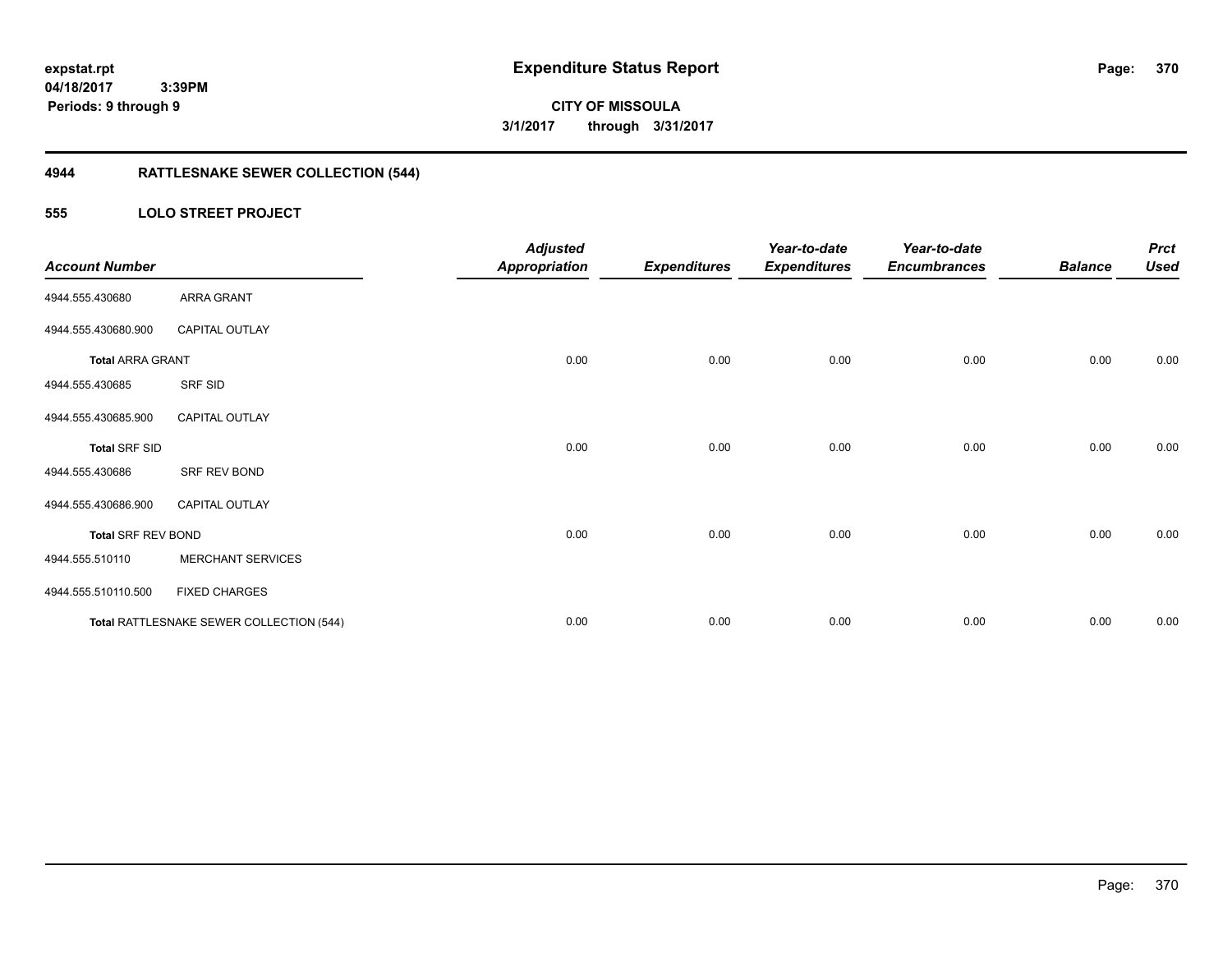### **4945 PHILLIPS ST TRAFFIC CALMING**

# **000 \*\*\* Title Not Found \*\*\***

| <b>Account Number</b> |                                          | <b>Adjusted</b><br><b>Appropriation</b> | <b>Expenditures</b> | Year-to-date<br><b>Expenditures</b> | Year-to-date<br><b>Encumbrances</b> | <b>Balance</b> | <b>Prct</b><br><b>Used</b> |
|-----------------------|------------------------------------------|-----------------------------------------|---------------------|-------------------------------------|-------------------------------------|----------------|----------------------------|
| 4945.000.410000       | <b>GENERAL GOVERNMENT</b>                |                                         |                     |                                     |                                     |                |                            |
| 4945.000.410000.600   | <b>DEBT SERVICE</b>                      |                                         |                     |                                     |                                     |                |                            |
|                       | <b>Total GENERAL GOVERNMENT</b>          | 0.00                                    | 0.00                | 0.00                                | 0.00                                | 0.00           | 0.00                       |
| 4945.000.510110       | <b>MERCHANT SERVICES</b>                 |                                         |                     |                                     |                                     |                |                            |
| 4945.000.510110.500   | <b>FIXED CHARGES</b>                     |                                         |                     |                                     |                                     |                |                            |
|                       | <b>Total MERCHANT SERVICES</b>           | 0.00                                    | 0.00                | 0.00                                | 0.00                                | 0.00           | 0.00                       |
|                       | <b>Total PHILLIPS ST TRAFFIC CALMING</b> | 0.00                                    | 0.00                | 0.00                                | 0.00                                | 0.00           | 0.00                       |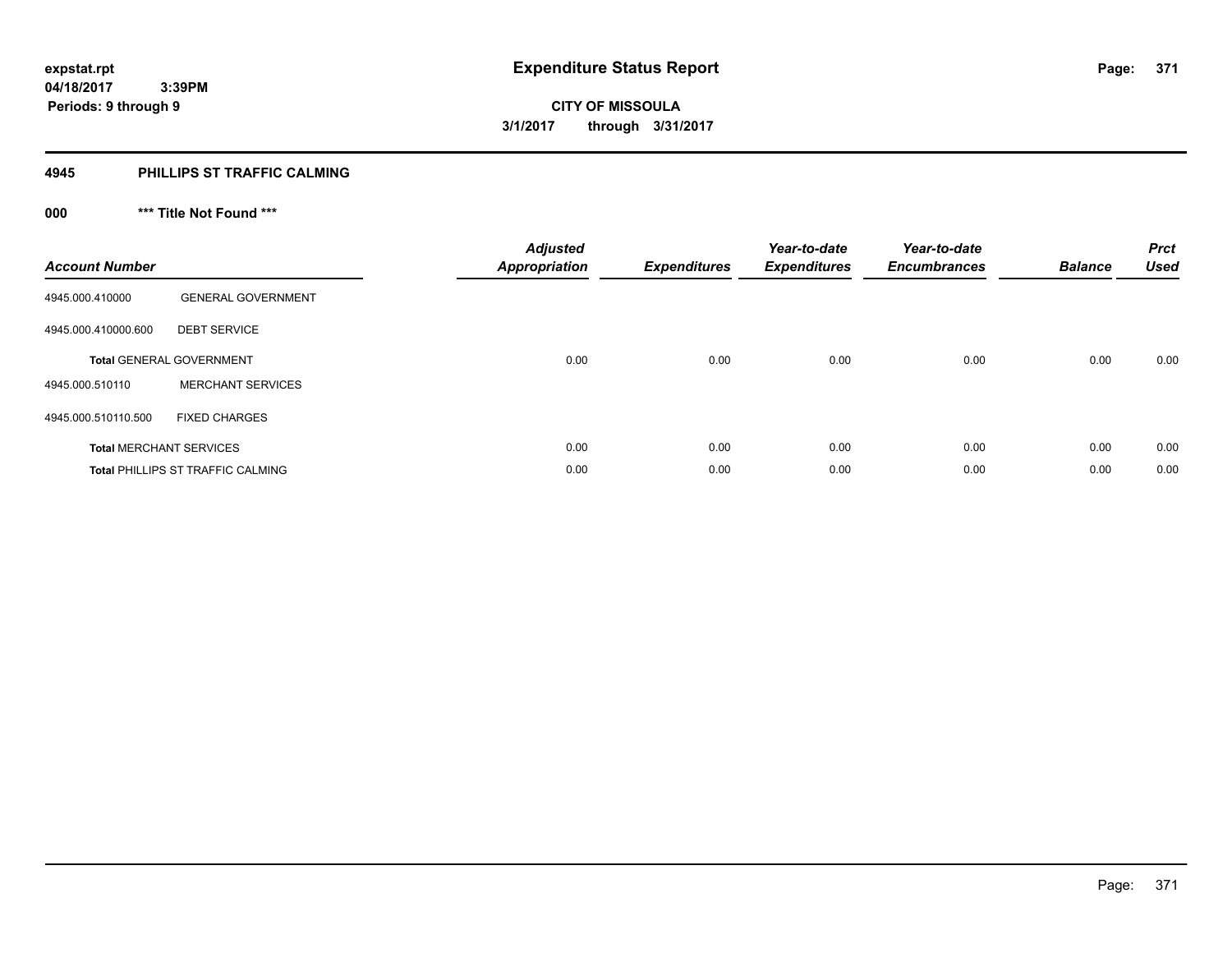**372**

**04/18/2017 3:39PM Periods: 9 through 9**

**CITY OF MISSOULA 3/1/2017 through 3/31/2017**

### **4946 PATTEE CREEK DR. TRAFFIC CALMING**

**000 \*\*\* Title Not Found \*\*\***

| <b>Account Number</b>         |                                 | <b>Adjusted</b><br><b>Appropriation</b> | <b>Expenditures</b> | Year-to-date<br><b>Expenditures</b> | Year-to-date<br><b>Encumbrances</b> | <b>Balance</b> | <b>Prct</b><br><b>Used</b> |
|-------------------------------|---------------------------------|-----------------------------------------|---------------------|-------------------------------------|-------------------------------------|----------------|----------------------------|
| 4946.000.410000               | <b>GENERAL GOVERNMENT</b>       |                                         |                     |                                     |                                     |                |                            |
| 4946.000.410000.600           | <b>DEBT SERVICE</b>             |                                         |                     |                                     |                                     |                |                            |
|                               | <b>Total GENERAL GOVERNMENT</b> | 0.00                                    | 0.00                | 0.00                                | 0.00                                | 0.00           | 0.00                       |
| 4946.000.510110               | <b>MERCHANT SERVICES</b>        |                                         |                     |                                     |                                     |                |                            |
| 4946.000.510110.500           | <b>FIXED CHARGES</b>            |                                         |                     |                                     |                                     |                |                            |
| Total *** Title Not Found *** |                                 | 0.00                                    | 0.00                | 0.00                                | 0.00                                | 0.00           | 0.00                       |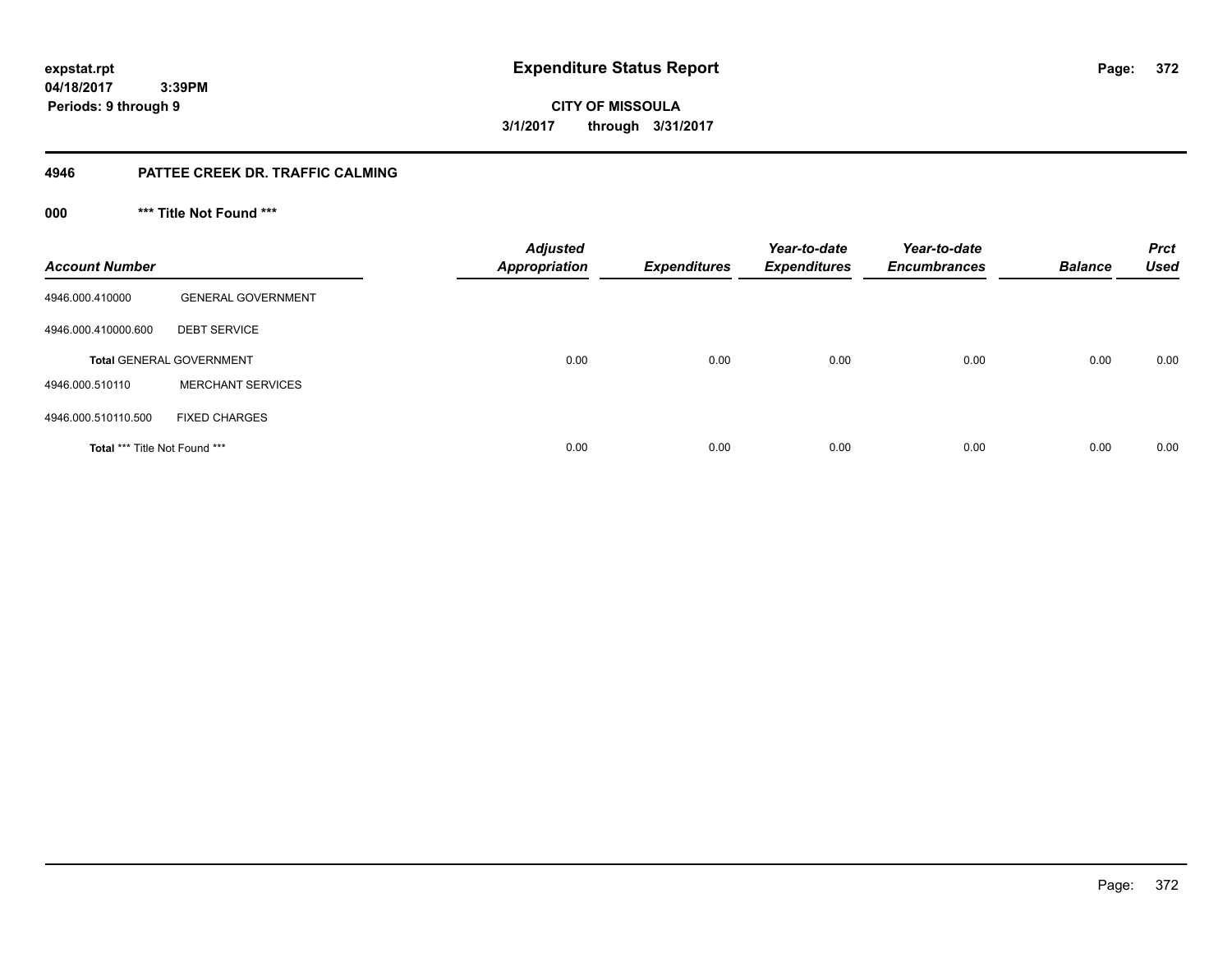**373**

**04/18/2017 3:39PM Periods: 9 through 9**

**CITY OF MISSOULA 3/1/2017 through 3/31/2017**

### **4946 PATTEE CREEK DR. TRAFFIC CALMING**

| <b>Account Number</b> |                                               | <b>Adjusted</b><br><b>Appropriation</b> | <b>Expenditures</b> | Year-to-date<br><b>Expenditures</b> | Year-to-date<br><b>Encumbrances</b> | <b>Balance</b> | <b>Prct</b><br><b>Used</b> |
|-----------------------|-----------------------------------------------|-----------------------------------------|---------------------|-------------------------------------|-------------------------------------|----------------|----------------------------|
| 4946.390.510100       | SPECIAL ASSESSMENTS                           |                                         |                     |                                     |                                     |                |                            |
| 4946.390.510100.300   | PURCHASED SERVICES                            |                                         |                     |                                     |                                     |                |                            |
|                       | <b>Total PURCHASED SERVICES</b>               | 0.00                                    | 0.00                | 0.00                                | 0.00                                | 0.00           | 0.00                       |
| 4946.390.510100.900   | <b>CAPITAL OUTLAY</b>                         |                                         |                     |                                     |                                     |                |                            |
|                       | <b>Total SPECIAL ASSESSMENTS</b>              | 0.00                                    | 0.00                | 0.00                                | 0.00                                | 0.00           | 0.00                       |
| 4946.390.510110       | <b>MERCHANT SERVICES</b>                      |                                         |                     |                                     |                                     |                |                            |
| 4946.390.510110.500   | <b>FIXED CHARGES</b>                          |                                         |                     |                                     |                                     |                |                            |
|                       | <b>Total MERCHANT SERVICES</b>                | 0.00                                    | 0.00                | 0.00                                | 0.00                                | 0.00           | 0.00                       |
|                       | <b>Total PATTEE CREEK DR. TRAFFIC CALMING</b> | 0.00                                    | 0.00                | 0.00                                | 0.00                                | 0.00           | 0.00                       |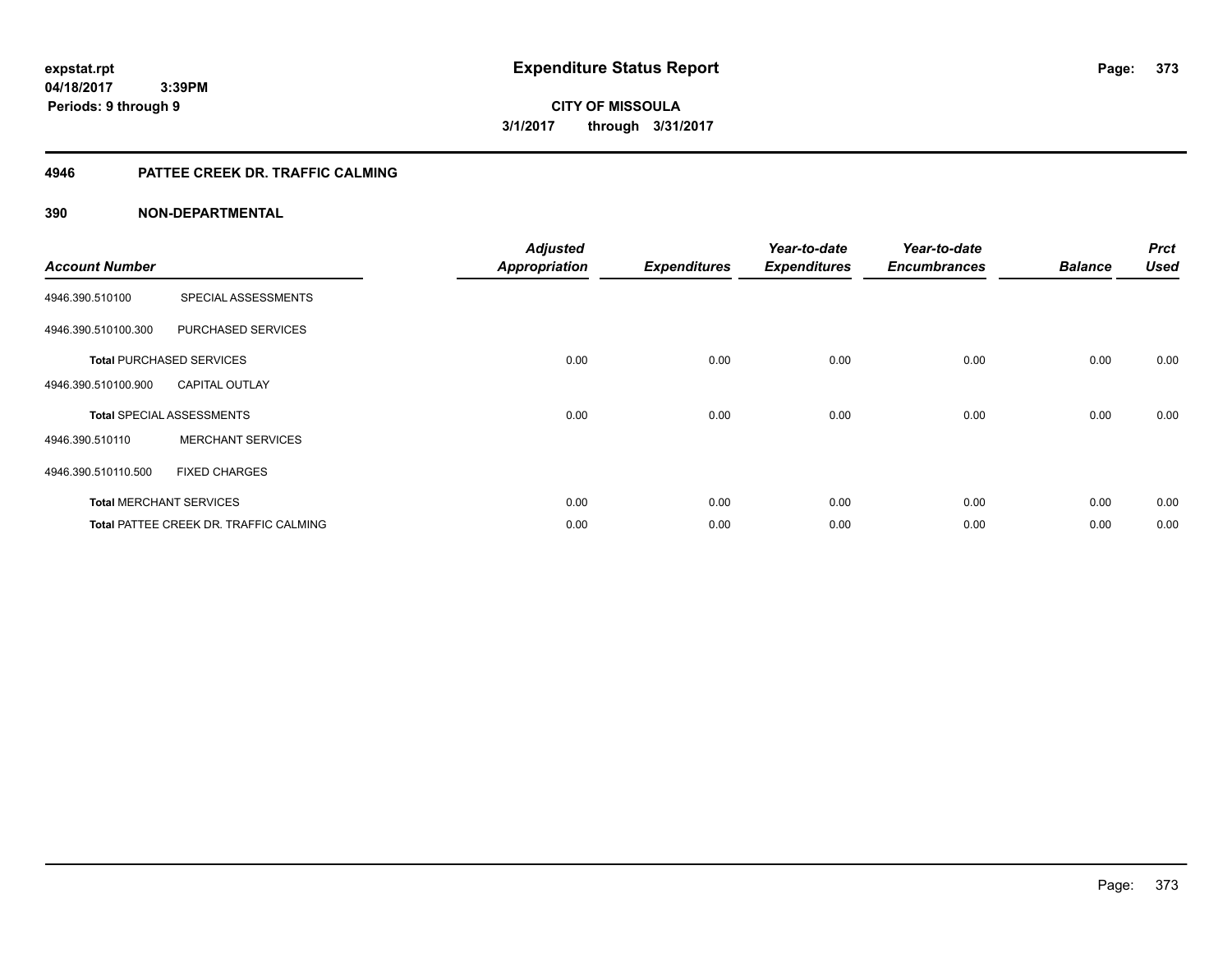**CITY OF MISSOULA 3/1/2017 through 3/31/2017**

### **4948 STORMWATER OUTFALL RETROFITS**

| <b>Account Number</b>                |                                                          | <b>Adjusted</b><br><b>Appropriation</b> | <b>Expenditures</b> | Year-to-date<br><b>Expenditures</b> | Year-to-date<br><b>Encumbrances</b> | <b>Balance</b>              | <b>Prct</b><br><b>Used</b> |
|--------------------------------------|----------------------------------------------------------|-----------------------------------------|---------------------|-------------------------------------|-------------------------------------|-----------------------------|----------------------------|
| 4948.390.431210                      | CARAS PARK STORM WATER RETROFITS                         |                                         |                     |                                     |                                     |                             |                            |
| 4948.390.431210.300                  | <b>PURCHASED SERVICES</b>                                |                                         |                     |                                     |                                     |                             |                            |
|                                      | 4948.390.431210.350.000 CARAS PARK OUTFALL RETROFITS     | 0.00                                    | 2,395.49            | 25,665.94                           | 0.00                                | $-25,665.94$                | 0.00                       |
| 4948.390.431210.900                  | <b>Total PURCHASED SERVICES</b><br><b>CAPITAL OUTLAY</b> | 0.00                                    | 2,395.49            | 25,665.94                           | 0.00                                | $-25,665.94$                | 0.00                       |
| 4948.390.431210.930.000 IMPROVEMENTS |                                                          | 0.00                                    | 0.00                | 2,532.04                            | 0.00                                | $-2,532.04$                 | 0.00                       |
| <b>Total CAPITAL OUTLAY</b>          | <b>Total CARAS PARK STORM WATER RETROFITS</b>            | 0.00<br>0.00                            | 0.00<br>2,395.49    | 2,532.04<br>28,197.98               | 0.00<br>0.00                        | $-2,532.04$<br>$-28,197.98$ | 0.00<br>0.00               |
| 4948.390.431212                      | <b>BUCKHOUSE BRIDGE STORM WATER RETROFIT</b>             |                                         |                     |                                     |                                     |                             |                            |
| 4948.390.431212.300                  | <b>PURCHASED SERVICES</b>                                |                                         |                     |                                     |                                     |                             |                            |
|                                      | <b>Total BUCKHOUSE BRIDGE STORM WATER RETROFIT</b>       | 0.00                                    | 0.00                | 0.00                                | 0.00                                | 0.00                        | 0.00                       |
| 4948.390.510110                      | <b>MERCHANT SERVICES</b>                                 |                                         |                     |                                     |                                     |                             |                            |
| 4948.390.510110.500                  | <b>FIXED CHARGES</b>                                     |                                         |                     |                                     |                                     |                             |                            |
|                                      | <b>Total MERCHANT SERVICES</b>                           | 0.00                                    | 0.00                | 0.00                                | 0.00                                | 0.00                        | 0.00                       |
|                                      | <b>Total STORMWATER OUTFALL RETROFITS</b>                | 0.00                                    | 2,395.49            | 28,197.98                           | 0.00                                | $-28.197.98$                | 0.00                       |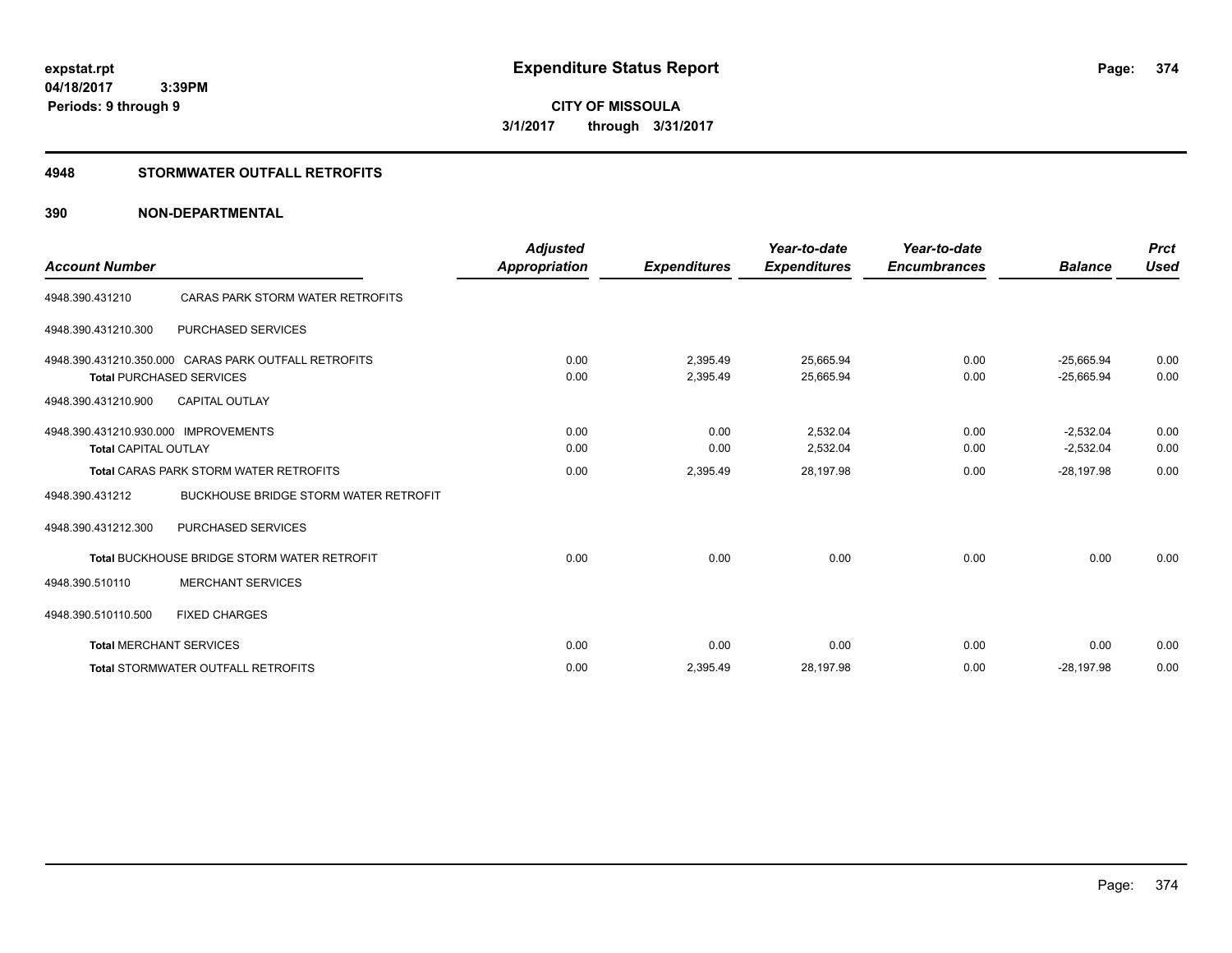#### **4949 WAYFINDING PROJECT**

|                                 |                                               | <b>Adjusted</b>      |                     | Year-to-date        | Year-to-date        |                | <b>Prct</b> |
|---------------------------------|-----------------------------------------------|----------------------|---------------------|---------------------|---------------------|----------------|-------------|
| <b>Account Number</b>           |                                               | <b>Appropriation</b> | <b>Expenditures</b> | <b>Expenditures</b> | <b>Encumbrances</b> | <b>Balance</b> | <b>Used</b> |
| 4949.390.430268                 | *** Title Not Found ***                       |                      |                     |                     |                     |                |             |
| 4949.390.430268.100             | PERSONAL SERVICES                             |                      |                     |                     |                     |                |             |
| <b>Total PERSONAL SERVICES</b>  |                                               | 0.00                 | 0.00                | 0.00                | 0.00                | 0.00           | 0.00        |
| 4949.390.430268.200             | <b>SUPPLIES</b>                               |                      |                     |                     |                     |                |             |
| <b>Total SUPPLIES</b>           |                                               | 0.00                 | 0.00                | 0.00                | 0.00                | 0.00           | 0.00        |
| 4949.390.430268.300             | PURCHASED SERVICES                            |                      |                     |                     |                     |                |             |
|                                 | 4949.390.430268.350.000 PROFESSIONAL SERVICES | 0.00                 | $-300.00$           | 90,395.50           | 0.00                | $-90,395.50$   | 0.00        |
|                                 | <b>Total PURCHASED SERVICES</b>               | 0.00                 | $-300.00$           | 90,395.50           | 0.00                | $-90,395.50$   | 0.00        |
| 4949.390.430268.900             | <b>CAPITAL OUTLAY</b>                         |                      |                     |                     |                     |                |             |
| <b>Total CAPITAL OUTLAY</b>     |                                               | 0.00                 | 0.00                | 0.00                | 0.00                | 0.00           | 0.00        |
| Total *** Title Not Found ***   |                                               | 0.00                 | $-300.00$           | 90,395.50           | 0.00                | $-90,395.50$   | 0.00        |
| 4949.390.510110                 | <b>MERCHANT SERVICES</b>                      |                      |                     |                     |                     |                |             |
| 4949.390.510110.500             | <b>FIXED CHARGES</b>                          |                      |                     |                     |                     |                |             |
| <b>Total MERCHANT SERVICES</b>  |                                               | 0.00                 | 0.00                | 0.00                | 0.00                | 0.00           | 0.00        |
| <b>Total WAYFINDING PROJECT</b> |                                               | 0.00                 | $-300.00$           | 90,395.50           | 0.00                | $-90,395.50$   | 0.00        |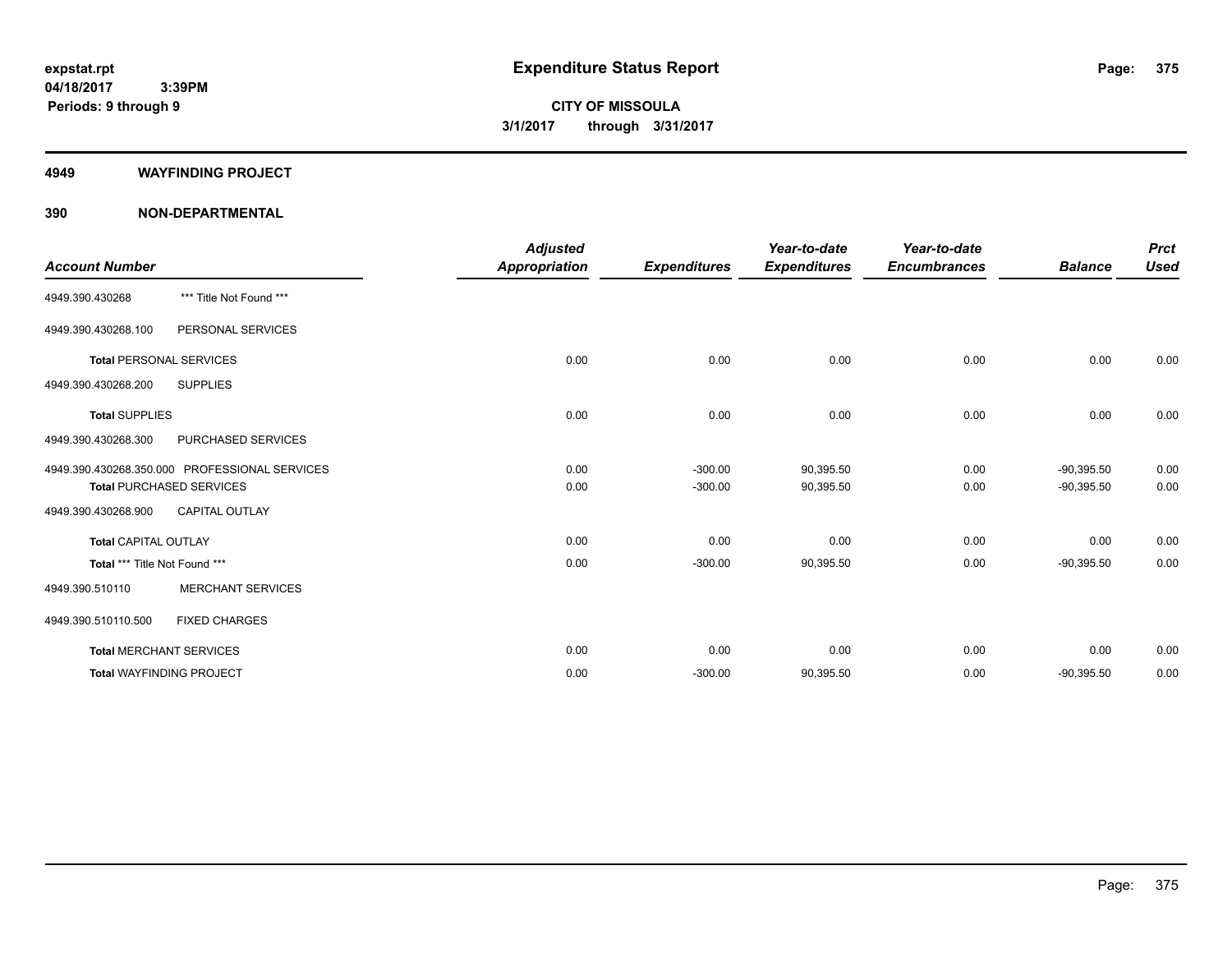#### **4990 ARRA ENHANCEMENTS**

### **500 N HIGGINS STREETSCAPE**

| <b>Account Number</b> |                                         | <b>Adjusted</b><br>Appropriation | <b>Expenditures</b> | Year-to-date<br><b>Expenditures</b> | Year-to-date<br><b>Encumbrances</b> | <b>Balance</b> | <b>Prct</b><br><b>Used</b> |
|-----------------------|-----------------------------------------|----------------------------------|---------------------|-------------------------------------|-------------------------------------|----------------|----------------------------|
| 4990.500.430030       | PRELIMINARY ENGINEERING                 |                                  |                     |                                     |                                     |                |                            |
| 4990.500.430030.900   | <b>CAPITAL OUTLAY</b>                   |                                  |                     |                                     |                                     |                |                            |
|                       | <b>Total PRELIMINARY ENGINEERING</b>    | 0.00                             | 0.00                | 0.00                                | 0.00                                | 0.00           | 0.00                       |
| 4990.500.430031       | <b>CONTRUCTION ENGINEERING</b>          |                                  |                     |                                     |                                     |                |                            |
| 4990.500.430031.900   | <b>CAPITAL OUTLAY</b>                   |                                  |                     |                                     |                                     |                |                            |
|                       | <b>Total CONTRUCTION ENGINEERING</b>    | 0.00                             | 0.00                | 0.00                                | 0.00                                | 0.00           | 0.00                       |
| 4990.500.430032       | CONTRACTOR PAYMENTS-CONTSTRUCTION       |                                  |                     |                                     |                                     |                |                            |
| 4990.500.430032.900   | <b>CAPITAL OUTLAY</b>                   |                                  |                     |                                     |                                     |                |                            |
|                       | Total CONTRACTOR PAYMENTS-CONTSTRUCTION | 0.00                             | 0.00                | 0.00                                | 0.00                                | 0.00           | 0.00                       |
| 4990.500.510110       | <b>MERCHANT SERVICES</b>                |                                  |                     |                                     |                                     |                |                            |
| 4990.500.510110.500   | <b>FIXED CHARGES</b>                    |                                  |                     |                                     |                                     |                |                            |
|                       | Total N HIGGINS STREETSCAPE             | 0.00                             | 0.00                | 0.00                                | 0.00                                | 0.00           | 0.00                       |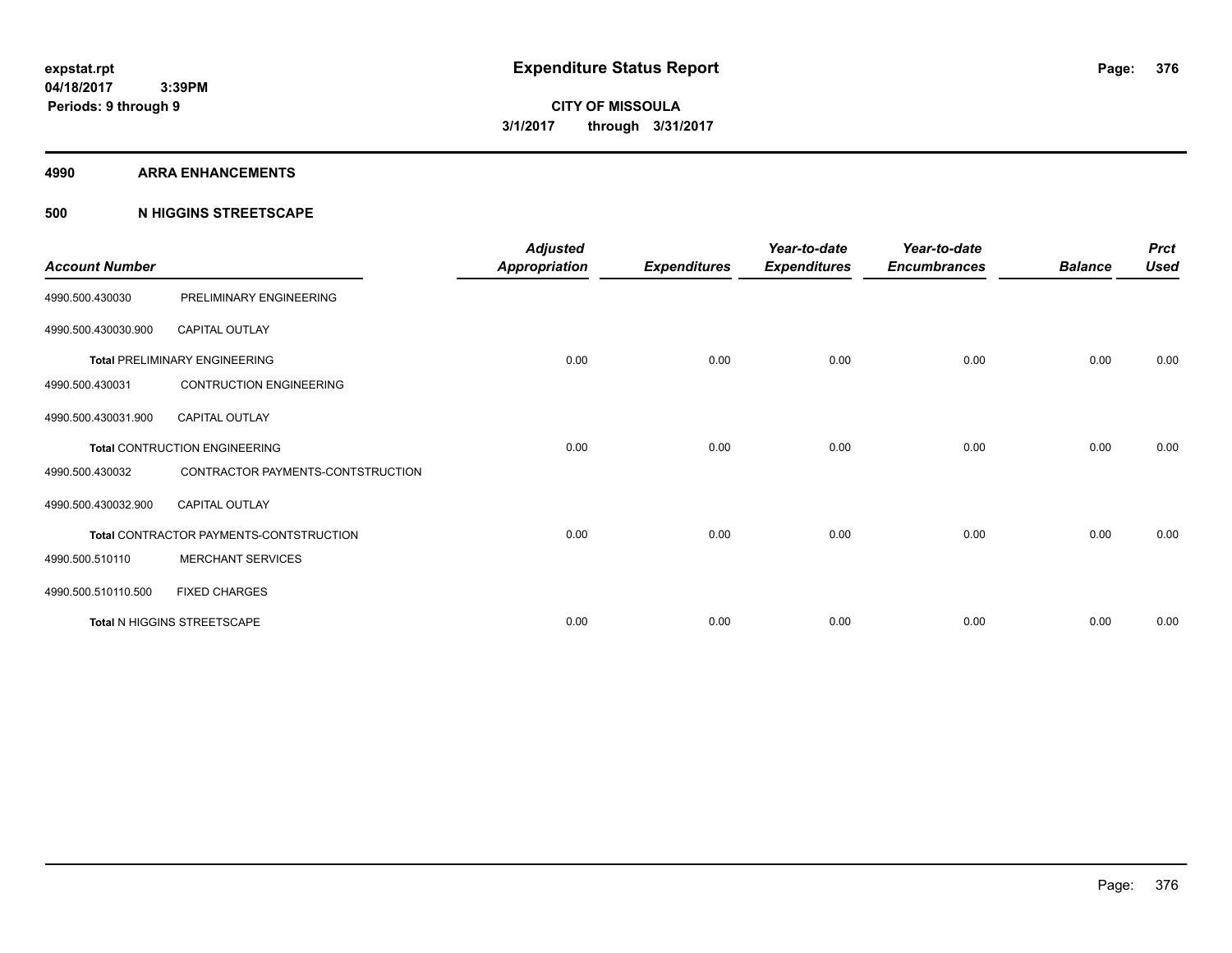**Periods: 9 through 9**

**CITY OF MISSOULA 3/1/2017 through 3/31/2017**

**4990 ARRA ENHANCEMENTS**

**510 CURB RAMPS**

| <b>Account Number</b>   |                                                | <b>Adjusted</b><br><b>Appropriation</b> | <b>Expenditures</b> | Year-to-date<br><b>Expenditures</b> | Year-to-date<br><b>Encumbrances</b> | <b>Balance</b> | <b>Prct</b><br><b>Used</b> |
|-------------------------|------------------------------------------------|-----------------------------------------|---------------------|-------------------------------------|-------------------------------------|----------------|----------------------------|
| 4990.510.430032         | CONTRACTOR PAYMENTS-CONTSTRUCTION              |                                         |                     |                                     |                                     |                |                            |
| 4990.510.430032.900     | <b>CAPITAL OUTLAY</b>                          |                                         |                     |                                     |                                     |                |                            |
|                         | <b>Total CONTRACTOR PAYMENTS-CONTSTRUCTION</b> | 0.00                                    | 0.00                | 0.00                                | 0.00                                | 0.00           | 0.00                       |
| 4990.510.510110         | <b>MERCHANT SERVICES</b>                       |                                         |                     |                                     |                                     |                |                            |
| 4990.510.510110.500     | <b>FIXED CHARGES</b>                           |                                         |                     |                                     |                                     |                |                            |
| <b>Total CURB RAMPS</b> |                                                | 0.00                                    | 0.00                | 0.00                                | 0.00                                | 0.00           | 0.00                       |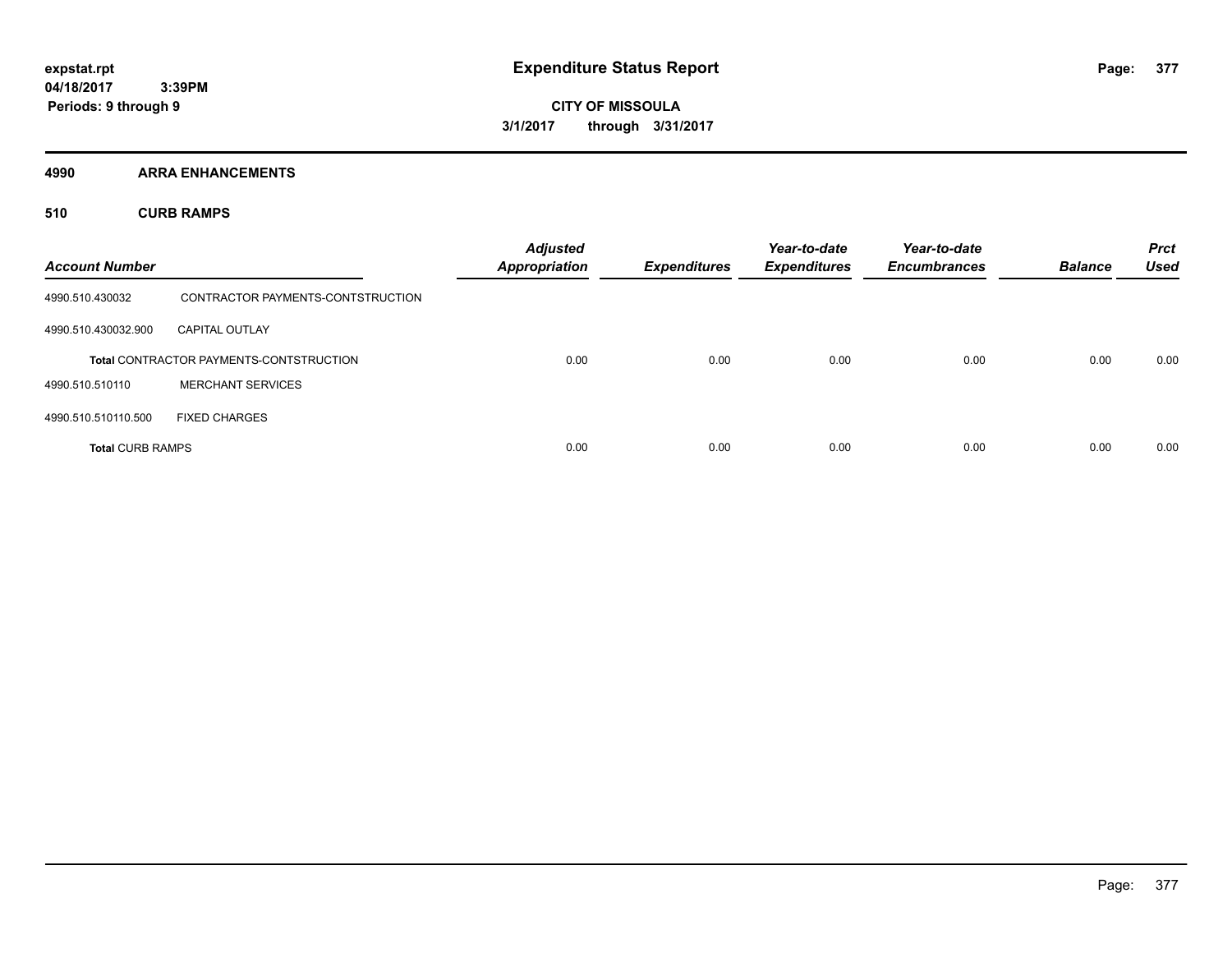**4990 ARRA ENHANCEMENTS**

### **515 RSNAKE GATEWAY GREENOUGH DRIVE**

| <b>Account Number</b> |                                         | <b>Adjusted</b><br><b>Appropriation</b> | <b>Expenditures</b> | Year-to-date<br><b>Expenditures</b> | Year-to-date<br><b>Encumbrances</b> | <b>Balance</b> | <b>Prct</b><br><b>Used</b> |
|-----------------------|-----------------------------------------|-----------------------------------------|---------------------|-------------------------------------|-------------------------------------|----------------|----------------------------|
| 4990.515.430030       | PRELIMINARY ENGINEERING                 |                                         |                     |                                     |                                     |                |                            |
| 4990.515.430030.900   | <b>CAPITAL OUTLAY</b>                   |                                         |                     |                                     |                                     |                |                            |
|                       | <b>Total PRELIMINARY ENGINEERING</b>    | 0.00                                    | 0.00                | 0.00                                | 0.00                                | 0.00           | 0.00                       |
| 4990.515.430031       | <b>CONTRUCTION ENGINEERING</b>          |                                         |                     |                                     |                                     |                |                            |
| 4990.515.430031.900   | <b>CAPITAL OUTLAY</b>                   |                                         |                     |                                     |                                     |                |                            |
|                       | Total CONTRUCTION ENGINEERING           | 0.00                                    | 0.00                | 0.00                                | 0.00                                | 0.00           | 0.00                       |
| 4990.515.430032       | CONTRACTOR PAYMENTS-CONTSTRUCTION       |                                         |                     |                                     |                                     |                |                            |
| 4990.515.430032.900   | <b>CAPITAL OUTLAY</b>                   |                                         |                     |                                     |                                     |                |                            |
|                       | Total CONTRACTOR PAYMENTS-CONTSTRUCTION | 0.00                                    | 0.00                | 0.00                                | 0.00                                | 0.00           | 0.00                       |
| 4990.515.510110       | <b>MERCHANT SERVICES</b>                |                                         |                     |                                     |                                     |                |                            |
| 4990.515.510110.500   | <b>FIXED CHARGES</b>                    |                                         |                     |                                     |                                     |                |                            |
|                       | <b>Total ARRA ENHANCEMENTS</b>          | 0.00                                    | 0.00                | 0.00                                | 0.00                                | 0.00           | 0.00                       |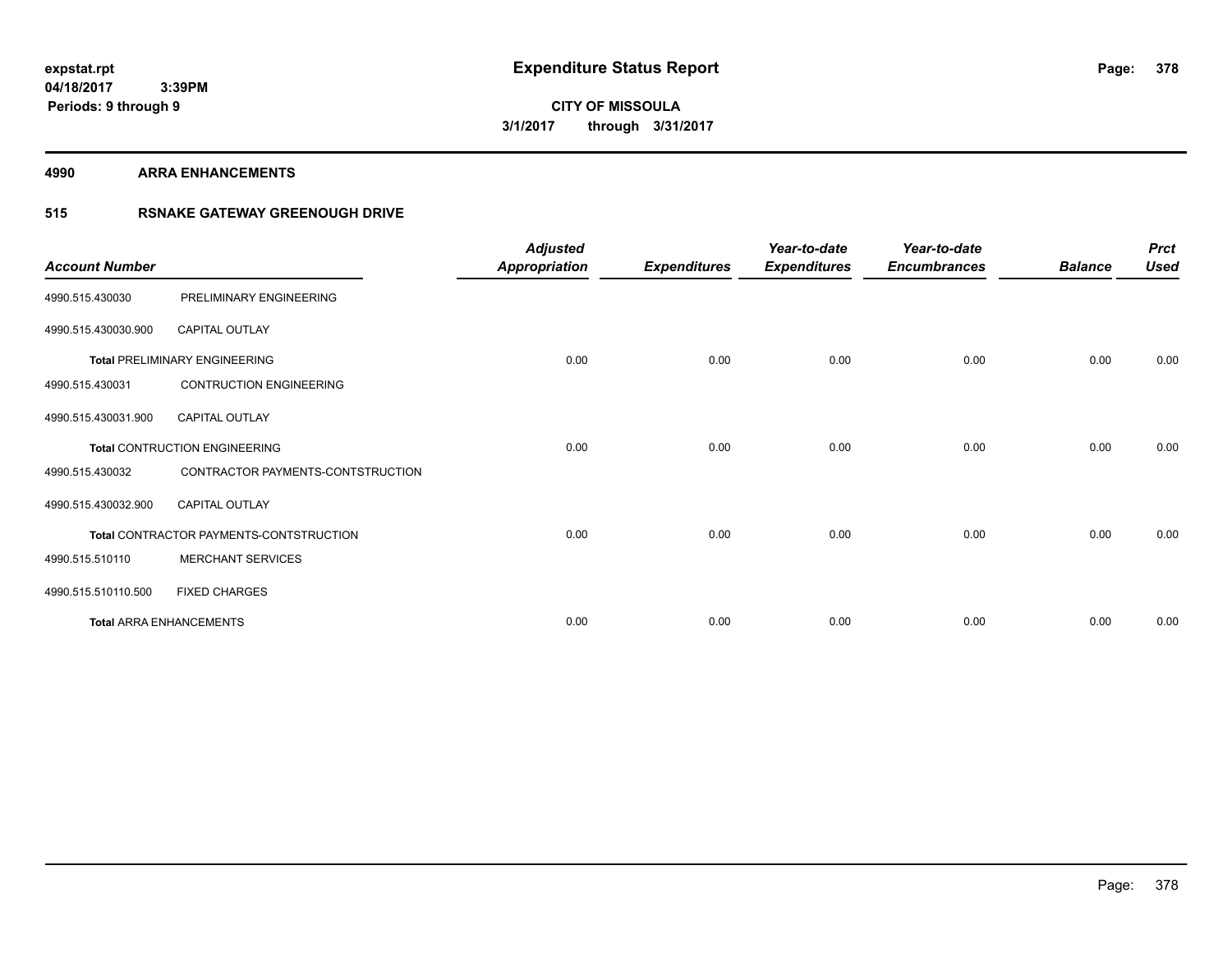**4991 ARRA HB645**

### **500 N HIGGINS STREETSCAPE**

| <b>Account Number</b> |                                    | <b>Adjusted</b><br><b>Appropriation</b> | <b>Expenditures</b> | Year-to-date<br><b>Expenditures</b> | Year-to-date<br><b>Encumbrances</b> | <b>Balance</b> | <b>Prct</b><br><b>Used</b> |
|-----------------------|------------------------------------|-----------------------------------------|---------------------|-------------------------------------|-------------------------------------|----------------|----------------------------|
| 4991.500.430033       | N.HIGGINS/MTN WATER                |                                         |                     |                                     |                                     |                |                            |
| 4991.500.430033.900   | <b>CAPITAL OUTLAY</b>              |                                         |                     |                                     |                                     |                |                            |
|                       | <b>Total N.HIGGINS/MTN WATER</b>   | 0.00                                    | 0.00                | 0.00                                | 0.00                                | 0.00           | 0.00                       |
| 4991.500.510110       | <b>MERCHANT SERVICES</b>           |                                         |                     |                                     |                                     |                |                            |
| 4991.500.510110.500   | <b>FIXED CHARGES</b>               |                                         |                     |                                     |                                     |                |                            |
|                       | <b>Total N HIGGINS STREETSCAPE</b> | 0.00                                    | 0.00                | 0.00                                | 0.00                                | 0.00           | 0.00                       |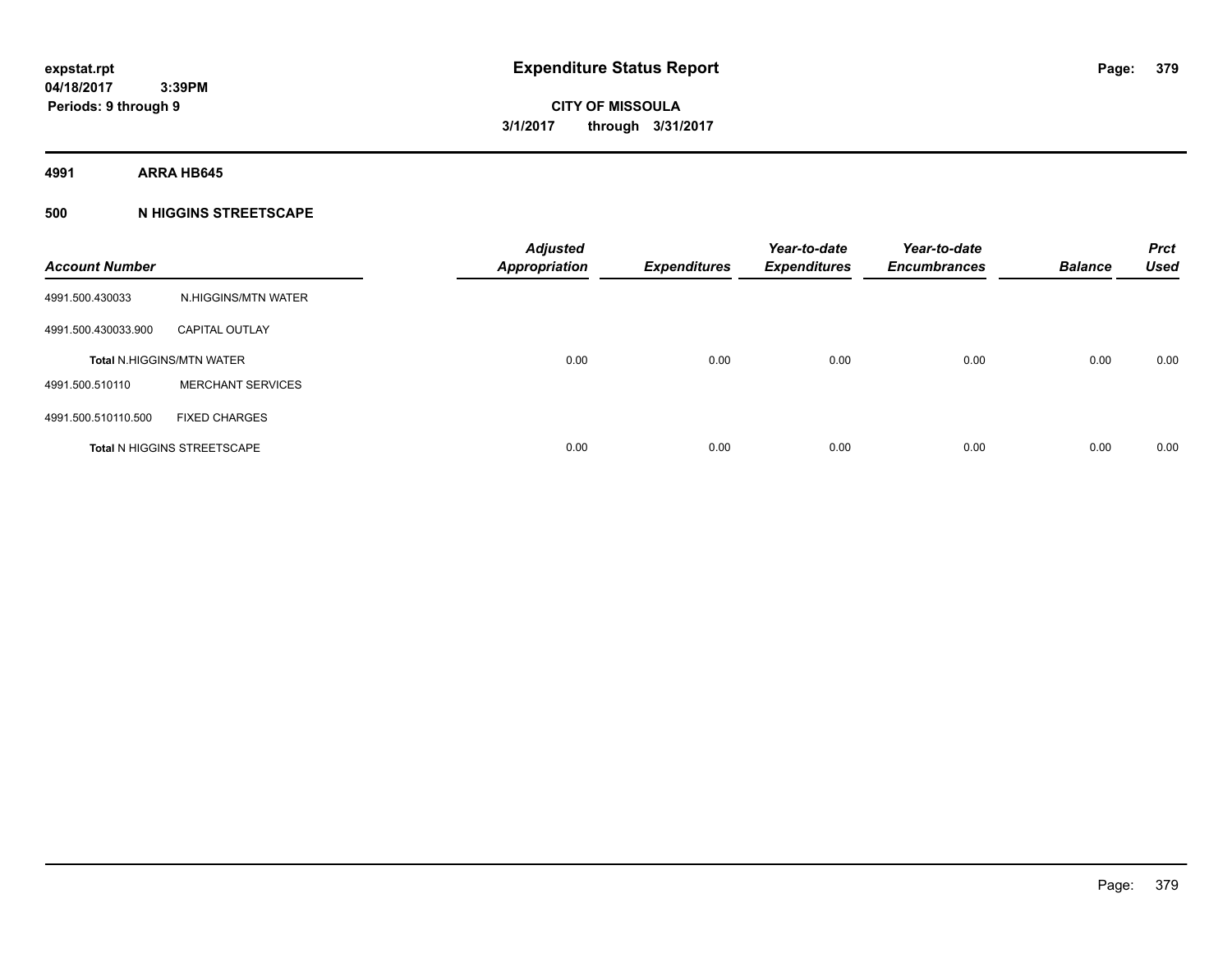**CITY OF MISSOULA 3/1/2017 through 3/31/2017**

**4991 ARRA HB645**

**520 N HIGGINS PAVING**

| <b>Account Number</b>         |                                                | <b>Adjusted</b><br><b>Appropriation</b> | <b>Expenditures</b> | Year-to-date<br><b>Expenditures</b> | Year-to-date<br><b>Encumbrances</b> | <b>Balance</b> | <b>Prct</b><br><b>Used</b> |
|-------------------------------|------------------------------------------------|-----------------------------------------|---------------------|-------------------------------------|-------------------------------------|----------------|----------------------------|
| 4991.520.430030               | PRELIMINARY ENGINEERING                        |                                         |                     |                                     |                                     |                |                            |
| 4991.520.430030.900           | CAPITAL OUTLAY                                 |                                         |                     |                                     |                                     |                |                            |
|                               | <b>Total PRELIMINARY ENGINEERING</b>           | 0.00                                    | 0.00                | 0.00                                | 0.00                                | 0.00           | 0.00                       |
| 4991.520.430031               | <b>CONTRUCTION ENGINEERING</b>                 |                                         |                     |                                     |                                     |                |                            |
| 4991.520.430031.900           | <b>CAPITAL OUTLAY</b>                          |                                         |                     |                                     |                                     |                |                            |
|                               | <b>Total CONTRUCTION ENGINEERING</b>           | 0.00                                    | 0.00                | 0.00                                | 0.00                                | 0.00           | 0.00                       |
| 4991.520.430032               | CONTRACTOR PAYMENTS-CONTSTRUCTION              |                                         |                     |                                     |                                     |                |                            |
| 4991.520.430032.900           | <b>CAPITAL OUTLAY</b>                          |                                         |                     |                                     |                                     |                |                            |
|                               | <b>Total CONTRACTOR PAYMENTS-CONTSTRUCTION</b> | 0.00                                    | 0.00                | 0.00                                | 0.00                                | 0.00           | 0.00                       |
| 4991.520.510110               | <b>MERCHANT SERVICES</b>                       |                                         |                     |                                     |                                     |                |                            |
| 4991.520.510110.500           | <b>FIXED CHARGES</b>                           |                                         |                     |                                     |                                     |                |                            |
| <b>Total N HIGGINS PAVING</b> |                                                | 0.00                                    | 0.00                | 0.00                                | 0.00                                | 0.00           | 0.00                       |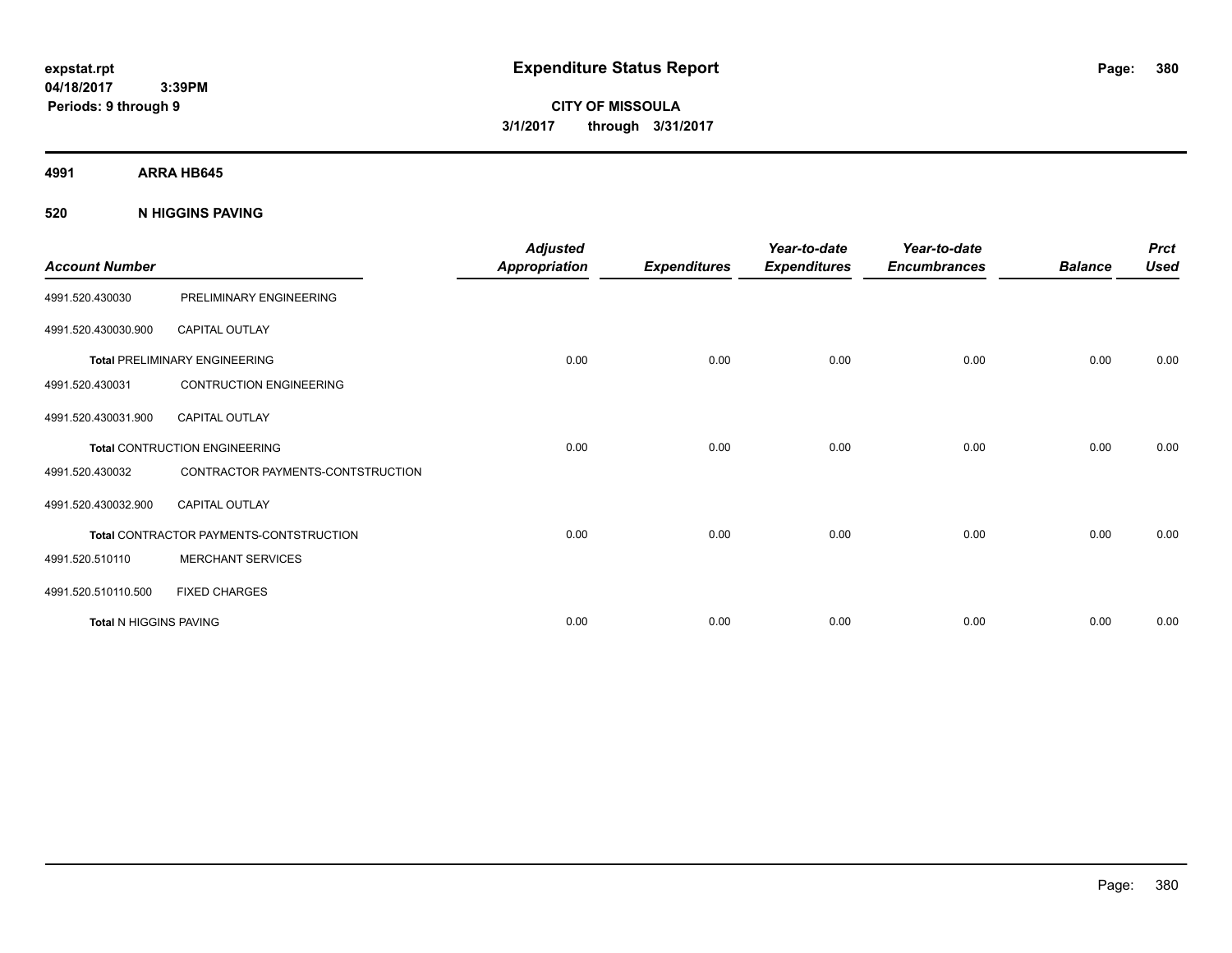**4991 ARRA HB645**

### **525 BROOKS ST CURB & SW IMPROVEMENTS**

| <b>Account Number</b> |                                         | <b>Adjusted</b><br><b>Appropriation</b> | <b>Expenditures</b> | Year-to-date<br><b>Expenditures</b> | Year-to-date<br><b>Encumbrances</b> | <b>Balance</b> | <b>Prct</b><br><b>Used</b> |
|-----------------------|-----------------------------------------|-----------------------------------------|---------------------|-------------------------------------|-------------------------------------|----------------|----------------------------|
| 4991.525.430030       | PRELIMINARY ENGINEERING                 |                                         |                     |                                     |                                     |                |                            |
| 4991.525.430030.900   | CAPITAL OUTLAY                          |                                         |                     |                                     |                                     |                |                            |
|                       | <b>Total PRELIMINARY ENGINEERING</b>    | 0.00                                    | 0.00                | 0.00                                | 0.00                                | 0.00           | 0.00                       |
| 4991.525.430031       | <b>CONTRUCTION ENGINEERING</b>          |                                         |                     |                                     |                                     |                |                            |
| 4991.525.430031.900   | <b>CAPITAL OUTLAY</b>                   |                                         |                     |                                     |                                     |                |                            |
|                       | Total CONTRUCTION ENGINEERING           | 0.00                                    | 0.00                | 0.00                                | 0.00                                | 0.00           | 0.00                       |
| 4991.525.430032       | CONTRACTOR PAYMENTS-CONTSTRUCTION       |                                         |                     |                                     |                                     |                |                            |
| 4991.525.430032.900   | <b>CAPITAL OUTLAY</b>                   |                                         |                     |                                     |                                     |                |                            |
|                       | Total CONTRACTOR PAYMENTS-CONTSTRUCTION | 0.00                                    | 0.00                | 0.00                                | 0.00                                | 0.00           | 0.00                       |
| 4991.525.510110       | <b>MERCHANT SERVICES</b>                |                                         |                     |                                     |                                     |                |                            |
| 4991.525.510110.500   | <b>FIXED CHARGES</b>                    |                                         |                     |                                     |                                     |                |                            |
|                       | Total BROOKS ST CURB & SW IMPROVEMENTS  | 0.00                                    | 0.00                | 0.00                                | 0.00                                | 0.00           | 0.00                       |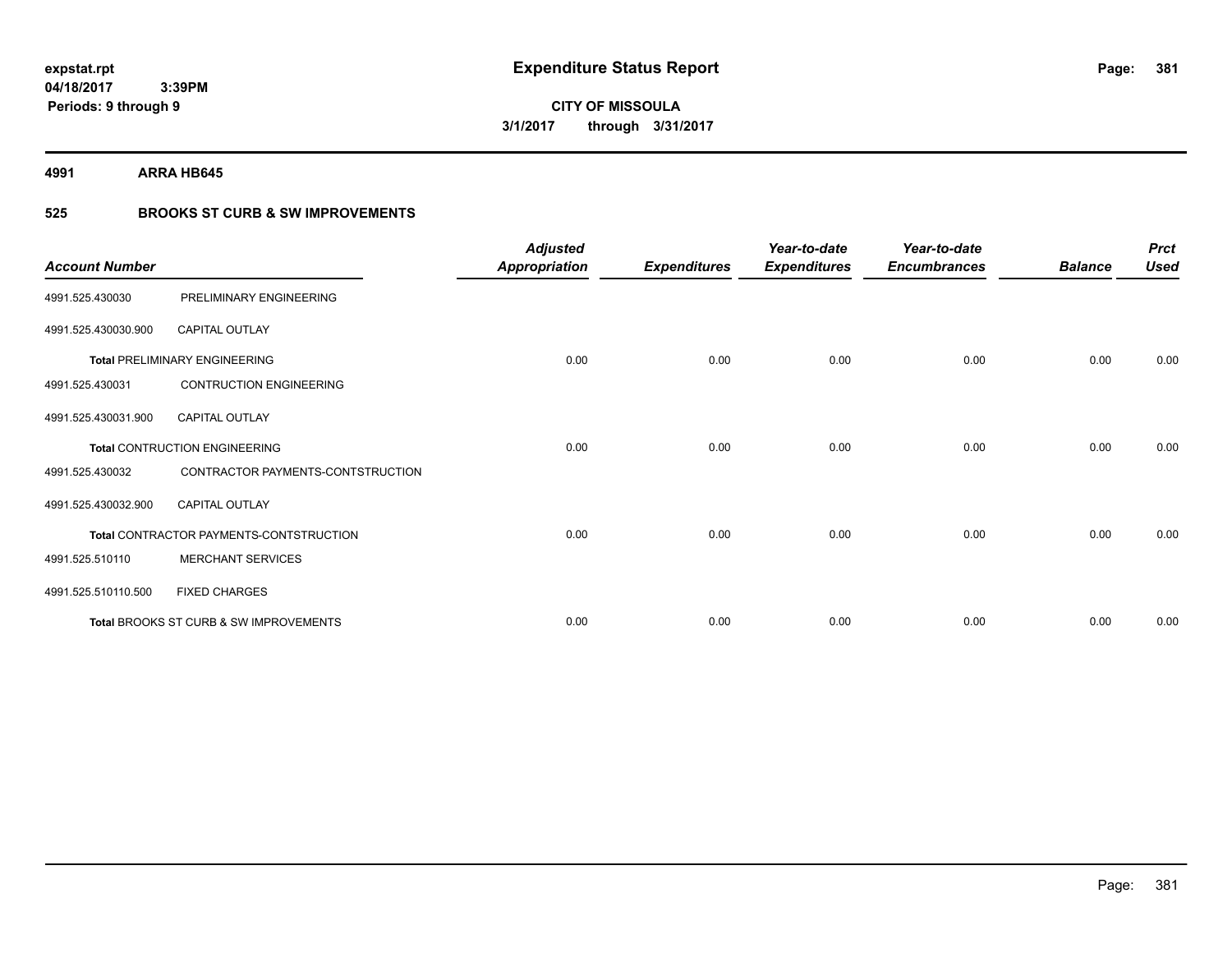**CITY OF MISSOULA 3/1/2017 through 3/31/2017**

**4991 ARRA HB645**

**530 CURB RAMPS**

| <b>Account Number</b>          |                                         | <b>Adjusted</b><br><b>Appropriation</b> | <b>Expenditures</b> | Year-to-date<br><b>Expenditures</b> | Year-to-date<br><b>Encumbrances</b> | <b>Balance</b> | <b>Prct</b><br><b>Used</b> |
|--------------------------------|-----------------------------------------|-----------------------------------------|---------------------|-------------------------------------|-------------------------------------|----------------|----------------------------|
| 4991.530.430030                | PRELIMINARY ENGINEERING                 |                                         |                     |                                     |                                     |                |                            |
| 4991.530.430030.100            | PERSONAL SERVICES                       |                                         |                     |                                     |                                     |                |                            |
| <b>Total PERSONAL SERVICES</b> |                                         | 0.00                                    | 0.00                | 0.00                                | 0.00                                | 0.00           | 0.00                       |
| 4991.530.430030.900            | <b>CAPITAL OUTLAY</b>                   |                                         |                     |                                     |                                     |                |                            |
|                                | <b>Total PRELIMINARY ENGINEERING</b>    | 0.00                                    | 0.00                | 0.00                                | 0.00                                | 0.00           | 0.00                       |
| 4991.530.430031                | <b>CONTRUCTION ENGINEERING</b>          |                                         |                     |                                     |                                     |                |                            |
| 4991.530.430031.900            | <b>CAPITAL OUTLAY</b>                   |                                         |                     |                                     |                                     |                |                            |
|                                | <b>Total CONTRUCTION ENGINEERING</b>    | 0.00                                    | 0.00                | 0.00                                | 0.00                                | 0.00           | 0.00                       |
| 4991.530.430032                | CONTRACTOR PAYMENTS-CONTSTRUCTION       |                                         |                     |                                     |                                     |                |                            |
| 4991.530.430032.900            | <b>CAPITAL OUTLAY</b>                   |                                         |                     |                                     |                                     |                |                            |
|                                | Total CONTRACTOR PAYMENTS-CONTSTRUCTION | 0.00                                    | 0.00                | 0.00                                | 0.00                                | 0.00           | 0.00                       |
| 4991.530.510110                | <b>MERCHANT SERVICES</b>                |                                         |                     |                                     |                                     |                |                            |
| 4991.530.510110.500            | <b>FIXED CHARGES</b>                    |                                         |                     |                                     |                                     |                |                            |
| <b>Total CURB RAMPS</b>        |                                         | 0.00                                    | 0.00                | 0.00                                | 0.00                                | 0.00           | 0.00                       |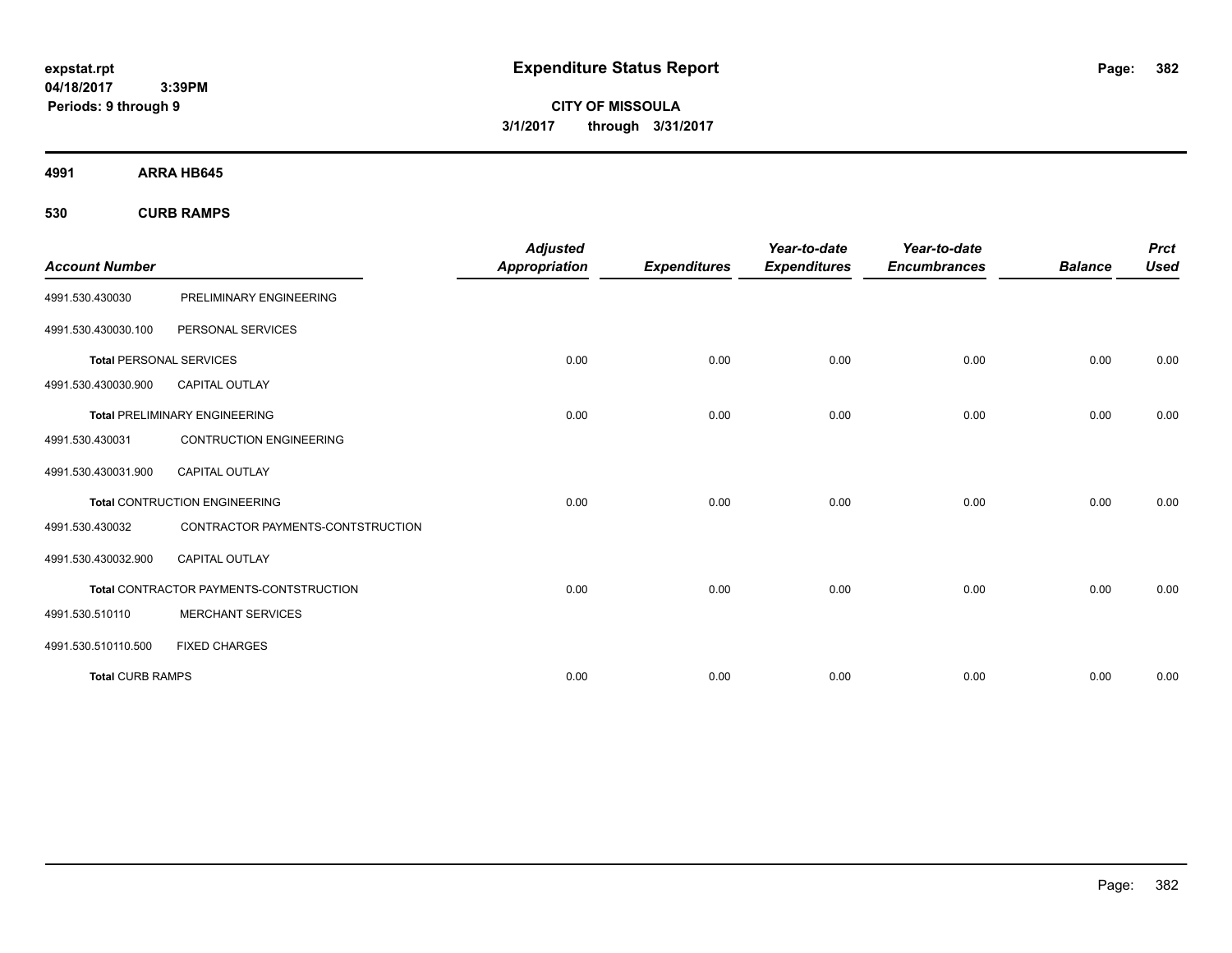**4991 ARRA HB645**

### **535 PARKS PLAYGROUND INSTALLS**

| <b>Account Number</b>          |                                         | <b>Adjusted</b><br><b>Appropriation</b> | <b>Expenditures</b> | Year-to-date<br><b>Expenditures</b> | Year-to-date<br><b>Encumbrances</b> | <b>Balance</b> | <b>Prct</b><br><b>Used</b> |
|--------------------------------|-----------------------------------------|-----------------------------------------|---------------------|-------------------------------------|-------------------------------------|----------------|----------------------------|
| 4991.535.430030                | PRELIMINARY ENGINEERING                 |                                         |                     |                                     |                                     |                |                            |
| 4991.535.430030.100            | PERSONAL SERVICES                       |                                         |                     |                                     |                                     |                |                            |
| <b>Total PERSONAL SERVICES</b> |                                         | 0.00                                    | 0.00                | 0.00                                | 0.00                                | 0.00           | 0.00                       |
| 4991.535.430030.900            | <b>CAPITAL OUTLAY</b>                   |                                         |                     |                                     |                                     |                |                            |
|                                | <b>Total PRELIMINARY ENGINEERING</b>    | 0.00                                    | 0.00                | 0.00                                | 0.00                                | 0.00           | 0.00                       |
| 4991.535.430031                | <b>CONTRUCTION ENGINEERING</b>          |                                         |                     |                                     |                                     |                |                            |
| 4991.535.430031.900            | <b>CAPITAL OUTLAY</b>                   |                                         |                     |                                     |                                     |                |                            |
|                                | <b>Total CONTRUCTION ENGINEERING</b>    | 0.00                                    | 0.00                | 0.00                                | 0.00                                | 0.00           | 0.00                       |
| 4991.535.430032                | CONTRACTOR PAYMENTS-CONTSTRUCTION       |                                         |                     |                                     |                                     |                |                            |
| 4991.535.430032.900            | <b>CAPITAL OUTLAY</b>                   |                                         |                     |                                     |                                     |                |                            |
|                                | Total CONTRACTOR PAYMENTS-CONTSTRUCTION | 0.00                                    | 0.00                | 0.00                                | 0.00                                | 0.00           | 0.00                       |
| 4991.535.510110                | <b>MERCHANT SERVICES</b>                |                                         |                     |                                     |                                     |                |                            |
| 4991.535.510110.500            | <b>FIXED CHARGES</b>                    |                                         |                     |                                     |                                     |                |                            |
|                                | <b>Total PARKS PLAYGROUND INSTALLS</b>  | 0.00                                    | 0.00                | 0.00                                | 0.00                                | 0.00           | 0.00                       |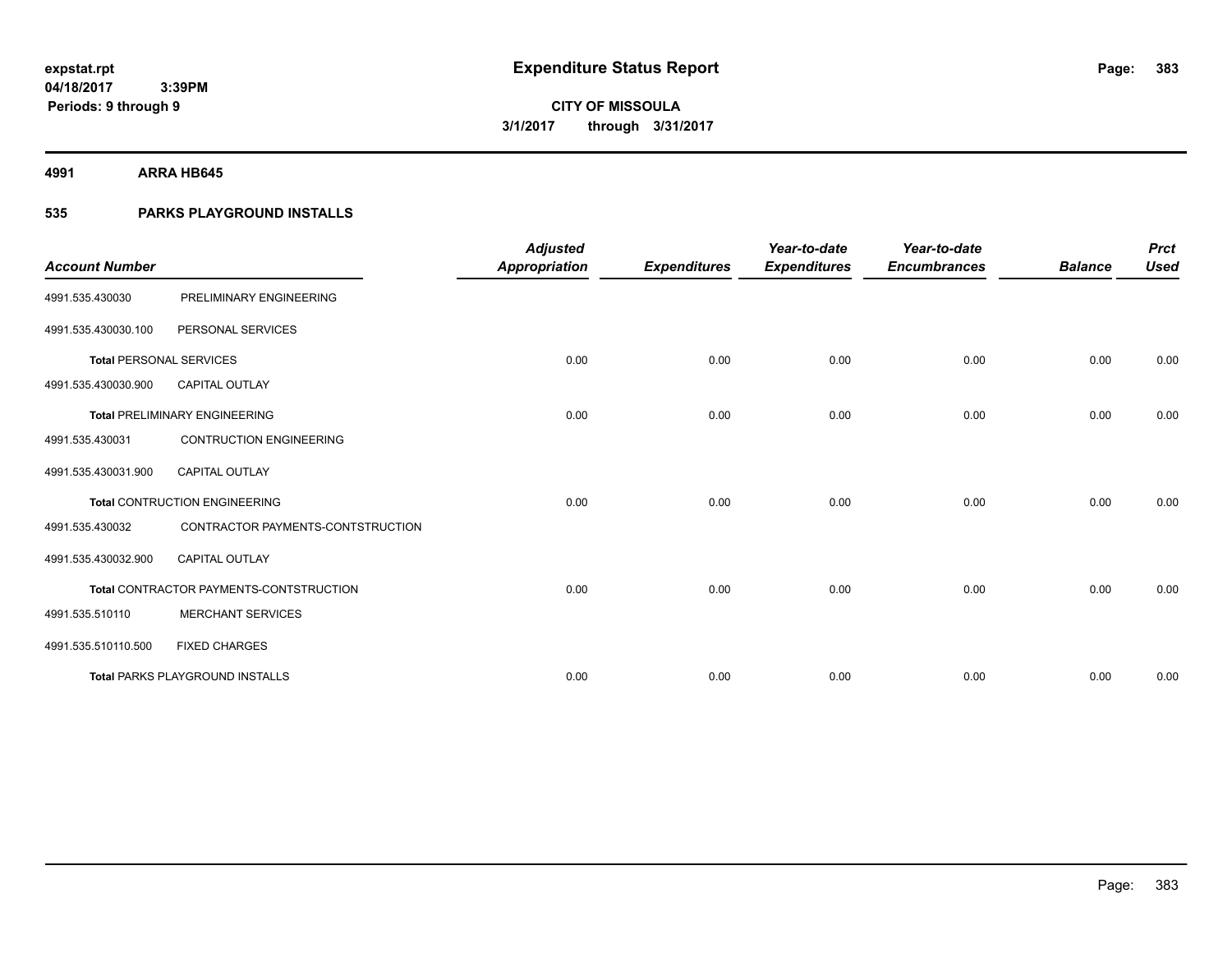**Periods: 9 through 9**

**CITY OF MISSOULA 3/1/2017 through 3/31/2017**

**4991 ARRA HB645**

### **540 GREENOUGH PARK BRIDGE**

 **3:39PM**

| <b>Account Number</b>          |                                         | <b>Adjusted</b><br><b>Appropriation</b> | <b>Expenditures</b> | Year-to-date<br><b>Expenditures</b> | Year-to-date<br><b>Encumbrances</b> | <b>Balance</b> | <b>Prct</b><br><b>Used</b> |
|--------------------------------|-----------------------------------------|-----------------------------------------|---------------------|-------------------------------------|-------------------------------------|----------------|----------------------------|
|                                |                                         |                                         |                     |                                     |                                     |                |                            |
| 4991.540.430030                | PRELIMINARY ENGINEERING                 |                                         |                     |                                     |                                     |                |                            |
| 4991.540.430030.900            | <b>CAPITAL OUTLAY</b>                   |                                         |                     |                                     |                                     |                |                            |
|                                | <b>Total PRELIMINARY ENGINEERING</b>    | 0.00                                    | 0.00                | 0.00                                | 0.00                                | 0.00           | 0.00                       |
| 4991.540.430031                | <b>CONTRUCTION ENGINEERING</b>          |                                         |                     |                                     |                                     |                |                            |
| 4991.540.430031.900            | <b>CAPITAL OUTLAY</b>                   |                                         |                     |                                     |                                     |                |                            |
|                                | <b>Total CONTRUCTION ENGINEERING</b>    | 0.00                                    | 0.00                | 0.00                                | 0.00                                | 0.00           | 0.00                       |
| 4991.540.430032                | CONTRACTOR PAYMENTS-CONTSTRUCTION       |                                         |                     |                                     |                                     |                |                            |
| 4991.540.430032.100            | PERSONAL SERVICES                       |                                         |                     |                                     |                                     |                |                            |
| <b>Total PERSONAL SERVICES</b> |                                         | 0.00                                    | 0.00                | 0.00                                | 0.00                                | 0.00           | 0.00                       |
| 4991.540.430032.900            | <b>CAPITAL OUTLAY</b>                   |                                         |                     |                                     |                                     |                |                            |
|                                | Total CONTRACTOR PAYMENTS-CONTSTRUCTION | 0.00                                    | 0.00                | 0.00                                | 0.00                                | 0.00           | 0.00                       |
| 4991.540.510110                | <b>MERCHANT SERVICES</b>                |                                         |                     |                                     |                                     |                |                            |
| 4991.540.510110.500            | <b>FIXED CHARGES</b>                    |                                         |                     |                                     |                                     |                |                            |
| Total ARRA HB645               |                                         | 0.00                                    | 0.00                | 0.00                                | 0.00                                | 0.00           | 0.00                       |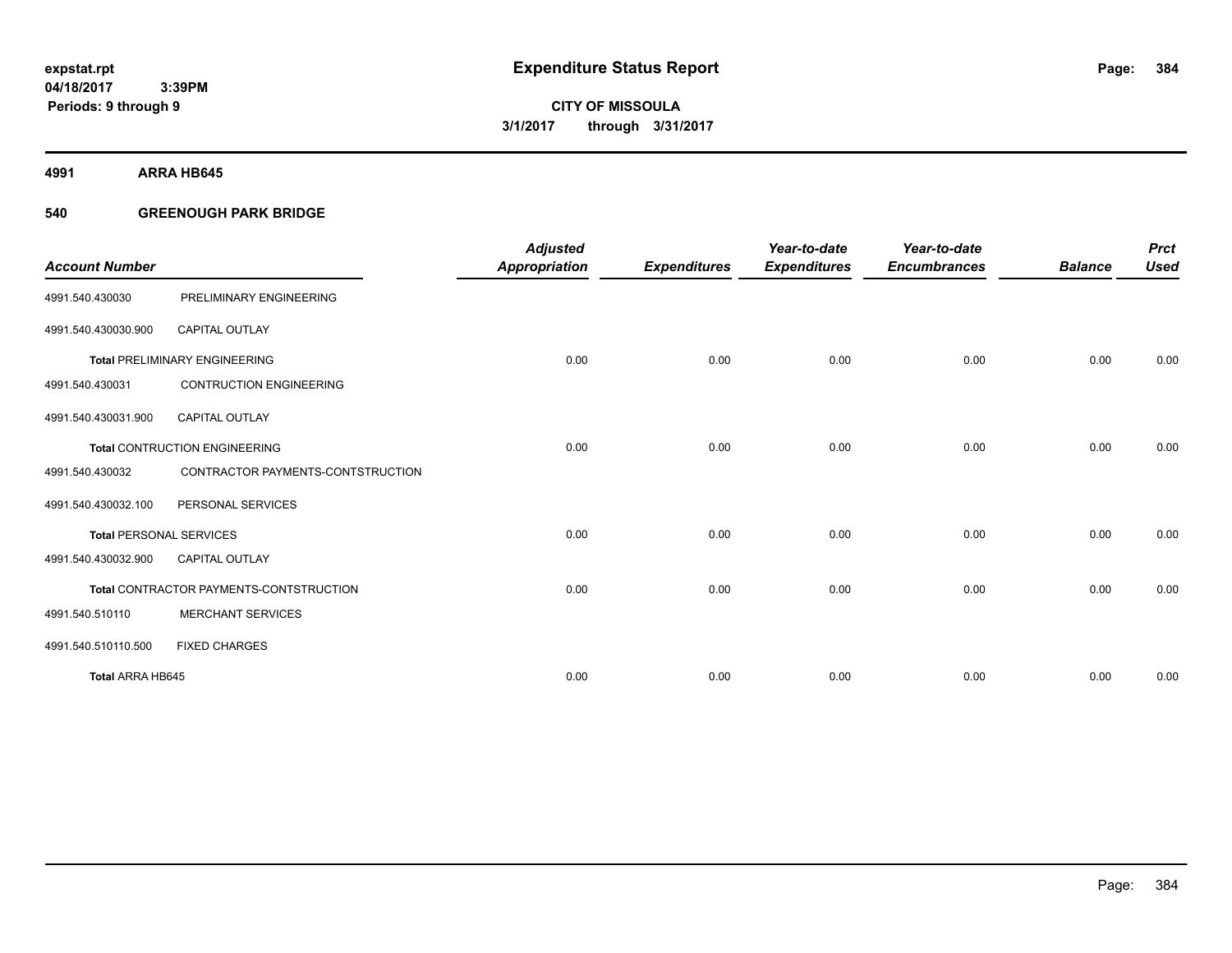#### **4992 WFL MILLER CREEK ROAD**

| <b>Account Number</b> |                                    | <b>Adjusted</b><br>Appropriation | <b>Expenditures</b> | Year-to-date<br><b>Expenditures</b> | Year-to-date<br><b>Encumbrances</b> | <b>Balance</b> | <b>Prct</b><br><b>Used</b> |
|-----------------------|------------------------------------|----------------------------------|---------------------|-------------------------------------|-------------------------------------|----------------|----------------------------|
| 4992.390.430230       | STREET RESTORATION                 |                                  |                     |                                     |                                     |                |                            |
| 4992.390.430230.900   | <b>CAPITAL OUTLAY</b>              |                                  |                     |                                     |                                     |                |                            |
|                       | <b>Total STREET RESTORATION</b>    | 0.00                             | 0.00                | 0.00                                | 0.00                                | 0.00           | 0.00                       |
| 4992.390.510110       | <b>MERCHANT SERVICES</b>           |                                  |                     |                                     |                                     |                |                            |
| 4992.390.510110.500   | <b>FIXED CHARGES</b>               |                                  |                     |                                     |                                     |                |                            |
|                       | <b>Total WFL MILLER CREEK ROAD</b> | 0.00                             | 0.00                | 0.00                                | 0.00                                | 0.00           | 0.00                       |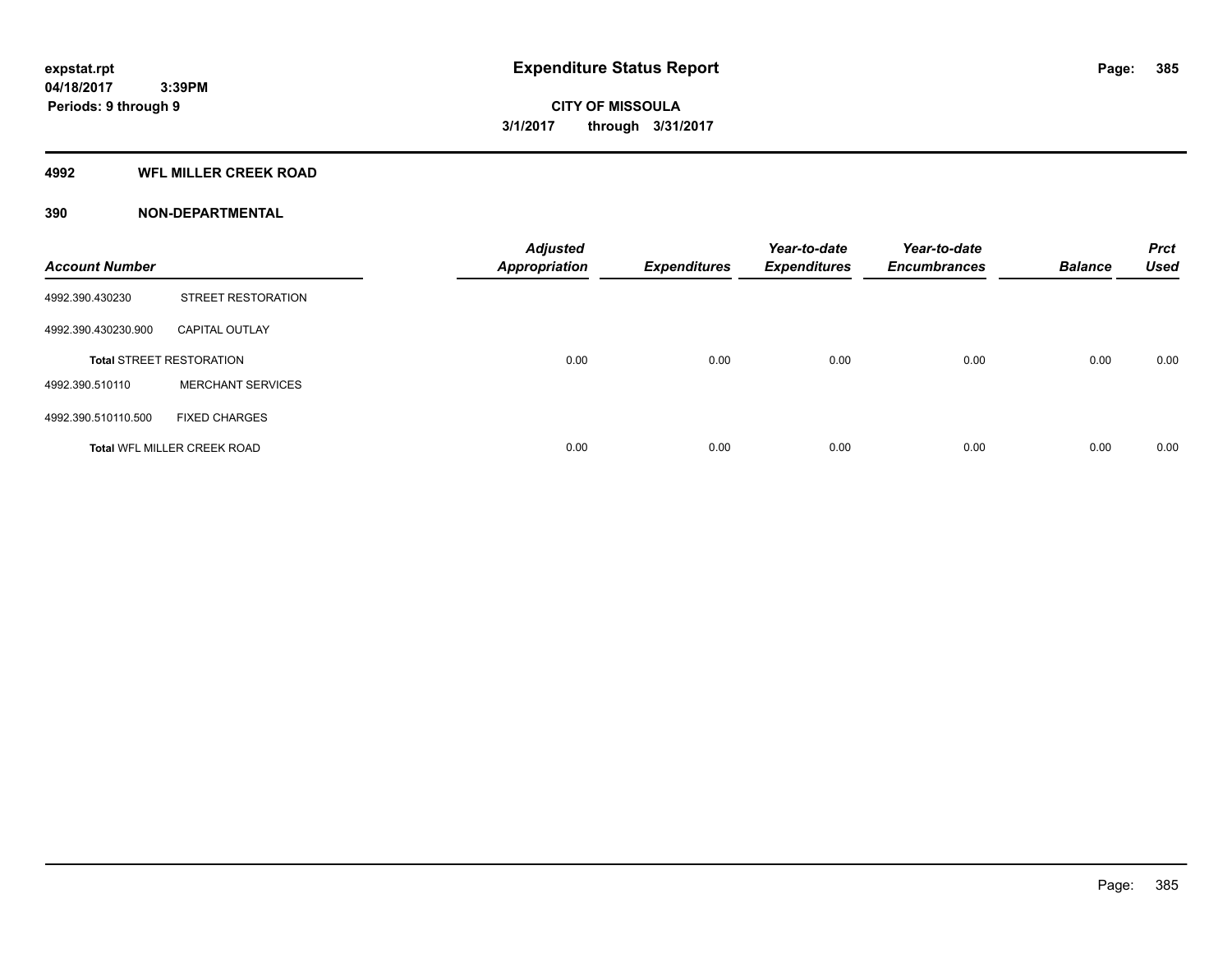#### **4993 WESTERN FEDERAL LANDS**

### **280 PUBLIC WORKS OPERATIONS**

| <b>Account Number</b>          |                                          | <b>Adjusted</b><br><b>Appropriation</b> | <b>Expenditures</b> | Year-to-date<br><b>Expenditures</b> | Year-to-date<br><b>Encumbrances</b> | <b>Balance</b> | <b>Prct</b><br><b>Used</b> |
|--------------------------------|------------------------------------------|-----------------------------------------|---------------------|-------------------------------------|-------------------------------------|----------------|----------------------------|
| 4993.280.430022                | RATTLESNAKE UNIVERSITY CROSSING          |                                         |                     |                                     |                                     |                |                            |
| 4993.280.430022.300            | PURCHASED SERVICES                       |                                         |                     |                                     |                                     |                |                            |
|                                | <b>Total PURCHASED SERVICES</b>          | 0.00                                    | 0.00                | 0.00                                | 0.00                                | 0.00           | 0.00                       |
| 4993.280.430022.900            | <b>CAPITAL OUTLAY</b>                    |                                         |                     |                                     |                                     |                |                            |
|                                | Total RATTLESNAKE UNIVERSITY CROSSING    | 0.00                                    | 0.00                | 0.00                                | 0.00                                | 0.00           | 0.00                       |
| 4993.280.430024                | RUX PH 11/PROJ 2010-022(B)               |                                         |                     |                                     |                                     |                |                            |
| 4993.280.430024.100            | PERSONAL SERVICES                        |                                         |                     |                                     |                                     |                |                            |
| <b>Total PERSONAL SERVICES</b> |                                          | 0.00                                    | 0.00                | 0.00                                | 0.00                                | 0.00           | 0.00                       |
| 4993.280.430024.900            | <b>CAPITAL OUTLAY</b>                    |                                         |                     |                                     |                                     |                |                            |
|                                | Total RUX PH 11/PROJ 2010-022(B)         | 0.00                                    | 0.00                | 0.00                                | 0.00                                | 0.00           | 0.00                       |
| 4993.280.430223                | FACILITY MAINT ENERGY CONSERVATION       |                                         |                     |                                     |                                     |                |                            |
| 4993.280.430223.900            | <b>CAPITAL OUTLAY</b>                    |                                         |                     |                                     |                                     |                |                            |
|                                | Total FACILITY MAINT ENERGY CONSERVATION | 0.00                                    | 0.00                | 0.00                                | 0.00                                | 0.00           | 0.00                       |
| 4993.280.510110                | <b>MERCHANT SERVICES</b>                 |                                         |                     |                                     |                                     |                |                            |
| 4993.280.510110.500            | <b>FIXED CHARGES</b>                     |                                         |                     |                                     |                                     |                |                            |
|                                | <b>Total WESTERN FEDERAL LANDS</b>       | 0.00                                    | 0.00                | 0.00                                | 0.00                                | 0.00           | 0.00                       |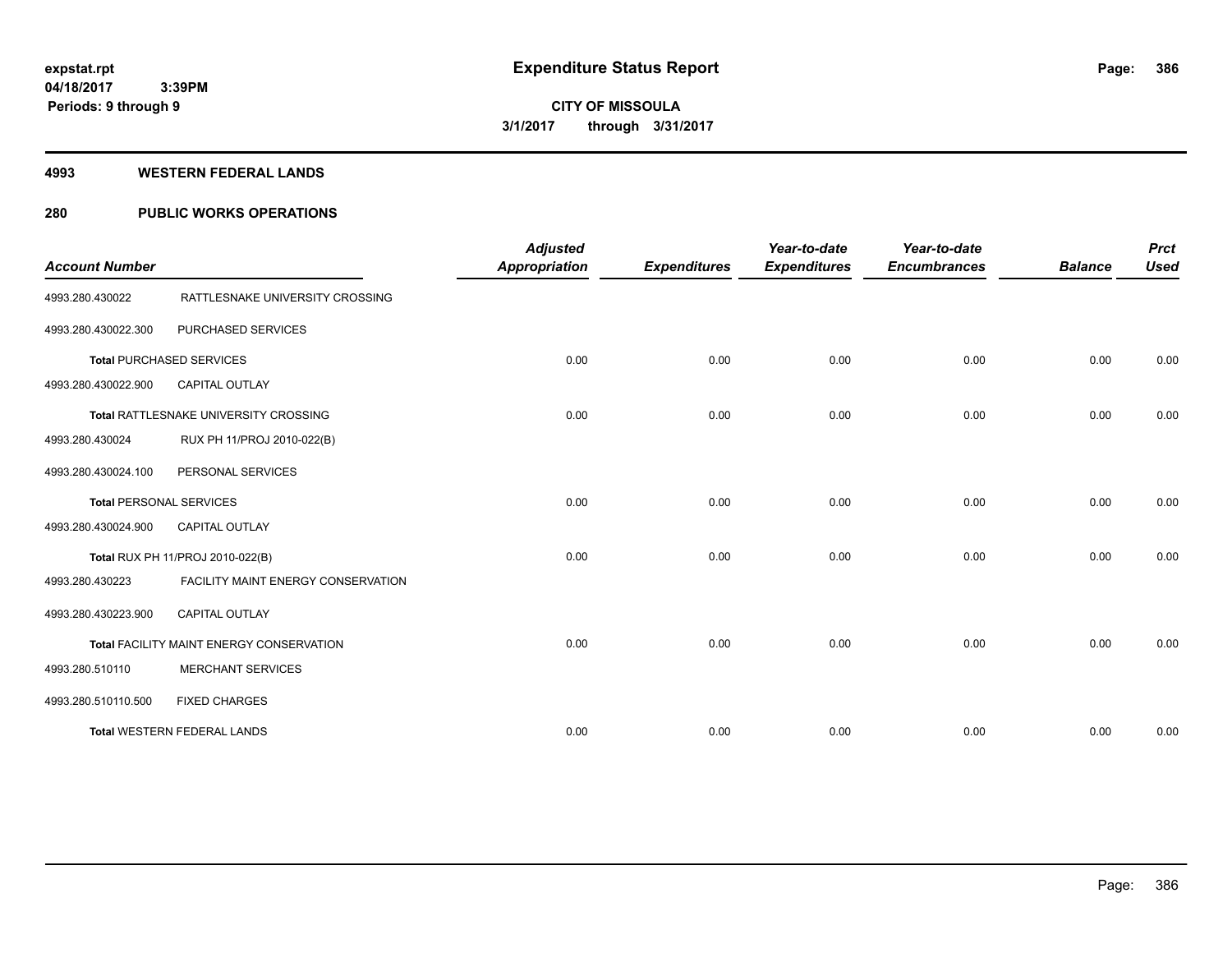**CITY OF MISSOULA 3/1/2017 through 3/31/2017**

**5020 CIVIC STADIUM**

### **395 PARKING COMMISSION**

| <b>Account Number</b>                                                  |                                                                                    | <b>Adjusted</b><br><b>Appropriation</b> | <b>Expenditures</b>      | Year-to-date<br><b>Expenditures</b> | Year-to-date<br><b>Encumbrances</b> | <b>Balance</b>                       | <b>Prct</b><br><b>Used</b> |
|------------------------------------------------------------------------|------------------------------------------------------------------------------------|-----------------------------------------|--------------------------|-------------------------------------|-------------------------------------|--------------------------------------|----------------------------|
| 5020.395.460000                                                        | <b>CULTURE &amp; RECREATION</b>                                                    |                                         |                          |                                     |                                     |                                      |                            |
| 5020.395.460000.500                                                    | <b>FIXED CHARGES</b>                                                               |                                         |                          |                                     |                                     |                                      |                            |
|                                                                        | Total CULTURE & RECREATION                                                         | 0.00                                    | 0.00                     | 0.00                                | 0.00                                | 0.00                                 | 0.00                       |
| 5020.395.460451                                                        | *** Title Not Found ***                                                            |                                         |                          |                                     |                                     |                                      |                            |
| 5020.395.460451.500                                                    | <b>FIXED CHARGES</b>                                                               |                                         |                          |                                     |                                     |                                      |                            |
| 5020.395.460451.500.000 FIXED CHARGES<br>Total *** Title Not Found *** |                                                                                    | 3,000.00<br>3,000.00                    | 0.00<br>0.00             | 0.00<br>0.00                        | 0.00<br>0.00                        | 3,000.00<br>3,000.00                 | 0.00<br>0.00               |
| 5020.395.490200                                                        | REVENUE BOND DEBT SERVICE                                                          |                                         |                          |                                     |                                     |                                      |                            |
| 5020.395.490200.600                                                    | <b>DEBT SERVICE</b>                                                                |                                         |                          |                                     |                                     |                                      |                            |
| 5020.395.490200.610.000 PRINCIPAL                                      | 5020.395.490200.620.000 INTEREST / SERVICE FEES<br>Total REVENUE BOND DEBT SERVICE | 39,116.00<br>76,607.00<br>115,723.00    | 0.00<br>550.00<br>550.00 | 0.00<br>550.00<br>550.00            | 0.00<br>0.00<br>0.00                | 39.116.00<br>76,057.00<br>115,173.00 | 0.00<br>0.72<br>0.48       |
| 5020.395.510000                                                        | <b>MISCELLANEOUS</b>                                                               |                                         |                          |                                     |                                     |                                      |                            |
| 5020.395.510000.800                                                    | OTHER OBJECTS                                                                      |                                         |                          |                                     |                                     |                                      |                            |
| <b>Total MISCELLANEOUS</b>                                             |                                                                                    | 0.00                                    | 0.00                     | 0.00                                | 0.00                                | 0.00                                 | 0.00                       |
| 5020.395.510110                                                        | <b>MERCHANT SERVICES</b>                                                           |                                         |                          |                                     |                                     |                                      |                            |
| 5020.395.510110.500                                                    | <b>FIXED CHARGES</b>                                                               |                                         |                          |                                     |                                     |                                      |                            |
| <b>Total MERCHANT SERVICES</b>                                         |                                                                                    | 0.00                                    | 0.00                     | 0.00                                | 0.00                                | 0.00                                 | 0.00                       |
| <b>Total CIVIC STADIUM</b>                                             |                                                                                    | 118,723.00                              | 550.00                   | 550.00                              | 0.00                                | 118,173.00                           | 0.46                       |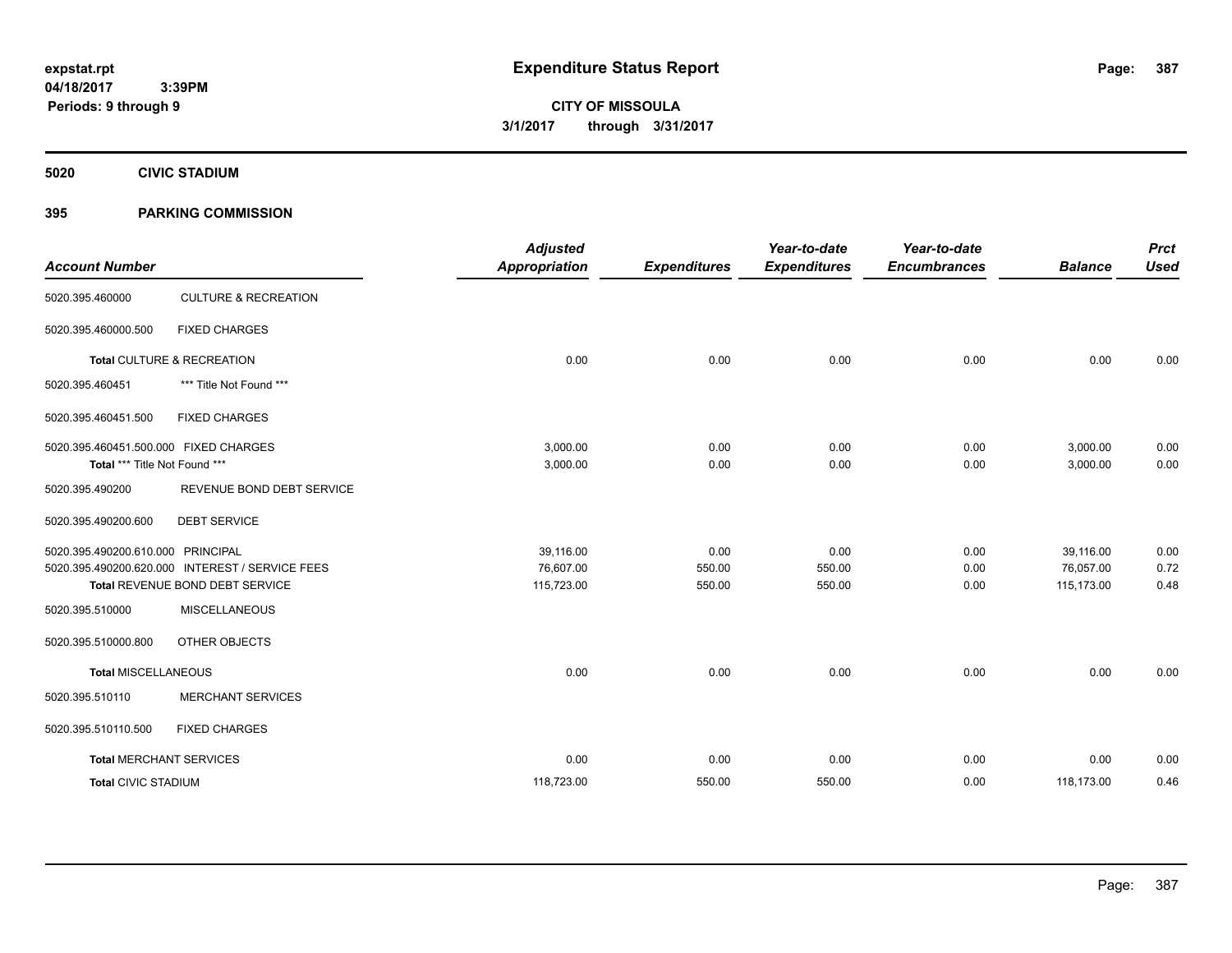**CITY OF MISSOULA 3/1/2017 through 3/31/2017**

**5210 WATER**

| <b>Account Number</b>                                        | <b>Adjusted</b><br><b>Appropriation</b> | <b>Expenditures</b> | Year-to-date<br><b>Expenditures</b> | Year-to-date<br><b>Encumbrances</b> | <b>Balance</b> | <b>Prct</b><br><b>Used</b> |
|--------------------------------------------------------------|-----------------------------------------|---------------------|-------------------------------------|-------------------------------------|----------------|----------------------------|
| <b>ADMINISTRATION</b><br>5210.335.430210                     |                                         |                     |                                     |                                     |                |                            |
| 5210.335.430210.100<br>PERSONAL SERVICES                     |                                         |                     |                                     |                                     |                |                            |
| 5210.335.430210.110.000 SALARIES AND WAGES                   | 0.00                                    | 12,940.82           | 17,898.18                           | 0.00                                | $-17,898.18$   | 0.00                       |
| 5210.335.430210.140.000 EMPLOYER CONTRIBUTIONS               | 0.00                                    | 4,650.32            | 5,488.16                            | 0.00                                | $-5,488.16$    | 0.00                       |
| 5210.335.430210.141.000 STATE RETIREMENT CONTRIBUTIONS       | 0.00                                    | 0.00                | 5.57                                | 0.00                                | $-5.57$        | 0.00                       |
| <b>Total PERSONAL SERVICES</b>                               | 0.00                                    | 17,591.14           | 23,391.91                           | 0.00                                | $-23,391.91$   | 0.00                       |
| 5210.335.430210.500<br><b>FIXED CHARGES</b>                  |                                         |                     |                                     |                                     |                |                            |
| <b>Total FIXED CHARGES</b>                                   | 0.00                                    | 0.00                | 0.00                                | 0.00                                | 0.00           | 0.00                       |
| 5210.335.430210.900<br><b>CAPITAL OUTLAY</b>                 |                                         |                     |                                     |                                     |                |                            |
| 5210.335.430210.940.000 MACHINERY & EQUIPMENT                | 0.00                                    | 36,482.53           | 36.482.53                           | 0.00                                | $-36.482.53$   | 0.00                       |
| <b>Total CAPITAL OUTLAY</b>                                  | 0.00                                    | 36,482.53           | 36,482.53                           | 0.00                                | $-36,482.53$   | 0.00                       |
| <b>Total ADMINISTRATION</b>                                  | 0.00                                    | 54,073.67           | 59.874.44                           | 0.00                                | $-59.874.44$   | 0.00                       |
| OTHER ACTIVITIES<br>5210.335.430590                          |                                         |                     |                                     |                                     |                |                            |
| 5210.335.430590.200<br><b>SUPPLIES</b>                       |                                         |                     |                                     |                                     |                |                            |
| 5210.335.430590.220.000 OPERATING SUPPLIES                   | 0.00                                    | 0.00                | 224.99                              | 0.00                                | $-224.99$      | 0.00                       |
| <b>Total SUPPLIES</b>                                        | 0.00                                    | 0.00                | 224.99                              | 0.00                                | $-224.99$      | 0.00                       |
| 5210.335.430590.300<br>PURCHASED SERVICES                    |                                         |                     |                                     |                                     |                |                            |
| 5210.335.430590.350.000 ACQUISITION/PROFESSIONAL SERVICES    | 0.00                                    | 36,686.78           | 581,242.38                          | 0.00                                | $-581,242.38$  | 0.00                       |
| 5210.335.430590.390.000 ACQUISITION/OTHER PURCHASED SERVICES | 0.00                                    | 0.00                | 23.76                               | 0.00                                | $-23.76$       | 0.00                       |
| <b>Total PURCHASED SERVICES</b>                              | 0.00                                    | 36,686.78           | 581,266.14                          | 0.00                                | $-581,266.14$  | 0.00                       |
| <b>CAPITAL OUTLAY</b><br>5210.335.430590.900                 |                                         |                     |                                     |                                     |                |                            |
| <b>Total CAPITAL OUTLAY</b>                                  | 0.00                                    | 0.00                | 0.00                                | 0.00                                | 0.00           | 0.00                       |
| <b>Total OTHER ACTIVITIES</b>                                | 0.00                                    | 36,686.78           | 581,491.13                          | 0.00                                | $-581.491.13$  | 0.00                       |
|                                                              |                                         |                     |                                     |                                     |                |                            |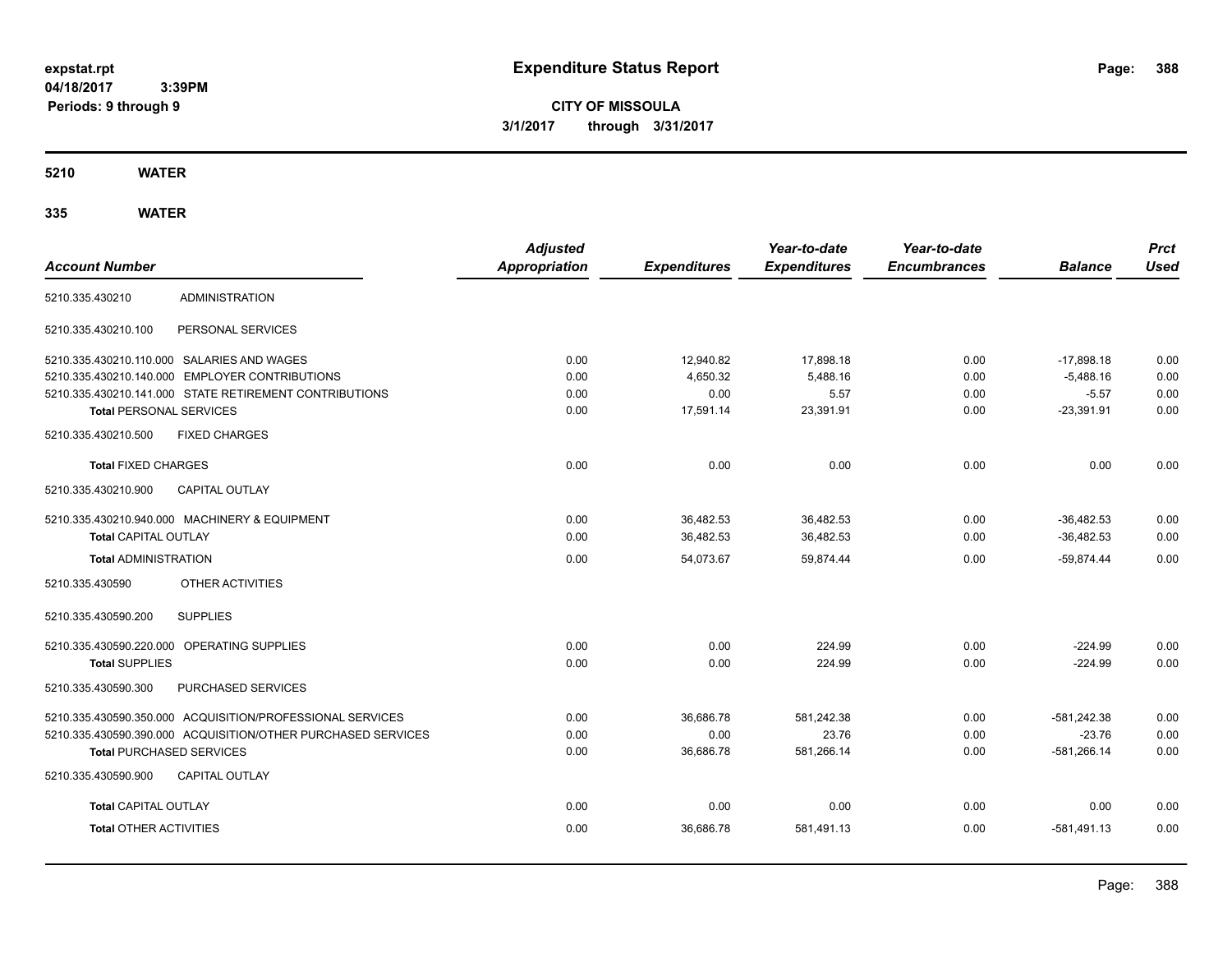# **CITY OF MISSOULA 3/1/2017 through 3/31/2017**

**5210 WATER**

| <b>Account Number</b>         |                                | <b>Adjusted</b><br><b>Appropriation</b> | <b>Expenditures</b> | Year-to-date<br><b>Expenditures</b> | Year-to-date<br><b>Encumbrances</b> | <b>Balance</b> | <b>Prct</b><br><b>Used</b> |
|-------------------------------|--------------------------------|-----------------------------------------|---------------------|-------------------------------------|-------------------------------------|----------------|----------------------------|
| 5210.335.430703               | *** Title Not Found ***        |                                         |                     |                                     |                                     |                |                            |
| 5210.335.430703.300           | PURCHASED SERVICES             |                                         |                     |                                     |                                     |                |                            |
| Total *** Title Not Found *** |                                | 0.00                                    | 0.00                | 0.00                                | 0.00                                | 0.00           | 0.00                       |
| 5210.335.510110               | <b>MERCHANT SERVICES</b>       |                                         |                     |                                     |                                     |                |                            |
| 5210.335.510110.500           | <b>FIXED CHARGES</b>           |                                         |                     |                                     |                                     |                |                            |
| <b>Total FIXED CHARGES</b>    |                                | 0.00                                    | 0.00                | 0.00                                | 0.00                                | 0.00           | 0.00                       |
|                               | <b>Total MERCHANT SERVICES</b> | 0.00                                    | 0.00                | 0.00                                | 0.00                                | 0.00           | 0.00                       |
| <b>Total WATER</b>            |                                | 0.00                                    | 90,760.45           | 641,365.57                          | 0.00                                | $-641,365.57$  | 0.00                       |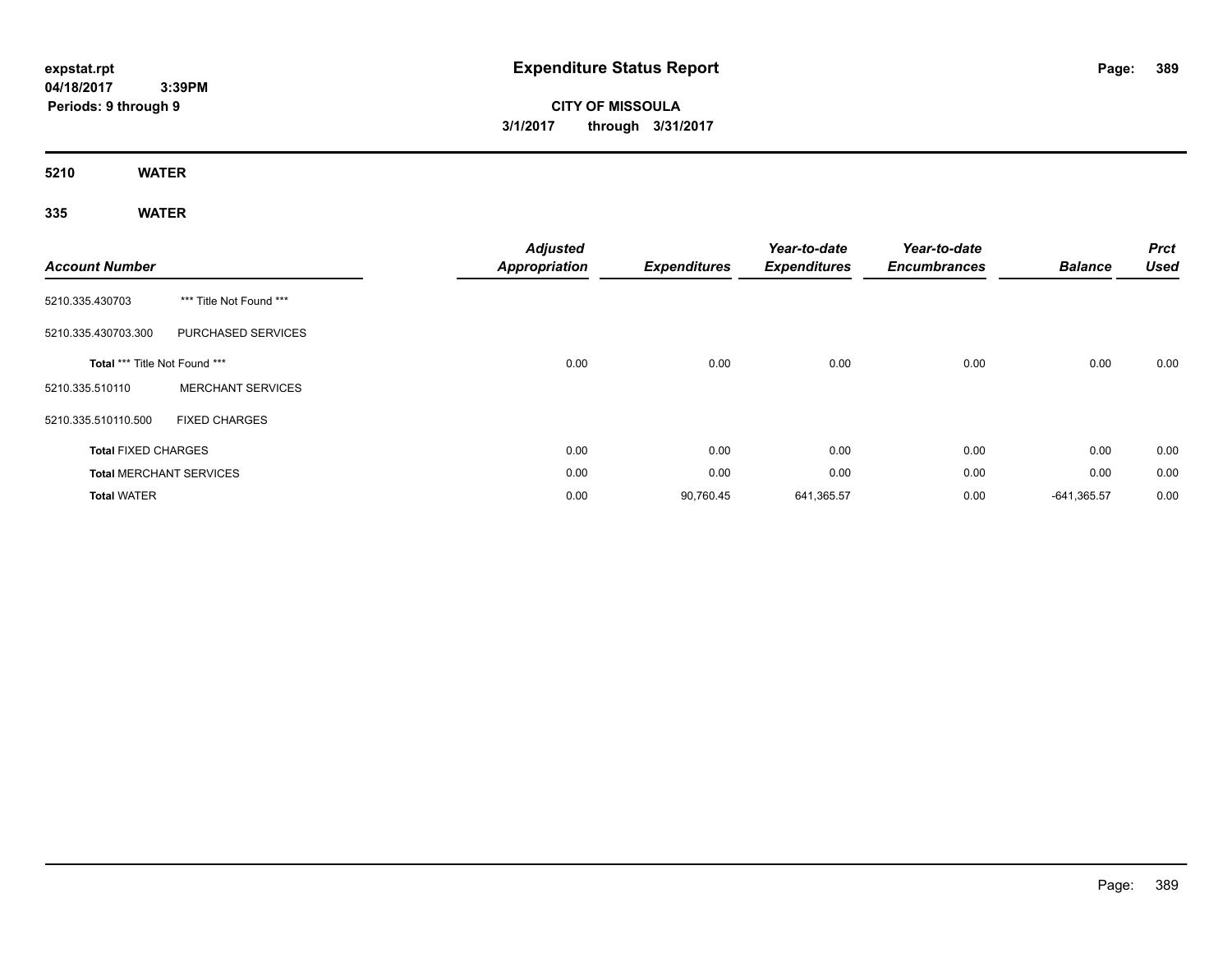**390**

**04/18/2017 3:39PM Periods: 9 through 9**

**CITY OF MISSOULA 3/1/2017 through 3/31/2017**

### **5211 WATER REVENUE COLLECTION & CLEARING**

| <b>Account Number</b>      |                                                      | <b>Adjusted</b><br><b>Appropriation</b> | <b>Expenditures</b> | Year-to-date<br><b>Expenditures</b> | Year-to-date<br><b>Encumbrances</b> | <b>Balance</b> | <b>Prct</b><br><b>Used</b> |
|----------------------------|------------------------------------------------------|-----------------------------------------|---------------------|-------------------------------------|-------------------------------------|----------------|----------------------------|
| 5211.335.510110            | <b>MERCHANT SERVICES</b>                             |                                         |                     |                                     |                                     |                |                            |
| 5211.335.510110.500        | <b>FIXED CHARGES</b>                                 |                                         |                     |                                     |                                     |                |                            |
|                            | <b>Total MERCHANT SERVICES</b>                       | 0.00                                    | 0.00                | 0.00                                | 0.00                                | 0.00           | 0.00                       |
| 5211.335.521000            | INTERFUND OPERATING TRANSFERS                        |                                         |                     |                                     |                                     |                |                            |
| 5211.335.521000.500        | <b>FIXED CHARGES</b>                                 |                                         |                     |                                     |                                     |                |                            |
| <b>Total FIXED CHARGES</b> |                                                      | 0.00                                    | 0.00                | 0.00                                | 0.00                                | 0.00           | 0.00                       |
| 5211.335.521000.800        | OTHER OBJECTS                                        |                                         |                     |                                     |                                     |                |                            |
|                            | <b>Total INTERFUND OPERATING TRANSFERS</b>           | 0.00                                    | 0.00                | 0.00                                | 0.00                                | 0.00           | 0.00                       |
|                            | <b>Total WATER REVENUE COLLECTION &amp; CLEARING</b> | 0.00                                    | 0.00                | 0.00                                | 0.00                                | 0.00           | 0.00                       |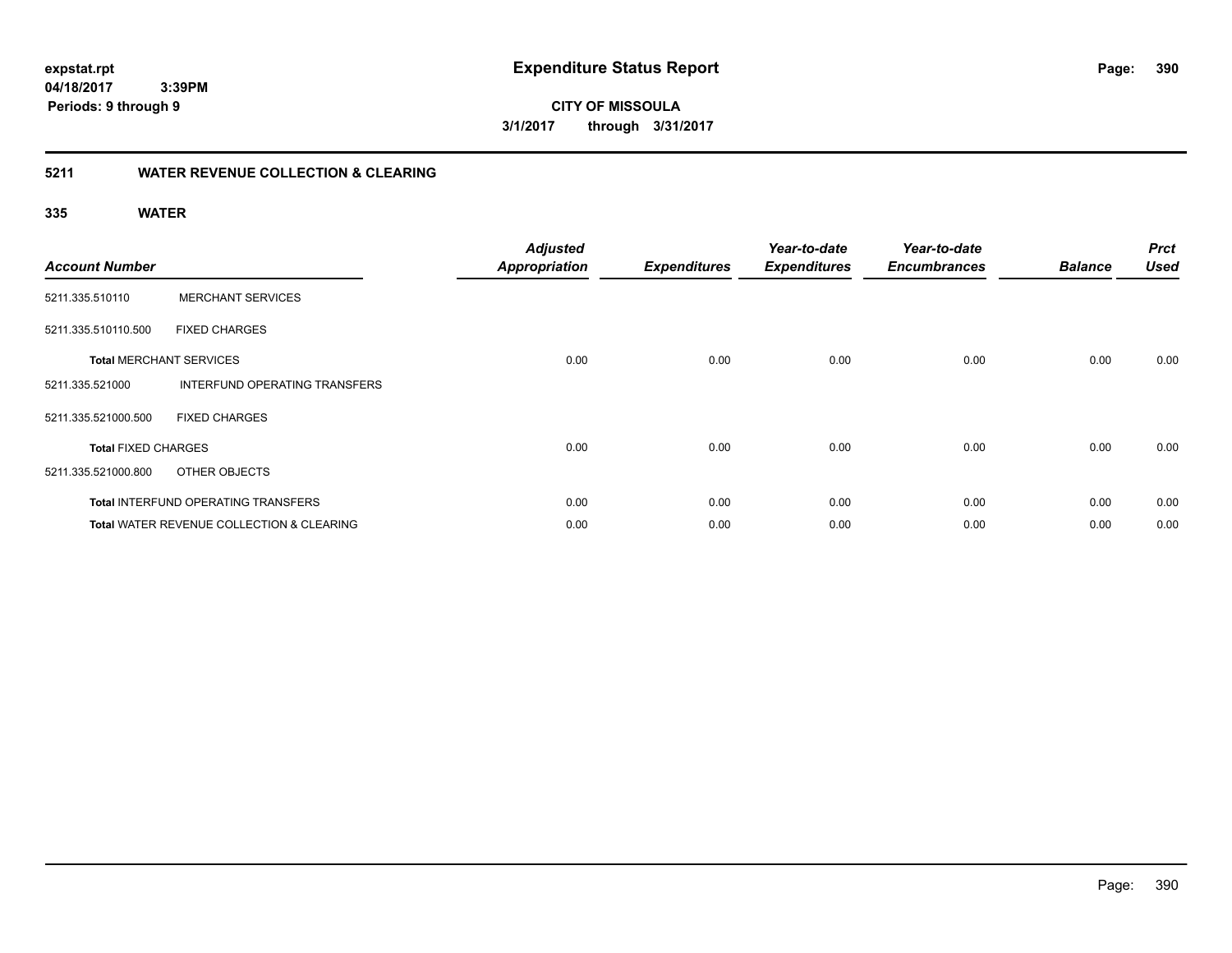**CITY OF MISSOULA 3/1/2017 through 3/31/2017**

### **5215 WATER LOAN FUND**

| <b>Account Number</b>        |                                            | <b>Adjusted</b><br><b>Appropriation</b> | <b>Expenditures</b> | Year-to-date<br><b>Expenditures</b> | Year-to-date<br><b>Encumbrances</b> | <b>Balance</b> | <b>Prct</b><br><b>Used</b> |
|------------------------------|--------------------------------------------|-----------------------------------------|---------------------|-------------------------------------|-------------------------------------|----------------|----------------------------|
| 5215.335.510110              | <b>MERCHANT SERVICES</b>                   |                                         |                     |                                     |                                     |                |                            |
| 5215.335.510110.500          | <b>FIXED CHARGES</b>                       |                                         |                     |                                     |                                     |                |                            |
|                              | <b>Total MERCHANT SERVICES</b>             | 0.00                                    | 0.00                | 0.00                                | 0.00                                | 0.00           | 0.00                       |
| 5215.335.521000              | <b>INTERFUND OPERATING TRANSFERS</b>       |                                         |                     |                                     |                                     |                |                            |
| 5215.335.521000.800          | OTHER OBJECTS                              |                                         |                     |                                     |                                     |                |                            |
|                              | <b>Total INTERFUND OPERATING TRANSFERS</b> | 0.00                                    | 0.00                | 0.00                                | 0.00                                | 0.00           | 0.00                       |
| <b>Total WATER LOAN FUND</b> |                                            | 0.00                                    | 0.00                | 0.00                                | 0.00                                | 0.00           | 0.00                       |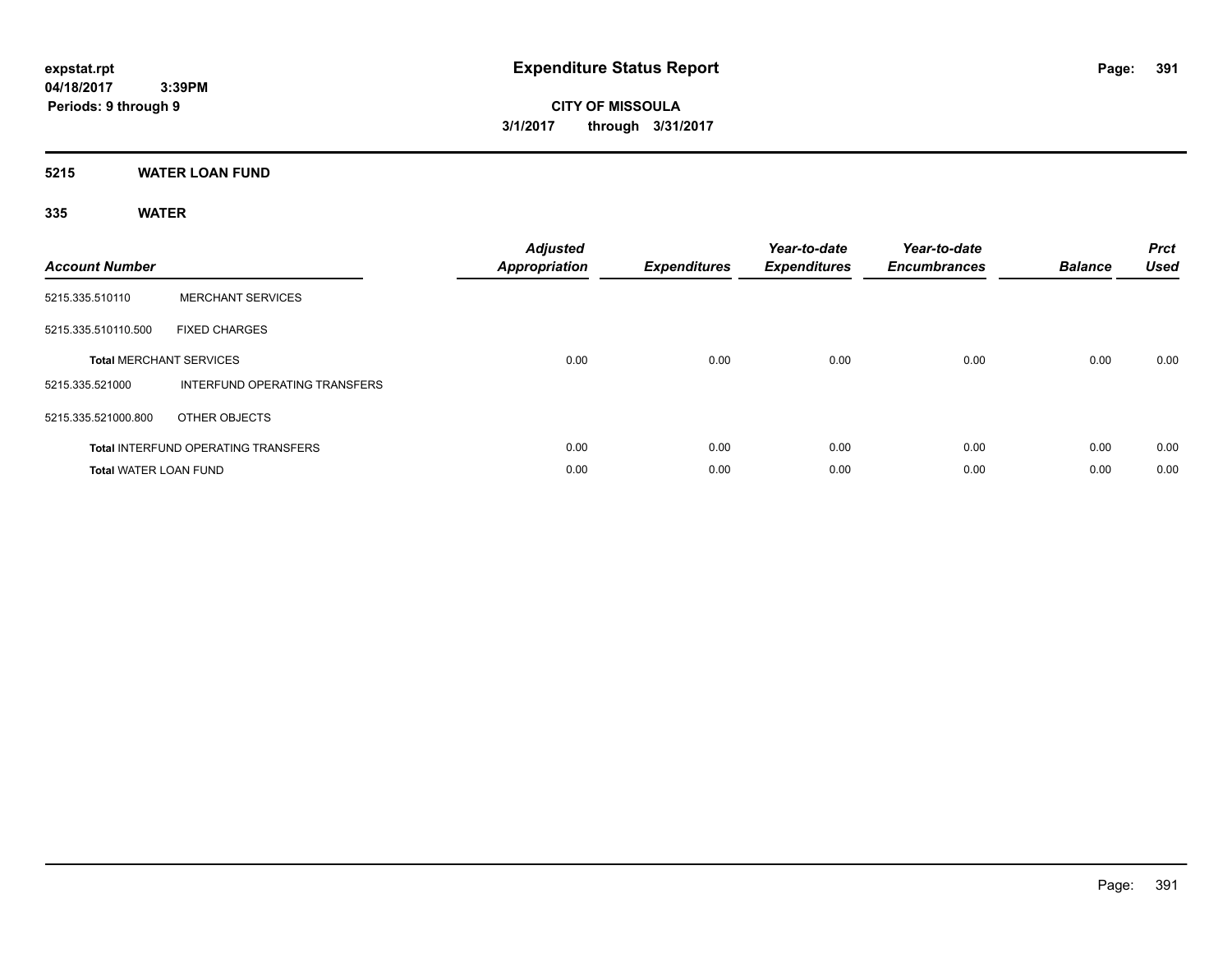**CITY OF MISSOULA 3/1/2017 through 3/31/2017**

**5220 WATER R&D FUND**

| <b>Account Number</b>         |                                     | <b>Adjusted</b><br><b>Appropriation</b> | <b>Expenditures</b> | Year-to-date<br><b>Expenditures</b> | Year-to-date<br><b>Encumbrances</b> | <b>Balance</b> | <b>Prct</b><br><b>Used</b> |
|-------------------------------|-------------------------------------|-----------------------------------------|---------------------|-------------------------------------|-------------------------------------|----------------|----------------------------|
| 5220.335.430510               | *** Title Not Found ***             |                                         |                     |                                     |                                     |                |                            |
| 5220.335.430510.200           | <b>SUPPLIES</b>                     |                                         |                     |                                     |                                     |                |                            |
| Total *** Title Not Found *** |                                     | 0.00                                    | 0.00                | 0.00                                | 0.00                                | 0.00           | 0.00                       |
| 5220.335.490220               | *** Title Not Found ***             |                                         |                     |                                     |                                     |                |                            |
| 5220.335.490220.600           | <b>DEBT SERVICE</b>                 |                                         |                     |                                     |                                     |                |                            |
| Total *** Title Not Found *** |                                     | 0.00                                    | 0.00                | 0.00                                | 0.00                                | 0.00           | 0.00                       |
| 5220.335.490506               | <b>CORE FINANCED EQUIPMENT</b>      |                                         |                     |                                     |                                     |                |                            |
| 5220.335.490506.600           | <b>DEBT SERVICE</b>                 |                                         |                     |                                     |                                     |                |                            |
|                               | Total CORE FINANCED EQUIPMENT       | 0.00                                    | 0.00                | 0.00                                | 0.00                                | 0.00           | 0.00                       |
| 5220.335.510110               | <b>MERCHANT SERVICES</b>            |                                         |                     |                                     |                                     |                |                            |
| 5220.335.510110.500           | <b>FIXED CHARGES</b>                |                                         |                     |                                     |                                     |                |                            |
|                               | <b>Total MERCHANT SERVICES</b>      | 0.00                                    | 0.00                | 0.00                                | 0.00                                | 0.00           | 0.00                       |
| 5220.335.521000               | INTERFUND OPERATING TRANSFERS       |                                         |                     |                                     |                                     |                |                            |
| 5220.335.521000.800           | OTHER OBJECTS                       |                                         |                     |                                     |                                     |                |                            |
|                               | Total INTERFUND OPERATING TRANSFERS | 0.00                                    | 0.00                | 0.00                                | 0.00                                | 0.00           | 0.00                       |
| Total WATER R&D FUND          |                                     | 0.00                                    | 0.00                | 0.00                                | 0.00                                | 0.00           | 0.00                       |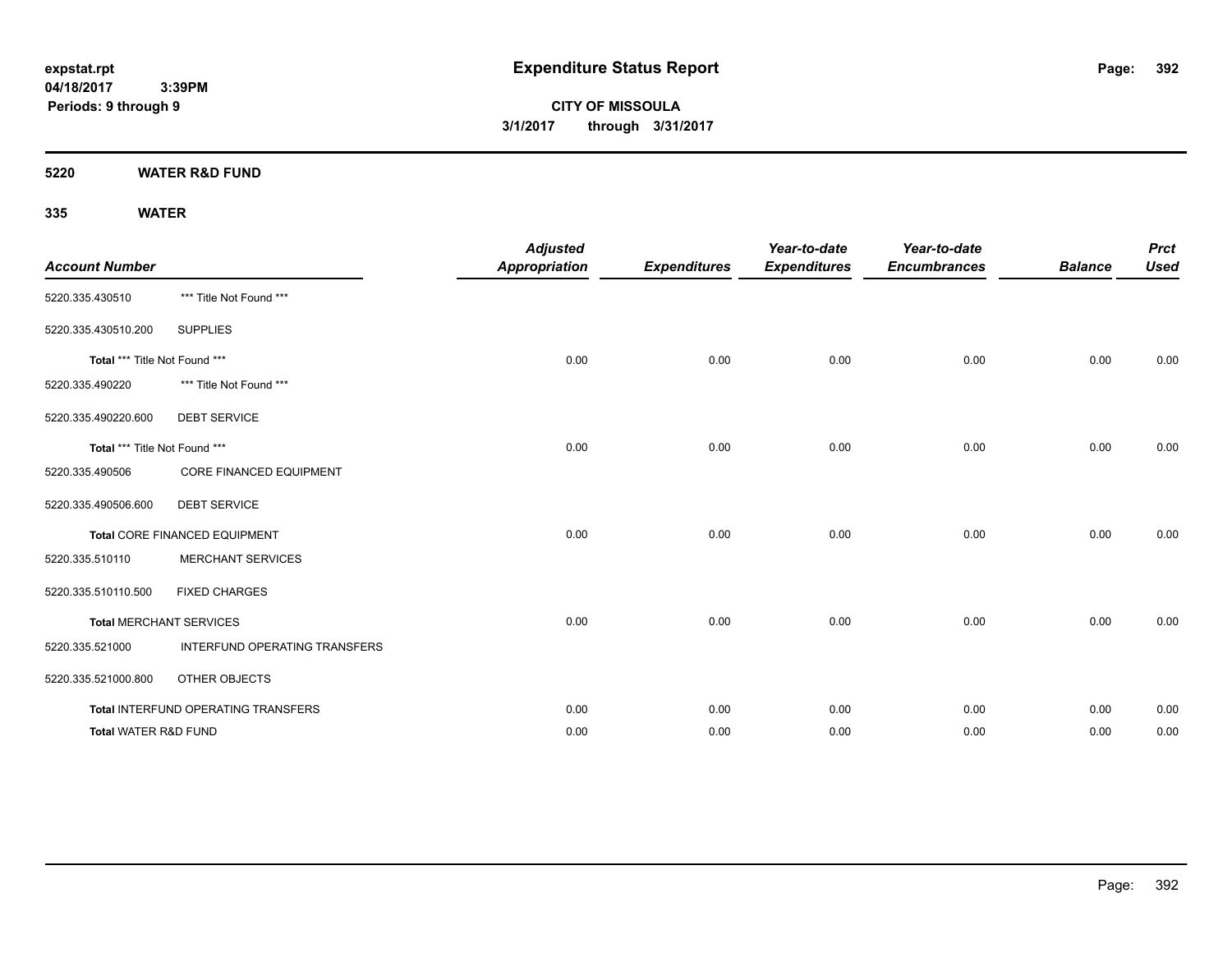### **5240 WATER CONSTRUCTION FUND**

| <b>Account Number</b> |                                      | <b>Adjusted</b><br>Appropriation | <b>Expenditures</b> | Year-to-date<br><b>Expenditures</b> | Year-to-date<br><b>Encumbrances</b> | <b>Balance</b> | Prct<br><b>Used</b> |
|-----------------------|--------------------------------------|----------------------------------|---------------------|-------------------------------------|-------------------------------------|----------------|---------------------|
| 5240.335.510110       | <b>MERCHANT SERVICES</b>             |                                  |                     |                                     |                                     |                |                     |
| 5240.335.510110.500   | <b>FIXED CHARGES</b>                 |                                  |                     |                                     |                                     |                |                     |
|                       | <b>Total WATER CONSTRUCTION FUND</b> |                                  | 0.00<br>0.00        | 0.00                                | 0.00                                | 0.00           | 0.00                |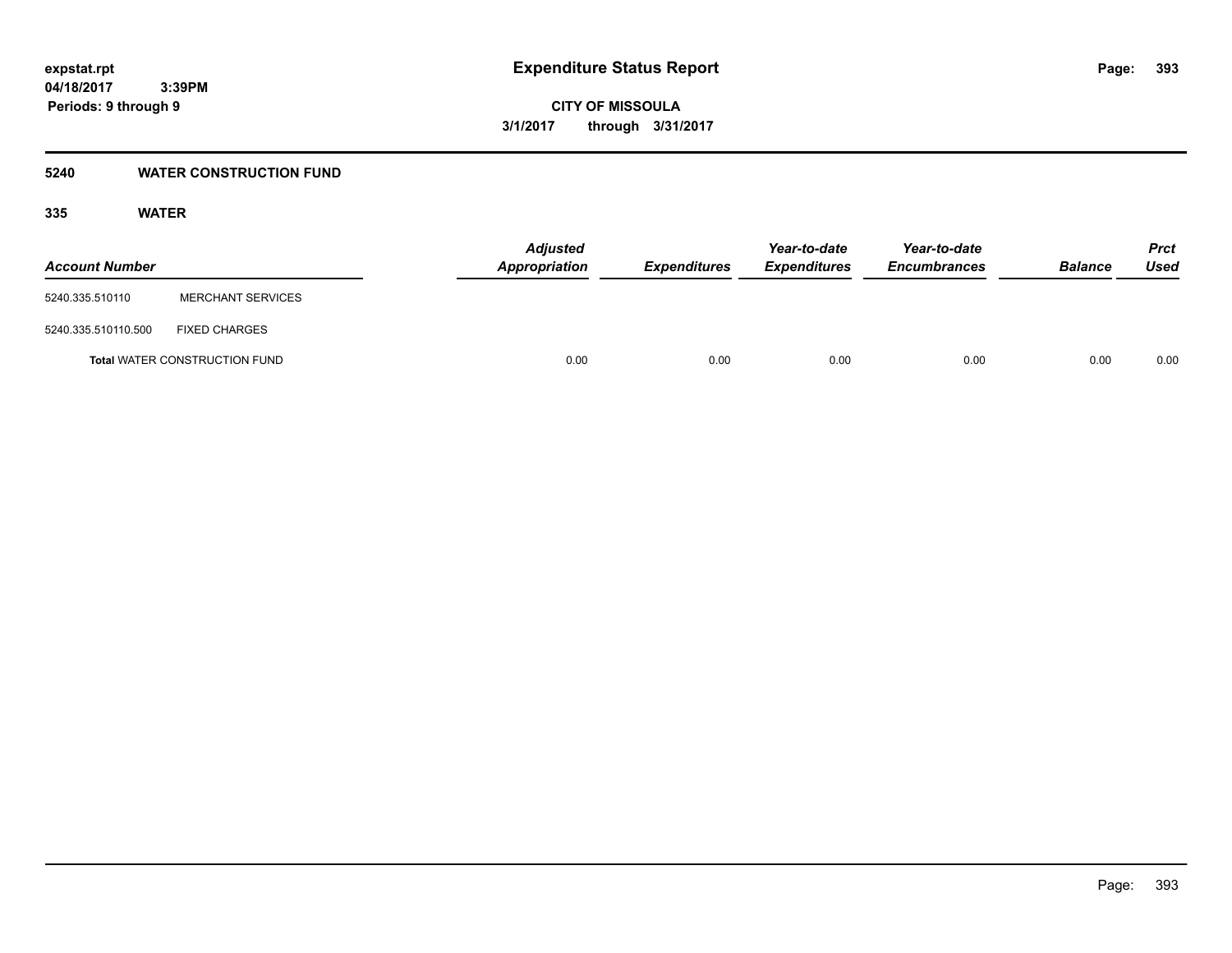### **5250 WATER PURCHASE LOAN**

### **330 WASTEWATER**

| <b>Account Number</b> |                                  | <b>Adjusted</b><br>Appropriation | <b>Expenditures</b> | Year-to-date<br><b>Expenditures</b> | Year-to-date<br><b>Encumbrances</b> | <b>Balance</b> | <b>Prct</b><br><b>Used</b> |
|-----------------------|----------------------------------|----------------------------------|---------------------|-------------------------------------|-------------------------------------|----------------|----------------------------|
| 5250.330.490200       | REVENUE BOND DEBT SERVICE        |                                  |                     |                                     |                                     |                |                            |
| 5250.330.490200.600   | <b>DEBT SERVICE</b>              |                                  |                     |                                     |                                     |                |                            |
|                       | Total REVENUE BOND DEBT SERVICE  | 0.00                             | 0.00                | 0.00                                | 0.00                                | 0.00           | 0.00                       |
| 5250.330.510110       | <b>MERCHANT SERVICES</b>         |                                  |                     |                                     |                                     |                |                            |
| 5250.330.510110.500   | <b>FIXED CHARGES</b>             |                                  |                     |                                     |                                     |                |                            |
|                       | <b>Total MERCHANT SERVICES</b>   | 0.00                             | 0.00                | 0.00                                | 0.00                                | 0.00           | 0.00                       |
|                       | <b>Total WATER PURCHASE LOAN</b> | 0.00                             | 0.00                | 0.00                                | 0.00                                | 0.00           | 0.00                       |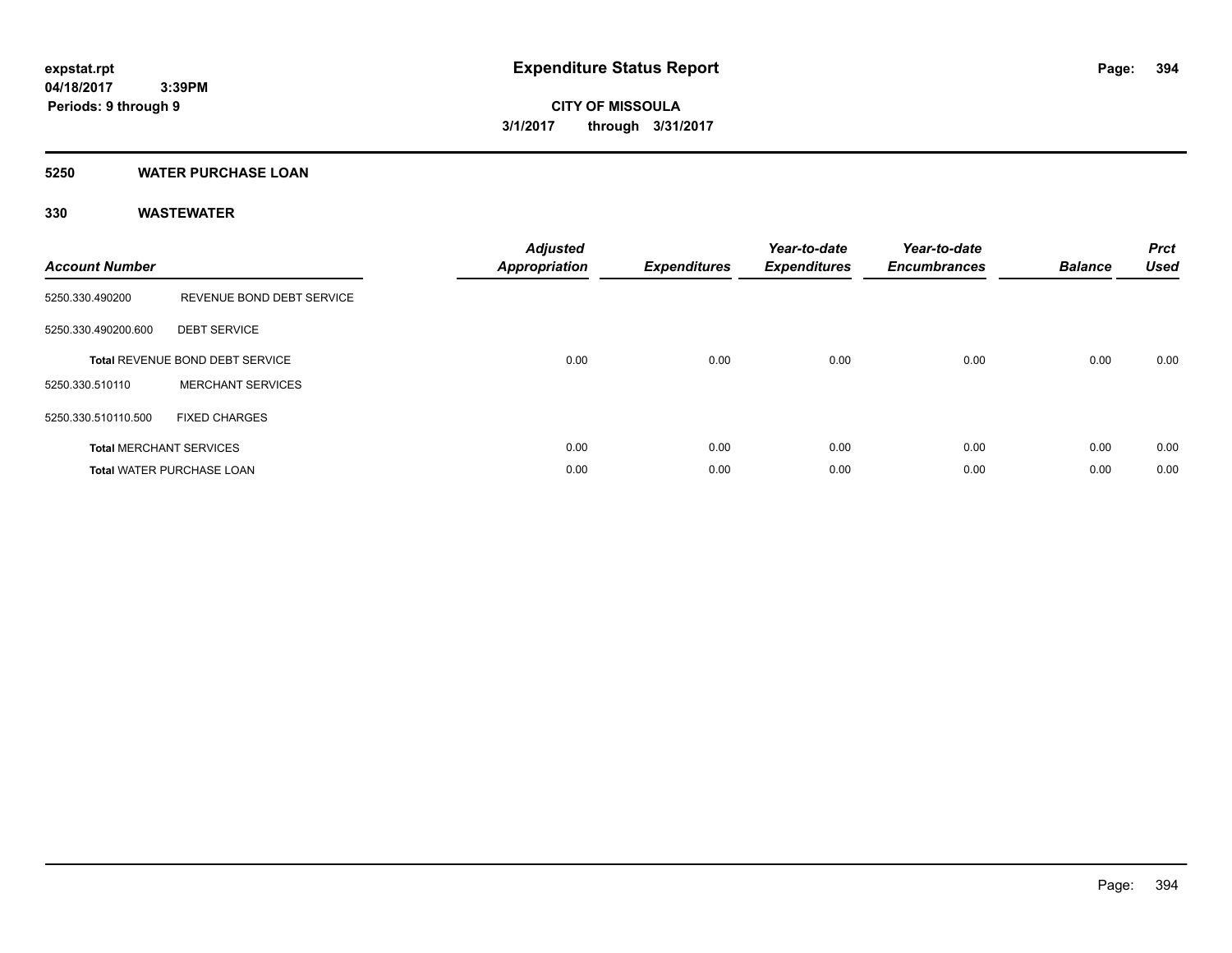**CITY OF MISSOULA 3/1/2017 through 3/31/2017**

### **5310 SEWER OPERATING BUDGET FUND**

### **330 WASTEWATER**

| <b>Account Number</b>                                   | <b>Adjusted</b><br><b>Appropriation</b> | <b>Expenditures</b> | Year-to-date<br><b>Expenditures</b> | Year-to-date<br><b>Encumbrances</b> | <b>Balance</b> | <b>Prct</b><br><b>Used</b> |
|---------------------------------------------------------|-----------------------------------------|---------------------|-------------------------------------|-------------------------------------|----------------|----------------------------|
| <b>DEPRECIATION</b><br>5310.330.410400                  |                                         |                     |                                     |                                     |                |                            |
| OTHER OBJECTS<br>5310.330.410400.800                    |                                         |                     |                                     |                                     |                |                            |
| <b>Total DEPRECIATION</b>                               | 0.00                                    | 0.00                | 0.00                                | 0.00                                | 0.00           | 0.00                       |
| <b>ADMINISTRATION</b><br>5310.330.430610                |                                         |                     |                                     |                                     |                |                            |
| PERSONAL SERVICES<br>5310.330.430610.100                |                                         |                     |                                     |                                     |                |                            |
| 5310.330.430610.110.000 SALARIES AND WAGES              | 189,560.00                              | 14,084.61           | 132,554.85                          | 0.00                                | 57,005.15      | 69.93                      |
| 5310.330.430610.120.000 OVERTIME/TERMINATION            | 0.00                                    | 7.06                | 807.23                              | 0.00                                | $-807.23$      | 0.00                       |
| 5310.330.430610.140.000 EMPLOYER CONTRIBUTIONS          | 64,366.00                               | 4,755.85            | 33,464.00                           | 0.00                                | 30,902.00      | 51.99                      |
| 5310.330.430610.145.000 OPEB CONTRIBUTION               | 175.00                                  | 0.00                | 0.00                                | 0.00                                | 175.00         | 0.00                       |
| <b>Total PERSONAL SERVICES</b>                          | 254,101.00                              | 18,847.52           | 166,826.08                          | 0.00                                | 87,274.92      | 65.65                      |
| 5310.330.430610.200<br><b>SUPPLIES</b>                  |                                         |                     |                                     |                                     |                |                            |
| 5310.330.430610.210.000 OFFICE SUPPLIES                 | 0.00                                    | 494.47              | 1,607.98                            | 0.00                                | $-1,607.98$    | 0.00                       |
| 5310.330.430610.220.000 OPERATING SUPPLIES              | 3,400.00                                | 50.25               | 796.99                              | 0.00                                | 2,603.01       | 23.44                      |
| 5310.330.430610.230.000 REPAIR/MAINTENANCE              | 1,000.00                                | 0.00                | 240.07                              | 0.00                                | 759.93         | 24.01                      |
| 5310.330.430610.231.000 GASOLINE                        | 60,000.00                               | 2,386.78            | 22,790.60                           | 0.00                                | 37,209.40      | 37.98                      |
| <b>Total SUPPLIES</b>                                   | 64,400.00                               | 2,931.50            | 25,435.64                           | 0.00                                | 38,964.36      | 39.50                      |
| PURCHASED SERVICES<br>5310.330.430610.300               |                                         |                     |                                     |                                     |                |                            |
| 5310.330.430610.310.000 COMMUNICATIONS                  | 86.00                                   | 6.27                | 3,945.60                            | 0.00                                | $-3,859.60$    | 4,587.91                   |
| 5310.330.430610.320.000 PRINTING & DUPLICATING          | 8,000.00                                | 172.38              | 4,754.56                            | 0.00                                | 3,245.44       | 59.43                      |
| 5310.330.430610.330.000 PUBLICITY, SUBSCRIPTIONS & DUES | 3,000.00                                | 1,160.82            | 6,010.74                            | 0.00                                | $-3,010.74$    | 200.36                     |
| 5310.330.430610.344.000 TELEPHONE SERVICE               | 19,604.00                               | 1,401.33            | 14,856.24                           | 0.00                                | 4,747.76       | 75.78                      |
| 5310.330.430610.350.000 PROFESSIONAL SERVICES           | 38,000.00                               | 4,515.41            | 47,898.93                           | 0.00                                | $-9,898.93$    | 126.05                     |
| 5310.330.430610.360.000 REPAIR & MAINTENANCE            | 6,952.00                                | 448.59              | 6,359.56                            | 0.00                                | 592.44         | 91.48                      |
| 5310.330.430610.370.000 TRAVEL                          | 1,500.00                                | 0.00                | 0.00                                | 0.00                                | 1,500.00       | 0.00                       |
| 5310.330.430610.380.000 TRAINING                        | 1,100.00                                | 566.47              | 749.36                              | 0.00                                | 350.64         | 68.12                      |
| <b>Total PURCHASED SERVICES</b>                         | 78,242.00                               | 8,271.27            | 84,574.99                           | 0.00                                | $-6,332.99$    | 108.09                     |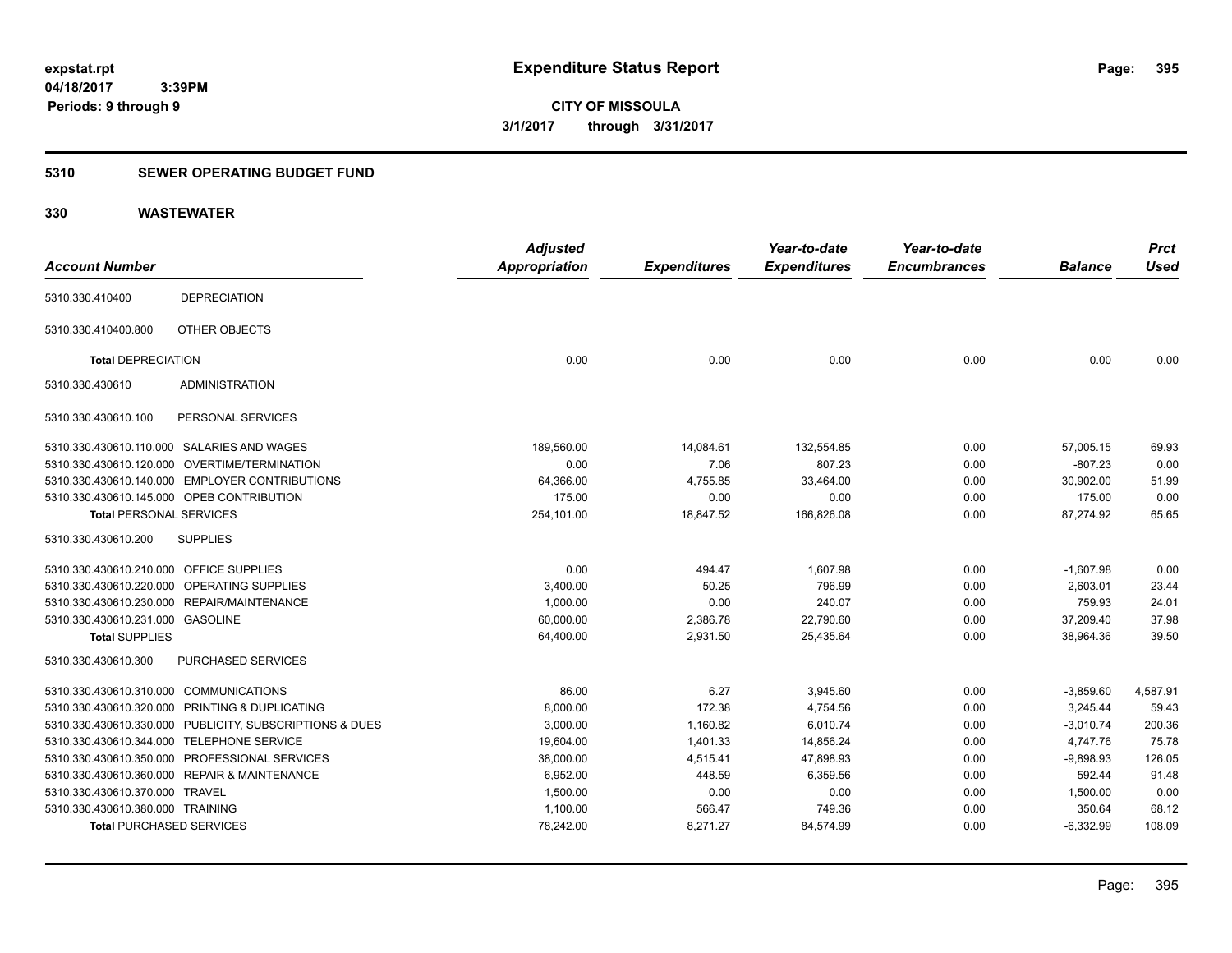### **5310 SEWER OPERATING BUDGET FUND**

### **330 WASTEWATER**

|                                        |                                                        | <b>Adjusted</b>      |                     | Year-to-date        | Year-to-date        |                | <b>Prct</b> |
|----------------------------------------|--------------------------------------------------------|----------------------|---------------------|---------------------|---------------------|----------------|-------------|
| <b>Account Number</b>                  |                                                        | <b>Appropriation</b> | <b>Expenditures</b> | <b>Expenditures</b> | <b>Encumbrances</b> | <b>Balance</b> | <b>Used</b> |
| 5310.330.430610.500                    | <b>FIXED CHARGES</b>                                   |                      |                     |                     |                     |                |             |
| 5310.330.430610.500.000 FIXED CHARGES  |                                                        | 1,350,838.00         | 18,252.50           | 694,466.05          | 0.00                | 656,371.95     | 51.41       |
| <b>Total FIXED CHARGES</b>             |                                                        | 1,350,838.00         | 18,252.50           | 694,466.05          | 0.00                | 656,371.95     | 51.41       |
| 5310.330.430610.700                    | <b>GRANTS &amp; CONTRIBUTIONS</b>                      |                      |                     |                     |                     |                |             |
|                                        | 5310.330.430610.700.000 GRANTS & CONTRIBUTIONS         | 1,500.00             | 0.00                | 0.00                | 0.00                | 1,500.00       | 0.00        |
|                                        | <b>Total GRANTS &amp; CONTRIBUTIONS</b>                | 1,500.00             | 0.00                | 0.00                | 0.00                | 1,500.00       | 0.00        |
| 5310.330.430610.800                    | OTHER OBJECTS                                          |                      |                     |                     |                     |                |             |
| <b>Total OTHER OBJECTS</b>             |                                                        | 0.00                 | 0.00                | 0.00                | 0.00                | 0.00           | 0.00        |
| 5310.330.430610.900                    | <b>CAPITAL OUTLAY</b>                                  |                      |                     |                     |                     |                |             |
| <b>Total CAPITAL OUTLAY</b>            |                                                        | 0.00                 | 0.00                | 0.00                | 0.00                | 0.00           | 0.00        |
| <b>Total ADMINISTRATION</b>            |                                                        | 1,749,081.00         | 48,302.79           | 971,302.76          | 0.00                | 777,778.24     | 55.53       |
| 5310.330.430630                        | <b>COLLECTIONS &amp; TRANSMISSIONS</b>                 |                      |                     |                     |                     |                |             |
| 5310.330.430630.100                    | PERSONAL SERVICES                                      |                      |                     |                     |                     |                |             |
|                                        | 5310.330.430630.110.000 SALARIES AND WAGES             | 459,648.00           | 35,024.85           | 324,974.95          | 0.00                | 134,673.05     | 70.70       |
|                                        | 5310.330.430630.120.000 OVERTIME/TERMINATION           | 12,000.00            | 1,370.61            | 7,537.82            | 0.00                | 4,462.18       | 62.82       |
| 5310.330.430630.130.000 OTHER          |                                                        | 19,224.00            | 0.00                | 0.00                | 0.00                | 19,224.00      | 0.00        |
|                                        | 5310.330.430630.140.000 EMPLOYER CONTRIBUTIONS         | 223.931.00           | 16.914.12           | 167,131.16          | 0.00                | 56,799.84      | 74.64       |
|                                        | 5310.330.430630.141.000 STATE RETIREMENT CONTRIBUTIONS | 501.00               | 0.00                | 866.80              | 0.00                | $-365.80$      | 173.01      |
| <b>Total PERSONAL SERVICES</b>         |                                                        | 715,304.00           | 53,309.58           | 500,510.73          | 0.00                | 214,793.27     | 69.97       |
| 5310.330.430630.200                    | <b>SUPPLIES</b>                                        |                      |                     |                     |                     |                |             |
|                                        | 5310.330.430630.220.000 OPERATING SUPPLIES             | 20.000.00            | 882.57              | 19,318.67           | 0.00                | 681.33         | 96.59       |
|                                        | 5310.330.430630.230.000 REPAIR/MAINTENANCE             | 150,000.00           | 2,307.45            | 57,590.55           | 0.00                | 92,409.45      | 38.39       |
| 5310.330.430630.240.000 OTHER SUPPLIES |                                                        | 2,000.00             | 0.00                | 2,550.65            | 0.00                | $-550.65$      | 127.53      |
| <b>Total SUPPLIES</b>                  |                                                        | 172,000.00           | 3,190.02            | 79.459.87           | 0.00                | 92.540.13      | 46.20       |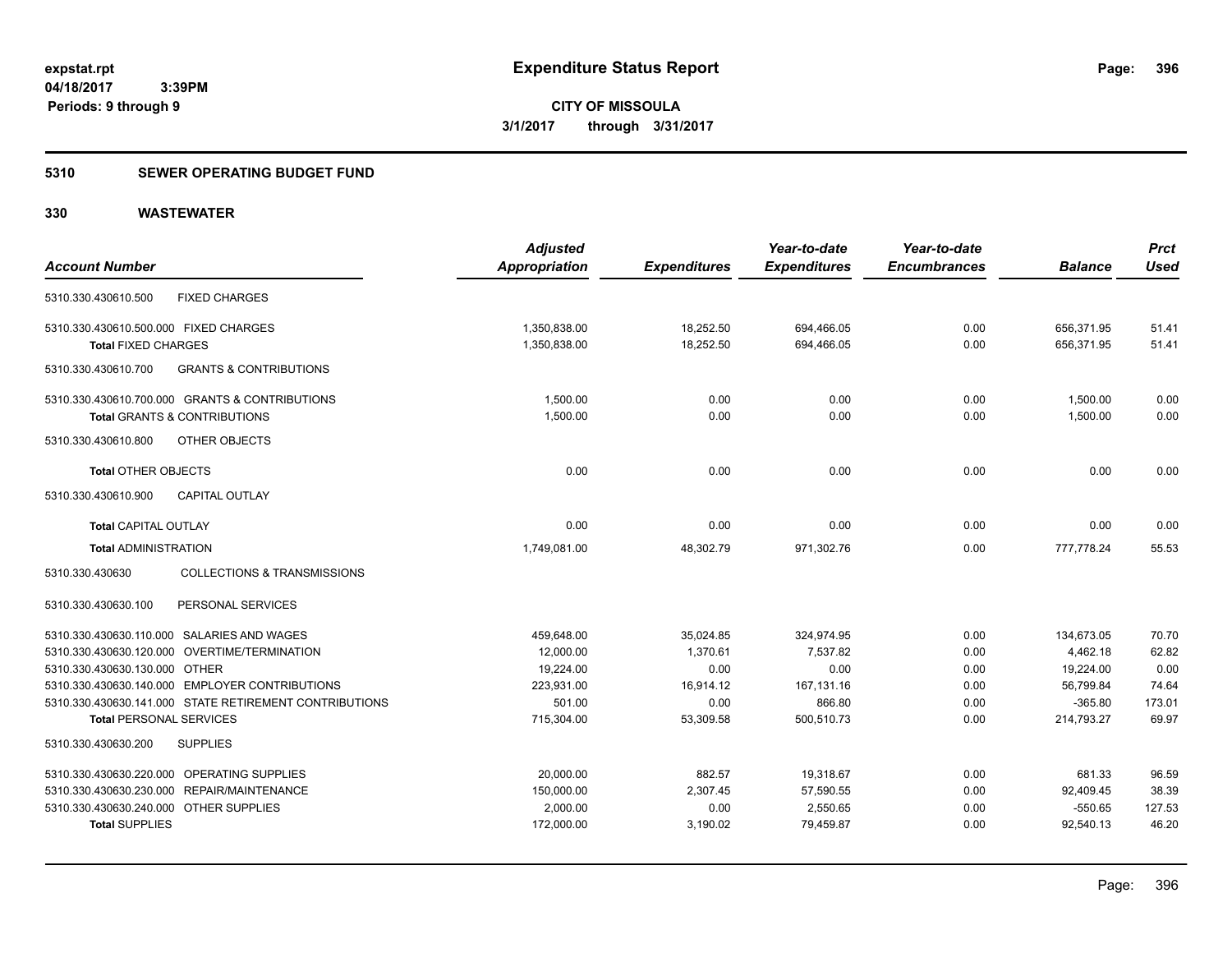# **5310 SEWER OPERATING BUDGET FUND**

| <b>Account Number</b>                   |                                                   | <b>Adjusted</b><br>Appropriation | <b>Expenditures</b> | Year-to-date<br><b>Expenditures</b> | Year-to-date<br><b>Encumbrances</b> | <b>Balance</b> | <b>Prct</b><br><b>Used</b> |
|-----------------------------------------|---------------------------------------------------|----------------------------------|---------------------|-------------------------------------|-------------------------------------|----------------|----------------------------|
| 5310.330.430630.300                     | PURCHASED SERVICES                                |                                  |                     |                                     |                                     |                |                            |
| 5310.330.430630.310.000 COMMUNICATIONS  |                                                   | 984.00                           | 0.00                | 268.36                              | 0.00                                | 715.64         | 27.27                      |
|                                         | 5310.330.430630.341.000 ELECTRICITY & NATURAL GAS | 78,216.00                        | 3,824.28            | 53,354.22                           | 0.00                                | 24,861.78      | 68.21                      |
| 5310.330.430630.343.000 WATER CHARGES   |                                                   | 6,468.00                         | 322.82              | 2,999.25                            | 0.00                                | 3,468.75       | 46.37                      |
|                                         | 5310.330.430630.350.000 PROFESSIONAL SERVICES     | 2,000.00                         | 0.00                | 358.25                              | 0.00                                | 1,641.75       | 17.91                      |
|                                         | 5310.330.430630.360.000 REPAIR & MAINTENANCE      | 104,360.00                       | 5,731.31            | 51,197.56                           | 0.00                                | 53,162.44      | 49.06                      |
| 5310.330.430630.370.000 TRAVEL          |                                                   | 3,000.00                         | 0.00                | 0.00                                | 0.00                                | 3,000.00       | 0.00                       |
| 5310.330.430630.380.000 TRAINING        |                                                   | 2,500.00                         | 0.00                | 0.00                                | 0.00                                | 2,500.00       | 0.00                       |
| <b>Total PURCHASED SERVICES</b>         |                                                   | 197,528.00                       | 9,878.41            | 108,177.64                          | 0.00                                | 89,350.36      | 54.77                      |
| 5310.330.430630.500                     | <b>FIXED CHARGES</b>                              |                                  |                     |                                     |                                     |                |                            |
| 5310.330.430630.500.000 FIXED CHARGES   |                                                   | 60,000.00                        | 0.00                | 0.00                                | 0.00                                | 60,000.00      | 0.00                       |
| <b>Total FIXED CHARGES</b>              |                                                   | 60,000.00                        | 0.00                | 0.00                                | 0.00                                | 60,000.00      | 0.00                       |
| 5310.330.430630.900                     | <b>CAPITAL OUTLAY</b>                             |                                  |                     |                                     |                                     |                |                            |
|                                         | 5310.330.430630.940.000 MACHINERY & EQUIPMENT     | 0.00                             | 0.00                | 7,858.00                            | 0.00                                | $-7,858.00$    | 0.00                       |
| <b>Total CAPITAL OUTLAY</b>             |                                                   | 0.00                             | 0.00                | 7,858.00                            | 0.00                                | $-7,858.00$    | 0.00                       |
|                                         | Total COLLECTIONS & TRANSMISSIONS                 | 1,144,832.00                     | 66,378.01           | 696,006.24                          | 0.00                                | 448,825.76     | 60.80                      |
| 5310.330.430640                         | <b>TREATMENT AND DISPOSAL</b>                     |                                  |                     |                                     |                                     |                |                            |
| 5310.330.430640.100                     | PERSONAL SERVICES                                 |                                  |                     |                                     |                                     |                |                            |
|                                         | 5310.330.430640.110.000 SALARIES AND WAGES        | 429,292.00                       | 36,822.28           | 325.522.62                          | 0.00                                | 103.769.38     | 75.83                      |
|                                         | 5310.330.430640.120.000 OVERTIME/TERMINATION      | 7,000.00                         | 2,890.86            | 12,660.82                           | 0.00                                | $-5,660.82$    | 180.87                     |
| 5310.330.430640.130.000 OTHER           |                                                   | 32,733.00                        | 0.00                | 0.00                                | 0.00                                | 32,733.00      | 0.00                       |
|                                         | 5310.330.430640.140.000 EMPLOYER CONTRIBUTIONS    | 195,429.00                       | 14,292.88           | 134,536.43                          | 0.00                                | 60,892.57      | 68.84                      |
| 5310.330.430640.190.000 PENSION EXPENSE |                                                   | 470.00                           | 0.00                | 0.00                                | 0.00                                | 470.00         | 0.00                       |
| <b>Total PERSONAL SERVICES</b>          |                                                   | 664,924.00                       | 54,006.02           | 472,719.87                          | 0.00                                | 192,204.13     | 71.09                      |
| 5310.330.430640.200                     | <b>SUPPLIES</b>                                   |                                  |                     |                                     |                                     |                |                            |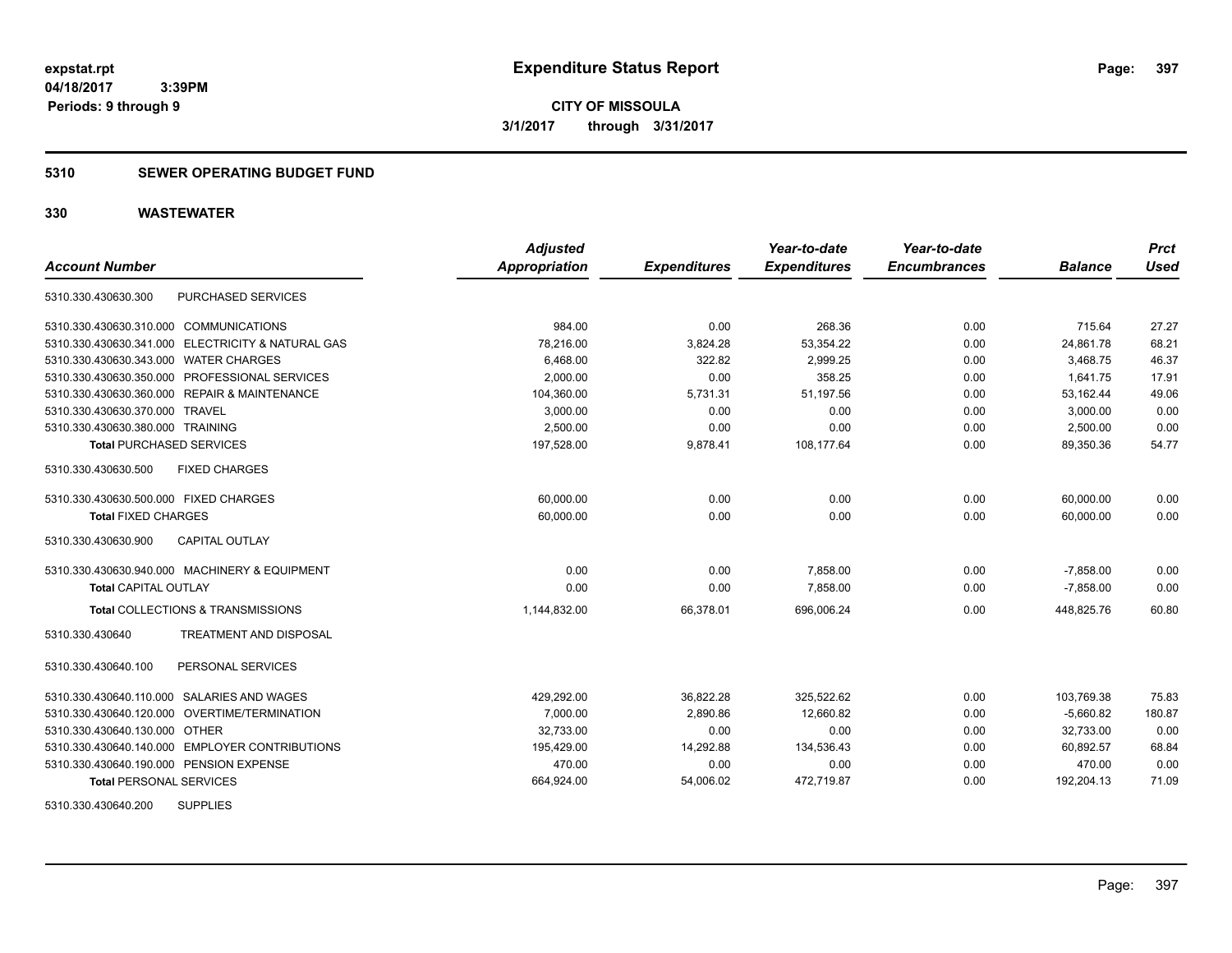## **5310 SEWER OPERATING BUDGET FUND**

| <b>Account Number</b>                             | <b>Adjusted</b><br><b>Appropriation</b> | <b>Expenditures</b> | Year-to-date<br><b>Expenditures</b> | Year-to-date<br><b>Encumbrances</b> | <b>Balance</b> | <b>Prct</b><br><b>Used</b> |
|---------------------------------------------------|-----------------------------------------|---------------------|-------------------------------------|-------------------------------------|----------------|----------------------------|
| 5310.330.430640.210.000 OFFICE SUPPLIES           | 270,170.00                              | 0.00                | 51.14                               | 0.00                                | 270,118.86     | 0.02                       |
| 5310.330.430640.220.000 OPERATING SUPPLIES        | 100.000.00                              | 15,844.92           | 113,494.45                          | 0.00                                | $-13,494.45$   | 113.49                     |
| 5310.330.430640.230.000 REPAIR/MAINTENANCE        | 0.00                                    | 11,938.27           | 78,247.36                           | 0.00                                | $-78,247.36$   | 0.00                       |
| 5310.330.430640.240.000 OTHER SUPPLIES            | 2,000.00                                | 0.00                | 563.21                              | 0.00                                | 1,436.79       | 28.16                      |
| <b>Total SUPPLIES</b>                             | 372,170.00                              | 27,783.19           | 192,356.16                          | 0.00                                | 179,813.84     | 51.69                      |
| 5310.330.430640.300<br>PURCHASED SERVICES         |                                         |                     |                                     |                                     |                |                            |
| 5310.330.430640.310.000 COMMUNICATIONS            | 1,500.00                                | 150.12              | 159.08                              | 0.00                                | 1,340.92       | 10.61                      |
| 5310.330.430640.341.000 ELECTRICITY & NATURAL GAS | 539,563.00                              | 6,043.08            | 377,212.87                          | 0.00                                | 162,350.13     | 69.91                      |
| 5310.330.430640.343.000 WATER CHARGES             | 3,780.00                                | 262.32              | 2,062.91                            | 0.00                                | 1,717.09       | 54.57                      |
| 5310.330.430640.345.000 GARBAGE                   | 21.636.00                               | 2,270.80            | 18,456.31                           | 0.00                                | 3.179.69       | 85.30                      |
| 5310.330.430640.350.000 PROFESSIONAL SERVICES     | 1,000.00                                | 0.00                | 422.08                              | 0.00                                | 577.92         | 42.21                      |
| 5310.330.430640.360.000 REPAIR & MAINTENANCE      | 225,000.00                              | 7,470.75            | 175,862.18                          | 0.00                                | 49,137.82      | 78.16                      |
| 5310.330.430640.370.000 TRAVEL                    | 6,000.00                                | 583.48              | 3,409.29                            | 0.00                                | 2,590.71       | 56.82                      |
| 5310.330.430640.380.000 TRAINING                  | 6,000.00                                | 0.00                | 3,139.00                            | 0.00                                | 2,861.00       | 52.32                      |
| 5310.330.430640.390.000 OTHER PURCHASED SERVICES  | 445,887.00                              | 0.00                | 131,197.90                          | 0.00                                | 314,689.10     | 29.42                      |
| <b>Total PURCHASED SERVICES</b>                   | 1,250,366.00                            | 16,780.55           | 711,921.62                          | 0.00                                | 538,444.38     | 56.94                      |
| CAPITAL OUTLAY<br>5310.330.430640.900             |                                         |                     |                                     |                                     |                |                            |
| <b>Total CAPITAL OUTLAY</b>                       | 0.00                                    | 0.00                | 0.00                                | 0.00                                | 0.00           | 0.00                       |
| <b>Total TREATMENT AND DISPOSAL</b>               | 2,287,460.00                            | 98,569.76           | 1,376,997.65                        | 0.00                                | 910.462.35     | 60.20                      |
| <b>LAB &amp; TESTING</b><br>5310.330.430650       |                                         |                     |                                     |                                     |                |                            |
| 5310.330.430650.100<br>PERSONAL SERVICES          |                                         |                     |                                     |                                     |                |                            |
| 5310.330.430650.110.000 SALARIES AND WAGES        | 175,949.00                              | 13,715.79           | 135,924.49                          | 0.00                                | 40.024.51      | 77.25                      |
| 5310.330.430650.140.000 EMPLOYER CONTRIBUTIONS    | 72,869.00                               | 5,406.59            | 53,643.61                           | 0.00                                | 19,225.39      | 73.62                      |
| 5310.330.430650.190.000 PENSION EXPENSE           | 165.00                                  | 0.00                | 0.00                                | 0.00                                | 165.00         | 0.00                       |
| <b>Total PERSONAL SERVICES</b>                    | 248,983.00                              | 19,122.38           | 189,568.10                          | 0.00                                | 59,414.90      | 76.14                      |
| <b>SUPPLIES</b><br>5310.330.430650.200            |                                         |                     |                                     |                                     |                |                            |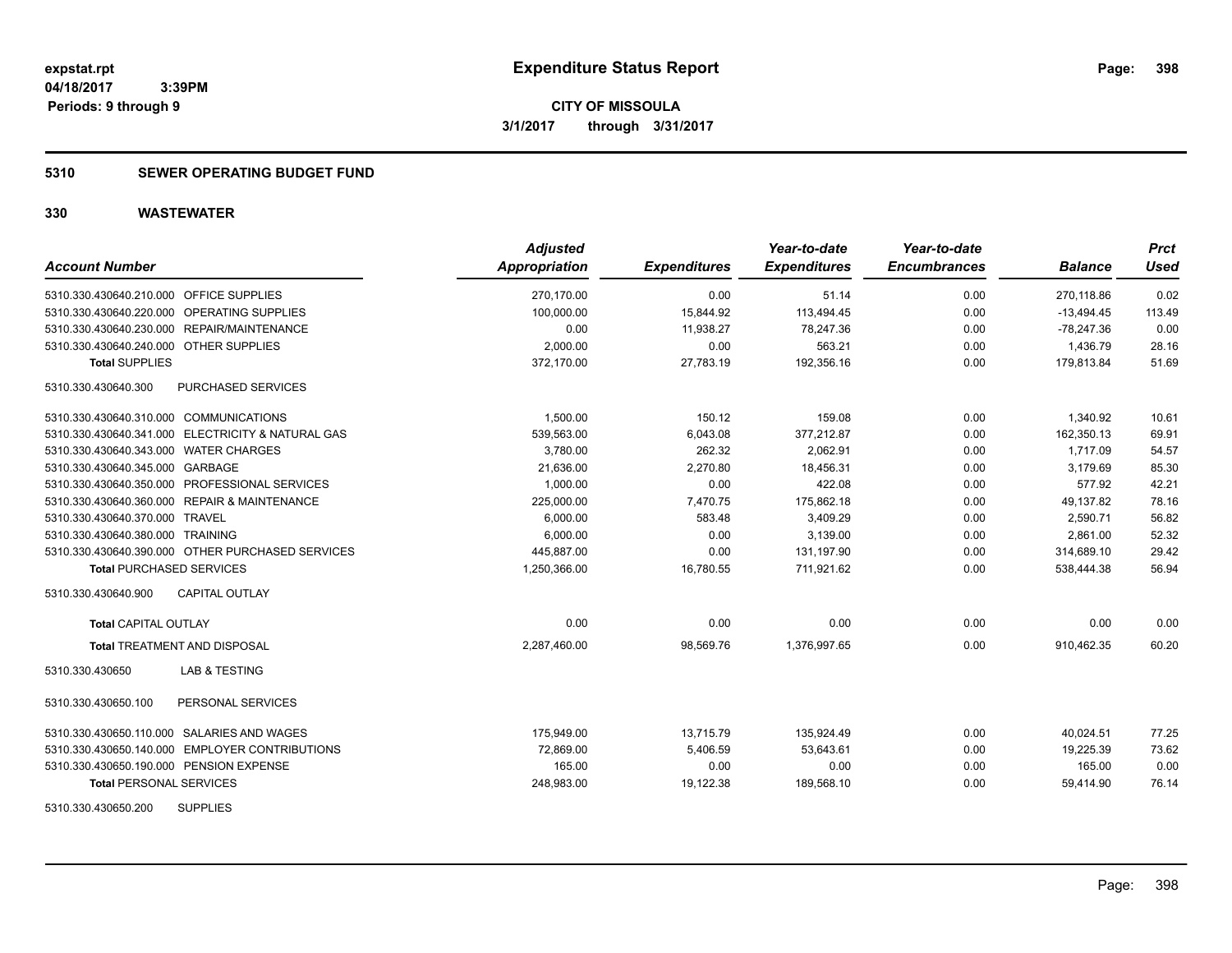## **5310 SEWER OPERATING BUDGET FUND**

| <b>Account Number</b>                          | <b>Adjusted</b><br><b>Appropriation</b> | <b>Expenditures</b> | Year-to-date<br><b>Expenditures</b> | Year-to-date<br><b>Encumbrances</b> | <b>Balance</b> | <b>Prct</b><br><b>Used</b> |
|------------------------------------------------|-----------------------------------------|---------------------|-------------------------------------|-------------------------------------|----------------|----------------------------|
| 5310.330.430650.220.000 OPERATING SUPPLIES     | 23,000.00                               | 5,118.47            | 25,844.12                           | 0.00                                | $-2,844.12$    | 112.37                     |
| 5310.330.430650.230.000 REPAIR/MAINTENANCE     | 3,000.00                                | 0.00                | 1,513.69                            | 0.00                                | 1,486.31       | 50.46                      |
| <b>Total SUPPLIES</b>                          | 26,000.00                               | 5,118.47            | 27,357.81                           | 0.00                                | $-1,357.81$    | 105.22                     |
| 5310.330.430650.300<br>PURCHASED SERVICES      |                                         |                     |                                     |                                     |                |                            |
| 5310.330.430650.310.000 COMMUNICATIONS         | 1,000.00                                | 193.88              | 575.65                              | 0.00                                | 424.35         | 57.57                      |
| 5310.330.430650.350.000 PROFESSIONAL SERVICES  | 37,700.00                               | 1,569.00            | 23,088.55                           | 0.00                                | 14,611.45      | 61.24                      |
| 5310.330.430650.360.000 REPAIR & MAINTENANCE   | 4,000.00                                | 0.00                | 4,320.72                            | 0.00                                | $-320.72$      | 108.02                     |
| 5310.330.430650.370.000 TRAVEL                 | 2,000.00                                | 0.00                | 0.00                                | 0.00                                | 2,000.00       | 0.00                       |
| 5310.330.430650.380.000 TRAINING               | 1,000.00                                | 0.00                | 0.00                                | 0.00                                | 1,000.00       | 0.00                       |
| <b>Total PURCHASED SERVICES</b>                | 45,700.00                               | 1,762.88            | 27,984.92                           | 0.00                                | 17.715.08      | 61.24                      |
| <b>CAPITAL OUTLAY</b><br>5310.330.430650.900   |                                         |                     |                                     |                                     |                |                            |
| <b>Total CAPITAL OUTLAY</b>                    | 0.00                                    | 0.00                | 0.00                                | 0.00                                | 0.00           | 0.00                       |
| <b>Total LAB &amp; TESTING</b>                 | 320,683.00                              | 26,003.73           | 244,910.83                          | 0.00                                | 75,772.17      | 76.37                      |
| 5310.330.430660<br><b>COMPOST</b>              |                                         |                     |                                     |                                     |                |                            |
| PERSONAL SERVICES<br>5310.330.430660.100       |                                         |                     |                                     |                                     |                |                            |
| 5310.330.430660.110. SALARIES AND WAGES        | 0.00                                    | 0.00                | 3,786.58                            | 0.00                                | $-3,786.58$    | 0.00                       |
| 5310.330.430660.110.000 SALARIES AND WAGES     | 0.00                                    | 15,032.81           | 58,698.23                           | 0.00                                | $-58,698.23$   | 0.00                       |
| 5310.330.430660.120.000 OVERTIME/TERMINATION   | 0.00                                    | 610.22              | 3.111.02                            | 0.00                                | $-3.111.02$    | 0.00                       |
| 5310.330.430660.140.000 EMPLOYER CONTRIBUTIONS | 0.00                                    | 6,652.26            | 25,698.86                           | 0.00                                | $-25,698.86$   | 0.00                       |
| <b>Total PERSONAL SERVICES</b>                 | 0.00                                    | 22,295.29           | 91,294.69                           | 0.00                                | $-91,294.69$   | 0.00                       |
| 5310.330.430660.200<br><b>SUPPLIES</b>         |                                         |                     |                                     |                                     |                |                            |
| 5310.330.430660.220.000 OPERATING SUPPLIES     | 0.00                                    | 5,825.56            | 40,138.93                           | 0.00                                | $-40,138.93$   | 0.00                       |
| 5310.330.430660.230.000 REPAIR/MAINTENANCE     | 0.00                                    | 3,823.84            | 39,403.73                           | 0.00                                | $-39,403.73$   | 0.00                       |
| 5310.330.430660.231.000 GASOLINE               | 0.00                                    | 46.99               | 2,002.33                            | 0.00                                | $-2,002.33$    | 0.00                       |
| 5310.330.430660.240.000 OTHER SUPPLIES         | 0.00                                    | 0.00                | 1,086.57                            | 0.00                                | $-1,086.57$    | 0.00                       |
| <b>Total SUPPLIES</b>                          | 0.00                                    | 9,696.39            | 82,631.56                           | 0.00                                | $-82,631.56$   | 0.00                       |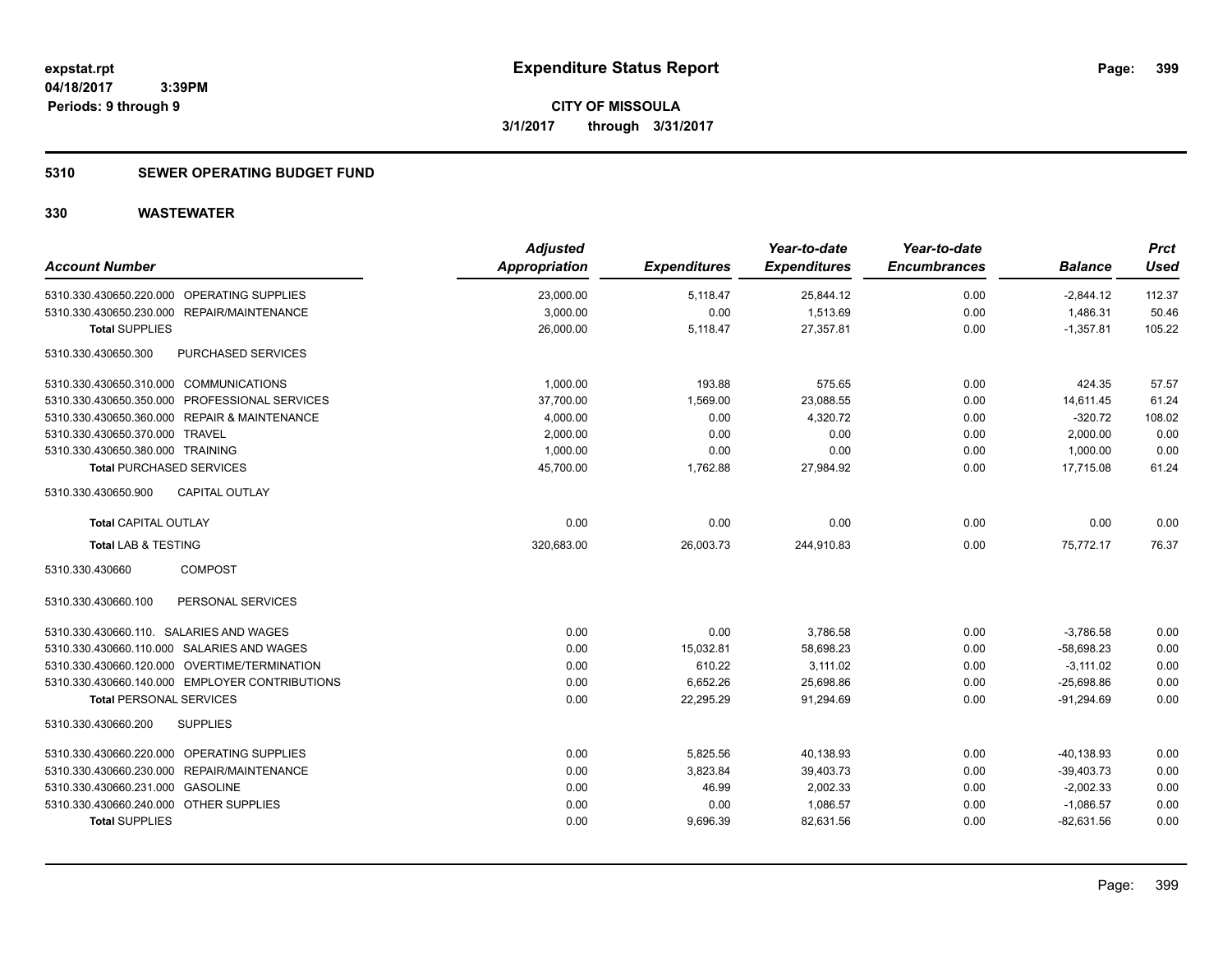**CITY OF MISSOULA 3/1/2017 through 3/31/2017**

### **5310 SEWER OPERATING BUDGET FUND**

| <b>Account Number</b>                 |                                                         | <b>Adjusted</b><br><b>Appropriation</b> | <b>Expenditures</b> | Year-to-date<br><b>Expenditures</b> | Year-to-date<br><b>Encumbrances</b> | <b>Balance</b> | <b>Prct</b><br><b>Used</b> |
|---------------------------------------|---------------------------------------------------------|-----------------------------------------|---------------------|-------------------------------------|-------------------------------------|----------------|----------------------------|
| 5310.330.430660.300                   | <b>PURCHASED SERVICES</b>                               |                                         |                     |                                     |                                     |                |                            |
|                                       | 5310.330.430660.330.000 PUBLICITY, SUBSCRIPTIONS & DUES | 0.00                                    | 343.80              | 343.80                              | 0.00                                | $-343.80$      | 0.00                       |
|                                       | 5310.330.430660.341.000 ELECTRICITY & NATURAL GAS       | 0.00                                    | 1.070.44            | 2,923.11                            | 0.00                                | $-2,923.11$    | 0.00                       |
| 5310.330.430660.343.000 WATER CHARGES |                                                         | 0.00                                    | 0.00                | 57.50                               | 0.00                                | $-57.50$       | 0.00                       |
|                                       | 5310.330.430660.344.000 TELEPHONE SERVICE               | 0.00                                    | 53.53               | 105.61                              | 0.00                                | $-105.61$      | 0.00                       |
|                                       | 5310.330.430660.350.000 PROFESSIONAL SERVICES           | 0.00                                    | 280.00              | 9,280.00                            | 0.00                                | $-9,280.00$    | 0.00                       |
|                                       | 5310.330.430660.360.000 REPAIR & MAINTENANCE            | 0.00                                    | 5,199.15            | 16,885.84                           | 0.00                                | $-16,885.84$   | 0.00                       |
|                                       | <b>Total PURCHASED SERVICES</b>                         | 0.00                                    | 6,946.92            | 29,595.86                           | 0.00                                | $-29,595.86$   | 0.00                       |
| 5310.330.430660.600                   | <b>DEBT SERVICE</b>                                     |                                         |                     |                                     |                                     |                |                            |
| <b>Total DEBT SERVICE</b>             |                                                         | 0.00                                    | 0.00                | 0.00                                | 0.00                                | 0.00           | 0.00                       |
| 5310.330.430660.900                   | CAPITAL OUTLAY                                          |                                         |                     |                                     |                                     |                |                            |
| 5310.330.430660.910.000 LAND          |                                                         | 0.00                                    | 0.00                | 436,900.91                          | 0.00                                | -436,900.91    | 0.00                       |
| 5310.330.430660.920.000 BUILDINGS     |                                                         | 0.00                                    | 16,800.82           | 114,493.98                          | 0.00                                | $-114,493.98$  | 0.00                       |
|                                       | 5310.330.430660.940.000 MACHINERY & EQUIPMENT           | 0.00                                    | 5,585.00            | 5,640.00                            | 0.00                                | $-5,640.00$    | 0.00                       |
| <b>Total CAPITAL OUTLAY</b>           |                                                         | 0.00                                    | 22,385.82           | 557,034.89                          | 0.00                                | $-557,034.89$  | 0.00                       |
| <b>Total COMPOST</b>                  |                                                         | 0.00                                    | 61,324.42           | 760,557.00                          | 0.00                                | $-760,557.00$  | 0.00                       |
| 5310.330.490504                       | <b>DEBT SERVICE</b>                                     |                                         |                     |                                     |                                     |                |                            |
| 5310.330.490504.600                   | <b>DEBT SERVICE</b>                                     |                                         |                     |                                     |                                     |                |                            |
| <b>Total DEBT SERVICE</b>             |                                                         | 0.00                                    | 0.00                | 0.00                                | 0.00                                | 0.00           | 0.00                       |
| 5310.330.499999                       | <b>NEW REQUESTS</b>                                     |                                         |                     |                                     |                                     |                |                            |
| 5310.330.499999.100                   | PERSONAL SERVICES                                       |                                         |                     |                                     |                                     |                |                            |
|                                       | <b>Total PERSONAL SERVICES</b>                          | 0.00                                    | 0.00                | 0.00                                | 0.00                                | 0.00           | 0.00                       |
| 5310.330.499999.900                   | <b>CAPITAL OUTLAY</b>                                   |                                         |                     |                                     |                                     |                |                            |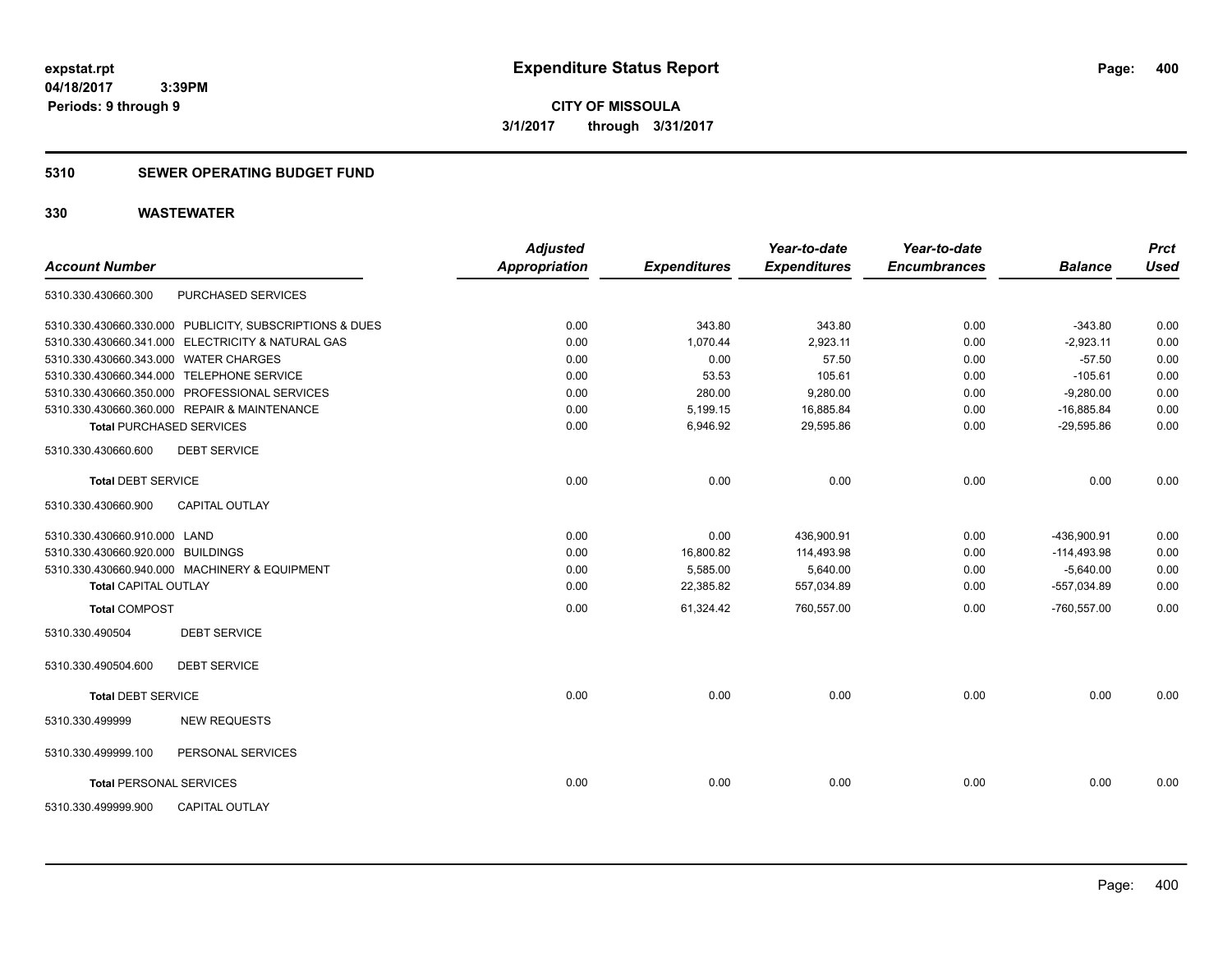# **5310 SEWER OPERATING BUDGET FUND**

| <b>Account Number</b>                                                                          | <b>Adjusted</b><br>Appropriation | <b>Expenditures</b> | Year-to-date<br><b>Expenditures</b> | Year-to-date<br><b>Encumbrances</b> | <b>Balance</b>         | <b>Prct</b><br><b>Used</b> |
|------------------------------------------------------------------------------------------------|----------------------------------|---------------------|-------------------------------------|-------------------------------------|------------------------|----------------------------|
| <b>Total NEW REQUESTS</b>                                                                      | 0.00                             | 0.00                | 0.00                                | 0.00                                | 0.00                   | 0.00                       |
| <b>MERCHANT SERVICES</b><br>5310.330.510110                                                    |                                  |                     |                                     |                                     |                        |                            |
| <b>FIXED CHARGES</b><br>5310.330.510110.500                                                    |                                  |                     |                                     |                                     |                        |                            |
| 5310.330.510110.500.000 MERCHANT SERVICE FEES/FIIXED CHARGES<br><b>Total MERCHANT SERVICES</b> | 45,000.00<br>45,000.00           | 0.00<br>0.00        | 0.00<br>0.00                        | 0.00<br>0.00                        | 45,000.00<br>45,000.00 | 0.00<br>0.00               |
| SALARY RESERVE<br>5310.330.510306                                                              |                                  |                     |                                     |                                     |                        |                            |
| 5310.330.510306.100<br>PERSONAL SERVICES                                                       |                                  |                     |                                     |                                     |                        |                            |
| 5310.330.510306.140.000 EMPLOYER CONTRIBUTIONS<br><b>Total SALARY RESERVE</b>                  | 5,400.00<br>5,400.00             | 0.00<br>0.00        | 0.00<br>0.00                        | 0.00<br>0.00                        | 5,400.00<br>5,400.00   | 0.00<br>0.00               |
| INTERFUND OPERATING TRANSFERS<br>5310.330.521000                                               |                                  |                     |                                     |                                     |                        |                            |
| 5310.330.521000.800<br>OTHER OBJECTS                                                           |                                  |                     |                                     |                                     |                        |                            |
| <b>Total INTERFUND OPERATING TRANSFERS</b>                                                     | 0.00                             | 0.00                | 0.00                                | 0.00                                | 0.00                   | 0.00                       |
| <b>Total WASTEWATER</b>                                                                        | 5,552,456.00                     | 300,578.71          | 4,049,774.48                        | 0.00                                | 1,502,681.52           | 72.94                      |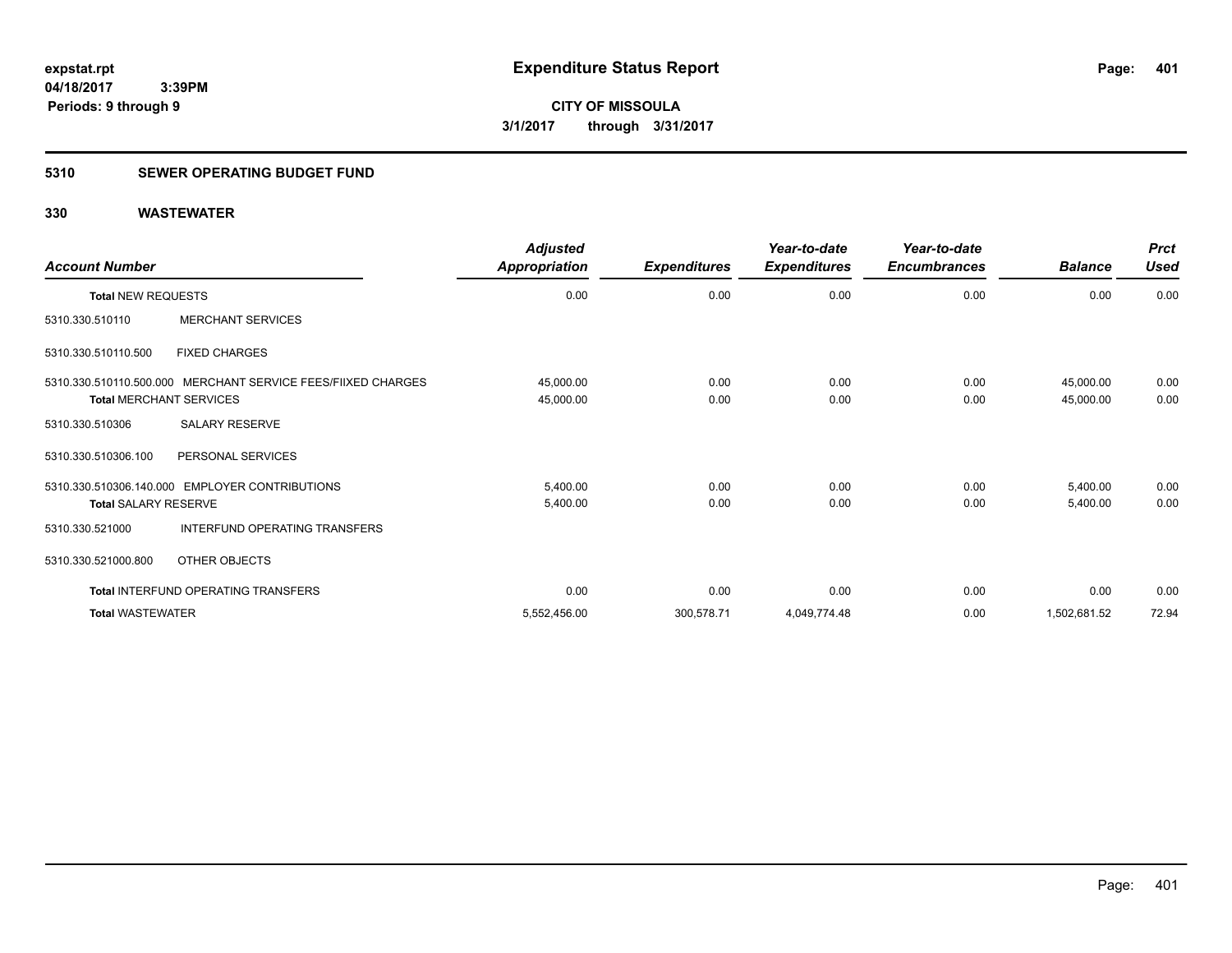**CITY OF MISSOULA 3/1/2017 through 3/31/2017**

# **5310 SEWER OPERATING BUDGET FUND**

## **335 WATER**

| <b>Account Number</b> |                                          | <b>Adjusted</b><br><b>Appropriation</b> | <b>Expenditures</b> | Year-to-date<br><b>Expenditures</b> | Year-to-date<br><b>Encumbrances</b> | <b>Balance</b> | <b>Prct</b><br>Used |
|-----------------------|------------------------------------------|-----------------------------------------|---------------------|-------------------------------------|-------------------------------------|----------------|---------------------|
| 5310.335.430590       | OTHER ACTIVITIES                         |                                         |                     |                                     |                                     |                |                     |
| 5310.335.430590.300   | PURCHASED SERVICES                       |                                         |                     |                                     |                                     |                |                     |
| <b>Total WATER</b>    |                                          | 0.00                                    | 0.00                | 0.00                                | 0.00                                | 0.00           | 0.00                |
|                       | <b>Total SEWER OPERATING BUDGET FUND</b> | 5,552,456.00                            | 300.578.71          | 4,049,774.48                        | 0.00                                | 1,502,681.52   | 72.94               |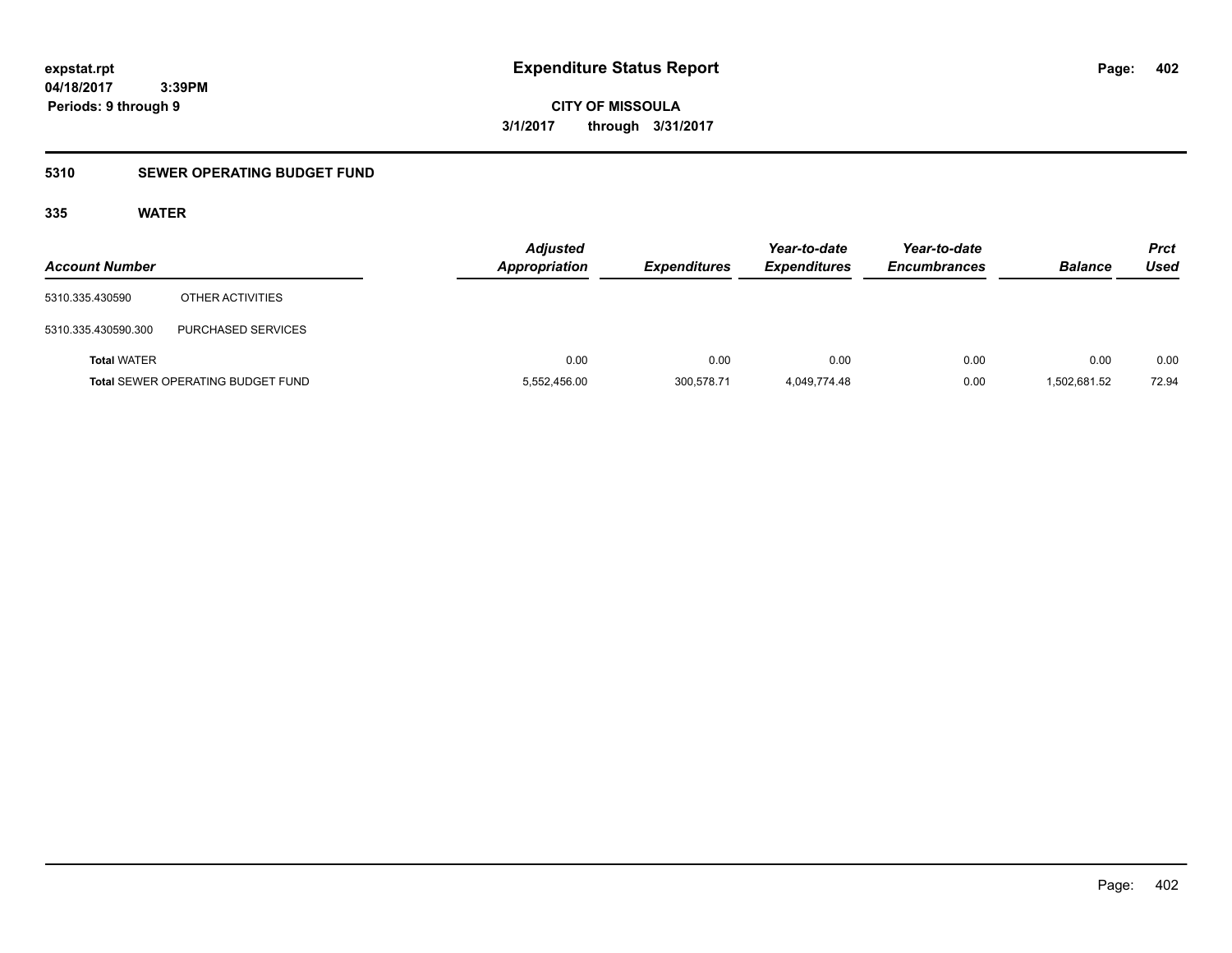**CITY OF MISSOULA 3/1/2017 through 3/31/2017**

## **5311 SEWER REVENUE COLLECTION & CLEARING FUND**

| <b>Account Number</b>      |                                                  | <b>Adjusted</b><br><b>Appropriation</b> | <b>Expenditures</b> | Year-to-date<br><b>Expenditures</b> | Year-to-date<br><b>Encumbrances</b> | <b>Balance</b> | <b>Prct</b><br><b>Used</b> |
|----------------------------|--------------------------------------------------|-----------------------------------------|---------------------|-------------------------------------|-------------------------------------|----------------|----------------------------|
| 5311.330.430670            | <b>CUSTOMER ACCOUNTING &amp; COLLECTION</b>      |                                         |                     |                                     |                                     |                |                            |
| 5311.330.430670.800        | OTHER OBJECTS                                    |                                         |                     |                                     |                                     |                |                            |
|                            | Total CUSTOMER ACCOUNTING & COLLECTION           | 0.00                                    | 0.00                | 0.00                                | 0.00                                | 0.00           | 0.00                       |
| 5311.330.510000            | <b>MISCELLANEOUS</b>                             |                                         |                     |                                     |                                     |                |                            |
| 5311.330.510000.800        | OTHER OBJECTS                                    |                                         |                     |                                     |                                     |                |                            |
| <b>Total MISCELLANEOUS</b> |                                                  | 0.00                                    | 0.00                | 0.00                                | 0.00                                | 0.00           | 0.00                       |
| 5311.330.510110            | <b>MERCHANT SERVICES</b>                         |                                         |                     |                                     |                                     |                |                            |
| 5311.330.510110.500        | <b>FIXED CHARGES</b>                             |                                         |                     |                                     |                                     |                |                            |
|                            | <b>Total MERCHANT SERVICES</b>                   | 0.00                                    | 0.00                | 0.00                                | 0.00                                | 0.00           | 0.00                       |
| 5311.330.521000            | SEWER REVENUE CLEARING                           |                                         |                     |                                     |                                     |                |                            |
| 5311.330.521000.500        | <b>FIXED CHARGES</b>                             |                                         |                     |                                     |                                     |                |                            |
| <b>Total FIXED CHARGES</b> |                                                  | 0.00                                    | 0.00                | 0.00                                | 0.00                                | 0.00           | 0.00                       |
| 5311.330.521000.800        | OTHER OBJECTS                                    |                                         |                     |                                     |                                     |                |                            |
|                            | 5311.330.521000.820.000 TRANSFERS TO OTHER FUNDS | 7,963,568.00                            | 0.00                | 0.00                                | 0.00                                | 7,963,568.00   | 0.00                       |
|                            | Total SEWER REVENUE CLEARING                     | 7,963,568.00                            | 0.00                | 0.00                                | 0.00                                | 7,963,568.00   | 0.00                       |
|                            | Total SEWER REVENUE COLLECTION & CLEARING FUND   | 7,963,568.00                            | 0.00                | 0.00                                | 0.00                                | 7,963,568.00   | 0.00                       |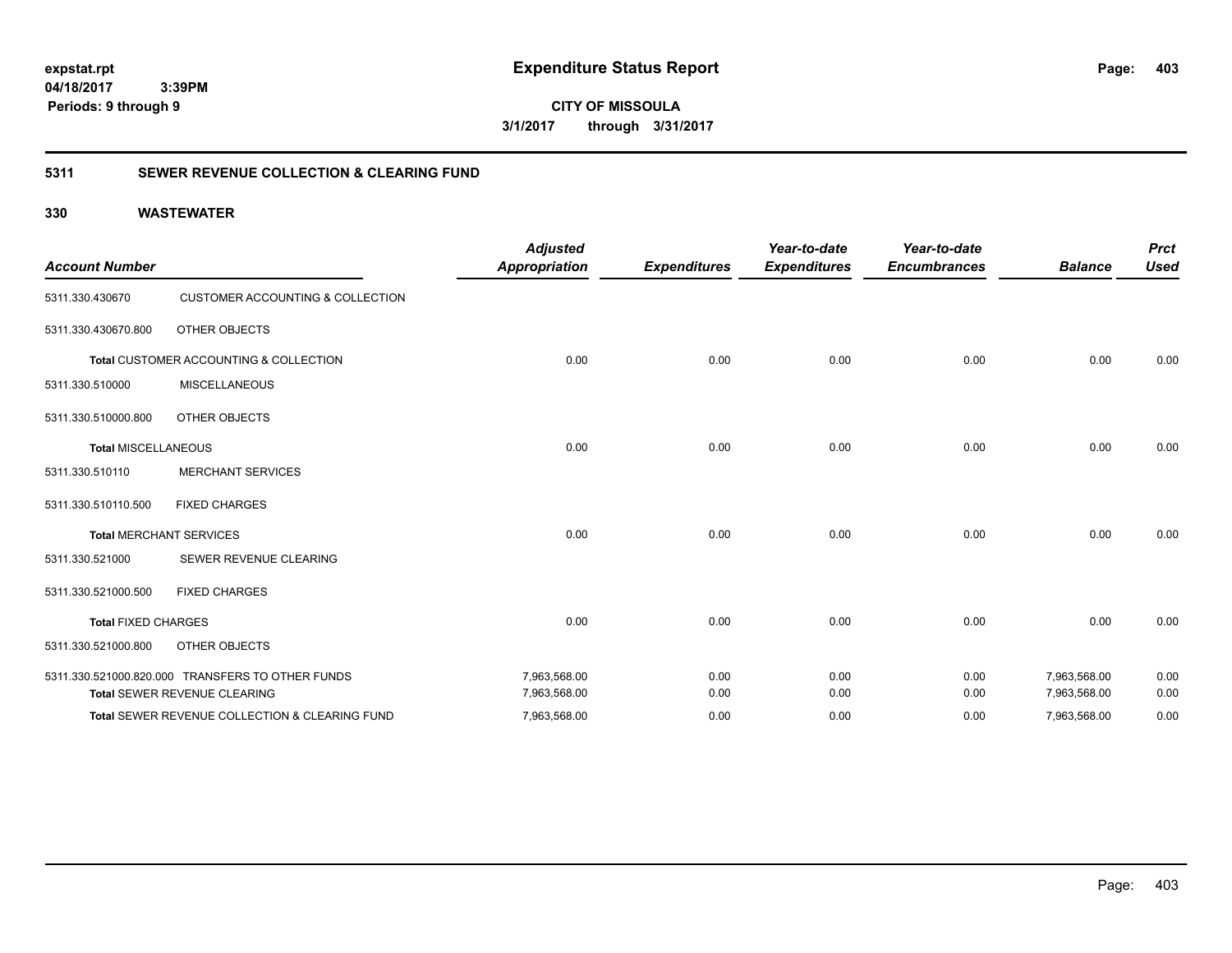#### **5315 SEWER LOAN FUND**

| <b>Account Number</b>         |                                                   | <b>Adjusted</b><br>Appropriation | <b>Expenditures</b> | Year-to-date<br><b>Expenditures</b> | Year-to-date<br><b>Encumbrances</b> | <b>Balance</b> | <b>Prct</b><br><b>Used</b> |
|-------------------------------|---------------------------------------------------|----------------------------------|---------------------|-------------------------------------|-------------------------------------|----------------|----------------------------|
| 5315.330.430607               | *** Title Not Found ***                           |                                  |                     |                                     |                                     |                |                            |
| 5315.330.430607.300           | <b>PURCHASED SERVICES</b>                         |                                  |                     |                                     |                                     |                |                            |
| Total *** Title Not Found *** |                                                   | 0.00                             | 0.00                | 0.00                                | 0.00                                | 0.00           | 0.00                       |
| 5315.330.430670               | <b>CUSTOMER ACCOUNTING &amp; COLLECTION</b>       |                                  |                     |                                     |                                     |                |                            |
| 5315.330.430670.300           | <b>PURCHASED SERVICES</b>                         |                                  |                     |                                     |                                     |                |                            |
|                               | <b>Total PURCHASED SERVICES</b>                   | 0.00                             | 0.00                | 0.00                                | 0.00                                | 0.00           | 0.00                       |
| 5315.330.430670.800           | OTHER OBJECTS                                     |                                  |                     |                                     |                                     |                |                            |
|                               | 5315.330.430670.820.000 TRANSFERS TO OTHER FUNDS  | 20,000.00                        | 0.00                | 0.00                                | 0.00                                | 20,000.00      | 0.00                       |
|                               | <b>Total CUSTOMER ACCOUNTING &amp; COLLECTION</b> | 20,000.00                        | 0.00                | 0.00                                | 0.00                                | 20,000.00      | 0.00                       |
| <b>Total SEWER LOAN FUND</b>  |                                                   | 20,000.00                        | 0.00                | 0.00                                | 0.00                                | 20,000.00      | 0.00                       |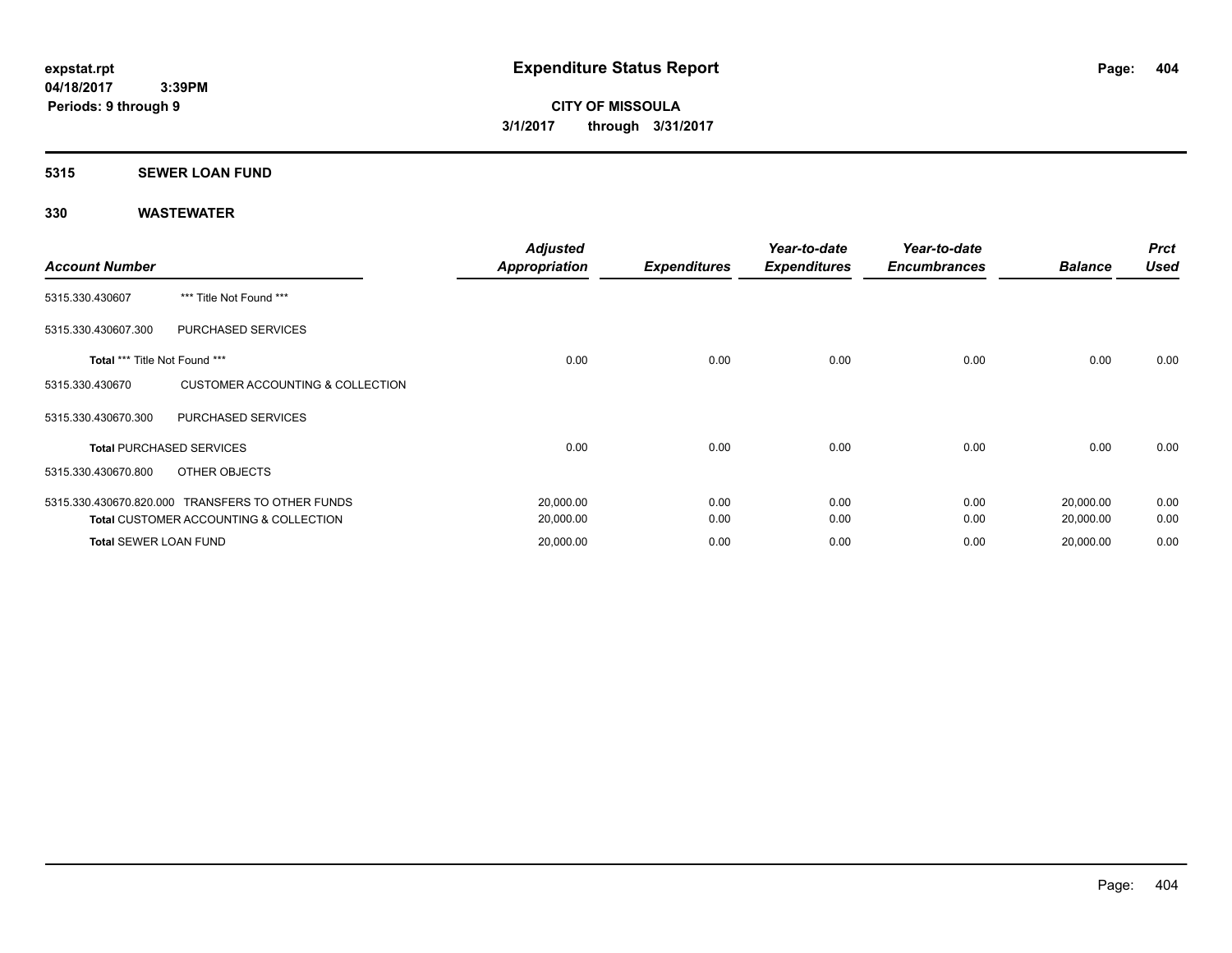**CITY OF MISSOULA 3/1/2017 through 3/31/2017**

## **5320 SEWER REPLACEMENT & DEPRECIATION FUND**

|                                 |                                        | <b>Adjusted</b>      |                     | Year-to-date        | Year-to-date        |                | <b>Prct</b> |
|---------------------------------|----------------------------------------|----------------------|---------------------|---------------------|---------------------|----------------|-------------|
| <b>Account Number</b>           |                                        | <b>Appropriation</b> | <b>Expenditures</b> | <b>Expenditures</b> | <b>Encumbrances</b> | <b>Balance</b> | <b>Used</b> |
| 5320.330.410400                 | <b>DEPRECIATION</b>                    |                      |                     |                     |                     |                |             |
| 5320.330.410400.800             | OTHER OBJECTS                          |                      |                     |                     |                     |                |             |
| <b>Total DEPRECIATION</b>       |                                        | 0.00                 | 0.00                | 0.00                | 0.00                | 0.00           | 0.00        |
| 5320.330.410551                 | <b>FINANCIAL SOFTWARE</b>              |                      |                     |                     |                     |                |             |
| 5320.330.410551.800             | OTHER OBJECTS                          |                      |                     |                     |                     |                |             |
| <b>Total FINANCIAL SOFTWARE</b> |                                        | 0.00                 | 0.00                | 0.00                | 0.00                | 0.00           | 0.00        |
| 5320.330.430613                 | <b>EQUIPMENT-TRUCKS</b>                |                      |                     |                     |                     |                |             |
| 5320.330.430613.900             | <b>CAPITAL OUTLAY</b>                  |                      |                     |                     |                     |                |             |
| <b>Total EQUIPMENT-TRUCKS</b>   |                                        | 0.00                 | 0.00                | 0.00                | 0.00                | 0.00           | 0.00        |
| 5320.330.430614                 | WW DEVELOPMENT FEE RECALCULATION       |                      |                     |                     |                     |                |             |
| 5320.330.430614.300             | PURCHASED SERVICES                     |                      |                     |                     |                     |                |             |
|                                 | Total WW DEVELOPMENT FEE RECALCULATION | 0.00                 | 0.00                | 0.00                | 0.00                | 0.00           | 0.00        |
| 5320.330.430615                 | WWTP OPTIMIZATION STUDY                |                      |                     |                     |                     |                |             |
| 5320.330.430615.300             | PURCHASED SERVICES                     |                      |                     |                     |                     |                |             |
|                                 | Total WWTP OPTIMIZATION STUDY          | 0.00                 | 0.00                | 0.00                | 0.00                | 0.00           | 0.00        |
| 5320.330.430622                 | TREATMENT PLANT SOFTWARE UPGRADE       |                      |                     |                     |                     |                |             |
| 5320.330.430622.900             | <b>CAPITAL OUTLAY</b>                  |                      |                     |                     |                     |                |             |
|                                 | Total TREATMENT PLANT SOFTWARE UPGRADE | 0.00                 | 0.00                | 0.00                | 0.00                | 0.00           | 0.00        |
| 5320.330.430623                 | <b>LATERAL SWR MAIN EXT</b>            |                      |                     |                     |                     |                |             |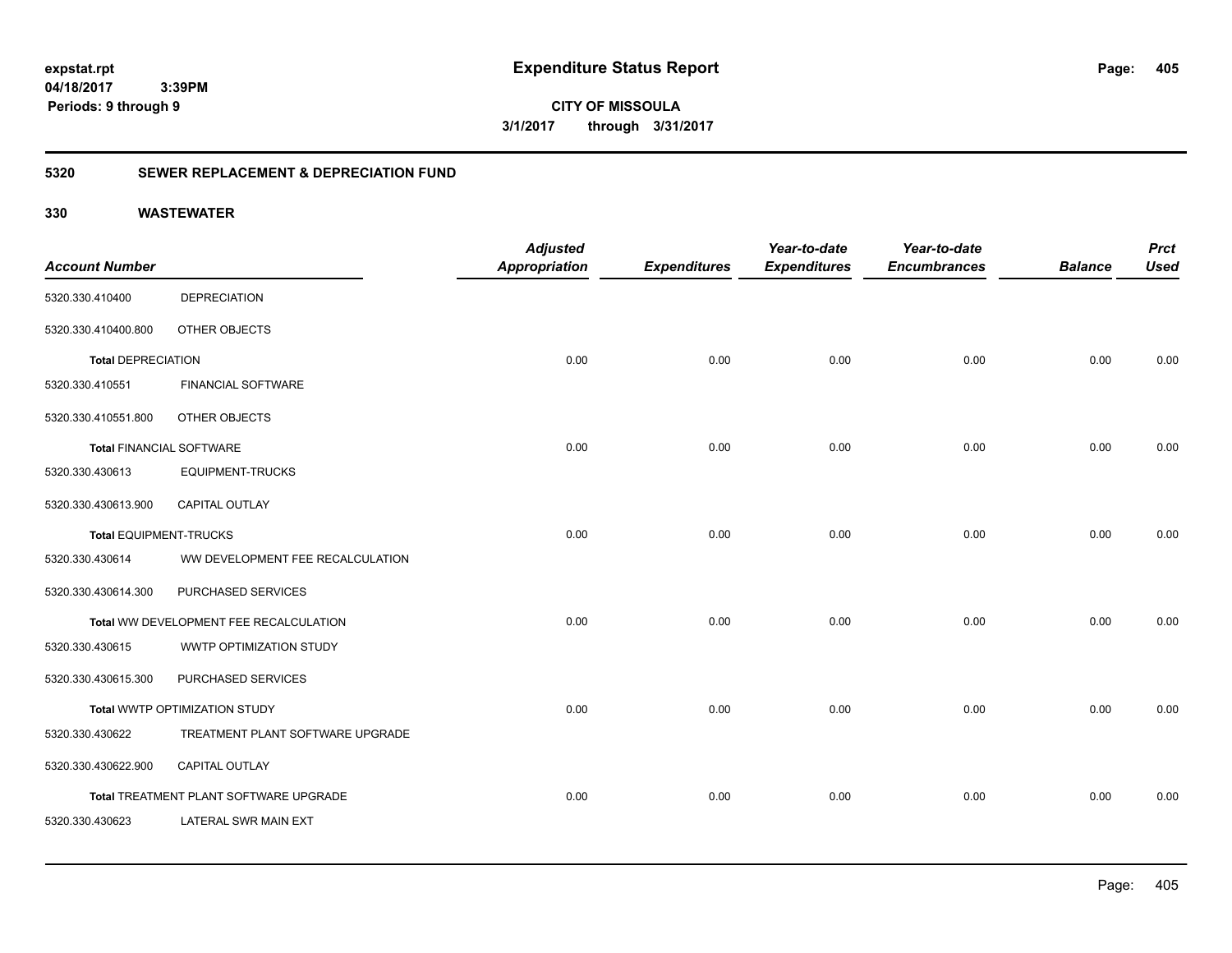**CITY OF MISSOULA 3/1/2017 through 3/31/2017**

## **5320 SEWER REPLACEMENT & DEPRECIATION FUND**

|                                 |                                              | <b>Adjusted</b>      |                     | Year-to-date        | Year-to-date        |                | <b>Prct</b> |
|---------------------------------|----------------------------------------------|----------------------|---------------------|---------------------|---------------------|----------------|-------------|
| <b>Account Number</b>           |                                              | <b>Appropriation</b> | <b>Expenditures</b> | <b>Expenditures</b> | <b>Encumbrances</b> | <b>Balance</b> | <b>Used</b> |
| 5320.330.430623.300             | <b>PURCHASED SERVICES</b>                    |                      |                     |                     |                     |                |             |
|                                 | 5320.330.430623.360.000 REPAIR & MAINTENANCE | 10,000.00            | 0.00                | 0.00                | 0.00                | 10,000.00      | 0.00        |
|                                 | <b>Total PURCHASED SERVICES</b>              | 10,000.00            | 0.00                | 0.00                | 0.00                | 10,000.00      | 0.00        |
| 5320.330.430623.900             | <b>CAPITAL OUTLAY</b>                        |                      |                     |                     |                     |                |             |
| <b>Total CAPITAL OUTLAY</b>     |                                              | 0.00                 | 0.00                | 0.00                | 0.00                | 0.00           | 0.00        |
|                                 | Total LATERAL SWR MAIN EXT                   | 10,000.00            | 0.00                | 0.00                | 0.00                | 10,000.00      | 0.00        |
| 5320.330.430624                 | <b>SEWER LINE REHAB</b>                      |                      |                     |                     |                     |                |             |
| 5320.330.430624.300             | PURCHASED SERVICES                           |                      |                     |                     |                     |                |             |
| <b>Total SEWER LINE REHAB</b>   |                                              | 0.00                 | 0.00                | 0.00                | 0.00                | 0.00           | 0.00        |
| 5320.330.430625                 | SWR MAIN MASTER PLANS                        |                      |                     |                     |                     |                |             |
| 5320.330.430625.300             | PURCHASED SERVICES                           |                      |                     |                     |                     |                |             |
|                                 | <b>Total SWR MAIN MASTER PLANS</b>           | 0.00                 | 0.00                | 0.00                | 0.00                | 0.00           | 0.00        |
| 5320.330.430630                 | <b>MISC PLANT REPAIRS</b>                    |                      |                     |                     |                     |                |             |
| 5320.330.430630.300             | PURCHASED SERVICES                           |                      |                     |                     |                     |                |             |
|                                 | 5320.330.430630.360.000 REPAIR & MAINTENANCE | 200,000.00           | 1,195.03            | 110,055.59          | 0.00                | 89,944.41      | 55.03       |
|                                 | <b>Total PURCHASED SERVICES</b>              | 200,000.00           | 1,195.03            | 110,055.59          | 0.00                | 89,944.41      | 55.03       |
| 5320.330.430630.900             | <b>CAPITAL OUTLAY</b>                        |                      |                     |                     |                     |                |             |
| <b>Total CAPITAL OUTLAY</b>     |                                              | 0.00                 | 0.00                | 0.00                | 0.00                | 0.00           | 0.00        |
| <b>Total MISC PLANT REPAIRS</b> |                                              | 200,000.00           | 1,195.03            | 110,055.59          | 0.00                | 89,944.41      | 55.03       |
| 5320.330.430631                 | <b>MISC SWR MAIN REPAIRS</b>                 |                      |                     |                     |                     |                |             |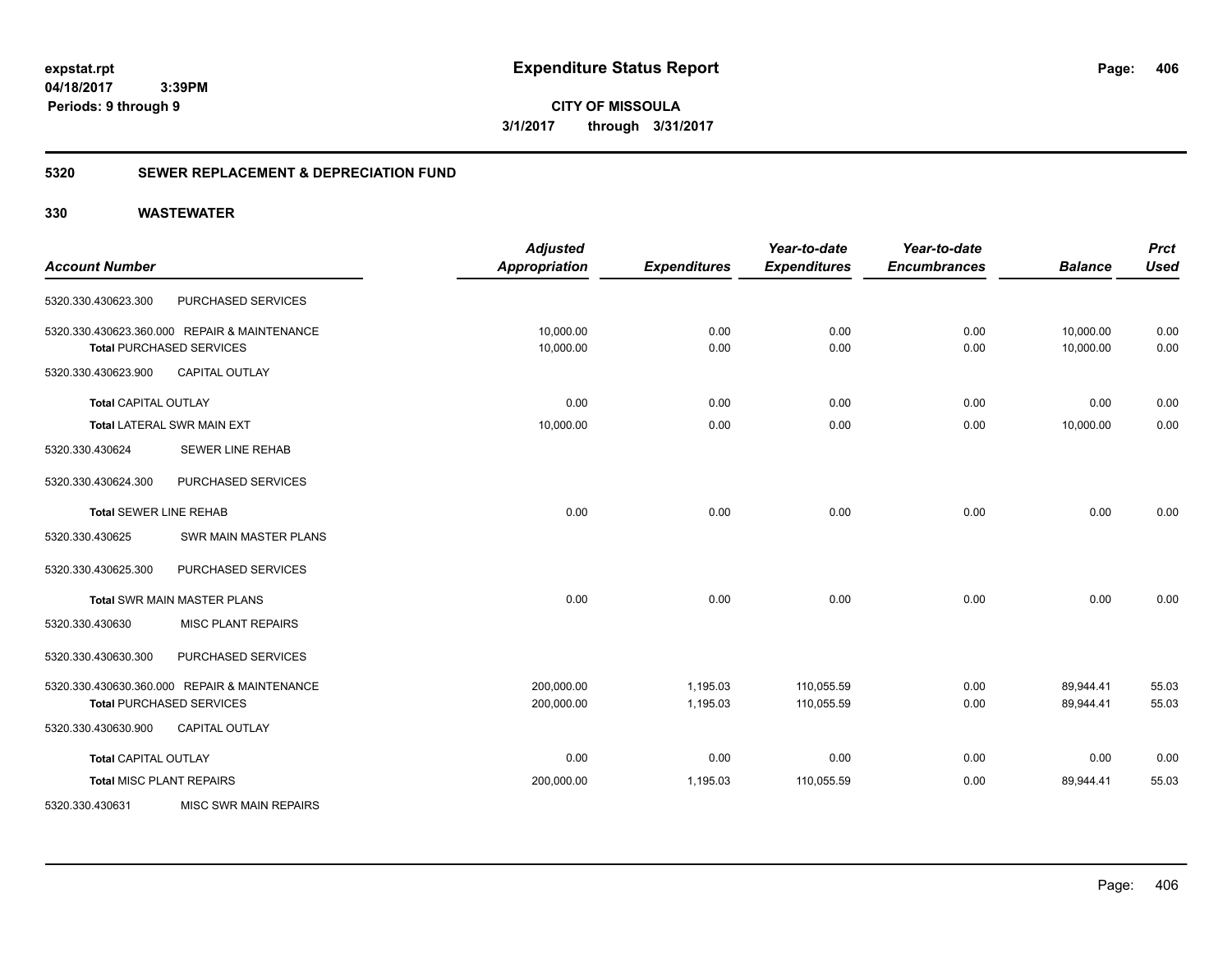**CITY OF MISSOULA 3/1/2017 through 3/31/2017**

## **5320 SEWER REPLACEMENT & DEPRECIATION FUND**

|                                                | <b>Adjusted</b>                                                                           |                                    | Year-to-date                    | Year-to-date                     |                             | <b>Prct</b><br><b>Used</b>   |
|------------------------------------------------|-------------------------------------------------------------------------------------------|------------------------------------|---------------------------------|----------------------------------|-----------------------------|------------------------------|
|                                                |                                                                                           |                                    |                                 |                                  |                             |                              |
|                                                |                                                                                           |                                    |                                 |                                  |                             |                              |
| 5320.330.430631.360.000 MISC SEWER LINE REPAIR | 200,000.00                                                                                | 2,600.00                           | 96,050.52                       | 0.00                             | 103,949.48                  | 48.03                        |
|                                                |                                                                                           |                                    |                                 |                                  |                             | 48.03                        |
|                                                |                                                                                           |                                    |                                 |                                  |                             |                              |
| OTHER OBJECTS                                  |                                                                                           |                                    |                                 |                                  |                             |                              |
| <b>Total OTHER OBJECTS</b>                     | 0.00                                                                                      | 0.00                               | 0.00                            | 0.00                             | 0.00                        | 0.00                         |
| <b>CAPITAL OUTLAY</b>                          |                                                                                           |                                    |                                 |                                  |                             |                              |
| <b>Total DEWATERING SCREW PRESS</b>            | 0.00                                                                                      | 0.00                               | 0.00                            | 0.00                             | 0.00                        | 0.00                         |
| CARAS PARK FORCE MAIN RELOCATION               |                                                                                           |                                    |                                 |                                  |                             |                              |
| PURCHASED SERVICES                             |                                                                                           |                                    |                                 |                                  |                             |                              |
| <b>Total PURCHASED SERVICES</b>                | 0.00                                                                                      | 0.00                               | 0.00                            | 0.00                             | 0.00                        | 0.00                         |
| CAPITAL OUTLAY                                 |                                                                                           |                                    |                                 |                                  |                             |                              |
| Total CARAS PARK FORCE MAIN RELOCATION         | 0.00                                                                                      | 0.00                               | 0.00                            | 0.00                             | 0.00                        | 0.00                         |
| SEWAGE LIFT STATION UPGRADE/REHAB              |                                                                                           |                                    |                                 |                                  |                             |                              |
| PURCHASED SERVICES                             |                                                                                           |                                    |                                 |                                  |                             |                              |
| Total SEWAGE LIFT STATION UPGRADE/REHAB        | 0.00                                                                                      | 0.00                               | 0.00                            | 0.00                             | 0.00                        | 0.00                         |
| WWTP TELEMETRY UPGRADE PROJECT                 |                                                                                           |                                    |                                 |                                  |                             |                              |
| PURCHASED SERVICES                             |                                                                                           |                                    |                                 |                                  |                             |                              |
| <b>Total PURCHASED SERVICES</b>                | 0.00                                                                                      | 0.00                               | 0.00                            | 0.00                             | 0.00                        | 0.00                         |
| CAPITAL OUTLAY                                 |                                                                                           |                                    |                                 |                                  |                             |                              |
|                                                | PURCHASED SERVICES<br><b>Total MISC SWR MAIN REPAIRS</b><br><b>DEWATERING SCREW PRESS</b> | <b>Appropriation</b><br>200,000.00 | <b>Expenditures</b><br>2,600.00 | <b>Expenditures</b><br>96,050.52 | <b>Encumbrances</b><br>0.00 | <b>Balance</b><br>103,949.48 |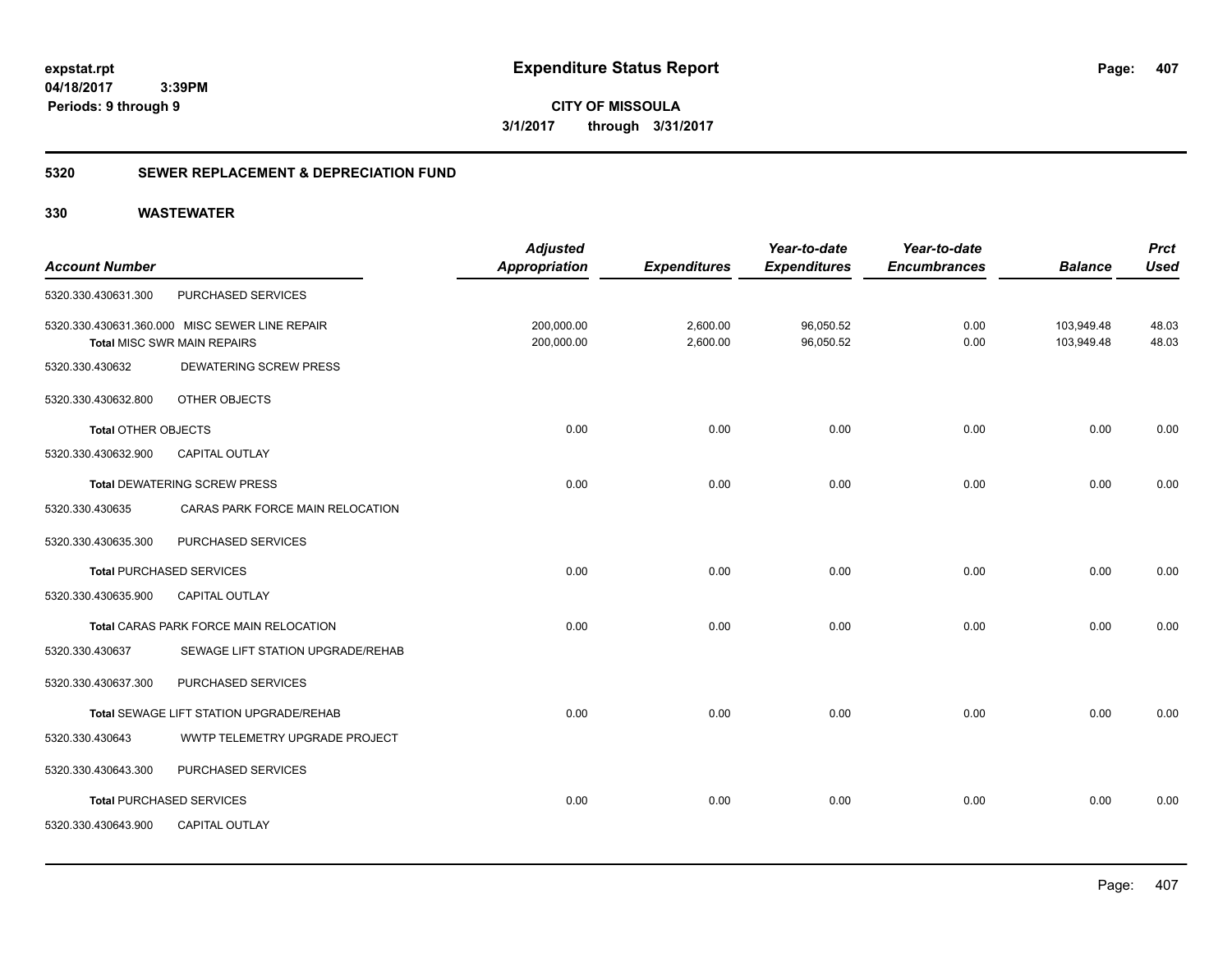**CITY OF MISSOULA 3/1/2017 through 3/31/2017**

## **5320 SEWER REPLACEMENT & DEPRECIATION FUND**

| <b>Account Number</b>          |                                      | <b>Adjusted</b><br><b>Appropriation</b> | <b>Expenditures</b> | Year-to-date<br><b>Expenditures</b> | Year-to-date<br><b>Encumbrances</b> | <b>Balance</b> | <b>Prct</b><br><b>Used</b> |
|--------------------------------|--------------------------------------|-----------------------------------------|---------------------|-------------------------------------|-------------------------------------|----------------|----------------------------|
|                                |                                      |                                         |                     |                                     |                                     |                |                            |
|                                | Total WWTP TELEMETRY UPGRADE PROJECT | 0.00                                    | 0.00                | 0.00                                | 0.00                                | 0.00           | 0.00                       |
| 5320.330.430650                | LAB & TESTING                        |                                         |                     |                                     |                                     |                |                            |
| 5320.330.430650.300            | PURCHASED SERVICES                   |                                         |                     |                                     |                                     |                |                            |
|                                | <b>Total PURCHASED SERVICES</b>      | 0.00                                    | 0.00                | 0.00                                | 0.00                                | 0.00           | 0.00                       |
| 5320.330.430650.900            | CAPITAL OUTLAY                       |                                         |                     |                                     |                                     |                |                            |
| <b>Total LAB &amp; TESTING</b> |                                      | 0.00                                    | 0.00                | 0.00                                | 0.00                                | 0.00           | 0.00                       |
| 5320.330.430651                | TRANSFER TO SEWER LOAN               |                                         |                     |                                     |                                     |                |                            |
| 5320.330.430651.800            | OTHER OBJECTS                        |                                         |                     |                                     |                                     |                |                            |
|                                | Total TRANSFER TO SEWER LOAN         | 0.00                                    | 0.00                | 0.00                                | 0.00                                | 0.00           | 0.00                       |
| 5320.330.430660                | <b>COMPOST</b>                       |                                         |                     |                                     |                                     |                |                            |
| 5320.330.430660.900            | <b>CAPITAL OUTLAY</b>                |                                         |                     |                                     |                                     |                |                            |
| <b>Total COMPOST</b>           |                                      | 0.00                                    | 0.00                | 0.00                                | 0.00                                | 0.00           | 0.00                       |
| 5320.330.430684                | MILLER CREEK SEWER INTERCEPTOR       |                                         |                     |                                     |                                     |                |                            |
| 5320.330.430684.300            | PURCHASED SERVICES                   |                                         |                     |                                     |                                     |                |                            |
|                                | <b>Total PURCHASED SERVICES</b>      | 0.00                                    | 0.00                | 0.00                                | 0.00                                | 0.00           | 0.00                       |
| 5320.330.430684.800            | OTHER OBJECTS                        |                                         |                     |                                     |                                     |                |                            |
|                                | Total MILLER CREEK SEWER INTERCEPTOR | 0.00                                    | 0.00                | 0.00                                | 0.00                                | 0.00           | 0.00                       |
| 5320.330.430689                | FY11 \$1.29M Sewer Bond Construction |                                         |                     |                                     |                                     |                |                            |
| 5320.330.430689.800            | OTHER OBJECTS                        |                                         |                     |                                     |                                     |                |                            |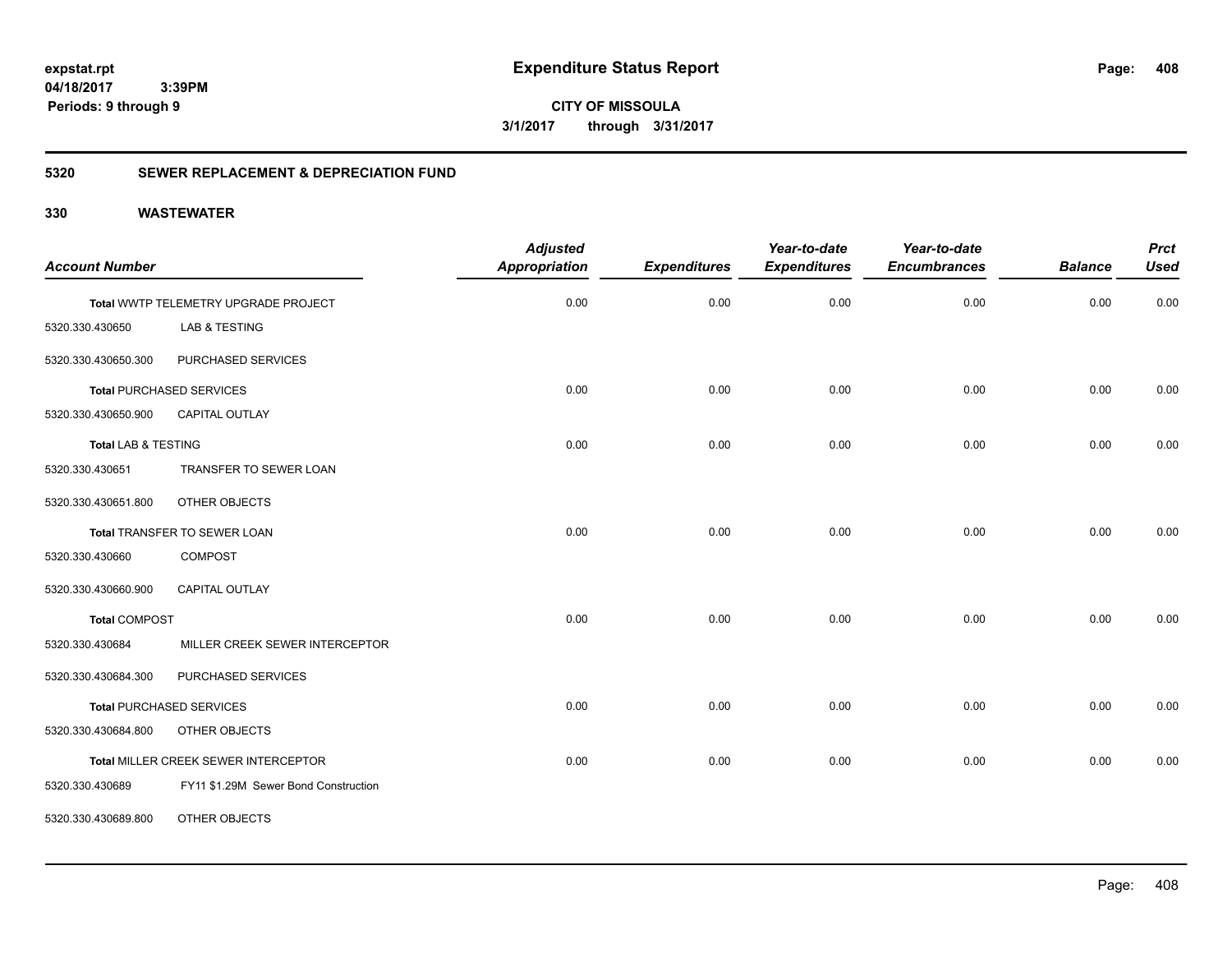**CITY OF MISSOULA 3/1/2017 through 3/31/2017**

## **5320 SEWER REPLACEMENT & DEPRECIATION FUND**

| <b>Account Number</b>            |                                                                                                                               | <b>Adjusted</b><br><b>Appropriation</b> | <b>Expenditures</b>  | Year-to-date<br><b>Expenditures</b> | Year-to-date<br><b>Encumbrances</b> | <b>Balance</b>                        | <b>Prct</b><br><b>Used</b> |
|----------------------------------|-------------------------------------------------------------------------------------------------------------------------------|-----------------------------------------|----------------------|-------------------------------------|-------------------------------------|---------------------------------------|----------------------------|
|                                  | Total FY11 \$1.29M Sewer Bond Construction                                                                                    | 0.00                                    | 0.00                 | 0.00                                | 0.00                                | 0.00                                  | 0.00                       |
| 5320.330.430691                  | HYBRID POPLAR SEWER PROJECT                                                                                                   |                                         |                      |                                     |                                     |                                       |                            |
| 5320.330.430691.900              | <b>CAPITAL OUTLAY</b>                                                                                                         |                                         |                      |                                     |                                     |                                       |                            |
|                                  | Total HYBRID POPLAR SEWER PROJECT                                                                                             | 0.00                                    | 0.00                 | 0.00                                | 0.00                                | 0.00                                  | 0.00                       |
| 5320.330.430702                  | COUNTY RSID WYE SEWER PROJECT                                                                                                 |                                         |                      |                                     |                                     |                                       |                            |
| 5320.330.430702.300              | PURCHASED SERVICES                                                                                                            |                                         |                      |                                     |                                     |                                       |                            |
|                                  | Total COUNTY RSID WYE SEWER PROJECT                                                                                           | 0.00                                    | 0.00                 | 0.00                                | 0.00                                | 0.00                                  | 0.00                       |
| 5320.330.430703                  | <b>Russell St Re-Route</b>                                                                                                    |                                         |                      |                                     |                                     |                                       |                            |
| 5320.330.430703.300              | PURCHASED SERVICES                                                                                                            |                                         |                      |                                     |                                     |                                       |                            |
| <b>Total Russell St Re-Route</b> | 5320.330.430703.350.000 PROFESSIONAL SERVICES                                                                                 | 0.00<br>0.00                            | 2,898.50<br>2,898.50 | 2,898.50<br>2,898.50                | 0.00<br>0.00                        | $-2,898.50$<br>$-2,898.50$            | 0.00<br>0.00               |
| 5320.330.430706                  | <b>RUSSELL ST INTERCEPTOR</b>                                                                                                 |                                         |                      |                                     |                                     |                                       |                            |
| 5320.330.430706.300              | PURCHASED SERVICES                                                                                                            |                                         |                      |                                     |                                     |                                       |                            |
|                                  | 5320.330.430706.350.000 PROFESSIONAL SERVICES<br>5320.330.430706.360.000 REPAIR & MAINTENANCE<br>Total RUSSELL ST INTERCEPTOR | 0.00<br>31,500.00<br>31,500.00          | 0.00<br>0.00<br>0.00 | 6,588.00<br>0.00<br>6,588.00        | 0.00<br>0.00<br>0.00                | $-6,588.00$<br>31,500.00<br>24,912.00 | 0.00<br>0.00<br>20.91      |
| 5320.330.430707                  | <b>RUSSELL ST RE-ROUTE</b>                                                                                                    |                                         |                      |                                     |                                     |                                       |                            |
| 5320.330.430707.300              | PURCHASED SERVICES                                                                                                            |                                         |                      |                                     |                                     |                                       |                            |
|                                  | <b>Total RUSSELL ST RE-ROUTE</b>                                                                                              | 0.00                                    | 0.00                 | 0.00                                | 0.00                                | 0.00                                  | 0.00                       |
| 5320.330.470230                  | <b>PW FACILITY</b>                                                                                                            |                                         |                      |                                     |                                     |                                       |                            |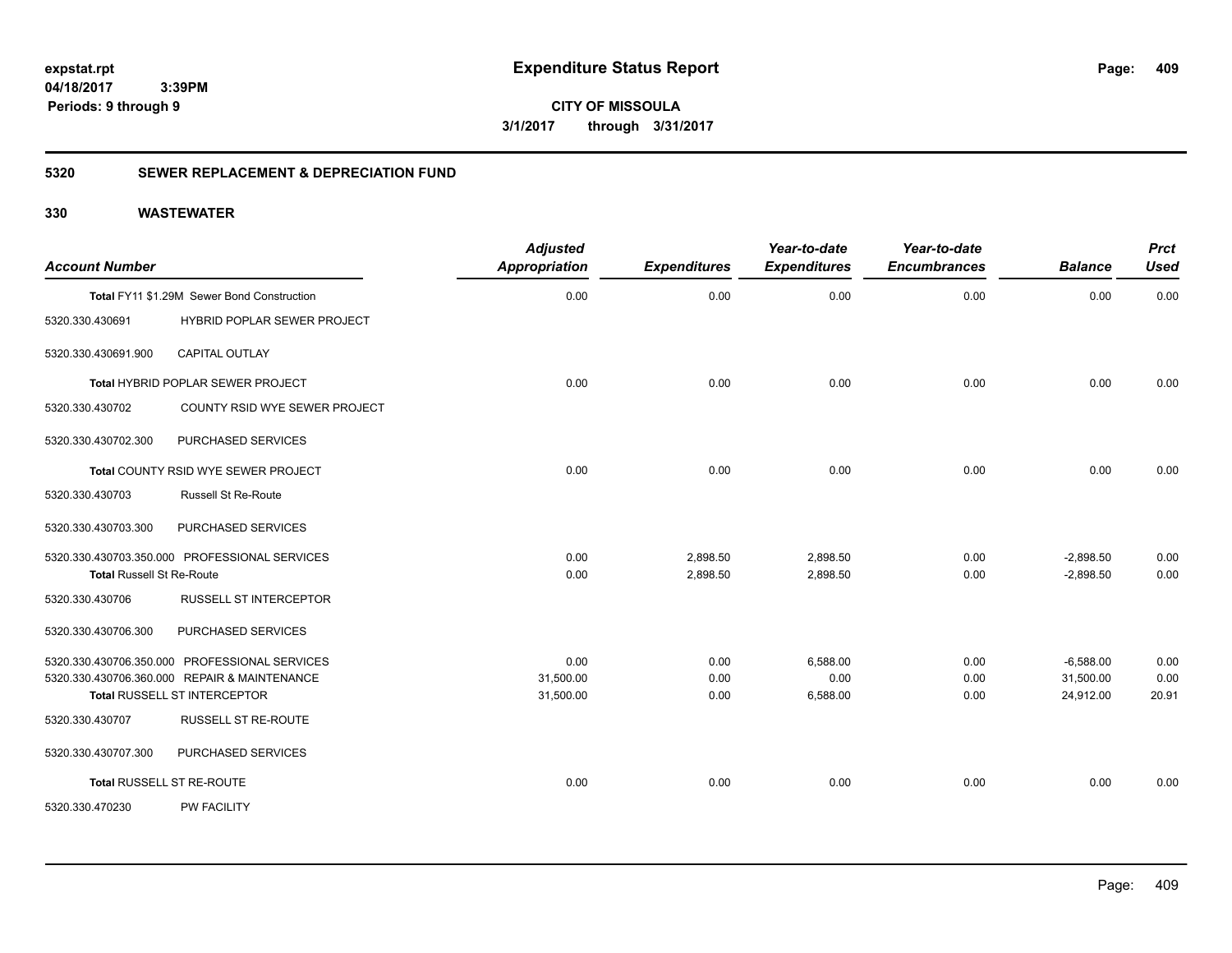**CITY OF MISSOULA 3/1/2017 through 3/31/2017**

## **5320 SEWER REPLACEMENT & DEPRECIATION FUND**

|                                                               |                                                        | <b>Adjusted</b>              |                     | Year-to-date        | Year-to-date        |                              | <b>Prct</b>  |
|---------------------------------------------------------------|--------------------------------------------------------|------------------------------|---------------------|---------------------|---------------------|------------------------------|--------------|
| <b>Account Number</b>                                         |                                                        | <b>Appropriation</b>         | <b>Expenditures</b> | <b>Expenditures</b> | <b>Encumbrances</b> | <b>Balance</b>               | <b>Used</b>  |
| 5320.330.470230.300                                           | PURCHASED SERVICES                                     |                              |                     |                     |                     |                              |              |
|                                                               | <b>Total PURCHASED SERVICES</b>                        | 0.00                         | 0.00                | 0.00                | 0.00                | 0.00                         | 0.00         |
| 5320.330.470230.900                                           | CAPITAL OUTLAY                                         |                              |                     |                     |                     |                              |              |
| 5320.330.470230.920.000 BUILDINGS<br><b>Total PW FACILITY</b> |                                                        | 1,300,000.00<br>1.300.000.00 | 0.00<br>0.00        | 0.00<br>0.00        | 0.00<br>0.00        | 1,300,000.00<br>1.300.000.00 | 0.00<br>0.00 |
| 5320.330.490505                                               | ACCELA LOAN DEBT SERVICE                               |                              |                     |                     |                     |                              |              |
| 5320.330.490505.800                                           | OTHER OBJECTS                                          |                              |                     |                     |                     |                              |              |
|                                                               | Total ACCELA LOAN DEBT SERVICE                         | 0.00                         | 0.00                | 0.00                | 0.00                | 0.00                         | 0.00         |
| 5320.330.490506                                               | CORE FINANCED EQUIPMENT                                |                              |                     |                     |                     |                              |              |
| 5320.330.490506.600                                           | <b>DEBT SERVICE</b>                                    |                              |                     |                     |                     |                              |              |
|                                                               | 5320.330.490506.610.000 FINANCED EQUIPMENT/PRINCIPAL   | 92,749.00                    | 0.00                | 44,932.29           | 0.00                | 47,816.71                    | 48.45        |
|                                                               | 5320.330.490506.620.000 INTEREST / SERVICE FEES        | 2.459.00                     | 0.00                | 2.671.58            | 0.00                | $-212.58$                    | 108.64       |
|                                                               | Total CORE FINANCED EQUIPMENT                          | 95,208.00                    | 0.00                | 47,603.87           | 0.00                | 47,604.13                    | 50.00        |
| 5320.330.490508                                               | EKO COMPOST PURCHASE                                   |                              |                     |                     |                     |                              |              |
| 5320.330.490508.600                                           | <b>DEBT SERVICE</b>                                    |                              |                     |                     |                     |                              |              |
| 5320.330.490508.610.000 EKO-PRINCIPAL                         |                                                        | 0.00                         | 0.00                | 10,000.00           | 0.00                | $-10,000.00$                 | 0.00         |
|                                                               | Total EKO COMPOST PURCHASE                             | 0.00                         | 0.00                | 10,000.00           | 0.00                | $-10,000.00$                 | 0.00         |
| 5320.330.521000                                               | INTERFUND OPERATING TRANSFERS                          |                              |                     |                     |                     |                              |              |
| 5320.330.521000.800                                           | OTHER OBJECTS                                          |                              |                     |                     |                     |                              |              |
|                                                               | Total INTERFUND OPERATING TRANSFERS                    | 0.00                         | 0.00                | 0.00                | 0.00                | 0.00                         | 0.00         |
|                                                               | <b>Total SEWER REPLACEMENT &amp; DEPRECIATION FUND</b> | 1,836,708.00                 | 6,693.53            | 273,196.48          | 0.00                | 1,563,511.52                 | 14.87        |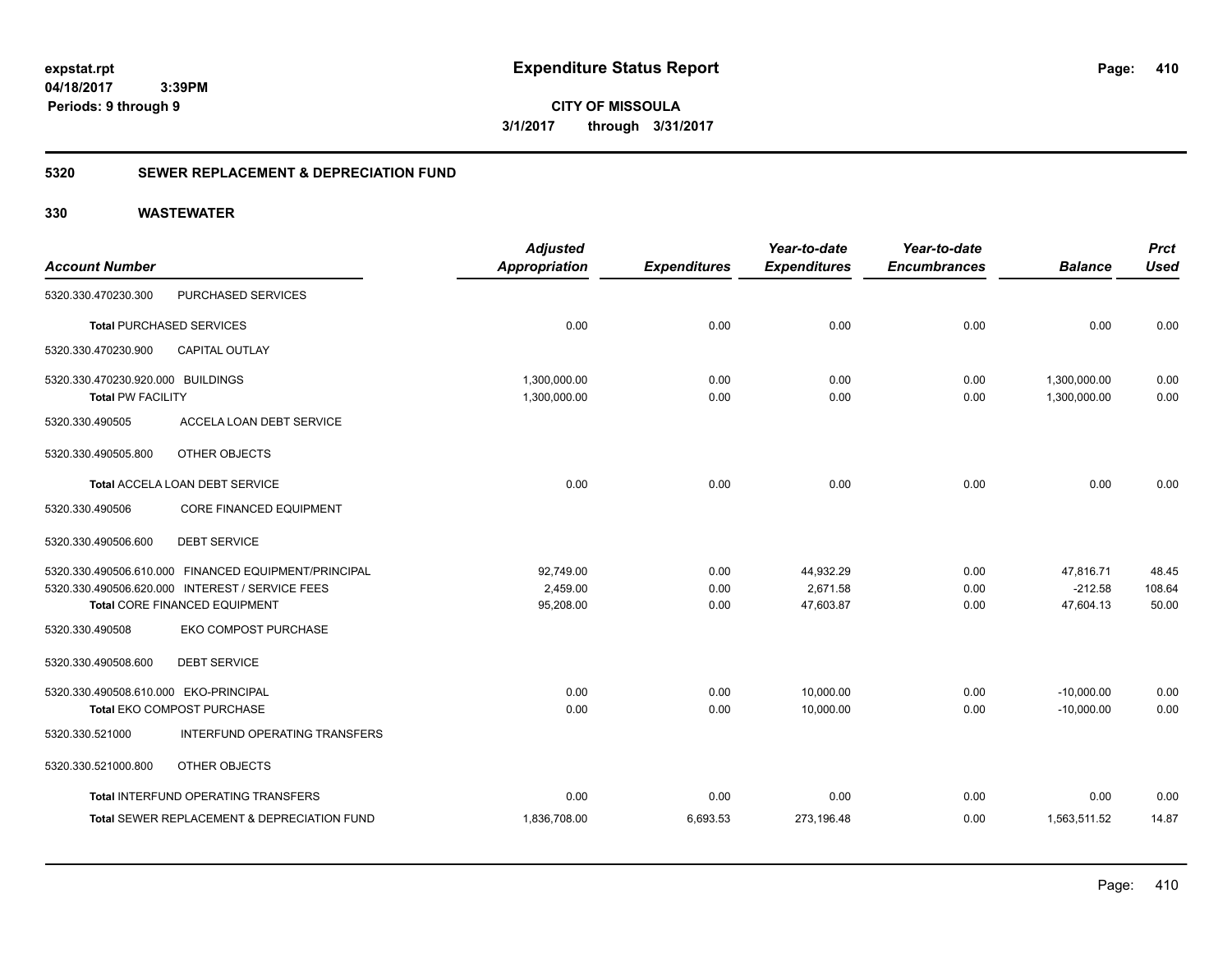## **5325 SEWER DEVELOPMENT FEE FUND**

| <b>Account Number</b>           |                                                                                           | <b>Adjusted</b><br>Appropriation | <b>Expenditures</b> | Year-to-date<br><b>Expenditures</b> | Year-to-date<br><b>Encumbrances</b> | <b>Balance</b>         | <b>Prct</b><br><b>Used</b> |
|---------------------------------|-------------------------------------------------------------------------------------------|----------------------------------|---------------------|-------------------------------------|-------------------------------------|------------------------|----------------------------|
| 5325.330.430630                 | <b>COLLECTIONS &amp; TRANSMISSIONS</b>                                                    |                                  |                     |                                     |                                     |                        |                            |
| 5325.330.430630.900             | CAPITAL OUTLAY                                                                            |                                  |                     |                                     |                                     |                        |                            |
|                                 | 5325.330.430630.930.000 OLD HYW 93 SEWER INTERCEPTOR<br>Total COLLECTIONS & TRANSMISSIONS | 923,994.00<br>923,994.00         | 0.00<br>0.00        | 834,779.55<br>834,779.55            | 0.00<br>0.00                        | 89,214.45<br>89,214.45 | 90.34<br>90.34             |
| 5325.330.430632                 | <b>DEWATERING SCREW PRESS</b>                                                             |                                  |                     |                                     |                                     |                        |                            |
| 5325.330.430632.300             | PURCHASED SERVICES                                                                        |                                  |                     |                                     |                                     |                        |                            |
| <b>Total PURCHASED SERVICES</b> |                                                                                           | 0.00                             | 0.00                | 0.00                                | 0.00                                | 0.00                   | 0.00                       |
| 5325.330.430632.900             | <b>CAPITAL OUTLAY</b>                                                                     |                                  |                     |                                     |                                     |                        |                            |
|                                 | <b>Total DEWATERING SCREW PRESS</b>                                                       | 0.00                             | 0.00                | 0.00                                | 0.00                                | 0.00                   | 0.00                       |
| 5325.330.430636                 | OVERSIZING ASSISTANCE                                                                     |                                  |                     |                                     |                                     |                        |                            |
| 5325.330.430636.900             | CAPITAL OUTLAY                                                                            |                                  |                     |                                     |                                     |                        |                            |
|                                 | 5325.330.430636.930.000 OVERSIZING ASSISTANCE<br>Total OVERSIZING ASSISTANCE              | 50,000.00<br>50,000.00           | 0.00<br>0.00        | 7,580.00<br>7,580.00                | 0.00<br>0.00                        | 42,420.00<br>42,420.00 | 15.16<br>15.16             |
| 5325.330.430637                 | SEWAGE LIFT STATION UPGRADE/REHAB                                                         |                                  |                     |                                     |                                     |                        |                            |
| 5325.330.430637.300             | PURCHASED SERVICES                                                                        |                                  |                     |                                     |                                     |                        |                            |
|                                 | Total SEWAGE LIFT STATION UPGRADE/REHAB                                                   | 0.00                             | 0.00                | 0.00                                | 0.00                                | 0.00                   | 0.00                       |
| 5325.330.430660                 | <b>COMPOST</b>                                                                            |                                  |                     |                                     |                                     |                        |                            |
| 5325.330.430660.300             | PURCHASED SERVICES                                                                        |                                  |                     |                                     |                                     |                        |                            |
| <b>Total COMPOST</b>            |                                                                                           | 0.00                             | 0.00                | 0.00                                | 0.00                                | 0.00                   | 0.00                       |
| 5325.330.430663                 | AIRPORT INTECEPTOR                                                                        |                                  |                     |                                     |                                     |                        |                            |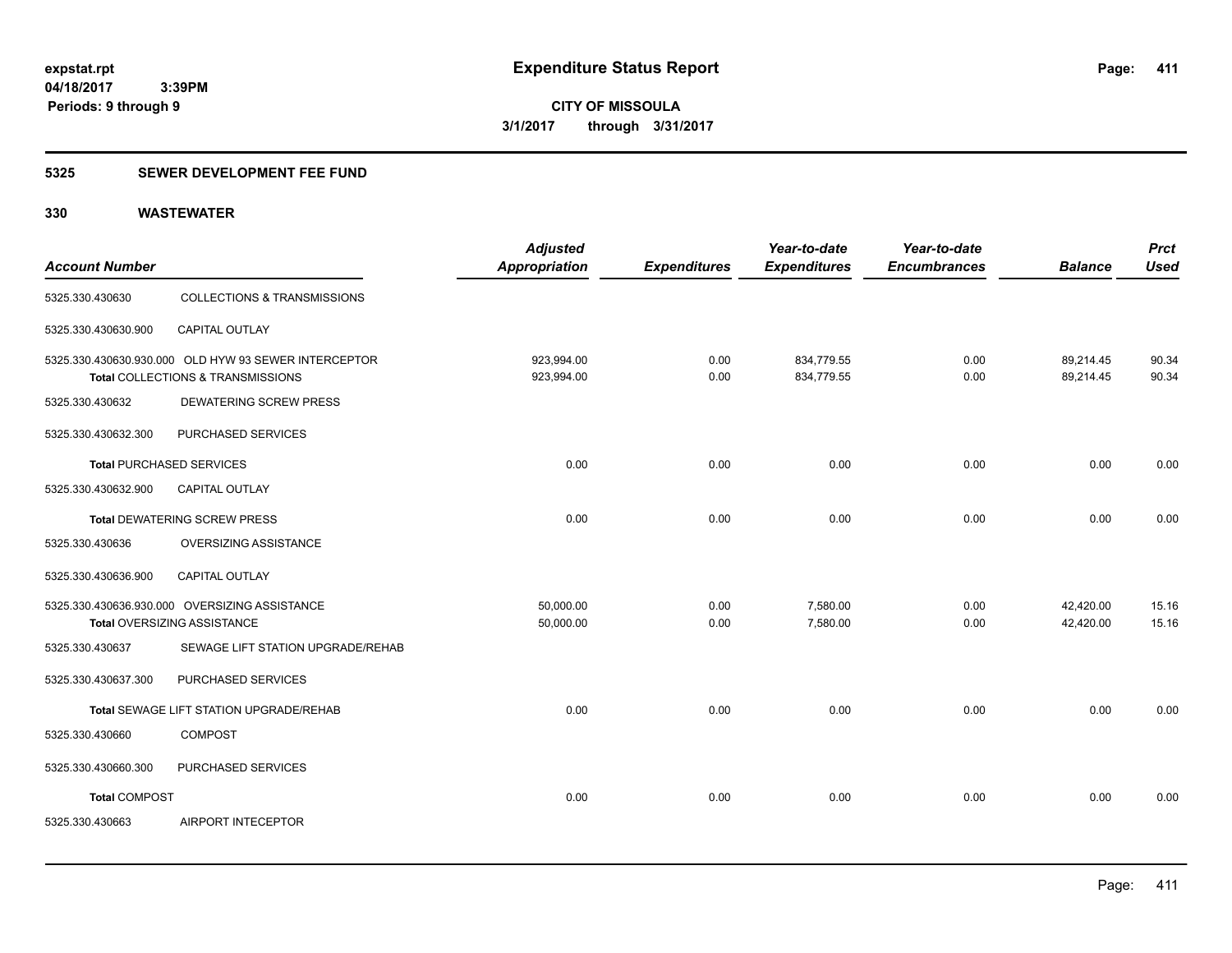## **5325 SEWER DEVELOPMENT FEE FUND**

| <b>Account Number</b>                  |                                                  | <b>Adjusted</b><br><b>Appropriation</b> | <b>Expenditures</b> | Year-to-date<br><b>Expenditures</b> | Year-to-date<br><b>Encumbrances</b> | <b>Balance</b> | <b>Prct</b><br><b>Used</b> |
|----------------------------------------|--------------------------------------------------|-----------------------------------------|---------------------|-------------------------------------|-------------------------------------|----------------|----------------------------|
| 5325.330.430663.300                    | PURCHASED SERVICES                               |                                         |                     |                                     |                                     |                |                            |
|                                        | <b>Total PURCHASED SERVICES</b>                  | 0.00                                    | 0.00                | 0.00                                | 0.00                                | 0.00           | 0.00                       |
| 5325.330.430663.900                    | CAPITAL OUTLAY                                   |                                         |                     |                                     |                                     |                |                            |
|                                        | <b>Total AIRPORT INTECEPTOR</b>                  | 0.00                                    | 0.00                | 0.00                                | 0.00                                | 0.00           | 0.00                       |
| 5325.330.430683                        | TWITE PUMP STATION                               |                                         |                     |                                     |                                     |                |                            |
| 5325.330.430683.300                    | PURCHASED SERVICES                               |                                         |                     |                                     |                                     |                |                            |
|                                        | <b>Total PURCHASED SERVICES</b>                  | 0.00                                    | 0.00                | 0.00                                | 0.00                                | 0.00           | 0.00                       |
| 5325.330.430683.900                    | <b>CAPITAL OUTLAY</b>                            |                                         |                     |                                     |                                     |                |                            |
| <b>Total TWITE PUMP STATION</b>        |                                                  | 0.00                                    | 0.00                | 0.00                                | 0.00                                | 0.00           | 0.00                       |
| 5325.330.430684                        | MILLER CREEK INTERCEPTOR                         |                                         |                     |                                     |                                     |                |                            |
| 5325.330.430684.900                    | CAPITAL OUTLAY                                   |                                         |                     |                                     |                                     |                |                            |
|                                        | Total MILLER CREEK INTERCEPTOR                   | 0.00                                    | 0.00                | 0.00                                | 0.00                                | 0.00           | 0.00                       |
| 5325.330.430690                        | <b>EKO COMPOST</b>                               |                                         |                     |                                     |                                     |                |                            |
| 5325.330.430690.300                    | PURCHASED SERVICES                               |                                         |                     |                                     |                                     |                |                            |
|                                        | 5325.330.430690.350.000 PROFESSIONAL SERVICES    | 0.00                                    | 0.00                | 12,564.88                           | 0.00                                | $-12,564.88$   | 0.00                       |
| 5325.330.430690.800                    | <b>Total PURCHASED SERVICES</b><br>OTHER OBJECTS | 0.00                                    | 0.00                | 12,564.88                           | 0.00                                | $-12,564.88$   | 0.00                       |
|                                        |                                                  |                                         |                     |                                     |                                     |                |                            |
| Total OTHER OBJECTS                    |                                                  | 0.00                                    | 0.00                | 0.00                                | 0.00                                | 0.00           | 0.00                       |
| 5325.330.430690.900                    | CAPITAL OUTLAY                                   |                                         |                     |                                     |                                     |                |                            |
| 5325.330.430690.900.000 CAPITAL OUTLAY |                                                  | 0.00                                    | 0.00                | 14,082.50                           | 0.00                                | $-14,082.50$   | 0.00                       |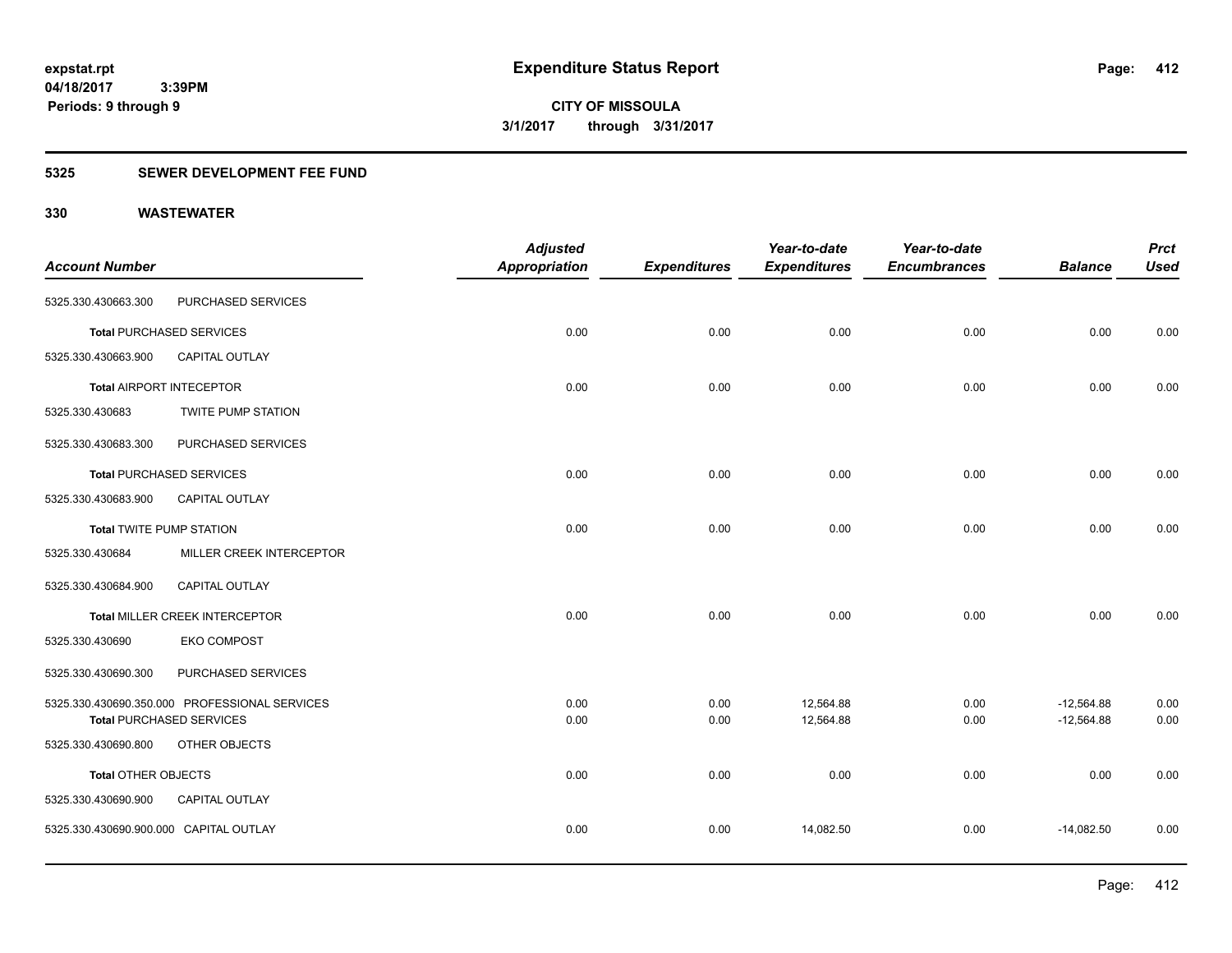## **5325 SEWER DEVELOPMENT FEE FUND**

| <b>Account Number</b>         |                                               | <b>Adjusted</b><br><b>Appropriation</b> | <b>Expenditures</b> | Year-to-date<br><b>Expenditures</b> | Year-to-date<br><b>Encumbrances</b> | <b>Balance</b> | <b>Prct</b><br><b>Used</b> |
|-------------------------------|-----------------------------------------------|-----------------------------------------|---------------------|-------------------------------------|-------------------------------------|----------------|----------------------------|
| <b>Total CAPITAL OUTLAY</b>   |                                               | 0.00                                    | 0.00                | 14,082.50                           | 0.00                                | $-14,082.50$   | 0.00                       |
| Total EKO COMPOST             |                                               | 0.00                                    | 0.00                | 26,647.38                           | 0.00                                | $-26,647.38$   | 0.00                       |
| 5325.330.430697               | <b>BROADWAY INTERCEPTOR</b>                   |                                         |                     |                                     |                                     |                |                            |
| 5325.330.430697.900           | <b>CAPITAL OUTLAY</b>                         |                                         |                     |                                     |                                     |                |                            |
|                               | 5325.330.430697.930.000 BROADWAY INTERCEPTOR  | 145,000.00                              | 4,056.50            | 11,021.25                           | 0.00                                | 133,978.75     | 7.60                       |
|                               | <b>Total BROADWAY INTERCEPTOR</b>             | 145,000.00                              | 4,056.50            | 11,021.25                           | 0.00                                | 133,978.75     | 7.60                       |
| 5325.330.430706               | <b>RUSSELL ST INTERCEPTOR</b>                 |                                         |                     |                                     |                                     |                |                            |
| 5325.330.430706.300           | PURCHASED SERVICES                            |                                         |                     |                                     |                                     |                |                            |
|                               | Total RUSSELL ST INTERCEPTOR                  | 0.00                                    | 0.00                | 0.00                                | 0.00                                | 0.00           | 0.00                       |
| 5325.330.430711               | *** Title Not Found ***                       |                                         |                     |                                     |                                     |                |                            |
| 5325.330.430711.900           | CAPITAL OUTLAY                                |                                         |                     |                                     |                                     |                |                            |
| Total *** Title Not Found *** |                                               | 0.00                                    | 0.00                | 0.00                                | 0.00                                | 0.00           | 0.00                       |
| 5325.330.490508               | EKO COMPOST PURCHASE                          |                                         |                     |                                     |                                     |                |                            |
| 5325.330.490508.300           | PURCHASED SERVICES                            |                                         |                     |                                     |                                     |                |                            |
|                               | 5325.330.490508.350.000 PROFESSIONAL SERVICES | 0.00                                    | 0.00                | 22,500.00                           | 0.00                                | $-22,500.00$   | 0.00                       |
|                               | <b>Total PURCHASED SERVICES</b>               | 0.00                                    | 0.00                | 22,500.00                           | 0.00                                | $-22,500.00$   | 0.00                       |
| 5325.330.490508.600           | <b>DEBT SERVICE</b>                           |                                         |                     |                                     |                                     |                |                            |
| <b>Total DEBT SERVICE</b>     |                                               | 0.00                                    | 0.00                | 0.00                                | 0.00                                | 0.00           | 0.00                       |
| 5325.330.490508.900           | <b>CAPITAL OUTLAY</b>                         |                                         |                     |                                     |                                     |                |                            |
| <b>Total CAPITAL OUTLAY</b>   |                                               | 0.00                                    | 0.00                | 0.00                                | 0.00                                | 0.00           | 0.00                       |
|                               | Total EKO COMPOST PURCHASE                    | 0.00                                    | 0.00                | 22,500.00                           | 0.00                                | $-22,500.00$   | 0.00                       |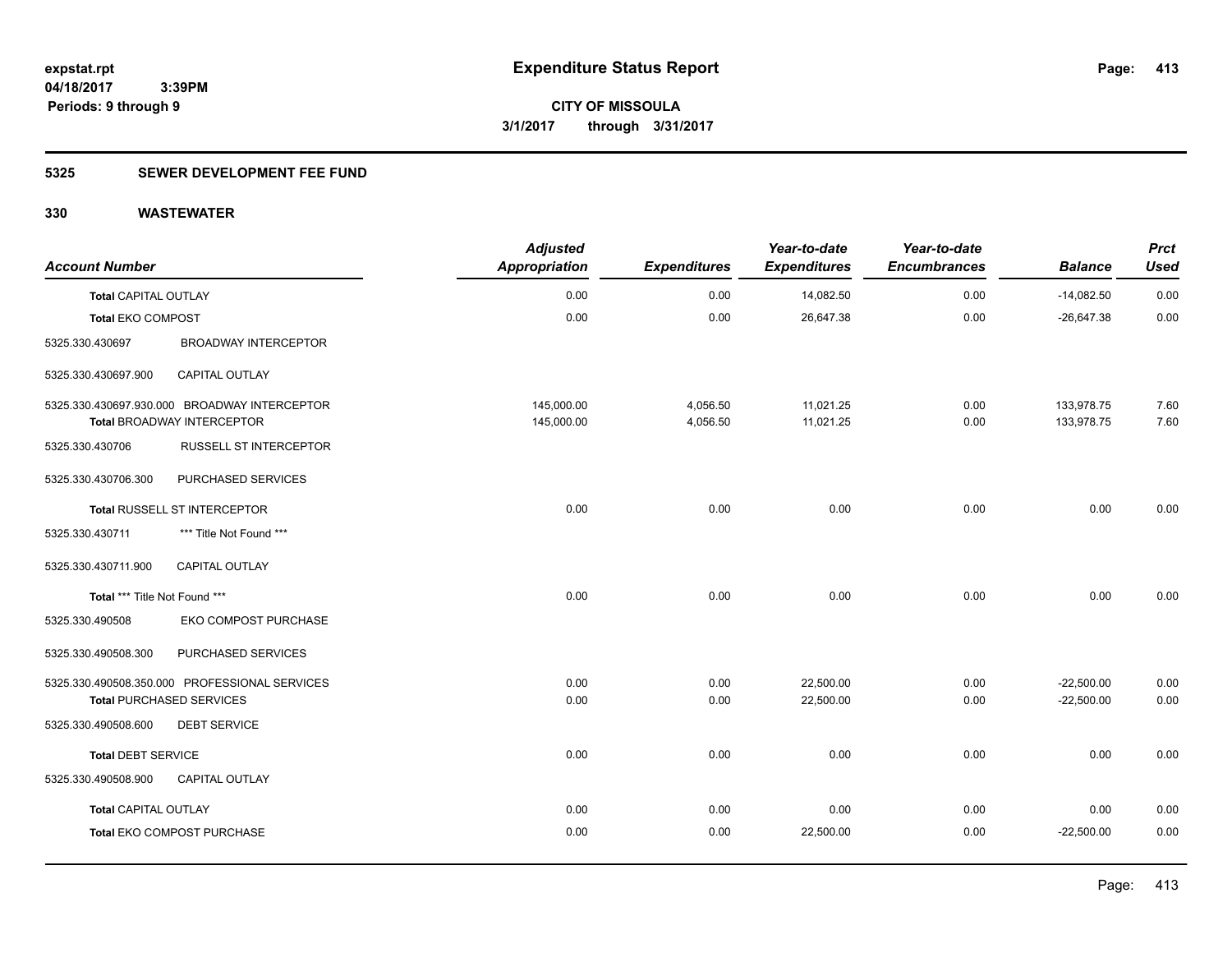**CITY OF MISSOULA 3/1/2017 through 3/31/2017**

# **5325 SEWER DEVELOPMENT FEE FUND**

| <b>Account Number</b>     |                                         | Adjusted<br>Appropriation | <b>Expenditures</b> | Year-to-date<br><b>Expenditures</b> | Year-to-date<br><b>Encumbrances</b> | <b>Balance</b> | <b>Prct</b><br><b>Used</b> |
|---------------------------|-----------------------------------------|---------------------------|---------------------|-------------------------------------|-------------------------------------|----------------|----------------------------|
| 5325.330.499999           | <b>NEW REQUESTS</b>                     |                           |                     |                                     |                                     |                |                            |
| 5325.330.499999.900       | <b>CAPITAL OUTLAY</b>                   |                           |                     |                                     |                                     |                |                            |
| <b>Total NEW REQUESTS</b> |                                         | 0.00                      | 0.00                | 0.00                                | 0.00                                | 0.00           | 0.00                       |
| 5325.330.510110           | <b>MERCHANT SERVICES</b>                |                           |                     |                                     |                                     |                |                            |
| 5325.330.510110.500       | <b>FIXED CHARGES</b>                    |                           |                     |                                     |                                     |                |                            |
|                           | <b>Total MERCHANT SERVICES</b>          | 0.00                      | 0.00                | 0.00                                | 0.00                                | 0.00           | 0.00                       |
|                           | <b>Total SEWER DEVELOPMENT FEE FUND</b> | 1,118,994.00              | 4,056.50            | 902,528.18                          | 0.00                                | 216,465.82     | 80.66                      |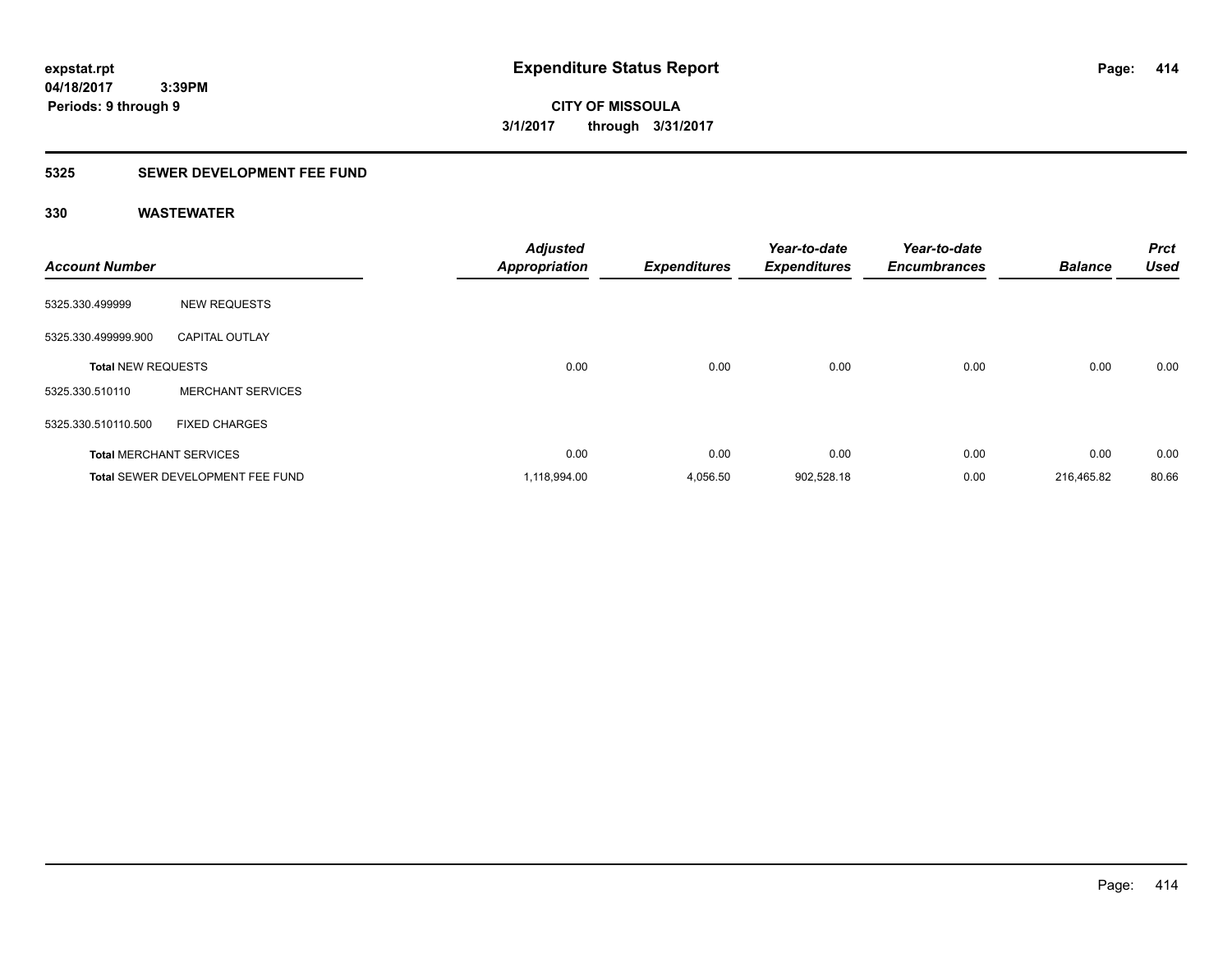#### **5340 SEWER CONSTRUCTION FUND**

|                            |                                                                                              | <b>Adjusted</b>              |                     | Year-to-date         | Year-to-date        |                              | <b>Prct</b>  |
|----------------------------|----------------------------------------------------------------------------------------------|------------------------------|---------------------|----------------------|---------------------|------------------------------|--------------|
| <b>Account Number</b>      |                                                                                              | Appropriation                | <b>Expenditures</b> | <b>Expenditures</b>  | <b>Encumbrances</b> | <b>Balance</b>               | <b>Used</b>  |
| 5340.330.430620            | <b>FACILITIES</b>                                                                            |                              |                     |                      |                     |                              |              |
| 5340.330.430620.900        | CAPITAL OUTLAY                                                                               |                              |                     |                      |                     |                              |              |
| <b>Total FACILITIES</b>    |                                                                                              | 0.00                         | 0.00                | 0.00                 | 0.00                | 0.00                         | 0.00         |
| 5340.330.430631            | UV DISINFECTION                                                                              |                              |                     |                      |                     |                              |              |
| 5340.330.430631.300        | PURCHASED SERVICES                                                                           |                              |                     |                      |                     |                              |              |
| Total UV DISINFECTION      |                                                                                              | 0.00                         | 0.00                | 0.00                 | 0.00                | 0.00                         | 0.00         |
| 5340.330.430632            | <b>DEWATERING SCREW PRESS</b>                                                                |                              |                     |                      |                     |                              |              |
| 5340.330.430632.800        | OTHER OBJECTS                                                                                |                              |                     |                      |                     |                              |              |
| <b>Total OTHER OBJECTS</b> |                                                                                              | 0.00                         | 0.00                | 0.00                 | 0.00                | 0.00                         | 0.00         |
| 5340.330.430632.900        | CAPITAL OUTLAY                                                                               |                              |                     |                      |                     |                              |              |
|                            | 5340.330.430632.930.000 SOLIDS DEWATERING SCREW PRESS<br><b>Total DEWATERING SCREW PRESS</b> | 1,179,100.00<br>1,179,100.00 | 0.00<br>0.00        | 2,641.73<br>2,641.73 | 0.00<br>0.00        | 1,176,458.27<br>1,176,458.27 | 0.22<br>0.22 |
| 5340.330.430682            | RESERVE ST LIFT STATION                                                                      |                              |                     |                      |                     |                              |              |
| 5340.330.430682.900        | CAPITAL OUTLAY                                                                               |                              |                     |                      |                     |                              |              |
|                            | 5340.330.430682.930.000 RESERVE ST LIFT STATION                                              | 569,000.00                   | 9,415.65            | 38,771.63            | 0.00                | 530,228.37                   | 6.81         |
|                            | Total RESERVE ST LIFT STATION                                                                | 569,000.00                   | 9,415.65            | 38,771.63            | 0.00                | 530,228.37                   | 6.81         |
| 5340.330.430697            | <b>BROADWAY INTERCEPTOR</b>                                                                  |                              |                     |                      |                     |                              |              |
| 5340.330.430697.300        | PURCHASED SERVICES                                                                           |                              |                     |                      |                     |                              |              |
|                            | Total BROADWAY INTERCEPTOR                                                                   | 0.00                         | 0.00                | 0.00                 | 0.00                | 0.00                         | 0.00         |
| 5340.330.430700            | <b>LINDA VISTA BLVD</b>                                                                      |                              |                     |                      |                     |                              |              |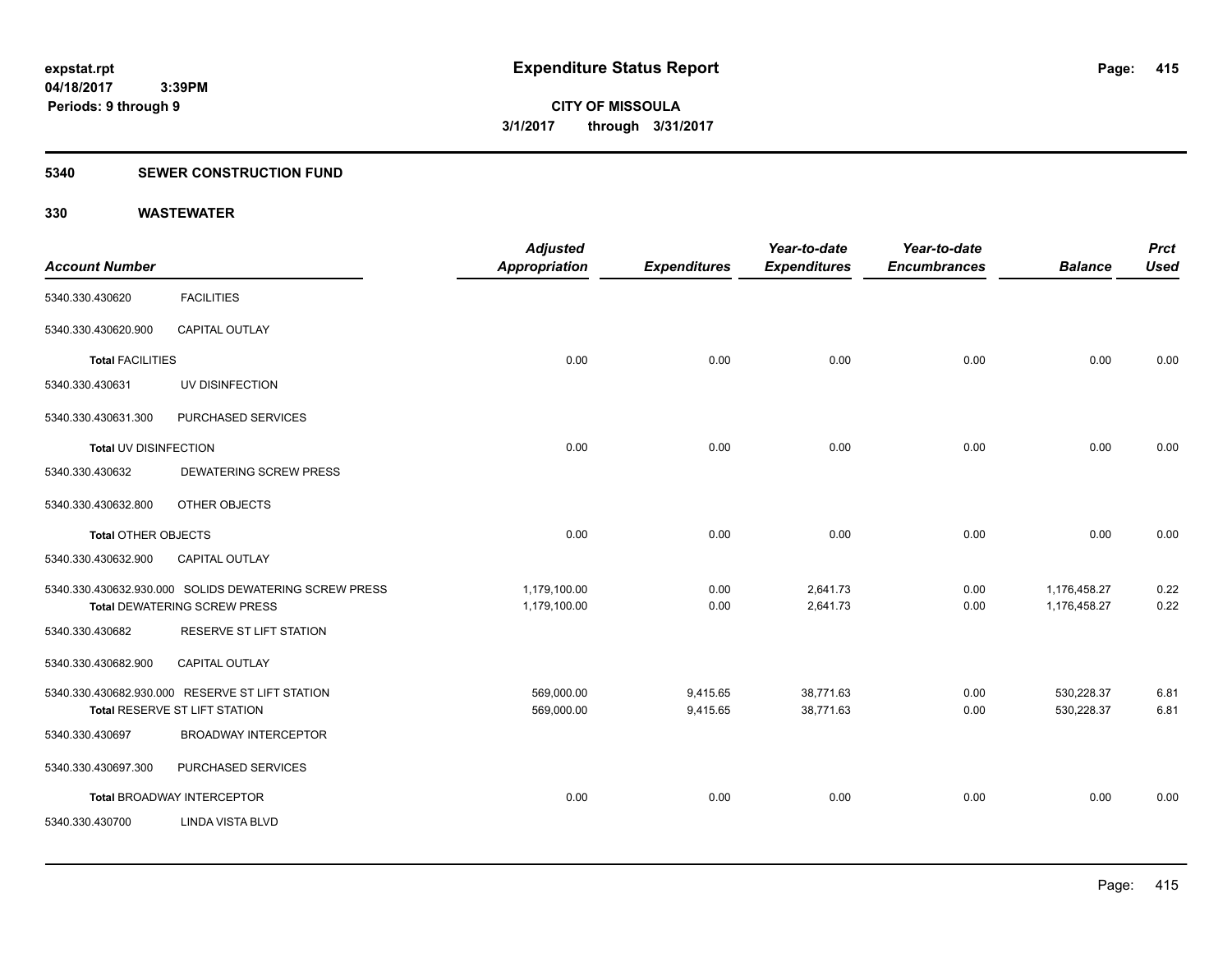#### **5340 SEWER CONSTRUCTION FUND**

|                                          |                                | <b>Adjusted</b>      |                     | Year-to-date        | Year-to-date        |                | <b>Prct</b> |
|------------------------------------------|--------------------------------|----------------------|---------------------|---------------------|---------------------|----------------|-------------|
| <b>Account Number</b>                    |                                | <b>Appropriation</b> | <b>Expenditures</b> | <b>Expenditures</b> | <b>Encumbrances</b> | <b>Balance</b> | <b>Used</b> |
| 5340.330.430700.900                      | <b>CAPITAL OUTLAY</b>          |                      |                     |                     |                     |                |             |
| 5340.330.430700.930.000 LINDA VISTA BLVD |                                | 769,866.00           | 0.00                | 530,800.64          | 0.00                | 239,065.36     | 68.95       |
| <b>Total LINDA VISTA BLVD</b>            |                                | 769,866.00           | 0.00                | 530,800.64          | 0.00                | 239,065.36     | 68.95       |
| 5340.330.430701                          | E RESERVE ST COLLECTOR         |                      |                     |                     |                     |                |             |
| 5340.330.430701.800                      | OTHER OBJECTS                  |                      |                     |                     |                     |                |             |
| <b>Total OTHER OBJECTS</b>               |                                | 0.00                 | 0.00                | 0.00                | 0.00                | 0.00           | 0.00        |
| 5340.330.430701.900                      | <b>CAPITAL OUTLAY</b>          |                      |                     |                     |                     |                |             |
|                                          | Total E RESERVE ST COLLECTOR   | 0.00                 | 0.00                | 0.00                | 0.00                | 0.00           | 0.00        |
| 5340.330.510110                          | <b>MERCHANT SERVICES</b>       |                      |                     |                     |                     |                |             |
| 5340.330.510110.500                      | <b>FIXED CHARGES</b>           |                      |                     |                     |                     |                |             |
|                                          | <b>Total MERCHANT SERVICES</b> | 0.00                 | 0.00                | 0.00                | 0.00                | 0.00           | 0.00        |
| <b>Total WASTEWATER</b>                  |                                | 2,517,966.00         | 9,415.65            | 572,214.00          | 0.00                | 1,945,752.00   | 22.73       |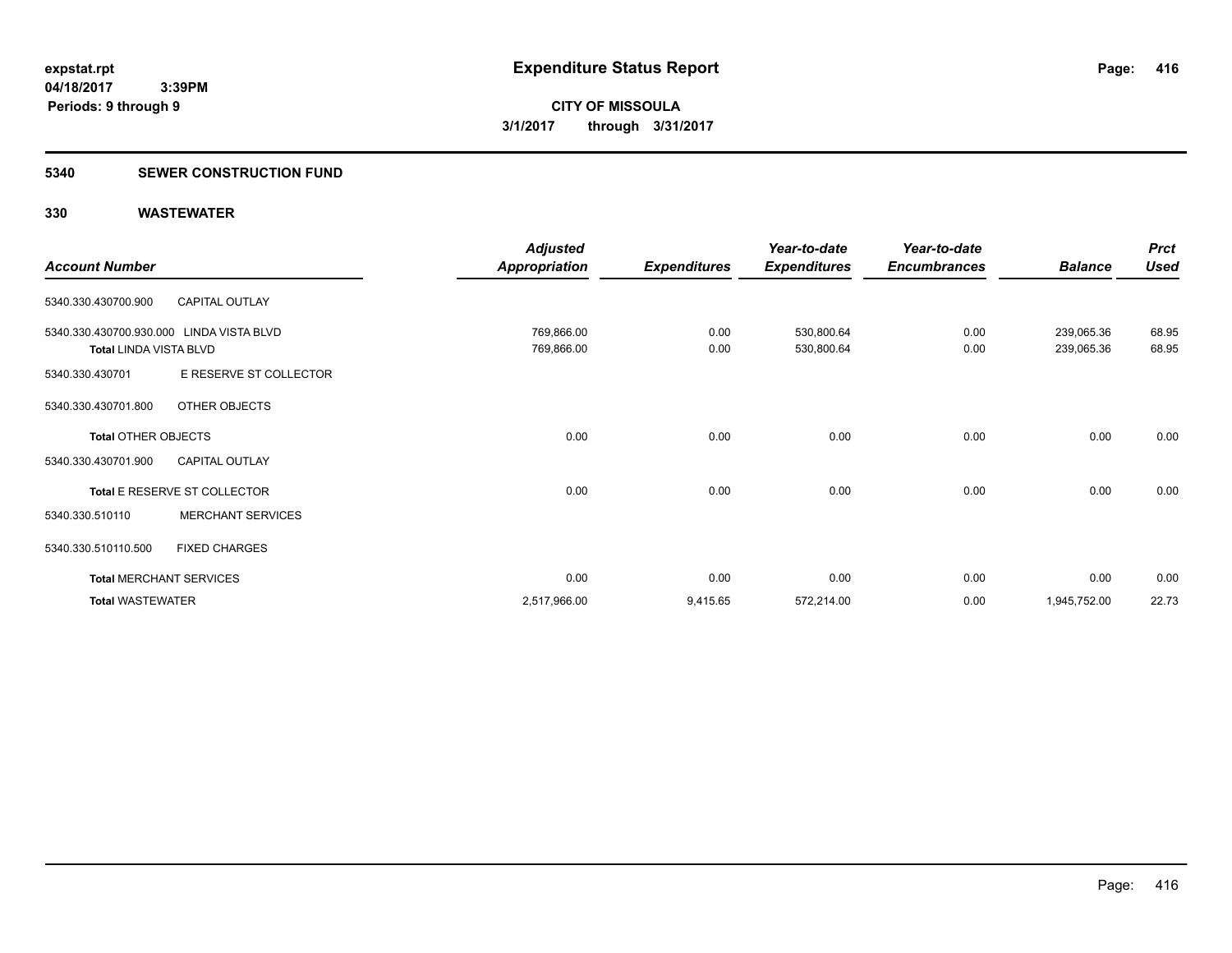### **5340 SEWER CONSTRUCTION FUND**

## **334 STORM WATER**

| <b>Account Number</b>          |                    | <b>Adjusted</b><br><b>Appropriation</b> | <b>Expenditures</b> | Year-to-date<br><b>Expenditures</b> | Year-to-date<br><b>Encumbrances</b> | <b>Balance</b> | <b>Prct</b><br>Used |
|--------------------------------|--------------------|-----------------------------------------|---------------------|-------------------------------------|-------------------------------------|----------------|---------------------|
| 5340.334.430210                | ADMINISTRATION     |                                         |                     |                                     |                                     |                |                     |
| 5340.334.430210.100            | PERSONAL SERVICES  |                                         |                     |                                     |                                     |                |                     |
| <b>Total PERSONAL SERVICES</b> |                    | 0.00                                    | 0.00                | 0.00                                | 0.00                                | 0.00           | 0.00                |
| 5340.334.430210.200            | <b>SUPPLIES</b>    |                                         |                     |                                     |                                     |                |                     |
| <b>Total SUPPLIES</b>          |                    | 0.00                                    | 0.00                | 0.00                                | 0.00                                | 0.00           | 0.00                |
| 5340.334.430210.300            | PURCHASED SERVICES |                                         |                     |                                     |                                     |                |                     |
| <b>Total STORM WATER</b>       |                    | 0.00                                    | 0.00                | 0.00                                | 0.00                                | 0.00           | 0.00                |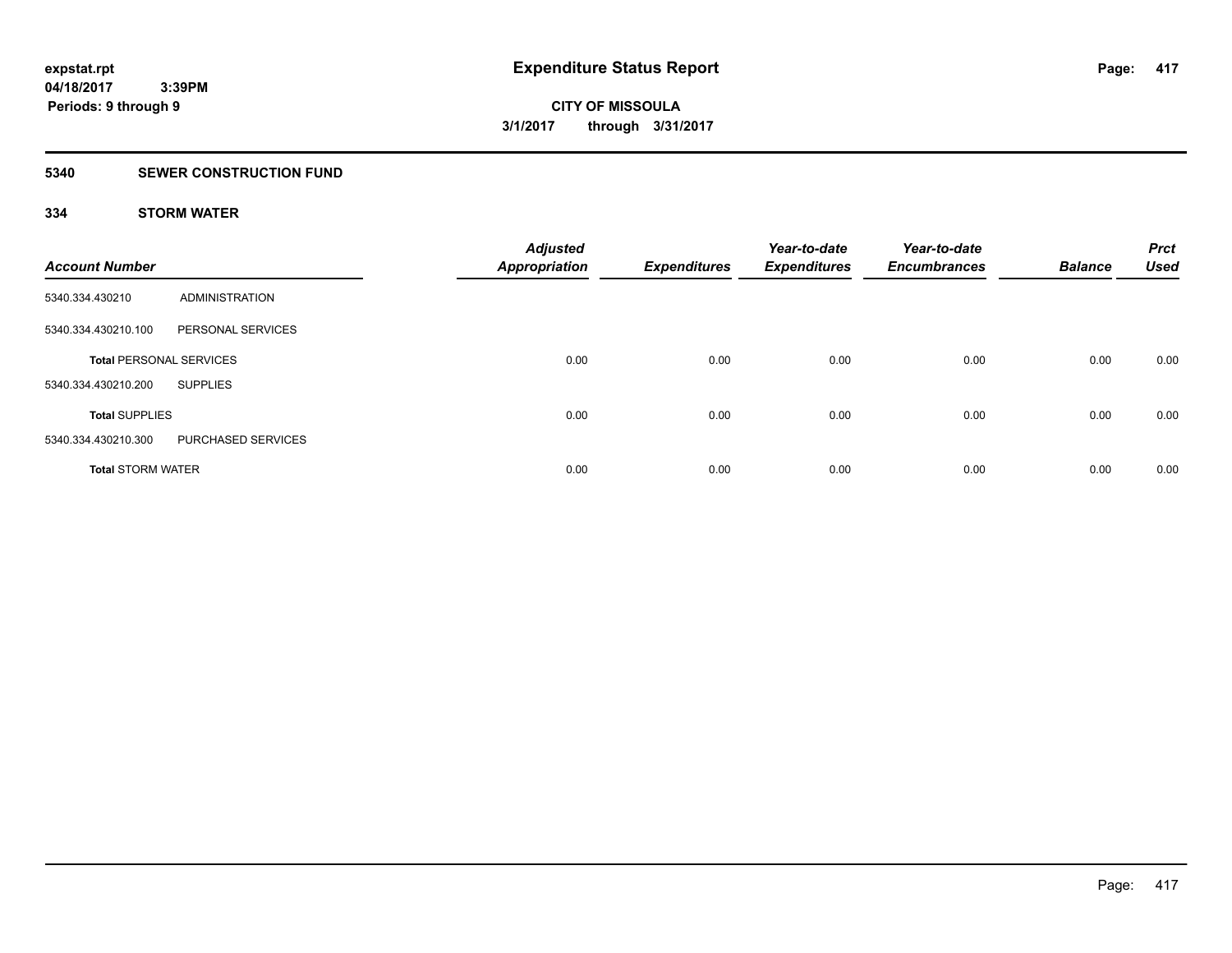#### **5340 SEWER CONSTRUCTION FUND**

## **390 NON-DEPARTMENTAL**

| <b>Account Number</b>                |                                      | <b>Adjusted</b><br><b>Appropriation</b> | <b>Expenditures</b> | Year-to-date<br><b>Expenditures</b> | Year-to-date<br><b>Encumbrances</b> | <b>Balance</b> | Prct<br>Used |
|--------------------------------------|--------------------------------------|-----------------------------------------|---------------------|-------------------------------------|-------------------------------------|----------------|--------------|
| 5340.390.430963                      | <b>BIOGAS ELECTRICAL GENERATION</b>  |                                         |                     |                                     |                                     |                |              |
| 5340.390.430963.900                  | <b>CAPITAL OUTLAY</b>                |                                         |                     |                                     |                                     |                |              |
| 5340.390.430963.930.000 IMPROVEMENTS |                                      | 0.00                                    | 11.272.35           | 46.475.27                           | 0.00                                | $-46.475.27$   | 0.00         |
| <b>Total NON-DEPARTMENTAL</b>        |                                      | 0.00                                    | 11,272.35           | 46.475.27                           | 0.00                                | $-46.475.27$   | 0.00         |
|                                      | <b>Total SEWER CONSTRUCTION FUND</b> | 2,517,966.00                            | 20,688.00           | 618,689.27                          | 0.00                                | 1,899,276.73   | 24.57        |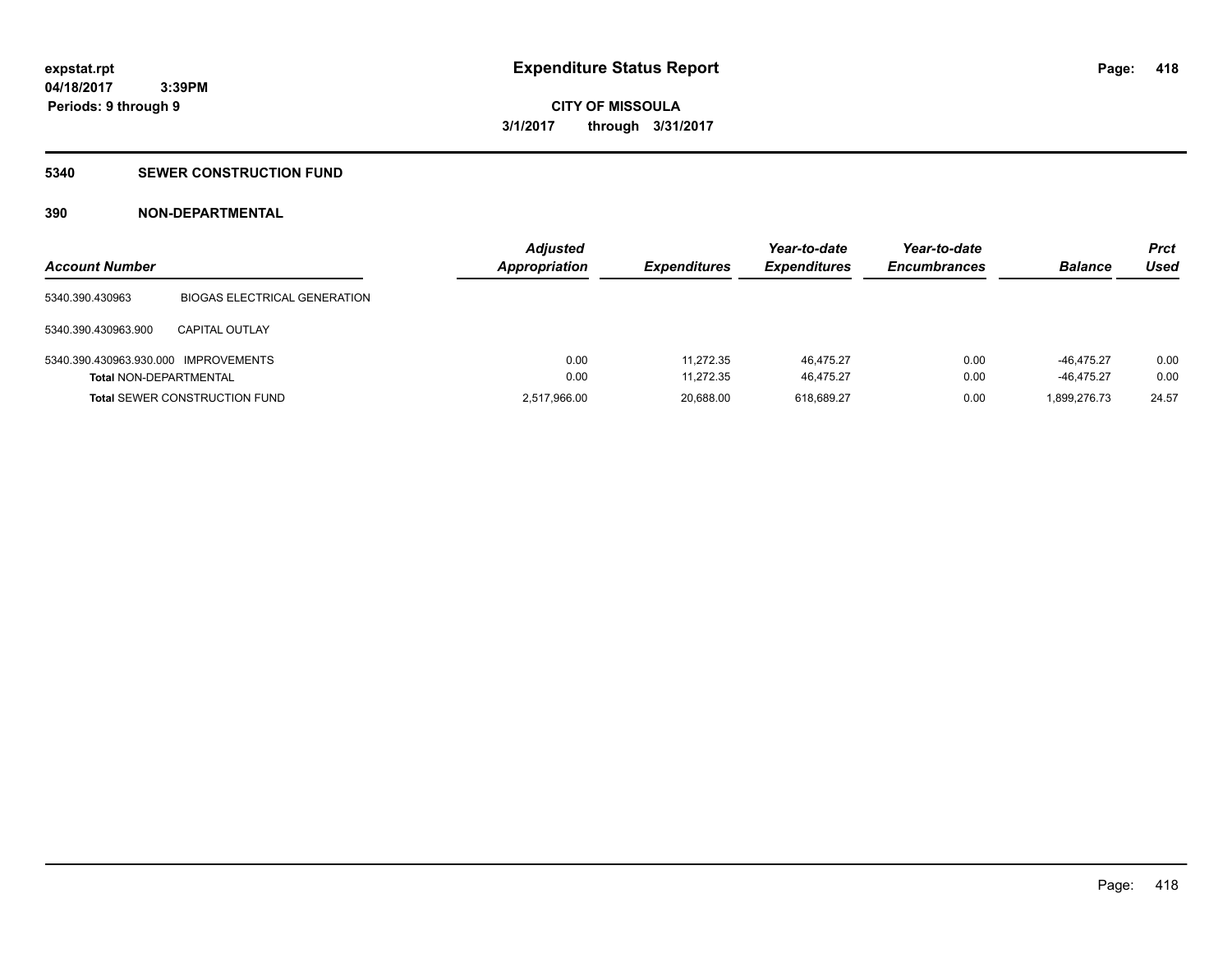**CITY OF MISSOULA 3/1/2017 through 3/31/2017**

## **5360 UNASSIGNED WASTEWATER DEBT SERVICE**

| <b>Account Number</b>             |                                                 | <b>Adjusted</b><br>Appropriation | <b>Expenditures</b> | Year-to-date<br><b>Expenditures</b> | Year-to-date<br><b>Encumbrances</b> | <b>Balance</b> | <b>Prct</b><br>Used |
|-----------------------------------|-------------------------------------------------|----------------------------------|---------------------|-------------------------------------|-------------------------------------|----------------|---------------------|
| 5360.330.490200                   | REVENUE BOND DEBT SERVICE                       |                                  |                     |                                     |                                     |                |                     |
| 5360.330.490200.600               | <b>DEBT SERVICE</b>                             |                                  |                     |                                     |                                     |                |                     |
| 5360.330.490200.610.000 PRINCIPAL |                                                 | 133.325.00                       | 0.00                | 0.00                                | 0.00                                | 133.325.00     | 0.00                |
|                                   | 5360.330.490200.620.000 INTEREST / SERVICE FEES | 36.913.00                        | 0.00                | 0.00                                | 0.00                                | 36.913.00      | 0.00                |
| <b>Total DEBT SERVICE</b>         |                                                 | 170.238.00                       | 0.00                | 0.00                                | 0.00                                | 170.238.00     | 0.00                |
|                                   | <b>Total REVENUE BOND DEBT SERVICE</b>          | 170.238.00                       | 0.00                | 0.00                                | 0.00                                | 170.238.00     | 0.00                |
|                                   | <b>Total UNASSIGNED WASTEWATER DEBT SERVICE</b> | 170.238.00                       | 0.00                | 0.00                                | 0.00                                | 170.238.00     | 0.00                |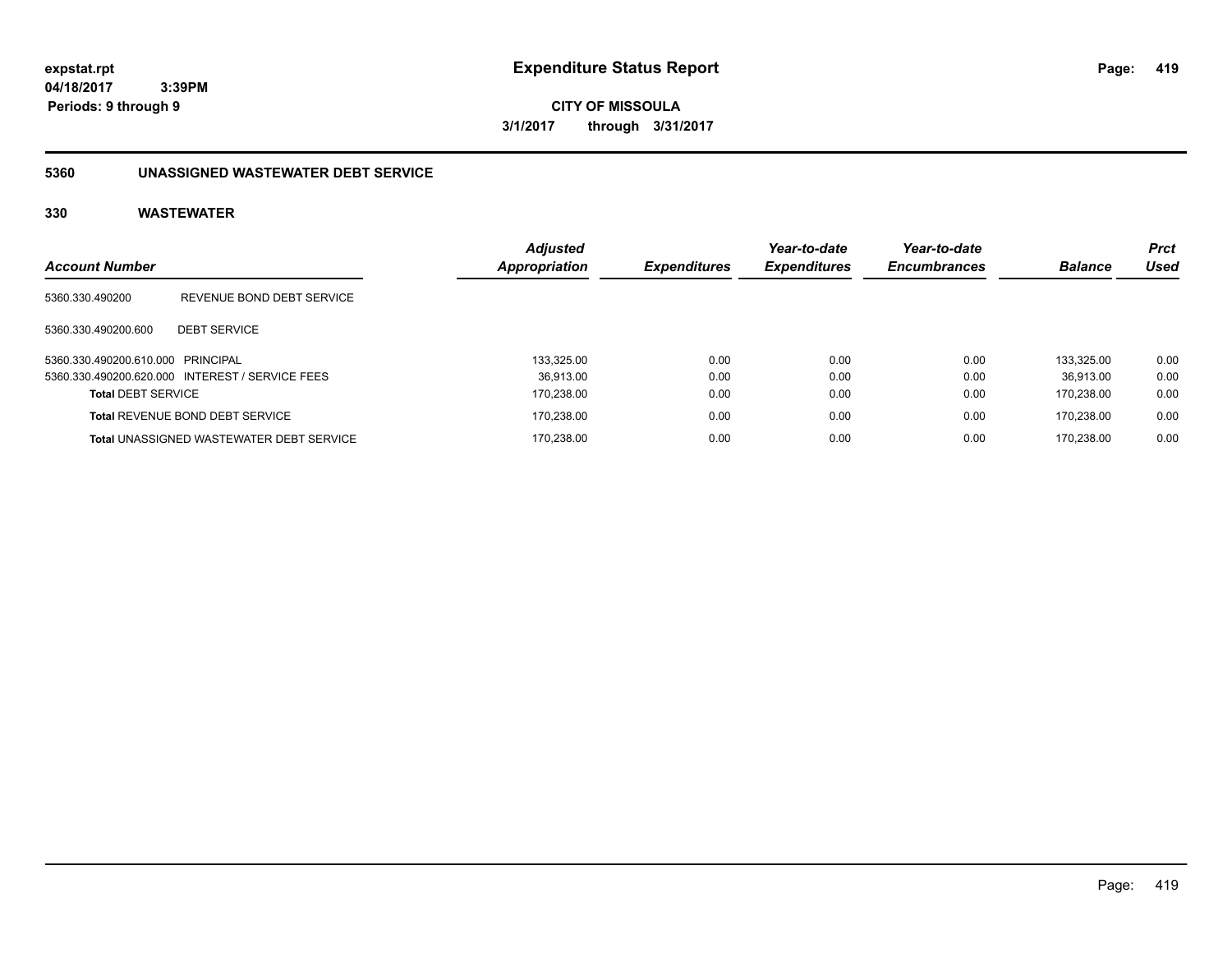**CITY OF MISSOULA 3/1/2017 through 3/31/2017**

## **5361 2001 SEWER REVENUE BONDS-DEBT SERVICE**

|                                   |                                                    | <b>Adjusted</b>      |                     | Year-to-date        | Year-to-date        |                | <b>Prct</b> |
|-----------------------------------|----------------------------------------------------|----------------------|---------------------|---------------------|---------------------|----------------|-------------|
| <b>Account Number</b>             |                                                    | <b>Appropriation</b> | <b>Expenditures</b> | <b>Expenditures</b> | <b>Encumbrances</b> | <b>Balance</b> | Used        |
| 5361.330.490200                   | REVENUE BOND DEBT SERVICE                          |                      |                     |                     |                     |                |             |
| 5361.330.490200.600               | <b>DEBT SERVICE</b>                                |                      |                     |                     |                     |                |             |
| 5361.330.490200.610.000 PRINCIPAL |                                                    | 28,000.00            | 0.00                | 14,000.00           | 0.00                | 14,000.00      | 50.00       |
|                                   | 5361.330.490200.620.000 INTEREST / SERVICE FEES    | 2,480.00             | 0.00                | 1,310.00            | 0.00                | 1,170.00       | 52.82       |
|                                   | <b>Total REVENUE BOND DEBT SERVICE</b>             | 30,480.00            | 0.00                | 15,310.00           | 0.00                | 15,170.00      | 50.23       |
| 5361.330.510110                   | <b>MERCHANT SERVICES</b>                           |                      |                     |                     |                     |                |             |
| 5361.330.510110.500               | <b>FIXED CHARGES</b>                               |                      |                     |                     |                     |                |             |
| <b>Total MERCHANT SERVICES</b>    |                                                    | 0.00                 | 0.00                | 0.00                | 0.00                | 0.00           | 0.00        |
|                                   | <b>Total 2001 SEWER REVENUE BONDS-DEBT SERVICE</b> | 30,480.00            | 0.00                | 15,310.00           | 0.00                | 15,170.00      | 50.23       |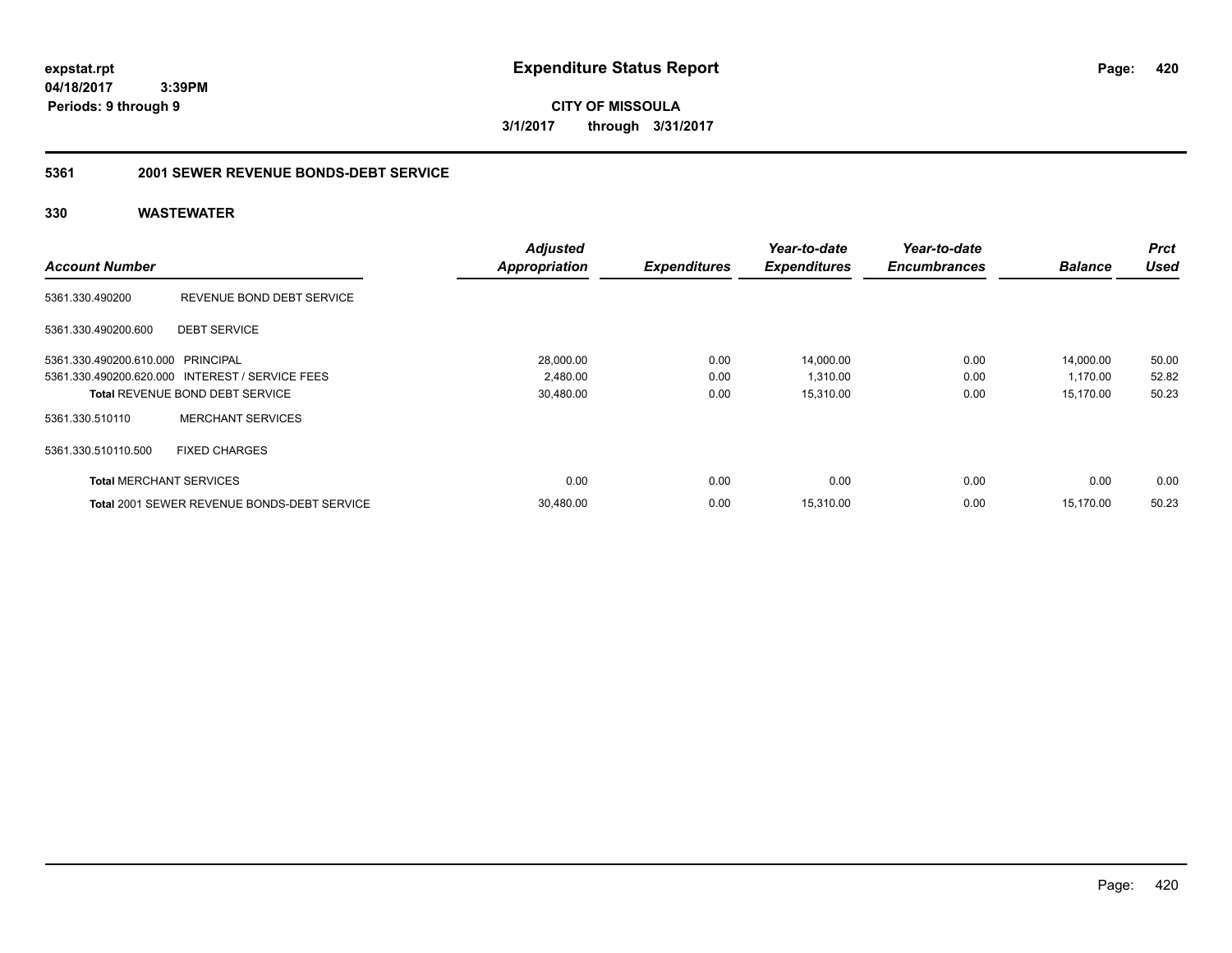**CITY OF MISSOULA 3/1/2017 through 3/31/2017**

## **5362 00 SEWER REVENUE BOND - SERIES B DEBT SE**

|                                   |                                                 | <b>Adjusted</b>      |                     | Year-to-date        | Year-to-date        |                | <b>Prct</b> |
|-----------------------------------|-------------------------------------------------|----------------------|---------------------|---------------------|---------------------|----------------|-------------|
| <b>Account Number</b>             |                                                 | <b>Appropriation</b> | <b>Expenditures</b> | <b>Expenditures</b> | <b>Encumbrances</b> | <b>Balance</b> | <b>Used</b> |
| 5362.330.490200                   | REVENUE BOND DEBT SERVICE                       |                      |                     |                     |                     |                |             |
| 5362.330.490200.600               | <b>DEBT SERVICE</b>                             |                      |                     |                     |                     |                |             |
| 5362.330.490200.610.000 PRINCIPAL |                                                 | 45,000.00            | 0.00                | 22,000.00           | 0.00                | 23,000.00      | 48.89       |
|                                   | 5362.330.490200.620.000 INTEREST / SERVICE FEES | 3,480.00             | 0.00                | 1,850.00            | 0.00                | 1,630.00       | 53.16       |
| <b>Total DEBT SERVICE</b>         |                                                 | 48,480.00            | 0.00                | 23,850.00           | 0.00                | 24,630.00      | 49.20       |
| 5362.330.490200.800               | OTHER OBJECTS                                   |                      |                     |                     |                     |                |             |
| <b>Total OTHER OBJECTS</b>        |                                                 | 0.00                 | 0.00                | 0.00                | 0.00                | 0.00           | 0.00        |
|                                   | Total REVENUE BOND DEBT SERVICE                 | 48,480.00            | 0.00                | 23,850.00           | 0.00                | 24,630.00      | 49.20       |
| 5362.330.510110                   | <b>MERCHANT SERVICES</b>                        |                      |                     |                     |                     |                |             |
| 5362.330.510110.500               | <b>FIXED CHARGES</b>                            |                      |                     |                     |                     |                |             |
|                                   | <b>Total MERCHANT SERVICES</b>                  | 0.00                 | 0.00                | 0.00                | 0.00                | 0.00           | 0.00        |
|                                   | Total 00 SEWER REVENUE BOND - SERIES B DEBT SE  | 48,480.00            | 0.00                | 23,850.00           | 0.00                | 24,630.00      | 49.20       |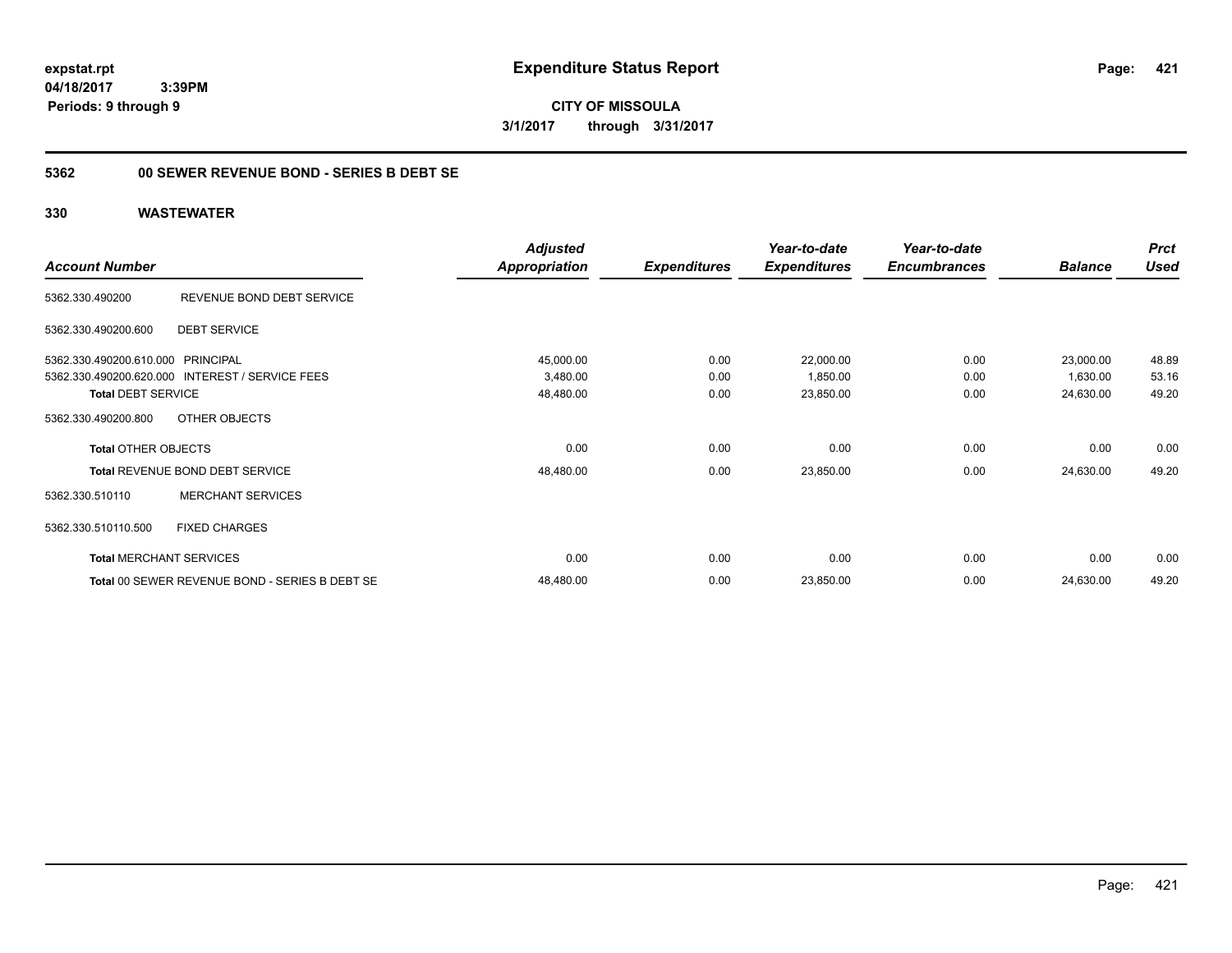**CITY OF MISSOULA 3/1/2017 through 3/31/2017**

## **5363 92 SEWER REVENUE BOND SERIES A DEBT SERV**

| <b>Account Number</b> |                                                       | <b>Adjusted</b><br><b>Appropriation</b> | <b>Expenditures</b> | Year-to-date<br><b>Expenditures</b> | Year-to-date<br><b>Encumbrances</b> | <b>Balance</b> | <b>Prct</b><br><b>Used</b> |
|-----------------------|-------------------------------------------------------|-----------------------------------------|---------------------|-------------------------------------|-------------------------------------|----------------|----------------------------|
| 5363.330.490200       | REVENUE BOND DEBT SERVICE                             |                                         |                     |                                     |                                     |                |                            |
| 5363.330.490200.600   | <b>DEBT SERVICE</b>                                   |                                         |                     |                                     |                                     |                |                            |
|                       | <b>Total REVENUE BOND DEBT SERVICE</b>                | 0.00                                    | 0.00                | 0.00                                | 0.00                                | 0.00           | 0.00                       |
| 5363.330.510110       | <b>MERCHANT SERVICES</b>                              |                                         |                     |                                     |                                     |                |                            |
| 5363.330.510110.500   | <b>FIXED CHARGES</b>                                  |                                         |                     |                                     |                                     |                |                            |
|                       | <b>Total MERCHANT SERVICES</b>                        | 0.00                                    | 0.00                | 0.00                                | 0.00                                | 0.00           | 0.00                       |
|                       | <b>Total 92 SEWER REVENUE BOND SERIES A DEBT SERV</b> | 0.00                                    | 0.00                | 0.00                                | 0.00                                | 0.00           | 0.00                       |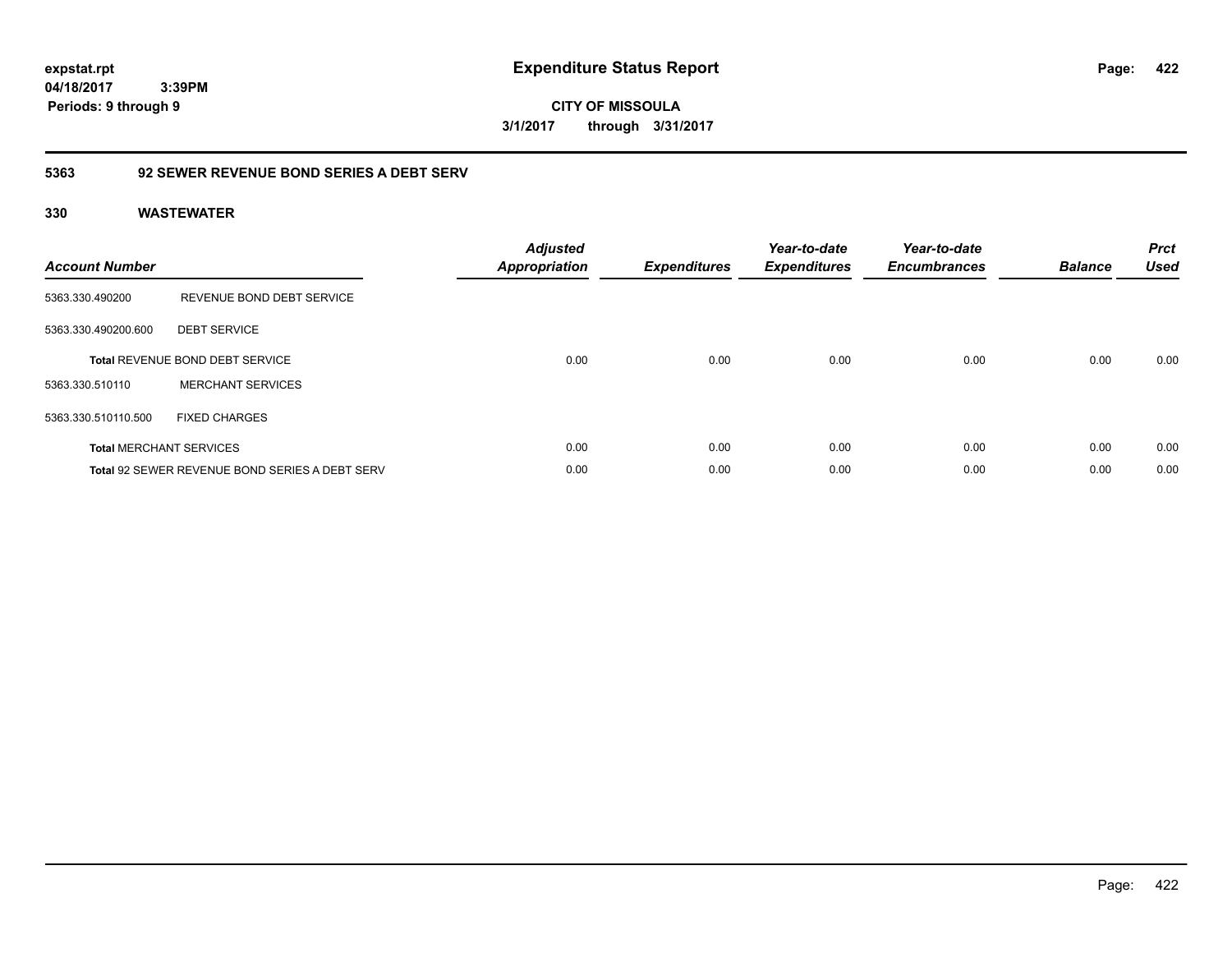**CITY OF MISSOULA 3/1/2017 through 3/31/2017**

# **5364 92 SEWER REVENUE BOND - SERIES B DEBT S**

| <b>Account Number</b> |                                               | <b>Adjusted</b><br>Appropriation | <b>Expenditures</b> | Year-to-date<br><b>Expenditures</b> | Year-to-date<br><b>Encumbrances</b> | <b>Balance</b> | <b>Prct</b><br><b>Used</b> |
|-----------------------|-----------------------------------------------|----------------------------------|---------------------|-------------------------------------|-------------------------------------|----------------|----------------------------|
| 5364.330.490200       | REVENUE BOND DEBT SERVICE                     |                                  |                     |                                     |                                     |                |                            |
| 5364.330.490200.600   | <b>DEBT SERVICE</b>                           |                                  |                     |                                     |                                     |                |                            |
|                       | <b>Total REVENUE BOND DEBT SERVICE</b>        | 0.00                             | 0.00                | 0.00                                | 0.00                                | 0.00           | 0.00                       |
| 5364.330.510110       | <b>MERCHANT SERVICES</b>                      |                                  |                     |                                     |                                     |                |                            |
| 5364.330.510110.500   | <b>FIXED CHARGES</b>                          |                                  |                     |                                     |                                     |                |                            |
|                       | <b>Total MERCHANT SERVICES</b>                | 0.00                             | 0.00                | 0.00                                | 0.00                                | 0.00           | 0.00                       |
|                       | Total 92 SEWER REVENUE BOND - SERIES B DEBT S | 0.00                             | 0.00                | 0.00                                | 0.00                                | 0.00           | 0.00                       |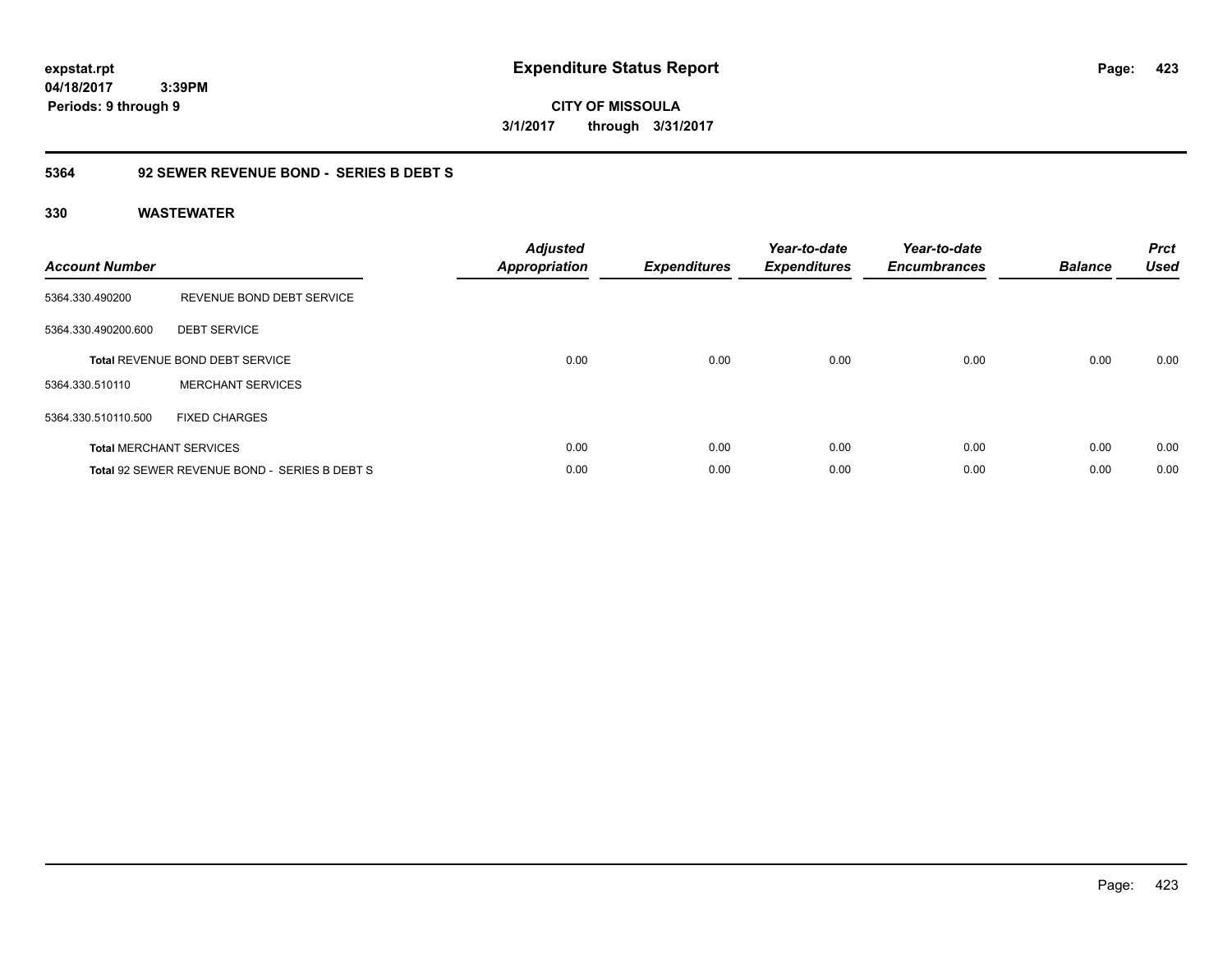**CITY OF MISSOULA 3/1/2017 through 3/31/2017**

## **5365 99 SEWER REVENUE BONDS DEBT SERVICE FUND**

|                                   |                                                       | <b>Adjusted</b>      |                     | Year-to-date        | Year-to-date        |                | <b>Prct</b> |
|-----------------------------------|-------------------------------------------------------|----------------------|---------------------|---------------------|---------------------|----------------|-------------|
| <b>Account Number</b>             |                                                       | <b>Appropriation</b> | <b>Expenditures</b> | <b>Expenditures</b> | <b>Encumbrances</b> | <b>Balance</b> | <b>Used</b> |
| 5365.330.490200                   | REVENUE BOND DEBT SERVICE                             |                      |                     |                     |                     |                |             |
| 5365.330.490200.600               | <b>DEBT SERVICE</b>                                   |                      |                     |                     |                     |                |             |
| 5365.330.490200.610.000 PRINCIPAL |                                                       | 117,000.00           | 0.00                | 58,000.00           | 0.00                | 59,000.00      | 49.57       |
|                                   | 5365.330.490200.620.000 INTEREST / SERVICE FEES       | 6,600.00             | 0.00                | 3,590.00            | 0.00                | 3,010.00       | 54.39       |
|                                   | <b>Total REVENUE BOND DEBT SERVICE</b>                | 123,600.00           | 0.00                | 61,590.00           | 0.00                | 62,010.00      | 49.83       |
| 5365.330.510110                   | <b>MERCHANT SERVICES</b>                              |                      |                     |                     |                     |                |             |
| 5365.330.510110.500               | <b>FIXED CHARGES</b>                                  |                      |                     |                     |                     |                |             |
| <b>Total MERCHANT SERVICES</b>    |                                                       | 0.00                 | 0.00                | 0.00                | 0.00                | 0.00           | 0.00        |
|                                   | <b>Total 99 SEWER REVENUE BONDS DEBT SERVICE FUND</b> | 123,600.00           | 0.00                | 61,590.00           | 0.00                | 62,010.00      | 49.83       |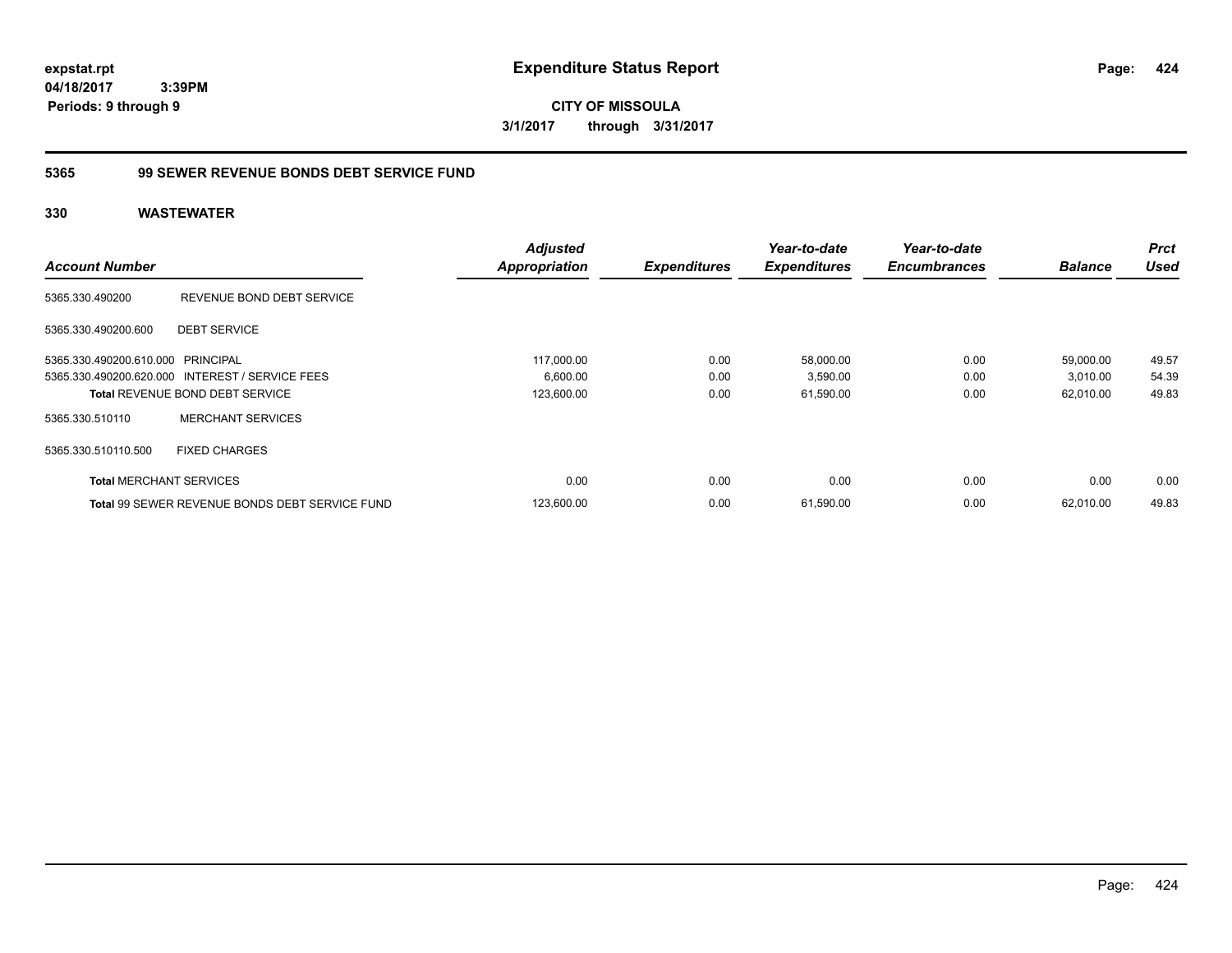**CITY OF MISSOULA 3/1/2017 through 3/31/2017**

## **5366 92 SEWER REVENUE BOND - SERIES A BOND RE**

| <b>Account Number</b>       |                                                | <b>Adjusted</b><br><b>Appropriation</b> | <b>Expenditures</b> | Year-to-date<br><b>Expenditures</b> | Year-to-date<br><b>Encumbrances</b> | <b>Balance</b> | <b>Prct</b><br><b>Used</b> |
|-----------------------------|------------------------------------------------|-----------------------------------------|---------------------|-------------------------------------|-------------------------------------|----------------|----------------------------|
| 5366.330.430610             | <b>ADMINISTRATION</b>                          |                                         |                     |                                     |                                     |                |                            |
| 5366.330.430610.800         | OTHER OBJECTS                                  |                                         |                     |                                     |                                     |                |                            |
| <b>Total ADMINISTRATION</b> |                                                | 0.00                                    | 0.00                | 0.00                                | 0.00                                | 0.00           | 0.00                       |
| 5366.330.510110             | <b>MERCHANT SERVICES</b>                       |                                         |                     |                                     |                                     |                |                            |
| 5366.330.510110.500         | <b>FIXED CHARGES</b>                           |                                         |                     |                                     |                                     |                |                            |
|                             | <b>Total MERCHANT SERVICES</b>                 | 0.00                                    | 0.00                | 0.00                                | 0.00                                | 0.00           | 0.00                       |
|                             | Total 92 SEWER REVENUE BOND - SERIES A BOND RE | 0.00                                    | 0.00                | 0.00                                | 0.00                                | 0.00           | 0.00                       |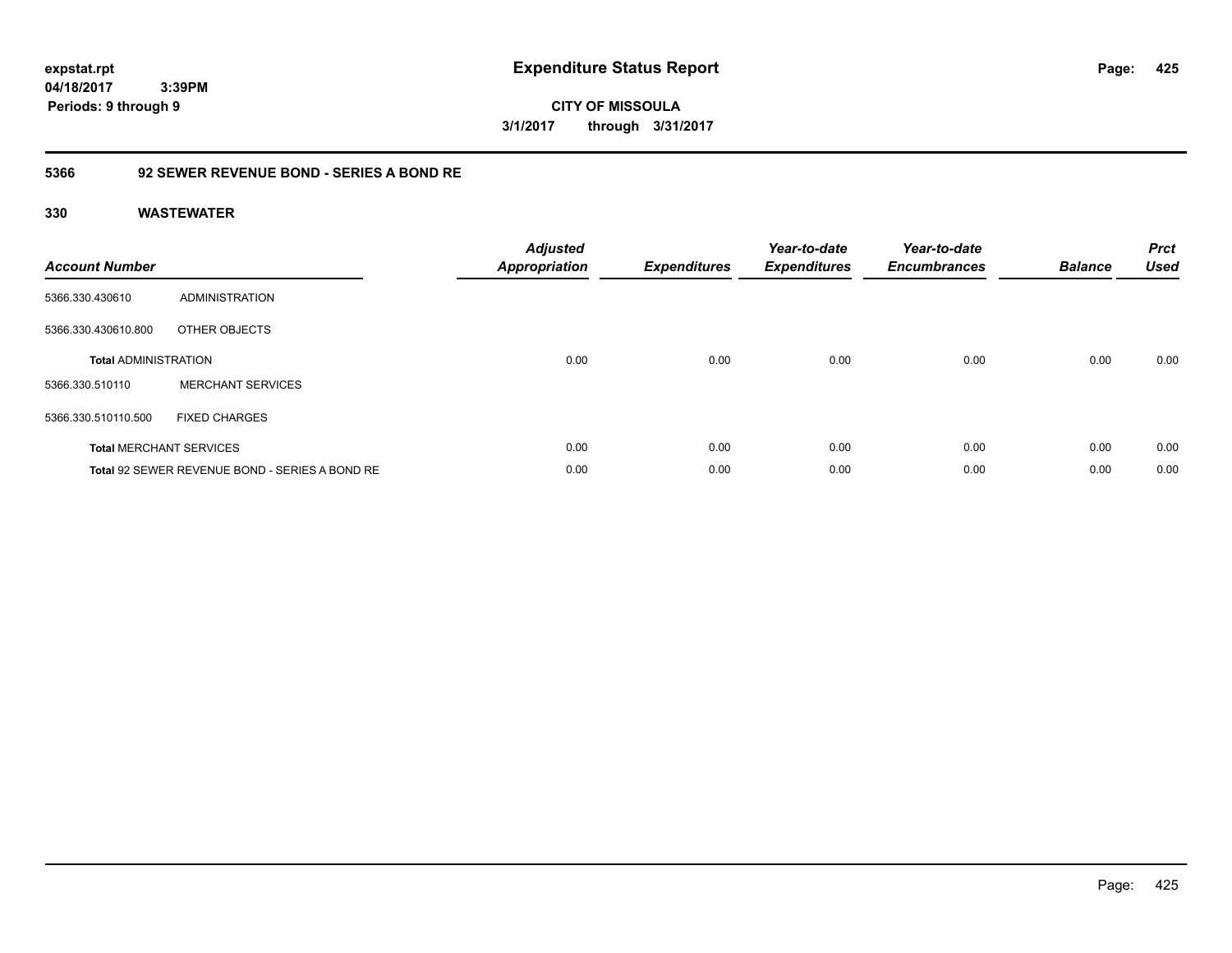**CITY OF MISSOULA 3/1/2017 through 3/31/2017**

## **5367 92 SEWER REVENUE BOND - SERIES B BOND RE**

| <b>Account Number</b>       |                                                | <b>Adjusted</b><br>Appropriation | <b>Expenditures</b> | Year-to-date<br><b>Expenditures</b> | Year-to-date<br><b>Encumbrances</b> | <b>Balance</b> | <b>Prct</b><br><b>Used</b> |
|-----------------------------|------------------------------------------------|----------------------------------|---------------------|-------------------------------------|-------------------------------------|----------------|----------------------------|
| 5367.330.430610             | ADMINISTRATION                                 |                                  |                     |                                     |                                     |                |                            |
| 5367.330.430610.800         | OTHER OBJECTS                                  |                                  |                     |                                     |                                     |                |                            |
| <b>Total ADMINISTRATION</b> |                                                | 0.00                             | 0.00                | 0.00                                | 0.00                                | 0.00           | 0.00                       |
| 5367.330.510110             | <b>MERCHANT SERVICES</b>                       |                                  |                     |                                     |                                     |                |                            |
| 5367.330.510110.500         | <b>FIXED CHARGES</b>                           |                                  |                     |                                     |                                     |                |                            |
|                             | <b>Total MERCHANT SERVICES</b>                 | 0.00                             | 0.00                | 0.00                                | 0.00                                | 0.00           | 0.00                       |
|                             | Total 92 SEWER REVENUE BOND - SERIES B BOND RE | 0.00                             | 0.00                | 0.00                                | 0.00                                | 0.00           | 0.00                       |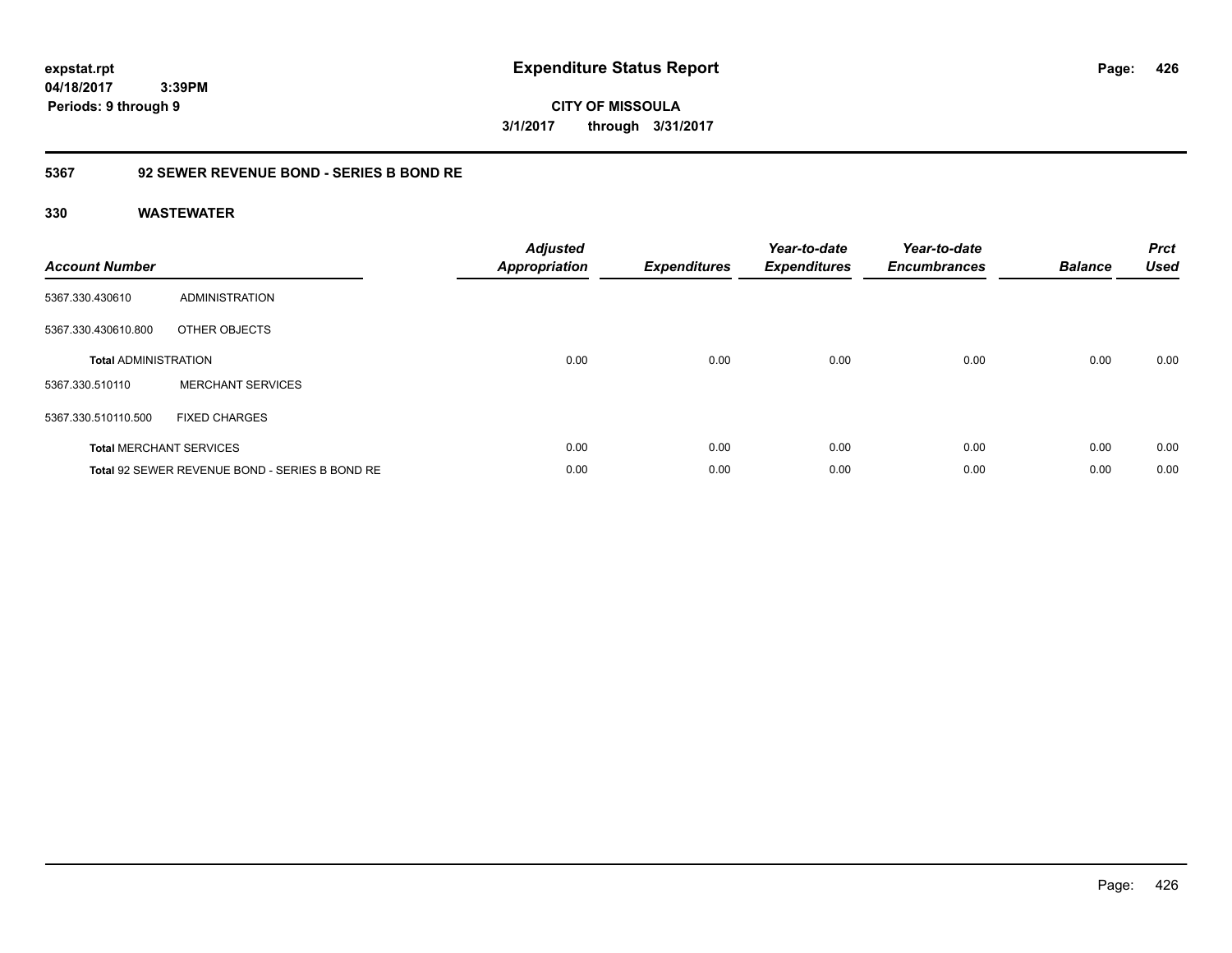**CITY OF MISSOULA 3/1/2017 through 3/31/2017**

# **5368 00 SEWER REVENUE BOND RESERVE FUND**

| <b>Account Number</b>       |                                          | <b>Adjusted</b><br><b>Appropriation</b> | <b>Expenditures</b> | Year-to-date<br><b>Expenditures</b> | Year-to-date<br><b>Encumbrances</b> | <b>Balance</b> | <b>Prct</b><br><b>Used</b> |
|-----------------------------|------------------------------------------|-----------------------------------------|---------------------|-------------------------------------|-------------------------------------|----------------|----------------------------|
| 5368.330.430610             | ADMINISTRATION                           |                                         |                     |                                     |                                     |                |                            |
| 5368.330.430610.800         | OTHER OBJECTS                            |                                         |                     |                                     |                                     |                |                            |
| <b>Total ADMINISTRATION</b> |                                          | 0.00                                    | 0.00                | 0.00                                | 0.00                                | 0.00           | 0.00                       |
| 5368.330.510110             | <b>MERCHANT SERVICES</b>                 |                                         |                     |                                     |                                     |                |                            |
| 5368.330.510110.500         | <b>FIXED CHARGES</b>                     |                                         |                     |                                     |                                     |                |                            |
|                             | <b>Total MERCHANT SERVICES</b>           | 0.00                                    | 0.00                | 0.00                                | 0.00                                | 0.00           | 0.00                       |
|                             | Total 00 SEWER REVENUE BOND RESERVE FUND | 0.00                                    | 0.00                | 0.00                                | 0.00                                | 0.00           | 0.00                       |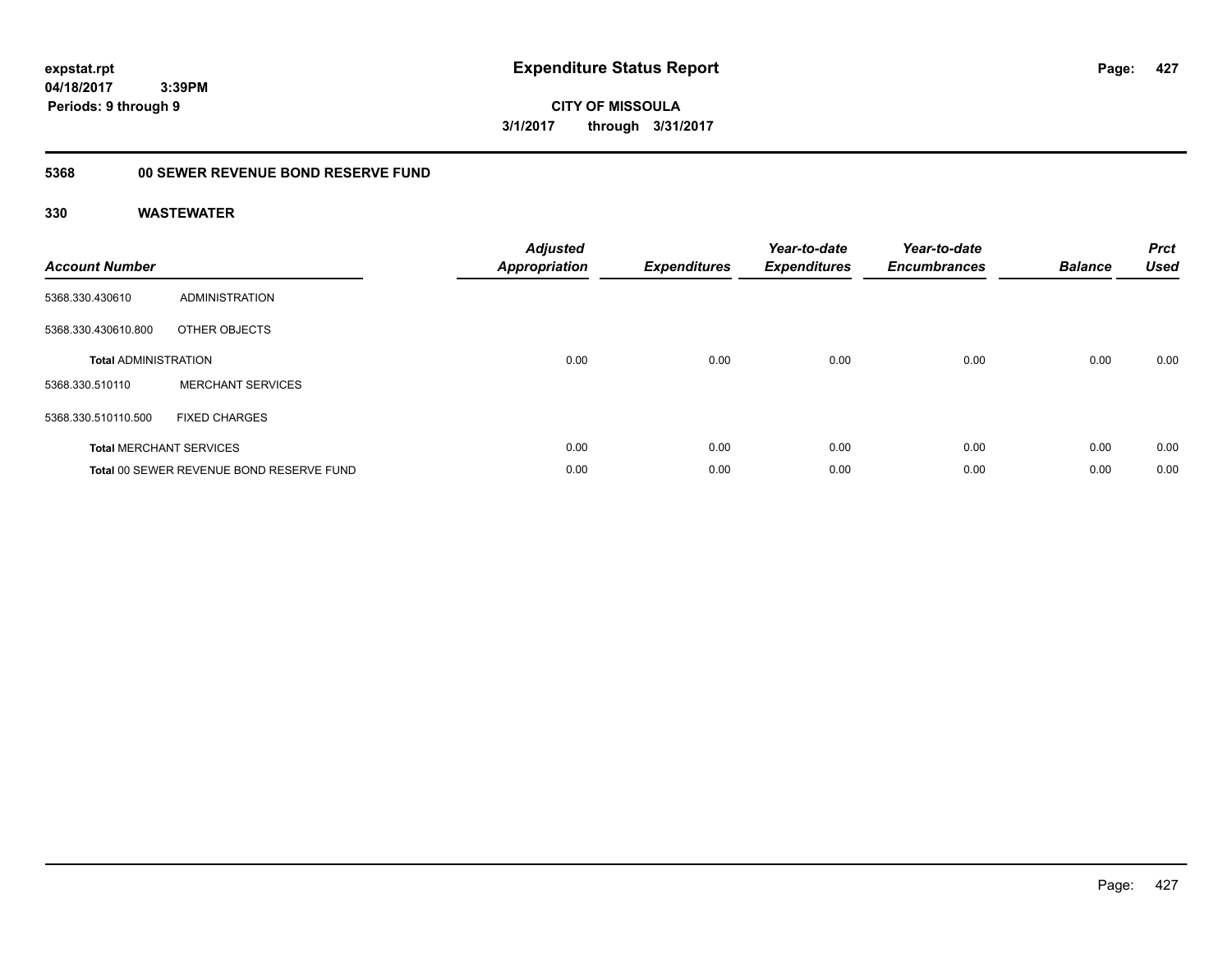#### **5369 2001 SEWER REVENUE BOND**

| <b>Account Number</b>          |                                                  | <b>Adjusted</b><br><b>Appropriation</b> | <b>Expenditures</b> | Year-to-date<br><b>Expenditures</b> | Year-to-date<br><b>Encumbrances</b> | <b>Balance</b>   | <b>Prct</b><br><b>Used</b> |
|--------------------------------|--------------------------------------------------|-----------------------------------------|---------------------|-------------------------------------|-------------------------------------|------------------|----------------------------|
| 5369.330.430610                | ADMINISTRATION                                   |                                         |                     |                                     |                                     |                  |                            |
| 5369.330.430610.800            | OTHER OBJECTS                                    |                                         |                     |                                     |                                     |                  |                            |
| <b>Total ADMINISTRATION</b>    | 5369.330.430610.820.000 TRANSFERS TO OTHER FUNDS | 270.00<br>270.00                        | 0.00<br>0.00        | 0.00<br>0.00                        | 0.00<br>0.00                        | 270.00<br>270.00 | 0.00<br>0.00               |
| 5369.330.510110                | <b>MERCHANT SERVICES</b>                         |                                         |                     |                                     |                                     |                  |                            |
| 5369.330.510110.500            | <b>FIXED CHARGES</b>                             |                                         |                     |                                     |                                     |                  |                            |
| <b>Total MERCHANT SERVICES</b> |                                                  | 0.00                                    | 0.00                | 0.00                                | 0.00                                | 0.00             | 0.00                       |
|                                | Total 2001 SEWER REVENUE BOND                    | 270.00                                  | 0.00                | 0.00                                | 0.00                                | 270.00           | 0.00                       |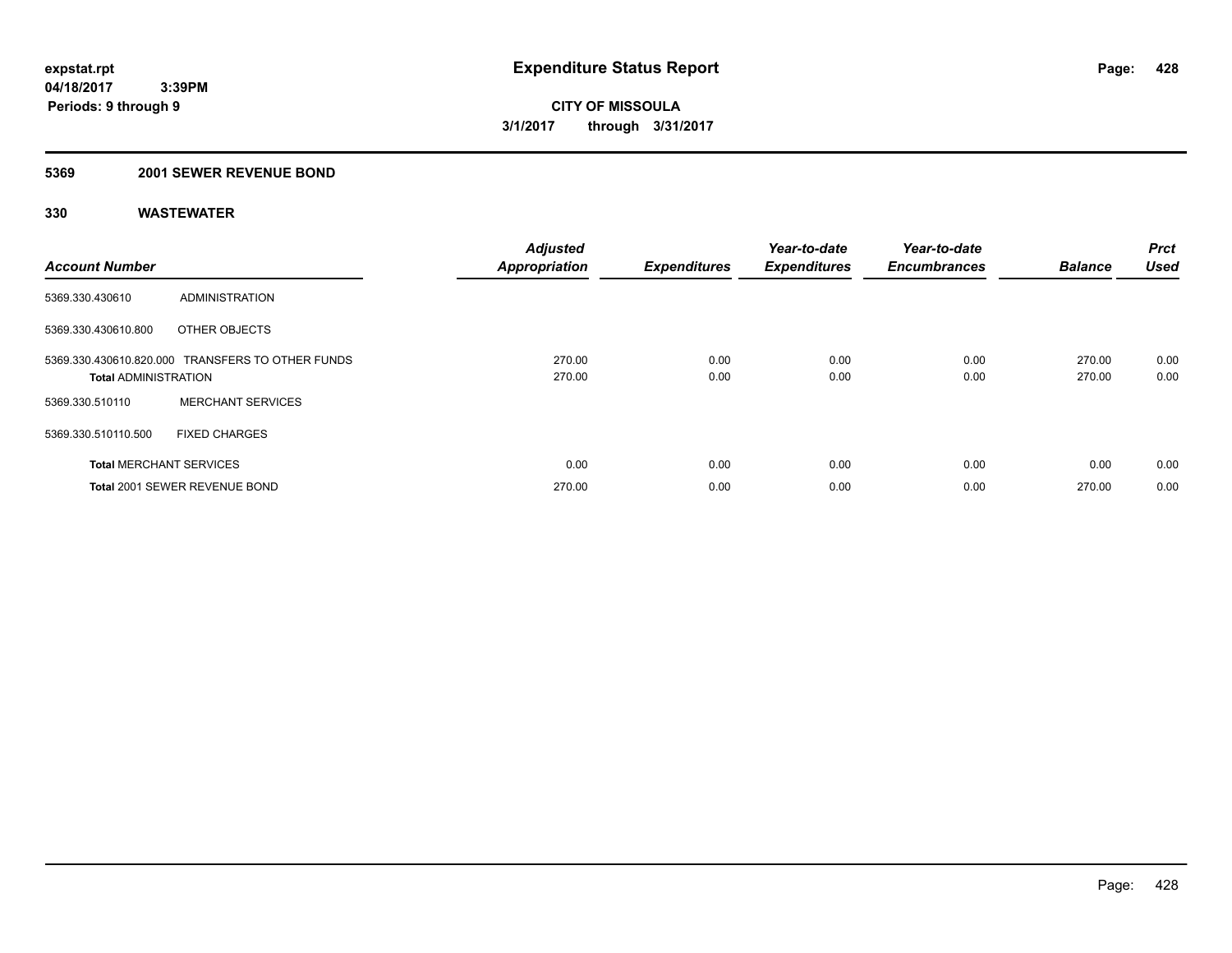**CITY OF MISSOULA 3/1/2017 through 3/31/2017**

# **5370 99 SEWER REVENUE BOND RESERVE FUND**

| <b>Account Number</b>       |                                          | <b>Adjusted</b><br>Appropriation | <b>Expenditures</b> | Year-to-date<br><b>Expenditures</b> | Year-to-date<br><b>Encumbrances</b> | <b>Balance</b> | <b>Prct</b><br><b>Used</b> |
|-----------------------------|------------------------------------------|----------------------------------|---------------------|-------------------------------------|-------------------------------------|----------------|----------------------------|
| 5370.330.430610             | ADMINISTRATION                           |                                  |                     |                                     |                                     |                |                            |
| 5370.330.430610.800         | OTHER OBJECTS                            |                                  |                     |                                     |                                     |                |                            |
| <b>Total ADMINISTRATION</b> |                                          | 0.00                             | 0.00                | 0.00                                | 0.00                                | 0.00           | 0.00                       |
| 5370.330.510110             | <b>MERCHANT SERVICES</b>                 |                                  |                     |                                     |                                     |                |                            |
| 5370.330.510110.500         | <b>FIXED CHARGES</b>                     |                                  |                     |                                     |                                     |                |                            |
|                             | <b>Total MERCHANT SERVICES</b>           | 0.00                             | 0.00                | 0.00                                | 0.00                                | 0.00           | 0.00                       |
|                             | Total 99 SEWER REVENUE BOND RESERVE FUND | 0.00                             | 0.00                | 0.00                                | 0.00                                | 0.00           | 0.00                       |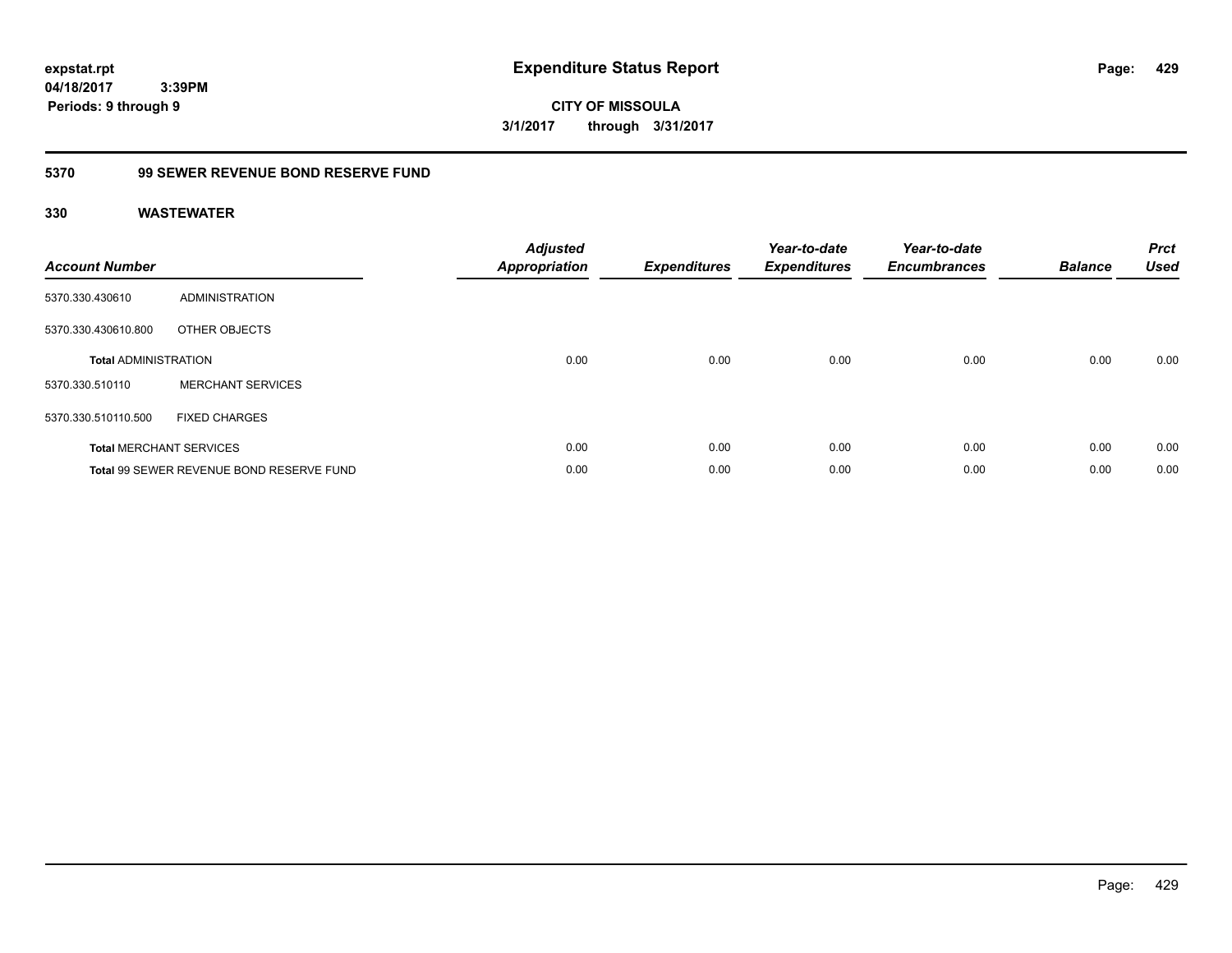**CITY OF MISSOULA 3/1/2017 through 3/31/2017**

#### **5371 2002 SEWER BONDS**

|                                   |                                                 | <b>Adjusted</b>      |                     | Year-to-date        | Year-to-date        |                | <b>Prct</b> |
|-----------------------------------|-------------------------------------------------|----------------------|---------------------|---------------------|---------------------|----------------|-------------|
| <b>Account Number</b>             |                                                 | <b>Appropriation</b> | <b>Expenditures</b> | <b>Expenditures</b> | <b>Encumbrances</b> | <b>Balance</b> | <b>Used</b> |
| 5371.330.490200                   | REVENUE BOND DEBT SERVICE                       |                      |                     |                     |                     |                |             |
| 5371.330.490200.600               | <b>DEBT SERVICE</b>                             |                      |                     |                     |                     |                |             |
| 5371.330.490200.610.000 PRINCIPAL |                                                 | 76,000.00            | 0.00                | 38,000.00           | 0.00                | 38,000.00      | 50.00       |
|                                   | 5371.330.490200.620.000 INTEREST / SERVICE FEES | 8,420.00             | 0.00                | 4,400.00            | 0.00                | 4,020.00       | 52.26       |
|                                   | <b>Total REVENUE BOND DEBT SERVICE</b>          | 84,420.00            | 0.00                | 42,400.00           | 0.00                | 42,020.00      | 50.23       |
| 5371.330.510110                   | <b>MERCHANT SERVICES</b>                        |                      |                     |                     |                     |                |             |
| 5371.330.510110.500               | <b>FIXED CHARGES</b>                            |                      |                     |                     |                     |                |             |
| <b>Total MERCHANT SERVICES</b>    |                                                 | 0.00                 | 0.00                | 0.00                | 0.00                | 0.00           | 0.00        |
| Total 2002 SEWER BONDS            |                                                 | 84,420.00            | 0.00                | 42,400.00           | 0.00                | 42,020.00      | 50.23       |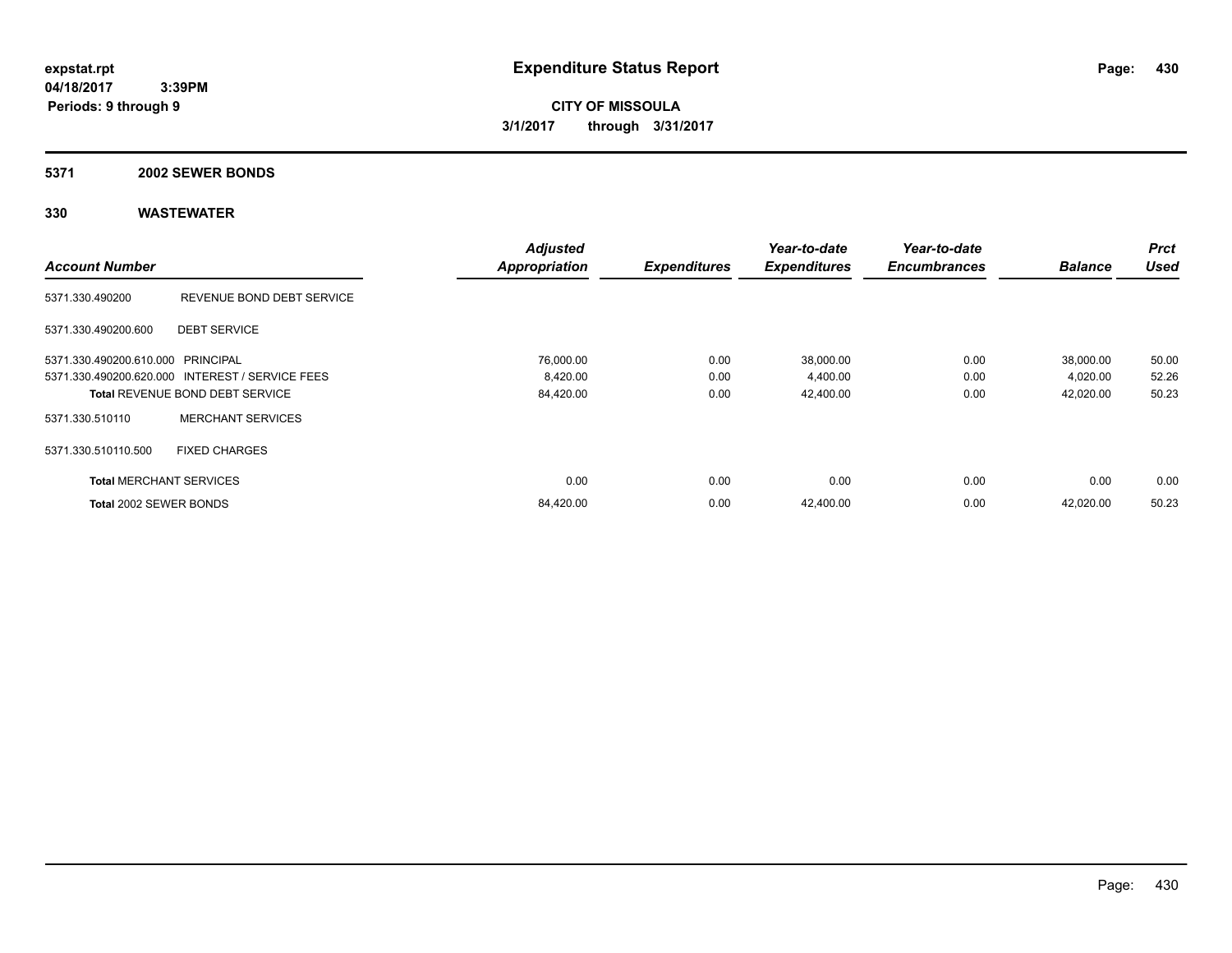### **5372 2002 SEWER REVENUE BOND**

| <b>Account Number</b>       |                                | <b>Adjusted</b><br>Appropriation | <b>Expenditures</b> | Year-to-date<br><b>Expenditures</b> | Year-to-date<br><b>Encumbrances</b> | <b>Balance</b> | <b>Prct</b><br><b>Used</b> |
|-----------------------------|--------------------------------|----------------------------------|---------------------|-------------------------------------|-------------------------------------|----------------|----------------------------|
| 5372.330.430610             | ADMINISTRATION                 |                                  |                     |                                     |                                     |                |                            |
| 5372.330.430610.800         | OTHER OBJECTS                  |                                  |                     |                                     |                                     |                |                            |
| <b>Total ADMINISTRATION</b> |                                | 0.00                             | 0.00                | 0.00                                | 0.00                                | 0.00           | 0.00                       |
| 5372.330.510110             | <b>MERCHANT SERVICES</b>       |                                  |                     |                                     |                                     |                |                            |
| 5372.330.510110.500         | <b>FIXED CHARGES</b>           |                                  |                     |                                     |                                     |                |                            |
|                             | <b>Total MERCHANT SERVICES</b> | 0.00                             | 0.00                | 0.00                                | 0.00                                | 0.00           | 0.00                       |
|                             | Total 2002 SEWER REVENUE BOND  | 0.00                             | 0.00                | 0.00                                | 0.00                                | 0.00           | 0.00                       |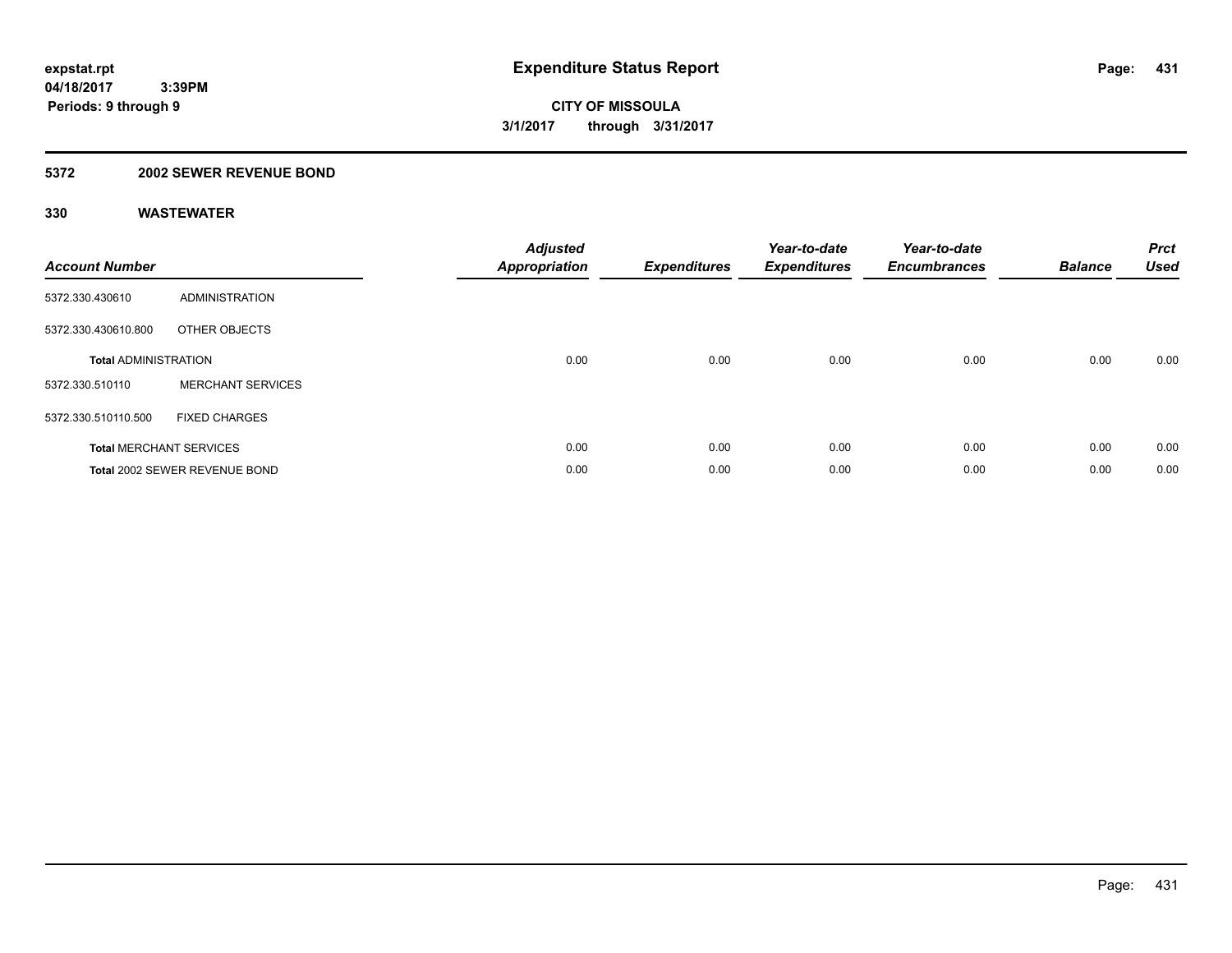**CITY OF MISSOULA 3/1/2017 through 3/31/2017**

#### **5373 2002 WWTP UPGRADE REVENUE BOND**

|                                   |                                                 | <b>Adjusted</b>      |                     | Year-to-date        | Year-to-date        |                | <b>Prct</b> |
|-----------------------------------|-------------------------------------------------|----------------------|---------------------|---------------------|---------------------|----------------|-------------|
| <b>Account Number</b>             |                                                 | <b>Appropriation</b> | <b>Expenditures</b> | <b>Expenditures</b> | <b>Encumbrances</b> | <b>Balance</b> | <b>Used</b> |
| 5373.330.490200                   | REVENUE BOND DEBT SERVICE                       |                      |                     |                     |                     |                |             |
| 5373.330.490200.600               | <b>DEBT SERVICE</b>                             |                      |                     |                     |                     |                |             |
| 5373.330.490200.610.000 PRINCIPAL |                                                 | 295,000.00           | 0.00                | 147,000.00          | 0.00                | 148,000.00     | 49.83       |
|                                   | 5373.330.490200.620.000 INTEREST / SERVICE FEES | 35,810.00            | 0.00                | 18,640.00           | 0.00                | 17,170.00      | 52.05       |
|                                   | <b>Total REVENUE BOND DEBT SERVICE</b>          | 330,810.00           | 0.00                | 165.640.00          | 0.00                | 165.170.00     | 50.07       |
| 5373.330.510110                   | <b>MERCHANT SERVICES</b>                        |                      |                     |                     |                     |                |             |
| 5373.330.510110.500               | <b>FIXED CHARGES</b>                            |                      |                     |                     |                     |                |             |
| <b>Total MERCHANT SERVICES</b>    |                                                 | 0.00                 | 0.00                | 0.00                | 0.00                | 0.00           | 0.00        |
|                                   | Total 2002 WWTP UPGRADE REVENUE BOND            | 330.810.00           | 0.00                | 165.640.00          | 0.00                | 165.170.00     | 50.07       |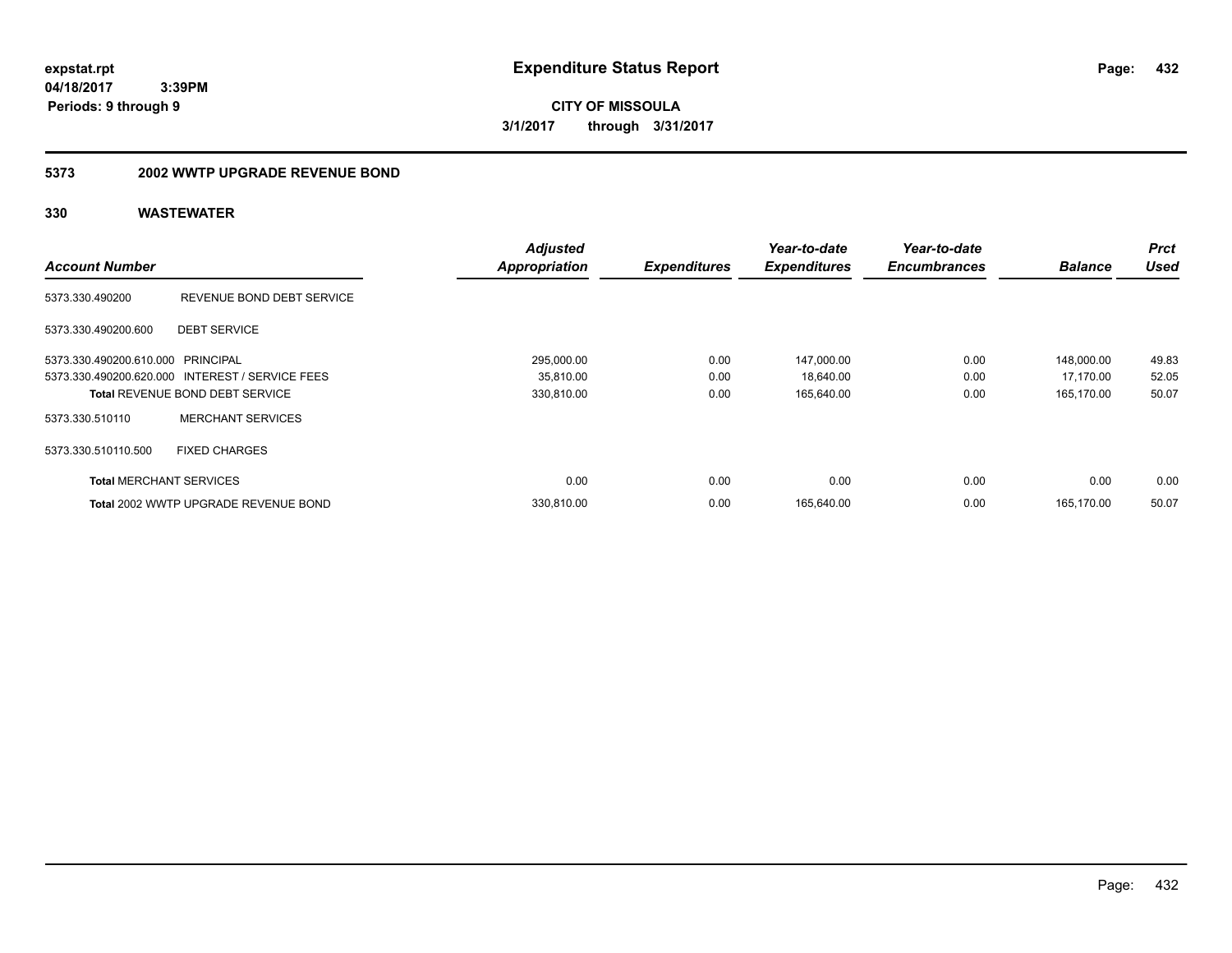### **5374 2002 WWTP UPGRADE RESERVE**

| <b>Account Number</b>       |                                 | <b>Adjusted</b><br><b>Appropriation</b> | <b>Expenditures</b> | Year-to-date<br><b>Expenditures</b> | Year-to-date<br><b>Encumbrances</b> | <b>Balance</b> | <b>Prct</b><br><b>Used</b> |
|-----------------------------|---------------------------------|-----------------------------------------|---------------------|-------------------------------------|-------------------------------------|----------------|----------------------------|
| 5374.330.430610             | <b>ADMINISTRATION</b>           |                                         |                     |                                     |                                     |                |                            |
| 5374.330.430610.800         | OTHER OBJECTS                   |                                         |                     |                                     |                                     |                |                            |
| <b>Total ADMINISTRATION</b> |                                 | 0.00                                    | 0.00                | 0.00                                | 0.00                                | 0.00           | 0.00                       |
| 5374.330.490200             | REVENUE BOND DEBT SERVICE       |                                         |                     |                                     |                                     |                |                            |
| 5374.330.490200.600         | <b>DEBT SERVICE</b>             |                                         |                     |                                     |                                     |                |                            |
|                             | Total REVENUE BOND DEBT SERVICE | 0.00                                    | 0.00                | 0.00                                | 0.00                                | 0.00           | 0.00                       |
| 5374.330.510110             | <b>MERCHANT SERVICES</b>        |                                         |                     |                                     |                                     |                |                            |
| 5374.330.510110.500         | <b>FIXED CHARGES</b>            |                                         |                     |                                     |                                     |                |                            |
|                             | <b>Total MERCHANT SERVICES</b>  | 0.00                                    | 0.00                | 0.00                                | 0.00                                | 0.00           | 0.00                       |
|                             | Total 2002 WWTP UPGRADE RESERVE | 0.00                                    | 0.00                | 0.00                                | 0.00                                | 0.00           | 0.00                       |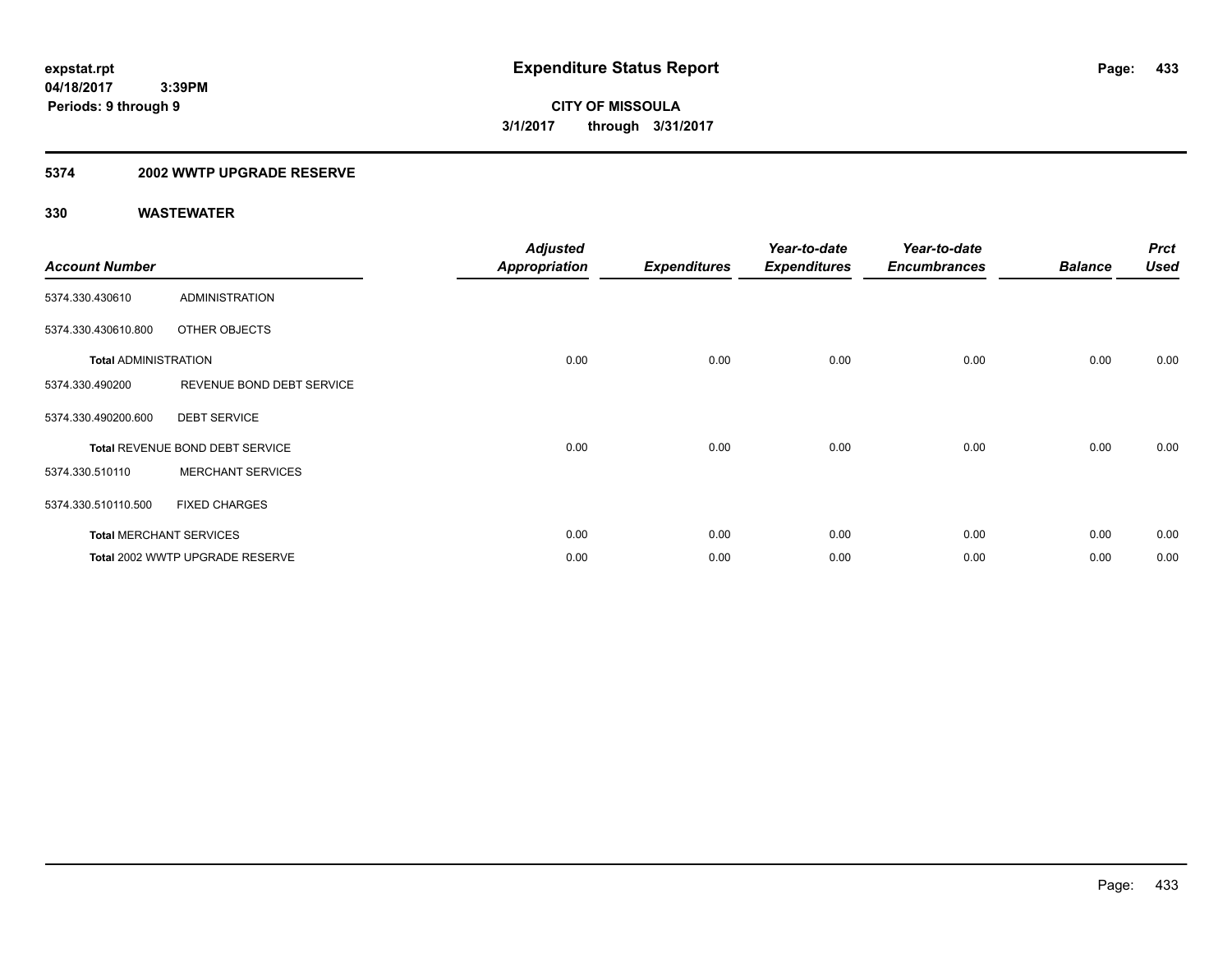# **CITY OF MISSOULA 3/1/2017 through 3/31/2017**

### **5375 2003 WWTP SRF \$3.8M EPA DEBT**

|                                   |                                                 | <b>Adjusted</b>      |                     | Year-to-date        | Year-to-date        |                | <b>Prct</b> |
|-----------------------------------|-------------------------------------------------|----------------------|---------------------|---------------------|---------------------|----------------|-------------|
| <b>Account Number</b>             |                                                 | <b>Appropriation</b> | <b>Expenditures</b> | <b>Expenditures</b> | <b>Encumbrances</b> | <b>Balance</b> | <b>Used</b> |
| 5375.330.490200                   | REVENUE BOND DEBT SERVICE                       |                      |                     |                     |                     |                |             |
| 5375.330.490200.600               | <b>DEBT SERVICE</b>                             |                      |                     |                     |                     |                |             |
| 5375.330.490200.610.000 PRINCIPAL |                                                 | 215,000.00           | 0.00                | 107,000.00          | 0.00                | 108,000.00     | 49.77       |
|                                   | 5375.330.490200.620.000 INTEREST / SERVICE FEES | 35,156.00            | 0.00                | 18,180.00           | 0.00                | 16,976.00      | 51.71       |
|                                   | <b>Total REVENUE BOND DEBT SERVICE</b>          | 250,156.00           | 0.00                | 125,180.00          | 0.00                | 124.976.00     | 50.04       |
| 5375.330.510110                   | <b>MERCHANT SERVICES</b>                        |                      |                     |                     |                     |                |             |
| 5375.330.510110.500               | <b>FIXED CHARGES</b>                            |                      |                     |                     |                     |                |             |
| <b>Total MERCHANT SERVICES</b>    |                                                 | 0.00                 | 0.00                | 0.00                | 0.00                | 0.00           | 0.00        |
|                                   | Total 2003 WWTP SRF \$3.8M EPA DEBT             | 250.156.00           | 0.00                | 125.180.00          | 0.00                | 124.976.00     | 50.04       |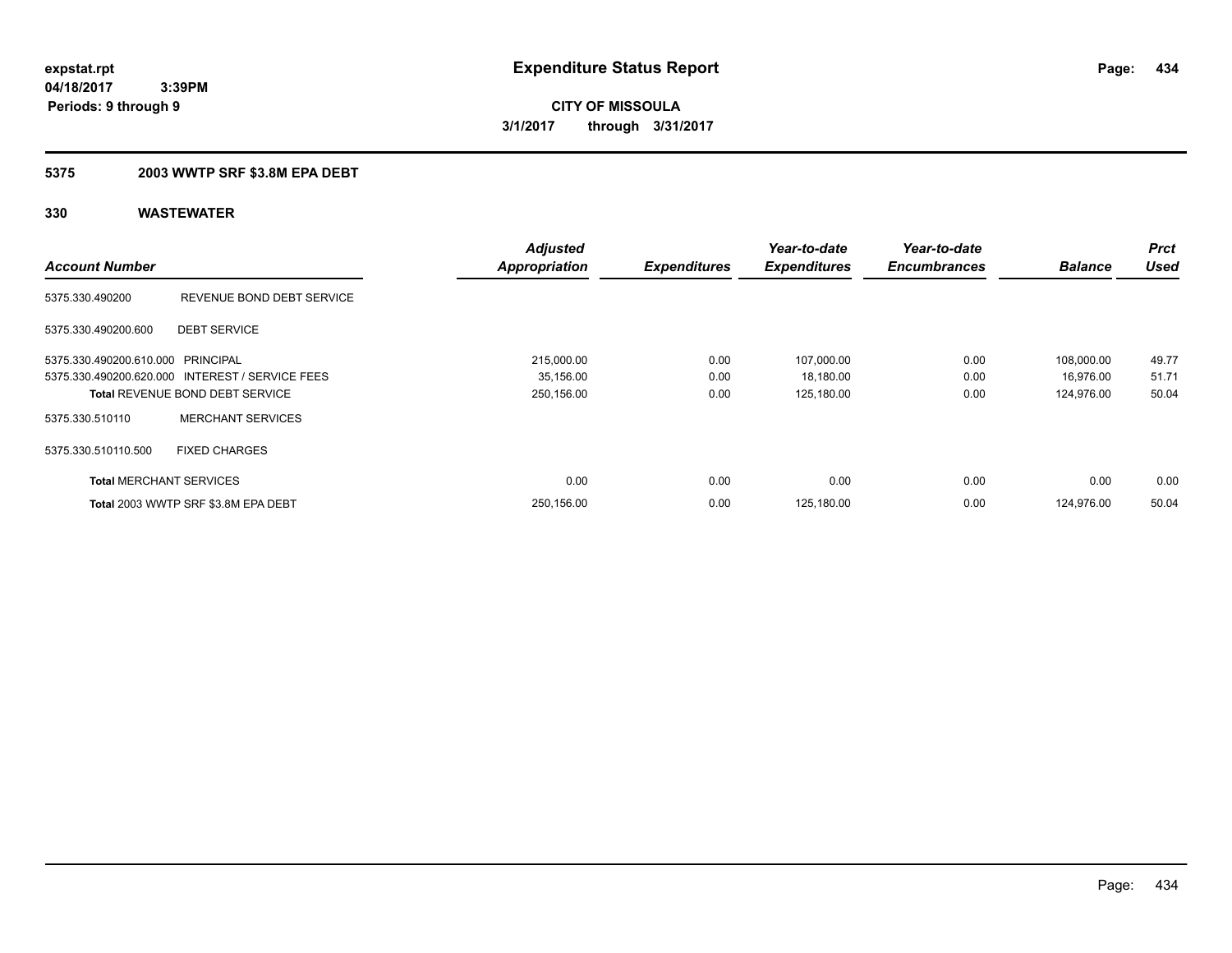**CITY OF MISSOULA 3/1/2017 through 3/31/2017**

### **5376 2003 WWTP SRF \$3.8M EPA RESERVE**

| <b>Account Number</b>       |                                        | <b>Adjusted</b><br><b>Appropriation</b> | <b>Expenditures</b> | Year-to-date<br><b>Expenditures</b> | Year-to-date<br><b>Encumbrances</b> | <b>Balance</b> | <b>Prct</b><br><b>Used</b> |
|-----------------------------|----------------------------------------|-----------------------------------------|---------------------|-------------------------------------|-------------------------------------|----------------|----------------------------|
| 5376.330.430610             | ADMINISTRATION                         |                                         |                     |                                     |                                     |                |                            |
| 5376.330.430610.800         | OTHER OBJECTS                          |                                         |                     |                                     |                                     |                |                            |
| <b>Total ADMINISTRATION</b> |                                        | 0.00                                    | 0.00                | 0.00                                | 0.00                                | 0.00           | 0.00                       |
| 5376.330.510110             | <b>MERCHANT SERVICES</b>               |                                         |                     |                                     |                                     |                |                            |
| 5376.330.510110.500         | <b>FIXED CHARGES</b>                   |                                         |                     |                                     |                                     |                |                            |
|                             | <b>Total MERCHANT SERVICES</b>         | 0.00                                    | 0.00                | 0.00                                | 0.00                                | 0.00           | 0.00                       |
|                             | Total 2003 WWTP SRF \$3.8M EPA RESERVE | 0.00                                    | 0.00                | 0.00                                | 0.00                                | 0.00           | 0.00                       |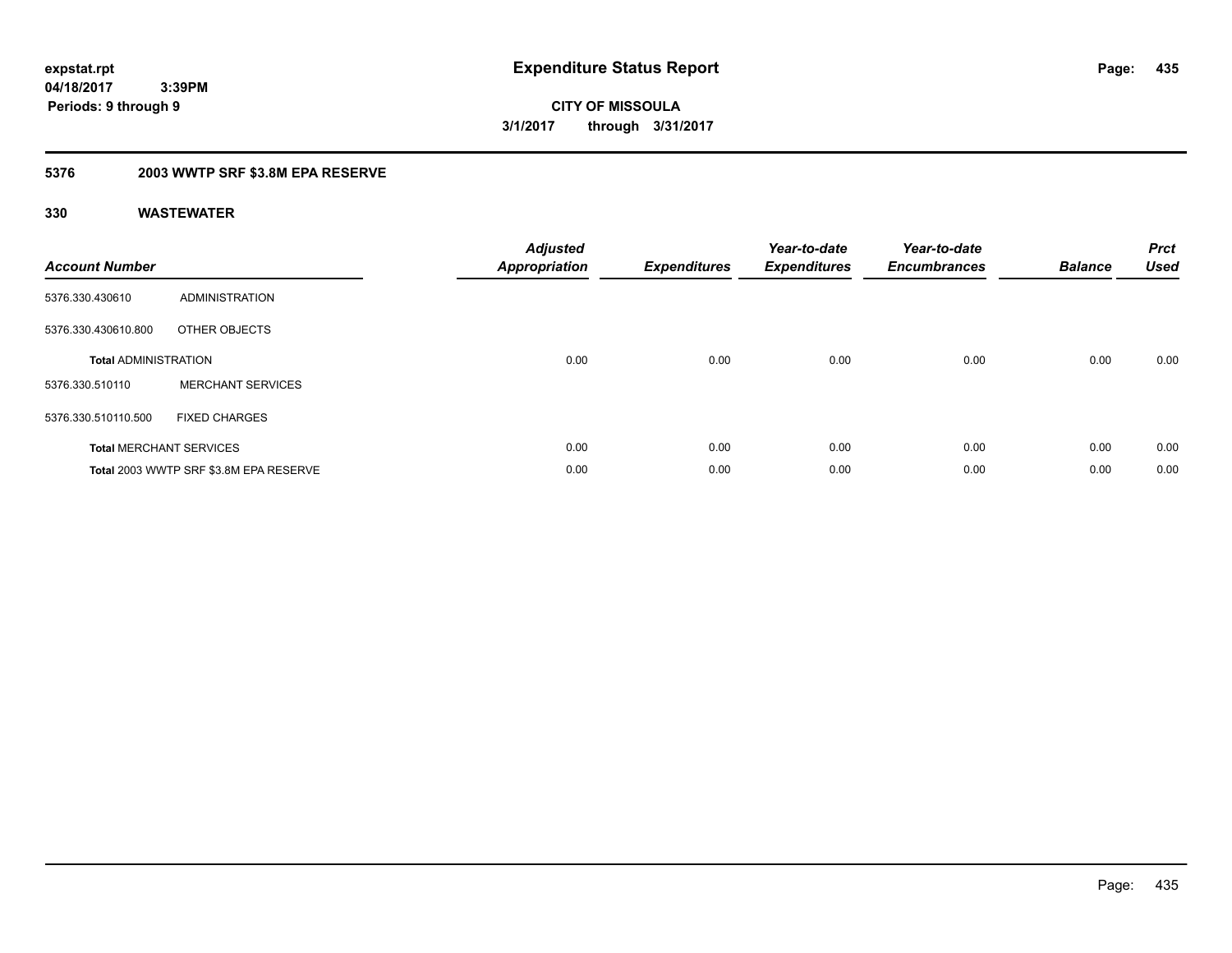**CITY OF MISSOULA 3/1/2017 through 3/31/2017**

## **5377 2004 WWTP \$3.023 LOAN DEBT SERVICE**

|                                   |                                                 | <b>Adjusted</b>      |                     | Year-to-date        | Year-to-date        |                | <b>Prct</b> |
|-----------------------------------|-------------------------------------------------|----------------------|---------------------|---------------------|---------------------|----------------|-------------|
| <b>Account Number</b>             |                                                 | <b>Appropriation</b> | <b>Expenditures</b> | <b>Expenditures</b> | <b>Encumbrances</b> | <b>Balance</b> | <b>Used</b> |
| 5377.330.490200                   | REVENUE BOND DEBT SERVICE                       |                      |                     |                     |                     |                |             |
| 5377.330.490200.600               | <b>DEBT SERVICE</b>                             |                      |                     |                     |                     |                |             |
| 5377.330.490200.610.000 PRINCIPAL |                                                 | 207,000.00           | 0.00                | 103,000.00          | 0.00                | 104,000.00     | 49.76       |
|                                   | 5377.330.490200.620.000 INTEREST / SERVICE FEES | 36.416.00            | 0.00                | 18,787.50           | 0.00                | 17,628.50      | 51.59       |
|                                   | <b>Total REVENUE BOND DEBT SERVICE</b>          | 243,416.00           | 0.00                | 121,787.50          | 0.00                | 121,628.50     | 50.03       |
| 5377.330.510110                   | <b>MERCHANT SERVICES</b>                        |                      |                     |                     |                     |                |             |
| 5377.330.510110.500               | <b>FIXED CHARGES</b>                            |                      |                     |                     |                     |                |             |
| <b>Total MERCHANT SERVICES</b>    |                                                 | 0.00                 | 0.00                | 0.00                | 0.00                | 0.00           | 0.00        |
|                                   | Total 2004 WWTP \$3.023 LOAN DEBT SERVICE       | 243,416.00           | 0.00                | 121,787.50          | 0.00                | 121,628.50     | 50.03       |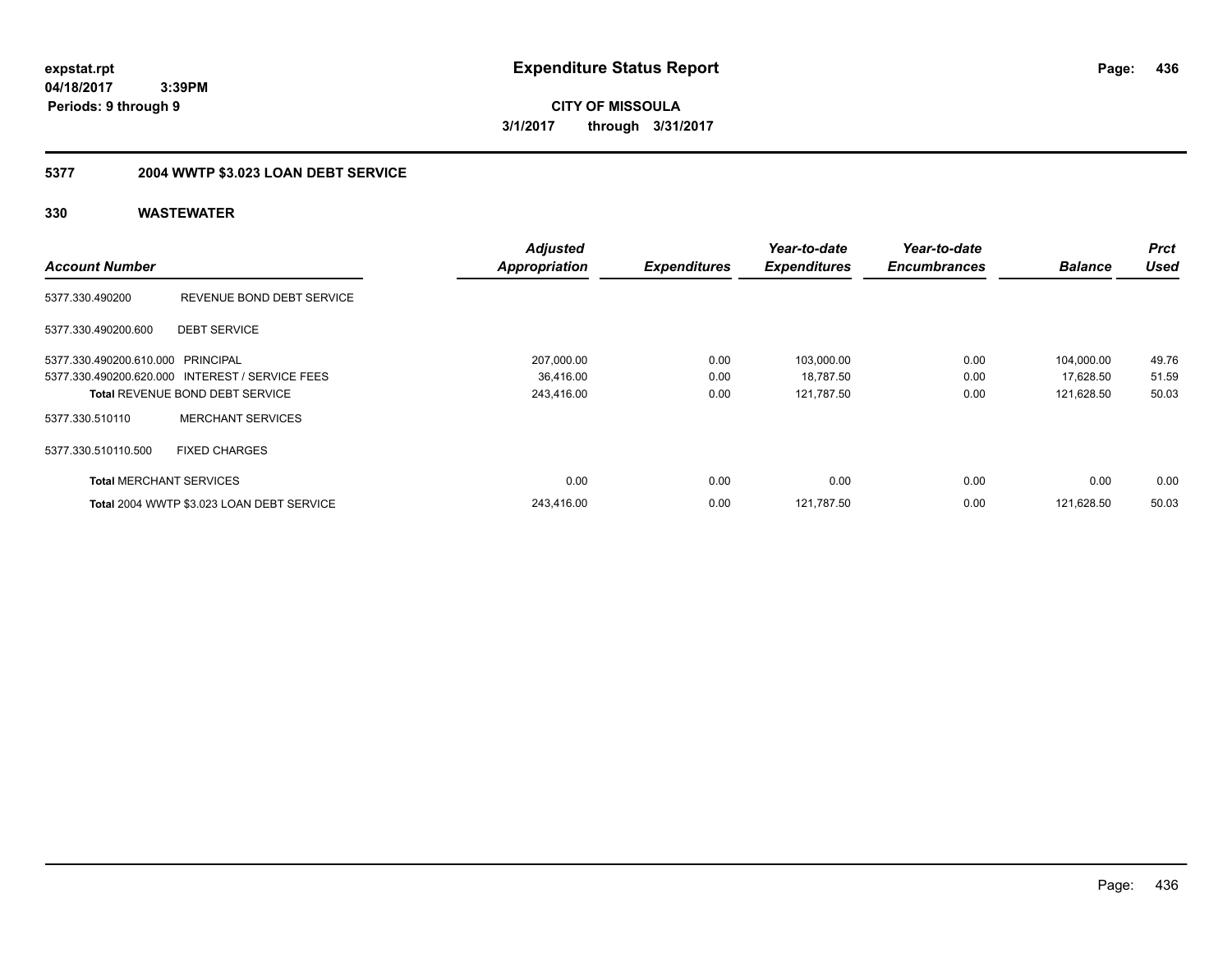## **5378 2004 WWTP \$3.023 LOAN RESERVE**

| <b>Account Number</b>          |                                      | <b>Adjusted</b><br><b>Appropriation</b> | <b>Expenditures</b> | Year-to-date<br><b>Expenditures</b> | Year-to-date<br><b>Encumbrances</b> | <b>Balance</b> | <b>Prct</b><br><b>Used</b> |
|--------------------------------|--------------------------------------|-----------------------------------------|---------------------|-------------------------------------|-------------------------------------|----------------|----------------------------|
| 5378.330.430610                | <b>ADMINISTRATION</b>                |                                         |                     |                                     |                                     |                |                            |
| 5378.330.430610.800            | OTHER OBJECTS                        |                                         |                     |                                     |                                     |                |                            |
| <b>Total ADMINISTRATION</b>    |                                      | 0.00                                    | 0.00                | 0.00                                | 0.00                                | 0.00           | 0.00                       |
| 5378.330.510110                | <b>MERCHANT SERVICES</b>             |                                         |                     |                                     |                                     |                |                            |
| 5378.330.510110.500            | <b>FIXED CHARGES</b>                 |                                         |                     |                                     |                                     |                |                            |
| <b>Total MERCHANT SERVICES</b> |                                      | 0.00                                    | 0.00                | 0.00                                | 0.00                                | 0.00           | 0.00                       |
|                                | Total 2004 WWTP \$3.023 LOAN RESERVE | 0.00                                    | 0.00                | 0.00                                | 0.00                                | 0.00           | 0.00                       |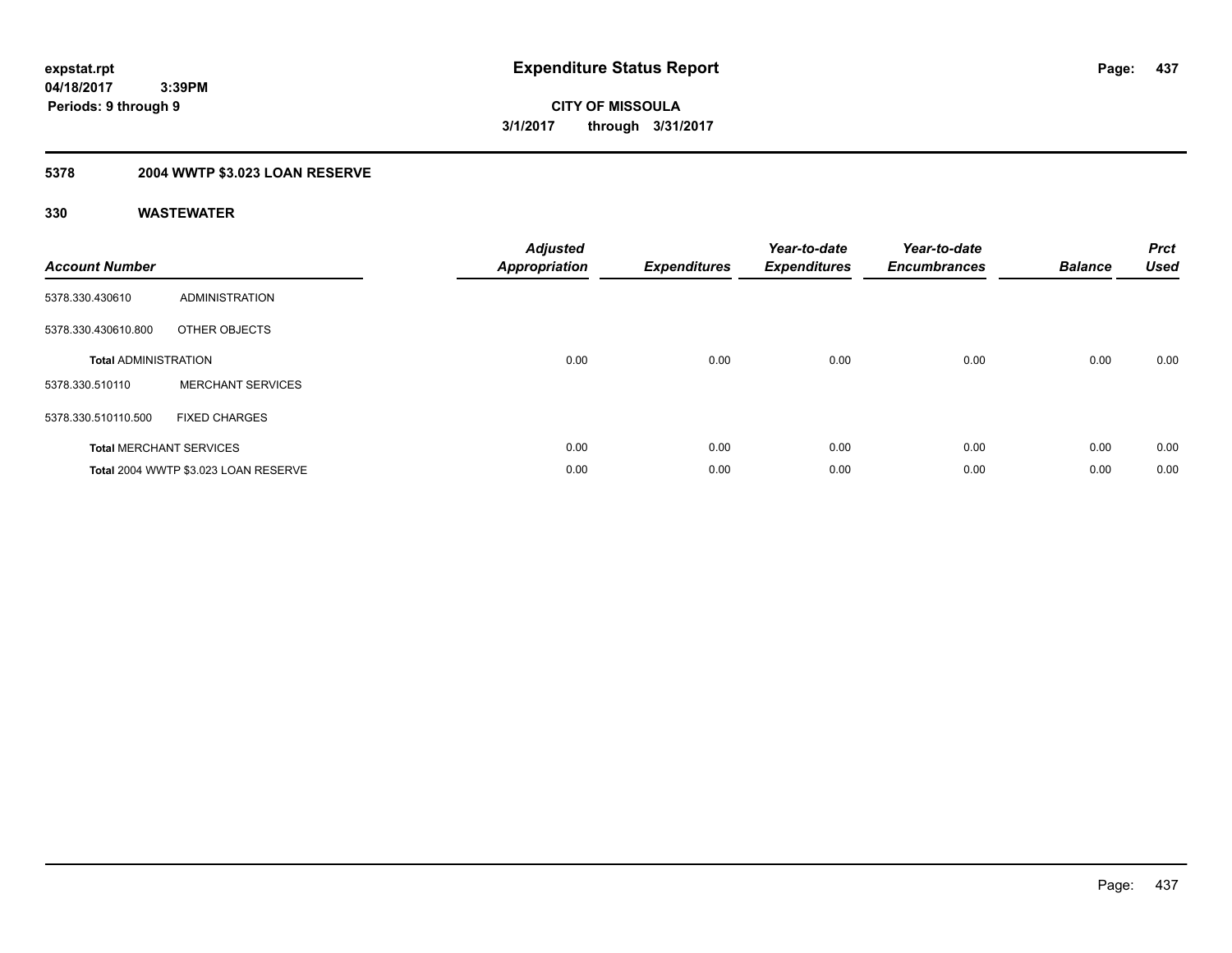**CITY OF MISSOULA 3/1/2017 through 3/31/2017**

### **5379 2005 BRICH/BRDY/LIN/GIL SRF DEBT**

|                                   |                                                 | <b>Adjusted</b>      |                     | Year-to-date        | Year-to-date        |                | <b>Prct</b> |
|-----------------------------------|-------------------------------------------------|----------------------|---------------------|---------------------|---------------------|----------------|-------------|
| <b>Account Number</b>             |                                                 | <b>Appropriation</b> | <b>Expenditures</b> | <b>Expenditures</b> | <b>Encumbrances</b> | <b>Balance</b> | <b>Used</b> |
| 5379.330.430610                   | <b>ADMINISTRATION</b>                           |                      |                     |                     |                     |                |             |
| 5379.330.430610.800               | OTHER OBJECTS                                   |                      |                     |                     |                     |                |             |
| <b>Total ADMINISTRATION</b>       |                                                 | 0.00                 | 0.00                | 0.00                | 0.00                | 0.00           | 0.00        |
| 5379.330.490200                   | REVENUE BOND DEBT SERVICE                       |                      |                     |                     |                     |                |             |
| 5379.330.490200.600               | <b>DEBT SERVICE</b>                             |                      |                     |                     |                     |                |             |
| 5379.330.490200.610.000 PRINCIPAL |                                                 | 90,000.00            | 0.00                | 45,000.00           | 0.00                | 45,000.00      | 50.00       |
|                                   | 5379.330.490200.620.000 INTEREST / SERVICE FEES | 19,451.00            | 0.00                | 9,978.75            | 0.00                | 9,472.25       | 51.30       |
|                                   | <b>Total REVENUE BOND DEBT SERVICE</b>          | 109,451.00           | 0.00                | 54,978.75           | 0.00                | 54,472.25      | 50.23       |
| 5379.330.510110                   | <b>MERCHANT SERVICES</b>                        |                      |                     |                     |                     |                |             |
| 5379.330.510110.500               | <b>FIXED CHARGES</b>                            |                      |                     |                     |                     |                |             |
| <b>Total MERCHANT SERVICES</b>    |                                                 | 0.00                 | 0.00                | 0.00                | 0.00                | 0.00           | 0.00        |
|                                   | Total 2005 BRICH/BRDY/LIN/GIL SRF DEBT          | 109,451.00           | 0.00                | 54,978.75           | 0.00                | 54,472.25      | 50.23       |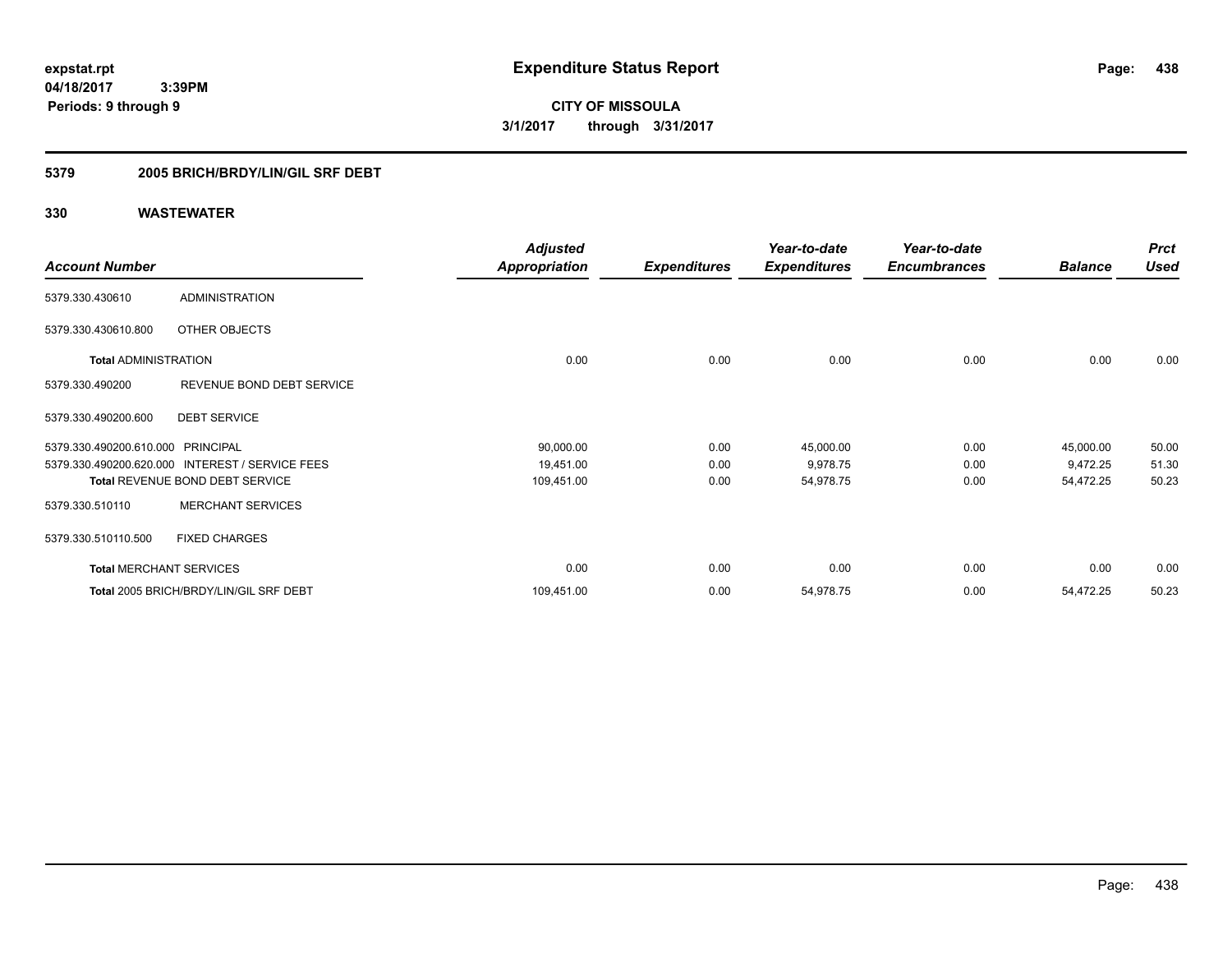**CITY OF MISSOULA 3/1/2017 through 3/31/2017**

### **5380 BRDWY/BIRCH/GILBERT/LINCOLNWOOD**

| <b>Account Number</b>       |                                       | <b>Adjusted</b><br>Appropriation | <b>Expenditures</b> | Year-to-date<br><b>Expenditures</b> | Year-to-date<br><b>Encumbrances</b> | <b>Balance</b> | <b>Prct</b><br><b>Used</b> |
|-----------------------------|---------------------------------------|----------------------------------|---------------------|-------------------------------------|-------------------------------------|----------------|----------------------------|
| 5380.330.430610             | ADMINISTRATION                        |                                  |                     |                                     |                                     |                |                            |
| 5380.330.430610.800         | OTHER OBJECTS                         |                                  |                     |                                     |                                     |                |                            |
| <b>Total ADMINISTRATION</b> |                                       | 0.00                             | 0.00                | 0.00                                | 0.00                                | 0.00           | 0.00                       |
| 5380.330.490200             | REVENUE BOND DEBT SERVICE             |                                  |                     |                                     |                                     |                |                            |
| 5380.330.490200.600         | <b>DEBT SERVICE</b>                   |                                  |                     |                                     |                                     |                |                            |
|                             | Total REVENUE BOND DEBT SERVICE       | 0.00                             | 0.00                | 0.00                                | 0.00                                | 0.00           | 0.00                       |
| 5380.330.510110             | <b>MERCHANT SERVICES</b>              |                                  |                     |                                     |                                     |                |                            |
| 5380.330.510110.500         | <b>FIXED CHARGES</b>                  |                                  |                     |                                     |                                     |                |                            |
|                             | <b>Total MERCHANT SERVICES</b>        | 0.00                             | 0.00                | 0.00                                | 0.00                                | 0.00           | 0.00                       |
|                             | Total BRDWY/BIRCH/GILBERT/LINCOLNWOOD | 0.00                             | 0.00                | 0.00                                | 0.00                                | 0.00           | 0.00                       |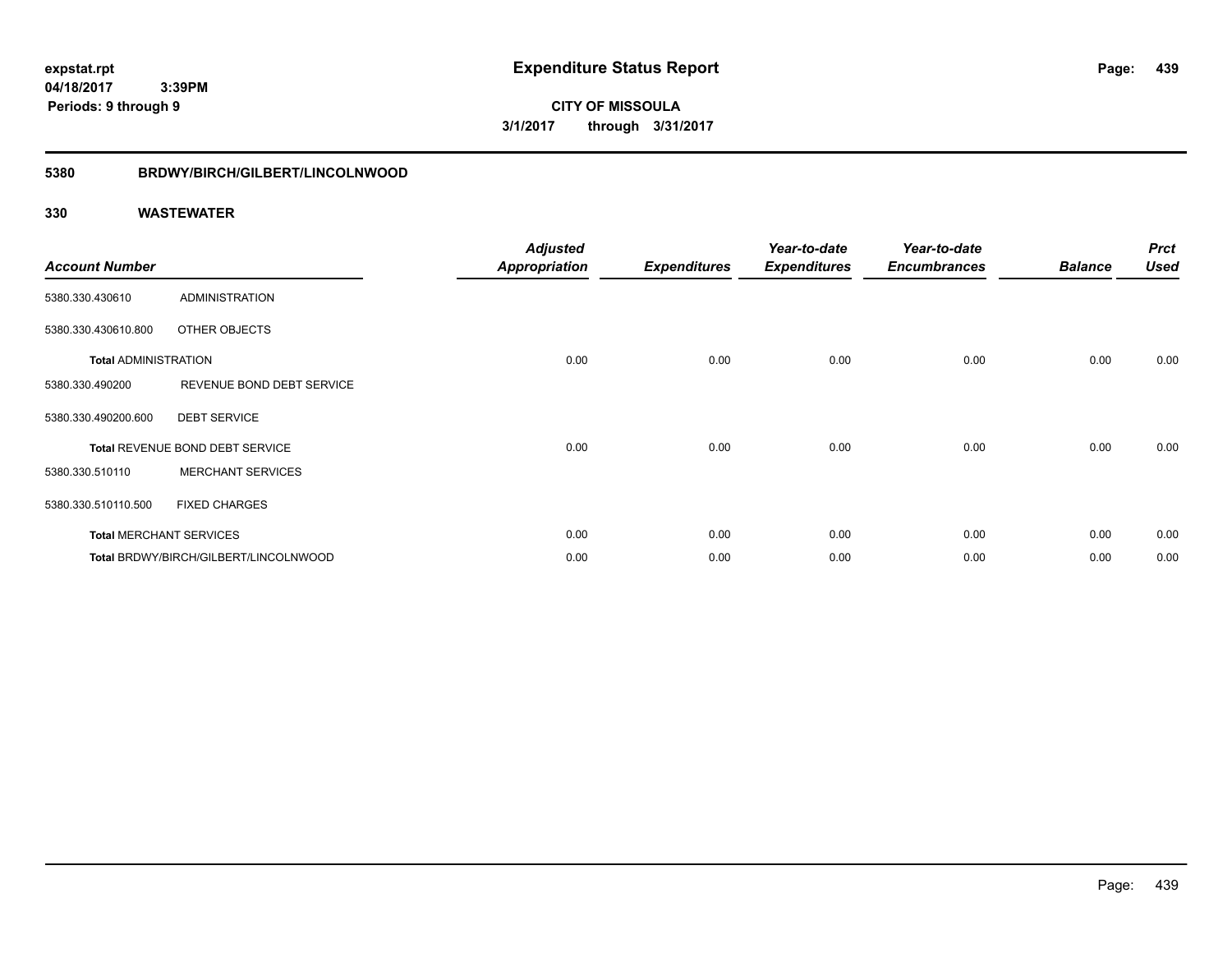### **5381 LINCOLNWOOD PH2 DEBT SERVICE**

| <b>Account Number</b>       |                                    | <b>Adjusted</b><br><b>Appropriation</b> | <b>Expenditures</b> | Year-to-date<br><b>Expenditures</b> | Year-to-date<br><b>Encumbrances</b> | <b>Balance</b> | <b>Prct</b><br><b>Used</b> |
|-----------------------------|------------------------------------|-----------------------------------------|---------------------|-------------------------------------|-------------------------------------|----------------|----------------------------|
| 5381.330.430610             | <b>ADMINISTRATION</b>              |                                         |                     |                                     |                                     |                |                            |
| 5381.330.430610.800         | OTHER OBJECTS                      |                                         |                     |                                     |                                     |                |                            |
| <b>Total ADMINISTRATION</b> |                                    | 0.00                                    | 0.00                | 0.00                                | 0.00                                | 0.00           | 0.00                       |
| 5381.330.490200             | REVENUE BOND DEBT SERVICE          |                                         |                     |                                     |                                     |                |                            |
| 5381.330.490200.600         | <b>DEBT SERVICE</b>                |                                         |                     |                                     |                                     |                |                            |
|                             | Total REVENUE BOND DEBT SERVICE    | 0.00                                    | 0.00                | 0.00                                | 0.00                                | 0.00           | 0.00                       |
| 5381.330.510110             | <b>MERCHANT SERVICES</b>           |                                         |                     |                                     |                                     |                |                            |
| 5381.330.510110.500         | <b>FIXED CHARGES</b>               |                                         |                     |                                     |                                     |                |                            |
|                             | <b>Total MERCHANT SERVICES</b>     | 0.00                                    | 0.00                | 0.00                                | 0.00                                | 0.00           | 0.00                       |
|                             | Total LINCOLNWOOD PH2 DEBT SERVICE | 0.00                                    | 0.00                | 0.00                                | 0.00                                | 0.00           | 0.00                       |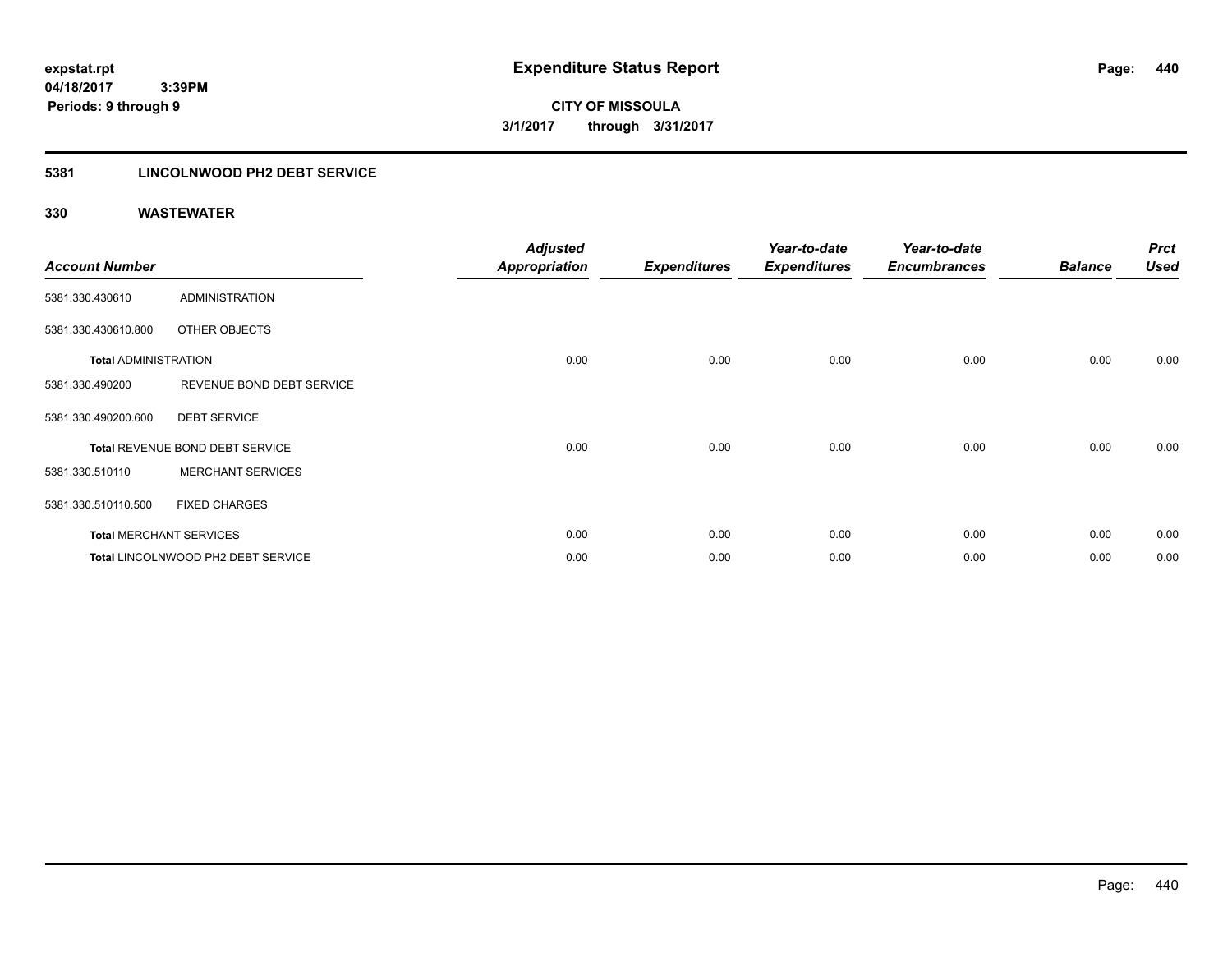**CITY OF MISSOULA 3/1/2017 through 3/31/2017**

### **5382 LINCOLNWOOD PH2 RESERVE FUND**

| <b>Account Number</b>       |                                    | <b>Adjusted</b><br><b>Appropriation</b> | <b>Expenditures</b> | Year-to-date<br><b>Expenditures</b> | Year-to-date<br><b>Encumbrances</b> | <b>Balance</b> | <b>Prct</b><br><b>Used</b> |
|-----------------------------|------------------------------------|-----------------------------------------|---------------------|-------------------------------------|-------------------------------------|----------------|----------------------------|
| 5382.330.430610             | ADMINISTRATION                     |                                         |                     |                                     |                                     |                |                            |
| 5382.330.430610.800         | OTHER OBJECTS                      |                                         |                     |                                     |                                     |                |                            |
| <b>Total ADMINISTRATION</b> |                                    | 0.00                                    | 0.00                | 0.00                                | 0.00                                | 0.00           | 0.00                       |
| 5382.330.490200             | REVENUE BOND DEBT SERVICE          |                                         |                     |                                     |                                     |                |                            |
| 5382.330.490200.600         | <b>DEBT SERVICE</b>                |                                         |                     |                                     |                                     |                |                            |
|                             | Total REVENUE BOND DEBT SERVICE    | 0.00                                    | 0.00                | 0.00                                | 0.00                                | 0.00           | 0.00                       |
| 5382.330.510110             | <b>MERCHANT SERVICES</b>           |                                         |                     |                                     |                                     |                |                            |
| 5382.330.510110.500         | <b>FIXED CHARGES</b>               |                                         |                     |                                     |                                     |                |                            |
|                             | Total LINCOLNWOOD PH2 RESERVE FUND | 0.00                                    | 0.00                | 0.00                                | 0.00                                | 0.00           | 0.00                       |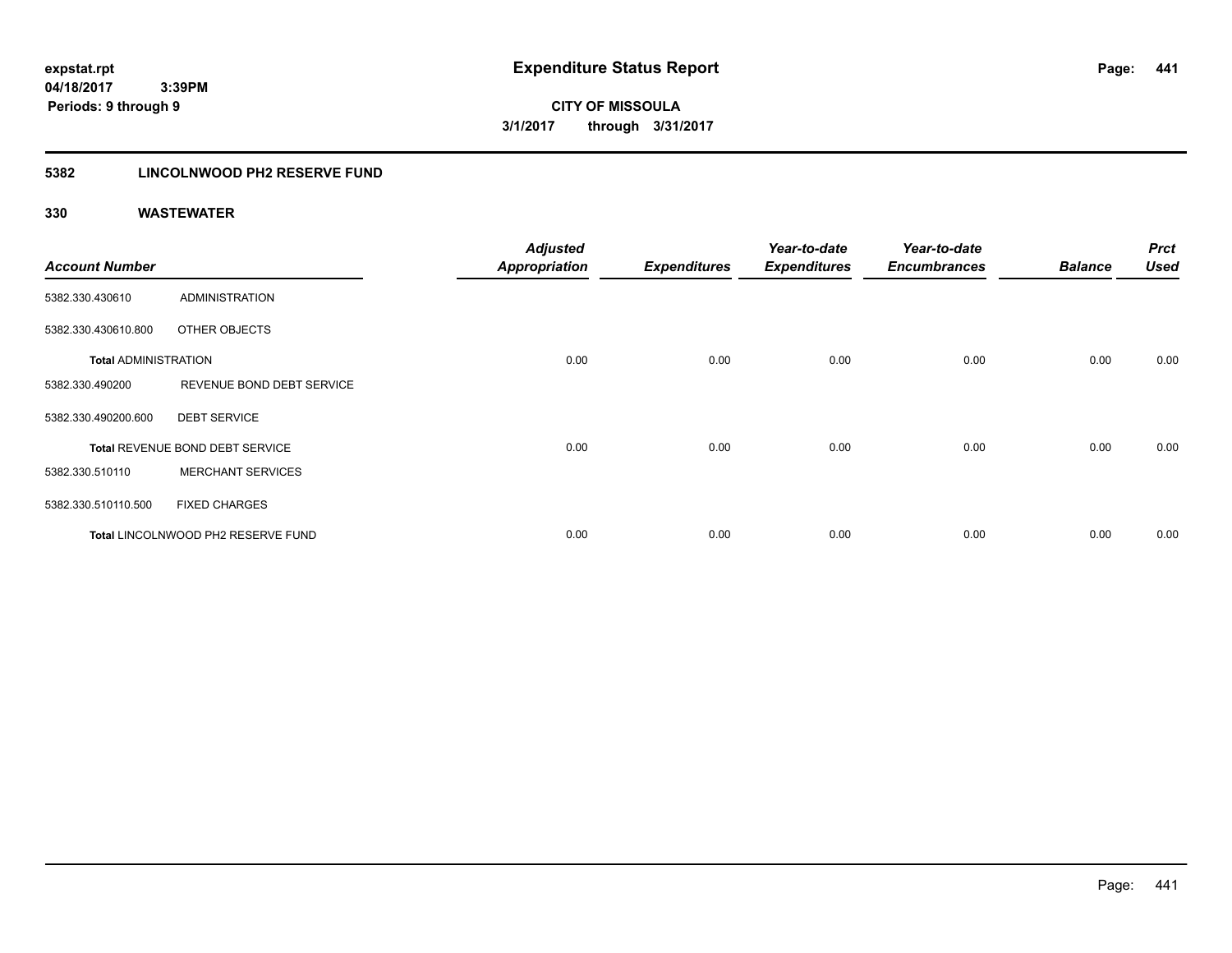**CITY OF MISSOULA 3/1/2017 through 3/31/2017**

### **5383 FY09 RATTLESNAKE SEWER DEBT SVS**

### **550 SID 544 PROJECT**

|                                   |                                                 | <b>Adjusted</b>      |                     | Year-to-date        | Year-to-date        |                | <b>Prct</b> |
|-----------------------------------|-------------------------------------------------|----------------------|---------------------|---------------------|---------------------|----------------|-------------|
| <b>Account Number</b>             |                                                 | <b>Appropriation</b> | <b>Expenditures</b> | <b>Expenditures</b> | <b>Encumbrances</b> | <b>Balance</b> | <b>Used</b> |
| 5383.550.490200                   | REVENUE BOND DEBT SERVICE                       |                      |                     |                     |                     |                |             |
| 5383.550.490200.600               | <b>DEBT SERVICE</b>                             |                      |                     |                     |                     |                |             |
| 5383.550.490200.610.000 PRINCIPAL |                                                 | 20,000.00            | 0.00                | 10,000.00           | 0.00                | 10,000.00      | 50.00       |
|                                   | 5383.550.490200.620.000 INTEREST / SERVICE FEES | 10,350.00            | 0.00                | 5,250.00            | 0.00                | 5,100.00       | 50.72       |
|                                   | <b>Total REVENUE BOND DEBT SERVICE</b>          | 30,350.00            | 0.00                | 15,250.00           | 0.00                | 15,100.00      | 50.25       |
| 5383.550.510110                   | <b>MERCHANT SERVICES</b>                        |                      |                     |                     |                     |                |             |
| 5383.550.510110.500               | <b>FIXED CHARGES</b>                            |                      |                     |                     |                     |                |             |
| <b>Total MERCHANT SERVICES</b>    |                                                 | 0.00                 | 0.00                | 0.00                | 0.00                | 0.00           | 0.00        |
|                                   | <b>Total FY09 RATTLESNAKE SEWER DEBT SVS</b>    | 30,350.00            | 0.00                | 15,250.00           | 0.00                | 15.100.00      | 50.25       |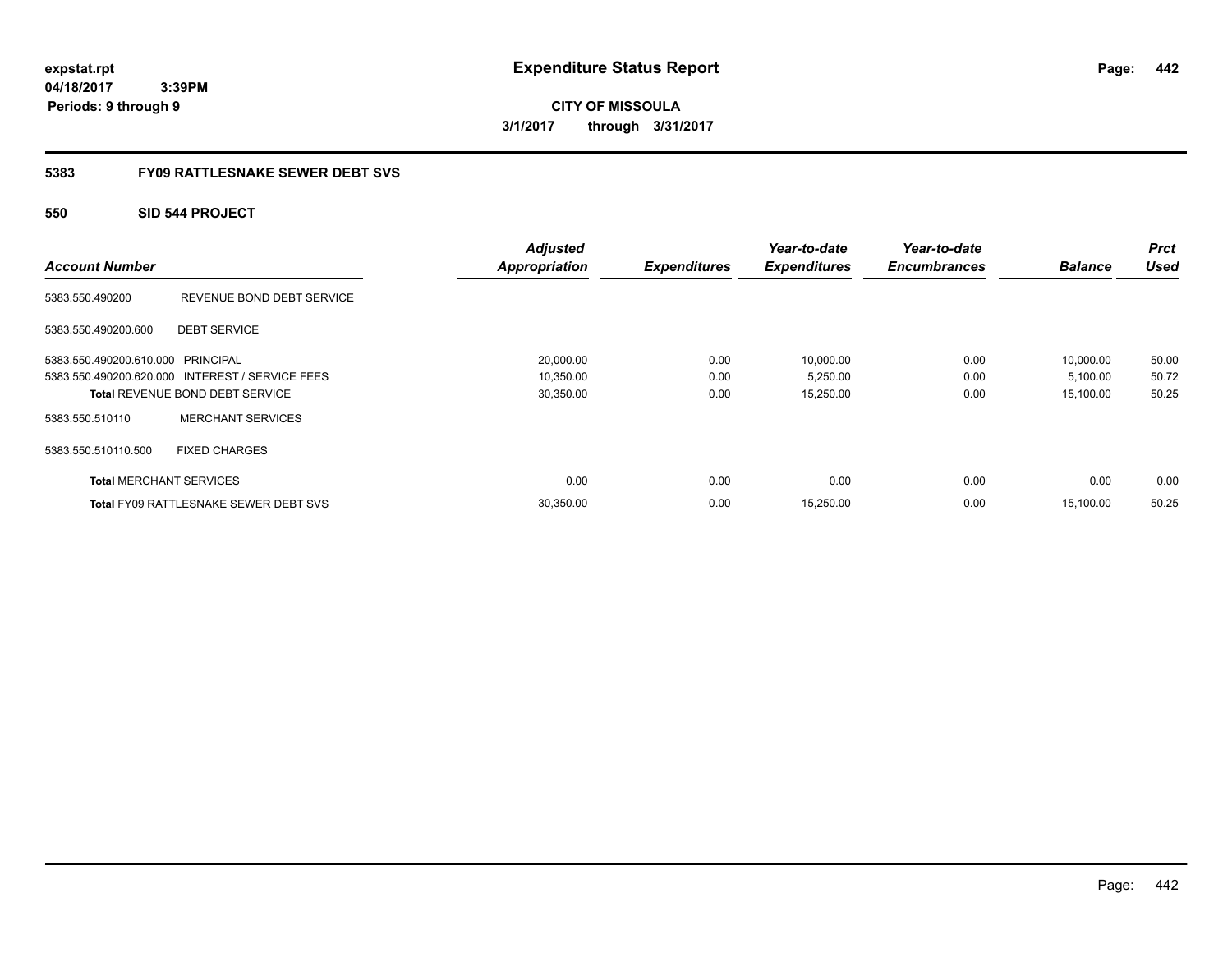### **5384 09 LOLO BOND RESERVE**

| <b>Account Number</b> |                                        | <b>Adjusted</b><br>Appropriation | <b>Expenditures</b> | Year-to-date<br><b>Expenditures</b> | Year-to-date<br><b>Encumbrances</b> | <b>Balance</b> | <b>Prct</b><br><b>Used</b> |
|-----------------------|----------------------------------------|----------------------------------|---------------------|-------------------------------------|-------------------------------------|----------------|----------------------------|
| 5384.330.490200       | REVENUE BOND DEBT SERVICE              |                                  |                     |                                     |                                     |                |                            |
| 5384.330.490200.800   | OTHER OBJECTS                          |                                  |                     |                                     |                                     |                |                            |
|                       | <b>Total REVENUE BOND DEBT SERVICE</b> | 0.00                             | 0.00                | 0.00                                | 0.00                                | 0.00           | 0.00                       |
| 5384.330.510110       | <b>MERCHANT SERVICES</b>               |                                  |                     |                                     |                                     |                |                            |
| 5384.330.510110.500   | <b>FIXED CHARGES</b>                   |                                  |                     |                                     |                                     |                |                            |
|                       | <b>Total MERCHANT SERVICES</b>         | 0.00                             | 0.00                | 0.00                                | 0.00                                | 0.00           | 0.00                       |
|                       | Total 09 LOLO BOND RESERVE             | 0.00                             | 0.00                | 0.00                                | 0.00                                | 0.00           | 0.00                       |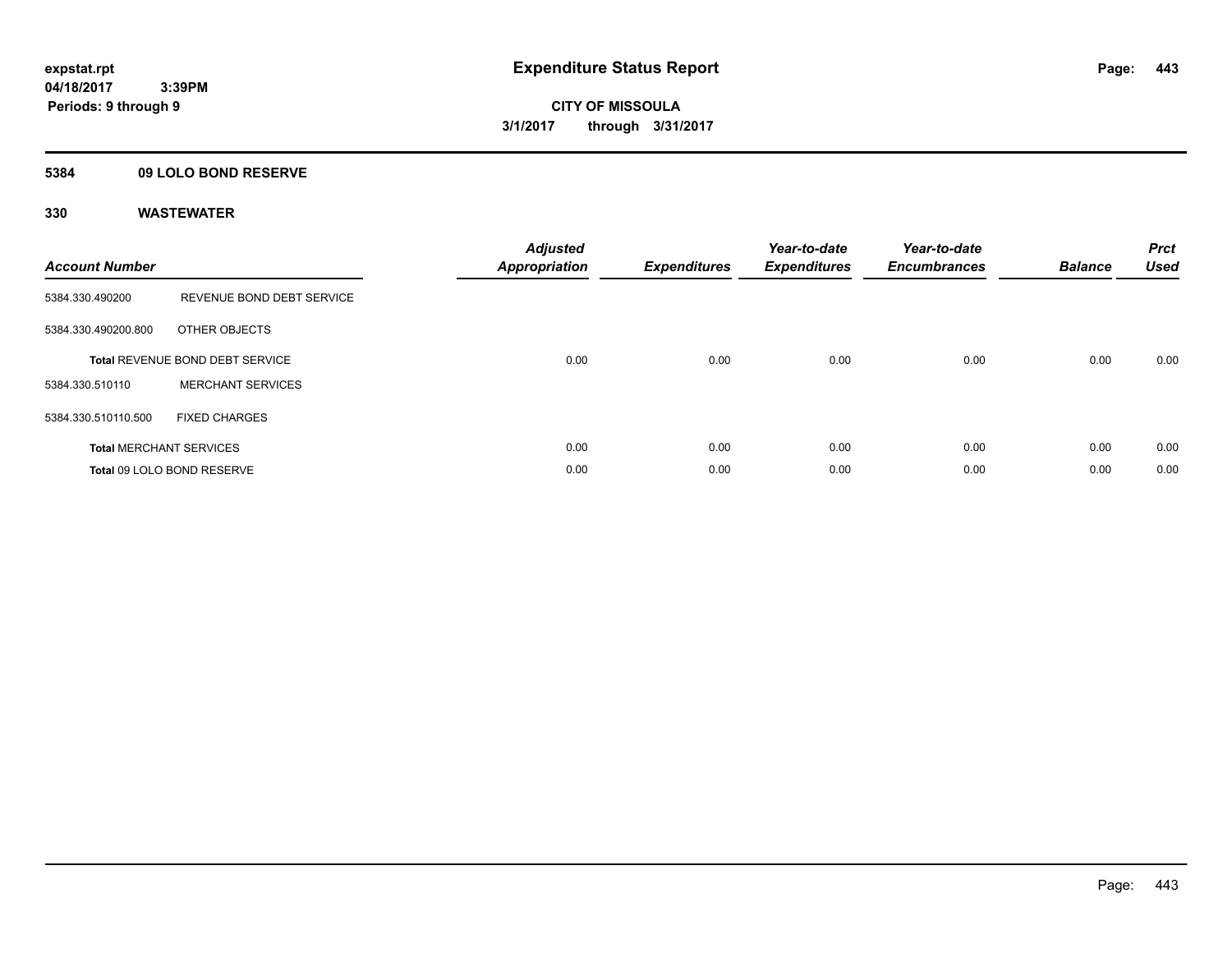**CITY OF MISSOULA 3/1/2017 through 3/31/2017**

### **5385 HEADWORKS 2010 BOND RESERVE**

| <b>Account Number</b>       |                                   | <b>Adjusted</b><br><b>Appropriation</b> | <b>Expenditures</b> | Year-to-date<br><b>Expenditures</b> | Year-to-date<br><b>Encumbrances</b> | <b>Balance</b> | <b>Prct</b><br><b>Used</b> |
|-----------------------------|-----------------------------------|-----------------------------------------|---------------------|-------------------------------------|-------------------------------------|----------------|----------------------------|
| 5385.330.430610             | ADMINISTRATION                    |                                         |                     |                                     |                                     |                |                            |
| 5385.330.430610.800         | OTHER OBJECTS                     |                                         |                     |                                     |                                     |                |                            |
| <b>Total ADMINISTRATION</b> |                                   | 0.00                                    | 0.00                | 0.00                                | 0.00                                | 0.00           | 0.00                       |
|                             | Total HEADWORKS 2010 BOND RESERVE | 0.00                                    | 0.00                | 0.00                                | 0.00                                | 0.00           | 0.00                       |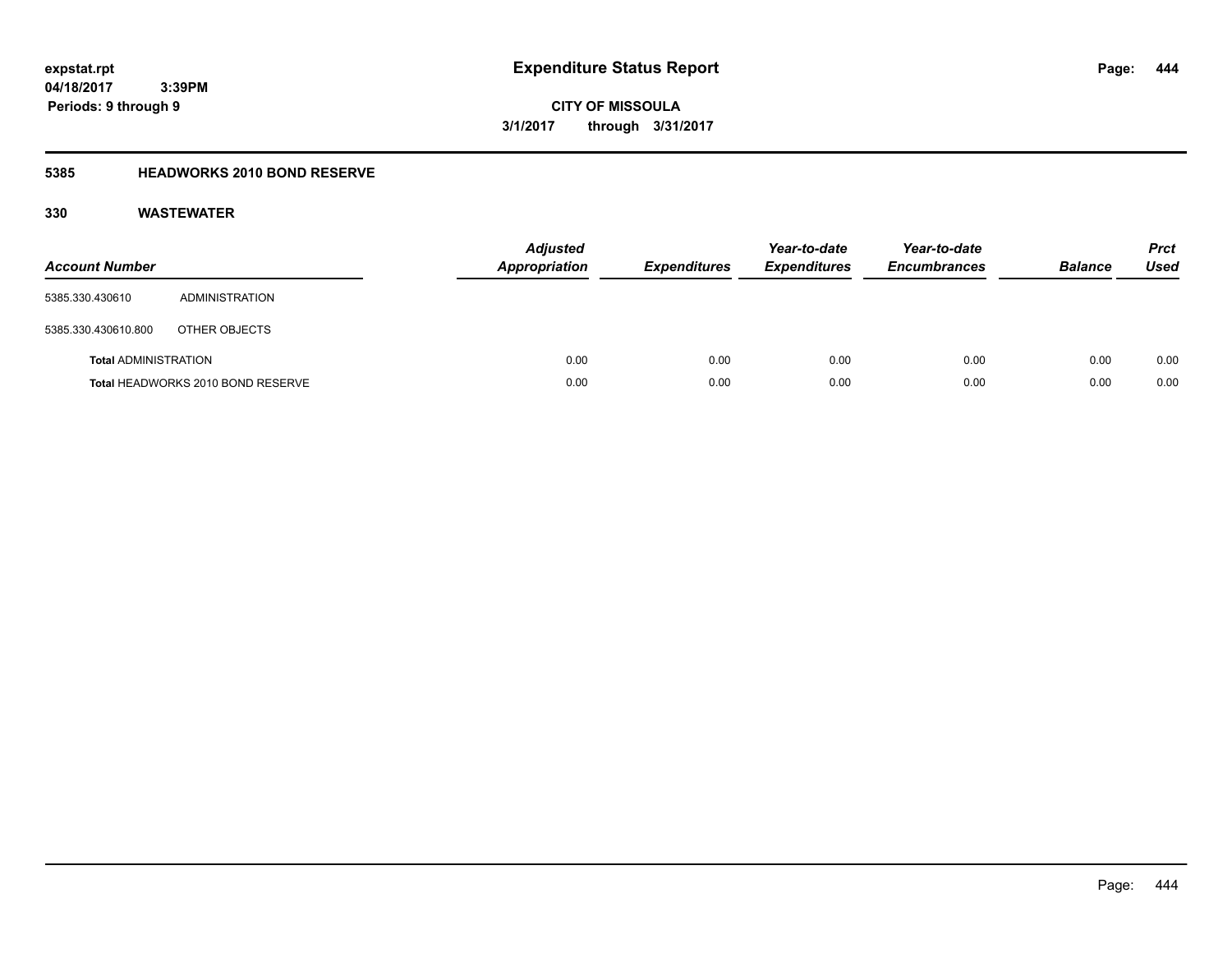**CITY OF MISSOULA 3/1/2017 through 3/31/2017**

### **5386 FY10 HEADWORKS DEBT SERVICE**

|                                   |                                                 | <b>Adjusted</b> |                     | Year-to-date        | Year-to-date        |                | <b>Prct</b> |
|-----------------------------------|-------------------------------------------------|-----------------|---------------------|---------------------|---------------------|----------------|-------------|
| <b>Account Number</b>             |                                                 | Appropriation   | <b>Expenditures</b> | <b>Expenditures</b> | <b>Encumbrances</b> | <b>Balance</b> | <b>Used</b> |
| 5386.330.490200                   | REVENUE BOND DEBT SERVICE                       |                 |                     |                     |                     |                |             |
| 5386.330.490200.600               | <b>DEBT SERVICE</b>                             |                 |                     |                     |                     |                |             |
| 5386.330.490200.610.000 PRINCIPAL |                                                 | 140,000.00      | 0.00                | 0.00                | 0.00                | 140,000.00     | 0.00        |
|                                   | 5386.330.490200.620.000 INTEREST / SERVICE FEES | 558,099.00      | 0.00                | 279,049.64          | 0.00                | 279,049.36     | 50.00       |
|                                   | <b>Total REVENUE BOND DEBT SERVICE</b>          | 698,099.00      | 0.00                | 279,049.64          | 0.00                | 419,049.36     | 39.97       |
| 5386.330.510110                   | <b>MERCHANT SERVICES</b>                        |                 |                     |                     |                     |                |             |
| 5386.330.510110.500               | <b>FIXED CHARGES</b>                            |                 |                     |                     |                     |                |             |
|                                   | 5386.330.510110.550.000 MERCHANT SERVICE FEES   | 0.00            | 0.00                | 700.00              | 0.00                | $-700.00$      | 0.00        |
| <b>Total MERCHANT SERVICES</b>    |                                                 | 0.00            | 0.00                | 700.00              | 0.00                | -700.00        | 0.00        |
|                                   | <b>Total FY10 HEADWORKS DEBT SERVICE</b>        | 698,099.00      | 0.00                | 279,749.64          | 0.00                | 418,349.36     | 40.07       |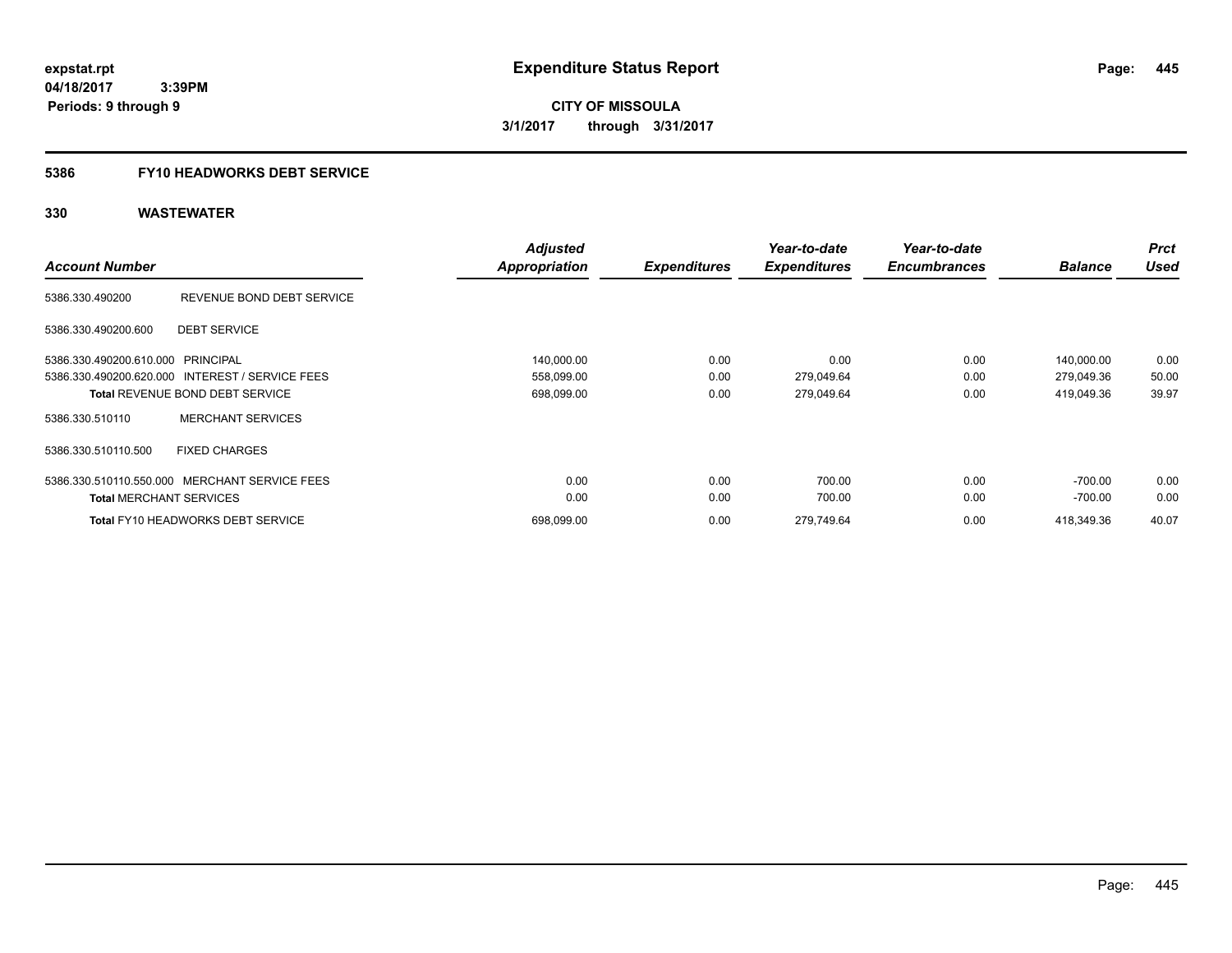**CITY OF MISSOULA 3/1/2017 through 3/31/2017**

### **5387 FY11 SEWER \$1.29M BOND DEBT SERVICE**

|                                   |                                                 | <b>Adjusted</b>      |                     | Year-to-date        | Year-to-date        |                | <b>Prct</b> |
|-----------------------------------|-------------------------------------------------|----------------------|---------------------|---------------------|---------------------|----------------|-------------|
| <b>Account Number</b>             |                                                 | <b>Appropriation</b> | <b>Expenditures</b> | <b>Expenditures</b> | <b>Encumbrances</b> | <b>Balance</b> | <b>Used</b> |
| 5387.330.490200                   | REVENUE BOND DEBT SERVICE                       |                      |                     |                     |                     |                |             |
| 5387.330.490200.600               | <b>DEBT SERVICE</b>                             |                      |                     |                     |                     |                |             |
| 5387.330.490200.610.000 PRINCIPAL |                                                 | 45,000.00            | 0.00                | 0.00                | 0.00                | 45,000.00      | 0.00        |
|                                   | 5387.330.490200.620.000 INTEREST / SERVICE FEES | 55,380.00            | 0.00                | 27,690.00           | 0.00                | 27,690.00      | 50.00       |
|                                   | <b>Total REVENUE BOND DEBT SERVICE</b>          | 100,380.00           | 0.00                | 27,690.00           | 0.00                | 72,690.00      | 27.59       |
| 5387.330.510110                   | <b>MERCHANT SERVICES</b>                        |                      |                     |                     |                     |                |             |
| 5387.330.510110.500               | <b>FIXED CHARGES</b>                            |                      |                     |                     |                     |                |             |
| <b>Total MERCHANT SERVICES</b>    |                                                 | 0.00                 | 0.00                | 0.00                | 0.00                | 0.00           | 0.00        |
|                                   | Total FY11 SEWER \$1.29M BOND DEBT SERVICE      | 100,380.00           | 0.00                | 27,690.00           | 0.00                | 72.690.00      | 27.59       |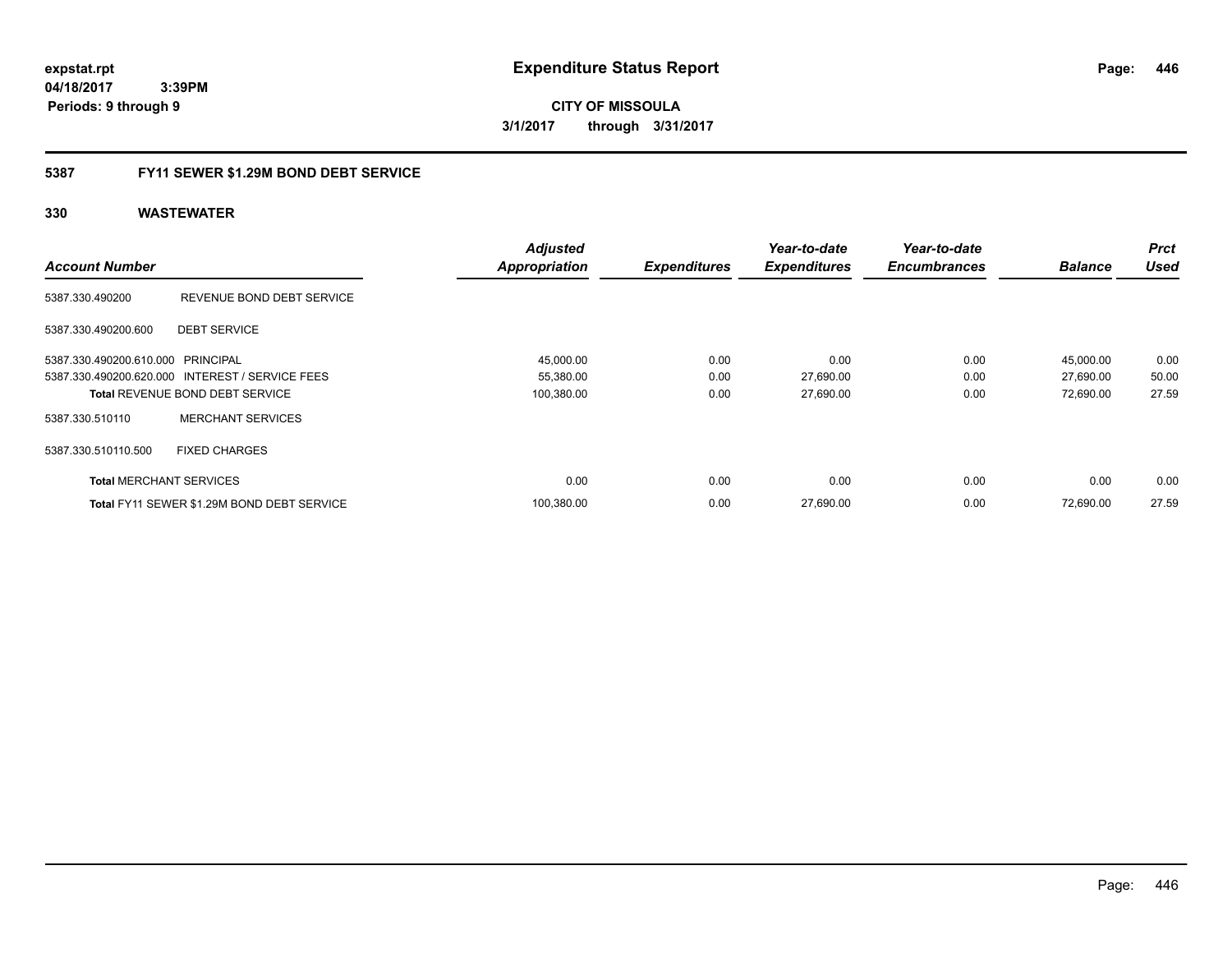**Periods: 9 through 9**

**CITY OF MISSOULA 3/1/2017 through 3/31/2017**

### **5388 FY11 \$1.29M SEWER BOND RESERVE**

 **3:39PM**

| <b>Account Number</b>       |                                       | <b>Adjusted</b><br><b>Appropriation</b> | <b>Expenditures</b> | Year-to-date<br><b>Expenditures</b> | Year-to-date<br><b>Encumbrances</b> | <b>Balance</b> | <b>Prct</b><br><b>Used</b> |
|-----------------------------|---------------------------------------|-----------------------------------------|---------------------|-------------------------------------|-------------------------------------|----------------|----------------------------|
| 5388.330.430610             | ADMINISTRATION                        |                                         |                     |                                     |                                     |                |                            |
| 5388.330.430610.800         | OTHER OBJECTS                         |                                         |                     |                                     |                                     |                |                            |
| <b>Total ADMINISTRATION</b> |                                       | 0.00                                    | 0.00                | 0.00                                | 0.00                                | 0.00           | 0.00                       |
| 5388.330.510110             | <b>MERCHANT SERVICES</b>              |                                         |                     |                                     |                                     |                |                            |
| 5388.330.510110.500         | <b>FIXED CHARGES</b>                  |                                         |                     |                                     |                                     |                |                            |
|                             | <b>Total MERCHANT SERVICES</b>        | 0.00                                    | 0.00                | 0.00                                | 0.00                                | 0.00           | 0.00                       |
|                             | Total FY11 \$1.29M SEWER BOND RESERVE | 0.00                                    | 0.00                | 0.00                                | 0.00                                | 0.00           | 0.00                       |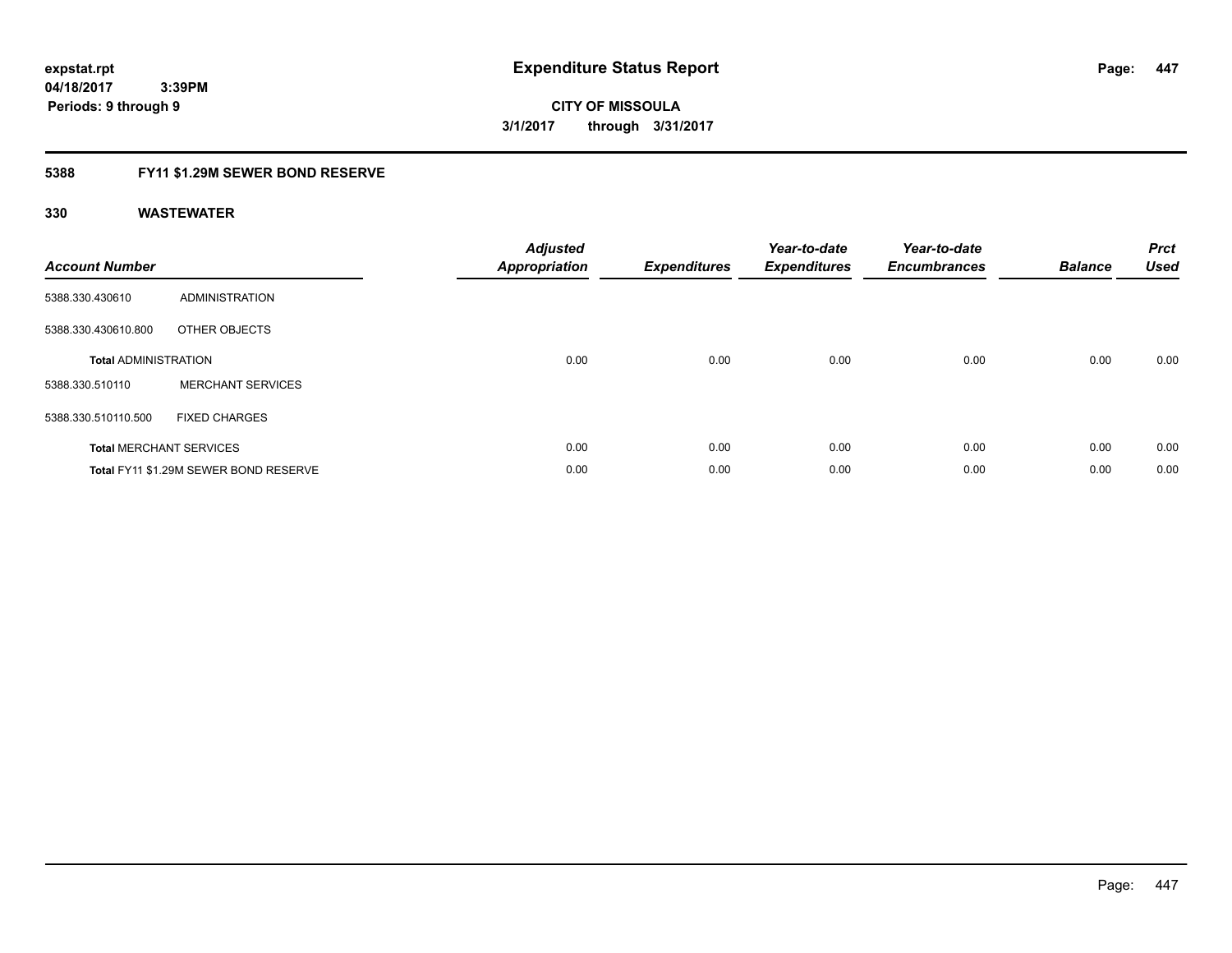**CITY OF MISSOULA 3/1/2017 through 3/31/2017**

### **5389 FY15 SEWER REVENUE BOND DEBT SERVICE**

| <b>Account Number</b>             |                                                   | <b>Adjusted</b><br>Appropriation | <b>Expenditures</b> | Year-to-date<br><b>Expenditures</b> | Year-to-date<br><b>Encumbrances</b> | <b>Balance</b> | <b>Prct</b><br><b>Used</b> |
|-----------------------------------|---------------------------------------------------|----------------------------------|---------------------|-------------------------------------|-------------------------------------|----------------|----------------------------|
| 5389.330.490200                   | REVENUE BOND DEBT SERVICE                         |                                  |                     |                                     |                                     |                |                            |
| 5389.330.490200.600               | <b>DEBT SERVICE</b>                               |                                  |                     |                                     |                                     |                |                            |
| 5389.330.490200.610.000 PRINCIPAL |                                                   | 39,000.00                        | 0.00                | 19,000.00                           | 0.00                                | 20,000.00      | 48.72                      |
|                                   | 5389.330.490200.620.000 INTEREST / SERVICE FEES   | 23,063.00                        | 0.00                | 5,975.03                            | 0.00                                | 17.087.97      | 25.91                      |
|                                   | <b>Total REVENUE BOND DEBT SERVICE</b>            | 62,063.00                        | 0.00                | 24,975.03                           | 0.00                                | 37.087.97      | 40.24                      |
| 5389.330.510110                   | <b>MERCHANT SERVICES</b>                          |                                  |                     |                                     |                                     |                |                            |
| 5389.330.510110.500               | <b>FIXED CHARGES</b>                              |                                  |                     |                                     |                                     |                |                            |
| <b>Total MERCHANT SERVICES</b>    |                                                   | 0.00                             | 0.00                | 0.00                                | 0.00                                | 0.00           | 0.00                       |
|                                   | <b>Total FY15 SEWER REVENUE BOND DEBT SERVICE</b> | 62,063.00                        | 0.00                | 24,975.03                           | 0.00                                | 37.087.97      | 40.24                      |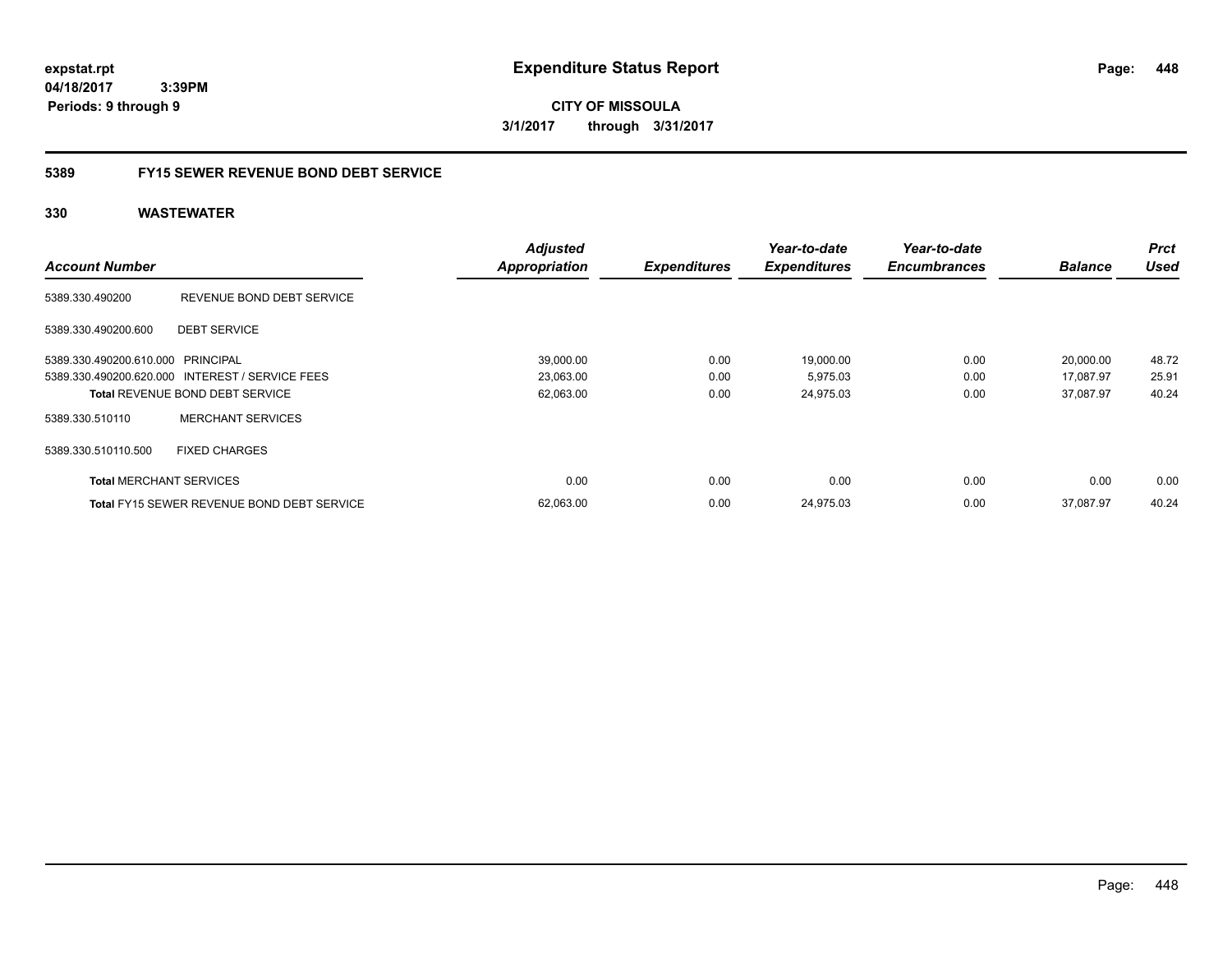**CITY OF MISSOULA 3/1/2017 through 3/31/2017**

### **5390 FY15 SEWER BOND DEBT RESERVE**

| <b>Account Number</b>       |                                           | <b>Adjusted</b><br><b>Appropriation</b> | <b>Expenditures</b> | Year-to-date<br><b>Expenditures</b> | Year-to-date<br><b>Encumbrances</b> | <b>Balance</b> | <b>Prct</b><br><b>Used</b> |
|-----------------------------|-------------------------------------------|-----------------------------------------|---------------------|-------------------------------------|-------------------------------------|----------------|----------------------------|
| 5390.330.430610             | ADMINISTRATION                            |                                         |                     |                                     |                                     |                |                            |
| 5390.330.430610.800         | OTHER OBJECTS                             |                                         |                     |                                     |                                     |                |                            |
| <b>Total ADMINISTRATION</b> |                                           | 0.00                                    | 0.00                | 0.00                                | 0.00                                | 0.00           | 0.00                       |
| 5390.330.510110             | <b>MERCHANT SERVICES</b>                  |                                         |                     |                                     |                                     |                |                            |
| 5390.330.510110.500         | <b>FIXED CHARGES</b>                      |                                         |                     |                                     |                                     |                |                            |
|                             | <b>Total FY15 SEWER BOND DEBT RESERVE</b> | 0.00                                    | 0.00                | 0.00                                | 0.00                                | 0.00           | 0.00                       |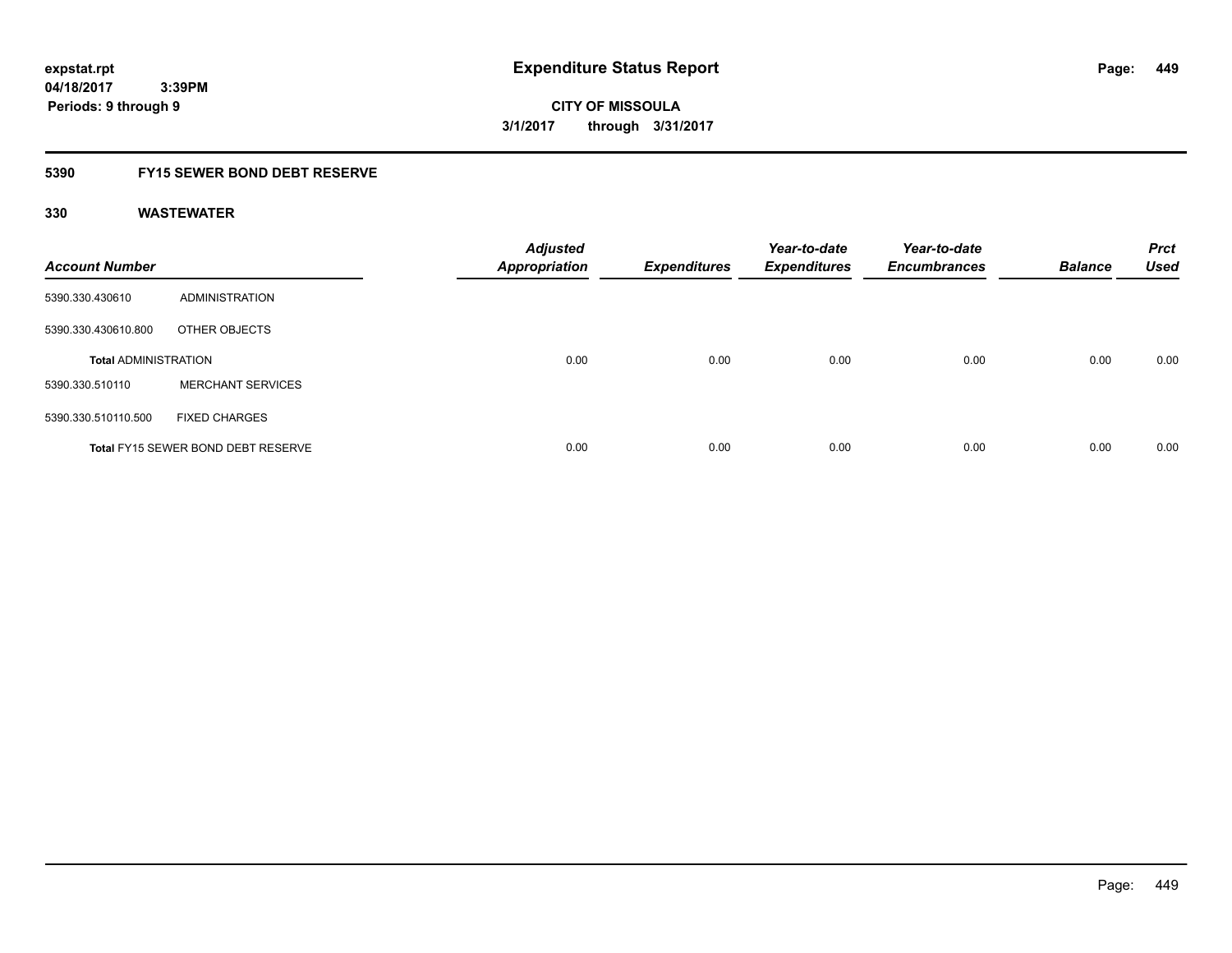**Periods: 9 through 9**

**CITY OF MISSOULA 3/1/2017 through 3/31/2017**

### **5450 STORMWATER UTILITIY**

### **334 STORM WATER**

|                                           |                                                         | <b>Adjusted</b>      |                     | Year-to-date        | Year-to-date        |                | <b>Prct</b> |
|-------------------------------------------|---------------------------------------------------------|----------------------|---------------------|---------------------|---------------------|----------------|-------------|
| <b>Account Number</b>                     |                                                         | <b>Appropriation</b> | <b>Expenditures</b> | <b>Expenditures</b> | <b>Encumbrances</b> | <b>Balance</b> | <b>Used</b> |
| 5450.334.430210                           | <b>ADMINISTRATION</b>                                   |                      |                     |                     |                     |                |             |
| 5450.334.430210.100                       | PERSONAL SERVICES                                       |                      |                     |                     |                     |                |             |
|                                           | 5450.334.430210.110.000 SALARIES AND WAGES              | 107,612.00           | 7,103.30            | 31,816.19           | 0.00                | 75,795.81      | 29.57       |
| 5450.334.430210.130.000 OTHER             |                                                         | 2,206.00             | 0.00                | 0.00                | 0.00                | 2,206.00       | 0.00        |
|                                           | 5450.334.430210.140.000 EMPLOYER CONTRIBUTIONS          | 26,904.00            | 2,775.21            | 10,077.78           | 0.00                | 16,826.22      | 37.46       |
|                                           | 5450.334.430210.141.000 STATE RETIREMENT CONTRIBUTIONS  | 0.00                 | 0.00                | 17.46               | 0.00                | $-17.46$       | 0.00        |
| 5450.334.430210.150.000 STATE RETIREMENT  |                                                         | 68.00                | 0.00                | 0.00                | 0.00                | 68.00          | 0.00        |
| <b>Total PERSONAL SERVICES</b>            |                                                         | 136,790.00           | 9,878.51            | 41,911.43           | 0.00                | 94,878.57      | 30.64       |
| 5450.334.430210.200                       | <b>SUPPLIES</b>                                         |                      |                     |                     |                     |                |             |
| 5450.334.430210.210.000 OFFICE SUPPLIES   |                                                         | 12.071.00            | 0.00                | 3,324.29            | 0.00                | 8,746.71       | 27.54       |
| 5450.334.430210.231.000 GASOLINE          |                                                         | 3.600.00             | 0.00                | 0.00                | 0.00                | 3,600.00       | 0.00        |
| <b>Total SUPPLIES</b>                     |                                                         | 15,671.00            | 0.00                | 3,324.29            | 0.00                | 12,346.71      | 21.21       |
| 5450.334.430210.300                       | PURCHASED SERVICES                                      |                      |                     |                     |                     |                |             |
| 5450.334.430210.310.000 COMMUNICATIONS    |                                                         | 0.00                 | 82.50               | 626.50              | 0.00                | $-626.50$      | 0.00        |
|                                           | 5450.334.430210.320.000 PRINTING & DUPLICATING          | 0.00                 | 3,751.79            | 3,751.79            | 0.00                | $-3,751.79$    | 0.00        |
|                                           | 5450.334.430210.330.000 PUBLICITY, SUBSCRIPTIONS & DUES | 0.00                 | 0.00                | 19,291.21           | 0.00                | $-19,291.21$   | 0.00        |
| 5450.334.430210.344.000 TELEPHONE SERVICE |                                                         | 1,710.00             | 65.29               | 734.42              | 0.00                | 975.58         | 42.95       |
| 5450.334.430210.370.000 TRAVEL            |                                                         | 2.700.00             | 0.00                | 685.19              | 0.00                | 2.014.81       | 25.38       |
| 5450.334.430210.380.000 TRAINING          |                                                         | 15,180.00            | 0.00                | 250.00              | 0.00                | 14,930.00      | 1.65        |
| <b>Total PURCHASED SERVICES</b>           |                                                         | 19,590.00            | 3,899.58            | 25,339.11           | 0.00                | $-5,749.11$    | 129.35      |
| 5450.334.430210.500                       | <b>FIXED CHARGES</b>                                    |                      |                     |                     |                     |                |             |
| 5450.334.430210.500.000 FIXED CHARGES     |                                                         | 0.00                 | 0.00                | 13,190.00           | 0.00                | $-13,190.00$   | 0.00        |
| <b>Total FIXED CHARGES</b>                |                                                         | 0.00                 | 0.00                | 13,190.00           | 0.00                | $-13.190.00$   | 0.00        |
| 5450.334.430210.600                       | <b>DEBT SERVICE</b>                                     |                      |                     |                     |                     |                |             |
|                                           | 5450.334.430210.620.000 INTEREST / SERVICE FEES         | 51,569.00            | 0.00                | 0.00                | 0.00                | 51,569.00      | 0.00        |
| <b>Total DEBT SERVICE</b>                 |                                                         | 51,569.00            | 0.00                | 0.00                | 0.00                | 51,569.00      | 0.00        |
|                                           |                                                         |                      |                     |                     |                     |                |             |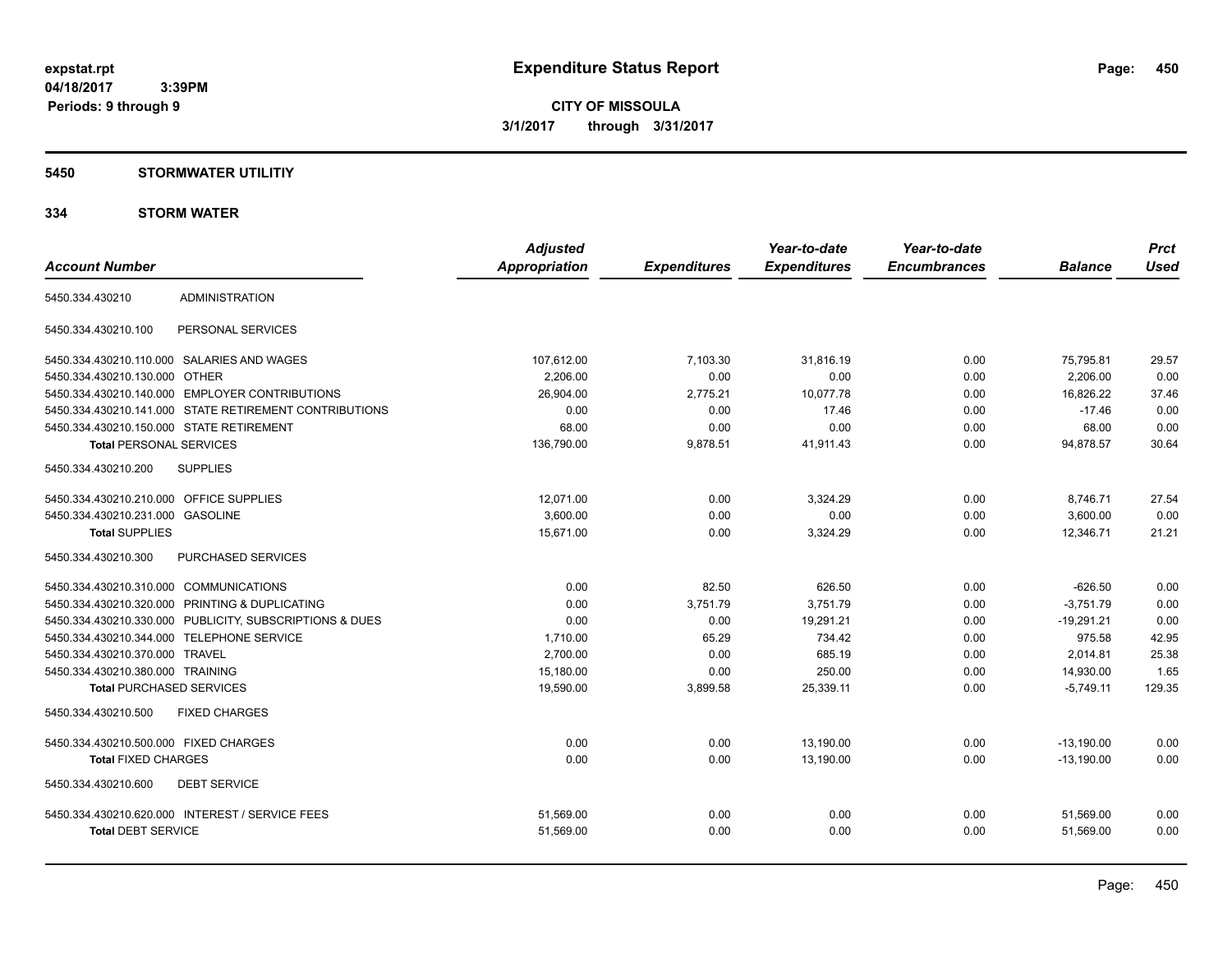### **5450 STORMWATER UTILITIY**

### **334 STORM WATER**

|                                                  | <b>Adjusted</b>      |                     | Year-to-date        | Year-to-date        |                | <b>Prct</b> |
|--------------------------------------------------|----------------------|---------------------|---------------------|---------------------|----------------|-------------|
| <b>Account Number</b>                            | <b>Appropriation</b> | <b>Expenditures</b> | <b>Expenditures</b> | <b>Encumbrances</b> | <b>Balance</b> | <b>Used</b> |
| OTHER OBJECTS<br>5450.334.430210.800             |                      |                     |                     |                     |                |             |
| 5450.334.430210.820.000 TRANSFERS TO OTHER FUNDS | 26,380.00            | 0.00                | 0.00                | 0.00                | 26,380.00      | 0.00        |
| <b>Total OTHER OBJECTS</b>                       | 26,380.00            | 0.00                | 0.00                | 0.00                | 26,380.00      | 0.00        |
| 5450.334.430210.900<br><b>CAPITAL OUTLAY</b>     |                      |                     |                     |                     |                |             |
| 5450.334.430210.940.000 MACHINERY & EQUIPMENT    | 35,000.00            | 0.00                | 0.00                | 0.00                | 35,000.00      | 0.00        |
| <b>Total CAPITAL OUTLAY</b>                      | 35,000.00            | 0.00                | 0.00                | 0.00                | 35,000.00      | 0.00        |
| <b>Total ADMINISTRATION</b>                      | 285,000.00           | 13,778.09           | 83,764.83           | 0.00                | 201,235.17     | 29.39       |
| ADMINISTRATION<br>5450.334.430610                |                      |                     |                     |                     |                |             |
| 5450.334.430610.300<br><b>PURCHASED SERVICES</b> |                      |                     |                     |                     |                |             |
| <b>Total ADMINISTRATION</b>                      | 0.00                 | 0.00                | 0.00                | 0.00                | 0.00           | 0.00        |
| <b>Total STORMWATER UTILITIY</b>                 | 285,000.00           | 13,778.09           | 83,764.83           | 0.00                | 201,235.17     | 29.39       |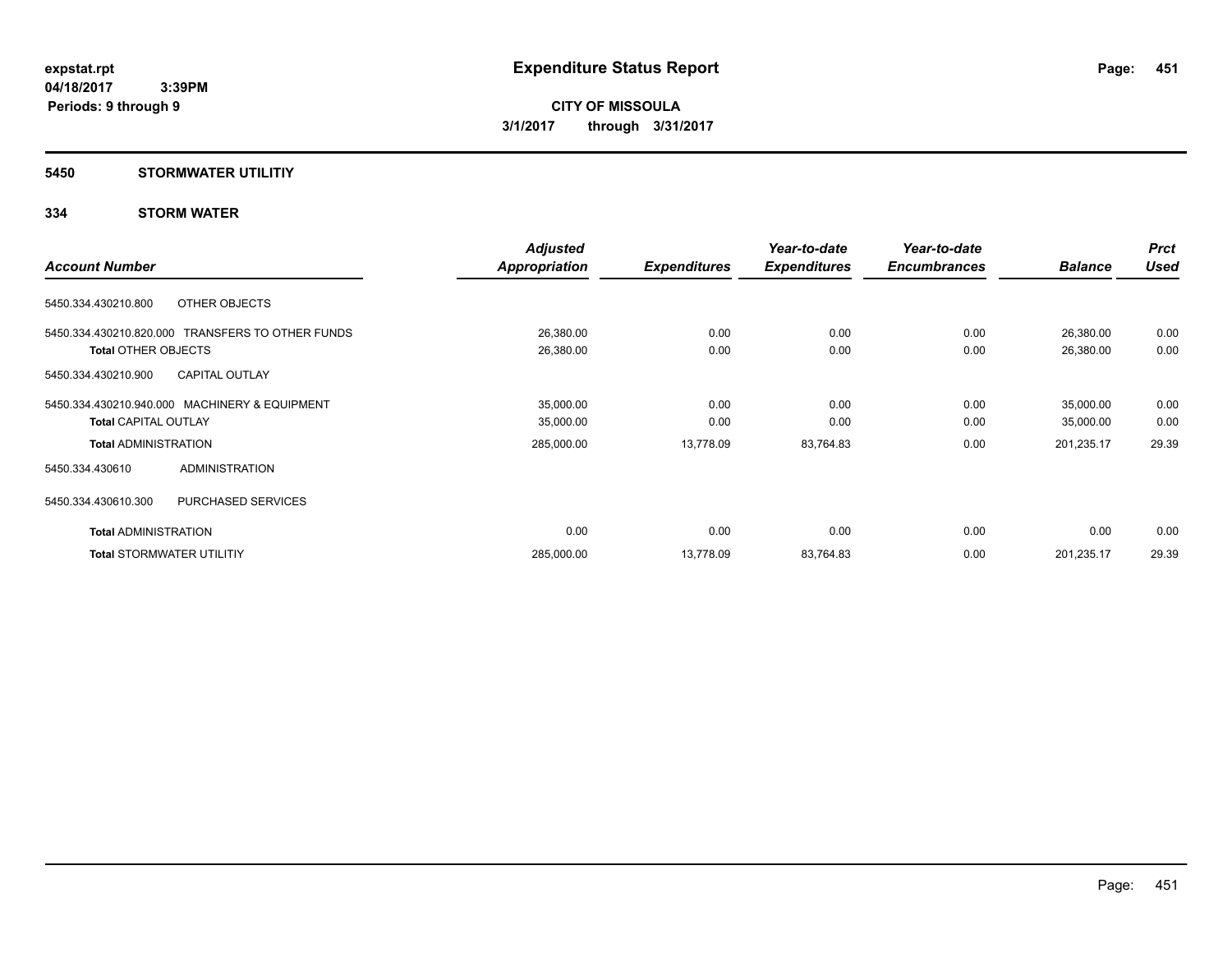# **CITY OF MISSOULA 3/1/2017 through 3/31/2017**

**5711 AQUATICS**

| <b>Account Number</b>          |                                                             | <b>Adjusted</b><br><b>Appropriation</b> | <b>Expenditures</b> | Year-to-date<br><b>Expenditures</b> | Year-to-date<br><b>Encumbrances</b> | <b>Balance</b> | <b>Prct</b><br><b>Used</b> |
|--------------------------------|-------------------------------------------------------------|-----------------------------------------|---------------------|-------------------------------------|-------------------------------------|----------------|----------------------------|
| 5711.370.460000                | <b>CULTURE &amp; RECREATION</b>                             |                                         |                     |                                     |                                     |                |                            |
| 5711.370.460000.100            | PERSONAL SERVICES                                           |                                         |                     |                                     |                                     |                |                            |
|                                | Total CULTURE & RECREATION                                  | 0.00                                    | 0.00                | 0.00                                | 0.00                                | 0.00           | 0.00                       |
| 5711.370.460449                | <b>GRILL VAN</b>                                            |                                         |                     |                                     |                                     |                |                            |
| 5711.370.460449.100            | PERSONAL SERVICES                                           |                                         |                     |                                     |                                     |                |                            |
| <b>Total PERSONAL SERVICES</b> |                                                             | 0.00                                    | 0.00                | 0.00                                | 0.00                                | 0.00           | 0.00                       |
| 5711.370.460449.200            | <b>SUPPLIES</b>                                             |                                         |                     |                                     |                                     |                |                            |
| <b>Total SUPPLIES</b>          |                                                             | 0.00                                    | 0.00                | 0.00                                | 0.00                                | 0.00           | 0.00                       |
| 5711.370.460449.300            | PURCHASED SERVICES                                          |                                         |                     |                                     |                                     |                |                            |
| <b>Total GRILL VAN</b>         |                                                             | 0.00                                    | 0.00                | 0.00                                | 0.00                                | 0.00           | 0.00                       |
| 5711.370.460477                | <b>GRILL VAN</b>                                            |                                         |                     |                                     |                                     |                |                            |
| 5711.370.460477.100            | PERSONAL SERVICES                                           |                                         |                     |                                     |                                     |                |                            |
|                                | 5711.370.460477.110.000 GRILL VAN/SALARIES AND WAGES        | 20,126.00                               | 0.00                | 3,189.82                            | 0.00                                | 16,936.18      | 15.85                      |
|                                | 5711.370.460477.140.000 EMPLOYER CONTRIBUTIONS              | 2,835.00                                | 0.00                | 449.54                              | 0.00                                | 2,385.46       | 15.86                      |
| <b>Total PERSONAL SERVICES</b> |                                                             | 22,961.00                               | 0.00                | 3,639.36                            | 0.00                                | 19,321.64      | 15.85                      |
| 5711.370.460477.200            | <b>SUPPLIES</b>                                             |                                         |                     |                                     |                                     |                |                            |
|                                | 5711.370.460477.240.000 GRILL VAN/OTHER SUPPLIES            | 35,000.00                               | 0.00                | 10,560.36                           | 0.00                                | 24,439.64      | 30.17                      |
| <b>Total SUPPLIES</b>          |                                                             | 35,000.00                               | 0.00                | 10,560.36                           | 0.00                                | 24,439.64      | 30.17                      |
| 5711.370.460477.300            | PURCHASED SERVICES                                          |                                         |                     |                                     |                                     |                |                            |
|                                | 5711.370.460477.341.000 GRILL VAN/ELECTRICITY & NATURAL GAS | 5,000.00                                | 0.00                | 0.00                                | 0.00                                | 5,000.00       | 0.00                       |
|                                | 5711.370.460477.360.000 GRILL VAN/REPAIR & MAINTENANCE      | 2,000.00                                | 0.00                | 410.00                              | 0.00                                | 1,590.00       | 20.50                      |
|                                |                                                             |                                         |                     |                                     |                                     |                |                            |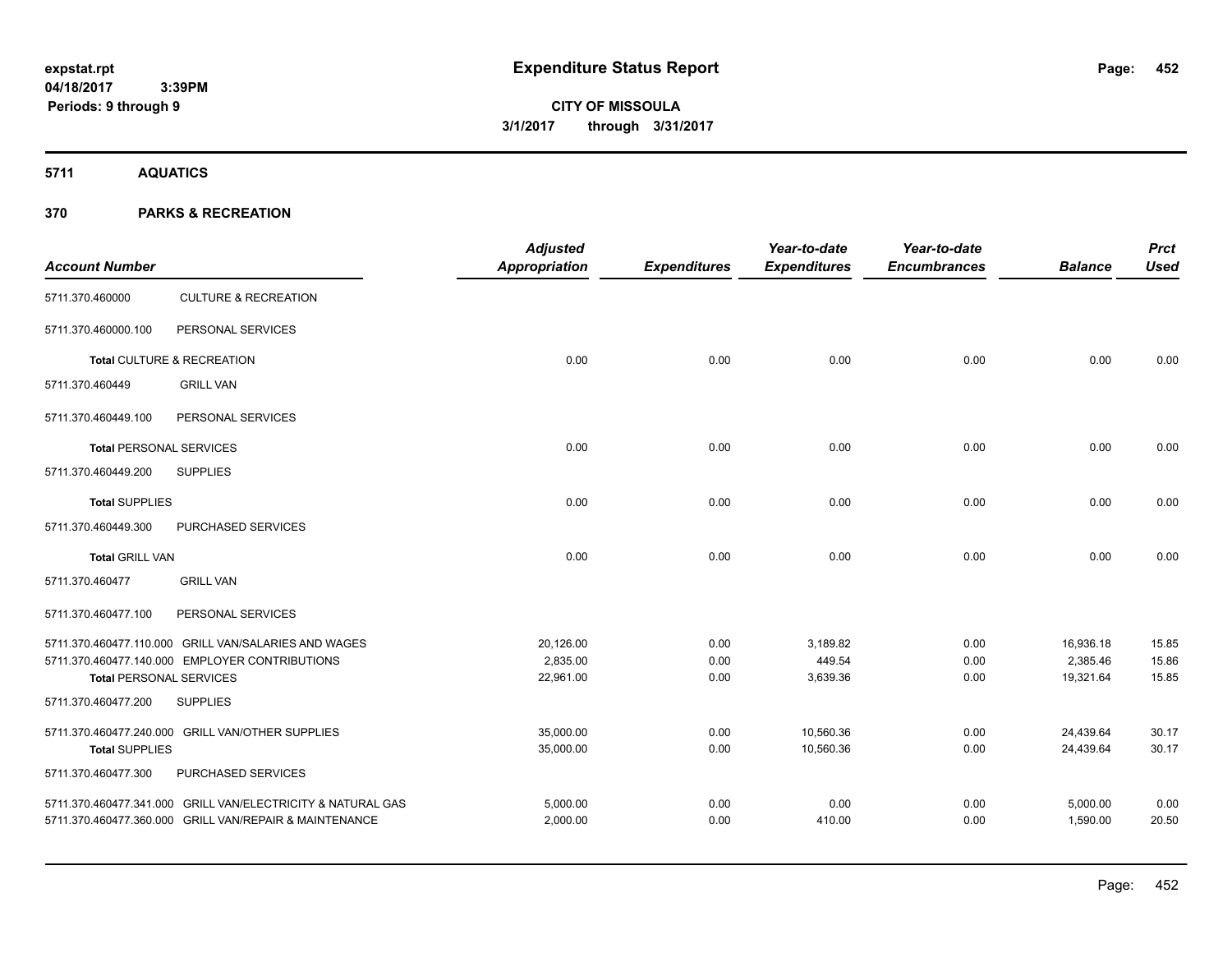**5711 AQUATICS**

| <b>Account Number</b>                   |                                                        | <b>Adjusted</b><br><b>Appropriation</b> | <b>Expenditures</b> | Year-to-date<br><b>Expenditures</b> | Year-to-date<br><b>Encumbrances</b> | <b>Balance</b> | <b>Prct</b><br><b>Used</b> |
|-----------------------------------------|--------------------------------------------------------|-----------------------------------------|---------------------|-------------------------------------|-------------------------------------|----------------|----------------------------|
|                                         | <b>Total PURCHASED SERVICES</b>                        | 7,000.00                                | 0.00                | 410.00                              | 0.00                                | 6,590.00       | 5.86                       |
| 5711.370.460477.900                     | <b>CAPITAL OUTLAY</b>                                  |                                         |                     |                                     |                                     |                |                            |
| <b>Total CAPITAL OUTLAY</b>             |                                                        | 0.00                                    | 0.00                | 0.00                                | 0.00                                | 0.00           | 0.00                       |
| <b>Total GRILL VAN</b>                  |                                                        | 64,961.00                               | 0.00                | 14,609.72                           | 0.00                                | 50,351.28      | 22.49                      |
| 5711.370.460490                         | <b>CURRENTS POOL EXPENSES</b>                          |                                         |                     |                                     |                                     |                |                            |
| 5711.370.460490.100                     | PERSONAL SERVICES                                      |                                         |                     |                                     |                                     |                |                            |
|                                         | 5711.370.460490.110.000 SALARIES AND WAGES             | 312,213.00                              | 24,782.72           | 249,468.71                          | 0.00                                | 62,744.29      | 79.90                      |
|                                         | 5711.370.460490.120.000 OVERTIME/TERMINATION           | 500.00                                  | 0.00                | 148.82                              | 0.00                                | 351.18         | 29.76                      |
|                                         | 5711.370.460490.140.000 EMPLOYER CONTRIBUTIONS         | 83,778.00                               | 7,319.23            | 73,692.72                           | 0.00                                | 10,085.28      | 87.96                      |
|                                         | 5711.370.460490.141.000 STATE RETIREMENT CONTRIBUTIONS | 0.00                                    | 0.00                | 303.40                              | 0.00                                | $-303.40$      | 0.00                       |
|                                         | 5711.370.460490.150.000 STATE RETIREMENT               | 135.00                                  | 0.00                | 0.00                                | 0.00                                | 135.00         | 0.00                       |
| <b>Total PERSONAL SERVICES</b>          |                                                        | 396,626.00                              | 32,101.95           | 323,613.65                          | 0.00                                | 73,012.35      | 81.59                      |
| 5711.370.460490.200                     | <b>SUPPLIES</b>                                        |                                         |                     |                                     |                                     |                |                            |
| 5711.370.460490.210.000 OFFICE SUPPLIES |                                                        | 1,500.00                                | 0.00                | 306.57                              | 0.00                                | 1,193.43       | 20.44                      |
|                                         | 5711.370.460490.220.000 OPERATING SUPPLIES             | 8,000.00                                | 554.73              | 2,822.02                            | 0.00                                | 5,177.98       | 35.28                      |
|                                         | 5711.370.460490.230.000 REPAIR/MAINTENANCE             | 38,250.00                               | 0.00                | $-426.40$                           | 0.00                                | 38,676.40      | 1.11                       |
|                                         | 5711.370.460490.230.171 REPAIR/MAINTENANCE             | 0.00                                    | 1,510.99            | 17,058.03                           | 0.00                                | $-17,058.03$   | 0.00                       |
|                                         | 5711.370.460490.230.178 REPAIR/MAINTENANCE             | 0.00                                    | 726.01              | 9,065.97                            | 0.00                                | $-9,065.97$    | 0.00                       |
|                                         | 5711.370.460490.230.194 REPAIR/MAINTENANCE             | 0.00                                    | 234.83              | 3,095.60                            | 0.00                                | $-3,095.60$    | 0.00                       |
| 5711.370.460490.240.000 OTHER SUPPLIES  |                                                        | 12,000.00                               | 1,177.33            | 4,155.60                            | 0.00                                | 7,844.40       | 34.63                      |
| 5711.370.460490.240.174 OTHER SUPPLIES  |                                                        | 0.00                                    | 0.00                | 1,312.90                            | 0.00                                | $-1,312.90$    | 0.00                       |
| 5711.370.460490.240.175 OTHER SUPPLIES  |                                                        | 0.00                                    | 115.00              | 1.057.12                            | 0.00                                | $-1,057.12$    | 0.00                       |
| 5711.370.460490.240.180 OTHER SUPPLIES  |                                                        | 0.00                                    | 0.00                | 1,876.44                            | 0.00                                | $-1,876.44$    | 0.00                       |
| <b>Total SUPPLIES</b>                   |                                                        | 59,750.00                               | 4,318.89            | 40,323.85                           | 0.00                                | 19,426.15      | 67.49                      |
| 5711.370.460490.300                     | PURCHASED SERVICES                                     |                                         |                     |                                     |                                     |                |                            |
| 5711.370.460490.310.000 COMMUNICATIONS  |                                                        | 250.00                                  | 0.00                | 0.00                                | 0.00                                | 250.00         | 0.00                       |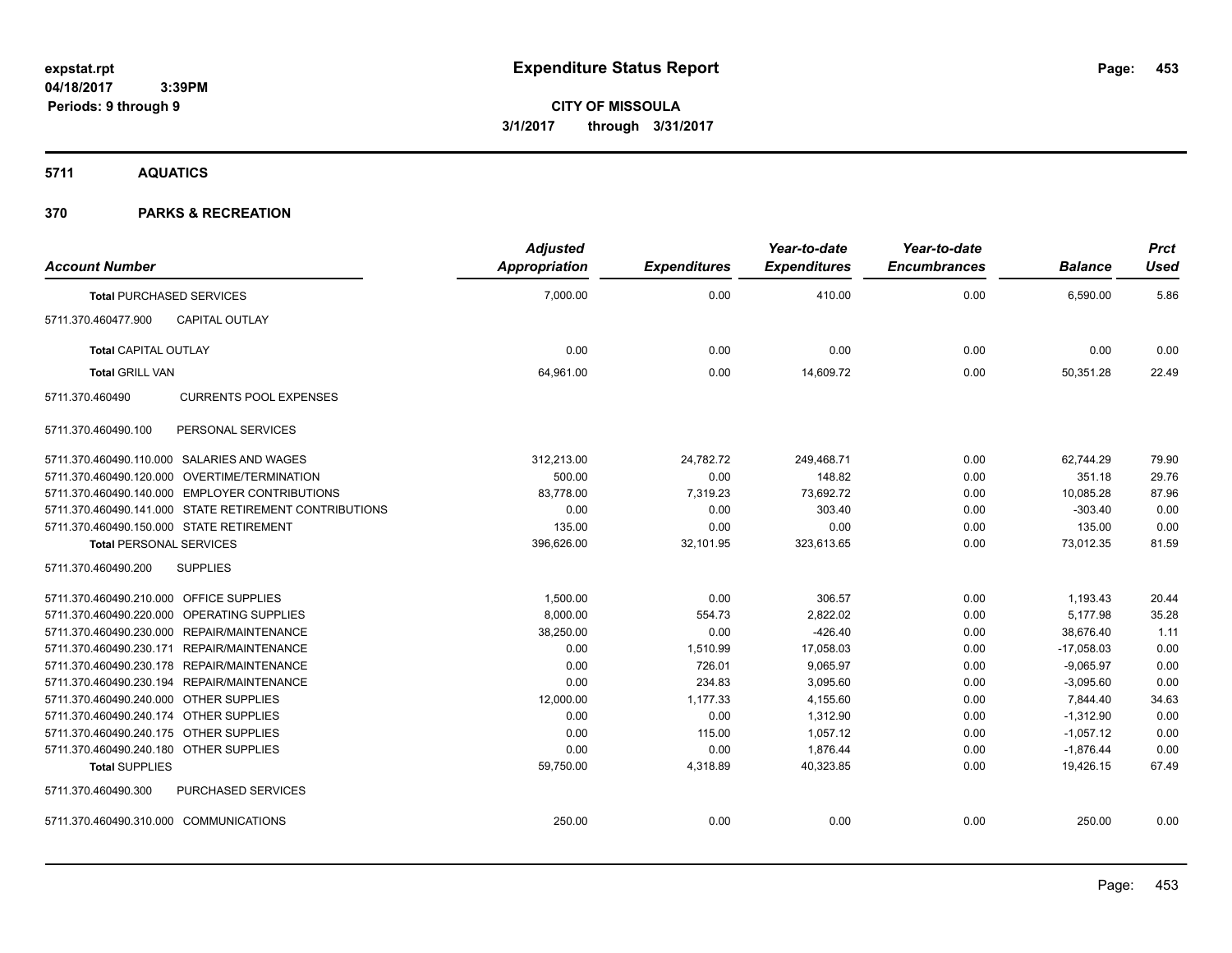**5711 AQUATICS**

| <b>Account Number</b>                     |                                                                                            | <b>Adjusted</b><br><b>Appropriation</b> | <b>Expenditures</b> | Year-to-date<br><b>Expenditures</b> | Year-to-date<br><b>Encumbrances</b> | <b>Balance</b>      | <b>Prct</b><br><b>Used</b> |
|-------------------------------------------|--------------------------------------------------------------------------------------------|-----------------------------------------|---------------------|-------------------------------------|-------------------------------------|---------------------|----------------------------|
|                                           | 5711.370.460490.320.000 PRINTING & DUPLICATING                                             | 6,500.00                                | 0.00                | 420.00                              | 0.00                                | 6,080.00            | 6.46                       |
|                                           | 5711.370.460490.330.000 PUBLICITY, SUBSCRIPTIONS & DUES                                    | 13,700.00                               | 761.61              | 3,754.51                            | 0.00                                | 9,945.49            | 27.41                      |
| 5711.370.460490.340.000 SEWER             |                                                                                            | 5,889.00                                | 0.00                | 5,852.68                            | 0.00                                | 36.32               | 99.38                      |
|                                           | 5711.370.460490.341.000 ELECTRICITY & NATURAL GAS                                          | 115,000.00                              | 628.85              | 53,058.88                           | 0.00                                | 61,941.12           | 46.14                      |
| 5711.370.460490.343.000 WATER CHARGES     |                                                                                            | 8,556.00                                | 685.15              | 5,214.10                            | 0.00                                | 3,341.90            | 60.94                      |
| 5711.370.460490.344.000 TELEPHONE SERVICE |                                                                                            | 4,059.00                                | 574.42              | 3,378.59                            | 0.00                                | 680.41              | 83.24                      |
| 5711.370.460490.345.000 GARBAGE           |                                                                                            | 2,000.00                                | 195.20              | 2,007.49                            | 0.00                                | $-7.49$             | 100.37                     |
|                                           | 5711.370.460490.350.000 PROFESSIONAL SERVICES                                              | 22,500.00                               | 418.72              | 16,975.92                           | 0.00                                | 5,524.08            | 75.45                      |
|                                           | 5711.370.460490.360.000 REPAIR & MAINTENANCE                                               | 4,000.00                                | 3,124.32            | 12,655.28                           | 0.00                                | $-8,655.28$         | 316.38                     |
|                                           | 5711.370.460490.360.194 REPAIR & MAINTENANCE                                               | 0.00                                    | 529.97              | 1,881.91                            | 0.00                                | $-1,881.91$         | 0.00                       |
| 5711.370.460490.370.000 TRAVEL            |                                                                                            | 2,000.00                                | 0.00                | 0.00                                | 0.00                                | 2,000.00            | 0.00                       |
| 5711.370.460490.380.000 TRAINING          |                                                                                            | 2,000.00                                | 198.00              | 995.00                              | 0.00                                | 1,005.00            | 49.75                      |
|                                           | 5711.370.460490.390.000 OTHER PURCHASED SERVICES                                           | 9,000.00                                | 1,250.00            | 1,434.00                            | 0.00                                | 7,566.00            | 15.93                      |
| <b>Total PURCHASED SERVICES</b>           |                                                                                            | 195,454.00                              | 8,366.24            | 107,628.36                          | 0.00                                | 87,825.64           | 55.07                      |
| 5711.370.460490.500                       | <b>FIXED CHARGES</b>                                                                       |                                         |                     |                                     |                                     |                     |                            |
| 5711.370.460490.500.000 FIXED CHARGES     |                                                                                            | 0.00                                    | 0.00                | 2,324.00                            | 0.00                                | $-2,324.00$         | 0.00                       |
| <b>Total FIXED CHARGES</b>                |                                                                                            | 0.00                                    | 0.00                | 2,324.00                            | 0.00                                | $-2,324.00$         | 0.00                       |
| 5711.370.460490.800                       | OTHER OBJECTS                                                                              |                                         |                     |                                     |                                     |                     |                            |
| <b>Total OTHER OBJECTS</b>                |                                                                                            | 0.00                                    | 0.00                | 0.00                                | 0.00                                | 0.00                | 0.00                       |
| 5711.370.460490.900                       | <b>CAPITAL OUTLAY</b>                                                                      |                                         |                     |                                     |                                     |                     |                            |
| <b>Total CAPITAL OUTLAY</b>               |                                                                                            | 0.00                                    | 0.00                | 0.00                                | 0.00                                | 0.00                | 0.00                       |
|                                           | Total CURRENTS POOL EXPENSES                                                               | 651,830.00                              | 44,787.08           | 473,889.86                          | 0.00                                | 177,940.14          | 72.70                      |
| 5711.370.460491                           | SPLASH POOLS EXPENSES                                                                      |                                         |                     |                                     |                                     |                     |                            |
| 5711.370.460491.100                       | PERSONAL SERVICES                                                                          |                                         |                     |                                     |                                     |                     |                            |
|                                           | 5711.370.460491.110.000 SALARIES AND WAGES<br>5711.370.460491.120.000 OVERTIME/TERMINATION | 206,663.00<br>500.00                    | 11,410.45<br>0.00   | 166,408.27<br>115.75                | 0.00<br>0.00                        | 40,254.73<br>384.25 | 80.52<br>23.15             |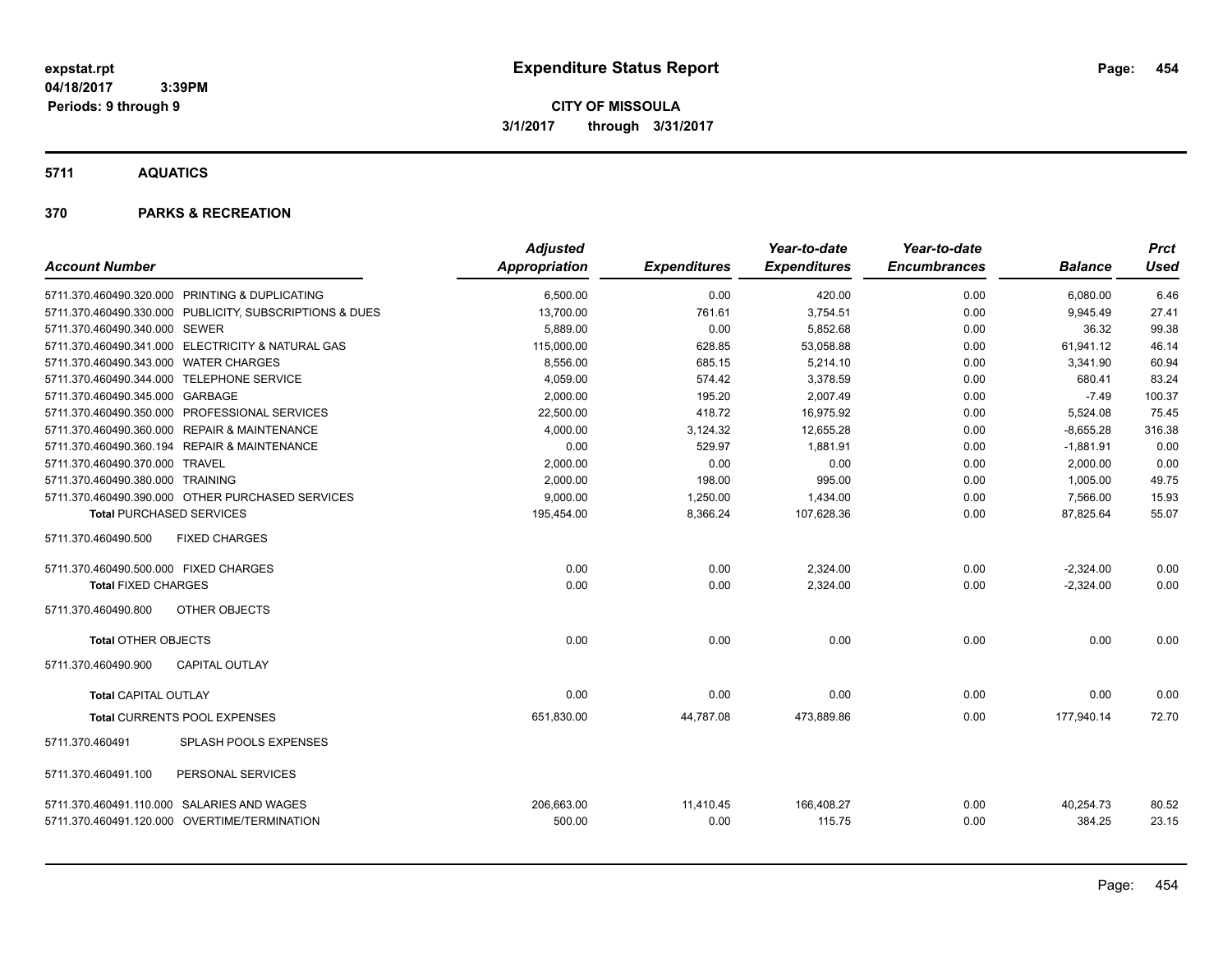### **5711 AQUATICS**

|                                                                  | <b>Adjusted</b>      |                     | Year-to-date        | Year-to-date        |                | <b>Prct</b> |
|------------------------------------------------------------------|----------------------|---------------------|---------------------|---------------------|----------------|-------------|
| <b>Account Number</b>                                            | <b>Appropriation</b> | <b>Expenditures</b> | <b>Expenditures</b> | <b>Encumbrances</b> | <b>Balance</b> | <b>Used</b> |
| 5711.370.460491.140.000 EMPLOYER CONTRIBUTIONS                   | 44,683.00            | 2,570.64            | 30,503.13           | 0.00                | 14,179.87      | 68.27       |
| 5711.370.460491.150.000 STATE RETIREMENT                         | 50.00                | 0.00                | 0.00                | 0.00                | 50.00          | 0.00        |
| <b>Total PERSONAL SERVICES</b>                                   | 251,896.00           | 13,981.09           | 197,027.15          | 0.00                | 54,868.85      | 78.22       |
| <b>SUPPLIES</b><br>5711.370.460491.200                           |                      |                     |                     |                     |                |             |
| 5711.370.460491.210.000 OFFICE SUPPLIES                          | 500.00               | 0.00                | 0.00                | 0.00                | 500.00         | 0.00        |
| 5711.370.460491.220.000 OPERATING SUPPLIES                       | 15,000.00            | 0.00                | 419.98              | 0.00                | 14,580.02      | 2.80        |
| 5711.370.460491.220.174 OPERATING SUPPLIES                       | 0.00                 | 0.00                | 53.15               | 0.00                | $-53.15$       | 0.00        |
| 5711.370.460491.220.194 OPERATING SUPPLIES                       | 0.00                 | 0.00                | $-196.80$           | 0.00                | 196.80         | 0.00        |
| 5711.370.460491.230.000 REPAIR/MAINTENANCE                       | 29,250.00            | 0.00                | $-597.74$           | 0.00                | 29,847.74      | 2.04        |
| 5711.370.460491.230.171 REPAIR/MAINTENANCE                       | 0.00                 | 0.00                | 17,199.32           | 0.00                | $-17,199.32$   | 0.00        |
| 5711.370.460491.230.178 REPAIR/MAINTENANCE                       | 0.00                 | 0.00                | 2,127.63            | 0.00                | $-2,127.63$    | 0.00        |
| 5711.370.460491.230.194 REPAIR/MAINTENANCE                       | 0.00                 | 0.00                | 463.01              | 0.00                | $-463.01$      | 0.00        |
| 5711.370.460491.240.000 OTHER SUPPLIES                           | 74,000.00            | 0.00                | 0.00                | 0.00                | 74,000.00      | 0.00        |
| 5711.370.460491.240.174 OTHER SUPPLIES                           | 0.00                 | 0.00                | 30,193.83           | 0.00                | $-30, 193.83$  | 0.00        |
| 5711.370.460491.240.175 OTHER SUPPLIES                           | 0.00                 | 0.00                | 5,328.37            | 0.00                | $-5,328.37$    | 0.00        |
| 5711.370.460491.240.180 OTHER SUPPLIES-MERCHANDISE SALES FRNTDSK | 0.00                 | 0.00                | 825.53              | 0.00                | $-825.53$      | 0.00        |
| <b>Total SUPPLIES</b>                                            | 118,750.00           | 0.00                | 55,816.28           | 0.00                | 62,933.72      | 47.00       |
| PURCHASED SERVICES<br>5711.370.460491.300                        |                      |                     |                     |                     |                |             |
| 5711.370.460491.310.000 COMMUNICATIONS                           | 250.00               | 0.00                | 0.00                | 0.00                | 250.00         | 0.00        |
| 5711.370.460491.320.000 PRINTING & DUPLICATING                   | 4,000.00             | 0.00                | 0.00                | 0.00                | 4,000.00       | 0.00        |
| 5711.370.460491.320.174 PRINTING & DUPLICATING                   | 0.00                 | 0.00                | 32.00               | 0.00                | $-32.00$       | 0.00        |
| 5711.370.460491.330.000 PUBLICITY, SUBSCRIPTIONS & DUES          | 3,500.00             | 10.00               | 2,547.75            | 0.00                | 952.25         | 72.79       |
| 5711.370.460491.340.000 SEWER                                    | 7,206.00             | 0.00                | 6,233.51            | 0.00                | 972.49         | 86.50       |
| 5711.370.460491.341.000 ELECTRICITY & NATURAL GAS                | 65,000.00            | 528.75              | 42,473.18           | 0.00                | 22,526.82      | 65.34       |
| 5711.370.460491.343.000 WATER CHARGES                            | 11,088.00            | 0.00                | 6,429.77            | 0.00                | 4,658.23       | 57.99       |
| 5711.370.460491.344.000 TELEPHONE SERVICE                        | 4,101.00             | 417.74              | 2,648.06            | 0.00                | 1,452.94       | 64.57       |
| 5711.370.460491.345.000 GARBAGE                                  | 2,031.00             | 0.00                | 543.53              | 0.00                | 1,487.47       | 26.76       |
| 5711.370.460491.350.000 PROFESSIONAL SERVICES                    | 10,276.00            | 0.00                | 1,934.80            | 0.00                | 8,341.20       | 18.83       |
| 5711.370.460491.360.000 REPAIR & MAINTENANCE                     | 4,500.00             | 0.00                | 927.03              | 0.00                | 3,572.97       | 20.60       |
| 5711.370.460491.360.194 REPAIR & MAINTENANCE                     | 0.00                 | 0.00                | 787.20              | 0.00                | $-787.20$      | 0.00        |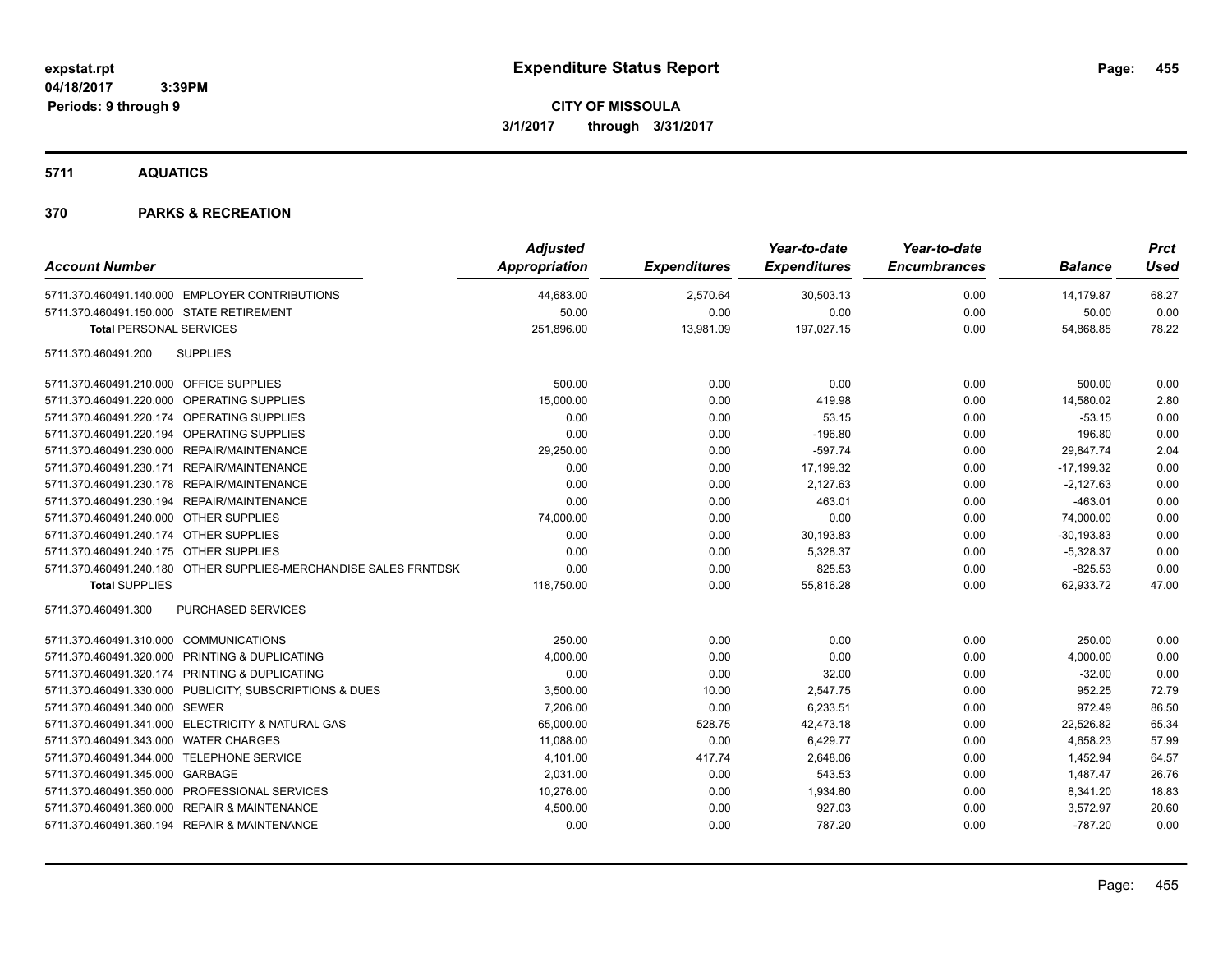**5711 AQUATICS**

| <b>Account Number</b>             |                                                             | <b>Adjusted</b><br><b>Appropriation</b> | <b>Expenditures</b> | Year-to-date<br><b>Expenditures</b> | Year-to-date<br><b>Encumbrances</b> | <b>Balance</b> | <b>Prct</b><br><b>Used</b> |
|-----------------------------------|-------------------------------------------------------------|-----------------------------------------|---------------------|-------------------------------------|-------------------------------------|----------------|----------------------------|
| 5711.370.460491.380.000 TRAINING  |                                                             | 3,000.00                                | 0.00                | 0.00                                | 0.00                                | 3,000.00       | 0.00                       |
|                                   | 5711.370.460491.390.000 OTHER PURCHASED SERVICES            | 5,300.00                                | 0.00                | $-236.90$                           | 0.00                                | 5,536.90       | 4.47                       |
|                                   | <b>Total PURCHASED SERVICES</b>                             | 120,252.00                              | 956.49              | 64,319.93                           | 0.00                                | 55,932.07      | 53.49                      |
| 5711.370.460491.800               | OTHER OBJECTS                                               |                                         |                     |                                     |                                     |                |                            |
| <b>Total OTHER OBJECTS</b>        |                                                             | 0.00                                    | 0.00                | 0.00                                | 0.00                                | 0.00           | 0.00                       |
| 5711.370.460491.900               | <b>CAPITAL OUTLAY</b>                                       |                                         |                     |                                     |                                     |                |                            |
| <b>Total CAPITAL OUTLAY</b>       |                                                             | 0.00                                    | 0.00                | 0.00                                | 0.00                                | 0.00           | 0.00                       |
|                                   | Total SPLASH POOLS EXPENSES                                 | 490,898.00                              | 14,937.58           | 317,163.36                          | 0.00                                | 173,734.64     | 64.61                      |
| 5711.370.460493                   | <b>AQUATICS MAINTENANCE</b>                                 |                                         |                     |                                     |                                     |                |                            |
| 5711.370.460493.300               | PURCHASED SERVICES                                          |                                         |                     |                                     |                                     |                |                            |
|                                   | <b>Total PURCHASED SERVICES</b>                             | 0.00                                    | 0.00                | 0.00                                | 0.00                                | 0.00           | 0.00                       |
| 5711.370.460493.500               | <b>FIXED CHARGES</b>                                        |                                         |                     |                                     |                                     |                |                            |
| <b>Total FIXED CHARGES</b>        |                                                             | 0.00                                    | 0.00                | 0.00                                | 0.00                                | 0.00           | 0.00                       |
| 5711.370.460493.900               | <b>CAPITAL OUTLAY</b>                                       |                                         |                     |                                     |                                     |                |                            |
| 5711.370.460493.920.000 BUILDINGS |                                                             | 35,000.00                               | 0.00                | 0.00                                | 0.00                                | 35,000.00      | 0.00                       |
|                                   | <b>Total AQUATICS MAINTENANCE</b>                           | 35,000.00                               | 0.00                | 0.00                                | 0.00                                | 35,000.00      | 0.00                       |
| 5711.370.460512                   | PARK MEMORIALS                                              |                                         |                     |                                     |                                     |                |                            |
| 5711.370.460512.200               | <b>SUPPLIES</b>                                             |                                         |                     |                                     |                                     |                |                            |
|                                   | 5711.370.460512.220.000 PARTNERS IN PARK/OPERATING SUPPLIES | 0.00                                    | 0.00                | 933.80                              | 0.00                                | $-933.80$      | 0.00                       |
| <b>Total SUPPLIES</b>             |                                                             | 0.00                                    | 0.00                | 933.80                              | 0.00                                | $-933.80$      | 0.00                       |
| 5711.370.460512.300               | PURCHASED SERVICES                                          |                                         |                     |                                     |                                     |                |                            |
|                                   | <b>Total PURCHASED SERVICES</b>                             | 0.00                                    | 0.00                | 0.00                                | 0.00                                | 0.00           | 0.00                       |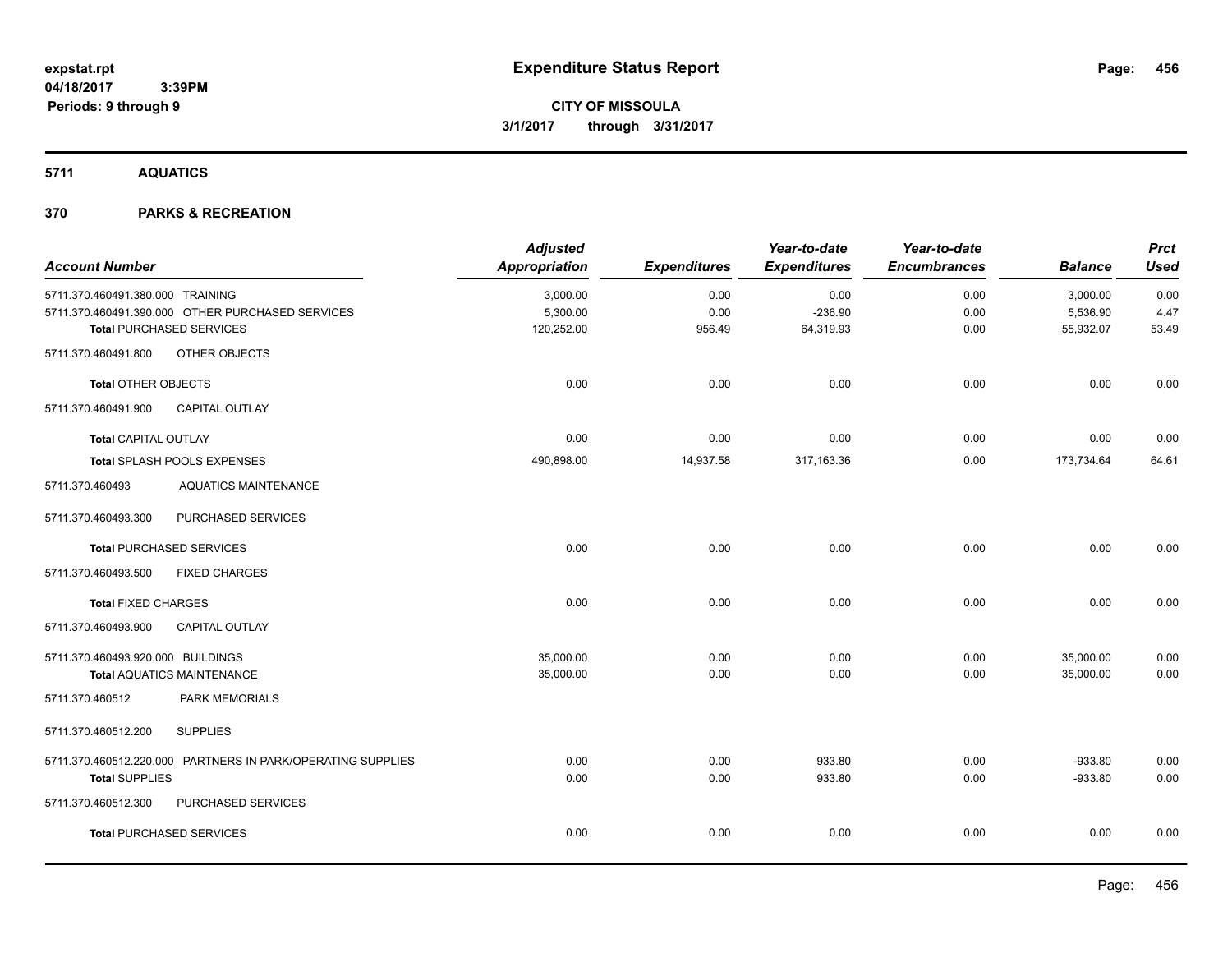**CITY OF MISSOULA 3/1/2017 through 3/31/2017**

**5711 AQUATICS**

| <b>Account Number</b>               |                                                | <b>Adjusted</b><br><b>Appropriation</b> | <b>Expenditures</b> | Year-to-date<br><b>Expenditures</b> | Year-to-date<br><b>Encumbrances</b> | <b>Balance</b> | <b>Prct</b><br><b>Used</b> |
|-------------------------------------|------------------------------------------------|-----------------------------------------|---------------------|-------------------------------------|-------------------------------------|----------------|----------------------------|
| 5711.370.460512.900                 | <b>CAPITAL OUTLAY</b>                          |                                         |                     |                                     |                                     |                |                            |
| <b>Total CAPITAL OUTLAY</b>         |                                                | 0.00                                    | 0.00                | 0.00                                | 0.00                                | 0.00           | 0.00                       |
| <b>Total PARK MEMORIALS</b>         |                                                | 0.00                                    | 0.00                | 933.80                              | 0.00                                | $-933.80$      | 0.00                       |
| 5711.370.460519                     | <b>AQUATICS CAPITAL</b>                        |                                         |                     |                                     |                                     |                |                            |
| 5711.370.460519.900                 | <b>CAPITAL OUTLAY</b>                          |                                         |                     |                                     |                                     |                |                            |
| <b>Total AQUATICS CAPITAL</b>       |                                                | 0.00                                    | 0.00                | 0.00                                | 0.00                                | 0.00           | 0.00                       |
| 5711.370.490506                     | <b>CORE FINANCED EQUIPMENT</b>                 |                                         |                     |                                     |                                     |                |                            |
| 5711.370.490506.600                 | <b>DEBT SERVICE</b>                            |                                         |                     |                                     |                                     |                |                            |
|                                     | <b>Total CORE FINANCED EQUIPMENT</b>           | 0.00                                    | 0.00                | 0.00                                | 0.00                                | 0.00           | 0.00                       |
| 5711.370.510110                     | <b>MERCHANT SERVICES</b>                       |                                         |                     |                                     |                                     |                |                            |
| 5711.370.510110.500                 | <b>FIXED CHARGES</b>                           |                                         |                     |                                     |                                     |                |                            |
|                                     | 5711.370.510110.550.000 MERCHANT SERVICE FEES  | 12,000.00                               | 0.00                | 0.00                                | 0.00                                | 12,000.00      | 0.00                       |
| <b>Total MERCHANT SERVICES</b>      |                                                | 12,000.00                               | 0.00                | 0.00                                | 0.00                                | 12,000.00      | 0.00                       |
| 5711.370.510306                     | <b>SALARY RESERVE</b>                          |                                         |                     |                                     |                                     |                |                            |
| 5711.370.510306.100                 | PERSONAL SERVICES                              |                                         |                     |                                     |                                     |                |                            |
|                                     | 5711.370.510306.110.000 SALARIES AND WAGES     | 7.285.00                                | 0.00                | 0.00                                | 0.00                                | 7.285.00       | 0.00                       |
|                                     | 5711.370.510306.140.000 EMPLOYER CONTRIBUTIONS | 2,445.00                                | 0.00                | 0.00                                | 0.00                                | 2,445.00       | 0.00                       |
| <b>Total SALARY RESERVE</b>         |                                                | 9,730.00                                | 0.00                | 0.00                                | 0.00                                | 9,730.00       | 0.00                       |
| <b>Total PARKS &amp; RECREATION</b> |                                                | 1,264,419.00                            | 59,724.66           | 806,596.74                          | 0.00                                | 457,822.26     | 63.79                      |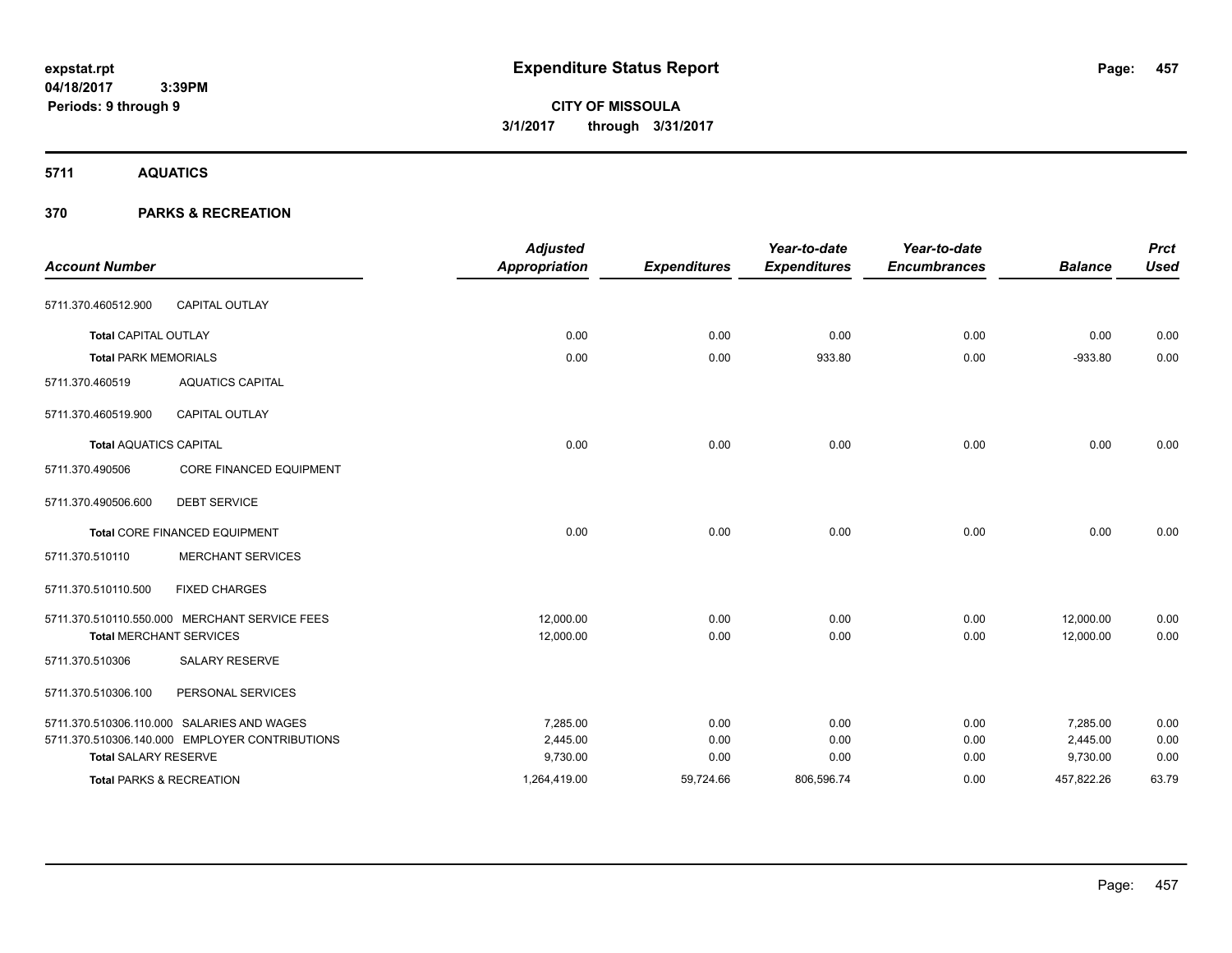# **CITY OF MISSOULA 3/1/2017 through 3/31/2017**

**5711 AQUATICS**

### **390 NON-DEPARTMENTAL**

| <b>Account Number</b>         |                       | <b>Adjusted</b><br><b>Appropriation</b> | <b>Expenditures</b> | Year-to-date<br><b>Expenditures</b> | Year-to-date<br><b>Encumbrances</b> | <b>Balance</b> | <b>Prct</b><br><b>Used</b> |
|-------------------------------|-----------------------|-----------------------------------------|---------------------|-------------------------------------|-------------------------------------|----------------|----------------------------|
| 5711.390.510000               | <b>MISCELLANEOUS</b>  |                                         |                     |                                     |                                     |                |                            |
| 5711.390.510000.800           | OTHER OBJECTS         |                                         |                     |                                     |                                     |                |                            |
| <b>Total OTHER OBJECTS</b>    |                       | 0.00                                    | 0.00                | 0.00                                | 0.00                                | 0.00           | 0.00                       |
| 5711.390.510000.900           | <b>CAPITAL OUTLAY</b> |                                         |                     |                                     |                                     |                |                            |
| <b>Total MISCELLANEOUS</b>    |                       | 0.00                                    | 0.00                | 0.00                                | 0.00                                | 0.00           | 0.00                       |
| <b>Total NON-DEPARTMENTAL</b> |                       | 0.00                                    | 0.00                | 0.00                                | 0.00                                | 0.00           | 0.00                       |
| <b>Total AQUATICS</b>         |                       | 1,264,419.00                            | 59,724.66           | 806,596.74                          | 0.00                                | 457,822.26     | 63.79                      |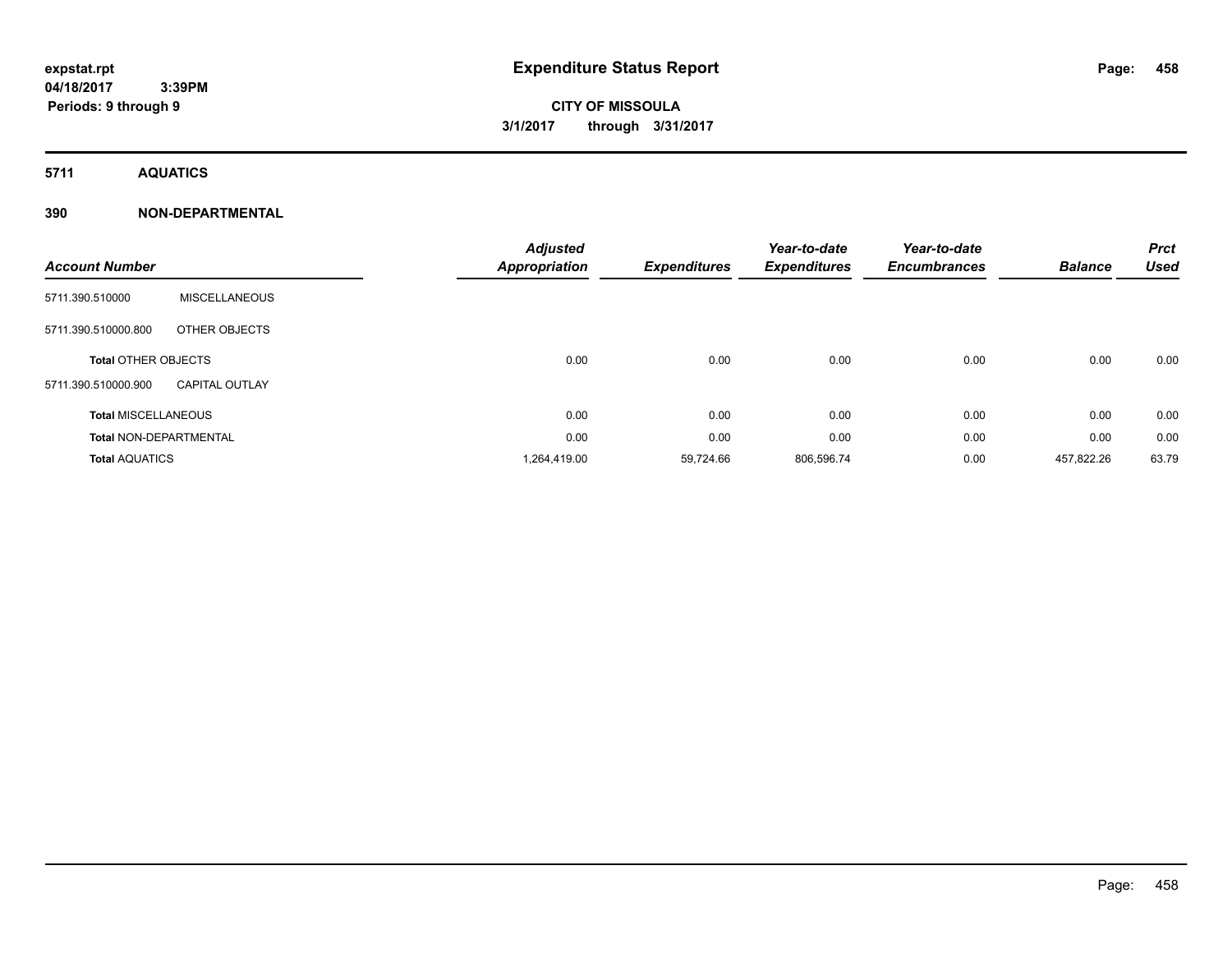### **6050 EMPLOYEE BENEFIT PLAN FUND**

### **390 NON-DEPARTMENTAL**

| <b>Account Number</b>           |                                                          | <b>Adjusted</b><br><b>Appropriation</b> | <b>Expenditures</b> | Year-to-date<br><b>Expenditures</b> | Year-to-date<br><b>Encumbrances</b> | <b>Balance</b> | <b>Prct</b><br><b>Used</b> |
|---------------------------------|----------------------------------------------------------|-----------------------------------------|---------------------|-------------------------------------|-------------------------------------|----------------|----------------------------|
| 6050.390.510110                 | <b>MERCHANT SERVICES</b>                                 |                                         |                     |                                     |                                     |                |                            |
| 6050.390.510110.500             | <b>FIXED CHARGES</b>                                     |                                         |                     |                                     |                                     |                |                            |
| <b>Total MERCHANT SERVICES</b>  |                                                          | 0.00                                    | 0.00                | 0.00                                | 0.00                                | 0.00           | 0.00                       |
| 6050.390.520800                 | <b>EMPLOYEE BENEFITS</b>                                 |                                         |                     |                                     |                                     |                |                            |
| 6050.390.520800.300             | <b>PURCHASED SERVICES</b>                                |                                         |                     |                                     |                                     |                |                            |
| 6050.390.520800.350.000         | <b>PROFESSIONAL SERVICES</b>                             | 50,325.00                               | 0.00                | 14.719.73                           | 0.00                                | 35.605.27      | 29.25                      |
|                                 | 6050.390.520800.351.000 INSURANCE CLAIMS                 | 5.520.000.00                            | 322.936.46          | 3.869.514.37                        | 0.00                                | 1.650.485.63   | 70.10                      |
|                                 | 6050.390.520800.352.000 HEALTH PROGRAMS                  | 78.532.00                               | 11,802.78           | 37,309.69                           | 0.00                                | 41.222.31      | 47.51                      |
|                                 | 6050.390.520800.353.000 ADMINISTRATION EXPENDITURES      | 715.223.00                              | 58,326.25           | 580.239.62                          | 0.00                                | 134.983.38     | 81.13                      |
|                                 | 6050.390.520800.354.000 TRANSITIONAL REINSURANCE PROGRAM | 76,704.00                               | 0.00                | 42,162.00                           | 0.00                                | 34.542.00      | 54.97                      |
| <b>Total PURCHASED SERVICES</b> |                                                          | 6,440,784.00                            | 393,065.49          | 4,543,945.41                        | 0.00                                | 1,896,838.59   | 70.55                      |
| 6050.390.520800.700             | <b>GRANTS &amp; CONTRIBUTIONS</b>                        |                                         |                     |                                     |                                     |                |                            |
|                                 | <b>Total GRANTS &amp; CONTRIBUTIONS</b>                  | 0.00                                    | 0.00                | 0.00                                | 0.00                                | 0.00           | 0.00                       |
| 6050.390.520800.800             | OTHER OBJECTS                                            |                                         |                     |                                     |                                     |                |                            |
| <b>Total OTHER OBJECTS</b>      |                                                          | 0.00                                    | 0.00                | 0.00                                | 0.00                                | 0.00           | 0.00                       |
|                                 | Total EMPLOYEE BENEFIT PLAN FUND                         | 6,440,784.00                            | 393,065.49          | 4,543,945.41                        | 0.00                                | 1,896,838.59   | 70.55                      |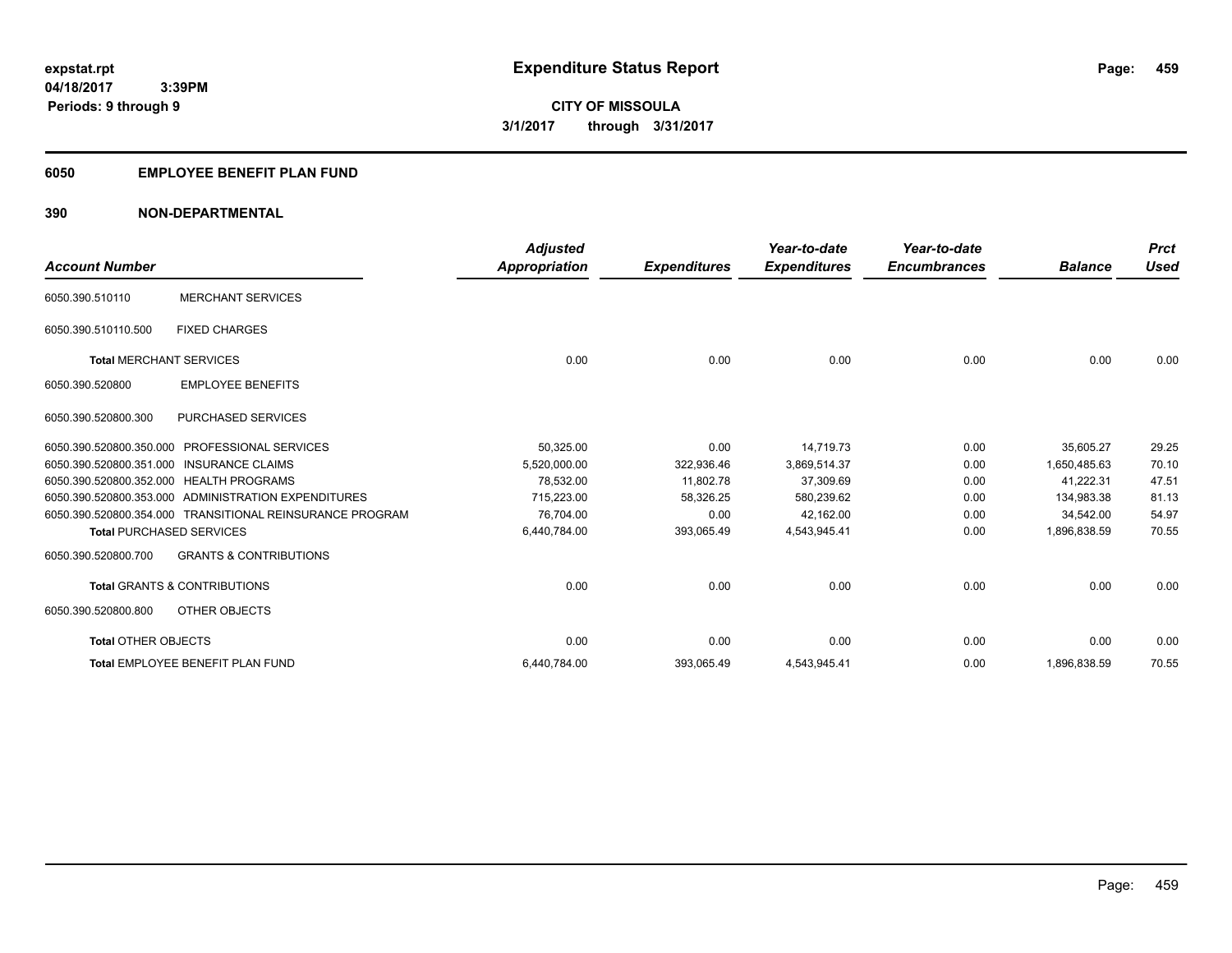**CITY OF MISSOULA 3/1/2017 through 3/31/2017**

#### **7370 PARKING COMMISSION FUND**

|                                           |                                                         | <b>Adjusted</b> |                     | Year-to-date        | Year-to-date        |                | <b>Prct</b> |
|-------------------------------------------|---------------------------------------------------------|-----------------|---------------------|---------------------|---------------------|----------------|-------------|
| <b>Account Number</b>                     |                                                         | Appropriation   | <b>Expenditures</b> | <b>Expenditures</b> | <b>Encumbrances</b> | <b>Balance</b> | <b>Used</b> |
| 7370.395.430266                           | PARKING DIVISION                                        |                 |                     |                     |                     |                |             |
| 7370.395.430266.100                       | PERSONAL SERVICES                                       |                 |                     |                     |                     |                |             |
|                                           | 7370.395.430266.110.000 SALARIES AND WAGES              | 455,965.00      | 36,554.38           | 322,816.09          | 0.00                | 133,148.91     | 70.80       |
| 7370.395.430266.120.000                   | OVERTIME/TERMINATION                                    | 7,234.00        | 15.79               | 300.36              | 0.00                | 6,933.64       | 4.15        |
|                                           | 7370.395.430266.140.000 EMPLOYER CONTRIBUTIONS          | 202.678.00      | 16,881.44           | 154,059.69          | 0.00                | 48,618.31      | 76.01       |
|                                           | 7370.395.430266.141.000 STATE RETIREMENT CONTRIBUTIONS  | 0.00            | 0.00                | 215.37              | 0.00                | $-215.37$      | 0.00        |
| <b>Total PERSONAL SERVICES</b>            |                                                         | 665,877.00      | 53,451.61           | 477,391.51          | 0.00                | 188,485.49     | 71.69       |
| 7370.395.430266.200                       | <b>SUPPLIES</b>                                         |                 |                     |                     |                     |                |             |
| 7370.395.430266.210.000 OFFICE SUPPLIES   |                                                         | 5,700.00        | 549.94              | 5,952.27            | 0.00                | $-252.27$      | 104.43      |
|                                           | 7370.395.430266.220.000 OPERATING SUPPLIES              | 14,700.00       | 149.85              | 3.993.65            | 0.00                | 10.706.35      | 27.17       |
| 7370.395.430266.220.311 CLOTHING SUPPLIES |                                                         | 0.00            | 34.98               | 1,532.71            | 0.00                | $-1,532.71$    | 0.00        |
|                                           | 7370.395.430266.230.000 REPAIR/MAINTENANCE              | 18,000.00       | 194.28              | 5,319.27            | 0.00                | 12,680.73      | 29.55       |
| 7370.395.430266.231.000 GASOLINE          |                                                         | 7,200.00        | 705.09              | 3,917.66            | 0.00                | 3,282.34       | 54.41       |
| 7370.395.430266.240.000 OTHER SUPPLIES    |                                                         | 0.00            | 0.00                | 210.81              | 0.00                | $-210.81$      | 0.00        |
| <b>Total SUPPLIES</b>                     |                                                         | 45,600.00       | 1,634.14            | 20,926.37           | 0.00                | 24,673.63      | 45.89       |
| 7370.395.430266.300                       | PURCHASED SERVICES                                      |                 |                     |                     |                     |                |             |
| 7370.395.430266.310.000 COMMUNICATIONS    |                                                         | 17,338.00       | 230.94              | 8,952.05            | 0.00                | 8,385.95       | 51.63       |
|                                           | 7370.395.430266.320.000 PRINTING & DUPLICATING          | 10,000.00       | 70.46               | 7,593.18            | 0.00                | 2,406.82       | 75.93       |
|                                           | 7370.395.430266.330.000 PUBLICITY, SUBSCRIPTIONS & DUES | 5,000.00        | 0.00                | 560.00              | 0.00                | 4,440.00       | 11.20       |
| 7370.395.430266.340.000 SEWER             |                                                         | 141.00          | 0.00                | 157.34              | 0.00                | $-16.34$       | 111.59      |
|                                           | 7370.395.430266.341.000 ELECTRICITY & NATURAL GAS       | 37,898.00       | 4,852.54            | 28,361.92           | 0.00                | 9,536.08       | 74.84       |
| 7370.395.430266.343.000 WATER CHARGES     |                                                         | 4,000.00        | 148.99              | 2,212.18            | 0.00                | 1,787.82       | 55.30       |
|                                           | 7370.395.430266.343.717 MARKET ON FRONT WATER CHARGES   | 0.00            | 196.39              | 1,551.77            | 0.00                | $-1,551.77$    | 0.00        |
| 7370.395.430266.344.000                   | <b>TELEPHONE SERVICE</b>                                | 6,300.00        | 530.08              | 4,159.83            | 0.00                | 2,140.17       | 66.03       |
| 7370.395.430266.345.000                   | GARBAGE                                                 | 3,744.00        | 292.76              | 2,618.01            | 0.00                | 1,125.99       | 69.93       |
| 7370.395.430266.345.717 GARBAGE           |                                                         | 0.00            | 152.03              | 1,253.35            | 0.00                | $-1,253.35$    | 0.00        |
|                                           | 7370.395.430266.350.000 PROFESSIONAL SERVICES           | 61,250.00       | 0.00                | 2,675.90            | 0.00                | 58,574.10      | 4.37        |
|                                           | 7370.395.430266.350.303 PROFESSIONAL SERVICES           | 0.00            | 7,960.00            | 74,973.25           | 0.00                | $-74.973.25$   | 0.00        |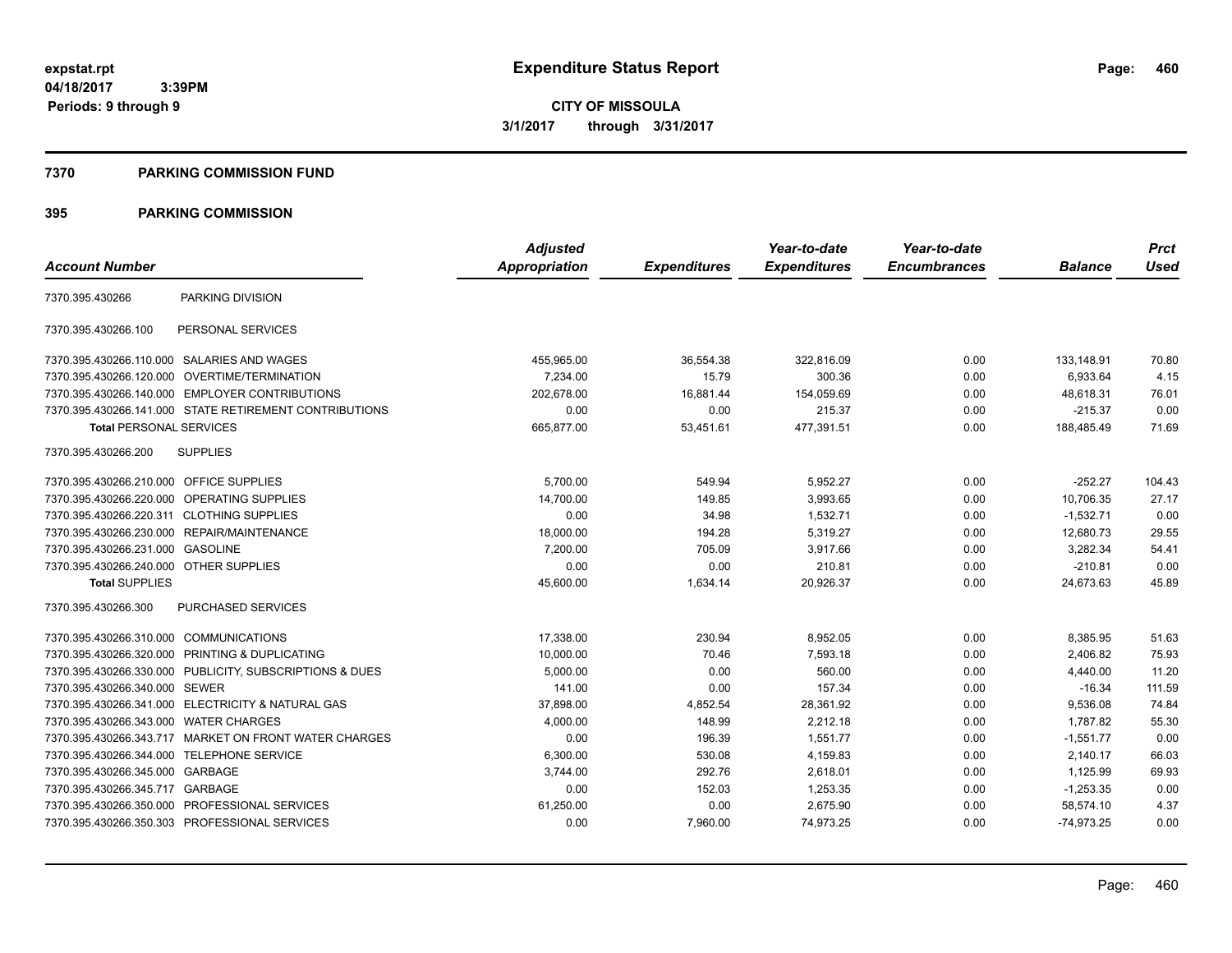#### **7370 PARKING COMMISSION FUND**

| <b>Account Number</b>                                | <b>Adjusted</b><br>Appropriation | <b>Expenditures</b> | Year-to-date<br><b>Expenditures</b> | Year-to-date<br><b>Encumbrances</b> | <b>Balance</b> | <b>Prct</b><br><b>Used</b> |
|------------------------------------------------------|----------------------------------|---------------------|-------------------------------------|-------------------------------------|----------------|----------------------------|
|                                                      |                                  |                     |                                     |                                     |                |                            |
| 7370.395.430266.350.700 ACCOUNTING                   | 0.00                             | 7,700.50            | 21,414.50                           | 0.00                                | $-21,414.50$   | 0.00                       |
| 7370.395.430266.350.701 AUDIT                        | 0.00                             | 500.00              | 12,500.00                           | 0.00                                | $-12,500.00$   | 0.00                       |
| 7370.395.430266.350.702 SECURITY FOR GARAGES         | 0.00                             | 1,296.00            | 11.262.00                           | 0.00                                | $-11.262.00$   | 0.00                       |
| 7370.395.430266.350.703 STATE LICENSE INQUIRY        | 0.00                             | 0.00                | 439.36                              | 0.00                                | $-439.36$      | 0.00                       |
| 7370.395.430266.350.704 COLLECTION BUREAU EXPENSE    | 0.00                             | 0.00                | 51.34                               | 0.00                                | $-51.34$       | 0.00                       |
| 7370.395.430266.360.000 REPAIR & MAINTENANCE         | 64,800.00                        | 0.00                | 4,862.95                            | 0.00                                | 59,937.05      | 7.50                       |
| 7370.395.430266.360.174 REPAIR & MAINTENANCE         | 0.00                             | 0.00                | 312.00                              | 0.00                                | $-312.00$      | 0.00                       |
| 7370.395.430266.360.710 REPAIR & MAINTENANCE         | 0.00                             | 0.00                | 3,055.94                            | 0.00                                | $-3,055.94$    | 0.00                       |
| 7370.395.430266.360.711 REPAIR & MAINTENANCE         | 0.00                             | 0.00                | 16,017.47                           | 0.00                                | $-16,017.47$   | 0.00                       |
| 7370.395.430266.360.712 REPAIR & MAINTENANCE         | 0.00                             | 0.00                | 2,589.25                            | 0.00                                | $-2,589.25$    | 0.00                       |
| 7370.395.430266.360.713 REPAIR & MAINTENANCE         | 0.00                             | 0.00                | 5,537.21                            | 0.00                                | $-5,537.21$    | 0.00                       |
| 7370.395.430266.360.714 BANK ST/REPAIR & MAINTENANCE | 0.00                             | 0.00                | 5,312.73                            | 0.00                                | $-5,312.73$    | 0.00                       |
| 7370.395.430266.360.716 REPAIR & MAINTENANCE         | 0.00                             | 453.15              | 7,203.61                            | 0.00                                | $-7,203.61$    | 0.00                       |
| 7370.395.430266.370.000 TRAVEL                       | 6,000.00                         | 0.00                | 2.906.93                            | 0.00                                | 3.093.07       | 48.45                      |
| 7370.395.430266.380.000 TRAINING                     | 3,500.00                         | $-624.00$           | 2,057.00                            | 0.00                                | 1.443.00       | 58.77                      |
| 7370.395.430266.390.000 OTHER PURCHASED SERVICES     | 198,357.00                       | 0.00                | 100,245.90                          | 0.00                                | 98,111.10      | 50.54                      |
| 7370.395.430266.390.044 JANITORIAL                   | 0.00                             | 614.09              | 6,146.97                            | 0.00                                | $-6,146.97$    | 0.00                       |
| 7370.395.430266.390.720 OTHER PURCHASED SERVICES     | 0.00                             | 875.52              | 8,408.57                            | 0.00                                | $-8,408.57$    | 0.00                       |
| <b>Total PURCHASED SERVICES</b>                      | 418,328.00                       | 25,249.45           | 345,392.51                          | 0.00                                | 72,935.49      | 82.56                      |
| 7370.395.430266.400<br><b>BUILDING MATERIALS</b>     |                                  |                     |                                     |                                     |                |                            |
| <b>Total BUILDING MATERIALS</b>                      | 0.00                             | 0.00                | 0.00                                | 0.00                                | 0.00           | 0.00                       |
| 7370.395.430266.500<br><b>FIXED CHARGES</b>          |                                  |                     |                                     |                                     |                |                            |
| 7370.395.430266.500.000 FIXED CHARGES                | 168,621.00                       | 0.00                | 0.00                                | 0.00                                | 168,621.00     | 0.00                       |
| 7370.395.430266.500.731 FIXED CHARGES                | 0.00                             | 0.00                | 5,100.00                            | 0.00                                | $-5,100.00$    | 0.00                       |
| 7370.395.430266.500.732 FIXED CHARGES                | 0.00                             | 0.00                | 6,986.00                            | 0.00                                | $-6,986.00$    | 0.00                       |
| 7370.395.430266.500.733 FIXED CHARGES                | 0.00                             | 0.00                | 3,300.00                            | 0.00                                | $-3,300.00$    | 0.00                       |
| 7370.395.430266.500.734 FIXED CHARGES                | 0.00                             | 0.00                | 8,196.15                            | 0.00                                | $-8,196.15$    | 0.00                       |
| 7370.395.430266.510.000 *** Title Not Found ***      | 0.00                             | 0.00                | 11,428.20                           | 0.00                                | $-11,428.20$   | 0.00                       |
| <b>Total FIXED CHARGES</b>                           | 168,621.00                       | 0.00                | 35,010.35                           | 0.00                                | 133,610.65     | 20.76                      |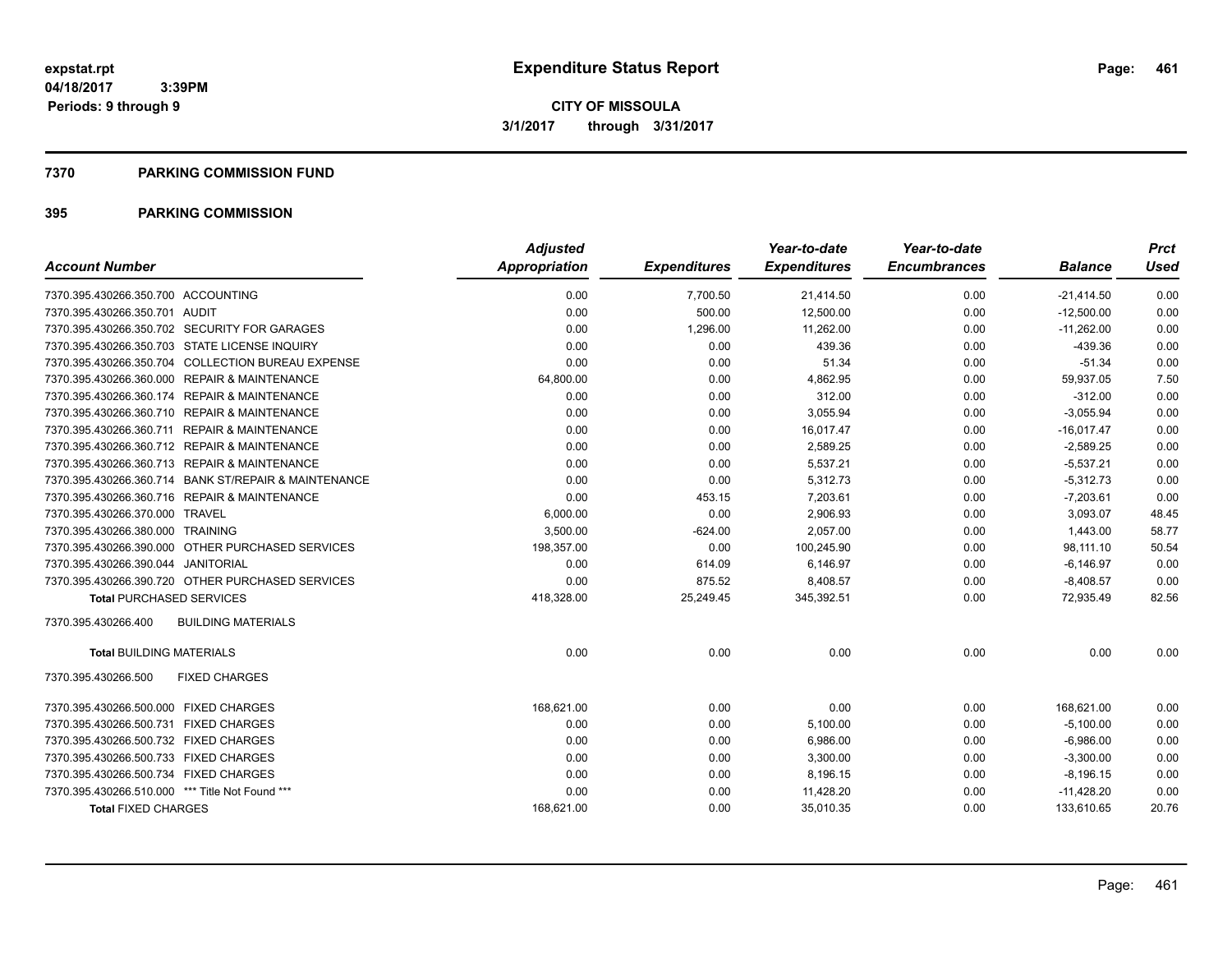#### **7370 PARKING COMMISSION FUND**

|                                                          | <b>Adjusted</b>      |                     | Year-to-date        | Year-to-date        |                | <b>Prct</b> |
|----------------------------------------------------------|----------------------|---------------------|---------------------|---------------------|----------------|-------------|
| <b>Account Number</b>                                    | <b>Appropriation</b> | <b>Expenditures</b> | <b>Expenditures</b> | <b>Encumbrances</b> | <b>Balance</b> | <b>Used</b> |
| <b>DEBT SERVICE</b><br>7370.395.430266.600               |                      |                     |                     |                     |                |             |
| 7370.395.430266.610.000 LEASE/PRINCIPAL                  | 181,400.00           | 0.00                | 181,400.00          | 0.00                | 0.00           | 100.00      |
| 7370.395.430266.620.000 LEASE INTEREST                   | 29,583.00            | 0.00                | 29,583.01           | 0.00                | $-0.01$        | 100.00      |
| <b>Total DEBT SERVICE</b>                                | 210,983.00           | 0.00                | 210,983.01          | 0.00                | $-0.01$        | 100.00      |
| <b>GRANTS &amp; CONTRIBUTIONS</b><br>7370.395.430266.700 |                      |                     |                     |                     |                |             |
| 7370.395.430266.700.000 GRANTS & CONTRIBUTIONS           | 74,000.00            | 2,500.00            | 108,778.75          | 0.00                | $-34,778.75$   | 147.00      |
| <b>Total GRANTS &amp; CONTRIBUTIONS</b>                  | 74,000.00            | 2,500.00            | 108,778.75          | 0.00                | $-34,778.75$   | 147.00      |
| 7370.395.430266.800<br>OTHER OBJECTS                     |                      |                     |                     |                     |                |             |
| 7370.395.430266.820.000 TRANSFERS TO OTHER FUNDS         | 309,510.00           | 25,798.75           | 233,518.75          | 0.00                | 75,991.25      | 75.45       |
| 7370.395.430266.845.000 CONTINGENCY                      | 48.965.00            | 0.00                | 0.00                | 0.00                | 48.965.00      | 0.00        |
| <b>Total OTHER OBJECTS</b>                               | 358,475.00           | 25,798.75           | 233,518.75          | 0.00                | 124,956.25     | 65.14       |
| 7370.395.430266.900<br><b>CAPITAL OUTLAY</b>             |                      |                     |                     |                     |                |             |
| <b>Total CAPITAL OUTLAY</b>                              | 0.00                 | 0.00                | 0.00                | 0.00                | 0.00           | 0.00        |
| <b>Total PARKING DIVISION</b>                            | 1,941,884.00         | 108,633.95          | 1,432,001.25        | 0.00                | 509,882.75     | 73.74       |
| FY16 METER INSTALL PROJECT<br>7370.395.430267            |                      |                     |                     |                     |                |             |
| <b>CAPITAL OUTLAY</b><br>7370.395.430267.900             |                      |                     |                     |                     |                |             |
| 7370.395.430267.940.000 FY16 METER INSTALL PROJECT       | 0.00                 | 0.00                | 89,214.69           | 0.00                | $-89,214.69$   | 0.00        |
| Total FY16 METER INSTALL PROJECT                         | 0.00                 | 0.00                | 89,214.69           | 0.00                | $-89,214.69$   | 0.00        |
| <b>TICKET DIVISION</b><br>7370.395.430271                |                      |                     |                     |                     |                |             |
| PERSONAL SERVICES<br>7370.395.430271.100                 |                      |                     |                     |                     |                |             |
| <b>Total TICKET DIVISION</b>                             | 0.00                 | 0.00                | 0.00                | 0.00                | 0.00           | 0.00        |
| REVISED STEP SEWER DESIGN<br>7370.395.430622             |                      |                     |                     |                     |                |             |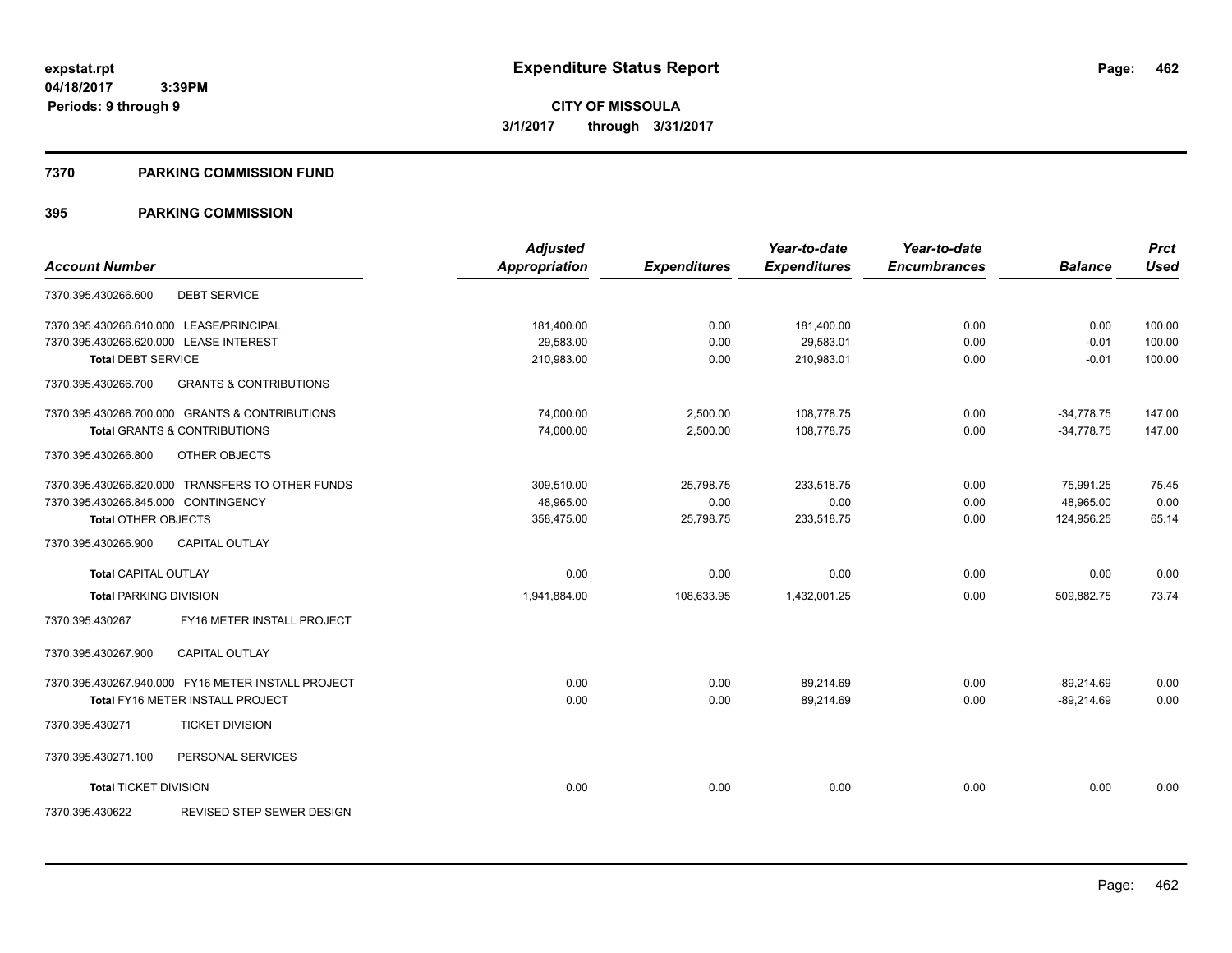#### **7370 PARKING COMMISSION FUND**

|                           |                                               | <b>Adjusted</b>      |                     | Year-to-date        | Year-to-date        |                | <b>Prct</b> |
|---------------------------|-----------------------------------------------|----------------------|---------------------|---------------------|---------------------|----------------|-------------|
| <b>Account Number</b>     |                                               | <b>Appropriation</b> | <b>Expenditures</b> | <b>Expenditures</b> | <b>Encumbrances</b> | <b>Balance</b> | <b>Used</b> |
| 7370.395.430622.200       | <b>SUPPLIES</b>                               |                      |                     |                     |                     |                |             |
|                           | <b>Total REVISED STEP SEWER DESIGN</b>        | 0.00                 | 0.00                | 0.00                | 0.00                | 0.00           | 0.00        |
| 7370.395.499999           | <b>NEW REQUESTS</b>                           |                      |                     |                     |                     |                |             |
| 7370.395.499999.100       | PERSONAL SERVICES                             |                      |                     |                     |                     |                |             |
| <b>Total NEW REQUESTS</b> |                                               | 0.00                 | 0.00                | 0.00                | 0.00                | 0.00           | 0.00        |
| 7370.395.510110           | <b>MERCHANT SERVICES</b>                      |                      |                     |                     |                     |                |             |
| 7370.395.510110.500       | <b>FIXED CHARGES</b>                          |                      |                     |                     |                     |                |             |
|                           | 7370.395.510110.550.000 MERCHANT SERVICE FEES | 21,500.00            | 0.00                | 0.00                | 0.00                | 21,500.00      | 0.00        |
|                           | <b>Total MERCHANT SERVICES</b>                | 21,500.00            | 0.00                | 0.00                | 0.00                | 21,500.00      | 0.00        |
|                           | <b>Total PARKING COMMISSION</b>               | 1,963,384.00         | 108,633.95          | 1,521,215.94        | 0.00                | 442,168.06     | 77.48       |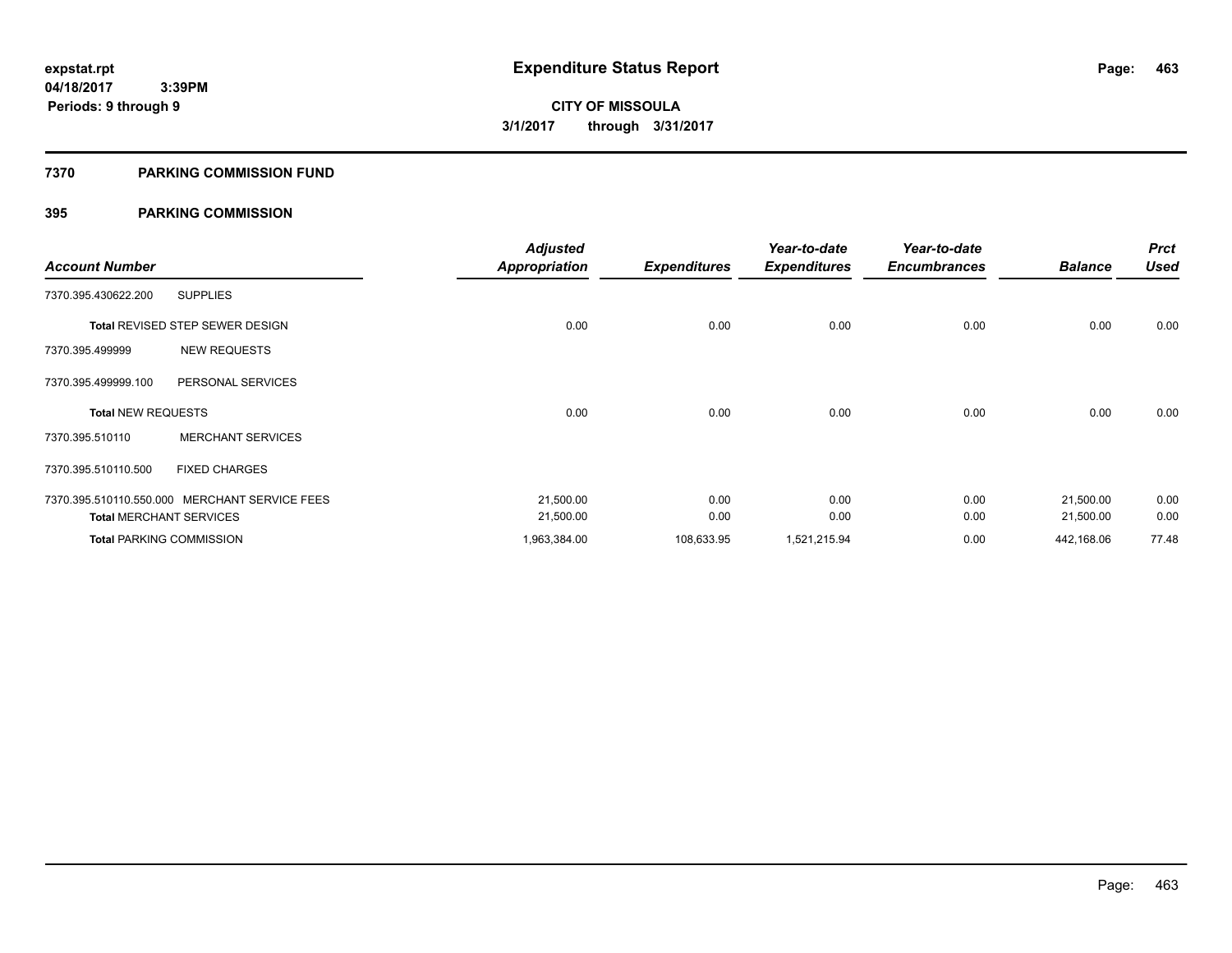#### **7370 PARKING COMMISSION FUND**

### **900 DEPRECIATION**

|                            |                                      | <b>Adjusted</b> |                     | Year-to-date        | Year-to-date        |                | <b>Prct</b> |
|----------------------------|--------------------------------------|-----------------|---------------------|---------------------|---------------------|----------------|-------------|
| <b>Account Number</b>      |                                      | Appropriation   | <b>Expenditures</b> | <b>Expenditures</b> | <b>Encumbrances</b> | <b>Balance</b> | <b>Used</b> |
| 7370.900.510000            | <b>MISCELLANEOUS</b>                 |                 |                     |                     |                     |                |             |
| 7370.900.510000.800        | OTHER OBJECTS                        |                 |                     |                     |                     |                |             |
| <b>Total OTHER OBJECTS</b> |                                      | 0.00            | 0.00                | 0.00                | 0.00                | 0.00           | 0.00        |
| 7370.900.510000.900        | <b>CAPITAL OUTLAY</b>                |                 |                     |                     |                     |                |             |
| <b>Total DEPRECIATION</b>  |                                      | 0.00            | 0.00                | 0.00                | 0.00                | 0.00           | 0.00        |
|                            | <b>Total PARKING COMMISSION FUND</b> | 1,963,384.00    | 108,633.95          | 1.521.215.94        | 0.00                | 442,168.06     | 77.48       |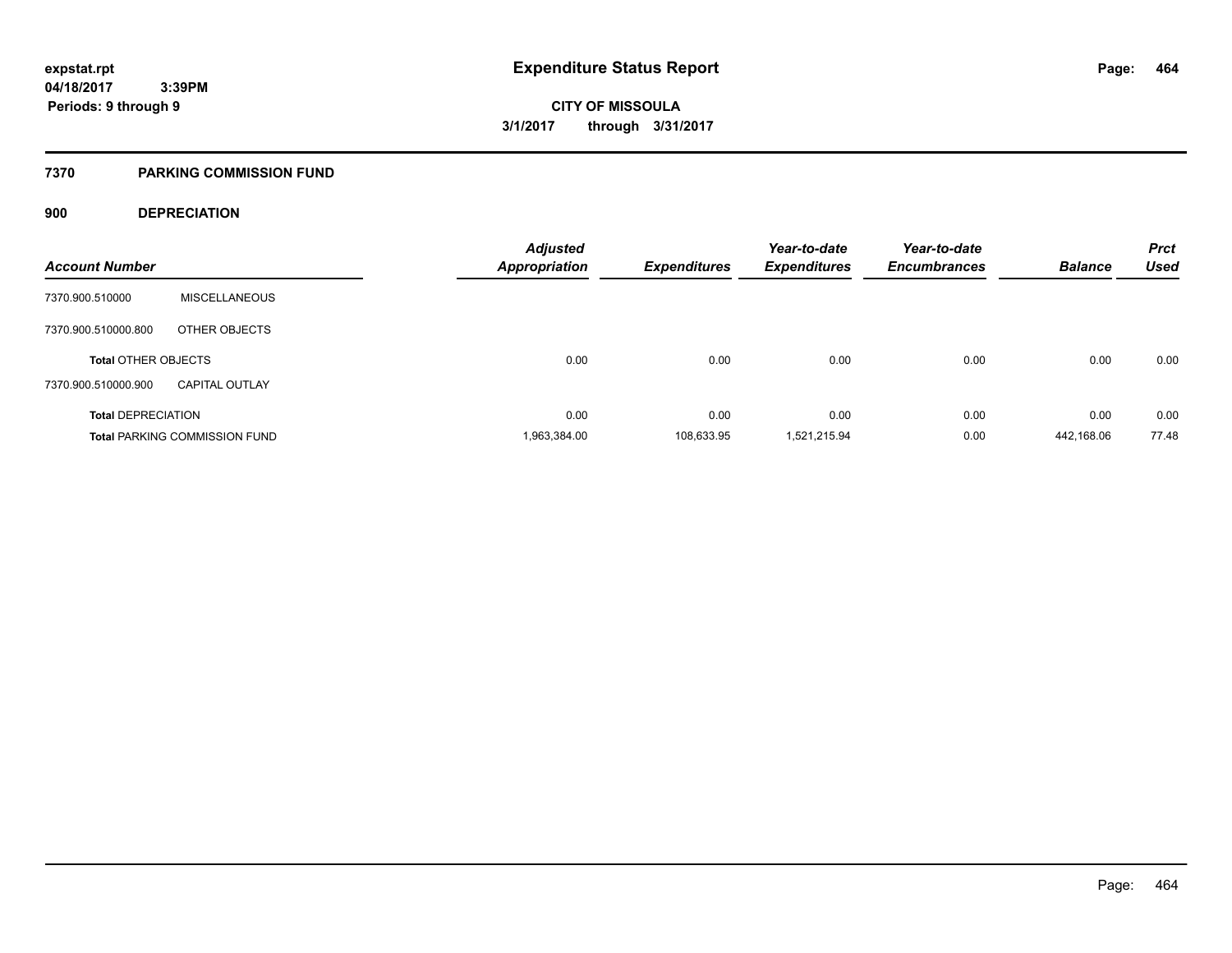### **7371 FRONT STREET PARKING BONDS**

| <b>Account Number</b>         |                                                 | <b>Adjusted</b><br><b>Appropriation</b> | <b>Expenditures</b> | Year-to-date<br><b>Expenditures</b> | Year-to-date<br><b>Encumbrances</b> | <b>Balance</b> | <b>Prct</b><br><b>Used</b> |
|-------------------------------|-------------------------------------------------|-----------------------------------------|---------------------|-------------------------------------|-------------------------------------|----------------|----------------------------|
| 7371.395.430266               | PARKING DIVISION                                |                                         |                     |                                     |                                     |                |                            |
| 7371.395.430266.800           | OTHER OBJECTS                                   |                                         |                     |                                     |                                     |                |                            |
| <b>Total PARKING DIVISION</b> |                                                 | 0.00                                    | 0.00                | 0.00                                | 0.00                                | 0.00           | 0.00                       |
| 7371.395.490200               | REVENUE BOND DEBT SERVICE                       |                                         |                     |                                     |                                     |                |                            |
| 7371.395.490200.600           | <b>DEBT SERVICE</b>                             |                                         |                     |                                     |                                     |                |                            |
|                               | <b>Total REVENUE BOND DEBT SERVICE</b>          | 0.00                                    | 0.00                | 0.00                                | 0.00                                | 0.00           | 0.00                       |
| 7371.395.490201               | SERIES 2014 MPC DEBT                            |                                         |                     |                                     |                                     |                |                            |
| 7371.395.490201.600           | <b>DEBT SERVICE</b>                             |                                         |                     |                                     |                                     |                |                            |
|                               | 7371.395.490201.620.000 INTEREST / SERVICE FEES | 266,220.00                              | 130,487.51          | 265,850.02                          | 0.00                                | 369.98         | 99.86                      |
|                               | Total SERIES 2014 MPC DEBT                      | 266,220.00                              | 130,487.51          | 265,850.02                          | 0.00                                | 369.98         | 99.86                      |
| 7371.395.510110               | <b>MERCHANT SERVICES</b>                        |                                         |                     |                                     |                                     |                |                            |
| 7371.395.510110.500           | <b>FIXED CHARGES</b>                            |                                         |                     |                                     |                                     |                |                            |
|                               | <b>Total MERCHANT SERVICES</b>                  | 0.00                                    | 0.00                | 0.00                                | 0.00                                | 0.00           | 0.00                       |
|                               | <b>Total FRONT STREET PARKING BONDS</b>         | 266,220.00                              | 130,487.51          | 265,850.02                          | 0.00                                | 369.98         | 99.86                      |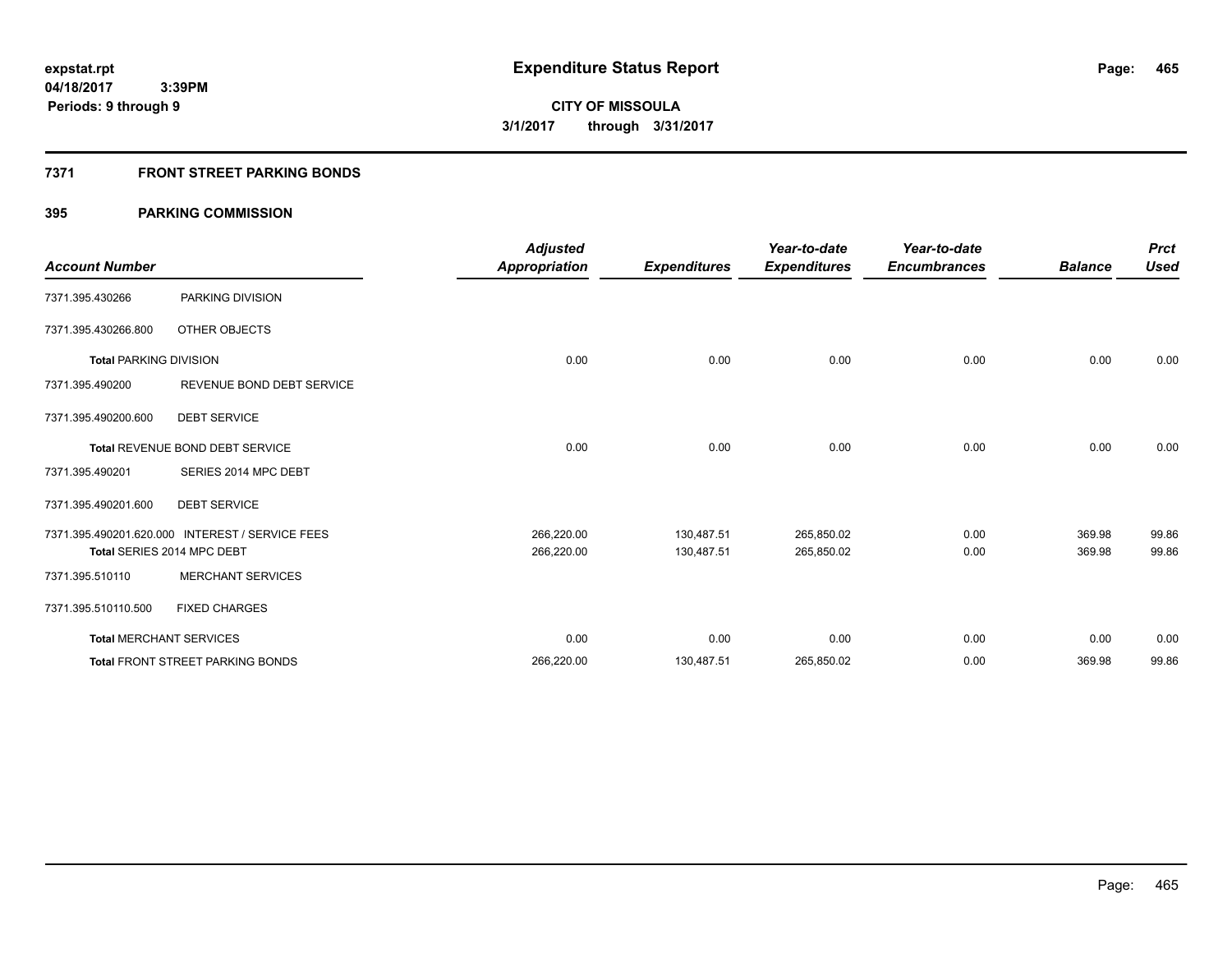**CITY OF MISSOULA 3/1/2017 through 3/31/2017**

### **7372 SINKING FUND/FRONT ST PARKING BONDS**

| <b>Account Number</b>         |                                                    | <b>Adjusted</b><br><b>Appropriation</b> | <b>Expenditures</b> | Year-to-date<br><b>Expenditures</b> | Year-to-date<br><b>Encumbrances</b> | <b>Balance</b> | <b>Prct</b><br><b>Used</b> |
|-------------------------------|----------------------------------------------------|-----------------------------------------|---------------------|-------------------------------------|-------------------------------------|----------------|----------------------------|
| 7372.395.430266               | PARKING DIVISION                                   |                                         |                     |                                     |                                     |                |                            |
| 7372.395.430266.800           | OTHER OBJECTS                                      |                                         |                     |                                     |                                     |                |                            |
| <b>Total PARKING DIVISION</b> |                                                    | 0.00                                    | 0.00                | 0.00                                | 0.00                                | 0.00           | 0.00                       |
| 7372.395.490200               | REVENUE BOND DEBT SERVICE                          |                                         |                     |                                     |                                     |                |                            |
| 7372.395.490200.600           | <b>DEBT SERVICE</b>                                |                                         |                     |                                     |                                     |                |                            |
|                               | <b>Total REVENUE BOND DEBT SERVICE</b>             | 0.00                                    | 0.00                | 0.00                                | 0.00                                | 0.00           | 0.00                       |
| 7372.395.490201               | SERIES 2014 MPC DEBT                               |                                         |                     |                                     |                                     |                |                            |
| 7372.395.490201.600           | <b>DEBT SERVICE</b>                                |                                         |                     |                                     |                                     |                |                            |
|                               | 7372.395.490201.610.000 SERIES 2014 BOND-PRINCIPAL | 250,000.00                              | 0.00                | 250,000.00                          | 0.00                                | 0.00           | 100.00                     |
|                               | Total SERIES 2014 MPC DEBT                         | 250,000.00                              | 0.00                | 250,000.00                          | 0.00                                | 0.00           | 100.00                     |
| 7372.395.510110               | <b>MERCHANT SERVICES</b>                           |                                         |                     |                                     |                                     |                |                            |
| 7372.395.510110.500           | <b>FIXED CHARGES</b>                               |                                         |                     |                                     |                                     |                |                            |
|                               | <b>Total MERCHANT SERVICES</b>                     | 0.00                                    | 0.00                | 0.00                                | 0.00                                | 0.00           | 0.00                       |
|                               | <b>Total SINKING FUND/FRONT ST PARKING BONDS</b>   | 250,000.00                              | 0.00                | 250,000.00                          | 0.00                                | 0.00           | 100.00                     |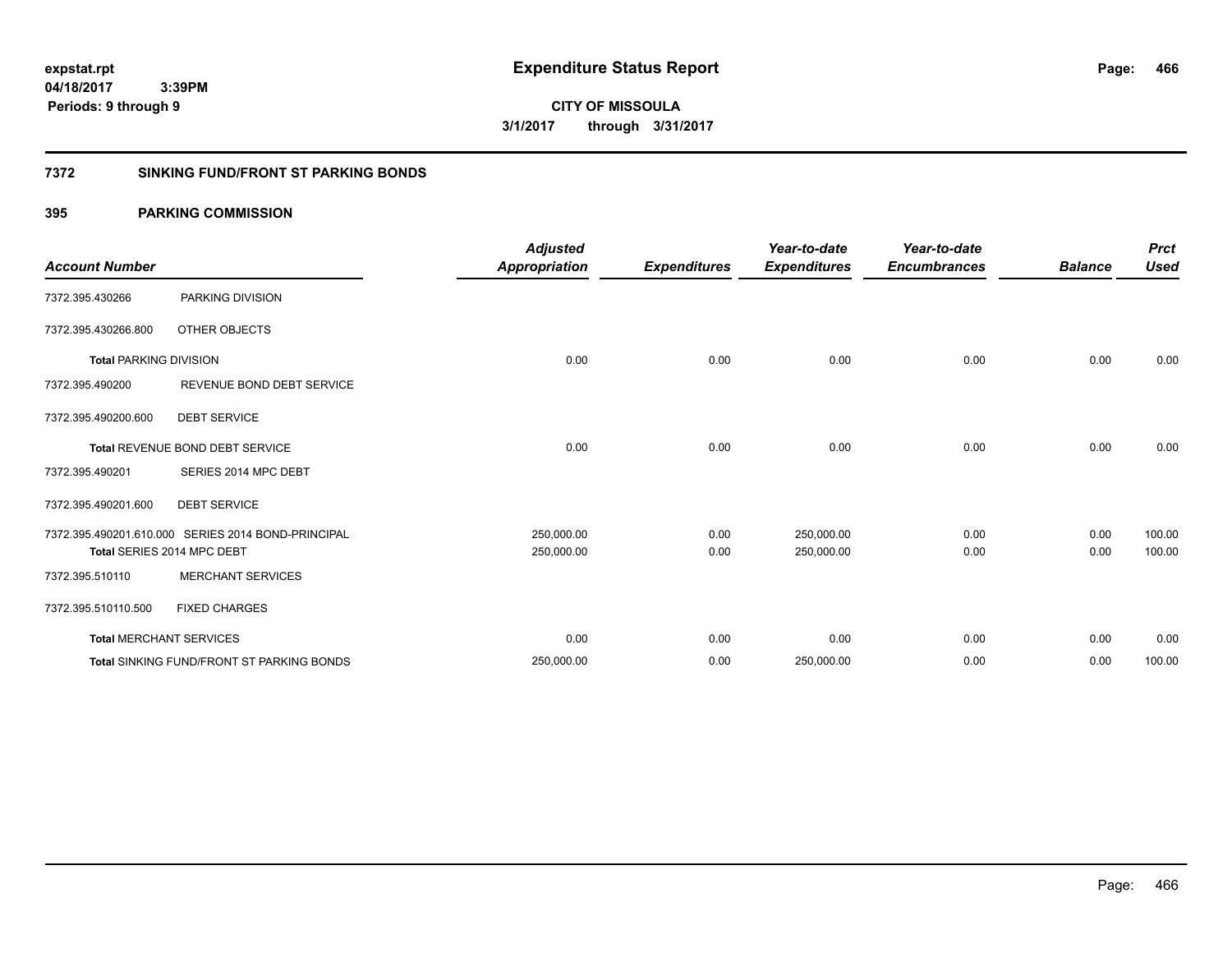### **7373 MPC SERIES 2010B CONSTRUCTION**

|                               |                                 | <b>Adjusted</b>      |                     | Year-to-date        | Year-to-date        |                | <b>Prct</b> |
|-------------------------------|---------------------------------|----------------------|---------------------|---------------------|---------------------|----------------|-------------|
| <b>Account Number</b>         |                                 | <b>Appropriation</b> | <b>Expenditures</b> | <b>Expenditures</b> | <b>Encumbrances</b> | <b>Balance</b> | <b>Used</b> |
| 7373.395.430266               | PARKING DIVISION                |                      |                     |                     |                     |                |             |
| 7373.395.430266.600           | <b>DEBT SERVICE</b>             |                      |                     |                     |                     |                |             |
| <b>Total DEBT SERVICE</b>     |                                 | 0.00                 | 0.00                | 0.00                | 0.00                | 0.00           | 0.00        |
| 7373.395.430266.800           | OTHER OBJECTS                   |                      |                     |                     |                     |                |             |
| <b>Total PARKING DIVISION</b> |                                 | 0.00                 | 0.00                | 0.00                | 0.00                | 0.00           | 0.00        |
| 7373.395.430273               | PARKING STRUCTURES              |                      |                     |                     |                     |                |             |
| 7373.395.430273.300           | PURCHASED SERVICES              |                      |                     |                     |                     |                |             |
|                               | <b>Total PURCHASED SERVICES</b> | 0.00                 | 0.00                | 0.00                | 0.00                | 0.00           | 0.00        |
| 7373.395.430273.900           | <b>CAPITAL OUTLAY</b>           |                      |                     |                     |                     |                |             |
|                               | <b>Total PARKING STRUCTURES</b> | 0.00                 | 0.00                | 0.00                | 0.00                | 0.00           | 0.00        |
| 7373.395.490200               | REVENUE BOND DEBT SERVICE       |                      |                     |                     |                     |                |             |
| 7373.395.490200.300           | PURCHASED SERVICES              |                      |                     |                     |                     |                |             |
|                               | <b>Total PURCHASED SERVICES</b> | 0.00                 | 0.00                | 0.00                | 0.00                | 0.00           | 0.00        |
| 7373.395.490200.600           | <b>DEBT SERVICE</b>             |                      |                     |                     |                     |                |             |
|                               | Total REVENUE BOND DEBT SERVICE | 0.00                 | 0.00                | 0.00                | 0.00                | 0.00           | 0.00        |
| 7373.395.499999               | <b>NEW REQUESTS</b>             |                      |                     |                     |                     |                |             |
| 7373.395.499999.900           | CAPITAL OUTLAY                  |                      |                     |                     |                     |                |             |
| <b>Total NEW REQUESTS</b>     |                                 | 0.00                 | 0.00                | 0.00                | 0.00                | 0.00           | 0.00        |
| 7373.395.510110               | <b>MERCHANT SERVICES</b>        |                      |                     |                     |                     |                |             |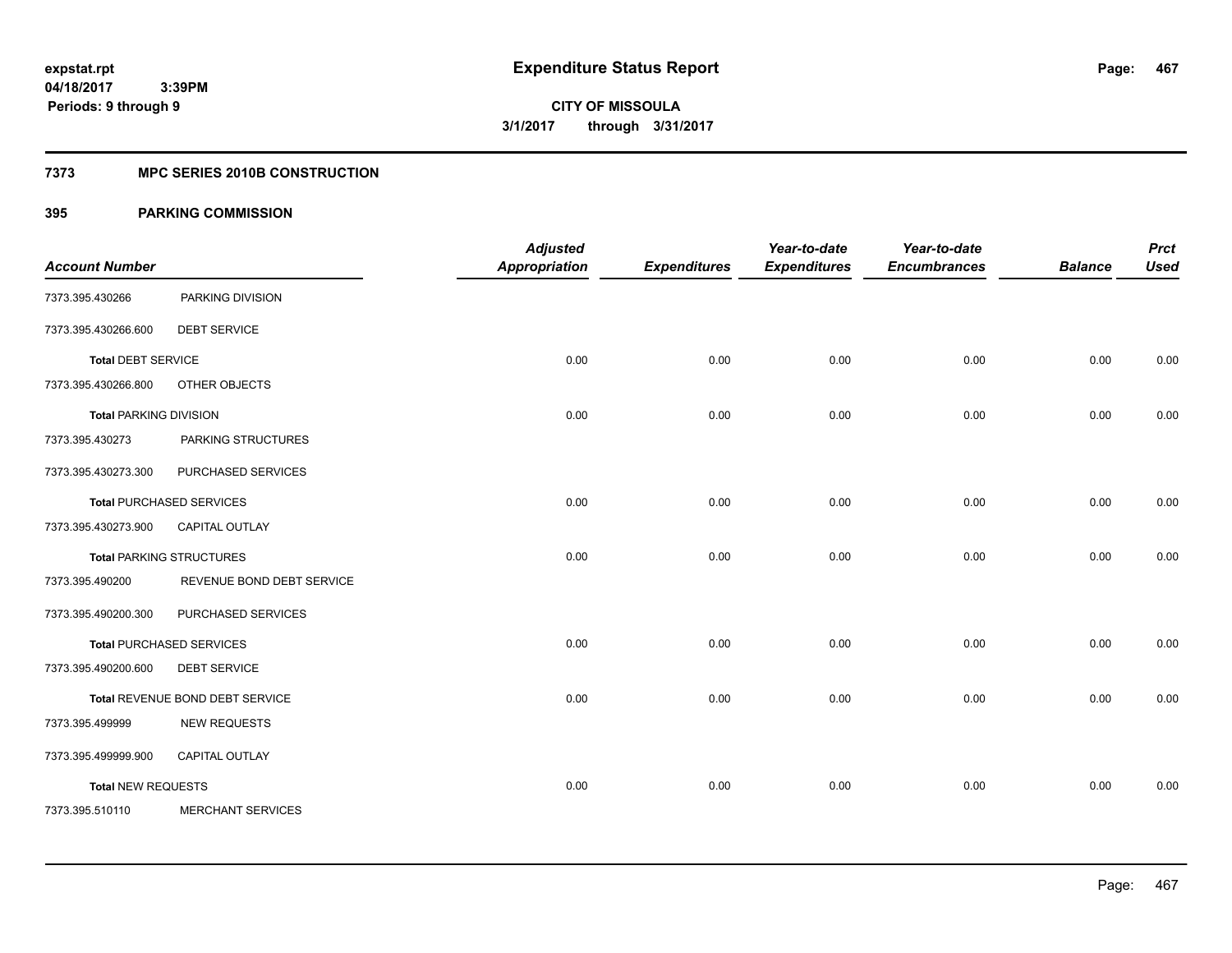### **7373 MPC SERIES 2010B CONSTRUCTION**

| <b>Account Number</b>           |                      | <b>Adjusted</b><br><b>Appropriation</b> | <b>Expenditures</b> | Year-to-date<br><b>Expenditures</b> | Year-to-date<br><b>Encumbrances</b> | <b>Balance</b> | <b>Prct</b><br>Used |
|---------------------------------|----------------------|-----------------------------------------|---------------------|-------------------------------------|-------------------------------------|----------------|---------------------|
| 7373.395.510110.500             | <b>FIXED CHARGES</b> |                                         |                     |                                     |                                     |                |                     |
| <b>Total MERCHANT SERVICES</b>  |                      | 0.00                                    | 0.00                | 0.00                                | 0.00                                | 0.00           | 0.00                |
| 7373.395.520000                 | OTHER FINANCING USES |                                         |                     |                                     |                                     |                |                     |
| 7373.395.520000.600             | <b>DEBT SERVICE</b>  |                                         |                     |                                     |                                     |                |                     |
| <b>Total PARKING COMMISSION</b> |                      | 0.00                                    | 0.00                | 0.00                                | 0.00                                | 0.00           | 0.00                |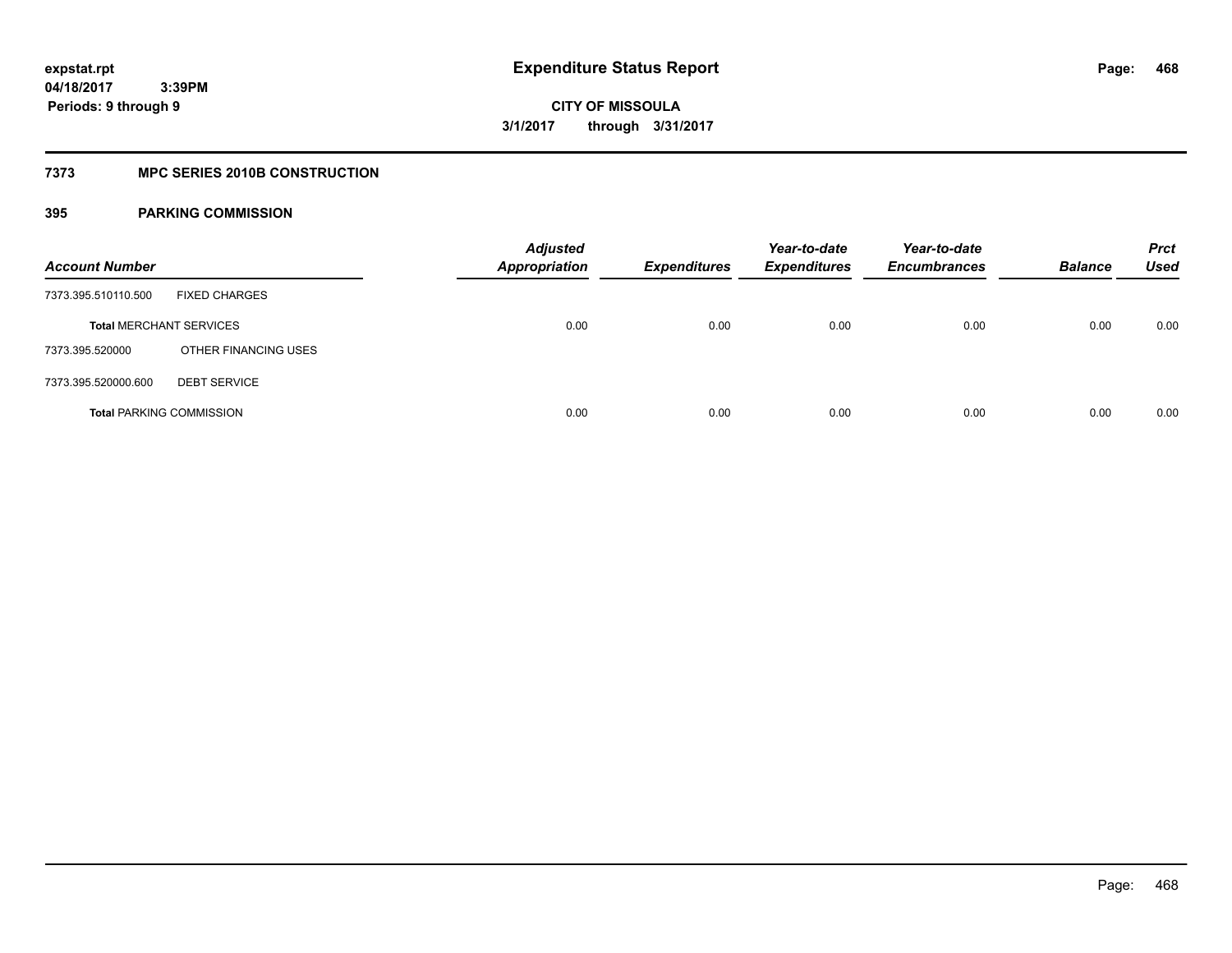**469**

**04/18/2017 3:39PM Periods: 9 through 9**

**CITY OF MISSOULA 3/1/2017 through 3/31/2017**

### **7373 MPC SERIES 2010B CONSTRUCTION**

### **900 DEPRECIATION**

| <b>Account Number</b>      |                                            | <b>Adjusted</b><br><b>Appropriation</b> | <b>Expenditures</b> | Year-to-date<br><b>Expenditures</b> | Year-to-date<br><b>Encumbrances</b> | <b>Balance</b> | <b>Prct</b><br><b>Used</b> |
|----------------------------|--------------------------------------------|-----------------------------------------|---------------------|-------------------------------------|-------------------------------------|----------------|----------------------------|
| 7373.900.510000            | <b>MISCELLANEOUS</b>                       |                                         |                     |                                     |                                     |                |                            |
| 7373.900.510000.800        | OTHER OBJECTS                              |                                         |                     |                                     |                                     |                |                            |
| <b>Total MISCELLANEOUS</b> |                                            | 0.00                                    | 0.00                | 0.00                                | 0.00                                | 0.00           | 0.00                       |
| 7373.900.510110            | <b>MERCHANT SERVICES</b>                   |                                         |                     |                                     |                                     |                |                            |
| 7373.900.510110.500        | <b>FIXED CHARGES</b>                       |                                         |                     |                                     |                                     |                |                            |
|                            | <b>Total MPC SERIES 2010B CONSTRUCTION</b> | 0.00                                    | 0.00                | 0.00                                | 0.00                                | 0.00           | 0.00                       |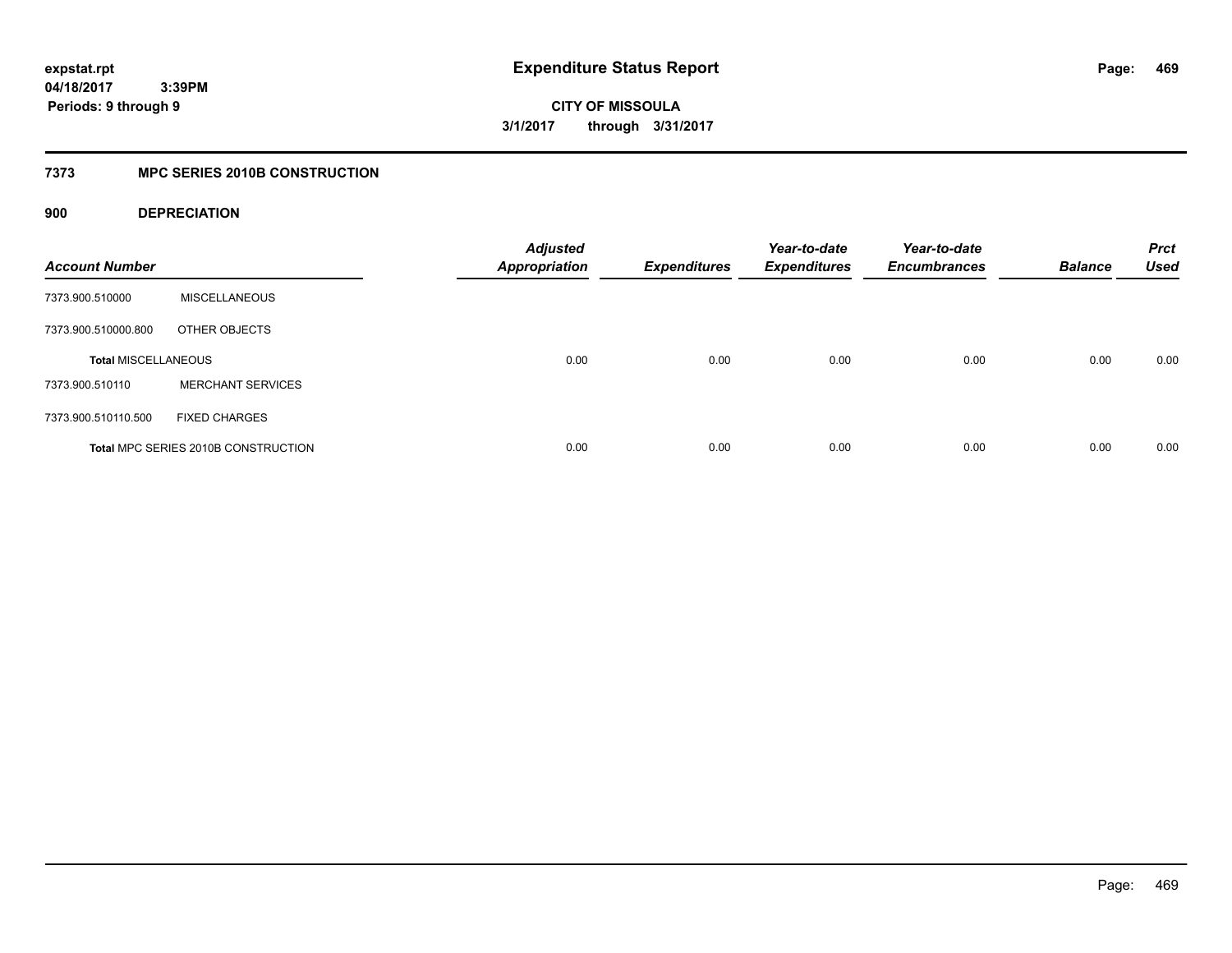### **7374 RESERVE FUND-PARKING BONDS**

| <b>Account Number</b> |                                  | <b>Adjusted</b><br><b>Appropriation</b> | <b>Expenditures</b> | Year-to-date<br><b>Expenditures</b> | Year-to-date<br><b>Encumbrances</b> | <b>Balance</b> | <b>Prct</b><br><b>Used</b> |
|-----------------------|----------------------------------|-----------------------------------------|---------------------|-------------------------------------|-------------------------------------|----------------|----------------------------|
| 7374.395.430273       | PARKING STRUCTURES               |                                         |                     |                                     |                                     |                |                            |
| 7374.395.430273.900   | <b>CAPITAL OUTLAY</b>            |                                         |                     |                                     |                                     |                |                            |
|                       | <b>Total PARKING STRUCTURES</b>  | 0.00                                    | 0.00                | 0.00                                | 0.00                                | 0.00           | 0.00                       |
| 7374.395.510110       | <b>MERCHANT SERVICES</b>         |                                         |                     |                                     |                                     |                |                            |
| 7374.395.510110.500   | <b>FIXED CHARGES</b>             |                                         |                     |                                     |                                     |                |                            |
|                       | <b>Total MERCHANT SERVICES</b>   | 0.00                                    | 0.00                | 0.00                                | 0.00                                | 0.00           | 0.00                       |
|                       | Total RESERVE FUND-PARKING BONDS | 0.00                                    | 0.00                | 0.00                                | 0.00                                | 0.00           | 0.00                       |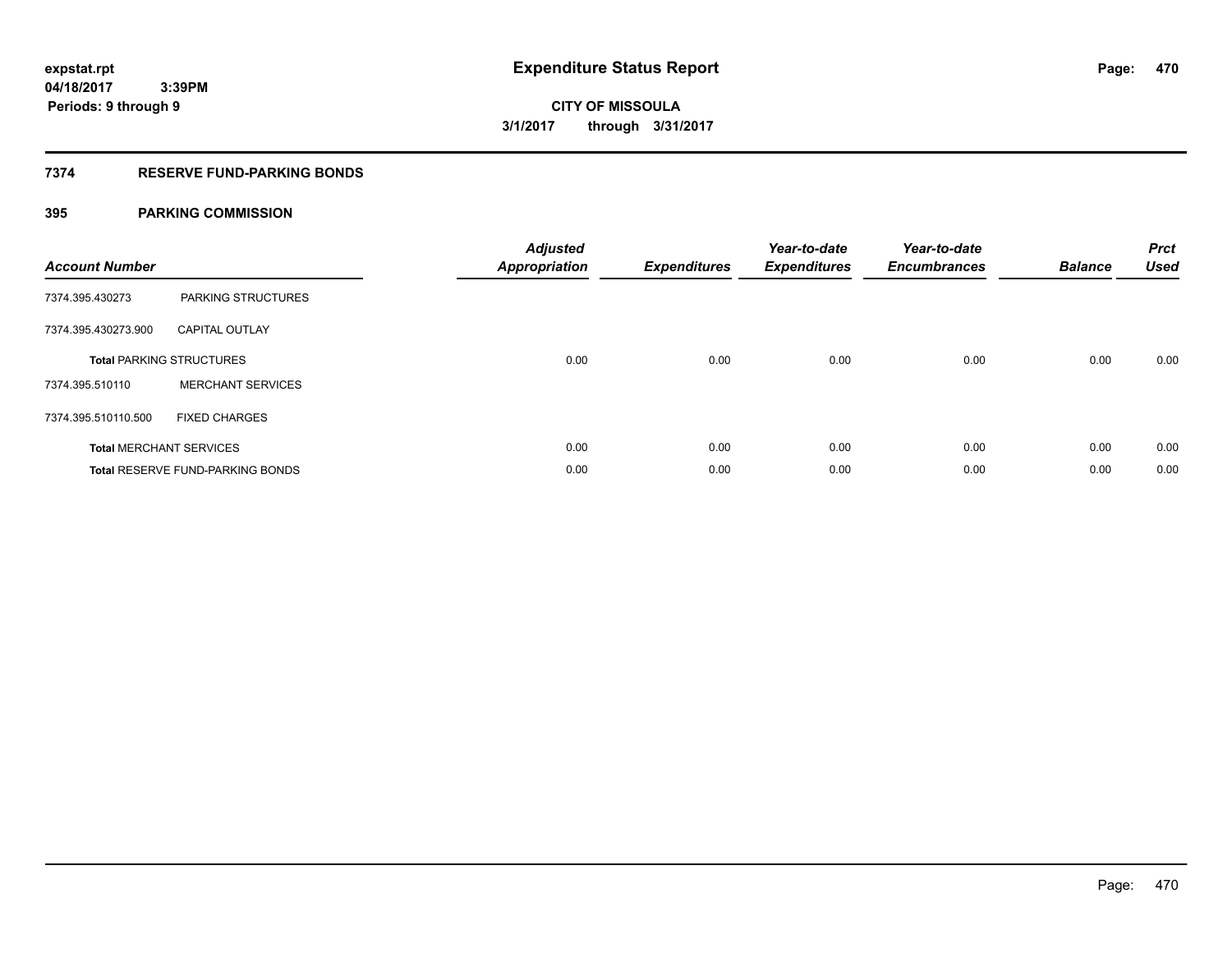**471**

**04/18/2017 3:39PM Periods: 9 through 9**

**CITY OF MISSOULA 3/1/2017 through 3/31/2017**

#### **7375 PLEDGED TAX INCREMENT-2010B BOND**

|                                |                                                                        | <b>Adjusted</b>          |                     | Year-to-date        | Year-to-date        |                          | <b>Prct</b>  |
|--------------------------------|------------------------------------------------------------------------|--------------------------|---------------------|---------------------|---------------------|--------------------------|--------------|
| <b>Account Number</b>          |                                                                        | <b>Appropriation</b>     | <b>Expenditures</b> | <b>Expenditures</b> | <b>Encumbrances</b> | <b>Balance</b>           | <b>Used</b>  |
| 7375.395.430266                | PARKING DIVISION                                                       |                          |                     |                     |                     |                          |              |
| 7375.395.430266.800            | OTHER OBJECTS                                                          |                          |                     |                     |                     |                          |              |
| <b>Total PARKING DIVISION</b>  | 7375.395.430266.820.000 TRANSFERS TO OTHER FUNDS                       | 264,901.00<br>264,901.00 | 0.00<br>0.00        | 0.00<br>0.00        | 0.00<br>0.00        | 264,901.00<br>264,901.00 | 0.00<br>0.00 |
| 7375.395.490200                | REVENUE BOND DEBT SERVICE                                              |                          |                     |                     |                     |                          |              |
| 7375.395.490200.300            | PURCHASED SERVICES                                                     |                          |                     |                     |                     |                          |              |
| 7375.395.490200.390.000        | EXCESS PLEDGED TAX INCREMENT<br><b>Total REVENUE BOND DEBT SERVICE</b> | 1,950.00<br>1,950.00     | 0.00<br>0.00        | 0.00<br>0.00        | 0.00<br>0.00        | 1,950.00<br>1,950.00     | 0.00<br>0.00 |
| 7375.395.510110                | <b>MERCHANT SERVICES</b>                                               |                          |                     |                     |                     |                          |              |
| 7375.395.510110.500            | <b>FIXED CHARGES</b>                                                   |                          |                     |                     |                     |                          |              |
| <b>Total MERCHANT SERVICES</b> |                                                                        | 0.00                     | 0.00                | 0.00                | 0.00                | 0.00                     | 0.00         |
|                                | Total PLEDGED TAX INCREMENT-2010B BOND                                 | 266,851.00               | 0.00                | 0.00                | 0.00                | 266,851.00               | 0.00         |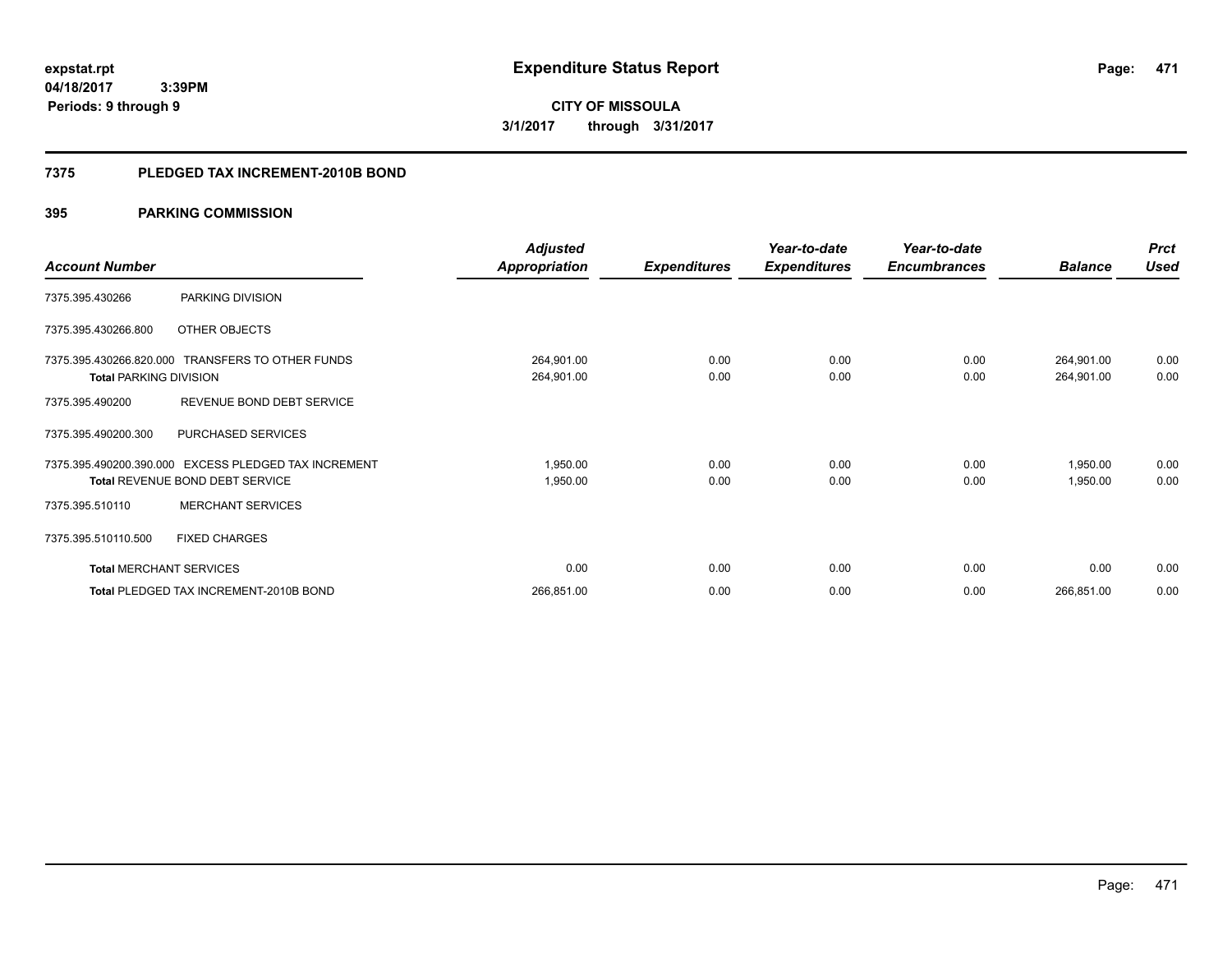### **7376 MPC 2010A BONDS DEBT INTEREST**

| <b>Account Number</b>         |                                     | <b>Adjusted</b><br><b>Appropriation</b> | <b>Expenditures</b> | Year-to-date<br><b>Expenditures</b> | Year-to-date<br><b>Encumbrances</b> | <b>Balance</b> | <b>Prct</b><br><b>Used</b> |
|-------------------------------|-------------------------------------|-----------------------------------------|---------------------|-------------------------------------|-------------------------------------|----------------|----------------------------|
| 7376.395.430266               | PARKING DIVISION                    |                                         |                     |                                     |                                     |                |                            |
| 7376.395.430266.800           | OTHER OBJECTS                       |                                         |                     |                                     |                                     |                |                            |
| <b>Total PARKING DIVISION</b> |                                     | 0.00                                    | 0.00                | 0.00                                | 0.00                                | 0.00           | 0.00                       |
| 7376.395.490200               | REVENUE BOND DEBT SERVICE           |                                         |                     |                                     |                                     |                |                            |
| 7376.395.490200.600           | <b>DEBT SERVICE</b>                 |                                         |                     |                                     |                                     |                |                            |
|                               | Total REVENUE BOND DEBT SERVICE     | 0.00                                    | 0.00                | 0.00                                | 0.00                                | 0.00           | 0.00                       |
| 7376.395.510110               | <b>MERCHANT SERVICES</b>            |                                         |                     |                                     |                                     |                |                            |
| 7376.395.510110.500           | <b>FIXED CHARGES</b>                |                                         |                     |                                     |                                     |                |                            |
|                               | <b>Total MERCHANT SERVICES</b>      | 0.00                                    | 0.00                | 0.00                                | 0.00                                | 0.00           | 0.00                       |
|                               | Total MPC 2010A BONDS DEBT INTEREST | 0.00                                    | 0.00                | 0.00                                | 0.00                                | 0.00           | 0.00                       |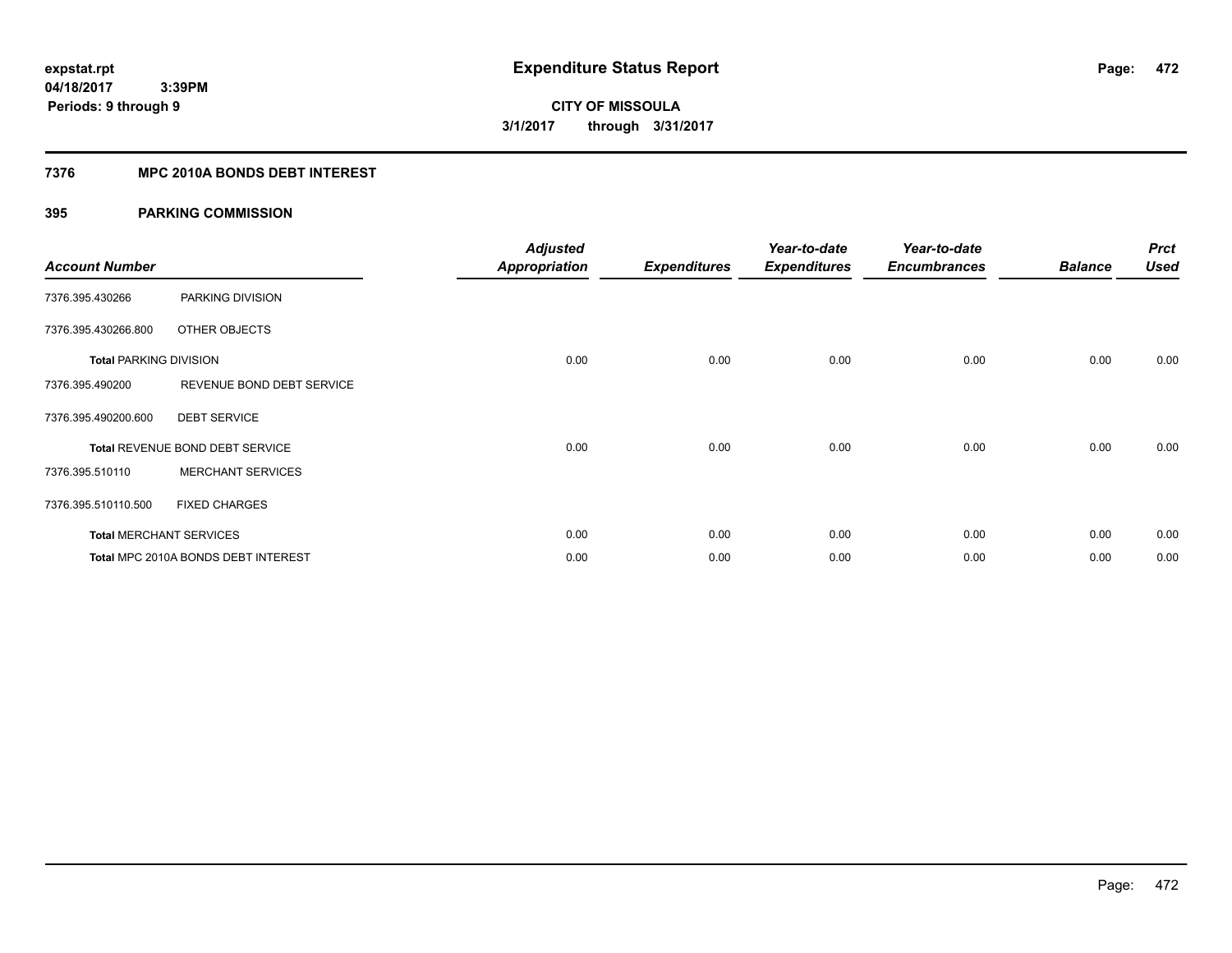### **7377 MPC 2010A BONDS SINKING FUND**

| <b>Account Number</b>         |                                    | <b>Adjusted</b><br><b>Appropriation</b> | <b>Expenditures</b> | Year-to-date<br><b>Expenditures</b> | Year-to-date<br><b>Encumbrances</b> | <b>Balance</b> | <b>Prct</b><br><b>Used</b> |
|-------------------------------|------------------------------------|-----------------------------------------|---------------------|-------------------------------------|-------------------------------------|----------------|----------------------------|
| 7377.395.430266               | PARKING DIVISION                   |                                         |                     |                                     |                                     |                |                            |
| 7377.395.430266.800           | OTHER OBJECTS                      |                                         |                     |                                     |                                     |                |                            |
| <b>Total PARKING DIVISION</b> |                                    | 0.00                                    | 0.00                | 0.00                                | 0.00                                | 0.00           | 0.00                       |
| 7377.395.490200               | REVENUE BOND DEBT SERVICE          |                                         |                     |                                     |                                     |                |                            |
| 7377.395.490200.600           | <b>DEBT SERVICE</b>                |                                         |                     |                                     |                                     |                |                            |
|                               | Total REVENUE BOND DEBT SERVICE    | 0.00                                    | 0.00                | 0.00                                | 0.00                                | 0.00           | 0.00                       |
| 7377.395.510110               | <b>MERCHANT SERVICES</b>           |                                         |                     |                                     |                                     |                |                            |
| 7377.395.510110.500           | <b>FIXED CHARGES</b>               |                                         |                     |                                     |                                     |                |                            |
|                               | <b>Total MERCHANT SERVICES</b>     | 0.00                                    | 0.00                | 0.00                                | 0.00                                | 0.00           | 0.00                       |
|                               | Total MPC 2010A BONDS SINKING FUND | 0.00                                    | 0.00                | 0.00                                | 0.00                                | 0.00           | 0.00                       |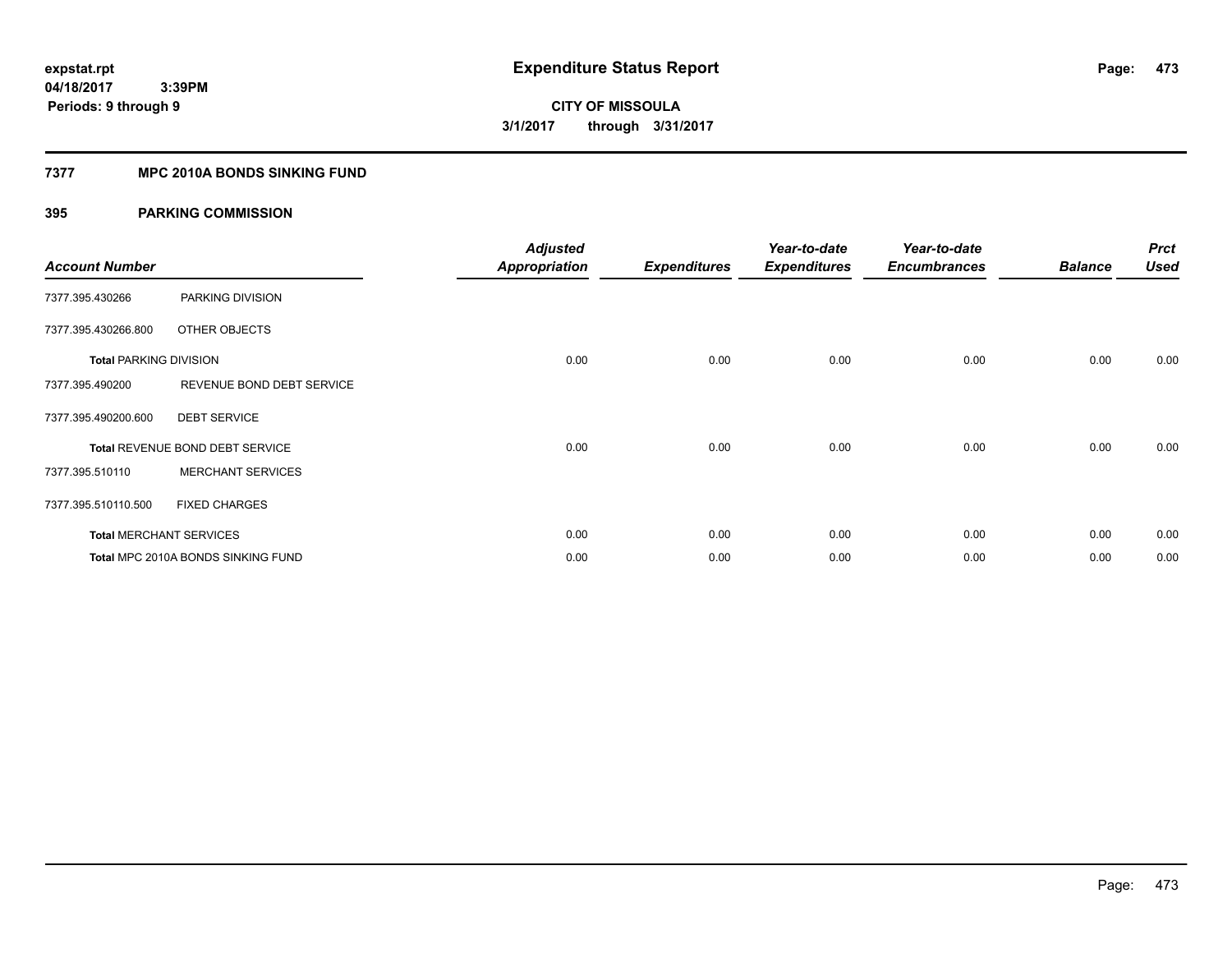#### **7378 MPC 2010A BOND RESERVE**

| <b>Account Number</b>         |                                 | <b>Adjusted</b><br><b>Appropriation</b> | <b>Expenditures</b> | Year-to-date<br><b>Expenditures</b> | Year-to-date<br><b>Encumbrances</b> | <b>Balance</b> | <b>Prct</b><br><b>Used</b> |
|-------------------------------|---------------------------------|-----------------------------------------|---------------------|-------------------------------------|-------------------------------------|----------------|----------------------------|
| 7378.395.430266               | PARKING DIVISION                |                                         |                     |                                     |                                     |                |                            |
| 7378.395.430266.800           | OTHER OBJECTS                   |                                         |                     |                                     |                                     |                |                            |
| <b>Total PARKING DIVISION</b> |                                 | 0.00                                    | 0.00                | 0.00                                | 0.00                                | 0.00           | 0.00                       |
| 7378.395.430273               | PARKING STRUCTURES              |                                         |                     |                                     |                                     |                |                            |
| 7378.395.430273.900           | <b>CAPITAL OUTLAY</b>           |                                         |                     |                                     |                                     |                |                            |
|                               | <b>Total PARKING STRUCTURES</b> | 0.00                                    | 0.00                | 0.00                                | 0.00                                | 0.00           | 0.00                       |
| 7378.395.510110               | <b>MERCHANT SERVICES</b>        |                                         |                     |                                     |                                     |                |                            |
| 7378.395.510110.500           | <b>FIXED CHARGES</b>            |                                         |                     |                                     |                                     |                |                            |
|                               | Total MPC 2010A BOND RESERVE    | 0.00                                    | 0.00                | 0.00                                | 0.00                                | 0.00           | 0.00                       |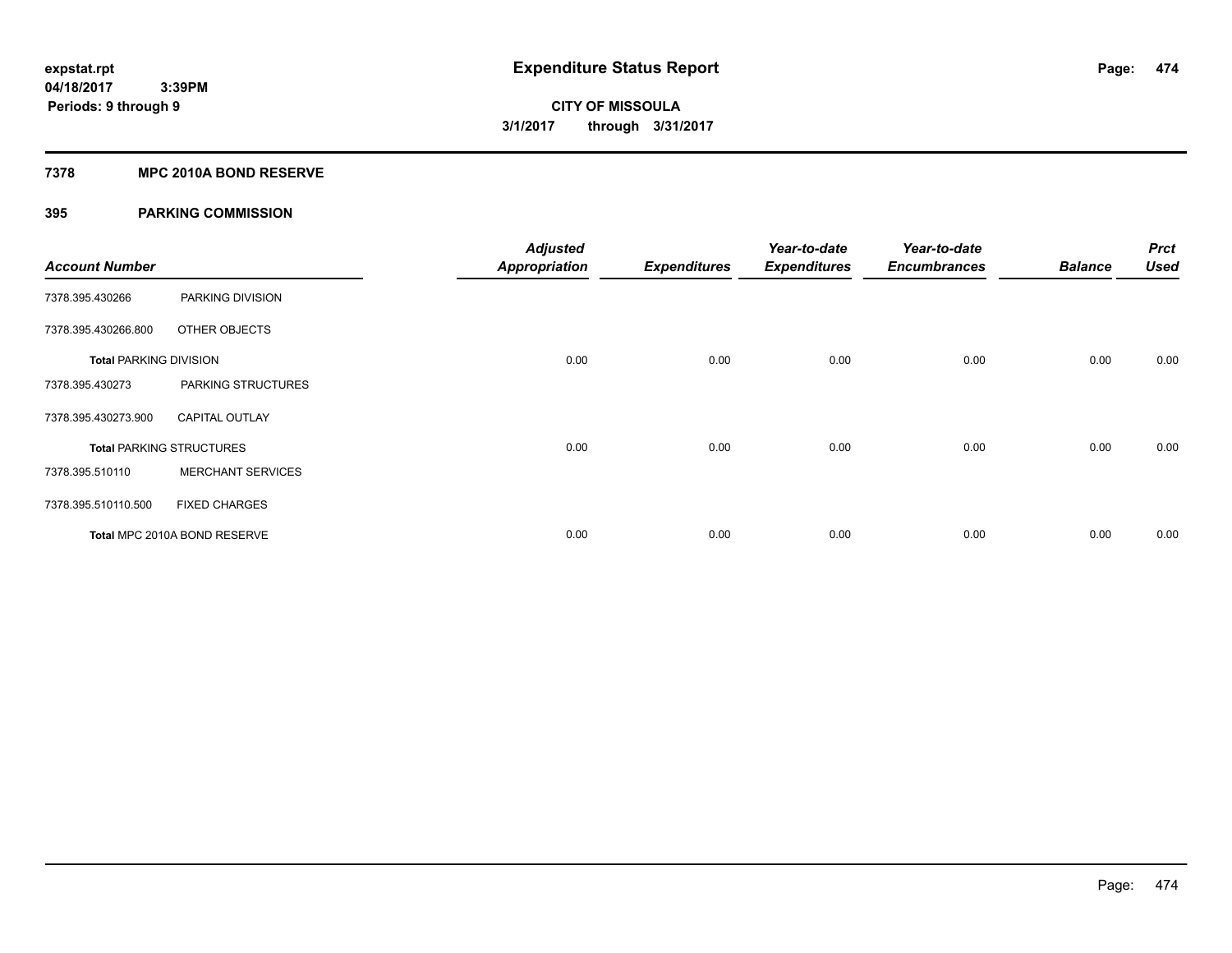**CITY OF MISSOULA 3/1/2017 through 3/31/2017**

#### **7380 BUSINESS IMPROVEMENT DISTRICT**

### **375 BUSINESS IMPROVEMENT DISTRICT**

| <b>Account Number</b>           |                                                            | <b>Adjusted</b><br><b>Appropriation</b> | <b>Expenditures</b> | Year-to-date<br><b>Expenditures</b> | Year-to-date<br><b>Encumbrances</b> | <b>Balance</b> | <b>Prct</b><br><b>Used</b> |
|---------------------------------|------------------------------------------------------------|-----------------------------------------|---------------------|-------------------------------------|-------------------------------------|----------------|----------------------------|
| 7380.375.471210                 | <b>BUSINESS IMPROVEMENT DISTRICT</b>                       |                                         |                     |                                     |                                     |                |                            |
| 7380.375.471210.300             | PURCHASED SERVICES                                         |                                         |                     |                                     |                                     |                |                            |
| 7380.375.471210.345.000 GARBAGE |                                                            | 5.000.00                                | 0.00                | 0.00                                | 0.00                                | 5,000.00       | 0.00                       |
|                                 | 7380.375.471210.350.000 PROFESSIONAL SERVICES              | 343,315.00                              | 0.00                | 0.00                                | 0.00                                | 343,315.00     | 0.00                       |
|                                 | <b>Total PURCHASED SERVICES</b>                            | 348,315.00                              | 0.00                | 0.00                                | 0.00                                | 348,315.00     | 0.00                       |
| 7380.375.471210.800             | OTHER OBJECTS                                              |                                         |                     |                                     |                                     |                |                            |
| <b>Total OTHER OBJECTS</b>      |                                                            | 0.00                                    | 0.00                | 0.00                                | 0.00                                | 0.00           | 0.00                       |
|                                 | <b>Total BUSINESS IMPROVEMENT DISTRICT</b>                 | 348,315.00                              | 0.00                | 0.00                                | 0.00                                | 348,315.00     | 0.00                       |
| 7380.375.471220                 | <b>BID MARKETING</b>                                       |                                         |                     |                                     |                                     |                |                            |
| 7380.375.471220.300             | PURCHASED SERVICES                                         |                                         |                     |                                     |                                     |                |                            |
|                                 | 7380.375.471220.350.000 PROFESSIONAL SERVICES              | 36,500.00                               | 0.00                | 0.00                                | 0.00                                | 36,500.00      | 0.00                       |
| <b>Total BID MARKETING</b>      |                                                            | 36,500.00                               | 0.00                | 0.00                                | 0.00                                | 36.500.00      | 0.00                       |
| 7380.375.471230                 | STREETSCAPE MAINTENANCE-BID                                |                                         |                     |                                     |                                     |                |                            |
| 7380.375.471230.300             | PURCHASED SERVICES                                         |                                         |                     |                                     |                                     |                |                            |
|                                 | 7380.375.471230.350.000 PROFESSIONAL SERVICES              | 46,500.00                               | 0.00                | 0.00                                | 0.00                                | 46,500.00      | 0.00                       |
|                                 | Total STREETSCAPE MAINTENANCE-BID                          | 46,500.00                               | 0.00                | 0.00                                | 0.00                                | 46,500.00      | 0.00                       |
| 7380.375.471240                 | SAFETY-BID                                                 |                                         |                     |                                     |                                     |                |                            |
| 7380.375.471240.300             | PURCHASED SERVICES                                         |                                         |                     |                                     |                                     |                |                            |
|                                 | 7380.375.471240.350.000 PROFESSIONAL SERVICES - BID SAFETY | 0.00                                    | 0.00                | 260,000.00                          | 0.00                                | $-260,000.00$  | 0.00                       |
| <b>Total SAFETY-BID</b>         |                                                            | 0.00                                    | 0.00                | 260,000.00                          | 0.00                                | $-260,000.00$  | 0.00                       |
| 7380.375.510110                 | <b>MERCHANT SERVICES</b>                                   |                                         |                     |                                     |                                     |                |                            |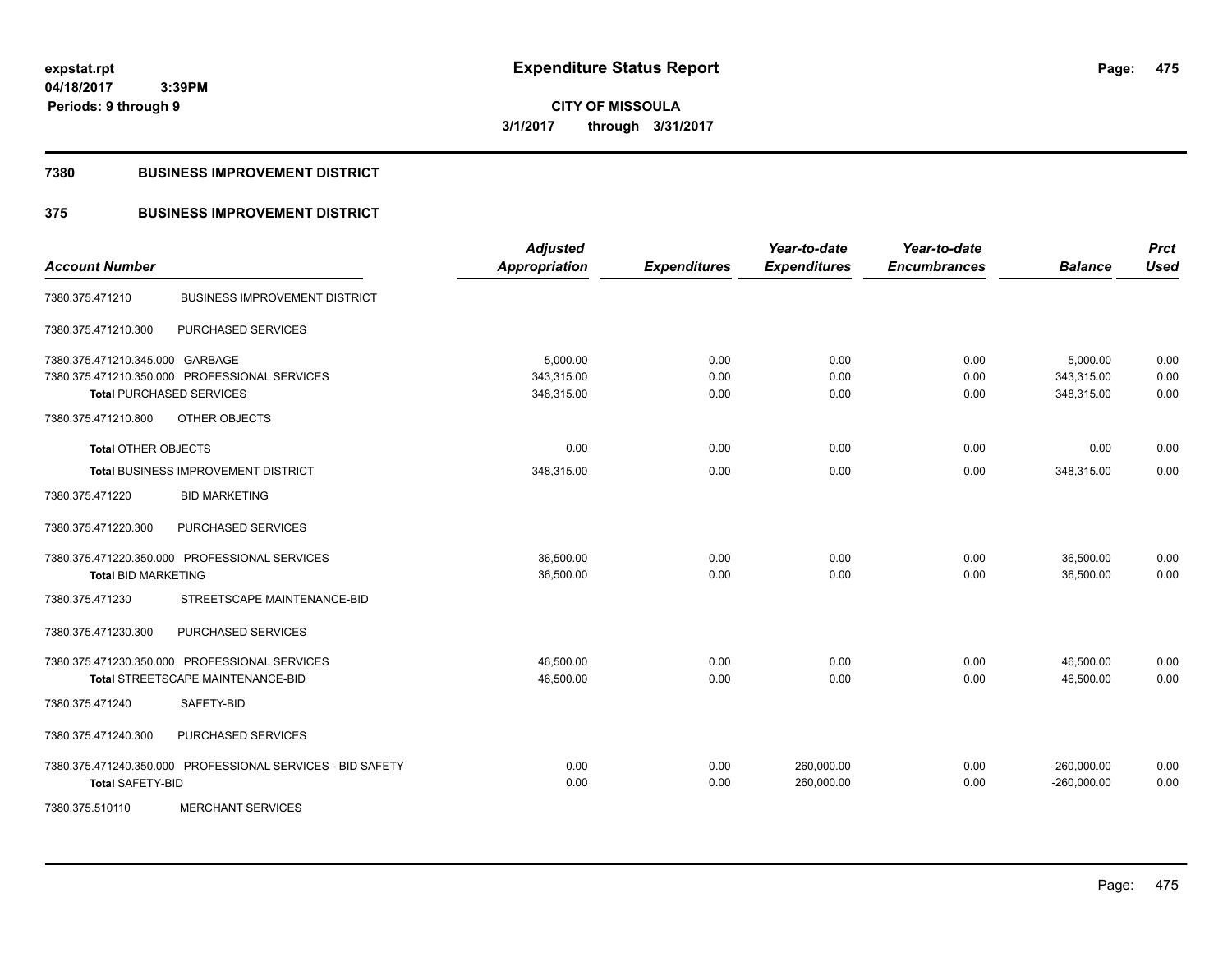**Periods: 9 through 9**

**CITY OF MISSOULA 3/1/2017 through 3/31/2017**

### **7380 BUSINESS IMPROVEMENT DISTRICT**

 **3:39PM**

### **375 BUSINESS IMPROVEMENT DISTRICT**

| <b>Account Number</b>                       | <b>Adjusted</b><br>Appropriation | <b>Expenditures</b> | Year-to-date<br><b>Expenditures</b> | Year-to-date<br><b>Encumbrances</b> | <b>Balance</b> | <b>Prct</b><br>Used |
|---------------------------------------------|----------------------------------|---------------------|-------------------------------------|-------------------------------------|----------------|---------------------|
| <b>FIXED CHARGES</b><br>7380.375.510110.500 |                                  |                     |                                     |                                     |                |                     |
| <b>Total MERCHANT SERVICES</b>              | 0.00                             | 0.00                | 0.00                                | 0.00                                | 0.00           | 0.00                |
| <b>Total BUSINESS IMPROVEMENT DISTRICT</b>  | 431,315.00                       | 0.00                | 260,000.00                          | 0.00                                | 171.315.00     | 60.28               |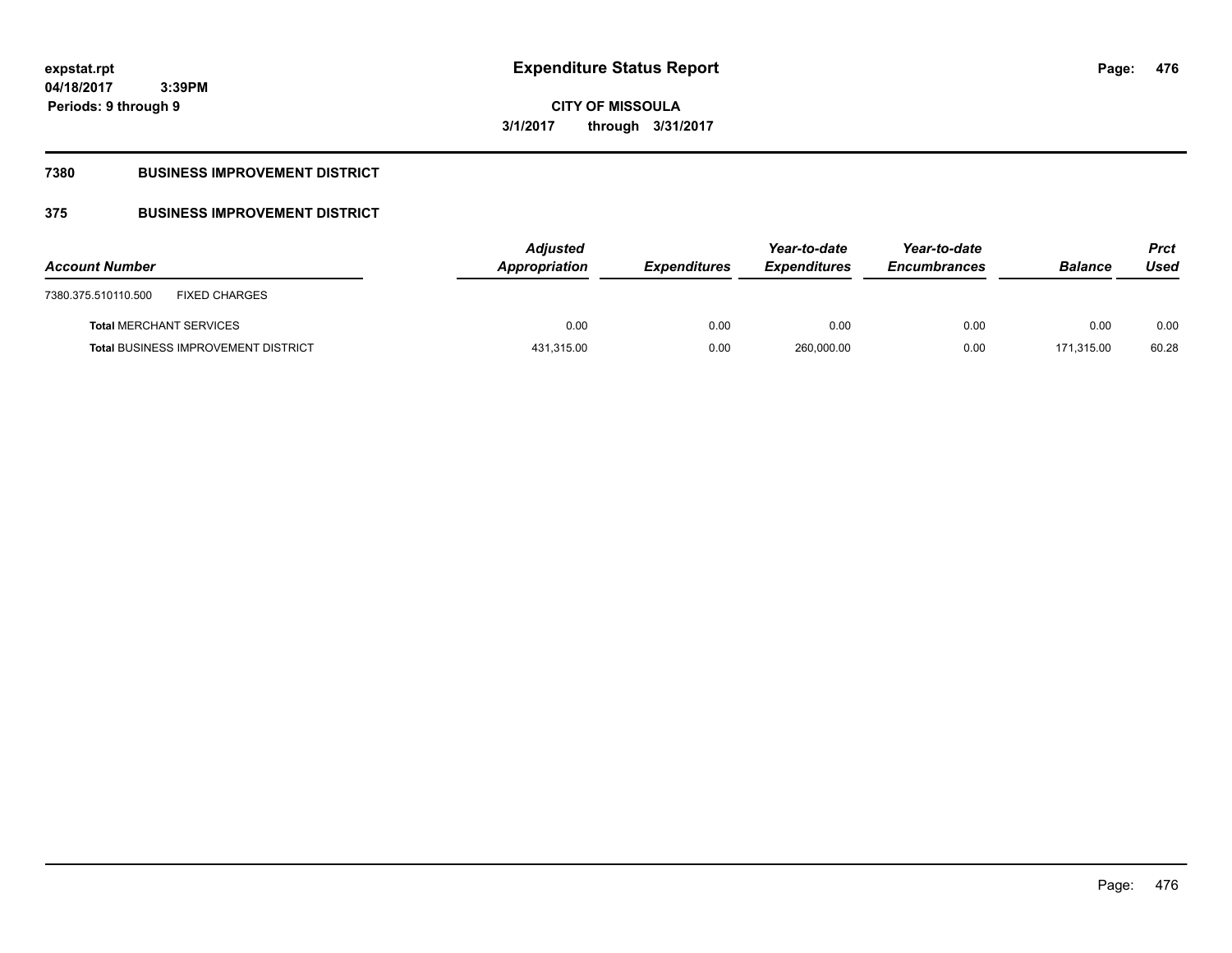**CITY OF MISSOULA 3/1/2017 through 3/31/2017**

#### **7381 TOURISM BUSINESS IMPROVEMENT DISTRICT**

### **375 BUSINESS IMPROVEMENT DISTRICT**

| <b>Account Number</b>          |                                                                                                | <b>Adjusted</b><br><b>Appropriation</b> | <b>Expenditures</b> | Year-to-date<br><b>Expenditures</b> | Year-to-date<br><b>Encumbrances</b> | <b>Balance</b>           | <b>Prct</b><br><b>Used</b> |
|--------------------------------|------------------------------------------------------------------------------------------------|-----------------------------------------|---------------------|-------------------------------------|-------------------------------------|--------------------------|----------------------------|
| 7381.375.471210                | <b>BUSINESS IMPROVEMENT DISTRICT</b>                                                           |                                         |                     |                                     |                                     |                          |                            |
| 7381.375.471210.300            | PURCHASED SERVICES                                                                             |                                         |                     |                                     |                                     |                          |                            |
|                                | 7381.375.471210.390.000 OTHER PURCHASED SERVICES<br><b>Total BUSINESS IMPROVEMENT DISTRICT</b> | 296.713.00<br>296,713.00                | 0.00<br>0.00        | 0.00<br>0.00                        | 0.00<br>0.00                        | 296.713.00<br>296,713.00 | 0.00<br>0.00               |
| 7381.375.510110                | <b>MERCHANT SERVICES</b>                                                                       |                                         |                     |                                     |                                     |                          |                            |
| 7381.375.510110.500            | <b>FIXED CHARGES</b>                                                                           |                                         |                     |                                     |                                     |                          |                            |
| <b>Total MERCHANT SERVICES</b> |                                                                                                | 0.00                                    | 0.00                | 0.00                                | 0.00                                | 0.00                     | 0.00                       |
|                                | <b>Total TOURISM BUSINESS IMPROVEMENT DISTRICT</b>                                             | 296,713.00                              | 0.00                | 0.00                                | 0.00                                | 296.713.00               | 0.00                       |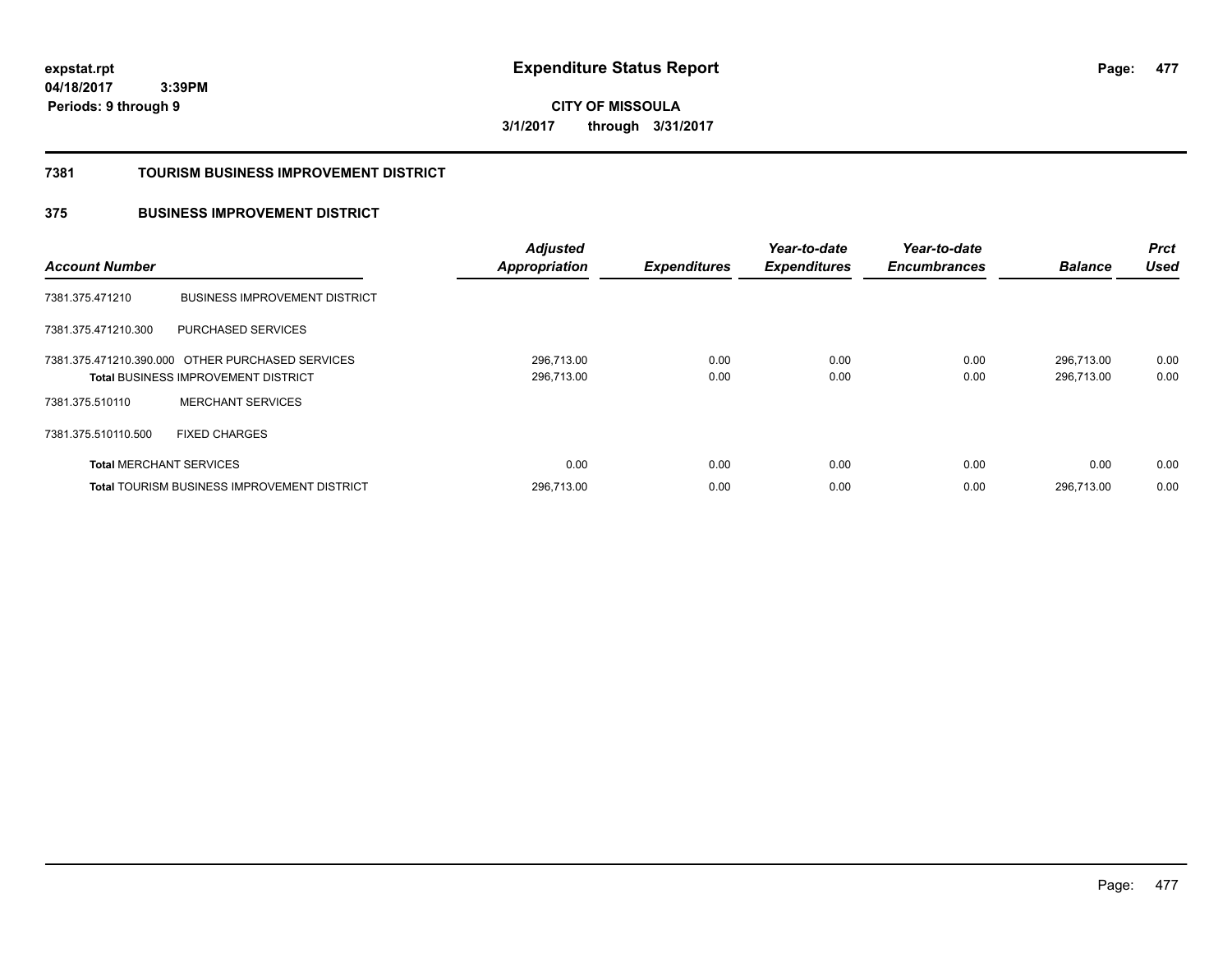#### **7382 5.75M TIF RESERVE**

| <b>Account Number</b>   |                                | <b>Adjusted</b><br>Appropriation | <b>Expenditures</b> | Year-to-date<br><b>Expenditures</b> | Year-to-date<br><b>Encumbrances</b> | <b>Balance</b> | Prct<br><b>Used</b> |
|-------------------------|--------------------------------|----------------------------------|---------------------|-------------------------------------|-------------------------------------|----------------|---------------------|
| 7382.390.490607         | <b>TRANSFERS TO BROWNFIELD</b> |                                  |                     |                                     |                                     |                |                     |
| 7382.390.490607.800     | OTHER OBJECTS                  |                                  |                     |                                     |                                     |                |                     |
| Total 5.75M TIF RESERVE |                                | 0.00                             | 0.00                | 0.00                                | 0.00                                | 0.00           | 0.00                |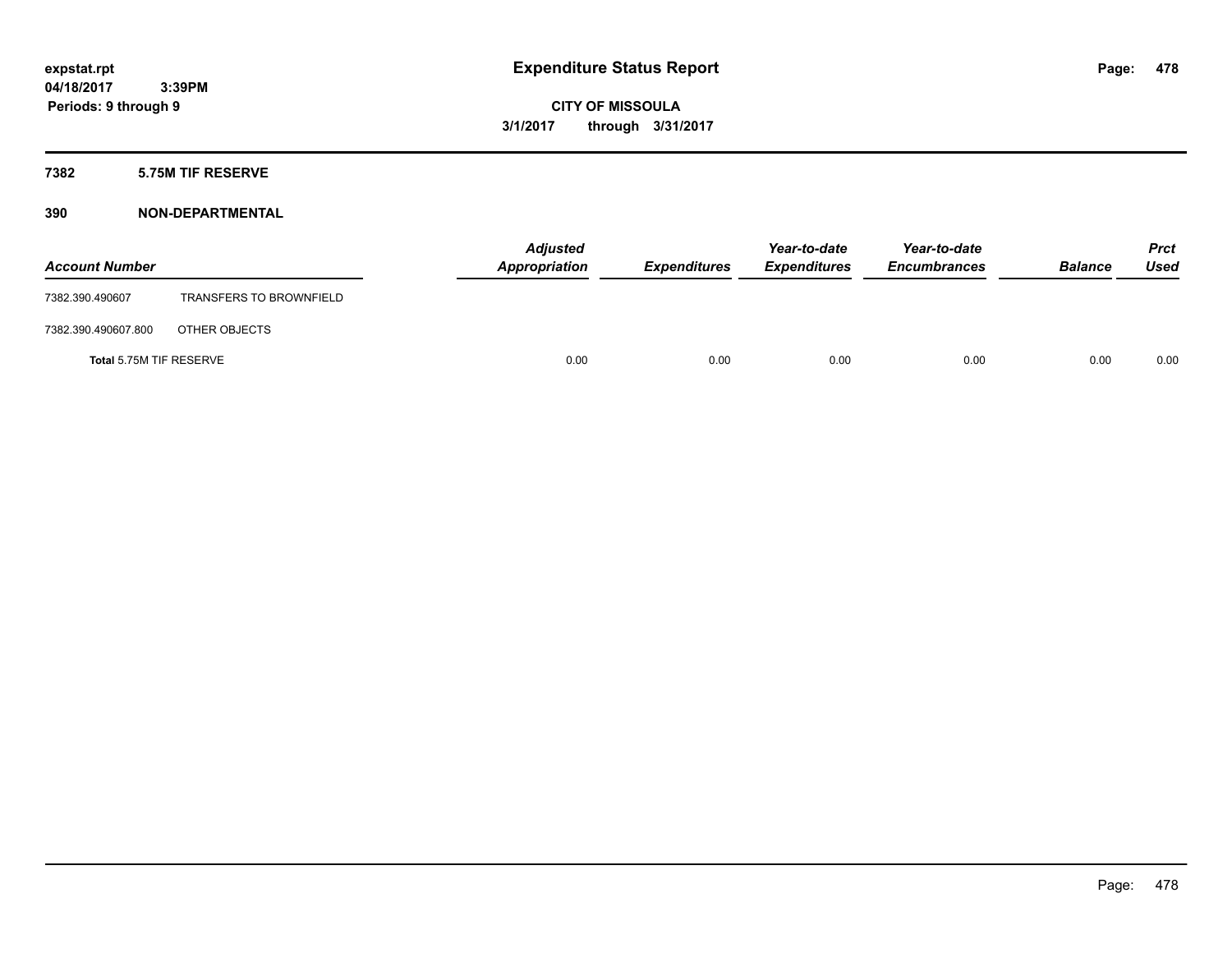### **7383 RIVERFRONT TRIANGLE URD**

| <b>Account Number</b>                                           |                                         | <b>Adjusted</b><br><b>Appropriation</b> | <b>Expenditures</b> | Year-to-date<br><b>Expenditures</b> | Year-to-date<br><b>Encumbrances</b> | <b>Balance</b>         | <b>Prct</b><br><b>Used</b> |
|-----------------------------------------------------------------|-----------------------------------------|-----------------------------------------|---------------------|-------------------------------------|-------------------------------------|------------------------|----------------------------|
| 7383.385.470210                                                 | <b>ADMINISTRATION</b>                   |                                         |                     |                                     |                                     |                        |                            |
| 7383.385.470210.800                                             | OTHER OBJECTS                           |                                         |                     |                                     |                                     |                        |                            |
| <b>Total ADMINISTRATION</b>                                     |                                         | 0.00                                    | 0.00                | 0.00                                | 0.00                                | 0.00                   | 0.00                       |
| 7383.385.470230                                                 | PW FACILITY                             |                                         |                     |                                     |                                     |                        |                            |
| 7383.385.470230.700                                             | <b>GRANTS &amp; CONTRIBUTIONS</b>       |                                         |                     |                                     |                                     |                        |                            |
|                                                                 | <b>Total GRANTS &amp; CONTRIBUTIONS</b> | 0.00                                    | 0.00                | 0.00                                | 0.00                                | 0.00                   | 0.00                       |
| 7383.385.470230.800                                             | OTHER OBJECTS                           |                                         |                     |                                     |                                     |                        |                            |
| 7383.385.470230.845.000 CONTINGENCY<br><b>Total PW FACILITY</b> |                                         | 26,962.00<br>26,962.00                  | 0.00<br>0.00        | 0.00<br>0.00                        | 0.00<br>0.00                        | 26,962.00<br>26,962.00 | 0.00<br>0.00               |
| 7383.385.470260                                                 | <b>PLANNING &amp; MGMT</b>              |                                         |                     |                                     |                                     |                        |                            |
| 7383.385.470260.300                                             | PURCHASED SERVICES                      |                                         |                     |                                     |                                     |                        |                            |
| <b>Total PURCHASED SERVICES</b>                                 |                                         | 0.00                                    | 0.00                | 0.00                                | 0.00                                | 0.00                   | 0.00                       |
| 7383.385.470260.700                                             | <b>GRANTS &amp; CONTRIBUTIONS</b>       |                                         |                     |                                     |                                     |                        |                            |
|                                                                 | <b>Total GRANTS &amp; CONTRIBUTIONS</b> | 0.00                                    | 0.00                | 0.00                                | 0.00                                | 0.00                   | 0.00                       |
| 7383.385.470260.800                                             | OTHER OBJECTS                           |                                         |                     |                                     |                                     |                        |                            |
| 7383.385.470260.845.000 CONTINGENCY<br>Total PLANNING & MGMT    |                                         | 10,000.00<br>10,000.00                  | 0.00<br>0.00        | 0.00<br>0.00                        | 0.00<br>0.00                        | 10,000.00<br>10,000.00 | 0.00<br>0.00               |
| 7383.385.510110                                                 | <b>MERCHANT SERVICES</b>                |                                         |                     |                                     |                                     |                        |                            |
| 7383.385.510110.500                                             | <b>FIXED CHARGES</b>                    |                                         |                     |                                     |                                     |                        |                            |
| <b>Total MERCHANT SERVICES</b>                                  |                                         | 0.00                                    | 0.00                | 0.00                                | 0.00                                | 0.00                   | 0.00                       |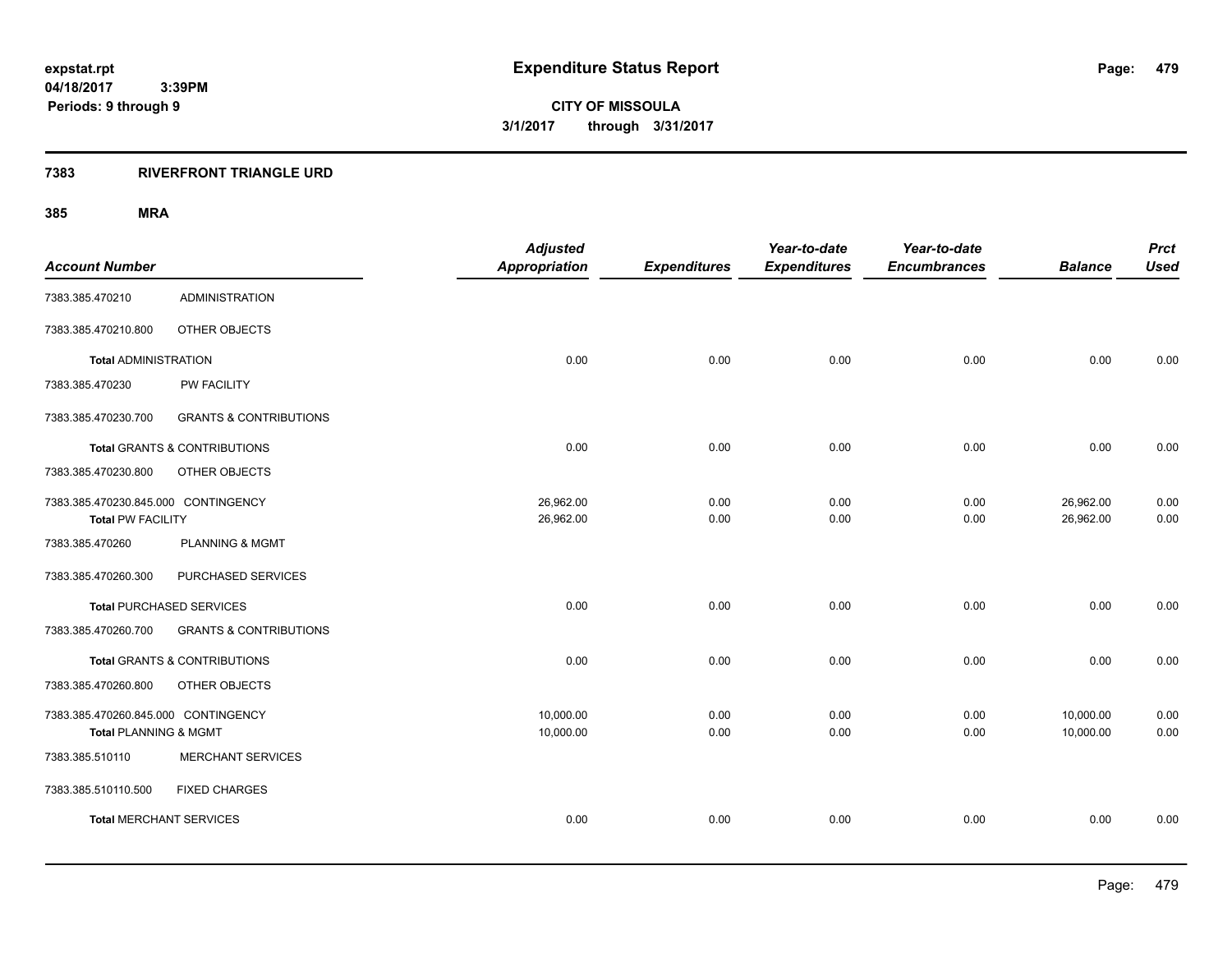**480**

# **CITY OF MISSOULA 3/1/2017 through 3/31/2017**

|      | Total RIVERFRONT TRIANGLE URD | 36.962.00 | 0.00 | 0.00 | 0.00 | 36.962.00 | 0.00 |
|------|-------------------------------|-----------|------|------|------|-----------|------|
| 7384 | <b>DEBT SERVICE CLEARING</b>  |           |      |      |      |           |      |

| <b>Account Number</b>         |                                                                           | <b>Adjusted</b><br><b>Appropriation</b> | <b>Expenditures</b> | Year-to-date<br><b>Expenditures</b> | Year-to-date<br><b>Encumbrances</b> | <b>Balance</b>         | <b>Prct</b><br><b>Used</b> |
|-------------------------------|---------------------------------------------------------------------------|-----------------------------------------|---------------------|-------------------------------------|-------------------------------------|------------------------|----------------------------|
| 7384.385.521000               | INTERFUND OPERATING TRANSFERS                                             |                                         |                     |                                     |                                     |                        |                            |
| 7384.385.521000.800           | OTHER OBJECTS                                                             |                                         |                     |                                     |                                     |                        |                            |
|                               | <b>Total INTERFUND OPERATING TRANSFERS</b>                                | 0.00                                    | 0.00                | 0.00                                | 0.00                                | 0.00                   | 0.00                       |
| 7384.385.521009               | <b>TRANFERS TO DEBT SERVICE</b>                                           |                                         |                     |                                     |                                     |                        |                            |
| 7384.385.521009.800           | OTHER OBJECTS                                                             |                                         |                     |                                     |                                     |                        |                            |
| 7384.385.521009.820.000       | <b>TRANSFERS TO DEBT SERVICE</b><br><b>Total TRANFERS TO DEBT SERVICE</b> | 31,690.00<br>31,690.00                  | 0.00<br>0.00        | $-6,429.03$<br>$-6,429.03$          | 0.00<br>0.00                        | 38,119.03<br>38,119.03 | 20.29<br>0.00              |
| 7384.385.521010               | <b>TRANSFERS TO MRA</b>                                                   |                                         |                     |                                     |                                     |                        |                            |
| 7384.385.521010.800           | OTHER OBJECTS                                                             |                                         |                     |                                     |                                     |                        |                            |
| <b>Total TRANSFERS TO MRA</b> | 7384.385.521010.820.000 TRANSFERS TO MRA (NRSS)                           | 27,762.00<br>27,762.00                  | 0.00<br>0.00        | 0.00<br>0.00                        | 0.00<br>0.00                        | 27,762.00<br>27,762.00 | 0.00<br>0.00               |
|                               | <b>Total NRSS DEBT SERVICE CLEARING</b>                                   | 59,452.00                               | 0.00                | $-6,429.03$                         | 0.00                                | 65,881.03              | 0.00                       |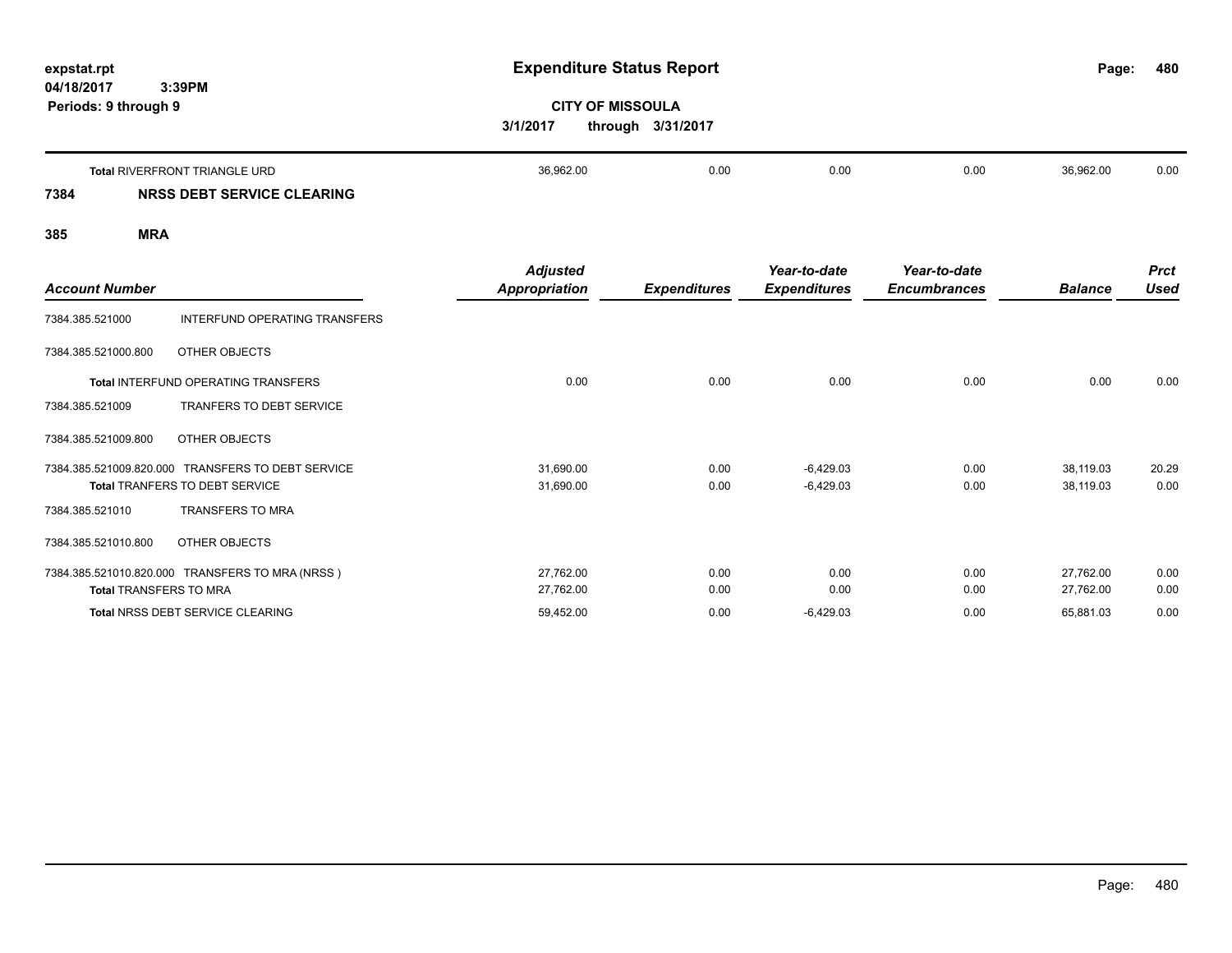**CITY OF MISSOULA 3/1/2017 through 3/31/2017**

### **7385 FRONT STREET URD**

| <b>Account Number</b>                |                                                      | <b>Adjusted</b><br><b>Appropriation</b> | <b>Expenditures</b> | Year-to-date<br><b>Expenditures</b> | Year-to-date<br><b>Encumbrances</b> | <b>Balance</b> | <b>Prct</b><br><b>Used</b> |
|--------------------------------------|------------------------------------------------------|-----------------------------------------|---------------------|-------------------------------------|-------------------------------------|----------------|----------------------------|
|                                      |                                                      |                                         |                     |                                     |                                     |                |                            |
| 7385.385.460436                      | <b>TENNIS COURT REBUILD</b>                          |                                         |                     |                                     |                                     |                |                            |
| 7385.385.460436.300                  | PURCHASED SERVICES                                   |                                         |                     |                                     |                                     |                |                            |
|                                      | <b>Total TENNIS COURT REBUILD</b>                    | 0.00                                    | 0.00                | 0.00                                | 0.00                                | 0.00           | 0.00                       |
| 7385.385.470213                      | FRONT ST HOUSING - 2017C STUDENT HOUSE               |                                         |                     |                                     |                                     |                |                            |
| 7385.385.470213.300                  | PURCHASED SERVICES                                   |                                         |                     |                                     |                                     |                |                            |
|                                      | 7385.385.470213.350.000 PROFESSIONAL SERVICES        | 0.00                                    | 8,319.30            | 42,204.30                           | 0.00                                | $-42,204.30$   | 0.00                       |
|                                      | Total FRONT ST HOUSING - 2017C STUDENT HOUSE         | 0.00                                    | 8,319.30            | 42,204.30                           | 0.00                                | $-42.204.30$   | 0.00                       |
| 7385.385.470230                      | <b>PW FACILITY</b>                                   |                                         |                     |                                     |                                     |                |                            |
| 7385.385.470230.300                  | PURCHASED SERVICES                                   |                                         |                     |                                     |                                     |                |                            |
|                                      | 7385.385.470230.350.000 PROFESSIONAL SERVICES        | 0.00                                    | 0.00                | 3,397.25                            | 0.00                                | $-3,397.25$    | 0.00                       |
| <b>Total PURCHASED SERVICES</b>      |                                                      | 0.00                                    | 0.00                | 3,397.25                            | 0.00                                | $-3,397.25$    | 0.00                       |
| 7385.385.470230.700                  | <b>GRANTS &amp; CONTRIBUTIONS</b>                    |                                         |                     |                                     |                                     |                |                            |
|                                      | 7385.385.470230.700.000 PROJECT EXPENSE-PUBLIC WORKS | 25,000.00                               | 0.00                | 44,525.00                           | 0.00                                | $-19,525.00$   | 178.10                     |
|                                      | <b>Total GRANTS &amp; CONTRIBUTIONS</b>              | 25,000.00                               | 0.00                | 44,525.00                           | 0.00                                | $-19,525.00$   | 178.10                     |
| 7385.385.470230.800                  | OTHER OBJECTS                                        |                                         |                     |                                     |                                     |                |                            |
| 7385.385.470230.845.000 CONTINGENCY  |                                                      | 419,034.00                              | 0.00                | 0.00                                | 0.00                                | 419,034.00     | 0.00                       |
| <b>Total OTHER OBJECTS</b>           |                                                      | 419,034.00                              | 0.00                | 0.00                                | 0.00                                | 419,034.00     | 0.00                       |
| 7385.385.470230.900                  | <b>CAPITAL OUTLAY</b>                                |                                         |                     |                                     |                                     |                |                            |
| 7385.385.470230.930.000 IMPROVEMENTS |                                                      | 25,000.00                               | 0.00                | 0.00                                | 0.00                                | 25,000.00      | 0.00                       |
| <b>Total CAPITAL OUTLAY</b>          |                                                      | 25,000.00                               | 0.00                | 0.00                                | 0.00                                | 25,000.00      | 0.00                       |
| <b>Total PW FACILITY</b>             |                                                      | 469,034.00                              | 0.00                | 47,922.25                           | 0.00                                | 421.111.75     | 10.22                      |
| 7385.385.470260                      | <b>PLANNING &amp; MGMT</b>                           |                                         |                     |                                     |                                     |                |                            |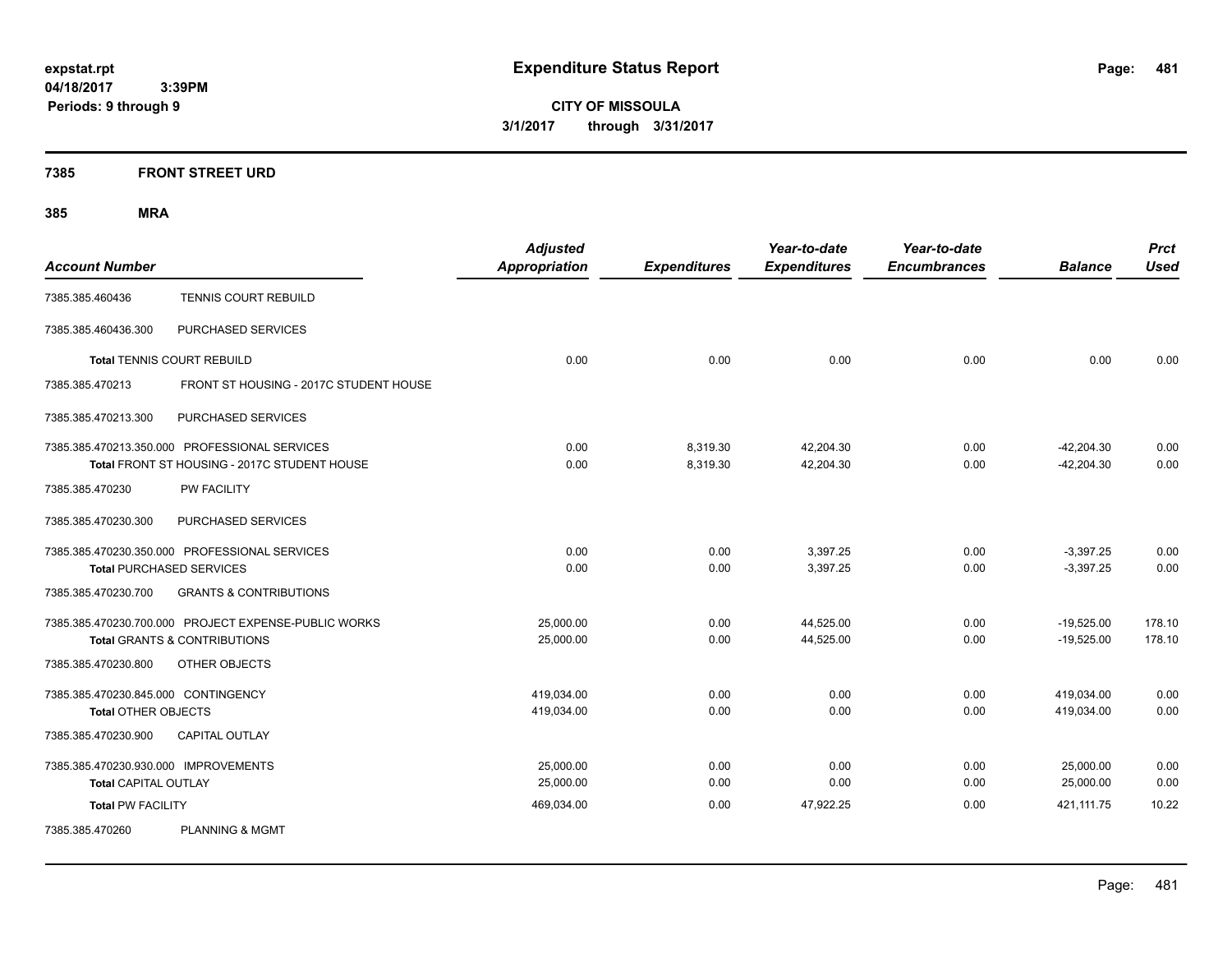**CITY OF MISSOULA 3/1/2017 through 3/31/2017**

### **7385 FRONT STREET URD**

| <b>Account Number</b>                                                                                     | <b>Adjusted</b><br>Appropriation | <b>Expenditures</b> | Year-to-date<br><b>Expenditures</b> | Year-to-date<br><b>Encumbrances</b> | <b>Balance</b>           | <b>Prct</b><br><b>Used</b> |
|-----------------------------------------------------------------------------------------------------------|----------------------------------|---------------------|-------------------------------------|-------------------------------------|--------------------------|----------------------------|
| PURCHASED SERVICES<br>7385.385.470260.300                                                                 |                                  |                     |                                     |                                     |                          |                            |
| <b>Total PURCHASED SERVICES</b>                                                                           | 0.00                             | 0.00                | 0.00                                | 0.00                                | 0.00                     | 0.00                       |
| <b>GRANTS &amp; CONTRIBUTIONS</b><br>7385.385.470260.700                                                  |                                  |                     |                                     |                                     |                          |                            |
| 7385.385.470260.700.000 PLANNING & MGMT/GRANTS & CONTRIBUTIONS<br><b>Total GRANTS &amp; CONTRIBUTIONS</b> | 10,000.00<br>10,000.00           | 0.00<br>0.00        | 0.00<br>0.00                        | 0.00<br>0.00                        | 10,000.00<br>10,000.00   | 0.00<br>0.00               |
| 7385.385.470260.800<br>OTHER OBJECTS                                                                      |                                  |                     |                                     |                                     |                          |                            |
| 7385.385.470260.845.000 CONTINGENCY<br><b>Total OTHER OBJECTS</b>                                         | 50,000.00<br>50,000.00           | 0.00<br>0.00        | 0.00<br>0.00                        | 0.00<br>0.00                        | 50,000.00<br>50,000.00   | 0.00<br>0.00               |
| <b>Total PLANNING &amp; MGMT</b>                                                                          | 60,000.00                        | 0.00                | 0.00                                | 0.00                                | 60,000.00                | 0.00                       |
| <b>CLEARING &amp; DEMO</b><br>7385.385.470270                                                             |                                  |                     |                                     |                                     |                          |                            |
| 7385.385.470270.700<br><b>GRANTS &amp; CONTRIBUTIONS</b>                                                  |                                  |                     |                                     |                                     |                          |                            |
| <b>Total GRANTS &amp; CONTRIBUTIONS</b>                                                                   | 0.00                             | 0.00                | 0.00                                | 0.00                                | 0.00                     | 0.00                       |
| 7385.385.470270.800<br>OTHER OBJECTS                                                                      |                                  |                     |                                     |                                     |                          |                            |
| 7385.385.470270.845.000 CONTINGENCY<br>Total CLEARING & DEMO                                              | 100,000.00<br>100,000.00         | 0.00<br>0.00        | 0.00<br>0.00                        | 0.00<br>0.00                        | 100,000.00<br>100,000.00 | 0.00<br>0.00               |
| FRONT STREET PARKING STRUCTURE<br>7385.385.470281                                                         |                                  |                     |                                     |                                     |                          |                            |
| 7385.385.470281.900<br><b>CAPITAL OUTLAY</b>                                                              |                                  |                     |                                     |                                     |                          |                            |
| Total FRONT STREET PARKING STRUCTURE                                                                      | 0.00                             | 0.00                | 0.00                                | 0.00                                | 0.00                     | 0.00                       |
| <b>MERCHANT SERVICES</b><br>7385.385.510110                                                               |                                  |                     |                                     |                                     |                          |                            |
| <b>FIXED CHARGES</b><br>7385.385.510110.500                                                               |                                  |                     |                                     |                                     |                          |                            |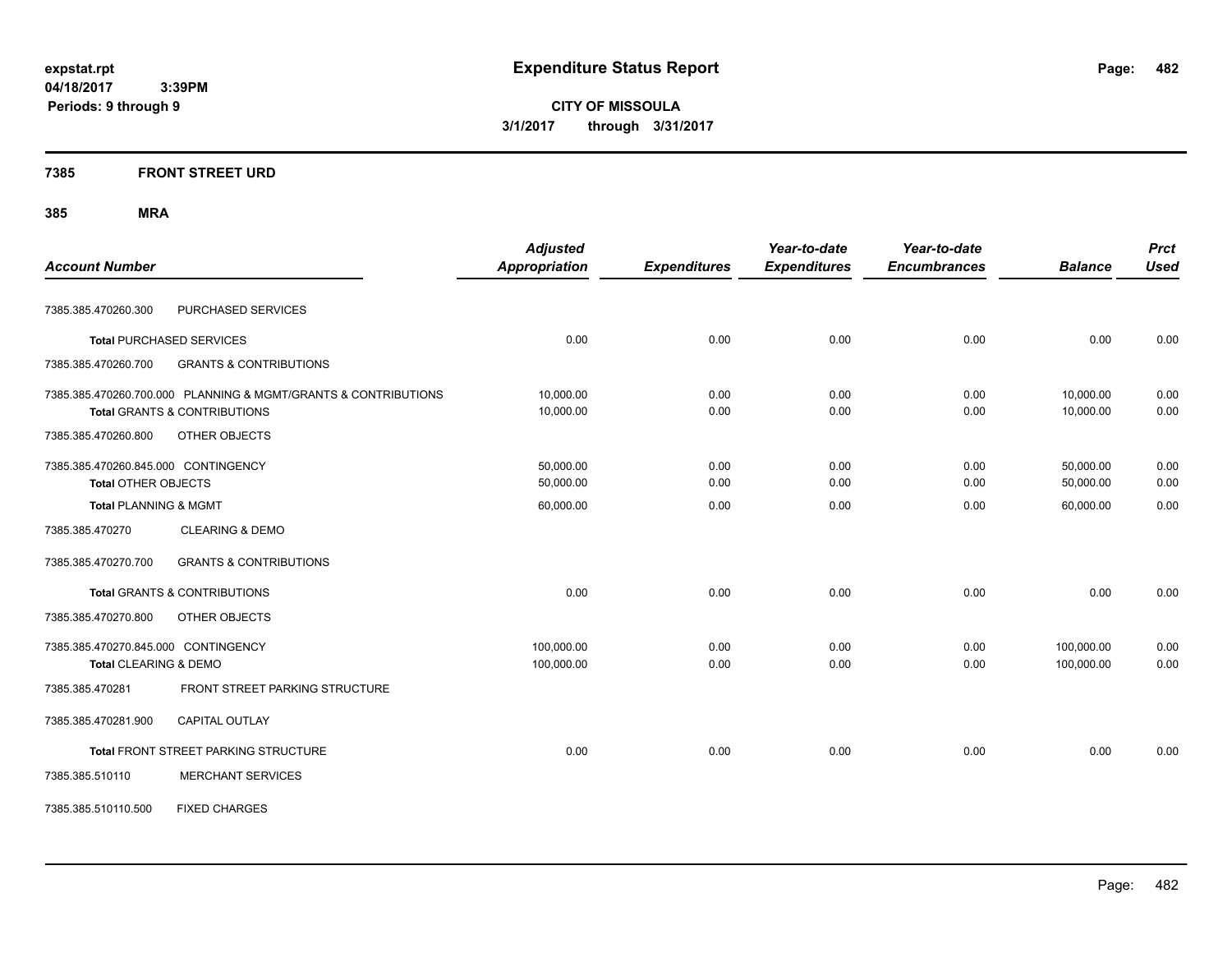### **7385 FRONT STREET URD**

| <b>Account Number</b>          | Adjusted<br><b>Appropriation</b> | <b>Expenditures</b> | Year-to-date<br><b>Expenditures</b> | Year-to-date<br><b>Encumbrances</b> | <b>Balance</b> | Prct<br>Used |
|--------------------------------|----------------------------------|---------------------|-------------------------------------|-------------------------------------|----------------|--------------|
| <b>Total MERCHANT SERVICES</b> | 0.00                             | 0.00                | 0.00                                | 0.00                                | 0.00           | 0.00         |
| <b>Total FRONT STREET URD</b>  | 629,034.00                       | 8,319.30            | 90,126.55                           | 0.00                                | 538,907.45     | 14.33        |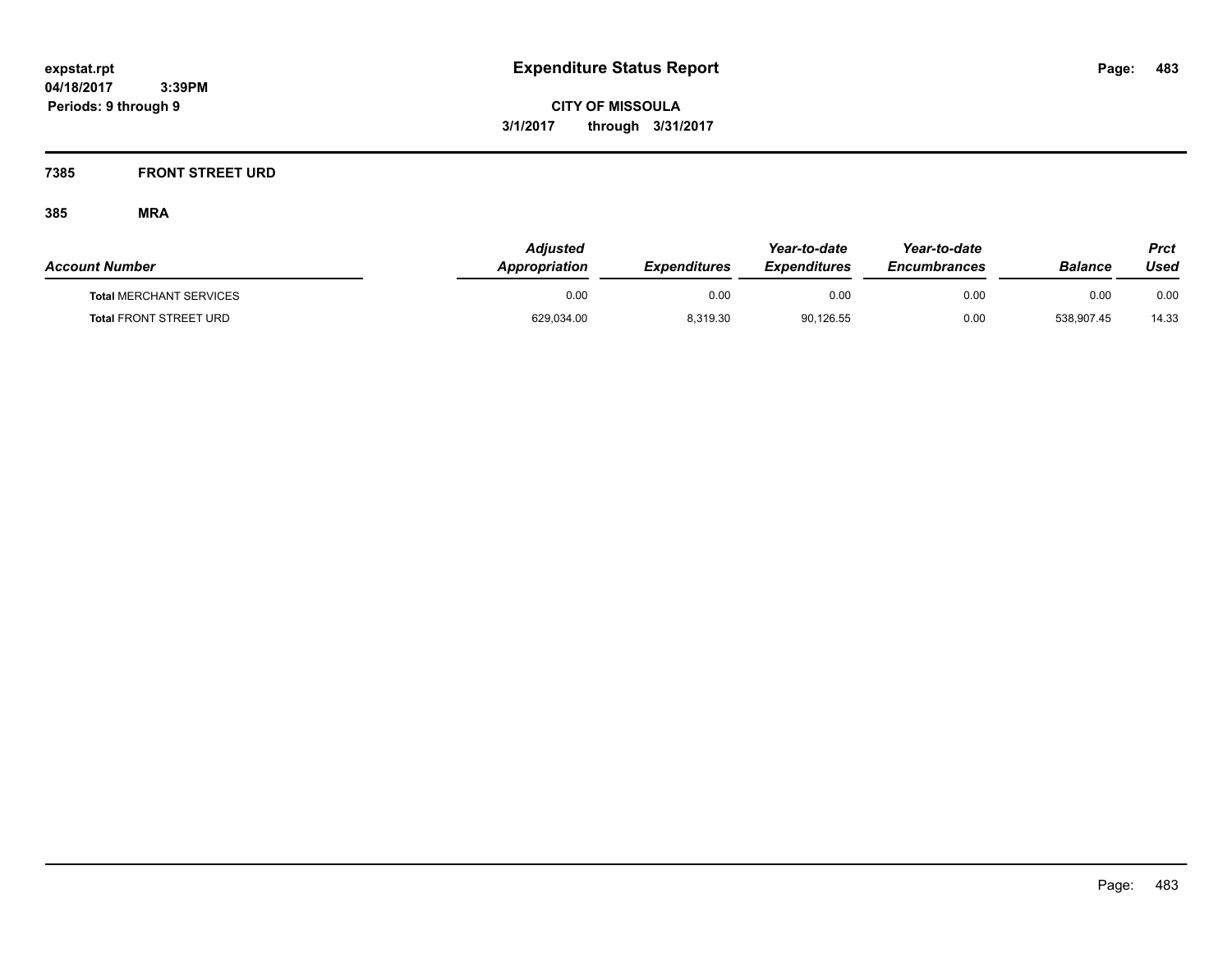**484**

**04/18/2017 3:39PM Periods: 9 through 9**

**CITY OF MISSOULA 3/1/2017 through 3/31/2017**

#### **7386 DEBT SERVICE-SAFEWAY/ST PAT 1.5M**

| <b>Account Number</b> |                                   | <b>Adjusted</b><br><b>Appropriation</b> | <b>Expenditures</b> | Year-to-date<br><b>Expenditures</b> | Year-to-date<br><b>Encumbrances</b> | <b>Balance</b> | <b>Prct</b><br><b>Used</b> |
|-----------------------|-----------------------------------|-----------------------------------------|---------------------|-------------------------------------|-------------------------------------|----------------|----------------------------|
| 7386.385.470220       | PROPERTY ACQUISITION              |                                         |                     |                                     |                                     |                |                            |
| 7386.385.470220.900   | <b>CAPITAL OUTLAY</b>             |                                         |                     |                                     |                                     |                |                            |
|                       | <b>Total PROPERTY ACQUISITION</b> | 0.00                                    | 0.00                | 0.00                                | 0.00                                | 0.00           | 0.00                       |
| 7386.385.510110       | <b>MERCHANT SERVICES</b>          |                                         |                     |                                     |                                     |                |                            |
| 7386.385.510110.500   | <b>FIXED CHARGES</b>              |                                         |                     |                                     |                                     |                |                            |
| <b>Total MRA</b>      |                                   | 0.00                                    | 0.00                | 0.00                                | 0.00                                | 0.00           | 0.00                       |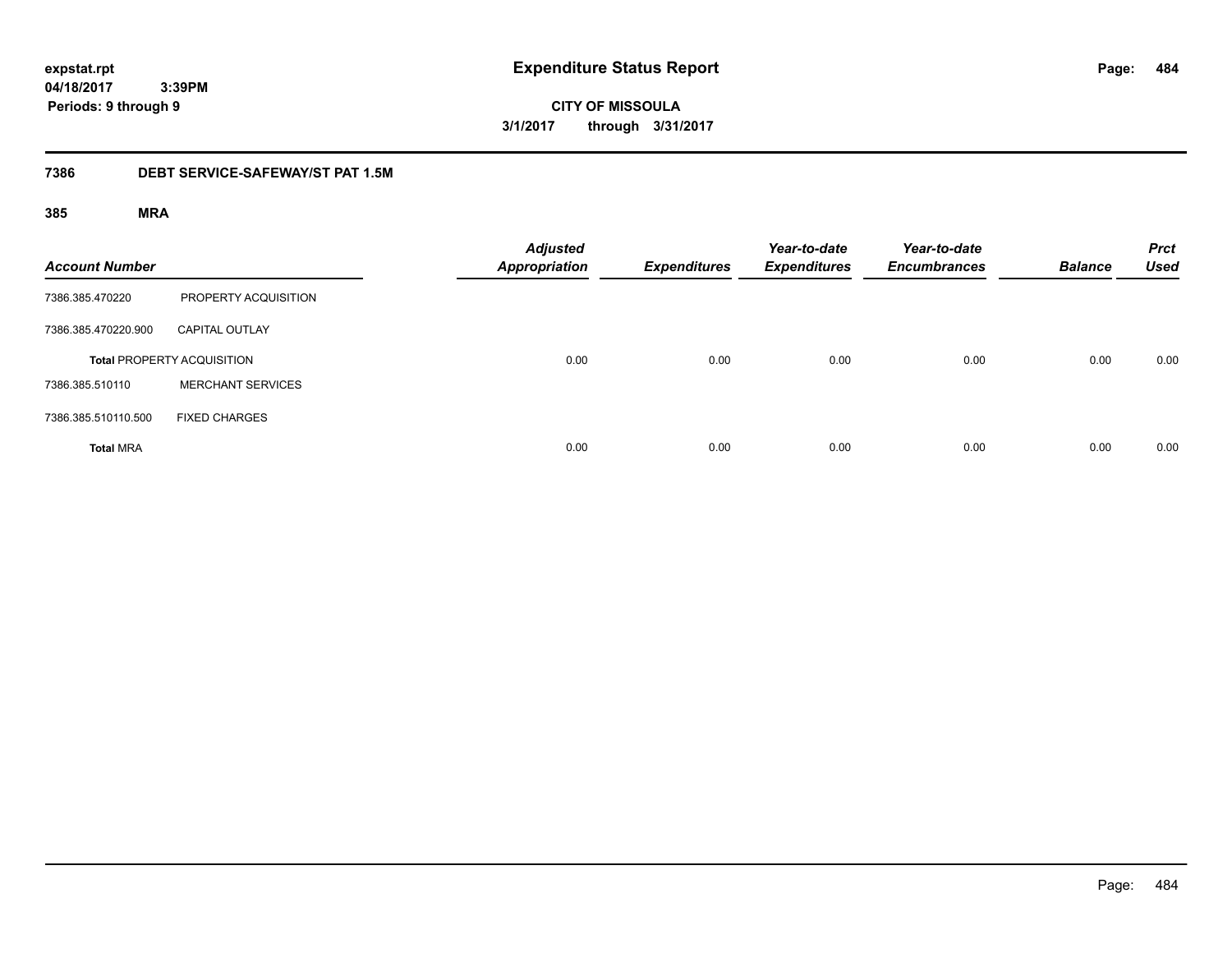**CITY OF MISSOULA 3/1/2017 through 3/31/2017**

#### **7386 DEBT SERVICE-SAFEWAY/ST PAT 1.5M**

|                                |                                        | <b>Adjusted</b>      |                     | Year-to-date        | Year-to-date        |                | <b>Prct</b> |
|--------------------------------|----------------------------------------|----------------------|---------------------|---------------------|---------------------|----------------|-------------|
| <b>Account Number</b>          |                                        | <b>Appropriation</b> | <b>Expenditures</b> | <b>Expenditures</b> | <b>Encumbrances</b> | <b>Balance</b> | <b>Used</b> |
| 7386.390.490200                | DEBT SERVICE-SAFEWAY/ST PAT 1.5M       |                      |                     |                     |                     |                |             |
| 7386.390.490200.600            | <b>DEBT SERVICE</b>                    |                      |                     |                     |                     |                |             |
| 7386.390.490200.610.000        | <b>PRINCIPAL</b>                       | 38,539.00            | 0.00                | 32,759.25           | 0.00                | 5,779.75       | 85.00       |
| 7386.390.490200.620.000        | <b>INTEREST / SERVICE FEES</b>         | 88,473.00            | 0.00                | 88,298.75           | 0.00                | 174.25         | 99.80       |
|                                | Total DEBT SERVICE-SAFEWAY/ST PAT 1.5M | 127,012.00           | 0.00                | 121,058.00          | 0.00                | 5,954.00       | 95.31       |
| 7386.390.490510                | DS PAYMENTS TO GUARANTOR               |                      |                     |                     |                     |                |             |
| 7386.390.490510.600            | <b>DEBT SERVICE</b>                    |                      |                     |                     |                     |                |             |
|                                | Total DS PAYMENTS TO GUARANTOR         | 0.00                 | 0.00                | 0.00                | 0.00                | 0.00           | 0.00        |
| 7386.390.510110                | <b>MERCHANT SERVICES</b>               |                      |                     |                     |                     |                |             |
| 7386.390.510110.500            | <b>FIXED CHARGES</b>                   |                      |                     |                     |                     |                |             |
| <b>Total MERCHANT SERVICES</b> |                                        | 0.00                 | 0.00                | 0.00                | 0.00                | 0.00           | 0.00        |
|                                | Total DEBT SERVICE-SAFEWAY/ST PAT 1.5M | 127,012.00           | 0.00                | 121,058.00          | 0.00                | 5,954.00       | 95.31       |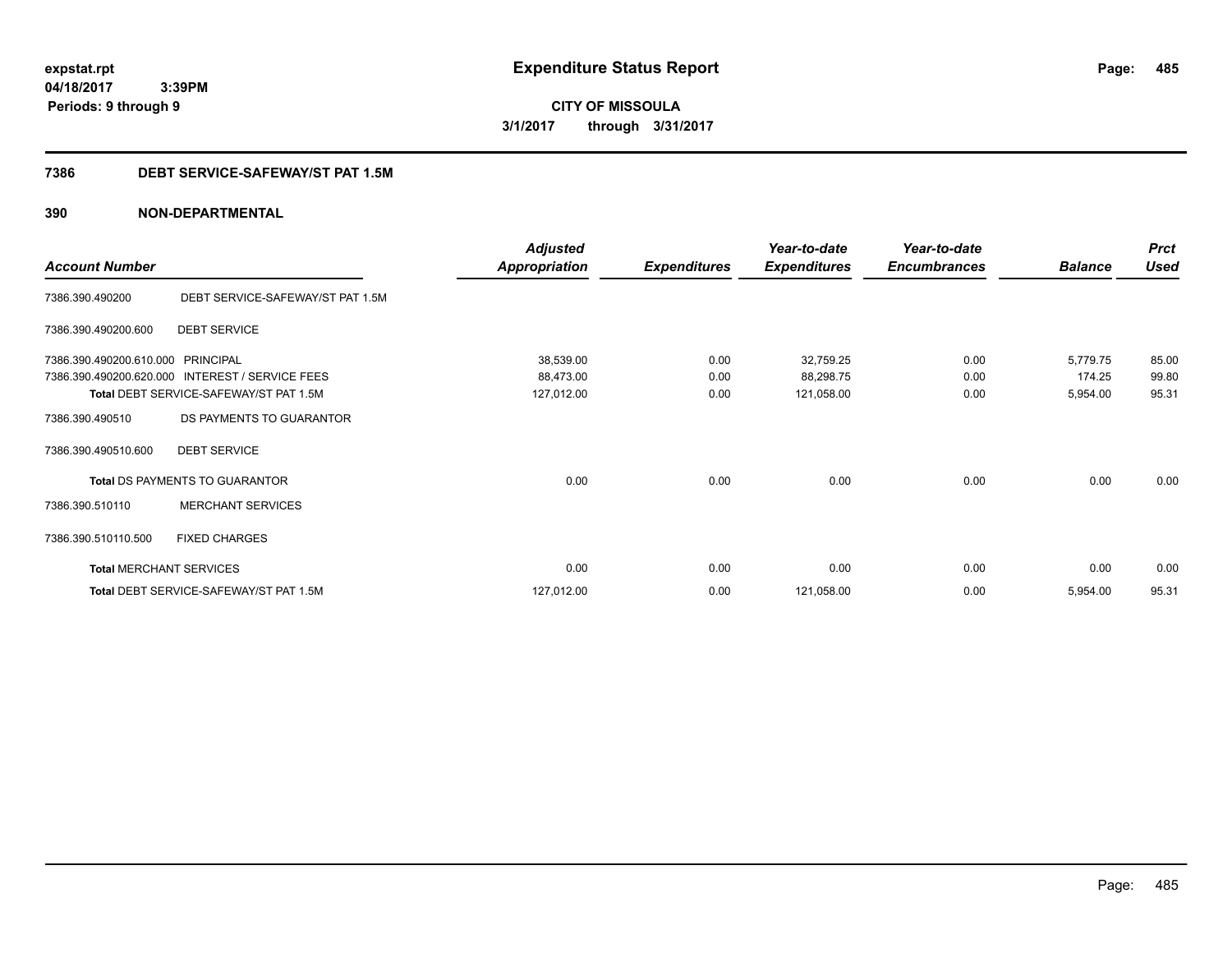**CITY OF MISSOULA 3/1/2017 through 3/31/2017**

#### **7387 DEBT SERVICE-BROWNFIELD RLF 1.125M**

|                                   |                                                 | <b>Adjusted</b>      |                     | Year-to-date        | Year-to-date        |                | <b>Prct</b> |
|-----------------------------------|-------------------------------------------------|----------------------|---------------------|---------------------|---------------------|----------------|-------------|
| <b>Account Number</b>             |                                                 | <b>Appropriation</b> | <b>Expenditures</b> | <b>Expenditures</b> | <b>Encumbrances</b> | <b>Balance</b> | <b>Used</b> |
| 7387.390.490200                   | DEBT SERVICE-BROWNFIELD RLF 1.125M              |                      |                     |                     |                     |                |             |
| 7387.390.490200.600               | <b>DEBT SERVICE</b>                             |                      |                     |                     |                     |                |             |
| 7387.390.490200.610.000 PRINCIPAL |                                                 | 29,830.00            | 0.00                | 0.00                | 0.00                | 29,830.00      | 0.00        |
|                                   | 7387.390.490200.620.000 INTEREST / SERVICE FEES | 24,886.00            | 0.00                | 12,265.54           | 0.00                | 12,620.46      | 49.29       |
|                                   | Total DEBT SERVICE-BROWNFIELD RLF 1.125M        | 54,716.00            | 0.00                | 12,265.54           | 0.00                | 42,450.46      | 22.42       |
| 7387.390.510110                   | <b>MERCHANT SERVICES</b>                        |                      |                     |                     |                     |                |             |
| 7387.390.510110.500               | <b>FIXED CHARGES</b>                            |                      |                     |                     |                     |                |             |
| <b>Total MERCHANT SERVICES</b>    |                                                 | 0.00                 | 0.00                | 0.00                | 0.00                | 0.00           | 0.00        |
|                                   | <b>Total DEBT SERVICE-BROWNFIELD RLF 1.125M</b> | 54.716.00            | 0.00                | 12,265.54           | 0.00                | 42.450.46      | 22.42       |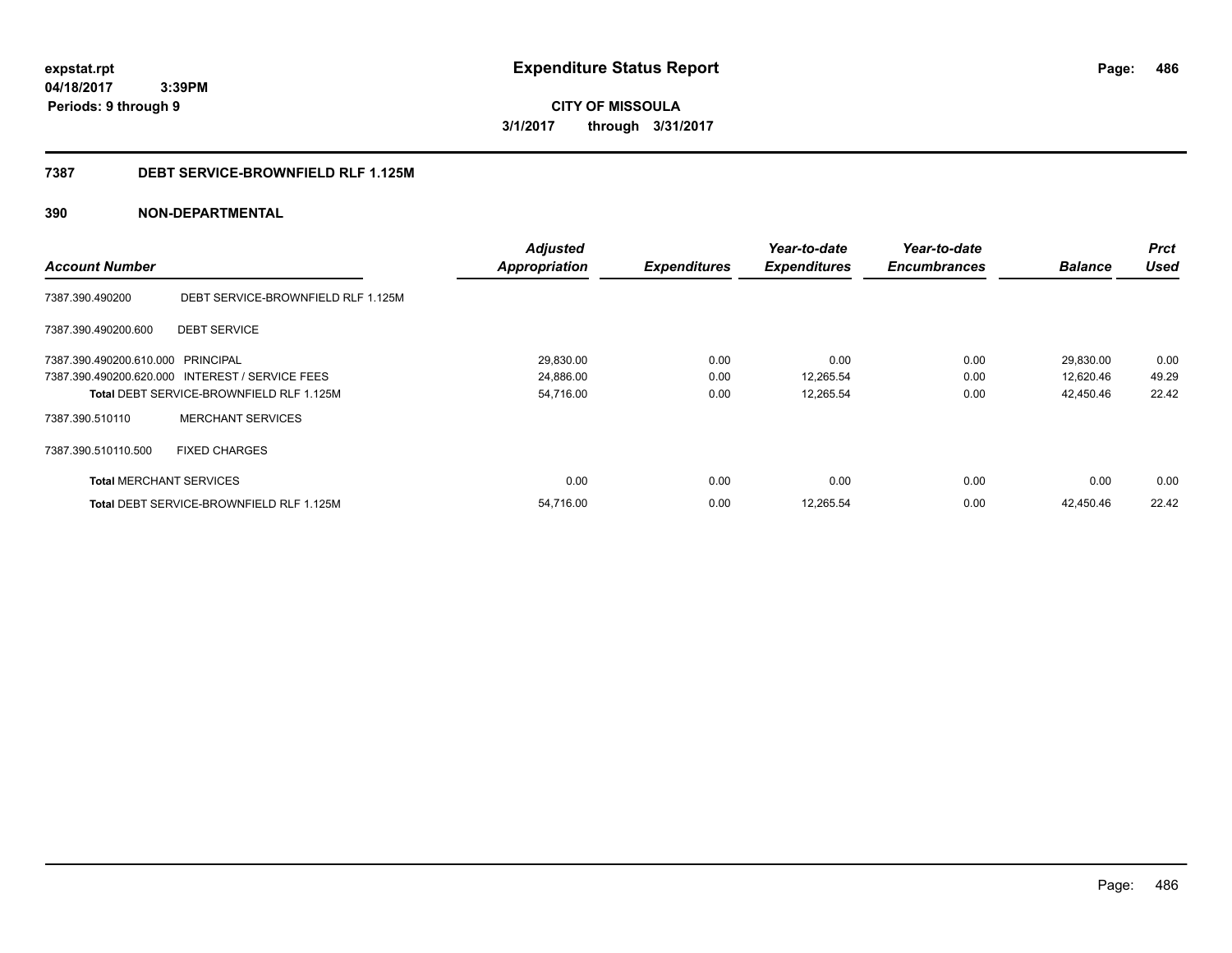**7388 RESERVE-3.6m TIF**

| <b>Account Number</b>  |                                      | <b>Adjusted</b><br><b>Appropriation</b> | <b>Expenditures</b> | Year-to-date<br><b>Expenditures</b> | Year-to-date<br><b>Encumbrances</b> | <b>Balance</b> | <b>Prct</b><br><b>Used</b> |
|------------------------|--------------------------------------|-----------------------------------------|---------------------|-------------------------------------|-------------------------------------|----------------|----------------------------|
| 7388.390.490607        | <b>TRANSFERS TO BROWNFIELD</b>       |                                         |                     |                                     |                                     |                |                            |
| 7388.390.490607.800    | OTHER OBJECTS                        |                                         |                     |                                     |                                     |                |                            |
|                        | <b>Total TRANSFERS TO BROWNFIELD</b> | 0.00                                    | 0.00                | 0.00                                | 0.00                                | 0.00           | 0.00                       |
| 7388.390.510110        | <b>MERCHANT SERVICES</b>             |                                         |                     |                                     |                                     |                |                            |
| 7388.390.510110.500    | <b>FIXED CHARGES</b>                 |                                         |                     |                                     |                                     |                |                            |
| Total RESERVE-3.6m TIF |                                      | 0.00                                    | 0.00                | 0.00                                | 0.00                                | 0.00           | 0.00                       |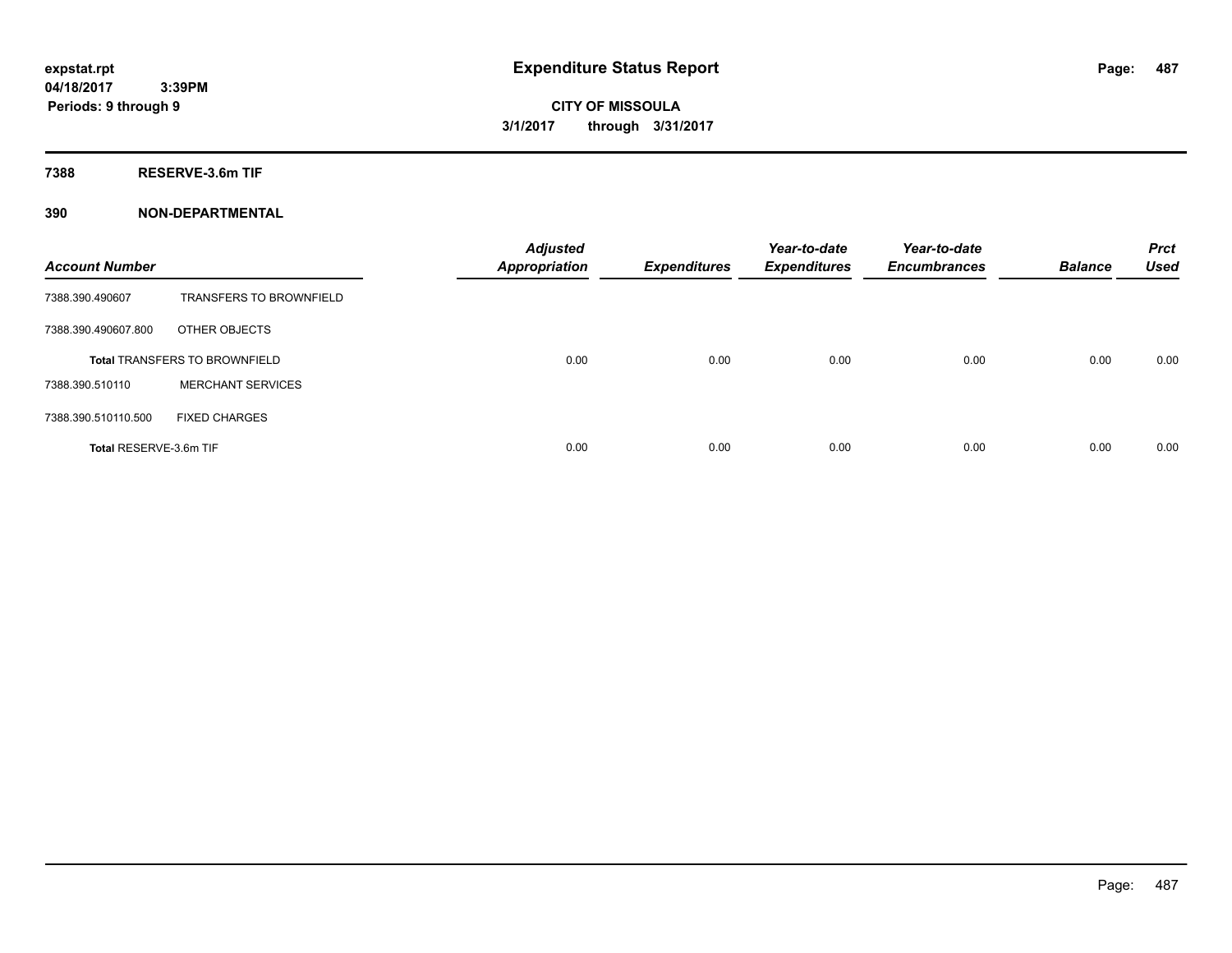**CITY OF MISSOULA 3/1/2017 through 3/31/2017**

### **7389 DEBT SERVICE - 3.6M/5.75M**

| <b>Account Number</b> |                                   | <b>Adjusted</b><br><b>Appropriation</b> | <b>Expenditures</b> | Year-to-date<br><b>Expenditures</b> | Year-to-date<br><b>Encumbrances</b> | <b>Balance</b> | <b>Prct</b><br><b>Used</b> |
|-----------------------|-----------------------------------|-----------------------------------------|---------------------|-------------------------------------|-------------------------------------|----------------|----------------------------|
| 7389.385.470220       | PROPERTY ACQUISITION              |                                         |                     |                                     |                                     |                |                            |
| 7389.385.470220.600   | <b>DEBT SERVICE</b>               |                                         |                     |                                     |                                     |                |                            |
|                       | <b>Total PROPERTY ACQUISITION</b> | 0.00                                    | 0.00                | 0.00                                | 0.00                                | 0.00           | 0.00                       |
| 7389.385.470250       | <b>RELOCATION PAYMENTS</b>        |                                         |                     |                                     |                                     |                |                            |
| 7389.385.470250.700   | <b>GRANTS &amp; CONTRIBUTIONS</b> |                                         |                     |                                     |                                     |                |                            |
|                       | <b>Total RELOCATION PAYMENTS</b>  | 0.00                                    | 0.00                | 0.00                                | 0.00                                | 0.00           | 0.00                       |
| 7389.385.510110       | <b>MERCHANT SERVICES</b>          |                                         |                     |                                     |                                     |                |                            |
| 7389.385.510110.500   | <b>FIXED CHARGES</b>              |                                         |                     |                                     |                                     |                |                            |
| <b>Total MRA</b>      |                                   | 0.00                                    | 0.00                | 0.00                                | 0.00                                | 0.00           | 0.00                       |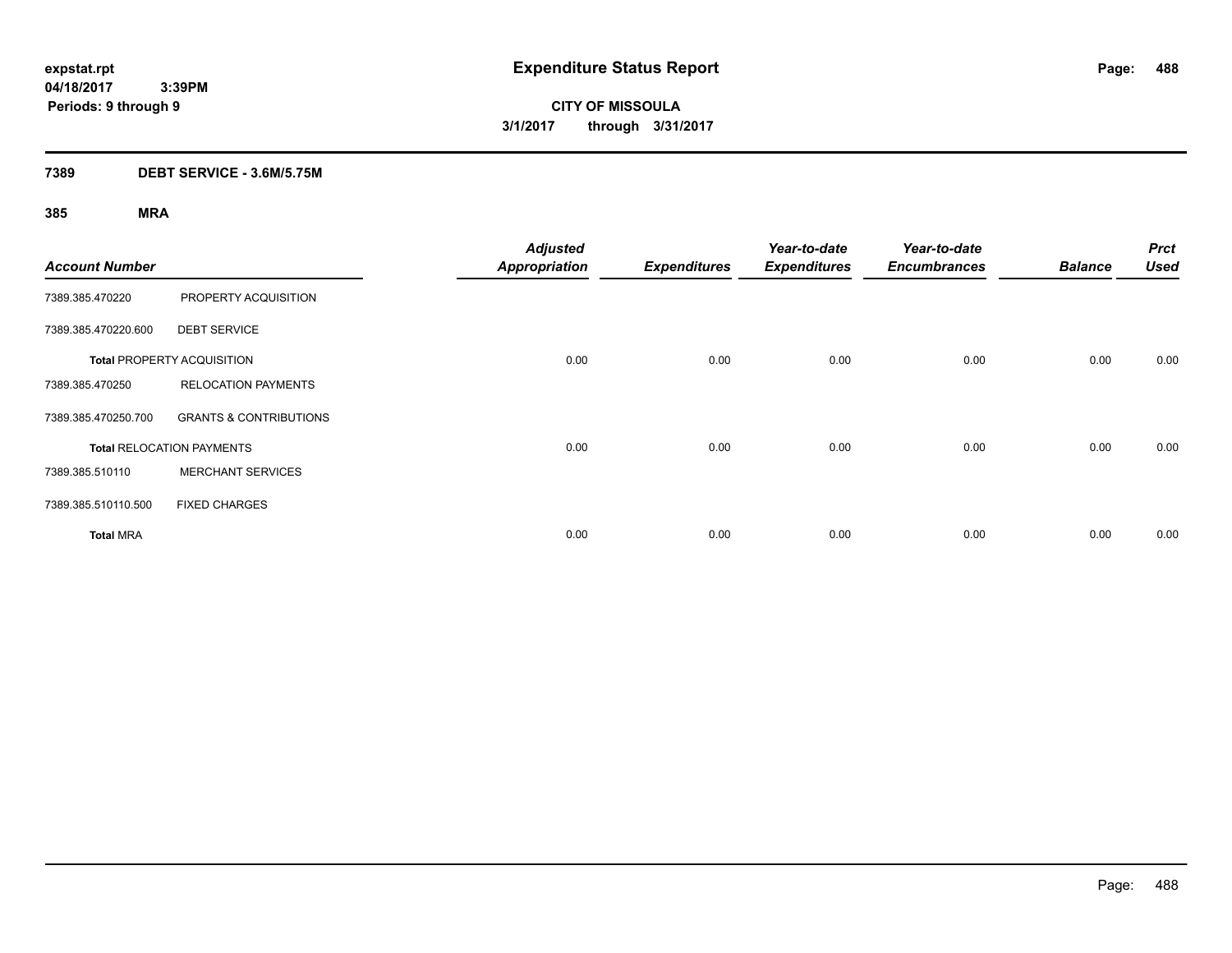#### **7389 DEBT SERVICE - 3.6M/5.75M**

| <b>Account Number</b>          |                                                       | Adjusted<br><b>Appropriation</b> | <b>Expenditures</b> | Year-to-date<br><b>Expenditures</b> | Year-to-date<br><b>Encumbrances</b> | <b>Balance</b> | <b>Prct</b><br><b>Used</b> |
|--------------------------------|-------------------------------------------------------|----------------------------------|---------------------|-------------------------------------|-------------------------------------|----------------|----------------------------|
| 7389.390.490200                | REVENUE BOND DEBT SERVICE                             |                                  |                     |                                     |                                     |                |                            |
| 7389.390.490200.600            | <b>DEBT SERVICE</b>                                   |                                  |                     |                                     |                                     |                |                            |
| 7389.390.490200.610.000        | PRINCIPAL                                             | 125,000.00                       | 0.00                | 0.00                                | 0.00                                | 125,000.00     | 0.00                       |
| 7389.390.490200.620.000        | <b>INTEREST / SERVICE FEES</b>                        | 125,500.00                       | 0.00                | 65,950.00                           | 0.00                                | 59,550.00      | 52.55                      |
|                                | Total REVENUE BOND DEBT SERVICE                       | 250,500.00                       | 0.00                | 65,950.00                           | 0.00                                | 184,550.00     | 26.33                      |
| 7389.390.490210                | FY13 \$5.75M DEBT SERVICE                             |                                  |                     |                                     |                                     |                |                            |
| 7389.390.490210.600            | <b>DEBT SERVICE</b>                                   |                                  |                     |                                     |                                     |                |                            |
|                                | 7389.390.490210.610.000 FY13 5.75M DEBT SVS/PRINCIPAL | 268,000.00                       | 0.00                | 133,000.00                          | 0.00                                | 135,000.00     | 49.63                      |
|                                | 7389.390.490210.620.000 INTEREST / SERVICE FEES       | 157,812.00                       | 0.00                | 79,553.25                           | 0.00                                | 78,258.75      | 50.41                      |
|                                | Total FY13 \$5.75M DEBT SERVICE                       | 425,812.00                       | 0.00                | 212,553.25                          | 0.00                                | 213,258.75     | 49.92                      |
| 7389.390.510110                | <b>MERCHANT SERVICES</b>                              |                                  |                     |                                     |                                     |                |                            |
| 7389.390.510110.500            | <b>FIXED CHARGES</b>                                  |                                  |                     |                                     |                                     |                |                            |
| <b>Total MERCHANT SERVICES</b> |                                                       | 0.00                             | 0.00                | 0.00                                | 0.00                                | 0.00           | 0.00                       |
|                                | Total DEBT SERVICE - 3.6M/5.75M                       | 676,312.00                       | 0.00                | 278,503.25                          | 0.00                                | 397,808.75     | 41.18                      |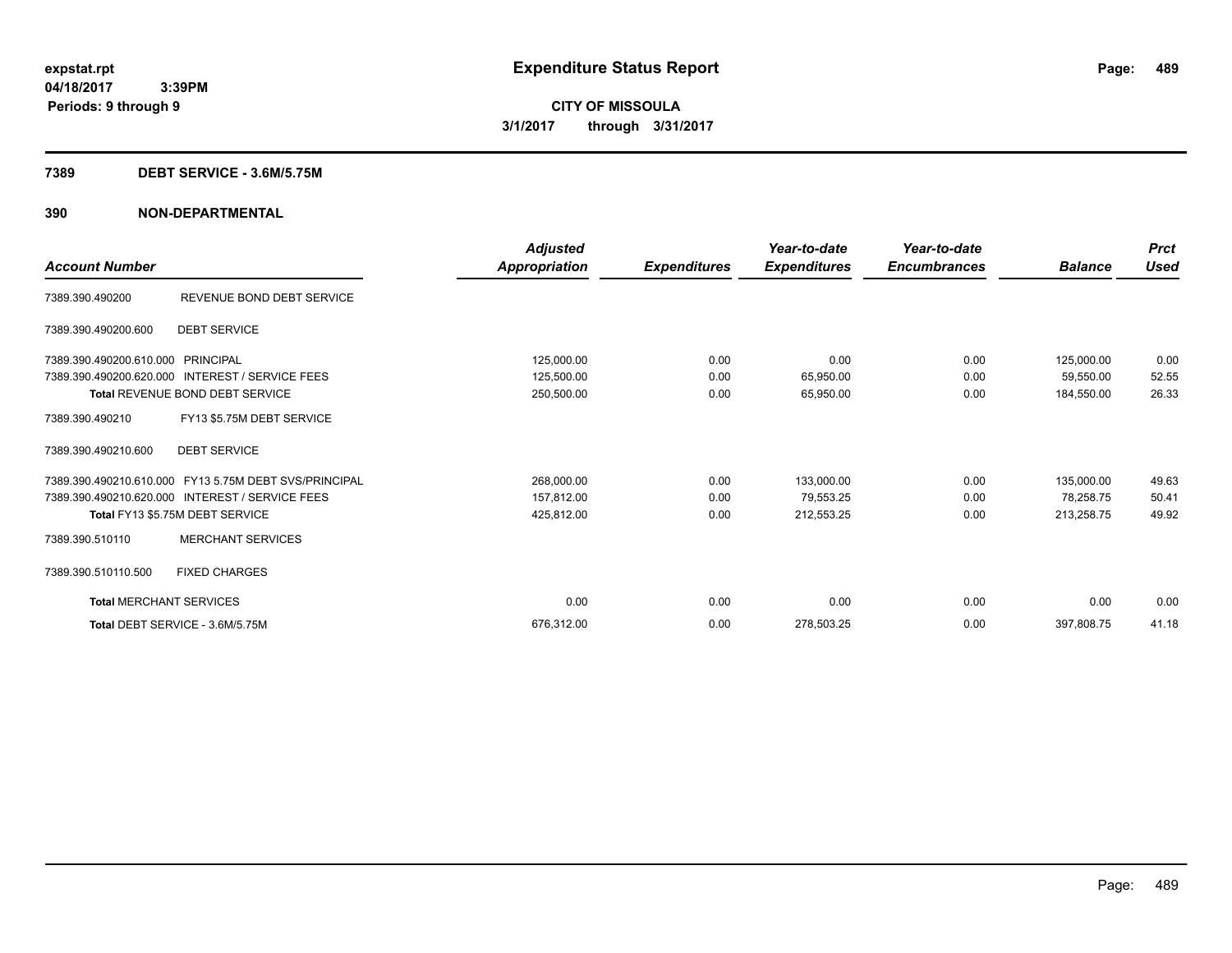**CITY OF MISSOULA 3/1/2017 through 3/31/2017**

### **7390 URDII CLEARING - 3.6M TIF**

| <b>Account Number</b> |                                                                                          | <b>Adjusted</b><br><b>Appropriation</b> | <b>Expenditures</b> | Year-to-date<br><b>Expenditures</b> | Year-to-date<br><b>Encumbrances</b> | <b>Balance</b>           | <b>Prct</b><br><b>Used</b> |
|-----------------------|------------------------------------------------------------------------------------------|-----------------------------------------|---------------------|-------------------------------------|-------------------------------------|--------------------------|----------------------------|
| 7390.385.490607       | <b>TRANSFERS TO BROWNFIELD</b>                                                           |                                         |                     |                                     |                                     |                          |                            |
| 7390.385.490607.800   | OTHER OBJECTS                                                                            |                                         |                     |                                     |                                     |                          |                            |
|                       | 7390.385.490607.820.000 TRANSFERS TO OTHER FUNDS<br><b>Total TRANSFERS TO BROWNFIELD</b> | 0.00<br>0.00                            | 0.00<br>0.00        | $-126.825.85$<br>$-126,825.85$      | 0.00<br>0.00                        | 126.825.85<br>126,825.85 | 0.00<br>0.00               |
| 7390.385.510110       | <b>MERCHANT SERVICES</b>                                                                 |                                         |                     |                                     |                                     |                          |                            |
| 7390.385.510110.500   | <b>FIXED CHARGES</b>                                                                     |                                         |                     |                                     |                                     |                          |                            |
|                       | <b>Total MERCHANT SERVICES</b>                                                           | 0.00                                    | 0.00                | 0.00                                | 0.00                                | 0.00                     | 0.00                       |
| <b>Total MRA</b>      |                                                                                          | 0.00                                    | 0.00                | $-126,825.85$                       | 0.00                                | 126,825.85               | 0.00                       |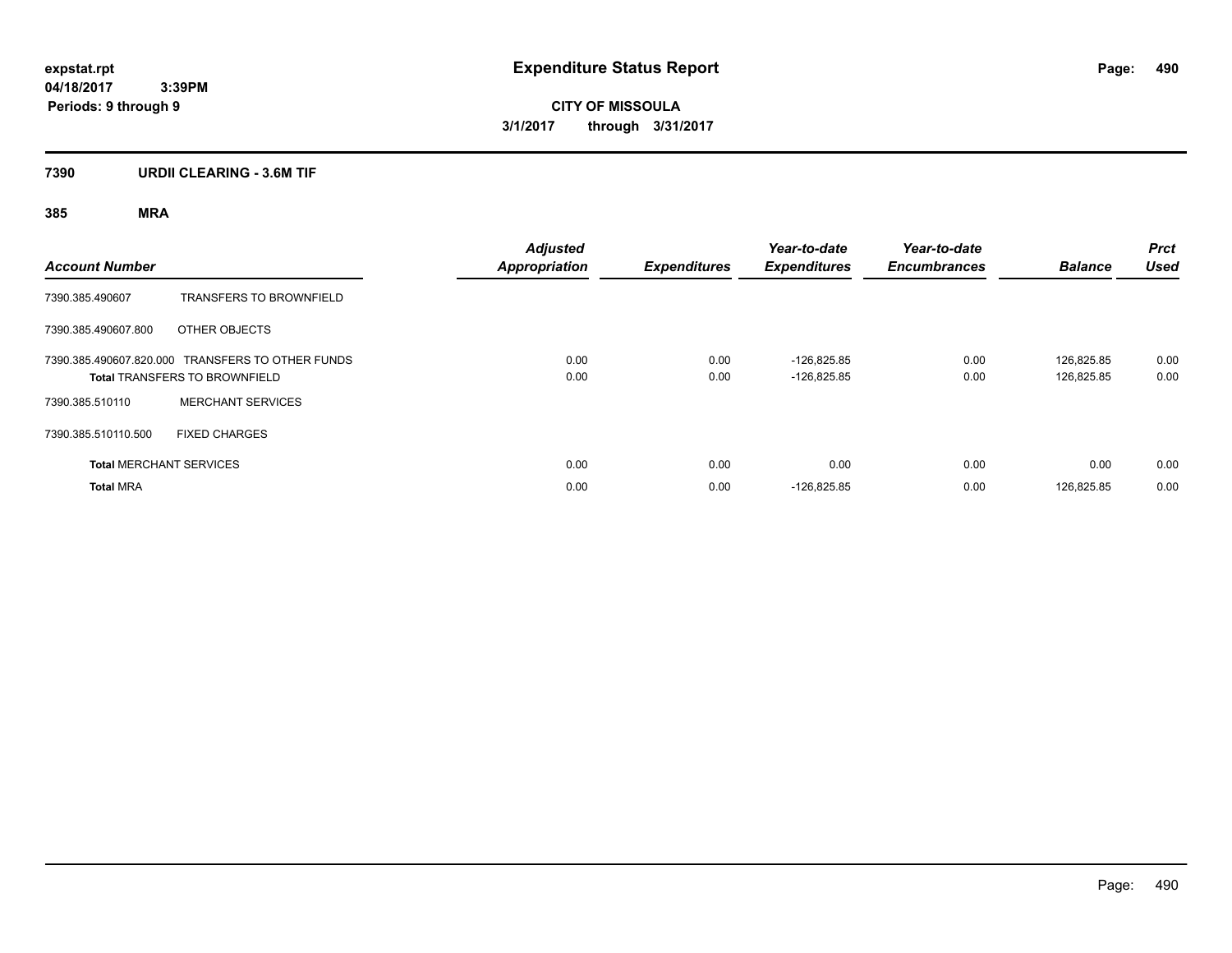#### **7390 URDII CLEARING - 3.6M TIF**

| <b>Account Number</b>         |                                                                | <b>Adjusted</b><br><b>Appropriation</b> | <b>Expenditures</b> | Year-to-date<br><b>Expenditures</b> | Year-to-date<br><b>Encumbrances</b> | <b>Balance</b> | <b>Prct</b><br><b>Used</b> |
|-------------------------------|----------------------------------------------------------------|-----------------------------------------|---------------------|-------------------------------------|-------------------------------------|----------------|----------------------------|
| 7390.390.490601               | TI BOND CLEARING                                               |                                         |                     |                                     |                                     |                |                            |
| 7390.390.490601.800           | OTHER OBJECTS                                                  |                                         |                     |                                     |                                     |                |                            |
| <b>Total TI BOND CLEARING</b> |                                                                | 0.00                                    | 0.00                | 0.00                                | 0.00                                | 0.00           | 0.00                       |
| 7390.390.490604               | TI BOND RESERVE                                                |                                         |                     |                                     |                                     |                |                            |
| 7390.390.490604.800           | OTHER OBJECTS                                                  |                                         |                     |                                     |                                     |                |                            |
|                               | 7390.390.490604.820.000 TRANSFER TO INTERMOUNTAIN BOND DS 7399 | 145,937.00                              | 0.00                | 112.627.50                          | 0.00                                | 33,309.50      | 77.18                      |
| Total TI BOND RESERVE         |                                                                | 145,937.00                              | 0.00                | 112,627.50                          | 0.00                                | 33,309.50      | 77.18                      |
| 7390.390.490605               | TRANSFER TO DEBT SERVICE 7389                                  |                                         |                     |                                     |                                     |                |                            |
| 7390.390.490605.800           | OTHER OBJECTS                                                  |                                         |                     |                                     |                                     |                |                            |
|                               | 7390.390.490605.820.000 TRANSFERS TO DEBT SERVICE              | 676,312.00                              | 0.00                | 679,473.27                          | 0.00                                | $-3,161.27$    | 100.47                     |
|                               | Total TRANSFER TO DEBT SERVICE 7389                            | 676,312.00                              | 0.00                | 679,473.27                          | 0.00                                | $-3,161.27$    | 100.47                     |
| 7390.390.490606               | DEVELOPMENT TRANSFERS                                          |                                         |                     |                                     |                                     |                |                            |
| 7390.390.490606.800           | OTHER OBJECTS                                                  |                                         |                     |                                     |                                     |                |                            |
|                               | 7390.390.490606.820.000 TRANSFERS TO URD II DEVELOPMENT        | 1,121,177.00                            | 0.00                | 286,476.98                          | 0.00                                | 834,700.02     | 25.55                      |
|                               | <b>Total DEVELOPMENT TRANSFERS</b>                             | 1,121,177.00                            | 0.00                | 286,476.98                          | 0.00                                | 834,700.02     | 25.55                      |
| 7390.390.490607               | <b>TRANSFERS TO BROWNFIELD</b>                                 |                                         |                     |                                     |                                     |                |                            |
| 7390.390.490607.800           | OTHER OBJECTS                                                  |                                         |                     |                                     |                                     |                |                            |
|                               | 7390.390.490607.820.000 TRANSFERS TO OTHER FUNDS               | 54,716.00                               | 0.00                | 58,092.00                           | 0.00                                | $-3,376.00$    | 106.17                     |
|                               | <b>Total TRANSFERS TO BROWNFIELD</b>                           | 54,716.00                               | 0.00                | 58,092.00                           | 0.00                                | $-3,376.00$    | 106.17                     |
| 7390.390.490608               | TRANSFERS TO SAFEWA/ST PAT                                     |                                         |                     |                                     |                                     |                |                            |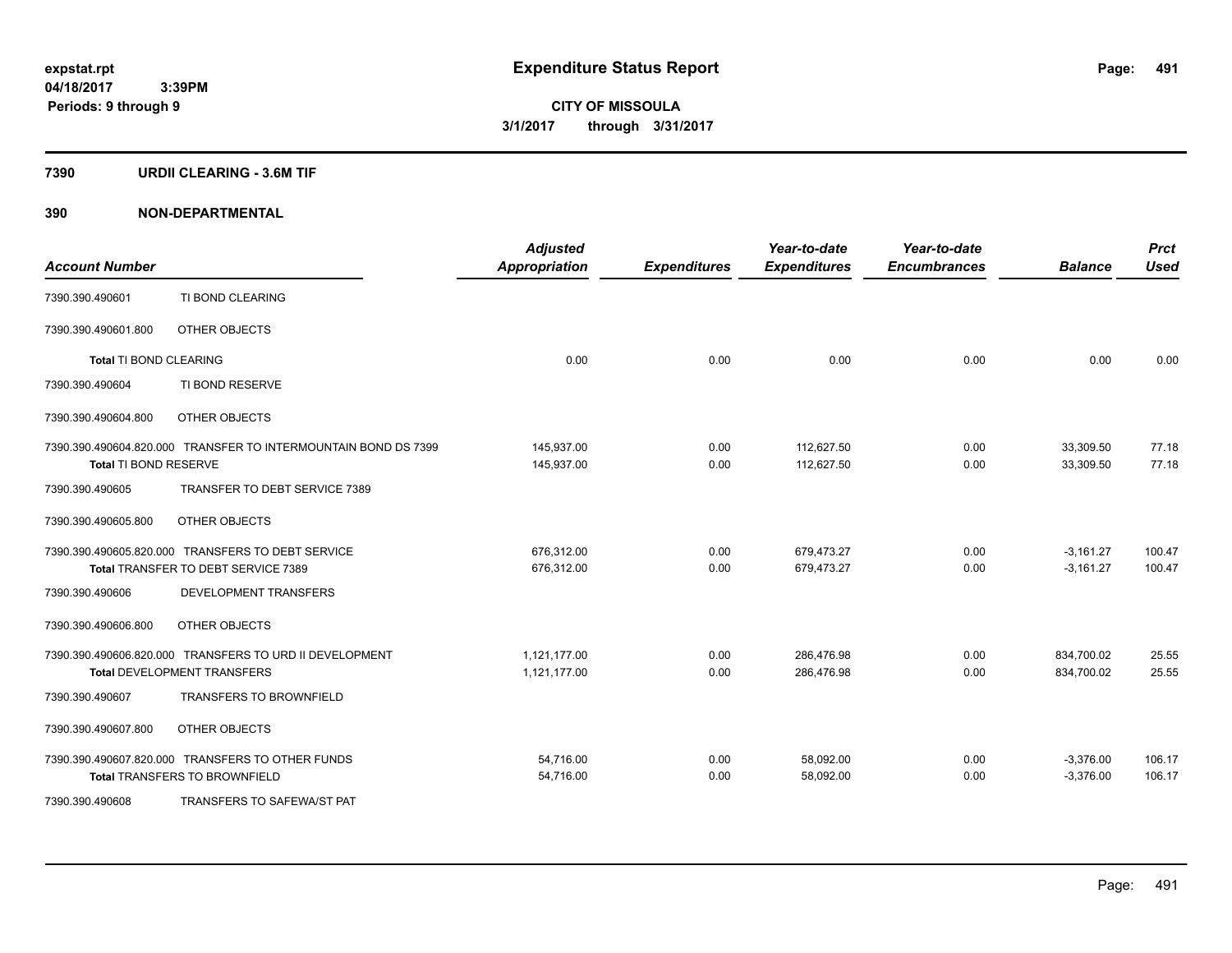#### **7390 URDII CLEARING - 3.6M TIF**

| <b>Account Number</b>                   |                                                                  | <b>Adjusted</b><br><b>Appropriation</b> | <b>Expenditures</b> | Year-to-date<br><b>Expenditures</b> | Year-to-date<br><b>Encumbrances</b> | <b>Balance</b> | <b>Prct</b><br><b>Used</b> |
|-----------------------------------------|------------------------------------------------------------------|-----------------------------------------|---------------------|-------------------------------------|-------------------------------------|----------------|----------------------------|
|                                         |                                                                  |                                         |                     |                                     |                                     |                |                            |
| 7390.390.490608.800                     | OTHER OBJECTS                                                    |                                         |                     |                                     |                                     |                |                            |
|                                         | 7390.390.490608.820.000 TRANSFERS TO OTHER FUNDS-SAFEWAY/ST PATS | 127,012.00                              | 0.00                | 115,103.00                          | 0.00                                | 11,909.00      | 90.62                      |
| <b>Total TRANSFERS TO SAFEWA/ST PAT</b> |                                                                  | 127,012.00                              | 0.00                | 115,103.00                          | 0.00                                | 11,909.00      | 90.62                      |
| 7390.390.510110                         | <b>MERCHANT SERVICES</b>                                         |                                         |                     |                                     |                                     |                |                            |
| 7390.390.510110.500                     | <b>FIXED CHARGES</b>                                             |                                         |                     |                                     |                                     |                |                            |
| <b>Total FIXED CHARGES</b>              |                                                                  | 0.00                                    | 0.00                | 0.00                                | 0.00                                | 0.00           | 0.00                       |
| <b>Total MERCHANT SERVICES</b>          |                                                                  | 0.00                                    | 0.00                | 0.00                                | 0.00                                | 0.00           | 0.00                       |
| <b>Total NON-DEPARTMENTAL</b>           |                                                                  | 2,125,154.00                            | 0.00                | 1,251,772.75                        | 0.00                                | 873,381.25     | 58.90                      |
| <b>Total URDII CLEARING - 3.6M TIF</b>  |                                                                  | 2,125,154.00                            | 0.00                | 1,124,946.90                        | 0.00                                | 1,000,207.10   | 52.93                      |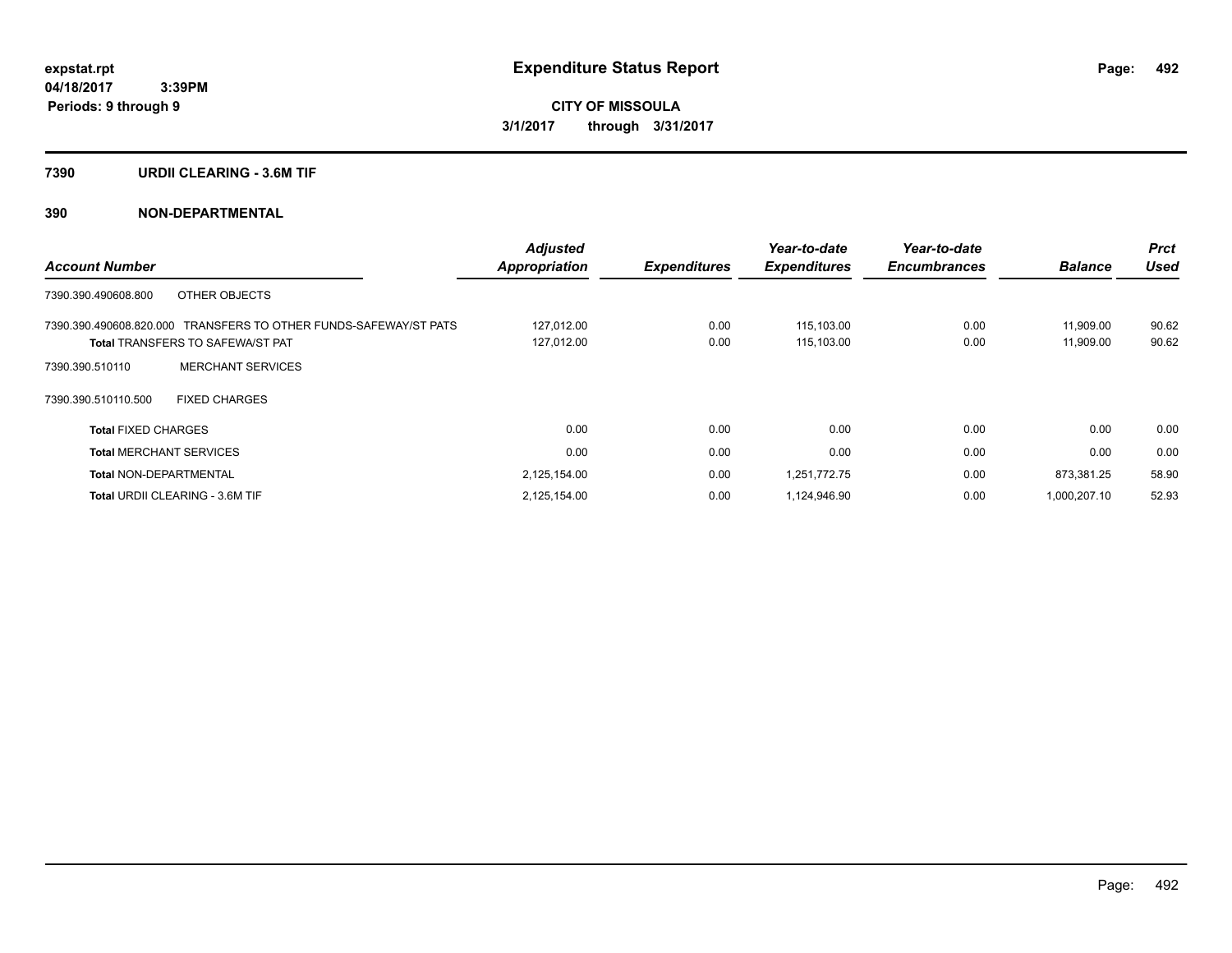**CITY OF MISSOULA 3/1/2017 through 3/31/2017**

**7391 MRA - URD I FUND**

| <b>Account Number</b>      |                          | <b>Adjusted</b><br><b>Appropriation</b> | <b>Expenditures</b> | Year-to-date<br><b>Expenditures</b> | Year-to-date<br><b>Encumbrances</b> | <b>Balance</b> | <b>Prct</b><br>Used |
|----------------------------|--------------------------|-----------------------------------------|---------------------|-------------------------------------|-------------------------------------|----------------|---------------------|
| 7391.385.510110            | <b>MERCHANT SERVICES</b> |                                         |                     |                                     |                                     |                |                     |
| 7391.385.510110.500        | <b>FIXED CHARGES</b>     |                                         |                     |                                     |                                     |                |                     |
| <b>Total FIXED CHARGES</b> |                          | 0.00                                    | 0.00                | 0.00                                | 0.00                                | 0.00           | 0.00                |
| <b>Total MRA</b>           |                          | 0.00                                    | 0.00                | 0.00                                | 0.00                                | 0.00           | 0.00                |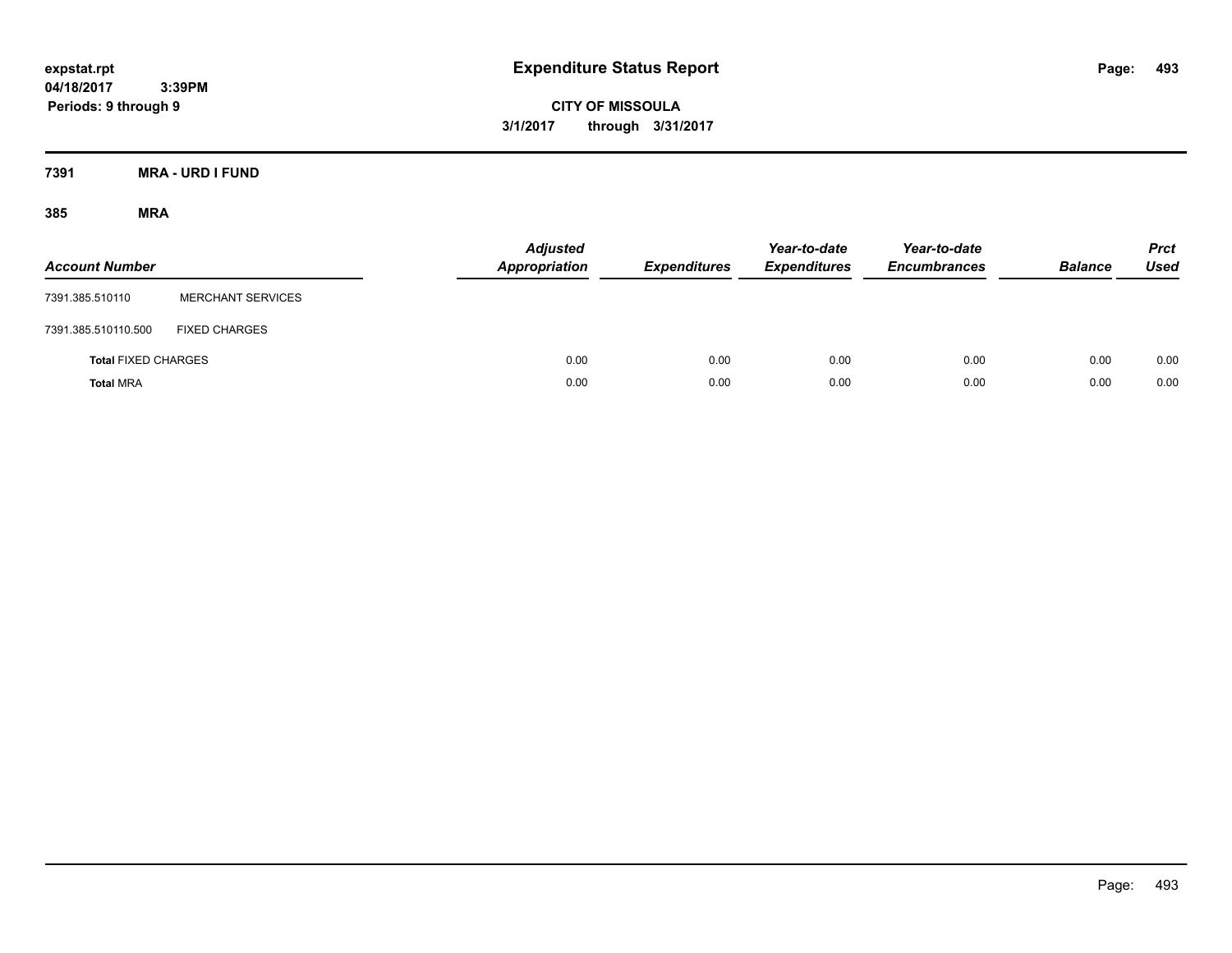**CITY OF MISSOULA 3/1/2017 through 3/31/2017**

**7391 MRA - URD I FUND**

**900 DEPRECIATION**

| <b>Account Number</b>  |                          | Adjusted<br>Appropriation | <b>Expenditures</b> | Year-to-date<br><b>Expenditures</b> | Year-to-date<br><b>Encumbrances</b> | <b>Balance</b> | Prct<br><b>Used</b> |
|------------------------|--------------------------|---------------------------|---------------------|-------------------------------------|-------------------------------------|----------------|---------------------|
| 7391.900.510110        | <b>MERCHANT SERVICES</b> |                           |                     |                                     |                                     |                |                     |
| 7391.900.510110.500    | <b>FIXED CHARGES</b>     |                           |                     |                                     |                                     |                |                     |
| Total MRA - URD I FUND |                          | 0.00                      | 0.00                | 0.00                                | 0.00                                | 0.00           | 0.00                |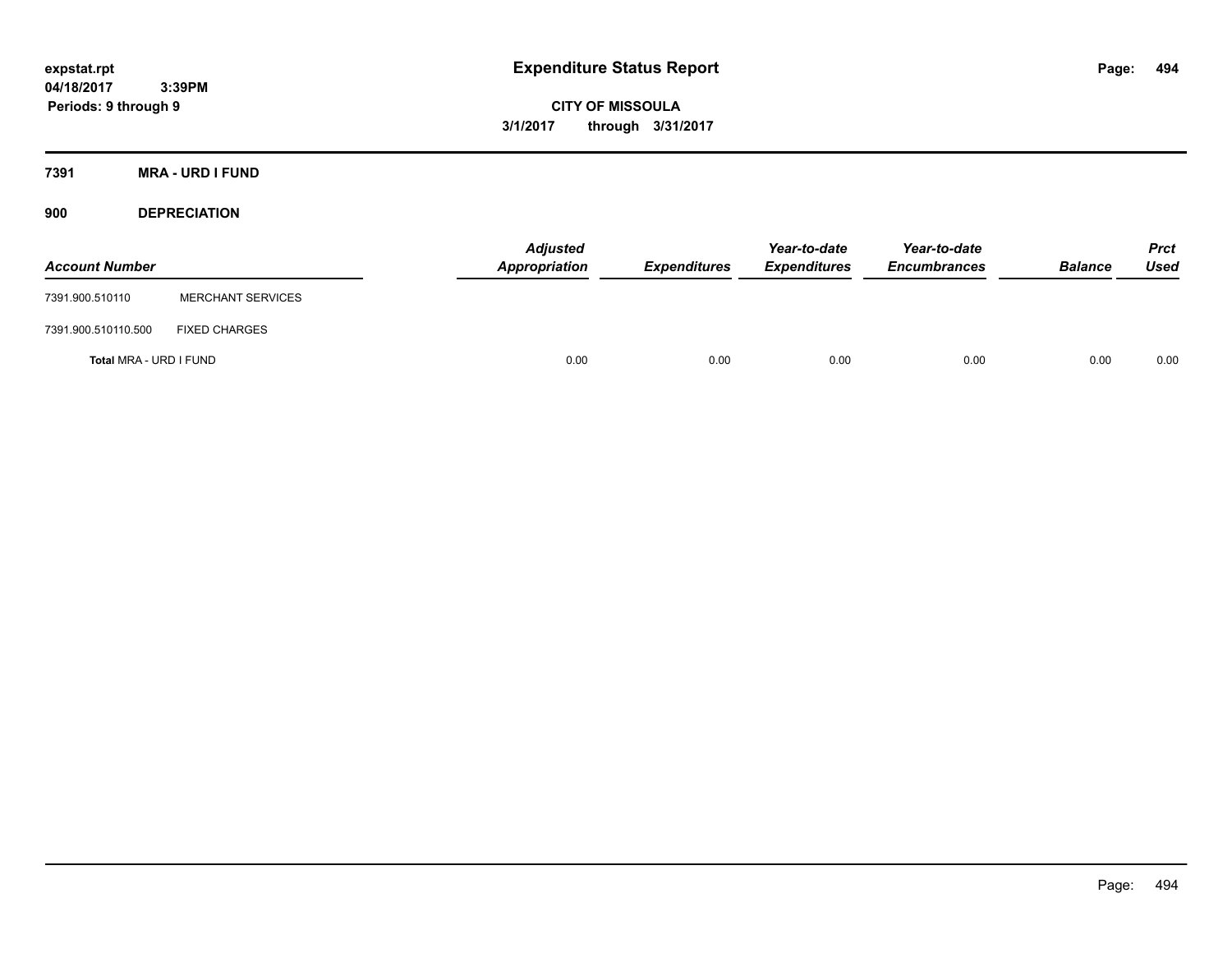**CITY OF MISSOULA 3/1/2017 through 3/31/2017**

**7392 MRA - URD II FUND**

| <b>Account Number</b>                                             |                                                  | <b>Adjusted</b><br>Appropriation | <b>Expenditures</b> | Year-to-date<br><b>Expenditures</b> | Year-to-date<br><b>Encumbrances</b> | <b>Balance</b>           | <b>Prct</b><br><b>Used</b> |
|-------------------------------------------------------------------|--------------------------------------------------|----------------------------------|---------------------|-------------------------------------|-------------------------------------|--------------------------|----------------------------|
| 7392.385.460436                                                   | <b>MRA CTEP/CMAQ</b>                             |                                  |                     |                                     |                                     |                          |                            |
| 7392.385.460436.300                                               | PURCHASED SERVICES                               |                                  |                     |                                     |                                     |                          |                            |
|                                                                   | <b>Total PURCHASED SERVICES</b>                  | 0.00                             | 0.00                | 0.00                                | 0.00                                | 0.00                     | 0.00                       |
| 7392.385.460436.900                                               | <b>CAPITAL OUTLAY</b>                            |                                  |                     |                                     |                                     |                          |                            |
| <b>Total MRA CTEP/CMAQ</b>                                        |                                                  | 0.00                             | 0.00                | 0.00                                | 0.00                                | 0.00                     | 0.00                       |
| 7392.385.470210                                                   | <b>ADMINISTRATION</b>                            |                                  |                     |                                     |                                     |                          |                            |
| 7392.385.470210.300                                               | PURCHASED SERVICES                               |                                  |                     |                                     |                                     |                          |                            |
|                                                                   | <b>Total PURCHASED SERVICES</b>                  | 0.00                             | 0.00                | 0.00                                | 0.00                                | 0.00                     | 0.00                       |
| 7392.385.470210.800                                               | OTHER OBJECTS                                    |                                  |                     |                                     |                                     |                          |                            |
| <b>Total ADMINISTRATION</b>                                       | 7392.385.470210.820.000 TRANSFERS TO OTHER FUNDS | 250,000.00<br>250,000.00         | 0.00<br>0.00        | 0.00<br>0.00                        | 0.00<br>0.00                        | 250,000.00<br>250,000.00 | 0.00<br>0.00               |
| 7392.385.470220                                                   | PROPERTY ACQUISITION                             |                                  |                     |                                     |                                     |                          |                            |
| 7392.385.470220.800                                               | OTHER OBJECTS                                    |                                  |                     |                                     |                                     |                          |                            |
| 7392.385.470220.845.000 CONTINGENCY<br><b>Total OTHER OBJECTS</b> |                                                  | 50,000.00<br>50,000.00           | 0.00<br>0.00        | 0.00<br>0.00                        | 0.00<br>0.00                        | 50,000.00<br>50,000.00   | 0.00<br>0.00               |
| 7392.385.470220.900                                               | <b>CAPITAL OUTLAY</b>                            |                                  |                     |                                     |                                     |                          |                            |
| <b>Total CAPITAL OUTLAY</b>                                       |                                                  | 0.00                             | 0.00                | 0.00                                | 0.00                                | 0.00                     | 0.00                       |
|                                                                   | <b>Total PROPERTY ACQUISITION</b>                | 50,000.00                        | 0.00                | 0.00                                | 0.00                                | 50,000.00                | 0.00                       |
| 7392.385.470230                                                   | PW FACILITY                                      |                                  |                     |                                     |                                     |                          |                            |
| 7392.385.470230.300                                               | PURCHASED SERVICES                               |                                  |                     |                                     |                                     |                          |                            |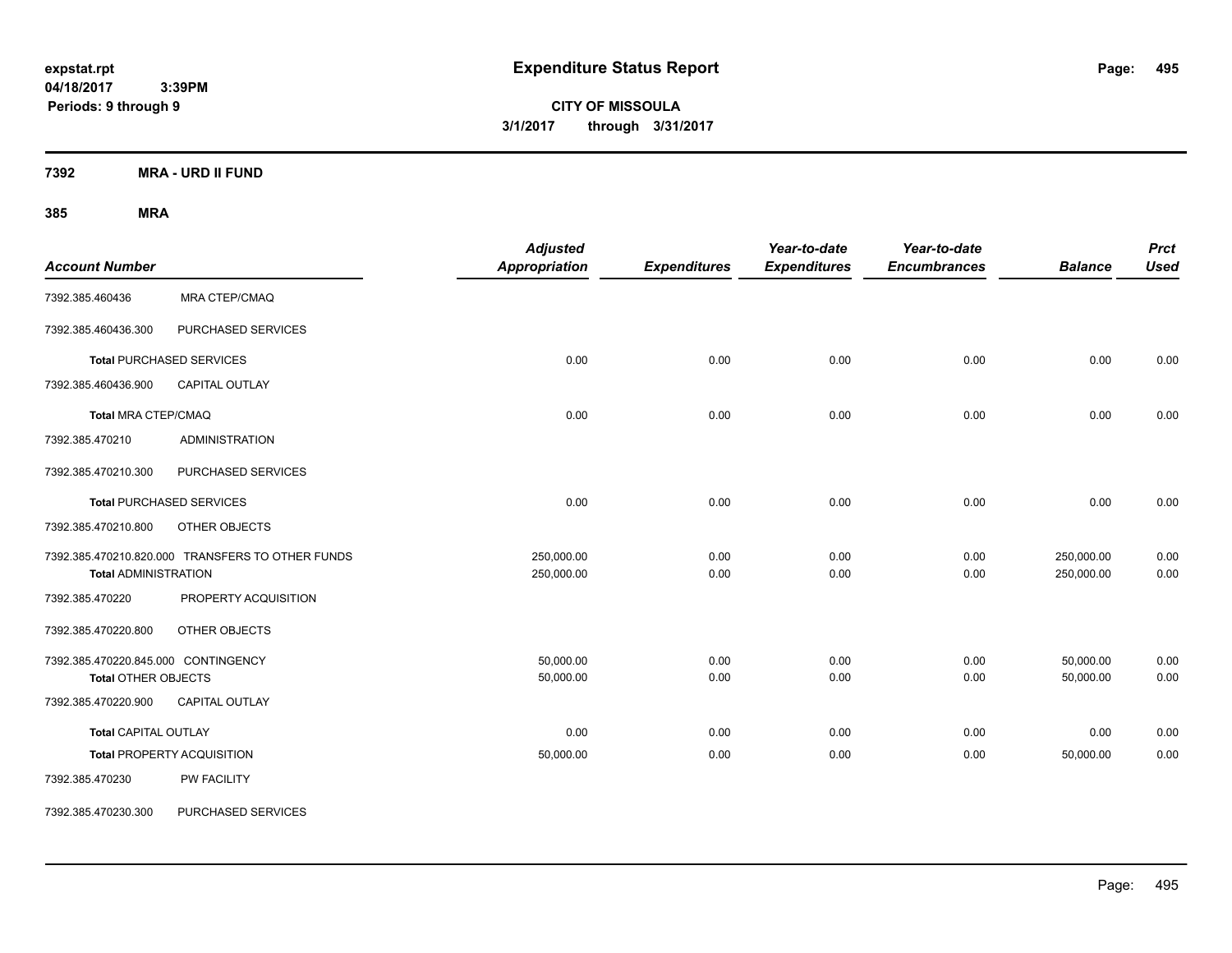**CITY OF MISSOULA 3/1/2017 through 3/31/2017**

**7392 MRA - URD II FUND**

| <b>Account Number</b>                                    | <b>Adjusted</b><br>Appropriation | <b>Expenditures</b> | Year-to-date<br><b>Expenditures</b> | Year-to-date<br><b>Encumbrances</b> | <b>Balance</b> | <b>Prct</b><br><b>Used</b> |
|----------------------------------------------------------|----------------------------------|---------------------|-------------------------------------|-------------------------------------|----------------|----------------------------|
| 7392.385.470230.350.000 PROFESSIONAL SERVICES            | 22,551.00                        | 0.00                | 0.00                                | 0.00                                | 22,551.00      | 0.00                       |
| <b>Total PURCHASED SERVICES</b>                          | 22,551.00                        | 0.00                | 0.00                                | 0.00                                | 22,551.00      | 0.00                       |
| <b>GRANTS &amp; CONTRIBUTIONS</b><br>7392.385.470230.700 |                                  |                     |                                     |                                     |                |                            |
| 7392.385.470230.700.000 GRANTS & CONTRIBUTIONS           | 102,885.00                       | 0.00                | 86,588.00                           | 0.00                                | 16,297.00      | 84.16                      |
| <b>Total GRANTS &amp; CONTRIBUTIONS</b>                  | 102,885.00                       | 0.00                | 86,588.00                           | 0.00                                | 16,297.00      | 84.16                      |
| 7392.385.470230.800<br>OTHER OBJECTS                     |                                  |                     |                                     |                                     |                |                            |
| 7392.385.470230.845.000 CONTINGENCY                      | 1,286,500.00                     | 0.00                | 0.00                                | 0.00                                | 1,286,500.00   | 0.00                       |
| <b>Total OTHER OBJECTS</b>                               | 1,286,500.00                     | 0.00                | 0.00                                | 0.00                                | 1,286,500.00   | 0.00                       |
| 7392.385.470230.900<br>CAPITAL OUTLAY                    |                                  |                     |                                     |                                     |                |                            |
| 7392.385.470230.930.000 IMPROVEMENTS                     | 110,000.00                       | 0.00                | 9,981.25                            | 0.00                                | 100,018.75     | 9.07                       |
| <b>Total CAPITAL OUTLAY</b>                              | 110,000.00                       | 0.00                | 9,981.25                            | 0.00                                | 100,018.75     | 9.07                       |
| <b>Total PW FACILITY</b>                                 | 1,521,936.00                     | 0.00                | 96,569.25                           | 0.00                                | 1,425,366.75   | 6.35                       |
| <b>REHAB LOANS</b><br>7392.385.470240                    |                                  |                     |                                     |                                     |                |                            |
| <b>GRANTS &amp; CONTRIBUTIONS</b><br>7392.385.470240.700 |                                  |                     |                                     |                                     |                |                            |
| 7392.385.470240.700.000 GRANTS & CONTRIBUTIONS           | 444,830.00                       | 0.00                | 67.117.00                           | 0.00                                | 377,713.00     | 15.09                      |
| <b>Total REHAB LOANS</b>                                 | 444,830.00                       | 0.00                | 67,117.00                           | 0.00                                | 377,713.00     | 15.09                      |
| 7392.385.470241<br>*** Title Not Found ***               |                                  |                     |                                     |                                     |                |                            |
| PURCHASED SERVICES<br>7392.385.470241.300                |                                  |                     |                                     |                                     |                |                            |
| <b>Total PURCHASED SERVICES</b>                          | 0.00                             | 0.00                | 0.00                                | 0.00                                | 0.00           | 0.00                       |
| 7392.385.470241.700<br><b>GRANTS &amp; CONTRIBUTIONS</b> |                                  |                     |                                     |                                     |                |                            |
| <b>Total GRANTS &amp; CONTRIBUTIONS</b>                  | 0.00                             | 0.00                | 0.00                                | 0.00                                | 0.00           | 0.00                       |
| 7392.385.470241.800<br>OTHER OBJECTS                     |                                  |                     |                                     |                                     |                |                            |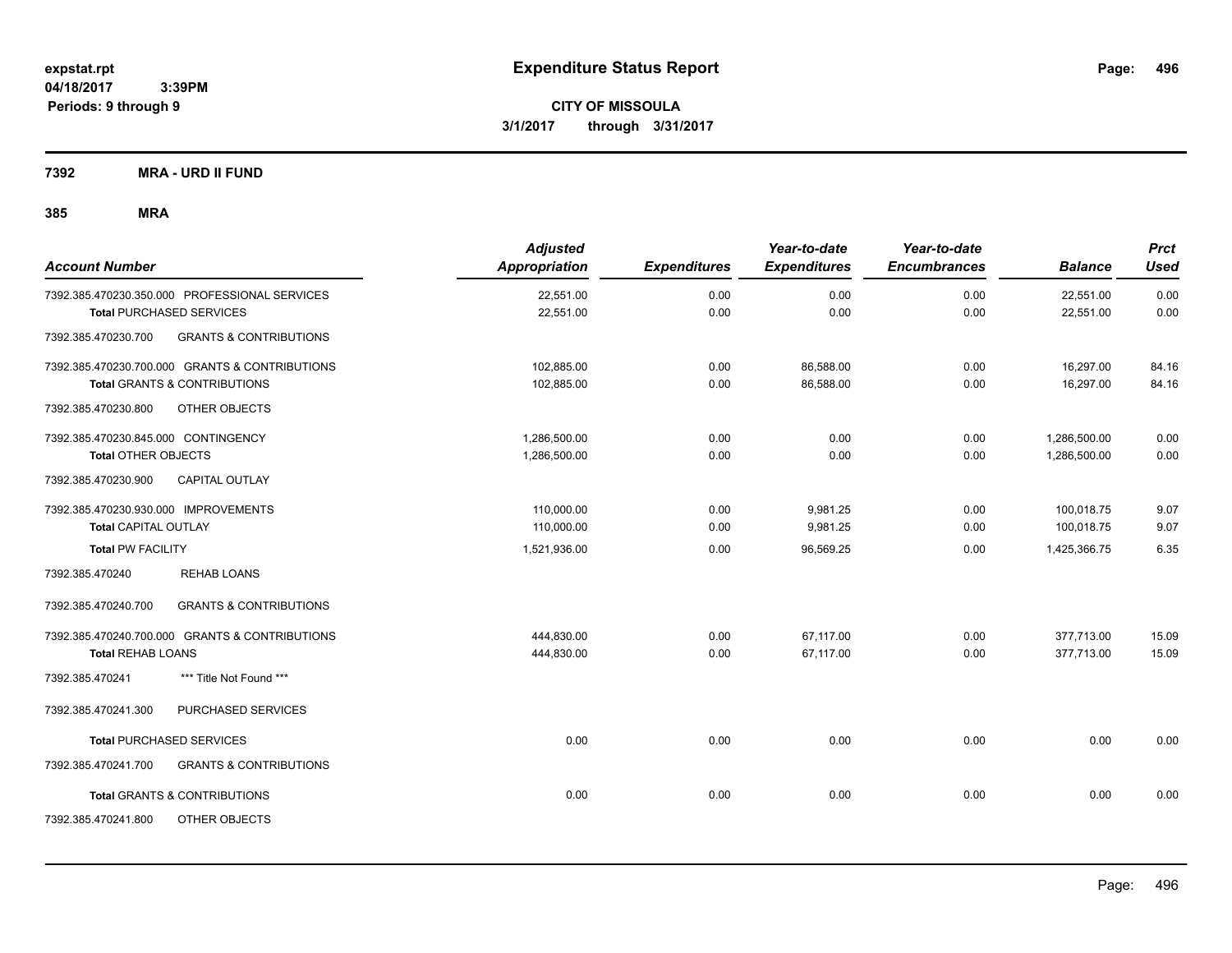**CITY OF MISSOULA 3/1/2017 through 3/31/2017**

**7392 MRA - URD II FUND**

### **385 MRA**

| <b>Account Number</b>               |                                               | <b>Adjusted</b><br><b>Appropriation</b> | <b>Expenditures</b> | Year-to-date<br><b>Expenditures</b> | Year-to-date<br><b>Encumbrances</b> | <b>Balance</b> | <b>Prct</b><br><b>Used</b> |
|-------------------------------------|-----------------------------------------------|-----------------------------------------|---------------------|-------------------------------------|-------------------------------------|----------------|----------------------------|
| <b>Total OTHER OBJECTS</b>          |                                               | 0.00                                    | 0.00                | 0.00                                | 0.00                                | 0.00           | 0.00                       |
| 7392.385.470241.900                 | CAPITAL OUTLAY                                |                                         |                     |                                     |                                     |                |                            |
| Total *** Title Not Found ***       |                                               | 0.00                                    | 0.00                | 0.00                                | 0.00                                | 0.00           | 0.00                       |
| 7392.385.470250                     | <b>RELOCATION PAYMENTS</b>                    |                                         |                     |                                     |                                     |                |                            |
| 7392.385.470250.700                 | <b>GRANTS &amp; CONTRIBUTIONS</b>             |                                         |                     |                                     |                                     |                |                            |
|                                     | <b>Total GRANTS &amp; CONTRIBUTIONS</b>       | 0.00                                    | 0.00                | 0.00                                | 0.00                                | 0.00           | 0.00                       |
| 7392.385.470250.800                 | OTHER OBJECTS                                 |                                         |                     |                                     |                                     |                |                            |
|                                     | <b>Total RELOCATION PAYMENTS</b>              | 0.00                                    | 0.00                | 0.00                                | 0.00                                | 0.00           | 0.00                       |
| 7392.385.470260                     | <b>PLANNING &amp; MGMT</b>                    |                                         |                     |                                     |                                     |                |                            |
| 7392.385.470260.300                 | PURCHASED SERVICES                            |                                         |                     |                                     |                                     |                |                            |
|                                     | 7392.385.470260.350.000 PROFESSIONAL SERVICES | 10,000.00                               | 0.00                | 0.00                                | 0.00                                | 10,000.00      | 0.00                       |
|                                     | <b>Total PURCHASED SERVICES</b>               | 10,000.00                               | 0.00                | 0.00                                | 0.00                                | 10,000.00      | 0.00                       |
| 7392.385.470260.700                 | <b>GRANTS &amp; CONTRIBUTIONS</b>             |                                         |                     |                                     |                                     |                |                            |
|                                     | <b>Total GRANTS &amp; CONTRIBUTIONS</b>       | 0.00                                    | 0.00                | 0.00                                | 0.00                                | 0.00           | 0.00                       |
| 7392.385.470260.800                 | OTHER OBJECTS                                 |                                         |                     |                                     |                                     |                |                            |
| 7392.385.470260.845.000 CONTINGENCY |                                               | 50.000.00                               | 0.00                | 0.00                                | 0.00                                | 50.000.00      | 0.00                       |
| <b>Total OTHER OBJECTS</b>          |                                               | 50,000.00                               | 0.00                | 0.00                                | 0.00                                | 50,000.00      | 0.00                       |
| <b>Total PLANNING &amp; MGMT</b>    |                                               | 60,000.00                               | 0.00                | 0.00                                | 0.00                                | 60,000.00      | 0.00                       |
| 7392.385.470270                     | <b>CLEARING &amp; DEMO</b>                    |                                         |                     |                                     |                                     |                |                            |

7392.385.470270.700 GRANTS & CONTRIBUTIONS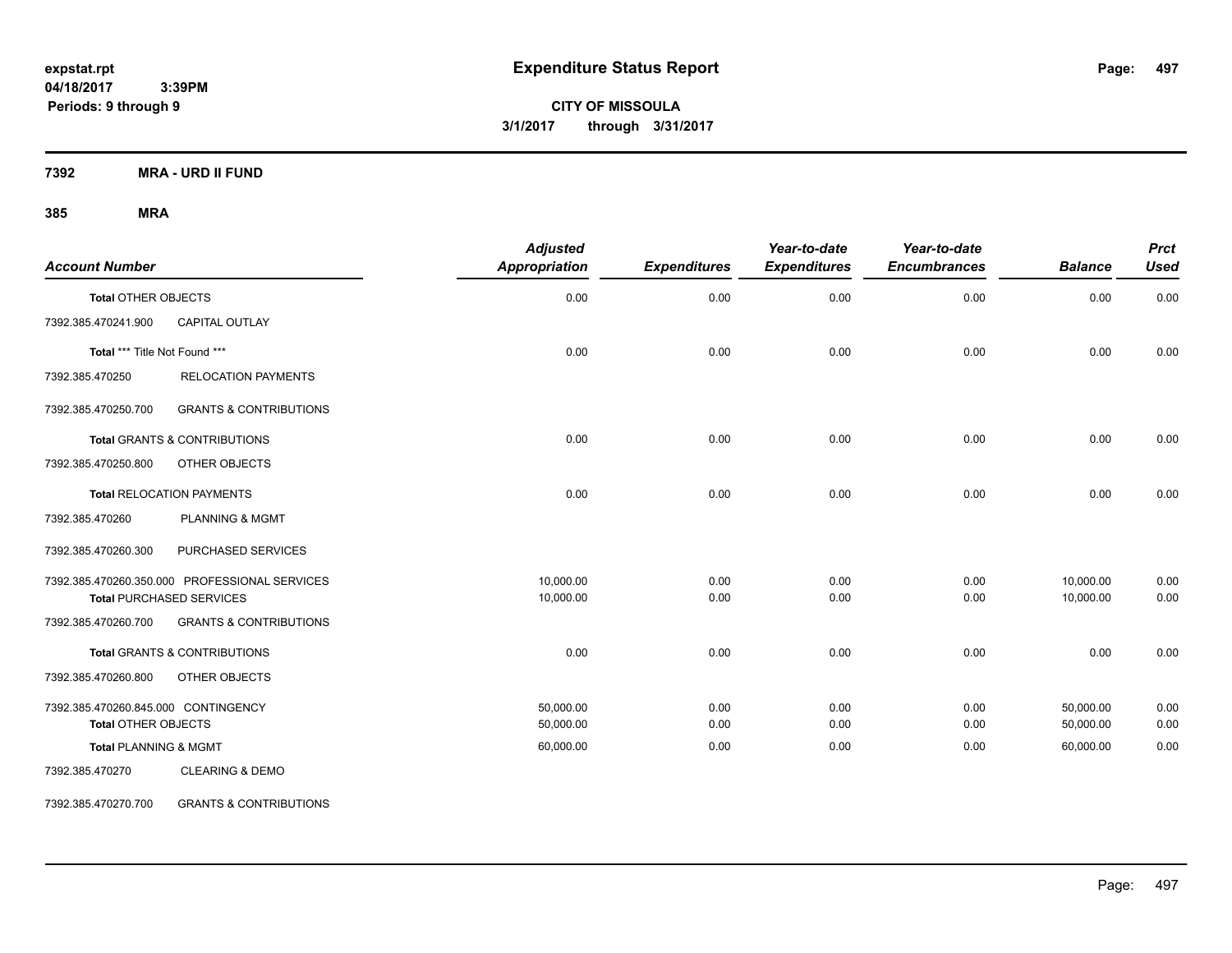**Periods: 9 through 9**

**CITY OF MISSOULA 3/1/2017 through 3/31/2017**

**7392 MRA - URD II FUND**

| <b>Account Number</b>               |                                                | <b>Adjusted</b><br>Appropriation | <b>Expenditures</b> | Year-to-date<br><b>Expenditures</b> | Year-to-date<br><b>Encumbrances</b> | <b>Balance</b> | <b>Prct</b><br><b>Used</b> |
|-------------------------------------|------------------------------------------------|----------------------------------|---------------------|-------------------------------------|-------------------------------------|----------------|----------------------------|
|                                     | 7392.385.470270.700.000 GRANTS & CONTRIBUTIONS | 35,000.00                        | 0.00                | 35,000.00                           | 0.00                                | 0.00           | 100.00                     |
|                                     | <b>Total GRANTS &amp; CONTRIBUTIONS</b>        | 35,000.00                        | 0.00                | 35,000.00                           | 0.00                                | 0.00           | 100.00                     |
| 7392.385.470270.800                 | OTHER OBJECTS                                  |                                  |                     |                                     |                                     |                |                            |
| 7392.385.470270.845.000 CONTINGENCY |                                                | 100,000.00                       | 0.00                | 0.00                                | 0.00                                | 100,000.00     | 0.00                       |
| <b>Total OTHER OBJECTS</b>          |                                                | 100,000.00                       | 0.00                | 0.00                                | 0.00                                | 100,000.00     | 0.00                       |
| 7392.385.470270.900                 | CAPITAL OUTLAY                                 |                                  |                     |                                     |                                     |                |                            |
| <b>Total CAPITAL OUTLAY</b>         |                                                | 0.00                             | 0.00                | 0.00                                | 0.00                                | 0.00           | 0.00                       |
| Total CLEARING & DEMO               |                                                | 135,000.00                       | 0.00                | 35,000.00                           | 0.00                                | 100,000.00     | 25.93                      |
| 7392.385.470280                     | 5M SOUTH RESERVE CROSSING                      |                                  |                     |                                     |                                     |                |                            |
| 7392.385.470280.900                 | CAPITAL OUTLAY                                 |                                  |                     |                                     |                                     |                |                            |
|                                     | Total 5M SOUTH RESERVE CROSSING                | 0.00                             | 0.00                | 0.00                                | 0.00                                | 0.00           | 0.00                       |
| 7392.385.470290                     | BROWNFIELD RLF 1.125M                          |                                  |                     |                                     |                                     |                |                            |
| 7392.385.470290.700                 | <b>GRANTS &amp; CONTRIBUTIONS</b>              |                                  |                     |                                     |                                     |                |                            |
|                                     | <b>Total GRANTS &amp; CONTRIBUTIONS</b>        | 0.00                             | 0.00                | 0.00                                | 0.00                                | 0.00           | 0.00                       |
| 7392.385.470290.900                 | <b>CAPITAL OUTLAY</b>                          |                                  |                     |                                     |                                     |                |                            |
|                                     | Total BROWNFIELD RLF 1.125M                    | 0.00                             | 0.00                | 0.00                                | 0.00                                | 0.00           | 0.00                       |
| 7392.385.470300                     | SAFEWAY/ST PAT 1.5M                            |                                  |                     |                                     |                                     |                |                            |
| 7392.385.470300.900                 | CAPITAL OUTLAY                                 |                                  |                     |                                     |                                     |                |                            |
| Total SAFEWAY/ST PAT 1.5M           |                                                | 0.00                             | 0.00                | 0.00                                | 0.00                                | 0.00           | 0.00                       |
| 7392.385.470301                     | 5.75M SILVER PARK/WYOMIN/MRL                   |                                  |                     |                                     |                                     |                |                            |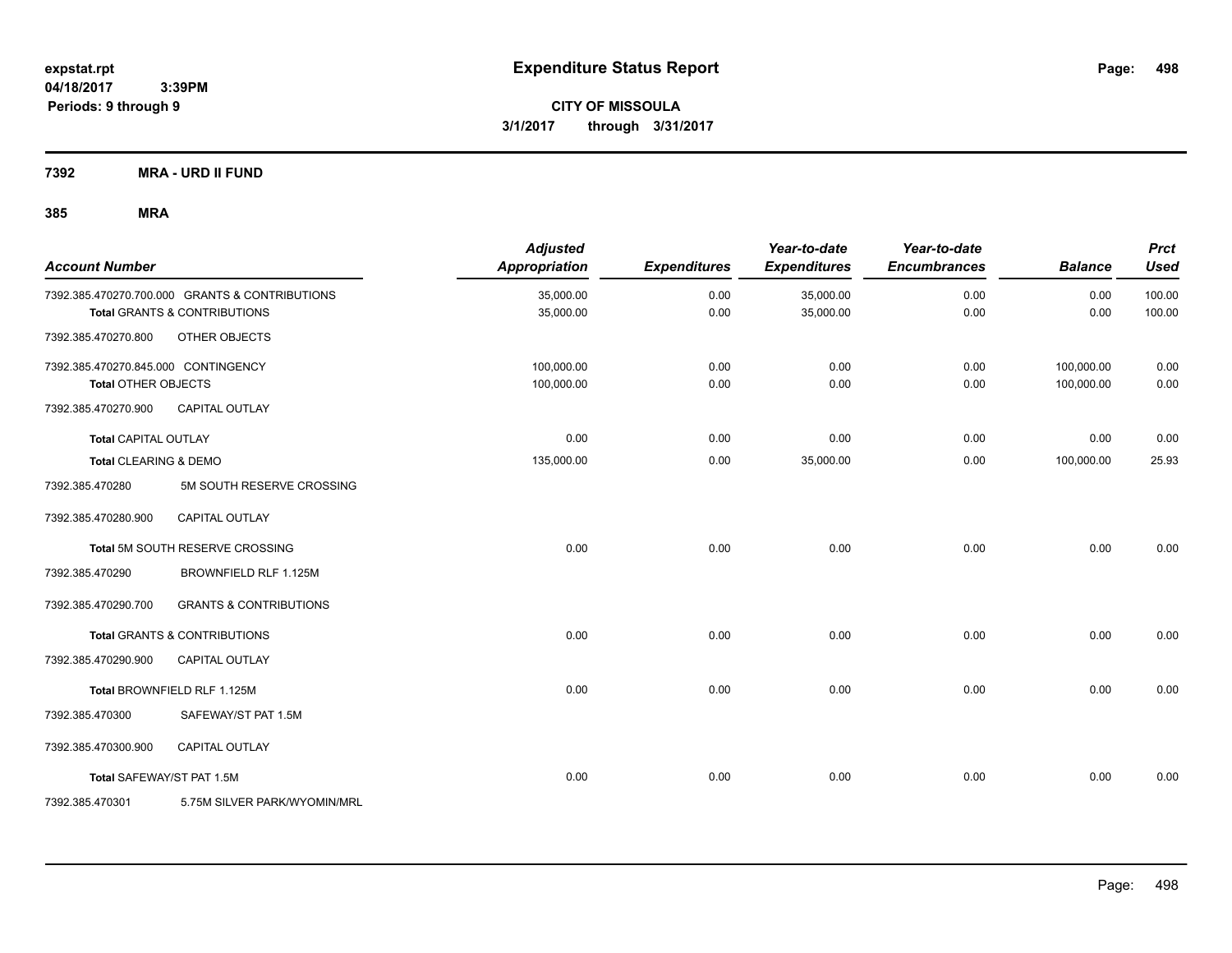**CITY OF MISSOULA 3/1/2017 through 3/31/2017**

**7392 MRA - URD II FUND**

| <b>Account Number</b>      |                                         | <b>Adjusted</b><br><b>Appropriation</b> | <b>Expenditures</b> | Year-to-date<br><b>Expenditures</b> | Year-to-date<br><b>Encumbrances</b> | <b>Balance</b> | <b>Prct</b><br><b>Used</b> |
|----------------------------|-----------------------------------------|-----------------------------------------|---------------------|-------------------------------------|-------------------------------------|----------------|----------------------------|
| 7392.385.470301.300        | PURCHASED SERVICES                      |                                         |                     |                                     |                                     |                |                            |
|                            | <b>Total PURCHASED SERVICES</b>         | 0.00                                    | 0.00                | 0.00                                | 0.00                                | 0.00           | 0.00                       |
| 7392.385.470301.700        | <b>GRANTS &amp; CONTRIBUTIONS</b>       |                                         |                     |                                     |                                     |                |                            |
|                            | <b>Total GRANTS &amp; CONTRIBUTIONS</b> | 0.00                                    | 0.00                | 0.00                                | 0.00                                | 0.00           | 0.00                       |
| 7392.385.470301.800        | OTHER OBJECTS                           |                                         |                     |                                     |                                     |                |                            |
| <b>Total OTHER OBJECTS</b> |                                         | 0.00                                    | 0.00                | 0.00                                | 0.00                                | 0.00           | 0.00                       |
| 7392.385.470301.900        | <b>CAPITAL OUTLAY</b>                   |                                         |                     |                                     |                                     |                |                            |
|                            | Total 5.75M SILVER PARK/WYOMIN/MRL      | 0.00                                    | 0.00                | 0.00                                | 0.00                                | 0.00           | 0.00                       |
| 7392.385.510110            | <b>MERCHANT SERVICES</b>                |                                         |                     |                                     |                                     |                |                            |
| 7392.385.510110.500        | <b>FIXED CHARGES</b>                    |                                         |                     |                                     |                                     |                |                            |
|                            | <b>Total MERCHANT SERVICES</b>          | 0.00                                    | 0.00                | 0.00                                | 0.00                                | 0.00           | 0.00                       |
| Total MRA - URD II FUND    |                                         | 2,461,766.00                            | 0.00                | 198,686.25                          | 0.00                                | 2,263,079.75   | 8.07                       |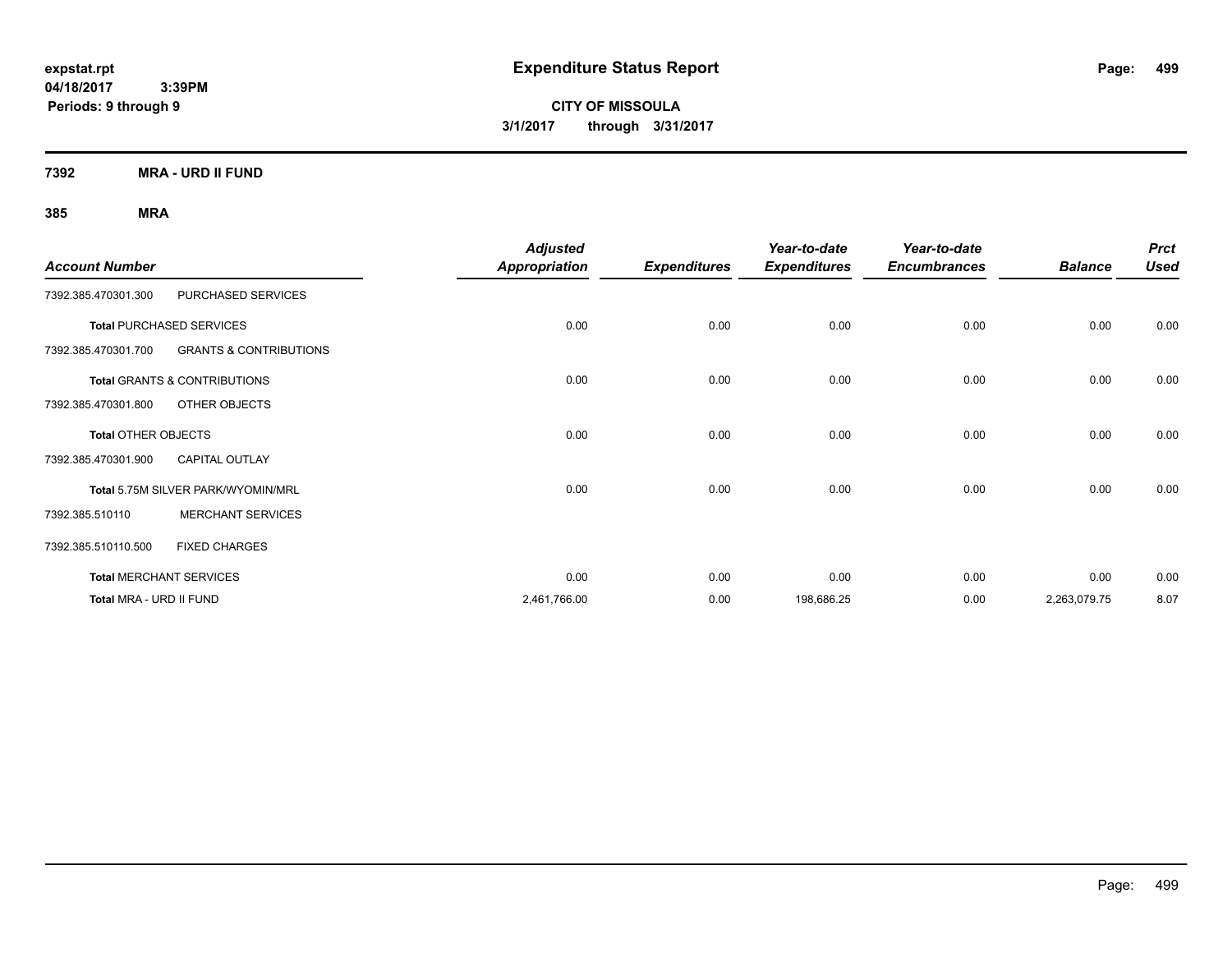**CITY OF MISSOULA 3/1/2017 through 3/31/2017**

**7393 MRA - URD III FUND**

**385 MRA**

| <b>Account Number</b>                   |                                                         | <b>Adjusted</b><br><b>Appropriation</b> | <b>Expenditures</b> | Year-to-date<br><b>Expenditures</b> | Year-to-date<br><b>Encumbrances</b> | <b>Balance</b> | <b>Prct</b><br><b>Used</b> |
|-----------------------------------------|---------------------------------------------------------|-----------------------------------------|---------------------|-------------------------------------|-------------------------------------|----------------|----------------------------|
| 7393.385.470210                         | <b>ADMINISTRATION</b>                                   |                                         |                     |                                     |                                     |                |                            |
| 7393.385.470210.100                     | PERSONAL SERVICES                                       |                                         |                     |                                     |                                     |                |                            |
|                                         | 7393.385.470210.110.000 SALARIES AND WAGES              | 405,647.00                              | 32,022.17           | 297,719.20                          | 0.00                                | 107,927.80     | 73.39                      |
|                                         | 7393.385.470210.120.000 OVERTIME/TERMINATION            | 5.000.00                                | 0.00                | 0.00                                | 0.00                                | 5.000.00       | 0.00                       |
|                                         | 7393.385.470210.140.000 EMPLOYER CONTRIBUTIONS          | 129,626.00                              | 10,370.08           | 97,606.51                           | 0.00                                | 32,019.49      | 75.30                      |
|                                         | 7393.385.470210.141.000 STATE RETIREMENT CONTRIBUTIONS  | 0.00                                    | 0.00                | 201.22                              | 0.00                                | $-201.22$      | 0.00                       |
| <b>Total PERSONAL SERVICES</b>          |                                                         | 540,273.00                              | 42,392.25           | 395,526.93                          | 0.00                                | 144,746.07     | 73.21                      |
| 7393.385.470210.200                     | <b>SUPPLIES</b>                                         |                                         |                     |                                     |                                     |                |                            |
| 7393.385.470210.210.000 OFFICE SUPPLIES |                                                         | 4,000.00                                | 71.48               | 2,016.40                            | 0.00                                | 1,983.60       | 50.41                      |
|                                         | 7393.385.470210.220.000 OPERATING SUPPLIES              | 500.00                                  | 0.00                | 0.00                                | 0.00                                | 500.00         | 0.00                       |
| 7393.385.470210.230.000                 | REPAIR/MAINTENANCE                                      | 828.00                                  | 0.00                | 0.00                                | 0.00                                | 828.00         | 0.00                       |
| 7393.385.470210.231.000                 | <b>GASOLINE</b>                                         | 400.00                                  | 36.75               | 123.40                              | 0.00                                | 276.60         | 30.85                      |
| 7393.385.470210.240.000 OTHER SUPPLIES  |                                                         | 3,398.00                                | 0.00                | 0.00                                | 0.00                                | 3,398.00       | 0.00                       |
| <b>Total SUPPLIES</b>                   |                                                         | 9,126.00                                | 108.23              | 2,139.80                            | 0.00                                | 6,986.20       | 23.45                      |
| 7393.385.470210.300                     | <b>PURCHASED SERVICES</b>                               |                                         |                     |                                     |                                     |                |                            |
| 7393.385.470210.310.000                 | <b>COMMUNICATIONS</b>                                   | 800.00                                  | 9.56                | 90.50                               | 0.00                                | 709.50         | 11.31                      |
| 7393.385.470210.320.000                 | PRINTING & DUPLICATING                                  | 3,000.00                                | 0.00                | 1,123.35                            | 0.00                                | 1,876.65       | 37.45                      |
|                                         | 7393.385.470210.330.000 PUBLICITY, SUBSCRIPTIONS & DUES | 3,000.00                                | 1,031.00            | 4,640.78                            | 0.00                                | $-1,640.78$    | 154.69                     |
| 7393.385.470210.344.000                 | TELEPHONE SERVICE                                       | 1,300.00                                | 14.41               | 93.94                               | 0.00                                | 1.206.06       | 7.23                       |
| 7393.385.470210.345.000 GARBAGE         |                                                         | 565.00                                  | 0.00                | 0.00                                | 0.00                                | 565.00         | 0.00                       |
|                                         | 7393.385.470210.350.000 PROFESSIONAL SERVICES           | 148.635.00                              | 250.00              | 86,438.79                           | 0.00                                | 62,196.21      | 58.16                      |
|                                         | 7393.385.470210.360.000 REPAIR & MAINTENANCE            | 6,990.00                                | 337.14              | 2,697.12                            | 0.00                                | 4,292.88       | 38.59                      |
| 7393.385.470210.370.000 TRAVEL          |                                                         | 3,500.00                                | 491.60              | 1,104.46                            | 0.00                                | 2,395.54       | 31.56                      |
| 7393.385.470210.380.000 TRAINING        |                                                         | 4,500.00                                | 0.00                | 85.00                               | 0.00                                | 4,415.00       | 1.89                       |
|                                         | 7393.385.470210.390.000 OTHER PURCHASED SERVICES        | 500.00                                  | 0.00                | 0.00                                | 0.00                                | 500.00         | 0.00                       |
| <b>Total PURCHASED SERVICES</b>         |                                                         | 172,790.00                              | 2,133.71            | 96,273.94                           | 0.00                                | 76,516.06      | 55.72                      |

7393.385.470210.700 GRANTS & CONTRIBUTIONS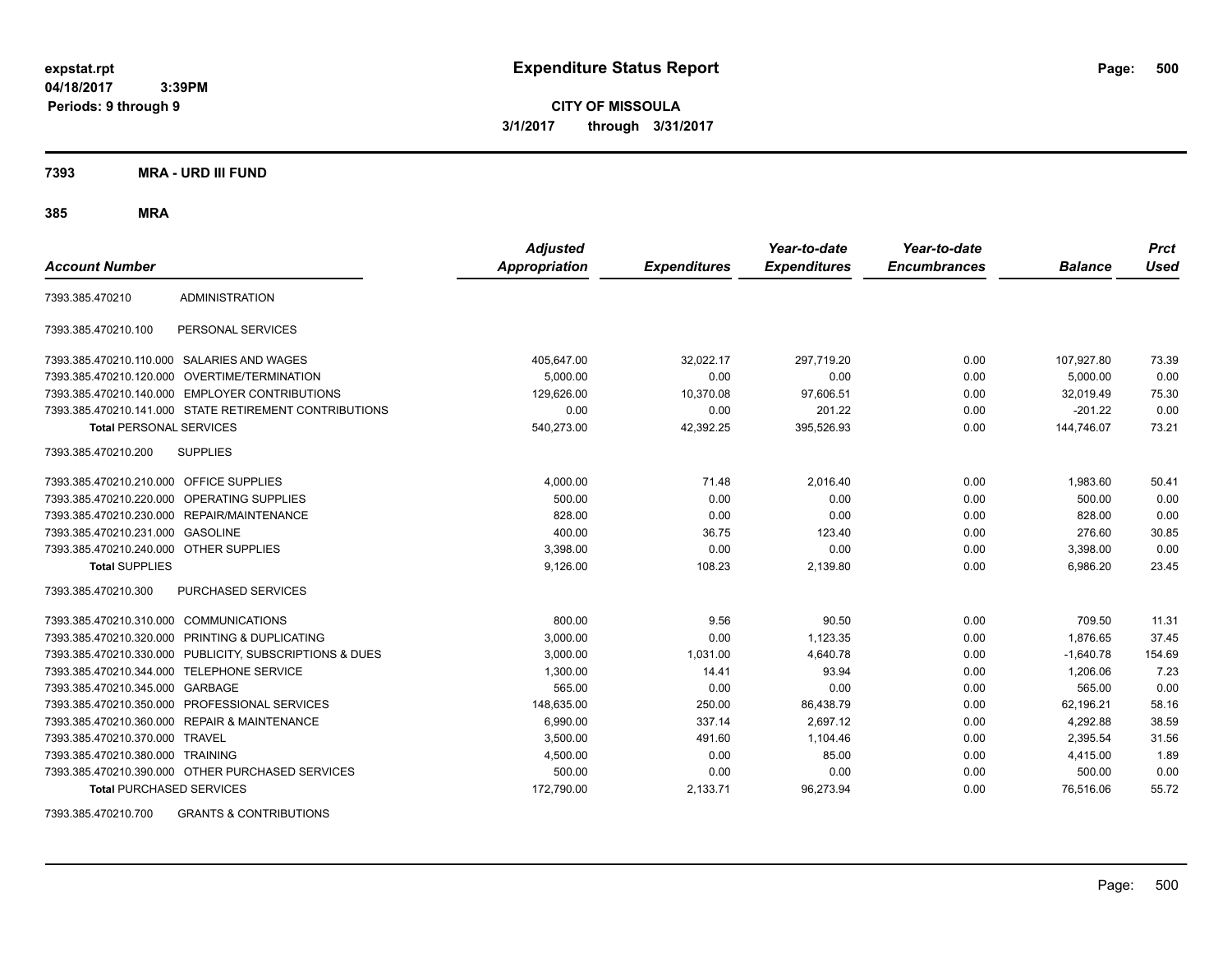**CITY OF MISSOULA 3/1/2017 through 3/31/2017**

**7393 MRA - URD III FUND**

|                              |                                               | <b>Adjusted</b> |                     | Year-to-date        | Year-to-date        |                | <b>Prct</b> |
|------------------------------|-----------------------------------------------|-----------------|---------------------|---------------------|---------------------|----------------|-------------|
| <b>Account Number</b>        |                                               | Appropriation   | <b>Expenditures</b> | <b>Expenditures</b> | <b>Encumbrances</b> | <b>Balance</b> | <b>Used</b> |
|                              | <b>Total GRANTS &amp; CONTRIBUTIONS</b>       | 0.00            | 0.00                | 0.00                | 0.00                | 0.00           | 0.00        |
| 7393.385.470210.800          | OTHER OBJECTS                                 |                 |                     |                     |                     |                |             |
| <b>Total OTHER OBJECTS</b>   |                                               | 0.00            | 0.00                | 0.00                | 0.00                | 0.00           | 0.00        |
| 7393.385.470210.900          | <b>CAPITAL OUTLAY</b>                         |                 |                     |                     |                     |                |             |
|                              | 7393.385.470210.940.000 MACHINERY & EQUIPMENT | 5,000.00        | 0.00                | 0.00                | 0.00                | 5,000.00       | 0.00        |
| <b>Total CAPITAL OUTLAY</b>  |                                               | 5,000.00        | 0.00                | 0.00                | 0.00                | 5,000.00       | 0.00        |
| <b>Total ADMINISTRATION</b>  |                                               | 727,189.00      | 44,634.19           | 493,940.67          | 0.00                | 233,248.33     | 67.92       |
| 7393.385.470220              | PROPERTY ACQUISITION                          |                 |                     |                     |                     |                |             |
| 7393.385.470220.300          | PURCHASED SERVICES                            |                 |                     |                     |                     |                |             |
|                              | 7393.385.470220.350.000 PROFESSIONAL SERVICES | 0.00            | 3,916.80            | 5,671.01            | 0.00                | $-5,671.01$    | 0.00        |
|                              | <b>Total PURCHASED SERVICES</b>               | 0.00            | 3,916.80            | 5,671.01            | 0.00                | $-5,671.01$    | 0.00        |
| 7393.385.470220.800          | OTHER OBJECTS                                 |                 |                     |                     |                     |                |             |
| <b>Total OTHER OBJECTS</b>   |                                               | 0.00            | 0.00                | 0.00                | 0.00                | 0.00           | 0.00        |
| 7393.385.470220.900          | <b>CAPITAL OUTLAY</b>                         |                 |                     |                     |                     |                |             |
| 7393.385.470220.910.000 LAND |                                               | 0.00            | 0.00                | 200,000.00          | 0.00                | $-200,000.00$  | 0.00        |
| Total CAPITAL OUTLAY         |                                               | 0.00            | 0.00                | 200,000.00          | 0.00                | $-200,000.00$  | 0.00        |
|                              | <b>Total PROPERTY ACQUISITION</b>             | 0.00            | 3,916.80            | 205,671.01          | 0.00                | $-205,671.01$  | 0.00        |
| 7393.385.470230              | <b>PW FACILITY</b>                            |                 |                     |                     |                     |                |             |
| 7393.385.470230.300          | PURCHASED SERVICES                            |                 |                     |                     |                     |                |             |
|                              | 7393.385.470230.350.000 PROFESSIONAL SERVICES | 197,617.00      | 92,390.20           | 134,067.50          | 0.00                | 63,549.50      | 67.84       |
|                              | Total PURCHASED SERVICES                      | 197,617.00      | 92,390.20           | 134,067.50          | 0.00                | 63,549.50      | 67.84       |
| 7393.385.470230.700          | <b>GRANTS &amp; CONTRIBUTIONS</b>             |                 |                     |                     |                     |                |             |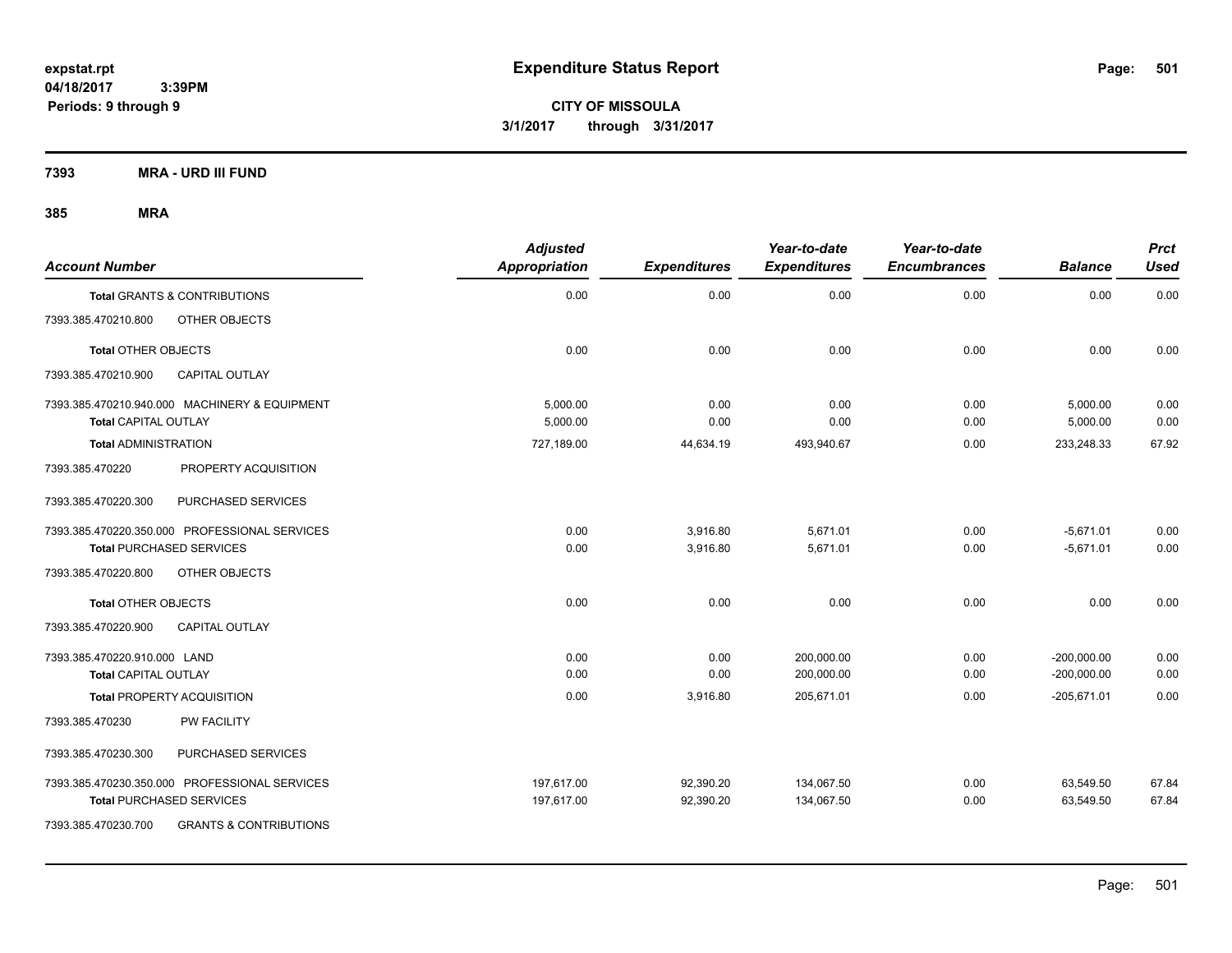**CITY OF MISSOULA 3/1/2017 through 3/31/2017**

**7393 MRA - URD III FUND**

| <b>Account Number</b>                                    | <b>Adjusted</b><br><b>Appropriation</b> | <b>Expenditures</b> | Year-to-date<br><b>Expenditures</b> | Year-to-date<br><b>Encumbrances</b> | <b>Balance</b> | <b>Prct</b><br><b>Used</b> |
|----------------------------------------------------------|-----------------------------------------|---------------------|-------------------------------------|-------------------------------------|----------------|----------------------------|
| 7393.385.470230.700.000 GRANTS & CONTRIBUTIONS           | 235,215.00                              | 0.00                | 33,482.00                           | 0.00                                | 201,733.00     | 14.23                      |
| <b>Total GRANTS &amp; CONTRIBUTIONS</b>                  | 235,215.00                              | 0.00                | 33,482.00                           | 0.00                                | 201,733.00     | 14.23                      |
| OTHER OBJECTS<br>7393.385.470230.800                     |                                         |                     |                                     |                                     |                |                            |
| 7393.385.470230.845.000 CONTINGENCY                      | 867,682.00                              | 0.00                | 0.00                                | 0.00                                | 867,682.00     | 0.00                       |
| <b>Total OTHER OBJECTS</b>                               | 867,682.00                              | 0.00                | 0.00                                | 0.00                                | 867,682.00     | 0.00                       |
| 7393.385.470230.900<br><b>CAPITAL OUTLAY</b>             |                                         |                     |                                     |                                     |                |                            |
| 7393.385.470230.930.000 IMPROVEMENTS                     | 825,759.00                              | 0.00                | 300.01                              | 0.00                                | 825,458.99     | 0.04                       |
| <b>Total CAPITAL OUTLAY</b>                              | 825,759.00                              | 0.00                | 300.01                              | 0.00                                | 825,458.99     | 0.04                       |
| <b>Total PW FACILITY</b>                                 | 2,126,273.00                            | 92,390.20           | 167,849.51                          | 0.00                                | 1,958,423.49   | 7.89                       |
| 7393.385.470240<br><b>REHAB LOANS</b>                    |                                         |                     |                                     |                                     |                |                            |
| <b>GRANTS &amp; CONTRIBUTIONS</b><br>7393.385.470240.700 |                                         |                     |                                     |                                     |                |                            |
| 7393.385.470240.700.000 GRANTS & CONTRIBUTIONS           | 350,000.00                              | 0.00                | 50,000.00                           | 0.00                                | 300,000.00     | 14.29                      |
| <b>Total REHAB LOANS</b>                                 | 350,000.00                              | 0.00                | 50,000.00                           | 0.00                                | 300,000.00     | 14.29                      |
| 7393.385.470250<br><b>RELOCATION PAYMENTS</b>            |                                         |                     |                                     |                                     |                |                            |
| OTHER OBJECTS<br>7393.385.470250.800                     |                                         |                     |                                     |                                     |                |                            |
| <b>Total RELOCATION PAYMENTS</b>                         | 0.00                                    | 0.00                | 0.00                                | 0.00                                | 0.00           | 0.00                       |
| 7393.385.470260<br><b>PLANNING &amp; MGMT</b>            |                                         |                     |                                     |                                     |                |                            |
| PURCHASED SERVICES<br>7393.385.470260.300                |                                         |                     |                                     |                                     |                |                            |
| 7393.385.470260.350.000 PROFESSIONAL SERVICES            | 256,159.00                              | 0.00                | 75,285.44                           | 0.00                                | 180,873.56     | 29.39                      |
| <b>Total PURCHASED SERVICES</b>                          | 256,159.00                              | 0.00                | 75,285.44                           | 0.00                                | 180,873.56     | 29.39                      |
| 7393.385.470260.700<br><b>GRANTS &amp; CONTRIBUTIONS</b> |                                         |                     |                                     |                                     |                |                            |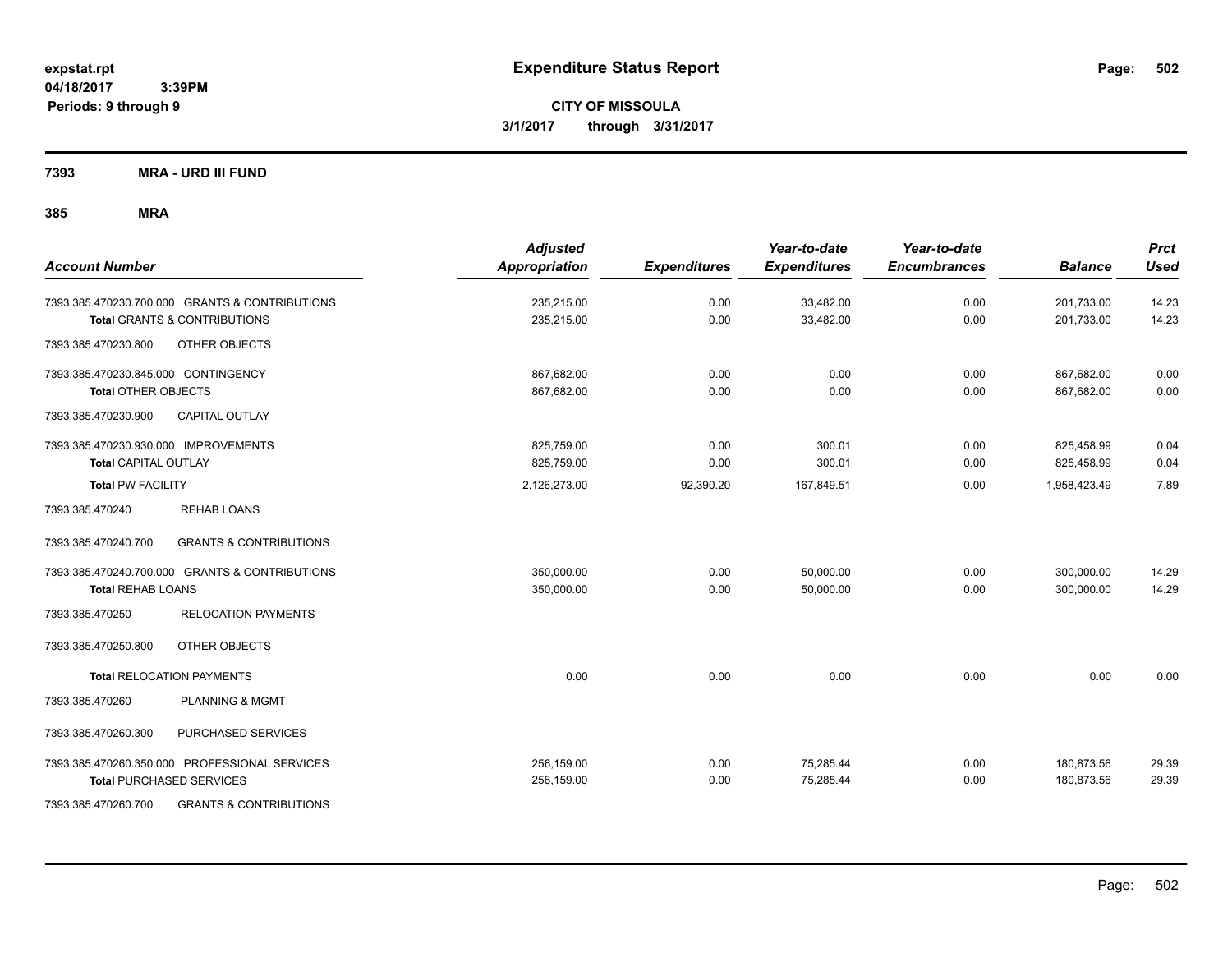**CITY OF MISSOULA 3/1/2017 through 3/31/2017**

**7393 MRA - URD III FUND**

| <b>Account Number</b>                                                                     | <b>Adjusted</b><br>Appropriation | <b>Expenditures</b> | Year-to-date<br><b>Expenditures</b> | Year-to-date<br><b>Encumbrances</b> | <b>Balance</b>               | <b>Prct</b><br><b>Used</b> |
|-------------------------------------------------------------------------------------------|----------------------------------|---------------------|-------------------------------------|-------------------------------------|------------------------------|----------------------------|
| <b>Total GRANTS &amp; CONTRIBUTIONS</b>                                                   | 0.00                             | 0.00                | 0.00                                | 0.00                                | 0.00                         | 0.00                       |
| 7393.385.470260.800<br>OTHER OBJECTS                                                      |                                  |                     |                                     |                                     |                              |                            |
| 7393.385.470260.845.000 CONTINGENCY<br><b>Total OTHER OBJECTS</b>                         | 100.000.00<br>100,000.00         | 0.00<br>0.00        | 0.00<br>0.00                        | 0.00<br>0.00                        | 100.000.00<br>100,000.00     | 0.00<br>0.00               |
| <b>Total PLANNING &amp; MGMT</b>                                                          | 356,159.00                       | 0.00                | 75,285.44                           | 0.00                                | 280,873.56                   | 21.14                      |
| <b>CLEARING &amp; DEMO</b><br>7393.385.470270                                             |                                  |                     |                                     |                                     |                              |                            |
| PURCHASED SERVICES<br>7393.385.470270.300                                                 |                                  |                     |                                     |                                     |                              |                            |
| <b>Total PURCHASED SERVICES</b>                                                           | 0.00                             | 0.00                | 0.00                                | 0.00                                | 0.00                         | 0.00                       |
| <b>GRANTS &amp; CONTRIBUTIONS</b><br>7393.385.470270.700                                  |                                  |                     |                                     |                                     |                              |                            |
| 7393.385.470270.700.000 GRANTS & CONTRIBUTIONS<br><b>Total GRANTS &amp; CONTRIBUTIONS</b> | 259,722.00<br>259.722.00         | 0.00<br>0.00        | 0.00<br>0.00                        | 0.00<br>0.00                        | 259,722.00<br>259,722.00     | 0.00<br>0.00               |
| OTHER OBJECTS<br>7393.385.470270.800                                                      |                                  |                     |                                     |                                     |                              |                            |
| 7393.385.470270.845.000 CONTINGENCY<br><b>Total OTHER OBJECTS</b>                         | 100.000.00<br>100,000.00         | 0.00<br>0.00        | 0.00<br>0.00                        | 0.00<br>0.00                        | 100.000.00<br>100,000.00     | 0.00<br>0.00               |
| <b>Total CLEARING &amp; DEMO</b>                                                          | 359,722.00                       | 0.00                | 0.00                                | 0.00                                | 359,722.00                   | 0.00                       |
| 7393.385.470275<br>MARY AVE PROJECT                                                       |                                  |                     |                                     |                                     |                              |                            |
| PURCHASED SERVICES<br>7393.385.470275.300                                                 |                                  |                     |                                     |                                     |                              |                            |
| 7393.385.470275.350.000 PROFESSIONAL SERVICES<br><b>Total PURCHASED SERVICES</b>          | 0.00<br>0.00                     | 0.00<br>0.00        | 70,066.25<br>70,066.25              | 0.00<br>0.00                        | $-70,066.25$<br>$-70,066.25$ | 0.00<br>0.00               |
| 7393.385.470275.700<br><b>GRANTS &amp; CONTRIBUTIONS</b>                                  |                                  |                     |                                     |                                     |                              |                            |
| 7393.385.470275.700.000 GRANTS & CONTRIBUTIONS<br><b>Total GRANTS &amp; CONTRIBUTIONS</b> | 7,100,000.00<br>7,100,000.00     | 0.00<br>0.00        | 2,190,351.00<br>2,190,351.00        | 0.00<br>0.00                        | 4,909,649.00<br>4,909,649.00 | 30.85<br>30.85             |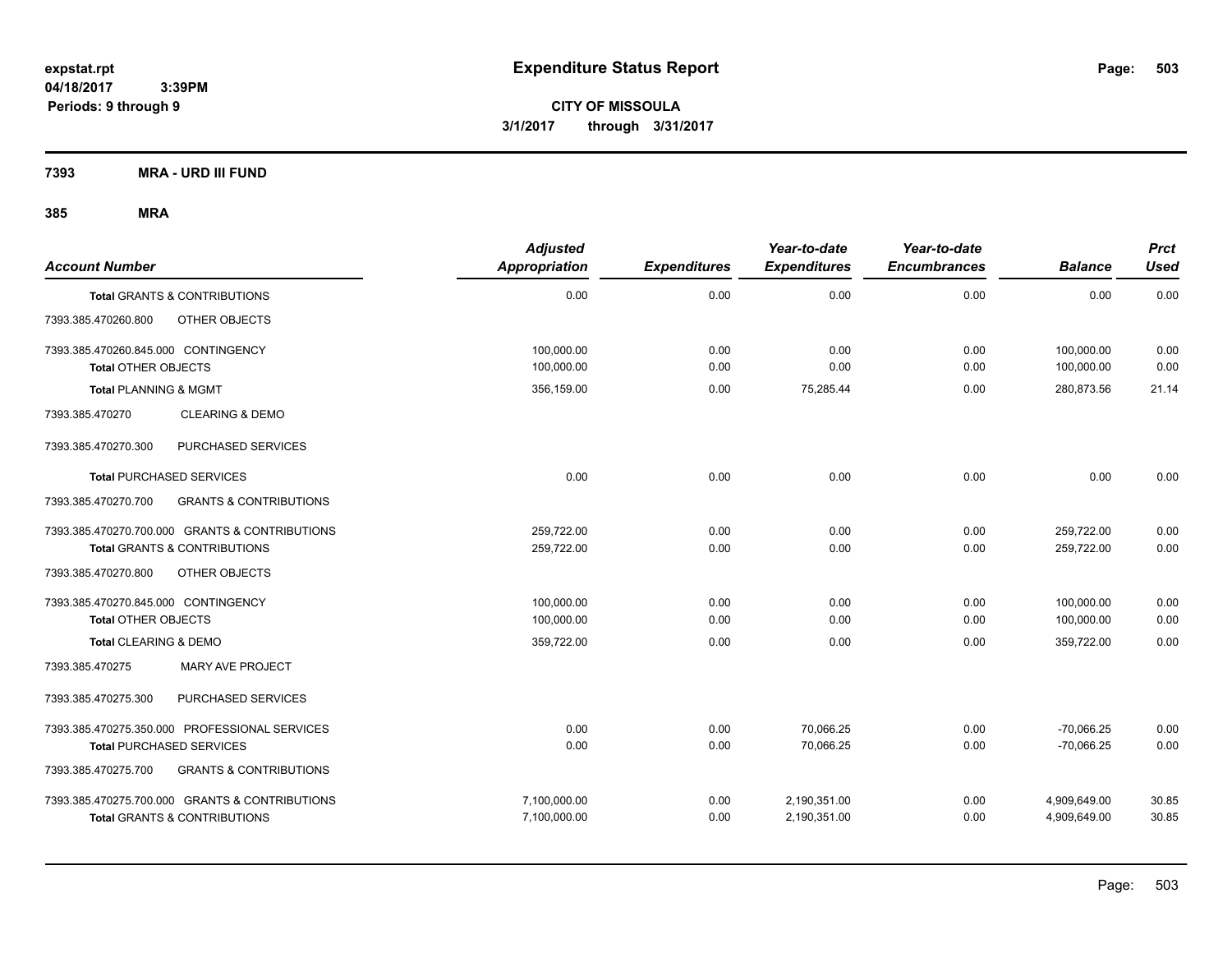**CITY OF MISSOULA 3/1/2017 through 3/31/2017**

**7393 MRA - URD III FUND**

| <b>Account Number</b>                                   | <b>Adjusted</b><br>Appropriation | <b>Expenditures</b> | Year-to-date<br><b>Expenditures</b> | Year-to-date<br><b>Encumbrances</b> | <b>Balance</b> | <b>Prct</b><br><b>Used</b> |
|---------------------------------------------------------|----------------------------------|---------------------|-------------------------------------|-------------------------------------|----------------|----------------------------|
| OTHER OBJECTS<br>7393.385.470275.800                    |                                  |                     |                                     |                                     |                |                            |
| <b>Total OTHER OBJECTS</b>                              | 0.00                             | 0.00                | 0.00                                | 0.00                                | 0.00           | 0.00                       |
| <b>CAPITAL OUTLAY</b><br>7393.385.470275.900            |                                  |                     |                                     |                                     |                |                            |
| <b>Total CAPITAL OUTLAY</b>                             | 0.00                             | 0.00                | 0.00                                | 0.00                                | 0.00           | 0.00                       |
| <b>Total MARY AVE PROJECT</b>                           | 7,100,000.00                     | 0.00                | 2,260,417.25                        | 0.00                                | 4,839,582.75   | 31.84                      |
| 7393.385.470280<br>5M SOUTH RESERVE CROSSING            |                                  |                     |                                     |                                     |                |                            |
| PURCHASED SERVICES<br>7393.385.470280.300               |                                  |                     |                                     |                                     |                |                            |
| 7393.385.470280.350.000 5M SOUTH RESERVE TRAIL CROSSING | 328,777.00                       | 26,762.25           | 199,658.31                          | 0.00                                | 129,118.69     | 60.73                      |
| <b>Total PURCHASED SERVICES</b>                         | 328,777.00                       | 26,762.25           | 199,658.31                          | 0.00                                | 129,118.69     | 60.73                      |
| 7393.385.470280.800<br>OTHER OBJECTS                    |                                  |                     |                                     |                                     |                |                            |
| <b>Total OTHER OBJECTS</b>                              | 0.00                             | 0.00                | 0.00                                | 0.00                                | 0.00           | 0.00                       |
| 7393.385.470280.900<br><b>CAPITAL OUTLAY</b>            |                                  |                     |                                     |                                     |                |                            |
| 7393.385.470280.930.000 IMPROVEMENTS                    | 4,442,335.00                     | 0.00                | 2,433,085.03                        | 0.00                                | 2,009,249.97   | 54.77                      |
| <b>Total CAPITAL OUTLAY</b>                             | 4,442,335.00                     | 0.00                | 2,433,085.03                        | 0.00                                | 2,009,249.97   | 54.77                      |
| Total 5M SOUTH RESERVE CROSSING                         | 4,771,112.00                     | 26,762.25           | 2,632,743.34                        | 0.00                                | 2,138,368.66   | 55.18                      |
| <b>MERCHANT SERVICES</b><br>7393.385.510110             |                                  |                     |                                     |                                     |                |                            |
| <b>FIXED CHARGES</b><br>7393.385.510110.500             |                                  |                     |                                     |                                     |                |                            |
| <b>Total MERCHANT SERVICES</b>                          | 0.00                             | 0.00                | 0.00                                | 0.00                                | 0.00           | 0.00                       |
| <b>Total MRA</b>                                        | 15,790,455.00                    | 167,703.44          | 5,885,907.22                        | 0.00                                | 9,904,547.78   | 37.28                      |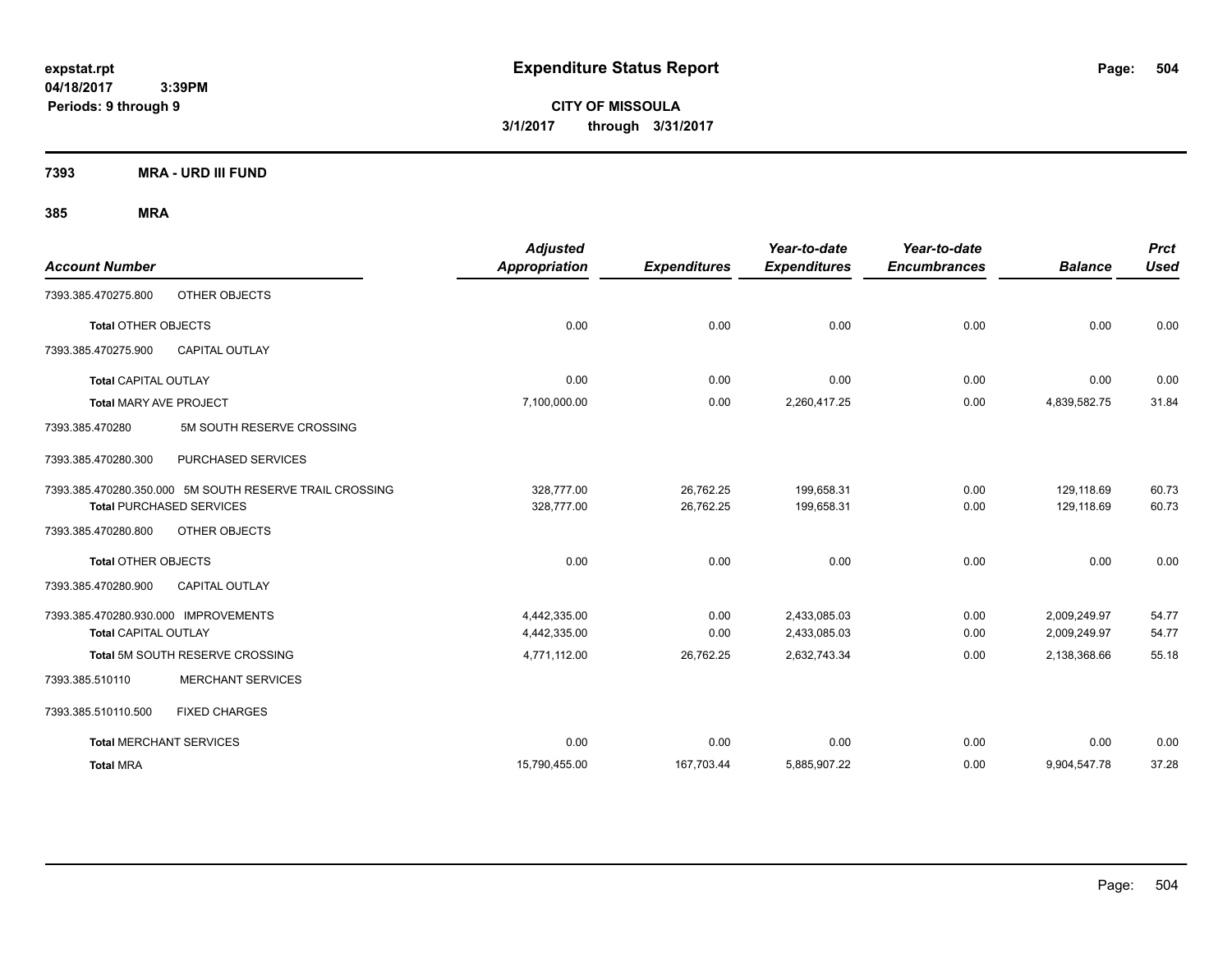**CITY OF MISSOULA 3/1/2017 through 3/31/2017**

**7393 MRA - URD III FUND**

**900 DEPRECIATION**

| <b>Account Number</b>      |                          | <b>Adjusted</b><br><b>Appropriation</b> | <b>Expenditures</b> | Year-to-date<br><b>Expenditures</b> | Year-to-date<br><b>Encumbrances</b> | <b>Balance</b> | <b>Prct</b><br><b>Used</b> |
|----------------------------|--------------------------|-----------------------------------------|---------------------|-------------------------------------|-------------------------------------|----------------|----------------------------|
| 7393.900.510000            | <b>MISCELLANEOUS</b>     |                                         |                     |                                     |                                     |                |                            |
| 7393.900.510000.800        | OTHER OBJECTS            |                                         |                     |                                     |                                     |                |                            |
| <b>Total MISCELLANEOUS</b> |                          | 0.00                                    | 0.00                | 0.00                                | 0.00                                | 0.00           | 0.00                       |
| 7393.900.510110            | <b>MERCHANT SERVICES</b> |                                         |                     |                                     |                                     |                |                            |
| 7393.900.510110.500        | <b>FIXED CHARGES</b>     |                                         |                     |                                     |                                     |                |                            |
| <b>Total DEPRECIATION</b>  |                          | 0.00                                    | 0.00                | 0.00                                | 0.00                                | 0.00           | 0.00                       |
| Total MRA - URD III FUND   |                          | 15,790,455.00                           | 167,703.44          | 5,885,907.22                        | 0.00                                | 9,904,547.78   | 37.28                      |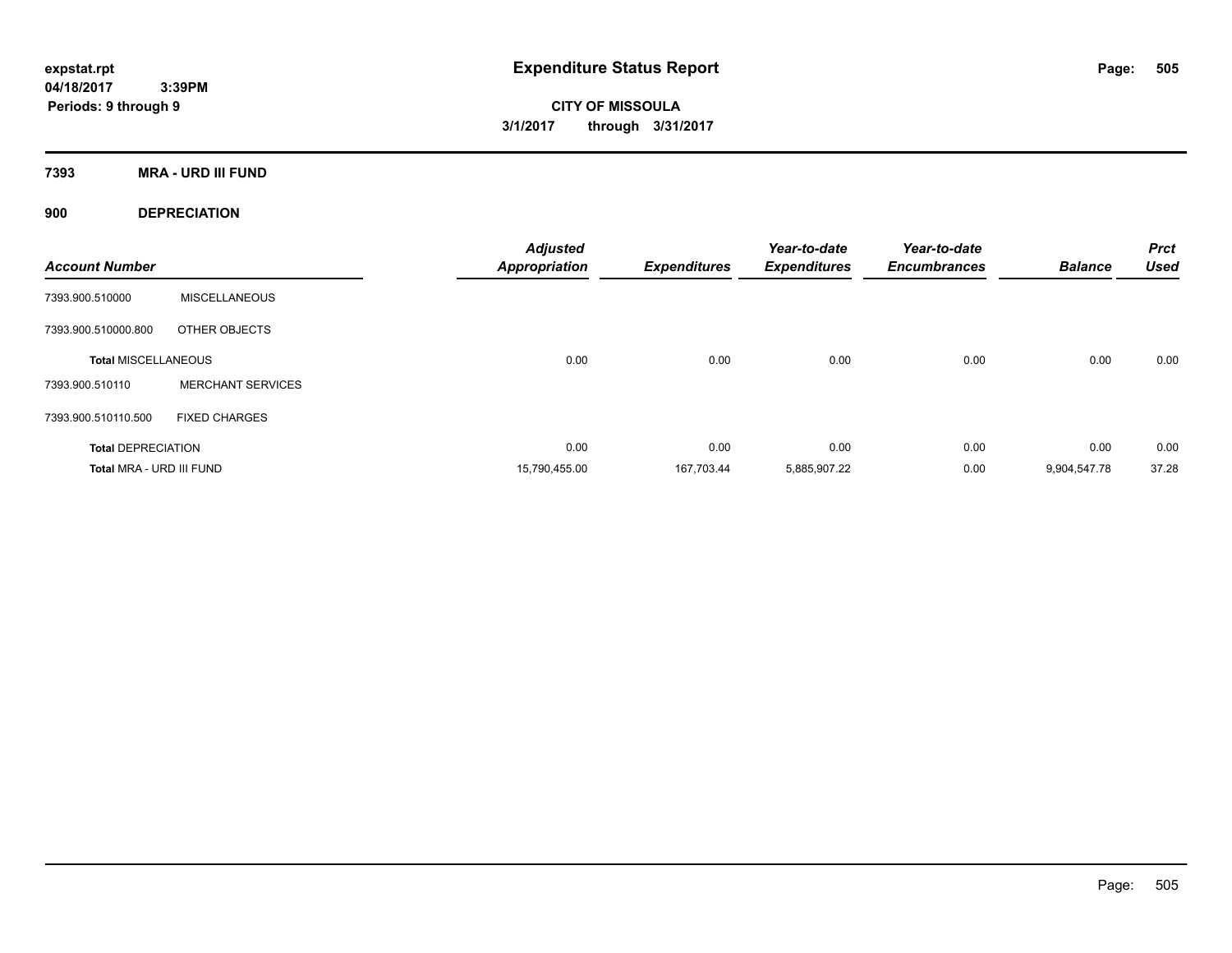**CITY OF MISSOULA 3/1/2017 through 3/31/2017**

### **7394 MRA URD III TI DEBT CLEARING FUND**

| <b>Account Number</b>         |                                                  | <b>Adjusted</b><br><b>Appropriation</b> | <b>Expenditures</b> | Year-to-date<br><b>Expenditures</b> | Year-to-date<br><b>Encumbrances</b> | <b>Balance</b> | <b>Prct</b><br><b>Used</b> |
|-------------------------------|--------------------------------------------------|-----------------------------------------|---------------------|-------------------------------------|-------------------------------------|----------------|----------------------------|
| 7394.385.470280               | 5M SOUTH RESERVE CROSSING                        |                                         |                     |                                     |                                     |                |                            |
| 7394.385.470280.800           | OTHER OBJECTS                                    |                                         |                     |                                     |                                     |                |                            |
|                               | <b>Total 5M SOUTH RESERVE CROSSING</b>           | 0.00                                    | 0.00                | 0.00                                | 0.00                                | 0.00           | 0.00                       |
| 7394.385.521000               | <b>INTERFUND OPERATING TRANSFERS</b>             |                                         |                     |                                     |                                     |                |                            |
| 7394.385.521000.800           | OTHER OBJECTS                                    |                                         |                     |                                     |                                     |                |                            |
|                               | <b>Total INTERFUND OPERATING TRANSFERS</b>       | 0.00                                    | 0.00                | 0.00                                | 0.00                                | 0.00           | 0.00                       |
| 7394.385.521009               | <b>TRANFERS TO DEBT SERVICE</b>                  |                                         |                     |                                     |                                     |                |                            |
| 7394.385.521009.800           | OTHER OBJECTS                                    |                                         |                     |                                     |                                     |                |                            |
|                               | 7394.385.521009.820.000 TRANSFERS TO OTHER FUNDS | 343,200.00                              | 0.00                | $-69,888.07$                        | 0.00                                | 413,088.07     | 20.36                      |
|                               | <b>Total TRANFERS TO DEBT SERVICE</b>            | 343,200.00                              | 0.00                | $-69,888.07$                        | 0.00                                | 413.088.07     | 0.00                       |
| 7394.385.521010               | <b>TRANSFERS TO MRA</b>                          |                                         |                     |                                     |                                     |                |                            |
| 7394.385.521010.800           | OTHER OBJECTS                                    |                                         |                     |                                     |                                     |                |                            |
|                               | 7394.385.521010.820.000 TRANSFERS TO MRA         | 1,401,738.00                            | 0.00                | 0.00                                | 0.00                                | 1,401,738.00   | 0.00                       |
| <b>Total TRANSFERS TO MRA</b> |                                                  | 1,401,738.00                            | 0.00                | 0.00                                | 0.00                                | 1,401,738.00   | 0.00                       |
|                               | Total MRA URD III TI DEBT CLEARING FUND          | 1,744,938.00                            | 0.00                | $-69,888.07$                        | 0.00                                | 1,814,826.07   | 0.00                       |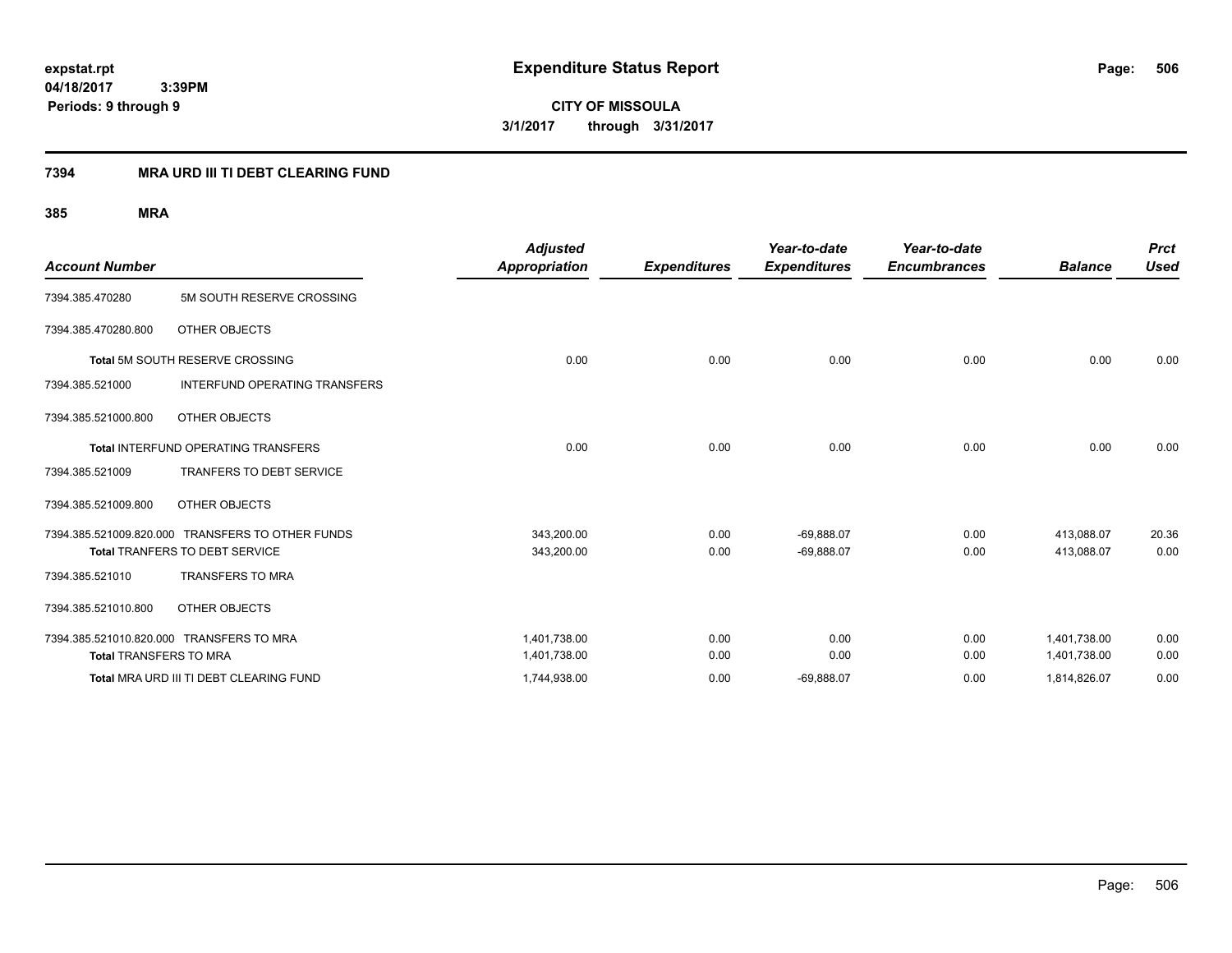**CITY OF MISSOULA 3/1/2017 through 3/31/2017**

### **7395 MRA TAX INCREMENT DEBT SERVICE**

|                               |                                                                | <b>Adjusted</b>      |                     | Year-to-date        | Year-to-date        |                | <b>Prct</b> |
|-------------------------------|----------------------------------------------------------------|----------------------|---------------------|---------------------|---------------------|----------------|-------------|
| <b>Account Number</b>         |                                                                | <b>Appropriation</b> | <b>Expenditures</b> | <b>Expenditures</b> | <b>Encumbrances</b> | <b>Balance</b> | <b>Used</b> |
| 7395.385.490200               | REVENUE BOND DEBT SERVICE                                      |                      |                     |                     |                     |                |             |
| 7395.385.490200.600           | <b>DEBT SERVICE</b>                                            |                      |                     |                     |                     |                |             |
|                               | 7395.385.490200.610.000 5M SO RESERVE TRAIL CROSSING-PRINCIPAL | 125,000.00           | 0.00                | 0.00                | 0.00                | 125,000.00     | 0.00        |
|                               | 7395.385.490200.620.000 5M SO RESERVE TRAIL CROSSING-INT/FEES  | 218,200.00           | 0.00                | 109,100.00          | 0.00                | 109,100.00     | 50.00       |
|                               | Total REVENUE BOND DEBT SERVICE                                | 343,200.00           | 0.00                | 109,100.00          | 0.00                | 234,100.00     | 31.79       |
| 7395.385.490202               | MARY AVENUE DEBT SERVICE                                       |                      |                     |                     |                     |                |             |
| 7395.385.490202.600           | <b>DEBT SERVICE</b>                                            |                      |                     |                     |                     |                |             |
|                               | 7395.385.490202.620.000 INTEREST / SERVICE FEES                | 0.00                 | 0.00                | 700.00              | 0.00                | $-700.00$      | 0.00        |
|                               | Total MARY AVENUE DEBT SERVICE                                 | 0.00                 | 0.00                | 700.00              | 0.00                | $-700.00$      | 0.00        |
| 7395.385.490206               | *** Title Not Found ***                                        |                      |                     |                     |                     |                |             |
| 7395.385.490206.600           | <b>DEBT SERVICE</b>                                            |                      |                     |                     |                     |                |             |
| Total *** Title Not Found *** |                                                                | 0.00                 | 0.00                | 0.00                | 0.00                | 0.00           | 0.00        |
|                               | Total MRA TAX INCREMENT DEBT SERVICE                           | 343,200.00           | 0.00                | 109,800.00          | 0.00                | 233,400.00     | 31.99       |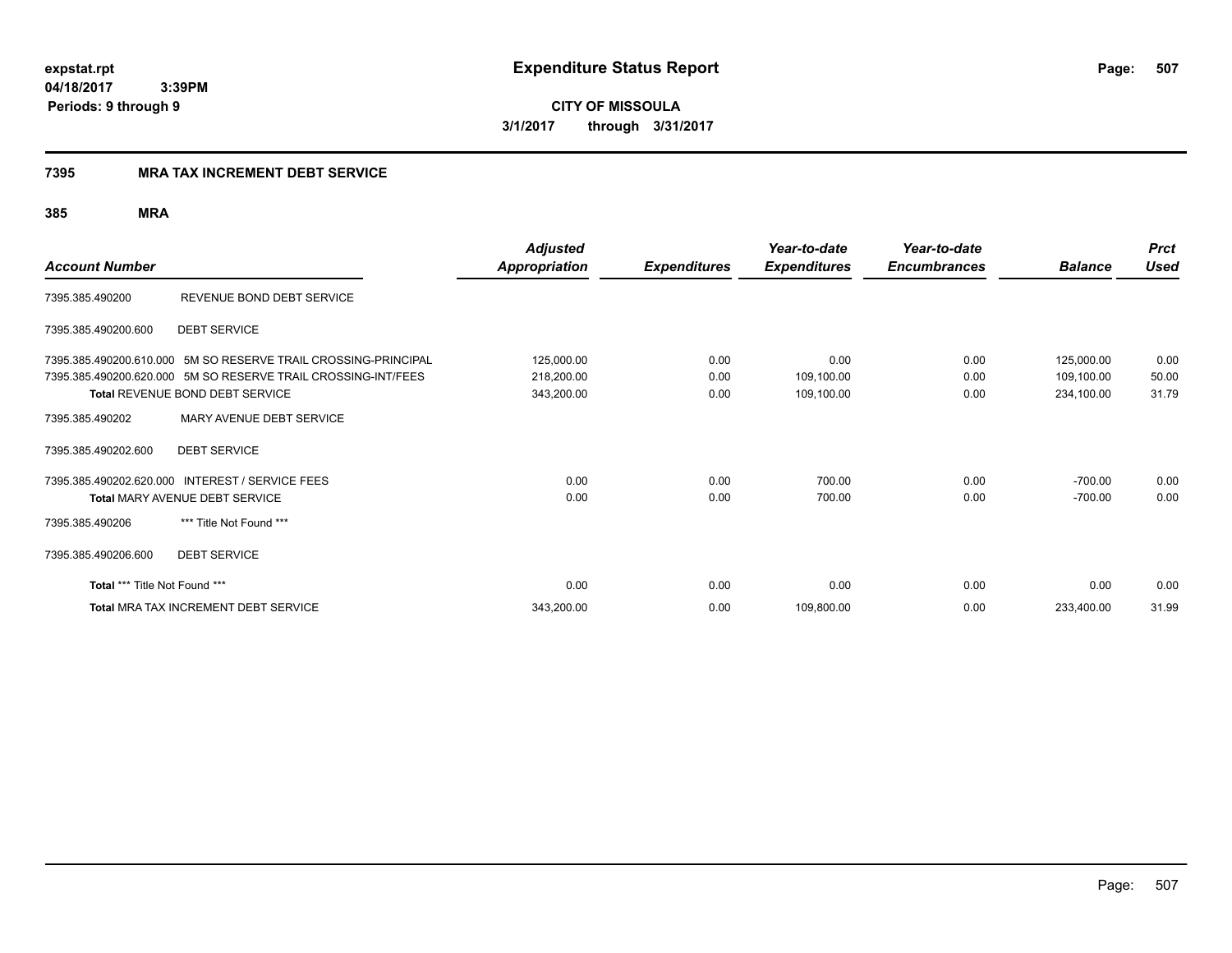**CITY OF MISSOULA 3/1/2017 through 3/31/2017**

### **7396 NRSS DEBT SERVICE SINKING FUND**

| <b>Account Number</b>                                                        | Adjusted<br><b>Appropriation</b> | <b>Expenditures</b> | Year-to-date<br><b>Expenditures</b> | Year-to-date<br><b>Encumbrances</b> | <b>Balance</b>         | <b>Prct</b><br><b>Used</b> |
|------------------------------------------------------------------------------|----------------------------------|---------------------|-------------------------------------|-------------------------------------|------------------------|----------------------------|
| 7396.385.490603<br>TI BOND SINKING                                           |                                  |                     |                                     |                                     |                        |                            |
| <b>DEBT SERVICE</b><br>7396.385.490603.600                                   |                                  |                     |                                     |                                     |                        |                            |
| 7396.385.490603.620.000 INTEREST / SERVICE FEES<br><b>Total DEBT SERVICE</b> | 31.690.00<br>31,690.00           | 0.00<br>0.00        | 10.626.86<br>10,626.86              | 0.00<br>0.00                        | 21.063.14<br>21,063.14 | 33.53<br>33.53             |
| OTHER OBJECTS<br>7396.385.490603.800                                         |                                  |                     |                                     |                                     |                        |                            |
| <b>Total OTHER OBJECTS</b>                                                   | 0.00                             | 0.00                | 0.00                                | 0.00                                | 0.00                   | 0.00                       |
| <b>Total MRA</b>                                                             | 31,690.00                        | 0.00                | 10.626.86                           | 0.00                                | 21.063.14              | 33.53                      |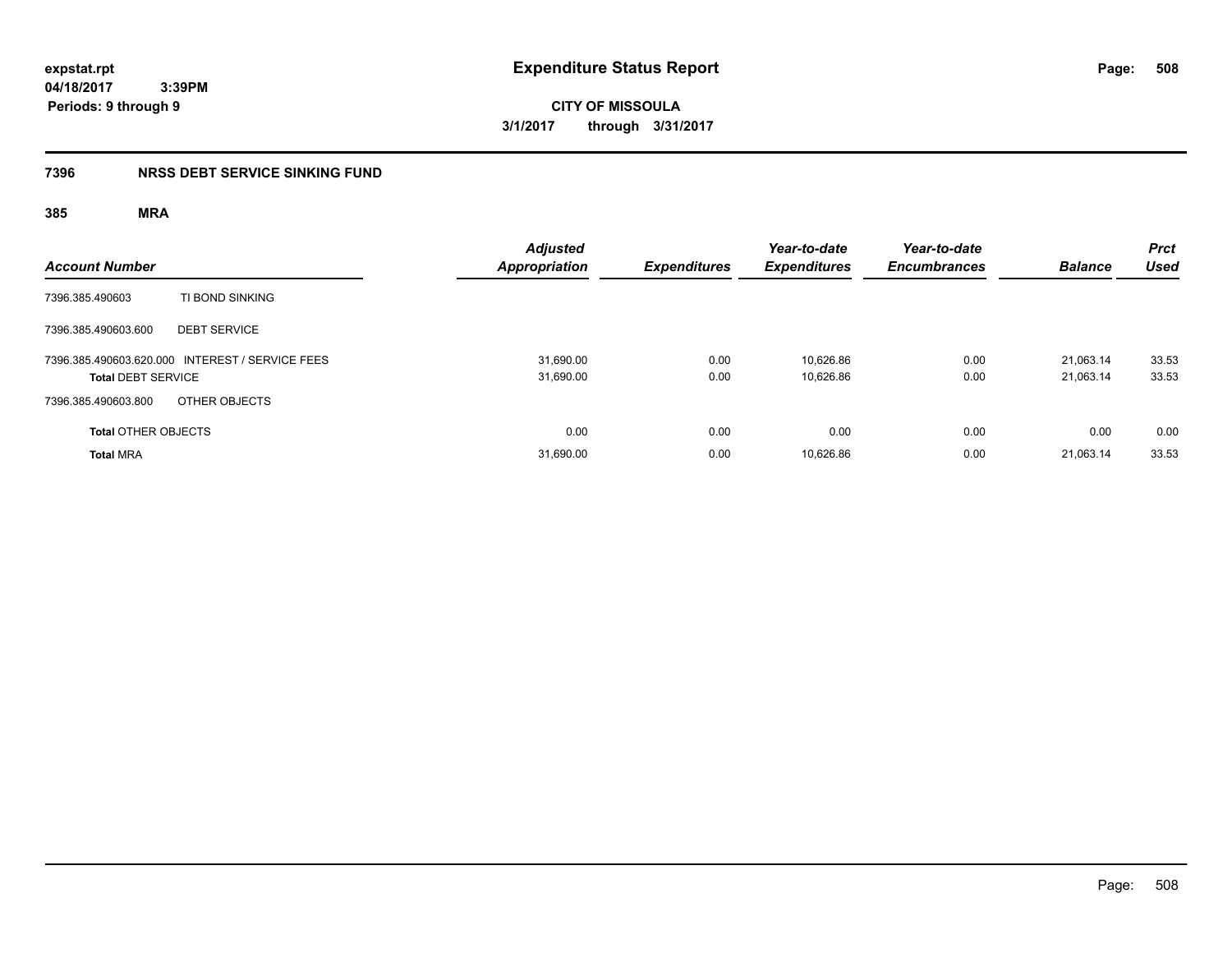# **CITY OF MISSOULA 3/1/2017 through 3/31/2017**

### **7396 NRSS DEBT SERVICE SINKING FUND**

### **390 NON-DEPARTMENTAL**

| <b>Account Number</b>         |                                             | <b>Adjusted</b><br><b>Appropriation</b> | <b>Expenditures</b> | Year-to-date<br><b>Expenditures</b> | Year-to-date<br><b>Encumbrances</b> | <b>Balance</b> | <b>Prct</b><br>Used |
|-------------------------------|---------------------------------------------|-----------------------------------------|---------------------|-------------------------------------|-------------------------------------|----------------|---------------------|
| 7396.390.490200               | REVENUE BOND DEBT SERVICE                   |                                         |                     |                                     |                                     |                |                     |
| 7396.390.490200.600           | <b>DEBT SERVICE</b>                         |                                         |                     |                                     |                                     |                |                     |
| <b>Total NON-DEPARTMENTAL</b> |                                             | 0.00                                    | 0.00                | 0.00                                | 0.00                                | 0.00           | 0.00                |
|                               | <b>Total NRSS DEBT SERVICE SINKING FUND</b> | 31,690.00                               | 0.00                | 10.626.86                           | 0.00                                | 21.063.14      | 33.53               |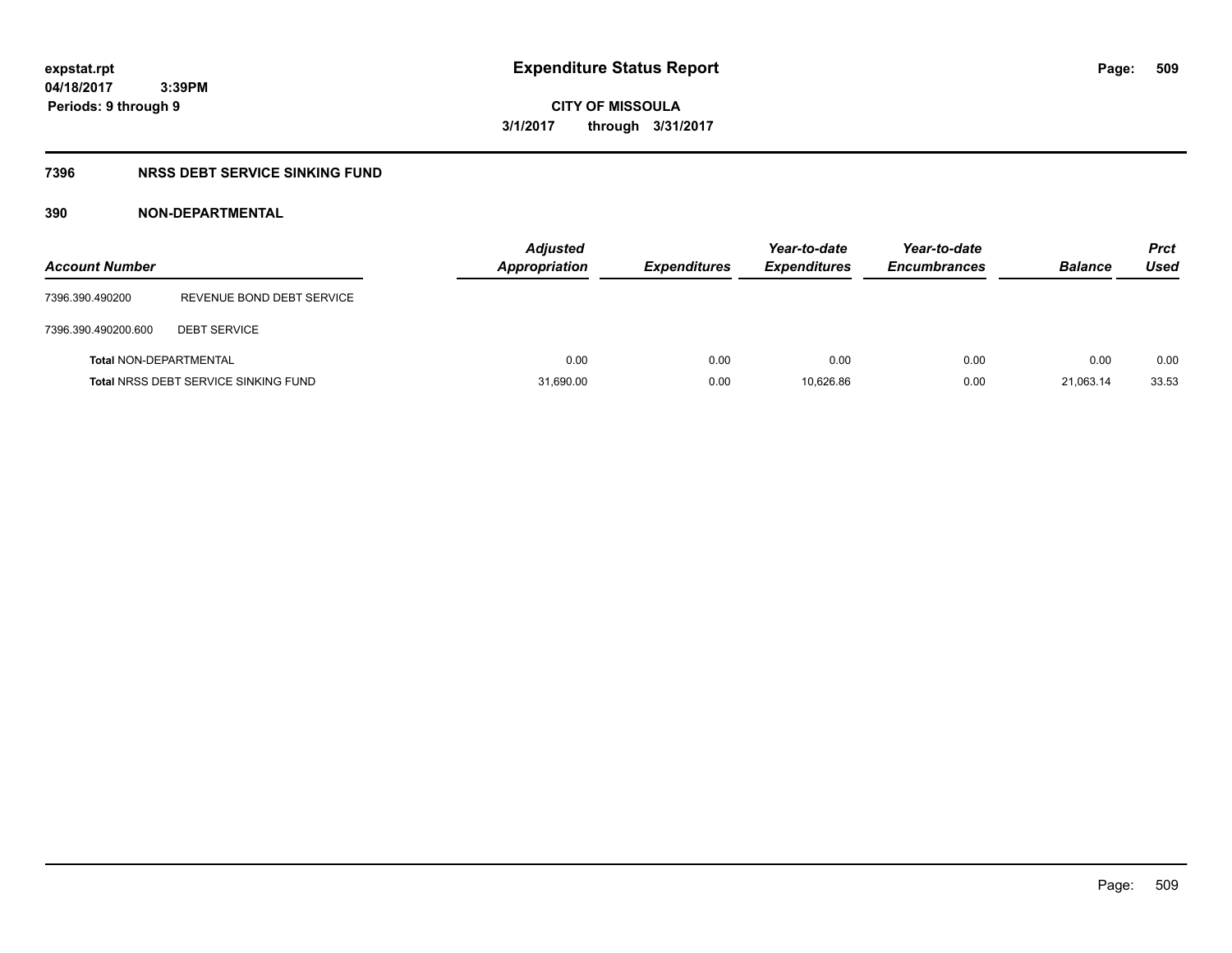### **7397 NORTH RESERVE/SCOTT ST URD**

|                                     |                                         | <b>Adjusted</b>      |                     | Year-to-date        | Year-to-date        |                | <b>Prct</b> |
|-------------------------------------|-----------------------------------------|----------------------|---------------------|---------------------|---------------------|----------------|-------------|
| <b>Account Number</b>               |                                         | <b>Appropriation</b> | <b>Expenditures</b> | <b>Expenditures</b> | <b>Encumbrances</b> | <b>Balance</b> | <b>Used</b> |
| 7397.385.470210                     | <b>ADMINISTRATION</b>                   |                      |                     |                     |                     |                |             |
| 7397.385.470210.100                 | PERSONAL SERVICES                       |                      |                     |                     |                     |                |             |
| <b>Total PERSONAL SERVICES</b>      |                                         | 0.00                 | 0.00                | 0.00                | 0.00                | 0.00           | 0.00        |
| 7397.385.470210.200                 | <b>SUPPLIES</b>                         |                      |                     |                     |                     |                |             |
| <b>Total SUPPLIES</b>               |                                         | 0.00                 | 0.00                | 0.00                | 0.00                | 0.00           | 0.00        |
| 7397.385.470210.300                 | PURCHASED SERVICES                      |                      |                     |                     |                     |                |             |
| <b>Total PURCHASED SERVICES</b>     |                                         | 0.00                 | 0.00                | 0.00                | 0.00                | 0.00           | 0.00        |
| 7397.385.470210.700                 | <b>GRANTS &amp; CONTRIBUTIONS</b>       |                      |                     |                     |                     |                |             |
| <b>Total ADMINISTRATION</b>         |                                         | 0.00                 | 0.00                | 0.00                | 0.00                | 0.00           | 0.00        |
| 7397.385.470230                     | PW FACILITY                             |                      |                     |                     |                     |                |             |
| 7397.385.470230.300                 | PURCHASED SERVICES                      |                      |                     |                     |                     |                |             |
| <b>Total PURCHASED SERVICES</b>     |                                         | 0.00                 | 0.00                | 0.00                | 0.00                | 0.00           | 0.00        |
| 7397.385.470230.700                 | <b>GRANTS &amp; CONTRIBUTIONS</b>       |                      |                     |                     |                     |                |             |
|                                     | <b>Total GRANTS &amp; CONTRIBUTIONS</b> | 0.00                 | 0.00                | 0.00                | 0.00                | 0.00           | 0.00        |
| 7397.385.470230.800                 | OTHER OBJECTS                           |                      |                     |                     |                     |                |             |
| 7397.385.470230.845.000 CONTINGENCY |                                         | 20,212.00            | 0.00                | 0.00                | 0.00                | 20,212.00      | 0.00        |
| <b>Total PW FACILITY</b>            |                                         | 20,212.00            | 0.00                | 0.00                | 0.00                | 20,212.00      | 0.00        |
| 7397.385.470231                     | BRETZ RV & MARINE IMPROVEMENTS          |                      |                     |                     |                     |                |             |
| 7397.385.470231.300                 | PURCHASED SERVICES                      |                      |                     |                     |                     |                |             |
| <b>Total PURCHASED SERVICES</b>     |                                         | 0.00                 | 0.00                | 0.00                | 0.00                | 0.00           | 0.00        |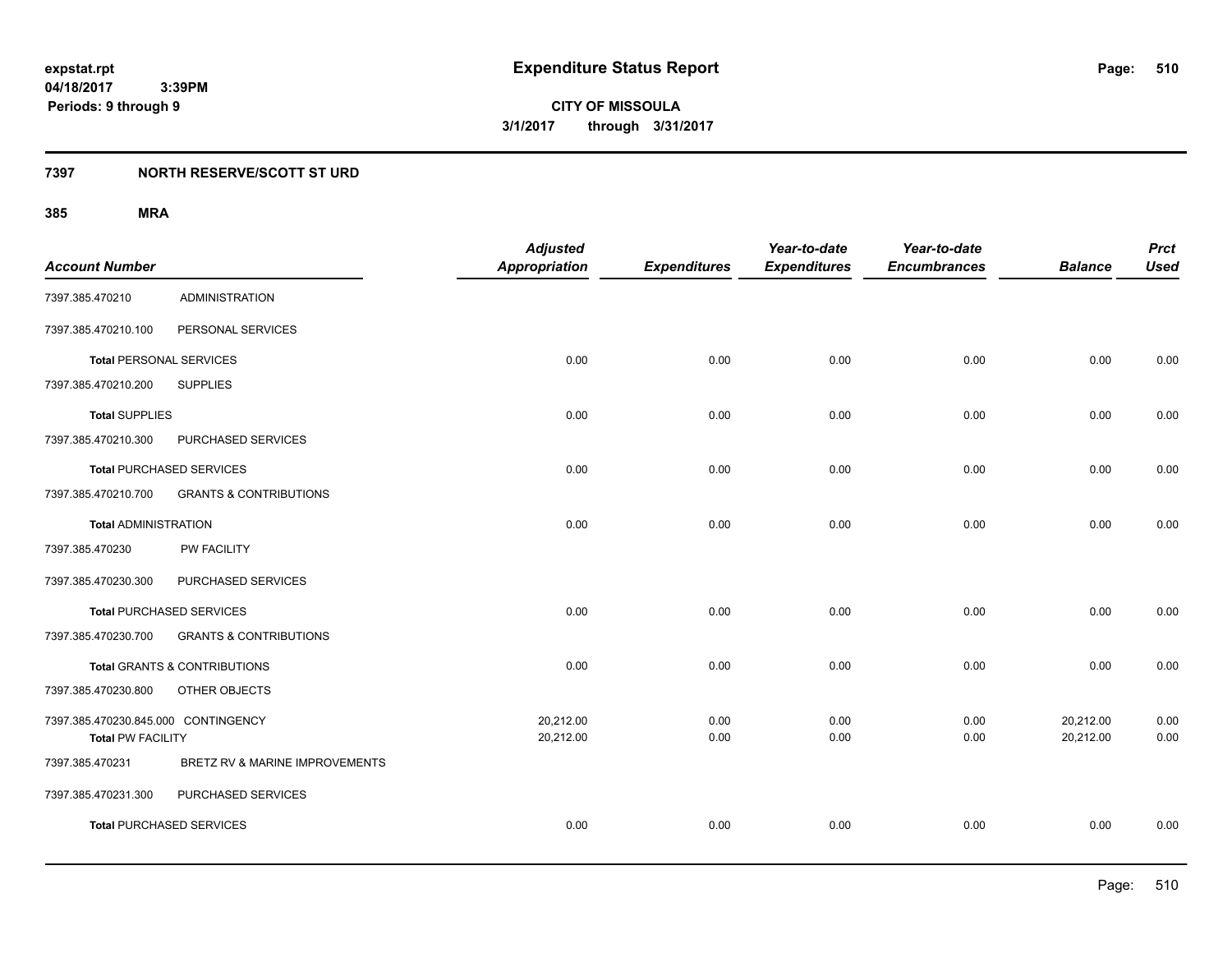**511**

**04/18/2017 3:39PM Periods: 9 through 9**

**CITY OF MISSOULA 3/1/2017 through 3/31/2017**

### **7397 NORTH RESERVE/SCOTT ST URD**

|                            |                                                | <b>Adjusted</b>      |                     | Year-to-date        | Year-to-date        |                | <b>Prct</b> |
|----------------------------|------------------------------------------------|----------------------|---------------------|---------------------|---------------------|----------------|-------------|
| <b>Account Number</b>      |                                                | <b>Appropriation</b> | <b>Expenditures</b> | <b>Expenditures</b> | <b>Encumbrances</b> | <b>Balance</b> | <b>Used</b> |
| 7397.385.470231.700        | <b>GRANTS &amp; CONTRIBUTIONS</b>              |                      |                     |                     |                     |                |             |
|                            | <b>Total GRANTS &amp; CONTRIBUTIONS</b>        | 0.00                 | 0.00                | 0.00                | 0.00                | 0.00           | 0.00        |
| 7397.385.470231.800        | OTHER OBJECTS                                  |                      |                     |                     |                     |                |             |
|                            | Total BRETZ RV & MARINE IMPROVEMENTS           | 0.00                 | 0.00                | 0.00                | 0.00                | 0.00           | 0.00        |
| 7397.385.470232            | CONSUMER DIRECT IMPROVEMENTS                   |                      |                     |                     |                     |                |             |
| 7397.385.470232.300        | PURCHASED SERVICES                             |                      |                     |                     |                     |                |             |
|                            | <b>Total PURCHASED SERVICES</b>                | 0.00                 | 0.00                | 0.00                | 0.00                | 0.00           | 0.00        |
| 7397.385.470232.700        | <b>GRANTS &amp; CONTRIBUTIONS</b>              |                      |                     |                     |                     |                |             |
|                            | 7397.385.470232.700.000 GRANTS & CONTRIBUTIONS | 0.00                 | 0.00                | 315,000.00          | 0.00                | $-315,000.00$  | 0.00        |
|                            | <b>Total GRANTS &amp; CONTRIBUTIONS</b>        | 0.00                 | 0.00                | 315,000.00          | 0.00                | $-315,000.00$  | 0.00        |
| 7397.385.470232.800        | OTHER OBJECTS                                  |                      |                     |                     |                     |                |             |
| <b>Total OTHER OBJECTS</b> |                                                | 0.00                 | 0.00                | 0.00                | 0.00                | 0.00           | 0.00        |
|                            | Total CONSUMER DIRECT IMPROVEMENTS             | 0.00                 | 0.00                | 315,000.00          | 0.00                | $-315,000.00$  | 0.00        |
| 7397.385.470233            | <b>SCOTT ST VILLAGE IMPROVEMENTS</b>           |                      |                     |                     |                     |                |             |
| 7397.385.470233.300        | PURCHASED SERVICES                             |                      |                     |                     |                     |                |             |
|                            | <b>Total PURCHASED SERVICES</b>                | 0.00                 | 0.00                | 0.00                | 0.00                | 0.00           | 0.00        |
| 7397.385.470233.800        | OTHER OBJECTS                                  |                      |                     |                     |                     |                |             |
|                            | Total SCOTT ST VILLAGE IMPROVEMENTS            | 0.00                 | 0.00                | 0.00                | 0.00                | 0.00           | 0.00        |
| 7397.385.470240            | <b>REHAB LOANS</b>                             |                      |                     |                     |                     |                |             |
| 7397.385.470240.700        | <b>GRANTS &amp; CONTRIBUTIONS</b>              |                      |                     |                     |                     |                |             |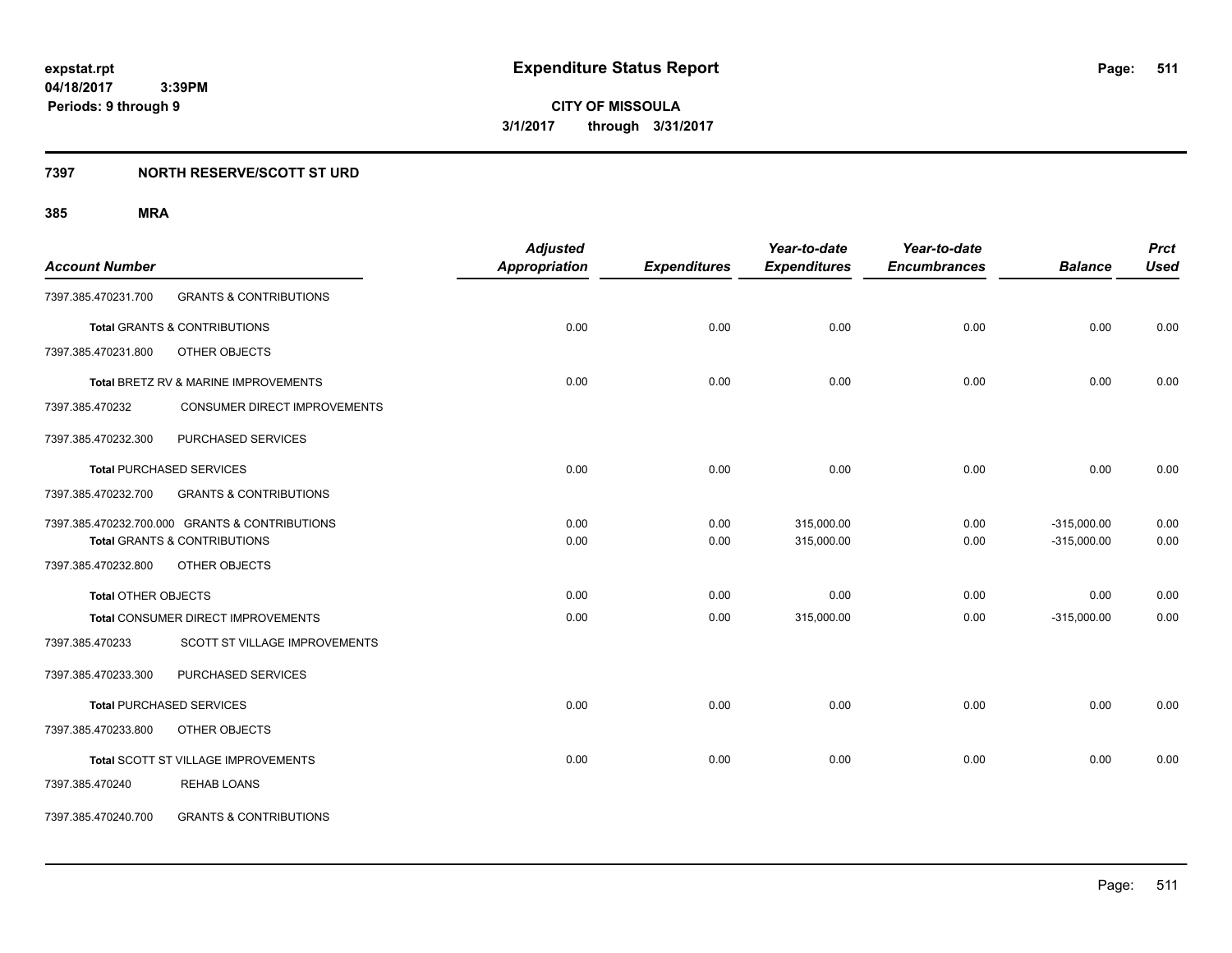### **7397 NORTH RESERVE/SCOTT ST URD**

| <b>Account Number</b>            |                                               | <b>Adjusted</b><br><b>Appropriation</b> | <b>Expenditures</b> | Year-to-date<br><b>Expenditures</b> | Year-to-date<br><b>Encumbrances</b> | <b>Balance</b> | <b>Prct</b><br><b>Used</b> |
|----------------------------------|-----------------------------------------------|-----------------------------------------|---------------------|-------------------------------------|-------------------------------------|----------------|----------------------------|
| <b>Total REHAB LOANS</b>         |                                               | 0.00                                    | 0.00                | 0.00                                | 0.00                                | 0.00           | 0.00                       |
| 7397.385.470250                  | <b>RELOCATION PAYMENTS</b>                    |                                         |                     |                                     |                                     |                |                            |
| 7397.385.470250.800              | OTHER OBJECTS                                 |                                         |                     |                                     |                                     |                |                            |
|                                  | <b>Total RELOCATION PAYMENTS</b>              | 0.00                                    | 0.00                | 0.00                                | 0.00                                | 0.00           | 0.00                       |
| 7397.385.470260                  | <b>PLANNING &amp; MGMT</b>                    |                                         |                     |                                     |                                     |                |                            |
| 7397.385.470260.300              | PURCHASED SERVICES                            |                                         |                     |                                     |                                     |                |                            |
|                                  | 7397.385.470260.350.000 PROFESSIONAL SERVICES | 7,550.00                                | 0.00                | 1,343.15                            | 0.00                                | 6,206.85       | 17.79                      |
|                                  | <b>Total PURCHASED SERVICES</b>               | 7,550.00                                | 0.00                | 1,343.15                            | 0.00                                | 6,206.85       | 17.79                      |
| 7397.385.470260.800              | OTHER OBJECTS                                 |                                         |                     |                                     |                                     |                |                            |
| <b>Total OTHER OBJECTS</b>       |                                               | 0.00                                    | 0.00                | 0.00                                | 0.00                                | 0.00           | 0.00                       |
| <b>Total PLANNING &amp; MGMT</b> |                                               | 7,550.00                                | 0.00                | 1,343.15                            | 0.00                                | 6,206.85       | 17.79                      |
| 7397.385.470270                  | <b>CLEARING &amp; DEMO</b>                    |                                         |                     |                                     |                                     |                |                            |
| 7397.385.470270.700              | <b>GRANTS &amp; CONTRIBUTIONS</b>             |                                         |                     |                                     |                                     |                |                            |
|                                  | <b>Total GRANTS &amp; CONTRIBUTIONS</b>       | 0.00                                    | 0.00                | 0.00                                | 0.00                                | 0.00           | 0.00                       |
| 7397.385.470270.800              | OTHER OBJECTS                                 |                                         |                     |                                     |                                     |                |                            |
| Total CLEARING & DEMO            |                                               | 0.00                                    | 0.00                | 0.00                                | 0.00                                | 0.00           | 0.00                       |
| 7397.385.510110                  | <b>MERCHANT SERVICES</b>                      |                                         |                     |                                     |                                     |                |                            |
| 7397.385.510110.500              | <b>FIXED CHARGES</b>                          |                                         |                     |                                     |                                     |                |                            |
| <b>Total MERCHANT SERVICES</b>   |                                               | 0.00                                    | 0.00                | 0.00                                | 0.00                                | 0.00           | 0.00                       |
|                                  | Total NORTH RESERVE/SCOTT ST URD              | 27,762.00                               | 0.00                | 316,343.15                          | 0.00                                | $-288,581.15$  | 1,139.48                   |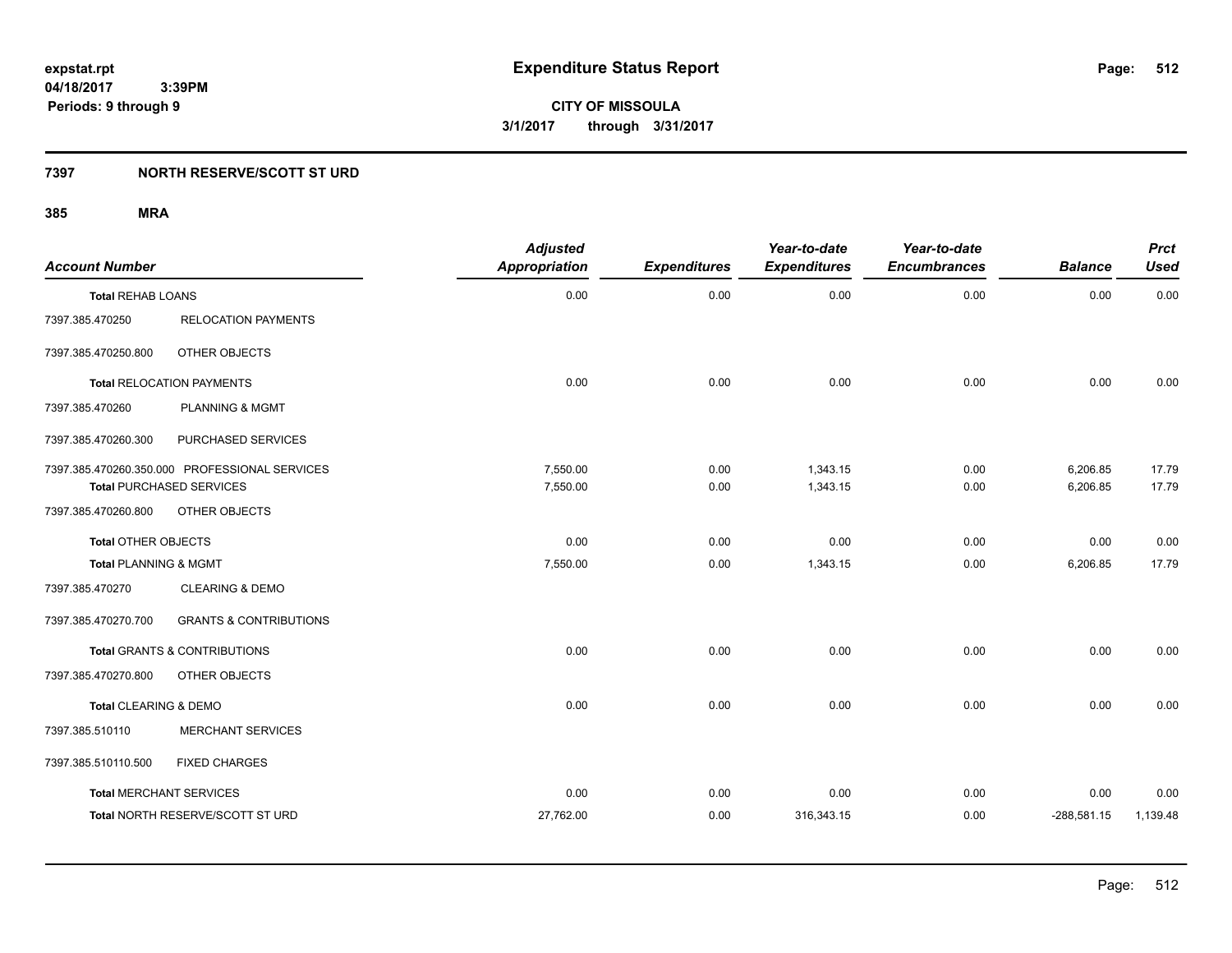**CITY OF MISSOULA 3/1/2017 through 3/31/2017**

**7398 HELLGATE URD**

| <b>Account Number</b>      |                                         | <b>Adjusted</b><br><b>Appropriation</b> | <b>Expenditures</b> | Year-to-date<br><b>Expenditures</b> | Year-to-date<br><b>Encumbrances</b> | <b>Balance</b> | <b>Prct</b><br><b>Used</b> |
|----------------------------|-----------------------------------------|-----------------------------------------|---------------------|-------------------------------------|-------------------------------------|----------------|----------------------------|
| 7398.385.470220            | PROPERTY ACQUISITION                    |                                         |                     |                                     |                                     |                |                            |
| 7398.385.470220.900        | CAPITAL OUTLAY                          |                                         |                     |                                     |                                     |                |                            |
|                            | <b>Total PROPERTY ACQUISITION</b>       | 0.00                                    | 0.00                | 0.00                                | 0.00                                | 0.00           | 0.00                       |
| 7398.385.470230            | PW FACILITY                             |                                         |                     |                                     |                                     |                |                            |
| 7398.385.470230.300        | PURCHASED SERVICES                      |                                         |                     |                                     |                                     |                |                            |
|                            | <b>Total PURCHASED SERVICES</b>         | 0.00                                    | 0.00                | 0.00                                | 0.00                                | 0.00           | 0.00                       |
| 7398.385.470230.700        | <b>GRANTS &amp; CONTRIBUTIONS</b>       |                                         |                     |                                     |                                     |                |                            |
|                            | Total GRANTS & CONTRIBUTIONS            | 0.00                                    | 0.00                | 0.00                                | 0.00                                | 0.00           | 0.00                       |
| 7398.385.470230.800        | OTHER OBJECTS                           |                                         |                     |                                     |                                     |                |                            |
| <b>Total OTHER OBJECTS</b> |                                         | 0.00                                    | 0.00                | 0.00                                | 0.00                                | 0.00           | 0.00                       |
| 7398.385.470230.900        | <b>CAPITAL OUTLAY</b>                   |                                         |                     |                                     |                                     |                |                            |
| <b>Total PW FACILITY</b>   |                                         | 0.00                                    | 0.00                | 0.00                                | 0.00                                | 0.00           | 0.00                       |
| 7398.385.470240            | <b>REHAB LOANS</b>                      |                                         |                     |                                     |                                     |                |                            |
| 7398.385.470240.700        | <b>GRANTS &amp; CONTRIBUTIONS</b>       |                                         |                     |                                     |                                     |                |                            |
|                            | <b>Total GRANTS &amp; CONTRIBUTIONS</b> | 0.00                                    | 0.00                | 0.00                                | 0.00                                | 0.00           | 0.00                       |
| 7398.385.470240.800        | OTHER OBJECTS                           |                                         |                     |                                     |                                     |                |                            |
| <b>Total REHAB LOANS</b>   |                                         | 0.00                                    | 0.00                | 0.00                                | 0.00                                | 0.00           | 0.00                       |
| 7398.385.470250            | <b>RELOCATION PAYMENTS</b>              |                                         |                     |                                     |                                     |                |                            |
| 7398.385.470250.700        | <b>GRANTS &amp; CONTRIBUTIONS</b>       |                                         |                     |                                     |                                     |                |                            |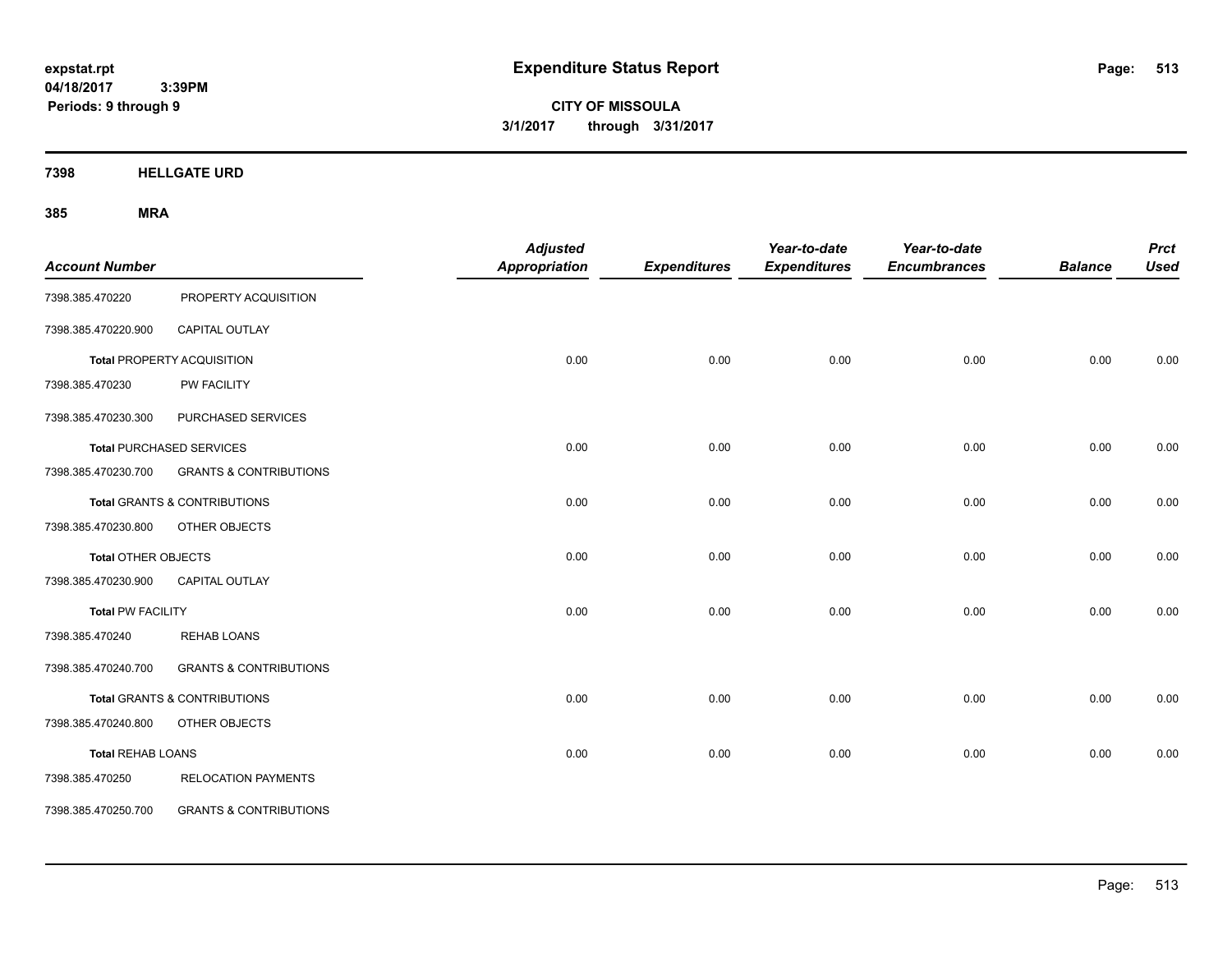**CITY OF MISSOULA 3/1/2017 through 3/31/2017**

**7398 HELLGATE URD**

| <b>Account Number</b>            |                                         | <b>Adjusted</b><br><b>Appropriation</b> | <b>Expenditures</b> | Year-to-date<br><b>Expenditures</b> | Year-to-date<br><b>Encumbrances</b> | <b>Balance</b> | <b>Prct</b><br><b>Used</b> |
|----------------------------------|-----------------------------------------|-----------------------------------------|---------------------|-------------------------------------|-------------------------------------|----------------|----------------------------|
|                                  | Total GRANTS & CONTRIBUTIONS            | 0.00                                    | 0.00                | 0.00                                | 0.00                                | 0.00           | 0.00                       |
| 7398.385.470250.800              | OTHER OBJECTS                           |                                         |                     |                                     |                                     |                |                            |
|                                  | <b>Total RELOCATION PAYMENTS</b>        | 0.00                                    | 0.00                | 0.00                                | 0.00                                | 0.00           | 0.00                       |
| 7398.385.470260                  | <b>PLANNING &amp; MGMT</b>              |                                         |                     |                                     |                                     |                |                            |
| 7398.385.470260.300              | PURCHASED SERVICES                      |                                         |                     |                                     |                                     |                |                            |
|                                  | <b>Total PURCHASED SERVICES</b>         | 0.00                                    | 0.00                | 0.00                                | 0.00                                | 0.00           | 0.00                       |
| 7398.385.470260.700              | <b>GRANTS &amp; CONTRIBUTIONS</b>       |                                         |                     |                                     |                                     |                |                            |
|                                  | <b>Total GRANTS &amp; CONTRIBUTIONS</b> | 0.00                                    | 0.00                | 0.00                                | 0.00                                | 0.00           | 0.00                       |
| 7398.385.470260.800              | OTHER OBJECTS                           |                                         |                     |                                     |                                     |                |                            |
| <b>Total PLANNING &amp; MGMT</b> |                                         | 0.00                                    | 0.00                | 0.00                                | 0.00                                | 0.00           | 0.00                       |
| 7398.385.470270                  | <b>CLEARING &amp; DEMO</b>              |                                         |                     |                                     |                                     |                |                            |
| 7398.385.470270.300              | PURCHASED SERVICES                      |                                         |                     |                                     |                                     |                |                            |
|                                  | <b>Total PURCHASED SERVICES</b>         | 0.00                                    | 0.00                | 0.00                                | 0.00                                | 0.00           | 0.00                       |
| 7398.385.470270.700              | <b>GRANTS &amp; CONTRIBUTIONS</b>       |                                         |                     |                                     |                                     |                |                            |
|                                  | <b>Total GRANTS &amp; CONTRIBUTIONS</b> | 0.00                                    | 0.00                | 0.00                                | 0.00                                | 0.00           | 0.00                       |
| 7398.385.470270.800              | OTHER OBJECTS                           |                                         |                     |                                     |                                     |                |                            |
| Total OTHER OBJECTS              |                                         | 0.00                                    | 0.00                | 0.00                                | 0.00                                | 0.00           | 0.00                       |
| 7398.385.470270.900              | CAPITAL OUTLAY                          |                                         |                     |                                     |                                     |                |                            |
| <b>Total CLEARING &amp; DEMO</b> |                                         | 0.00                                    | 0.00                | 0.00                                | 0.00                                | 0.00           | 0.00                       |
| <b>Total HELLGATE URD</b>        |                                         | 0.00                                    | 0.00                | 0.00                                | 0.00                                | 0.00           | 0.00                       |
|                                  |                                         |                                         |                     |                                     |                                     |                |                            |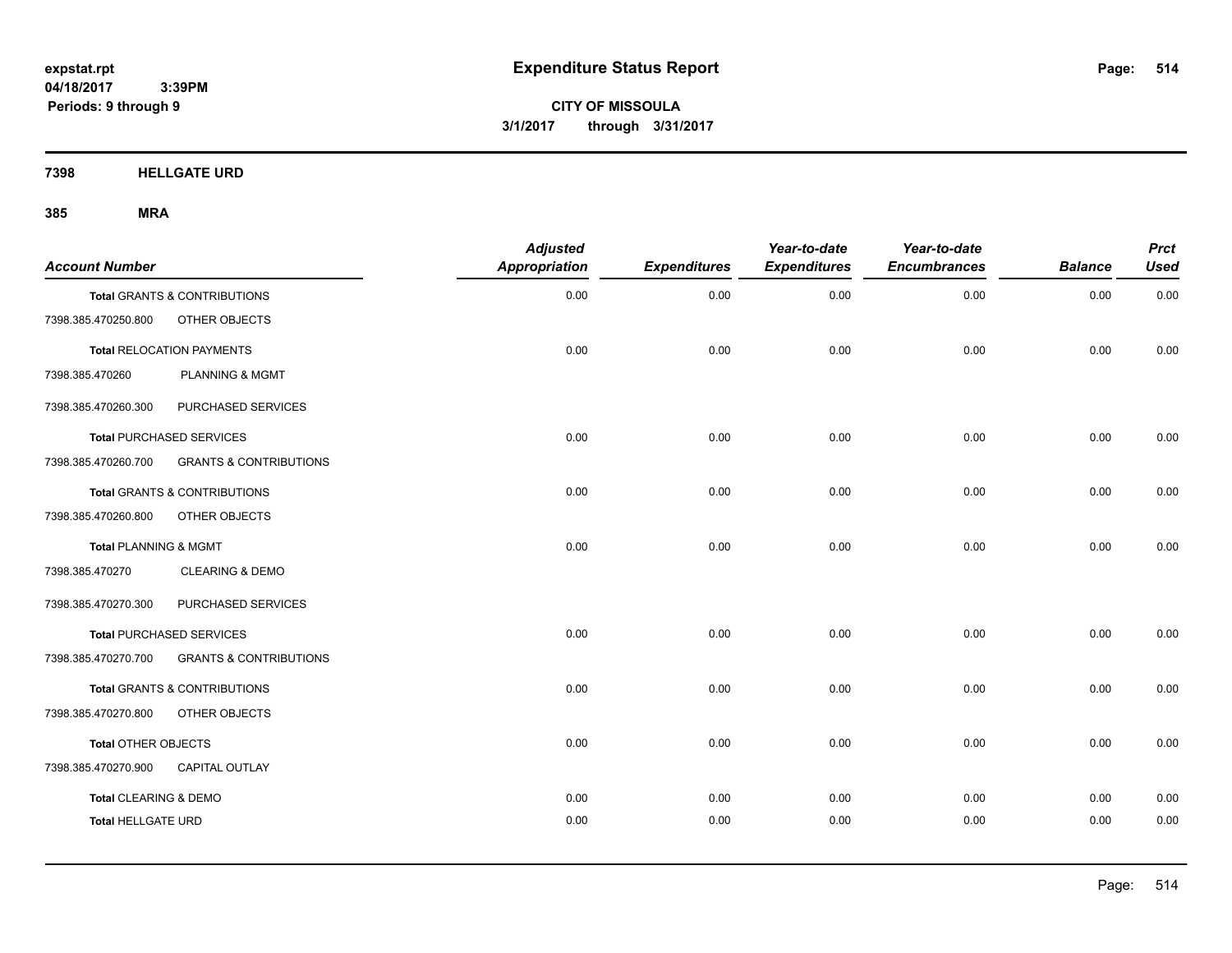**515**

**04/18/2017 3:39PM Periods: 9 through 9**

**CITY OF MISSOULA 3/1/2017 through 3/31/2017**

### **7399 INTERMOUNTAIN BOND DEBT SERVICE**

| <b>Account Number</b>             |                                        | <b>Adjusted</b><br><b>Appropriation</b> | <b>Expenditures</b> | Year-to-date<br><b>Expenditures</b> | Year-to-date<br><b>Encumbrances</b> | <b>Balance</b> | <b>Prct</b><br><b>Used</b> |
|-----------------------------------|----------------------------------------|-----------------------------------------|---------------------|-------------------------------------|-------------------------------------|----------------|----------------------------|
| 7399.385.490200                   | REVENUE BOND DEBT SERVICE              |                                         |                     |                                     |                                     |                |                            |
| 7399.385.490200.600               | <b>DEBT SERVICE</b>                    |                                         |                     |                                     |                                     |                |                            |
| 7399.385.490200.610.000 PRINCIPAL |                                        | 78,500.00                               | 0.00                | 38,500.00                           | 0.00                                | 40,000.00      | 49.04                      |
| 7399.385.490200.620.000 INTEREST  |                                        | 67,437.00                               | 0.00                | 34,727.50                           | 0.00                                | 32.709.50      | 51.50                      |
|                                   | <b>Total REVENUE BOND DEBT SERVICE</b> | 145,937.00                              | 0.00                | 73,227.50                           | 0.00                                | 72,709.50      | 50.18                      |
| 7399.385.510110                   | <b>MERCHANT SERVICES</b>               |                                         |                     |                                     |                                     |                |                            |
| 7399.385.510110.500               | <b>FIXED CHARGES</b>                   |                                         |                     |                                     |                                     |                |                            |
| <b>Total MERCHANT SERVICES</b>    |                                        | 0.00                                    | 0.00                | 0.00                                | 0.00                                | 0.00           | 0.00                       |
| <b>Total MRA</b>                  |                                        | 145,937.00                              | 0.00                | 73,227.50                           | 0.00                                | 72.709.50      | 50.18                      |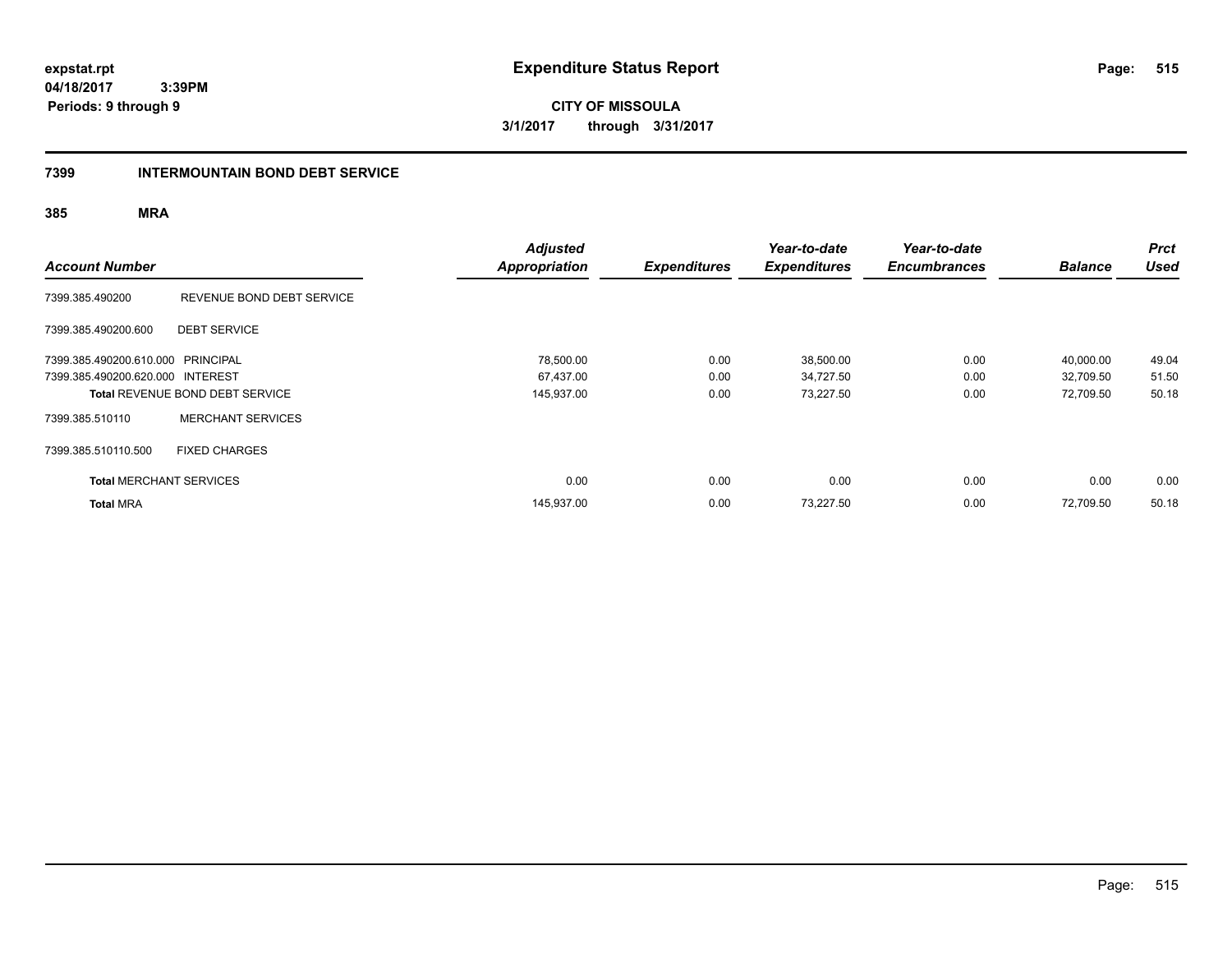**CITY OF MISSOULA 3/1/2017 through 3/31/2017**

### **7399 INTERMOUNTAIN BOND DEBT SERVICE**

### **390 NON-DEPARTMENTAL**

| <b>Account Number</b>         |                                              | <b>Adjusted</b><br><b>Appropriation</b> | <b>Expenditures</b> | Year-to-date<br><b>Expenditures</b> | Year-to-date<br><b>Encumbrances</b> | <b>Balance</b> | <b>Prct</b><br>Used |
|-------------------------------|----------------------------------------------|-----------------------------------------|---------------------|-------------------------------------|-------------------------------------|----------------|---------------------|
| 7399.390.490604               | TI BOND RESERVE                              |                                         |                     |                                     |                                     |                |                     |
| 7399.390.490604.800           | OTHER OBJECTS                                |                                         |                     |                                     |                                     |                |                     |
| <b>Total NON-DEPARTMENTAL</b> |                                              | 0.00                                    | 0.00                | 0.00                                | 0.00                                | 0.00           | 0.00                |
|                               | <b>Total INTERMOUNTAIN BOND DEBT SERVICE</b> | 145,937.00                              | 0.00                | 73.227.50                           | 0.00                                | 72.709.50      | 50.18               |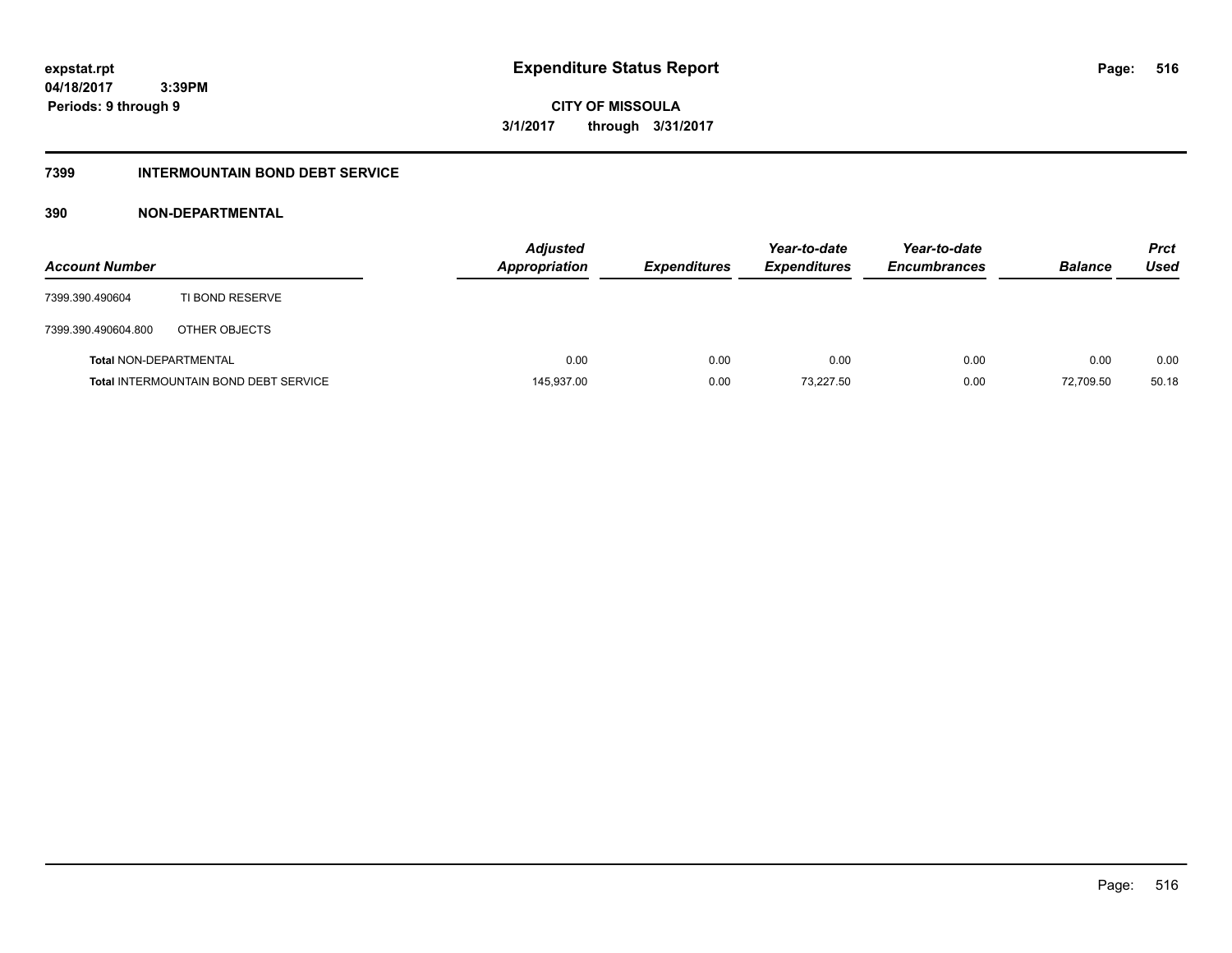**CITY OF MISSOULA 3/1/2017 through 3/31/2017**

### **7400 FRONT ST BOND CLEARING**

|                                  |                                                  | <b>Adjusted</b>      |                     | Year-to-date        | Year-to-date        |                | <b>Prct</b> |
|----------------------------------|--------------------------------------------------|----------------------|---------------------|---------------------|---------------------|----------------|-------------|
| <b>Account Number</b>            |                                                  | <b>Appropriation</b> | <b>Expenditures</b> | <b>Expenditures</b> | <b>Encumbrances</b> | <b>Balance</b> | Used        |
| 7400.385.470210                  | <b>ADMINISTRATION</b>                            |                      |                     |                     |                     |                |             |
| 7400.385.470210.800              | OTHER OBJECTS                                    |                      |                     |                     |                     |                |             |
| 7400.385.470210.820.000          | <b>TRANSFERS TO OTHER FUNDS</b>                  | 0.00                 | 0.00                | $-17,603.78$        | 0.00                | 17.603.78      | 0.00        |
| 7400.385.470210.820.600          | <b>TRANSFERS TO OTHER FUNDS</b>                  | 208,660.00           | 0.00                | 0.00                | 0.00                | 208,660.00     | 0.00        |
| 7400.385.470210.820.603          | <b>TRANSFERS TO OTHER FUNDS</b>                  | 208.290.00           | 0.00                | 133,425.29          | 0.00                | 74,864.71      | 64.06       |
| 7400.385.470210.820.604          | <b>TRANSFERS TO OTHER FUNDS</b>                  | 131,207.00           | 0.00                | 38,888.00           | 0.00                | 92,319.00      | 29.64       |
|                                  | 7400.385.470210.820.605 TRANSFERS TO OTHER FUNDS | 68,286.00            | 0.00                | 88,971.23           | 0.00                | $-20,685.23$   | 130.29      |
| <b>Total ADMINISTRATION</b>      |                                                  | 616,443.00           | 0.00                | 243,680.74          | 0.00                | 372,762.26     | 39.53       |
| 7400.385.470260                  | <b>PLANNING &amp; MGMT</b>                       |                      |                     |                     |                     |                |             |
| 7400.385.470260.700              | <b>GRANTS &amp; CONTRIBUTIONS</b>                |                      |                     |                     |                     |                |             |
| <b>Total PLANNING &amp; MGMT</b> |                                                  | 0.00                 | 0.00                | 0.00                | 0.00                | 0.00           | 0.00        |
| 7400.385.510110                  | <b>MERCHANT SERVICES</b>                         |                      |                     |                     |                     |                |             |
| 7400.385.510110.500              | <b>FIXED CHARGES</b>                             |                      |                     |                     |                     |                |             |
| <b>Total MERCHANT SERVICES</b>   |                                                  | 0.00                 | 0.00                | 0.00                | 0.00                | 0.00           | 0.00        |
|                                  | Total FRONT ST BOND CLEARING                     | 616,443.00           | 0.00                | 243,680.74          | 0.00                | 372,762.26     | 39.53       |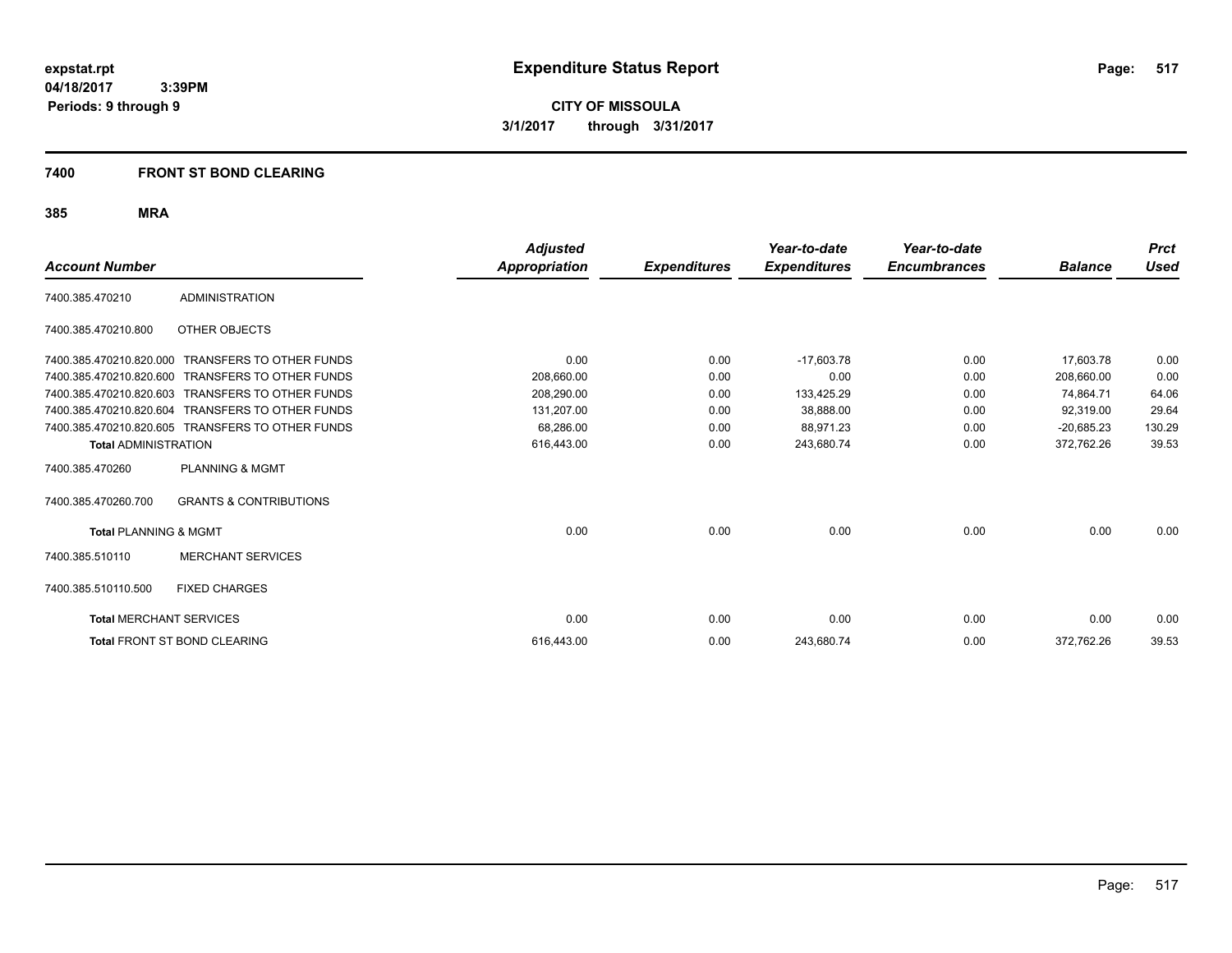### **7401 FRONT ST PARKING STRUCTURE**

| <b>Account Number</b>             |                                                 | <b>Adjusted</b><br><b>Appropriation</b> | <b>Expenditures</b> | Year-to-date<br><b>Expenditures</b> | Year-to-date<br><b>Encumbrances</b> | <b>Balance</b> | <b>Prct</b><br><b>Used</b> |
|-----------------------------------|-------------------------------------------------|-----------------------------------------|---------------------|-------------------------------------|-------------------------------------|----------------|----------------------------|
| 7401.385.470210                   | <b>ADMINISTRATION</b>                           |                                         |                     |                                     |                                     |                |                            |
| 7401.385.470210.800               | OTHER OBJECTS                                   |                                         |                     |                                     |                                     |                |                            |
| <b>Total ADMINISTRATION</b>       |                                                 | 0.00                                    | 0.00                | 0.00                                | 0.00                                | 0.00           | 0.00                       |
| 7401.385.490000                   | <b>DEBT SERVICE</b>                             |                                         |                     |                                     |                                     |                |                            |
| 7401.385.490000.600               | <b>DEBT SERVICE</b>                             |                                         |                     |                                     |                                     |                |                            |
| 7401.385.490000.610.000 PRINCIPAL |                                                 | 74,000.00                               | 0.00                | 100,000.00                          | 0.00                                | $-26,000.00$   | 135.14                     |
|                                   | 7401.385.490000.620.000 INTEREST / SERVICE FEES | 132,340.00                              | 0.00                | 54,145.00                           | 0.00                                | 78,195.00      | 40.91                      |
| <b>Total DEBT SERVICE</b>         |                                                 | 206,340.00                              | 0.00                | 154,145.00                          | 0.00                                | 52,195.00      | 74.70                      |
| 7401.385.510110                   | <b>MERCHANT SERVICES</b>                        |                                         |                     |                                     |                                     |                |                            |
| 7401.385.510110.500               | <b>FIXED CHARGES</b>                            |                                         |                     |                                     |                                     |                |                            |
| <b>Total MERCHANT SERVICES</b>    |                                                 | 0.00                                    | 0.00                | 0.00                                | 0.00                                | 0.00           | 0.00                       |
| 7401.385.522000                   | PTI PAYMENT TO MPC                              |                                         |                     |                                     |                                     |                |                            |
| 7401.385.522000.300               | PURCHASED SERVICES                              |                                         |                     |                                     |                                     |                |                            |
| Total PTI PAYMENT TO MPC          |                                                 | 0.00                                    | 0.00                | 0.00                                | 0.00                                | 0.00           | 0.00                       |
|                                   | <b>Total FRONT ST PARKING STRUCTURE</b>         | 206,340.00                              | 0.00                | 154,145.00                          | 0.00                                | 52,195.00      | 74.70                      |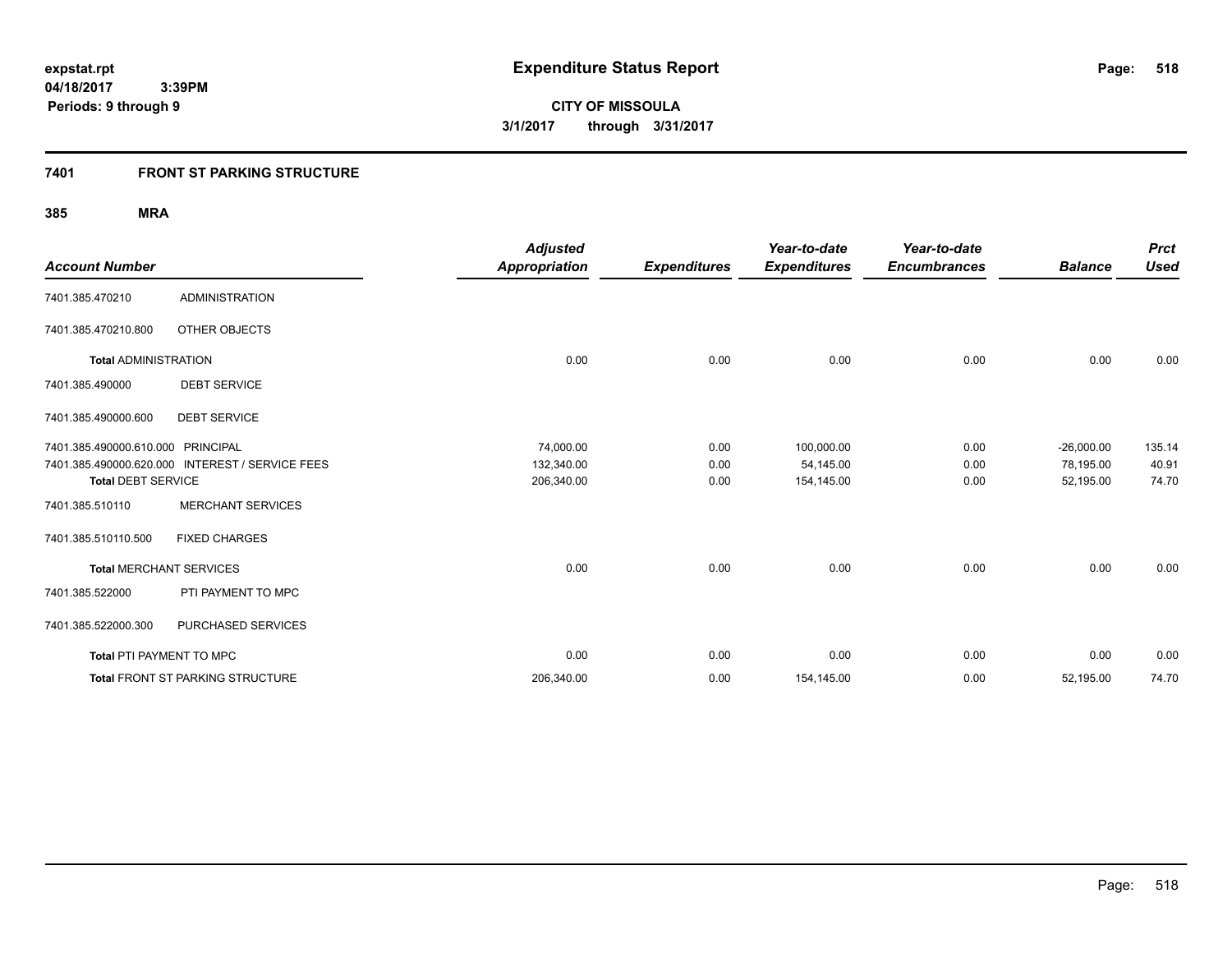**CITY OF MISSOULA 3/1/2017 through 3/31/2017**

# **7402 FRONT ST SUBORDINATE LIEN NOTE**

| <b>Account Number</b>       |                                                                                          | <b>Adjusted</b><br><b>Appropriation</b> | <b>Expenditures</b> | Year-to-date<br><b>Expenditures</b> | Year-to-date<br><b>Encumbrances</b> | <b>Balance</b>             | <b>Prct</b><br><b>Used</b> |
|-----------------------------|------------------------------------------------------------------------------------------|-----------------------------------------|---------------------|-------------------------------------|-------------------------------------|----------------------------|----------------------------|
| 7402.385.470210             | <b>ADMINISTRATION</b>                                                                    |                                         |                     |                                     |                                     |                            |                            |
| 7402.385.470210.800         | OTHER OBJECTS                                                                            |                                         |                     |                                     |                                     |                            |                            |
| <b>Total ADMINISTRATION</b> |                                                                                          | 0.00                                    | 0.00                | 0.00                                | 0.00                                | 0.00                       | 0.00                       |
| 7402.385.470333             | THE WILMA NOTE                                                                           |                                         |                     |                                     |                                     |                            |                            |
| 7402.385.470333.600         | <b>DEBT SERVICE</b>                                                                      |                                         |                     |                                     |                                     |                            |                            |
| <b>Total DEBT SERVICE</b>   |                                                                                          | 0.00                                    | 0.00                | 0.00                                | 0.00                                | 0.00                       | 0.00                       |
| 7402.385.470333.700         | <b>GRANTS &amp; CONTRIBUTIONS</b>                                                        |                                         |                     |                                     |                                     |                            |                            |
| <b>Total THE WILMA NOTE</b> |                                                                                          | 0.00                                    | 0.00                | 0.00                                | 0.00                                | 0.00                       | 0.00                       |
| 7402.385.470334             | <b>CARAS PARK OBLIGATION</b>                                                             |                                         |                     |                                     |                                     |                            |                            |
| 7402.385.470334.700         | <b>GRANTS &amp; CONTRIBUTIONS</b>                                                        |                                         |                     |                                     |                                     |                            |                            |
|                             | <b>Total CARAS PARK OBLIGATION</b>                                                       | 0.00                                    | 0.00                | 0.00                                | 0.00                                | 0.00                       | 0.00                       |
| 7402.385.490505             | FRONT ST URD \$1.6m REFUNDING A                                                          |                                         |                     |                                     |                                     |                            |                            |
| 7402.385.490505.500         | <b>FIXED CHARGES</b>                                                                     |                                         |                     |                                     |                                     |                            |                            |
| <b>Total FIXED CHARGES</b>  |                                                                                          | 0.00                                    | 0.00                | 0.00                                | 0.00                                | 0.00                       | 0.00                       |
| 7402.385.490505.600         | <b>DEBT SERVICE</b>                                                                      |                                         |                     |                                     |                                     |                            |                            |
|                             | 7402.385.490505.620.000 INTEREST / SERVICE FEES<br>Total FRONT ST URD \$1.6m REFUNDING A | 0.00<br>0.00                            | 0.00<br>0.00        | 1,200.00<br>1,200.00                | 0.00<br>0.00                        | $-1,200.00$<br>$-1,200.00$ | 0.00<br>0.00               |
| 7402.385.490506             | FRONT ST URD \$1.6m REFUNDING B                                                          |                                         |                     |                                     |                                     |                            |                            |
| 7402.385.490506.500         | <b>FIXED CHARGES</b>                                                                     |                                         |                     |                                     |                                     |                            |                            |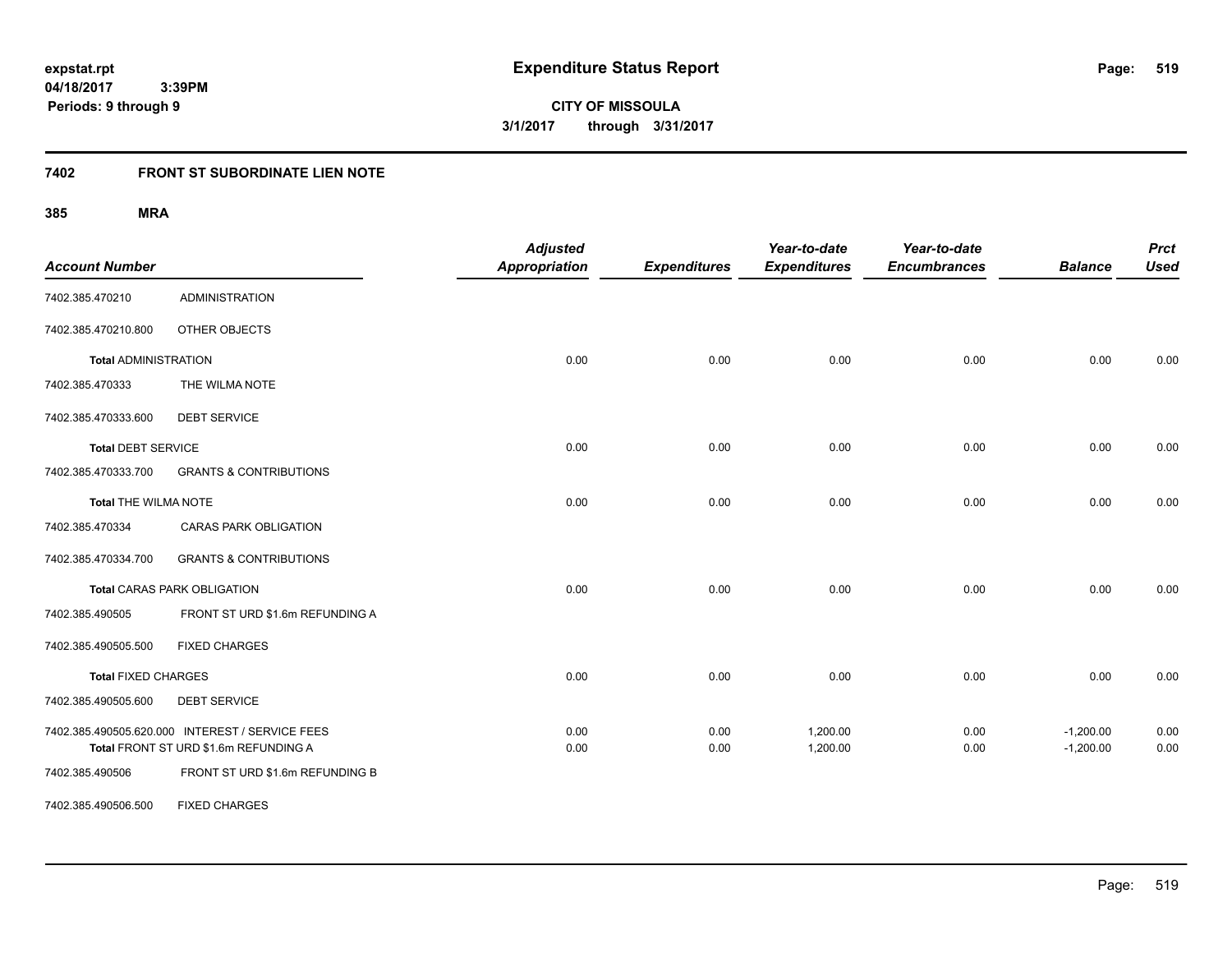### **7402 FRONT ST SUBORDINATE LIEN NOTE**

| <b>Account Number</b>                               |                                                              | <b>Adjusted</b><br><b>Appropriation</b> | <b>Expenditures</b> | Year-to-date<br><b>Expenditures</b> | Year-to-date<br><b>Encumbrances</b> | <b>Balance</b> | <b>Prct</b><br><b>Used</b> |
|-----------------------------------------------------|--------------------------------------------------------------|-----------------------------------------|---------------------|-------------------------------------|-------------------------------------|----------------|----------------------------|
| <b>Total FIXED CHARGES</b>                          |                                                              | 0.00                                    | 0.00                | 0.00                                | 0.00                                | 0.00           | 0.00                       |
| <b>DEBT SERVICE</b><br>7402.385.490506.600          |                                                              |                                         |                     |                                     |                                     |                |                            |
| Total FRONT ST URD \$1.6m REFUNDING B               |                                                              | 0.00                                    | 0.00                | 0.00                                | 0.00                                | 0.00           | 0.00                       |
| 7402.385.490507                                     | FIB SUBORDINATE LIEN NOTE PARKING STRUCT                     |                                         |                     |                                     |                                     |                |                            |
| 7402.385.490507.600<br><b>DEBT SERVICE</b>          |                                                              |                                         |                     |                                     |                                     |                |                            |
| 7402.385.490507.610.000 FIB SUB LIEN NOTE-PRINCIPAL |                                                              | 34,930.00                               | 0.00                | 37,217.80                           | 0.00                                | $-2,287.80$    | 106.55                     |
|                                                     | 7402.385.490507.620.000 FIB SUB LIEN NOTE-INTEREST/ SVS FEES | 96,231.00                               | 0.00                | 47,580.68                           | 0.00                                | 48.650.32      | 49.44                      |
|                                                     | <b>Total FIB SUBORDINATE LIEN NOTE PARKING STRUCT</b>        | 131,161.00                              | 0.00                | 84,798.48                           | 0.00                                | 46,362.52      | 64.65                      |
| 7402.385.490509                                     | WILMA NOTE DEBT SERVICE                                      |                                         |                     |                                     |                                     |                |                            |
| <b>DEBT SERVICE</b><br>7402.385.490509.600          |                                                              |                                         |                     |                                     |                                     |                |                            |
| <b>Total WILMA NOTE DEBT SERVICE</b>                |                                                              | 0.00                                    | 0.00                | 0.00                                | 0.00                                | 0.00           | 0.00                       |
| 7402.385.510110                                     | <b>MERCHANT SERVICES</b>                                     |                                         |                     |                                     |                                     |                |                            |
| 7402.385.510110.500                                 | <b>FIXED CHARGES</b>                                         |                                         |                     |                                     |                                     |                |                            |
| <b>Total MERCHANT SERVICES</b>                      |                                                              | 0.00                                    | 0.00                | 0.00                                | 0.00                                | 0.00           | 0.00                       |
| <b>Total FRONT ST SUBORDINATE LIEN NOTE</b>         |                                                              | 131,161.00                              | 0.00                | 85,998.48                           | 0.00                                | 45,162.52      | 65.57                      |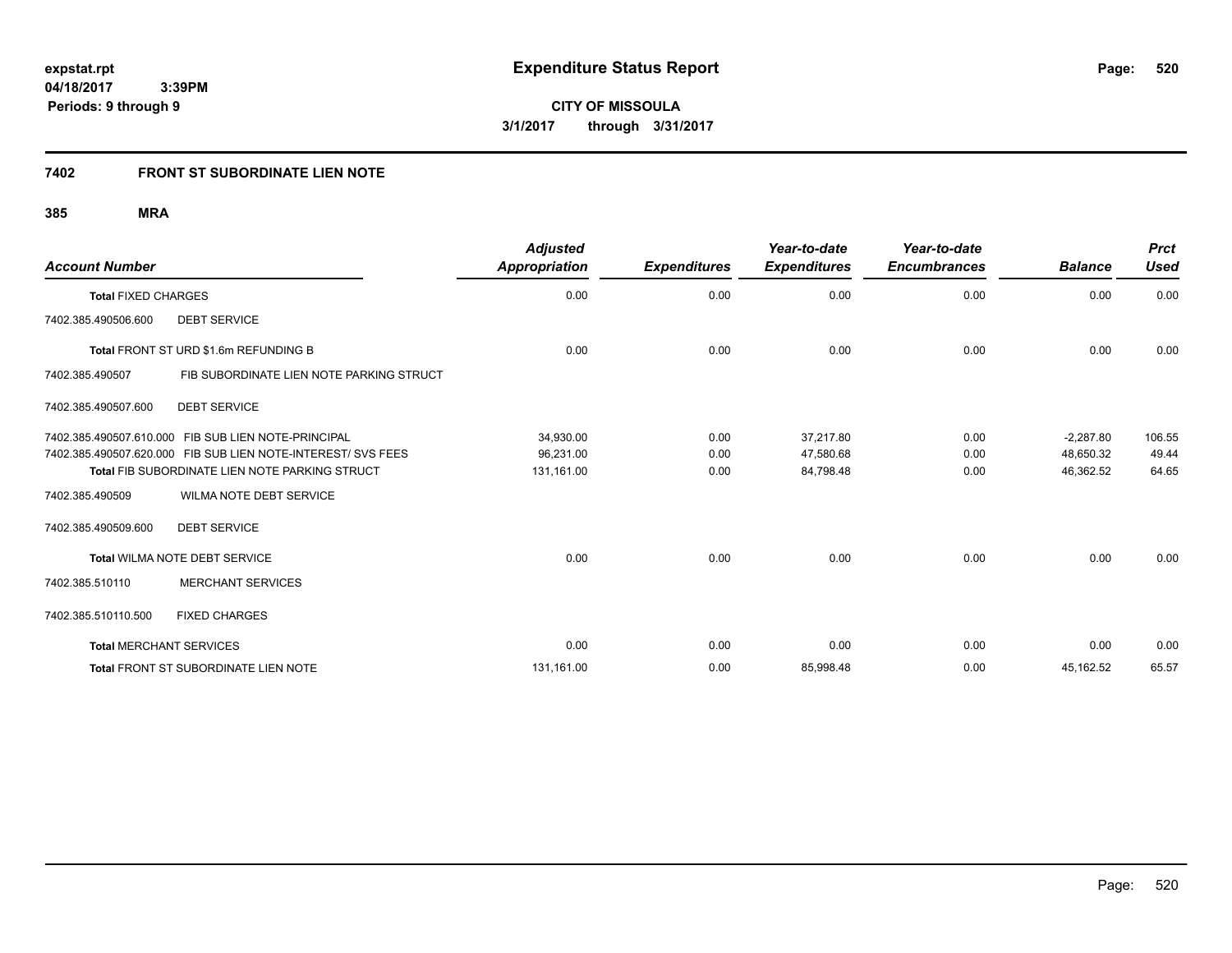**521**

**04/18/2017 3:39PM Periods: 9 through 9**

**CITY OF MISSOULA 3/1/2017 through 3/31/2017**

### **7447 COURT COLLECTED PARKING FINES**

### **230 MUNICIPAL COURT**

| <b>Account Number</b> |                                            | <b>Adjusted</b><br>Appropriation | <b>Expenditures</b> | Year-to-date<br><b>Expenditures</b> | Year-to-date<br><b>Encumbrances</b> | <b>Balance</b> | <b>Prct</b><br><b>Used</b> |
|-----------------------|--------------------------------------------|----------------------------------|---------------------|-------------------------------------|-------------------------------------|----------------|----------------------------|
| 7447.230.410360       | CITY/MUNICIPAL COURT                       |                                  |                     |                                     |                                     |                |                            |
| 7447.230.410360.500   | <b>FIXED CHARGES</b>                       |                                  |                     |                                     |                                     |                |                            |
|                       | <b>Total CITY/MUNICIPAL COURT</b>          | 0.00                             | 0.00                | 0.00                                | 0.00                                | 0.00           | 0.00                       |
| 7447.230.510110       | <b>MERCHANT SERVICES</b>                   |                                  |                     |                                     |                                     |                |                            |
| 7447.230.510110.500   | <b>FIXED CHARGES</b>                       |                                  |                     |                                     |                                     |                |                            |
|                       | <b>Total MERCHANT SERVICES</b>             | 0.00                             | 0.00                | 0.00                                | 0.00                                | 0.00           | 0.00                       |
|                       | <b>Total COURT COLLECTED PARKING FINES</b> | 0.00                             | 0.00                | 0.00                                | 0.00                                | 0.00           | 0.00                       |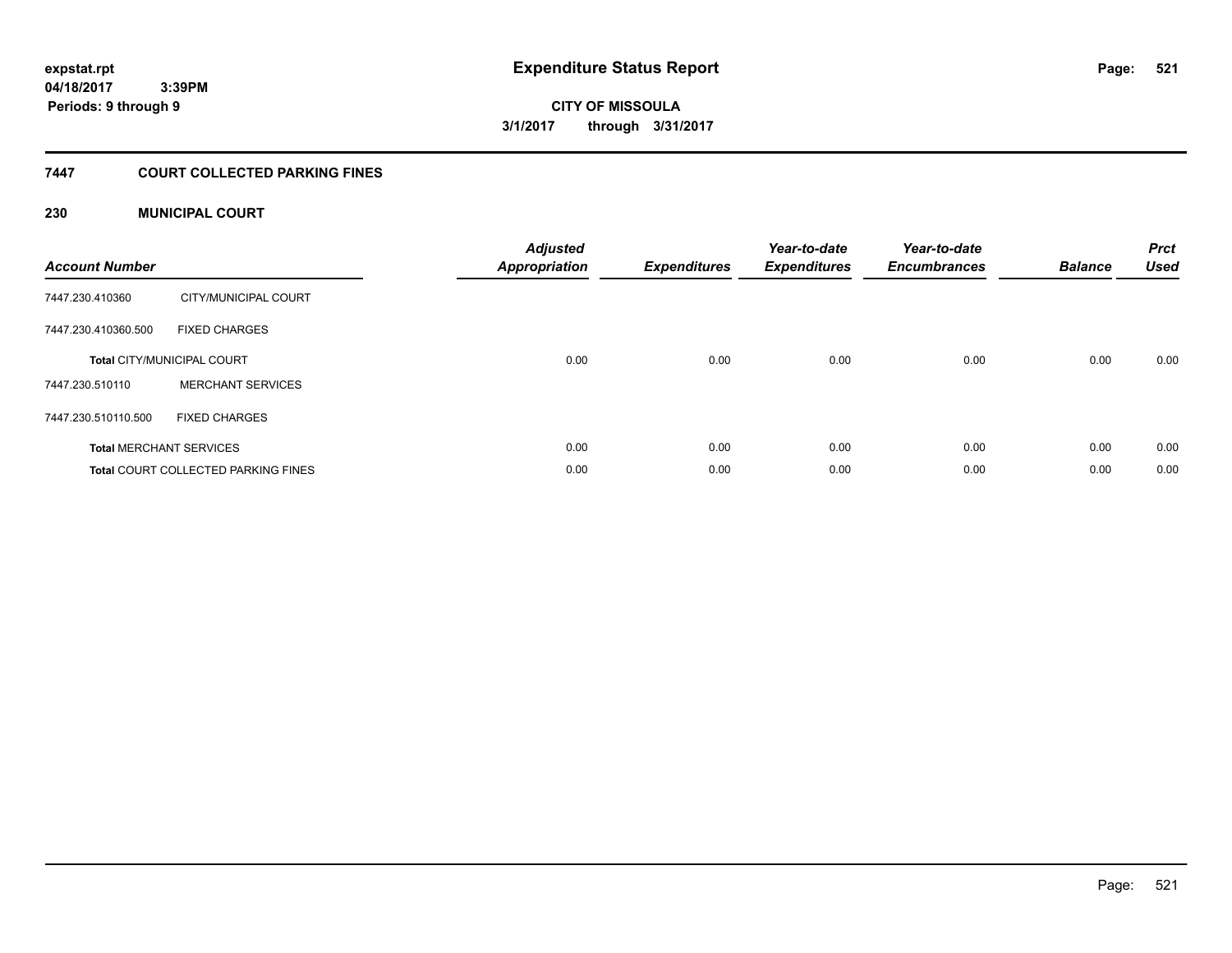**CITY OF MISSOULA 3/1/2017 through 3/31/2017**

# **7458 COURT SURCHARGE**

### **230 MUNICIPAL COURT**

| <b>Account Number</b>        |                                   | <b>Adjusted</b><br><b>Appropriation</b> | <b>Expenditures</b> | Year-to-date<br><b>Expenditures</b> | Year-to-date<br><b>Encumbrances</b> | <b>Balance</b> | <b>Prct</b><br><b>Used</b> |
|------------------------------|-----------------------------------|-----------------------------------------|---------------------|-------------------------------------|-------------------------------------|----------------|----------------------------|
| 7458.230.410360              | CITY/MUNICIPAL COURT              |                                         |                     |                                     |                                     |                |                            |
| 7458.230.410360.500          | <b>FIXED CHARGES</b>              |                                         |                     |                                     |                                     |                |                            |
|                              | <b>Total CITY/MUNICIPAL COURT</b> | 0.00                                    | 0.00                | 0.00                                | 0.00                                | 0.00           | 0.00                       |
| 7458.230.510110              | <b>MERCHANT SERVICES</b>          |                                         |                     |                                     |                                     |                |                            |
| 7458.230.510110.500          | <b>FIXED CHARGES</b>              |                                         |                     |                                     |                                     |                |                            |
|                              | <b>Total MERCHANT SERVICES</b>    | 0.00                                    | 0.00                | 0.00                                | 0.00                                | 0.00           | 0.00                       |
| <b>Total COURT SURCHARGE</b> |                                   | 0.00                                    | 0.00                | 0.00                                | 0.00                                | 0.00           | 0.00                       |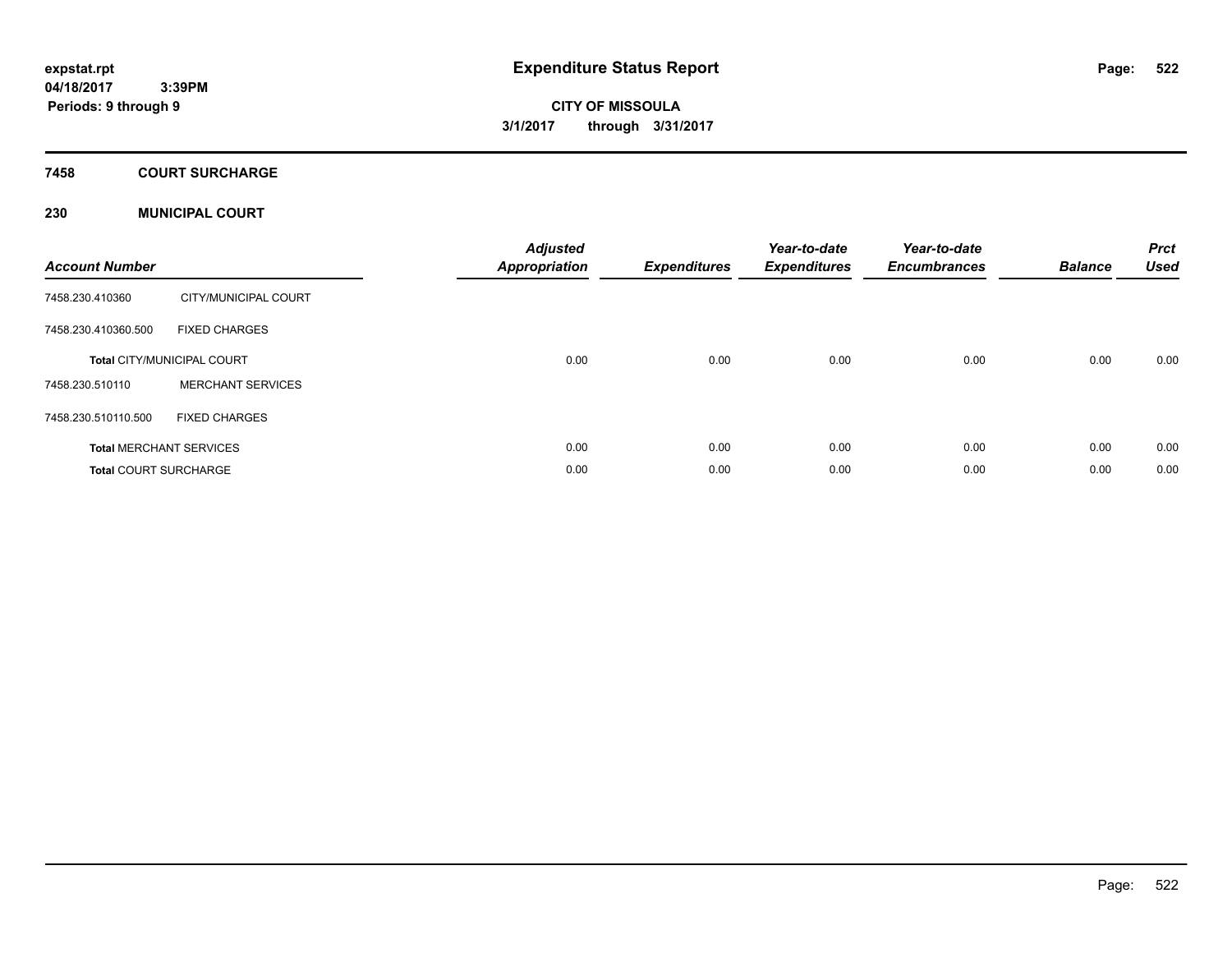### **7469 PUBLIC DEFENDER FEES**

### **230 MUNICIPAL COURT**

| <b>Account Number</b> |                                   | <b>Adjusted</b><br><b>Appropriation</b> | <b>Expenditures</b> | Year-to-date<br><b>Expenditures</b> | Year-to-date<br><b>Encumbrances</b> | <b>Balance</b> | <b>Prct</b><br><b>Used</b> |
|-----------------------|-----------------------------------|-----------------------------------------|---------------------|-------------------------------------|-------------------------------------|----------------|----------------------------|
| 7469.230.410360       | CITY/MUNICIPAL COURT              |                                         |                     |                                     |                                     |                |                            |
| 7469.230.410360.500   | <b>FIXED CHARGES</b>              |                                         |                     |                                     |                                     |                |                            |
|                       | <b>Total CITY/MUNICIPAL COURT</b> | 0.00                                    | 0.00                | 0.00                                | 0.00                                | 0.00           | 0.00                       |
| 7469.230.510110       | <b>MERCHANT SERVICES</b>          |                                         |                     |                                     |                                     |                |                            |
| 7469.230.510110.500   | <b>FIXED CHARGES</b>              |                                         |                     |                                     |                                     |                |                            |
|                       | <b>Total PUBLIC DEFENDER FEES</b> | 0.00                                    | 0.00                | 0.00                                | 0.00                                | 0.00           | 0.00                       |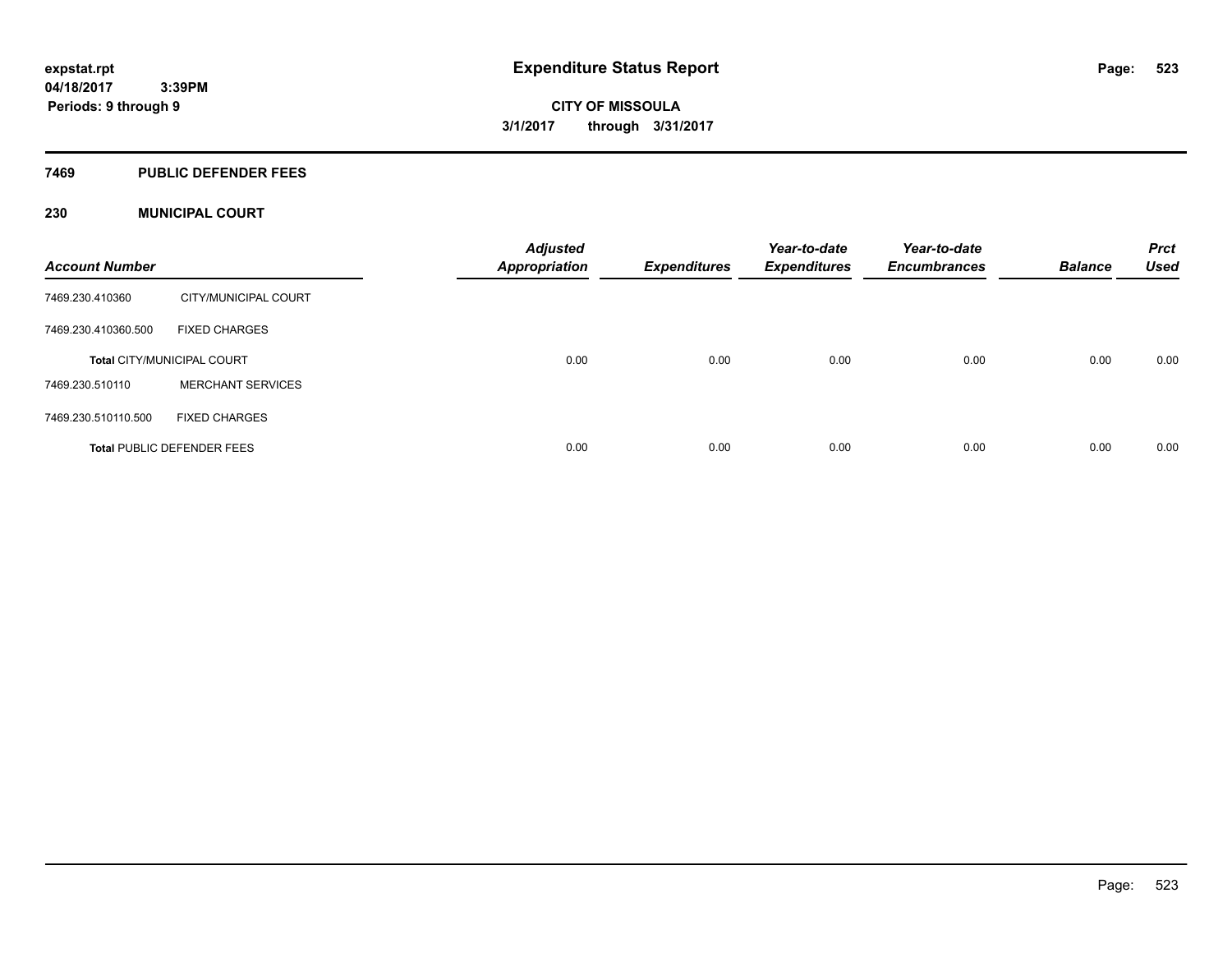**7903 COUNTY CLEARING**

### **390 NON-DEPARTMENTAL**

| <b>Account Number</b>          |                                                    | <b>Adjusted</b><br><b>Appropriation</b> | <b>Expenditures</b> | Year-to-date<br><b>Expenditures</b> | Year-to-date<br><b>Encumbrances</b> | <b>Balance</b> | Prct<br><b>Used</b> |
|--------------------------------|----------------------------------------------------|-----------------------------------------|---------------------|-------------------------------------|-------------------------------------|----------------|---------------------|
| 7903.390.440600                | ANIMAL CONTROL SERVICES                            |                                         |                     |                                     |                                     |                |                     |
| 7903.390.440600.800            | OTHER OBJECTS                                      |                                         |                     |                                     |                                     |                |                     |
|                                | 7903.390.440600.845.000 CONTINGENCY - DOG LICENSES | 0.00                                    | 0.00                | 4,861.53                            | 0.00                                | -4,861.53      | 0.00                |
|                                | <b>Total ANIMAL CONTROL SERVICES</b>               | 0.00                                    | 0.00                | 4,861.53                            | 0.00                                | -4,861.53      | 0.00                |
| 7903.390.510110                | <b>MERCHANT SERVICES</b>                           |                                         |                     |                                     |                                     |                |                     |
| 7903.390.510110.500            | <b>FIXED CHARGES</b>                               |                                         |                     |                                     |                                     |                |                     |
| <b>Total MERCHANT SERVICES</b> |                                                    | 0.00                                    | 0.00                | 0.00                                | 0.00                                | 0.00           | 0.00                |
| <b>Total COUNTY CLEARING</b>   |                                                    | 0.00                                    | 0.00                | 4,861.53                            | 0.00                                | $-4,861.53$    | 0.00                |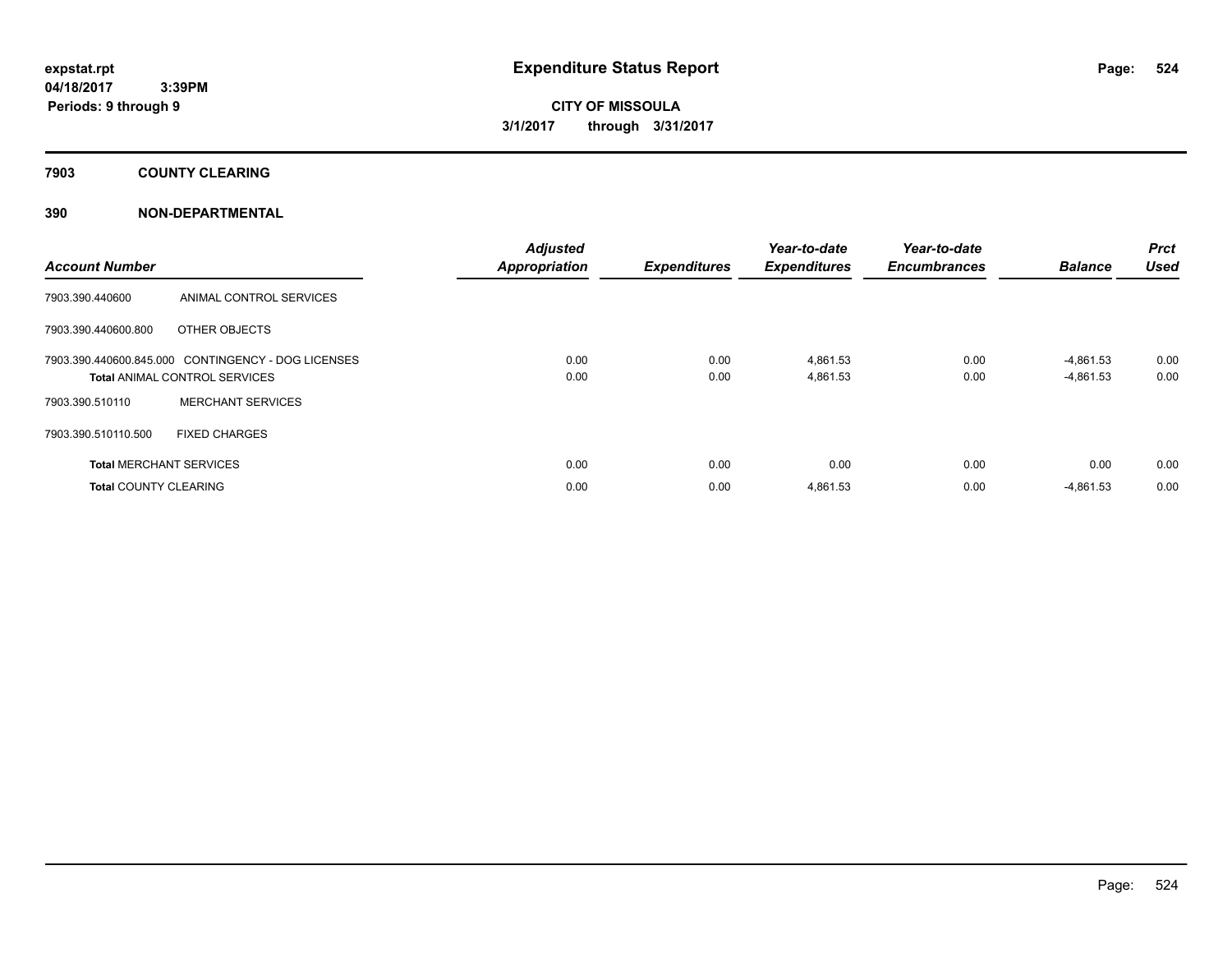### **7904 SEWER REBATE**

### **280 PUBLIC WORKS OPERATIONS**

|                                       |                                | <b>Adjusted</b>      |                     | Year-to-date        | Year-to-date        |                | <b>Prct</b> |
|---------------------------------------|--------------------------------|----------------------|---------------------|---------------------|---------------------|----------------|-------------|
| <b>Account Number</b>                 |                                | <b>Appropriation</b> | <b>Expenditures</b> | <b>Expenditures</b> | <b>Encumbrances</b> | <b>Balance</b> | <b>Used</b> |
| 7904.280.430600                       | <b>SEWER UTILITIES</b>         |                      |                     |                     |                     |                |             |
| 7904.280.430600.500                   | <b>FIXED CHARGES</b>           |                      |                     |                     |                     |                |             |
| 7904.280.430600.500.000 FIXED CHARGES |                                | 0.00                 | 0.00                | 9,870.60            | 0.00                | $-9,870.60$    | 0.00        |
| <b>Total FIXED CHARGES</b>            |                                | 0.00                 | 0.00                | 9,870.60            | 0.00                | $-9,870.60$    | 0.00        |
| 7904.280.430600.800                   | OTHER OBJECTS                  |                      |                     |                     |                     |                |             |
| <b>Total OTHER OBJECTS</b>            |                                | 0.00                 | 0.00                | 0.00                | 0.00                | 0.00           | 0.00        |
| <b>Total SEWER UTILITIES</b>          |                                | 0.00                 | 0.00                | 9,870.60            | 0.00                | $-9,870.60$    | 0.00        |
| 7904.280.510110                       | <b>MERCHANT SERVICES</b>       |                      |                     |                     |                     |                |             |
| 7904.280.510110.500                   | <b>FIXED CHARGES</b>           |                      |                     |                     |                     |                |             |
|                                       | <b>Total MERCHANT SERVICES</b> | 0.00                 | 0.00                | 0.00                | 0.00                | 0.00           | 0.00        |
| <b>Total SEWER REBATE</b>             |                                | 0.00                 | 0.00                | 9,870.60            | 0.00                | $-9,870.60$    | 0.00        |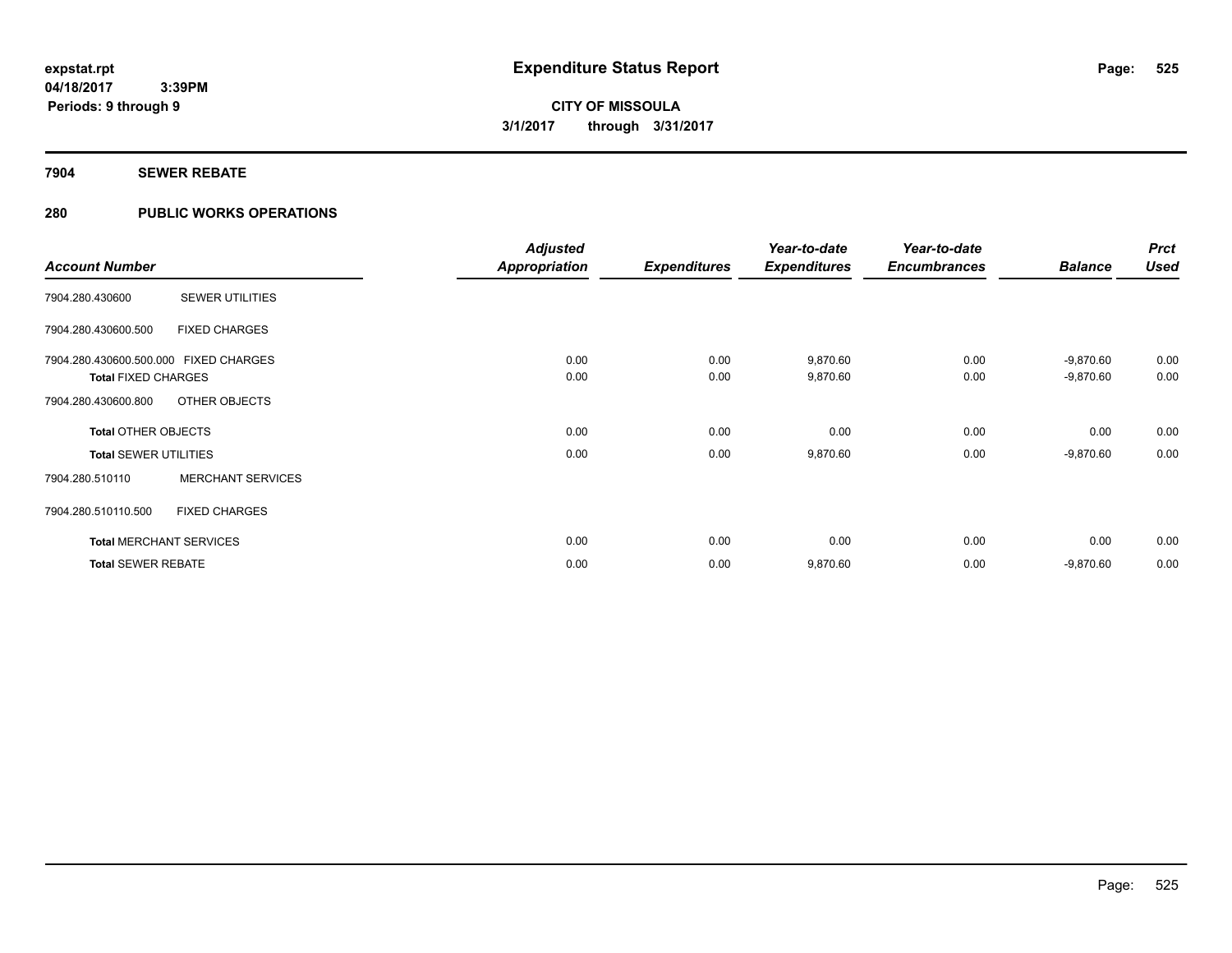### **7905 WYE SEWER RSID 8489**

### **280 PUBLIC WORKS OPERATIONS**

| <b>Account Number</b>        |                           | <b>Adjusted</b><br><b>Appropriation</b> | <b>Expenditures</b> | Year-to-date<br><b>Expenditures</b> | Year-to-date<br><b>Encumbrances</b> | <b>Balance</b> | <b>Prct</b><br><b>Used</b> |
|------------------------------|---------------------------|-----------------------------------------|---------------------|-------------------------------------|-------------------------------------|----------------|----------------------------|
| 7905.280.430600              | <b>SEWER UTILITIES</b>    |                                         |                     |                                     |                                     |                |                            |
| 7905.280.430600.500          | <b>FIXED CHARGES</b>      |                                         |                     |                                     |                                     |                |                            |
| <b>Total SEWER UTILITIES</b> |                           | 0.00                                    | 0.00                | 0.00                                | 0.00                                | 0.00           | 0.00                       |
| 7905.280.510110              | <b>MERCHANT SERVICES</b>  |                                         |                     |                                     |                                     |                |                            |
| 7905.280.510110.500          | <b>FIXED CHARGES</b>      |                                         |                     |                                     |                                     |                |                            |
|                              | Total WYE SEWER RSID 8489 | 0.00                                    | 0.00                | 0.00                                | 0.00                                | 0.00           | 0.00                       |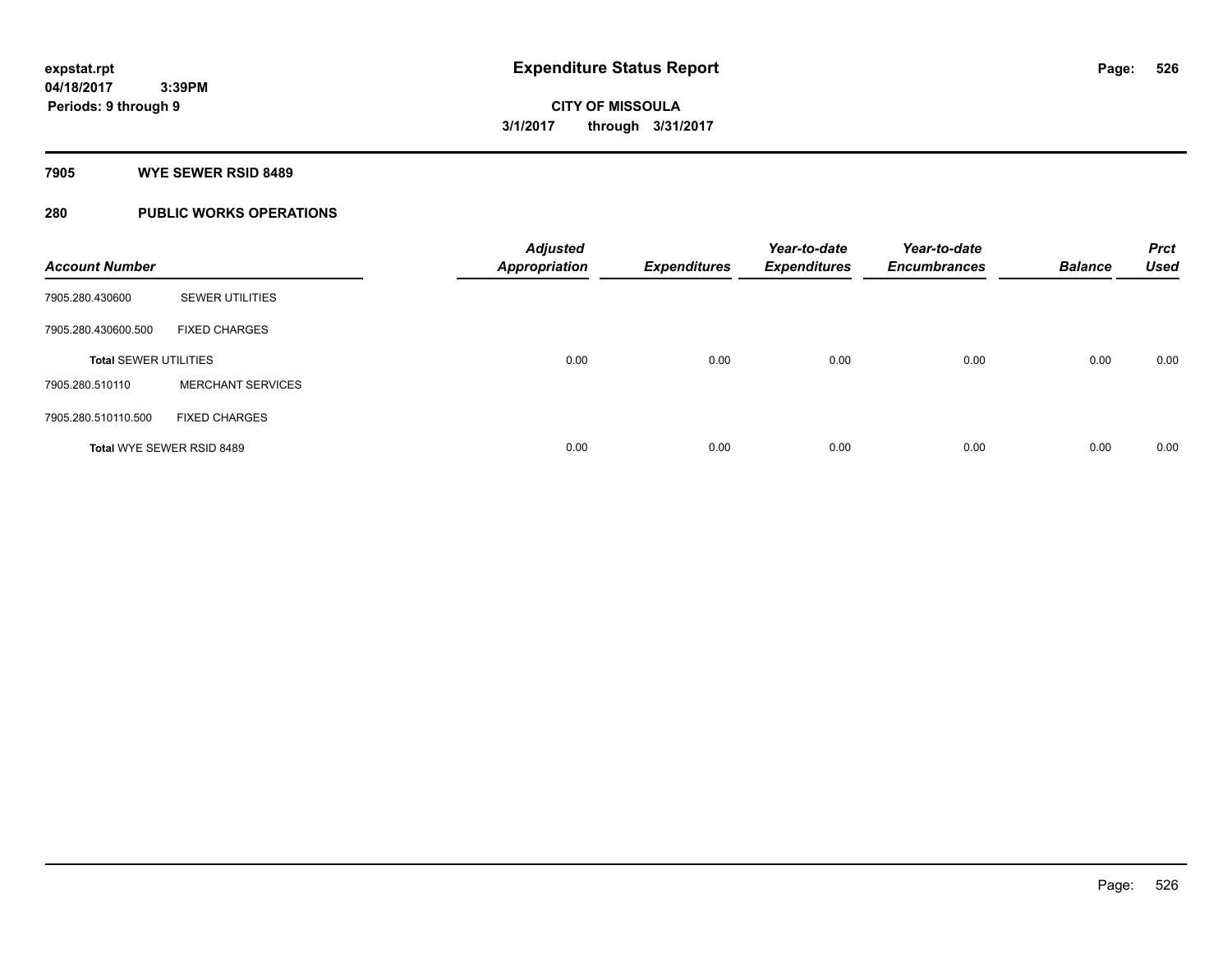### **7911 RESIDENTIAL INSPECTION FUND**

### **310 BUILDING INSPECTION**

| <b>Account Number</b>         |                                              | <b>Adjusted</b><br><b>Appropriation</b> | <b>Expenditures</b> | Year-to-date<br><b>Expenditures</b> | Year-to-date<br><b>Encumbrances</b> | <b>Balance</b> | <b>Prct</b><br><b>Used</b> |
|-------------------------------|----------------------------------------------|-----------------------------------------|---------------------|-------------------------------------|-------------------------------------|----------------|----------------------------|
| 7911.310.420501               | CONTRACTUAL SERVICE AGRMNTS - BUILDING       |                                         |                     |                                     |                                     |                |                            |
| 7911.310.420501.200           | <b>SUPPLIES</b>                              |                                         |                     |                                     |                                     |                |                            |
| <b>Total SUPPLIES</b>         |                                              | 0.00                                    | 0.00                | 0.00                                | 0.00                                | 0.00           | 0.00                       |
| 7911.310.420501.300           | PURCHASED SERVICES                           |                                         |                     |                                     |                                     |                |                            |
|                               | Total CONTRACTUAL SERVICE AGRMNTS - BUILDING | 0.00                                    | 0.00                | 0.00                                | 0.00                                | 0.00           | 0.00                       |
| 7911.310.420502               | *** Title Not Found ***                      |                                         |                     |                                     |                                     |                |                            |
| 7911.310.420502.200           | <b>SUPPLIES</b>                              |                                         |                     |                                     |                                     |                |                            |
| Total *** Title Not Found *** |                                              | 0.00                                    | 0.00                | 0.00                                | 0.00                                | 0.00           | 0.00                       |
| 7911.310.510110               | <b>MERCHANT SERVICES</b>                     |                                         |                     |                                     |                                     |                |                            |
| 7911.310.510110.500           | <b>FIXED CHARGES</b>                         |                                         |                     |                                     |                                     |                |                            |
|                               | Total RESIDENTIAL INSPECTION FUND            | 0.00                                    | 0.00                | 0.00                                | 0.00                                | 0.00           | 0.00                       |